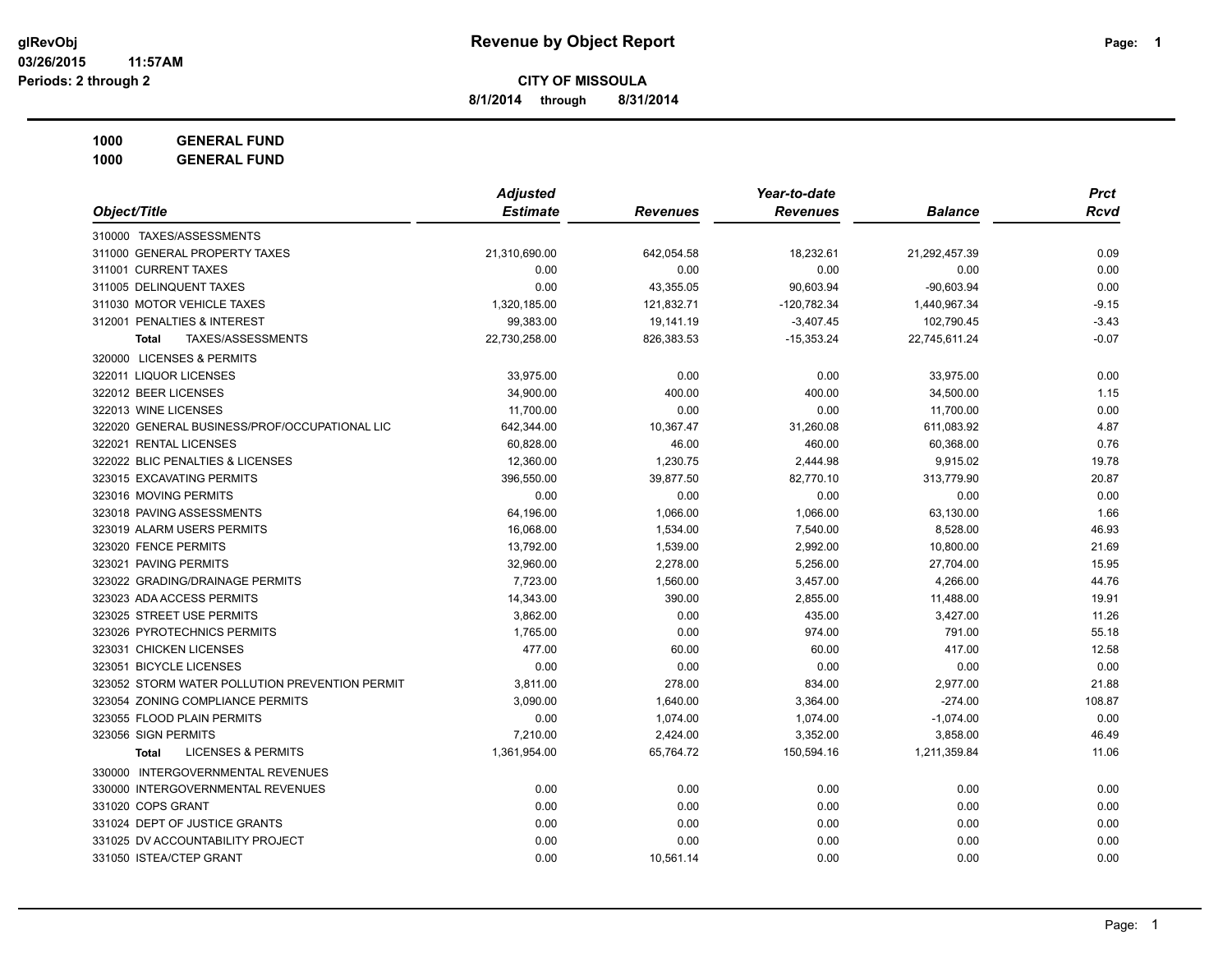**8/1/2014 through 8/31/2014**

|                                                   | <b>Adjusted</b> |              | Year-to-date    |                | <b>Prct</b> |
|---------------------------------------------------|-----------------|--------------|-----------------|----------------|-------------|
| Object/Title                                      | <b>Estimate</b> | Revenues     | <b>Revenues</b> | <b>Balance</b> | Rcvd        |
| 331054 FHWA PL GRANT                              | 0.00            | 100,495.00   | 0.00            | 0.00           | 0.00        |
| 331055 FTA GRANT                                  | 0.00            | 39,316.00    | 0.00            | 0.00           | 0.00        |
| 331056 MDT FEDERAL CMAQ                           | 0.00            | 32,976.00    | 0.00            | 0.00           | 0.00        |
| 331057 TRANSIT-MUTD CMAQ                          | 0.00            | 0.00         | 0.00            | 0.00           | 0.00        |
| 331091 US DOT HMEP GRANT                          | 0.00            | 0.00         | 0.00            | 0.00           | 0.00        |
| 331112 SAFER GRANT                                | 0.00            | 0.00         | 0.00            | 0.00           | 0.00        |
| 331113 FEMA GRANT                                 | 0.00            | 0.00         | 0.00            | 0.00           | 0.00        |
| 331114 TITLE III GRANT-MSLA CO                    | 0.00            | 0.00         | 0.00            | 0.00           | 0.00        |
| 331160 SAFE ROUTES TO SCHOOLS fY08 \$82,500       | 0.00            | 31,200.22    | 0.00            | 0.00           | 0.00        |
| 331170 HISTORICAL PRESERVATION GRANT              | 0.00            | 0.00         | 0.00            | 0.00           | 0.00        |
| 331178 DUI TASK FORCE                             | 240,000.00      | 0.00         | 0.00            | 240,000.00     | 0.00        |
| 334017 SCHOOL RESOURCE OFFICER                    | 0.00            | 180,000.00   | 248,850.00      | $-248,850.00$  | 0.00        |
| 335075 STATE GAMBLING/VIDEO/KENO/BINGO FEES       | 127,650.00      | 0.00         | 0.00            | 127,650.00     | 0.00        |
| 335076 STATE GAMBLING LICENSE FEES                | 0.00            | 0.00         | 0.00            | 0.00           | 0.00        |
| 335077 STATE KENO/BINGO PROCEEDS TAX              | 0.00            | 0.00         | 0.00            | 0.00           | 0.00        |
| 335210 PERSONAL PROPERTY TAX REIMBURSEMENT        | 428,686.00      | 0.00         | 0.00            | 428,686.00     | 0.00        |
| 335230 HB 124 REVENUE                             | 7,300,985.00    | 0.00         | 0.00            | 7,300,985.00   | 0.00        |
| 336021 STATE CONTRIB - POLICE RETIREMENT          | 2,180,799.00    | 246,179.67   | 322,301.63      | 1,858,497.37   | 14.78       |
| 336022 STATE CONTRIB. - FIRE RETIREMENT           | 2,262,024.00    | 252,618.06   | 329,924.80      | 1,932,099.20   | 14.59       |
| 336023 STATE CONTRIB. - PERS                      | 9,986.00        | 1,350.47     | 1,737.43        | 8,248.57       | 17.40       |
| 336030 COUNTY CONTRIBUTION                        | 9,900.00        | 9,900.00     | 0.00            | 9,900.00       | 0.00        |
| 337012 LEGAL SERVICES-CONTRACTED/REIMB.           | 0.00            | 0.00         | 0.00            | 0.00           | 0.00        |
| 337013 MUTD SIGN MAINTENANCE AGREEMENT            | 3,000.00        | 0.00         | 0.00            | 3,000.00       | 0.00        |
| 338000 LOCAL SHARING OF TAX INCREMENT             | 0.00            | 0.00         | 0.00            | 0.00           | 0.00        |
| 338100 PLANNING MILLS PASSED THRU COUNTY          | 0.00            | 162,390.78   | 0.00            | 0.00           | 0.00        |
| 339000 PAYMENT IN LIEU OF TAXES                   | 34,056.00       | 11,873.16    | 0.00            | 34,056.00      | 0.00        |
| <b>INTERGOVERNMENTAL REVENUES</b><br><b>Total</b> | 12,597,086.00   | 1,078,860.50 | 902,813.86      | 11,694,272.14  | 7.17        |
| 340000 CHARGES FOR SERVICES                       |                 |              |                 |                |             |
| 341009 BLDG ADMIN FEES                            | 245,008.00      | 0.00         | 0.00            | 245,008.00     | 0.00        |
| 341010 MISCELLANEOUS COLLECTIONS                  | 350.00          | 6.75         | 6.75            | 343.25         | 1.93        |
| 341011 TRANSPORTATION ADMIN FEES                  | 24,000.00       | 0.00         | 0.00            | 24,000.00      | 0.00        |
| 341012 MAYORS PROCLAMATION FEES                   | 100.00          | 0.00         | 0.00            | 100.00         | 0.00        |
| 341013 AIR FUND FEES                              | 250.00          | 0.00         | 0.00            | 250.00         | 0.00        |
| 341015 SEWER ADMINISTRATION FEES                  | 1,173,327.00    | 0.00         | 0.00            | 1,173,327.00   | 0.00        |
| 341016 MRA ADMINISTRATION FEES                    | 117,053.00      | 0.00         | 0.00            | 117,053.00     | 0.00        |
| 341017 LIGHTING ADMINISTRATION FEES               | 15,002.00       | 0.00         | 0.00            | 15,002.00      | 0.00        |
| 341018 PARKING COMM ADMIN FEES                    | 173,680.00      | 0.00         | 0.00            | 173,680.00     | 0.00        |
| 341021 SID ADMINISTRATION FEES                    | 0.00            | 0.00         | 0.00            | 0.00           | 0.00        |
| 341022 PROJECT ADMIN FEES                         | 0.00            | 0.00         | 0.00            | 0.00           | 0.00        |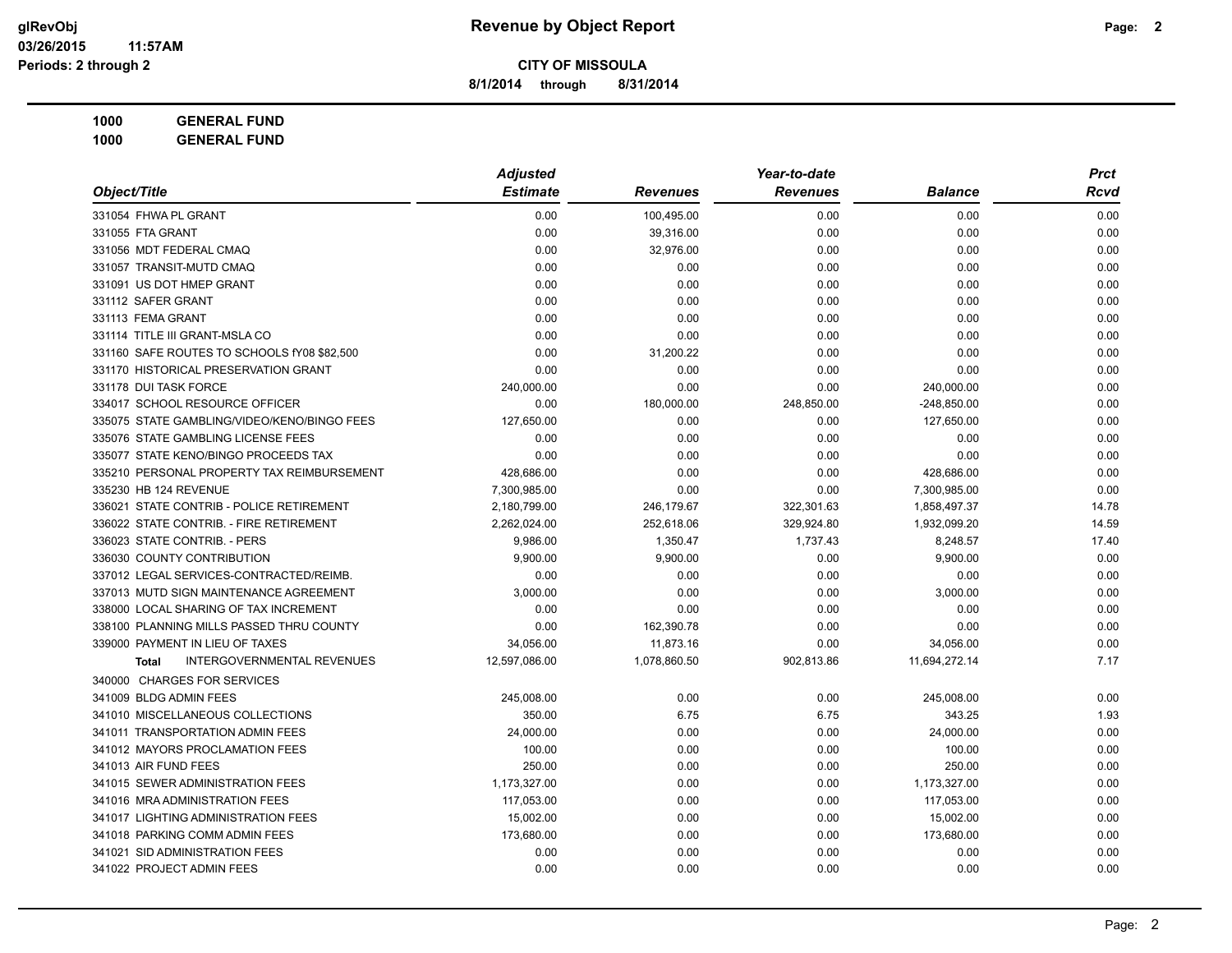**8/1/2014 through 8/31/2014**

|                                          | <b>Adjusted</b> |                 | Year-to-date    |                | <b>Prct</b> |
|------------------------------------------|-----------------|-----------------|-----------------|----------------|-------------|
| Object/Title                             | <b>Estimate</b> | <b>Revenues</b> | <b>Revenues</b> | <b>Balance</b> | Rcvd        |
| 341023 PLANNING ADMIN FEES               | 24,000.00       | 0.00            | 0.00            | 24,000.00      | 0.00        |
| 341031 STATE REIMB MUNI COURT            | 0.00            | 0.00            | 0.00            | 0.00           | 0.00        |
| 341041 SEWER EXTENSION RECORDING FEES    | 4,500.00        | 113.00          | 678.00          | 3,822.00       | 15.07       |
| 341052 MUNICIPAL COURT FILING FEES       | 283,400.00      | 31,310.11       | 31,310.11       | 252,089.89     | 11.05       |
| 341055 CRIME VICTIM SURCHARGE            | 2,500.00        | 136.00          | 136.00          | 2,364.00       | 5.44        |
| 341067 SUBDIVISION EXEMPTION AFFIDAVITS  | 0.00            | 400.00          | 1,800.00        | $-1,800.00$    | 0.00        |
| 341068 SUBDIVISON FEES                   | 5,000.00        | 0.00            | 0.00            | 5,000.00       | 0.00        |
| 341069 REZONING FEES                     | 5,000.00        | 0.00            | 0.00            | 5,000.00       | 0.00        |
| 341070 DESIGN REVIEW BOARD               | 15,000.00       | 3,560.71        | 5,709.25        | 9,290.75       | 38.06       |
| 341071 BOARD OF ADJUST. ZONING, SIGNS    | 58,400.00       | 0.00            | 0.00            | 58,400.00      | 0.00        |
| 341072 FLOOD PLAIN-0THER FEES            | 0.00            | 0.00            | 0.00            | 0.00           | 0.00        |
| 341073 FIRE PLAN CHECK FEES              | 27,981.00       | 3,547.00        | 4,591.00        | 23,390.00      | 16.41       |
| 341074 FIRE INSPECTION FEES              | 0.00            | 5,937.00        | 7,878.00        | $-7,878.00$    | 0.00        |
| 341076 ENGINEERING PLAN CHECK FEES       | 33,478.00       | 4,291.00        | 8,143.00        | 25,335.00      | 24.32       |
| 341077 ZONING COMPLIANCE INSPECTIONS     | 0.00            | 0.00            | 0.00            | 0.00           | 0.00        |
| 341078 ENGINEERING MAP FEES              | 120.00          | 0.00            | 5.00            | 115.00         | 4.17        |
| 341079 GREASE INTERCEPTOR APPEAL FEES    | 2,000.00        | 148.00          | 300.00          | 1,700.00       | 15.00       |
| 341090 STREET VACATION PETITION FEES     | 0.00            | 0.00            | 1,923.00        | $-1,923.00$    | 0.00        |
| 341091 INSPECTION CODE BOOKS & COPIES    | 0.00            | 0.00            | 0.00            | 0.00           | 0.00        |
| 341100 GRANT ADMINISTRATION SERVICE FEES | 0.00            | 0.00            | 0.00            | 0.00           | 0.00        |
| 342010 POLICE/BID AGREEMENT              | 0.00            | 0.00            | 0.00            | 0.00           | 0.00        |
| 342012 PD REIMBURSABLE SERVICES          | 0.00            | 0.00            | 0.00            | 0.00           | 0.00        |
| 342013 SECURITY INVEST FEES              | 11,000.00       | 908.25          | 2,074.75        | 8,925.25       | 18.86       |
| 342014 POLICE DEPARTMENT SERVICE FEES    | 15,000.00       | 1,192.00        | 2,061.00        | 12,939.00      | 13.74       |
| 342015 POLICE OVERTIME FEES              | 84,000.00       | 10,358.05       | 13,585.22       | 70,414.78      | 16.17       |
| 342016 POLICE TRAINING FEES              | 36,000.00       | 2,703.00        | 2,703.00        | 33,297.00      | 7.51        |
| 342017 CATERING FEES                     | 7,200.00        | 595.00          | 564.00          | 6,636.00       | 7.83        |
| 342018 DESK REPORTS                      | 20,000.00       | 2,329.00        | 3,879.00        | 16,121.00      | 19.40       |
| 342019 ABANDONED VEHICLE REVENUE FEES    | 32,500.00       | 122.50          | 122.50          | 32,377.50      | 0.38        |
| 342020 FIRE DEPARTMENT FEES              | 100.00          | 70.00           | 70.00           | 30.00          | 70.00       |
| 342021 CPR EDUCATION PROGRAM             | 7,435.00        | 630.00          | 2,495.00        | 4,940.00       | 33.56       |
| 342022 OUTSIDE HIRES                     | 524,890.00      | 157.00          | 1,099.00        | 523,791.00     | 0.21        |
| 342060 BIKE PROGRAM SALES & FEES         | 2,700.00        | 0.00            | 0.00            | 2,700.00       | 0.00        |
| 343000 PW REIMBURSABLE SERVICES          | 31,258.00       | 0.00            | 30.00           | 31,228.00      | 0.10        |
| 343001 SIGN FABRICATION & CONTRACTS      | 500.00          | 0.00            | 0.00            | 500.00         | 0.00        |
| 343002 OTHER AGENCIES - VEH MAINT        | 48,000.00       | 210.20          | 226.20          | 47,773.80      | 0.47        |
| 343003 STATE PAYMENT - TRAFFIC COUNTS    | 4,450.00        | 0.00            | 0.00            | 4,450.00       | 0.00        |
| 343004 SPECIAL STATE CONTRACTS           | 80,000.00       | 0.00            | 0.00            | 80,000.00      | 0.00        |
| 343006 OTHER GOVT AGENCY-STREET PROJECTS | 98,318.00       | 0.00            | 0.00            | 98,318.00      | 0.00        |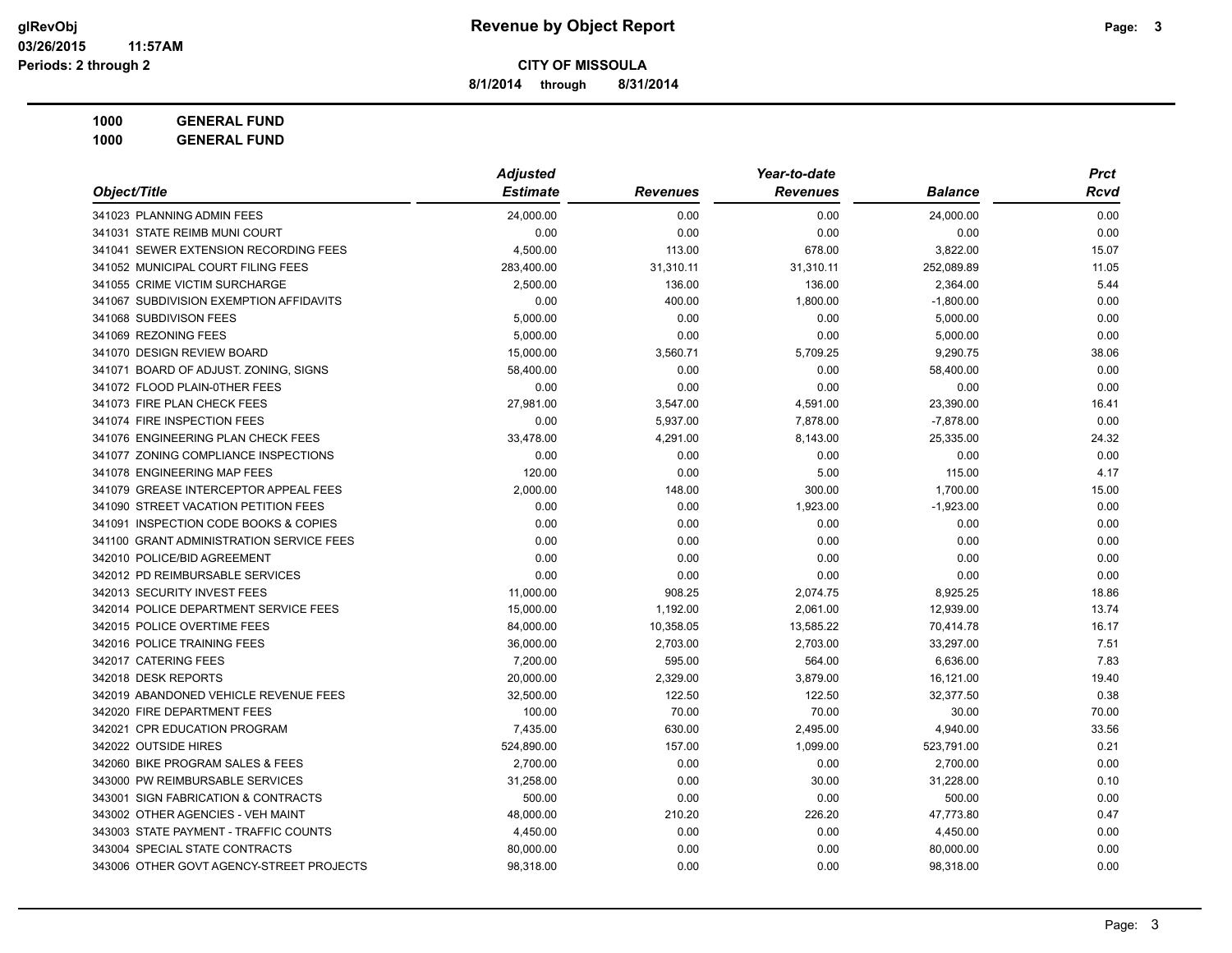**8/1/2014 through 8/31/2014**

| 1000 | <b>GENERAL FUND</b> |  |
|------|---------------------|--|
|      |                     |  |
|      |                     |  |
|      |                     |  |

|                                                | <b>Adjusted</b> |                 | Year-to-date    |                | <b>Prct</b> |
|------------------------------------------------|-----------------|-----------------|-----------------|----------------|-------------|
| Object/Title                                   | <b>Estimate</b> | <b>Revenues</b> | <b>Revenues</b> | <b>Balance</b> | <b>Rcvd</b> |
| 343008 PRIVATE COMPANY STREET PAYMENTS         | 0.00            | 0.00            | 0.00            | 0.00           | 0.00        |
| 343010 STREET DEPT SALES & SERVICES            | 19,195.00       | 0.00            | 0.00            | 19,195.00      | 0.00        |
| 343013 SNOW REMOVAL FEES                       | 1,500.00        | 0.00            | 0.00            | 1,500.00       | 0.00        |
| 343080 STATE MAINTENANCE CONTRACT              | 530,082.00      | 0.00            | 0.00            | 530,082.00     | 0.00        |
| 343082 MDT URBAN PROJECTS                      | 0.00            | 0.00            | 0.00            | 0.00           | 0.00        |
| 343083 CONTRACT SEWER APPLICATIONS             | 0.00            | 0.00            | 0.00            | 0.00           | 0.00        |
| 343084 STREET MAINTENANCE MATERIALS REIMB      | 55,500.00       | 0.00            | 0.00            | 55,500.00      | 0.00        |
| 343097 SIDEWALK AND CURB FEES                  | 340,000.00      | 39,123.88       | 79,190.30       | 260,809.70     | 23.29       |
| 343311 SALE OF NICHES                          | 3,200.00        | 0.00            | 0.00            | 3,200.00       | 0.00        |
| 343320 CEMETERY - SALE OF PLOTS                | 12,870.00       | 2,150.00        | 3,150.00        | 9,720.00       | 24.48       |
| 343321 CEMETERY FOUNDATIONS                    | 1,570.00        | 375.00          | 535.00          | 1,035.00       | 34.08       |
| 343322 CEMETERY FLOWER CARE                    | 4,250.00        | 0.00            | 0.00            | 4,250.00       | 0.00        |
| 343323 CEMETERY - LINER INSTALL FEES           | 5,580.00        | 1,800.00        | 2,900.00        | 2,680.00       | 51.97       |
| 343324 OTHER CEMETERY FEES                     | 1,500.00        | 150.00          | 300.00          | 1,200.00       | 20.00       |
| 343325 2ND INTERMENT RIGHT                     | 0.00            | 400.00          | 600.00          | $-600.00$      | 0.00        |
| 343340 CEMETERY - OPENINGS & CLOSINGS          | 10,950.00       | 1,875.00        | 2,900.00        | 8,050.00       | 26.48       |
| 343350 CEMETERY CARE, FEES                     | 24,000.00       | 0.00            | 0.00            | 24,000.00      | 0.00        |
| 343360 WEED CONTROL                            | 3.000.00        | 0.00            | 0.00            | 3,000.00       | 0.00        |
| 346029 PARKS PETTY CASH FUND                   | 0.00            | 0.00            | 0.00            | 0.00           | 0.00        |
| 346031 RECREATION FEES                         | 166,294.00      | 21,185.80       | 36,941.29       | 129,352.71     | 22.21       |
| 346033 PARK FEES/FACILITY RENTALS              | 85,000.00       | 7,345.69        | 17,431.74       | 67,568.26      | 20.51       |
| 346034 GROUNDS MAINTENANCE CONTRACT            | 85,000.00       | 0.00            | 0.00            | 85,000.00      | 0.00        |
| 346036 PARK CONCESSION FEES                    | 3,000.00        | 189.00          | 247.88          | 2,752.12       | 8.26        |
| 346037 YOUTH DRUG COURT CONTRACT               | 11,700.00       | 0.00            | 0.00            | 11,700.00      | 0.00        |
| 346050 COUNTY PLAYGROUND CONTRACT              | 3,150.00        | 0.00            | 0.00            | 3,150.00       | 0.00        |
| 346051 MONTANA PARKS/REC CONFERENCE 2012       | 0.00            | 0.00            | 0.00            | 0.00           | 0.00        |
| 346070 RECREATION GENERAL MERCHANDISE          | 0.00            | 0.00            | 0.00            | 0.00           | 0.00        |
| <b>CHARGES FOR SERVICES</b><br><b>Total</b>    | 4,580,841.00    | 143,318.94      | 235,585.99      | 4,345,255.01   | 5.14        |
| 350000 FINES & FORFEITURES                     |                 |                 |                 |                |             |
| 351022 LAW ENFORCEMENT ACADEMY SURCHARGE #5    | 0.00            | 5,362.21        | 5,362.21        | $-5,362.21$    | 0.00        |
| 351031 TRAFFIC FINES                           | 1,386,857.00    | 89,255.07       | 89,255.07       | 1,297,601.93   | 6.44        |
| 351032 SURCHARGE ON FINES                      | 129,089.00      | 7,810.05        | 7,810.05        | 121,278.95     | 6.05        |
| 351034 CELLULAR PHONE FINES                    | 62,000.00       | 14,985.00       | 14,985.00       | 47,015.00      | 24.17       |
| 351035 CELL PHONE FINES: EDUCATION             | 0.00            | 0.00            | 0.00            | 0.00           | 0.00        |
| 355000 FALSE ALARM PENALTY                     | 20,000.00       | 416.00          | 780.00          | 19,220.00      | 3.90        |
| <b>FINES &amp; FORFEITURES</b><br><b>Total</b> | 1,597,946.00    | 117,828.33      | 118,192.33      | 1,479,753.67   | 7.40        |
| 360000 MISCELLANEOUS REVENUES                  |                 |                 |                 |                |             |
| 360000 MISCELLANEOUS REVENUES                  | 0.00            | 0.00            | 0.00            | 0.00           | 0.00        |
| 360001 COPIES                                  | 2.200.00        | 161.00          | 203.50          | 1,996.50       | 9.25        |
|                                                |                 |                 |                 |                |             |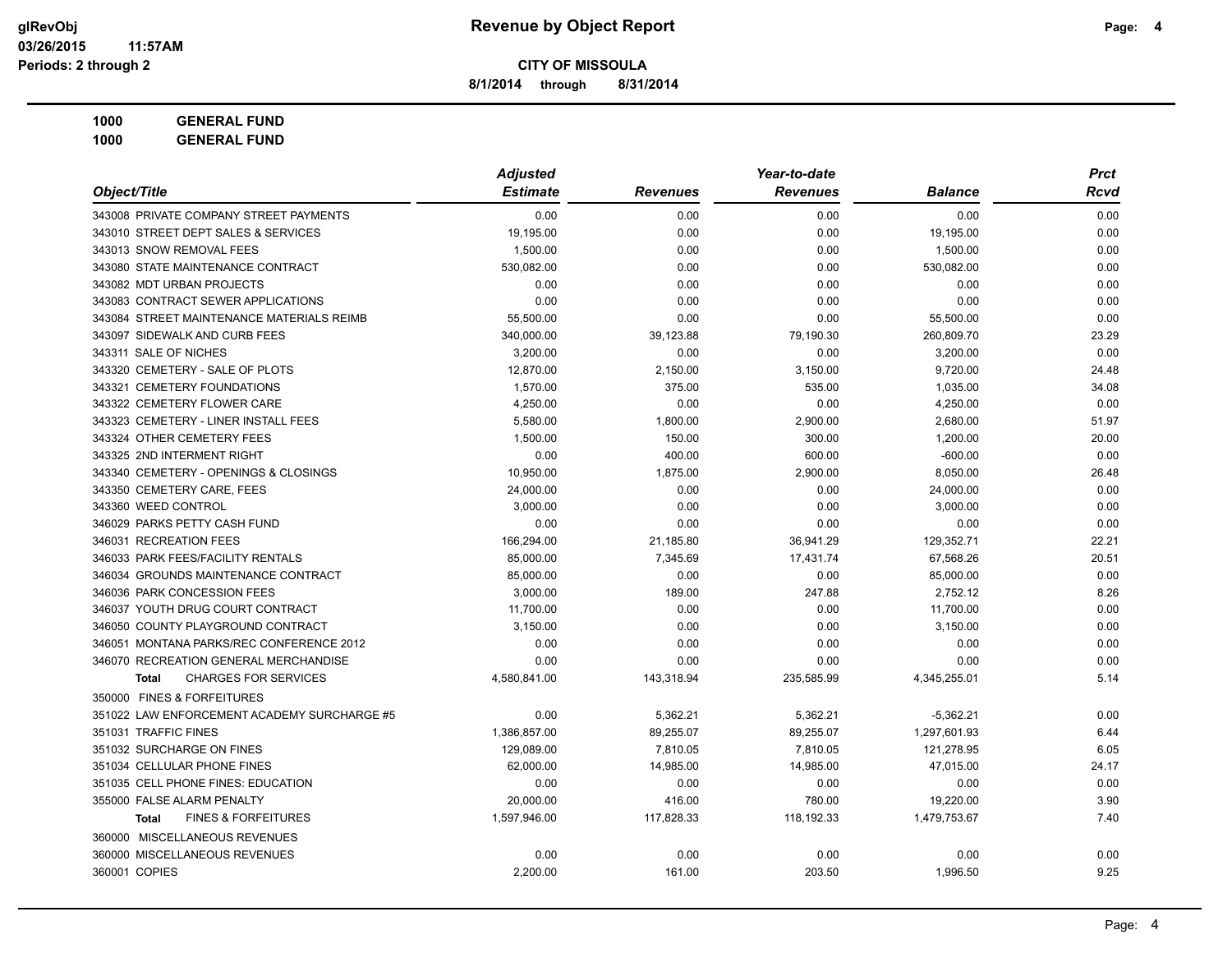**8/1/2014 through 8/31/2014**

|                                                    | <b>Adjusted</b> |                 | Year-to-date    |                | <b>Prct</b> |
|----------------------------------------------------|-----------------|-----------------|-----------------|----------------|-------------|
| Object/Title                                       | <b>Estimate</b> | <b>Revenues</b> | <b>Revenues</b> | <b>Balance</b> | Rcvd        |
| 360002 PHONES                                      | 0.00            | 0.00            | 0.00            | 0.00           | 0.00        |
| 360003 MMIA REIMBURSEMENT-ATTORNEY                 | 0.00            | 0.00            | 0.00            | 0.00           | 0.00        |
| 360010 MISCELLANEOUS                               | 15,000.00       | 316.85          | $-14,015.57$    | 29,015.57      | $-93.44$    |
| 360011 ENERGY REBATES FOR COMPUTER UPGRADES        | 0.00            | 0.00            | 0.00            | 0.00           | 0.00        |
| 360050 OVER/SHORT                                  | 0.00            | 0.00            | 0.00            | 0.00           | 0.00        |
| 360100 REFUNDS                                     | 200.00          | 0.00            | 0.00            | 200.00         | 0.00        |
| 362000 OTHER MISCELLANEOUS REVENUE                 | 8,000.00        | 0.00            | 0.00            | 8,000.00       | 0.00        |
| 362001 MUNICIPAL COURT BAD CHECK CHARGES           | 0.00            | 0.00            | 0.00            | 0.00           | 0.00        |
| 362002 BAD CHECK CHARGES                           | 500.00          | 15.00           | 45.00           | 455.00         | 9.00        |
| 362011 SALE OF UNCLAIMED PROPERTY                  | 0.00            | 0.00            | 0.00            | 0.00           | 0.00        |
| 362012 REC/GREEN TAG PROGRAM                       | 300.00          | 0.00            | 0.00            | 300.00         | 0.00        |
| 364012 SALE OF SURPLUS PROPERTY                    | 40,000.00       | 0.00            | 0.00            | 40,000.00      | 0.00        |
| 364040 INSURANCE AND DAMAGE RECOVERY               | 40,000.00       | 1,298.58        | 1,215.41        | 38,784.59      | 3.04        |
| 364041 WORKERS COMPENSATION REIMBURSEMENT          | 2,500.00        | 0.00            | 0.00            | 2,500.00       | 0.00        |
| 364042 EXPENDITURE REIMBURSEMENTS                  | 1,200.00        | 0.00            | 0.00            | 1,200.00       | 0.00        |
| 364043 RATTLESNAKE CORRIDOR REIMBURSEMENT          | 10,000.00       | 572.00          | 1,144.00        | 8,856.00       | 11.44       |
| 364044 EMERGENCY RESPONSE REIMBURSEMENT            | 50,000.00       | 0.00            | 0.00            | 50,000.00      | 0.00        |
| 364047 MMIA EXPENDITURE REIMBURSEMENT              | 0.00            | 0.00            | 0.00            | 0.00           | 0.00        |
| 364051 DOT RADAR GRANT                             | 0.00            | 0.00            | 0.00            | 0.00           | 0.00        |
| 364053 EXPENDITURE REIMB-FIRE SERVICES             | 0.00            | 0.00            | 0.00            | 0.00           | 0.00        |
| 364060 REIMB LETTER OF CREDIT-709 PARKVIEW         | 0.00            | 0.00            | 0.00            | 0.00           | 0.00        |
| 364061 REIMB LETTER OF CREDIT-LINNEA LANE          | 0.00            | 0.00            | 0.00            | 0.00           | 0.00        |
| 365000 DONATIONS                                   | 0.00            | 0.00            | 0.00            | 0.00           | 0.00        |
| 365003 DONATIONS - SMOKE ALARMS                    | 0.00            | 0.00            | 0.00            | 0.00           | 0.00        |
| 365004 GRANT CR TRAIL ASSN DONATION                | 0.00            | 0.00            | 0.00            | 0.00           | 0.00        |
| 365015 DONATIONS - COMBAT CHALLENGE                | 0.00            | 0.00            | 0.00            | 0.00           | 0.00        |
| 365016 LOCAL MATCH MDT                             | 0.00            | 0.00            | 725.00          | $-725.00$      | 0.00        |
| 365017 LOCAL MATCH TRANSIT                         | 0.00            | 0.00            | 0.00            | 0.00           | 0.00        |
| 365018 DONATIONS - THERMAL IMAGING                 | 0.00            | 0.00            | 0.00            | 0.00           | 0.00        |
| 365021 COMBAT CHALLENGE DONATIONS                  | 0.00            | 0.00            | 0.00            | 0.00           | 0.00        |
| 365022 NEIGHBORHOOD COUNCIL DONATIONS              | 0.00            | 0.00            | 0.00            | 0.00           | 0.00        |
| 368000 SALE OF COINS                               | 0.00            | 0.00            | 0.00            | 0.00           | 0.00        |
| 368001 SALE OF POLICE PROMOTIONS                   | 0.00            | 0.00            | 0.00            | 0.00           | 0.00        |
| 368002 SALE OF FIRE PROMOTIONS                     | 0.00            | 0.00            | 0.00            | 0.00           | 0.00        |
| MISCELLANEOUS REVENUES<br><b>Total</b>             | 169,900.00      | 2,363.43        | $-10,682.66$    | 180,582.66     | $-6.29$     |
| 370000 INVESTMENTS & ROYALTY EARNINGS              |                 |                 |                 |                |             |
| 371010 INTEREST ON INVESTMENTS                     | 3,500.00        | 275.12          | 275.12          | 3,224.88       | 7.86        |
| 371020 GAIN/LOSS IN MARKET VALUE OF INVESTMENTS    | 0.00            | 0.00            | 0.00            | 0.00           | 0.00        |
| <b>INVESTMENTS &amp; ROYALTY EARNINGS</b><br>Total | 3,500.00        | 275.12          | 275.12          | 3,224.88       | 7.86        |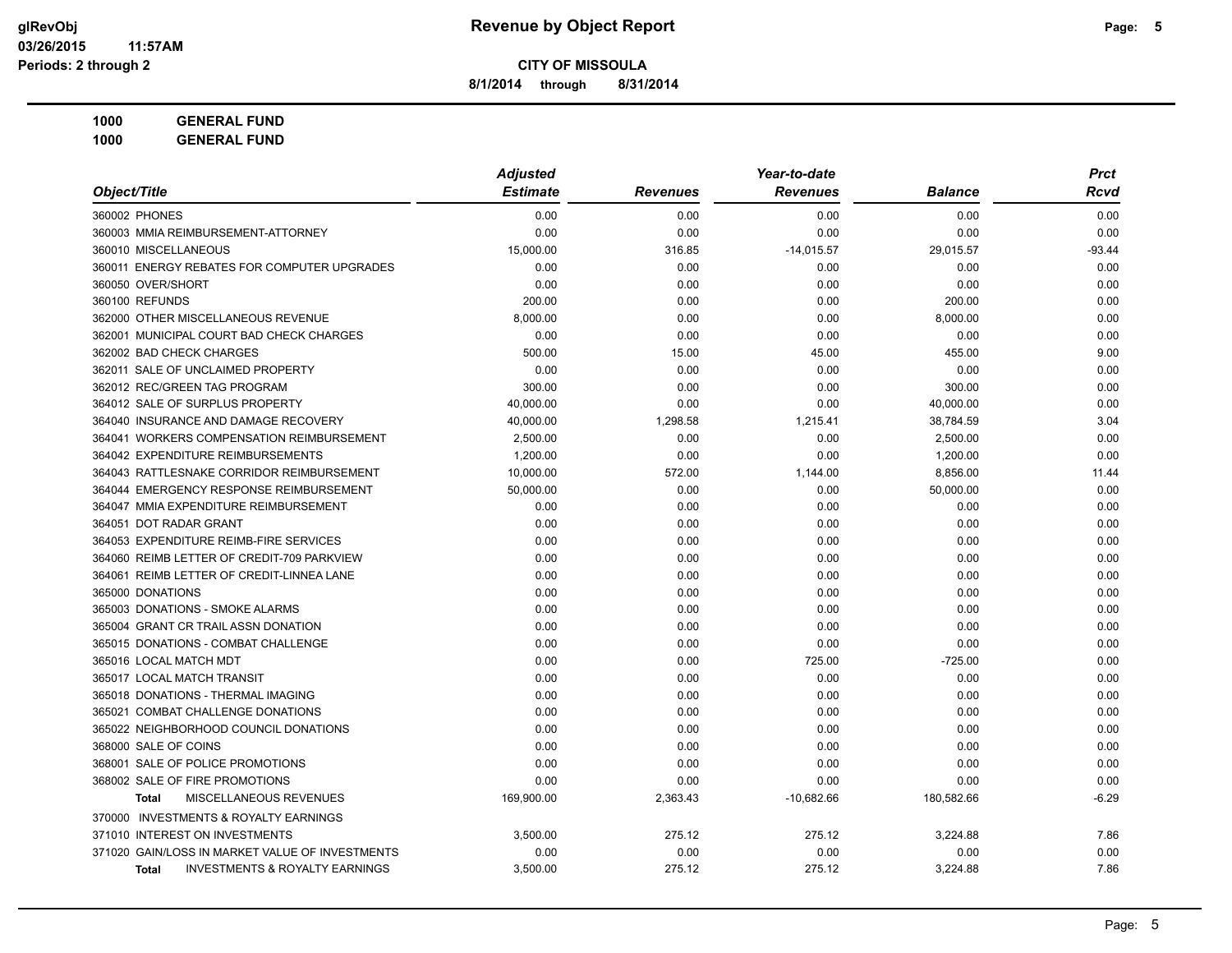**8/1/2014 through 8/31/2014**

|                                                | <b>Adjusted</b> |                 | Year-to-date    |                | <b>Prct</b> |
|------------------------------------------------|-----------------|-----------------|-----------------|----------------|-------------|
| Object/Title                                   | <b>Estimate</b> | <b>Revenues</b> | <b>Revenues</b> | <b>Balance</b> | <b>Rcvd</b> |
| 380000 OTHER FINANCING SOURCES                 |                 |                 |                 |                |             |
| 381070 PROCEEDS FROM NOTES/LOANS/INTERCAP      | 0.00            | 0.00            | 0.00            | 0.00           | 0.00        |
| 381090 PROCEEDS FROM CAPITAL LEASE             | 0.00            | 0.00            | 0.00            | 0.00           | 0.00        |
| 382010 SALE OF FIXED ASSETS                    | 0.00            | 0.00            | 0.00            | 0.00           | 0.00        |
| 383000 OPERATING TRANSFERS                     | 0.00            | 0.00            | 0.00            | 0.00           | 0.00        |
| 383001 TRANS FR FLUSHING DISTRICT              | 27,281.00       | 0.00            | 0.00            | 27,281.00      | 0.00        |
| 383002 TRANS FR GAS TAX                        | 564,000.00      | 0.00            | 0.00            | 564,000.00     | 0.00        |
| 383003 TRANS FR COMPREHENSIVE INSURANCE LEVY   | 0.00            | 0.00            | 0.00            | 0.00           | 0.00        |
| 383004 TRANS FR EMPLOYEE HEALTH INSURANCE LEVY | 4,296,467.00    | 0.00            | 0.00            | 4,296,467.00   | 0.00        |
| 383007 TRANS FR CABLE FRANCHISE                | 244,110.00      | 0.00            | 0.00            | 244,110.00     | 0.00        |
| 383008 TRANS FR RUSSELL PARK DISTRICT          | 0.00            | 0.00            | 0.00            | 0.00           | 0.00        |
| 383009 TRANS FR TITLE I                        | 0.00            | 0.00            | 0.00            | 0.00           | 0.00        |
| 383010 TRANS FR CIP                            | 0.00            | 0.00            | 0.00            | 0.00           | 0.00        |
| 383011 TRANS FR SID REVOLVING                  | 100,000.00      | 0.00            | 0.00            | 100,000.00     | 0.00        |
| 383014 TRANS FR MRA                            | 0.00            | 0.00            | 0.00            | 0.00           | 0.00        |
| 383015 TRANS FR MPC                            | 0.00            | 0.00            | 0.00            | 0.00           | 0.00        |
| 383017 TRANS FR BUILDING                       | 0.00            | 0.00            | 0.00            | 0.00           | 0.00        |
| 383018 TRANS FR WILLOWWOOD PARK DISTRICT       | 0.00            | 0.00            | 0.00            | 0.00           | 0.00        |
| 383020 TRANS FR CEMETERY CARE                  | 9,545.00        | 0.00            | 0.00            | 9,545.00       | 0.00        |
| 383021 TRANS FR P&R TRAILS DEVLP               | 50,000.00       | 0.00            | 0.00            | 50,000.00      | 0.00        |
| 383024 TRANS FR SEWER CLEARING                 | 0.00            | 0.00            | 0.00            | 0.00           | 0.00        |
| 383027 TRANS FR URD                            | 0.00            | 0.00            | 0.00            | 0.00           | 0.00        |
| 383028 TRANS FROM GF FOR HEALTH RESERVE        | 0.00            | 0.00            | 0.00            | 0.00           | 0.00        |
| 383046 TRANS FR PARKS MAINTENANCE DIST         | 0.00            | 0.00            | 0.00            | 0.00           | 0.00        |
| 383047 TRANS FR STREET MAINTENANCE DISTRICT    | 0.00            | 0.00            | 0.00            | 0.00           | 0.00        |
| 383050 TRANSFER FROM IMPACT FEES               | 0.00            | 0.00            | 0.00            | 0.00           | 0.00        |
| 383065 TRANSFER FROM WWTF                      | 0.00            | 0.00            | 0.00            | 0.00           | 0.00        |
| OTHER FINANCING SOURCES<br><b>Total</b>        | 5,291,403.00    | 0.00            | 0.00            | 5,291,403.00   | 0.00        |
| 390000 INTERNAL SERVICES                       |                 |                 |                 |                |             |
| 399999 NEW REQUESTS FUNDING                    | 0.00            | 0.00            | 0.00            | 0.00           | 0.00        |
| <b>INTERNAL SERVICES</b><br><b>Total</b>       | 0.00            | 0.00            | 0.00            | 0.00           | 0.00        |
| <b>GENERAL FUND</b><br><b>Total</b>            | 48,332,888.00   | 2,234,794.57    | 1,381,425.56    | 46,951,462.44  | 2.86        |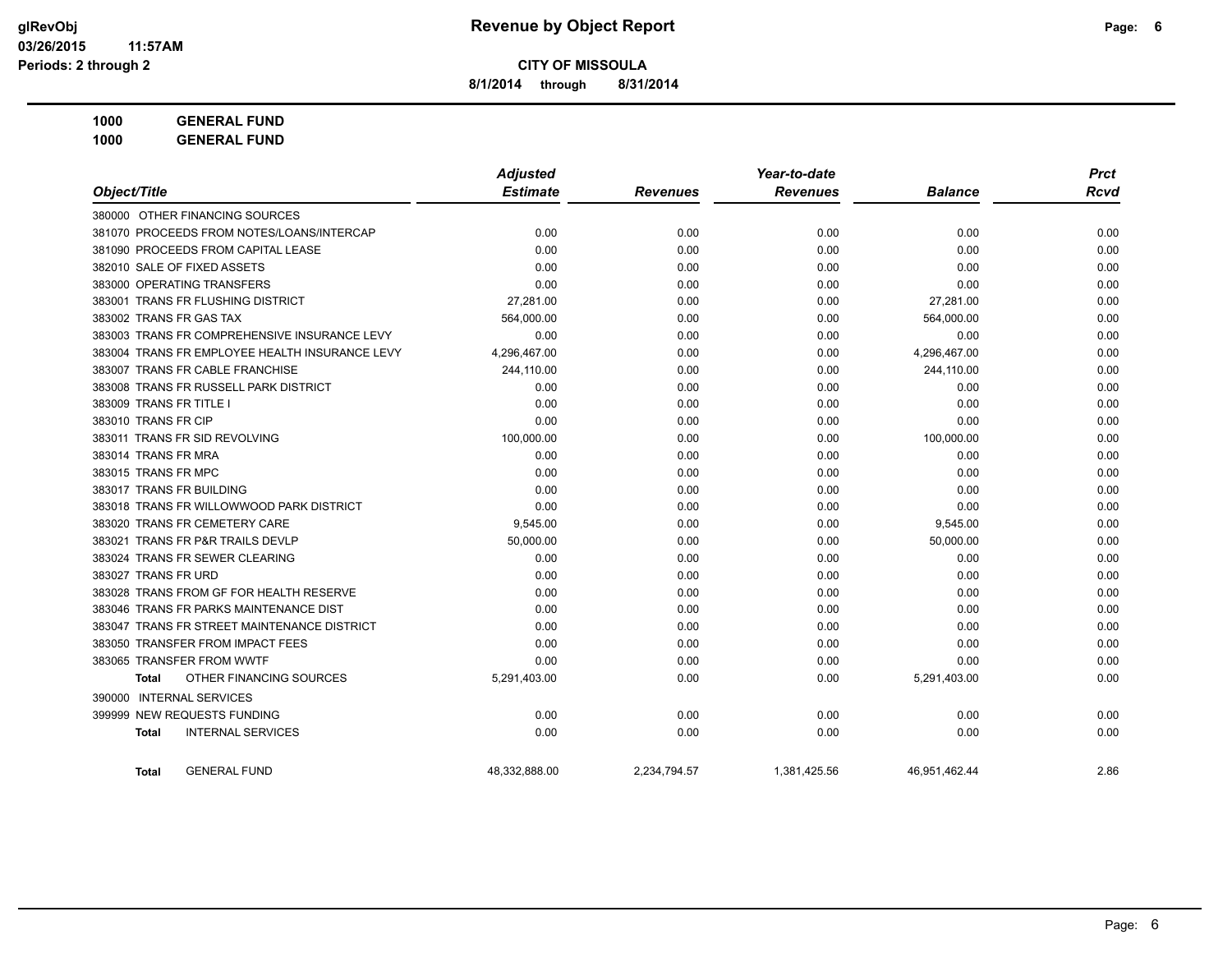**8/1/2014 through 8/31/2014**

|                                               | <b>Adjusted</b> |                 | Year-to-date    | <b>Prct</b>    |             |
|-----------------------------------------------|-----------------|-----------------|-----------------|----------------|-------------|
| Object/Title                                  | <b>Estimate</b> | <b>Revenues</b> | <b>Revenues</b> | <b>Balance</b> | <b>Rcvd</b> |
| 310000 TAXES/ASSESSMENTS                      |                 |                 |                 |                |             |
| 311000 GENERAL PROPERTY TAXES                 | 21,310,690.00   | 642,054.58      | 18,232.61       | 21,292,457.39  | 0.09        |
| 311001 CURRENT TAXES                          | 0.00            | 0.00            | 0.00            | 0.00           | 0.00        |
| 311005 DELINQUENT TAXES                       | 0.00            | 43,355.05       | 90,603.94       | $-90,603.94$   | 0.00        |
| 311030 MOTOR VEHICLE TAXES                    | 1,320,185.00    | 121,832.71      | $-120,782.34$   | 1,440,967.34   | $-9.15$     |
| 312001 PENALTIES & INTEREST                   | 99,383.00       | 19,141.19       | $-3,407.45$     | 102,790.45     | $-3.43$     |
| TAXES/ASSESSMENTS<br><b>Total</b>             | 22,730,258.00   | 826,383.53      | $-15,353.24$    | 22,745,611.24  | $-0.07$     |
| 320000 LICENSES & PERMITS                     |                 |                 |                 |                |             |
| 322011 LIQUOR LICENSES                        | 33,975.00       | 0.00            | 0.00            | 33,975.00      | 0.00        |
| 322012 BEER LICENSES                          | 34,900.00       | 400.00          | 400.00          | 34,500.00      | 1.15        |
| 322013 WINE LICENSES                          | 11,700.00       | 0.00            | 0.00            | 11,700.00      | 0.00        |
| 322020 GENERAL BUSINESS/PROF/OCCUPATIONAL LIC | 642,344.00      | 10,367.47       | 31,260.08       | 611,083.92     | 4.87        |
| 322021 RENTAL LICENSES                        | 60,828.00       | 46.00           | 460.00          | 60,368.00      | 0.76        |
| 322022 BLIC PENALTIES & LICENSES              | 12,360.00       | 1,230.75        | 2,444.98        | 9,915.02       | 19.78       |
| 323015 EXCAVATING PERMITS                     | 396,550.00      | 39,877.50       | 82,770.10       | 313,779.90     | 20.87       |
| 323016 MOVING PERMITS                         | 0.00            | 0.00            | 0.00            | 0.00           | 0.00        |
| 323018 PAVING ASSESSMENTS                     | 64,196.00       | 1,066.00        | 1,066.00        | 63,130.00      | 1.66        |
| 323019 ALARM USERS PERMITS                    | 16,068.00       | 1,534.00        | 7,540.00        | 8,528.00       | 46.93       |
| 323020 FENCE PERMITS                          | 13,792.00       | 1,539.00        | 2,992.00        | 10,800.00      | 21.69       |
| 323021 PAVING PERMITS                         | 32,960.00       | 2,278.00        | 5,256.00        | 27,704.00      | 15.95       |
| 323022 GRADING/DRAINAGE PERMITS               | 7,723.00        | 1,560.00        | 3,457.00        | 4,266.00       | 44.76       |
| 323023 ADA ACCESS PERMITS                     | 14,343.00       | 390.00          | 2,855.00        | 11,488.00      | 19.91       |
| 323025 STREET USE PERMITS                     | 3,862.00        | 0.00            | 435.00          | 3,427.00       | 11.26       |
| 323026 PYROTECHNICS PERMITS                   | 1,765.00        | 0.00            | 974.00          | 791.00         | 55.18       |
| 323031 CHICKEN LICENSES                       | 477.00          | 60.00           | 60.00           | 417.00         | 12.58       |
| 323051 BICYCLE LICENSES                       | 0.00            | 0.00            | 0.00            | 0.00           | 0.00        |
| 323052 STORM WATER POLLUTION PREVENTION PERM  | 3,811.00        | 278.00          | 834.00          | 2,977.00       | 21.88       |
| 323054 ZONING COMPLIANCE PERMITS              | 3,090.00        | 1,640.00        | 3,364.00        | $-274.00$      | 108.87      |
| 323055 FLOOD PLAIN PERMITS                    | 0.00            | 1,074.00        | 1,074.00        | $-1,074.00$    | 0.00        |
| 323056 SIGN PERMITS                           | 7,210.00        | 2,424.00        | 3,352.00        | 3,858.00       | 46.49       |
| <b>LICENSES &amp; PERMITS</b><br>Total        | 1,361,954.00    | 65,764.72       | 150,594.16      | 1,211,359.84   | 11.06       |
| 330000 INTERGOVERNMENTAL REVENUES             |                 |                 |                 |                |             |
| 330000 INTERGOVERNMENTAL REVENUES             | 0.00            | 0.00            | 0.00            | 0.00           | 0.00        |
| 331020 COPS GRANT                             | 0.00            | 0.00            | 0.00            | 0.00           | 0.00        |
| 331024 DEPT OF JUSTICE GRANTS                 | 0.00            | 0.00            | 0.00            | 0.00           | 0.00        |
| 331025 DV ACCOUNTABILITY PROJECT              | 0.00            | 0.00            | 0.00            | 0.00           | 0.00        |
| 331050 ISTEA/CTEP GRANT                       | 0.00            | 10,561.14       | 0.00            | 0.00           | 0.00        |
| 331054 FHWA PL GRANT                          | 0.00            | 100,495.00      | 0.00            | 0.00           | 0.00        |
| 331055 FTA GRANT                              | 0.00            | 39,316.00       | 0.00            | 0.00           | 0.00        |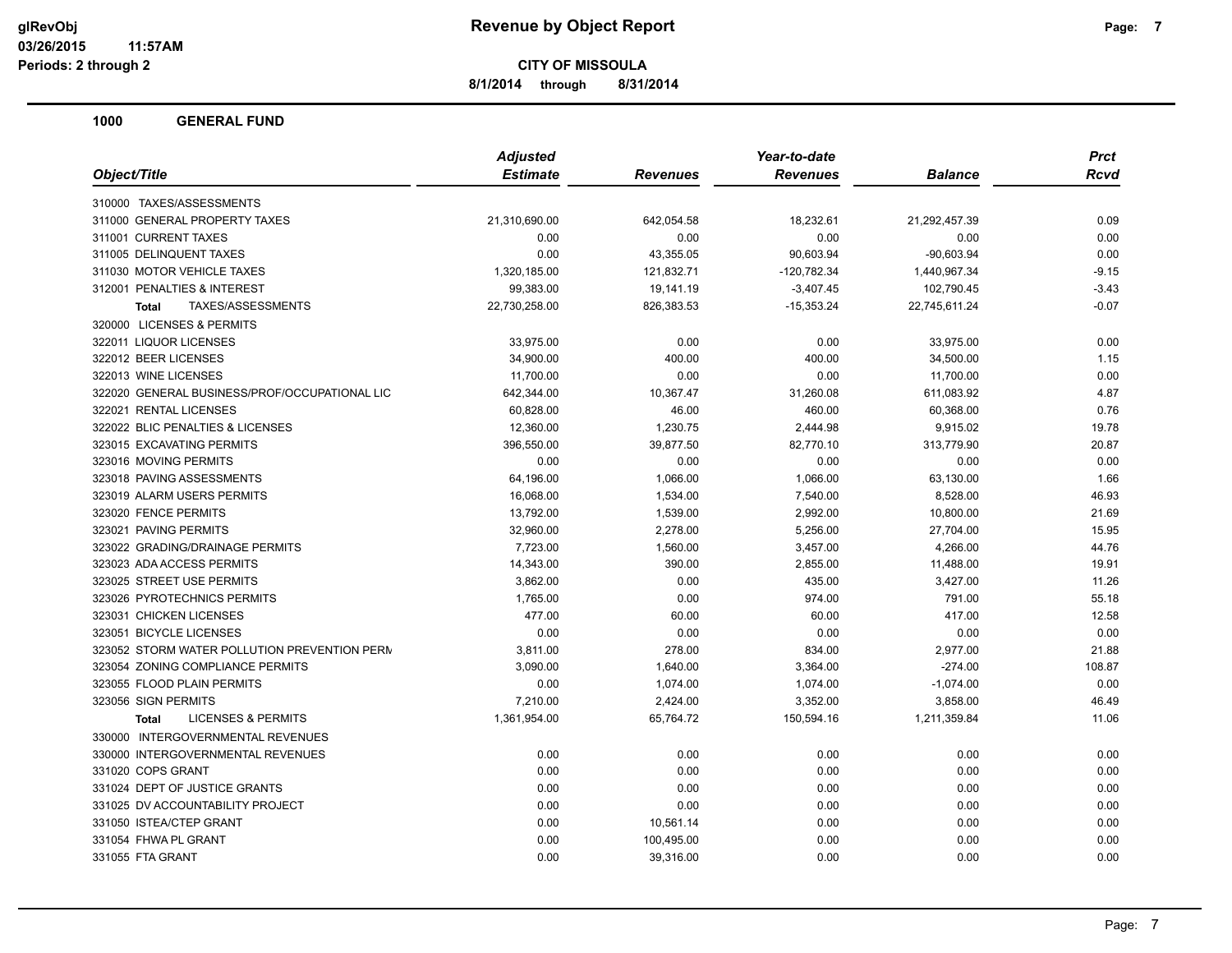**8/1/2014 through 8/31/2014**

|                                                   | <b>Adjusted</b> |                 | Year-to-date    |                |       |
|---------------------------------------------------|-----------------|-----------------|-----------------|----------------|-------|
| Object/Title                                      | <b>Estimate</b> | <b>Revenues</b> | <b>Revenues</b> | <b>Balance</b> | Rcvd  |
| 331056 MDT FEDERAL CMAQ                           | 0.00            | 32,976.00       | 0.00            | 0.00           | 0.00  |
| 331057 TRANSIT-MUTD CMAQ                          | 0.00            | 0.00            | 0.00            | 0.00           | 0.00  |
| 331091 US DOT HMEP GRANT                          | 0.00            | 0.00            | 0.00            | 0.00           | 0.00  |
| 331112 SAFER GRANT                                | 0.00            | 0.00            | 0.00            | 0.00           | 0.00  |
| 331113 FEMA GRANT                                 | 0.00            | 0.00            | 0.00            | 0.00           | 0.00  |
| 331114 TITLE III GRANT-MSLA CO                    | 0.00            | 0.00            | 0.00            | 0.00           | 0.00  |
| 331160 SAFE ROUTES TO SCHOOLS fY08 \$82,500       | 0.00            | 31,200.22       | 0.00            | 0.00           | 0.00  |
| 331170 HISTORICAL PRESERVATION GRANT              | 0.00            | 0.00            | 0.00            | 0.00           | 0.00  |
| 331178 DUI TASK FORCE                             | 240,000.00      | 0.00            | 0.00            | 240,000.00     | 0.00  |
| 334017 SCHOOL RESOURCE OFFICER                    | 0.00            | 180,000.00      | 248,850.00      | $-248,850.00$  | 0.00  |
| 335075 STATE GAMBLING/VIDEO/KENO/BINGO FEES       | 127,650.00      | 0.00            | 0.00            | 127,650.00     | 0.00  |
| 335076 STATE GAMBLING LICENSE FEES                | 0.00            | 0.00            | 0.00            | 0.00           | 0.00  |
| 335077 STATE KENO/BINGO PROCEEDS TAX              | 0.00            | 0.00            | 0.00            | 0.00           | 0.00  |
| 335210 PERSONAL PROPERTY TAX REIMBURSEMENT        | 428,686.00      | 0.00            | 0.00            | 428,686.00     | 0.00  |
| 335230 HB 124 REVENUE                             | 7,300,985.00    | 0.00            | 0.00            | 7,300,985.00   | 0.00  |
| 336021 STATE CONTRIB - POLICE RETIREMENT          | 2,180,799.00    | 246,179.67      | 322,301.63      | 1,858,497.37   | 14.78 |
| 336022 STATE CONTRIB. - FIRE RETIREMENT           | 2,262,024.00    | 252,618.06      | 329,924.80      | 1,932,099.20   | 14.59 |
| 336023 STATE CONTRIB. - PERS                      | 9,986.00        | 1,350.47        | 1,737.43        | 8,248.57       | 17.40 |
| 336030 COUNTY CONTRIBUTION                        | 9,900.00        | 9,900.00        | 0.00            | 9,900.00       | 0.00  |
| 337012 LEGAL SERVICES-CONTRACTED/REIMB.           | 0.00            | 0.00            | 0.00            | 0.00           | 0.00  |
| 337013 MUTD SIGN MAINTENANCE AGREEMENT            | 3,000.00        | 0.00            | 0.00            | 3,000.00       | 0.00  |
| 338000 LOCAL SHARING OF TAX INCREMENT             | 0.00            | 0.00            | 0.00            | 0.00           | 0.00  |
| 338100 PLANNING MILLS PASSED THRU COUNTY          | 0.00            | 162,390.78      | 0.00            | 0.00           | 0.00  |
| 339000 PAYMENT IN LIEU OF TAXES                   | 34,056.00       | 11,873.16       | 0.00            | 34,056.00      | 0.00  |
| <b>INTERGOVERNMENTAL REVENUES</b><br><b>Total</b> | 12,597,086.00   | 1,078,860.50    | 902,813.86      | 11,694,272.14  | 7.17  |
| 340000 CHARGES FOR SERVICES                       |                 |                 |                 |                |       |
| 341009 BLDG ADMIN FEES                            | 245,008.00      | 0.00            | 0.00            | 245,008.00     | 0.00  |
| 341010 MISCELLANEOUS COLLECTIONS                  | 350.00          | 6.75            | 6.75            | 343.25         | 1.93  |
| 341011 TRANSPORTATION ADMIN FEES                  | 24,000.00       | 0.00            | 0.00            | 24,000.00      | 0.00  |
| 341012 MAYORS PROCLAMATION FEES                   | 100.00          | 0.00            | 0.00            | 100.00         | 0.00  |
| 341013 AIR FUND FEES                              | 250.00          | 0.00            | 0.00            | 250.00         | 0.00  |
| 341015 SEWER ADMINISTRATION FEES                  | 1,173,327.00    | 0.00            | 0.00            | 1,173,327.00   | 0.00  |
| 341016 MRA ADMINISTRATION FEES                    | 117,053.00      | 0.00            | 0.00            | 117,053.00     | 0.00  |
| 341017 LIGHTING ADMINISTRATION FEES               | 15,002.00       | 0.00            | 0.00            | 15,002.00      | 0.00  |
| 341018 PARKING COMM ADMIN FEES                    | 173,680.00      | 0.00            | 0.00            | 173,680.00     | 0.00  |
| 341021 SID ADMINISTRATION FEES                    | 0.00            | 0.00            | 0.00            | 0.00           | 0.00  |
| 341022 PROJECT ADMIN FEES                         | 0.00            | 0.00            | 0.00            | 0.00           | 0.00  |
| 341023 PLANNING ADMIN FEES                        | 24,000.00       | 0.00            | 0.00            | 24,000.00      | 0.00  |
| 341031 STATE REIMB MUNI COURT                     | 0.00            | 0.00            | 0.00            | 0.00           | 0.00  |
| 341041 SEWER EXTENSION RECORDING FEES             | 4,500.00        | 113.00          | 678.00          | 3,822.00       | 15.07 |
|                                                   |                 |                 |                 |                |       |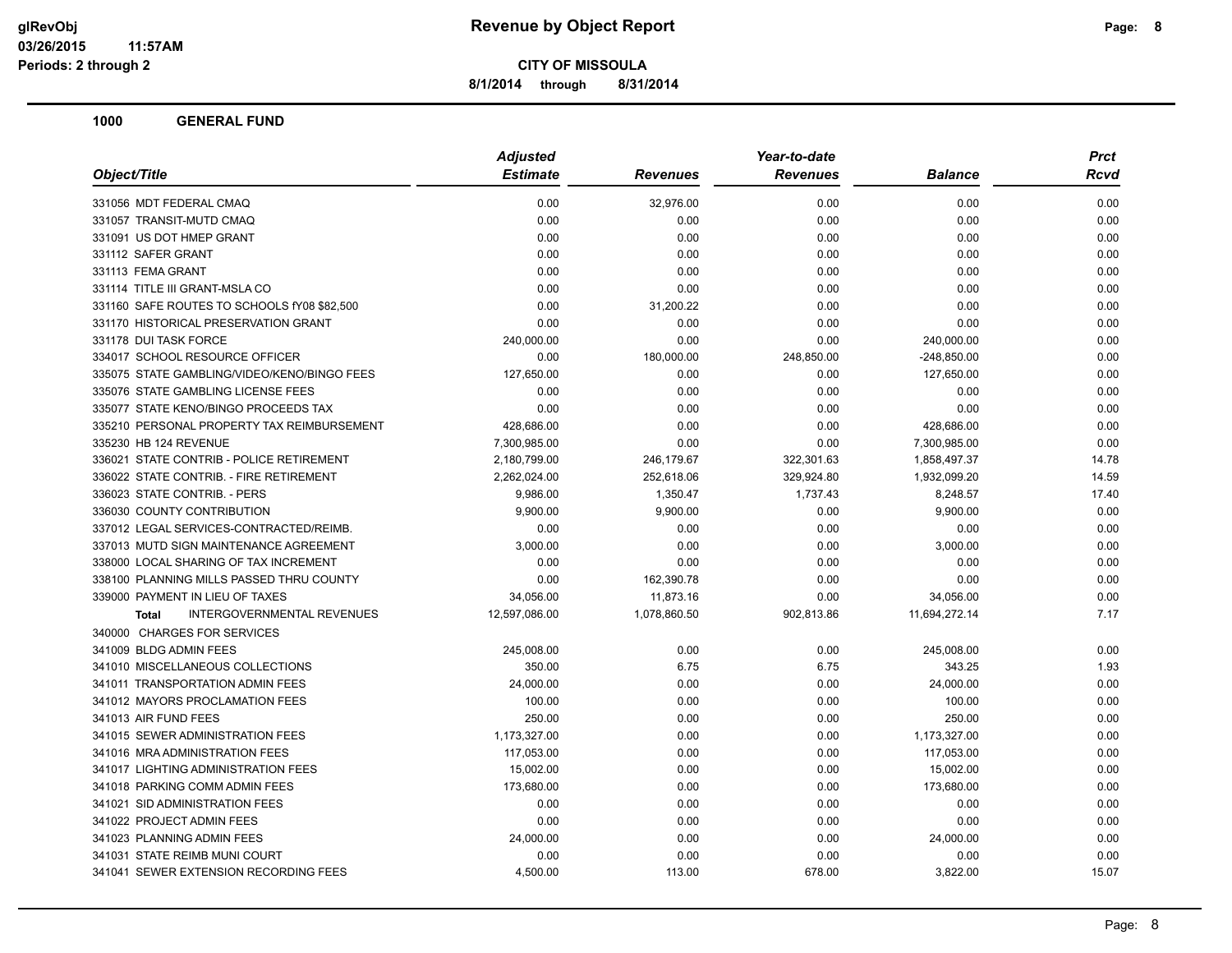**8/1/2014 through 8/31/2014**

|                                          | <b>Adjusted</b> |                 | Year-to-date    |                | <b>Prct</b> |
|------------------------------------------|-----------------|-----------------|-----------------|----------------|-------------|
| Object/Title                             | <b>Estimate</b> | <b>Revenues</b> | <b>Revenues</b> | <b>Balance</b> | <b>Rcvd</b> |
| 341052 MUNICIPAL COURT FILING FEES       | 283,400.00      | 31,310.11       | 31,310.11       | 252,089.89     | 11.05       |
| 341055 CRIME VICTIM SURCHARGE            | 2,500.00        | 136.00          | 136.00          | 2,364.00       | 5.44        |
| 341067 SUBDIVISION EXEMPTION AFFIDAVITS  | 0.00            | 400.00          | 1,800.00        | $-1,800.00$    | 0.00        |
| 341068 SUBDIVISON FEES                   | 5,000.00        | 0.00            | 0.00            | 5,000.00       | 0.00        |
| 341069 REZONING FEES                     | 5,000.00        | 0.00            | 0.00            | 5,000.00       | 0.00        |
| 341070 DESIGN REVIEW BOARD               | 15,000.00       | 3,560.71        | 5,709.25        | 9,290.75       | 38.06       |
| 341071 BOARD OF ADJUST. ZONING, SIGNS    | 58,400.00       | 0.00            | 0.00            | 58,400.00      | 0.00        |
| 341072 FLOOD PLAIN-0THER FEES            | 0.00            | 0.00            | 0.00            | 0.00           | 0.00        |
| 341073 FIRE PLAN CHECK FEES              | 27,981.00       | 3,547.00        | 4,591.00        | 23,390.00      | 16.41       |
| 341074 FIRE INSPECTION FEES              | 0.00            | 5,937.00        | 7,878.00        | $-7,878.00$    | 0.00        |
| 341076 ENGINEERING PLAN CHECK FEES       | 33,478.00       | 4,291.00        | 8,143.00        | 25,335.00      | 24.32       |
| 341077 ZONING COMPLIANCE INSPECTIONS     | 0.00            | 0.00            | 0.00            | 0.00           | 0.00        |
| 341078 ENGINEERING MAP FEES              | 120.00          | 0.00            | 5.00            | 115.00         | 4.17        |
| 341079 GREASE INTERCEPTOR APPEAL FEES    | 2,000.00        | 148.00          | 300.00          | 1,700.00       | 15.00       |
| 341090 STREET VACATION PETITION FEES     | 0.00            | 0.00            | 1,923.00        | $-1,923.00$    | 0.00        |
| 341091 INSPECTION CODE BOOKS & COPIES    | 0.00            | 0.00            | 0.00            | 0.00           | 0.00        |
| 341100 GRANT ADMINISTRATION SERVICE FEES | 0.00            | 0.00            | 0.00            | 0.00           | 0.00        |
| 342010 POLICE/BID AGREEMENT              | 0.00            | 0.00            | 0.00            | 0.00           | 0.00        |
| 342012 PD REIMBURSABLE SERVICES          | 0.00            | 0.00            | 0.00            | 0.00           | 0.00        |
| 342013 SECURITY INVEST FEES              | 11,000.00       | 908.25          | 2,074.75        | 8,925.25       | 18.86       |
| 342014 POLICE DEPARTMENT SERVICE FEES    | 15,000.00       | 1,192.00        | 2,061.00        | 12,939.00      | 13.74       |
| 342015 POLICE OVERTIME FEES              | 84,000.00       | 10,358.05       | 13,585.22       | 70,414.78      | 16.17       |
| 342016 POLICE TRAINING FEES              | 36,000.00       | 2,703.00        | 2,703.00        | 33,297.00      | 7.51        |
| 342017 CATERING FEES                     | 7,200.00        | 595.00          | 564.00          | 6,636.00       | 7.83        |
| 342018 DESK REPORTS                      | 20,000.00       | 2,329.00        | 3,879.00        | 16,121.00      | 19.40       |
| 342019 ABANDONED VEHICLE REVENUE FEES    | 32,500.00       | 122.50          | 122.50          | 32,377.50      | 0.38        |
| 342020 FIRE DEPARTMENT FEES              | 100.00          | 70.00           | 70.00           | 30.00          | 70.00       |
| 342021 CPR EDUCATION PROGRAM             | 7,435.00        | 630.00          | 2,495.00        | 4,940.00       | 33.56       |
| 342022 OUTSIDE HIRES                     | 524,890.00      | 157.00          | 1,099.00        | 523,791.00     | 0.21        |
| 342060 BIKE PROGRAM SALES & FEES         | 2,700.00        | 0.00            | 0.00            | 2,700.00       | 0.00        |
| 343000 PW REIMBURSABLE SERVICES          | 31,258.00       | 0.00            | 30.00           | 31,228.00      | 0.10        |
| 343001 SIGN FABRICATION & CONTRACTS      | 500.00          | 0.00            | 0.00            | 500.00         | 0.00        |
| 343002 OTHER AGENCIES - VEH MAINT        | 48,000.00       | 210.20          | 226.20          | 47,773.80      | 0.47        |
| 343003 STATE PAYMENT - TRAFFIC COUNTS    | 4,450.00        | 0.00            | 0.00            | 4,450.00       | 0.00        |
| 343004 SPECIAL STATE CONTRACTS           | 80,000.00       | 0.00            | 0.00            | 80,000.00      | 0.00        |
| 343006 OTHER GOVT AGENCY-STREET PROJECTS | 98,318.00       | 0.00            | 0.00            | 98,318.00      | 0.00        |
| 343008 PRIVATE COMPANY STREET PAYMENTS   | 0.00            | 0.00            | 0.00            | 0.00           | 0.00        |
| 343010 STREET DEPT SALES & SERVICES      | 19,195.00       | 0.00            | 0.00            | 19,195.00      | 0.00        |
| 343013 SNOW REMOVAL FEES                 | 1,500.00        | 0.00            | 0.00            | 1,500.00       | 0.00        |
| 343080 STATE MAINTENANCE CONTRACT        | 530,082.00      | 0.00            | 0.00            | 530,082.00     | 0.00        |
|                                          |                 |                 |                 |                |             |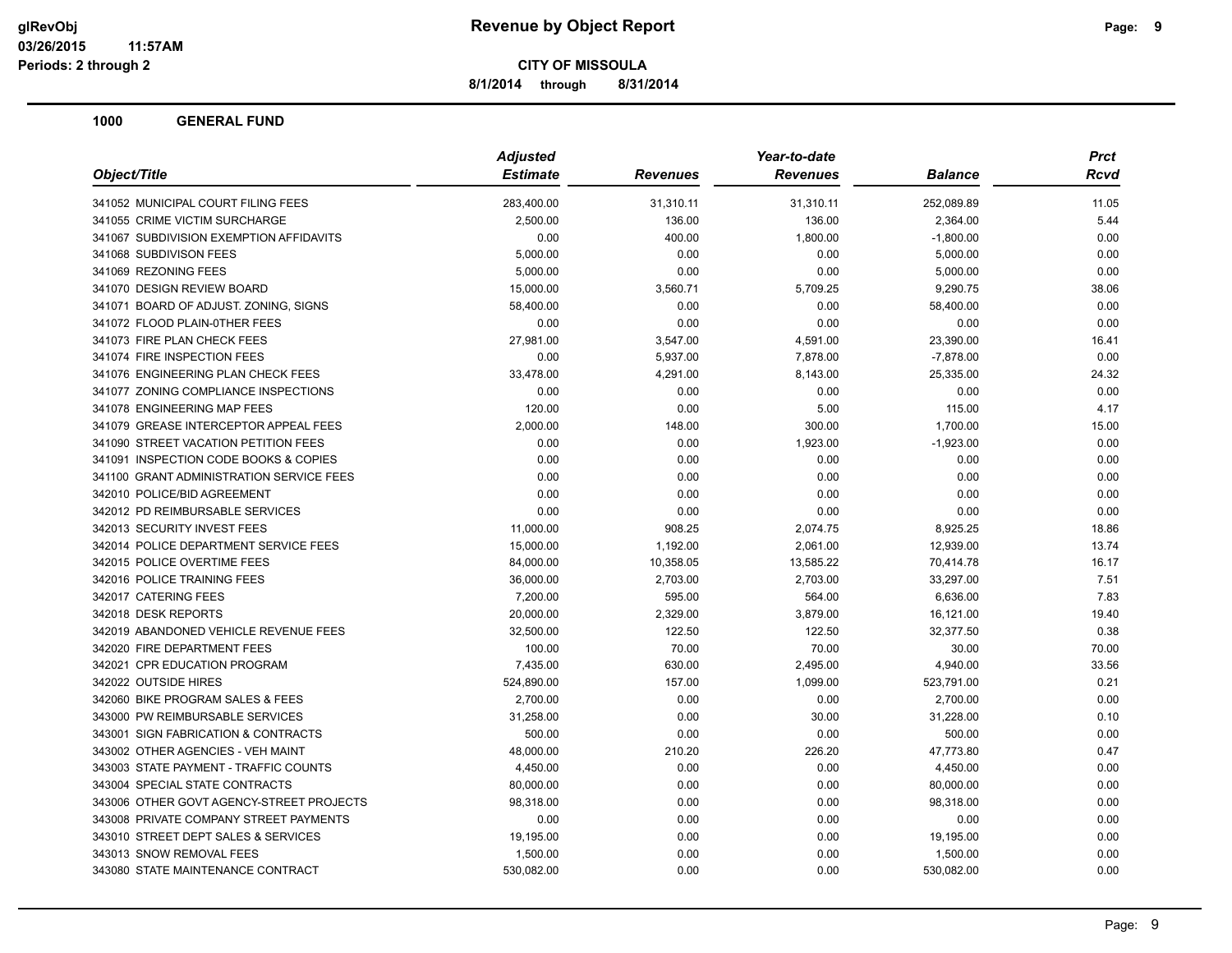**8/1/2014 through 8/31/2014**

|                                                | Year-to-date<br><b>Adjusted</b> |                 |                 |                | Prct        |
|------------------------------------------------|---------------------------------|-----------------|-----------------|----------------|-------------|
| Object/Title                                   | <b>Estimate</b>                 | <b>Revenues</b> | <b>Revenues</b> | <b>Balance</b> | <b>Rcvd</b> |
| 343082 MDT URBAN PROJECTS                      | 0.00                            | 0.00            | 0.00            | 0.00           | 0.00        |
| 343083 CONTRACT SEWER APPLICATIONS             | 0.00                            | 0.00            | 0.00            | 0.00           | 0.00        |
| 343084 STREET MAINTENANCE MATERIALS REIMB      | 55,500.00                       | 0.00            | 0.00            | 55,500.00      | 0.00        |
| 343097 SIDEWALK AND CURB FEES                  | 340,000.00                      | 39,123.88       | 79,190.30       | 260,809.70     | 23.29       |
| 343311 SALE OF NICHES                          | 3,200.00                        | 0.00            | 0.00            | 3,200.00       | 0.00        |
| 343320 CEMETERY - SALE OF PLOTS                | 12,870.00                       | 2,150.00        | 3,150.00        | 9,720.00       | 24.48       |
| 343321 CEMETERY FOUNDATIONS                    | 1,570.00                        | 375.00          | 535.00          | 1,035.00       | 34.08       |
| 343322 CEMETERY FLOWER CARE                    | 4,250.00                        | 0.00            | 0.00            | 4,250.00       | 0.00        |
| 343323 CEMETERY - LINER INSTALL FEES           | 5,580.00                        | 1,800.00        | 2,900.00        | 2,680.00       | 51.97       |
| 343324 OTHER CEMETERY FEES                     | 1,500.00                        | 150.00          | 300.00          | 1,200.00       | 20.00       |
| 343325 2ND INTERMENT RIGHT                     | 0.00                            | 400.00          | 600.00          | $-600.00$      | 0.00        |
| 343340 CEMETERY - OPENINGS & CLOSINGS          | 10,950.00                       | 1,875.00        | 2,900.00        | 8,050.00       | 26.48       |
| 343350 CEMETERY CARE, FEES                     | 24,000.00                       | 0.00            | 0.00            | 24,000.00      | 0.00        |
| 343360 WEED CONTROL                            | 3,000.00                        | 0.00            | 0.00            | 3,000.00       | 0.00        |
| 346029 PARKS PETTY CASH FUND                   | 0.00                            | 0.00            | 0.00            | 0.00           | 0.00        |
| 346031 RECREATION FEES                         | 166,294.00                      | 21,185.80       | 36,941.29       | 129,352.71     | 22.21       |
| 346033 PARK FEES/FACILITY RENTALS              | 85,000.00                       | 7,345.69        | 17,431.74       | 67,568.26      | 20.51       |
| 346034 GROUNDS MAINTENANCE CONTRACT            | 85,000.00                       | 0.00            | 0.00            | 85,000.00      | 0.00        |
| 346036 PARK CONCESSION FEES                    | 3,000.00                        | 189.00          | 247.88          | 2,752.12       | 8.26        |
| 346037 YOUTH DRUG COURT CONTRACT               | 11,700.00                       | 0.00            | 0.00            | 11,700.00      | 0.00        |
| 346050 COUNTY PLAYGROUND CONTRACT              | 3,150.00                        | 0.00            | 0.00            | 3,150.00       | 0.00        |
| 346051 MONTANA PARKS/REC CONFERENCE 2012       | 0.00                            | 0.00            | 0.00            | 0.00           | 0.00        |
| 346070 RECREATION GENERAL MERCHANDISE          | 0.00                            | 0.00            | 0.00            | 0.00           | 0.00        |
| <b>CHARGES FOR SERVICES</b><br><b>Total</b>    | 4,580,841.00                    | 143,318.94      | 235,585.99      | 4,345,255.01   | 5.14        |
| 350000 FINES & FORFEITURES                     |                                 |                 |                 |                |             |
| 351022 LAW ENFORCEMENT ACADEMY SURCHARGE #!    | 0.00                            | 5,362.21        | 5,362.21        | $-5,362.21$    | 0.00        |
| 351031 TRAFFIC FINES                           | 1,386,857.00                    | 89,255.07       | 89,255.07       | 1,297,601.93   | 6.44        |
| 351032 SURCHARGE ON FINES                      | 129,089.00                      | 7,810.05        | 7,810.05        | 121,278.95     | 6.05        |
| 351034 CELLULAR PHONE FINES                    | 62,000.00                       | 14,985.00       | 14,985.00       | 47,015.00      | 24.17       |
| 351035 CELL PHONE FINES: EDUCATION             | 0.00                            | 0.00            | 0.00            | 0.00           | 0.00        |
| 355000 FALSE ALARM PENALTY                     | 20,000.00                       | 416.00          | 780.00          | 19,220.00      | 3.90        |
| <b>FINES &amp; FORFEITURES</b><br><b>Total</b> | 1,597,946.00                    | 117,828.33      | 118,192.33      | 1,479,753.67   | 7.40        |
| 360000 MISCELLANEOUS REVENUES                  |                                 |                 |                 |                |             |
| 360000 MISCELLANEOUS REVENUES                  | 0.00                            | 0.00            | 0.00            | 0.00           | 0.00        |
| 360001 COPIES                                  | 2,200.00                        | 161.00          | 203.50          | 1,996.50       | 9.25        |
| 360002 PHONES                                  | 0.00                            | 0.00            | 0.00            | 0.00           | 0.00        |
| 360003 MMIA REIMBURSEMENT-ATTORNEY             | 0.00                            | 0.00            | 0.00            | 0.00           | 0.00        |
| 360010 MISCELLANEOUS                           | 15,000.00                       | 316.85          | $-14,015.57$    | 29,015.57      | $-93.44$    |
| 360011 ENERGY REBATES FOR COMPUTER UPGRADES    | 0.00                            | 0.00            | 0.00            | 0.00           | 0.00        |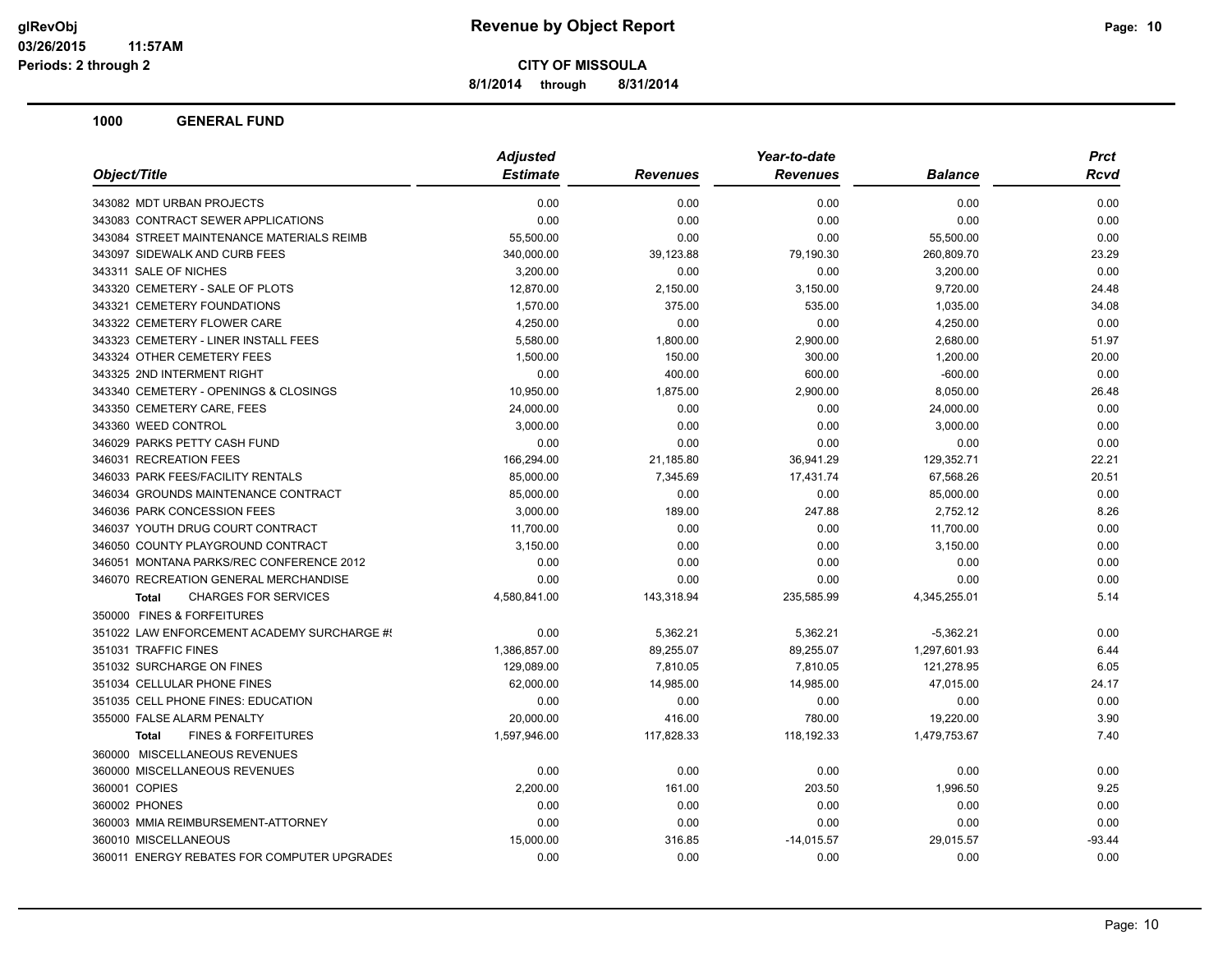**8/1/2014 through 8/31/2014**

| <b>Estimate</b><br>Object/Title<br><b>Revenues</b><br><b>Revenues</b><br><b>Balance</b><br>0.00<br>0.00<br>0.00<br>0.00<br>360050 OVER/SHORT<br>360100 REFUNDS<br>200.00<br>0.00<br>0.00<br>200.00<br>362000 OTHER MISCELLANEOUS REVENUE | Rcvd<br>0.00<br>0.00<br>0.00<br>0.00<br>9.00 |
|------------------------------------------------------------------------------------------------------------------------------------------------------------------------------------------------------------------------------------------|----------------------------------------------|
|                                                                                                                                                                                                                                          |                                              |
|                                                                                                                                                                                                                                          |                                              |
|                                                                                                                                                                                                                                          |                                              |
| 8,000.00<br>0.00<br>0.00<br>8,000.00                                                                                                                                                                                                     |                                              |
| 362001 MUNICIPAL COURT BAD CHECK CHARGES<br>0.00<br>0.00<br>0.00<br>0.00                                                                                                                                                                 |                                              |
| 362002 BAD CHECK CHARGES<br>500.00<br>15.00<br>45.00<br>455.00                                                                                                                                                                           |                                              |
| 362011 SALE OF UNCLAIMED PROPERTY<br>0.00<br>0.00<br>0.00<br>0.00                                                                                                                                                                        | 0.00                                         |
| 362012 REC/GREEN TAG PROGRAM<br>300.00<br>0.00<br>0.00<br>300.00                                                                                                                                                                         | 0.00                                         |
| 364012 SALE OF SURPLUS PROPERTY<br>40.000.00<br>0.00<br>0.00<br>40,000.00                                                                                                                                                                | 0.00                                         |
| 364040 INSURANCE AND DAMAGE RECOVERY<br>40,000.00<br>1,298.58<br>1,215.41<br>38,784.59                                                                                                                                                   | 3.04                                         |
| 364041 WORKERS COMPENSATION REIMBURSEMENT<br>2,500.00<br>0.00<br>0.00<br>2,500.00                                                                                                                                                        | 0.00                                         |
| 364042 EXPENDITURE REIMBURSEMENTS<br>0.00<br>0.00<br>1,200.00<br>1,200.00                                                                                                                                                                | 0.00                                         |
| 364043 RATTLESNAKE CORRIDOR REIMBURSEMENT<br>10,000.00<br>572.00<br>1,144.00<br>8,856.00                                                                                                                                                 | 11.44                                        |
| 364044 EMERGENCY RESPONSE REIMBURSEMENT<br>50,000.00<br>0.00<br>0.00<br>50,000.00                                                                                                                                                        | 0.00                                         |
| 364047 MMIA EXPENDITURE REIMBURSEMENT<br>0.00<br>0.00<br>0.00<br>0.00                                                                                                                                                                    | 0.00                                         |
| 364051 DOT RADAR GRANT<br>0.00<br>0.00<br>0.00<br>0.00                                                                                                                                                                                   | 0.00                                         |
| 364053 EXPENDITURE REIMB-FIRE SERVICES<br>0.00<br>0.00<br>0.00<br>0.00                                                                                                                                                                   | 0.00                                         |
| 364060 REIMB LETTER OF CREDIT-709 PARKVIEW<br>0.00<br>0.00<br>0.00<br>0.00                                                                                                                                                               | 0.00                                         |
| 364061 REIMB LETTER OF CREDIT-LINNEA LANE<br>0.00<br>0.00<br>0.00<br>0.00                                                                                                                                                                | 0.00                                         |
| 365000 DONATIONS<br>0.00<br>0.00<br>0.00<br>0.00                                                                                                                                                                                         | 0.00                                         |
| 365003 DONATIONS - SMOKE ALARMS<br>0.00<br>0.00<br>0.00<br>0.00                                                                                                                                                                          | 0.00                                         |
| 365004 GRANT CR TRAIL ASSN DONATION<br>0.00<br>0.00<br>0.00<br>0.00                                                                                                                                                                      | 0.00                                         |
| 365015 DONATIONS - COMBAT CHALLENGE<br>0.00<br>0.00<br>0.00<br>0.00                                                                                                                                                                      | 0.00                                         |
| 365016 LOCAL MATCH MDT<br>0.00<br>0.00<br>725.00<br>$-725.00$                                                                                                                                                                            | 0.00                                         |
| 365017 LOCAL MATCH TRANSIT<br>0.00<br>0.00<br>0.00<br>0.00                                                                                                                                                                               | 0.00                                         |
| 365018 DONATIONS - THERMAL IMAGING<br>0.00<br>0.00<br>0.00<br>0.00                                                                                                                                                                       | 0.00                                         |
| 365021 COMBAT CHALLENGE DONATIONS<br>0.00<br>0.00<br>0.00<br>0.00                                                                                                                                                                        | 0.00                                         |
| 365022 NEIGHBORHOOD COUNCIL DONATIONS<br>0.00<br>0.00<br>0.00<br>0.00                                                                                                                                                                    | 0.00                                         |
| 368000 SALE OF COINS<br>0.00<br>0.00<br>0.00<br>0.00                                                                                                                                                                                     | 0.00                                         |
| 368001 SALE OF POLICE PROMOTIONS<br>0.00<br>0.00<br>0.00<br>0.00                                                                                                                                                                         | 0.00                                         |
| 368002 SALE OF FIRE PROMOTIONS<br>0.00<br>0.00<br>0.00<br>0.00                                                                                                                                                                           | 0.00                                         |
| MISCELLANEOUS REVENUES<br>169,900.00<br>2,363.43<br>$-10,682.66$<br>180,582.66<br><b>Total</b>                                                                                                                                           | $-6.29$                                      |
| 370000 INVESTMENTS & ROYALTY EARNINGS                                                                                                                                                                                                    |                                              |
| 371010 INTEREST ON INVESTMENTS<br>3,500.00<br>275.12<br>275.12<br>3,224.88                                                                                                                                                               | 7.86                                         |
| 0.00<br>0.00<br>0.00<br>371020 GAIN/LOSS IN MARKET VALUE OF INVESTMENT<br>0.00                                                                                                                                                           | 0.00                                         |
| <b>INVESTMENTS &amp; ROYALTY EARNINGS</b><br>3,500.00<br>275.12<br>275.12<br>3,224.88<br><b>Total</b>                                                                                                                                    | 7.86                                         |
| 380000 OTHER FINANCING SOURCES                                                                                                                                                                                                           |                                              |
| 381070 PROCEEDS FROM NOTES/LOANS/INTERCAP<br>0.00<br>0.00<br>0.00<br>0.00                                                                                                                                                                | 0.00                                         |
| 381090 PROCEEDS FROM CAPITAL LEASE<br>0.00<br>0.00<br>0.00<br>0.00                                                                                                                                                                       | 0.00                                         |
| 382010 SALE OF FIXED ASSETS<br>0.00<br>0.00<br>0.00<br>0.00                                                                                                                                                                              | 0.00                                         |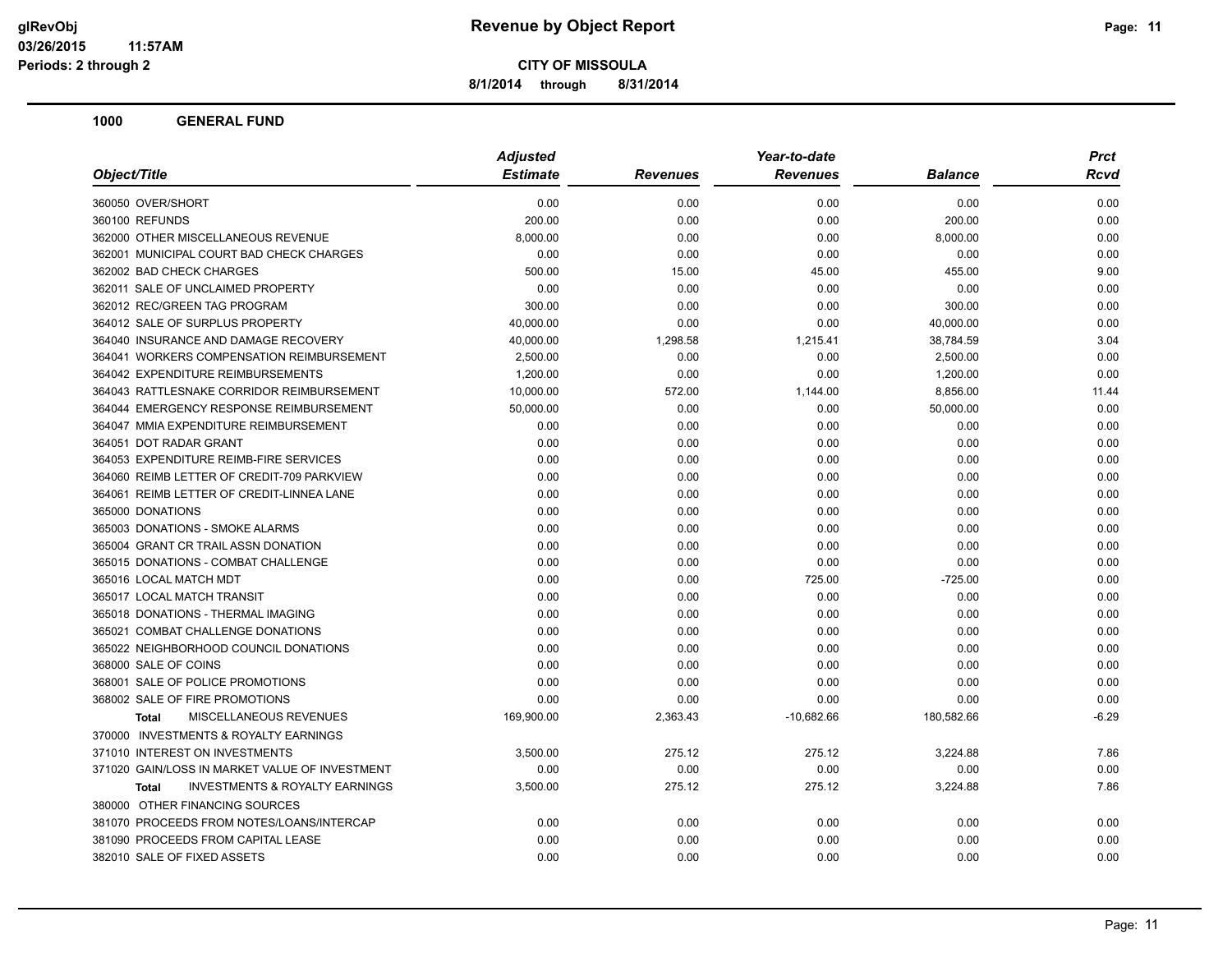**8/1/2014 through 8/31/2014**

|                                               | <b>Adjusted</b> |                 | Year-to-date    |                | <b>Prct</b> |
|-----------------------------------------------|-----------------|-----------------|-----------------|----------------|-------------|
| Object/Title                                  | <b>Estimate</b> | <b>Revenues</b> | <b>Revenues</b> | <b>Balance</b> | <b>Rcvd</b> |
| 383000 OPERATING TRANSFERS                    | 0.00            | 0.00            | 0.00            | 0.00           | 0.00        |
| 383001 TRANS FR FLUSHING DISTRICT             | 27,281.00       | 0.00            | 0.00            | 27,281.00      | 0.00        |
| 383002 TRANS FR GAS TAX                       | 564,000.00      | 0.00            | 0.00            | 564,000.00     | 0.00        |
| 383003 TRANS FR COMPREHENSIVE INSURANCE LEVY  | 0.00            | 0.00            | 0.00            | 0.00           | 0.00        |
| 383004 TRANS FR EMPLOYEE HEALTH INSURANCE LEV | 4,296,467.00    | 0.00            | 0.00            | 4,296,467.00   | 0.00        |
| 383007 TRANS FR CABLE FRANCHISE               | 244,110.00      | 0.00            | 0.00            | 244,110.00     | 0.00        |
| 383008 TRANS FR RUSSELL PARK DISTRICT         | 0.00            | 0.00            | 0.00            | 0.00           | 0.00        |
| 383009 TRANS FR TITLE I                       | 0.00            | 0.00            | 0.00            | 0.00           | 0.00        |
| 383010 TRANS FR CIP                           | 0.00            | 0.00            | 0.00            | 0.00           | 0.00        |
| 383011 TRANS FR SID REVOLVING                 | 100,000.00      | 0.00            | 0.00            | 100,000.00     | 0.00        |
| 383014 TRANS FR MRA                           | 0.00            | 0.00            | 0.00            | 0.00           | 0.00        |
| 383015 TRANS FR MPC                           | 0.00            | 0.00            | 0.00            | 0.00           | 0.00        |
| 383017 TRANS FR BUILDING                      | 0.00            | 0.00            | 0.00            | 0.00           | 0.00        |
| 383018 TRANS FR WILLOWWOOD PARK DISTRICT      | 0.00            | 0.00            | 0.00            | 0.00           | 0.00        |
| 383020 TRANS FR CEMETERY CARE                 | 9,545.00        | 0.00            | 0.00            | 9,545.00       | 0.00        |
| 383021 TRANS FR P&R TRAILS DEVLP              | 50,000.00       | 0.00            | 0.00            | 50,000.00      | 0.00        |
| 383024 TRANS FR SEWER CLEARING                | 0.00            | 0.00            | 0.00            | 0.00           | 0.00        |
| 383027 TRANS FR URD                           | 0.00            | 0.00            | 0.00            | 0.00           | 0.00        |
| 383028 TRANS FROM GF FOR HEALTH RESERVE       | 0.00            | 0.00            | 0.00            | 0.00           | 0.00        |
| 383046 TRANS FR PARKS MAINTENANCE DIST        | 0.00            | 0.00            | 0.00            | 0.00           | 0.00        |
| 383047 TRANS FR STREET MAINTENANCE DISTRICT   | 0.00            | 0.00            | 0.00            | 0.00           | 0.00        |
| 383050 TRANSFER FROM IMPACT FEES              | 0.00            | 0.00            | 0.00            | 0.00           | 0.00        |
| 383065 TRANSFER FROM WWTF                     | 0.00            | 0.00            | 0.00            | 0.00           | 0.00        |
| OTHER FINANCING SOURCES<br>Total              | 5,291,403.00    | 0.00            | 0.00            | 5,291,403.00   | 0.00        |
| 390000 INTERNAL SERVICES                      |                 |                 |                 |                |             |
| 399999 NEW REQUESTS FUNDING                   | 0.00            | 0.00            | 0.00            | 0.00           | 0.00        |
| <b>INTERNAL SERVICES</b><br><b>Total</b>      | 0.00            | 0.00            | 0.00            | 0.00           | 0.00        |
| <b>GENERAL FUND</b><br><b>Total</b>           | 48,332,888.00   | 2,234,794.57    | 1,381,425.56    | 46,951,462.44  | 2.86        |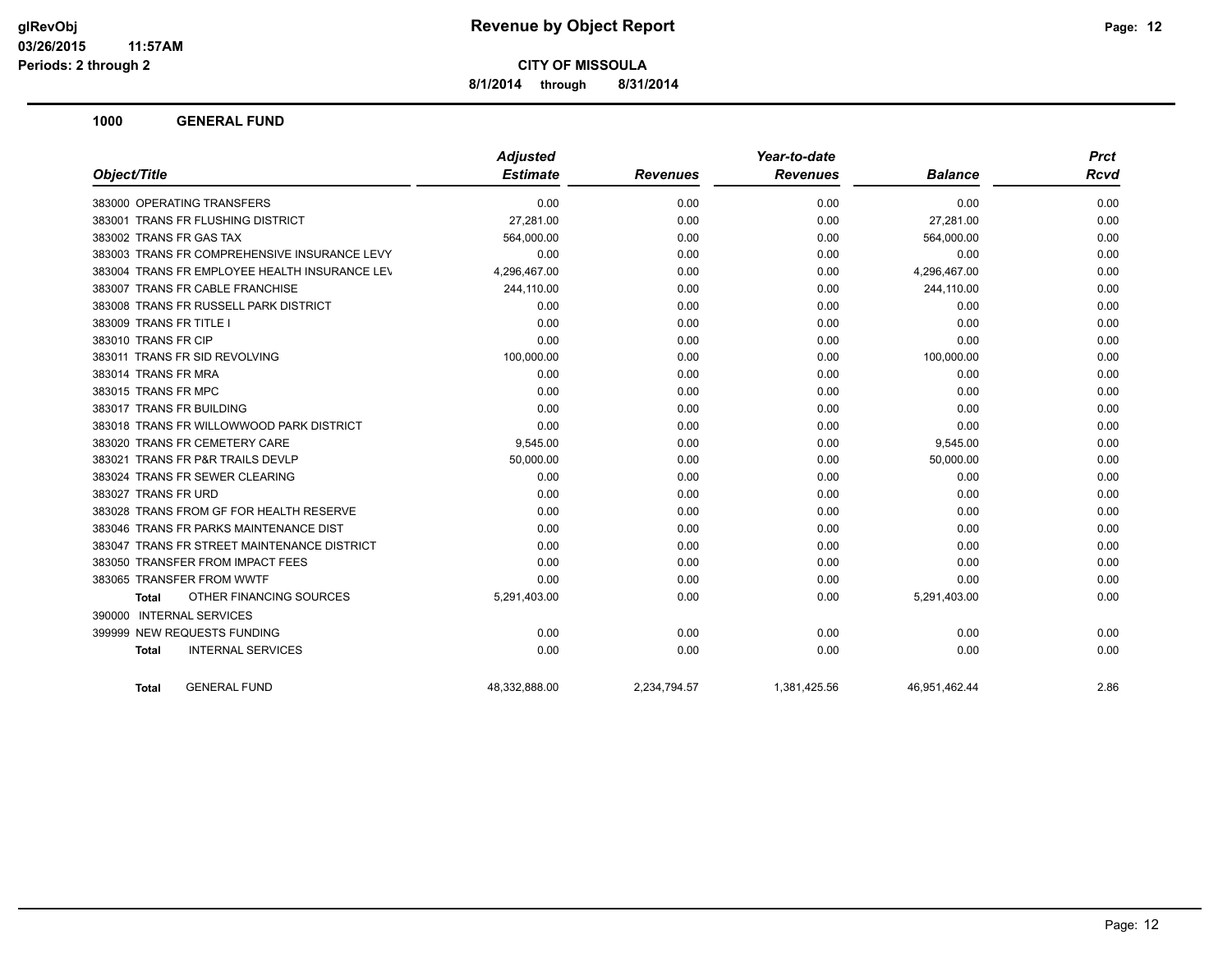**8/1/2014 through 8/31/2014**

# **1211 PARK ACQUISITION & DEVELOPMENT**

#### **1211 PARK ACQUISITION & DEVELOPMENT**

|                                                           | <b>Adjusted</b> |                 | Year-to-date    |                | <b>Prct</b> |
|-----------------------------------------------------------|-----------------|-----------------|-----------------|----------------|-------------|
| Object/Title                                              | <b>Estimate</b> | <b>Revenues</b> | <b>Revenues</b> | <b>Balance</b> | <b>Rcvd</b> |
| 340000 CHARGES FOR SERVICES                               |                 |                 |                 |                |             |
| 346080 PAYMENT IN LIEU OF PARKS                           | 288,120.00      | 0.00            | 0.00            | 288,120.00     | 0.00        |
| 346082 HIGH PARK EASEMENT EXCHANGE                        | 0.00            | 0.00            | 0.00            | 0.00           | 0.00        |
| <b>CHARGES FOR SERVICES</b><br>Total                      | 288,120.00      | 0.00            | 0.00            | 288,120.00     | 0.00        |
| MISCELLANEOUS REVENUES<br>360000                          |                 |                 |                 |                |             |
| 360010 MISCELLANEOUS                                      | 0.00            | 3.00            | 3.00            | $-3.00$        | 0.00        |
| 360016 LAFRAY PARK DONATIONS                              | 0.00            | 0.00            | 0.00            | 0.00           | 0.00        |
| 360017 PARK PLANS FORFEITURE                              | 0.00            | 0.00            | 0.00            | 0.00           | 0.00        |
| 360020 GREENOUGH PARK ENCROACHMENTS                       | 0.00            | 0.00            | 0.00            | 0.00           | 0.00        |
| 365102 RECREATION YOUTH & ADULT SPORTS                    | 0.00            | 0.00            | 0.00            | 0.00           | 0.00        |
| MISCELLANEOUS REVENUES<br><b>Total</b>                    | 0.00            | 3.00            | 3.00            | $-3.00$        | 0.00        |
| <b>INVESTMENTS &amp; ROYALTY EARNINGS</b><br>370000       |                 |                 |                 |                |             |
| 371010 INTEREST ON INVESTMENTS                            | 0.00            | 0.00            | 0.00            | 0.00           | 0.00        |
| 371020 GAIN/LOSS IN MARKET VALUE OF INVESTMENTS           | 0.00            | 0.00            | 0.00            | 0.00           | 0.00        |
| <b>INVESTMENTS &amp; ROYALTY EARNINGS</b><br><b>Total</b> | 0.00            | 0.00            | 0.00            | 0.00           | 0.00        |
| OTHER FINANCING SOURCES<br>380000                         |                 |                 |                 |                |             |
| 383000 OPERATING TRANSFERS                                | 0.00            | 0.00            | 0.00            | 0.00           | 0.00        |
| 383029 TRANS FR GENERAL                                   | 0.00            | 0.00            | 0.00            | 0.00           | 0.00        |
| OTHER FINANCING SOURCES<br><b>Total</b>                   | 0.00            | 0.00            | 0.00            | 0.00           | 0.00        |
| PARK ACQUISITION & DEVELOPMENT<br><b>Total</b>            | 288.120.00      | 3.00            | 3.00            | 288.117.00     | 0.00        |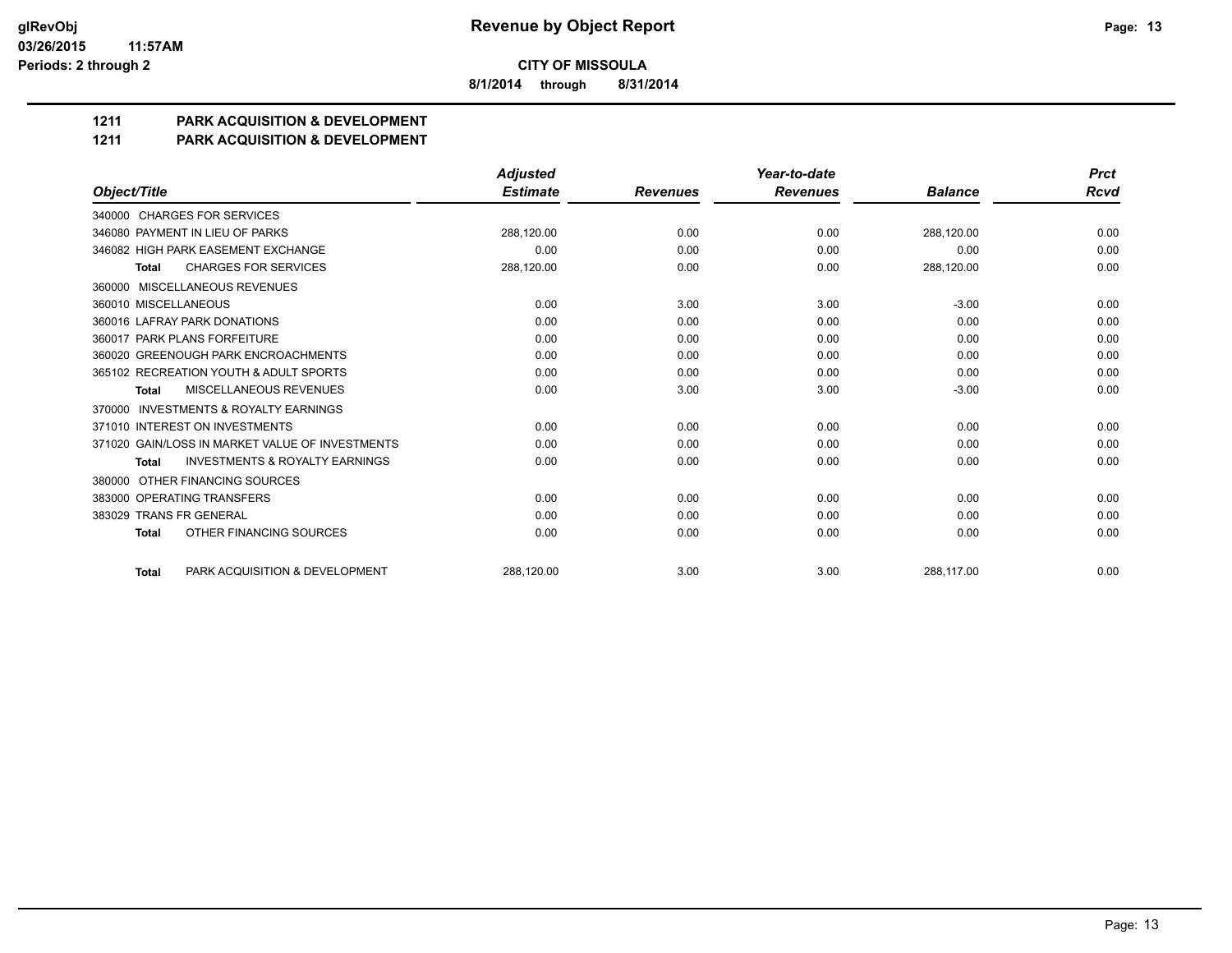**8/1/2014 through 8/31/2014**

## **1211 PARK ACQUISITION & DEVELOPMENT**

|                                                           | <b>Adjusted</b> |                 | Year-to-date    |                | <b>Prct</b> |
|-----------------------------------------------------------|-----------------|-----------------|-----------------|----------------|-------------|
| Object/Title                                              | <b>Estimate</b> | <b>Revenues</b> | <b>Revenues</b> | <b>Balance</b> | Rcvd        |
| 340000 CHARGES FOR SERVICES                               |                 |                 |                 |                |             |
| 346080 PAYMENT IN LIEU OF PARKS                           | 288,120.00      | 0.00            | 0.00            | 288,120.00     | 0.00        |
| 346082 HIGH PARK EASEMENT EXCHANGE                        | 0.00            | 0.00            | 0.00            | 0.00           | 0.00        |
| <b>CHARGES FOR SERVICES</b><br><b>Total</b>               | 288,120.00      | 0.00            | 0.00            | 288,120.00     | 0.00        |
| 360000 MISCELLANEOUS REVENUES                             |                 |                 |                 |                |             |
| 360010 MISCELLANEOUS                                      | 0.00            | 3.00            | 3.00            | $-3.00$        | 0.00        |
| 360016 LAFRAY PARK DONATIONS                              | 0.00            | 0.00            | 0.00            | 0.00           | 0.00        |
| 360017 PARK PLANS FORFEITURE                              | 0.00            | 0.00            | 0.00            | 0.00           | 0.00        |
| 360020 GREENOUGH PARK ENCROACHMENTS                       | 0.00            | 0.00            | 0.00            | 0.00           | 0.00        |
| 365102 RECREATION YOUTH & ADULT SPORTS                    | 0.00            | 0.00            | 0.00            | 0.00           | 0.00        |
| <b>MISCELLANEOUS REVENUES</b><br><b>Total</b>             | 0.00            | 3.00            | 3.00            | $-3.00$        | 0.00        |
| <b>INVESTMENTS &amp; ROYALTY EARNINGS</b><br>370000       |                 |                 |                 |                |             |
| 371010 INTEREST ON INVESTMENTS                            | 0.00            | 0.00            | 0.00            | 0.00           | 0.00        |
| 371020 GAIN/LOSS IN MARKET VALUE OF INVESTMENT            | 0.00            | 0.00            | 0.00            | 0.00           | 0.00        |
| <b>INVESTMENTS &amp; ROYALTY EARNINGS</b><br><b>Total</b> | 0.00            | 0.00            | 0.00            | 0.00           | 0.00        |
| OTHER FINANCING SOURCES<br>380000                         |                 |                 |                 |                |             |
| 383000 OPERATING TRANSFERS                                | 0.00            | 0.00            | 0.00            | 0.00           | 0.00        |
| 383029 TRANS FR GENERAL                                   | 0.00            | 0.00            | 0.00            | 0.00           | 0.00        |
| OTHER FINANCING SOURCES<br><b>Total</b>                   | 0.00            | 0.00            | 0.00            | 0.00           | 0.00        |
| PARK ACQUISITION & DEVELOPMENT<br><b>Total</b>            | 288,120.00      | 3.00            | 3.00            | 288,117.00     | 0.00        |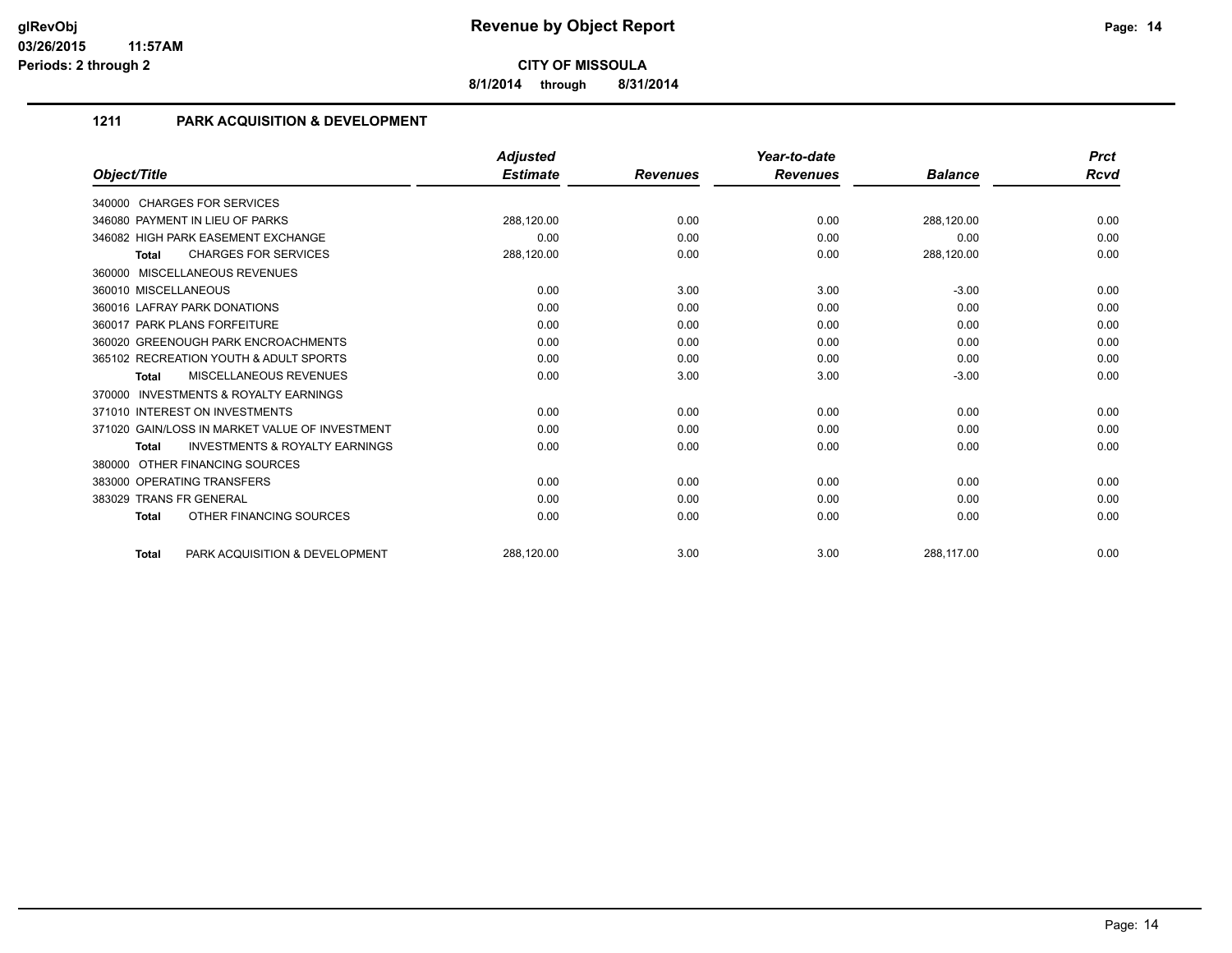**8/1/2014 through 8/31/2014**

**1212 PARK ENTERPRISE FUND**

**1212 PARK ENTERPRISE FUND**

|                                                           | <b>Adjusted</b> |                 | Year-to-date    |                | <b>Prct</b> |
|-----------------------------------------------------------|-----------------|-----------------|-----------------|----------------|-------------|
| Object/Title                                              | <b>Estimate</b> | <b>Revenues</b> | <b>Revenues</b> | <b>Balance</b> | Rcvd        |
| 340000 CHARGES FOR SERVICES                               |                 |                 |                 |                |             |
| 346000 FEES                                               | 220,000.00      | 3,570.40        | 6,778.60        | 213,221.40     | 3.08        |
| 346001 TENNIS FEE                                         | 0.00            | 0.00            | 0.00            | 0.00           | 0.00        |
| 346030 SWIMMING POOL FEES                                 | 0.00            | 750.00          | 750.00          | $-750.00$      | 0.00        |
| 346040 MCCORMICK SWIMMING POOL                            | 0.00            | 0.00            | 0.00            | 0.00           | 0.00        |
| 346060 CURRENTS SWIMMING FACILITY                         | 0.00            | 0.00            | 5.00            | $-5.00$        | 0.00        |
| <b>CHARGES FOR SERVICES</b><br><b>Total</b>               | 220,000.00      | 4,320.40        | 7,533.60        | 212,466.40     | 3.42        |
| 360000 MISCELLANEOUS REVENUES                             |                 |                 |                 |                |             |
| 360010 MISCELLANEOUS                                      | 0.00            | 0.00            | 0.00            | 0.00           | 0.00        |
| MISCELLANEOUS REVENUES<br><b>Total</b>                    | 0.00            | 0.00            | 0.00            | 0.00           | 0.00        |
| 370000 INVESTMENTS & ROYALTY EARNINGS                     |                 |                 |                 |                |             |
| 371010 INTEREST ON INVESTMENTS                            | 0.00            | 0.00            | 0.00            | 0.00           | 0.00        |
| 371020 GAIN/LOSS IN MARKET VALUE OF INVESTMENTS           | 0.00            | 0.00            | 0.00            | 0.00           | 0.00        |
| <b>INVESTMENTS &amp; ROYALTY EARNINGS</b><br><b>Total</b> | 0.00            | 0.00            | 0.00            | 0.00           | 0.00        |
| PARK ENTERPRISE FUND<br>Total                             | 220,000.00      | 4,320.40        | 7,533.60        | 212,466.40     | 3.42        |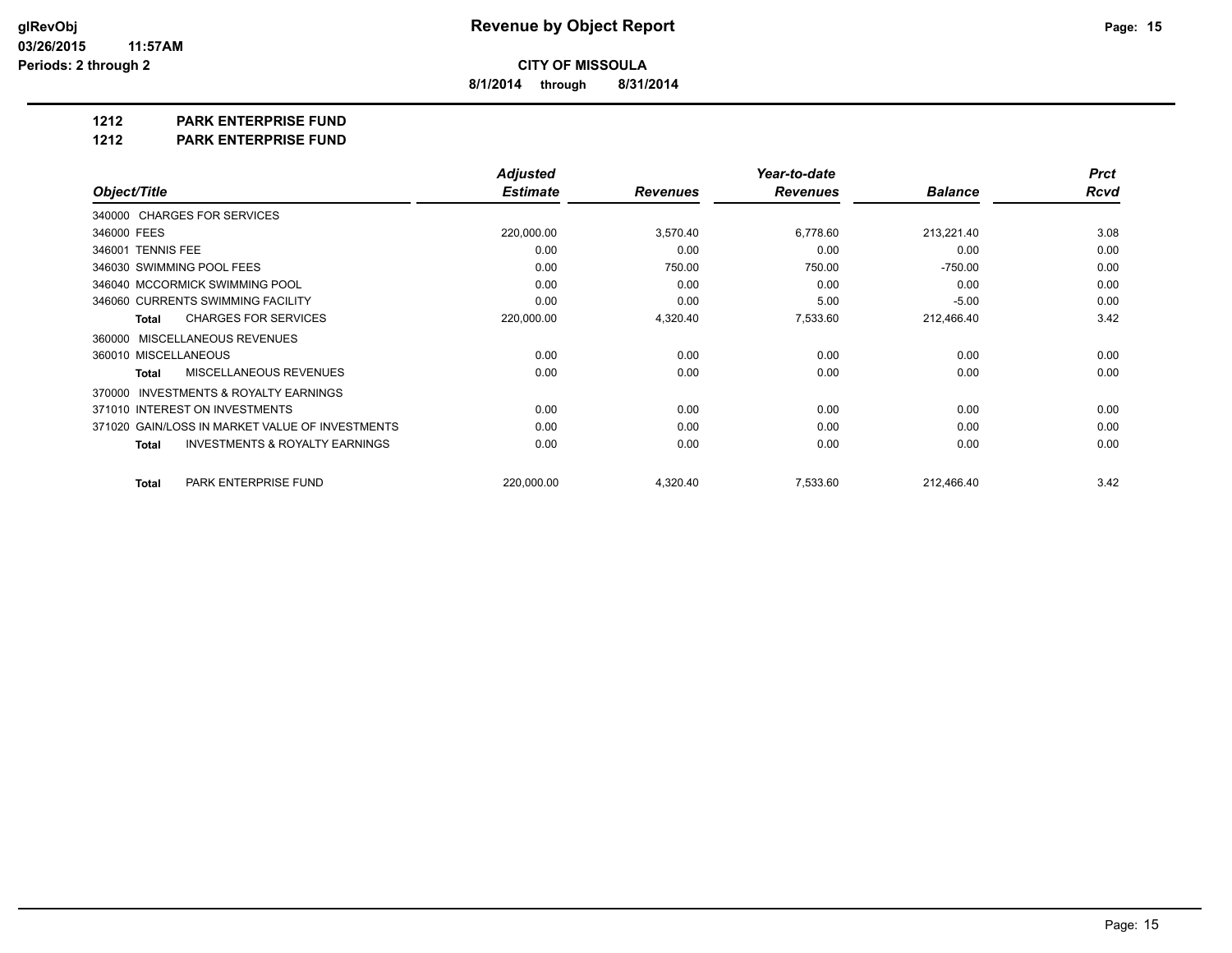**8/1/2014 through 8/31/2014**

#### **1212 PARK ENTERPRISE FUND**

|                                                     | <b>Adjusted</b> |                 | Year-to-date    |                | <b>Prct</b> |
|-----------------------------------------------------|-----------------|-----------------|-----------------|----------------|-------------|
| Object/Title                                        | <b>Estimate</b> | <b>Revenues</b> | <b>Revenues</b> | <b>Balance</b> | <b>Rcvd</b> |
| 340000 CHARGES FOR SERVICES                         |                 |                 |                 |                |             |
| 346000 FEES                                         | 220,000.00      | 3,570.40        | 6,778.60        | 213,221.40     | 3.08        |
| 346001 TENNIS FEE                                   | 0.00            | 0.00            | 0.00            | 0.00           | 0.00        |
| 346030 SWIMMING POOL FEES                           | 0.00            | 750.00          | 750.00          | $-750.00$      | 0.00        |
| 346040 MCCORMICK SWIMMING POOL                      | 0.00            | 0.00            | 0.00            | 0.00           | 0.00        |
| 346060 CURRENTS SWIMMING FACILITY                   | 0.00            | 0.00            | 5.00            | $-5.00$        | 0.00        |
| <b>CHARGES FOR SERVICES</b><br>Total                | 220,000.00      | 4,320.40        | 7,533.60        | 212,466.40     | 3.42        |
| 360000 MISCELLANEOUS REVENUES                       |                 |                 |                 |                |             |
| 360010 MISCELLANEOUS                                | 0.00            | 0.00            | 0.00            | 0.00           | 0.00        |
| <b>MISCELLANEOUS REVENUES</b><br>Total              | 0.00            | 0.00            | 0.00            | 0.00           | 0.00        |
| <b>INVESTMENTS &amp; ROYALTY EARNINGS</b><br>370000 |                 |                 |                 |                |             |
| 371010 INTEREST ON INVESTMENTS                      | 0.00            | 0.00            | 0.00            | 0.00           | 0.00        |
| 371020 GAIN/LOSS IN MARKET VALUE OF INVESTMENT      | 0.00            | 0.00            | 0.00            | 0.00           | 0.00        |
| <b>INVESTMENTS &amp; ROYALTY EARNINGS</b><br>Total  | 0.00            | 0.00            | 0.00            | 0.00           | 0.00        |
| <b>PARK ENTERPRISE FUND</b><br><b>Total</b>         | 220,000.00      | 4,320.40        | 7,533.60        | 212,466.40     | 3.42        |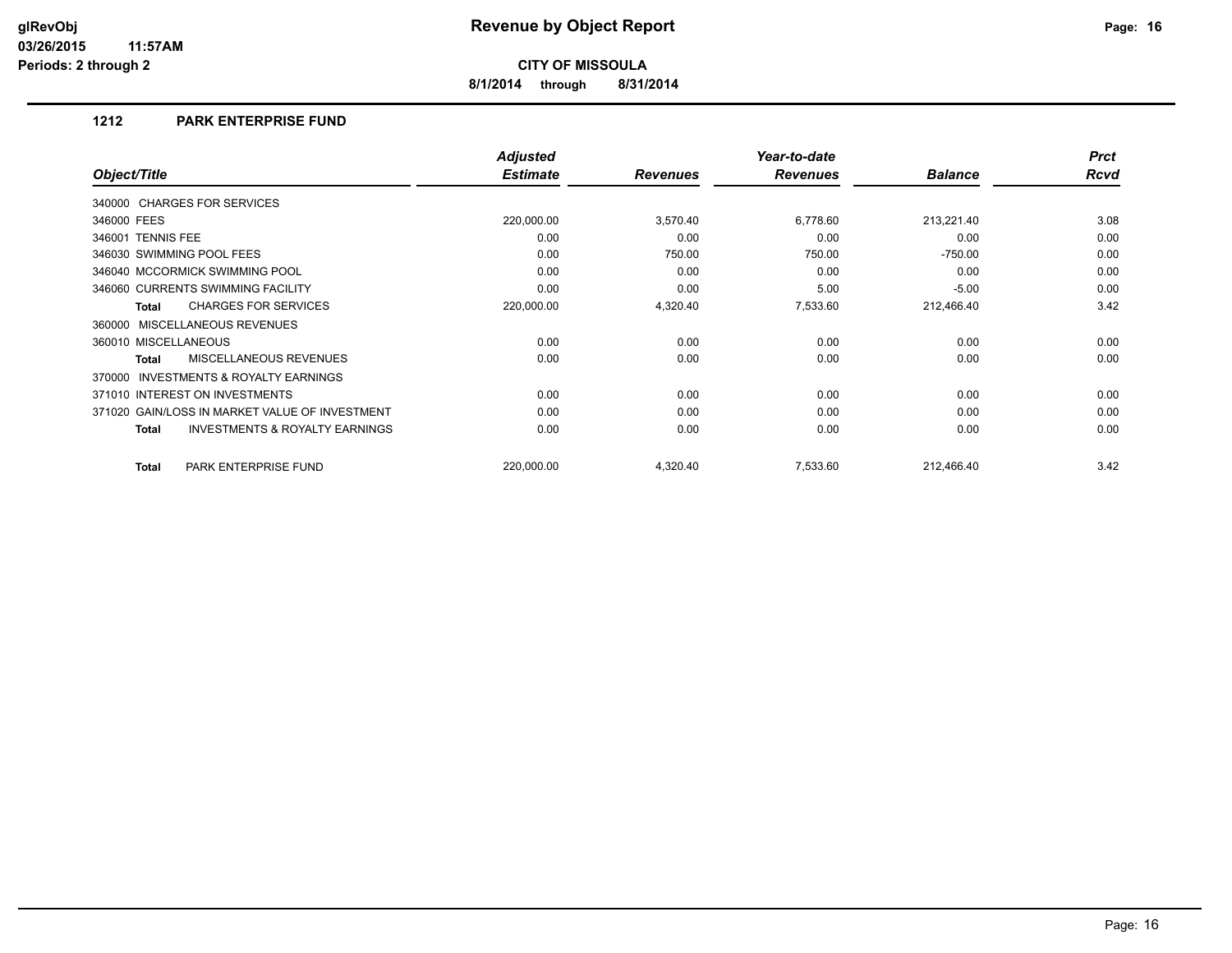**8/1/2014 through 8/31/2014**

**1216 PARKS & REC TRAILS, DEV 1216 PARKS & REC TRAILS, DEV**

*Object/Title Adjusted Estimate Revenues Year-to-date Revenues Balance Prct Rcvd* 330000 INTERGOVERNMENTAL REVENUES 331013 NORTHSIDE PED BRIDGE ARRA GRANT 0.00 0.00 0.00 0.00 0.00 331014 WHITE PINE PLAYGROUND-CDBG GRANT 0.00 0.00 0.00 0.00 0.00 334025 COUNTY WEED 0.00 0.00 0.00 0.00 0.00  $0.00 \hspace{1.5em} 0.00 \hspace{3.1em} 0.33,125.00 \hspace{3.1em} 33,125.00 \hspace{3.1em} 33,125.00 \hspace{3.1em} 33,125.00 \hspace{3.1em} 33,125.00 \hspace{3.1em} 33,125.00 \hspace{3.1em} 33,125.00 \hspace{3.1em} 33,125.00 \hspace{3.1em} 33,125.00 \hspace{3.1em} 33,125.00 \hspace{3.1em} 3$ 334028 DEPT OF AG INTERN GRANT 0.00 0.00 0.00 0.00 0.00 334121 DNRC GRANT 0.00 0.00 -26,044.18 26,044.18 0.00 334125 FWP GRANT 15,000.00 0.00 0.00 15,000.00 0.00 336023 STATE CONTRIB. - PERS 0.00 0.71 1.21 -1.21 0.00 **Total INTERGOVERNMENTAL REVENUES** 15,000.00 0.71 -59,167.97 74,167.97 74,167.97 -394.45 340000 CHARGES FOR SERVICES 343036 \*\*\* Title Not Found \*\*\* 0.00 0.00 0.00 0.00 0.00 343302 PARKS SOIL PROJECT 0.00 0.00 0.00 0.00 0.00 346034 GROUNDS MAINTENANCE CONTRACT 0.00 0.00 0.00 0.00 0.00 346052 PLAYGROUND SAFETY TRAINING 0.00 0.00 0.00 0.00 0.00 346055 COUNTY PARK SUPPORT 0.00 0.00 0.00 0.00 0.00 **Total** CHARGES FOR SERVICES 0.00 0.00 0.00 0.00 0.00 360000 MISCELLANEOUS REVENUES 360000 MISCELLANEOUS REVENUES 0.00 0.00 0.00 0.00 0.00 360010 MISCELLANEOUS 0.00 0.00 0.00 0.00 0.00 361000 RATTLESNAKE LAND LEASES 0.00 0.00 0.00 0.00 0.00 361003 CARAS PARK CONCERT REVENUE 0.00 0.00 0.00 0.00 0.00 364040 INSURANCE AND DAMAGE RECOVERY 0.00 0.00 125.00 -125.00 0.00 365000 DONATIONS 0.00 0.00 0.00 0.00 0.00 365001 \*\*\* Title Not Found \*\*\* 0.00 10,000.00 10,000.00 -10,000.00 0.00 365002 OTHER RECREATION DONATIONS 50,000.00 312.58 610.58 49,389.42 1.22 365003 DONATIONS - SMOKE ALARMS 25,000.00 0.00 0.00 25,000.00 0.00 365004 GRANT CR TRAIL ASSN DONATION 0.00 0.00 0.00 0.00 0.00 365005 DONATIONS - ARCO 0.00 0.00 0.00 0.00 0.00 365009 DONATIONS - BASKETBALL/TENNIS COURT 65,000.00 0.00 2,647.00 62,353.00 4.07 365019 PARKS DONATIONS 251,100.00 121.26 242.48 250,857.52 0.10 365020 OPEN SPACE DONATIONS 5,000.00 0.00 0.00 5,000.00 0.00 365100 RECREATION OUTDOOR 25,000.00 0.00 300.00 24,700.00 1.20 365101 RECREATION SCHOLARSHIP 372 35,000.00 35,000.00 36,301.11 36,301.11 36,301.11 36,301.11 36,301.11 36,301 365102 RECREATION YOUTH & ADULT SPORTS 25,000.00 0.00 4,000.00 21,000.00 16.00 365103 URBAN FORESTRY PROGRAMS 55,000.00 800.00 800.00 54,200.00 1.45 365109 CONSERVATION LANDS DONATIONS 0.00 0.00 0.00 0.00 0.00 **Total** MISCELLANEOUS REVENUES 536,100.00 11,354.97 17,423.95 518,676.05 3.25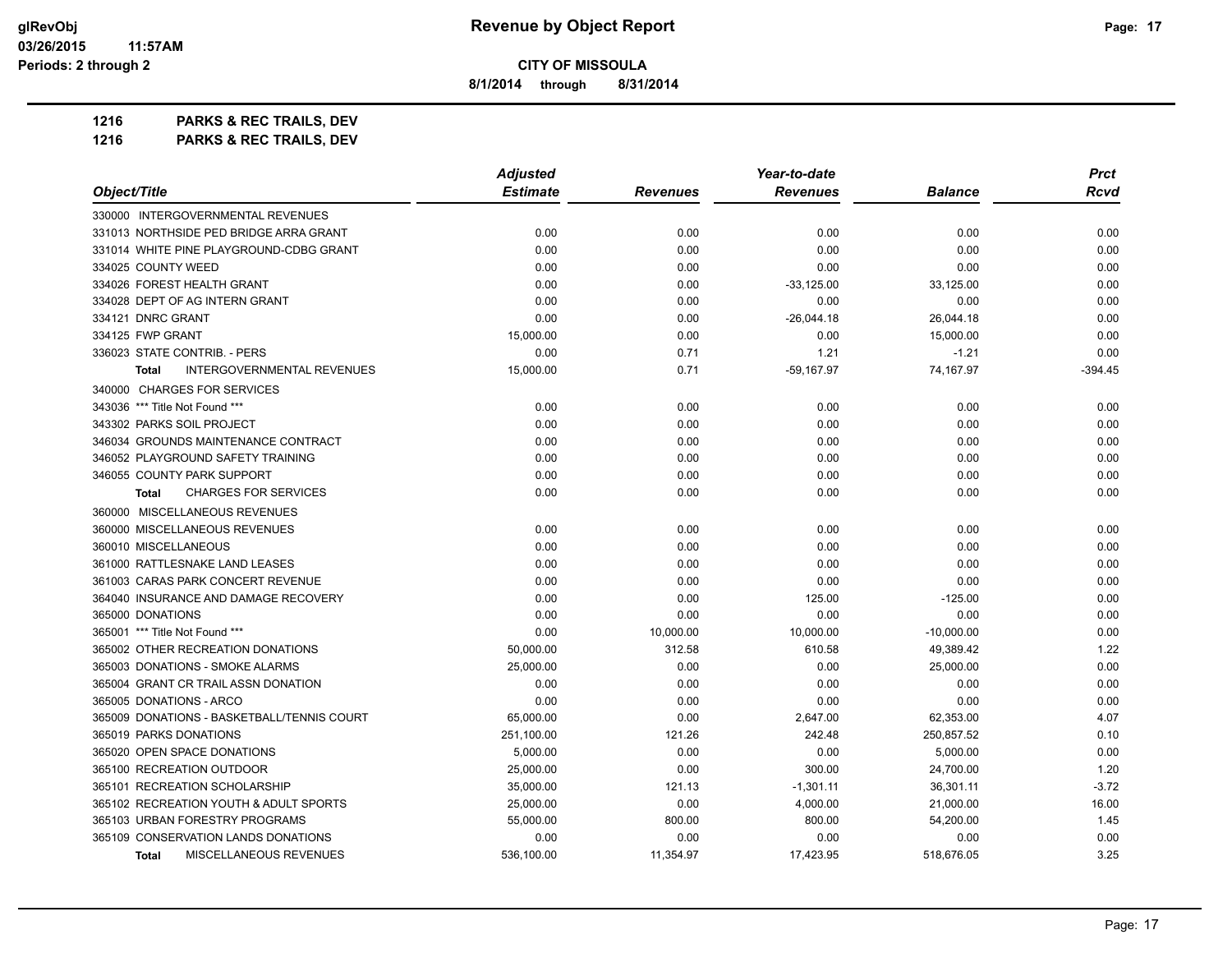**8/1/2014 through 8/31/2014**

**1216 PARKS & REC TRAILS, DEV 1216 PARKS & REC TRAILS, DEV**

|                                                           | <b>Adjusted</b> |                 | Year-to-date    |                | <b>Prct</b> |
|-----------------------------------------------------------|-----------------|-----------------|-----------------|----------------|-------------|
| Object/Title                                              | <b>Estimate</b> | <b>Revenues</b> | <b>Revenues</b> | <b>Balance</b> | Rcvd        |
| 370000 INVESTMENTS & ROYALTY EARNINGS                     |                 |                 |                 |                |             |
| 371010 INTEREST ON INVESTMENTS                            | 0.00            | 0.00            | 0.00            | 0.00           | 0.00        |
| 371020 GAIN/LOSS IN MARKET VALUE OF INVESTMENTS           | 0.00            | 0.00            | 0.00            | 0.00           | 0.00        |
| <b>INVESTMENTS &amp; ROYALTY EARNINGS</b><br><b>Total</b> | 0.00            | 0.00            | 0.00            | 0.00           | 0.00        |
| 380000 OTHER FINANCING SOURCES                            |                 |                 |                 |                |             |
| 383000 OPERATING TRANSFERS                                | 335,000.00      | 0.00            | 0.00            | 335,000.00     | 0.00        |
| 383001 TRANS FR FLUSHING DISTRICT                         | 0.00            | 0.00            | 0.00            | 0.00           | 0.00        |
| 383026 TRANS FR CDBG                                      | 0.00            | 0.00            | 0.00            | 0.00           | 0.00        |
| 383043 TRANSFERS FROM IMPACT FEES                         | 0.00            | 0.00            | 0.00            | 0.00           | 0.00        |
| OTHER FINANCING SOURCES<br><b>Total</b>                   | 335,000.00      | 0.00            | 0.00            | 335,000.00     | 0.00        |
| <b>Total</b><br>PARKS & REC TRAILS, DEV                   | 886,100.00      | 11,355.68       | $-41.744.02$    | 927,844.02     | $-4.71$     |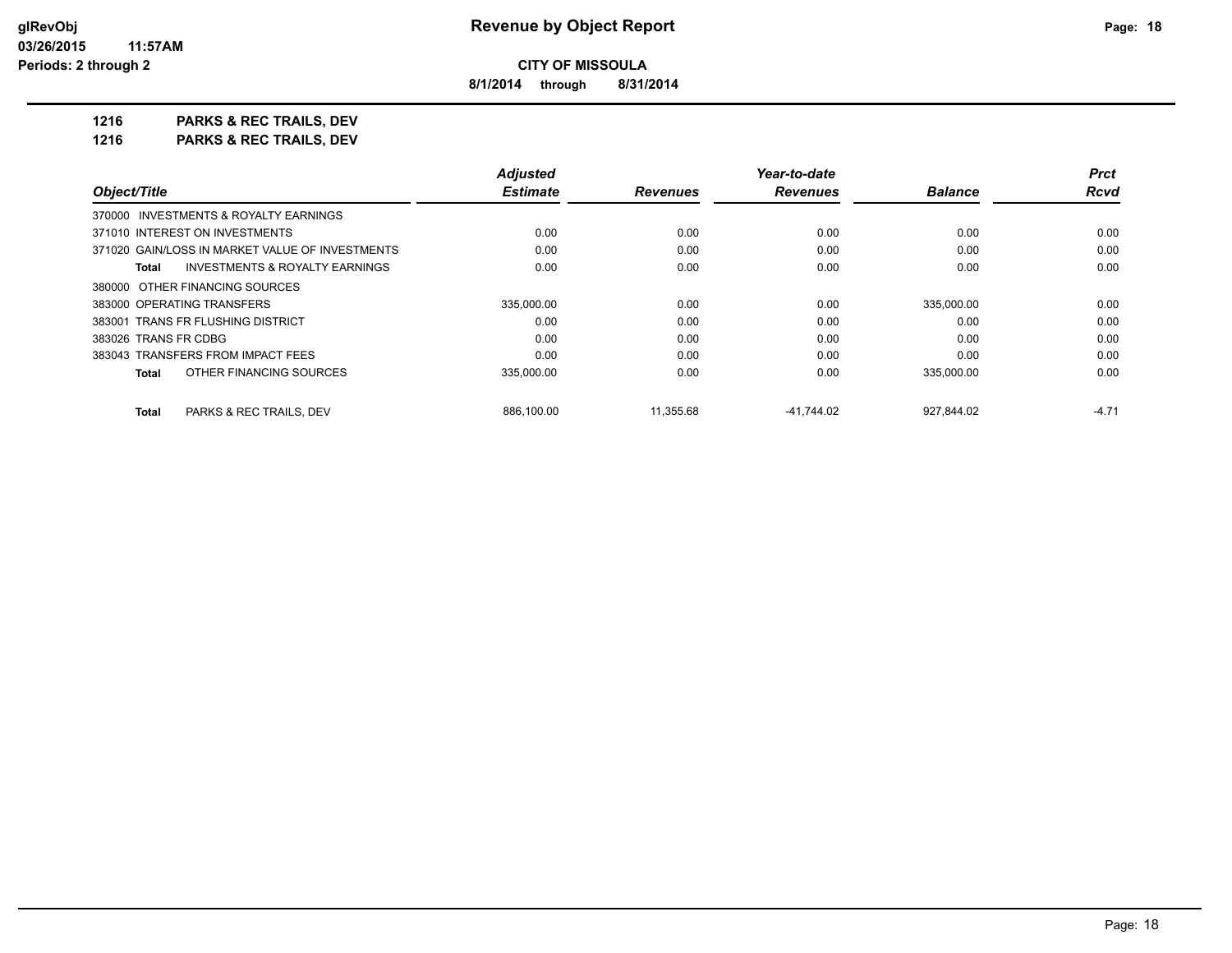**8/1/2014 through 8/31/2014**

#### **1216 PARKS & REC TRAILS, DEV**

|                                                   | <b>Adjusted</b> |                 | Year-to-date    |                | <b>Prct</b> |
|---------------------------------------------------|-----------------|-----------------|-----------------|----------------|-------------|
| Object/Title                                      | <b>Estimate</b> | <b>Revenues</b> | <b>Revenues</b> | <b>Balance</b> | <b>Rcvd</b> |
| 330000 INTERGOVERNMENTAL REVENUES                 |                 |                 |                 |                |             |
| 331013 NORTHSIDE PED BRIDGE ARRA GRANT            | 0.00            | 0.00            | 0.00            | 0.00           | 0.00        |
| 331014 WHITE PINE PLAYGROUND-CDBG GRANT           | 0.00            | 0.00            | 0.00            | 0.00           | 0.00        |
| 334025 COUNTY WEED                                | 0.00            | 0.00            | 0.00            | 0.00           | 0.00        |
| 334026 FOREST HEALTH GRANT                        | 0.00            | 0.00            | $-33,125.00$    | 33,125.00      | 0.00        |
| 334028 DEPT OF AG INTERN GRANT                    | 0.00            | 0.00            | 0.00            | 0.00           | 0.00        |
| 334121 DNRC GRANT                                 | 0.00            | 0.00            | $-26,044.18$    | 26,044.18      | 0.00        |
| 334125 FWP GRANT                                  | 15,000.00       | 0.00            | 0.00            | 15,000.00      | 0.00        |
| 336023 STATE CONTRIB. - PERS                      | 0.00            | 0.71            | 1.21            | $-1.21$        | 0.00        |
| <b>INTERGOVERNMENTAL REVENUES</b><br><b>Total</b> | 15,000.00       | 0.71            | $-59,167.97$    | 74,167.97      | $-394.45$   |
| 340000 CHARGES FOR SERVICES                       |                 |                 |                 |                |             |
| 343036 *** Title Not Found ***                    | 0.00            | 0.00            | 0.00            | 0.00           | 0.00        |
| 343302 PARKS SOIL PROJECT                         | 0.00            | 0.00            | 0.00            | 0.00           | 0.00        |
| 346034 GROUNDS MAINTENANCE CONTRACT               | 0.00            | 0.00            | 0.00            | 0.00           | 0.00        |
| 346052 PLAYGROUND SAFETY TRAINING                 | 0.00            | 0.00            | 0.00            | 0.00           | 0.00        |
| 346055 COUNTY PARK SUPPORT                        | 0.00            | 0.00            | 0.00            | 0.00           | 0.00        |
| <b>CHARGES FOR SERVICES</b><br><b>Total</b>       | 0.00            | 0.00            | 0.00            | 0.00           | 0.00        |
| 360000 MISCELLANEOUS REVENUES                     |                 |                 |                 |                |             |
| 360000 MISCELLANEOUS REVENUES                     | 0.00            | 0.00            | 0.00            | 0.00           | 0.00        |
| 360010 MISCELLANEOUS                              | 0.00            | 0.00            | 0.00            | 0.00           | 0.00        |
| 361000 RATTLESNAKE LAND LEASES                    | 0.00            | 0.00            | 0.00            | 0.00           | 0.00        |
| 361003 CARAS PARK CONCERT REVENUE                 | 0.00            | 0.00            | 0.00            | 0.00           | 0.00        |
| 364040 INSURANCE AND DAMAGE RECOVERY              | 0.00            | 0.00            | 125.00          | $-125.00$      | 0.00        |
| 365000 DONATIONS                                  | 0.00            | 0.00            | 0.00            | 0.00           | 0.00        |
| 365001 *** Title Not Found ***                    | 0.00            | 10,000.00       | 10,000.00       | $-10,000.00$   | 0.00        |
| 365002 OTHER RECREATION DONATIONS                 | 50,000.00       | 312.58          | 610.58          | 49,389.42      | 1.22        |
| 365003 DONATIONS - SMOKE ALARMS                   | 25,000.00       | 0.00            | 0.00            | 25,000.00      | 0.00        |
| 365004 GRANT CR TRAIL ASSN DONATION               | 0.00            | 0.00            | 0.00            | 0.00           | 0.00        |
| 365005 DONATIONS - ARCO                           | 0.00            | 0.00            | 0.00            | 0.00           | 0.00        |
| 365009 DONATIONS - BASKETBALL/TENNIS COURT        | 65,000.00       | 0.00            | 2,647.00        | 62,353.00      | 4.07        |
| 365019 PARKS DONATIONS                            | 251,100.00      | 121.26          | 242.48          | 250.857.52     | 0.10        |
| 365020 OPEN SPACE DONATIONS                       | 5,000.00        | 0.00            | 0.00            | 5,000.00       | 0.00        |
| 365100 RECREATION OUTDOOR                         | 25,000.00       | 0.00            | 300.00          | 24,700.00      | 1.20        |
| 365101 RECREATION SCHOLARSHIP                     | 35,000.00       | 121.13          | $-1,301.11$     | 36,301.11      | $-3.72$     |
| 365102 RECREATION YOUTH & ADULT SPORTS            | 25,000.00       | 0.00            | 4,000.00        | 21,000.00      | 16.00       |
| 365103 URBAN FORESTRY PROGRAMS                    | 55,000.00       | 800.00          | 800.00          | 54,200.00      | 1.45        |
| 365109 CONSERVATION LANDS DONATIONS               | 0.00            | 0.00            | 0.00            | 0.00           | 0.00        |
| <b>MISCELLANEOUS REVENUES</b><br><b>Total</b>     | 536,100.00      | 11,354.97       | 17,423.95       | 518,676.05     | 3.25        |
| 370000 INVESTMENTS & ROYALTY EARNINGS             |                 |                 |                 |                |             |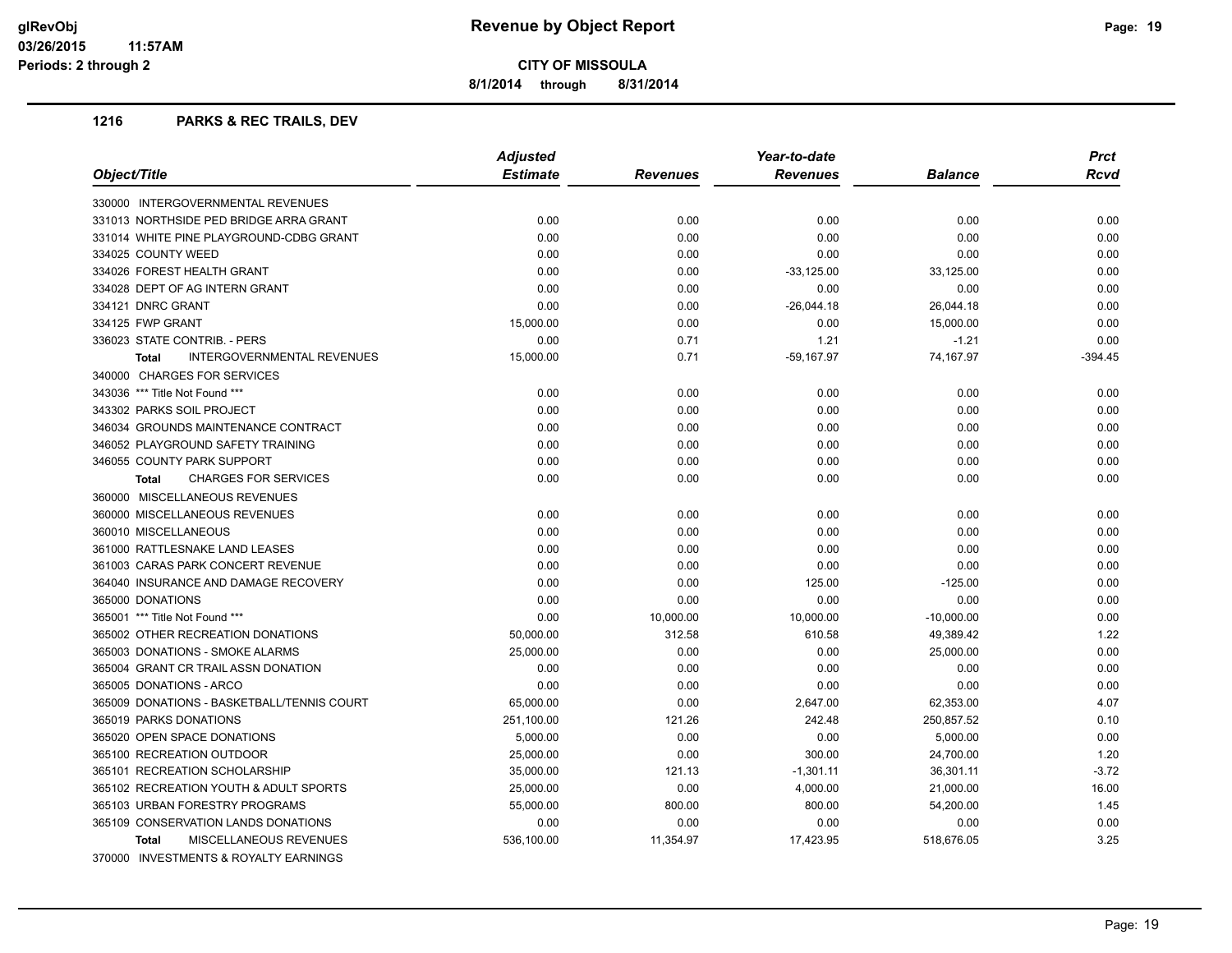**8/1/2014 through 8/31/2014**

#### **1216 PARKS & REC TRAILS, DEV**

| Object/Title                                              | <b>Adjusted</b><br><b>Estimate</b> | <b>Revenues</b> | Year-to-date<br><b>Revenues</b> | <b>Balance</b> | <b>Prct</b><br><b>Rcvd</b> |
|-----------------------------------------------------------|------------------------------------|-----------------|---------------------------------|----------------|----------------------------|
| 371010 INTEREST ON INVESTMENTS                            | 0.00                               | 0.00            | 0.00                            | 0.00           | 0.00                       |
| 371020 GAIN/LOSS IN MARKET VALUE OF INVESTMENT            | 0.00                               | 0.00            | 0.00                            | 0.00           | 0.00                       |
| <b>INVESTMENTS &amp; ROYALTY EARNINGS</b><br><b>Total</b> | 0.00                               | 0.00            | 0.00                            | 0.00           | 0.00                       |
| 380000 OTHER FINANCING SOURCES                            |                                    |                 |                                 |                |                            |
| 383000 OPERATING TRANSFERS                                | 335.000.00                         | 0.00            | 0.00                            | 335.000.00     | 0.00                       |
| 383001 TRANS FR FLUSHING DISTRICT                         | 0.00                               | 0.00            | 0.00                            | 0.00           | 0.00                       |
| 383026 TRANS FR CDBG                                      | 0.00                               | 0.00            | 0.00                            | 0.00           | 0.00                       |
| 383043 TRANSFERS FROM IMPACT FEES                         | 0.00                               | 0.00            | 0.00                            | 0.00           | 0.00                       |
| OTHER FINANCING SOURCES<br><b>Total</b>                   | 335,000.00                         | 0.00            | 0.00                            | 335.000.00     | 0.00                       |
| PARKS & REC TRAILS, DEV<br>Total                          | 886.100.00                         | 11.355.68       | $-41.744.02$                    | 927.844.02     | $-4.71$                    |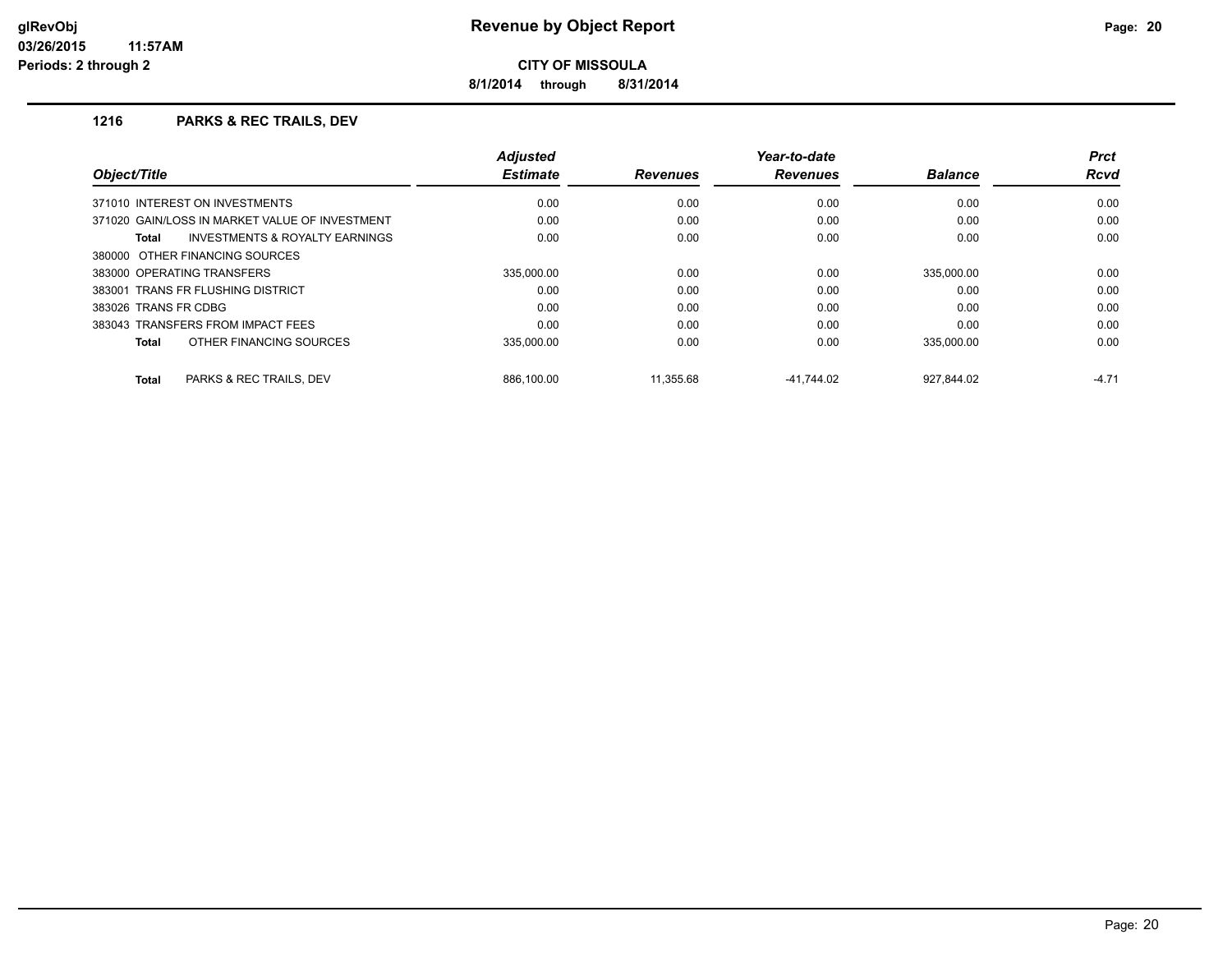**8/1/2014 through 8/31/2014**

## **1217 PARKS CITY LIFE GYM LEASE**

**1217 PARKS CITY LIFE GYM LEASE**

|                                            | <b>Adjusted</b> |                 | Year-to-date    |                | <b>Prct</b> |
|--------------------------------------------|-----------------|-----------------|-----------------|----------------|-------------|
| Object/Title                               | <b>Estimate</b> | <b>Revenues</b> | <b>Revenues</b> | <b>Balance</b> | <b>Rcvd</b> |
| 330000 INTERGOVERNMENTAL REVENUES          |                 |                 |                 |                |             |
| 336023 STATE CONTRIB. - PERS               | 0.00            | 0.00            | 0.00            | 0.00           | 0.00        |
| INTERGOVERNMENTAL REVENUES<br><b>Total</b> | 0.00            | 0.00            | 0.00            | 0.00           | 0.00        |
| 340000 CHARGES FOR SERVICES                |                 |                 |                 |                |             |
| 346031 RECREATION FEES                     | 30,900.00       | 285.00          | 285.00          | 30,615.00      | 0.92        |
| 346032 PRESCHOOL PROGRAMS                  | 0.00            | 0.00            | 0.00            | 0.00           | 0.00        |
| 346053 CITY LIFE PROGRAMS                  | 12,500.00       | 0.00            | 0.00            | 12,500.00      | 0.00        |
| <b>CHARGES FOR SERVICES</b><br>Total       | 43,400.00       | 285.00          | 285.00          | 43,115.00      | 0.66        |
| 360000 MISCELLANEOUS REVENUES              |                 |                 |                 |                |             |
| 365019 PARKS DONATIONS                     | 0.00            | 0.00            | 0.00            | 0.00           | 0.00        |
| MISCELLANEOUS REVENUES<br><b>Total</b>     | 0.00            | 0.00            | 0.00            | 0.00           | 0.00        |
| <b>Total</b><br>PARKS CITY LIFE GYM LEASE  | 43.400.00       | 285.00          | 285.00          | 43.115.00      | 0.66        |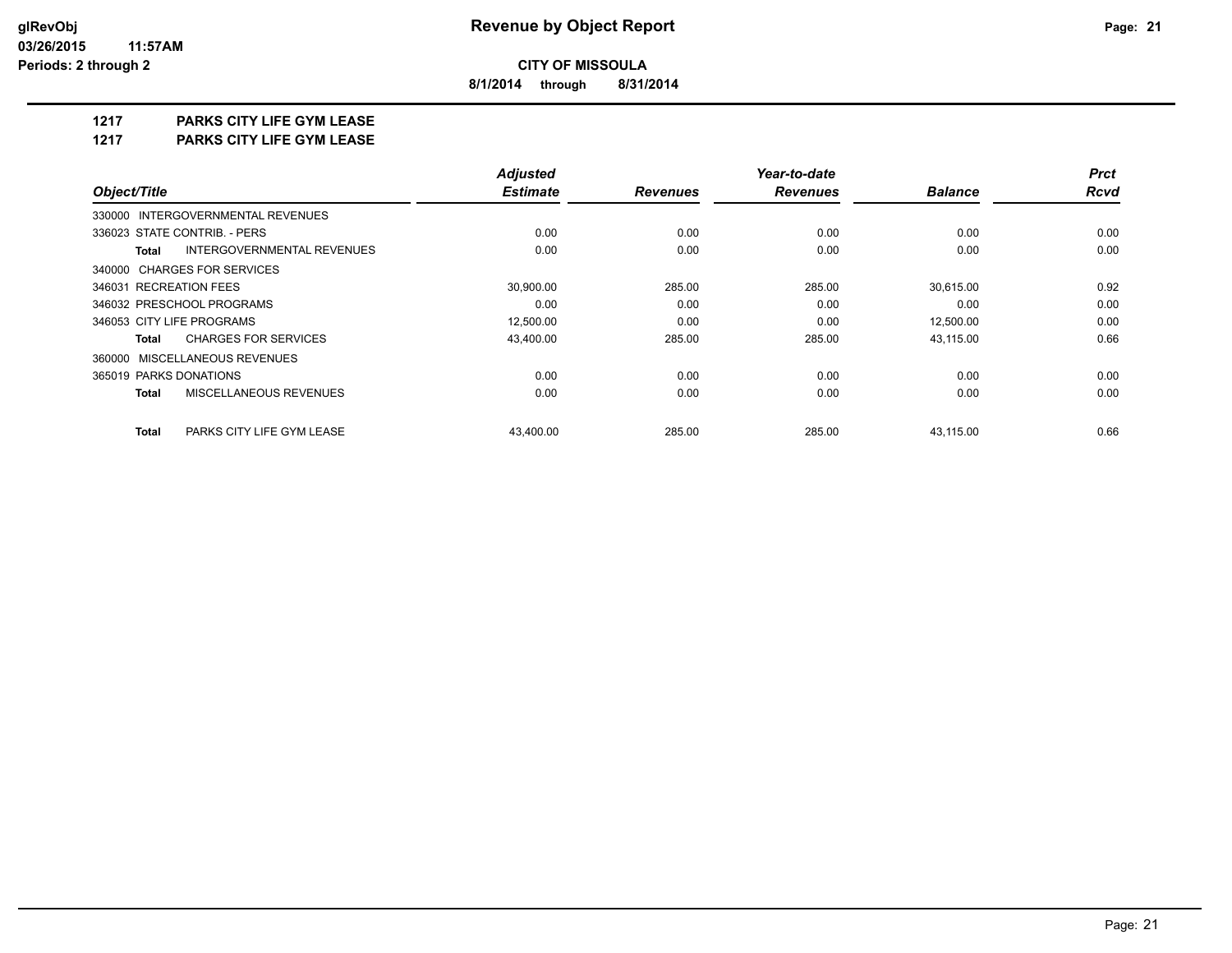**8/1/2014 through 8/31/2014**

## **1217 PARKS CITY LIFE GYM LEASE**

| Object/Title                                  | <b>Adjusted</b><br><b>Estimate</b> | <b>Revenues</b> | Year-to-date<br><b>Revenues</b> | <b>Balance</b> | <b>Prct</b><br><b>Rcvd</b> |
|-----------------------------------------------|------------------------------------|-----------------|---------------------------------|----------------|----------------------------|
| INTERGOVERNMENTAL REVENUES<br>330000          |                                    |                 |                                 |                |                            |
| 336023 STATE CONTRIB. - PERS                  | 0.00                               | 0.00            | 0.00                            | 0.00           | 0.00                       |
| INTERGOVERNMENTAL REVENUES<br><b>Total</b>    | 0.00                               | 0.00            | 0.00                            | 0.00           | 0.00                       |
| 340000 CHARGES FOR SERVICES                   |                                    |                 |                                 |                |                            |
| 346031 RECREATION FEES                        | 30.900.00                          | 285.00          | 285.00                          | 30.615.00      | 0.92                       |
| 346032 PRESCHOOL PROGRAMS                     | 0.00                               | 0.00            | 0.00                            | 0.00           | 0.00                       |
| 346053 CITY LIFE PROGRAMS                     | 12,500.00                          | 0.00            | 0.00                            | 12,500.00      | 0.00                       |
| <b>CHARGES FOR SERVICES</b><br><b>Total</b>   | 43,400.00                          | 285.00          | 285.00                          | 43,115.00      | 0.66                       |
| 360000 MISCELLANEOUS REVENUES                 |                                    |                 |                                 |                |                            |
| 365019 PARKS DONATIONS                        | 0.00                               | 0.00            | 0.00                            | 0.00           | 0.00                       |
| <b>MISCELLANEOUS REVENUES</b><br><b>Total</b> | 0.00                               | 0.00            | 0.00                            | 0.00           | 0.00                       |
| PARKS CITY LIFE GYM LEASE<br><b>Total</b>     | 43,400.00                          | 285.00          | 285.00                          | 43,115.00      | 0.66                       |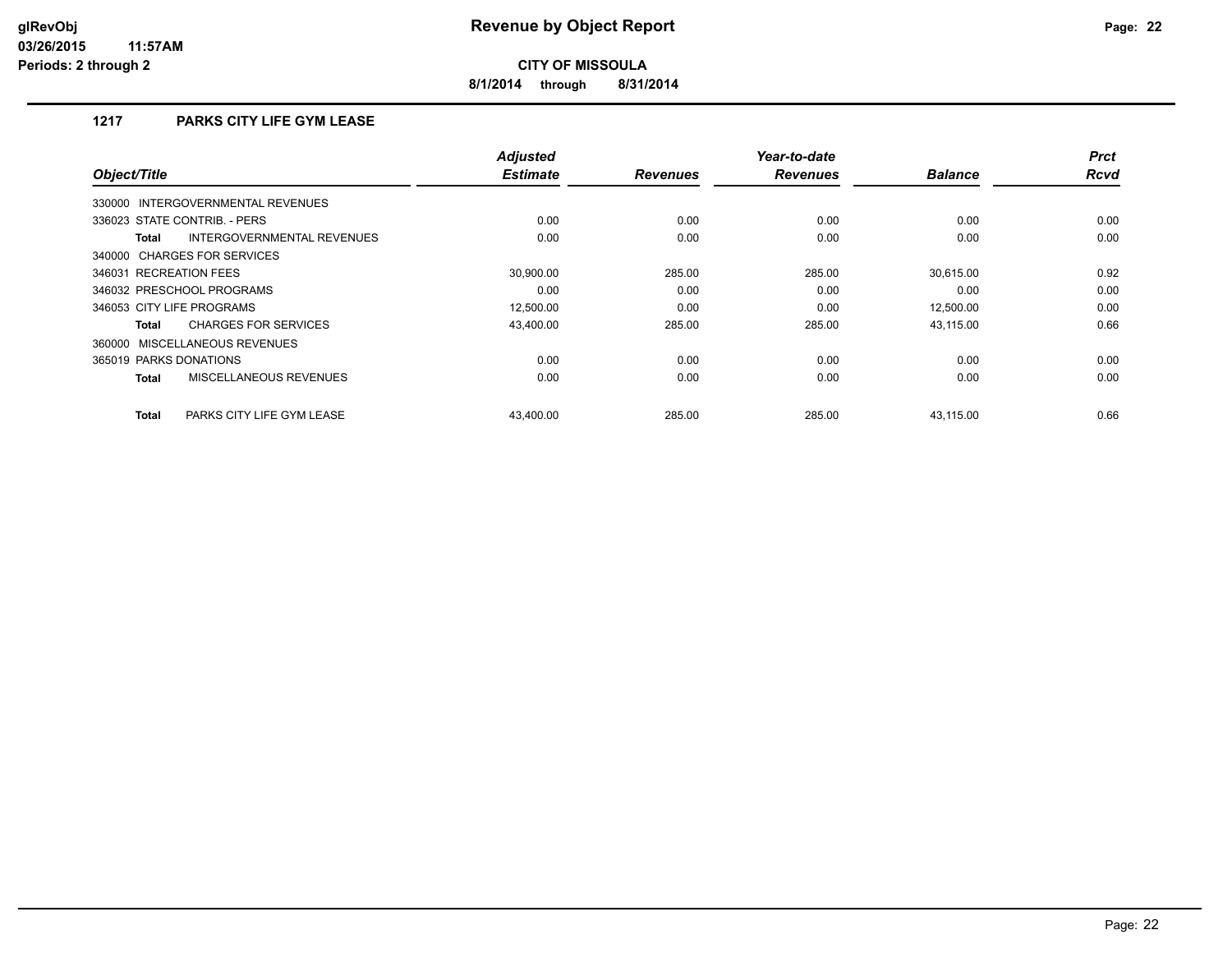**8/1/2014 through 8/31/2014**

#### **1218 ALL ABILITIES PLAYGROUND**

**1218 ALL ABILITIES PLAYGROUND**

|                                          | <b>Adjusted</b> |                 | Year-to-date    |                | <b>Prct</b> |
|------------------------------------------|-----------------|-----------------|-----------------|----------------|-------------|
| Object/Title                             | <b>Estimate</b> | <b>Revenues</b> | <b>Revenues</b> | <b>Balance</b> | <b>Rcvd</b> |
| 360000 MISCELLANEOUS REVENUES            |                 |                 |                 |                |             |
| 365019 PARKS DONATIONS                   | 671,346.00      | 0.00            | 75,000.00       | 596.346.00     | 11.17       |
| MISCELLANEOUS REVENUES<br><b>Total</b>   | 671,346.00      | 0.00            | 75.000.00       | 596,346.00     | 11.17       |
| 380000 OTHER FINANCING SOURCES           |                 |                 |                 |                |             |
| 383010 TRANS FR CIP                      | 0.00            | 0.00            | 0.00            | 0.00           | 0.00        |
| OTHER FINANCING SOURCES<br><b>Total</b>  | 0.00            | 0.00            | 0.00            | 0.00           | 0.00        |
| ALL ABILITIES PLAYGROUND<br><b>Total</b> | 671.346.00      | 0.00            | 75.000.00       | 596.346.00     | 11.17       |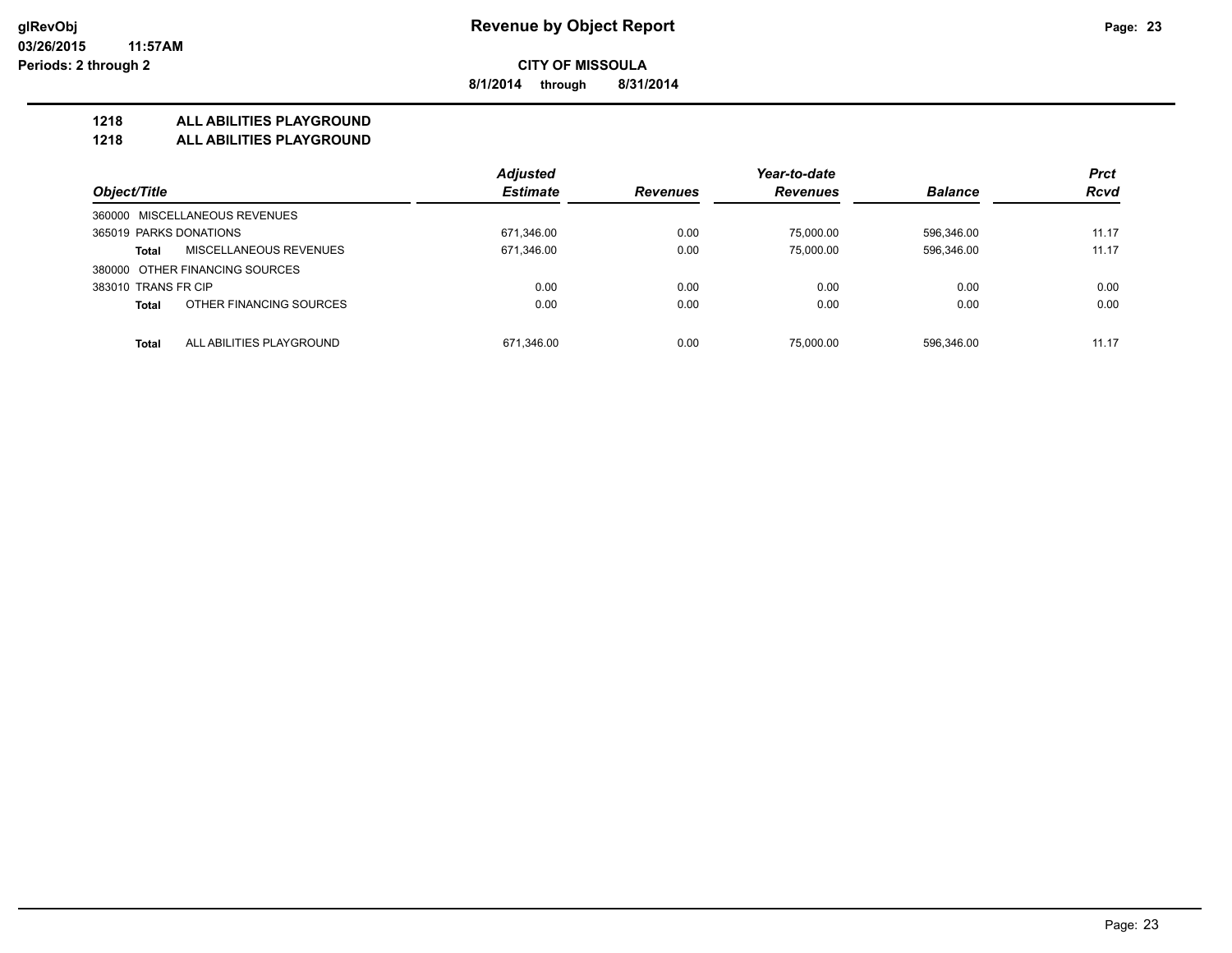**8/1/2014 through 8/31/2014**

## **1218 ALL ABILITIES PLAYGROUND**

|                        |                                | <b>Adjusted</b> |                 | Year-to-date    |                | <b>Prct</b> |
|------------------------|--------------------------------|-----------------|-----------------|-----------------|----------------|-------------|
| Object/Title           |                                | <b>Estimate</b> | <b>Revenues</b> | <b>Revenues</b> | <b>Balance</b> | <b>Rcvd</b> |
| 360000                 | MISCELLANEOUS REVENUES         |                 |                 |                 |                |             |
| 365019 PARKS DONATIONS |                                | 671,346.00      | 0.00            | 75.000.00       | 596.346.00     | 11.17       |
| Total                  | MISCELLANEOUS REVENUES         | 671,346.00      | 0.00            | 75.000.00       | 596,346.00     | 11.17       |
|                        | 380000 OTHER FINANCING SOURCES |                 |                 |                 |                |             |
| 383010 TRANS FR CIP    |                                | 0.00            | 0.00            | 0.00            | 0.00           | 0.00        |
| <b>Total</b>           | OTHER FINANCING SOURCES        | 0.00            | 0.00            | 0.00            | 0.00           | 0.00        |
| Total                  | ALL ABILITIES PLAYGROUND       | 671.346.00      | 0.00            | 75.000.00       | 596.346.00     | 11.17       |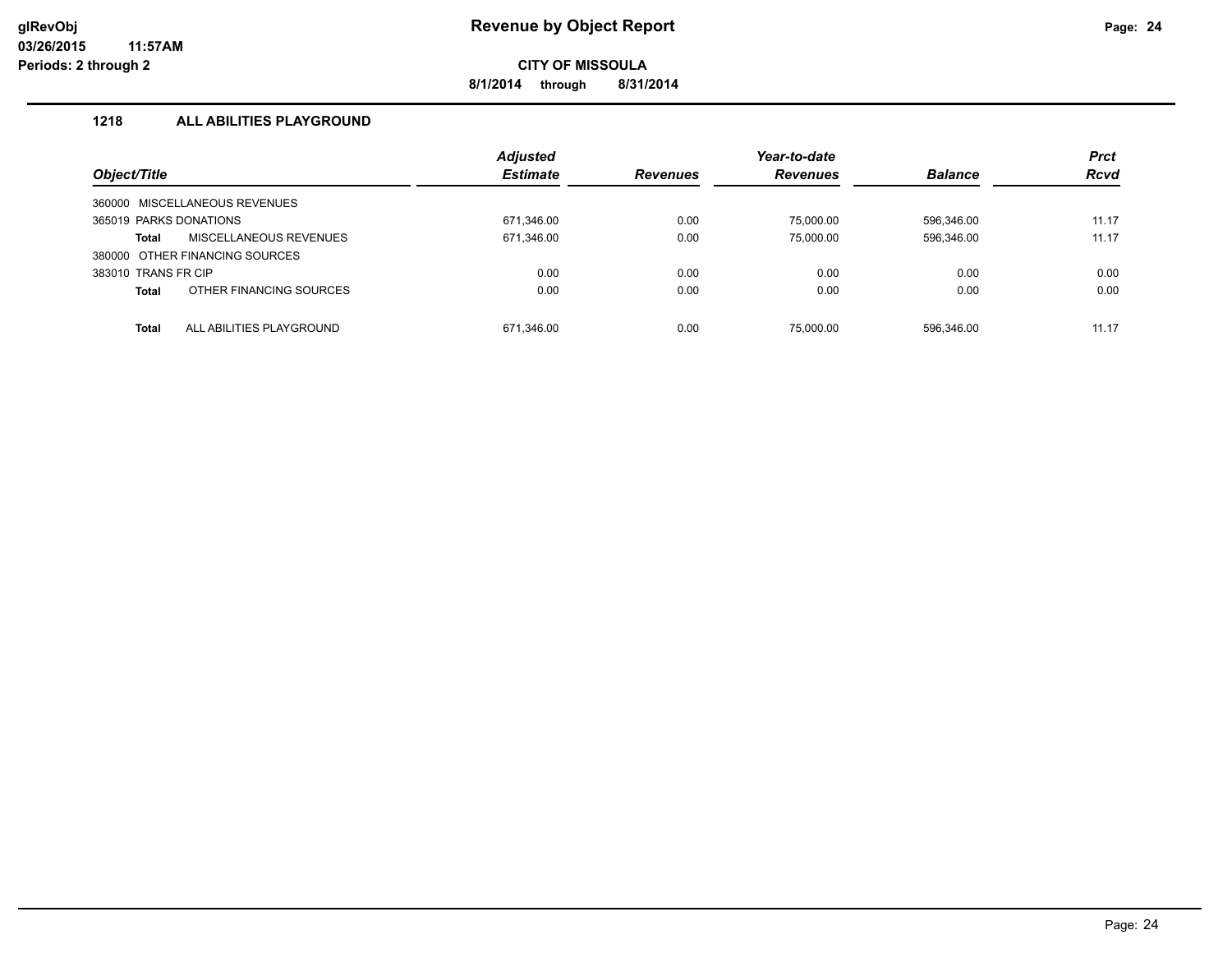**8/1/2014 through 8/31/2014**

**1219 FY14 PARK & TRAIL BOND**

**1219 FY14 PARK & TRAIL BOND**

|                                                   | <b>Adjusted</b> |                 | Year-to-date    |                | Prct        |  |
|---------------------------------------------------|-----------------|-----------------|-----------------|----------------|-------------|--|
| Object/Title                                      | <b>Estimate</b> | <b>Revenues</b> | <b>Revenues</b> | <b>Balance</b> | <b>Rcvd</b> |  |
| 380000 OTHER FINANCING SOURCES                    |                 |                 |                 |                |             |  |
| 381010 BOND PROCEEDS                              | 0.00            | 0.00            | 0.00            | 0.00           | 0.00        |  |
| 383050 TRANSFER FROM IMPACT FEES                  | 0.00            | 0.00            | 0.00            | 0.00           | 0.00        |  |
| OTHER FINANCING SOURCES<br><b>Total</b>           | 0.00            | 0.00            | 0.00            | 0.00           | 0.00        |  |
| <b>Total</b><br><b>FY14 PARK &amp; TRAIL BOND</b> | 0.00            | 0.00            | 0.00            | 0.00           | 0.00        |  |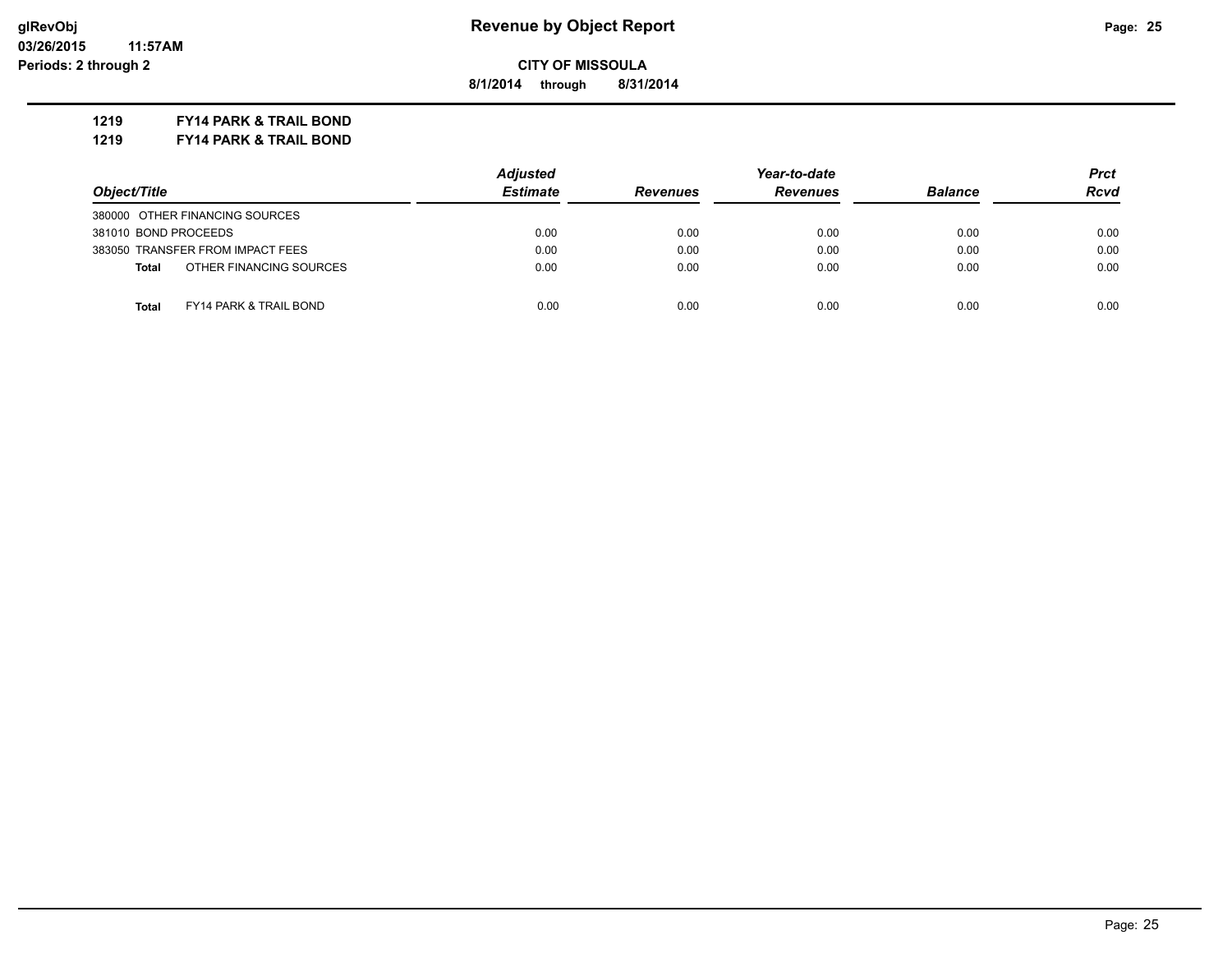**8/1/2014 through 8/31/2014**

#### **1219 FY14 PARK & TRAIL BOND**

| Object/Title                                      | Adjusted<br><b>Estimate</b> | <b>Revenues</b> | Year-to-date<br><b>Revenues</b> | <b>Balance</b> | <b>Prct</b><br><b>Rcvd</b> |
|---------------------------------------------------|-----------------------------|-----------------|---------------------------------|----------------|----------------------------|
| 380000 OTHER FINANCING SOURCES                    |                             |                 |                                 |                |                            |
| 381010 BOND PROCEEDS                              | 0.00                        | 0.00            | 0.00                            | 0.00           | 0.00                       |
| 383050 TRANSFER FROM IMPACT FEES                  | 0.00                        | 0.00            | 0.00                            | 0.00           | 0.00                       |
| OTHER FINANCING SOURCES<br><b>Total</b>           | 0.00                        | 0.00            | 0.00                            | 0.00           | 0.00                       |
|                                                   |                             |                 |                                 |                |                            |
| <b>FY14 PARK &amp; TRAIL BOND</b><br><b>Total</b> | 0.00                        | 0.00            | 0.00                            | 0.00           | 0.00                       |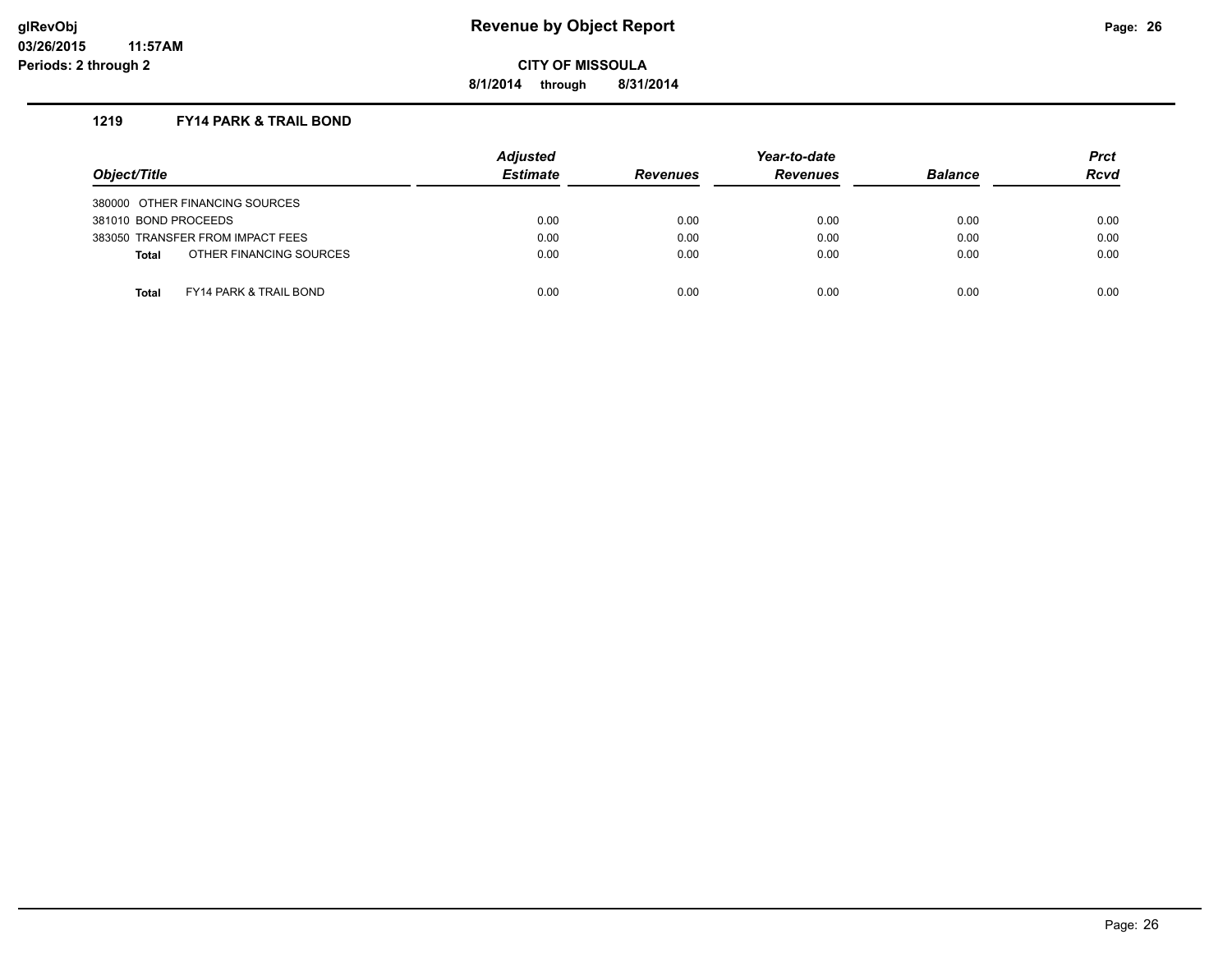**8/1/2014 through 8/31/2014**

# **1241 CREMAIN WALL & CEMETERY DONATIONS FUND**

## **1241 CREMAIN WALL & CEMETERY DONATIONS FUND**

|                                                                | <b>Adjusted</b> |                 | Year-to-date    |                | <b>Prct</b> |
|----------------------------------------------------------------|-----------------|-----------------|-----------------|----------------|-------------|
| Object/Title                                                   | <b>Estimate</b> | <b>Revenues</b> | <b>Revenues</b> | <b>Balance</b> | <b>Rcvd</b> |
| <b>CHARGES FOR SERVICES</b><br>340000                          |                 |                 |                 |                |             |
| 343310 SALE OF NICHE NAMEPLATES & VASES                        | 0.00            | 1,000.00        | 1,000.00        | $-1,000.00$    | 0.00        |
| 343311 SALE OF NICHES                                          | 0.00            | 0.00            | 0.00            | 0.00           | 0.00        |
| <b>CHARGES FOR SERVICES</b><br>Total                           | 0.00            | 1,000.00        | 1,000.00        | $-1,000.00$    | 0.00        |
| MISCELLANEOUS REVENUES<br>360000                               |                 |                 |                 |                |             |
| 360010 MISCELLANEOUS                                           | 0.00            | 0.00            | 0.00            | 0.00           | 0.00        |
| 365000 DONATIONS                                               | 0.00            | 0.00            | 0.00            | 0.00           | 0.00        |
| MISCELLANEOUS REVENUES<br><b>Total</b>                         | 0.00            | 0.00            | 0.00            | 0.00           | 0.00        |
| <b>INVESTMENTS &amp; ROYALTY EARNINGS</b><br>370000            |                 |                 |                 |                |             |
| 371010 INTEREST ON INVESTMENTS                                 | 0.00            | 0.00            | 0.00            | 0.00           | 0.00        |
| 371020 GAIN/LOSS IN MARKET VALUE OF INVESTMENTS                | 0.00            | 0.00            | 0.00            | 0.00           | 0.00        |
| <b>INVESTMENTS &amp; ROYALTY EARNINGS</b><br><b>Total</b>      | 0.00            | 0.00            | 0.00            | 0.00           | 0.00        |
| <b>CREMAIN WALL &amp; CEMETERY DONATIONS F</b><br><b>Total</b> | 0.00            | 1,000.00        | 1,000.00        | $-1,000.00$    | 0.00        |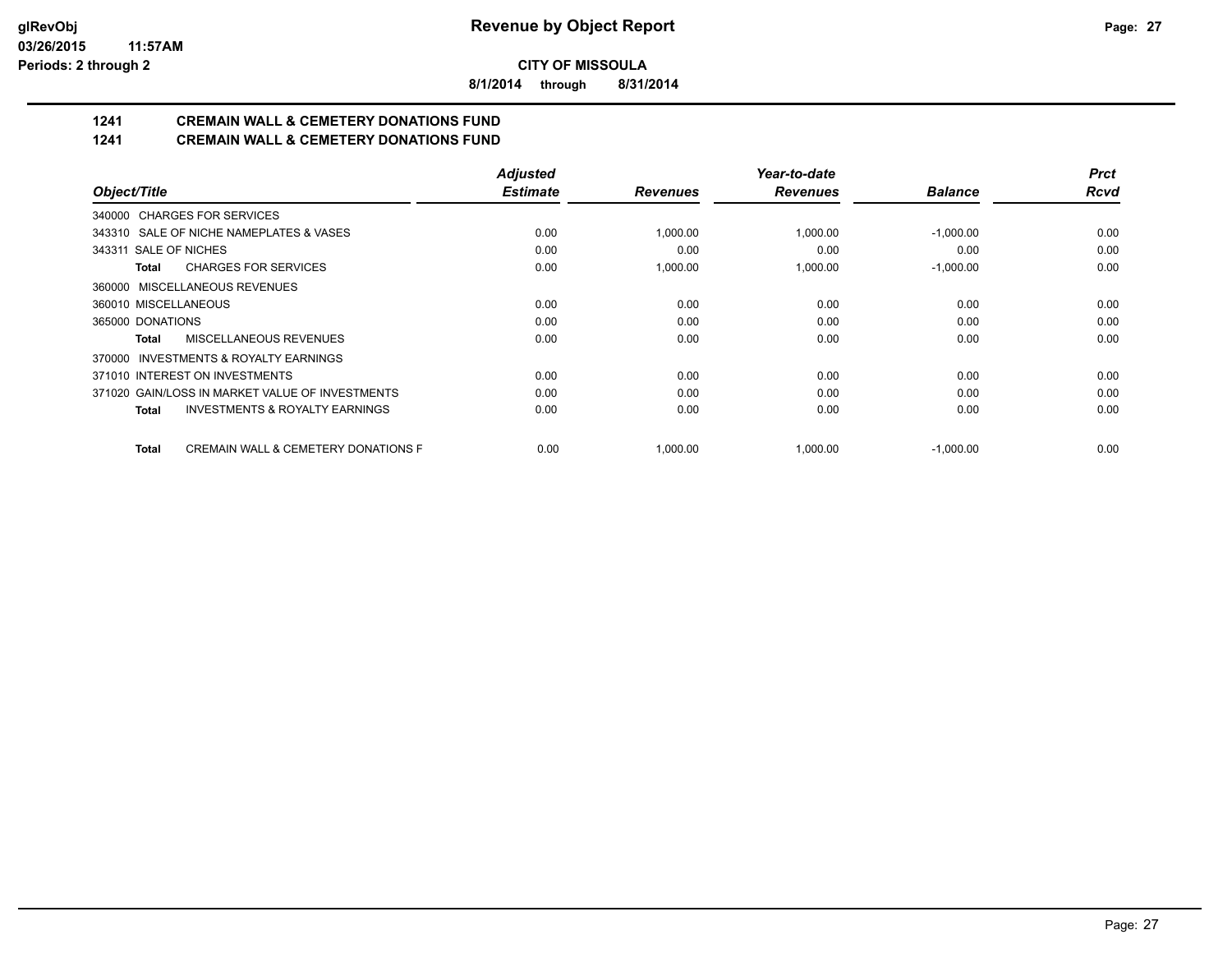**8/1/2014 through 8/31/2014**

## **1241 CREMAIN WALL & CEMETERY DONATIONS FUND**

|                                                         | <b>Adjusted</b> |                 | Year-to-date    |                | <b>Prct</b> |
|---------------------------------------------------------|-----------------|-----------------|-----------------|----------------|-------------|
| Object/Title                                            | <b>Estimate</b> | <b>Revenues</b> | <b>Revenues</b> | <b>Balance</b> | <b>Rcvd</b> |
| 340000 CHARGES FOR SERVICES                             |                 |                 |                 |                |             |
| 343310 SALE OF NICHE NAMEPLATES & VASES                 | 0.00            | 1,000.00        | 1,000.00        | $-1,000.00$    | 0.00        |
| 343311 SALE OF NICHES                                   | 0.00            | 0.00            | 0.00            | 0.00           | 0.00        |
| <b>CHARGES FOR SERVICES</b><br>Total                    | 0.00            | 1,000.00        | 1,000.00        | $-1,000.00$    | 0.00        |
| 360000 MISCELLANEOUS REVENUES                           |                 |                 |                 |                |             |
| 360010 MISCELLANEOUS                                    | 0.00            | 0.00            | 0.00            | 0.00           | 0.00        |
| 365000 DONATIONS                                        | 0.00            | 0.00            | 0.00            | 0.00           | 0.00        |
| MISCELLANEOUS REVENUES<br>Total                         | 0.00            | 0.00            | 0.00            | 0.00           | 0.00        |
| INVESTMENTS & ROYALTY EARNINGS<br>370000                |                 |                 |                 |                |             |
| 371010 INTEREST ON INVESTMENTS                          | 0.00            | 0.00            | 0.00            | 0.00           | 0.00        |
| 371020 GAIN/LOSS IN MARKET VALUE OF INVESTMENT          | 0.00            | 0.00            | 0.00            | 0.00           | 0.00        |
| <b>INVESTMENTS &amp; ROYALTY EARNINGS</b><br>Total      | 0.00            | 0.00            | 0.00            | 0.00           | 0.00        |
| <b>CREMAIN WALL &amp; CEMETERY DONATIONS F</b><br>Total | 0.00            | 1,000.00        | 1,000.00        | $-1,000.00$    | 0.00        |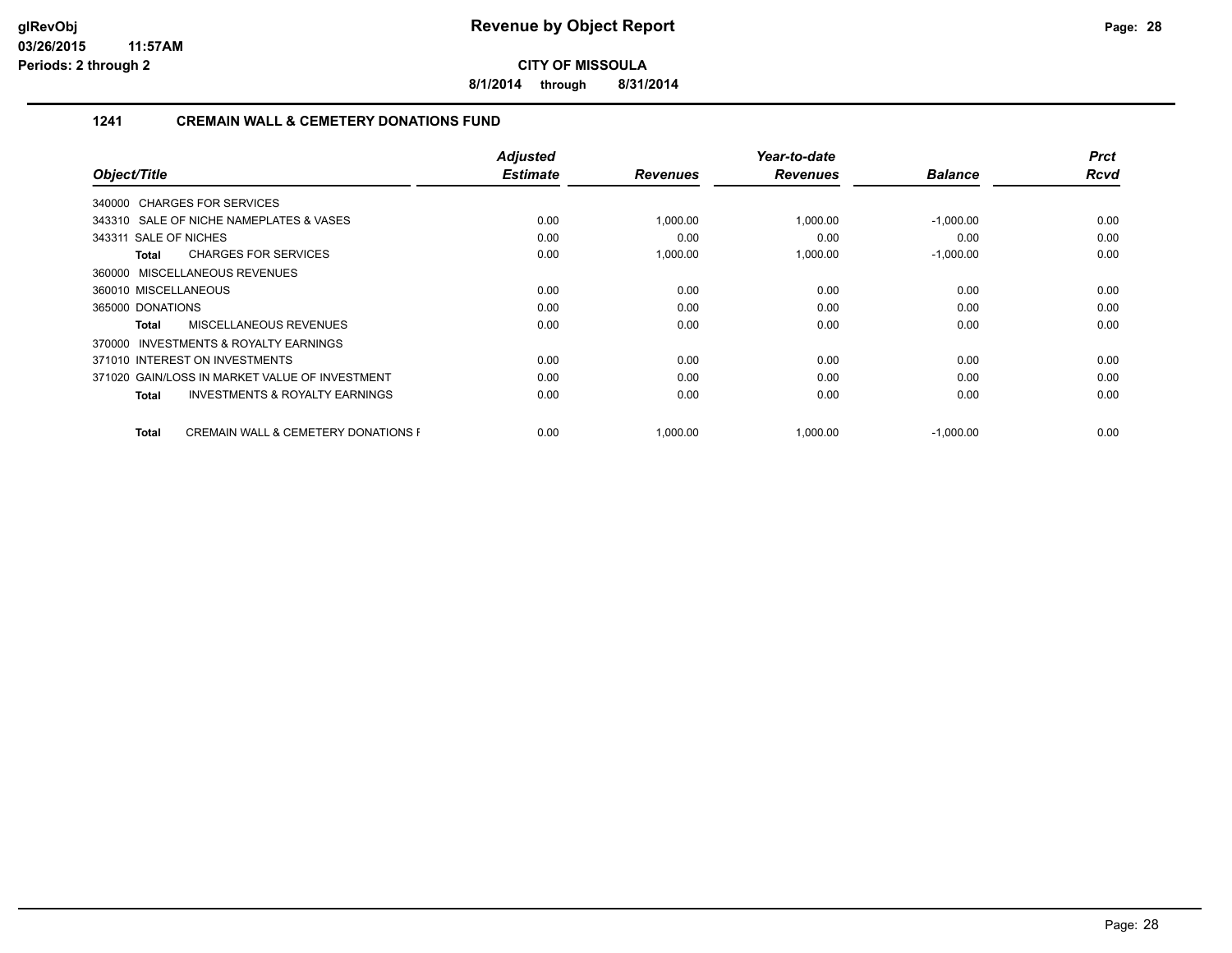**8/1/2014 through 8/31/2014**

## **1242 CEMETERY CARE FUND**

**1242 CEMETERY CARE FUND**

|                                                     | <b>Adjusted</b> |                 | Year-to-date    |                | <b>Prct</b> |
|-----------------------------------------------------|-----------------|-----------------|-----------------|----------------|-------------|
| Object/Title                                        | <b>Estimate</b> | <b>Revenues</b> | <b>Revenues</b> | <b>Balance</b> | Rcvd        |
| 340000 CHARGES FOR SERVICES                         |                 |                 |                 |                |             |
| 343320 CEMETERY - SALE OF PLOTS                     | 0.00            | 2,150.00        | 3,150.00        | $-3,150.00$    | 0.00        |
| 343321 CEMETERY FOUNDATIONS                         | 0.00            | 375.00          | 535.00          | $-535.00$      | 0.00        |
| 343322 CEMETERY FLOWER CARE                         | 0.00            | 0.00            | 0.00            | 0.00           | 0.00        |
| 343323 CEMETERY - LINER INSTALL FEES                | 0.00            | 1,800.00        | 2,900.00        | $-2,900.00$    | 0.00        |
| 343324 OTHER CEMETERY FEES                          | 0.00            | 150.00          | 300.00          | $-300.00$      | 0.00        |
| 343325 2ND INTERMENT RIGHT                          | 0.00            | 400.00          | 600.00          | $-600.00$      | 0.00        |
| 343340 CEMETERY - OPENINGS & CLOSINGS               | 0.00            | 1,875.00        | 2,900.00        | $-2,900.00$    | 0.00        |
| 343350 CEMETERY CARE, FEES                          | 75,000.00       | 0.00            | 0.00            | 75,000.00      | 0.00        |
| <b>CHARGES FOR SERVICES</b><br><b>Total</b>         | 75,000.00       | 6,750.00        | 10,385.00       | 64,615.00      | 13.85       |
| MISCELLANEOUS REVENUES<br>360000                    |                 |                 |                 |                |             |
| 360010 MISCELLANEOUS                                | 0.00            | 0.00            | 0.00            | 0.00           | 0.00        |
| MISCELLANEOUS REVENUES<br><b>Total</b>              | 0.00            | 0.00            | 0.00            | 0.00           | 0.00        |
| <b>INVESTMENTS &amp; ROYALTY EARNINGS</b><br>370000 |                 |                 |                 |                |             |
| 371010 INTEREST ON INVESTMENTS                      | 0.00            | 0.00            | 0.00            | 0.00           | 0.00        |
| 371020 GAIN/LOSS IN MARKET VALUE OF INVESTMENTS     | 0.00            | 0.00            | 0.00            | 0.00           | 0.00        |
| <b>INVESTMENTS &amp; ROYALTY EARNINGS</b><br>Total  | 0.00            | 0.00            | 0.00            | 0.00           | 0.00        |
| 380000 OTHER FINANCING SOURCES                      |                 |                 |                 |                |             |
| 382010 SALE OF FIXED ASSETS                         | 0.00            | 0.00            | 0.00            | 0.00           | 0.00        |
| OTHER FINANCING SOURCES<br><b>Total</b>             | 0.00            | 0.00            | 0.00            | 0.00           | 0.00        |
| <b>CEMETERY CARE FUND</b><br><b>Total</b>           | 75.000.00       | 6,750.00        | 10,385.00       | 64,615.00      | 13.85       |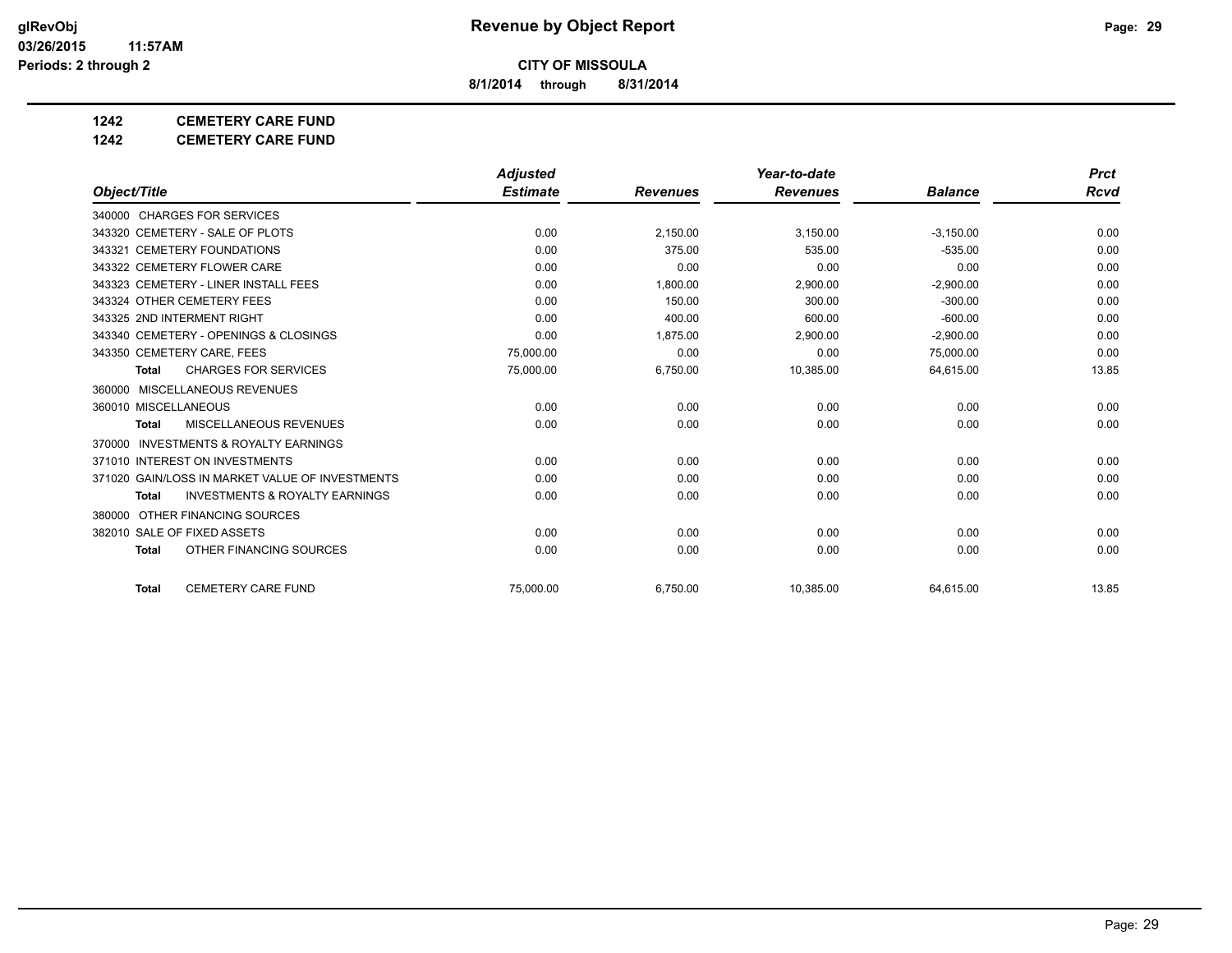**8/1/2014 through 8/31/2014**

#### **1242 CEMETERY CARE FUND**

|                                                           | <b>Adjusted</b> |                 | Year-to-date    |                | <b>Prct</b> |
|-----------------------------------------------------------|-----------------|-----------------|-----------------|----------------|-------------|
| Object/Title                                              | <b>Estimate</b> | <b>Revenues</b> | <b>Revenues</b> | <b>Balance</b> | <b>Rcvd</b> |
| 340000 CHARGES FOR SERVICES                               |                 |                 |                 |                |             |
| 343320 CEMETERY - SALE OF PLOTS                           | 0.00            | 2,150.00        | 3,150.00        | $-3,150.00$    | 0.00        |
| 343321 CEMETERY FOUNDATIONS                               | 0.00            | 375.00          | 535.00          | $-535.00$      | 0.00        |
| 343322 CEMETERY FLOWER CARE                               | 0.00            | 0.00            | 0.00            | 0.00           | 0.00        |
| 343323 CEMETERY - LINER INSTALL FEES                      | 0.00            | 1,800.00        | 2,900.00        | $-2,900.00$    | 0.00        |
| 343324 OTHER CEMETERY FEES                                | 0.00            | 150.00          | 300.00          | $-300.00$      | 0.00        |
| 343325 2ND INTERMENT RIGHT                                | 0.00            | 400.00          | 600.00          | $-600.00$      | 0.00        |
| 343340 CEMETERY - OPENINGS & CLOSINGS                     | 0.00            | 1,875.00        | 2,900.00        | $-2,900.00$    | 0.00        |
| 343350 CEMETERY CARE, FEES                                | 75,000.00       | 0.00            | 0.00            | 75,000.00      | 0.00        |
| <b>CHARGES FOR SERVICES</b><br><b>Total</b>               | 75,000.00       | 6,750.00        | 10,385.00       | 64,615.00      | 13.85       |
| 360000 MISCELLANEOUS REVENUES                             |                 |                 |                 |                |             |
| 360010 MISCELLANEOUS                                      | 0.00            | 0.00            | 0.00            | 0.00           | 0.00        |
| MISCELLANEOUS REVENUES<br><b>Total</b>                    | 0.00            | 0.00            | 0.00            | 0.00           | 0.00        |
| <b>INVESTMENTS &amp; ROYALTY EARNINGS</b><br>370000       |                 |                 |                 |                |             |
| 371010 INTEREST ON INVESTMENTS                            | 0.00            | 0.00            | 0.00            | 0.00           | 0.00        |
| 371020 GAIN/LOSS IN MARKET VALUE OF INVESTMENT            | 0.00            | 0.00            | 0.00            | 0.00           | 0.00        |
| <b>INVESTMENTS &amp; ROYALTY EARNINGS</b><br><b>Total</b> | 0.00            | 0.00            | 0.00            | 0.00           | 0.00        |
| 380000 OTHER FINANCING SOURCES                            |                 |                 |                 |                |             |
| 382010 SALE OF FIXED ASSETS                               | 0.00            | 0.00            | 0.00            | 0.00           | 0.00        |
| OTHER FINANCING SOURCES<br><b>Total</b>                   | 0.00            | 0.00            | 0.00            | 0.00           | 0.00        |
| <b>CEMETERY CARE FUND</b><br><b>Total</b>                 | 75.000.00       | 6,750.00        | 10,385.00       | 64,615.00      | 13.85       |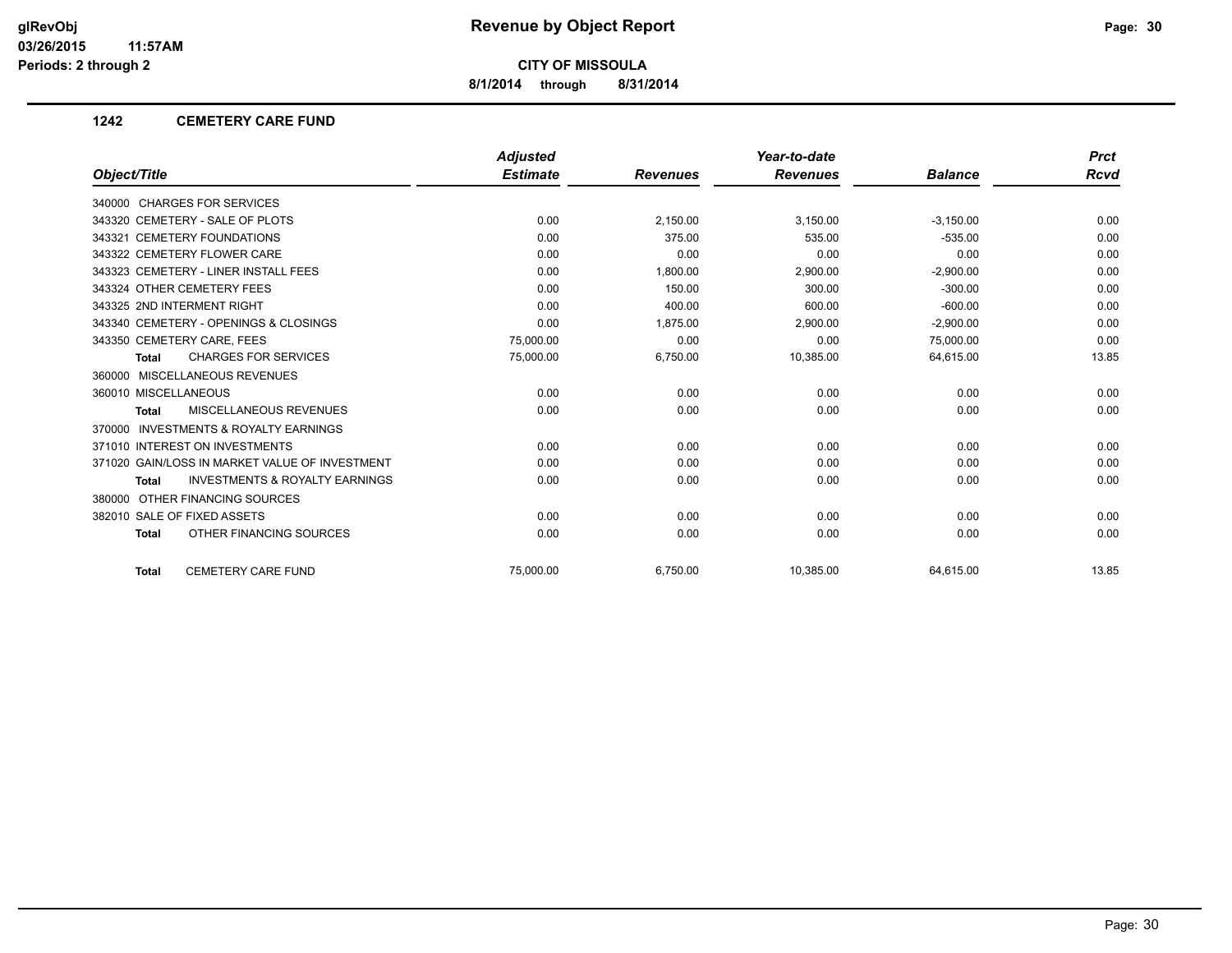**8/1/2014 through 8/31/2014**

## **1243 CEMETERY MEMORIAL FUND**

**1243 CEMETERY MEMORIAL FUND**

|                      |                                                 | <b>Adjusted</b> |                 | Year-to-date    |                | <b>Prct</b> |
|----------------------|-------------------------------------------------|-----------------|-----------------|-----------------|----------------|-------------|
| Object/Title         |                                                 | <b>Estimate</b> | <b>Revenues</b> | <b>Revenues</b> | <b>Balance</b> | <b>Rcvd</b> |
|                      | 360000 MISCELLANEOUS REVENUES                   |                 |                 |                 |                |             |
| 360010 MISCELLANEOUS |                                                 | 0.00            | 0.00            | 0.00            | 0.00           | 0.00        |
| 365000 DONATIONS     |                                                 | 1.500.00        | 0.00            | 0.00            | 1.500.00       | 0.00        |
| Total                | MISCELLANEOUS REVENUES                          | 1.500.00        | 0.00            | 0.00            | 1.500.00       | 0.00        |
|                      | 370000 INVESTMENTS & ROYALTY EARNINGS           |                 |                 |                 |                |             |
|                      | 371010 INTEREST ON INVESTMENTS                  | 0.00            | 0.00            | 0.00            | 0.00           | 0.00        |
|                      | 371020 GAIN/LOSS IN MARKET VALUE OF INVESTMENTS | 0.00            | 0.00            | 0.00            | 0.00           | 0.00        |
| Total                | INVESTMENTS & ROYALTY EARNINGS                  | 0.00            | 0.00            | 0.00            | 0.00           | 0.00        |
| Total                | <b>CEMETERY MEMORIAL FUND</b>                   | 1.500.00        | 0.00            | 0.00            | 1.500.00       | 0.00        |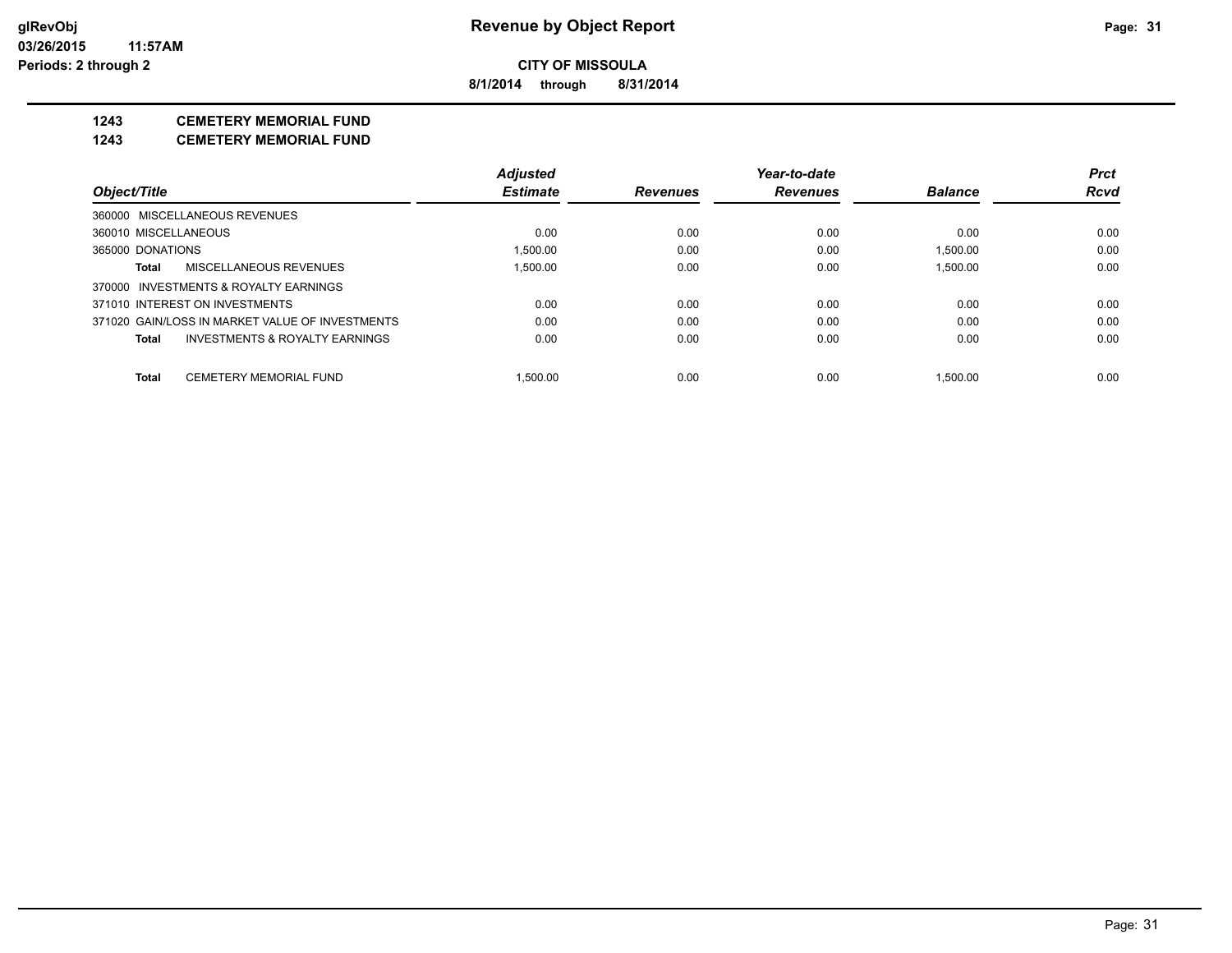**8/1/2014 through 8/31/2014**

#### **1243 CEMETERY MEMORIAL FUND**

|                                                |                                | <b>Adjusted</b> |                 | Year-to-date    |                | <b>Prct</b> |
|------------------------------------------------|--------------------------------|-----------------|-----------------|-----------------|----------------|-------------|
| Object/Title                                   |                                | <b>Estimate</b> | <b>Revenues</b> | <b>Revenues</b> | <b>Balance</b> | <b>Rcvd</b> |
| 360000 MISCELLANEOUS REVENUES                  |                                |                 |                 |                 |                |             |
| 360010 MISCELLANEOUS                           |                                | 0.00            | 0.00            | 0.00            | 0.00           | 0.00        |
| 365000 DONATIONS                               |                                | 1.500.00        | 0.00            | 0.00            | 1.500.00       | 0.00        |
| Total                                          | MISCELLANEOUS REVENUES         | 1.500.00        | 0.00            | 0.00            | 1.500.00       | 0.00        |
| 370000 INVESTMENTS & ROYALTY EARNINGS          |                                |                 |                 |                 |                |             |
| 371010 INTEREST ON INVESTMENTS                 |                                | 0.00            | 0.00            | 0.00            | 0.00           | 0.00        |
| 371020 GAIN/LOSS IN MARKET VALUE OF INVESTMENT |                                | 0.00            | 0.00            | 0.00            | 0.00           | 0.00        |
| Total                                          | INVESTMENTS & ROYALTY EARNINGS | 0.00            | 0.00            | 0.00            | 0.00           | 0.00        |
| <b>Total</b>                                   | CEMETERY MEMORIAL FUND         | 1.500.00        | 0.00            | 0.00            | 1.500.00       | 0.00        |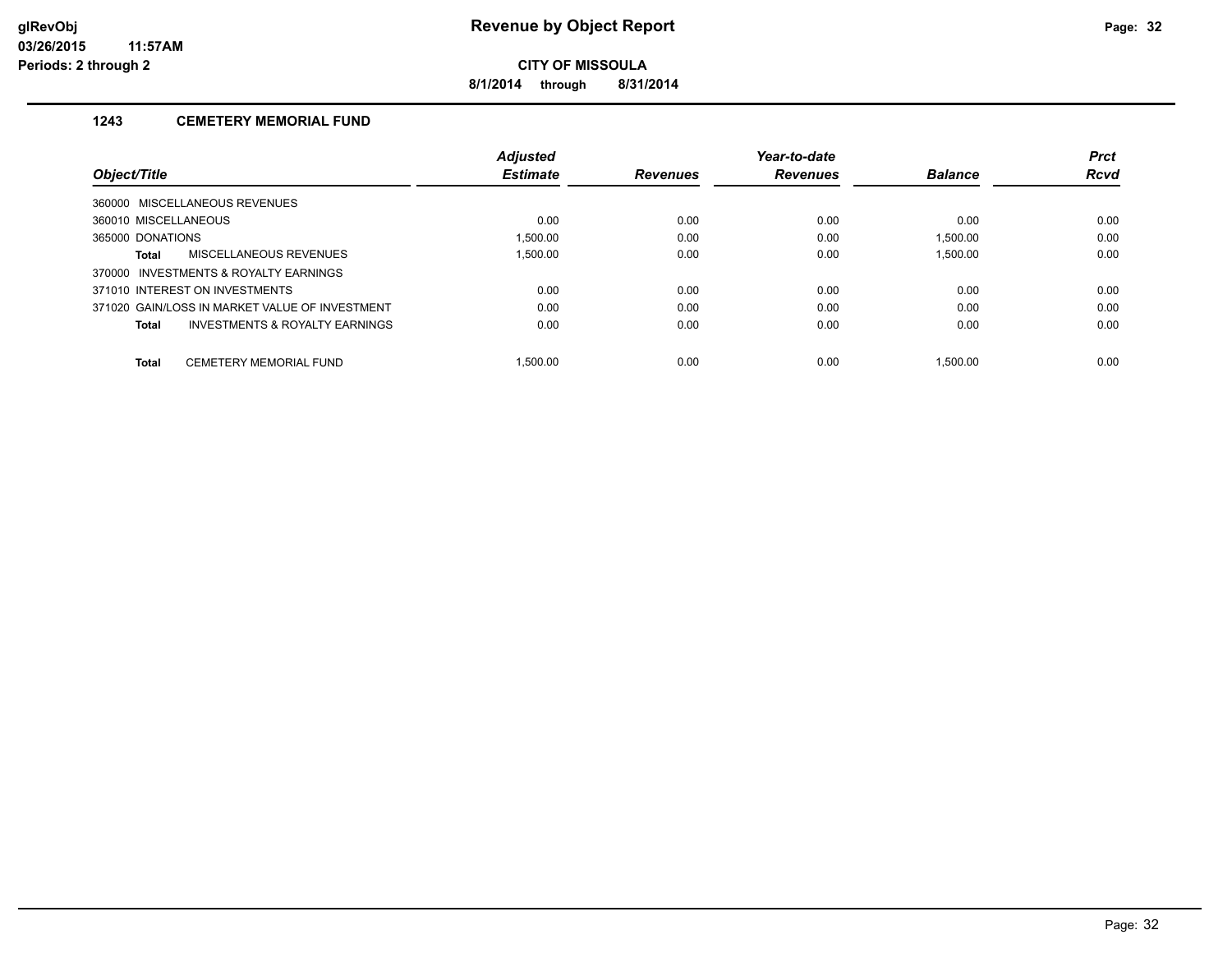**8/1/2014 through 8/31/2014**

**1265 TITLE 1 PROJECTS FUND**

**1265 TITLE 1 PROJECTS FUND**

|                                                    | <b>Adjusted</b> |                 | Year-to-date    |                | <b>Prct</b> |
|----------------------------------------------------|-----------------|-----------------|-----------------|----------------|-------------|
| Object/Title                                       | <b>Estimate</b> | <b>Revenues</b> | <b>Revenues</b> | <b>Balance</b> | Rcvd        |
| 360000 MISCELLANEOUS REVENUES                      |                 |                 |                 |                |             |
| 360010 MISCELLANEOUS                               | 0.00            | 0.00            | 0.00            | 0.00           | 0.00        |
| MISCELLANEOUS REVENUES<br>Total                    | 0.00            | 0.00            | 0.00            | 0.00           | 0.00        |
| 370000 INVESTMENTS & ROYALTY EARNINGS              |                 |                 |                 |                |             |
| 371010 INTEREST ON INVESTMENTS                     | 0.00            | 0.00            | 0.00            | 0.00           | 0.00        |
| 373002 LOAN REPAYMENT - FAMILY SERVICES            | 20.000.00       | 0.00            | 0.00            | 20.000.00      | 0.00        |
| 373006 BURNS ST COMMONS                            | 0.00            | 0.00            | 0.00            | 0.00           | 0.00        |
| <b>INVESTMENTS &amp; ROYALTY EARNINGS</b><br>Total | 20.000.00       | 0.00            | 0.00            | 20.000.00      | 0.00        |
| TITLE 1 PROJECTS FUND<br>Total                     | 20.000.00       | 0.00            | 0.00            | 20.000.00      | 0.00        |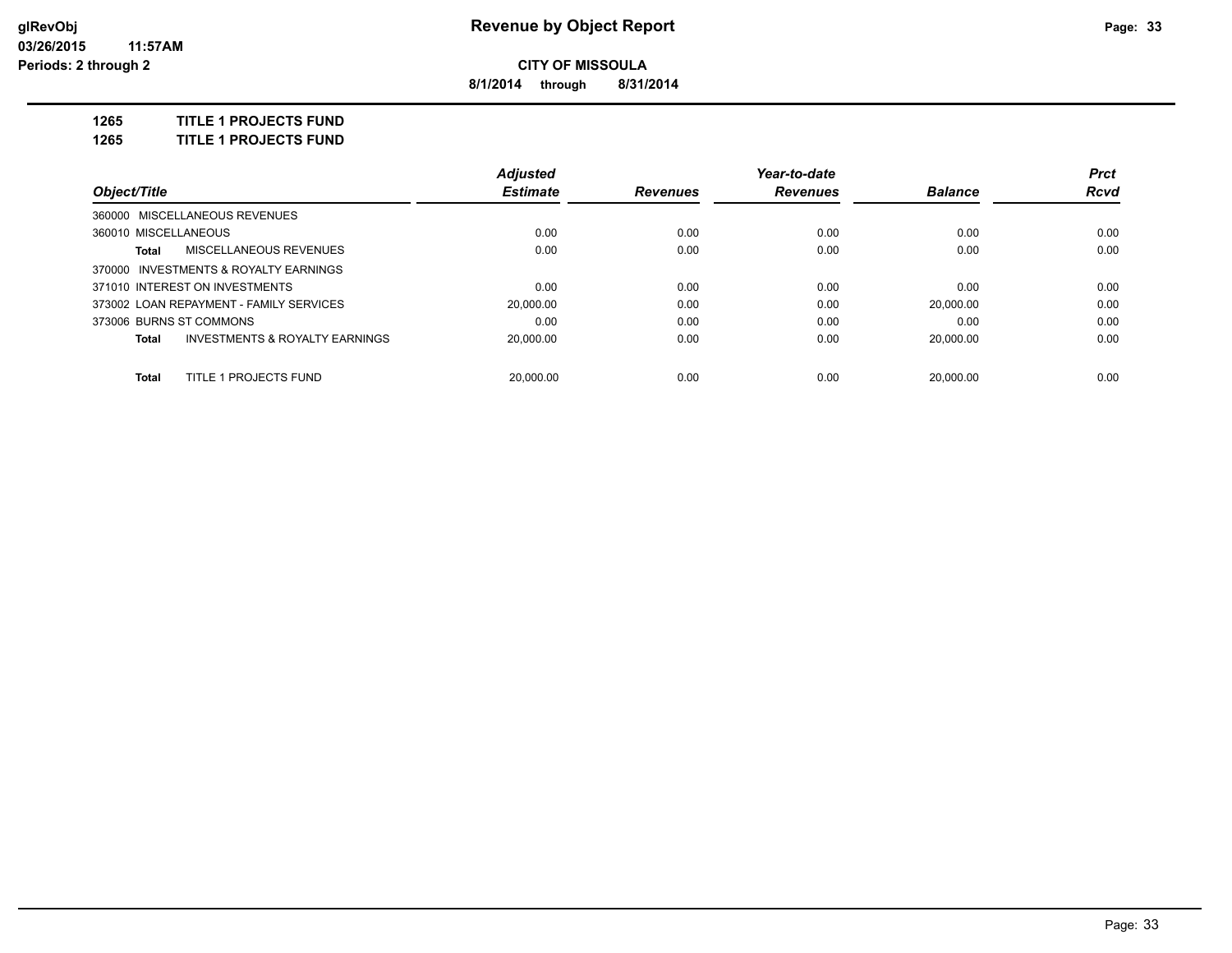**8/1/2014 through 8/31/2014**

## **1265 TITLE 1 PROJECTS FUND**

|                                                    | <b>Adjusted</b> |                 | Year-to-date    |                | <b>Prct</b> |
|----------------------------------------------------|-----------------|-----------------|-----------------|----------------|-------------|
| <b>Object/Title</b>                                | <b>Estimate</b> | <b>Revenues</b> | <b>Revenues</b> | <b>Balance</b> | <b>Rcvd</b> |
| 360000 MISCELLANEOUS REVENUES                      |                 |                 |                 |                |             |
| 360010 MISCELLANEOUS                               | 0.00            | 0.00            | 0.00            | 0.00           | 0.00        |
| MISCELLANEOUS REVENUES<br><b>Total</b>             | 0.00            | 0.00            | 0.00            | 0.00           | 0.00        |
| 370000 INVESTMENTS & ROYALTY EARNINGS              |                 |                 |                 |                |             |
| 371010 INTEREST ON INVESTMENTS                     | 0.00            | 0.00            | 0.00            | 0.00           | 0.00        |
| 373002 LOAN REPAYMENT - FAMILY SERVICES            | 20.000.00       | 0.00            | 0.00            | 20.000.00      | 0.00        |
| 373006 BURNS ST COMMONS                            | 0.00            | 0.00            | 0.00            | 0.00           | 0.00        |
| <b>INVESTMENTS &amp; ROYALTY EARNINGS</b><br>Total | 20.000.00       | 0.00            | 0.00            | 20.000.00      | 0.00        |
| TITLE 1 PROJECTS FUND<br><b>Total</b>              | 20.000.00       | 0.00            | 0.00            | 20.000.00      | 0.00        |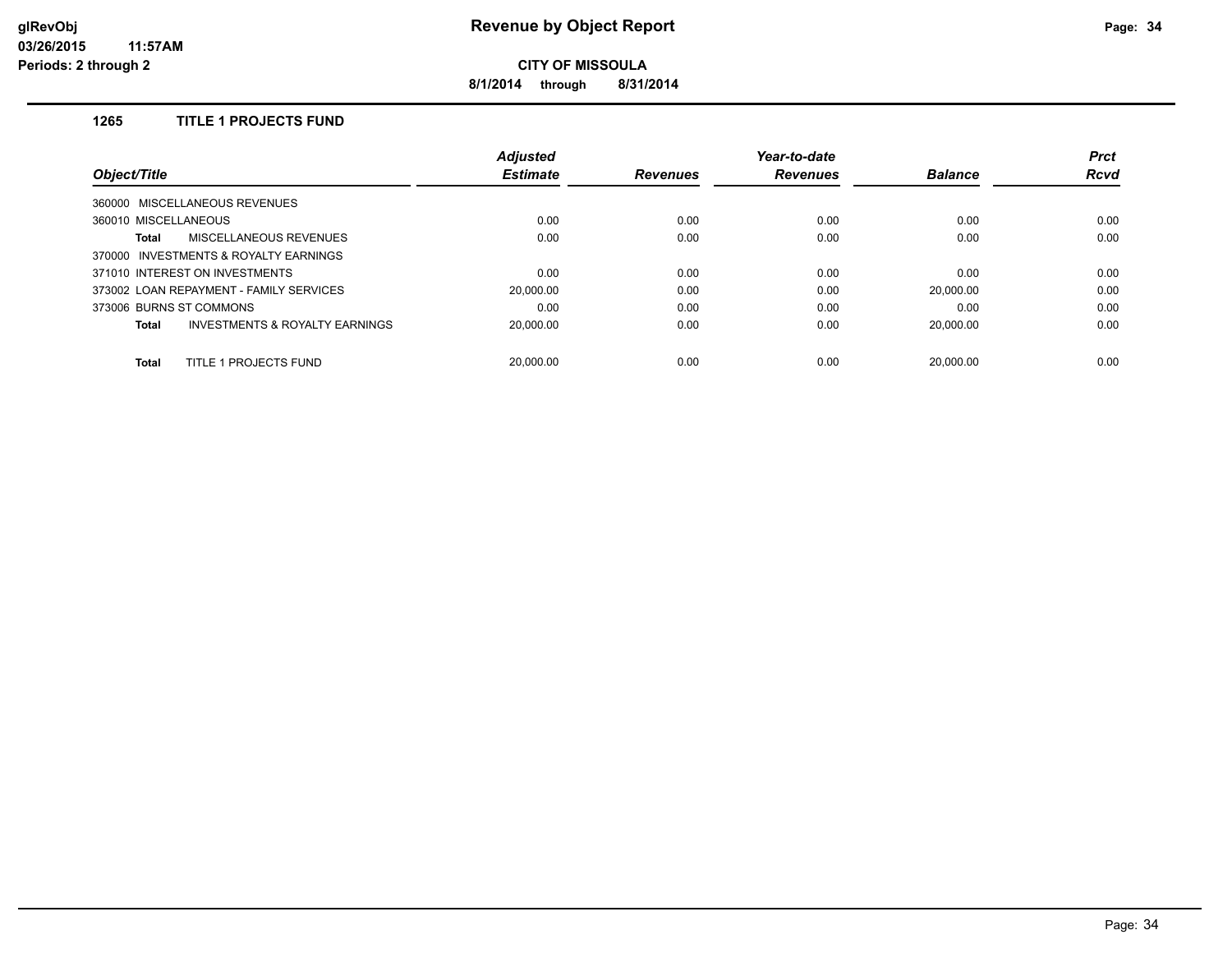**8/1/2014 through 8/31/2014**

#### **1396 PROGRAM INCOME REVOLVING LOAN PROGRAM 1396 PROGRAM INCOME REVOLVING LOAN PROGRAM**

|                                                           | <b>Adjusted</b> |                 | Year-to-date    |                | <b>Prct</b> |
|-----------------------------------------------------------|-----------------|-----------------|-----------------|----------------|-------------|
| Object/Title                                              | <b>Estimate</b> | <b>Revenues</b> | <b>Revenues</b> | <b>Balance</b> | Rcvd        |
| 330000 INTERGOVERNMENTAL REVENUES                         |                 |                 |                 |                |             |
| 331010 ENTITLEMENT - CDBG                                 | 0.00            | 0.00            | 0.00            | 0.00           | 0.00        |
| 331037 ELOCAL.COM LOAN REPAYMENT                          | 0.00            | 0.00            | 0.00            | 0.00           | 0.00        |
| <b>INTERGOVERNMENTAL REVENUES</b><br><b>Total</b>         | 0.00            | 0.00            | 0.00            | 0.00           | 0.00        |
| 360000 MISCELLANEOUS REVENUES                             |                 |                 |                 |                |             |
| 360005 LOAN REPAYMENTS                                    | 0.00            | 0.00            | 0.00            | 0.00           | 0.00        |
| 360010 MISCELLANEOUS                                      | 0.00            | 0.00            | 0.00            | 0.00           | 0.00        |
| 360013 REPAYMENT OF SEWER GRANT                           | 7,000.00        | 0.00            | 0.00            | 7,000.00       | 0.00        |
| 360014 REPAYMENT OF LOAN/MHA                              | 0.00            | 0.00            | 0.00            | 0.00           | 0.00        |
| 361013 CLOSED GRANT REPAYMENTS                            | 0.00            | 0.00            | 0.00            | 0.00           | 0.00        |
| MISCELLANEOUS REVENUES<br>Total                           | 7,000.00        | 0.00            | 0.00            | 7,000.00       | 0.00        |
| <b>INVESTMENTS &amp; ROYALTY EARNINGS</b><br>370000       |                 |                 |                 |                |             |
| 371010 INTEREST ON INVESTMENTS                            | 0.00            | 0.00            | 0.00            | 0.00           | 0.00        |
| 371020 GAIN/LOSS IN MARKET VALUE OF INVESTMENTS           | 0.00            | 0.00            | 0.00            | 0.00           | 0.00        |
| <b>INVESTMENTS &amp; ROYALTY EARNINGS</b><br><b>Total</b> | 0.00            | 0.00            | 0.00            | 0.00           | 0.00        |
| OTHER FINANCING SOURCES<br>380000                         |                 |                 |                 |                |             |
| 383026 TRANS FR CDBG                                      | 0.00            | 0.00            | 0.00            | 0.00           | 0.00        |
| OTHER FINANCING SOURCES<br>Total                          | 0.00            | 0.00            | 0.00            | 0.00           | 0.00        |
| PROGRAM INCOME REVOLVING LOAN PRO<br><b>Total</b>         | 7,000.00        | 0.00            | 0.00            | 7,000.00       | 0.00        |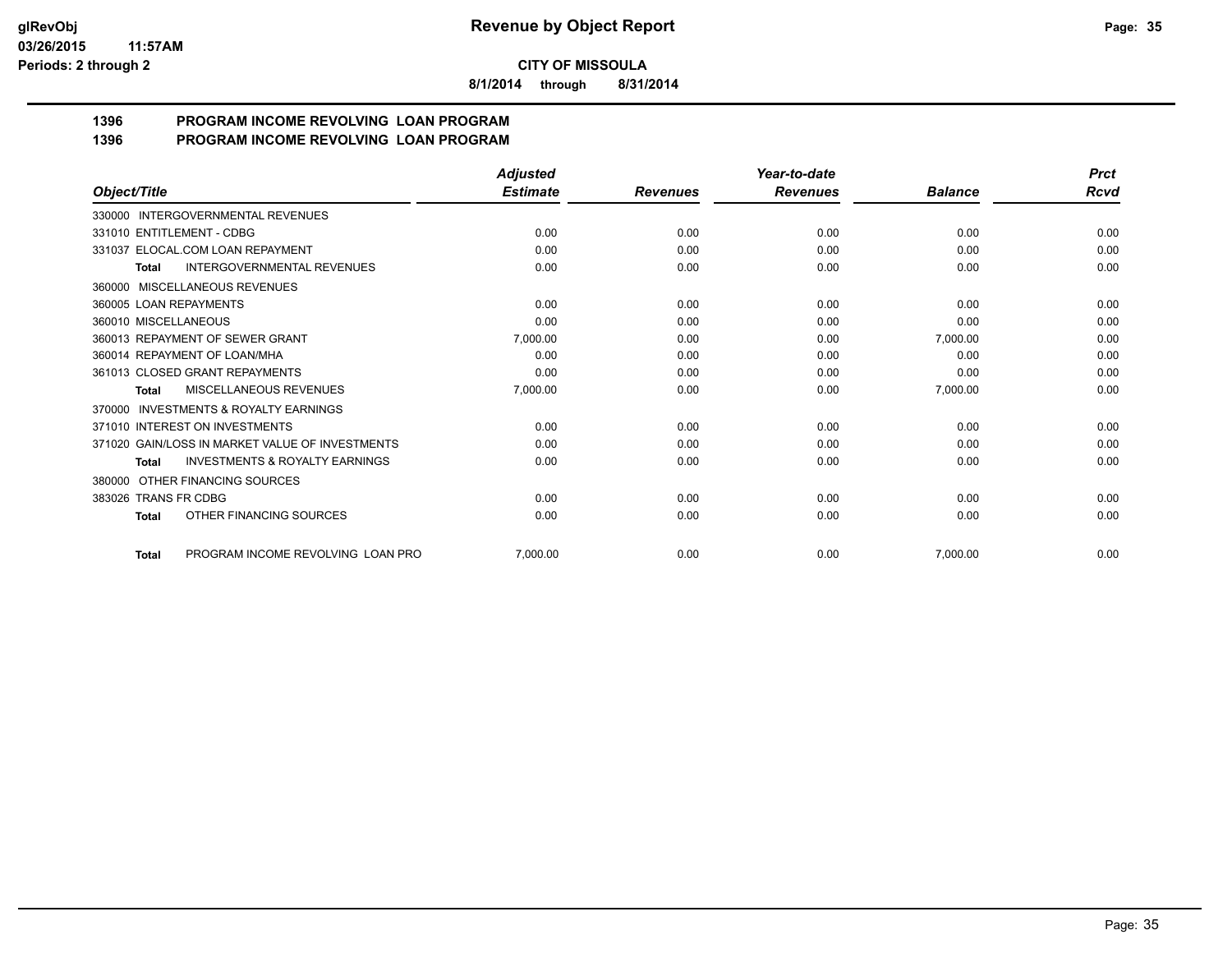**8/1/2014 through 8/31/2014**

## **1396 PROGRAM INCOME REVOLVING LOAN PROGRAM**

|                                                           | <b>Adjusted</b> |                 | Year-to-date    |                | <b>Prct</b> |
|-----------------------------------------------------------|-----------------|-----------------|-----------------|----------------|-------------|
| Object/Title                                              | <b>Estimate</b> | <b>Revenues</b> | <b>Revenues</b> | <b>Balance</b> | Rcvd        |
| <b>INTERGOVERNMENTAL REVENUES</b><br>330000               |                 |                 |                 |                |             |
| 331010 ENTITLEMENT - CDBG                                 | 0.00            | 0.00            | 0.00            | 0.00           | 0.00        |
| 331037 ELOCAL.COM LOAN REPAYMENT                          | 0.00            | 0.00            | 0.00            | 0.00           | 0.00        |
| <b>INTERGOVERNMENTAL REVENUES</b><br><b>Total</b>         | 0.00            | 0.00            | 0.00            | 0.00           | 0.00        |
| 360000 MISCELLANEOUS REVENUES                             |                 |                 |                 |                |             |
| 360005 LOAN REPAYMENTS                                    | 0.00            | 0.00            | 0.00            | 0.00           | 0.00        |
| 360010 MISCELLANEOUS                                      | 0.00            | 0.00            | 0.00            | 0.00           | 0.00        |
| 360013 REPAYMENT OF SEWER GRANT                           | 7,000.00        | 0.00            | 0.00            | 7,000.00       | 0.00        |
| 360014 REPAYMENT OF LOAN/MHA                              | 0.00            | 0.00            | 0.00            | 0.00           | 0.00        |
| 361013 CLOSED GRANT REPAYMENTS                            | 0.00            | 0.00            | 0.00            | 0.00           | 0.00        |
| <b>MISCELLANEOUS REVENUES</b><br><b>Total</b>             | 7,000.00        | 0.00            | 0.00            | 7,000.00       | 0.00        |
| <b>INVESTMENTS &amp; ROYALTY EARNINGS</b><br>370000       |                 |                 |                 |                |             |
| 371010 INTEREST ON INVESTMENTS                            | 0.00            | 0.00            | 0.00            | 0.00           | 0.00        |
| 371020 GAIN/LOSS IN MARKET VALUE OF INVESTMENT            | 0.00            | 0.00            | 0.00            | 0.00           | 0.00        |
| <b>INVESTMENTS &amp; ROYALTY EARNINGS</b><br><b>Total</b> | 0.00            | 0.00            | 0.00            | 0.00           | 0.00        |
| OTHER FINANCING SOURCES<br>380000                         |                 |                 |                 |                |             |
| 383026 TRANS FR CDBG                                      | 0.00            | 0.00            | 0.00            | 0.00           | 0.00        |
| OTHER FINANCING SOURCES<br><b>Total</b>                   | 0.00            | 0.00            | 0.00            | 0.00           | 0.00        |
| PROGRAM INCOME REVOLVING LOAN PRC<br><b>Total</b>         | 7,000.00        | 0.00            | 0.00            | 7,000.00       | 0.00        |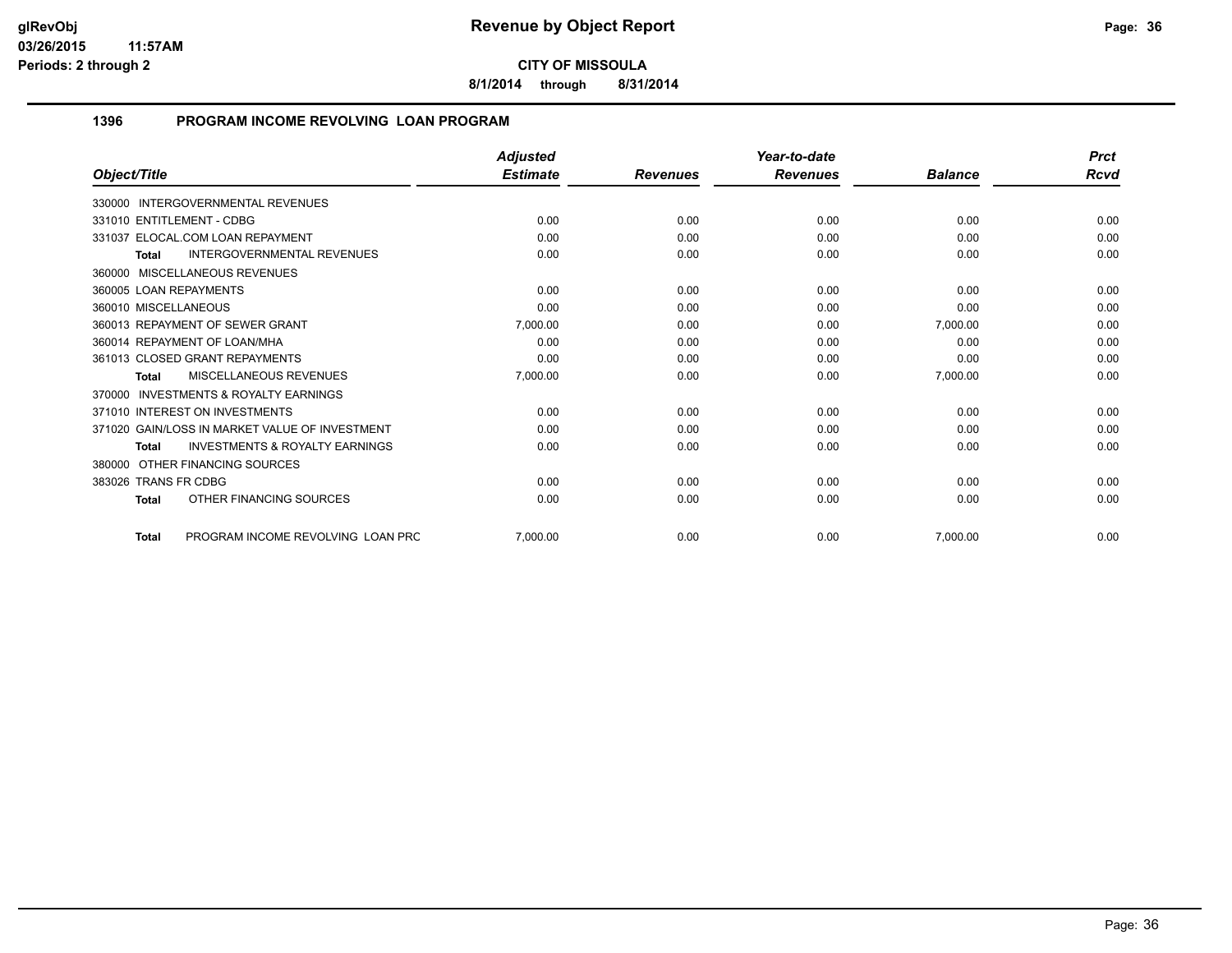**8/1/2014 through 8/31/2014**

#### **1397 STATE HOME PROGRAM INCOME**

**1397 STATE HOME PROGRAM INCOME**

|                                                           | <b>Adjusted</b> |                 | Year-to-date    |                | <b>Prct</b> |
|-----------------------------------------------------------|-----------------|-----------------|-----------------|----------------|-------------|
| Object/Title                                              | <b>Estimate</b> | <b>Revenues</b> | <b>Revenues</b> | <b>Balance</b> | <b>Rcvd</b> |
| 330000 INTERGOVERNMENTAL REVENUES                         |                 |                 |                 |                |             |
| 331003 STATE HOME PROGRAM INCOME                          | 186.489.00      | 0.00            | 0.00            | 186.489.00     | 0.00        |
| INTERGOVERNMENTAL REVENUES<br><b>Total</b>                | 186.489.00      | 0.00            | 0.00            | 186.489.00     | 0.00        |
| 370000 INVESTMENTS & ROYALTY EARNINGS                     |                 |                 |                 |                |             |
| 371010 INTEREST ON INVESTMENTS                            | 0.00            | 0.00            | 0.00            | 0.00           | 0.00        |
| <b>INVESTMENTS &amp; ROYALTY EARNINGS</b><br><b>Total</b> | 0.00            | 0.00            | 0.00            | 0.00           | 0.00        |
|                                                           |                 |                 |                 |                |             |
| STATE HOME PROGRAM INCOME<br><b>Total</b>                 | 186.489.00      | 0.00            | 0.00            | 186.489.00     | 0.00        |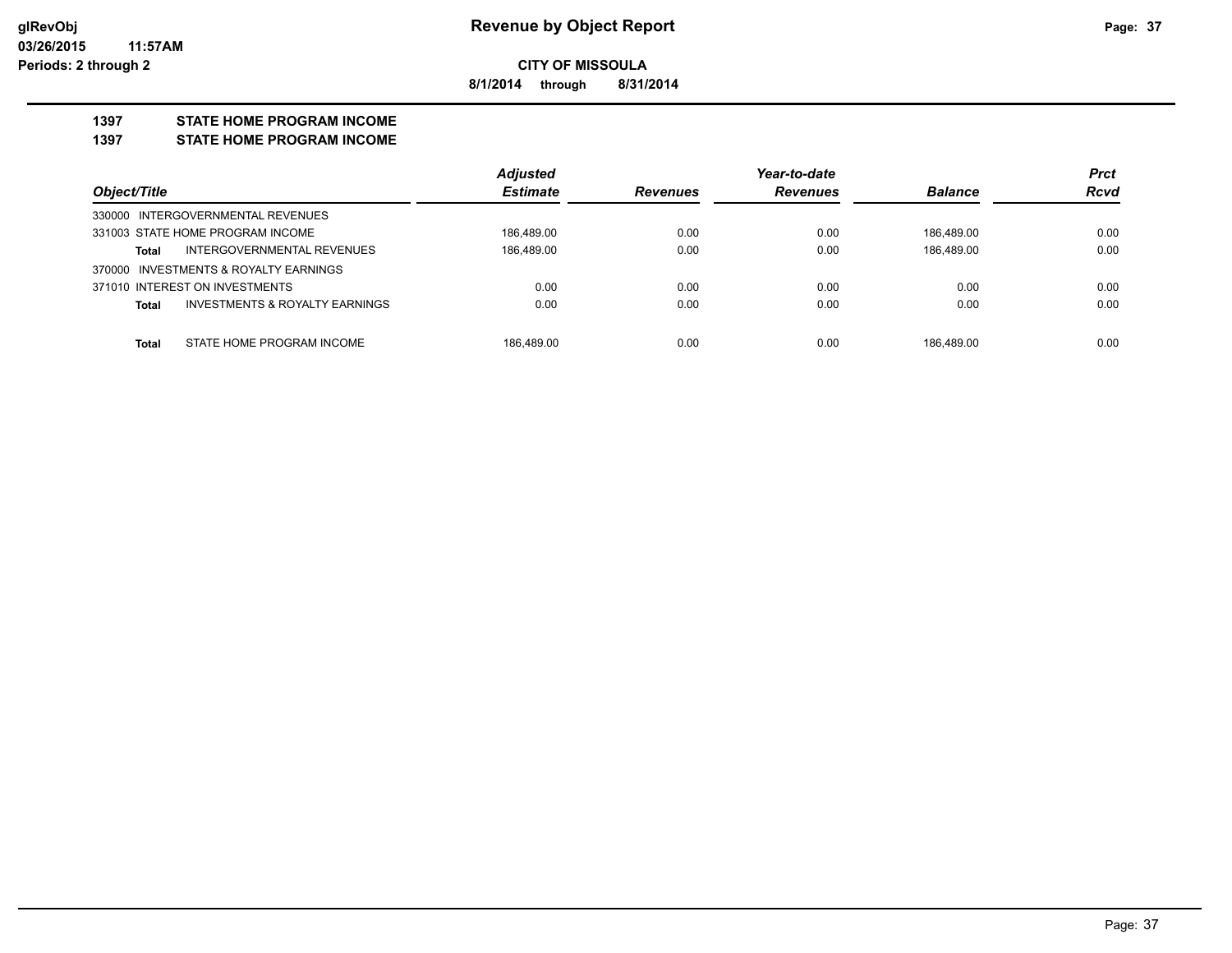**8/1/2014 through 8/31/2014**

## **1397 STATE HOME PROGRAM INCOME**

| Object/Title |                                       | <b>Adjusted</b><br><b>Estimate</b> | <b>Revenues</b> | Year-to-date<br><b>Revenues</b> | <b>Balance</b> | <b>Prct</b><br><b>Rcvd</b> |
|--------------|---------------------------------------|------------------------------------|-----------------|---------------------------------|----------------|----------------------------|
|              | 330000 INTERGOVERNMENTAL REVENUES     |                                    |                 |                                 |                |                            |
|              | 331003 STATE HOME PROGRAM INCOME      | 186.489.00                         | 0.00            | 0.00                            | 186.489.00     | 0.00                       |
| <b>Total</b> | INTERGOVERNMENTAL REVENUES            | 186.489.00                         | 0.00            | 0.00                            | 186.489.00     | 0.00                       |
|              | 370000 INVESTMENTS & ROYALTY EARNINGS |                                    |                 |                                 |                |                            |
|              | 371010 INTEREST ON INVESTMENTS        | 0.00                               | 0.00            | 0.00                            | 0.00           | 0.00                       |
| <b>Total</b> | INVESTMENTS & ROYALTY EARNINGS        | 0.00                               | 0.00            | 0.00                            | 0.00           | 0.00                       |
| Total        | STATE HOME PROGRAM INCOME             | 186.489.00                         | 0.00            | 0.00                            | 186.489.00     | 0.00                       |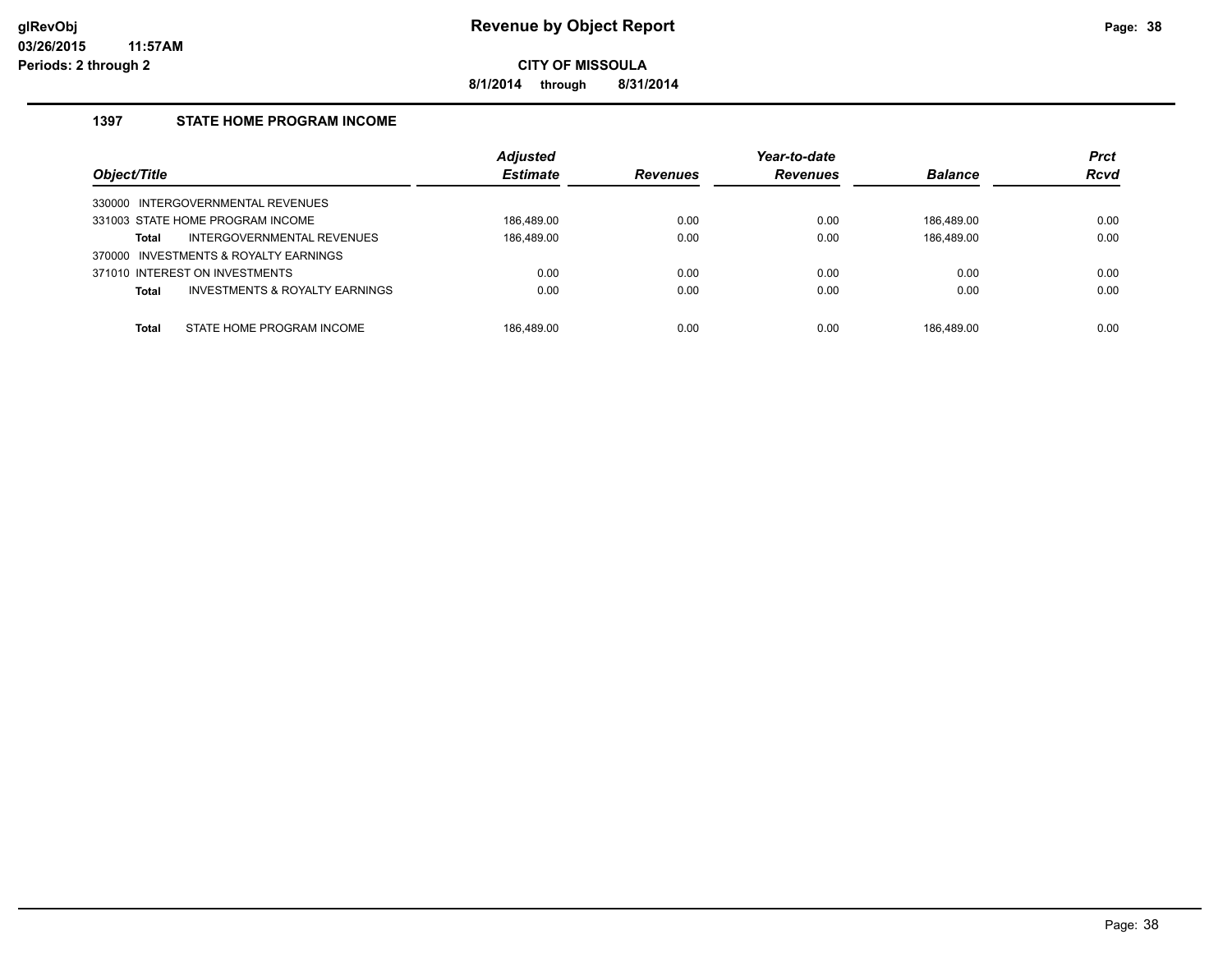**8/1/2014 through 8/31/2014**

**2250 PLANNING FUND**

**2250 PLANNING FUND**

|                                                           | <b>Adjusted</b> |                 | Year-to-date    |                | <b>Prct</b> |
|-----------------------------------------------------------|-----------------|-----------------|-----------------|----------------|-------------|
| Object/Title                                              | <b>Estimate</b> | <b>Revenues</b> | <b>Revenues</b> | <b>Balance</b> | Rcvd        |
| 330000 INTERGOVERNMENTAL REVENUES                         |                 |                 |                 |                |             |
| 331054 FHWA PL GRANT                                      | 0.00            | 0.00            | 0.00            | 0.00           | 0.00        |
| 331055 FTA GRANT                                          | 0.00            | 0.00            | 0.00            | 0.00           | 0.00        |
| 331056 MDT FEDERAL CMAQ                                   | 0.00            | 0.00            | 0.00            | 0.00           | 0.00        |
| 331057 TRANSIT-MUTD CMAQ                                  | 0.00            | 0.00            | 0.00            | 0.00           | 0.00        |
| 331170 HISTORICAL PRESERVATION GRANT                      | 5,500.00        | 0.00            | 0.00            | 5,500.00       | 0.00        |
| 336023 STATE CONTRIB. - PERS                              | 0.00            | 2.00            | 2.00            | $-2.00$        | 0.00        |
| 336030 COUNTY CONTRIBUTION                                | 0.00            | 0.00            | 0.00            | 0.00           | 0.00        |
| 338100 PLANNING MILLS PASSED THRU COUNTY                  | 329,157.00      | 0.00            | 0.00            | 329,157.00     | 0.00        |
| <b>INTERGOVERNMENTAL REVENUES</b><br><b>Total</b>         | 334,657.00      | 2.00            | 2.00            | 334,655.00     | 0.00        |
| MISCELLANEOUS REVENUES<br>360000                          |                 |                 |                 |                |             |
| 365016 LOCAL MATCH MDT                                    | 0.00            | 0.00            | 0.00            | 0.00           | 0.00        |
| 365017 LOCAL MATCH TRANSIT                                | 0.00            | 0.00            | 0.00            | 0.00           | 0.00        |
| <b>MISCELLANEOUS REVENUES</b><br><b>Total</b>             | 0.00            | 0.00            | 0.00            | 0.00           | 0.00        |
| <b>INVESTMENTS &amp; ROYALTY EARNINGS</b><br>370000       |                 |                 |                 |                |             |
| 371010 INTEREST ON INVESTMENTS                            | 0.00            | 0.00            | 0.00            | 0.00           | 0.00        |
| <b>INVESTMENTS &amp; ROYALTY EARNINGS</b><br><b>Total</b> | 0.00            | 0.00            | 0.00            | 0.00           | 0.00        |
| OTHER FINANCING SOURCES<br>380000                         |                 |                 |                 |                |             |
| 383000 OPERATING TRANSFERS                                | 0.00            | 0.00            | 0.00            | 0.00           | 0.00        |
| 383029 TRANS FR GENERAL                                   | 80.128.00       | 0.00            | 0.00            | 80,128.00      | 0.00        |
| OTHER FINANCING SOURCES<br><b>Total</b>                   | 80,128.00       | 0.00            | 0.00            | 80,128.00      | 0.00        |
| <b>PLANNING FUND</b><br><b>Total</b>                      | 414,785.00      | 2.00            | 2.00            | 414,783.00     | 0.00        |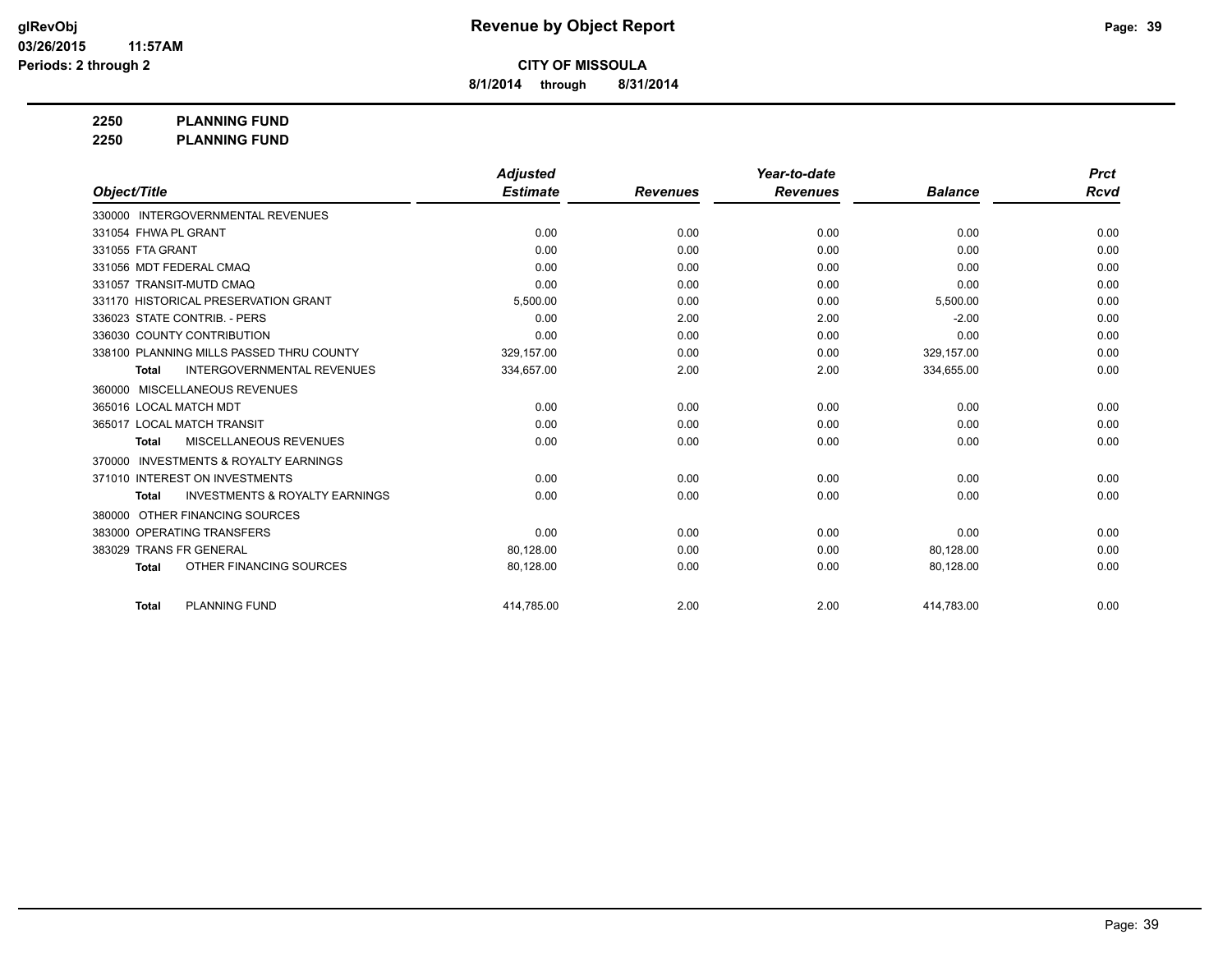**8/1/2014 through 8/31/2014**

#### **2250 PLANNING FUND**

|                                                           | <b>Adjusted</b> |                 | Year-to-date    |                | <b>Prct</b> |
|-----------------------------------------------------------|-----------------|-----------------|-----------------|----------------|-------------|
| Object/Title                                              | <b>Estimate</b> | <b>Revenues</b> | <b>Revenues</b> | <b>Balance</b> | Rcvd        |
| 330000 INTERGOVERNMENTAL REVENUES                         |                 |                 |                 |                |             |
| 331054 FHWA PL GRANT                                      | 0.00            | 0.00            | 0.00            | 0.00           | 0.00        |
| 331055 FTA GRANT                                          | 0.00            | 0.00            | 0.00            | 0.00           | 0.00        |
| 331056 MDT FEDERAL CMAQ                                   | 0.00            | 0.00            | 0.00            | 0.00           | 0.00        |
| 331057 TRANSIT-MUTD CMAQ                                  | 0.00            | 0.00            | 0.00            | 0.00           | 0.00        |
| 331170 HISTORICAL PRESERVATION GRANT                      | 5,500.00        | 0.00            | 0.00            | 5,500.00       | 0.00        |
| 336023 STATE CONTRIB. - PERS                              | 0.00            | 2.00            | 2.00            | $-2.00$        | 0.00        |
| 336030 COUNTY CONTRIBUTION                                | 0.00            | 0.00            | 0.00            | 0.00           | 0.00        |
| 338100 PLANNING MILLS PASSED THRU COUNTY                  | 329,157.00      | 0.00            | 0.00            | 329,157.00     | 0.00        |
| <b>INTERGOVERNMENTAL REVENUES</b><br><b>Total</b>         | 334,657.00      | 2.00            | 2.00            | 334,655.00     | 0.00        |
| 360000 MISCELLANEOUS REVENUES                             |                 |                 |                 |                |             |
| 365016 LOCAL MATCH MDT                                    | 0.00            | 0.00            | 0.00            | 0.00           | 0.00        |
| 365017 LOCAL MATCH TRANSIT                                | 0.00            | 0.00            | 0.00            | 0.00           | 0.00        |
| <b>MISCELLANEOUS REVENUES</b><br><b>Total</b>             | 0.00            | 0.00            | 0.00            | 0.00           | 0.00        |
| 370000 INVESTMENTS & ROYALTY EARNINGS                     |                 |                 |                 |                |             |
| 371010 INTEREST ON INVESTMENTS                            | 0.00            | 0.00            | 0.00            | 0.00           | 0.00        |
| <b>INVESTMENTS &amp; ROYALTY EARNINGS</b><br><b>Total</b> | 0.00            | 0.00            | 0.00            | 0.00           | 0.00        |
| 380000 OTHER FINANCING SOURCES                            |                 |                 |                 |                |             |
| 383000 OPERATING TRANSFERS                                | 0.00            | 0.00            | 0.00            | 0.00           | 0.00        |
| 383029 TRANS FR GENERAL                                   | 80,128.00       | 0.00            | 0.00            | 80,128.00      | 0.00        |
| OTHER FINANCING SOURCES<br><b>Total</b>                   | 80,128.00       | 0.00            | 0.00            | 80,128.00      | 0.00        |
| <b>PLANNING FUND</b><br><b>Total</b>                      | 414.785.00      | 2.00            | 2.00            | 414.783.00     | 0.00        |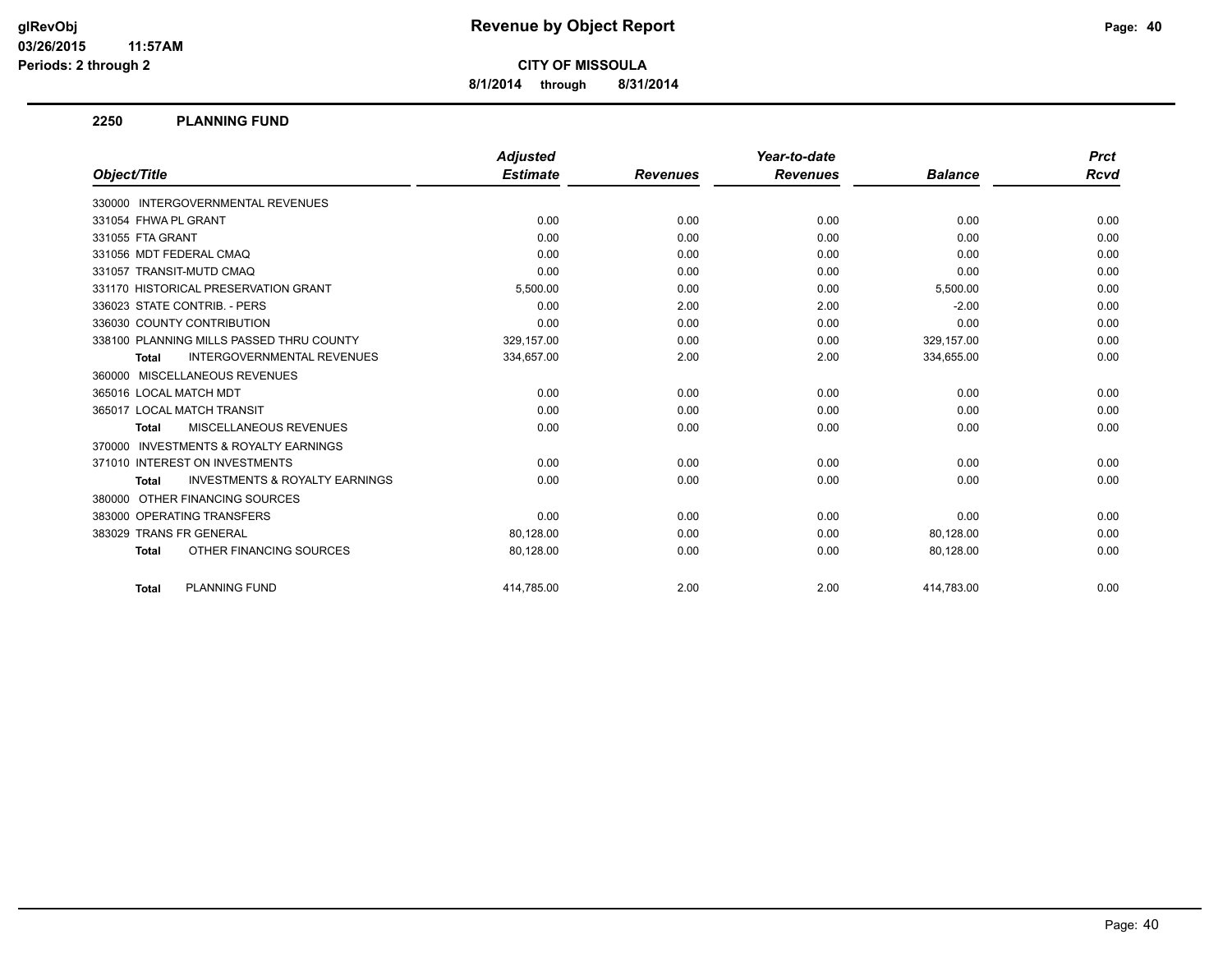**8/1/2014 through 8/31/2014**

# **2310 PUBLIC SAFETY INFORMATION SYSTEMS**

## **2310 PUBLIC SAFETY INFORMATION SYSTEMS**

|                         |                                   | <b>Adjusted</b> |                 | Year-to-date    |                | <b>Prct</b> |
|-------------------------|-----------------------------------|-----------------|-----------------|-----------------|----------------|-------------|
| Object/Title            |                                   | <b>Estimate</b> | <b>Revenues</b> | <b>Revenues</b> | <b>Balance</b> | <b>Rcvd</b> |
|                         | 330000 INTERGOVERNMENTAL REVENUES |                 |                 |                 |                |             |
|                         | 330000 INTERGOVERNMENTAL REVENUES | 12.000.00       | 6.000.00        | 6.000.00        | 6.000.00       | 50.00       |
| Total                   | <b>INTERGOVERNMENTAL REVENUES</b> | 12,000.00       | 6.000.00        | 6.000.00        | 6,000.00       | 50.00       |
|                         | 360000 MISCELLANEOUS REVENUES     |                 |                 |                 |                |             |
| 363000 ASSESSMENTS PAID |                                   | 0.00            | 0.00            | 0.00            | 0.00           | 0.00        |
| Total                   | MISCELLANEOUS REVENUES            | 0.00            | 0.00            | 0.00            | 0.00           | 0.00        |
|                         | 380000 OTHER FINANCING SOURCES    |                 |                 |                 |                |             |
| 383029 TRANS FR GENERAL |                                   | 12.000.00       | 0.00            | 0.00            | 12.000.00      | 0.00        |
| Total                   | OTHER FINANCING SOURCES           | 12.000.00       | 0.00            | 0.00            | 12.000.00      | 0.00        |
| <b>Total</b>            | PUBLIC SAFETY INFORMATION SYSTEMS | 24.000.00       | 6.000.00        | 6.000.00        | 18.000.00      | 25.00       |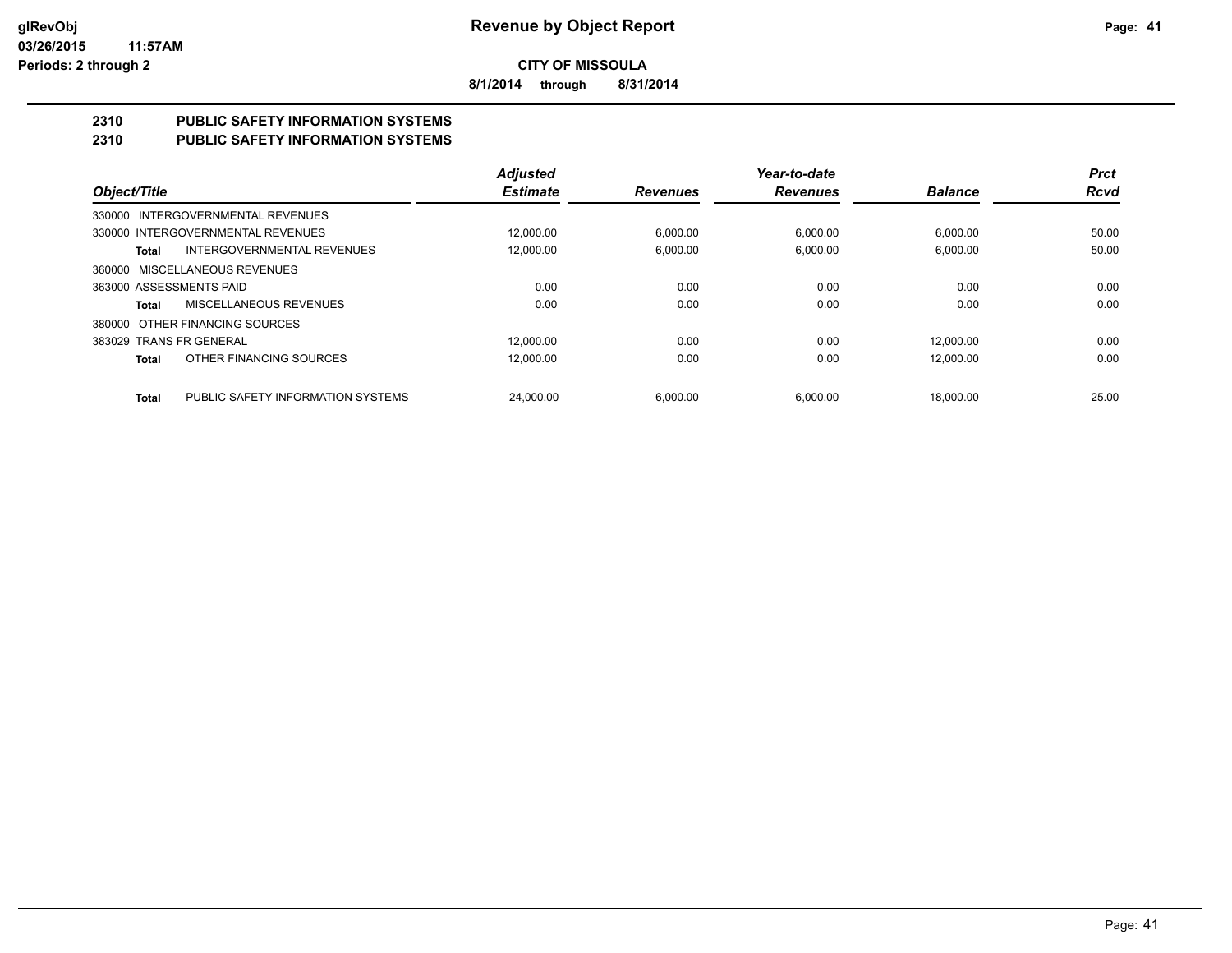**8/1/2014 through 8/31/2014**

## **2310 PUBLIC SAFETY INFORMATION SYSTEMS**

| Object/Title            |                                   | <b>Adjusted</b><br><b>Estimate</b> | <b>Revenues</b> | Year-to-date<br><b>Revenues</b> | <b>Balance</b> | <b>Prct</b><br><b>Rcvd</b> |
|-------------------------|-----------------------------------|------------------------------------|-----------------|---------------------------------|----------------|----------------------------|
|                         | 330000 INTERGOVERNMENTAL REVENUES |                                    |                 |                                 |                |                            |
|                         | 330000 INTERGOVERNMENTAL REVENUES | 12.000.00                          | 6.000.00        | 6.000.00                        | 6.000.00       | 50.00                      |
| <b>Total</b>            | INTERGOVERNMENTAL REVENUES        | 12.000.00                          | 6.000.00        | 6.000.00                        | 6.000.00       | 50.00                      |
|                         | 360000 MISCELLANEOUS REVENUES     |                                    |                 |                                 |                |                            |
| 363000 ASSESSMENTS PAID |                                   | 0.00                               | 0.00            | 0.00                            | 0.00           | 0.00                       |
| <b>Total</b>            | MISCELLANEOUS REVENUES            | 0.00                               | 0.00            | 0.00                            | 0.00           | 0.00                       |
|                         | 380000 OTHER FINANCING SOURCES    |                                    |                 |                                 |                |                            |
| 383029 TRANS FR GENERAL |                                   | 12.000.00                          | 0.00            | 0.00                            | 12.000.00      | 0.00                       |
| <b>Total</b>            | OTHER FINANCING SOURCES           | 12.000.00                          | 0.00            | 0.00                            | 12,000.00      | 0.00                       |
| <b>Total</b>            | PUBLIC SAFETY INFORMATION SYSTEMS | 24.000.00                          | 6.000.00        | 6.000.00                        | 18.000.00      | 25.00                      |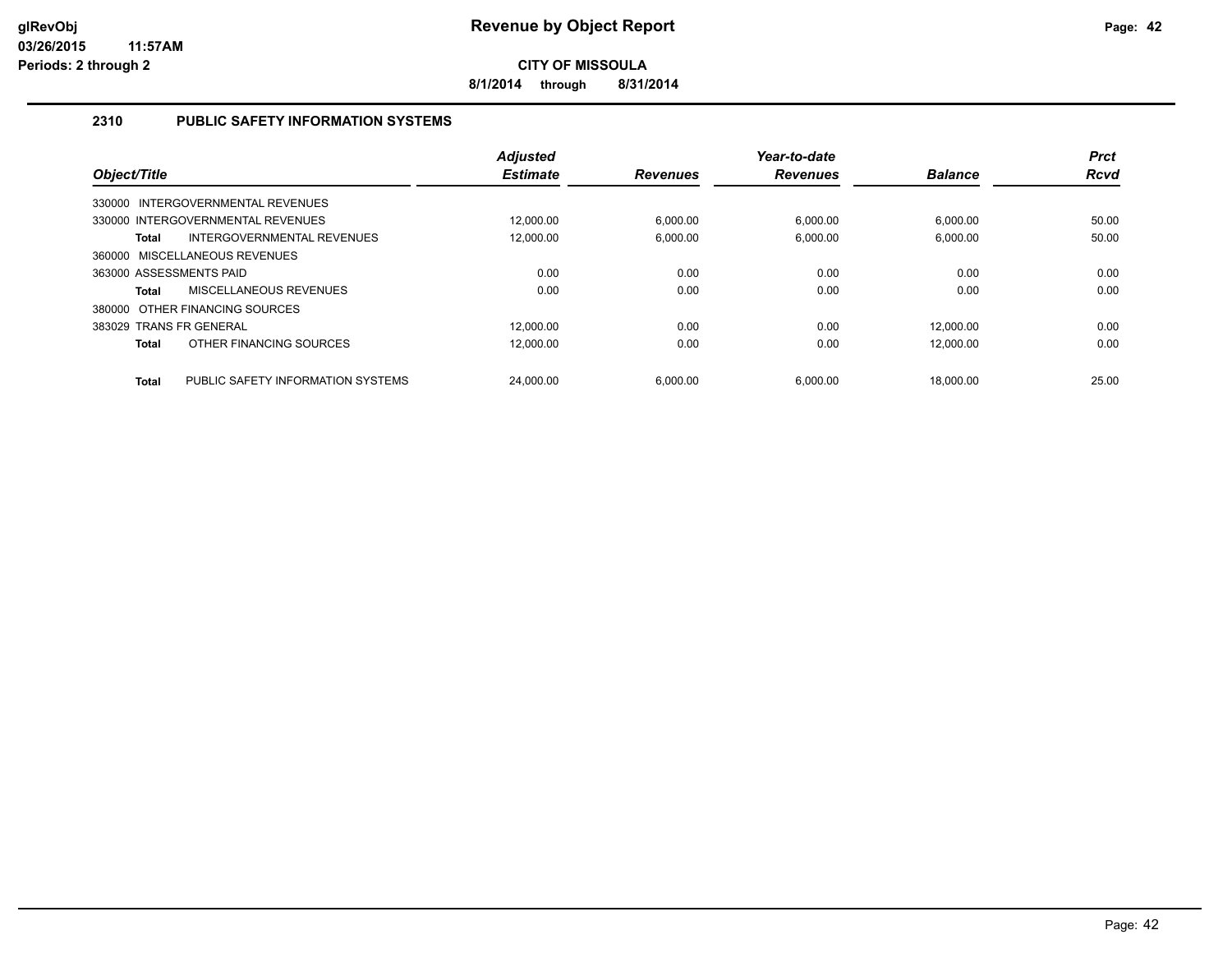**8/1/2014 through 8/31/2014**

**2321 IMPACT FEE FUND**

**2321 IMPACT FEE FUND**

|                                                           | <b>Adjusted</b> |                 | Year-to-date    |                | <b>Prct</b> |
|-----------------------------------------------------------|-----------------|-----------------|-----------------|----------------|-------------|
| Object/Title                                              | <b>Estimate</b> | <b>Revenues</b> | <b>Revenues</b> | <b>Balance</b> | Rcvd        |
| 340000 CHARGES FOR SERVICES                               |                 |                 |                 |                |             |
| 341032 IMPACT FEE CLEARING ACCOUNT                        | 900,000.00      | 150.011.26      | 201.848.08      | 698.151.92     | 22.43       |
| 341033 IMPACT FEES-PARKS SHARE                            | 0.00            | 0.00            | 0.00            | 0.00           | 0.00        |
| 341034 IMPACT FEES-FIRE SHARE                             | 0.00            | 0.00            | 0.00            | 0.00           | 0.00        |
| 341035 IMPACT FEES-POLICE SHARE                           | 0.00            | 0.00            | 0.00            | 0.00           | 0.00        |
| 341036 IMPACT FEES-COMMUNITY SERVICE SHARE                | 0.00            | 0.00            | 0.00            | 0.00           | 0.00        |
| 341037 IMPACT FEE-ROAD SHARE                              | 0.00            | 0.00            | 0.00            | 0.00           | 0.00        |
| <b>CHARGES FOR SERVICES</b><br>Total                      | 900,000.00      | 150,011.26      | 201,848.08      | 698,151.92     | 22.43       |
| 370000 INVESTMENTS & ROYALTY EARNINGS                     |                 |                 |                 |                |             |
| 371010 INTEREST ON INVESTMENTS                            | 0.00            | 0.00            | 0.00            | 0.00           | 0.00        |
| <b>INVESTMENTS &amp; ROYALTY EARNINGS</b><br><b>Total</b> | 0.00            | 0.00            | 0.00            | 0.00           | 0.00        |
| <b>IMPACT FEE FUND</b><br><b>Total</b>                    | 900.000.00      | 150.011.26      | 201.848.08      | 698.151.92     | 22.43       |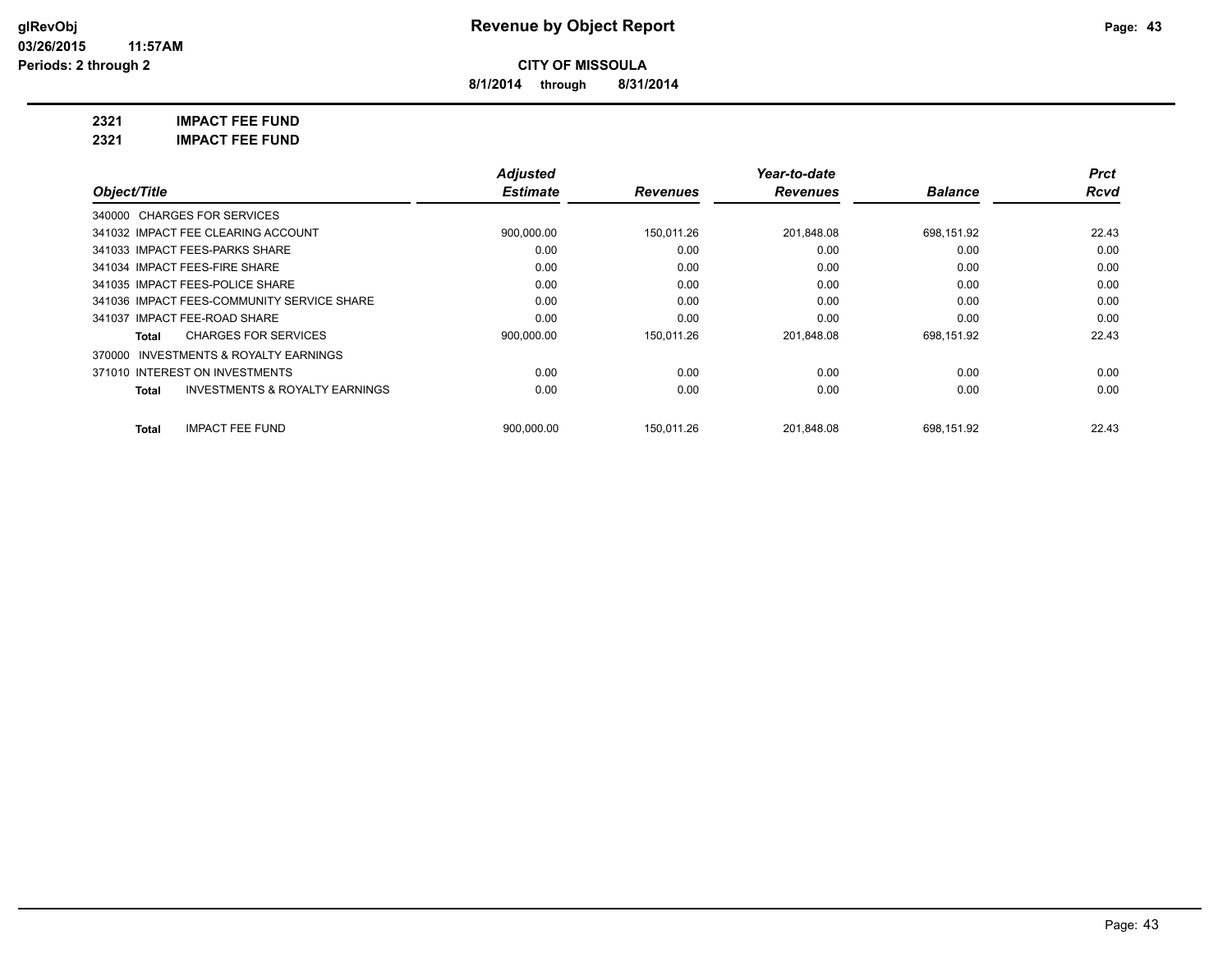**8/1/2014 through 8/31/2014**

#### **2321 IMPACT FEE FUND**

|                                                     | <b>Adjusted</b> |                 | Year-to-date    |                | <b>Prct</b> |
|-----------------------------------------------------|-----------------|-----------------|-----------------|----------------|-------------|
| Object/Title                                        | <b>Estimate</b> | <b>Revenues</b> | <b>Revenues</b> | <b>Balance</b> | <b>Rcvd</b> |
| 340000 CHARGES FOR SERVICES                         |                 |                 |                 |                |             |
| 341032 IMPACT FEE CLEARING ACCOUNT                  | 900,000.00      | 150,011.26      | 201,848.08      | 698,151.92     | 22.43       |
| 341033 IMPACT FEES-PARKS SHARE                      | 0.00            | 0.00            | 0.00            | 0.00           | 0.00        |
| 341034 IMPACT FEES-FIRE SHARE                       | 0.00            | 0.00            | 0.00            | 0.00           | 0.00        |
| 341035 IMPACT FEES-POLICE SHARE                     | 0.00            | 0.00            | 0.00            | 0.00           | 0.00        |
| 341036 IMPACT FEES-COMMUNITY SERVICE SHARE          | 0.00            | 0.00            | 0.00            | 0.00           | 0.00        |
| 341037 IMPACT FEE-ROAD SHARE                        | 0.00            | 0.00            | 0.00            | 0.00           | 0.00        |
| <b>CHARGES FOR SERVICES</b><br>Total                | 900,000.00      | 150.011.26      | 201.848.08      | 698,151.92     | 22.43       |
| <b>INVESTMENTS &amp; ROYALTY EARNINGS</b><br>370000 |                 |                 |                 |                |             |
| 371010 INTEREST ON INVESTMENTS                      | 0.00            | 0.00            | 0.00            | 0.00           | 0.00        |
| <b>INVESTMENTS &amp; ROYALTY EARNINGS</b><br>Total  | 0.00            | 0.00            | 0.00            | 0.00           | 0.00        |
| <b>IMPACT FEE FUND</b><br><b>Total</b>              | 900.000.00      | 150.011.26      | 201.848.08      | 698,151.92     | 22.43       |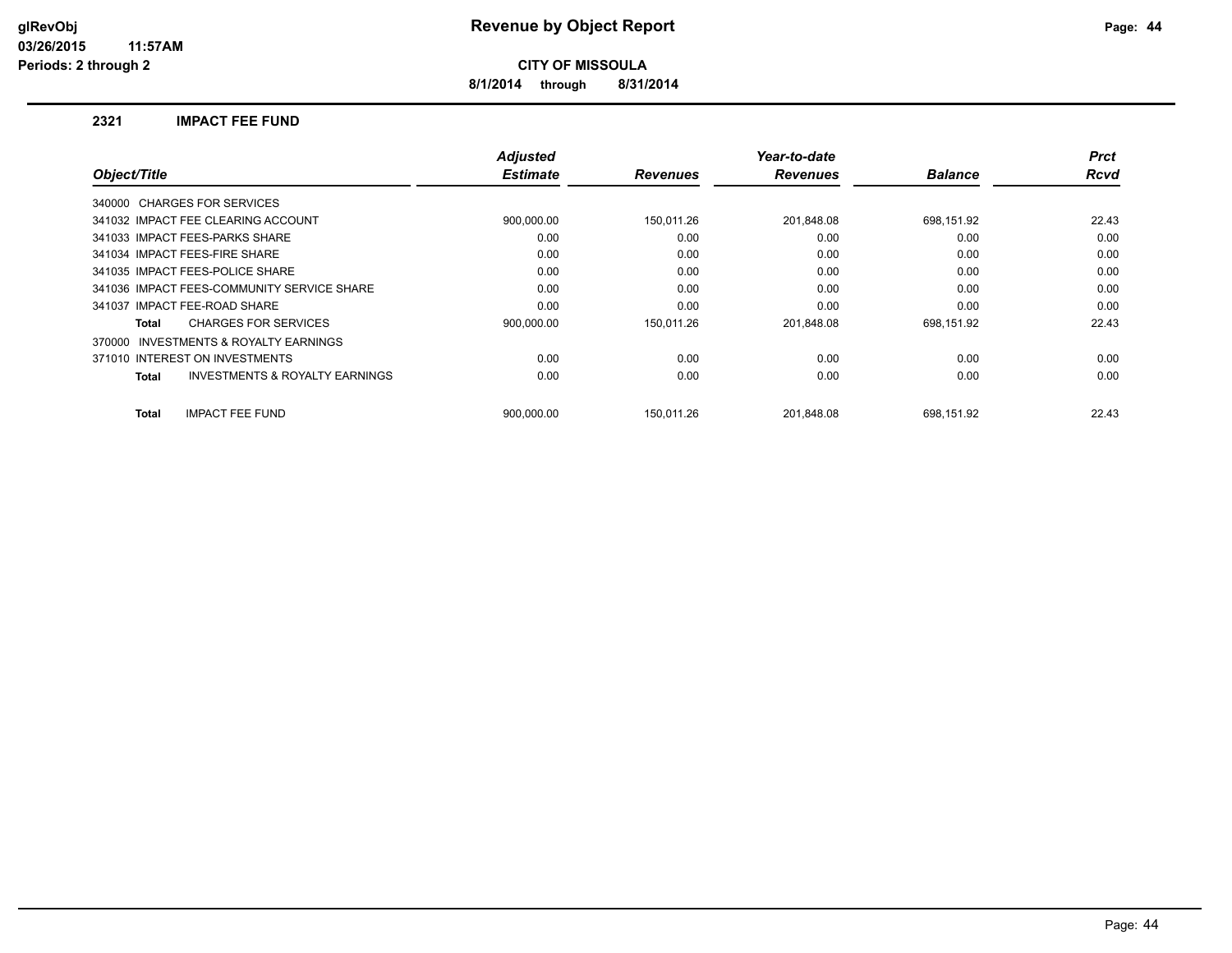**8/1/2014 through 8/31/2014**

# **2322 GEORGE ELMER/CATTLE DR INTERSECTION**

## **2322 GEORGE ELMER/CATTLE DR INTERSECTION**

|                                                     | <b>Adjusted</b> |                 | Year-to-date    |                | <b>Prct</b> |
|-----------------------------------------------------|-----------------|-----------------|-----------------|----------------|-------------|
| Object/Title                                        | <b>Estimate</b> | <b>Revenues</b> | <b>Revenues</b> | <b>Balance</b> | <b>Rcvd</b> |
| 310000 TAXES/ASSESSMENTS                            |                 |                 |                 |                |             |
| 312001 PENALTIES & INTEREST                         | 0.00            | 0.00            | 0.00            | 0.00           | 0.00        |
| TAXES/ASSESSMENTS<br>Total                          | 0.00            | 0.00            | 0.00            | 0.00           | 0.00        |
| 360000 MISCELLANEOUS REVENUES                       |                 |                 |                 |                |             |
| 365000 DEVELOPER CONRIBUTIONS                       | 15.000.00       | 0.00            | 0.00            | 15.000.00      | 0.00        |
| MISCELLANEOUS REVENUES<br>Total                     | 15,000.00       | 0.00            | 0.00            | 15,000.00      | 0.00        |
| 370000 INVESTMENTS & ROYALTY EARNINGS               |                 |                 |                 |                |             |
| 371010 INTEREST ON INVESTMENTS                      | 0.00            | 0.00            | 0.00            | 0.00           | 0.00        |
| 371020 GAIN/LOSS IN MARKET VALUE OF INVESTMENTS     | 0.00            | 0.00            | 0.00            | 0.00           | 0.00        |
| <b>INVESTMENTS &amp; ROYALTY EARNINGS</b><br>Total  | 0.00            | 0.00            | 0.00            | 0.00           | 0.00        |
| <b>GEORGE ELMER/CATTLE DR INTERSECTION</b><br>Total | 15.000.00       | 0.00            | 0.00            | 15.000.00      | 0.00        |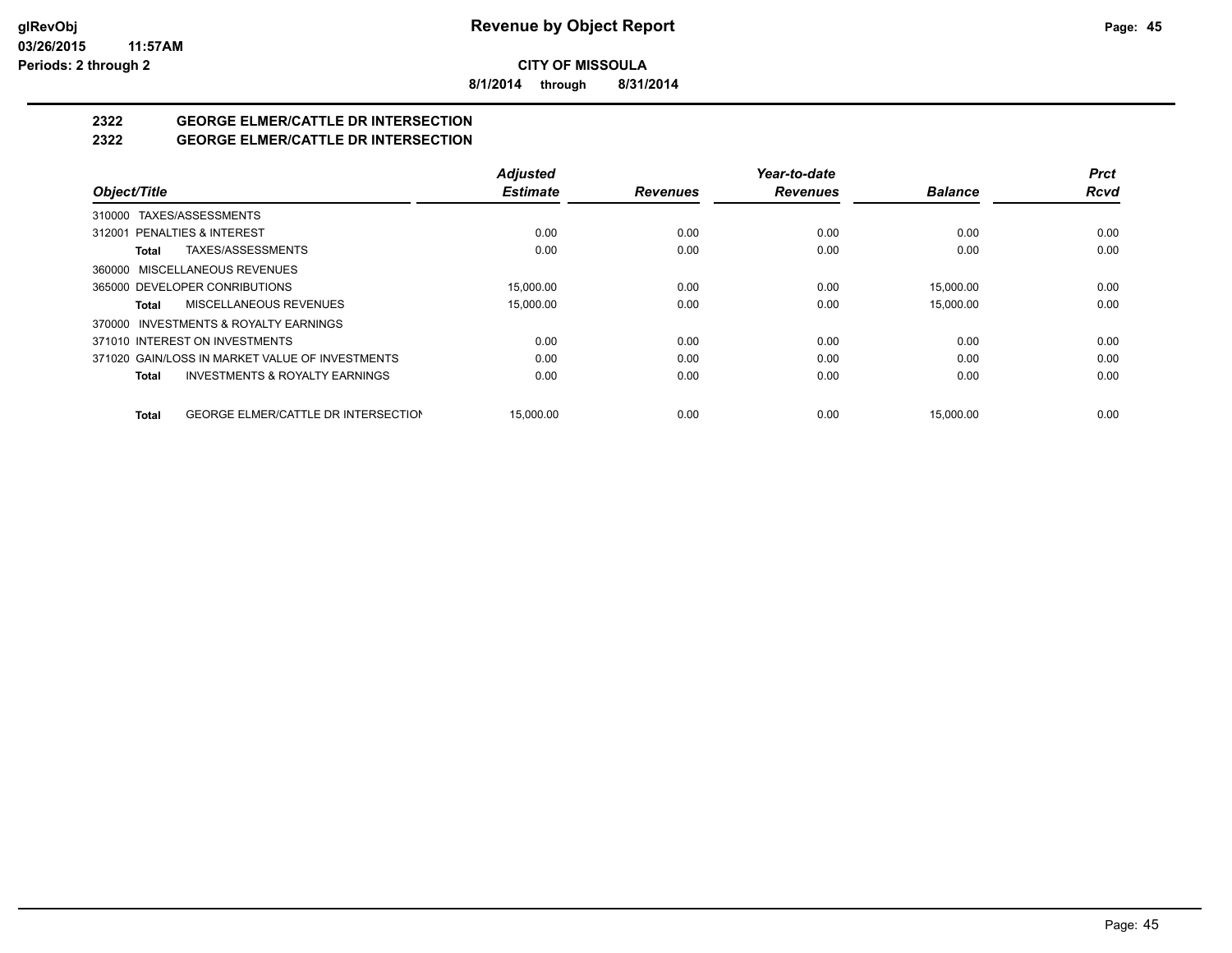**8/1/2014 through 8/31/2014**

## **2322 GEORGE ELMER/CATTLE DR INTERSECTION**

| Object/Title                |                                                | <b>Adjusted</b><br><b>Estimate</b> | <b>Revenues</b> | Year-to-date<br><b>Revenues</b> | <b>Balance</b> | <b>Prct</b><br><b>Rcvd</b> |
|-----------------------------|------------------------------------------------|------------------------------------|-----------------|---------------------------------|----------------|----------------------------|
|                             |                                                |                                    |                 |                                 |                |                            |
| 310000                      | TAXES/ASSESSMENTS                              |                                    |                 |                                 |                |                            |
| 312001 PENALTIES & INTEREST |                                                | 0.00                               | 0.00            | 0.00                            | 0.00           | 0.00                       |
| Total                       | TAXES/ASSESSMENTS                              | 0.00                               | 0.00            | 0.00                            | 0.00           | 0.00                       |
|                             | 360000 MISCELLANEOUS REVENUES                  |                                    |                 |                                 |                |                            |
|                             | 365000 DEVELOPER CONRIBUTIONS                  | 15,000.00                          | 0.00            | 0.00                            | 15.000.00      | 0.00                       |
| Total                       | MISCELLANEOUS REVENUES                         | 15,000.00                          | 0.00            | 0.00                            | 15,000.00      | 0.00                       |
|                             | 370000 INVESTMENTS & ROYALTY EARNINGS          |                                    |                 |                                 |                |                            |
|                             | 371010 INTEREST ON INVESTMENTS                 | 0.00                               | 0.00            | 0.00                            | 0.00           | 0.00                       |
|                             | 371020 GAIN/LOSS IN MARKET VALUE OF INVESTMENT | 0.00                               | 0.00            | 0.00                            | 0.00           | 0.00                       |
| Total                       | <b>INVESTMENTS &amp; ROYALTY EARNINGS</b>      | 0.00                               | 0.00            | 0.00                            | 0.00           | 0.00                       |
|                             |                                                |                                    |                 |                                 |                |                            |
| Total                       | <b>GEORGE ELMER/CATTLE DR INTERSECTIOL</b>     | 15.000.00                          | 0.00            | 0.00                            | 15.000.00      | 0.00                       |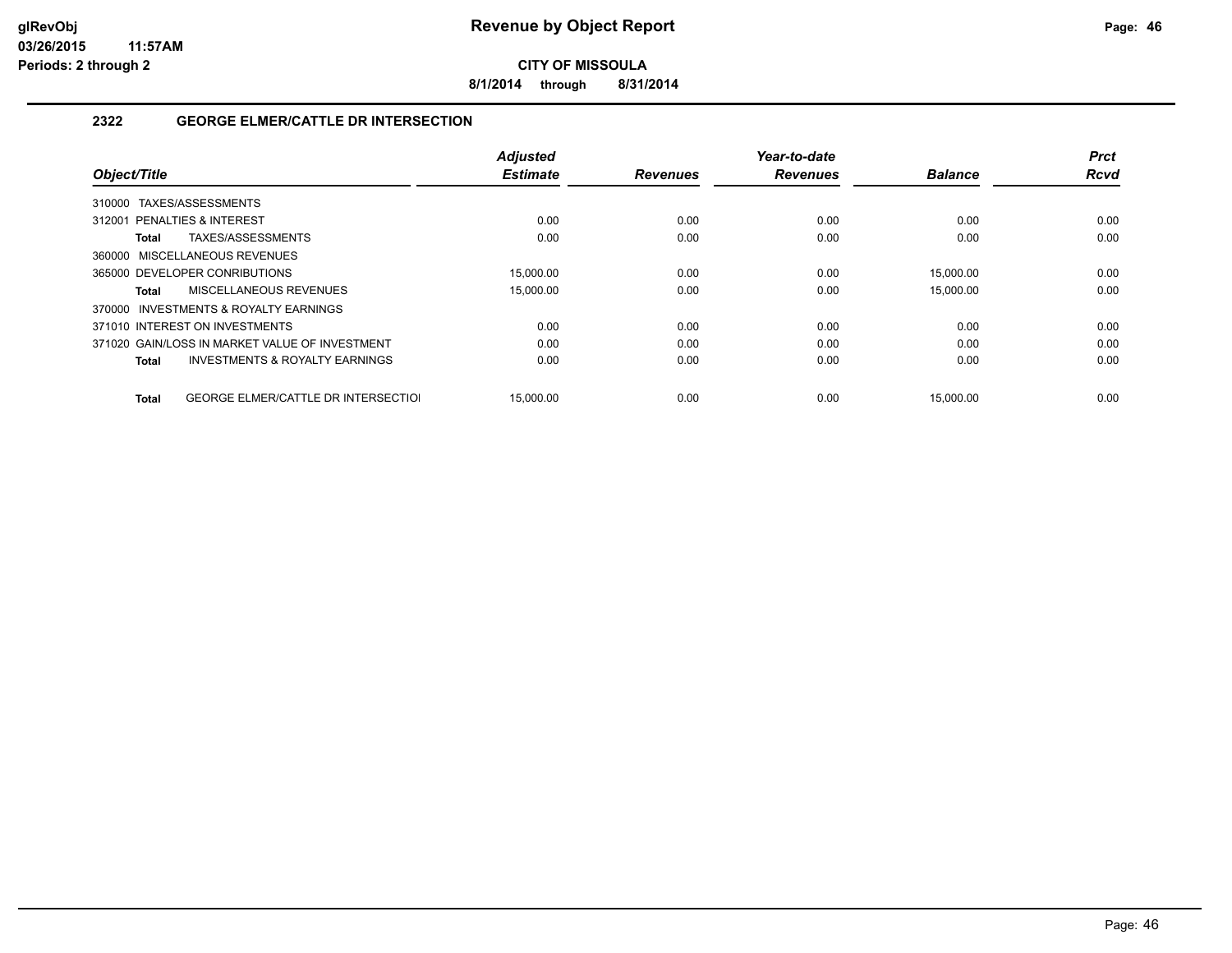**8/1/2014 through 8/31/2014**

**2365 PUBLIC ART FUND**

**2365 PUBLIC ART FUND**

|                                                           | <b>Adjusted</b> |                 | Year-to-date    |                | <b>Prct</b> |
|-----------------------------------------------------------|-----------------|-----------------|-----------------|----------------|-------------|
| Object/Title                                              | <b>Estimate</b> | <b>Revenues</b> | <b>Revenues</b> | <b>Balance</b> | <b>Rcvd</b> |
| 330000 INTERGOVERNMENTAL REVENUES                         |                 |                 |                 |                |             |
| 337000 LOCAL GRANTS                                       | 0.00            | 0.00            | 0.00            | 0.00           | 0.00        |
| 337002 MRA GRANT                                          | 0.00            | 0.00            | 0.00            | 0.00           | 0.00        |
| <b>INTERGOVERNMENTAL REVENUES</b><br><b>Total</b>         | 0.00            | 0.00            | 0.00            | 0.00           | 0.00        |
| 360000 MISCELLANEOUS REVENUES                             |                 |                 |                 |                |             |
| 360010 MISCELLANEOUS                                      | 0.00            | 0.00            | 0.00            | 0.00           | 0.00        |
| 364040 INSURANCE AND DAMAGE RECOVERY                      | 0.00            | 0.00            | 0.00            | 0.00           | 0.00        |
| 365000 DONATIONS                                          | 0.00            | 0.00            | 0.00            | 0.00           | 0.00        |
| 368010 SALE OF T-SHIRTS                                   | 0.00            | 0.00            | 0.00            | 0.00           | 0.00        |
| MISCELLANEOUS REVENUES<br><b>Total</b>                    | 0.00            | 0.00            | 0.00            | 0.00           | 0.00        |
| 370000 INVESTMENTS & ROYALTY EARNINGS                     |                 |                 |                 |                |             |
| 371010 INTEREST ON INVESTMENTS                            | 0.00            | 0.00            | 0.00            | 0.00           | 0.00        |
| 371020 GAIN/LOSS IN MARKET VALUE OF INVESTMENTS           | 0.00            | 0.00            | 0.00            | 0.00           | 0.00        |
| <b>INVESTMENTS &amp; ROYALTY EARNINGS</b><br><b>Total</b> | 0.00            | 0.00            | 0.00            | 0.00           | 0.00        |
| OTHER FINANCING SOURCES<br>380000                         |                 |                 |                 |                |             |
| 383000 OPERATING TRANSFERS                                | 0.00            | 0.00            | 0.00            | 0.00           | 0.00        |
| 383029 TRANS FR GENERAL                                   | 0.00            | 0.00            | 0.00            | 0.00           | 0.00        |
| OTHER FINANCING SOURCES<br><b>Total</b>                   | 0.00            | 0.00            | 0.00            | 0.00           | 0.00        |
| PUBLIC ART FUND<br>Total                                  | 0.00            | 0.00            | 0.00            | 0.00           | 0.00        |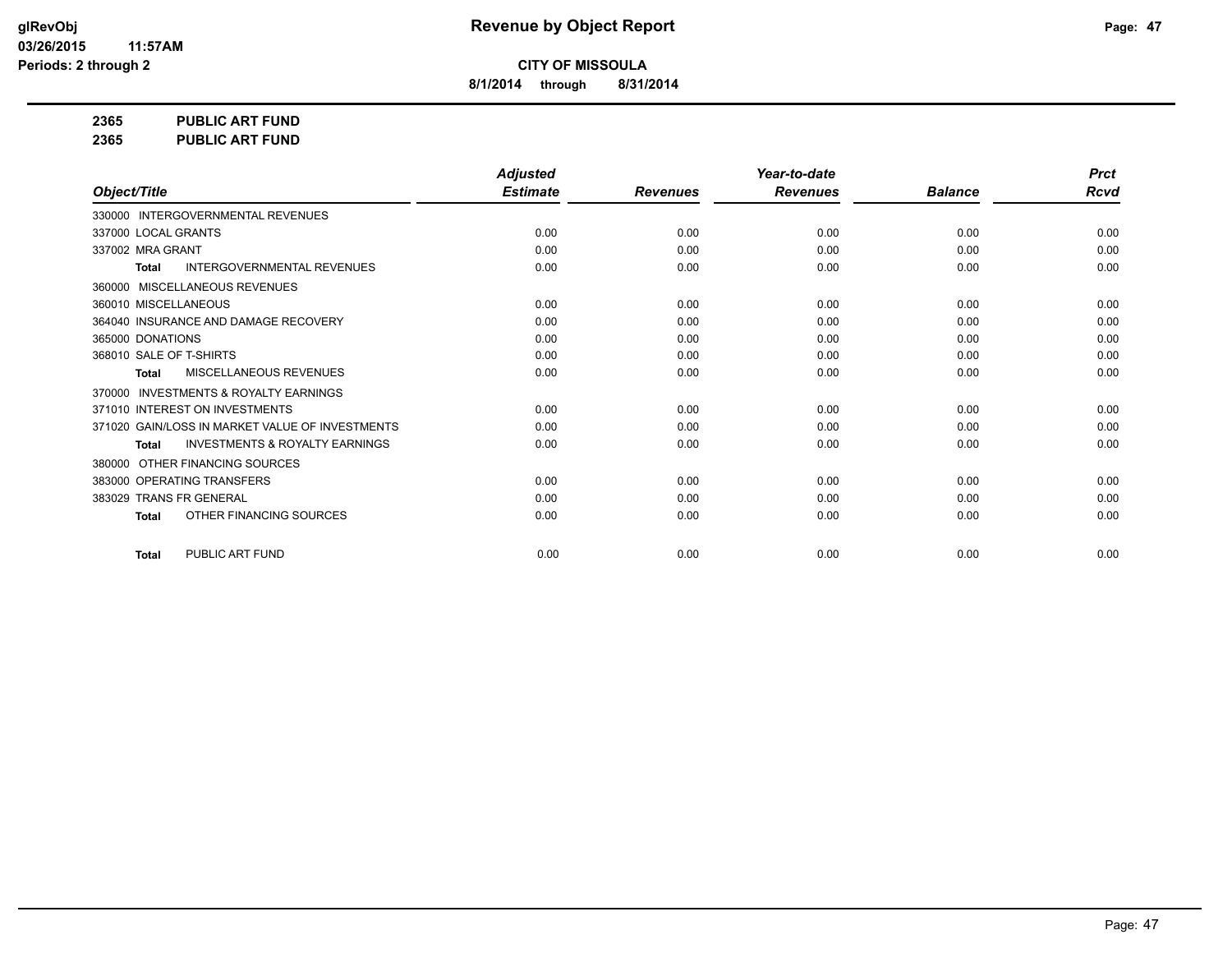**8/1/2014 through 8/31/2014**

#### **2365 PUBLIC ART FUND**

|                                                           | <b>Adjusted</b> |                 | Year-to-date    |                | <b>Prct</b> |
|-----------------------------------------------------------|-----------------|-----------------|-----------------|----------------|-------------|
| Object/Title                                              | <b>Estimate</b> | <b>Revenues</b> | <b>Revenues</b> | <b>Balance</b> | Rcvd        |
| 330000 INTERGOVERNMENTAL REVENUES                         |                 |                 |                 |                |             |
| 337000 LOCAL GRANTS                                       | 0.00            | 0.00            | 0.00            | 0.00           | 0.00        |
| 337002 MRA GRANT                                          | 0.00            | 0.00            | 0.00            | 0.00           | 0.00        |
| <b>INTERGOVERNMENTAL REVENUES</b><br><b>Total</b>         | 0.00            | 0.00            | 0.00            | 0.00           | 0.00        |
| MISCELLANEOUS REVENUES<br>360000                          |                 |                 |                 |                |             |
| 360010 MISCELLANEOUS                                      | 0.00            | 0.00            | 0.00            | 0.00           | 0.00        |
| 364040 INSURANCE AND DAMAGE RECOVERY                      | 0.00            | 0.00            | 0.00            | 0.00           | 0.00        |
| 365000 DONATIONS                                          | 0.00            | 0.00            | 0.00            | 0.00           | 0.00        |
| 368010 SALE OF T-SHIRTS                                   | 0.00            | 0.00            | 0.00            | 0.00           | 0.00        |
| <b>MISCELLANEOUS REVENUES</b><br><b>Total</b>             | 0.00            | 0.00            | 0.00            | 0.00           | 0.00        |
| <b>INVESTMENTS &amp; ROYALTY EARNINGS</b><br>370000       |                 |                 |                 |                |             |
| 371010 INTEREST ON INVESTMENTS                            | 0.00            | 0.00            | 0.00            | 0.00           | 0.00        |
| 371020 GAIN/LOSS IN MARKET VALUE OF INVESTMENT            | 0.00            | 0.00            | 0.00            | 0.00           | 0.00        |
| <b>INVESTMENTS &amp; ROYALTY EARNINGS</b><br><b>Total</b> | 0.00            | 0.00            | 0.00            | 0.00           | 0.00        |
| OTHER FINANCING SOURCES<br>380000                         |                 |                 |                 |                |             |
| 383000 OPERATING TRANSFERS                                | 0.00            | 0.00            | 0.00            | 0.00           | 0.00        |
| 383029 TRANS FR GENERAL                                   | 0.00            | 0.00            | 0.00            | 0.00           | 0.00        |
| OTHER FINANCING SOURCES<br><b>Total</b>                   | 0.00            | 0.00            | 0.00            | 0.00           | 0.00        |
| PUBLIC ART FUND<br><b>Total</b>                           | 0.00            | 0.00            | 0.00            | 0.00           | 0.00        |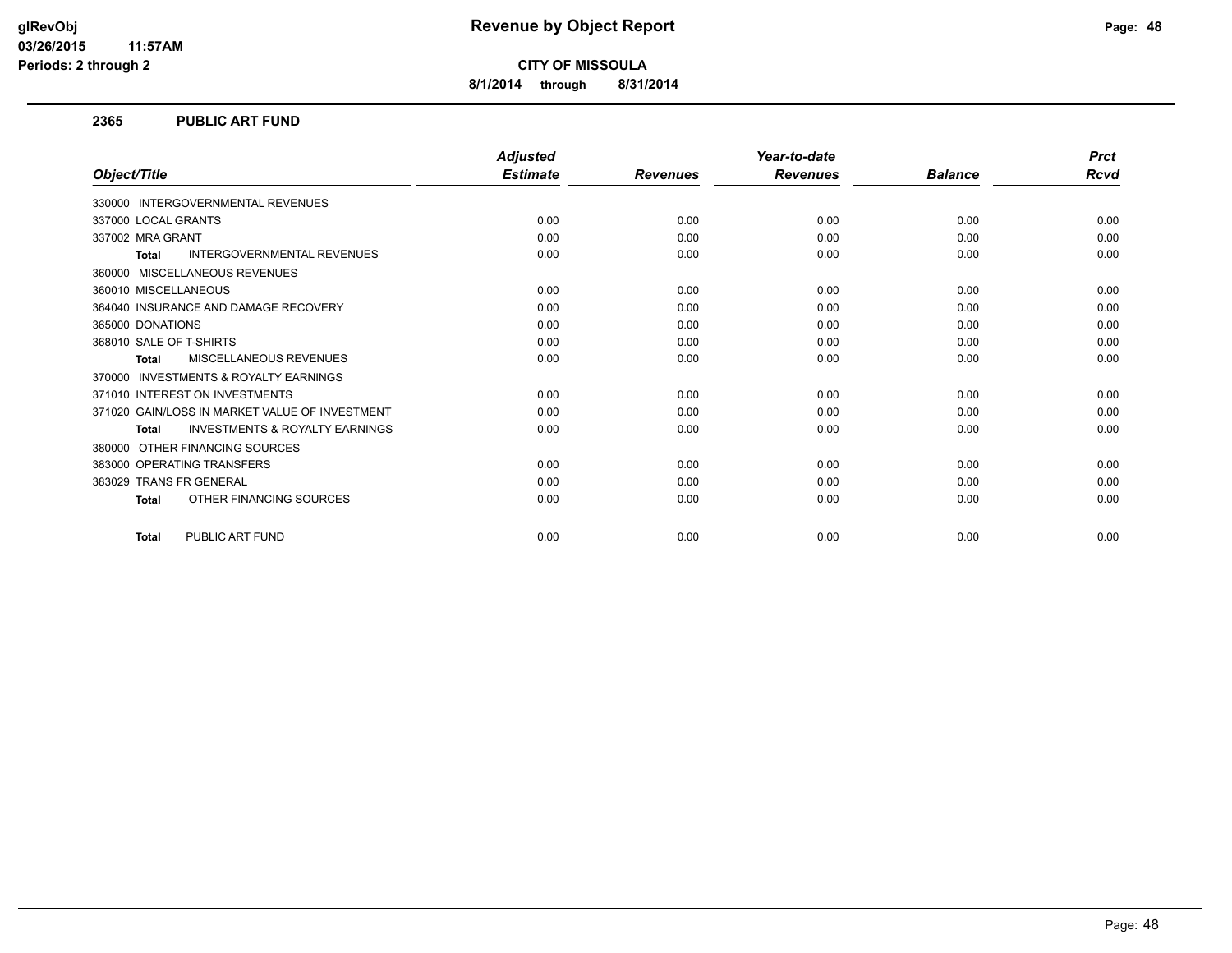**8/1/2014 through 8/31/2014**

## **2371 EMPLOYEE HEALTH INSURANCE LEVY FUND**

**2371 EMPLOYEE HEALTH INSURANCE LEVY FUND**

|                                                           | <b>Adjusted</b> |                 | Year-to-date    |                | <b>Prct</b> |
|-----------------------------------------------------------|-----------------|-----------------|-----------------|----------------|-------------|
| Object/Title                                              | <b>Estimate</b> | <b>Revenues</b> | <b>Revenues</b> | <b>Balance</b> | <b>Rcvd</b> |
| 310000 TAXES/ASSESSMENTS                                  |                 |                 |                 |                |             |
| 311000 GENERAL PROPERTY TAXES                             | 1,324,945.00    | 42,925.65       | 7.319.37        | 1,317,625.63   | 0.55        |
| 311030 MOTOR VEHICLE TAXES                                | 0.00            | 0.00            | 0.00            | 0.00           | 0.00        |
| 312001 PENALTIES & INTEREST                               | 0.00            | 1.199.50        | $-214.07$       | 214.07         | 0.00        |
| <b>TAXES/ASSESSMENTS</b><br><b>Total</b>                  | 1,324,945.00    | 44,125.15       | 7,105.30        | 1,317,839.70   | 0.54        |
| INTERGOVERNMENTAL REVENUES<br>330000                      |                 |                 |                 |                |             |
| 334055 BANK CORP. LIC. TAX (CURRENT)                      | 0.00            | 0.00            | 0.00            | 0.00           | 0.00        |
| 335210 PERSONAL PROPERTY TAX REIMBURSEMENT                | 0.00            | 0.00            | 0.00            | 0.00           | 0.00        |
| 335230 HB 124 REVENUE                                     | 0.00            | 0.00            | 0.00            | 0.00           | 0.00        |
| 335250 STATE REIMB - SB #184                              | 0.00            | 0.00            | 0.00            | 0.00           | 0.00        |
| INTERGOVERNMENTAL REVENUES<br><b>Total</b>                | 0.00            | 0.00            | 0.00            | 0.00           | 0.00        |
| MISCELLANEOUS REVENUES<br>360000                          |                 |                 |                 |                |             |
| 360010 MISCELLANEOUS                                      | 0.00            | 0.00            | 0.00            | 0.00           | 0.00        |
| MISCELLANEOUS REVENUES<br><b>Total</b>                    | 0.00            | 0.00            | 0.00            | 0.00           | 0.00        |
| INVESTMENTS & ROYALTY EARNINGS<br>370000                  |                 |                 |                 |                |             |
| 371010 INTEREST ON INVESTMENTS                            | 0.00            | 0.00            | 0.00            | 0.00           | 0.00        |
| 371020 GAIN/LOSS IN MARKET VALUE OF INVESTMENTS           | 0.00            | 0.00            | 0.00            | 0.00           | 0.00        |
| <b>INVESTMENTS &amp; ROYALTY EARNINGS</b><br><b>Total</b> | 0.00            | 0.00            | 0.00            | 0.00           | 0.00        |
| EMPLOYEE HEALTH INSURANCE LEVY FUNI<br><b>Total</b>       | 1,324,945.00    | 44,125.15       | 7,105.30        | 1,317,839.70   | 0.54        |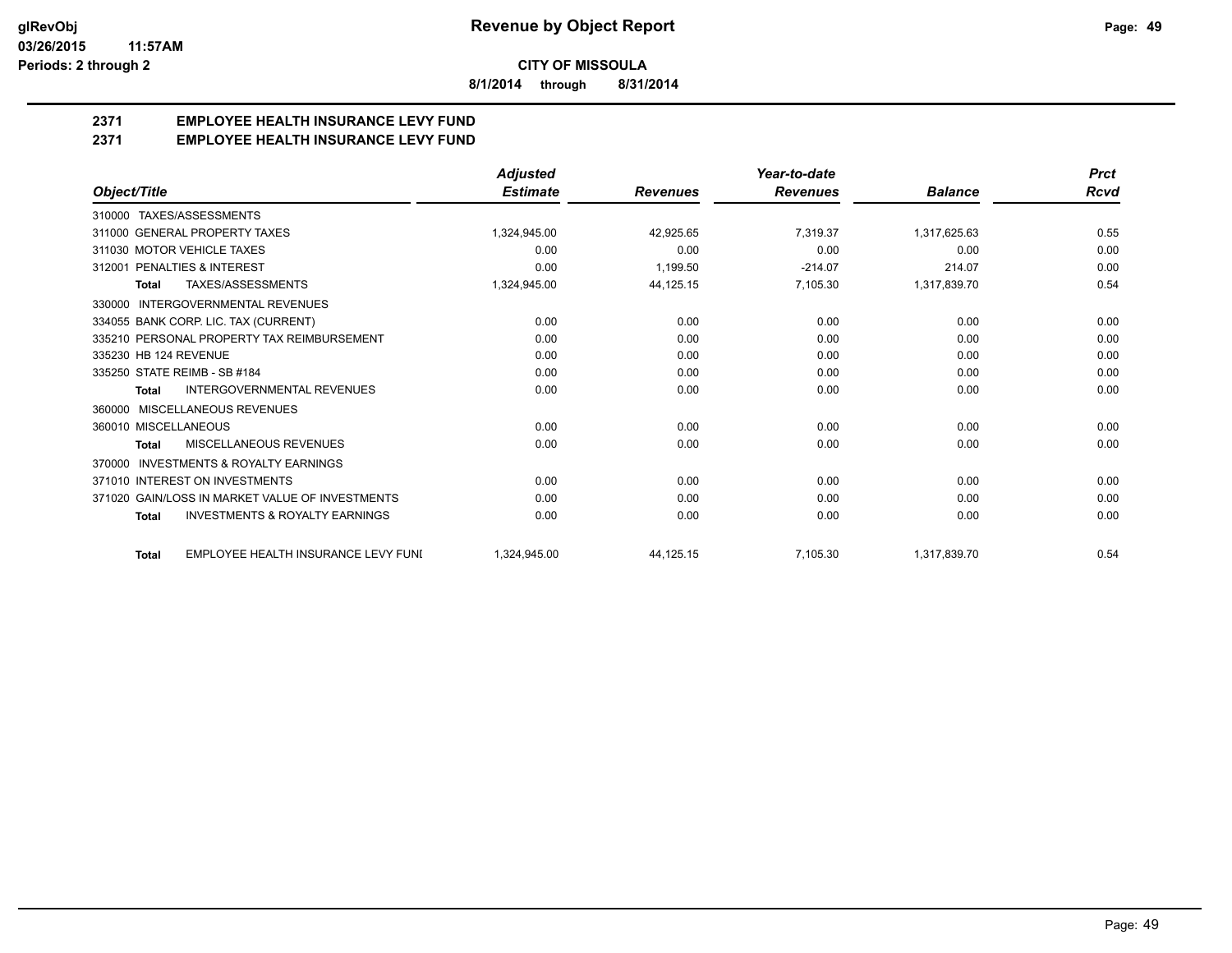**8/1/2014 through 8/31/2014**

## **2371 EMPLOYEE HEALTH INSURANCE LEVY FUND**

|                                                           | <b>Adjusted</b> |                 | Year-to-date    |                | <b>Prct</b> |
|-----------------------------------------------------------|-----------------|-----------------|-----------------|----------------|-------------|
| Object/Title                                              | <b>Estimate</b> | <b>Revenues</b> | <b>Revenues</b> | <b>Balance</b> | Rcvd        |
| TAXES/ASSESSMENTS<br>310000                               |                 |                 |                 |                |             |
| 311000 GENERAL PROPERTY TAXES                             | 1.324.945.00    | 42,925.65       | 7.319.37        | 1,317,625.63   | 0.55        |
| 311030 MOTOR VEHICLE TAXES                                | 0.00            | 0.00            | 0.00            | 0.00           | 0.00        |
| 312001 PENALTIES & INTEREST                               | 0.00            | 1,199.50        | $-214.07$       | 214.07         | 0.00        |
| TAXES/ASSESSMENTS<br><b>Total</b>                         | 1,324,945.00    | 44,125.15       | 7.105.30        | 1,317,839.70   | 0.54        |
| <b>INTERGOVERNMENTAL REVENUES</b><br>330000               |                 |                 |                 |                |             |
| 334055 BANK CORP. LIC. TAX (CURRENT)                      | 0.00            | 0.00            | 0.00            | 0.00           | 0.00        |
| 335210 PERSONAL PROPERTY TAX REIMBURSEMENT                | 0.00            | 0.00            | 0.00            | 0.00           | 0.00        |
| 335230 HB 124 REVENUE                                     | 0.00            | 0.00            | 0.00            | 0.00           | 0.00        |
| 335250 STATE REIMB - SB #184                              | 0.00            | 0.00            | 0.00            | 0.00           | 0.00        |
| <b>INTERGOVERNMENTAL REVENUES</b><br><b>Total</b>         | 0.00            | 0.00            | 0.00            | 0.00           | 0.00        |
| MISCELLANEOUS REVENUES<br>360000                          |                 |                 |                 |                |             |
| 360010 MISCELLANEOUS                                      | 0.00            | 0.00            | 0.00            | 0.00           | 0.00        |
| MISCELLANEOUS REVENUES<br><b>Total</b>                    | 0.00            | 0.00            | 0.00            | 0.00           | 0.00        |
| INVESTMENTS & ROYALTY EARNINGS<br>370000                  |                 |                 |                 |                |             |
| 371010 INTEREST ON INVESTMENTS                            | 0.00            | 0.00            | 0.00            | 0.00           | 0.00        |
| 371020 GAIN/LOSS IN MARKET VALUE OF INVESTMENT            | 0.00            | 0.00            | 0.00            | 0.00           | 0.00        |
| <b>INVESTMENTS &amp; ROYALTY EARNINGS</b><br><b>Total</b> | 0.00            | 0.00            | 0.00            | 0.00           | 0.00        |
| EMPLOYEE HEALTH INSURANCE LEVY FUN<br><b>Total</b>        | 1.324.945.00    | 44,125.15       | 7.105.30        | 1,317,839.70   | 0.54        |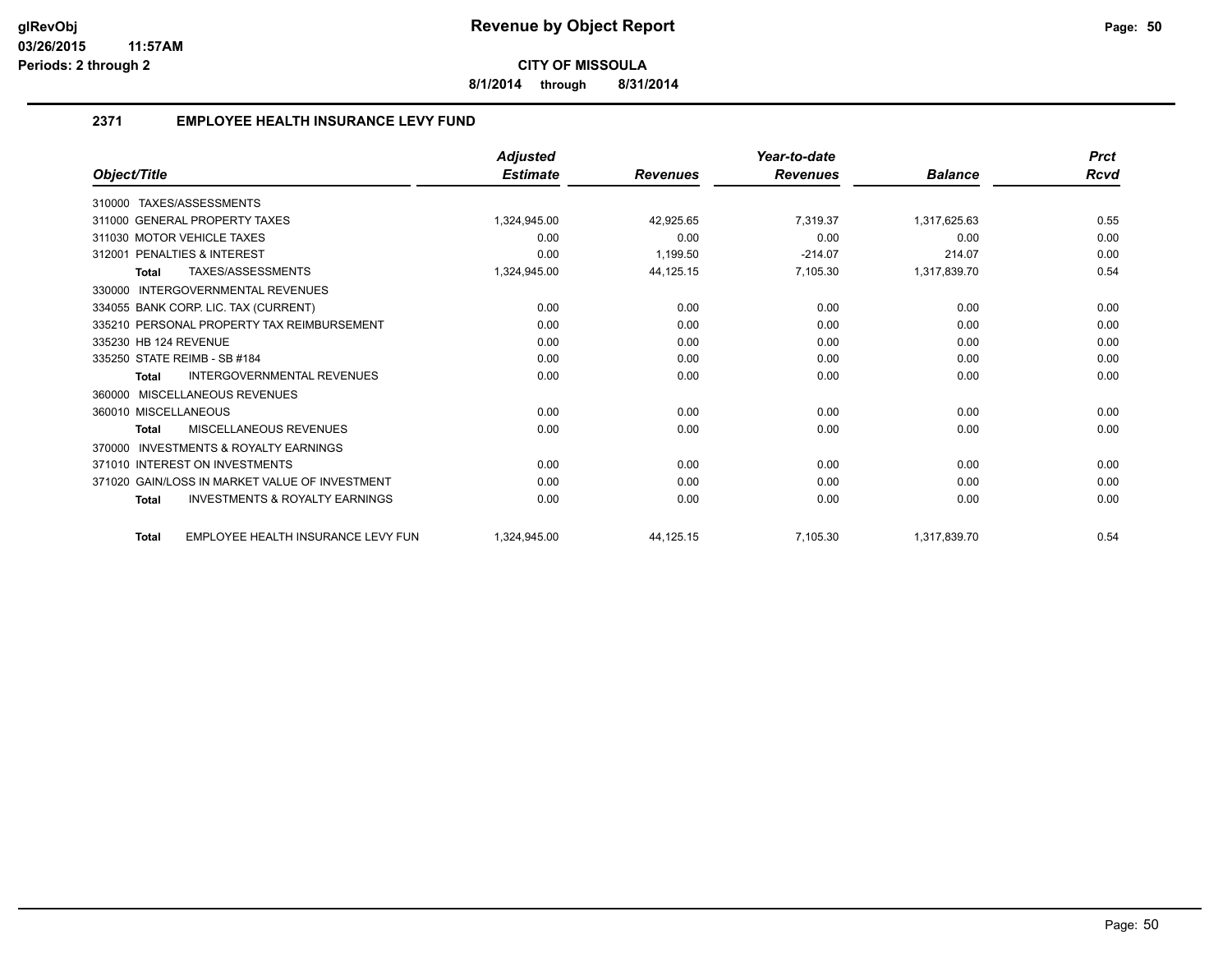**8/1/2014 through 8/31/2014**

**2372 PERMISSIVE MEDICAL LEVY**

**2372 PERMISSIVE MEDICAL LEVY**

|                                                     | <b>Adjusted</b> |                 | Year-to-date    |                | <b>Prct</b> |
|-----------------------------------------------------|-----------------|-----------------|-----------------|----------------|-------------|
| Object/Title                                        | <b>Estimate</b> | <b>Revenues</b> | <b>Revenues</b> | <b>Balance</b> | <b>Rcvd</b> |
| TAXES/ASSESSMENTS<br>310000                         |                 |                 |                 |                |             |
| 311000 GENERAL PROPERTY TAXES                       | 2,971,522.00    | 94,691.69       | 15,061.47       | 2,956,460.53   | 0.51        |
| 311030 MOTOR VEHICLE TAXES                          | 0.00            | 0.00            | 0.00            | 0.00           | 0.00        |
| 312001 PENALTIES & INTEREST                         | 0.00            | 2,681.88        | $-477.73$       | 477.73         | 0.00        |
| <b>TAXES/ASSESSMENTS</b><br><b>Total</b>            | 2,971,522.00    | 97,373.57       | 14,583.74       | 2,956,938.26   | 0.49        |
| <b>INTERGOVERNMENTAL REVENUES</b><br>330000         |                 |                 |                 |                |             |
| 334055 BANK CORP. LIC. TAX (CURRENT)                | 0.00            | 0.00            | 0.00            | 0.00           | 0.00        |
| 335210 PERSONAL PROPERTY TAX REIMBURSEMENT          | 0.00            | 0.00            | 0.00            | 0.00           | 0.00        |
| 335230 HB 124 REVENUE                               | 0.00            | 0.00            | 0.00            | 0.00           | 0.00        |
| 335250 STATE REIMB - SB #184                        | 0.00            | 0.00            | 0.00            | 0.00           | 0.00        |
| <b>INTERGOVERNMENTAL REVENUES</b><br><b>Total</b>   | 0.00            | 0.00            | 0.00            | 0.00           | 0.00        |
| <b>INVESTMENTS &amp; ROYALTY EARNINGS</b><br>370000 |                 |                 |                 |                |             |
| 371010 INTEREST ON INVESTMENTS                      | 0.00            | 0.00            | 0.00            | 0.00           | 0.00        |
| 371020 GAIN/LOSS IN MARKET VALUE OF INVESTMENTS     | 0.00            | 0.00            | 0.00            | 0.00           | 0.00        |
| <b>INVESTMENTS &amp; ROYALTY EARNINGS</b><br>Total  | 0.00            | 0.00            | 0.00            | 0.00           | 0.00        |
| PERMISSIVE MEDICAL LEVY<br>Total                    | 2,971,522.00    | 97,373.57       | 14,583.74       | 2,956,938.26   | 0.49        |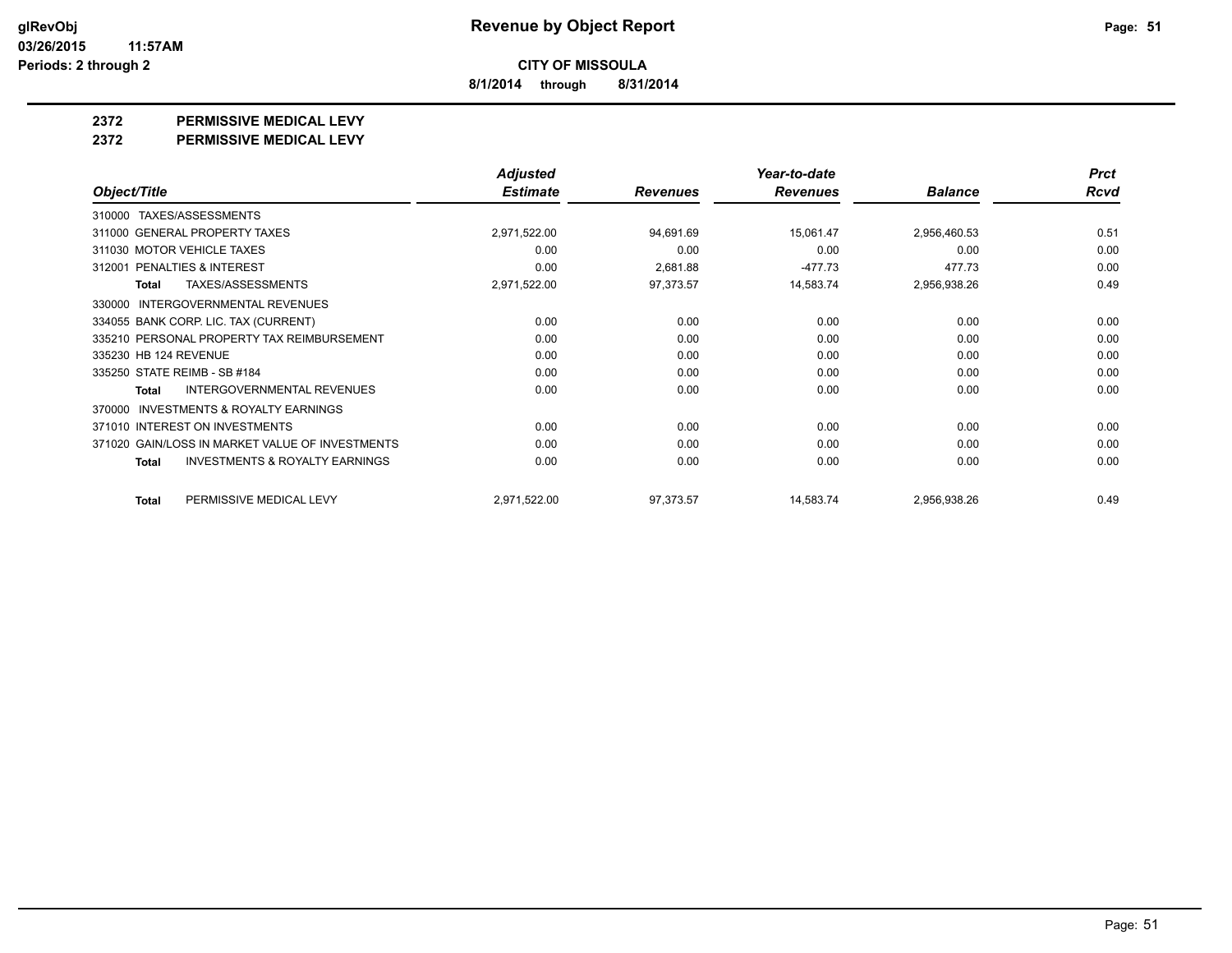**8/1/2014 through 8/31/2014**

## **2372 PERMISSIVE MEDICAL LEVY**

|                                                           | <b>Adjusted</b> |                 | Year-to-date    |                | <b>Prct</b> |
|-----------------------------------------------------------|-----------------|-----------------|-----------------|----------------|-------------|
| Object/Title                                              | <b>Estimate</b> | <b>Revenues</b> | <b>Revenues</b> | <b>Balance</b> | <b>Rcvd</b> |
| TAXES/ASSESSMENTS<br>310000                               |                 |                 |                 |                |             |
| 311000 GENERAL PROPERTY TAXES                             | 2,971,522.00    | 94,691.69       | 15,061.47       | 2,956,460.53   | 0.51        |
| 311030 MOTOR VEHICLE TAXES                                | 0.00            | 0.00            | 0.00            | 0.00           | 0.00        |
| 312001 PENALTIES & INTEREST                               | 0.00            | 2,681.88        | $-477.73$       | 477.73         | 0.00        |
| TAXES/ASSESSMENTS<br>Total                                | 2,971,522.00    | 97,373.57       | 14,583.74       | 2,956,938.26   | 0.49        |
| INTERGOVERNMENTAL REVENUES<br>330000                      |                 |                 |                 |                |             |
| 334055 BANK CORP. LIC. TAX (CURRENT)                      | 0.00            | 0.00            | 0.00            | 0.00           | 0.00        |
| 335210 PERSONAL PROPERTY TAX REIMBURSEMENT                | 0.00            | 0.00            | 0.00            | 0.00           | 0.00        |
| 335230 HB 124 REVENUE                                     | 0.00            | 0.00            | 0.00            | 0.00           | 0.00        |
| 335250 STATE REIMB - SB #184                              | 0.00            | 0.00            | 0.00            | 0.00           | 0.00        |
| INTERGOVERNMENTAL REVENUES<br>Total                       | 0.00            | 0.00            | 0.00            | 0.00           | 0.00        |
| <b>INVESTMENTS &amp; ROYALTY EARNINGS</b><br>370000       |                 |                 |                 |                |             |
| 371010 INTEREST ON INVESTMENTS                            | 0.00            | 0.00            | 0.00            | 0.00           | 0.00        |
| 371020 GAIN/LOSS IN MARKET VALUE OF INVESTMENT            | 0.00            | 0.00            | 0.00            | 0.00           | 0.00        |
| <b>INVESTMENTS &amp; ROYALTY EARNINGS</b><br><b>Total</b> | 0.00            | 0.00            | 0.00            | 0.00           | 0.00        |
| PERMISSIVE MEDICAL LEVY<br><b>Total</b>                   | 2,971,522.00    | 97,373.57       | 14,583.74       | 2,956,938.26   | 0.49        |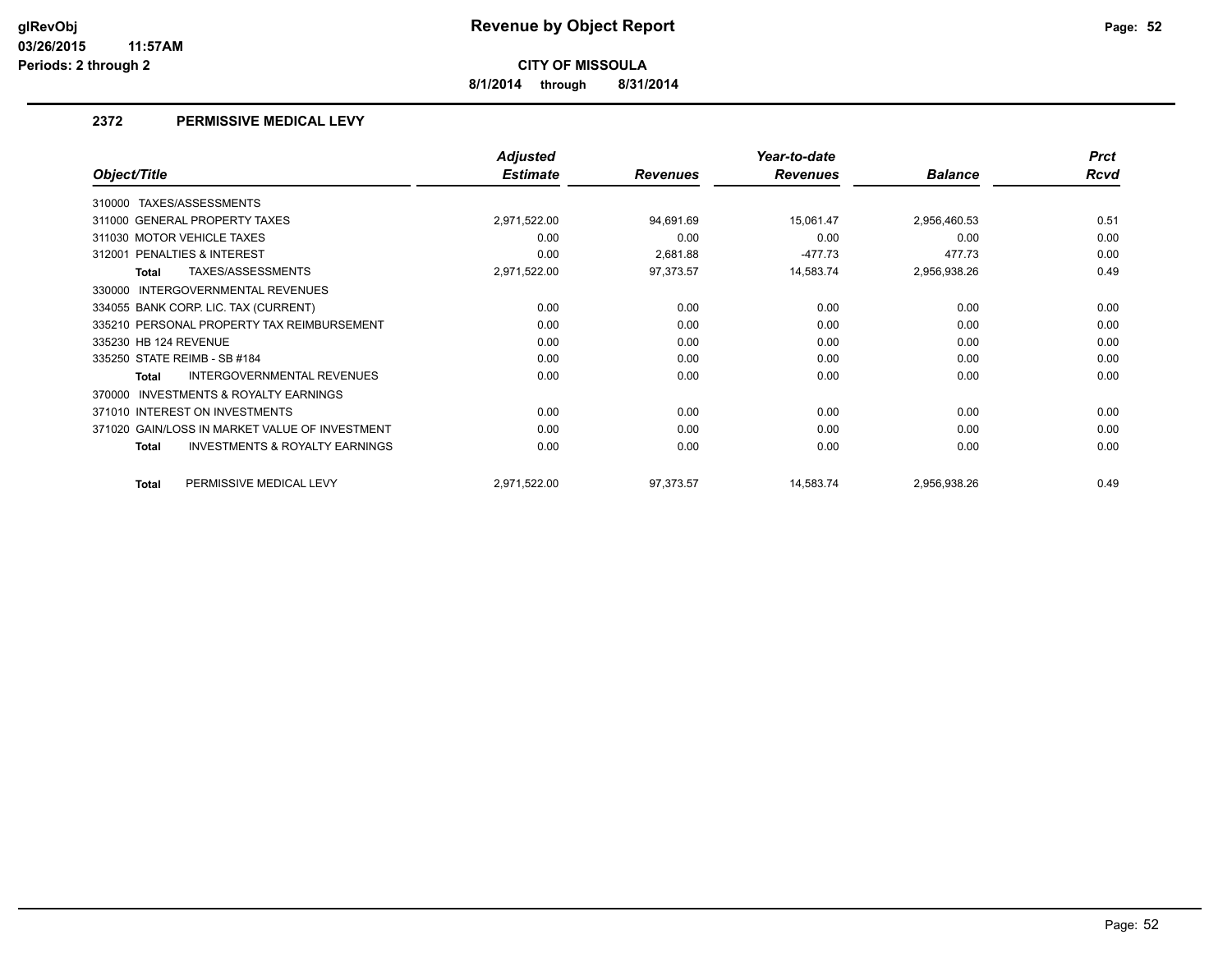**8/1/2014 through 8/31/2014**

## **2389 CABLE TELEVISION FRANCHISE FUND**

#### **2389 CABLE TELEVISION FRANCHISE FUND**

|                                                     | <b>Adjusted</b> |                 | Year-to-date    |                | <b>Prct</b> |
|-----------------------------------------------------|-----------------|-----------------|-----------------|----------------|-------------|
| Object/Title                                        | <b>Estimate</b> | <b>Revenues</b> | <b>Revenues</b> | <b>Balance</b> | Rcvd        |
| 320000 LICENSES & PERMITS                           |                 |                 |                 |                |             |
| 322030 FRANCHISE FEES                               | 0.00            | 0.00            | 0.00            | 0.00           | 0.00        |
| <b>FRANCHISE FEE - AT&amp;T</b><br>322031           | 680,000.00      | 171,177.10      | 160,275.13      | 519,724.87     | 23.57       |
| 322032 FRANCHISE FEE - FIBERVISION                  | 0.00            | 0.00            | 0.00            | 0.00           | 0.00        |
| 322033 FRANCHISE FEE - MASADA                       | 0.00            | 0.00            | 0.00            | 0.00           | 0.00        |
| 322034 PEG ACCESS                                   | 56,000.00       | 10,901.97       | 10,901.97       | 45,098.03      | 19.47       |
| <b>LICENSES &amp; PERMITS</b><br>Total              | 736,000.00      | 182,079.07      | 171,177.10      | 564,822.90     | 23.26       |
| 360000 MISCELLANEOUS REVENUES                       |                 |                 |                 |                |             |
| 360010 MISCELLANEOUS                                | 0.00            | 0.00            | 0.00            | 0.00           | 0.00        |
| 365000 DONATIONS                                    | 0.00            | 0.00            | 0.00            | 0.00           | 0.00        |
| <b>MISCELLANEOUS REVENUES</b><br>Total              | 0.00            | 0.00            | 0.00            | 0.00           | 0.00        |
| <b>INVESTMENTS &amp; ROYALTY EARNINGS</b><br>370000 |                 |                 |                 |                |             |
| 371010 INTEREST ON INVESTMENTS                      | 0.00            | 0.00            | 0.00            | 0.00           | 0.00        |
| 371020 GAIN/LOSS IN MARKET VALUE OF INVESTMENTS     | 0.00            | 0.00            | 0.00            | 0.00           | 0.00        |
| <b>INVESTMENTS &amp; ROYALTY EARNINGS</b><br>Total  | 0.00            | 0.00            | 0.00            | 0.00           | 0.00        |
| CABLE TELEVISION FRANCHISE FUND<br>Total            | 736,000.00      | 182,079.07      | 171,177.10      | 564,822.90     | 23.26       |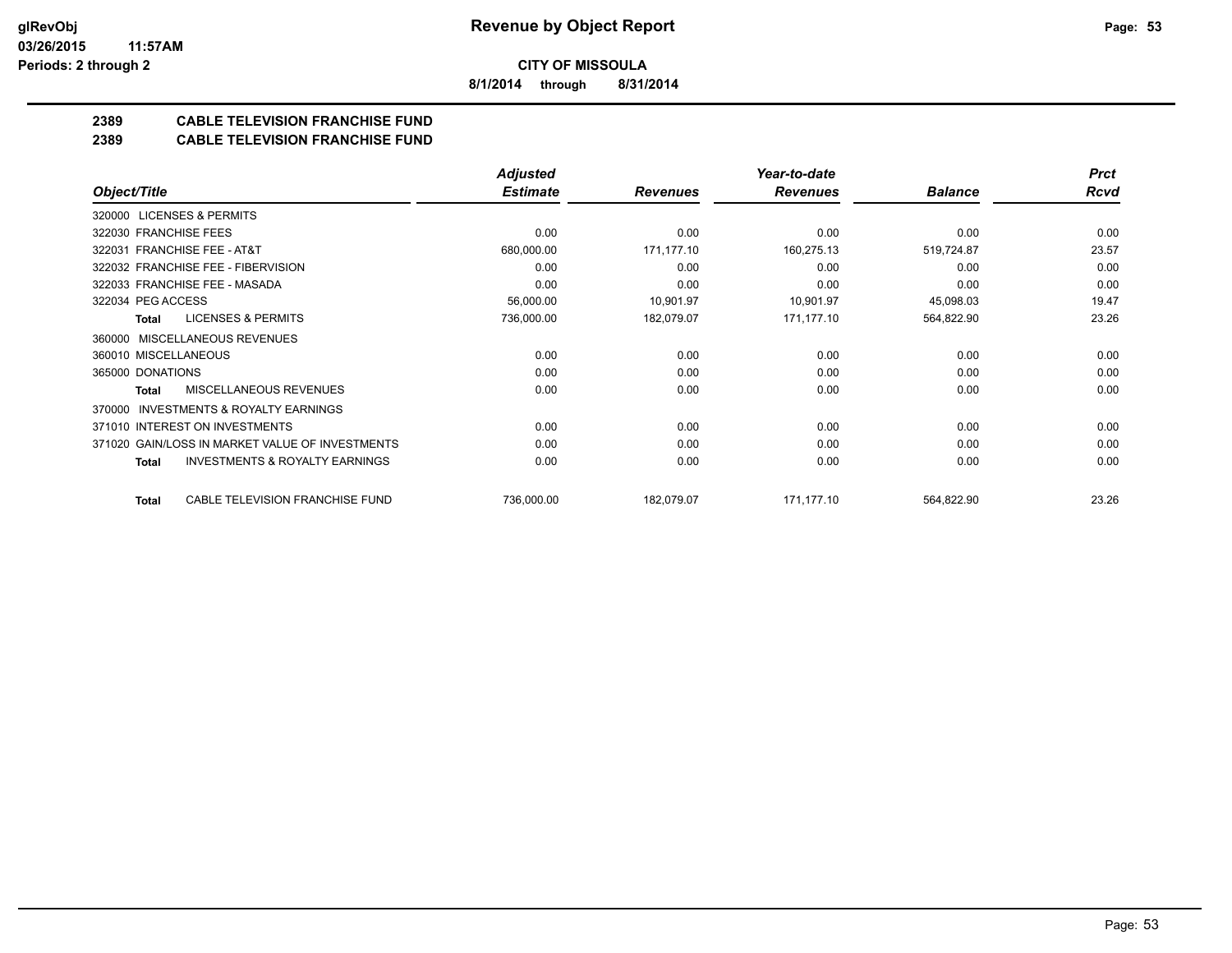**8/1/2014 through 8/31/2014**

## **2389 CABLE TELEVISION FRANCHISE FUND**

|                                                           | <b>Adjusted</b> |                 | Year-to-date    |                | <b>Prct</b> |
|-----------------------------------------------------------|-----------------|-----------------|-----------------|----------------|-------------|
| Object/Title                                              | <b>Estimate</b> | <b>Revenues</b> | <b>Revenues</b> | <b>Balance</b> | Rcvd        |
| 320000 LICENSES & PERMITS                                 |                 |                 |                 |                |             |
| 322030 FRANCHISE FEES                                     | 0.00            | 0.00            | 0.00            | 0.00           | 0.00        |
| 322031 FRANCHISE FEE - AT&T                               | 680,000.00      | 171,177.10      | 160,275.13      | 519,724.87     | 23.57       |
| 322032 FRANCHISE FEE - FIBERVISION                        | 0.00            | 0.00            | 0.00            | 0.00           | 0.00        |
| 322033 FRANCHISE FEE - MASADA                             | 0.00            | 0.00            | 0.00            | 0.00           | 0.00        |
| 322034 PEG ACCESS                                         | 56,000.00       | 10,901.97       | 10,901.97       | 45,098.03      | 19.47       |
| <b>LICENSES &amp; PERMITS</b><br><b>Total</b>             | 736,000.00      | 182,079.07      | 171,177.10      | 564,822.90     | 23.26       |
| MISCELLANEOUS REVENUES<br>360000                          |                 |                 |                 |                |             |
| 360010 MISCELLANEOUS                                      | 0.00            | 0.00            | 0.00            | 0.00           | 0.00        |
| 365000 DONATIONS                                          | 0.00            | 0.00            | 0.00            | 0.00           | 0.00        |
| MISCELLANEOUS REVENUES<br><b>Total</b>                    | 0.00            | 0.00            | 0.00            | 0.00           | 0.00        |
| <b>INVESTMENTS &amp; ROYALTY EARNINGS</b><br>370000       |                 |                 |                 |                |             |
| 371010 INTEREST ON INVESTMENTS                            | 0.00            | 0.00            | 0.00            | 0.00           | 0.00        |
| 371020 GAIN/LOSS IN MARKET VALUE OF INVESTMENT            | 0.00            | 0.00            | 0.00            | 0.00           | 0.00        |
| <b>INVESTMENTS &amp; ROYALTY EARNINGS</b><br><b>Total</b> | 0.00            | 0.00            | 0.00            | 0.00           | 0.00        |
| CABLE TELEVISION FRANCHISE FUND<br><b>Total</b>           | 736,000.00      | 182,079.07      | 171,177.10      | 564,822.90     | 23.26       |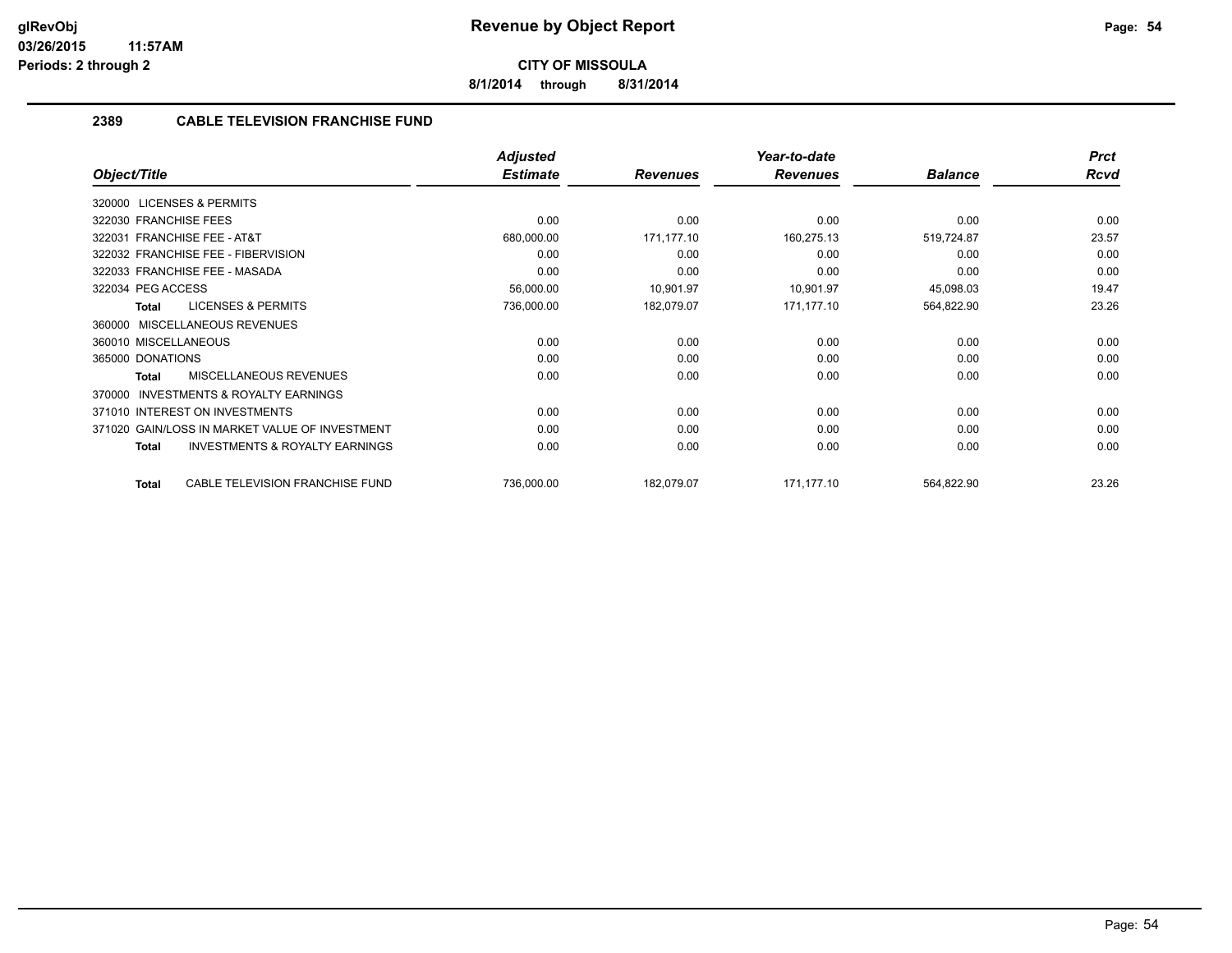**8/1/2014 through 8/31/2014**

#### **2390 DRUG FORFEITURE FUND**

**2390 DRUG FORFEITURE FUND**

|                                                    | <b>Adjusted</b> |                 | Year-to-date    |                | <b>Prct</b> |
|----------------------------------------------------|-----------------|-----------------|-----------------|----------------|-------------|
| Object/Title                                       | <b>Estimate</b> | <b>Revenues</b> | <b>Revenues</b> | <b>Balance</b> | <b>Rcvd</b> |
| 350000 FINES & FORFEITURES                         |                 |                 |                 |                |             |
| 351013 DRUG FORFEITURES                            | 16,800.00       | 1,039.88        | 1,039.88        | 15,760.12      | 6.19        |
| <b>FINES &amp; FORFEITURES</b><br>Total            | 16,800.00       | 1,039.88        | 1,039.88        | 15,760.12      | 6.19        |
| 360000 MISCELLANEOUS REVENUES                      |                 |                 |                 |                |             |
| 360010 MISCELLANEOUS                               | 0.00            | 0.00            | 0.00            | 0.00           | 0.00        |
| 364012 SALE OF SURPLUS PROPERTY                    | 0.00            | 0.00            | 0.00            | 0.00           | 0.00        |
| <b>MISCELLANEOUS REVENUES</b><br>Total             | 0.00            | 0.00            | 0.00            | 0.00           | 0.00        |
| 370000 INVESTMENTS & ROYALTY EARNINGS              |                 |                 |                 |                |             |
| 371010 INTEREST ON INVESTMENTS                     | 0.00            | 0.00            | 0.00            | 0.00           | 0.00        |
| 371020 GAIN/LOSS IN MARKET VALUE OF INVESTMENTS    | 0.00            | 0.00            | 0.00            | 0.00           | 0.00        |
| <b>INVESTMENTS &amp; ROYALTY EARNINGS</b><br>Total | 0.00            | 0.00            | 0.00            | 0.00           | 0.00        |
| OTHER FINANCING SOURCES<br>380000                  |                 |                 |                 |                |             |
| 382010 SALE OF FIXED ASSETS                        | 0.00            | 0.00            | 0.00            | 0.00           | 0.00        |
| OTHER FINANCING SOURCES<br>Total                   | 0.00            | 0.00            | 0.00            | 0.00           | 0.00        |
| <b>DRUG FORFEITURE FUND</b><br><b>Total</b>        | 16,800.00       | 1,039.88        | 1,039.88        | 15,760.12      | 6.19        |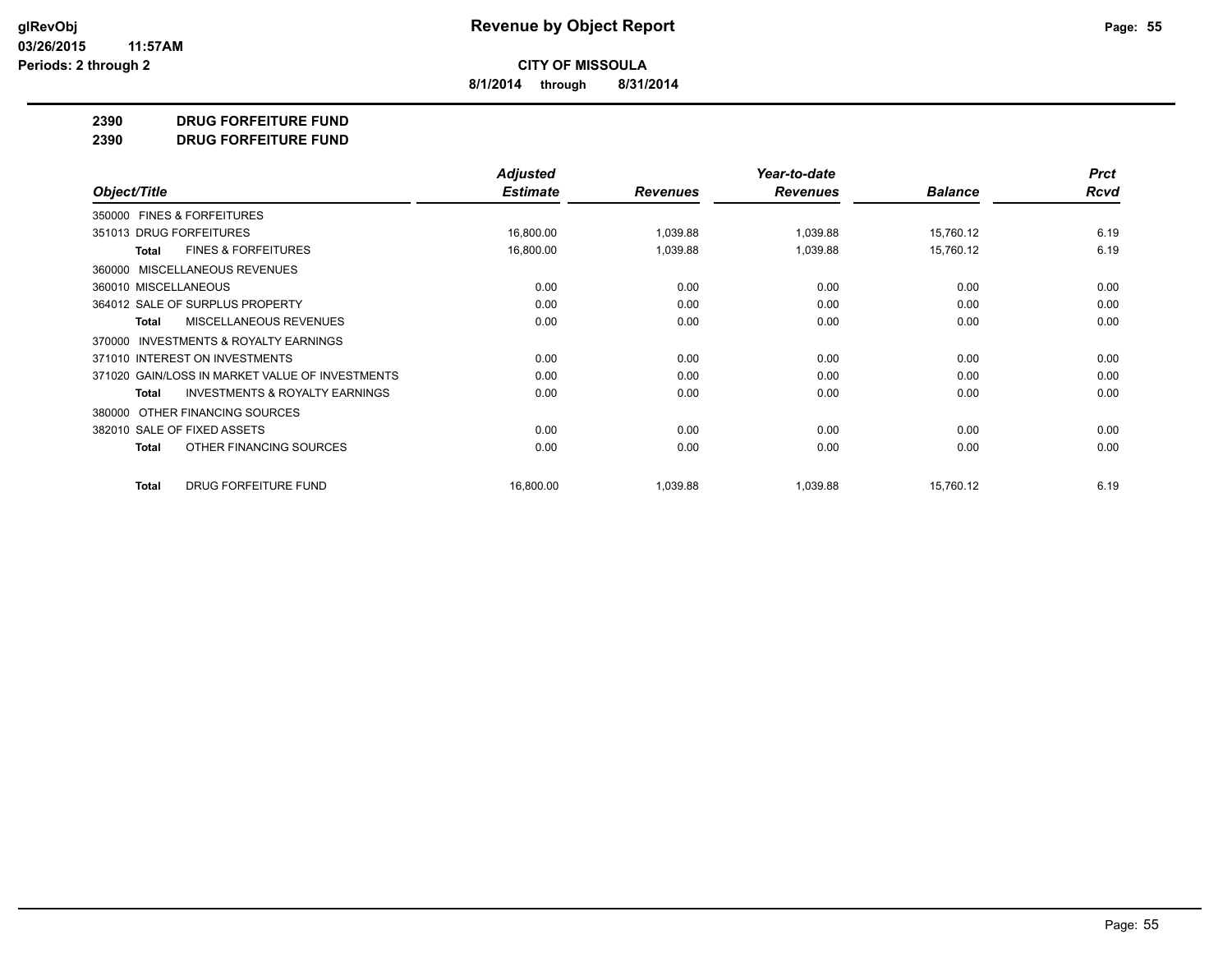**8/1/2014 through 8/31/2014**

## **2390 DRUG FORFEITURE FUND**

|                                                     | <b>Adjusted</b> |                 | Year-to-date    |                | <b>Prct</b> |
|-----------------------------------------------------|-----------------|-----------------|-----------------|----------------|-------------|
| Object/Title                                        | <b>Estimate</b> | <b>Revenues</b> | <b>Revenues</b> | <b>Balance</b> | <b>Rcvd</b> |
| 350000 FINES & FORFEITURES                          |                 |                 |                 |                |             |
| 351013 DRUG FORFEITURES                             | 16,800.00       | 1,039.88        | 1,039.88        | 15,760.12      | 6.19        |
| <b>FINES &amp; FORFEITURES</b><br><b>Total</b>      | 16,800.00       | 1,039.88        | 1,039.88        | 15,760.12      | 6.19        |
| 360000 MISCELLANEOUS REVENUES                       |                 |                 |                 |                |             |
| 360010 MISCELLANEOUS                                | 0.00            | 0.00            | 0.00            | 0.00           | 0.00        |
| 364012 SALE OF SURPLUS PROPERTY                     | 0.00            | 0.00            | 0.00            | 0.00           | 0.00        |
| <b>MISCELLANEOUS REVENUES</b><br>Total              | 0.00            | 0.00            | 0.00            | 0.00           | 0.00        |
| <b>INVESTMENTS &amp; ROYALTY EARNINGS</b><br>370000 |                 |                 |                 |                |             |
| 371010 INTEREST ON INVESTMENTS                      | 0.00            | 0.00            | 0.00            | 0.00           | 0.00        |
| 371020 GAIN/LOSS IN MARKET VALUE OF INVESTMENT      | 0.00            | 0.00            | 0.00            | 0.00           | 0.00        |
| <b>INVESTMENTS &amp; ROYALTY EARNINGS</b><br>Total  | 0.00            | 0.00            | 0.00            | 0.00           | 0.00        |
| OTHER FINANCING SOURCES<br>380000                   |                 |                 |                 |                |             |
| 382010 SALE OF FIXED ASSETS                         | 0.00            | 0.00            | 0.00            | 0.00           | 0.00        |
| OTHER FINANCING SOURCES<br>Total                    | 0.00            | 0.00            | 0.00            | 0.00           | 0.00        |
| DRUG FORFEITURE FUND<br><b>Total</b>                | 16,800.00       | 1,039.88        | 1,039.88        | 15.760.12      | 6.19        |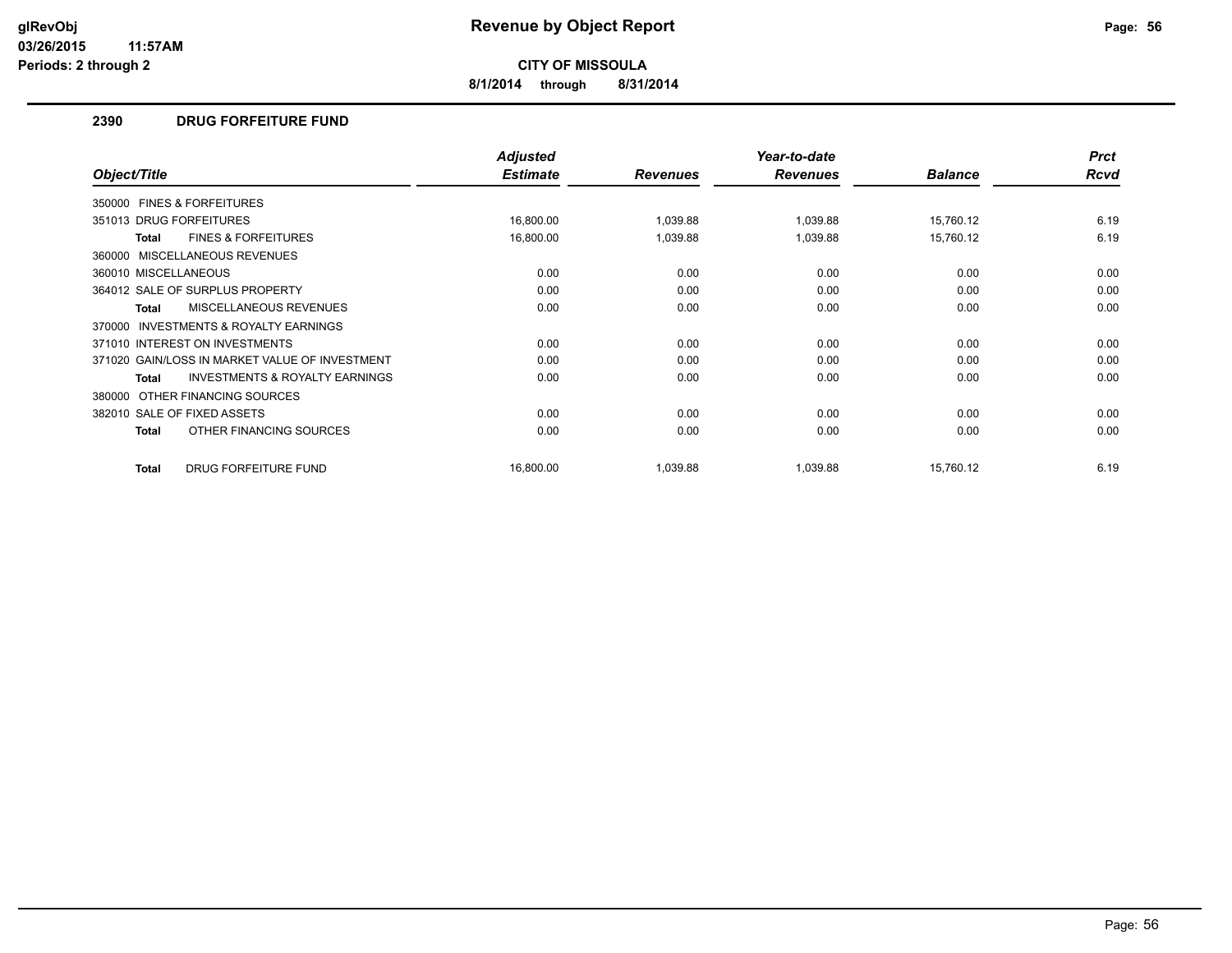**8/1/2014 through 8/31/2014**

## **2394 BUILDING INSPECTION FUND**

#### **2394 BUILDING INSPECTION FUND**

|                                                           | Adjusted        |                 | Year-to-date    |                | <b>Prct</b> |
|-----------------------------------------------------------|-----------------|-----------------|-----------------|----------------|-------------|
| Object/Title                                              | <b>Estimate</b> | <b>Revenues</b> | <b>Revenues</b> | <b>Balance</b> | Rcvd        |
| 320000 LICENSES & PERMITS                                 |                 |                 |                 |                |             |
| 323011 BUILDING PERMITS                                   | 671,560.00      | 91,897.88       | 162,207.98      | 509,352.02     | 24.15       |
| 323012 ELECTRICAL PERMITS                                 | 193,640.00      | 23,705.78       | 48,319.19       | 145,320.81     | 24.95       |
| 323013 PLUMBING PERMITS                                   | 111,240.00      | 9,125.00        | 21,412.00       | 89,828.00      | 19.25       |
| 323014 BLDG PERMIT REVIEW FEE                             | 0.00            | 0.00            | 0.00            | 0.00           | 0.00        |
| 323016 MOVING PERMITS                                     | 6,644.00        | 0.00            | 0.00            | 6,644.00       | 0.00        |
| 323017 MECHANICAL PERMITS                                 | 81,370.00       | 7,330.00        | 16,585.00       | 64,785.00      | 20.38       |
| <b>LICENSES &amp; PERMITS</b><br>Total                    | 1,064,454.00    | 132,058.66      | 248,524.17      | 815,929.83     | 23.35       |
| 330000 INTERGOVERNMENTAL REVENUES                         |                 |                 |                 |                |             |
| 336023 STATE CONTRIB. - PERS                              | 0.00            | 44.56           | 57.67           | $-57.67$       | 0.00        |
| <b>INTERGOVERNMENTAL REVENUES</b><br><b>Total</b>         | 0.00            | 44.56           | 57.67           | $-57.67$       | 0.00        |
| 340000 CHARGES FOR SERVICES                               |                 |                 |                 |                |             |
| 341091 INSPECTION CODE BOOKS & COPIES                     | 515.00          | 23.50           | 60.50           | 454.50         | 11.75       |
| <b>CHARGES FOR SERVICES</b><br>Total                      | 515.00          | 23.50           | 60.50           | 454.50         | 11.75       |
| 360000 MISCELLANEOUS REVENUES                             |                 |                 |                 |                |             |
| 360010 MISCELLANEOUS                                      | 0.00            | 0.00            | 0.00            | 0.00           | 0.00        |
| 360015 CONFERENCE REVENUES - BUILDING                     | 0.00            | 0.00            | 0.00            | 0.00           | 0.00        |
| MISCELLANEOUS REVENUES<br><b>Total</b>                    | 0.00            | 0.00            | 0.00            | 0.00           | 0.00        |
| 370000 INVESTMENTS & ROYALTY EARNINGS                     |                 |                 |                 |                |             |
| 371010 INTEREST ON INVESTMENTS                            | 0.00            | 0.00            | 0.00            | 0.00           | 0.00        |
| 371020 GAIN/LOSS IN MARKET VALUE OF INVESTMENTS           | 0.00            | 0.00            | 0.00            | 0.00           | 0.00        |
| <b>INVESTMENTS &amp; ROYALTY EARNINGS</b><br><b>Total</b> | 0.00            | 0.00            | 0.00            | 0.00           | 0.00        |
| 380000 OTHER FINANCING SOURCES                            |                 |                 |                 |                |             |
| 382010 SALE OF FIXED ASSETS                               | 0.00            | 0.00            | 0.00            | 0.00           | 0.00        |
| 383000 OPERATING TRANSFERS                                | 0.00            | 0.00            | 0.00            | 0.00           | 0.00        |
| OTHER FINANCING SOURCES<br><b>Total</b>                   | 0.00            | 0.00            | 0.00            | 0.00           | 0.00        |
| <b>BUILDING INSPECTION FUND</b><br><b>Total</b>           | 1,064,969.00    | 132,126.72      | 248,642.34      | 816,326.66     | 23.35       |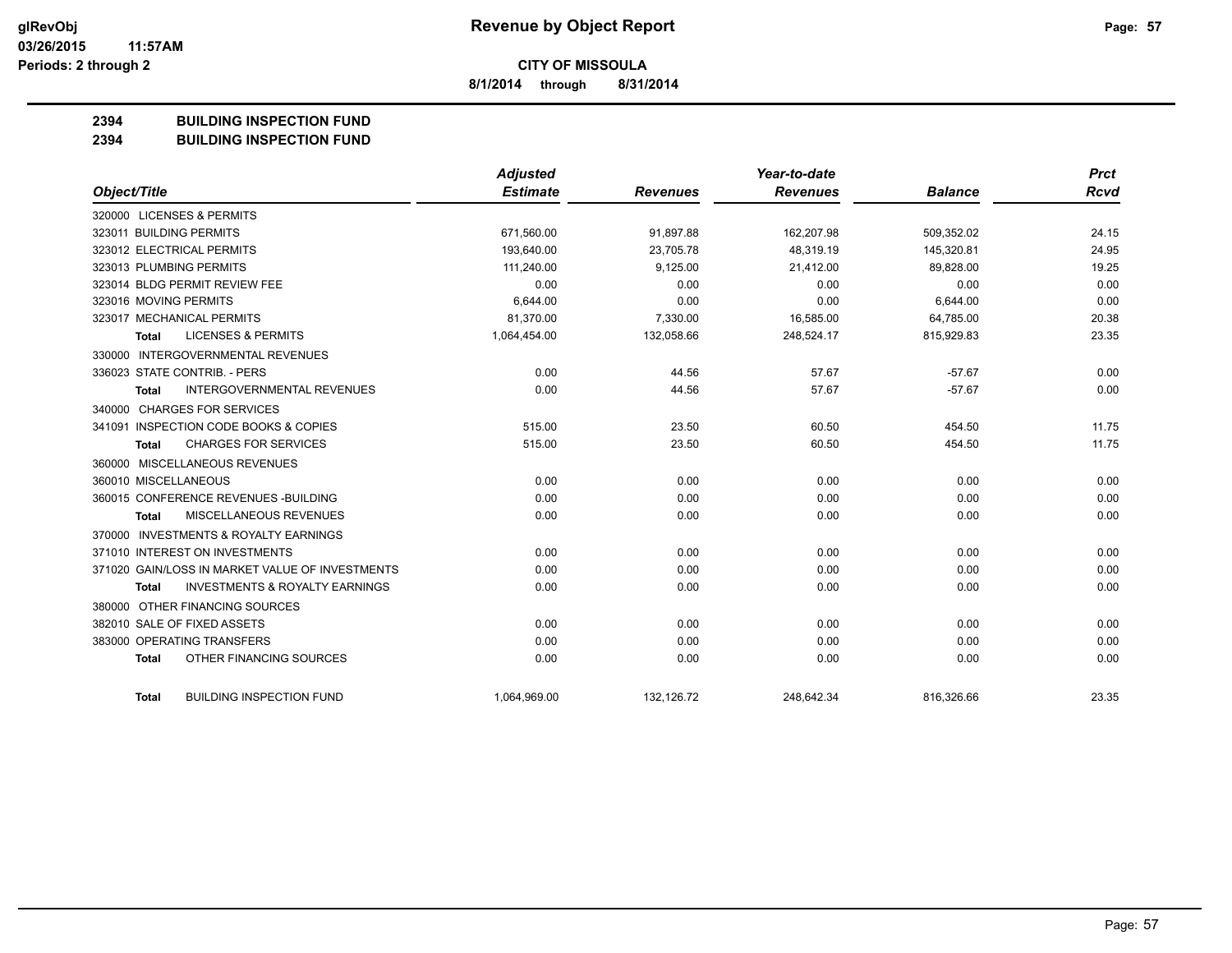**8/1/2014 through 8/31/2014**

## **2394 BUILDING INSPECTION FUND**

| Object/Title                                              | <b>Adjusted</b><br><b>Estimate</b> | <b>Revenues</b> | Year-to-date<br><b>Revenues</b> | <b>Balance</b> | <b>Prct</b><br><b>Rcvd</b> |
|-----------------------------------------------------------|------------------------------------|-----------------|---------------------------------|----------------|----------------------------|
|                                                           |                                    |                 |                                 |                |                            |
| 320000 LICENSES & PERMITS                                 |                                    |                 |                                 |                |                            |
| 323011 BUILDING PERMITS                                   | 671,560.00                         | 91,897.88       | 162,207.98                      | 509,352.02     | 24.15                      |
| 323012 ELECTRICAL PERMITS                                 | 193.640.00                         | 23.705.78       | 48.319.19                       | 145.320.81     | 24.95                      |
| 323013 PLUMBING PERMITS                                   | 111,240.00                         | 9,125.00        | 21,412.00                       | 89,828.00      | 19.25                      |
| 323014 BLDG PERMIT REVIEW FEE                             | 0.00                               | 0.00            | 0.00                            | 0.00           | 0.00                       |
| 323016 MOVING PERMITS                                     | 6,644.00                           | 0.00            | 0.00                            | 6.644.00       | 0.00                       |
| 323017 MECHANICAL PERMITS                                 | 81,370.00                          | 7,330.00        | 16,585.00                       | 64,785.00      | 20.38                      |
| <b>LICENSES &amp; PERMITS</b><br><b>Total</b>             | 1,064,454.00                       | 132,058.66      | 248,524.17                      | 815,929.83     | 23.35                      |
| 330000 INTERGOVERNMENTAL REVENUES                         |                                    |                 |                                 |                |                            |
| 336023 STATE CONTRIB. - PERS                              | 0.00                               | 44.56           | 57.67                           | $-57.67$       | 0.00                       |
| <b>INTERGOVERNMENTAL REVENUES</b><br><b>Total</b>         | 0.00                               | 44.56           | 57.67                           | $-57.67$       | 0.00                       |
| 340000 CHARGES FOR SERVICES                               |                                    |                 |                                 |                |                            |
| 341091 INSPECTION CODE BOOKS & COPIES                     | 515.00                             | 23.50           | 60.50                           | 454.50         | 11.75                      |
| <b>CHARGES FOR SERVICES</b><br><b>Total</b>               | 515.00                             | 23.50           | 60.50                           | 454.50         | 11.75                      |
| 360000 MISCELLANEOUS REVENUES                             |                                    |                 |                                 |                |                            |
| 360010 MISCELLANEOUS                                      | 0.00                               | 0.00            | 0.00                            | 0.00           | 0.00                       |
| 360015 CONFERENCE REVENUES - BUILDING                     | 0.00                               | 0.00            | 0.00                            | 0.00           | 0.00                       |
| MISCELLANEOUS REVENUES<br><b>Total</b>                    | 0.00                               | 0.00            | 0.00                            | 0.00           | 0.00                       |
| 370000 INVESTMENTS & ROYALTY EARNINGS                     |                                    |                 |                                 |                |                            |
| 371010 INTEREST ON INVESTMENTS                            | 0.00                               | 0.00            | 0.00                            | 0.00           | 0.00                       |
| 371020 GAIN/LOSS IN MARKET VALUE OF INVESTMENT            | 0.00                               | 0.00            | 0.00                            | 0.00           | 0.00                       |
| <b>INVESTMENTS &amp; ROYALTY EARNINGS</b><br><b>Total</b> | 0.00                               | 0.00            | 0.00                            | 0.00           | 0.00                       |
| 380000 OTHER FINANCING SOURCES                            |                                    |                 |                                 |                |                            |
| 382010 SALE OF FIXED ASSETS                               | 0.00                               | 0.00            | 0.00                            | 0.00           | 0.00                       |
| 383000 OPERATING TRANSFERS                                | 0.00                               | 0.00            | 0.00                            | 0.00           | 0.00                       |
| OTHER FINANCING SOURCES<br><b>Total</b>                   | 0.00                               | 0.00            | 0.00                            | 0.00           | 0.00                       |
| <b>BUILDING INSPECTION FUND</b><br><b>Total</b>           | 1,064,969.00                       | 132,126.72      | 248,642.34                      | 816,326.66     | 23.35                      |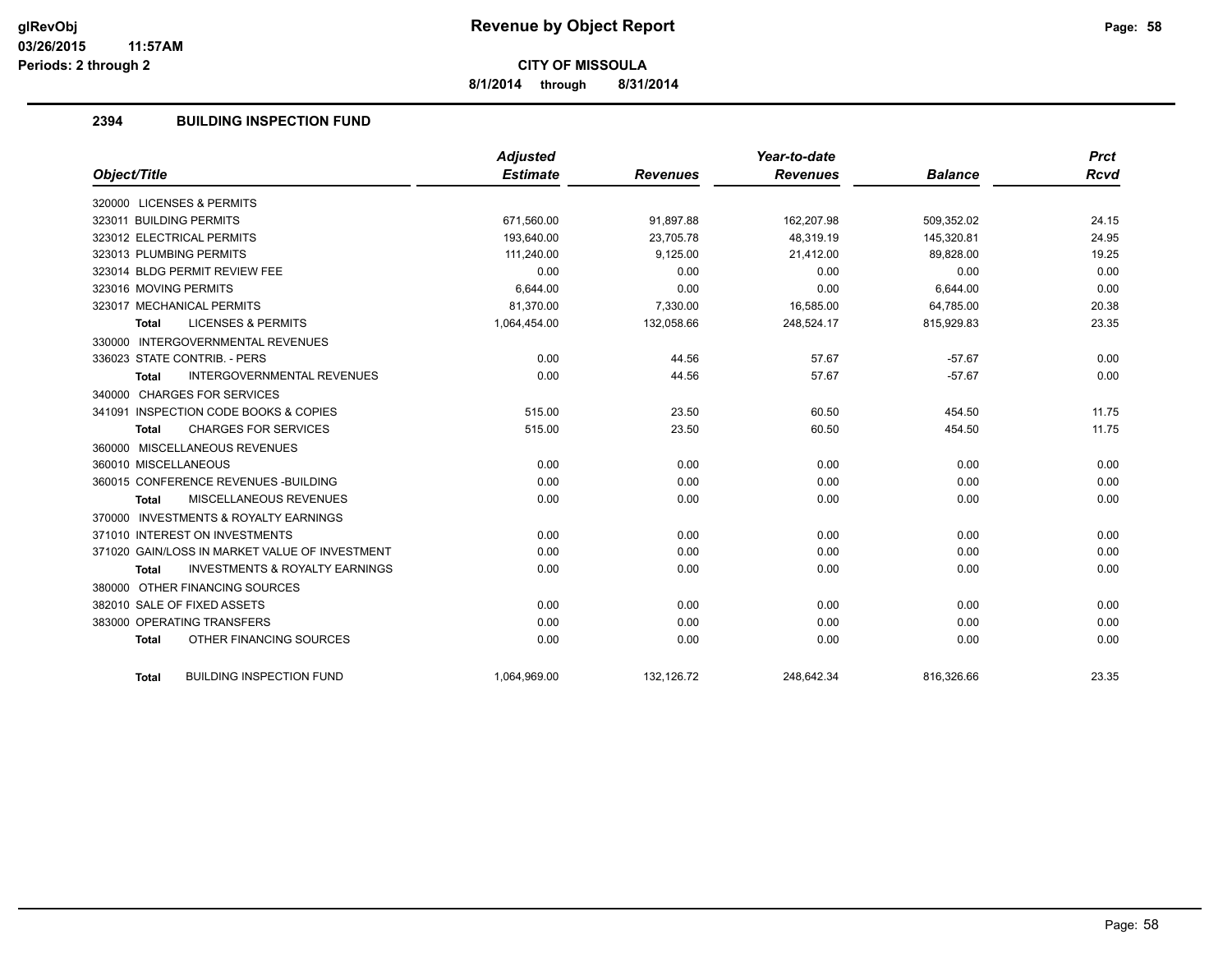**8/1/2014 through 8/31/2014**

## **2395 CITY GRANTS & PROGRAM INCOME FUND**

## **2395 CITY GRANTS & PROGRAM INCOME FUND**

|                                                           | <b>Adjusted</b> |                 | Year-to-date    |                | <b>Prct</b> |
|-----------------------------------------------------------|-----------------|-----------------|-----------------|----------------|-------------|
| Object/Title                                              | <b>Estimate</b> | <b>Revenues</b> | <b>Revenues</b> | <b>Balance</b> | Rcvd        |
| 330000 INTERGOVERNMENTAL REVENUES                         |                 |                 |                 |                |             |
| 331010 ENTITLEMENT - CDBG                                 | 0.00            | 0.00            | 0.00            | 0.00           | 0.00        |
| 331037 ELOCAL.COM LOAN REPAYMENT                          | 0.00            | 0.00            | 0.00            | 0.00           | 0.00        |
| <b>INTERGOVERNMENTAL REVENUES</b><br><b>Total</b>         | 0.00            | 0.00            | 0.00            | 0.00           | 0.00        |
| MISCELLANEOUS REVENUES<br>360000                          |                 |                 |                 |                |             |
| 360005 LOAN REPAYMENTS                                    | 0.00            | 0.00            | 0.00            | 0.00           | 0.00        |
| 360010 MISCELLANEOUS                                      | 0.00            | 0.00            | 0.00            | 0.00           | 0.00        |
| 360013 REPAYMENT OF SEWER GRANT                           | 0.00            | 0.00            | 0.00            | 0.00           | 0.00        |
| 360014 REPAYMENT OF LOAN/MHA                              | 0.00            | 0.00            | 0.00            | 0.00           | 0.00        |
| 362000 OTHER MISCELLANEOUS REVENUE                        | 0.00            | 0.00            | 0.00            | 0.00           | 0.00        |
| <b>MISCELLANEOUS REVENUES</b><br><b>Total</b>             | 0.00            | 0.00            | 0.00            | 0.00           | 0.00        |
| <b>INVESTMENTS &amp; ROYALTY EARNINGS</b><br>370000       |                 |                 |                 |                |             |
| 371010 INTEREST ON INVESTMENTS                            | 0.00            | 0.00            | 0.00            | 0.00           | 0.00        |
| 371020 GAIN/LOSS IN MARKET VALUE OF INVESTMENTS           | 0.00            | 0.00            | 0.00            | 0.00           | 0.00        |
| <b>INVESTMENTS &amp; ROYALTY EARNINGS</b><br><b>Total</b> | 0.00            | 0.00            | 0.00            | 0.00           | 0.00        |
| OTHER FINANCING SOURCES<br>380000                         |                 |                 |                 |                |             |
| 383026 TRANS FR CDBG                                      | 0.00            | 0.00            | 0.00            | 0.00           | 0.00        |
| OTHER FINANCING SOURCES<br><b>Total</b>                   | 0.00            | 0.00            | 0.00            | 0.00           | 0.00        |
| CITY GRANTS & PROGRAM INCOME FUND<br><b>Total</b>         | 0.00            | 0.00            | 0.00            | 0.00           | 0.00        |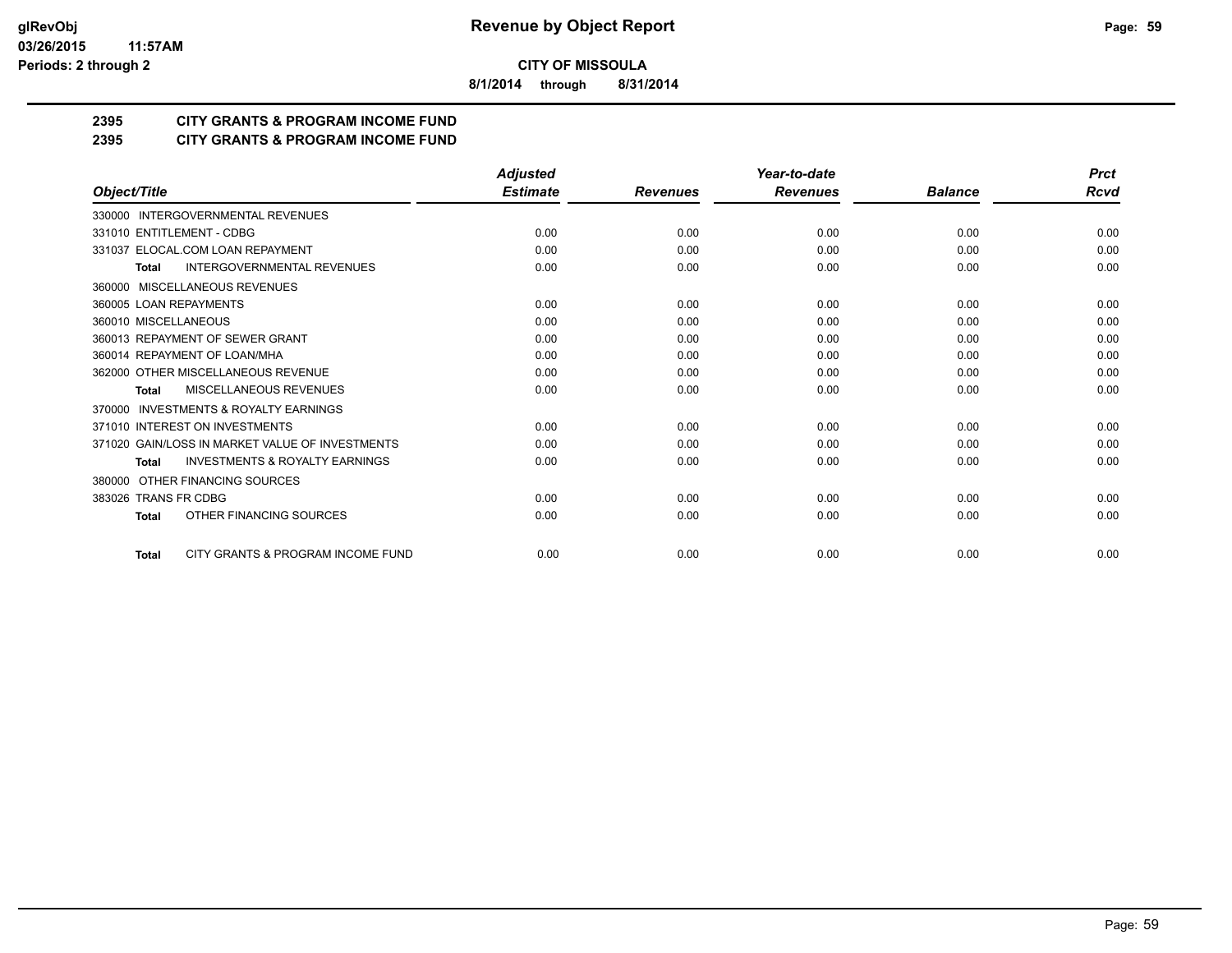**8/1/2014 through 8/31/2014**

## **2395 CITY GRANTS & PROGRAM INCOME FUND**

|                        |                                                | <b>Adjusted</b> |                 | Year-to-date    |                | <b>Prct</b> |
|------------------------|------------------------------------------------|-----------------|-----------------|-----------------|----------------|-------------|
| Object/Title           |                                                | <b>Estimate</b> | <b>Revenues</b> | <b>Revenues</b> | <b>Balance</b> | Rcvd        |
| 330000                 | <b>INTERGOVERNMENTAL REVENUES</b>              |                 |                 |                 |                |             |
|                        | 331010 ENTITLEMENT - CDBG                      | 0.00            | 0.00            | 0.00            | 0.00           | 0.00        |
|                        | 331037 ELOCAL.COM LOAN REPAYMENT               | 0.00            | 0.00            | 0.00            | 0.00           | 0.00        |
| <b>Total</b>           | <b>INTERGOVERNMENTAL REVENUES</b>              | 0.00            | 0.00            | 0.00            | 0.00           | 0.00        |
|                        | 360000 MISCELLANEOUS REVENUES                  |                 |                 |                 |                |             |
| 360005 LOAN REPAYMENTS |                                                | 0.00            | 0.00            | 0.00            | 0.00           | 0.00        |
| 360010 MISCELLANEOUS   |                                                | 0.00            | 0.00            | 0.00            | 0.00           | 0.00        |
|                        | 360013 REPAYMENT OF SEWER GRANT                | 0.00            | 0.00            | 0.00            | 0.00           | 0.00        |
|                        | 360014 REPAYMENT OF LOAN/MHA                   | 0.00            | 0.00            | 0.00            | 0.00           | 0.00        |
|                        | 362000 OTHER MISCELLANEOUS REVENUE             | 0.00            | 0.00            | 0.00            | 0.00           | 0.00        |
| Total                  | <b>MISCELLANEOUS REVENUES</b>                  | 0.00            | 0.00            | 0.00            | 0.00           | 0.00        |
| 370000                 | <b>INVESTMENTS &amp; ROYALTY EARNINGS</b>      |                 |                 |                 |                |             |
|                        | 371010 INTEREST ON INVESTMENTS                 | 0.00            | 0.00            | 0.00            | 0.00           | 0.00        |
|                        | 371020 GAIN/LOSS IN MARKET VALUE OF INVESTMENT | 0.00            | 0.00            | 0.00            | 0.00           | 0.00        |
| <b>Total</b>           | <b>INVESTMENTS &amp; ROYALTY EARNINGS</b>      | 0.00            | 0.00            | 0.00            | 0.00           | 0.00        |
| 380000                 | OTHER FINANCING SOURCES                        |                 |                 |                 |                |             |
| 383026 TRANS FR CDBG   |                                                | 0.00            | 0.00            | 0.00            | 0.00           | 0.00        |
| <b>Total</b>           | OTHER FINANCING SOURCES                        | 0.00            | 0.00            | 0.00            | 0.00           | 0.00        |
| <b>Total</b>           | CITY GRANTS & PROGRAM INCOME FUND              | 0.00            | 0.00            | 0.00            | 0.00           | 0.00        |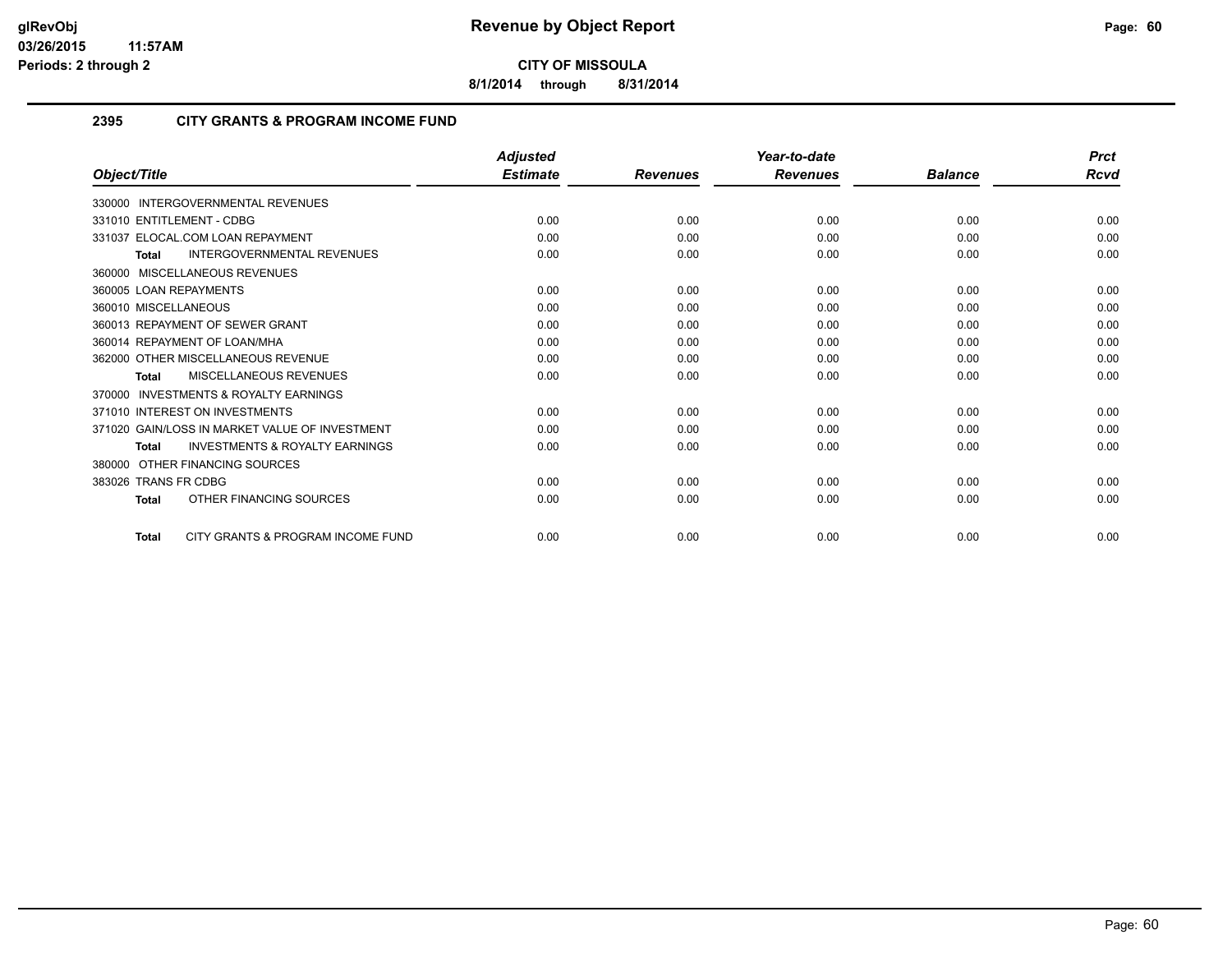**8/1/2014 through 8/31/2014**

#### **2396 ENERGY EFFICIENCY REVOLVING LOAN FUND 2396 ENERGY EFFICIENCY REVOLVING LOAN FUND**

|                                               | <b>Adjusted</b> |                 | Year-to-date    |                | <b>Prct</b> |
|-----------------------------------------------|-----------------|-----------------|-----------------|----------------|-------------|
| Object/Title                                  | <b>Estimate</b> | <b>Revenues</b> | <b>Revenues</b> | <b>Balance</b> | <b>Rcvd</b> |
| 330000 INTERGOVERNMENTAL REVENUES             |                 |                 |                 |                |             |
| 331031 EECBG REVOLVING LOAN                   | 0.00            | 0.00            | 0.00            | 0.00           | 0.00        |
| INTERGOVERNMENTAL REVENUES<br>Total           | 0.00            | 0.00            | 0.00            | 0.00           | 0.00        |
| 370000 INVESTMENTS & ROYALTY EARNINGS         |                 |                 |                 |                |             |
| 371010 INTEREST ON INVESTMENTS                | 0.00            | 0.00            | 0.00            | 0.00           | 0.00        |
| INVESTMENTS & ROYALTY EARNINGS<br>Total       | 0.00            | 0.00            | 0.00            | 0.00           | 0.00        |
|                                               |                 |                 |                 |                |             |
| ENERGY EFFICIENCY REVOLVING LOAN FUI<br>Total | 0.00            | 0.00            | 0.00            | 0.00           | 0.00        |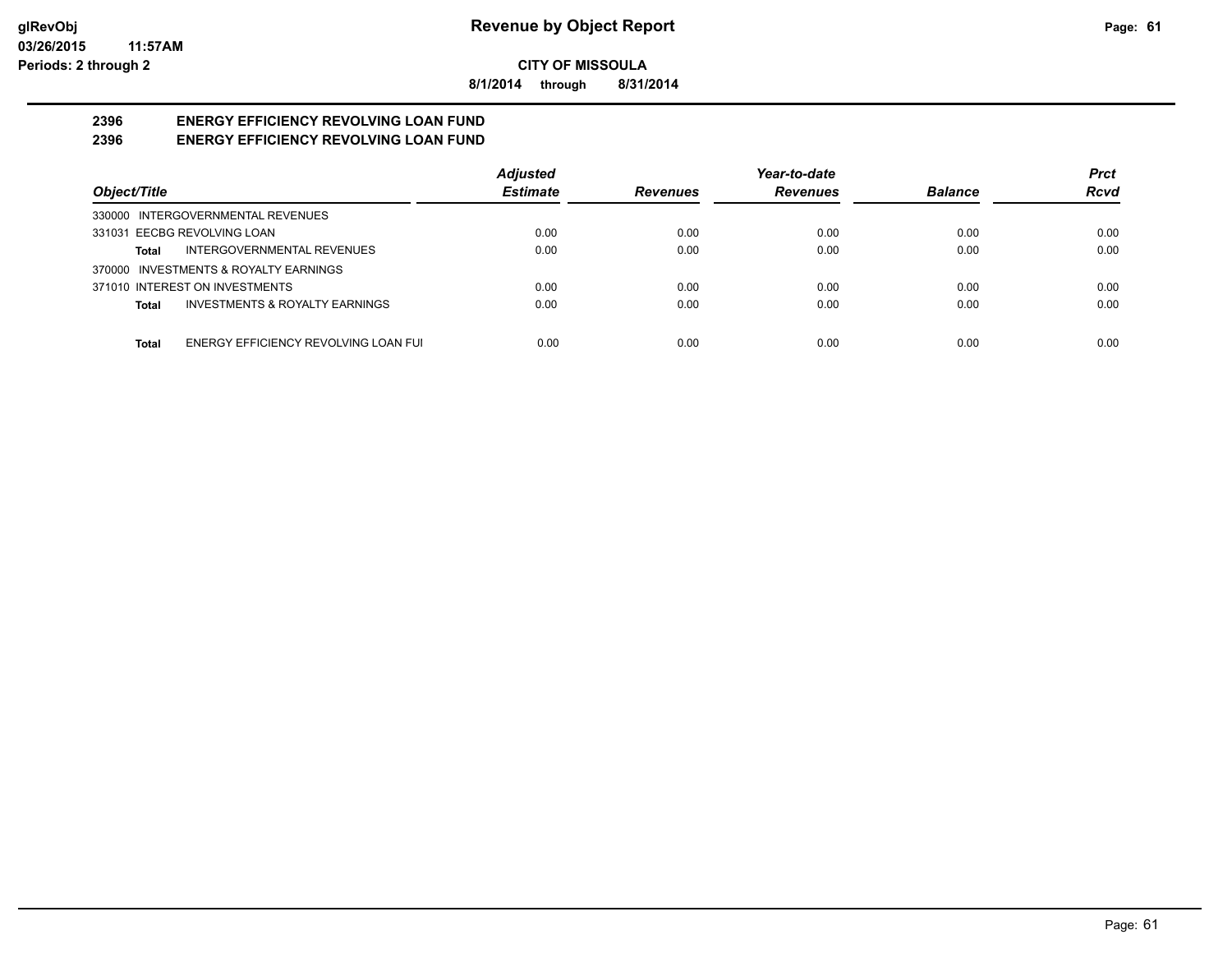**8/1/2014 through 8/31/2014**

## **2396 ENERGY EFFICIENCY REVOLVING LOAN FUND**

| Object/Title                                   | <b>Adjusted</b><br><b>Estimate</b> | <b>Revenues</b> | Year-to-date<br><b>Revenues</b> | <b>Balance</b> | <b>Prct</b><br><b>Rcvd</b> |
|------------------------------------------------|------------------------------------|-----------------|---------------------------------|----------------|----------------------------|
| INTERGOVERNMENTAL REVENUES<br>330000           |                                    |                 |                                 |                |                            |
| 331031 EECBG REVOLVING LOAN                    | 0.00                               | 0.00            | 0.00                            | 0.00           | 0.00                       |
| INTERGOVERNMENTAL REVENUES<br>Total            | 0.00                               | 0.00            | 0.00                            | 0.00           | 0.00                       |
| 370000 INVESTMENTS & ROYALTY EARNINGS          |                                    |                 |                                 |                |                            |
| 371010 INTEREST ON INVESTMENTS                 | 0.00                               | 0.00            | 0.00                            | 0.00           | 0.00                       |
| INVESTMENTS & ROYALTY EARNINGS<br><b>Total</b> | 0.00                               | 0.00            | 0.00                            | 0.00           | 0.00                       |
|                                                |                                    |                 |                                 |                |                            |
| ENERGY EFFICIENCY REVOLVING LOAN FU<br>Total   | 0.00                               | 0.00            | 0.00                            | 0.00           | 0.00                       |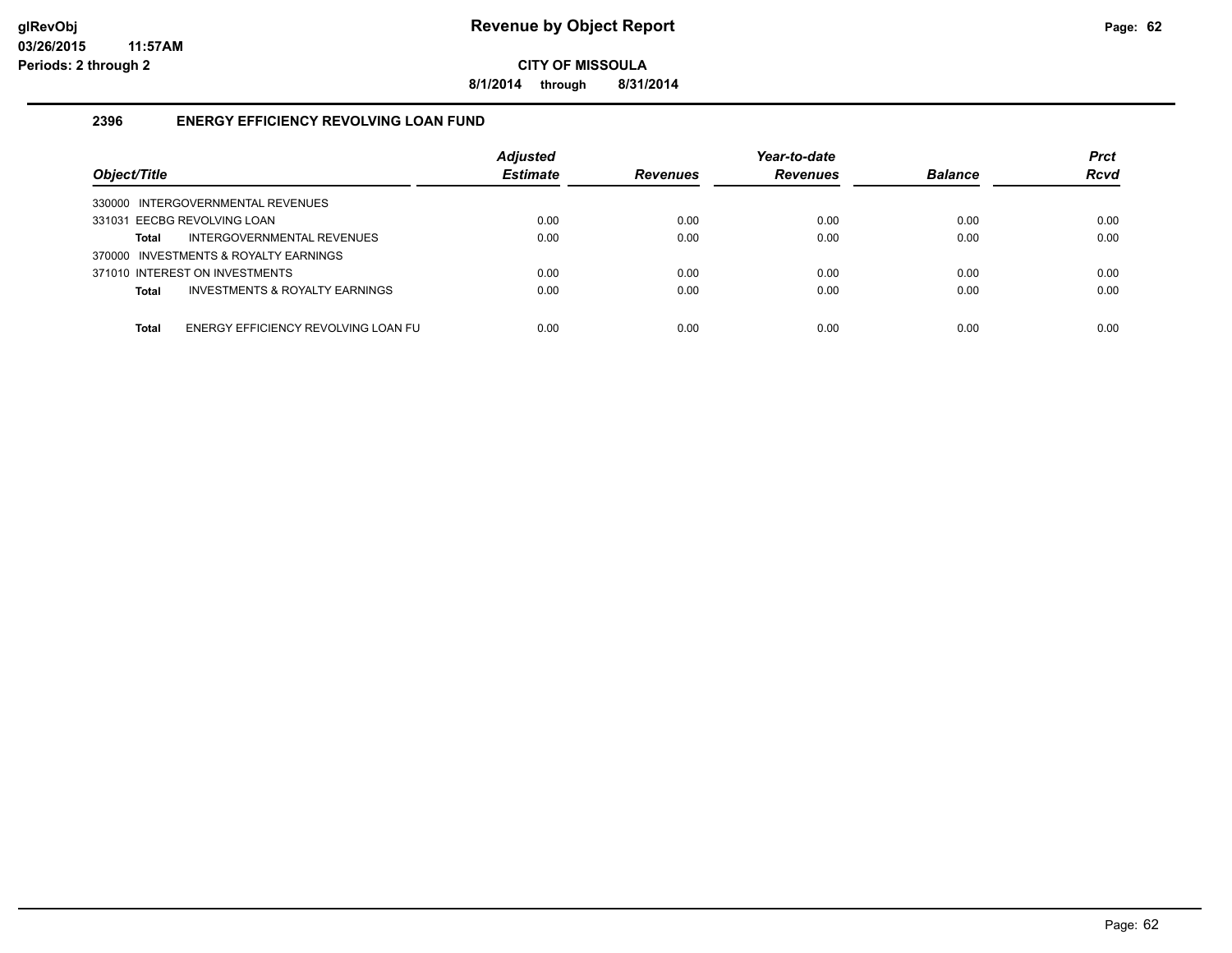**8/1/2014 through 8/31/2014**

#### **2399 DANGEROUS BUILDING DEMOLITION & REPAIR F 2399 DANGEROUS BUILDING DEMOLITION & REPAIR F**

|                         |                                      | <b>Adjusted</b> |                 | Year-to-date    |                | Prct |
|-------------------------|--------------------------------------|-----------------|-----------------|-----------------|----------------|------|
| Object/Title            |                                      | <b>Estimate</b> | <b>Revenues</b> | <b>Revenues</b> | <b>Balance</b> | Rcvd |
|                         | 360000 MISCELLANEOUS REVENUES        |                 |                 |                 |                |      |
| 363000 ASSESSMENTS PAID |                                      | 15.000.00       | 0.00            | 0.00            | 15.000.00      | 0.00 |
| Total                   | MISCELLANEOUS REVENUES               | 15.000.00       | 0.00            | 0.00            | 15.000.00      | 0.00 |
| Total                   | DANGEROUS BUILDING DEMOLITION & REP. | 15.000.00       | 0.00            | 0.00            | 15.000.00      | 0.00 |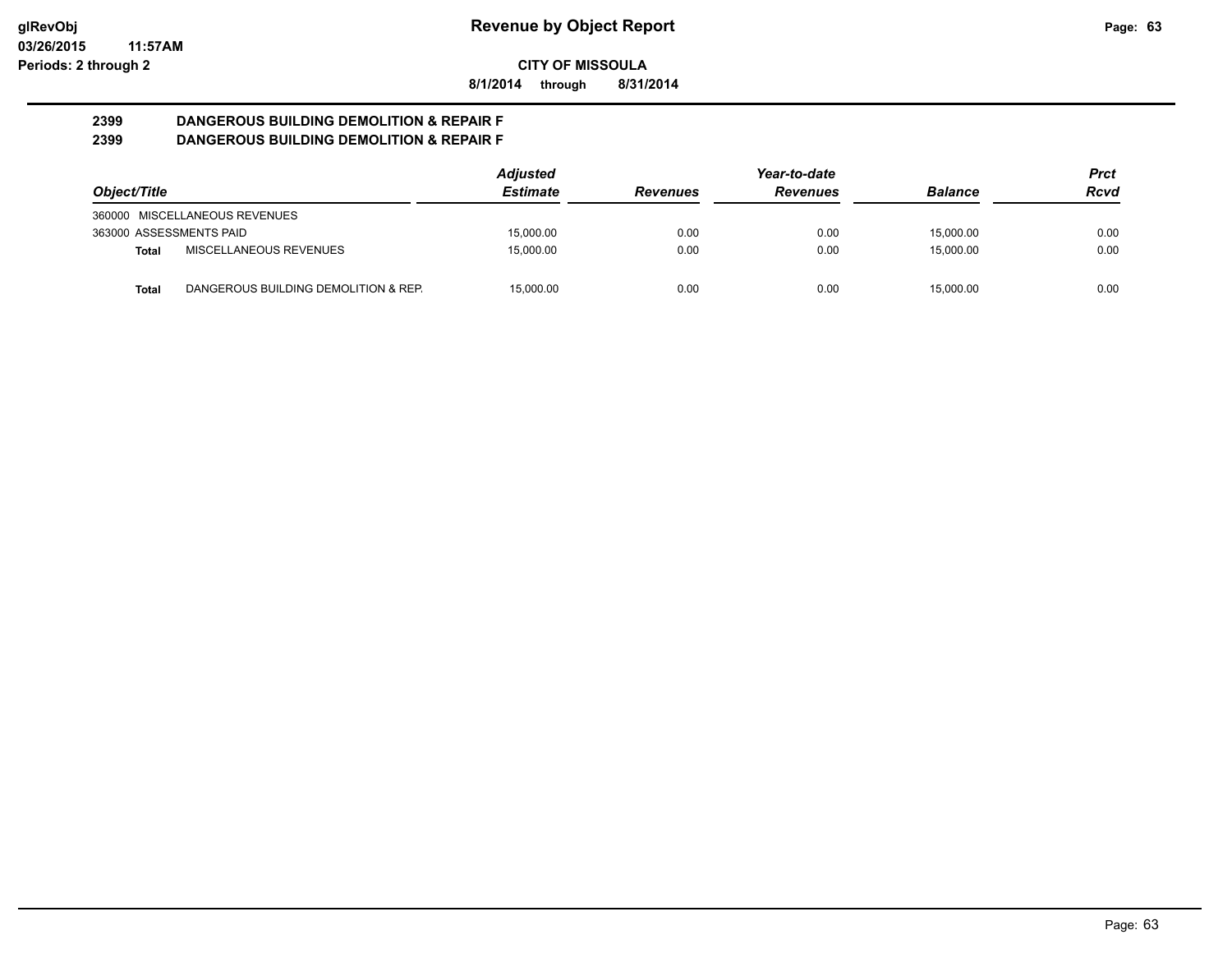**8/1/2014 through 8/31/2014**

#### **2399 DANGEROUS BUILDING DEMOLITION & REPAIR F**

| Object/Title            |                                     | Adjusted<br><b>Estimate</b> | <b>Revenues</b> | Year-to-date<br><b>Revenues</b> | <b>Balance</b> | <b>Prct</b><br><b>Rcvd</b> |
|-------------------------|-------------------------------------|-----------------------------|-----------------|---------------------------------|----------------|----------------------------|
|                         | 360000 MISCELLANEOUS REVENUES       |                             |                 |                                 |                |                            |
| 363000 ASSESSMENTS PAID |                                     | 15.000.00                   | 0.00            | 0.00                            | 15.000.00      | 0.00                       |
| <b>Total</b>            | <b>MISCELLANEOUS REVENUES</b>       | 15.000.00                   | 0.00            | 0.00                            | 15.000.00      | 0.00                       |
| Total                   | DANGEROUS BUILDING DEMOLITION & REF | 15,000.00                   | 0.00            | 0.00                            | 15,000.00      | 0.00                       |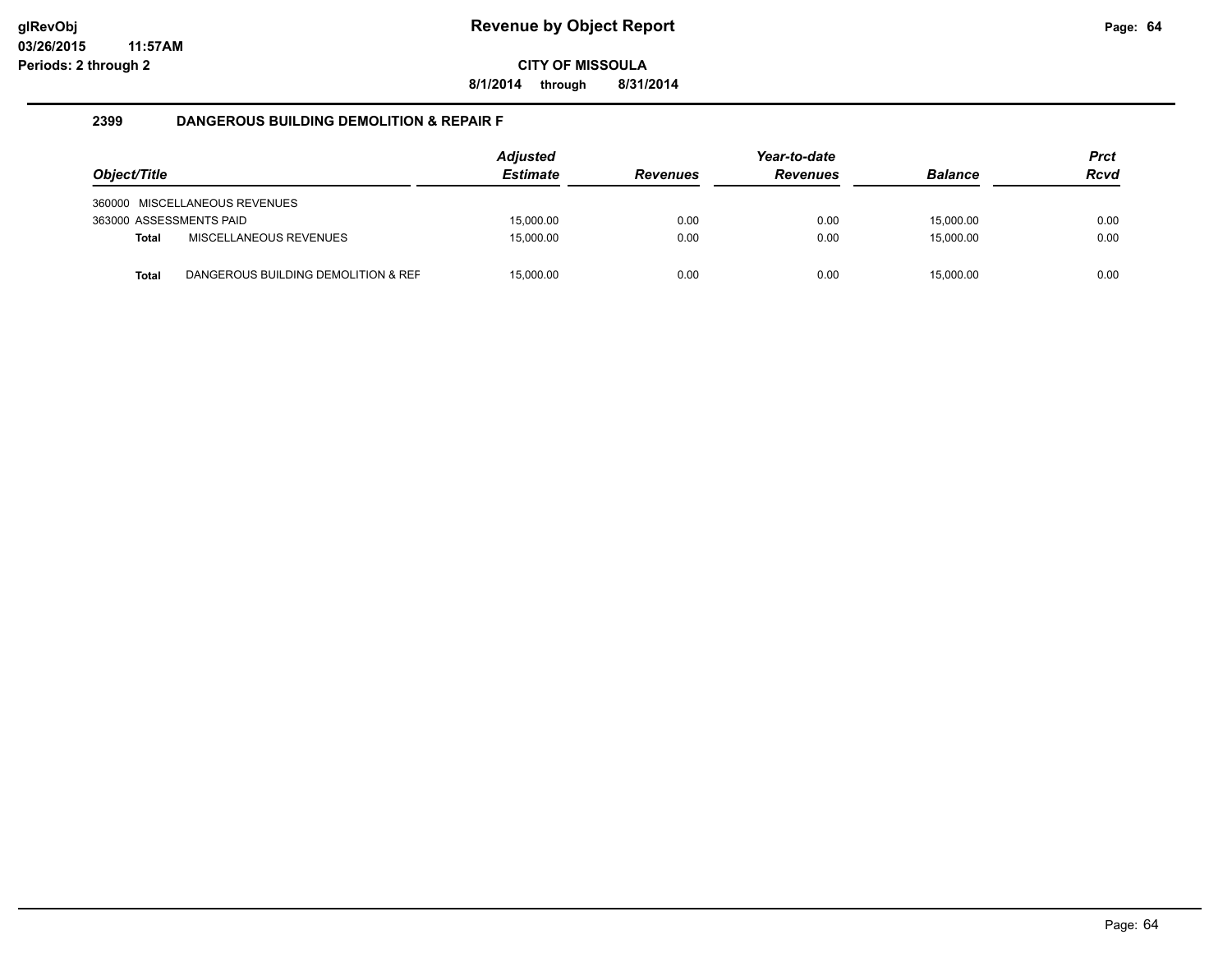**8/1/2014 through 8/31/2014**

#### **2400 STREET LIGHTING ASSESSMENTS FUND 2400 STREET LIGHTING ASSESSMENTS FUND**

|                                                    | <b>Adjusted</b> |                 | Year-to-date    |                | <b>Prct</b> |
|----------------------------------------------------|-----------------|-----------------|-----------------|----------------|-------------|
| Object/Title                                       | <b>Estimate</b> | <b>Revenues</b> | <b>Revenues</b> | <b>Balance</b> | Rcvd        |
| 360000 MISCELLANEOUS REVENUES                      |                 |                 |                 |                |             |
| 360010 MISCELLANEOUS                               | 0.00            | 0.00            | 0.00            | 0.00           | 0.00        |
| 363010 LIGHTING ASSESSMENTS                        | 345,357.00      | 2.547.33        | $-389.96$       | 345,746.96     | $-0.11$     |
| 363040 PENALTY AND INTEREST                        | 0.00            | 253.69          | $-34.64$        | 34.64          | 0.00        |
| <b>MISCELLANEOUS REVENUES</b><br>Total             | 345,357.00      | 2.801.02        | $-424.60$       | 345,781.60     | $-0.12$     |
| 370000 INVESTMENTS & ROYALTY EARNINGS              |                 |                 |                 |                |             |
| 371010 INTEREST ON INVESTMENTS                     | 0.00            | 0.00            | 0.00            | 0.00           | 0.00        |
| 371020 GAIN/LOSS IN MARKET VALUE OF INVESTMENTS    | 0.00            | 0.00            | 0.00            | 0.00           | 0.00        |
| <b>INVESTMENTS &amp; ROYALTY EARNINGS</b><br>Total | 0.00            | 0.00            | 0.00            | 0.00           | 0.00        |
| STREET LIGHTING ASSESSMENTS FUND<br><b>Total</b>   | 345.357.00      | 2.801.02        | $-424.60$       | 345.781.60     | $-0.12$     |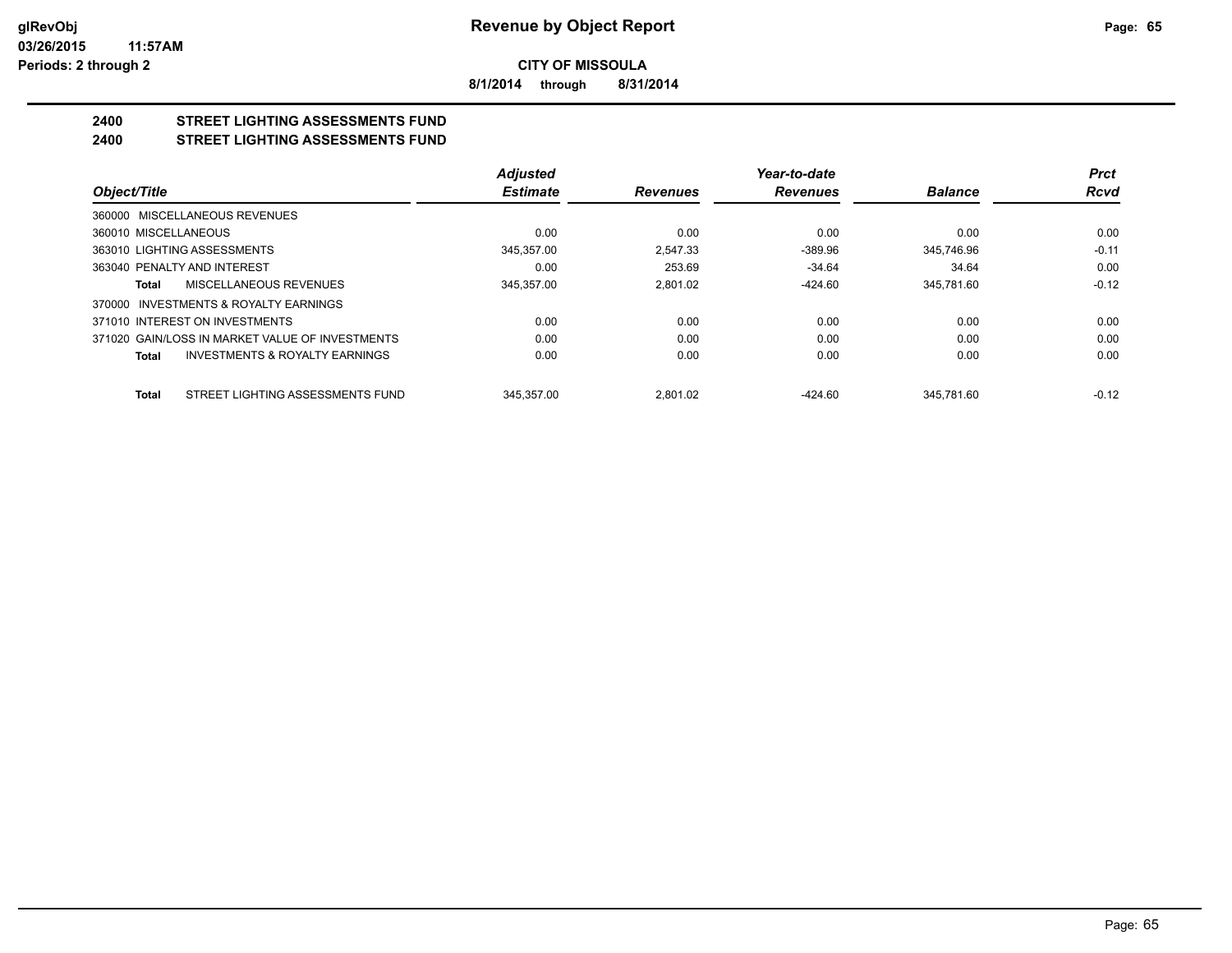**8/1/2014 through 8/31/2014**

## **2400 STREET LIGHTING ASSESSMENTS FUND**

| Object/Title                                     | <b>Adjusted</b><br><b>Estimate</b> | <b>Revenues</b> | Year-to-date<br><b>Revenues</b> | <b>Balance</b> | <b>Prct</b><br><b>Rcvd</b> |
|--------------------------------------------------|------------------------------------|-----------------|---------------------------------|----------------|----------------------------|
| 360000 MISCELLANEOUS REVENUES                    |                                    |                 |                                 |                |                            |
| 360010 MISCELLANEOUS                             | 0.00                               | 0.00            | 0.00                            | 0.00           | 0.00                       |
| 363010 LIGHTING ASSESSMENTS                      | 345,357.00                         | 2.547.33        | $-389.96$                       | 345.746.96     | $-0.11$                    |
| 363040 PENALTY AND INTEREST                      | 0.00                               | 253.69          | $-34.64$                        | 34.64          | 0.00                       |
| MISCELLANEOUS REVENUES<br>Total                  | 345,357.00                         | 2.801.02        | $-424.60$                       | 345,781.60     | $-0.12$                    |
| INVESTMENTS & ROYALTY EARNINGS<br>370000         |                                    |                 |                                 |                |                            |
| 371010 INTEREST ON INVESTMENTS                   | 0.00                               | 0.00            | 0.00                            | 0.00           | 0.00                       |
| 371020 GAIN/LOSS IN MARKET VALUE OF INVESTMENT   | 0.00                               | 0.00            | 0.00                            | 0.00           | 0.00                       |
| INVESTMENTS & ROYALTY EARNINGS<br>Total          | 0.00                               | 0.00            | 0.00                            | 0.00           | 0.00                       |
| STREET LIGHTING ASSESSMENTS FUND<br><b>Total</b> | 345.357.00                         | 2.801.02        | $-424.60$                       | 345.781.60     | $-0.12$                    |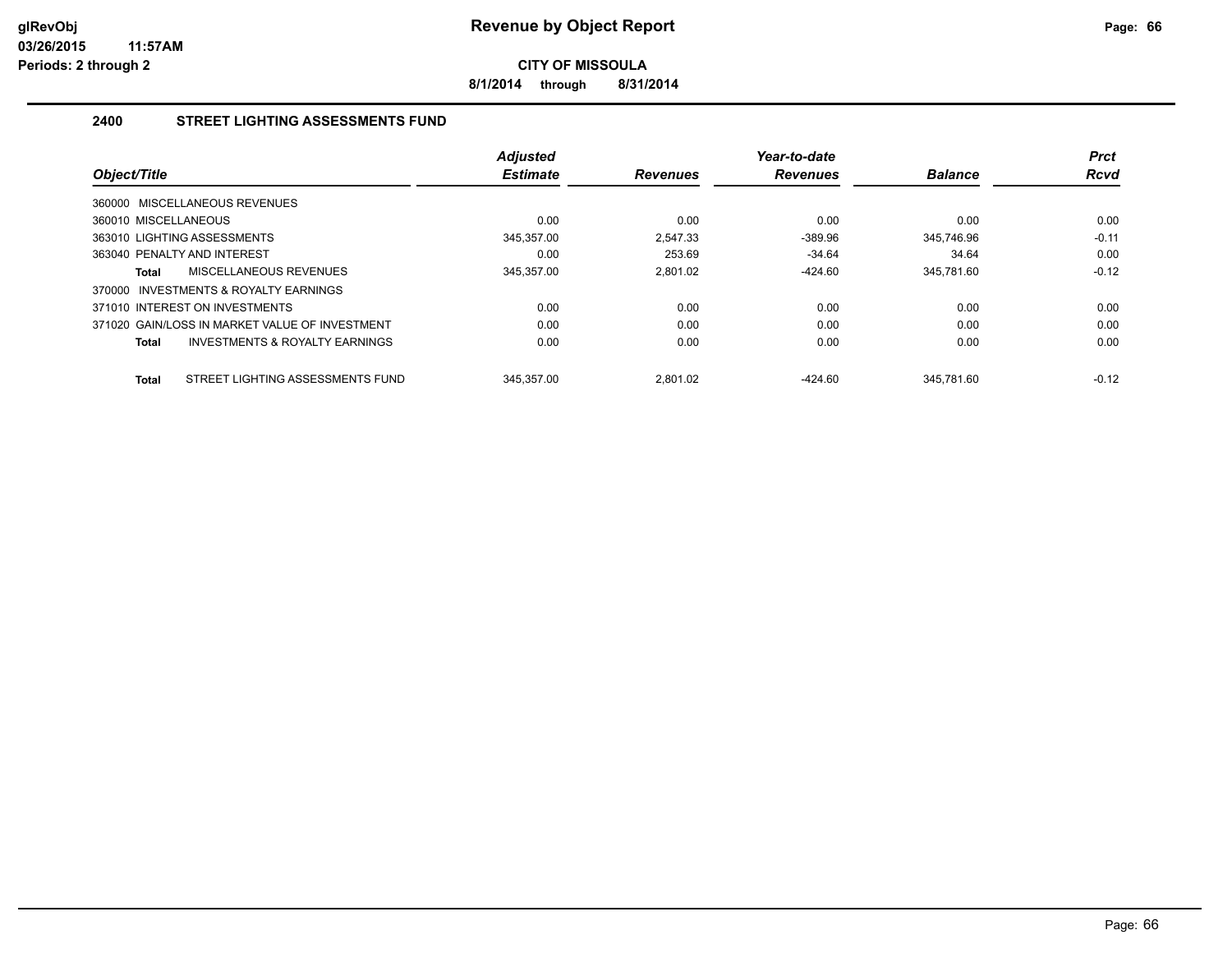**8/1/2014 through 8/31/2014**

## **2500 STREET MAINTENANCE ASSESSMENT FUND**

**2500 STREET MAINTENANCE ASSESSMENT FUND**

|                                                    | <b>Adjusted</b> |                 | Year-to-date    |                | <b>Prct</b> |
|----------------------------------------------------|-----------------|-----------------|-----------------|----------------|-------------|
| Object/Title                                       | <b>Estimate</b> | <b>Revenues</b> | <b>Revenues</b> | <b>Balance</b> | <b>Rcvd</b> |
| 360000 MISCELLANEOUS REVENUES                      |                 |                 |                 |                |             |
| 363010 LIGHTING ASSESSMENTS                        | 59,295.00       | 1.621.39        | $-495.64$       | 59,790.64      | $-0.84$     |
| 363040 PENALTY AND INTEREST                        | 0.00            | 58.20           | $-18.21$        | 18.21          | 0.00        |
| MISCELLANEOUS REVENUES<br>Total                    | 59,295.00       | 1,679.59        | $-513.85$       | 59,808.85      | $-0.87$     |
| 370000 INVESTMENTS & ROYALTY EARNINGS              |                 |                 |                 |                |             |
| 371010 INTEREST ON INVESTMENTS                     | 0.00            | 0.00            | 0.00            | 0.00           | 0.00        |
| 371020 GAIN/LOSS IN MARKET VALUE OF INVESTMENTS    | 0.00            | 0.00            | 0.00            | 0.00           | 0.00        |
| <b>INVESTMENTS &amp; ROYALTY EARNINGS</b><br>Total | 0.00            | 0.00            | 0.00            | 0.00           | 0.00        |
| 380000 OTHER FINANCING SOURCES                     |                 |                 |                 |                |             |
| 383000 OPERATING TRANSFERS                         | 0.00            | 0.00            | 0.00            | 0.00           | 0.00        |
| OTHER FINANCING SOURCES<br><b>Total</b>            | 0.00            | 0.00            | 0.00            | 0.00           | 0.00        |
| STREET MAINTENANCE ASSESSMENT FUNI<br><b>Total</b> | 59.295.00       | 1.679.59        | $-513.85$       | 59.808.85      | $-0.87$     |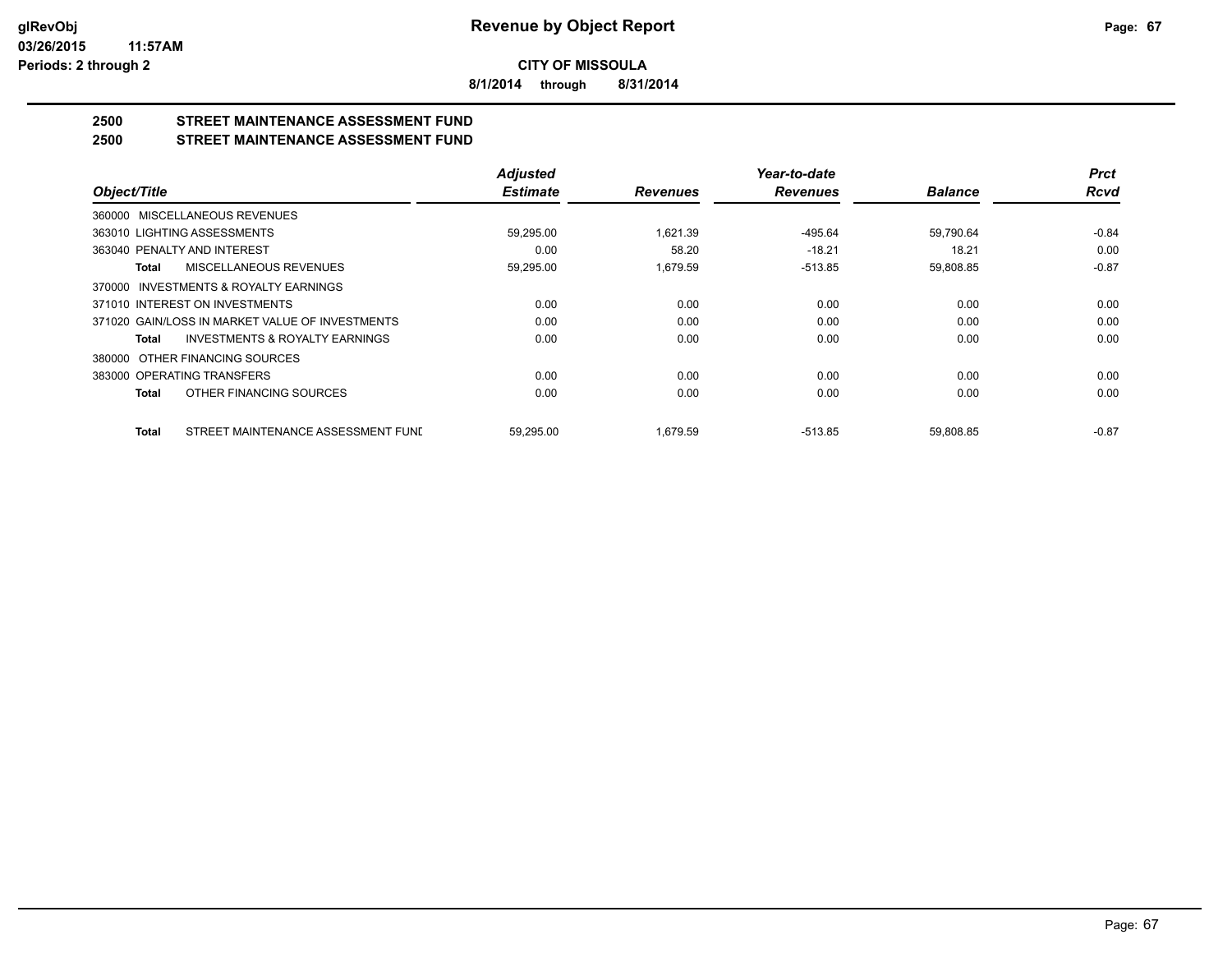**8/1/2014 through 8/31/2014**

## **2500 STREET MAINTENANCE ASSESSMENT FUND**

| Object/Title                                       | <b>Adjusted</b><br><b>Estimate</b> | <b>Revenues</b> | Year-to-date<br><b>Revenues</b> | <b>Balance</b> | <b>Prct</b><br><b>Rcvd</b> |
|----------------------------------------------------|------------------------------------|-----------------|---------------------------------|----------------|----------------------------|
| 360000 MISCELLANEOUS REVENUES                      |                                    |                 |                                 |                |                            |
| 363010 LIGHTING ASSESSMENTS                        | 59,295.00                          | 1.621.39        | -495.64                         | 59,790.64      | $-0.84$                    |
| 363040 PENALTY AND INTEREST                        | 0.00                               | 58.20           | $-18.21$                        | 18.21          | 0.00                       |
| MISCELLANEOUS REVENUES<br>Total                    | 59,295.00                          | 1.679.59        | $-513.85$                       | 59,808.85      | $-0.87$                    |
| 370000 INVESTMENTS & ROYALTY EARNINGS              |                                    |                 |                                 |                |                            |
| 371010 INTEREST ON INVESTMENTS                     | 0.00                               | 0.00            | 0.00                            | 0.00           | 0.00                       |
| 371020 GAIN/LOSS IN MARKET VALUE OF INVESTMENT     | 0.00                               | 0.00            | 0.00                            | 0.00           | 0.00                       |
| <b>INVESTMENTS &amp; ROYALTY EARNINGS</b><br>Total | 0.00                               | 0.00            | 0.00                            | 0.00           | 0.00                       |
| 380000 OTHER FINANCING SOURCES                     |                                    |                 |                                 |                |                            |
| 383000 OPERATING TRANSFERS                         | 0.00                               | 0.00            | 0.00                            | 0.00           | 0.00                       |
| OTHER FINANCING SOURCES<br>Total                   | 0.00                               | 0.00            | 0.00                            | 0.00           | 0.00                       |
| STREET MAINTENANCE ASSESSMENT FUNI<br>Total        | 59,295.00                          | 1,679.59        | $-513.85$                       | 59,808.85      | $-0.87$                    |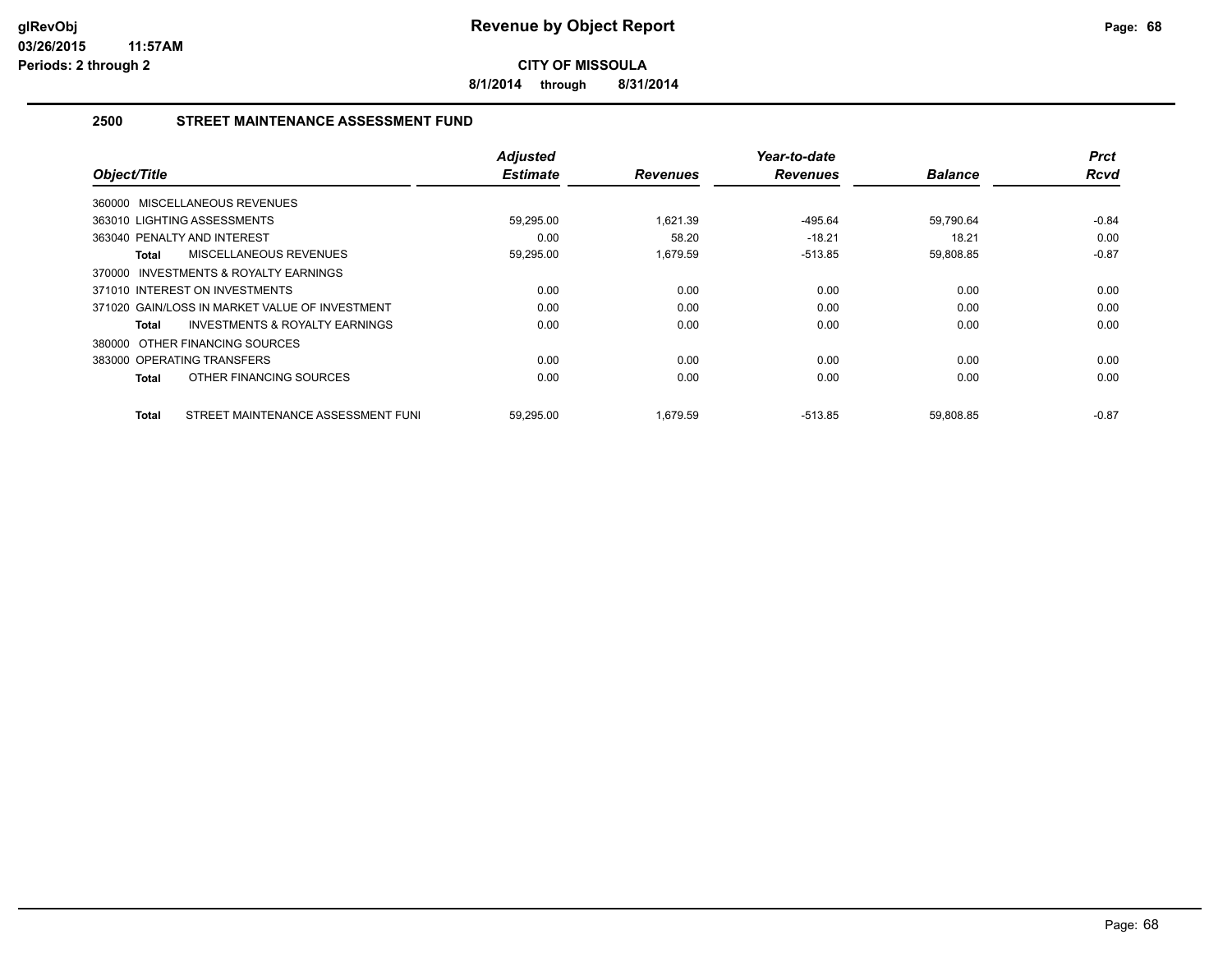**8/1/2014 through 8/31/2014**

# **2510 RUSSELL PARK MAINTENANCE ASSESSMENT FUND**

| 2510 | <b>RUSSELL PARK MAINTENANCE ASSESSMENT FUND</b> |  |
|------|-------------------------------------------------|--|
|      |                                                 |  |

|                                                    | <b>Adjusted</b> |                 | Year-to-date    |                | <b>Prct</b> |
|----------------------------------------------------|-----------------|-----------------|-----------------|----------------|-------------|
| Object/Title                                       | <b>Estimate</b> | <b>Revenues</b> | <b>Revenues</b> | <b>Balance</b> | <b>Rcvd</b> |
| 360000 MISCELLANEOUS REVENUES                      |                 |                 |                 |                |             |
| 360010 MISCELLANEOUS                               | 0.00            | 0.00            | 0.00            | 0.00           | 0.00        |
| 363010 LIGHTING ASSESSMENTS                        | 0.00            | 0.00            | 0.00            | 0.00           | 0.00        |
| 363020 PROPERTY ASSESSMENTS                        | 0.00            | 0.00            | 0.00            | 0.00           | 0.00        |
| 363040 PENALTY AND INTEREST                        | 0.00            | 0.00            | 0.00            | 0.00           | 0.00        |
| MISCELLANEOUS REVENUES<br>Total                    | 0.00            | 0.00            | 0.00            | 0.00           | 0.00        |
| INVESTMENTS & ROYALTY EARNINGS<br>370000           |                 |                 |                 |                |             |
| 371010 INTEREST ON INVESTMENTS                     | 0.00            | 0.00            | 0.00            | 0.00           | 0.00        |
| 371020 GAIN/LOSS IN MARKET VALUE OF INVESTMENTS    | 0.00            | 0.00            | 0.00            | 0.00           | 0.00        |
| <b>INVESTMENTS &amp; ROYALTY EARNINGS</b><br>Total | 0.00            | 0.00            | 0.00            | 0.00           | 0.00        |
| OTHER FINANCING SOURCES<br>380000                  |                 |                 |                 |                |             |
| 383000 OPERATING TRANSFERS                         | 0.00            | 0.00            | 0.00            | 0.00           | 0.00        |
| OTHER FINANCING SOURCES<br>Total                   | 0.00            | 0.00            | 0.00            | 0.00           | 0.00        |
| RUSSELL PARK MAINTENANCE ASSESSMEN<br>Total        | 0.00            | 0.00            | 0.00            | 0.00           | 0.00        |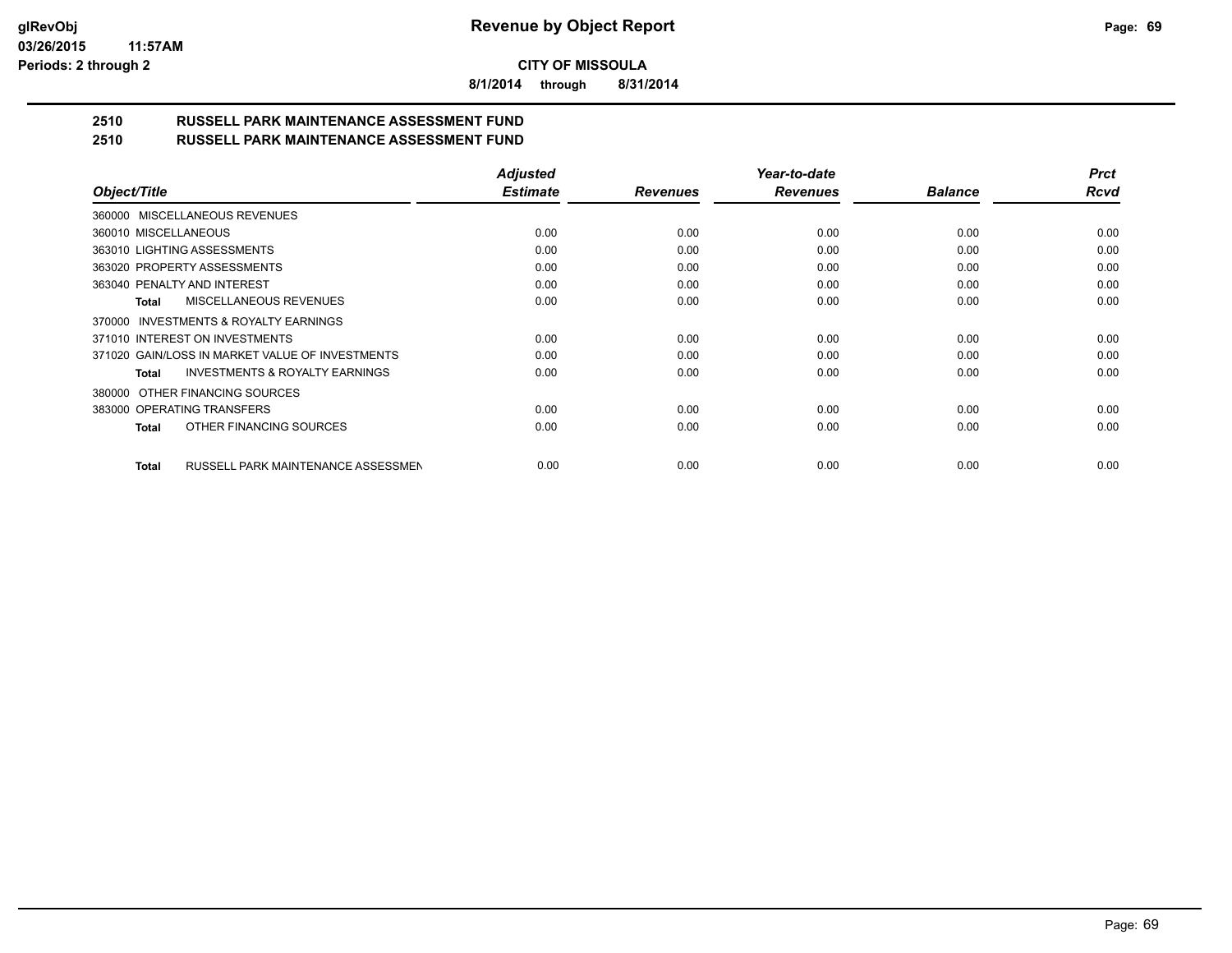**8/1/2014 through 8/31/2014**

## **2510 RUSSELL PARK MAINTENANCE ASSESSMENT FUND**

| Object/Title                                              | <b>Adjusted</b><br><b>Estimate</b> | <b>Revenues</b> | Year-to-date<br><b>Revenues</b> | <b>Balance</b> | <b>Prct</b><br><b>Rcvd</b> |
|-----------------------------------------------------------|------------------------------------|-----------------|---------------------------------|----------------|----------------------------|
| 360000 MISCELLANEOUS REVENUES                             |                                    |                 |                                 |                |                            |
| 360010 MISCELLANEOUS                                      | 0.00                               | 0.00            | 0.00                            | 0.00           | 0.00                       |
| 363010 LIGHTING ASSESSMENTS                               | 0.00                               | 0.00            | 0.00                            | 0.00           | 0.00                       |
| 363020 PROPERTY ASSESSMENTS                               | 0.00                               | 0.00            | 0.00                            | 0.00           | 0.00                       |
| 363040 PENALTY AND INTEREST                               | 0.00                               | 0.00            | 0.00                            | 0.00           | 0.00                       |
| MISCELLANEOUS REVENUES<br>Total                           | 0.00                               | 0.00            | 0.00                            | 0.00           | 0.00                       |
| 370000 INVESTMENTS & ROYALTY EARNINGS                     |                                    |                 |                                 |                |                            |
| 371010 INTEREST ON INVESTMENTS                            | 0.00                               | 0.00            | 0.00                            | 0.00           | 0.00                       |
| 371020 GAIN/LOSS IN MARKET VALUE OF INVESTMENT            | 0.00                               | 0.00            | 0.00                            | 0.00           | 0.00                       |
| <b>INVESTMENTS &amp; ROYALTY EARNINGS</b><br>Total        | 0.00                               | 0.00            | 0.00                            | 0.00           | 0.00                       |
| 380000 OTHER FINANCING SOURCES                            |                                    |                 |                                 |                |                            |
| 383000 OPERATING TRANSFERS                                | 0.00                               | 0.00            | 0.00                            | 0.00           | 0.00                       |
| OTHER FINANCING SOURCES<br>Total                          | 0.00                               | 0.00            | 0.00                            | 0.00           | 0.00                       |
|                                                           |                                    |                 |                                 |                |                            |
| <b>RUSSELL PARK MAINTENANCE ASSESSMEN</b><br><b>Total</b> | 0.00                               | 0.00            | 0.00                            | 0.00           | 0.00                       |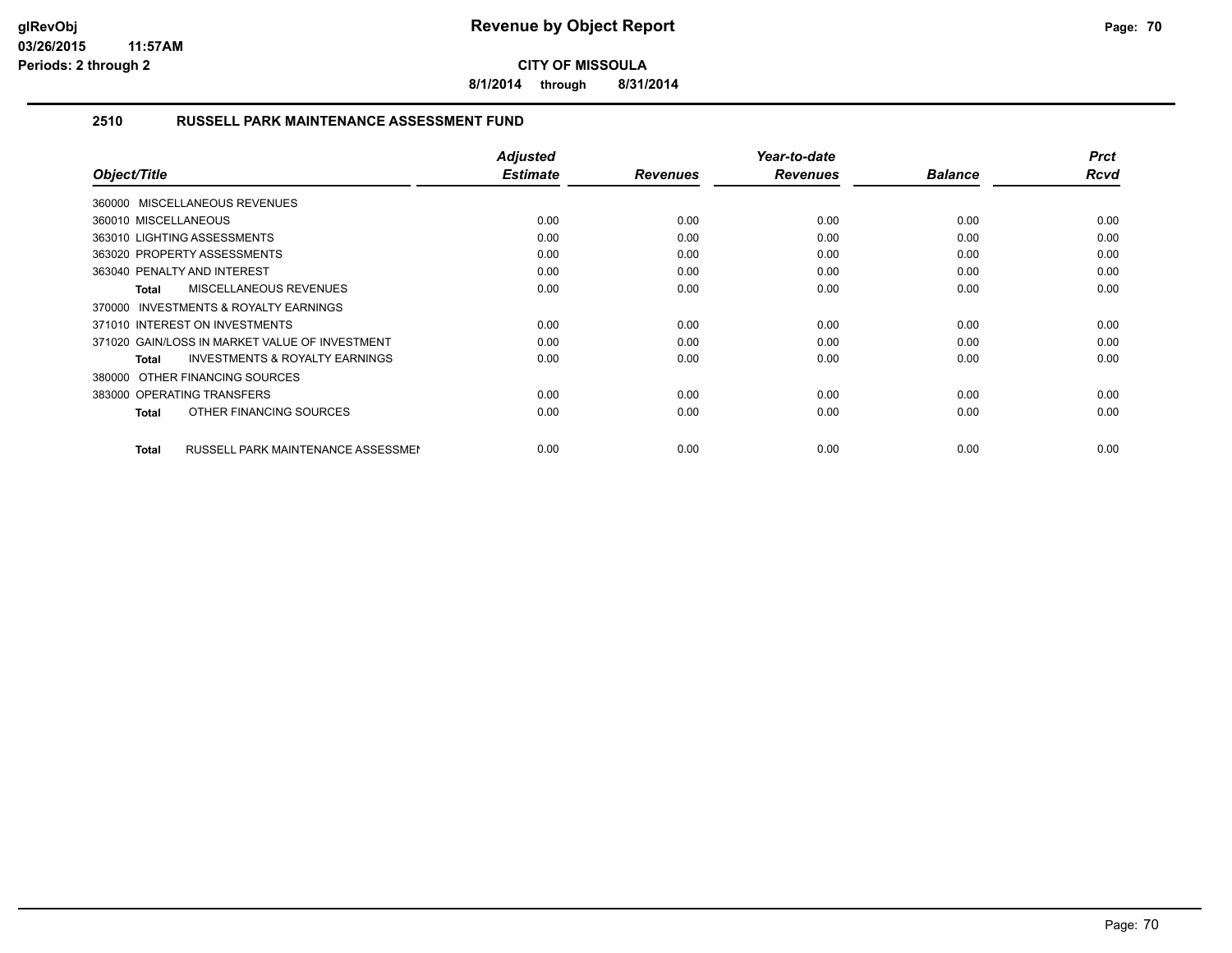**8/1/2014 through 8/31/2014**

# **2511 WILLOWWOOD PARK MAINTENANCE ASSESSMENT F**

**2511 WILLOWWOOD PARK MAINTENANCE ASSESSMENT F**

|                                                    | <b>Adjusted</b> |                 | Year-to-date    |                | Prct |
|----------------------------------------------------|-----------------|-----------------|-----------------|----------------|------|
| Object/Title                                       | <b>Estimate</b> | <b>Revenues</b> | <b>Revenues</b> | <b>Balance</b> | Rcvd |
| 360000 MISCELLANEOUS REVENUES                      |                 |                 |                 |                |      |
| 360010 MISCELLANEOUS                               | 0.00            | 0.00            | 0.00            | 0.00           | 0.00 |
| 363010 LIGHTING ASSESSMENTS                        | 0.00            | 0.00            | 0.00            | 0.00           | 0.00 |
| 363020 PROPERTY ASSESSMENTS                        | 0.00            | 0.00            | 0.00            | 0.00           | 0.00 |
| 363040 PENALTY AND INTEREST                        | 0.00            | 0.00            | 0.00            | 0.00           | 0.00 |
| MISCELLANEOUS REVENUES<br>Total                    | 0.00            | 0.00            | 0.00            | 0.00           | 0.00 |
| 370000 INVESTMENTS & ROYALTY EARNINGS              |                 |                 |                 |                |      |
| 371010 INTEREST ON INVESTMENTS                     | 0.00            | 0.00            | 0.00            | 0.00           | 0.00 |
| 371020 GAIN/LOSS IN MARKET VALUE OF INVESTMENTS    | 0.00            | 0.00            | 0.00            | 0.00           | 0.00 |
| <b>INVESTMENTS &amp; ROYALTY EARNINGS</b><br>Total | 0.00            | 0.00            | 0.00            | 0.00           | 0.00 |
| WILLOWWOOD PARK MAINTENANCE ASSES<br><b>Total</b>  | 0.00            | 0.00            | 0.00            | 0.00           | 0.00 |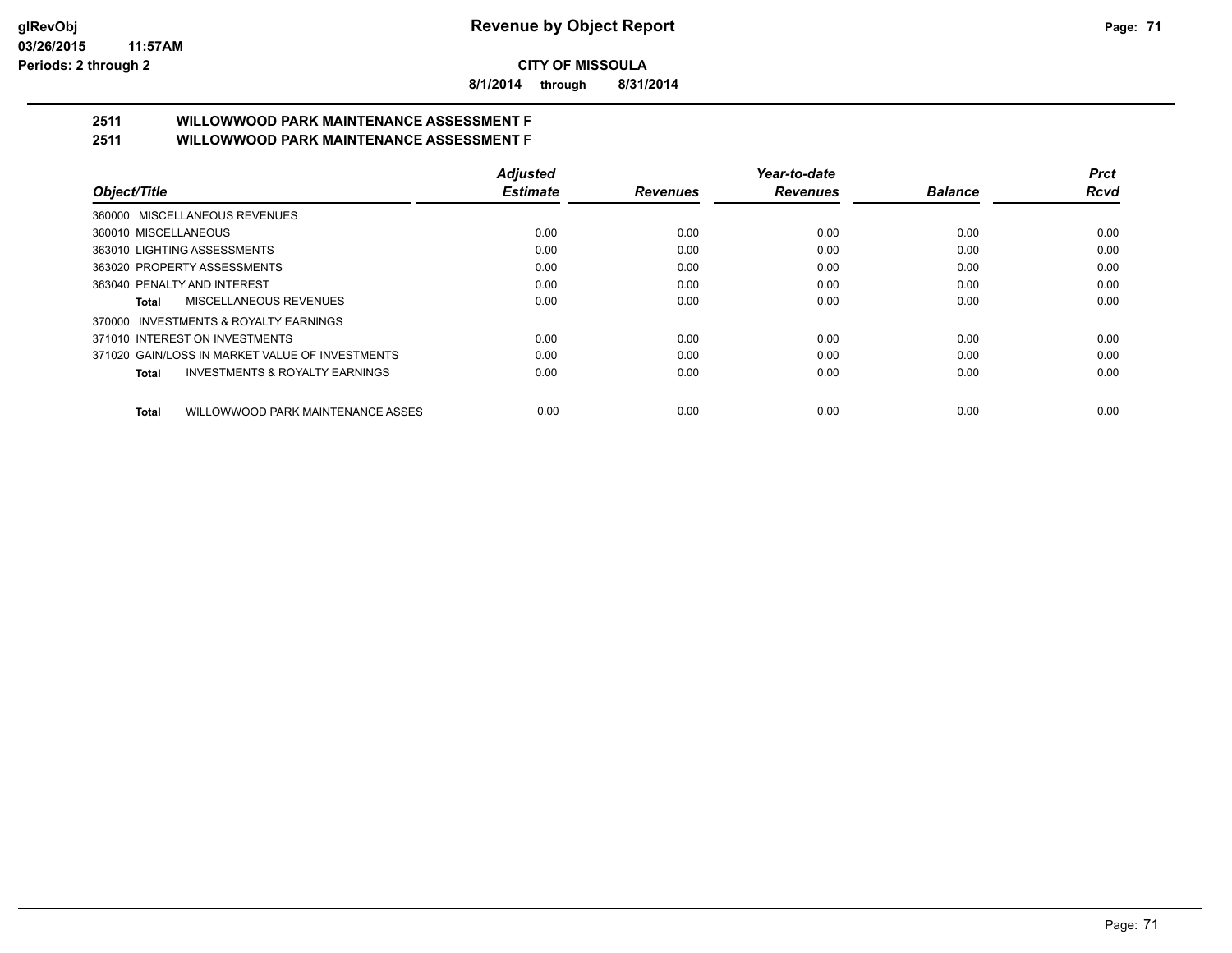**8/1/2014 through 8/31/2014**

## **2511 WILLOWWOOD PARK MAINTENANCE ASSESSMENT F**

|                                                    | <b>Adjusted</b> |                 | Year-to-date    |                | <b>Prct</b> |
|----------------------------------------------------|-----------------|-----------------|-----------------|----------------|-------------|
| Object/Title                                       | <b>Estimate</b> | <b>Revenues</b> | <b>Revenues</b> | <b>Balance</b> | <b>Rcvd</b> |
| 360000 MISCELLANEOUS REVENUES                      |                 |                 |                 |                |             |
| 360010 MISCELLANEOUS                               | 0.00            | 0.00            | 0.00            | 0.00           | 0.00        |
| 363010 LIGHTING ASSESSMENTS                        | 0.00            | 0.00            | 0.00            | 0.00           | 0.00        |
| 363020 PROPERTY ASSESSMENTS                        | 0.00            | 0.00            | 0.00            | 0.00           | 0.00        |
| 363040 PENALTY AND INTEREST                        | 0.00            | 0.00            | 0.00            | 0.00           | 0.00        |
| <b>MISCELLANEOUS REVENUES</b><br>Total             | 0.00            | 0.00            | 0.00            | 0.00           | 0.00        |
| 370000 INVESTMENTS & ROYALTY EARNINGS              |                 |                 |                 |                |             |
| 371010 INTEREST ON INVESTMENTS                     | 0.00            | 0.00            | 0.00            | 0.00           | 0.00        |
| 371020 GAIN/LOSS IN MARKET VALUE OF INVESTMENT     | 0.00            | 0.00            | 0.00            | 0.00           | 0.00        |
| <b>INVESTMENTS &amp; ROYALTY EARNINGS</b><br>Total | 0.00            | 0.00            | 0.00            | 0.00           | 0.00        |
| WILLOWWOOD PARK MAINTENANCE ASSES<br>Total         | 0.00            | 0.00            | 0.00            | 0.00           | 0.00        |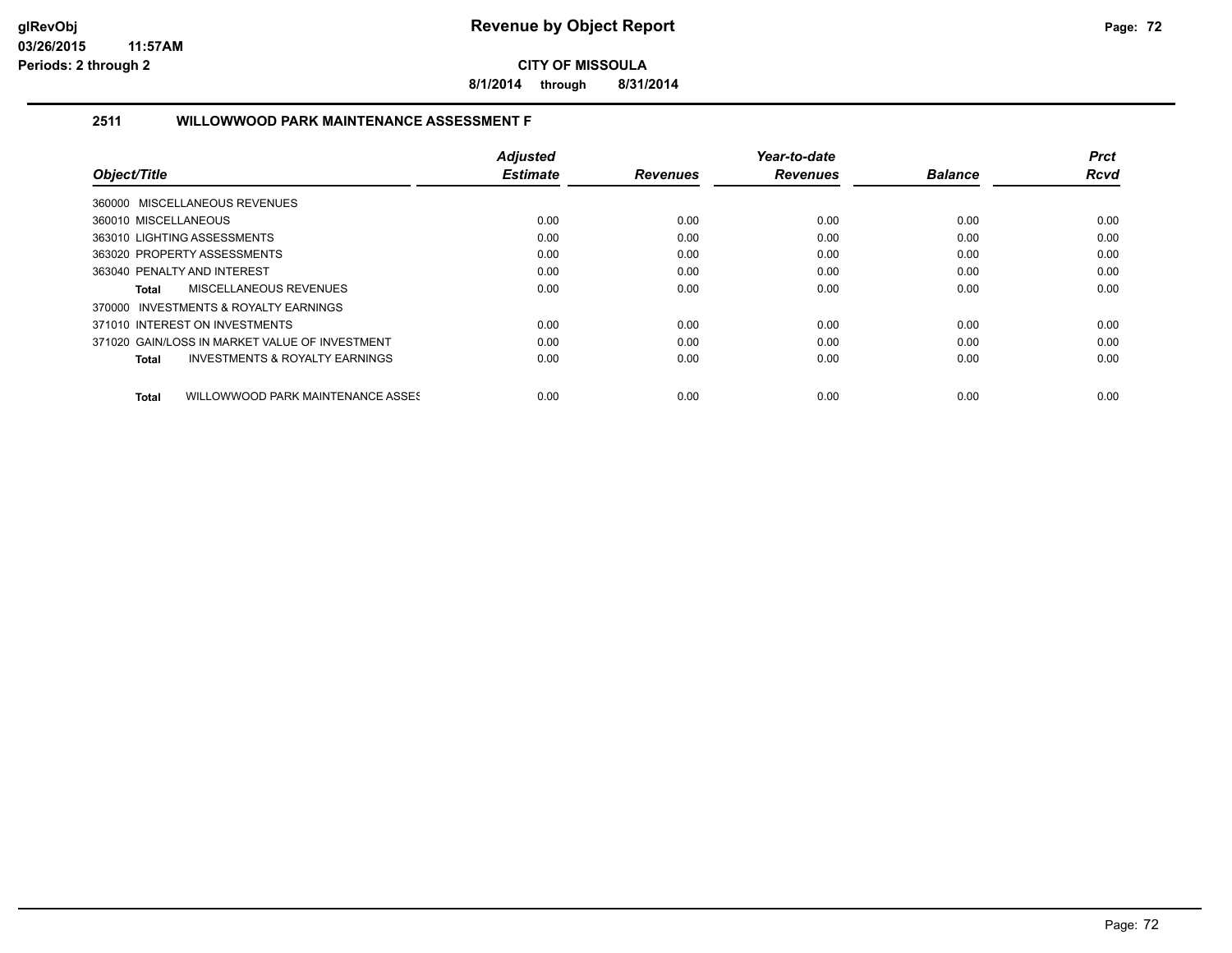**8/1/2014 through 8/31/2014**

**2512 ROAD DISTRICT #1**

**2512 ROAD DISTRICT #1**

|                                                           | <b>Adjusted</b> |                 | Year-to-date    |                | <b>Prct</b> |
|-----------------------------------------------------------|-----------------|-----------------|-----------------|----------------|-------------|
| Object/Title                                              | <b>Estimate</b> | <b>Revenues</b> | <b>Revenues</b> | <b>Balance</b> | <b>Rcvd</b> |
| INTERGOVERNMENTAL REVENUES<br>330000                      |                 |                 |                 |                |             |
| 336023 STATE CONTRIB. - PERS                              | 0.00            | 0.00            | 0.00            | 0.00           | 0.00        |
| <b>INTERGOVERNMENTAL REVENUES</b><br><b>Total</b>         | 0.00            | 0.00            | 0.00            | 0.00           | 0.00        |
| <b>MISCELLANEOUS REVENUES</b><br>360000                   |                 |                 |                 |                |             |
| 363020 PROPERTY ASSESSMENTS                               | 1,272,302.00    | 22,619.98       | $-2,261.50$     | 1,274,563.50   | $-0.18$     |
| 363040 PENALTY AND INTEREST                               | 0.00            | 655.95          | $-115.00$       | 115.00         | 0.00        |
| <b>MISCELLANEOUS REVENUES</b><br><b>Total</b>             | 1,272,302.00    | 23,275.93       | $-2,376.50$     | 1,274,678.50   | $-0.19$     |
| <b>INVESTMENTS &amp; ROYALTY EARNINGS</b><br>370000       |                 |                 |                 |                |             |
| 371010 INTEREST ON INVESTMENTS                            | 0.00            | 0.00            | 0.00            | 0.00           | 0.00        |
| <b>INVESTMENTS &amp; ROYALTY EARNINGS</b><br><b>Total</b> | 0.00            | 0.00            | 0.00            | 0.00           | 0.00        |
| OTHER FINANCING SOURCES<br>380000                         |                 |                 |                 |                |             |
| 381090 PROCEEDS FROM CAPITAL LEASE                        | 0.00            | 0.00            | 0.00            | 0.00           | 0.00        |
| OTHER FINANCING SOURCES<br><b>Total</b>                   | 0.00            | 0.00            | 0.00            | 0.00           | 0.00        |
|                                                           |                 |                 |                 |                |             |
| <b>ROAD DISTRICT #1</b><br><b>Total</b>                   | 1,272,302.00    | 23,275.93       | $-2,376.50$     | 1,274,678.50   | $-0.19$     |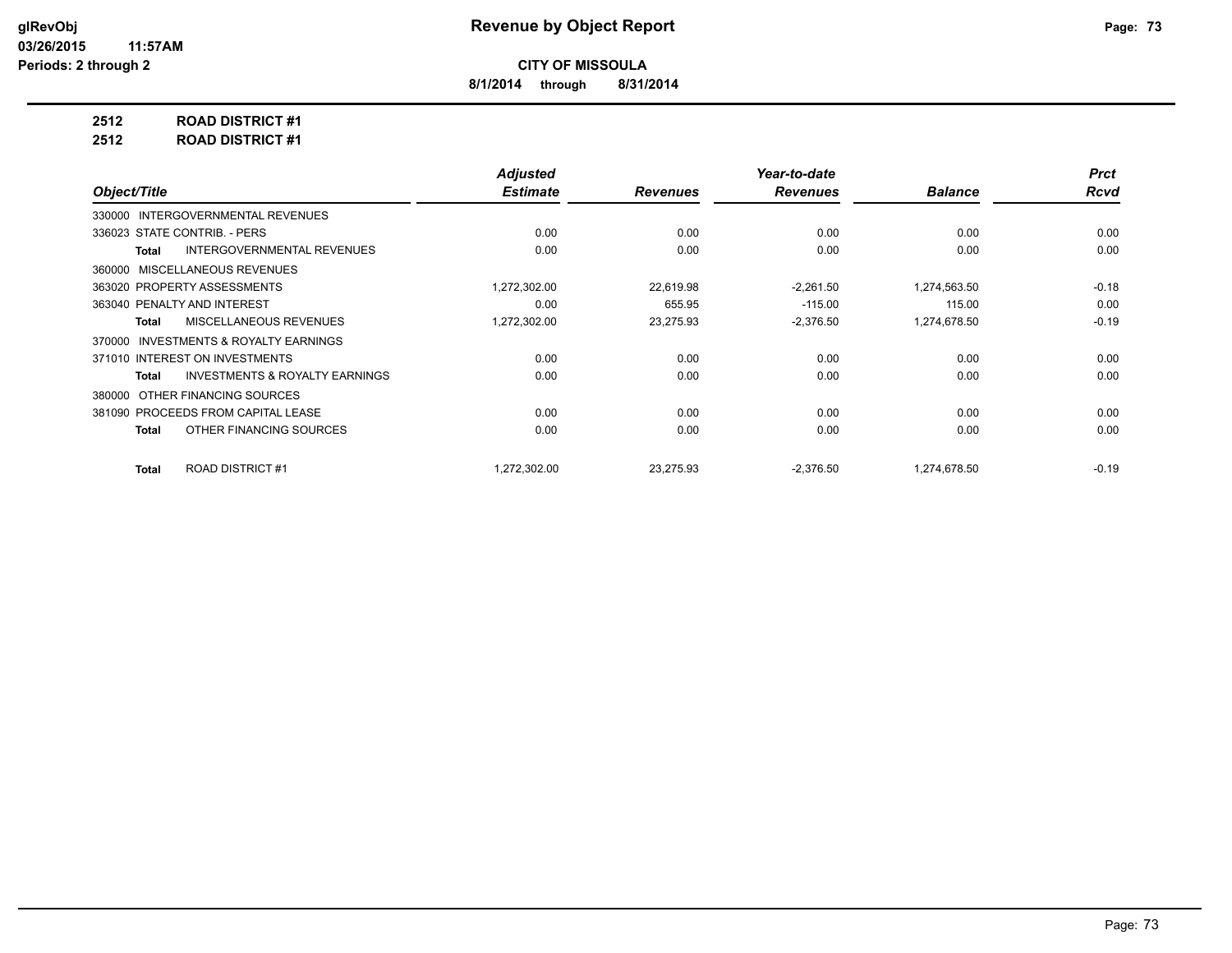**8/1/2014 through 8/31/2014**

#### **2512 ROAD DISTRICT #1**

| Object/Title                 |                                           | <b>Adjusted</b><br><b>Estimate</b> | <b>Revenues</b> | Year-to-date<br><b>Revenues</b> | <b>Balance</b> | <b>Prct</b><br><b>Rcvd</b> |
|------------------------------|-------------------------------------------|------------------------------------|-----------------|---------------------------------|----------------|----------------------------|
|                              |                                           |                                    |                 |                                 |                |                            |
| 330000                       | <b>INTERGOVERNMENTAL REVENUES</b>         |                                    |                 |                                 |                |                            |
| 336023 STATE CONTRIB. - PERS |                                           | 0.00                               | 0.00            | 0.00                            | 0.00           | 0.00                       |
| Total                        | <b>INTERGOVERNMENTAL REVENUES</b>         | 0.00                               | 0.00            | 0.00                            | 0.00           | 0.00                       |
| 360000                       | MISCELLANEOUS REVENUES                    |                                    |                 |                                 |                |                            |
| 363020 PROPERTY ASSESSMENTS  |                                           | 1,272,302.00                       | 22,619.98       | $-2,261.50$                     | 1,274,563.50   | $-0.18$                    |
| 363040 PENALTY AND INTEREST  |                                           | 0.00                               | 655.95          | $-115.00$                       | 115.00         | 0.00                       |
| <b>Total</b>                 | MISCELLANEOUS REVENUES                    | 1,272,302.00                       | 23,275.93       | $-2,376.50$                     | 1,274,678.50   | $-0.19$                    |
| 370000                       | <b>INVESTMENTS &amp; ROYALTY EARNINGS</b> |                                    |                 |                                 |                |                            |
|                              | 371010 INTEREST ON INVESTMENTS            | 0.00                               | 0.00            | 0.00                            | 0.00           | 0.00                       |
| Total                        | <b>INVESTMENTS &amp; ROYALTY EARNINGS</b> | 0.00                               | 0.00            | 0.00                            | 0.00           | 0.00                       |
| 380000                       | OTHER FINANCING SOURCES                   |                                    |                 |                                 |                |                            |
|                              | 381090 PROCEEDS FROM CAPITAL LEASE        | 0.00                               | 0.00            | 0.00                            | 0.00           | 0.00                       |
| Total                        | OTHER FINANCING SOURCES                   | 0.00                               | 0.00            | 0.00                            | 0.00           | 0.00                       |
|                              |                                           |                                    |                 |                                 |                |                            |
| Total                        | <b>ROAD DISTRICT #1</b>                   | 1.272.302.00                       | 23.275.93       | $-2.376.50$                     | 1.274.678.50   | $-0.19$                    |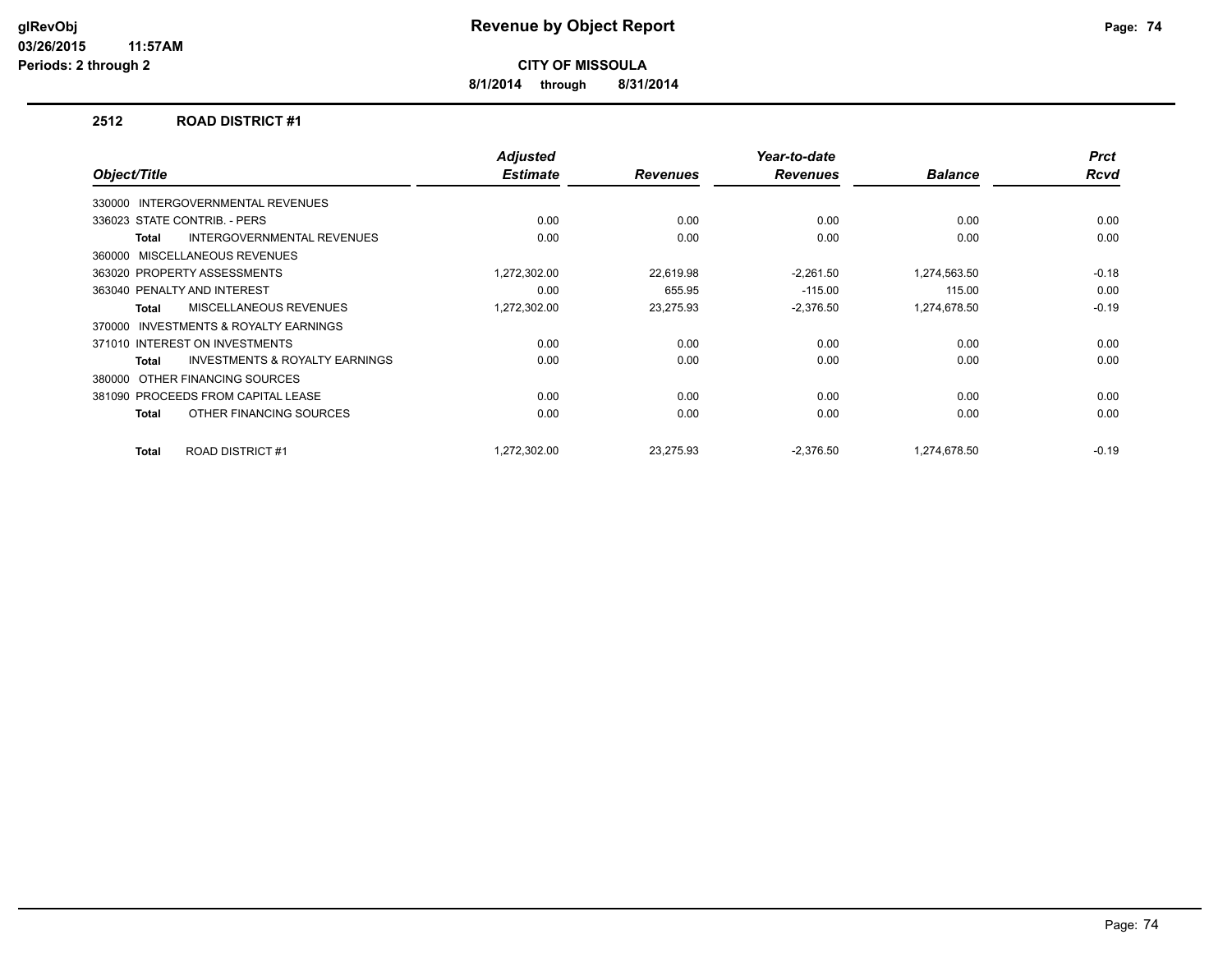**8/1/2014 through 8/31/2014**

**2513 PARK DISTRICT #1**

**2513 PARK DISTRICT #1**

|                                                    | <b>Adjusted</b> |                 | Year-to-date    |                | <b>Prct</b> |
|----------------------------------------------------|-----------------|-----------------|-----------------|----------------|-------------|
| Object/Title                                       | <b>Estimate</b> | <b>Revenues</b> | <b>Revenues</b> | <b>Balance</b> | <b>Rcvd</b> |
| 330000 INTERGOVERNMENTAL REVENUES                  |                 |                 |                 |                |             |
| 336023 STATE CONTRIB. - PERS                       | 0.00            | 5.40            | 6.20            | $-6.20$        | 0.00        |
| <b>INTERGOVERNMENTAL REVENUES</b><br>Total         | 0.00            | 5.40            | 6.20            | $-6.20$        | 0.00        |
| 360000 MISCELLANEOUS REVENUES                      |                 |                 |                 |                |             |
| 363020 PROPERTY ASSESSMENTS                        | 634.457.00      | 21.177.18       | $-2,027.00$     | 636,484.00     | $-0.32$     |
| 363040 PENALTY AND INTEREST                        | 0.00            | 587.76          | $-103.91$       | 103.91         | 0.00        |
| <b>MISCELLANEOUS REVENUES</b><br>Total             | 634,457.00      | 21,764.94       | $-2,130.91$     | 636,587.91     | $-0.34$     |
| INVESTMENTS & ROYALTY EARNINGS<br>370000           |                 |                 |                 |                |             |
| 371010 INTEREST ON INVESTMENTS                     | 0.00            | 0.00            | 0.00            | 0.00           | 0.00        |
| <b>INVESTMENTS &amp; ROYALTY EARNINGS</b><br>Total | 0.00            | 0.00            | 0.00            | 0.00           | 0.00        |
| OTHER FINANCING SOURCES<br>380000                  |                 |                 |                 |                |             |
| 381090 PROCEEDS FROM CAPITAL LEASE                 | 0.00            | 0.00            | 0.00            | 0.00           | 0.00        |
| OTHER FINANCING SOURCES<br>Total                   | 0.00            | 0.00            | 0.00            | 0.00           | 0.00        |
| <b>PARK DISTRICT #1</b><br><b>Total</b>            | 634.457.00      | 21,770.34       | $-2,124.71$     | 636,581.71     | $-0.33$     |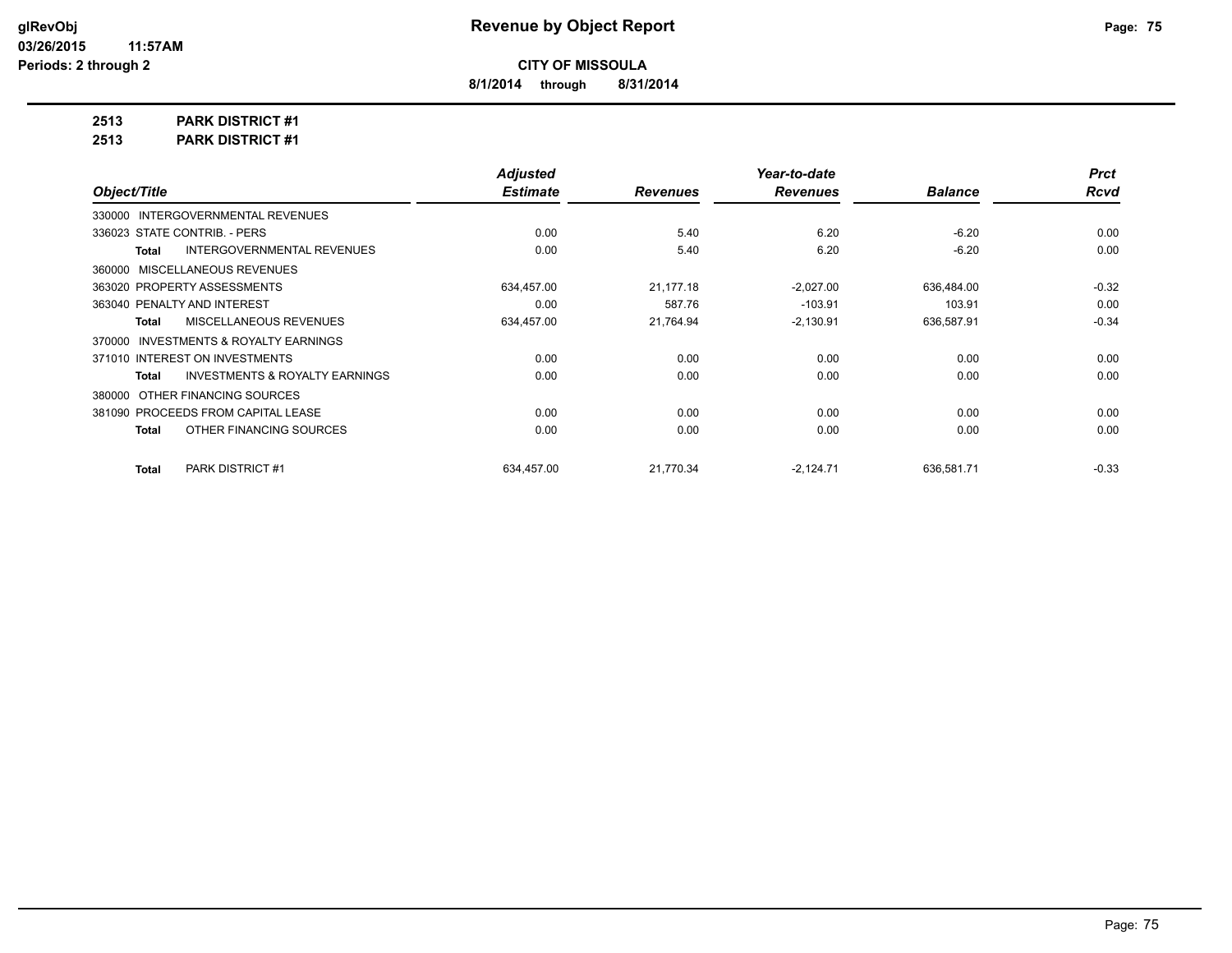**8/1/2014 through 8/31/2014**

#### **2513 PARK DISTRICT #1**

|              |                                           | <b>Adjusted</b> |                 | Year-to-date    |                | <b>Prct</b> |
|--------------|-------------------------------------------|-----------------|-----------------|-----------------|----------------|-------------|
| Object/Title |                                           | <b>Estimate</b> | <b>Revenues</b> | <b>Revenues</b> | <b>Balance</b> | <b>Rcvd</b> |
|              | 330000 INTERGOVERNMENTAL REVENUES         |                 |                 |                 |                |             |
|              | 336023 STATE CONTRIB. - PERS              | 0.00            | 5.40            | 6.20            | $-6.20$        | 0.00        |
| Total        | <b>INTERGOVERNMENTAL REVENUES</b>         | 0.00            | 5.40            | 6.20            | $-6.20$        | 0.00        |
|              | 360000 MISCELLANEOUS REVENUES             |                 |                 |                 |                |             |
|              | 363020 PROPERTY ASSESSMENTS               | 634,457.00      | 21.177.18       | $-2,027.00$     | 636,484.00     | $-0.32$     |
|              | 363040 PENALTY AND INTEREST               | 0.00            | 587.76          | $-103.91$       | 103.91         | 0.00        |
| <b>Total</b> | MISCELLANEOUS REVENUES                    | 634,457.00      | 21,764.94       | $-2,130.91$     | 636,587.91     | $-0.34$     |
| 370000       | <b>INVESTMENTS &amp; ROYALTY EARNINGS</b> |                 |                 |                 |                |             |
|              | 371010 INTEREST ON INVESTMENTS            | 0.00            | 0.00            | 0.00            | 0.00           | 0.00        |
| Total        | <b>INVESTMENTS &amp; ROYALTY EARNINGS</b> | 0.00            | 0.00            | 0.00            | 0.00           | 0.00        |
|              | 380000 OTHER FINANCING SOURCES            |                 |                 |                 |                |             |
|              | 381090 PROCEEDS FROM CAPITAL LEASE        | 0.00            | 0.00            | 0.00            | 0.00           | 0.00        |
| Total        | OTHER FINANCING SOURCES                   | 0.00            | 0.00            | 0.00            | 0.00           | 0.00        |
| Total        | <b>PARK DISTRICT #1</b>                   | 634.457.00      | 21.770.34       | $-2,124.71$     | 636.581.71     | $-0.33$     |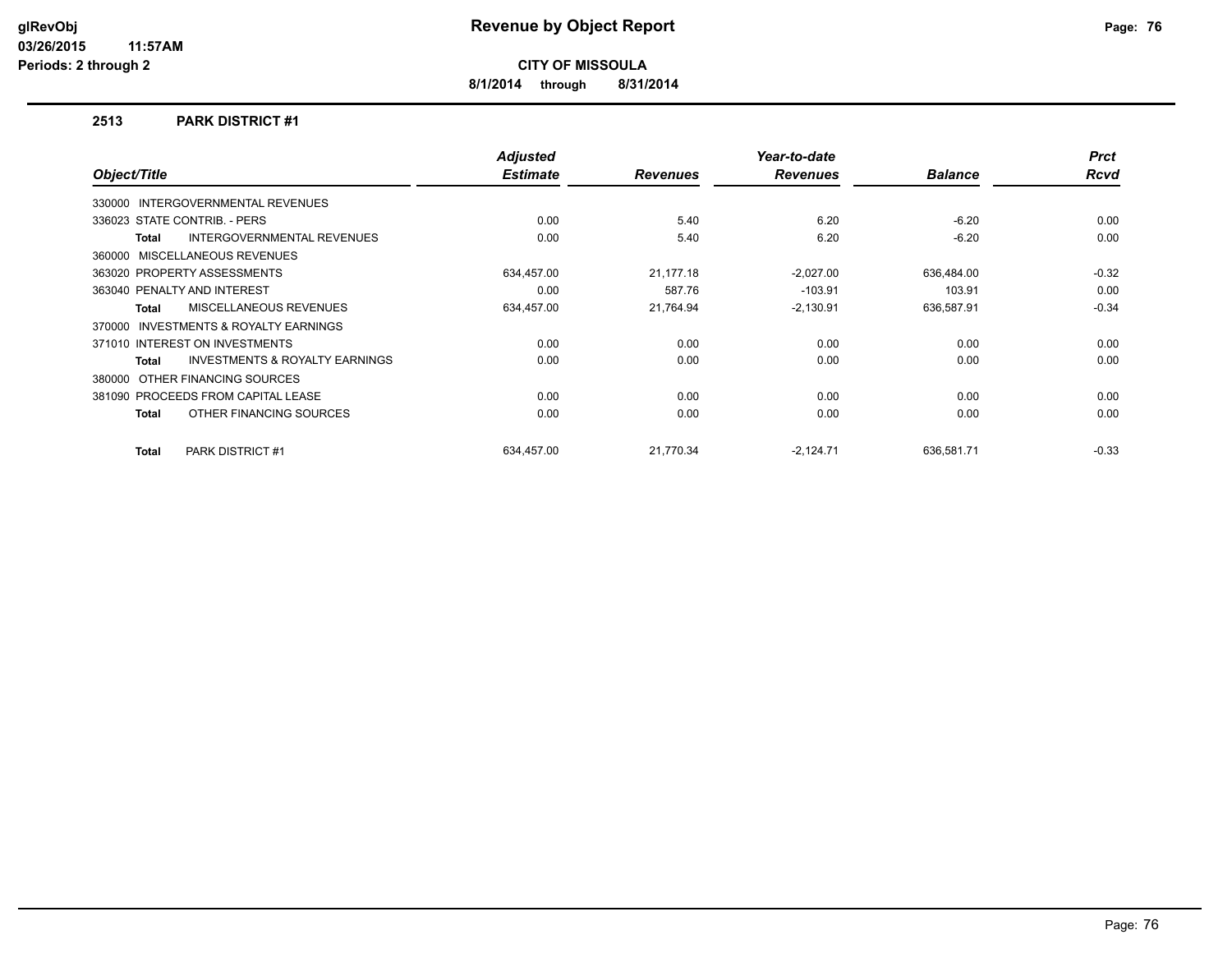**8/1/2014 through 8/31/2014**

# **2820 STATE GAS TAX FUND**

**2820 STATE GAS TAX FUND**

|                                                   | <b>Adjusted</b> |                 | Year-to-date    |                | <b>Prct</b> |
|---------------------------------------------------|-----------------|-----------------|-----------------|----------------|-------------|
| Object/Title                                      | <b>Estimate</b> | <b>Revenues</b> | <b>Revenues</b> | <b>Balance</b> | <b>Rcvd</b> |
| 330000 INTERGOVERNMENTAL REVENUES                 |                 |                 |                 |                |             |
| 331052 MDT CMAQ STRIPING GRANT                    | 0.00            | 0.00            | 0.00            | 0.00           | 0.00        |
| 334040 GAS TAX APPORTIONMENT                      | 982.213.00      | 89.963.30       | 179.926.65      | 802.286.35     | 18.32       |
| <b>INTERGOVERNMENTAL REVENUES</b><br><b>Total</b> | 982,213.00      | 89.963.30       | 179.926.65      | 802.286.35     | 18.32       |
| 380000 OTHER FINANCING SOURCES                    |                 |                 |                 |                |             |
| 383000 OPERATING TRANSFERS                        | 0.00            | 0.00            | 0.00            | 0.00           | 0.00        |
| OTHER FINANCING SOURCES<br><b>Total</b>           | 0.00            | 0.00            | 0.00            | 0.00           | 0.00        |
| STATE GAS TAX FUND<br><b>Total</b>                | 982.213.00      | 89.963.30       | 179.926.65      | 802.286.35     | 18.32       |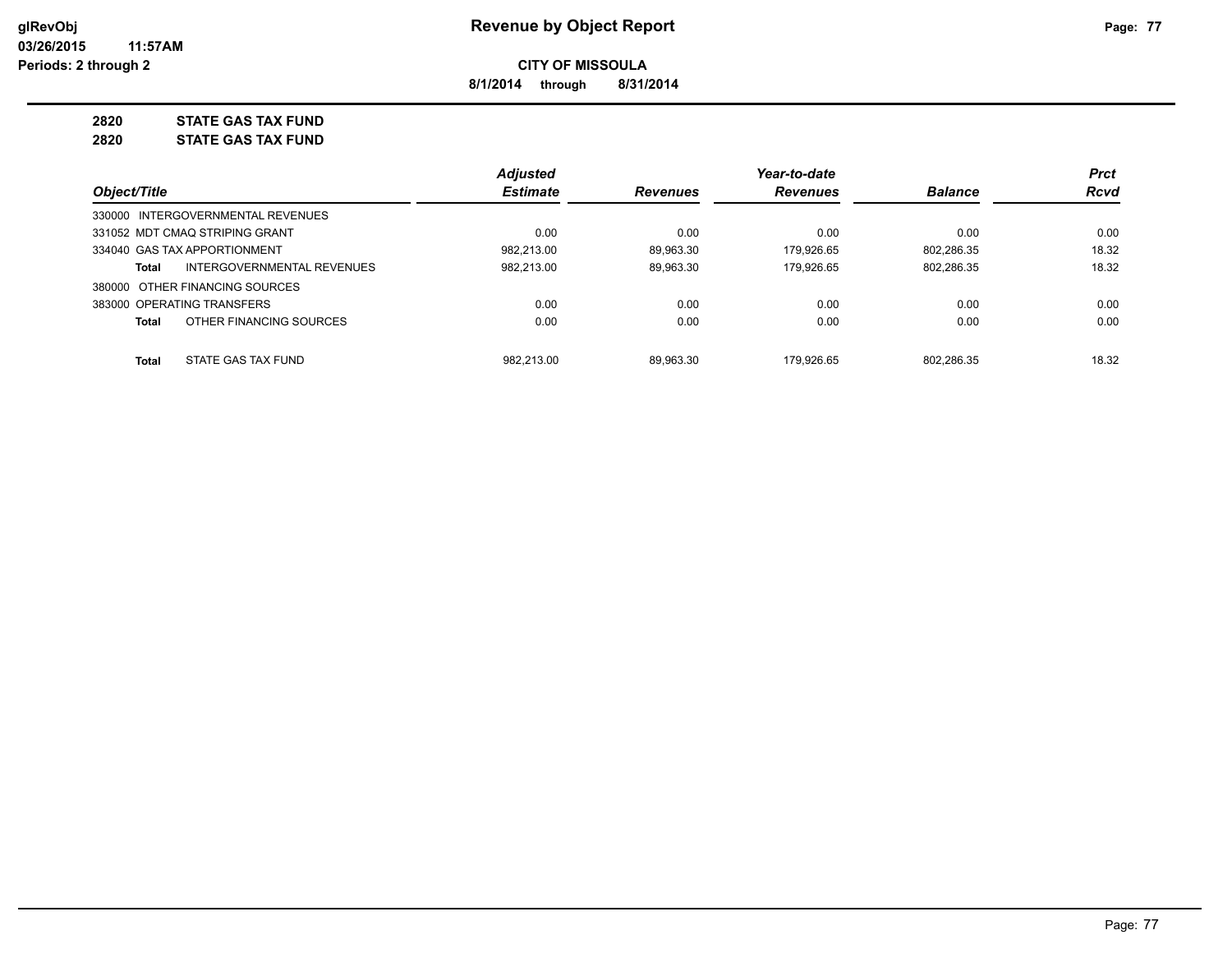**8/1/2014 through 8/31/2014**

#### **2820 STATE GAS TAX FUND**

|              |                                   | <b>Adjusted</b> |                 | Year-to-date    |                | <b>Prct</b> |
|--------------|-----------------------------------|-----------------|-----------------|-----------------|----------------|-------------|
| Object/Title |                                   | <b>Estimate</b> | <b>Revenues</b> | <b>Revenues</b> | <b>Balance</b> | <b>Rcvd</b> |
|              | 330000 INTERGOVERNMENTAL REVENUES |                 |                 |                 |                |             |
|              | 331052 MDT CMAQ STRIPING GRANT    | 0.00            | 0.00            | 0.00            | 0.00           | 0.00        |
|              | 334040 GAS TAX APPORTIONMENT      | 982.213.00      | 89.963.30       | 179.926.65      | 802.286.35     | 18.32       |
| Total        | INTERGOVERNMENTAL REVENUES        | 982.213.00      | 89,963.30       | 179.926.65      | 802,286.35     | 18.32       |
|              | 380000 OTHER FINANCING SOURCES    |                 |                 |                 |                |             |
|              | 383000 OPERATING TRANSFERS        | 0.00            | 0.00            | 0.00            | 0.00           | 0.00        |
| <b>Total</b> | OTHER FINANCING SOURCES           | 0.00            | 0.00            | 0.00            | 0.00           | 0.00        |
| <b>Total</b> | STATE GAS TAX FUND                | 982.213.00      | 89.963.30       | 179.926.65      | 802.286.35     | 18.32       |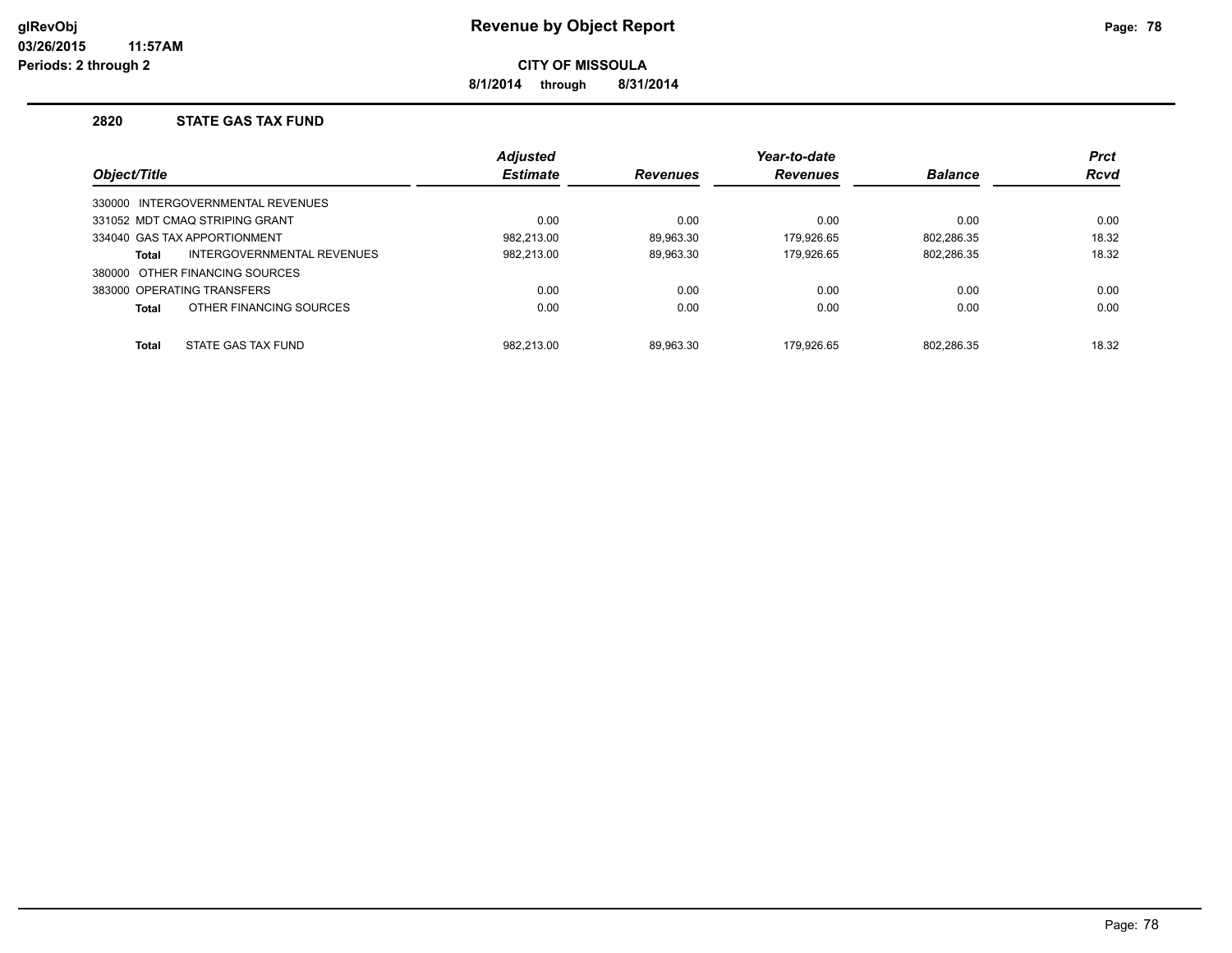**8/1/2014 through 8/31/2014**

#### **2917 CRIME VICTIM SURCHARGE**

**2917 CRIME VICTIM SURCHARGE**

|                                                 | <b>Adjusted</b> |                 | Year-to-date    |                | <b>Prct</b> |
|-------------------------------------------------|-----------------|-----------------|-----------------|----------------|-------------|
| Object/Title                                    | <b>Estimate</b> | <b>Revenues</b> | <b>Revenues</b> | <b>Balance</b> | Rcvd        |
| 350000 FINES & FORFEITURES                      |                 |                 |                 |                |             |
| 351032 SURCHARGE ON FINES                       | 0.00            | 6.475.68        | 6.475.68        | -6.475.68      | 0.00        |
| <b>FINES &amp; FORFEITURES</b><br>Total         | 0.00            | 6.475.68        | 6.475.68        | $-6.475.68$    | 0.00        |
| 370000 INVESTMENTS & ROYALTY EARNINGS           |                 |                 |                 |                |             |
| 371010 INTEREST ON INVESTMENTS                  | 0.00            | 0.00            | 0.00            | 0.00           | 0.00        |
| 371020 GAIN/LOSS IN MARKET VALUE OF INVESTMENTS | 0.00            | 0.00            | 0.00            | 0.00           | 0.00        |
| INVESTMENTS & ROYALTY EARNINGS<br>Total         | 0.00            | 0.00            | 0.00            | 0.00           | 0.00        |
| CRIME VICTIM SURCHARGE<br>Total                 | 0.00            | 6.475.68        | 6.475.68        | $-6.475.68$    | 0.00        |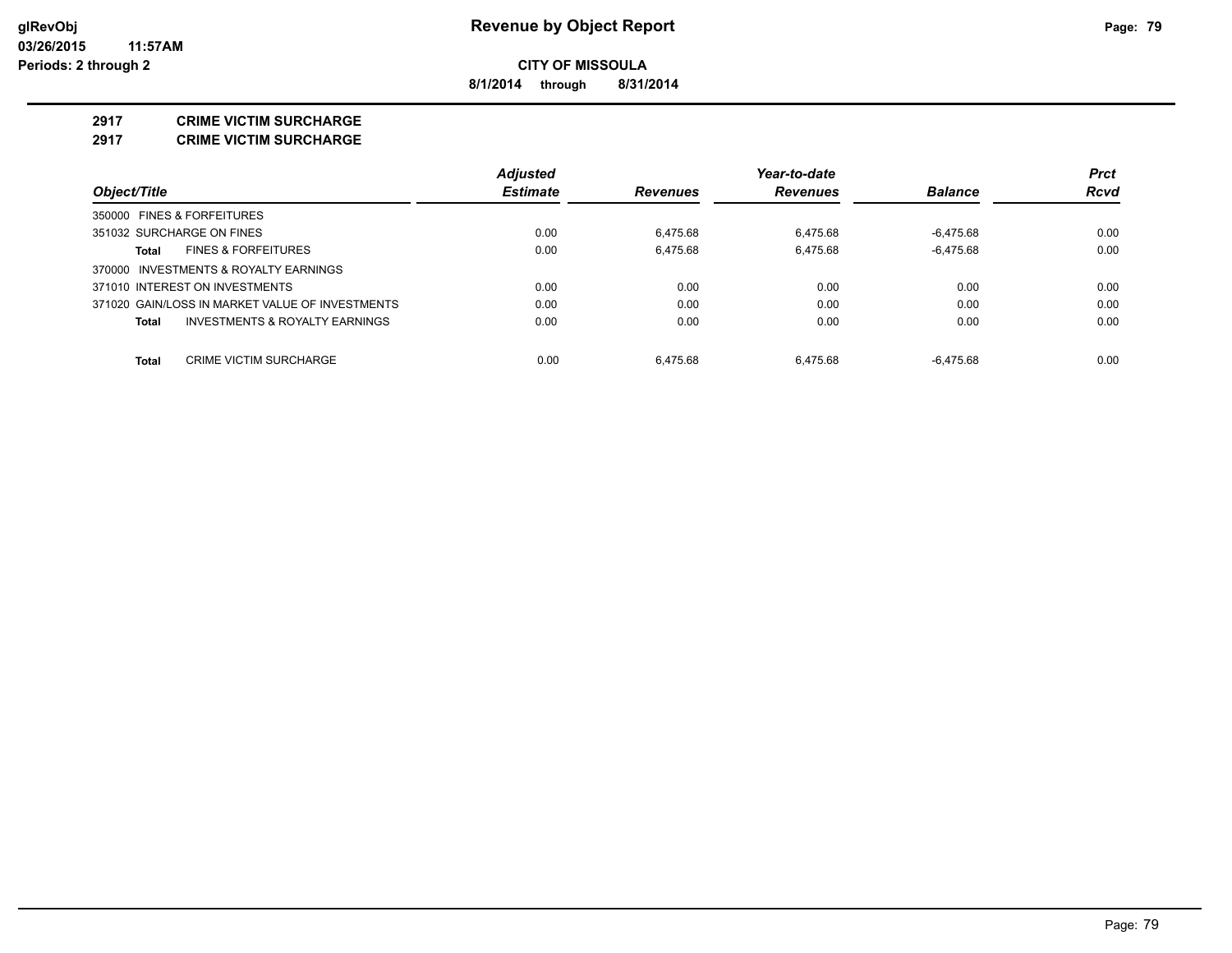**8/1/2014 through 8/31/2014**

### **2917 CRIME VICTIM SURCHARGE**

|                                                    | <b>Adjusted</b> |                 | Year-to-date    |                | <b>Prct</b> |
|----------------------------------------------------|-----------------|-----------------|-----------------|----------------|-------------|
| Object/Title                                       | <b>Estimate</b> | <b>Revenues</b> | <b>Revenues</b> | <b>Balance</b> | <b>Rcvd</b> |
| 350000 FINES & FORFEITURES                         |                 |                 |                 |                |             |
| 351032 SURCHARGE ON FINES                          | 0.00            | 6.475.68        | 6.475.68        | $-6.475.68$    | 0.00        |
| <b>FINES &amp; FORFEITURES</b><br>Total            | 0.00            | 6,475.68        | 6,475.68        | $-6,475.68$    | 0.00        |
| 370000 INVESTMENTS & ROYALTY EARNINGS              |                 |                 |                 |                |             |
| 371010 INTEREST ON INVESTMENTS                     | 0.00            | 0.00            | 0.00            | 0.00           | 0.00        |
| 371020 GAIN/LOSS IN MARKET VALUE OF INVESTMENT     | 0.00            | 0.00            | 0.00            | 0.00           | 0.00        |
| <b>INVESTMENTS &amp; ROYALTY EARNINGS</b><br>Total | 0.00            | 0.00            | 0.00            | 0.00           | 0.00        |
|                                                    |                 |                 |                 |                |             |
| <b>Total</b><br><b>CRIME VICTIM SURCHARGE</b>      | 0.00            | 6.475.68        | 6.475.68        | $-6.475.68$    | 0.00        |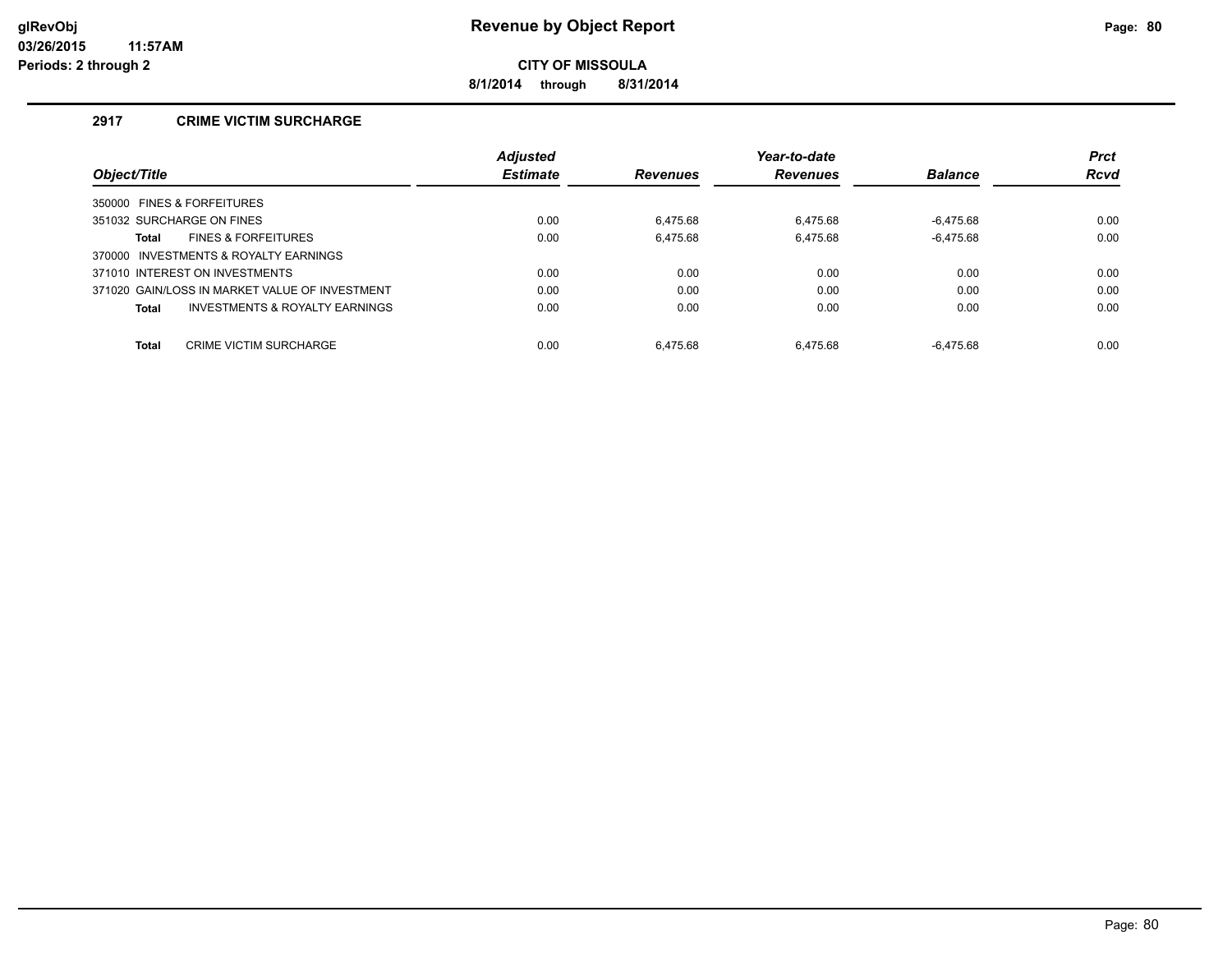**8/1/2014 through 8/31/2014**

## **2918 LAW ENFORCEMENT BLOCK GRANT FUND**

**2918 LAW ENFORCEMENT BLOCK GRANT FUND**

|                                                           | <b>Adjusted</b> |                 | Year-to-date    |                | <b>Prct</b> |
|-----------------------------------------------------------|-----------------|-----------------|-----------------|----------------|-------------|
| Object/Title                                              | <b>Estimate</b> | <b>Revenues</b> | <b>Revenues</b> | <b>Balance</b> | <b>Rcvd</b> |
| 330000 INTERGOVERNMENTAL REVENUES                         |                 |                 |                 |                |             |
| 331000 FEDERAL GRANTS                                     | 83,166.00       | 0.00            | 0.00            | 83,166.00      | 0.00        |
| 331001 BYRNE DISCRETIONARY                                | 0.00            | 0.00            | 0.00            | 0.00           | 0.00        |
| 331022 SMART POLICING GRANT                               | 0.00            | 0.00            | 0.00            | 0.00           | 0.00        |
| 331023 COPS HIRING GRANT 2011                             | 55,000.00       | 0.00            | 0.00            | 55,000.00      | 0.00        |
| 331024 DEPT OF JUSTICE GRANTS                             | 0.00            | 0.00            | 0.00            | 0.00           | 0.00        |
| 331026 ICAC GRANT                                         | 0.00            | 6,553.77        | 6,553.77        | $-6,553.77$    | 0.00        |
| 331027 JAG GRANTS REVENUE                                 | 0.00            | 0.00            | 0.00            | 0.00           | 0.00        |
| 331028 JAG VII                                            | 0.00            | 0.00            | 0.00            | 0.00           | 0.00        |
| 336021 STATE CONTRIB - POLICE RETIREMENT                  | 0.00            | 2,016.72        | 2,647.43        | $-2,647.43$    | 0.00        |
| <b>INTERGOVERNMENTAL REVENUES</b><br>Total                | 138,166.00      | 8,570.49        | 9,201.20        | 128,964.80     | 6.66        |
| 340000 CHARGES FOR SERVICES                               |                 |                 |                 |                |             |
| 342010 POLICE/BID AGREEMENT                               | 0.00            | 0.00            | 0.00            | 0.00           | 0.00        |
| <b>CHARGES FOR SERVICES</b><br>Total                      | 0.00            | 0.00            | 0.00            | 0.00           | 0.00        |
| MISCELLANEOUS REVENUES<br>360000                          |                 |                 |                 |                |             |
| 360010 MISCELLANEOUS                                      | 0.00            | 0.00            | 0.00            | 0.00           | 0.00        |
| <b>MISCELLANEOUS REVENUES</b><br><b>Total</b>             | 0.00            | 0.00            | 0.00            | 0.00           | 0.00        |
| <b>INVESTMENTS &amp; ROYALTY EARNINGS</b><br>370000       |                 |                 |                 |                |             |
| 371010 INTEREST ON INVESTMENTS                            | 0.00            | 0.00            | 0.00            | 0.00           | 0.00        |
| 371020 GAIN/LOSS IN MARKET VALUE OF INVESTMENTS           | 0.00            | 0.00            | 0.00            | 0.00           | 0.00        |
| <b>INVESTMENTS &amp; ROYALTY EARNINGS</b><br><b>Total</b> | 0.00            | 0.00            | 0.00            | 0.00           | 0.00        |
| OTHER FINANCING SOURCES<br>380000                         |                 |                 |                 |                |             |
| 383023 TRANS FR DRUG FORFEITURE                           | 0.00            | 0.00            | 0.00            | 0.00           | 0.00        |
| 383036 TRANSFER - GRANT                                   | 0.00            | 0.00            | 0.00            | 0.00           | 0.00        |
| OTHER FINANCING SOURCES<br><b>Total</b>                   | 0.00            | 0.00            | 0.00            | 0.00           | 0.00        |
|                                                           |                 |                 |                 |                |             |
| LAW ENFORCEMENT BLOCK GRANT FUND<br><b>Total</b>          | 138,166.00      | 8.570.49        | 9,201.20        | 128.964.80     | 6.66        |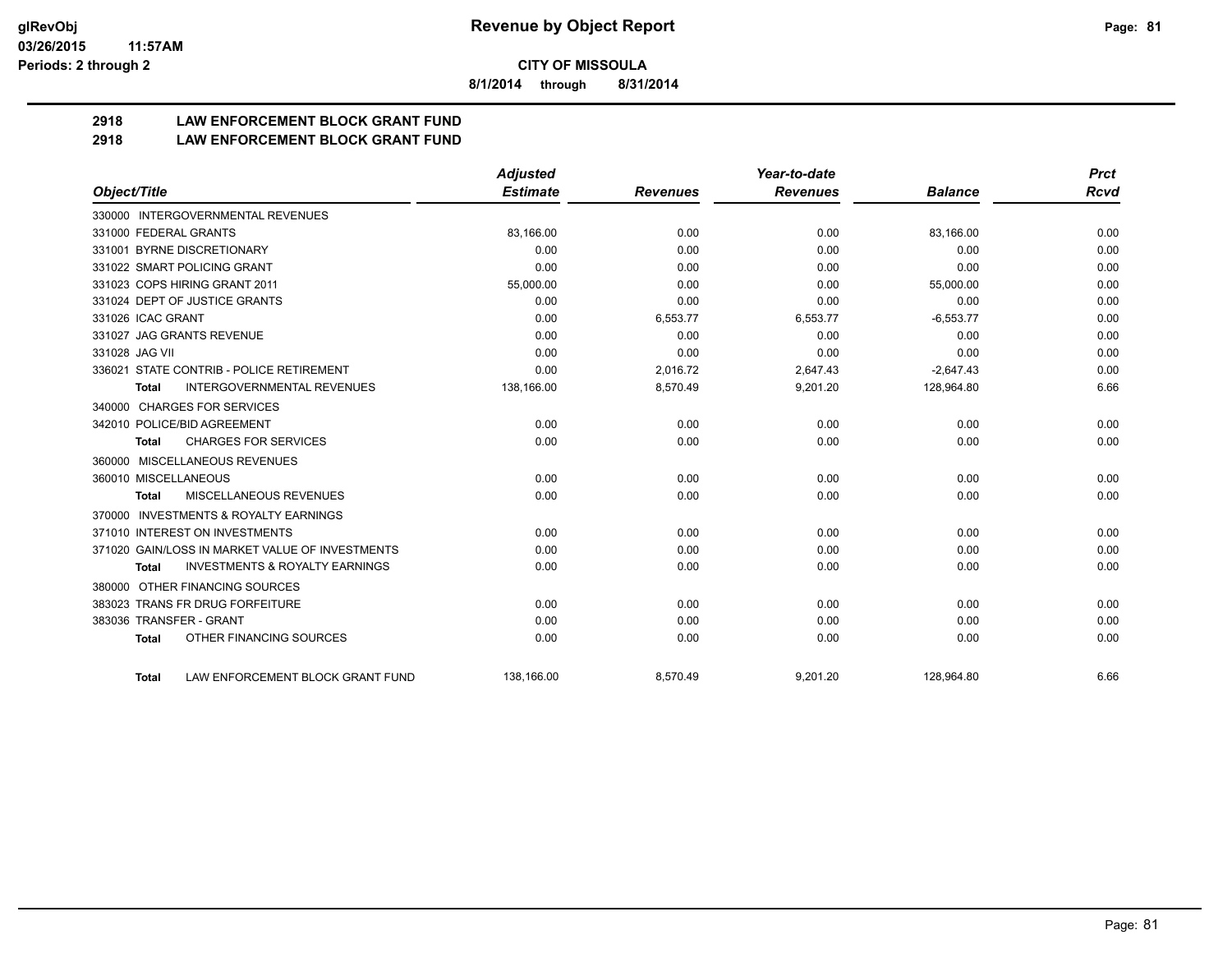**8/1/2014 through 8/31/2014**

### **2918 LAW ENFORCEMENT BLOCK GRANT FUND**

|                                                           | <b>Adjusted</b> |                 | Year-to-date    |                | <b>Prct</b> |
|-----------------------------------------------------------|-----------------|-----------------|-----------------|----------------|-------------|
| Object/Title                                              | <b>Estimate</b> | <b>Revenues</b> | <b>Revenues</b> | <b>Balance</b> | Rcvd        |
| 330000 INTERGOVERNMENTAL REVENUES                         |                 |                 |                 |                |             |
| 331000 FEDERAL GRANTS                                     | 83,166.00       | 0.00            | 0.00            | 83,166.00      | 0.00        |
| 331001 BYRNE DISCRETIONARY                                | 0.00            | 0.00            | 0.00            | 0.00           | 0.00        |
| 331022 SMART POLICING GRANT                               | 0.00            | 0.00            | 0.00            | 0.00           | 0.00        |
| 331023 COPS HIRING GRANT 2011                             | 55,000.00       | 0.00            | 0.00            | 55,000.00      | 0.00        |
| 331024 DEPT OF JUSTICE GRANTS                             | 0.00            | 0.00            | 0.00            | 0.00           | 0.00        |
| 331026 ICAC GRANT                                         | 0.00            | 6,553.77        | 6,553.77        | $-6,553.77$    | 0.00        |
| 331027 JAG GRANTS REVENUE                                 | 0.00            | 0.00            | 0.00            | 0.00           | 0.00        |
| 331028 JAG VII                                            | 0.00            | 0.00            | 0.00            | 0.00           | 0.00        |
| 336021 STATE CONTRIB - POLICE RETIREMENT                  | 0.00            | 2,016.72        | 2,647.43        | $-2,647.43$    | 0.00        |
| <b>INTERGOVERNMENTAL REVENUES</b><br>Total                | 138,166.00      | 8,570.49        | 9,201.20        | 128,964.80     | 6.66        |
| 340000 CHARGES FOR SERVICES                               |                 |                 |                 |                |             |
| 342010 POLICE/BID AGREEMENT                               | 0.00            | 0.00            | 0.00            | 0.00           | 0.00        |
| <b>CHARGES FOR SERVICES</b><br>Total                      | 0.00            | 0.00            | 0.00            | 0.00           | 0.00        |
| 360000 MISCELLANEOUS REVENUES                             |                 |                 |                 |                |             |
| 360010 MISCELLANEOUS                                      | 0.00            | 0.00            | 0.00            | 0.00           | 0.00        |
| <b>MISCELLANEOUS REVENUES</b><br><b>Total</b>             | 0.00            | 0.00            | 0.00            | 0.00           | 0.00        |
| 370000 INVESTMENTS & ROYALTY EARNINGS                     |                 |                 |                 |                |             |
| 371010 INTEREST ON INVESTMENTS                            | 0.00            | 0.00            | 0.00            | 0.00           | 0.00        |
| 371020 GAIN/LOSS IN MARKET VALUE OF INVESTMENT            | 0.00            | 0.00            | 0.00            | 0.00           | 0.00        |
| <b>INVESTMENTS &amp; ROYALTY EARNINGS</b><br><b>Total</b> | 0.00            | 0.00            | 0.00            | 0.00           | 0.00        |
| 380000 OTHER FINANCING SOURCES                            |                 |                 |                 |                |             |
| 383023 TRANS FR DRUG FORFEITURE                           | 0.00            | 0.00            | 0.00            | 0.00           | 0.00        |
| 383036 TRANSFER - GRANT                                   | 0.00            | 0.00            | 0.00            | 0.00           | 0.00        |
| OTHER FINANCING SOURCES<br><b>Total</b>                   | 0.00            | 0.00            | 0.00            | 0.00           | 0.00        |
| LAW ENFORCEMENT BLOCK GRANT FUND<br>Total                 | 138.166.00      | 8.570.49        | 9,201.20        | 128.964.80     | 6.66        |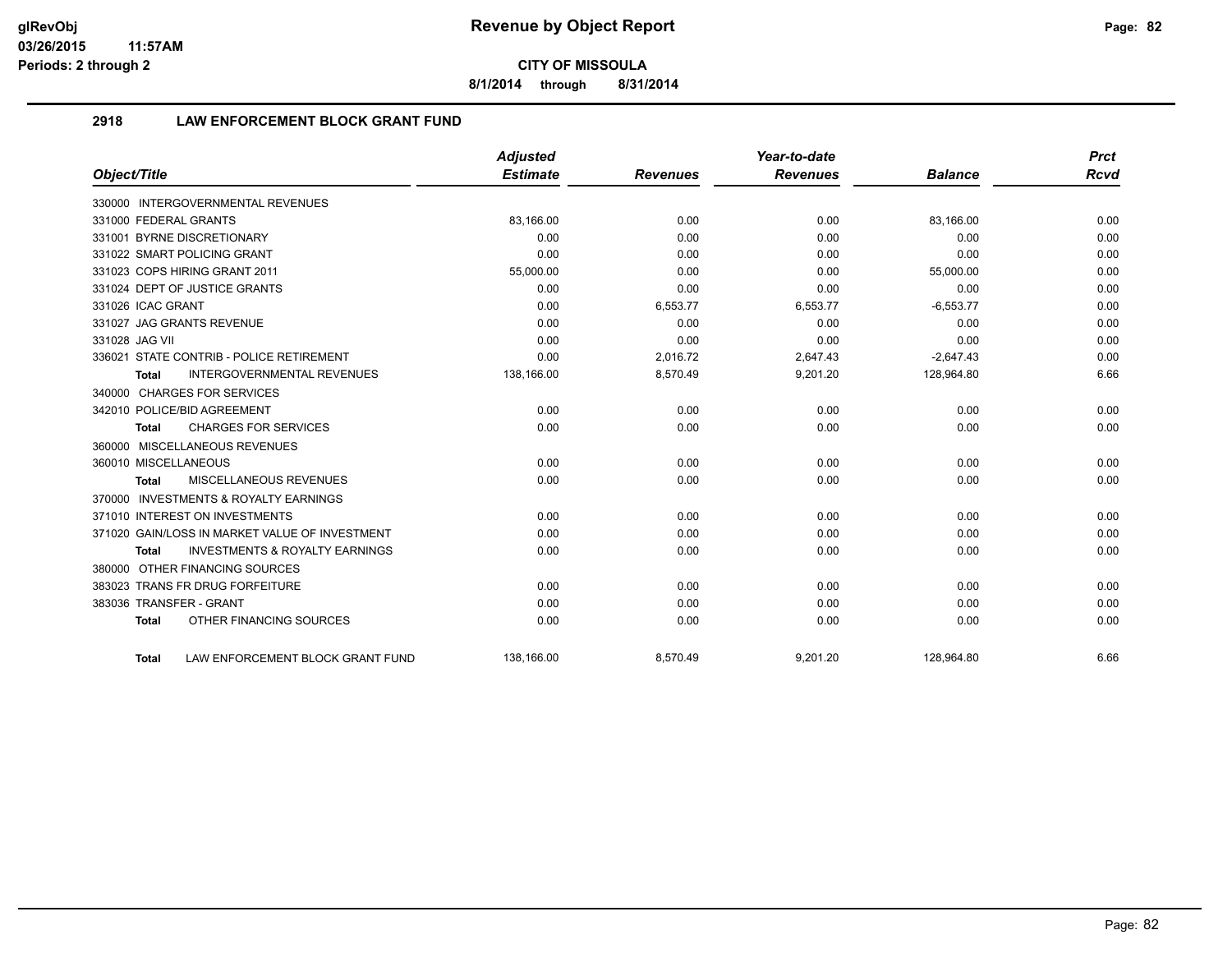**8/1/2014 through 8/31/2014**

### **2919 HIDTA FUND**

**2919 HIDTA FUND**

|                                       | <b>Adjusted</b> |                 | Year-to-date    |                | <b>Prct</b> |
|---------------------------------------|-----------------|-----------------|-----------------|----------------|-------------|
| Object/Title                          | <b>Estimate</b> | <b>Revenues</b> | <b>Revenues</b> | <b>Balance</b> | <b>Rcvd</b> |
| 340000 CHARGES FOR SERVICES           |                 |                 |                 |                |             |
| 342013 SECURITY INVEST FEES           | 50,000.00       | 2.900.00        | 2.900.00        | 47.100.00      | 5.80        |
| 342014 POLICE DEPARTMENT SERVICE FEES | 142.300.00      | 0.00            | 0.00            | 142.300.00     | 0.00        |
| <b>CHARGES FOR SERVICES</b><br>Total  | 192.300.00      | 2.900.00        | 2.900.00        | 189.400.00     | 1.51        |
| 360000 MISCELLANEOUS REVENUES         |                 |                 |                 |                |             |
| 360010 MISCELLANEOUS                  | 0.00            | 0.00            | 0.00            | 0.00           | 0.00        |
| MISCELLANEOUS REVENUES<br>Total       | 0.00            | 0.00            | 0.00            | 0.00           | 0.00        |
|                                       |                 |                 |                 |                |             |
| <b>HIDTA FUND</b><br><b>Total</b>     | 192.300.00      | 2.900.00        | 2.900.00        | 189.400.00     | 1.51        |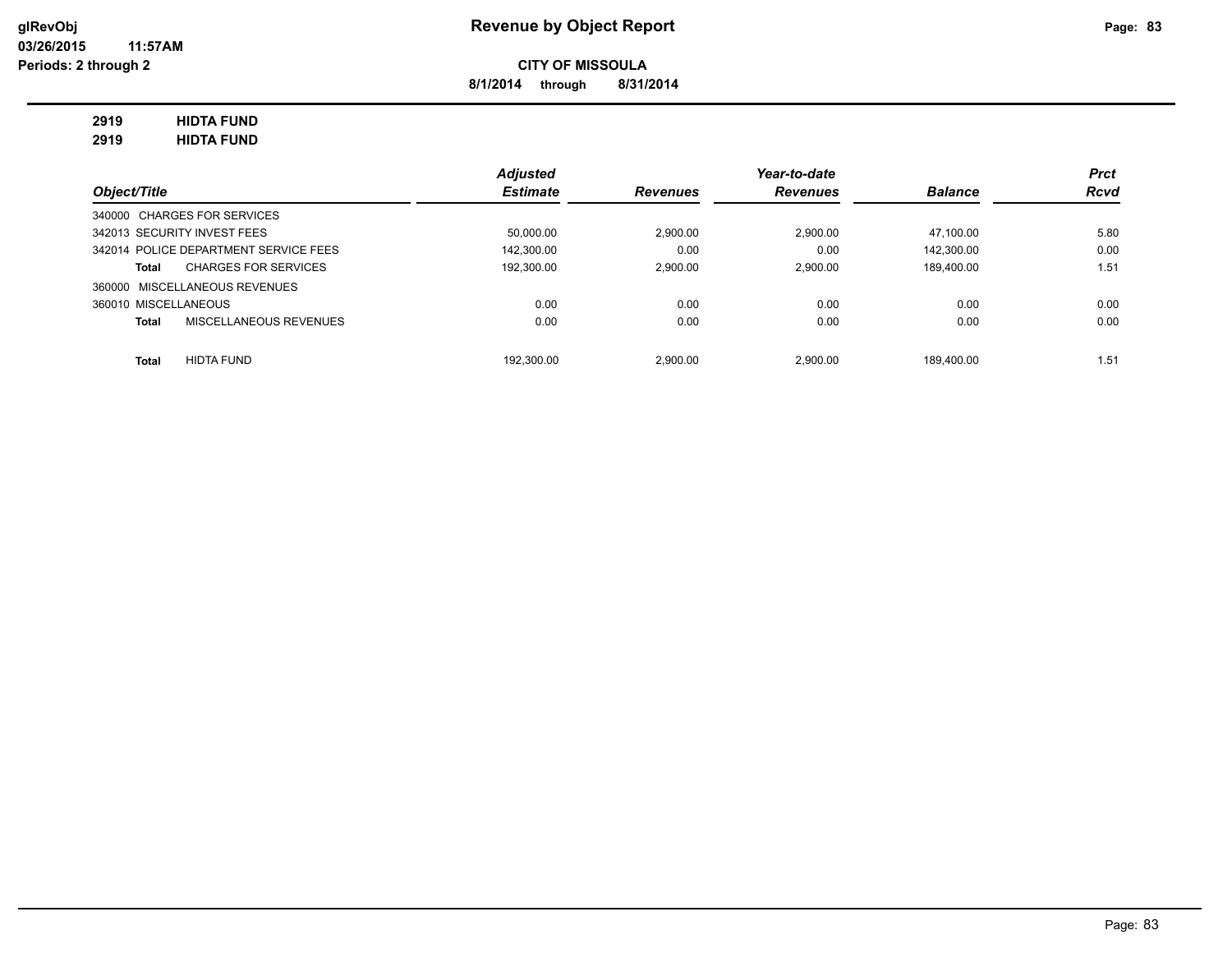**8/1/2014 through 8/31/2014**

#### **2919 HIDTA FUND**

|                                       | <b>Adiusted</b> |                 | Year-to-date    |                | <b>Prct</b> |
|---------------------------------------|-----------------|-----------------|-----------------|----------------|-------------|
| Object/Title                          | <b>Estimate</b> | <b>Revenues</b> | <b>Revenues</b> | <b>Balance</b> | <b>Rcvd</b> |
| 340000 CHARGES FOR SERVICES           |                 |                 |                 |                |             |
| 342013 SECURITY INVEST FEES           | 50.000.00       | 2.900.00        | 2.900.00        | 47.100.00      | 5.80        |
| 342014 POLICE DEPARTMENT SERVICE FEES | 142.300.00      | 0.00            | 0.00            | 142.300.00     | 0.00        |
| <b>CHARGES FOR SERVICES</b><br>Total  | 192,300.00      | 2.900.00        | 2.900.00        | 189.400.00     | 1.51        |
| 360000 MISCELLANEOUS REVENUES         |                 |                 |                 |                |             |
| 360010 MISCELLANEOUS                  | 0.00            | 0.00            | 0.00            | 0.00           | 0.00        |
| MISCELLANEOUS REVENUES<br>Total       | 0.00            | 0.00            | 0.00            | 0.00           | 0.00        |
|                                       |                 |                 |                 |                |             |
| <b>HIDTA FUND</b><br><b>Total</b>     | 192.300.00      | 2.900.00        | 2.900.00        | 189.400.00     | 1.51        |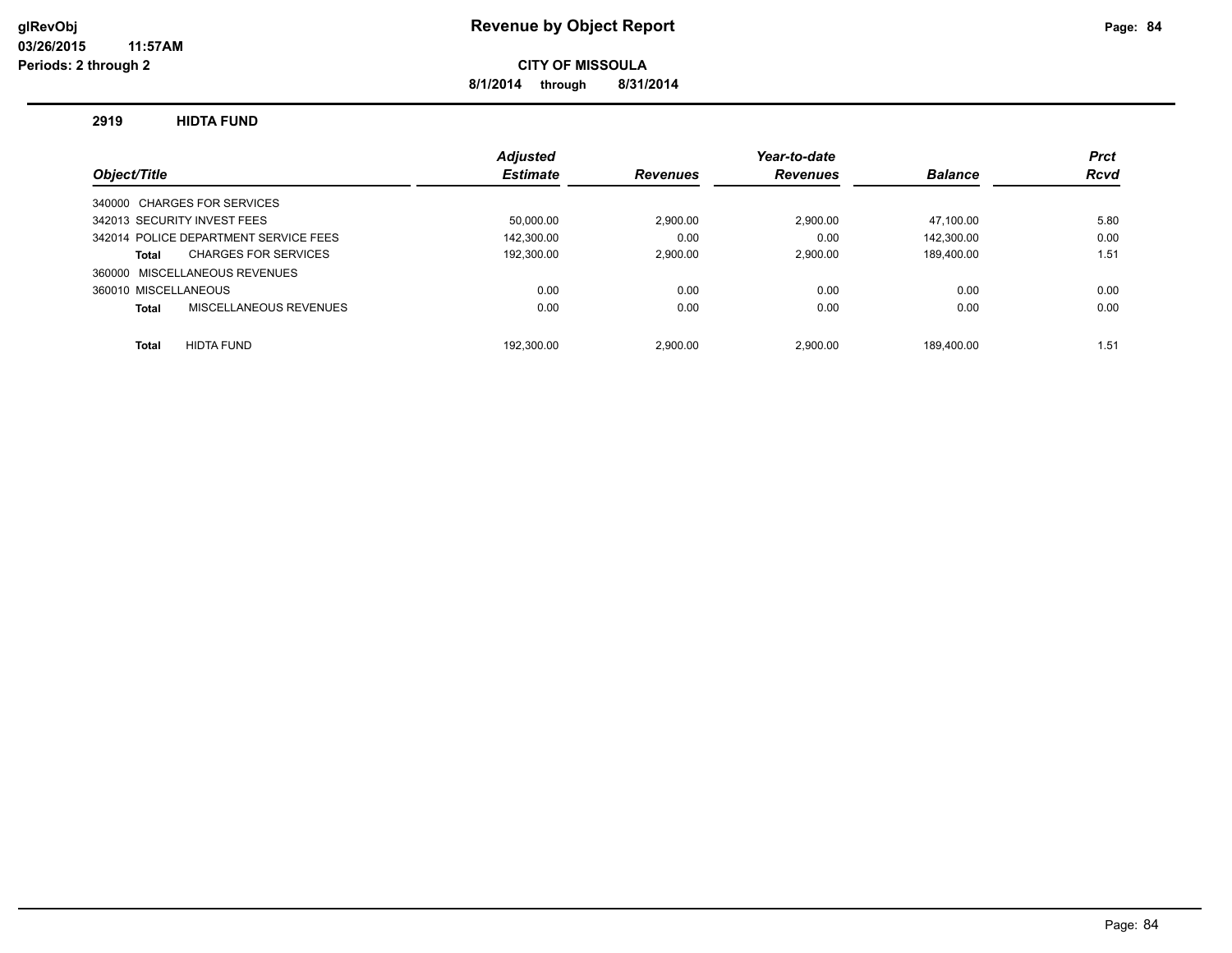**8/1/2014 through 8/31/2014**

### **2939 CDBG PROGRAM INCOME ACCOUNT**

**2939 CDBG PROGRAM INCOME ACCOUNT**

|                                                           | <b>Adjusted</b> |                 | Year-to-date    |                | <b>Prct</b> |
|-----------------------------------------------------------|-----------------|-----------------|-----------------|----------------|-------------|
| Object/Title                                              | <b>Estimate</b> | <b>Revenues</b> | <b>Revenues</b> | <b>Balance</b> | <b>Rcvd</b> |
| INTERGOVERNMENTAL REVENUES<br>330000                      |                 |                 |                 |                |             |
| 331000 FEDERAL GRANTS                                     | 14,383.00       | 0.00            | 0.00            | 14,383.00      | 0.00        |
| <b>INTERGOVERNMENTAL REVENUES</b><br><b>Total</b>         | 14,383.00       | 0.00            | 0.00            | 14,383.00      | 0.00        |
| MISCELLANEOUS REVENUES<br>360000                          |                 |                 |                 |                |             |
| 360010 MISCELLANEOUS                                      | 0.00            | 0.00            | 0.00            | 0.00           | 0.00        |
| <b>MISCELLANEOUS REVENUES</b><br>Total                    | 0.00            | 0.00            | 0.00            | 0.00           | 0.00        |
| <b>INVESTMENTS &amp; ROYALTY EARNINGS</b><br>370000       |                 |                 |                 |                |             |
| 371010 INTEREST ON INVESTMENTS                            | 0.00            | 0.00            | 0.00            | 0.00           | 0.00        |
| 371020 GAIN/LOSS IN MARKET VALUE OF INVESTMENTS           | 0.00            | 0.00            | 0.00            | 0.00           | 0.00        |
| <b>INVESTMENTS &amp; ROYALTY EARNINGS</b><br><b>Total</b> | 0.00            | 0.00            | 0.00            | 0.00           | 0.00        |
| OTHER FINANCING SOURCES<br>380000                         |                 |                 |                 |                |             |
| 383000 OPERATING TRANSFERS                                | 0.00            | 0.00            | 0.00            | 0.00           | 0.00        |
| 383009 TRANS FR TITLE I                                   | 0.00            | 0.00            | 0.00            | 0.00           | 0.00        |
| OTHER FINANCING SOURCES<br><b>Total</b>                   | 0.00            | 0.00            | 0.00            | 0.00           | 0.00        |
| CDBG PROGRAM INCOME ACCOUNT<br><b>Total</b>               | 14,383.00       | 0.00            | 0.00            | 14,383.00      | 0.00        |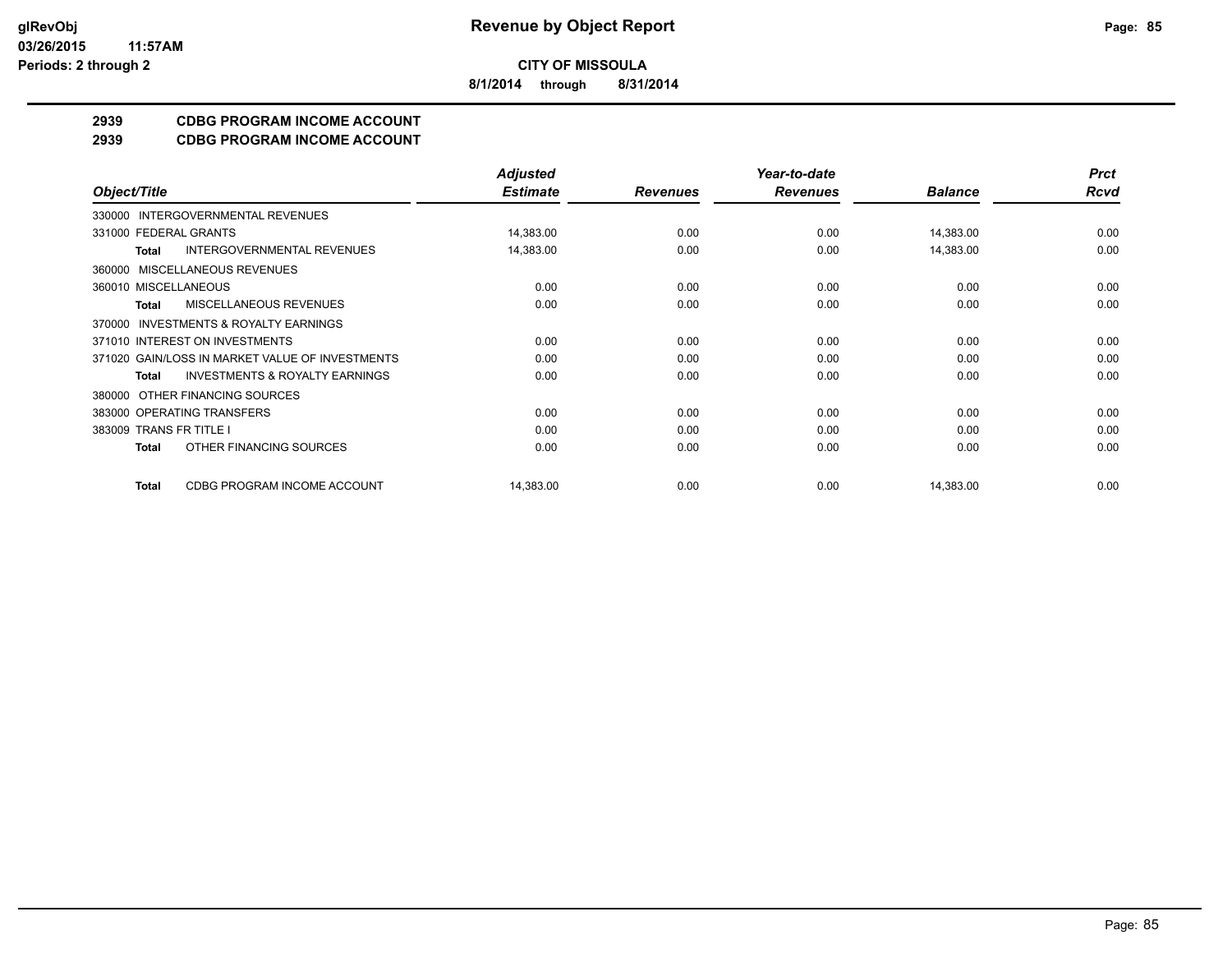**8/1/2014 through 8/31/2014**

### **2939 CDBG PROGRAM INCOME ACCOUNT**

|                                                     | <b>Adjusted</b> |                 | Year-to-date    |                | <b>Prct</b> |
|-----------------------------------------------------|-----------------|-----------------|-----------------|----------------|-------------|
| Object/Title                                        | <b>Estimate</b> | <b>Revenues</b> | <b>Revenues</b> | <b>Balance</b> | Rcvd        |
| 330000 INTERGOVERNMENTAL REVENUES                   |                 |                 |                 |                |             |
| 331000 FEDERAL GRANTS                               | 14,383.00       | 0.00            | 0.00            | 14,383.00      | 0.00        |
| INTERGOVERNMENTAL REVENUES<br><b>Total</b>          | 14,383.00       | 0.00            | 0.00            | 14,383.00      | 0.00        |
| 360000 MISCELLANEOUS REVENUES                       |                 |                 |                 |                |             |
| 360010 MISCELLANEOUS                                | 0.00            | 0.00            | 0.00            | 0.00           | 0.00        |
| <b>MISCELLANEOUS REVENUES</b><br><b>Total</b>       | 0.00            | 0.00            | 0.00            | 0.00           | 0.00        |
| <b>INVESTMENTS &amp; ROYALTY EARNINGS</b><br>370000 |                 |                 |                 |                |             |
| 371010 INTEREST ON INVESTMENTS                      | 0.00            | 0.00            | 0.00            | 0.00           | 0.00        |
| 371020 GAIN/LOSS IN MARKET VALUE OF INVESTMENT      | 0.00            | 0.00            | 0.00            | 0.00           | 0.00        |
| <b>INVESTMENTS &amp; ROYALTY EARNINGS</b><br>Total  | 0.00            | 0.00            | 0.00            | 0.00           | 0.00        |
| OTHER FINANCING SOURCES<br>380000                   |                 |                 |                 |                |             |
| 383000 OPERATING TRANSFERS                          | 0.00            | 0.00            | 0.00            | 0.00           | 0.00        |
| 383009 TRANS FR TITLE I                             | 0.00            | 0.00            | 0.00            | 0.00           | 0.00        |
| OTHER FINANCING SOURCES<br>Total                    | 0.00            | 0.00            | 0.00            | 0.00           | 0.00        |
| CDBG PROGRAM INCOME ACCOUNT<br><b>Total</b>         | 14,383.00       | 0.00            | 0.00            | 14,383.00      | 0.00        |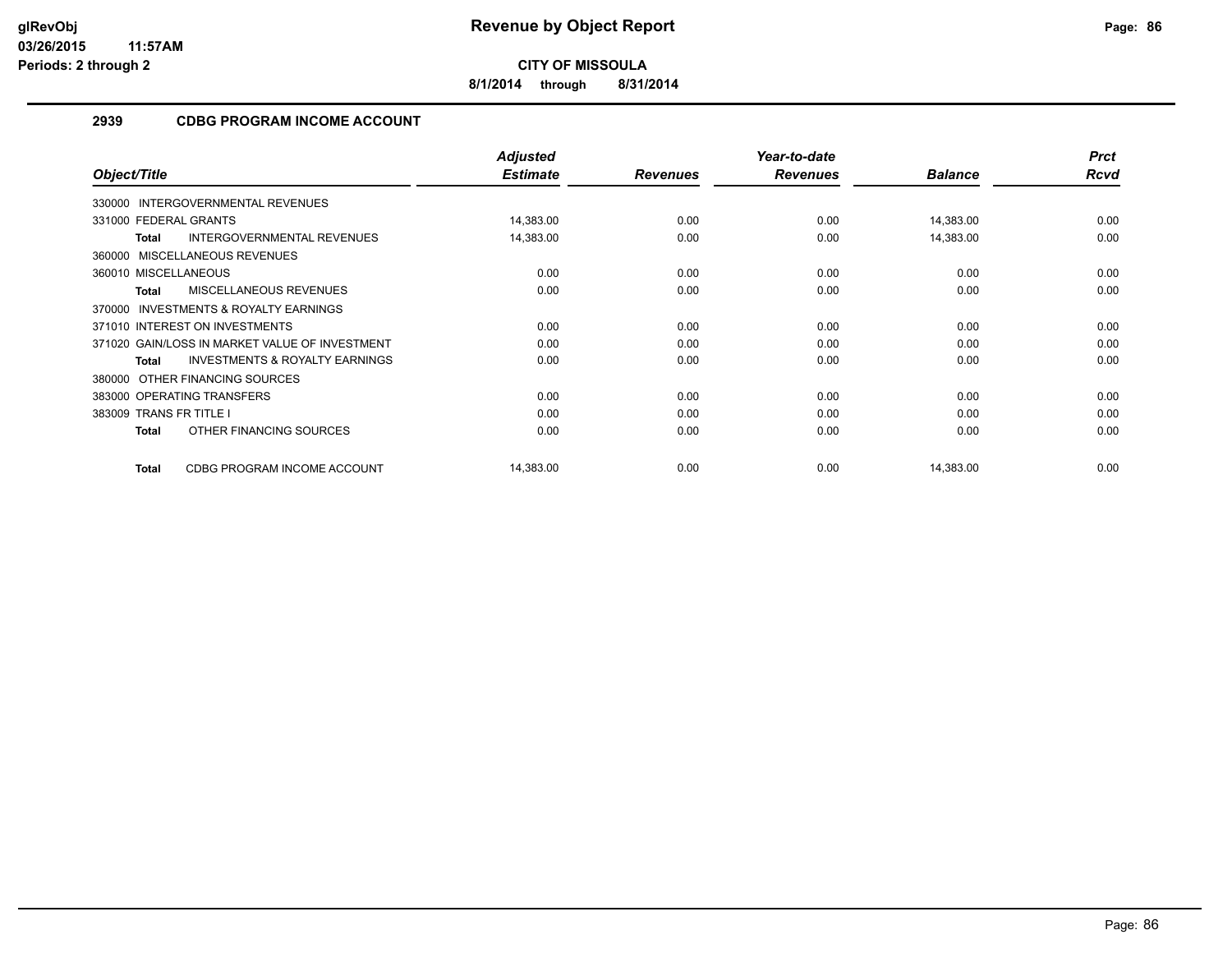**8/1/2014 through 8/31/2014**

### **2940 CDBG FUND**

**2940 CDBG FUND**

|                                                           | <b>Adjusted</b> |                 | Year-to-date    |                | <b>Prct</b> |
|-----------------------------------------------------------|-----------------|-----------------|-----------------|----------------|-------------|
| Object/Title                                              | <b>Estimate</b> | <b>Revenues</b> | <b>Revenues</b> | <b>Balance</b> | Rcvd        |
| 330000 INTERGOVERNMENTAL REVENUES                         |                 |                 |                 |                |             |
| 331010 ENTITLEMENT - CDBG                                 | 620,073.00      | 71,089.55       | 0.00            | 620,073.00     | 0.00        |
| 331012 ARRA/CDBG STIMULUS REVENUE                         | 0.00            | 0.00            | 0.00            | 0.00           | 0.00        |
| 331036 RIVER HOUSE GRANT                                  | 0.00            | 0.00            | 0.00            | 0.00           | 0.00        |
| 331037 ELOCAL.COM LOAN REPAYMENT                          | 0.00            | 0.00            | 0.00            | 0.00           | 0.00        |
| <b>INTERGOVERNMENTAL REVENUES</b><br><b>Total</b>         | 620,073.00      | 71,089.55       | 0.00            | 620,073.00     | 0.00        |
| 360000 MISCELLANEOUS REVENUES                             |                 |                 |                 |                |             |
| 360005 LOAN REPAYMENTS                                    | 0.00            | 0.00            | 0.00            | 0.00           | 0.00        |
| 360010 MISCELLANEOUS                                      | 0.00            | 0.00            | 0.00            | 0.00           | 0.00        |
| 360012 SEWER GRANT REPAYMENTS                             | 0.00            | 0.00            | 0.00            | 0.00           | 0.00        |
| 362000 OTHER MISCELLANEOUS REVENUE                        | 0.00            | 0.00            | 0.00            | 0.00           | 0.00        |
| MISCELLANEOUS REVENUES<br><b>Total</b>                    | 0.00            | 0.00            | 0.00            | 0.00           | 0.00        |
| <b>INVESTMENTS &amp; ROYALTY EARNINGS</b><br>370000       |                 |                 |                 |                |             |
| 371010 INTEREST ON INVESTMENTS                            | 0.00            | 0.00            | 0.00            | 0.00           | 0.00        |
| 371020 GAIN/LOSS IN MARKET VALUE OF INVESTMENTS           | 0.00            | 0.00            | 0.00            | 0.00           | 0.00        |
| <b>INVESTMENTS &amp; ROYALTY EARNINGS</b><br><b>Total</b> | 0.00            | 0.00            | 0.00            | 0.00           | 0.00        |
| OTHER FINANCING SOURCES<br>380000                         |                 |                 |                 |                |             |
| 383000 OPERATING TRANSFERS                                | 0.00            | 0.00            | 0.00            | 0.00           | 0.00        |
| 383009 TRANS FR TITLE I                                   | 0.00            | 0.00            | 0.00            | 0.00           | 0.00        |
| OTHER FINANCING SOURCES<br><b>Total</b>                   | 0.00            | 0.00            | 0.00            | 0.00           | 0.00        |
| <b>CDBG FUND</b><br><b>Total</b>                          | 620.073.00      | 71,089.55       | 0.00            | 620.073.00     | 0.00        |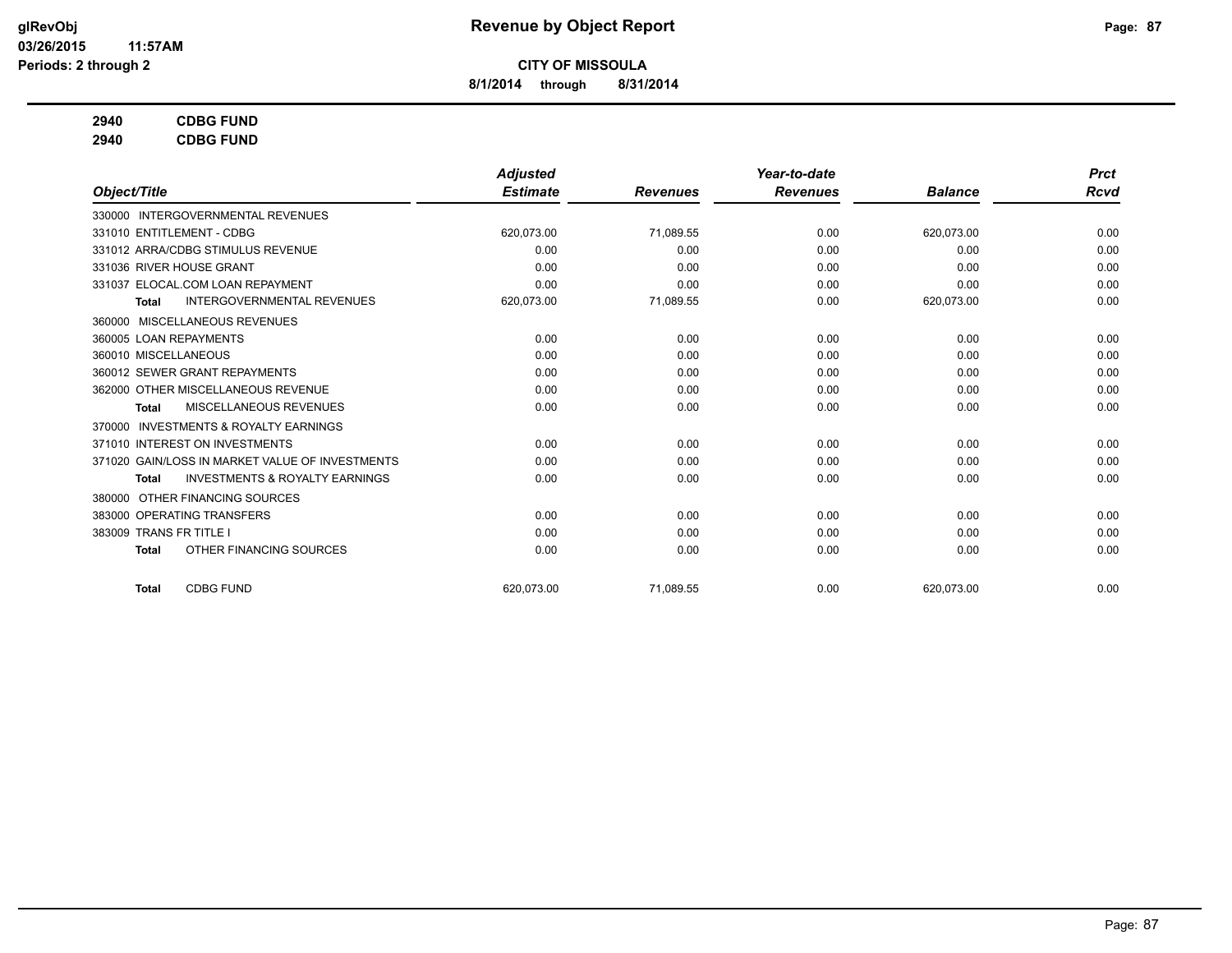**8/1/2014 through 8/31/2014**

**2940 CDBG FUND**

|                                                           | <b>Adjusted</b> |                 | Year-to-date    |                | <b>Prct</b> |
|-----------------------------------------------------------|-----------------|-----------------|-----------------|----------------|-------------|
| Object/Title                                              | <b>Estimate</b> | <b>Revenues</b> | <b>Revenues</b> | <b>Balance</b> | Rcvd        |
| 330000 INTERGOVERNMENTAL REVENUES                         |                 |                 |                 |                |             |
| 331010 ENTITLEMENT - CDBG                                 | 620,073.00      | 71,089.55       | 0.00            | 620,073.00     | 0.00        |
| 331012 ARRA/CDBG STIMULUS REVENUE                         | 0.00            | 0.00            | 0.00            | 0.00           | 0.00        |
| 331036 RIVER HOUSE GRANT                                  | 0.00            | 0.00            | 0.00            | 0.00           | 0.00        |
| 331037 ELOCAL.COM LOAN REPAYMENT                          | 0.00            | 0.00            | 0.00            | 0.00           | 0.00        |
| <b>INTERGOVERNMENTAL REVENUES</b><br>Total                | 620,073.00      | 71,089.55       | 0.00            | 620,073.00     | 0.00        |
| 360000 MISCELLANEOUS REVENUES                             |                 |                 |                 |                |             |
| 360005 LOAN REPAYMENTS                                    | 0.00            | 0.00            | 0.00            | 0.00           | 0.00        |
| 360010 MISCELLANEOUS                                      | 0.00            | 0.00            | 0.00            | 0.00           | 0.00        |
| 360012 SEWER GRANT REPAYMENTS                             | 0.00            | 0.00            | 0.00            | 0.00           | 0.00        |
| 362000 OTHER MISCELLANEOUS REVENUE                        | 0.00            | 0.00            | 0.00            | 0.00           | 0.00        |
| <b>MISCELLANEOUS REVENUES</b><br>Total                    | 0.00            | 0.00            | 0.00            | 0.00           | 0.00        |
| <b>INVESTMENTS &amp; ROYALTY EARNINGS</b><br>370000       |                 |                 |                 |                |             |
| 371010 INTEREST ON INVESTMENTS                            | 0.00            | 0.00            | 0.00            | 0.00           | 0.00        |
| 371020 GAIN/LOSS IN MARKET VALUE OF INVESTMENT            | 0.00            | 0.00            | 0.00            | 0.00           | 0.00        |
| <b>INVESTMENTS &amp; ROYALTY EARNINGS</b><br><b>Total</b> | 0.00            | 0.00            | 0.00            | 0.00           | 0.00        |
| 380000 OTHER FINANCING SOURCES                            |                 |                 |                 |                |             |
| 383000 OPERATING TRANSFERS                                | 0.00            | 0.00            | 0.00            | 0.00           | 0.00        |
| 383009 TRANS FR TITLE I                                   | 0.00            | 0.00            | 0.00            | 0.00           | 0.00        |
| OTHER FINANCING SOURCES<br><b>Total</b>                   | 0.00            | 0.00            | 0.00            | 0.00           | 0.00        |
| <b>CDBG FUND</b><br><b>Total</b>                          | 620.073.00      | 71.089.55       | 0.00            | 620.073.00     | 0.00        |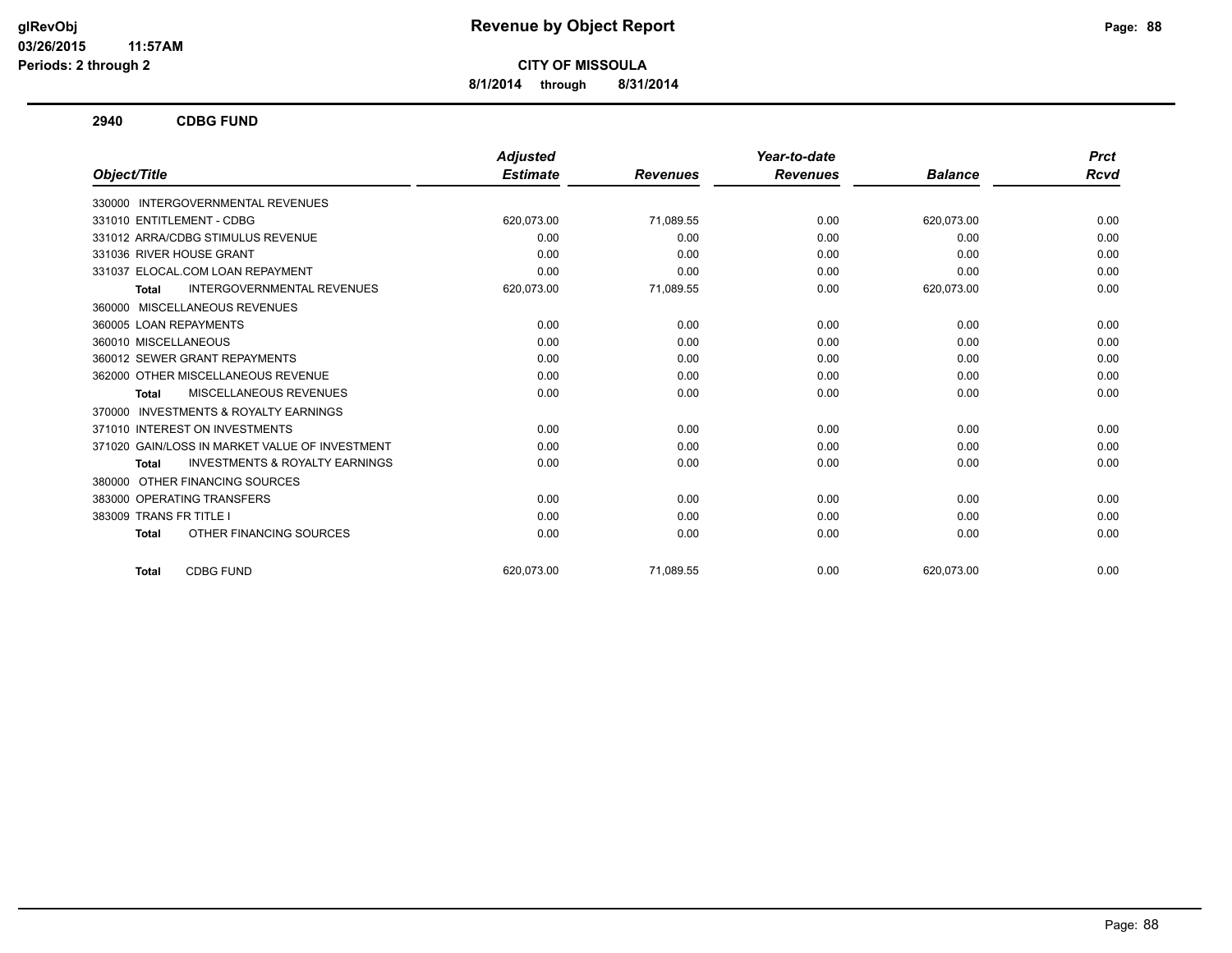**8/1/2014 through 8/31/2014**

### **2941 HOME FUND**

**2941 HOME FUND**

|                      |                                                 | <b>Adjusted</b> |                 | Year-to-date    |                | <b>Prct</b> |
|----------------------|-------------------------------------------------|-----------------|-----------------|-----------------|----------------|-------------|
| Object/Title         |                                                 | <b>Estimate</b> | <b>Revenues</b> | <b>Revenues</b> | <b>Balance</b> | <b>Rcvd</b> |
|                      | 330000 INTERGOVERNMENTAL REVENUES               |                 |                 |                 |                |             |
|                      | 330000 INTERGOVERNMENTAL REVENUES               | 52,009.00       | 99,635.32       | 46,416.90       | 5,592.10       | 89.25       |
|                      | 331016 HOMEWORD 1800 PHILLIPS                   | 0.00            | 0.00            | 0.00            | 0.00           | 0.00        |
| 331033 WORD          |                                                 | 0.00            | 0.00            | $-25,937.15$    | 25,937.15      | 0.00        |
|                      | 334145 WESTERN MT MENTAL HEALTH CTR             | 0.00            | 0.00            | $-63,981.10$    | 63,981.10      | 0.00        |
|                      | 334149 MISSOULA HOMEOWNERSHIP PROGRAM           | 300,000.00      | 0.00            | 0.00            | 300,000.00     | 0.00        |
|                      | 334153 FY14 DISTRICT XI HRC TBRA                | 0.00            | 0.00            | 0.00            | 0.00           | 0.00        |
| 334154 FY08 homeWORD |                                                 | 0.00            | 0.00            | 0.00            | 0.00           | 0.00        |
| 334155 FY08 NMCDC    |                                                 | 0.00            | 0.00            | 0.00            | 0.00           | 0.00        |
|                      | 334156 HOME PROGRAM INCOME                      | 0.00            | 0.00            | 0.00            | 0.00           | 0.00        |
| 334157 FY09 MHA      |                                                 | 0.00            | 0.00            | 0.00            | 0.00           | 0.00        |
| 334159 FY09 HOMEWORD |                                                 | 0.00            | 0.00            | 0.00            | 0.00           | 0.00        |
| 334160 FY09 NMCDC    |                                                 | 0.00            | 0.00            | 0.00            | 0.00           | 0.00        |
|                      | 334161 FY10 DISTRICT XI HRC                     | 0.00            | 0.00            | 0.00            | 0.00           | 0.00        |
|                      | 334163 FY10 homeWORD/SOLSTICE APT               | 0.00            | 0.00            | 0.00            | 0.00           | 0.00        |
| <b>Total</b>         | <b>INTERGOVERNMENTAL REVENUES</b>               | 352,009.00      | 99,635.32       | $-43,501.35$    | 395,510.35     | $-12.36$    |
|                      | 340000 CHARGES FOR SERVICES                     |                 |                 |                 |                |             |
| 341450               | *** Title Not Found ***                         | 0.00            | 0.00            | 0.00            | 0.00           | 0.00        |
| <b>Total</b>         | <b>CHARGES FOR SERVICES</b>                     | 0.00            | 0.00            | 0.00            | 0.00           | 0.00        |
|                      | 360000 MISCELLANEOUS REVENUES                   |                 |                 |                 |                |             |
| 360010 MISCELLANEOUS |                                                 | 0.00            | 0.00            | 0.00            | 0.00           | 0.00        |
| <b>Total</b>         | MISCELLANEOUS REVENUES                          | 0.00            | 0.00            | 0.00            | 0.00           | 0.00        |
| 370000               | <b>INVESTMENTS &amp; ROYALTY EARNINGS</b>       |                 |                 |                 |                |             |
|                      | 371020 GAIN/LOSS IN MARKET VALUE OF INVESTMENTS | 0.00            | 0.00            | 0.00            | 0.00           | 0.00        |
| <b>Total</b>         | <b>INVESTMENTS &amp; ROYALTY EARNINGS</b>       | 0.00            | 0.00            | 0.00            | 0.00           | 0.00        |
|                      |                                                 |                 |                 |                 |                |             |
| <b>Total</b>         | <b>HOME FUND</b>                                | 352,009.00      | 99,635.32       | $-43,501.35$    | 395,510.35     | $-12.36$    |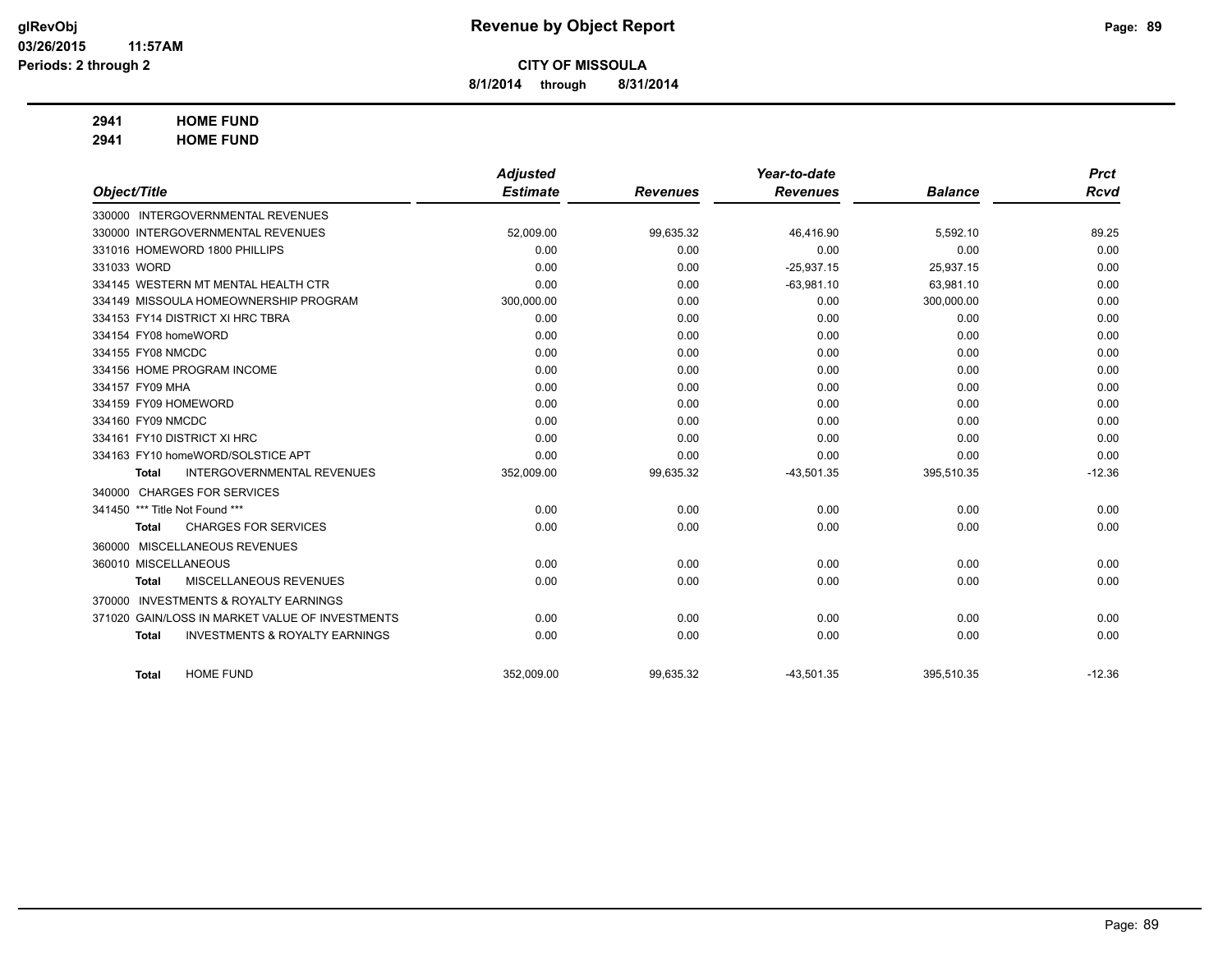**8/1/2014 through 8/31/2014**

#### **2941 HOME FUND**

|                                                           | <b>Adjusted</b> |                 | Year-to-date    |                | <b>Prct</b> |
|-----------------------------------------------------------|-----------------|-----------------|-----------------|----------------|-------------|
| Object/Title                                              | <b>Estimate</b> | <b>Revenues</b> | <b>Revenues</b> | <b>Balance</b> | Rcvd        |
| 330000 INTERGOVERNMENTAL REVENUES                         |                 |                 |                 |                |             |
| 330000 INTERGOVERNMENTAL REVENUES                         | 52,009.00       | 99,635.32       | 46.416.90       | 5,592.10       | 89.25       |
| 331016 HOMEWORD 1800 PHILLIPS                             | 0.00            | 0.00            | 0.00            | 0.00           | 0.00        |
| 331033 WORD                                               | 0.00            | 0.00            | $-25,937.15$    | 25,937.15      | 0.00        |
| 334145 WESTERN MT MENTAL HEALTH CTR                       | 0.00            | 0.00            | $-63,981.10$    | 63,981.10      | 0.00        |
| 334149 MISSOULA HOMEOWNERSHIP PROGRAM                     | 300,000.00      | 0.00            | 0.00            | 300,000.00     | 0.00        |
| 334153 FY14 DISTRICT XI HRC TBRA                          | 0.00            | 0.00            | 0.00            | 0.00           | 0.00        |
| 334154 FY08 homeWORD                                      | 0.00            | 0.00            | 0.00            | 0.00           | 0.00        |
| 334155 FY08 NMCDC                                         | 0.00            | 0.00            | 0.00            | 0.00           | 0.00        |
| 334156 HOME PROGRAM INCOME                                | 0.00            | 0.00            | 0.00            | 0.00           | 0.00        |
| 334157 FY09 MHA                                           | 0.00            | 0.00            | 0.00            | 0.00           | 0.00        |
| 334159 FY09 HOMEWORD                                      | 0.00            | 0.00            | 0.00            | 0.00           | 0.00        |
| 334160 FY09 NMCDC                                         | 0.00            | 0.00            | 0.00            | 0.00           | 0.00        |
| 334161 FY10 DISTRICT XI HRC                               | 0.00            | 0.00            | 0.00            | 0.00           | 0.00        |
| 334163 FY10 homeWORD/SOLSTICE APT                         | 0.00            | 0.00            | 0.00            | 0.00           | 0.00        |
| <b>INTERGOVERNMENTAL REVENUES</b><br><b>Total</b>         | 352,009.00      | 99,635.32       | $-43,501.35$    | 395,510.35     | $-12.36$    |
| 340000 CHARGES FOR SERVICES                               |                 |                 |                 |                |             |
| 341450 *** Title Not Found ***                            | 0.00            | 0.00            | 0.00            | 0.00           | 0.00        |
| <b>CHARGES FOR SERVICES</b><br>Total                      | 0.00            | 0.00            | 0.00            | 0.00           | 0.00        |
| 360000 MISCELLANEOUS REVENUES                             |                 |                 |                 |                |             |
| 360010 MISCELLANEOUS                                      | 0.00            | 0.00            | 0.00            | 0.00           | 0.00        |
| MISCELLANEOUS REVENUES<br><b>Total</b>                    | 0.00            | 0.00            | 0.00            | 0.00           | 0.00        |
| 370000 INVESTMENTS & ROYALTY EARNINGS                     |                 |                 |                 |                |             |
| 371020 GAIN/LOSS IN MARKET VALUE OF INVESTMENT            | 0.00            | 0.00            | 0.00            | 0.00           | 0.00        |
| <b>INVESTMENTS &amp; ROYALTY EARNINGS</b><br><b>Total</b> | 0.00            | 0.00            | 0.00            | 0.00           | 0.00        |
| <b>HOME FUND</b><br>Total                                 | 352,009.00      | 99,635.32       | $-43,501.35$    | 395,510.35     | $-12.36$    |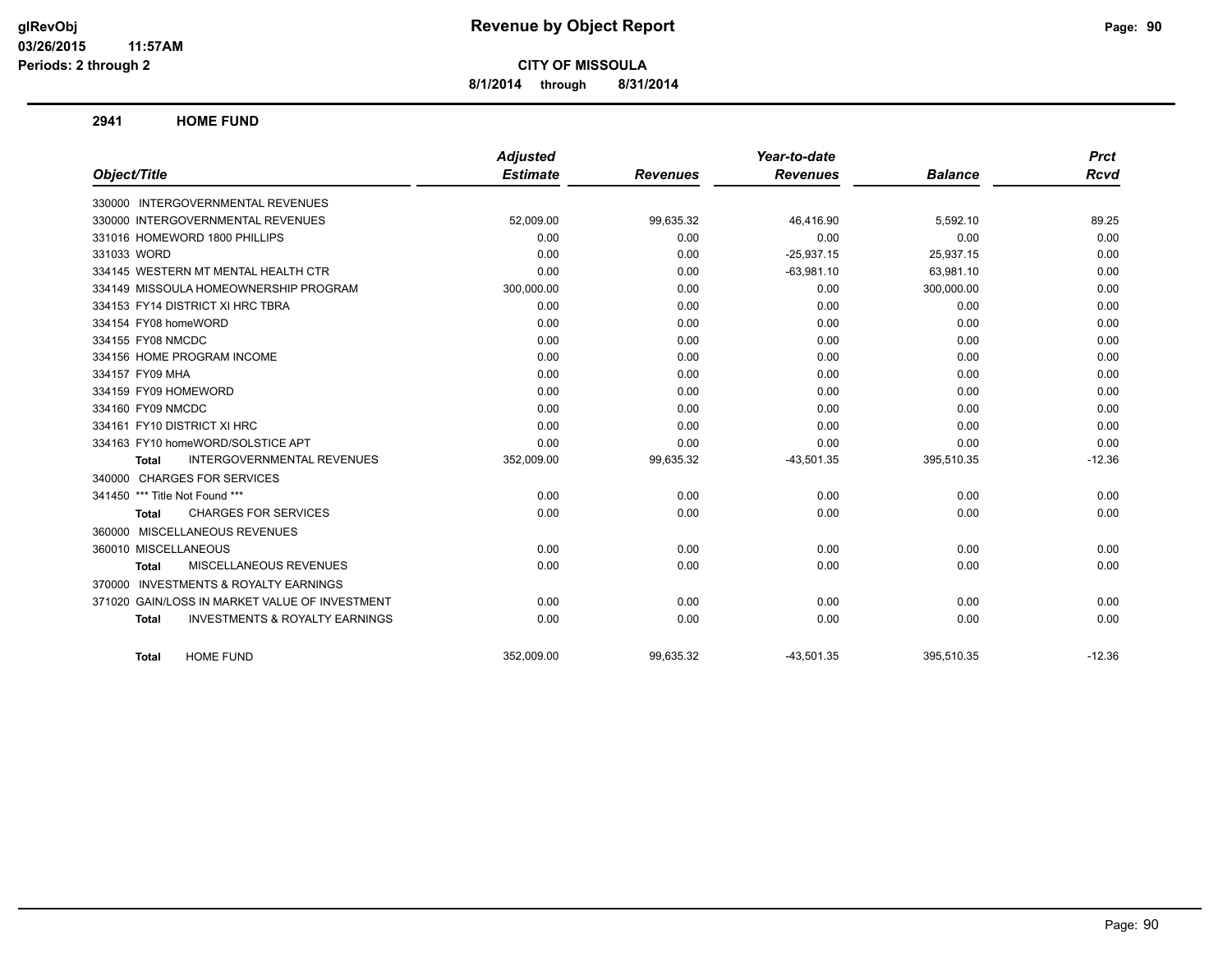**8/1/2014 through 8/31/2014**

**2942 ADDI PROGRAM**

**2942 ADDI PROGRAM**

|                                                 |                                           | <b>Adjusted</b> |                 | Year-to-date    |                | <b>Prct</b> |
|-------------------------------------------------|-------------------------------------------|-----------------|-----------------|-----------------|----------------|-------------|
| Object/Title                                    |                                           | <b>Estimate</b> | <b>Revenues</b> | <b>Revenues</b> | <b>Balance</b> | <b>Rcvd</b> |
| 330000 INTERGOVERNMENTAL REVENUES               |                                           |                 |                 |                 |                |             |
| 330000 INTERGOVERNMENTAL REVENUES               |                                           | 0.00            | 0.00            | 0.00            | 0.00           | 0.00        |
| 334146 ADDI FUNDS-1ST TIME HOMEBUYERS           |                                           | 12.243.00       | 0.00            | 0.00            | 12.243.00      | 0.00        |
| Total                                           | INTERGOVERNMENTAL REVENUES                | 12.243.00       | 0.00            | 0.00            | 12.243.00      | 0.00        |
| 370000 INVESTMENTS & ROYALTY EARNINGS           |                                           |                 |                 |                 |                |             |
| 371010 INTEREST ON INVESTMENTS                  |                                           | 0.00            | 0.00            | 0.00            | 0.00           | 0.00        |
| 371020 GAIN/LOSS IN MARKET VALUE OF INVESTMENTS |                                           | 0.00            | 0.00            | 0.00            | 0.00           | 0.00        |
| Total                                           | <b>INVESTMENTS &amp; ROYALTY EARNINGS</b> | 0.00            | 0.00            | 0.00            | 0.00           | 0.00        |
| ADDI PROGRAM<br>Total                           |                                           | 12.243.00       | 0.00            | 0.00            | 12.243.00      | 0.00        |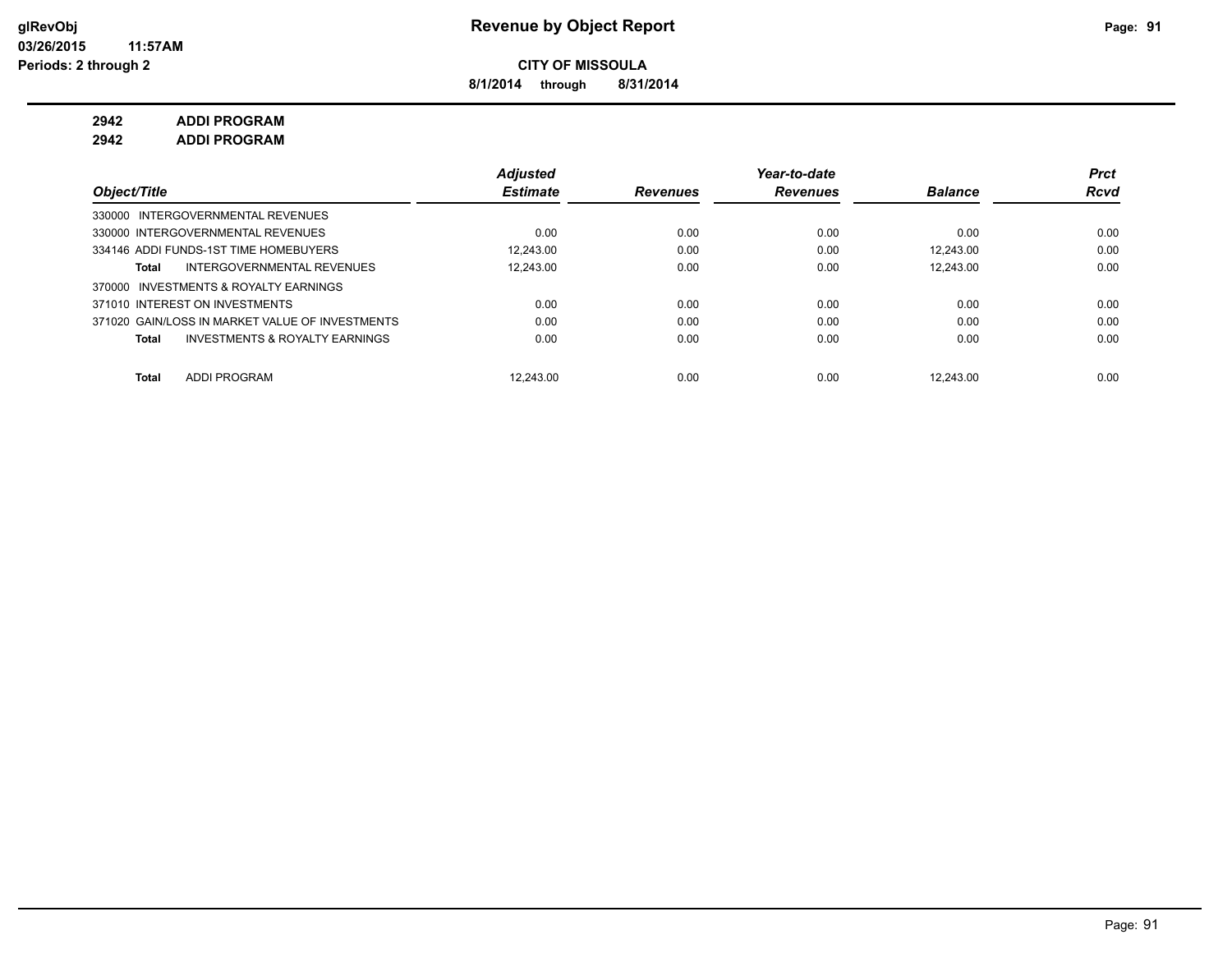### **glRevObj Revenue by Object Report Page: 92**

**CITY OF MISSOULA**

**8/1/2014 through 8/31/2014**

#### **2942 ADDI PROGRAM**

|                                                | <b>Adiusted</b> |                 | Year-to-date    |                | <b>Prct</b> |
|------------------------------------------------|-----------------|-----------------|-----------------|----------------|-------------|
| Object/Title                                   | <b>Estimate</b> | <b>Revenues</b> | <b>Revenues</b> | <b>Balance</b> | <b>Rcvd</b> |
| 330000 INTERGOVERNMENTAL REVENUES              |                 |                 |                 |                |             |
| 330000 INTERGOVERNMENTAL REVENUES              | 0.00            | 0.00            | 0.00            | 0.00           | 0.00        |
| 334146 ADDI FUNDS-1ST TIME HOMEBUYERS          | 12.243.00       | 0.00            | 0.00            | 12.243.00      | 0.00        |
| INTERGOVERNMENTAL REVENUES<br><b>Total</b>     | 12.243.00       | 0.00            | 0.00            | 12.243.00      | 0.00        |
| 370000 INVESTMENTS & ROYALTY EARNINGS          |                 |                 |                 |                |             |
| 371010 INTEREST ON INVESTMENTS                 | 0.00            | 0.00            | 0.00            | 0.00           | 0.00        |
| 371020 GAIN/LOSS IN MARKET VALUE OF INVESTMENT | 0.00            | 0.00            | 0.00            | 0.00           | 0.00        |
| INVESTMENTS & ROYALTY EARNINGS<br><b>Total</b> | 0.00            | 0.00            | 0.00            | 0.00           | 0.00        |
| <b>ADDI PROGRAM</b><br><b>Total</b>            | 12.243.00       | 0.00            | 0.00            | 12.243.00      | 0.00        |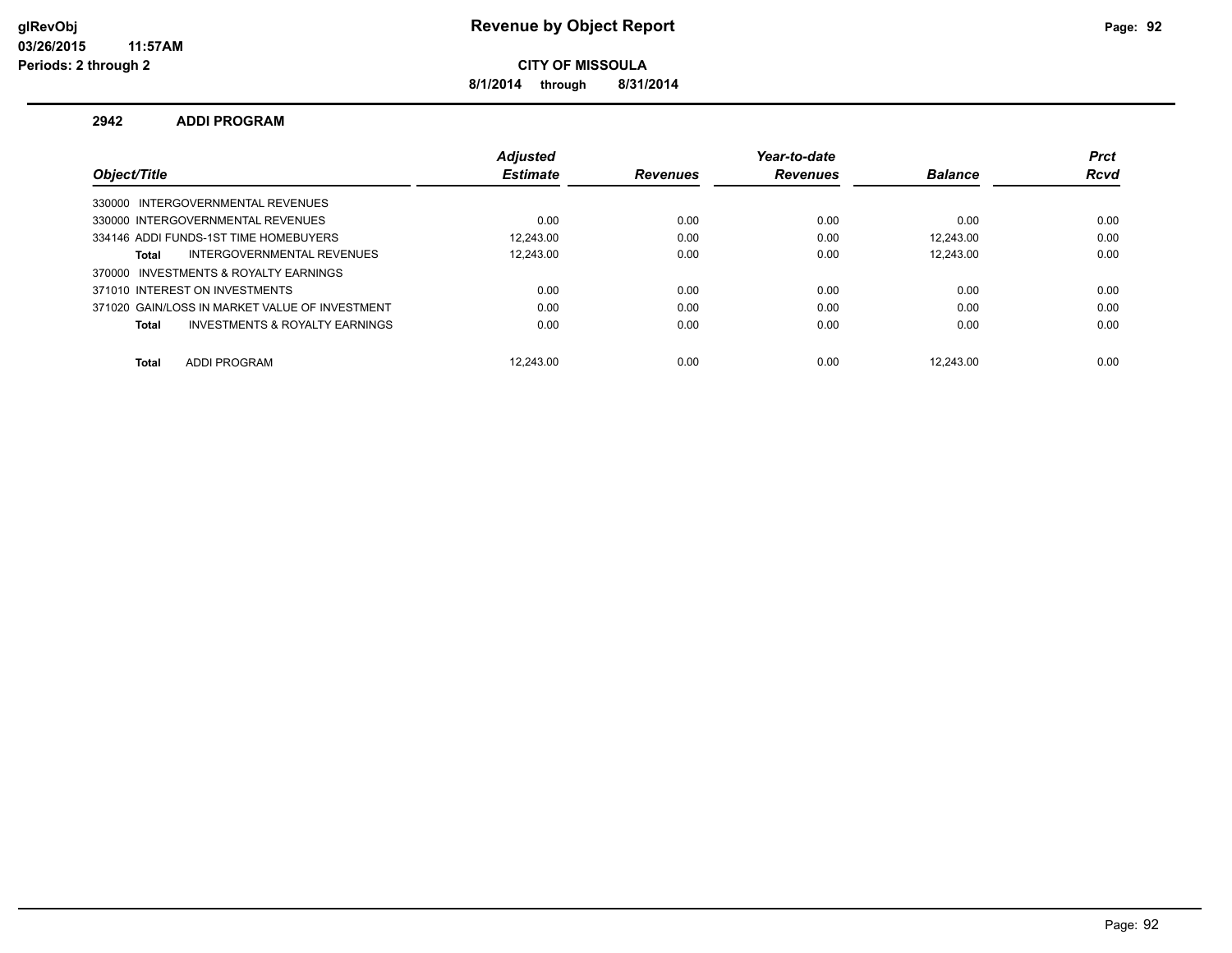**8/1/2014 through 8/31/2014**

#### **2943 CITY HOME PROGRAM INCOME**

#### **2943 CITY HOME PROGRAM INCOME**

|                                     | <b>Adjusted</b> |                 | Year-to-date    |                | <b>Prct</b> |
|-------------------------------------|-----------------|-----------------|-----------------|----------------|-------------|
| Object/Title                        | <b>Estimate</b> | <b>Revenues</b> | <b>Revenues</b> | <b>Balance</b> | <b>Rcvd</b> |
| 330000 INTERGOVERNMENTAL REVENUES   |                 |                 |                 |                |             |
| 334156 *** Title Not Found ***      | 35.500.00       | 0.00            | 0.00            | 35.500.00      | 0.00        |
| INTERGOVERNMENTAL REVENUES<br>Total | 35,500.00       | 0.00            | 0.00            | 35,500.00      | 0.00        |
| 360000 MISCELLANEOUS REVENUES       |                 |                 |                 |                |             |
| 360010 MISCELLANEOUS                | 0.00            | 66.67           | 133.34          | $-133.34$      | 0.00        |
| MISCELLANEOUS REVENUES<br>Total     | 0.00            | 66.67           | 133.34          | $-133.34$      | 0.00        |
| 380000 OTHER FINANCING SOURCES      |                 |                 |                 |                |             |
| 383000 OPERATING TRANSFERS          | 0.00            | 0.00            | 0.00            | 0.00           | 0.00        |
| OTHER FINANCING SOURCES<br>Total    | 0.00            | 0.00            | 0.00            | 0.00           | 0.00        |
| CITY HOME PROGRAM INCOME<br>Total   | 35.500.00       | 66.67           | 133.34          | 35.366.66      | 0.38        |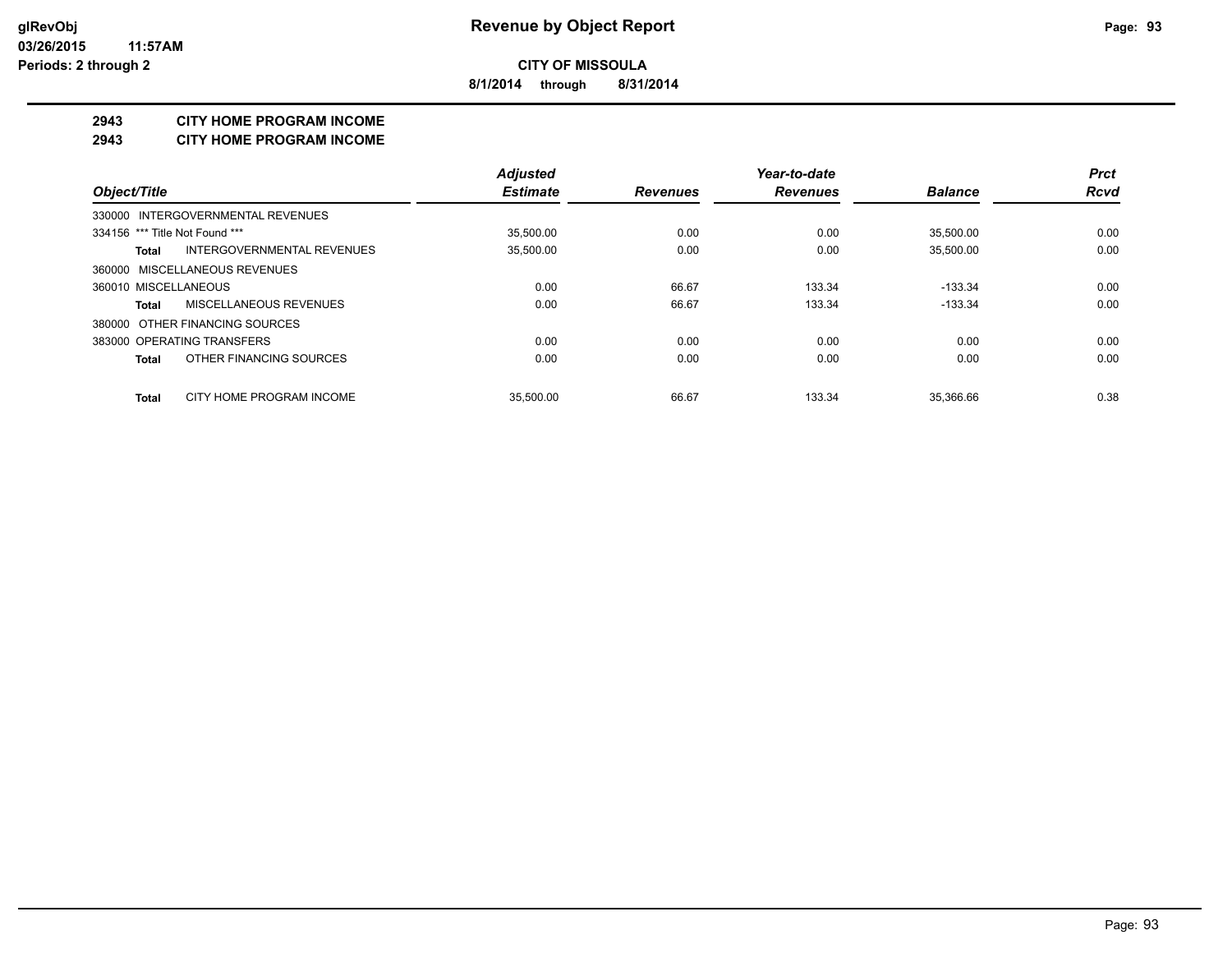**8/1/2014 through 8/31/2014**

### **2943 CITY HOME PROGRAM INCOME**

|                                          | <b>Adjusted</b> |                 | Year-to-date    |                | <b>Prct</b> |
|------------------------------------------|-----------------|-----------------|-----------------|----------------|-------------|
| Object/Title                             | <b>Estimate</b> | <b>Revenues</b> | <b>Revenues</b> | <b>Balance</b> | <b>Rcvd</b> |
| 330000 INTERGOVERNMENTAL REVENUES        |                 |                 |                 |                |             |
| 334156 *** Title Not Found ***           | 35.500.00       | 0.00            | 0.00            | 35.500.00      | 0.00        |
| INTERGOVERNMENTAL REVENUES<br>Total      | 35,500.00       | 0.00            | 0.00            | 35,500.00      | 0.00        |
| 360000 MISCELLANEOUS REVENUES            |                 |                 |                 |                |             |
| 360010 MISCELLANEOUS                     | 0.00            | 66.67           | 133.34          | $-133.34$      | 0.00        |
| MISCELLANEOUS REVENUES<br>Total          | 0.00            | 66.67           | 133.34          | $-133.34$      | 0.00        |
| OTHER FINANCING SOURCES<br>380000        |                 |                 |                 |                |             |
| 383000 OPERATING TRANSFERS               | 0.00            | 0.00            | 0.00            | 0.00           | 0.00        |
| OTHER FINANCING SOURCES<br>Total         | 0.00            | 0.00            | 0.00            | 0.00           | 0.00        |
| CITY HOME PROGRAM INCOME<br><b>Total</b> | 35.500.00       | 66.67           | 133.34          | 35.366.66      | 0.38        |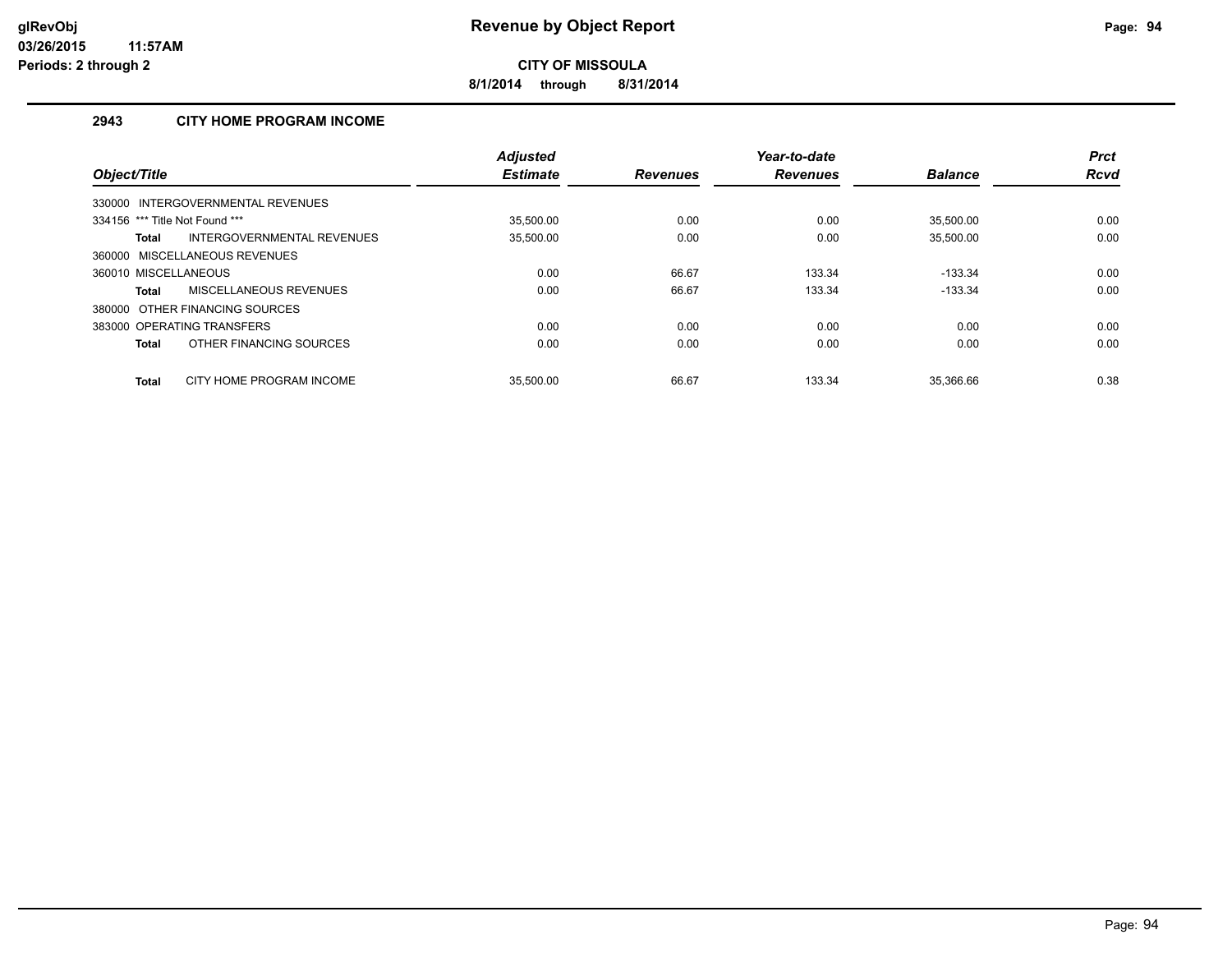**8/1/2014 through 8/31/2014**

# **2944 NEIGHBORHOOD STABILIZATION PROGRAM**

### **2944 NEIGHBORHOOD STABILIZATION PROGRAM**

|                                                    | <b>Adjusted</b> |                 | Year-to-date    |                | Prct |
|----------------------------------------------------|-----------------|-----------------|-----------------|----------------|------|
| Object/Title                                       | <b>Estimate</b> | <b>Revenues</b> | <b>Revenues</b> | <b>Balance</b> | Rcvd |
| 330000 INTERGOVERNMENTAL REVENUES                  |                 |                 |                 |                |      |
| 331011 NSP GRANT/SILVERTIP PROJECT                 | 0.00            | 0.00            | 0.00            | 0.00           | 0.00 |
| 331017 HUD 6.7M/SILVERTIP APTS                     | 0.00            | 0.00            | 0.00            | 0.00           | 0.00 |
| 331018 MHA 1M/SILVERTIP APTS                       | 0.00            | 0.00            | 0.00            | 0.00           | 0.00 |
| INTERGOVERNMENTAL REVENUES<br>Total                | 0.00            | 0.00            | 0.00            | 0.00           | 0.00 |
| NEIGHBORHOOD STABILIZATION PROGRAM<br><b>Total</b> | 0.00            | 0.00            | 0.00            | 0.00           | 0.00 |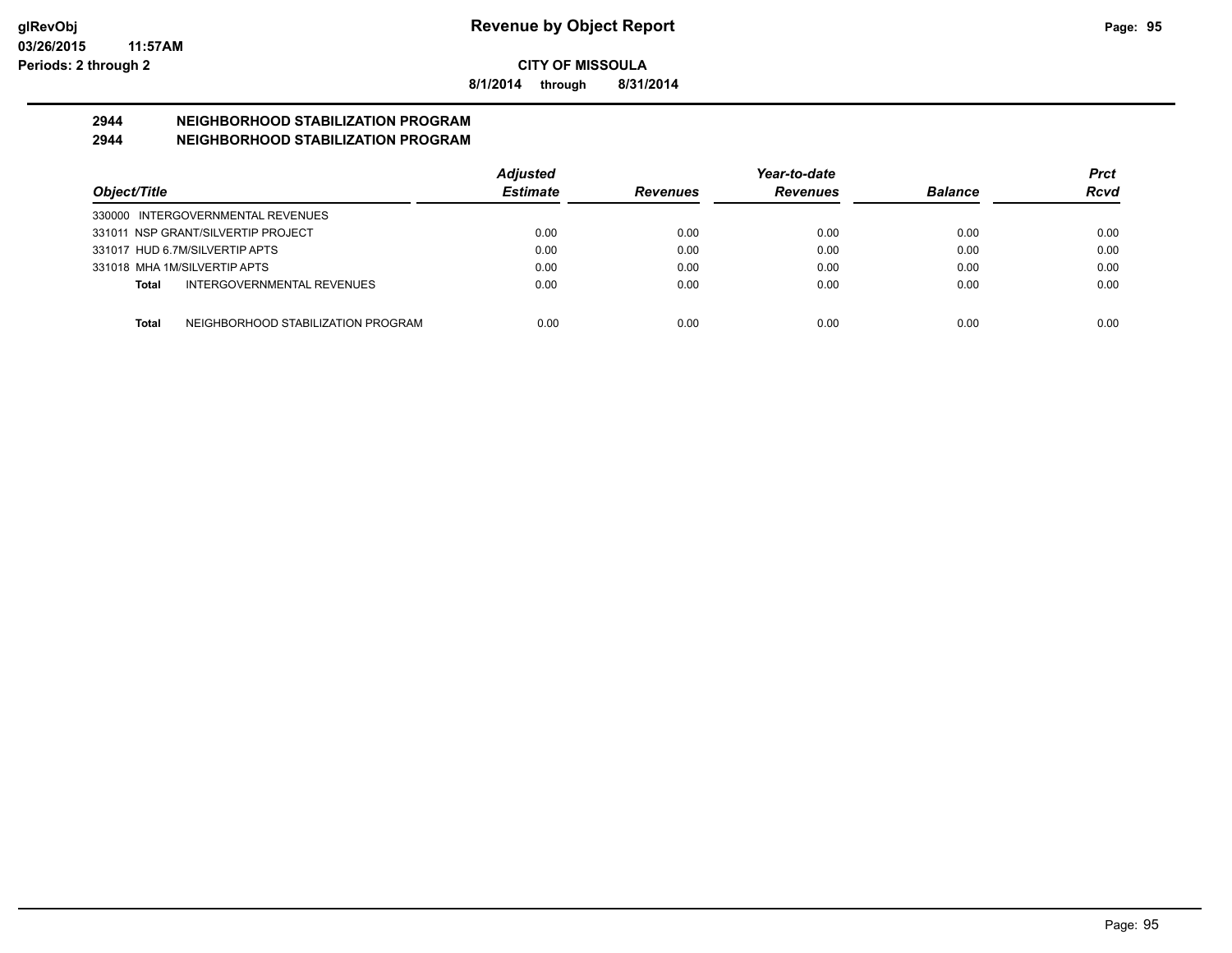**8/1/2014 through 8/31/2014**

#### **2944 NEIGHBORHOOD STABILIZATION PROGRAM**

| Object/Title |                                    | <b>Adiusted</b><br><b>Estimate</b> | <b>Revenues</b> | Year-to-date<br><b>Revenues</b> | <b>Balance</b> | Prct<br><b>Rcvd</b> |
|--------------|------------------------------------|------------------------------------|-----------------|---------------------------------|----------------|---------------------|
|              | 330000 INTERGOVERNMENTAL REVENUES  |                                    |                 |                                 |                |                     |
|              | 331011 NSP GRANT/SILVERTIP PROJECT | 0.00                               | 0.00            | 0.00                            | 0.00           | 0.00                |
|              | 331017 HUD 6.7M/SILVERTIP APTS     | 0.00                               | 0.00            | 0.00                            | 0.00           | 0.00                |
|              | 331018 MHA 1M/SILVERTIP APTS       | 0.00                               | 0.00            | 0.00                            | 0.00           | 0.00                |
| Total        | INTERGOVERNMENTAL REVENUES         | 0.00                               | 0.00            | 0.00                            | 0.00           | 0.00                |
| <b>Total</b> | NEIGHBORHOOD STABILIZATION PROGRAN | 0.00                               | 0.00            | 0.00                            | 0.00           | 0.00                |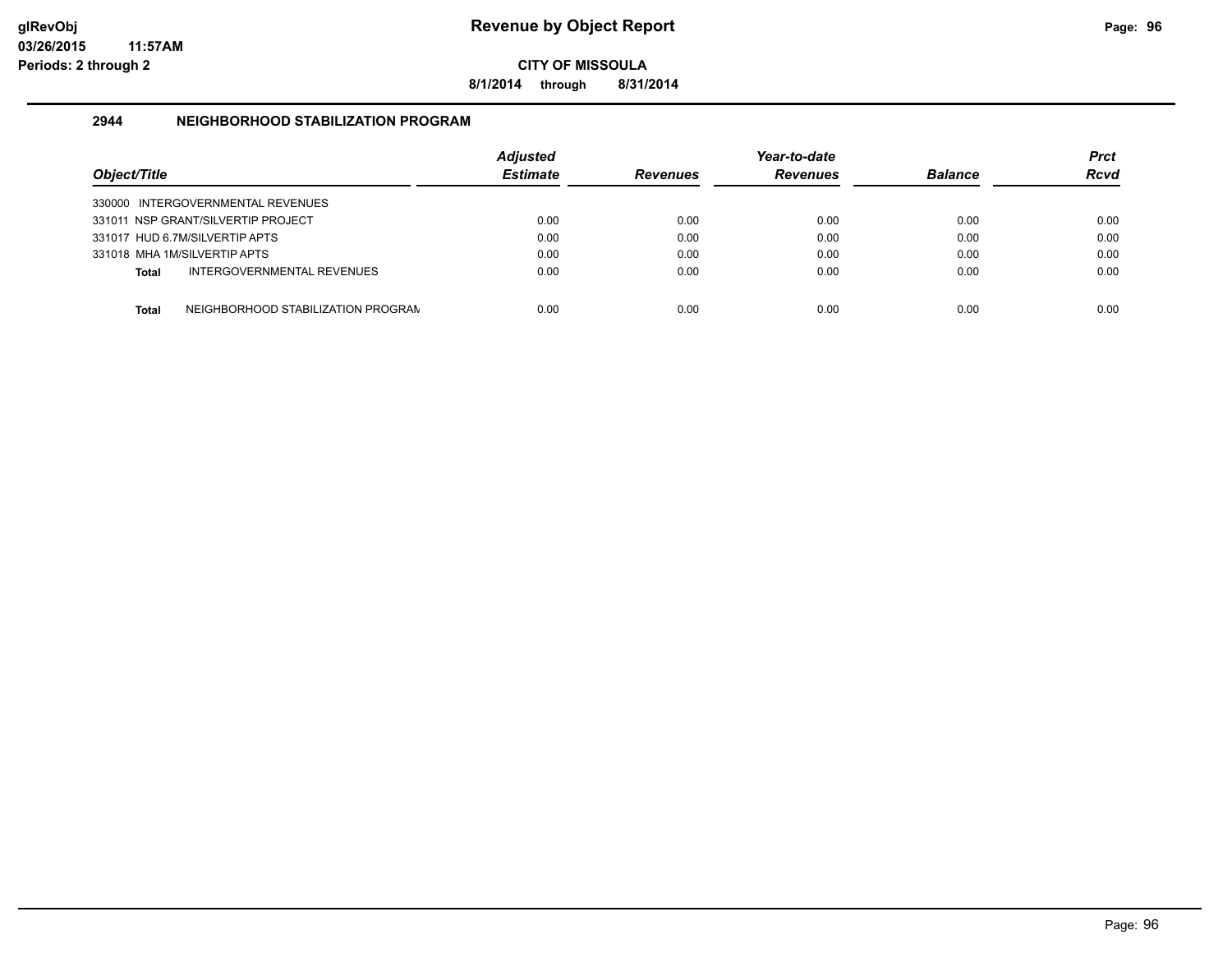**8/1/2014 through 8/31/2014**

### **2955 TRANSPORTATION**

**2955 TRANSPORTATION**

|                                                           | <b>Adjusted</b> |                 | Year-to-date    |                | <b>Prct</b> |
|-----------------------------------------------------------|-----------------|-----------------|-----------------|----------------|-------------|
| Object/Title                                              | <b>Estimate</b> | <b>Revenues</b> | <b>Revenues</b> | <b>Balance</b> | Rcvd        |
| 330000 INTERGOVERNMENTAL REVENUES                         |                 |                 |                 |                |             |
| 331054 FHWA PL GRANT                                      | 602,667.00      | 0.00            | 0.00            | 602,667.00     | 0.00        |
| 331055 FTA GRANT                                          | 17.744.00       | 0.00            | 0.00            | 17,744.00      | 0.00        |
| 331056 MDT FEDERAL CMAQ                                   | 381,084.00      | 0.00            | 0.00            | 381,084.00     | 0.00        |
| 331057 TRANSIT-MUTD CMAQ                                  | 151,515.00      | 0.00            | 0.00            | 151,515.00     | 0.00        |
| 336023 STATE CONTRIB. - PERS                              | 0.00            | 3.59            | 3.59            | $-3.59$        | 0.00        |
| 336030 COUNTY CONTRIBUTION                                | 9,900.00        | 0.00            | 0.00            | 9,900.00       | 0.00        |
| <b>INTERGOVERNMENTAL REVENUES</b><br><b>Total</b>         | 1,162,910.00    | 3.59            | 3.59            | 1,162,906.41   | 0.00        |
| 360000 MISCELLANEOUS REVENUES                             |                 |                 |                 |                |             |
| 362000 OTHER MISCELLANEOUS REVENUE                        | 0.00            | 0.00            | 0.00            | 0.00           | 0.00        |
| 365016 LOCAL MATCH MDT                                    | 13,585.00       | 0.00            | 0.00            | 13,585.00      | 0.00        |
| 365017 LOCAL MATCH TRANSIT                                | 9.559.00        | 0.00            | 0.00            | 9,559.00       | 0.00        |
| <b>MISCELLANEOUS REVENUES</b><br><b>Total</b>             | 23,144.00       | 0.00            | 0.00            | 23,144.00      | 0.00        |
| INVESTMENTS & ROYALTY EARNINGS<br>370000                  |                 |                 |                 |                |             |
| 371010 INTEREST ON INVESTMENTS                            | 0.00            | 0.00            | 0.00            | 0.00           | 0.00        |
| <b>INVESTMENTS &amp; ROYALTY EARNINGS</b><br><b>Total</b> | 0.00            | 0.00            | 0.00            | 0.00           | 0.00        |
| OTHER FINANCING SOURCES<br>380000                         |                 |                 |                 |                |             |
| 383000 OPERATING TRANSFERS                                | 9.900.00        | 0.00            | 0.00            | 9,900.00       | 0.00        |
| 383029 TRANS FR GENERAL                                   | 74.718.00       | 0.00            | 0.00            | 74.718.00      | 0.00        |
| OTHER FINANCING SOURCES<br><b>Total</b>                   | 84,618.00       | 0.00            | 0.00            | 84,618.00      | 0.00        |
| <b>TRANSPORTATION</b><br><b>Total</b>                     | 1.270.672.00    | 3.59            | 3.59            | 1.270.668.41   | 0.00        |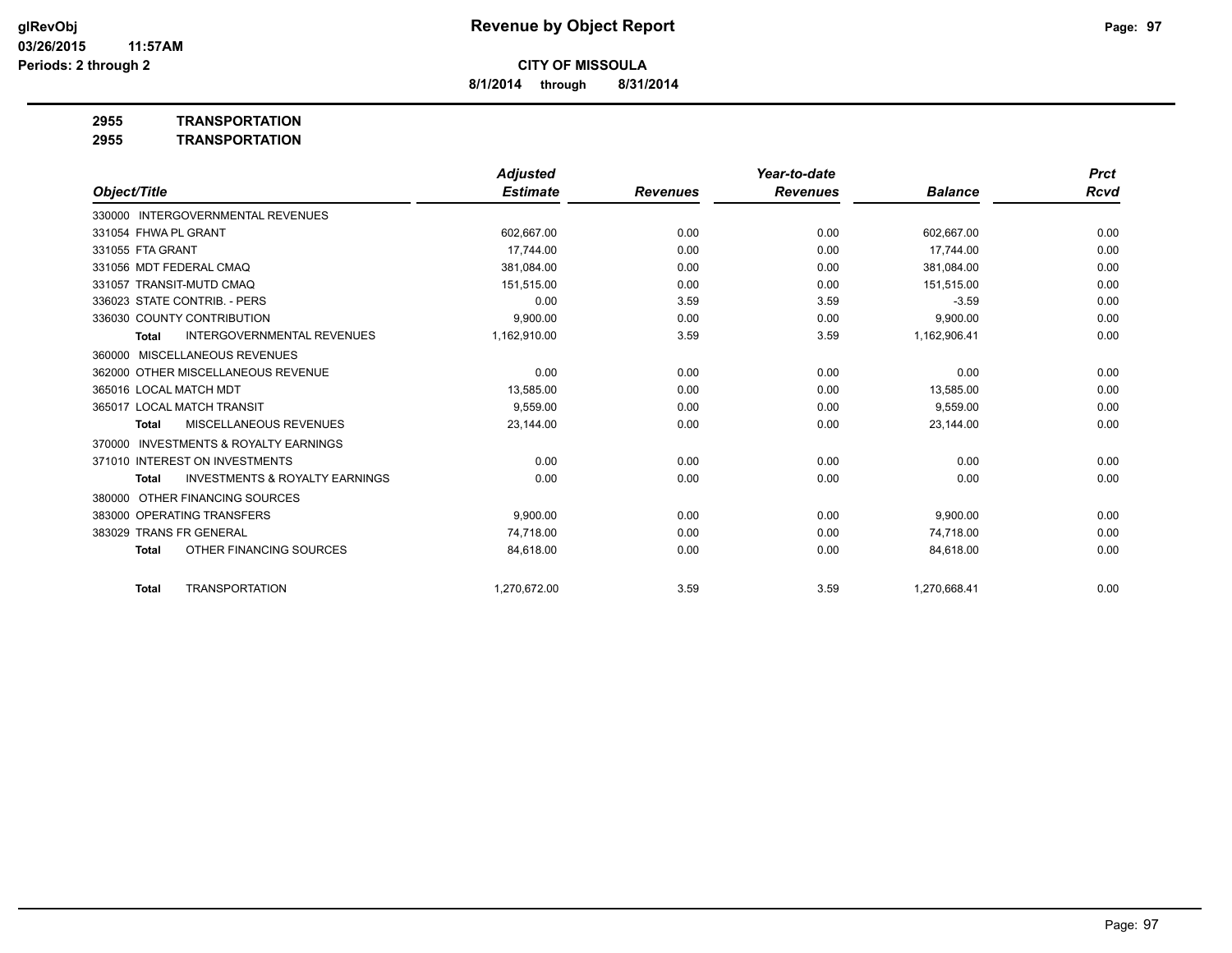**8/1/2014 through 8/31/2014**

#### **2955 TRANSPORTATION**

|                         |                                           | <b>Adjusted</b> |                 | Year-to-date    |                | <b>Prct</b> |
|-------------------------|-------------------------------------------|-----------------|-----------------|-----------------|----------------|-------------|
| Object/Title            |                                           | <b>Estimate</b> | <b>Revenues</b> | <b>Revenues</b> | <b>Balance</b> | Rcvd        |
|                         | 330000 INTERGOVERNMENTAL REVENUES         |                 |                 |                 |                |             |
| 331054 FHWA PL GRANT    |                                           | 602,667.00      | 0.00            | 0.00            | 602,667.00     | 0.00        |
| 331055 FTA GRANT        |                                           | 17.744.00       | 0.00            | 0.00            | 17,744.00      | 0.00        |
|                         | 331056 MDT FEDERAL CMAO                   | 381,084.00      | 0.00            | 0.00            | 381,084.00     | 0.00        |
|                         | 331057 TRANSIT-MUTD CMAQ                  | 151,515.00      | 0.00            | 0.00            | 151,515.00     | 0.00        |
|                         | 336023 STATE CONTRIB. - PERS              | 0.00            | 3.59            | 3.59            | $-3.59$        | 0.00        |
|                         | 336030 COUNTY CONTRIBUTION                | 9,900.00        | 0.00            | 0.00            | 9,900.00       | 0.00        |
| <b>Total</b>            | <b>INTERGOVERNMENTAL REVENUES</b>         | 1,162,910.00    | 3.59            | 3.59            | 1,162,906.41   | 0.00        |
|                         | 360000 MISCELLANEOUS REVENUES             |                 |                 |                 |                |             |
|                         | 362000 OTHER MISCELLANEOUS REVENUE        | 0.00            | 0.00            | 0.00            | 0.00           | 0.00        |
| 365016 LOCAL MATCH MDT  |                                           | 13.585.00       | 0.00            | 0.00            | 13,585.00      | 0.00        |
|                         | 365017 LOCAL MATCH TRANSIT                | 9,559.00        | 0.00            | 0.00            | 9,559.00       | 0.00        |
| Total                   | MISCELLANEOUS REVENUES                    | 23,144.00       | 0.00            | 0.00            | 23,144.00      | 0.00        |
|                         | 370000 INVESTMENTS & ROYALTY EARNINGS     |                 |                 |                 |                |             |
|                         | 371010 INTEREST ON INVESTMENTS            | 0.00            | 0.00            | 0.00            | 0.00           | 0.00        |
| <b>Total</b>            | <b>INVESTMENTS &amp; ROYALTY EARNINGS</b> | 0.00            | 0.00            | 0.00            | 0.00           | 0.00        |
|                         | 380000 OTHER FINANCING SOURCES            |                 |                 |                 |                |             |
|                         | 383000 OPERATING TRANSFERS                | 9,900.00        | 0.00            | 0.00            | 9,900.00       | 0.00        |
| 383029 TRANS FR GENERAL |                                           | 74,718.00       | 0.00            | 0.00            | 74,718.00      | 0.00        |
| <b>Total</b>            | OTHER FINANCING SOURCES                   | 84,618.00       | 0.00            | 0.00            | 84,618.00      | 0.00        |
| <b>Total</b>            | <b>TRANSPORTATION</b>                     | 1.270.672.00    | 3.59            | 3.59            | 1,270,668.41   | 0.00        |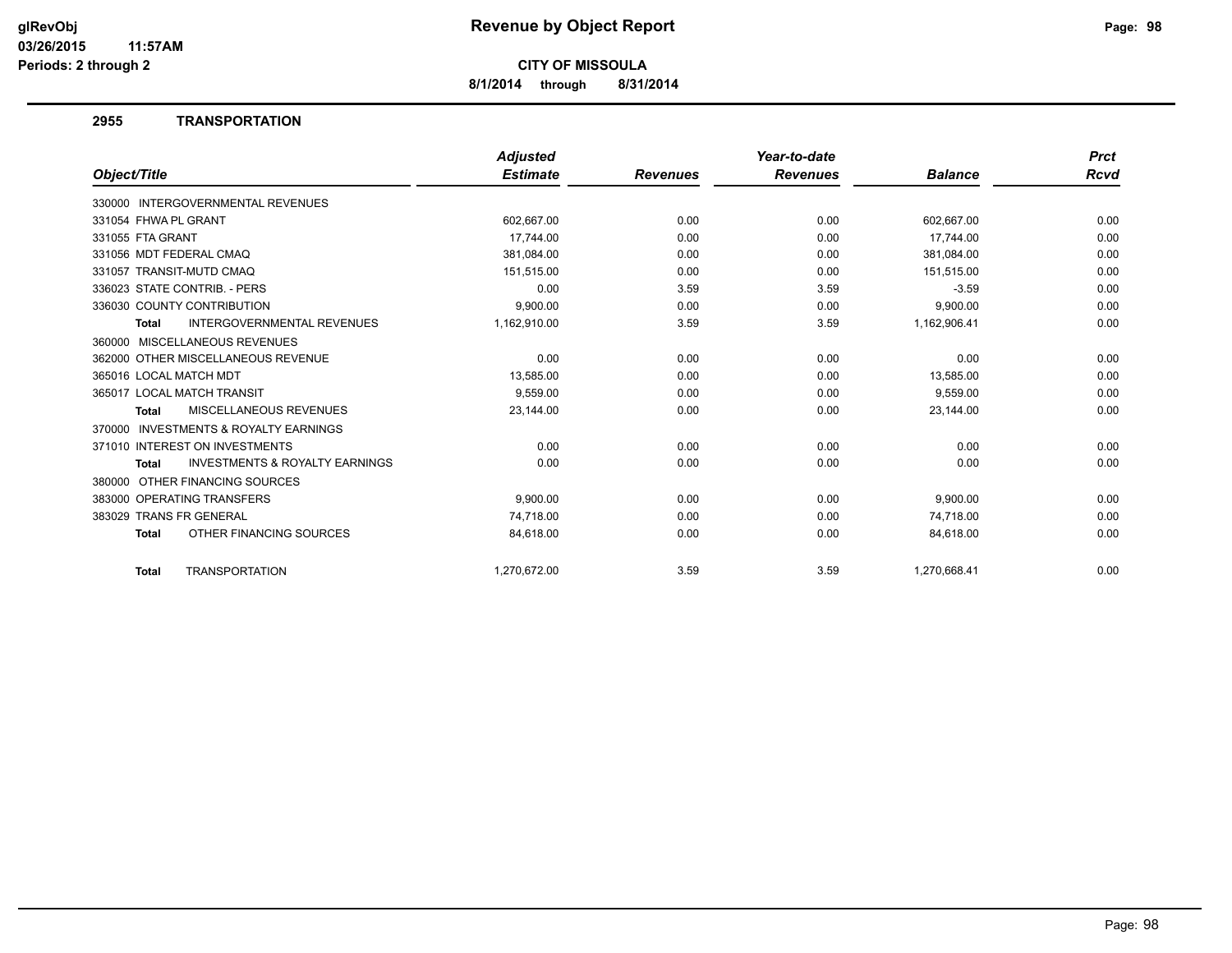**8/1/2014 through 8/31/2014**

### **2987 FEDERAL TRANSPORTATION FUND**

|                                                           | <b>Adjusted</b> | Year-to-date    |                 |                | <b>Prct</b> |  |
|-----------------------------------------------------------|-----------------|-----------------|-----------------|----------------|-------------|--|
| Object/Title                                              | <b>Estimate</b> | <b>Revenues</b> | <b>Revenues</b> | <b>Balance</b> | <b>Rcvd</b> |  |
| 310000 TAXES/ASSESSMENTS                                  |                 |                 |                 |                |             |  |
| 311011 TAX INCREMENT                                      | 0.00            | 0.00            | 0.00            | 0.00           | 0.00        |  |
| TAXES/ASSESSMENTS<br>Total                                | 0.00            | 0.00            | 0.00            | 0.00           | 0.00        |  |
| 330000 INTERGOVERNMENTAL REVENUES                         |                 |                 |                 |                |             |  |
| 331050 ISTEA/CTEP GRANT                                   | 0.00            | 0.00            | 0.00            | 0.00           | 0.00        |  |
| 331051 ISTEA/CTEP-HIGGINS HILL/BECKWITH                   | 0.00            | 0.00            | 0.00            | 0.00           | 0.00        |  |
| 331052 MDT CMAQ STRIPING GRANT                            | 0.00            | 0.00            | 0.00            | 0.00           | 0.00        |  |
| 331053 CTEP PLAYFAIR                                      | 0.00            | 0.00            | 0.00            | 0.00           | 0.00        |  |
| 331153 RUSSELL S 3RD IMPROVEMENTS                         | 0.00            | 0.00            | 0.00            | 0.00           | 0.00        |  |
| 331154 CTEP-MILWAUKEE RR TRAIL                            | 0.00            | 0.00            | 0.00            | 0.00           | 0.00        |  |
| 331155 CTEP/GRANT CREEK TRAIL BCN                         | 0.00            | 0.00            | 0.00            | 0.00           | 0.00        |  |
| 331156 CTEP GRANT - S HILLS TRAILS SYSTEM                 | 870,129.00      | 0.00            | 0.00            | 870,129.00     | 0.00        |  |
| 331159 CTEP-U OF M CROSSWALK PROJECT                      | 0.00            | 0.00            | 0.00            | 0.00           | 0.00        |  |
| 331161 CTEP-LOLO ST/BRIDGE TO DUNCAN S/C                  | 0.00            | 0.00            | 0.00            | 0.00           | 0.00        |  |
| 331180 LIBRARY LITERACY GRANT                             | 0.00            | 0.00            | 0.00            | 0.00           | 0.00        |  |
| 331181 CTEP/CMAQ MADISON ST TO U CONNECTOR                | 0.00            | 0.00            | 0.00            | 0.00           | 0.00        |  |
| 334045 MONTANA DEPARTMENT TRANSPORTATION                  | 0.00            | 0.00            | 0.00            | 0.00           | 0.00        |  |
| 336023 STATE CONTRIB. - PERS                              | 0.00            | 0.76            | 0.93            | $-0.93$        | 0.00        |  |
| <b>INTERGOVERNMENTAL REVENUES</b><br><b>Total</b>         | 870,129.00      | 0.76            | 0.93            | 870,128.07     | 0.00        |  |
| 340000 CHARGES FOR SERVICES                               |                 |                 |                 |                |             |  |
| 343011 STREET AND ROADWAY REPAIR CHARGES                  | 0.00            | 0.00            | 0.00            | 0.00           | 0.00        |  |
| <b>CHARGES FOR SERVICES</b><br><b>Total</b>               | 0.00            | 0.00            | 0.00            | 0.00           | 0.00        |  |
| 360000 MISCELLANEOUS REVENUES                             |                 |                 |                 |                |             |  |
| 360010 MISCELLANEOUS                                      | 0.00            | 0.00            | 0.00            | 0.00           | 0.00        |  |
| 363020 PROPERTY ASSESSMENTS                               | 0.00            | 0.00            | 0.00            | 0.00           | 0.00        |  |
| 365000 DONATIONS                                          | 762,189.00      | 0.00            | 0.00            | 762,189.00     | 0.00        |  |
| 365004 GRANT CR TRAIL ASSN DONATION                       | 0.00            | 0.00            | 0.00            | 0.00           | 0.00        |  |
| MISCELLANEOUS REVENUES<br>Total                           | 762,189.00      | 0.00            | 0.00            | 762,189.00     | 0.00        |  |
| 370000 INVESTMENTS & ROYALTY EARNINGS                     |                 |                 |                 |                |             |  |
| 371010 INTEREST ON INVESTMENTS                            | 0.00            | 0.00            | 0.00            | 0.00           | 0.00        |  |
| 371020 GAIN/LOSS IN MARKET VALUE OF INVESTMENTS           | 0.00            | 0.00            | 0.00            | 0.00           | 0.00        |  |
| <b>INVESTMENTS &amp; ROYALTY EARNINGS</b><br><b>Total</b> | 0.00            | 0.00            | 0.00            | 0.00           | 0.00        |  |
| 380000 OTHER FINANCING SOURCES                            |                 |                 |                 |                |             |  |
| 381009 TRANSFERS IN-OPEN SPACE BOND                       | 0.00            | 0.00            | 0.00            | 0.00           | 0.00        |  |
| 381010 BOND PROCEEDS                                      | 0.00            | 0.00            | 0.00            | 0.00           | 0.00        |  |
| 381011 OPEN SPACE REVENUE                                 | 0.00            | 0.00            | 0.00            | 0.00           | 0.00        |  |
| 383000 OPERATING TRANSFERS                                | 0.00            | 0.00            | 0.00            | 0.00           | 0.00        |  |
| 383002 TRANS FR GAS TAX                                   | 0.00            | 0.00            | 0.00            | 0.00           | 0.00        |  |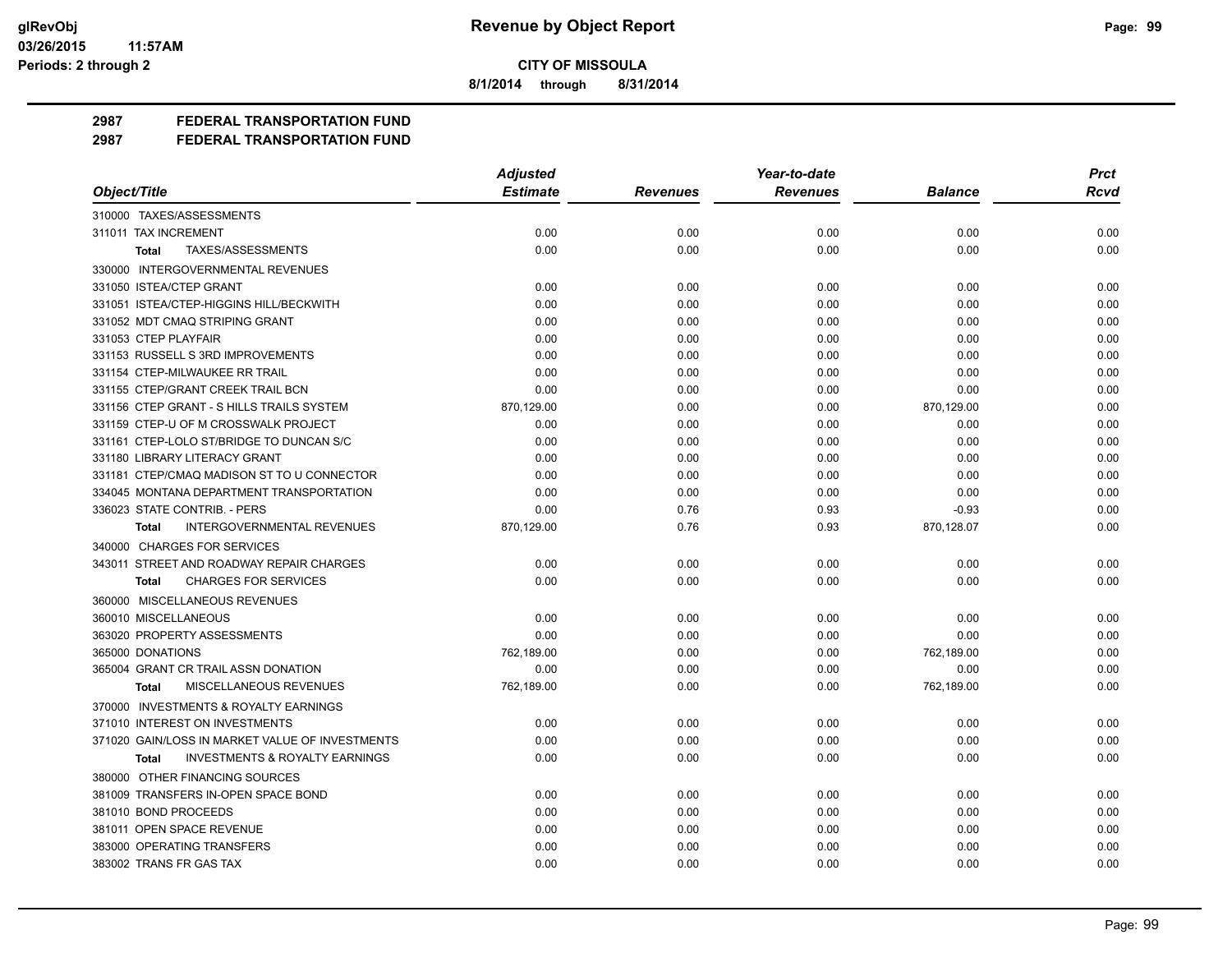**8/1/2014 through 8/31/2014**

### **2987 FEDERAL TRANSPORTATION FUND**

|                                             | <b>Adjusted</b> |                 | Year-to-date    |                | Prct        |
|---------------------------------------------|-----------------|-----------------|-----------------|----------------|-------------|
| Object/Title                                | <b>Estimate</b> | <b>Revenues</b> | <b>Revenues</b> | <b>Balance</b> | <b>Rcvd</b> |
| 383010 TRANS FR CIP                         | 0.00            | 0.00            | 0.00            | 0.00           | 0.00        |
| 383014 TRANS FR MRA                         | 0.00            | 0.00            | 0.00            | 0.00           | 0.00        |
| 383021 TRANS FR P&R TRAILS DEVLP            | 0.00            | 0.00            | 0.00            | 0.00           | 0.00        |
| 383043 TRANSFERS FROM IMPACT FEES           | 0.00            | 0.00            | 0.00            | 0.00           | 0.00        |
| OTHER FINANCING SOURCES<br>Total            | 0.00            | 0.00            | 0.00            | 0.00           | 0.00        |
| FEDERAL TRANSPORTATION FUND<br><b>Total</b> | 1.632.318.00    | 0.76            | 0.93            | 1.632.317.07   | 0.00        |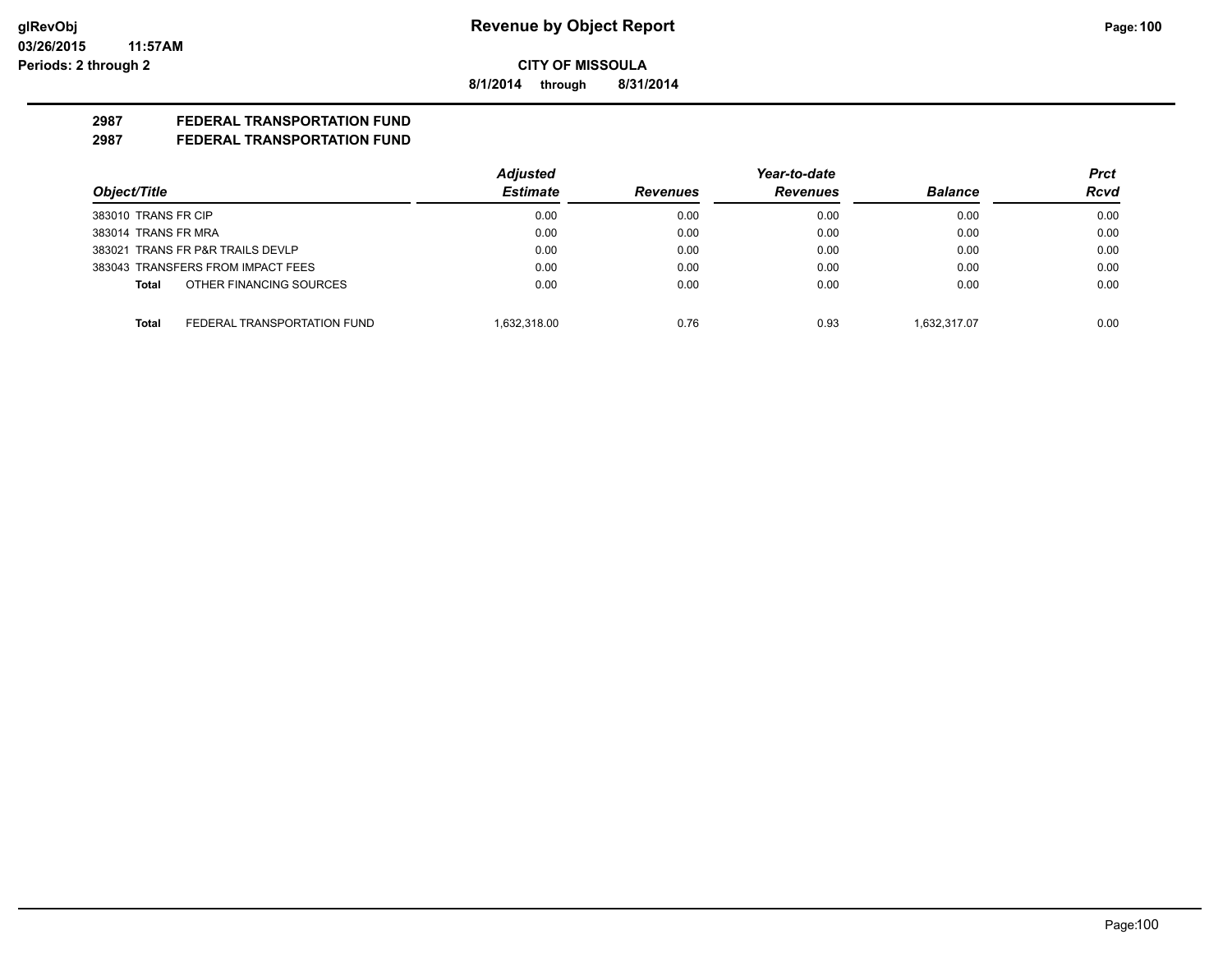**8/1/2014 through 8/31/2014**

|                                                           | <b>Adjusted</b> |                 | Year-to-date    |                |      |
|-----------------------------------------------------------|-----------------|-----------------|-----------------|----------------|------|
| Object/Title                                              | <b>Estimate</b> | <b>Revenues</b> | <b>Revenues</b> | <b>Balance</b> | Rcvd |
| 310000 TAXES/ASSESSMENTS                                  |                 |                 |                 |                |      |
| 311011 TAX INCREMENT                                      | 0.00            | 0.00            | 0.00            | 0.00           | 0.00 |
| TAXES/ASSESSMENTS<br>Total                                | 0.00            | 0.00            | 0.00            | 0.00           | 0.00 |
| 330000 INTERGOVERNMENTAL REVENUES                         |                 |                 |                 |                |      |
| 331050 ISTEA/CTEP GRANT                                   | 0.00            | 0.00            | 0.00            | 0.00           | 0.00 |
| 331051 ISTEA/CTEP-HIGGINS HILL/BECKWITH                   | 0.00            | 0.00            | 0.00            | 0.00           | 0.00 |
| 331052 MDT CMAQ STRIPING GRANT                            | 0.00            | 0.00            | 0.00            | 0.00           | 0.00 |
| 331053 CTEP PLAYFAIR                                      | 0.00            | 0.00            | 0.00            | 0.00           | 0.00 |
| 331153 RUSSELL S 3RD IMPROVEMENTS                         | 0.00            | 0.00            | 0.00            | 0.00           | 0.00 |
| 331154 CTEP-MILWAUKEE RR TRAIL                            | 0.00            | 0.00            | 0.00            | 0.00           | 0.00 |
| 331155 CTEP/GRANT CREEK TRAIL BCN                         | 0.00            | 0.00            | 0.00            | 0.00           | 0.00 |
| 331156 CTEP GRANT - S HILLS TRAILS SYSTEM                 | 870,129.00      | 0.00            | 0.00            | 870,129.00     | 0.00 |
| 331159 CTEP-U OF M CROSSWALK PROJECT                      | 0.00            | 0.00            | 0.00            | 0.00           | 0.00 |
| 331161 CTEP-LOLO ST/BRIDGE TO DUNCAN S/C                  | 0.00            | 0.00            | 0.00            | 0.00           | 0.00 |
| 331180 LIBRARY LITERACY GRANT                             | 0.00            | 0.00            | 0.00            | 0.00           | 0.00 |
| 331181 CTEP/CMAQ MADISON ST TO U CONNECTOR                | 0.00            | 0.00            | 0.00            | 0.00           | 0.00 |
| 334045 MONTANA DEPARTMENT TRANSPORTATION                  | 0.00            | 0.00            | 0.00            | 0.00           | 0.00 |
| 336023 STATE CONTRIB. - PERS                              | 0.00            | 0.76            | 0.93            | $-0.93$        | 0.00 |
| INTERGOVERNMENTAL REVENUES<br><b>Total</b>                | 870,129.00      | 0.76            | 0.93            | 870,128.07     | 0.00 |
| 340000 CHARGES FOR SERVICES                               |                 |                 |                 |                |      |
| 343011 STREET AND ROADWAY REPAIR CHARGES                  | 0.00            | 0.00            | 0.00            | 0.00           | 0.00 |
| <b>CHARGES FOR SERVICES</b><br><b>Total</b>               | 0.00            | 0.00            | 0.00            | 0.00           | 0.00 |
| 360000 MISCELLANEOUS REVENUES                             |                 |                 |                 |                |      |
| 360010 MISCELLANEOUS                                      | 0.00            | 0.00            | 0.00            | 0.00           | 0.00 |
| 363020 PROPERTY ASSESSMENTS                               | 0.00            | 0.00            | 0.00            | 0.00           | 0.00 |
| 365000 DONATIONS                                          | 762,189.00      | 0.00            | 0.00            | 762,189.00     | 0.00 |
| 365004 GRANT CR TRAIL ASSN DONATION                       | 0.00            | 0.00            | 0.00            | 0.00           | 0.00 |
| MISCELLANEOUS REVENUES<br><b>Total</b>                    | 762,189.00      | 0.00            | 0.00            | 762,189.00     | 0.00 |
| 370000 INVESTMENTS & ROYALTY EARNINGS                     |                 |                 |                 |                |      |
| 371010 INTEREST ON INVESTMENTS                            | 0.00            | 0.00            | 0.00            | 0.00           | 0.00 |
| 371020 GAIN/LOSS IN MARKET VALUE OF INVESTMENT            | 0.00            | 0.00            | 0.00            | 0.00           | 0.00 |
| <b>INVESTMENTS &amp; ROYALTY EARNINGS</b><br><b>Total</b> | 0.00            | 0.00            | 0.00            | 0.00           | 0.00 |
| 380000 OTHER FINANCING SOURCES                            |                 |                 |                 |                |      |
| 381009 TRANSFERS IN-OPEN SPACE BOND                       | 0.00            | 0.00            | 0.00            | 0.00           | 0.00 |
| 381010 BOND PROCEEDS                                      | 0.00            | 0.00            | 0.00            | 0.00           | 0.00 |
| 381011 OPEN SPACE REVENUE                                 | 0.00            | 0.00            | 0.00            | 0.00           | 0.00 |
| 383000 OPERATING TRANSFERS                                | 0.00            | 0.00            | 0.00            | 0.00           | 0.00 |
| 383002 TRANS FR GAS TAX                                   | 0.00            | 0.00            | 0.00            | 0.00           | 0.00 |
| 383010 TRANS FR CIP                                       | 0.00            | 0.00            | 0.00            | 0.00           | 0.00 |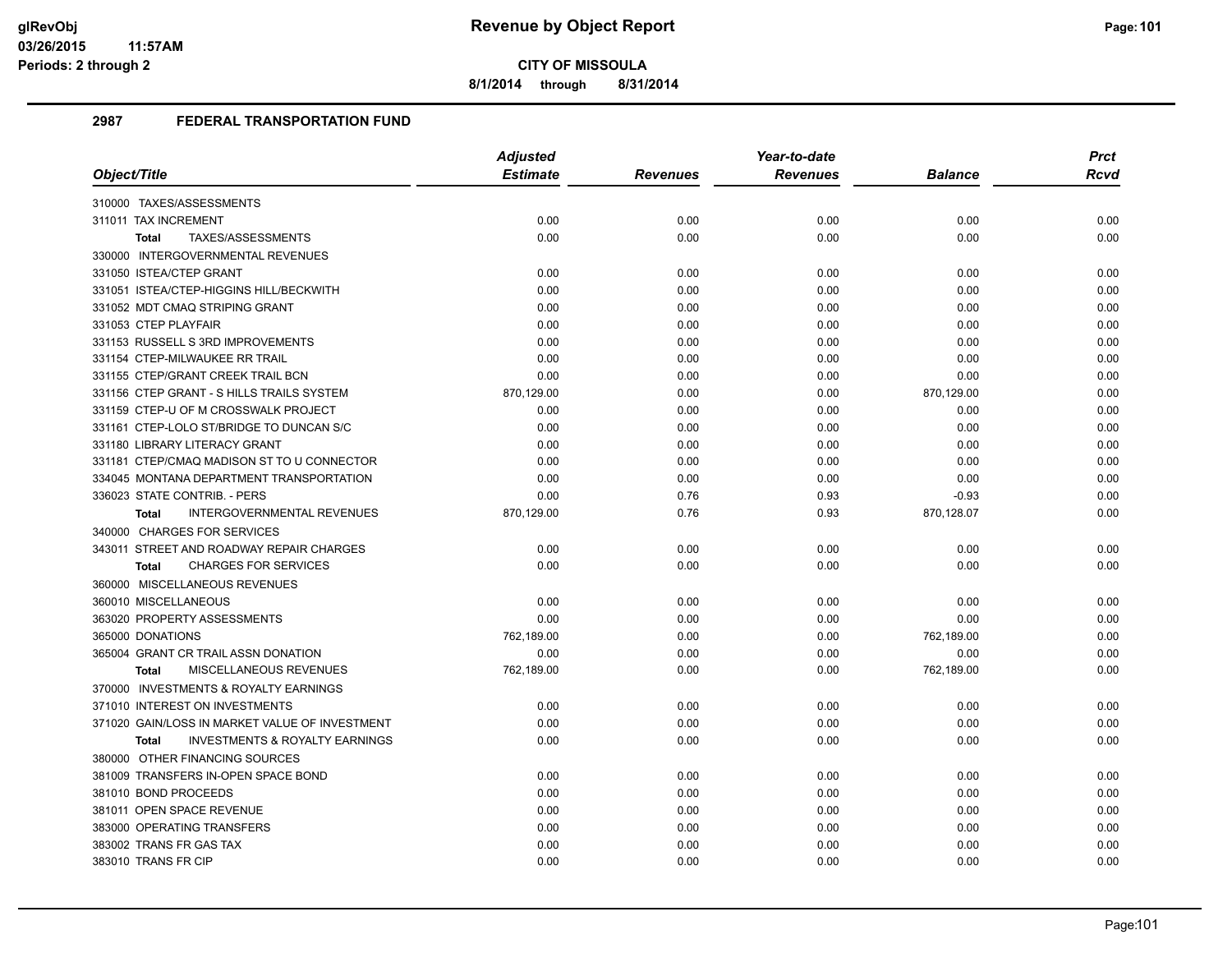**8/1/2014 through 8/31/2014**

| Object/Title        |                                   | <b>Adjusted</b><br><b>Estimate</b> | <b>Revenues</b> | Year-to-date<br><b>Revenues</b> | <b>Balance</b> | <b>Prct</b><br><b>Rcvd</b> |
|---------------------|-----------------------------------|------------------------------------|-----------------|---------------------------------|----------------|----------------------------|
| 383014 TRANS FR MRA |                                   | 0.00                               | 0.00            | 0.00                            | 0.00           | 0.00                       |
|                     | 383021 TRANS FR P&R TRAILS DEVLP  | 0.00                               | 0.00            | 0.00                            | 0.00           | 0.00                       |
|                     | 383043 TRANSFERS FROM IMPACT FEES | 0.00                               | 0.00            | 0.00                            | 0.00           | 0.00                       |
| Total               | OTHER FINANCING SOURCES           | 0.00                               | 0.00            | 0.00                            | 0.00           | 0.00                       |
| <b>Total</b>        | FEDERAL TRANSPORTATION FUND       | 1.632.318.00                       | 0.76            | 0.93                            | 1.632.317.07   | 0.00                       |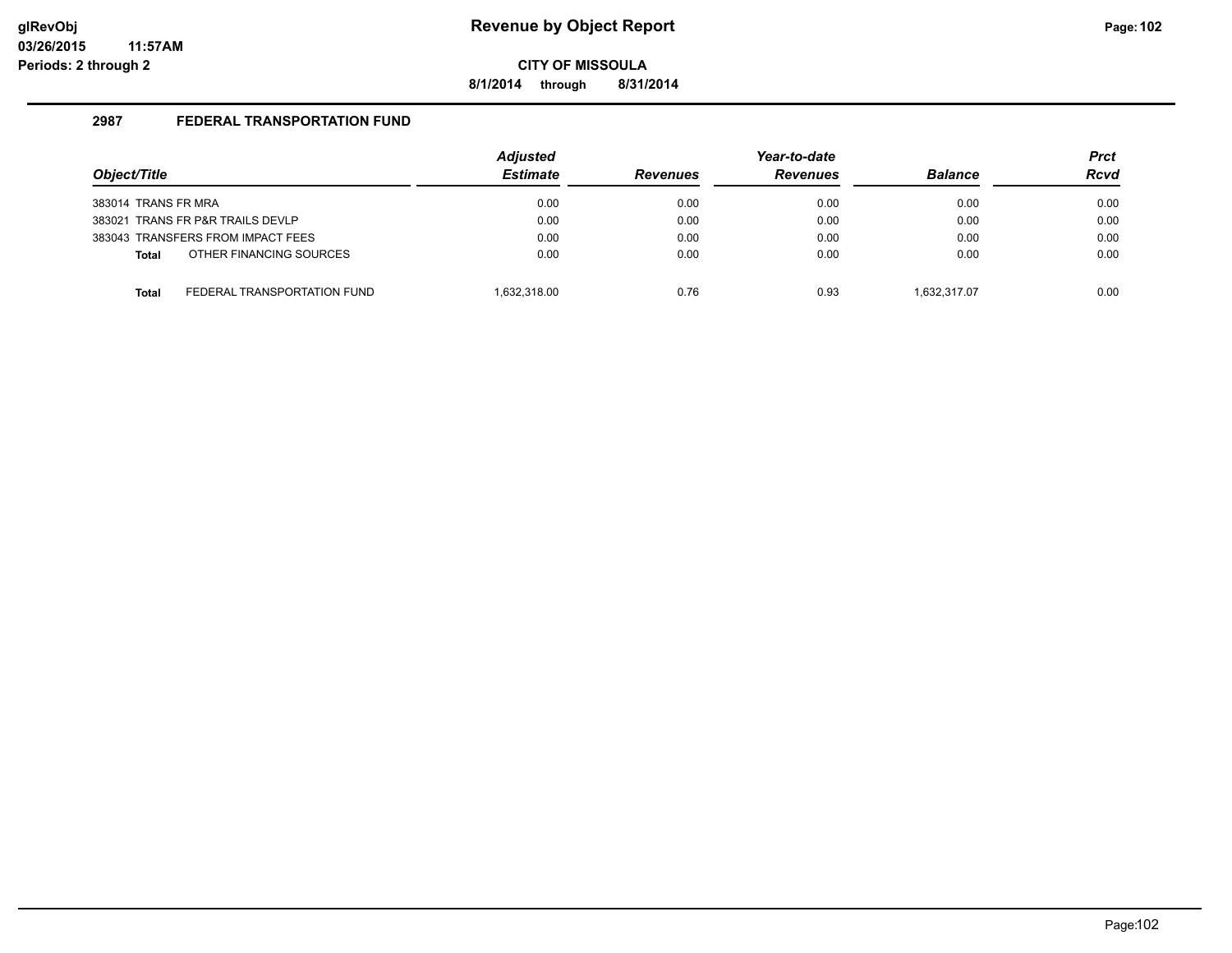**8/1/2014 through 8/31/2014**

**2988 GRANTS & DONATIONS FUND**

|                                                   | <b>Adjusted</b> |                 | Year-to-date    |                | <b>Prct</b> |
|---------------------------------------------------|-----------------|-----------------|-----------------|----------------|-------------|
| Object/Title                                      | <b>Estimate</b> | <b>Revenues</b> | <b>Revenues</b> | <b>Balance</b> | Rcvd        |
| 330000 INTERGOVERNMENTAL REVENUES                 |                 |                 |                 |                |             |
| 331013 NORTHSIDE PED BRIDGE/ARRA-CDBG GRANT       | 0.00            | 0.00            | 0.00            | 0.00           | 0.00        |
| 331014 EECBG GRANT                                | 0.00            | 0.00            | 0.00            | 0.00           | 0.00        |
| 331025 DV ACCOUNTABILITY PROJECT                  | 34,000.00       | 0.00            | 0.00            | 34,000.00      | 0.00        |
| 331026 FY09 POLICE ICAC FEDERAL GRANT             | 102,698.00      | 0.00            | 0.00            | 102,698.00     | 0.00        |
| 331028 DUI-COPS IN SHOPS                          | 5,000.00        | 0.00            | 0.00            | 5,000.00       | 0.00        |
| 331029 CHRP GRANT                                 | 0.00            | 0.00            | 0.00            | 0.00           | 0.00        |
| 331030 COMMUNITY RESOURCE OFFICER/MCPS            | 0.00            | 0.00            | 0.00            | 0.00           | 0.00        |
| 331038 EPA BROWNSFIELD GRANT                      | 0.00            | 0.00            | 0.00            | 0.00           | 0.00        |
| 331039 EPA BROWNSFIELD ARRA                       | 0.00            | 0.00            | 0.00            | 0.00           | 0.00        |
| 331081 GRANTS/DONATIONS - FORT MISSOULA           | 0.00            | 0.00            | 0.00            | 0.00           | 0.00        |
| 331090 EPA GRANT                                  | 433,065.00      | 0.00            | 0.00            | 433,065.00     | 0.00        |
| 331178 DUI TASK FORCE GRANT                       | 10,000.00       | 0.00            | 429.60          | 9,570.40       | 4.30        |
| 331181 GRANTS/DONATIONS - FORT MISSOULA           | 0.00            | 0.00            | 0.00            | 0.00           | 0.00        |
| 334013 STATE GRANT - OT SEATBELT                  | 35,000.00       | 0.00            | 0.00            | 35,000.00      | 0.00        |
| 334014 MISSOULA COUNTY-GRANT CREEK TRAIL          | 0.00            | 0.00            | 0.00            | 0.00           | 0.00        |
| 334015 COPS TECHNOLOGY GRANT                      | 322,299.00      | 0.00            | 0.00            | 322,299.00     | 0.00        |
| 334016 BULLETPROOF VEST GRANT                     | 10,500.00       | 659.00          | 0.00            | 10,500.00      | 0.00        |
| 334018 STATE GRANT - CAPITAL                      | 0.00            | 0.00            | 0.00            | 0.00           | 0.00        |
| 334020 UNDERAGE DRINKING GRANT                    | 0.00            | 0.00            | 0.00            | 0.00           | 0.00        |
| 334025 COUNTY WEED                                | 0.00            | 0.00            | 0.00            | 0.00           | 0.00        |
| 334028 DEPT OF AG INTERN GRANT                    | 0.00            | 0.00            | 0.00            | 0.00           | 0.00        |
| 334076 BIG SKY TRUST FUND GRANTS                  | 30,000.00       | 0.00            | 0.00            | 30,000.00      | 0.00        |
| 334121 DNRC-EPA AREA WIDE ASSESSMENT GRANT        | 0.00            | 0.00            | 0.00            | 0.00           | 0.00        |
| 336021 STATE CONTRIB - POLICE RETIREMENT          | 0.00            | 2,368.70        | 3,101.88        | $-3,101.88$    | 0.00        |
| 336023 STATE CONTRIB. - PERS                      | 0.00            | 3.41            | 4.39            | $-4.39$        | 0.00        |
| <b>INTERGOVERNMENTAL REVENUES</b><br><b>Total</b> | 982,562.00      | 3,031.11        | 3,535.87        | 979,026.13     | 0.36        |
| 340000 CHARGES FOR SERVICES                       |                 |                 |                 |                |             |
| 342000 ANTI-GRAFFITI PROJECT                      | 5,000.00        | 0.00            | 0.00            | 5,000.00       | 0.00        |
| 342013 SECURITY INVEST FEES                       | 0.00            | 0.00            | 0.00            | 0.00           | 0.00        |
| <b>CHARGES FOR SERVICES</b><br><b>Total</b>       | 5,000.00        | 0.00            | 0.00            | 5,000.00       | 0.00        |
| 360000 MISCELLANEOUS REVENUES                     |                 |                 |                 |                |             |
| 360010 MISCELLANEOUS                              | 0.00            | 0.00            | 0.00            | 0.00           | 0.00        |
| 365000 DONATIONS                                  | 40,000.00       | 0.00            | 0.00            | 40,000.00      | 0.00        |
| 365015 GREEN BLOCK PILOT PROJECT                  | 0.00            | 0.00            | 0.00            | 0.00           | 0.00        |
| 365021 COMBAT CHALLENGE DONATIONS                 | 0.00            | 0.00            | 0.00            | 0.00           | 0.00        |
| MISCELLANEOUS REVENUES<br><b>Total</b>            | 40,000.00       | 0.00            | 0.00            | 40,000.00      | 0.00        |
| 380000 OTHER FINANCING SOURCES                    |                 |                 |                 |                |             |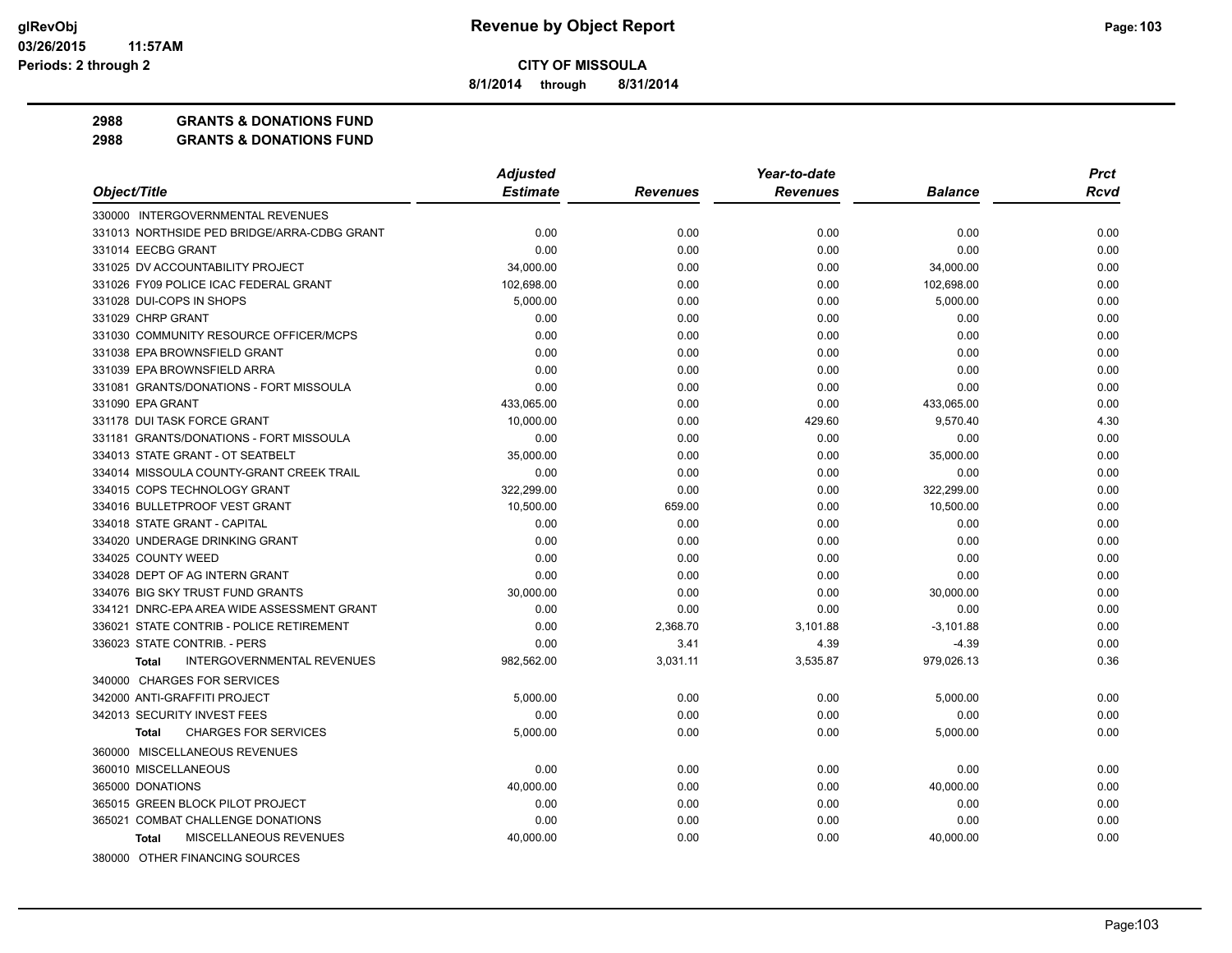**8/1/2014 through 8/31/2014**

### **2988 GRANTS & DONATIONS FUND**

|                                                    | <b>Adjusted</b> |                 | Year-to-date    |                | Prct |
|----------------------------------------------------|-----------------|-----------------|-----------------|----------------|------|
| Object/Title                                       | <b>Estimate</b> | <b>Revenues</b> | <b>Revenues</b> | <b>Balance</b> | Rcvd |
| 381023 DOMESTIC VIOLENCE ACCOUNTABILITY GRANT      | 0.00            | 0.00            | 0.00            | 0.00           | 0.00 |
| 383002 TRANS FR GAS TAX                            | 0.00            | 0.00            | 0.00            | 0.00           | 0.00 |
| 383022 TRANS FR OPEN SPACE BOND                    | 0.00            | 0.00            | 0.00            | 0.00           | 0.00 |
| 383042 TRANSFERS FROM OTHER FUNDS                  | 0.00            | 0.00            | 0.00            | 0.00           | 0.00 |
| OTHER FINANCING SOURCES<br>Total                   | 0.00            | 0.00            | 0.00            | 0.00           | 0.00 |
| <b>GRANTS &amp; DONATIONS FUND</b><br><b>Total</b> | 1.027.562.00    | 3.031.11        | 3.535.87        | 1.024.026.13   | 0.34 |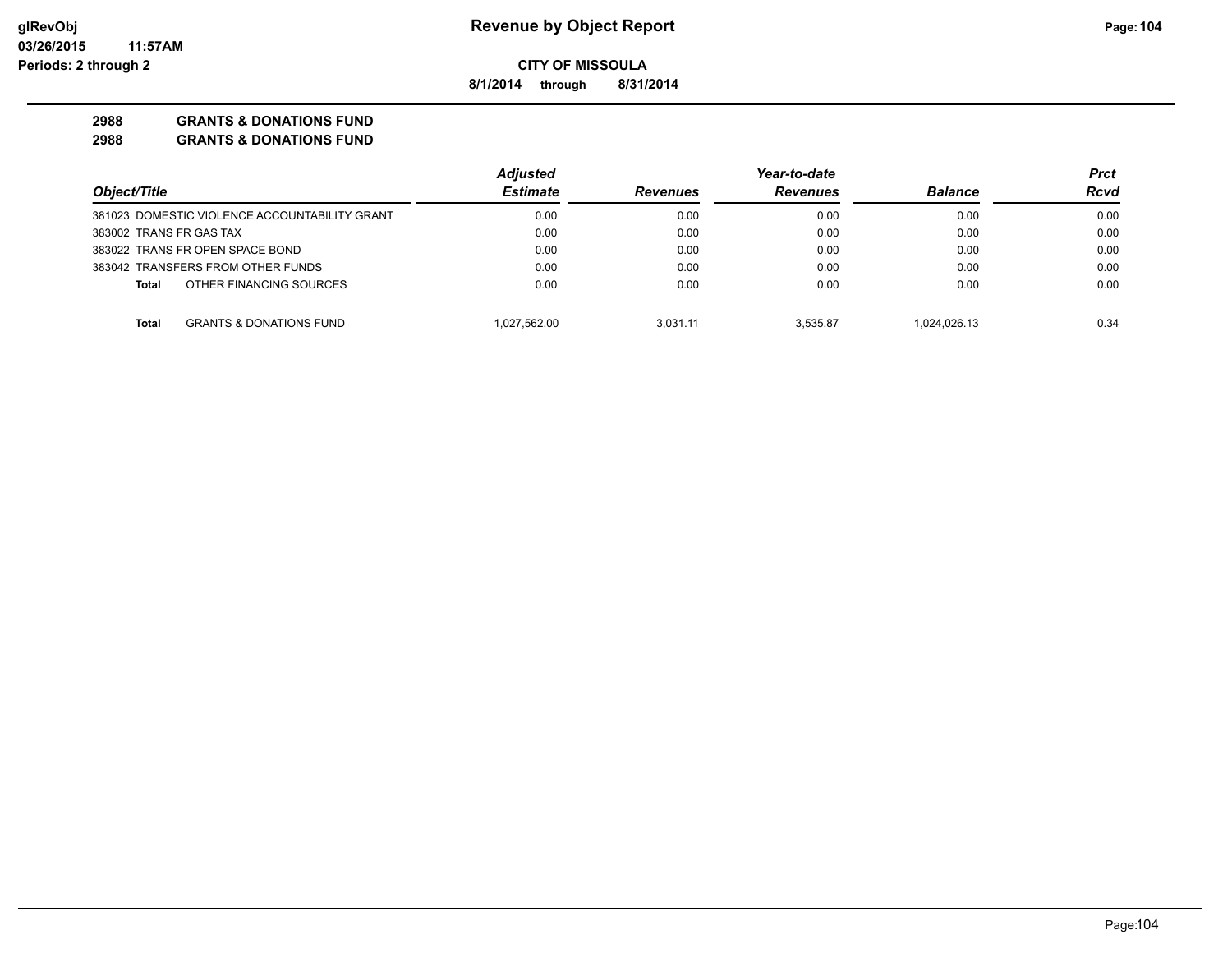**8/1/2014 through 8/31/2014**

| <b>Estimate</b><br><b>Revenues</b><br><b>Balance</b><br><b>Revenues</b><br>0.00<br>0.00<br>0.00<br>0.00<br>0.00<br>0.00<br>0.00<br>0.00<br>34,000.00<br>0.00<br>0.00<br>34,000.00<br>102,698.00<br>0.00<br>0.00<br>102,698.00<br>5,000.00<br>0.00<br>0.00<br>5,000.00<br>0.00<br>0.00<br>0.00<br>0.00<br>0.00<br>0.00<br>0.00<br>0.00<br>0.00<br>0.00<br>0.00<br>0.00<br>0.00<br>0.00<br>0.00<br>0.00<br>0.00<br>0.00<br>0.00<br>0.00<br>433,065.00<br>0.00<br>433,065.00<br>0.00<br>10,000.00<br>429.60<br>9,570.40<br>0.00<br>0.00<br>0.00<br>0.00<br>0.00<br>35,000.00<br>0.00<br>0.00<br>35,000.00<br>0.00<br>0.00<br>0.00<br>0.00<br>322,299.00<br>0.00<br>0.00<br>322,299.00<br>10,500.00<br>659.00<br>0.00<br>10,500.00<br>0.00<br>0.00<br>0.00<br>0.00<br>0.00<br>0.00<br>0.00<br>0.00<br>0.00<br>0.00<br>0.00<br>0.00<br>0.00<br>0.00<br>0.00<br>0.00<br>30,000.00<br>0.00<br>0.00<br>30,000.00<br>0.00<br>0.00<br>0.00<br>0.00<br>0.00<br>2,368.70<br>3,101.88<br>$-3,101.88$<br>3.41<br>0.00<br>4.39<br>$-4.39$<br><b>INTERGOVERNMENTAL REVENUES</b><br>3,535.87<br>979,026.13<br>982,562.00<br>3,031.11<br><b>Total</b><br>5,000.00<br>0.00<br>0.00<br>5,000.00<br>0.00<br>0.00<br>0.00<br>0.00<br><b>CHARGES FOR SERVICES</b><br>5,000.00<br>0.00<br>0.00<br>5,000.00<br><b>Total</b><br>360000 MISCELLANEOUS REVENUES<br>360010 MISCELLANEOUS<br>0.00<br>0.00<br>0.00<br>0.00<br>0.00<br>40,000.00<br>0.00<br>40,000.00<br>365015 GREEN BLOCK PILOT PROJECT<br>0.00<br>0.00<br>0.00<br>0.00<br>365021 COMBAT CHALLENGE DONATIONS<br>0.00<br>0.00<br>0.00<br>0.00<br>MISCELLANEOUS REVENUES<br>40,000.00<br>0.00<br>0.00<br>40,000.00<br><b>Total</b><br>380000 OTHER FINANCING SOURCES |                                               | <b>Adjusted</b> |      | Year-to-date |      | <b>Prct</b> |
|------------------------------------------------------------------------------------------------------------------------------------------------------------------------------------------------------------------------------------------------------------------------------------------------------------------------------------------------------------------------------------------------------------------------------------------------------------------------------------------------------------------------------------------------------------------------------------------------------------------------------------------------------------------------------------------------------------------------------------------------------------------------------------------------------------------------------------------------------------------------------------------------------------------------------------------------------------------------------------------------------------------------------------------------------------------------------------------------------------------------------------------------------------------------------------------------------------------------------------------------------------------------------------------------------------------------------------------------------------------------------------------------------------------------------------------------------------------------------------------------------------------------------------------------------------------------------------------------------------------------------------------------------------------------------------------------------|-----------------------------------------------|-----------------|------|--------------|------|-------------|
|                                                                                                                                                                                                                                                                                                                                                                                                                                                                                                                                                                                                                                                                                                                                                                                                                                                                                                                                                                                                                                                                                                                                                                                                                                                                                                                                                                                                                                                                                                                                                                                                                                                                                                      | Object/Title                                  |                 |      |              |      | <b>Rcvd</b> |
|                                                                                                                                                                                                                                                                                                                                                                                                                                                                                                                                                                                                                                                                                                                                                                                                                                                                                                                                                                                                                                                                                                                                                                                                                                                                                                                                                                                                                                                                                                                                                                                                                                                                                                      | 330000 INTERGOVERNMENTAL REVENUES             |                 |      |              |      |             |
|                                                                                                                                                                                                                                                                                                                                                                                                                                                                                                                                                                                                                                                                                                                                                                                                                                                                                                                                                                                                                                                                                                                                                                                                                                                                                                                                                                                                                                                                                                                                                                                                                                                                                                      | 331013 NORTHSIDE PED BRIDGE/ARRA-CDBG GRANT   |                 |      |              |      | 0.00        |
|                                                                                                                                                                                                                                                                                                                                                                                                                                                                                                                                                                                                                                                                                                                                                                                                                                                                                                                                                                                                                                                                                                                                                                                                                                                                                                                                                                                                                                                                                                                                                                                                                                                                                                      | 331014 EECBG GRANT                            |                 |      |              |      | 0.00        |
|                                                                                                                                                                                                                                                                                                                                                                                                                                                                                                                                                                                                                                                                                                                                                                                                                                                                                                                                                                                                                                                                                                                                                                                                                                                                                                                                                                                                                                                                                                                                                                                                                                                                                                      | 331025 DV ACCOUNTABILITY PROJECT              |                 |      |              |      | 0.00        |
|                                                                                                                                                                                                                                                                                                                                                                                                                                                                                                                                                                                                                                                                                                                                                                                                                                                                                                                                                                                                                                                                                                                                                                                                                                                                                                                                                                                                                                                                                                                                                                                                                                                                                                      | 331026 FY09 POLICE ICAC FEDERAL GRANT         |                 |      |              |      | 0.00        |
|                                                                                                                                                                                                                                                                                                                                                                                                                                                                                                                                                                                                                                                                                                                                                                                                                                                                                                                                                                                                                                                                                                                                                                                                                                                                                                                                                                                                                                                                                                                                                                                                                                                                                                      | 331028 DUI-COPS IN SHOPS                      |                 |      |              |      | 0.00        |
|                                                                                                                                                                                                                                                                                                                                                                                                                                                                                                                                                                                                                                                                                                                                                                                                                                                                                                                                                                                                                                                                                                                                                                                                                                                                                                                                                                                                                                                                                                                                                                                                                                                                                                      | 331029 CHRP GRANT                             |                 |      |              |      | 0.00        |
|                                                                                                                                                                                                                                                                                                                                                                                                                                                                                                                                                                                                                                                                                                                                                                                                                                                                                                                                                                                                                                                                                                                                                                                                                                                                                                                                                                                                                                                                                                                                                                                                                                                                                                      | 331030 COMMUNITY RESOURCE OFFICER/MCPS        |                 |      |              |      | 0.00        |
|                                                                                                                                                                                                                                                                                                                                                                                                                                                                                                                                                                                                                                                                                                                                                                                                                                                                                                                                                                                                                                                                                                                                                                                                                                                                                                                                                                                                                                                                                                                                                                                                                                                                                                      | 331038 EPA BROWNSFIELD GRANT                  |                 |      |              |      | 0.00        |
|                                                                                                                                                                                                                                                                                                                                                                                                                                                                                                                                                                                                                                                                                                                                                                                                                                                                                                                                                                                                                                                                                                                                                                                                                                                                                                                                                                                                                                                                                                                                                                                                                                                                                                      | 331039 EPA BROWNSFIELD ARRA                   |                 |      |              |      | 0.00        |
|                                                                                                                                                                                                                                                                                                                                                                                                                                                                                                                                                                                                                                                                                                                                                                                                                                                                                                                                                                                                                                                                                                                                                                                                                                                                                                                                                                                                                                                                                                                                                                                                                                                                                                      | 331081 GRANTS/DONATIONS - FORT MISSOULA       |                 |      |              |      | 0.00        |
|                                                                                                                                                                                                                                                                                                                                                                                                                                                                                                                                                                                                                                                                                                                                                                                                                                                                                                                                                                                                                                                                                                                                                                                                                                                                                                                                                                                                                                                                                                                                                                                                                                                                                                      | 331090 EPA GRANT                              |                 |      |              |      | 0.00        |
|                                                                                                                                                                                                                                                                                                                                                                                                                                                                                                                                                                                                                                                                                                                                                                                                                                                                                                                                                                                                                                                                                                                                                                                                                                                                                                                                                                                                                                                                                                                                                                                                                                                                                                      | 331178 DUI TASK FORCE GRANT                   |                 |      |              |      | 4.30        |
|                                                                                                                                                                                                                                                                                                                                                                                                                                                                                                                                                                                                                                                                                                                                                                                                                                                                                                                                                                                                                                                                                                                                                                                                                                                                                                                                                                                                                                                                                                                                                                                                                                                                                                      | 331181 GRANTS/DONATIONS - FORT MISSOULA       |                 |      |              |      | 0.00        |
|                                                                                                                                                                                                                                                                                                                                                                                                                                                                                                                                                                                                                                                                                                                                                                                                                                                                                                                                                                                                                                                                                                                                                                                                                                                                                                                                                                                                                                                                                                                                                                                                                                                                                                      | 334013 STATE GRANT - OT SEATBELT              |                 |      |              |      | 0.00        |
|                                                                                                                                                                                                                                                                                                                                                                                                                                                                                                                                                                                                                                                                                                                                                                                                                                                                                                                                                                                                                                                                                                                                                                                                                                                                                                                                                                                                                                                                                                                                                                                                                                                                                                      | 334014 MISSOULA COUNTY-GRANT CREEK TRAIL      |                 |      |              |      | 0.00        |
|                                                                                                                                                                                                                                                                                                                                                                                                                                                                                                                                                                                                                                                                                                                                                                                                                                                                                                                                                                                                                                                                                                                                                                                                                                                                                                                                                                                                                                                                                                                                                                                                                                                                                                      | 334015 COPS TECHNOLOGY GRANT                  |                 |      |              |      | 0.00        |
|                                                                                                                                                                                                                                                                                                                                                                                                                                                                                                                                                                                                                                                                                                                                                                                                                                                                                                                                                                                                                                                                                                                                                                                                                                                                                                                                                                                                                                                                                                                                                                                                                                                                                                      | 334016 BULLETPROOF VEST GRANT                 |                 |      |              |      | 0.00        |
|                                                                                                                                                                                                                                                                                                                                                                                                                                                                                                                                                                                                                                                                                                                                                                                                                                                                                                                                                                                                                                                                                                                                                                                                                                                                                                                                                                                                                                                                                                                                                                                                                                                                                                      | 334018 STATE GRANT - CAPITAL                  |                 |      |              |      | 0.00        |
|                                                                                                                                                                                                                                                                                                                                                                                                                                                                                                                                                                                                                                                                                                                                                                                                                                                                                                                                                                                                                                                                                                                                                                                                                                                                                                                                                                                                                                                                                                                                                                                                                                                                                                      | 334020 UNDERAGE DRINKING GRANT                |                 |      |              |      | 0.00        |
|                                                                                                                                                                                                                                                                                                                                                                                                                                                                                                                                                                                                                                                                                                                                                                                                                                                                                                                                                                                                                                                                                                                                                                                                                                                                                                                                                                                                                                                                                                                                                                                                                                                                                                      | 334025 COUNTY WEED                            |                 |      |              |      | 0.00        |
|                                                                                                                                                                                                                                                                                                                                                                                                                                                                                                                                                                                                                                                                                                                                                                                                                                                                                                                                                                                                                                                                                                                                                                                                                                                                                                                                                                                                                                                                                                                                                                                                                                                                                                      | 334028 DEPT OF AG INTERN GRANT                |                 |      |              |      | 0.00        |
|                                                                                                                                                                                                                                                                                                                                                                                                                                                                                                                                                                                                                                                                                                                                                                                                                                                                                                                                                                                                                                                                                                                                                                                                                                                                                                                                                                                                                                                                                                                                                                                                                                                                                                      | 334076 BIG SKY TRUST FUND GRANTS              |                 |      |              |      | 0.00        |
|                                                                                                                                                                                                                                                                                                                                                                                                                                                                                                                                                                                                                                                                                                                                                                                                                                                                                                                                                                                                                                                                                                                                                                                                                                                                                                                                                                                                                                                                                                                                                                                                                                                                                                      | 334121 DNRC-EPA AREA WIDE ASSESSMENT GRANT    |                 |      |              |      | 0.00        |
|                                                                                                                                                                                                                                                                                                                                                                                                                                                                                                                                                                                                                                                                                                                                                                                                                                                                                                                                                                                                                                                                                                                                                                                                                                                                                                                                                                                                                                                                                                                                                                                                                                                                                                      | 336021 STATE CONTRIB - POLICE RETIREMENT      |                 |      |              |      | 0.00        |
|                                                                                                                                                                                                                                                                                                                                                                                                                                                                                                                                                                                                                                                                                                                                                                                                                                                                                                                                                                                                                                                                                                                                                                                                                                                                                                                                                                                                                                                                                                                                                                                                                                                                                                      | 336023 STATE CONTRIB. - PERS                  |                 |      |              |      | 0.00        |
|                                                                                                                                                                                                                                                                                                                                                                                                                                                                                                                                                                                                                                                                                                                                                                                                                                                                                                                                                                                                                                                                                                                                                                                                                                                                                                                                                                                                                                                                                                                                                                                                                                                                                                      |                                               |                 |      |              |      | 0.36        |
|                                                                                                                                                                                                                                                                                                                                                                                                                                                                                                                                                                                                                                                                                                                                                                                                                                                                                                                                                                                                                                                                                                                                                                                                                                                                                                                                                                                                                                                                                                                                                                                                                                                                                                      | 340000 CHARGES FOR SERVICES                   |                 |      |              |      |             |
|                                                                                                                                                                                                                                                                                                                                                                                                                                                                                                                                                                                                                                                                                                                                                                                                                                                                                                                                                                                                                                                                                                                                                                                                                                                                                                                                                                                                                                                                                                                                                                                                                                                                                                      | 342000 ANTI-GRAFFITI PROJECT                  |                 |      |              |      | 0.00        |
|                                                                                                                                                                                                                                                                                                                                                                                                                                                                                                                                                                                                                                                                                                                                                                                                                                                                                                                                                                                                                                                                                                                                                                                                                                                                                                                                                                                                                                                                                                                                                                                                                                                                                                      | 342013 SECURITY INVEST FEES                   |                 |      |              |      | 0.00        |
|                                                                                                                                                                                                                                                                                                                                                                                                                                                                                                                                                                                                                                                                                                                                                                                                                                                                                                                                                                                                                                                                                                                                                                                                                                                                                                                                                                                                                                                                                                                                                                                                                                                                                                      |                                               |                 |      |              |      | 0.00        |
|                                                                                                                                                                                                                                                                                                                                                                                                                                                                                                                                                                                                                                                                                                                                                                                                                                                                                                                                                                                                                                                                                                                                                                                                                                                                                                                                                                                                                                                                                                                                                                                                                                                                                                      |                                               |                 |      |              |      |             |
|                                                                                                                                                                                                                                                                                                                                                                                                                                                                                                                                                                                                                                                                                                                                                                                                                                                                                                                                                                                                                                                                                                                                                                                                                                                                                                                                                                                                                                                                                                                                                                                                                                                                                                      |                                               |                 |      |              |      | 0.00        |
|                                                                                                                                                                                                                                                                                                                                                                                                                                                                                                                                                                                                                                                                                                                                                                                                                                                                                                                                                                                                                                                                                                                                                                                                                                                                                                                                                                                                                                                                                                                                                                                                                                                                                                      | 365000 DONATIONS                              |                 |      |              |      | 0.00        |
|                                                                                                                                                                                                                                                                                                                                                                                                                                                                                                                                                                                                                                                                                                                                                                                                                                                                                                                                                                                                                                                                                                                                                                                                                                                                                                                                                                                                                                                                                                                                                                                                                                                                                                      |                                               |                 |      |              |      | 0.00        |
|                                                                                                                                                                                                                                                                                                                                                                                                                                                                                                                                                                                                                                                                                                                                                                                                                                                                                                                                                                                                                                                                                                                                                                                                                                                                                                                                                                                                                                                                                                                                                                                                                                                                                                      |                                               |                 |      |              |      | 0.00        |
|                                                                                                                                                                                                                                                                                                                                                                                                                                                                                                                                                                                                                                                                                                                                                                                                                                                                                                                                                                                                                                                                                                                                                                                                                                                                                                                                                                                                                                                                                                                                                                                                                                                                                                      |                                               |                 |      |              |      | 0.00        |
|                                                                                                                                                                                                                                                                                                                                                                                                                                                                                                                                                                                                                                                                                                                                                                                                                                                                                                                                                                                                                                                                                                                                                                                                                                                                                                                                                                                                                                                                                                                                                                                                                                                                                                      |                                               |                 |      |              |      |             |
|                                                                                                                                                                                                                                                                                                                                                                                                                                                                                                                                                                                                                                                                                                                                                                                                                                                                                                                                                                                                                                                                                                                                                                                                                                                                                                                                                                                                                                                                                                                                                                                                                                                                                                      | 381023 DOMESTIC VIOLENCE ACCOUNTABILITY GRANT | 0.00            | 0.00 | 0.00         | 0.00 | 0.00        |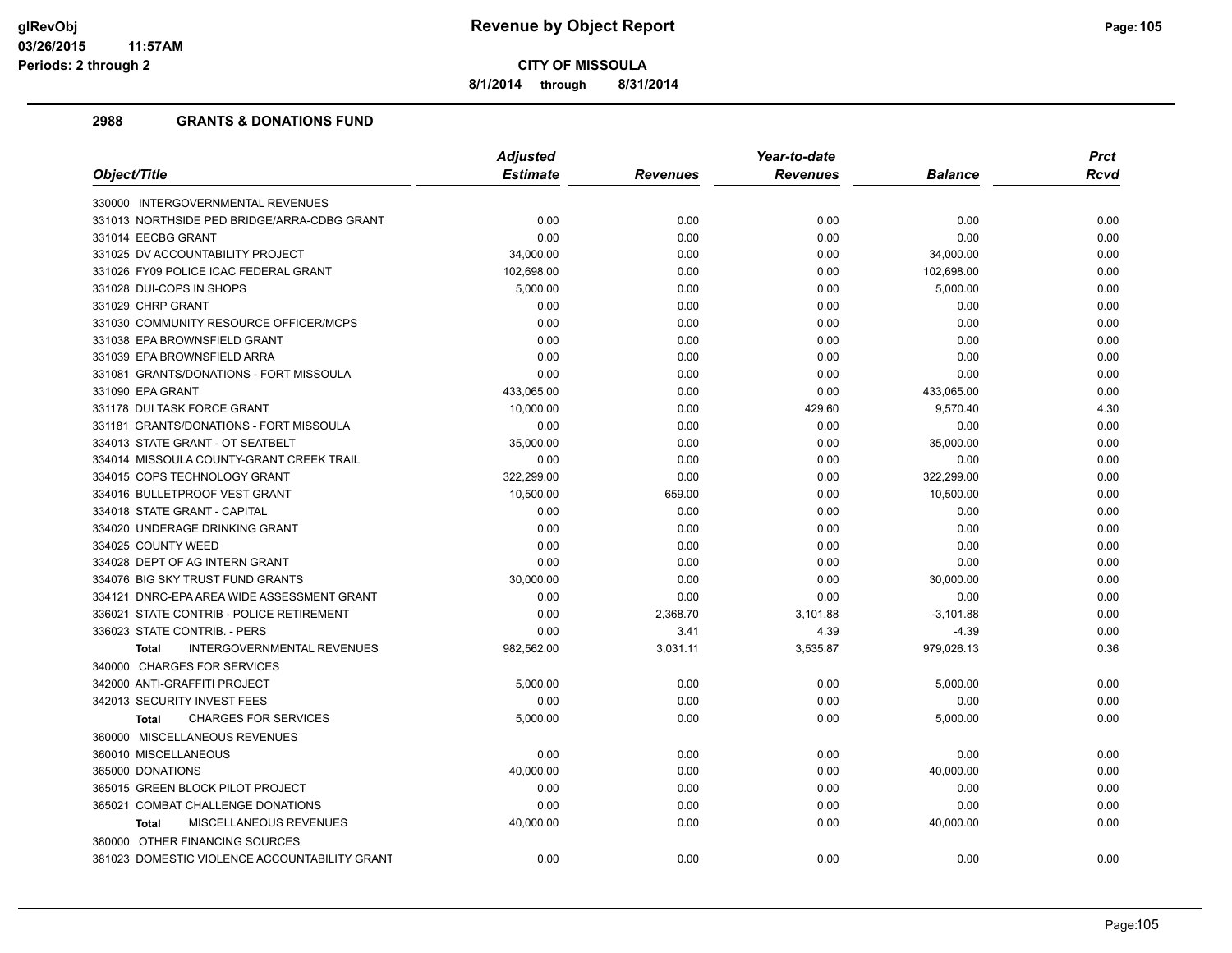**8/1/2014 through 8/31/2014**

| Object/Title                                       | <b>Adjusted</b><br><b>Estimate</b> | <b>Revenues</b> | Year-to-date<br><b>Revenues</b> | <b>Balance</b> | <b>Prct</b><br><b>Rcvd</b> |
|----------------------------------------------------|------------------------------------|-----------------|---------------------------------|----------------|----------------------------|
|                                                    |                                    |                 |                                 |                |                            |
| 383002 TRANS FR GAS TAX                            | 0.00                               | 0.00            | 0.00                            | 0.00           | 0.00                       |
| 383022 TRANS FR OPEN SPACE BOND                    | 0.00                               | 0.00            | 0.00                            | 0.00           | 0.00                       |
| 383042 TRANSFERS FROM OTHER FUNDS                  | 0.00                               | 0.00            | 0.00                            | 0.00           | 0.00                       |
| OTHER FINANCING SOURCES<br><b>Total</b>            | 0.00                               | 0.00            | 0.00                            | 0.00           | 0.00                       |
| <b>GRANTS &amp; DONATIONS FUND</b><br><b>Total</b> | 1.027.562.00                       | 3.031.11        | 3.535.87                        | 1.024.026.13   | 0.34                       |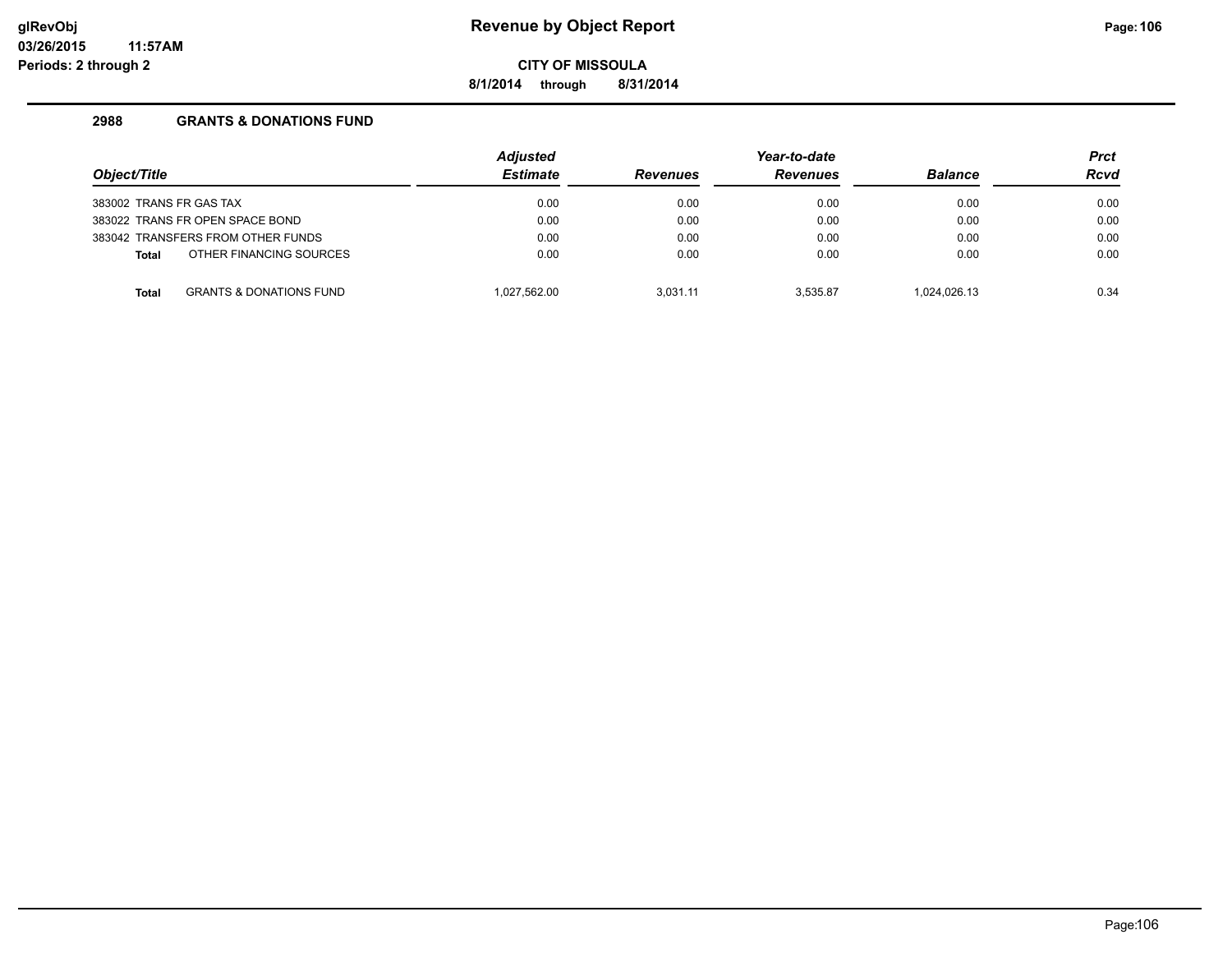**8/1/2014 through 8/31/2014**

**3000 SID REVOLVING FUND**

**3000 SID REVOLVING FUND**

|                                                           | <b>Adjusted</b> |                 | Year-to-date    |                | <b>Prct</b> |
|-----------------------------------------------------------|-----------------|-----------------|-----------------|----------------|-------------|
| Object/Title                                              | <b>Estimate</b> | <b>Revenues</b> | <b>Revenues</b> | <b>Balance</b> | <b>Rcvd</b> |
| 360000 MISCELLANEOUS REVENUES                             |                 |                 |                 |                |             |
| 360000 MISCELLANEOUS REVENUES                             | 0.00            | 0.00            | 0.00            | 0.00           | 0.00        |
| 360010 MISCELLANEOUS                                      | 0.00            | 0.00            | 0.00            | 0.00           | 0.00        |
| 362000 OTHER MISCELLANEOUS REVENUE                        | 0.00            | 0.00            | 0.00            | 0.00           | 0.00        |
| <b>MISCELLANEOUS REVENUES</b><br><b>Total</b>             | 0.00            | 0.00            | 0.00            | 0.00           | 0.00        |
| INVESTMENTS & ROYALTY EARNINGS<br>370000                  |                 |                 |                 |                |             |
| 371010 INTEREST ON INVESTMENTS                            | 0.00            | 0.00            | 0.00            | 0.00           | 0.00        |
| 371020 GAIN/LOSS IN MARKET VALUE OF INVESTMENTS           | 0.00            | 0.00            | 0.00            | 0.00           | 0.00        |
| <b>INVESTMENTS &amp; ROYALTY EARNINGS</b><br><b>Total</b> | 0.00            | 0.00            | 0.00            | 0.00           | 0.00        |
| OTHER FINANCING SOURCES<br>380000                         |                 |                 |                 |                |             |
| 380000 OTHER FINANCING SOURCES                            | 0.00            | 0.00            | 0.00            | 0.00           | 0.00        |
| 381002 SRF LOAN                                           | 0.00            | 0.00            | 0.00            | 0.00           | 0.00        |
| 381009 TRANSFERS IN                                       | 0.00            | 0.00            | 0.00            | 0.00           | 0.00        |
| 381030 SID BONDS PROCEEDS                                 | 0.00            | 0.00            | 0.00            | 0.00           | 0.00        |
| 383000 OPERATING TRANSFERS                                | 0.00            | 0.00            | 0.00            | 0.00           | 0.00        |
| 383039 FROM SID TRANSFERS                                 | 0.00            | 0.00            | 0.00            | 0.00           | 0.00        |
| OTHER FINANCING SOURCES<br><b>Total</b>                   | 0.00            | 0.00            | 0.00            | 0.00           | 0.00        |
| SID REVOLVING FUND<br><b>Total</b>                        | 0.00            | 0.00            | 0.00            | 0.00           | 0.00        |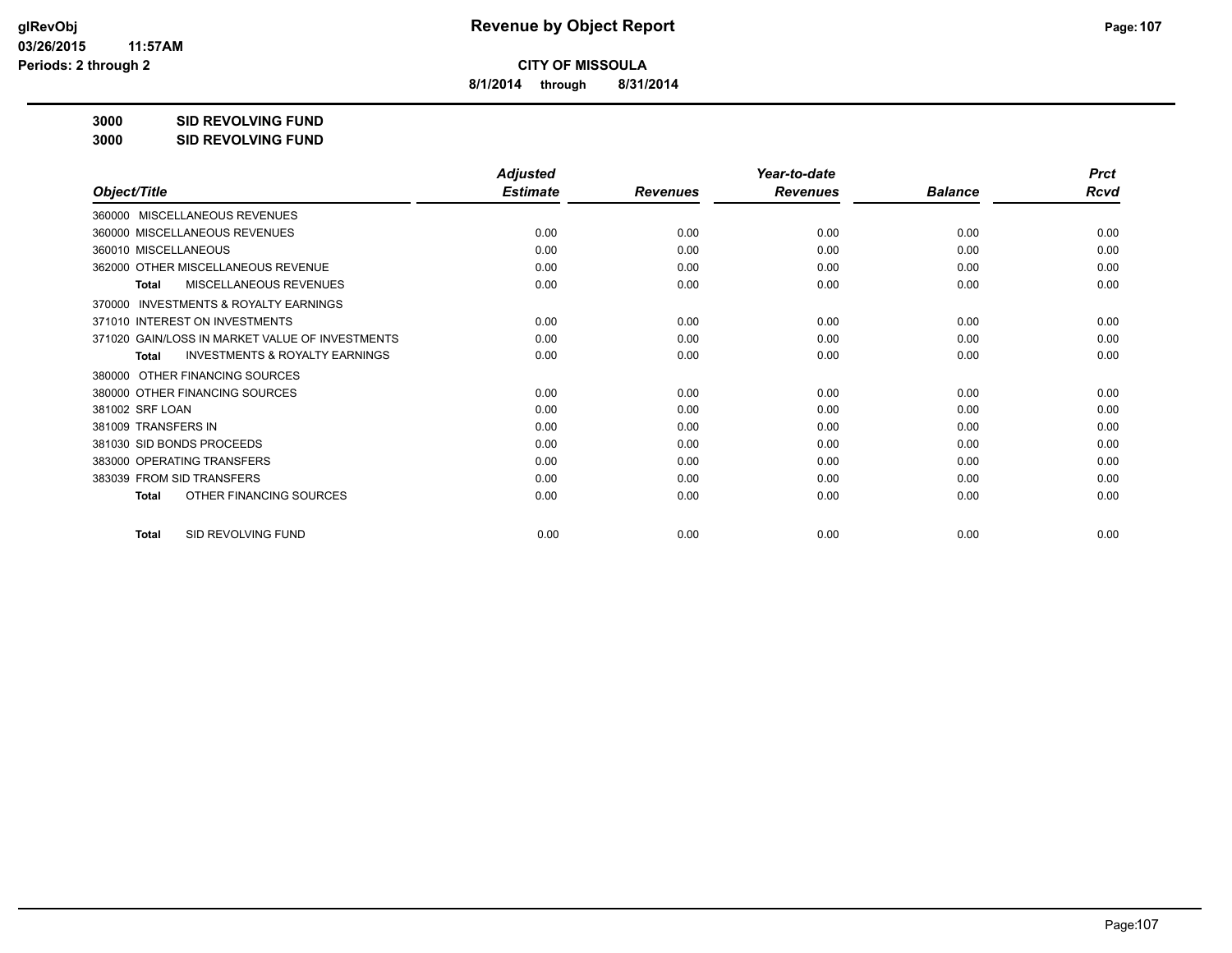**8/1/2014 through 8/31/2014**

### **3000 SID REVOLVING FUND**

|                                                           | <b>Adjusted</b> |                 | Year-to-date    |                | <b>Prct</b> |
|-----------------------------------------------------------|-----------------|-----------------|-----------------|----------------|-------------|
| Object/Title                                              | <b>Estimate</b> | <b>Revenues</b> | <b>Revenues</b> | <b>Balance</b> | Rcvd        |
| 360000 MISCELLANEOUS REVENUES                             |                 |                 |                 |                |             |
| 360000 MISCELLANEOUS REVENUES                             | 0.00            | 0.00            | 0.00            | 0.00           | 0.00        |
| 360010 MISCELLANEOUS                                      | 0.00            | 0.00            | 0.00            | 0.00           | 0.00        |
| 362000 OTHER MISCELLANEOUS REVENUE                        | 0.00            | 0.00            | 0.00            | 0.00           | 0.00        |
| <b>MISCELLANEOUS REVENUES</b><br><b>Total</b>             | 0.00            | 0.00            | 0.00            | 0.00           | 0.00        |
| INVESTMENTS & ROYALTY EARNINGS<br>370000                  |                 |                 |                 |                |             |
| 371010 INTEREST ON INVESTMENTS                            | 0.00            | 0.00            | 0.00            | 0.00           | 0.00        |
| 371020 GAIN/LOSS IN MARKET VALUE OF INVESTMENT            | 0.00            | 0.00            | 0.00            | 0.00           | 0.00        |
| <b>INVESTMENTS &amp; ROYALTY EARNINGS</b><br><b>Total</b> | 0.00            | 0.00            | 0.00            | 0.00           | 0.00        |
| 380000 OTHER FINANCING SOURCES                            |                 |                 |                 |                |             |
| 380000 OTHER FINANCING SOURCES                            | 0.00            | 0.00            | 0.00            | 0.00           | 0.00        |
| 381002 SRF LOAN                                           | 0.00            | 0.00            | 0.00            | 0.00           | 0.00        |
| 381009 TRANSFERS IN                                       | 0.00            | 0.00            | 0.00            | 0.00           | 0.00        |
| 381030 SID BONDS PROCEEDS                                 | 0.00            | 0.00            | 0.00            | 0.00           | 0.00        |
| 383000 OPERATING TRANSFERS                                | 0.00            | 0.00            | 0.00            | 0.00           | 0.00        |
| 383039 FROM SID TRANSFERS                                 | 0.00            | 0.00            | 0.00            | 0.00           | 0.00        |
| OTHER FINANCING SOURCES<br><b>Total</b>                   | 0.00            | 0.00            | 0.00            | 0.00           | 0.00        |
| SID REVOLVING FUND<br><b>Total</b>                        | 0.00            | 0.00            | 0.00            | 0.00           | 0.00        |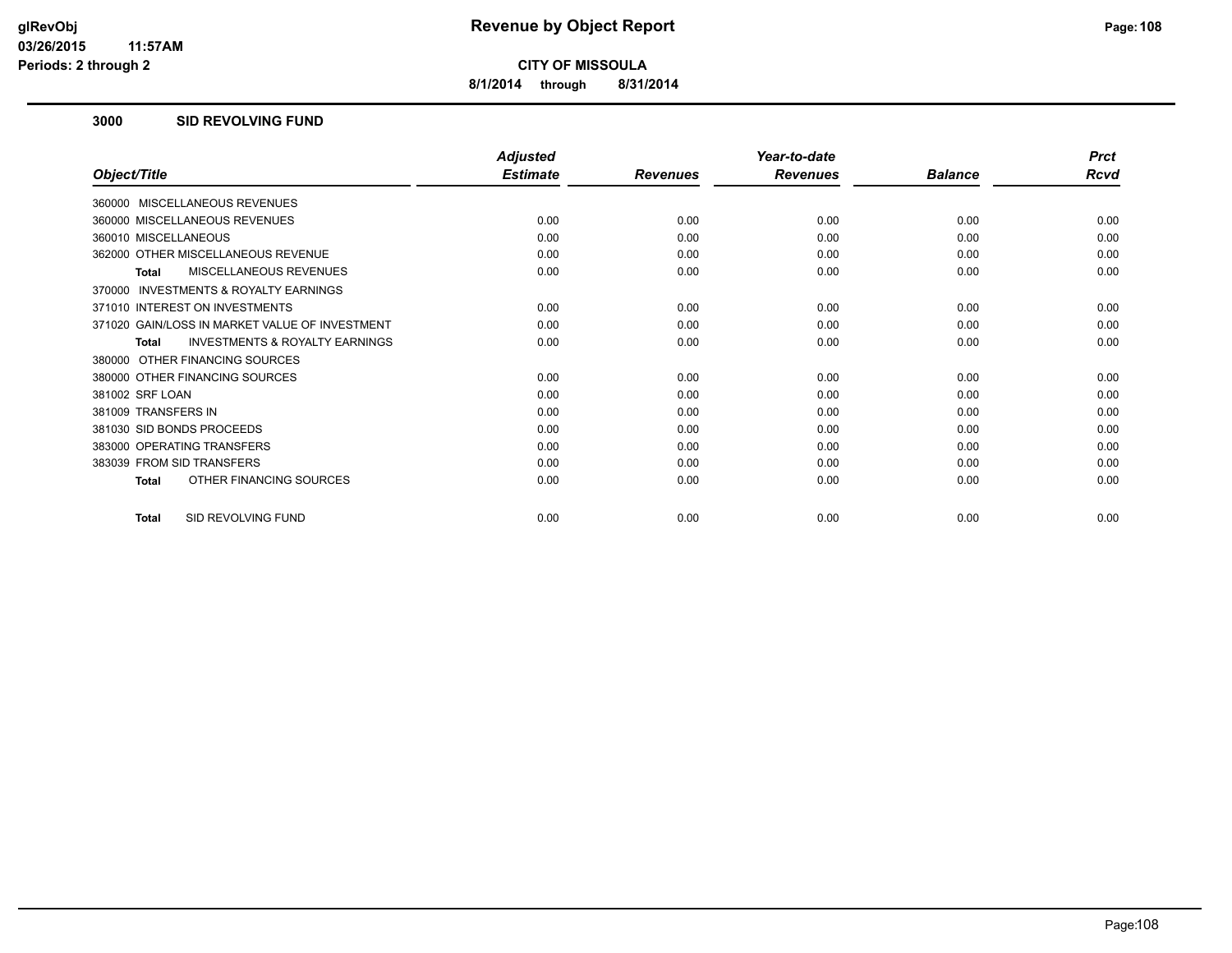**8/1/2014 through 8/31/2014**

# **3065 1998 PUBLIC SAFETY G O BONDS FUND**

**3065 1998 PUBLIC SAFETY G O BONDS FUND**

|                                                     | <b>Adjusted</b> |                 | Year-to-date    |                | <b>Prct</b> |
|-----------------------------------------------------|-----------------|-----------------|-----------------|----------------|-------------|
| Object/Title                                        | <b>Estimate</b> | <b>Revenues</b> | <b>Revenues</b> | <b>Balance</b> | Rcvd        |
| 310000 TAXES/ASSESSMENTS                            |                 |                 |                 |                |             |
| 310000 TAXES/ASSESSMENTS                            | 0.00            | 0.00            | 0.00            | 0.00           | 0.00        |
| 311000 GENERAL PROPERTY TAXES                       | 0.00            | 0.00            | 0.00            | 0.00           | 0.00        |
| 311001 CURRENT TAXES                                | 0.00            | 0.00            | 0.00            | 0.00           | 0.00        |
| 311030 MOTOR VEHICLE TAXES                          | 0.00            | 0.00            | 0.00            | 0.00           | 0.00        |
| 312000 PENALTIES & INTEREST - DELINQUENT TAXES      | 0.00            | 0.00            | 0.00            | 0.00           | 0.00        |
| 312001 PENALTIES & INTEREST                         | 0.00            | 0.00            | 0.00            | 0.00           | 0.00        |
| 314000 PROP TAX - OTHER THAN ASSESSED VAL           | 0.00            | 0.00            | 0.00            | 0.00           | 0.00        |
| 314001 LIGHT VEHICLE TAX                            | 0.00            | 0.00            | 0.00            | 0.00           | 0.00        |
| TAXES/ASSESSMENTS<br>Total                          | 0.00            | 0.00            | 0.00            | 0.00           | 0.00        |
| 330000 INTERGOVERNMENTAL REVENUES                   |                 |                 |                 |                |             |
| 334056 BANK CORP. LIC. TAX - (PREVIOUS YEARS)       | 0.00            | 0.00            | 0.00            | 0.00           | 0.00        |
| 335210 PERSONAL PROPERTY TAX REIMBURSEMENT          | 0.00            | 0.00            | 0.00            | 0.00           | 0.00        |
| 335230 HB 124 REVENUE                               | 0.00            | 0.00            | 0.00            | 0.00           | 0.00        |
| 335250 STATE REIMB - SB #184                        | 0.00            | 0.00            | 0.00            | 0.00           | 0.00        |
| <b>INTERGOVERNMENTAL REVENUES</b><br><b>Total</b>   | 0.00            | 0.00            | 0.00            | 0.00           | 0.00        |
| 360000 MISCELLANEOUS REVENUES                       |                 |                 |                 |                |             |
| 360010 MISCELLANEOUS                                | 0.00            | 0.00            | 0.00            | 0.00           | 0.00        |
| <b>MISCELLANEOUS REVENUES</b><br>Total              | 0.00            | 0.00            | 0.00            | 0.00           | 0.00        |
| <b>INVESTMENTS &amp; ROYALTY EARNINGS</b><br>370000 |                 |                 |                 |                |             |
| 371010 INTEREST ON INVESTMENTS                      | 0.00            | 0.00            | 0.00            | 0.00           | 0.00        |
| 371020 GAIN/LOSS IN MARKET VALUE OF INVESTMENTS     | 0.00            | 0.00            | 0.00            | 0.00           | 0.00        |
| <b>INVESTMENTS &amp; ROYALTY EARNINGS</b><br>Total  | 0.00            | 0.00            | 0.00            | 0.00           | 0.00        |
| 380000 OTHER FINANCING SOURCES                      |                 |                 |                 |                |             |
| 381010 BOND PROCEEDS                                | 0.00            | 0.00            | 0.00            | 0.00           | 0.00        |
| 383042 TRANSFERS FROM OTHER FUNDS                   | 0.00            | 0.00            | 0.00            | 0.00           | 0.00        |
| OTHER FINANCING SOURCES<br><b>Total</b>             | 0.00            | 0.00            | 0.00            | 0.00           | 0.00        |
| 1998 PUBLIC SAFETY G O BONDS FUND<br>Total          | 0.00            | 0.00            | 0.00            | 0.00           | 0.00        |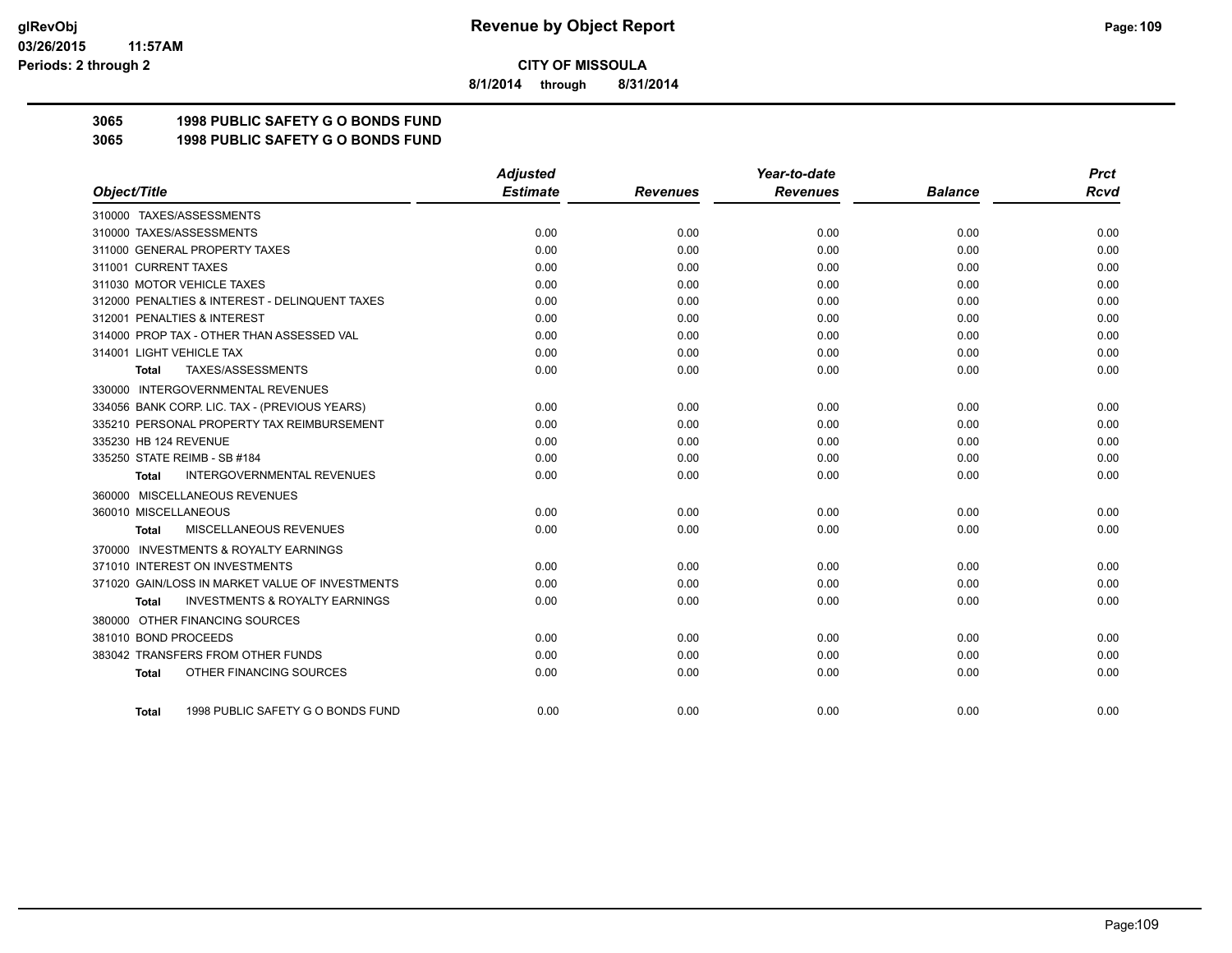**8/1/2014 through 8/31/2014**

## **3065 1998 PUBLIC SAFETY G O BONDS FUND**

|                                                    | <b>Adjusted</b> |                 | Year-to-date    |                | <b>Prct</b> |
|----------------------------------------------------|-----------------|-----------------|-----------------|----------------|-------------|
| Object/Title                                       | <b>Estimate</b> | <b>Revenues</b> | <b>Revenues</b> | <b>Balance</b> | <b>Rcvd</b> |
| 310000 TAXES/ASSESSMENTS                           |                 |                 |                 |                |             |
| 310000 TAXES/ASSESSMENTS                           | 0.00            | 0.00            | 0.00            | 0.00           | 0.00        |
| 311000 GENERAL PROPERTY TAXES                      | 0.00            | 0.00            | 0.00            | 0.00           | 0.00        |
| 311001 CURRENT TAXES                               | 0.00            | 0.00            | 0.00            | 0.00           | 0.00        |
| 311030 MOTOR VEHICLE TAXES                         | 0.00            | 0.00            | 0.00            | 0.00           | 0.00        |
| 312000 PENALTIES & INTEREST - DELINQUENT TAXES     | 0.00            | 0.00            | 0.00            | 0.00           | 0.00        |
| 312001 PENALTIES & INTEREST                        | 0.00            | 0.00            | 0.00            | 0.00           | 0.00        |
| 314000 PROP TAX - OTHER THAN ASSESSED VAL          | 0.00            | 0.00            | 0.00            | 0.00           | 0.00        |
| 314001 LIGHT VEHICLE TAX                           | 0.00            | 0.00            | 0.00            | 0.00           | 0.00        |
| TAXES/ASSESSMENTS<br>Total                         | 0.00            | 0.00            | 0.00            | 0.00           | 0.00        |
| 330000 INTERGOVERNMENTAL REVENUES                  |                 |                 |                 |                |             |
| 334056 BANK CORP. LIC. TAX - (PREVIOUS YEARS)      | 0.00            | 0.00            | 0.00            | 0.00           | 0.00        |
| 335210 PERSONAL PROPERTY TAX REIMBURSEMENT         | 0.00            | 0.00            | 0.00            | 0.00           | 0.00        |
| 335230 HB 124 REVENUE                              | 0.00            | 0.00            | 0.00            | 0.00           | 0.00        |
| 335250 STATE REIMB - SB #184                       | 0.00            | 0.00            | 0.00            | 0.00           | 0.00        |
| INTERGOVERNMENTAL REVENUES<br><b>Total</b>         | 0.00            | 0.00            | 0.00            | 0.00           | 0.00        |
| 360000 MISCELLANEOUS REVENUES                      |                 |                 |                 |                |             |
| 360010 MISCELLANEOUS                               | 0.00            | 0.00            | 0.00            | 0.00           | 0.00        |
| <b>MISCELLANEOUS REVENUES</b><br>Total             | 0.00            | 0.00            | 0.00            | 0.00           | 0.00        |
| 370000 INVESTMENTS & ROYALTY EARNINGS              |                 |                 |                 |                |             |
| 371010 INTEREST ON INVESTMENTS                     | 0.00            | 0.00            | 0.00            | 0.00           | 0.00        |
| 371020 GAIN/LOSS IN MARKET VALUE OF INVESTMENT     | 0.00            | 0.00            | 0.00            | 0.00           | 0.00        |
| <b>INVESTMENTS &amp; ROYALTY EARNINGS</b><br>Total | 0.00            | 0.00            | 0.00            | 0.00           | 0.00        |
| 380000 OTHER FINANCING SOURCES                     |                 |                 |                 |                |             |
| 381010 BOND PROCEEDS                               | 0.00            | 0.00            | 0.00            | 0.00           | 0.00        |
| 383042 TRANSFERS FROM OTHER FUNDS                  | 0.00            | 0.00            | 0.00            | 0.00           | 0.00        |
| OTHER FINANCING SOURCES<br><b>Total</b>            | 0.00            | 0.00            | 0.00            | 0.00           | 0.00        |
| 1998 PUBLIC SAFETY G O BONDS FUND<br>Total         | 0.00            | 0.00            | 0.00            | 0.00           | 0.00        |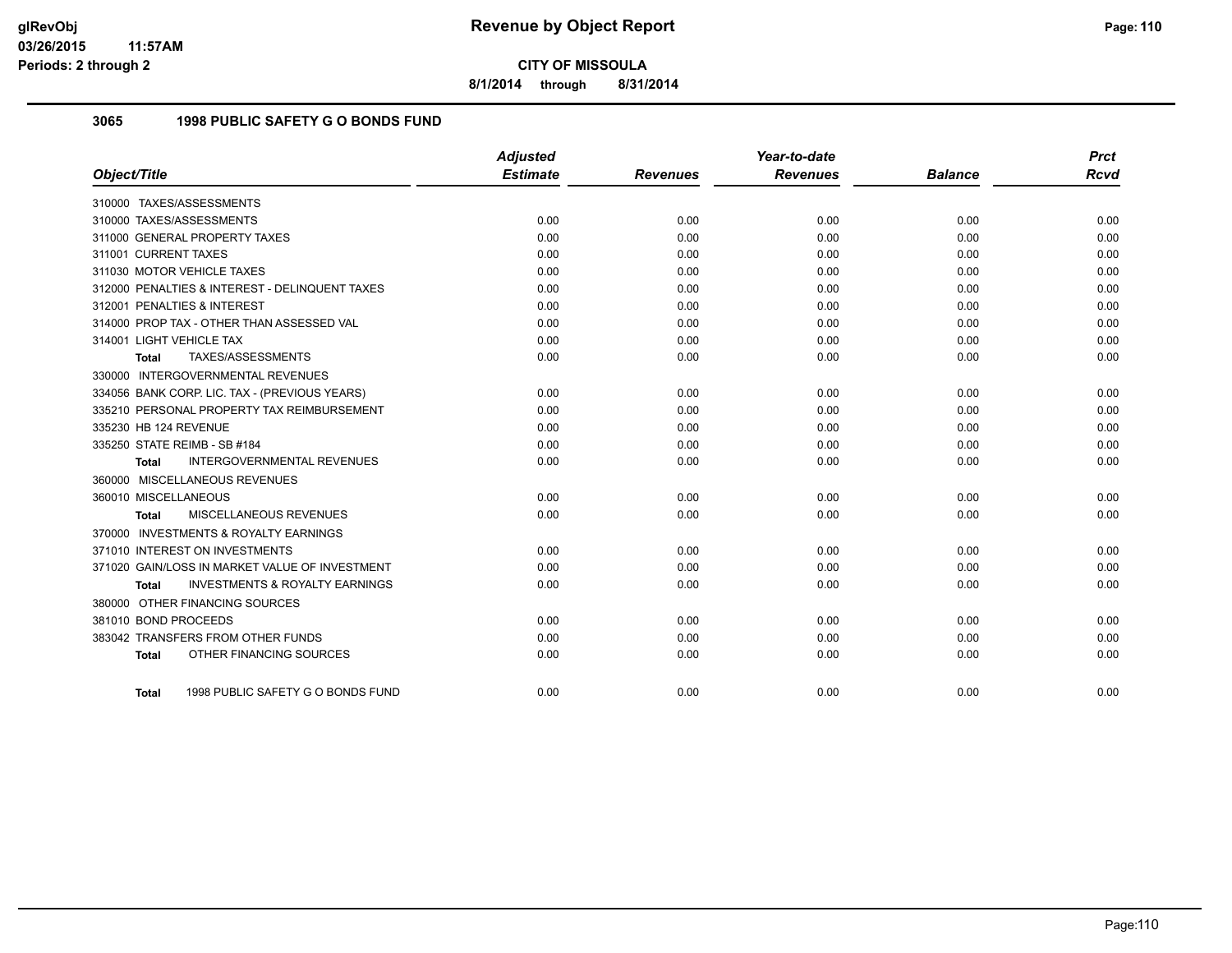**8/1/2014 through 8/31/2014**

**3070 1996 OPEN SPACE GO BONDS**

**3070 1996 OPEN SPACE GO BONDS**

|                                                           | <b>Adjusted</b> |                 | Year-to-date    |                | <b>Prct</b> |
|-----------------------------------------------------------|-----------------|-----------------|-----------------|----------------|-------------|
| Object/Title                                              | <b>Estimate</b> | <b>Revenues</b> | <b>Revenues</b> | <b>Balance</b> | <b>Rcvd</b> |
| 310000 TAXES/ASSESSMENTS                                  |                 |                 |                 |                |             |
| 310000 TAXES/ASSESSMENTS                                  | 0.00            | 0.00            | 0.00            | 0.00           | 0.00        |
| 311000 GENERAL PROPERTY TAXES                             | 0.00            | 0.00            | 0.00            | 0.00           | 0.00        |
| 311030 MOTOR VEHICLE TAXES                                | 0.00            | 0.00            | 0.00            | 0.00           | 0.00        |
| 312000 PENALTIES & INTEREST - DELINQUENT TAXES            | 0.00            | 0.00            | 0.00            | 0.00           | 0.00        |
| 312001 PENALTIES & INTEREST                               | 0.00            | 0.00            | 0.00            | 0.00           | 0.00        |
| 314000 PROP TAX - OTHER THAN ASSESSED VAL                 | 0.00            | 0.00            | 0.00            | 0.00           | 0.00        |
| 314001 LIGHT VEHICLE TAX                                  | 0.00            | 0.00            | 0.00            | 0.00           | 0.00        |
| TAXES/ASSESSMENTS<br><b>Total</b>                         | 0.00            | 0.00            | 0.00            | 0.00           | 0.00        |
| 330000 INTERGOVERNMENTAL REVENUES                         |                 |                 |                 |                |             |
| 334056 BANK CORP. LIC. TAX - (PREVIOUS YEARS)             | 0.00            | 0.00            | 0.00            | 0.00           | 0.00        |
| 335210 PERSONAL PROPERTY TAX REIMBURSEMENT                | 0.00            | 0.00            | 0.00            | 0.00           | 0.00        |
| 335230 HB 124 REVENUE                                     | 0.00            | 0.00            | 0.00            | 0.00           | 0.00        |
| 335250 STATE REIMB - SB #184                              | 0.00            | 0.00            | 0.00            | 0.00           | 0.00        |
| <b>INTERGOVERNMENTAL REVENUES</b><br><b>Total</b>         | 0.00            | 0.00            | 0.00            | 0.00           | 0.00        |
| <b>INVESTMENTS &amp; ROYALTY EARNINGS</b><br>370000       |                 |                 |                 |                |             |
| 371010 INTEREST ON INVESTMENTS                            | 0.00            | 0.00            | 0.00            | 0.00           | 0.00        |
| 371020 GAIN/LOSS IN MARKET VALUE OF INVESTMENTS           | 0.00            | 0.00            | 0.00            | 0.00           | 0.00        |
| <b>INVESTMENTS &amp; ROYALTY EARNINGS</b><br><b>Total</b> | 0.00            | 0.00            | 0.00            | 0.00           | 0.00        |
| OTHER FINANCING SOURCES<br>380000                         |                 |                 |                 |                |             |
| 381010 BOND PROCEEDS                                      | 0.00            | 0.00            | 0.00            | 0.00           | 0.00        |
| OTHER FINANCING SOURCES<br><b>Total</b>                   | 0.00            | 0.00            | 0.00            | 0.00           | 0.00        |
| 1996 OPEN SPACE GO BONDS<br><b>Total</b>                  | 0.00            | 0.00            | 0.00            | 0.00           | 0.00        |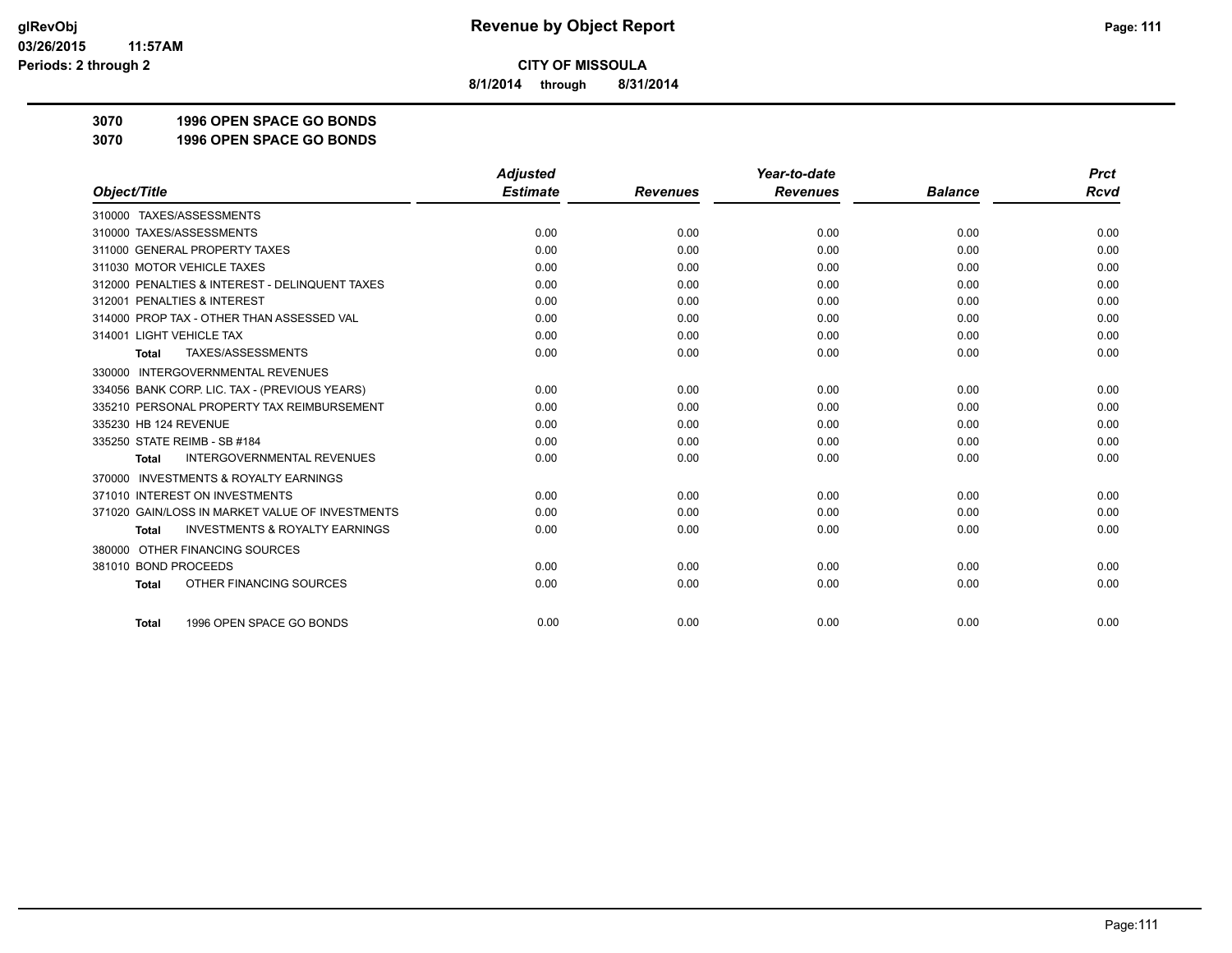**8/1/2014 through 8/31/2014**

## **3070 1996 OPEN SPACE GO BONDS**

|                                                           | <b>Adjusted</b> |                 | Year-to-date    |                | <b>Prct</b> |
|-----------------------------------------------------------|-----------------|-----------------|-----------------|----------------|-------------|
| Object/Title                                              | <b>Estimate</b> | <b>Revenues</b> | <b>Revenues</b> | <b>Balance</b> | <b>Rcvd</b> |
| 310000 TAXES/ASSESSMENTS                                  |                 |                 |                 |                |             |
| 310000 TAXES/ASSESSMENTS                                  | 0.00            | 0.00            | 0.00            | 0.00           | 0.00        |
| 311000 GENERAL PROPERTY TAXES                             | 0.00            | 0.00            | 0.00            | 0.00           | 0.00        |
| 311030 MOTOR VEHICLE TAXES                                | 0.00            | 0.00            | 0.00            | 0.00           | 0.00        |
| 312000 PENALTIES & INTEREST - DELINQUENT TAXES            | 0.00            | 0.00            | 0.00            | 0.00           | 0.00        |
| 312001 PENALTIES & INTEREST                               | 0.00            | 0.00            | 0.00            | 0.00           | 0.00        |
| 314000 PROP TAX - OTHER THAN ASSESSED VAL                 | 0.00            | 0.00            | 0.00            | 0.00           | 0.00        |
| 314001 LIGHT VEHICLE TAX                                  | 0.00            | 0.00            | 0.00            | 0.00           | 0.00        |
| TAXES/ASSESSMENTS<br>Total                                | 0.00            | 0.00            | 0.00            | 0.00           | 0.00        |
| 330000 INTERGOVERNMENTAL REVENUES                         |                 |                 |                 |                |             |
| 334056 BANK CORP. LIC. TAX - (PREVIOUS YEARS)             | 0.00            | 0.00            | 0.00            | 0.00           | 0.00        |
| 335210 PERSONAL PROPERTY TAX REIMBURSEMENT                | 0.00            | 0.00            | 0.00            | 0.00           | 0.00        |
| 335230 HB 124 REVENUE                                     | 0.00            | 0.00            | 0.00            | 0.00           | 0.00        |
| 335250 STATE REIMB - SB #184                              | 0.00            | 0.00            | 0.00            | 0.00           | 0.00        |
| <b>INTERGOVERNMENTAL REVENUES</b><br><b>Total</b>         | 0.00            | 0.00            | 0.00            | 0.00           | 0.00        |
| 370000 INVESTMENTS & ROYALTY EARNINGS                     |                 |                 |                 |                |             |
| 371010 INTEREST ON INVESTMENTS                            | 0.00            | 0.00            | 0.00            | 0.00           | 0.00        |
| 371020 GAIN/LOSS IN MARKET VALUE OF INVESTMENT            | 0.00            | 0.00            | 0.00            | 0.00           | 0.00        |
| <b>INVESTMENTS &amp; ROYALTY EARNINGS</b><br><b>Total</b> | 0.00            | 0.00            | 0.00            | 0.00           | 0.00        |
| 380000 OTHER FINANCING SOURCES                            |                 |                 |                 |                |             |
| 381010 BOND PROCEEDS                                      | 0.00            | 0.00            | 0.00            | 0.00           | 0.00        |
| OTHER FINANCING SOURCES<br><b>Total</b>                   | 0.00            | 0.00            | 0.00            | 0.00           | 0.00        |
|                                                           |                 |                 |                 |                |             |
| 1996 OPEN SPACE GO BONDS<br><b>Total</b>                  | 0.00            | 0.00            | 0.00            | 0.00           | 0.00        |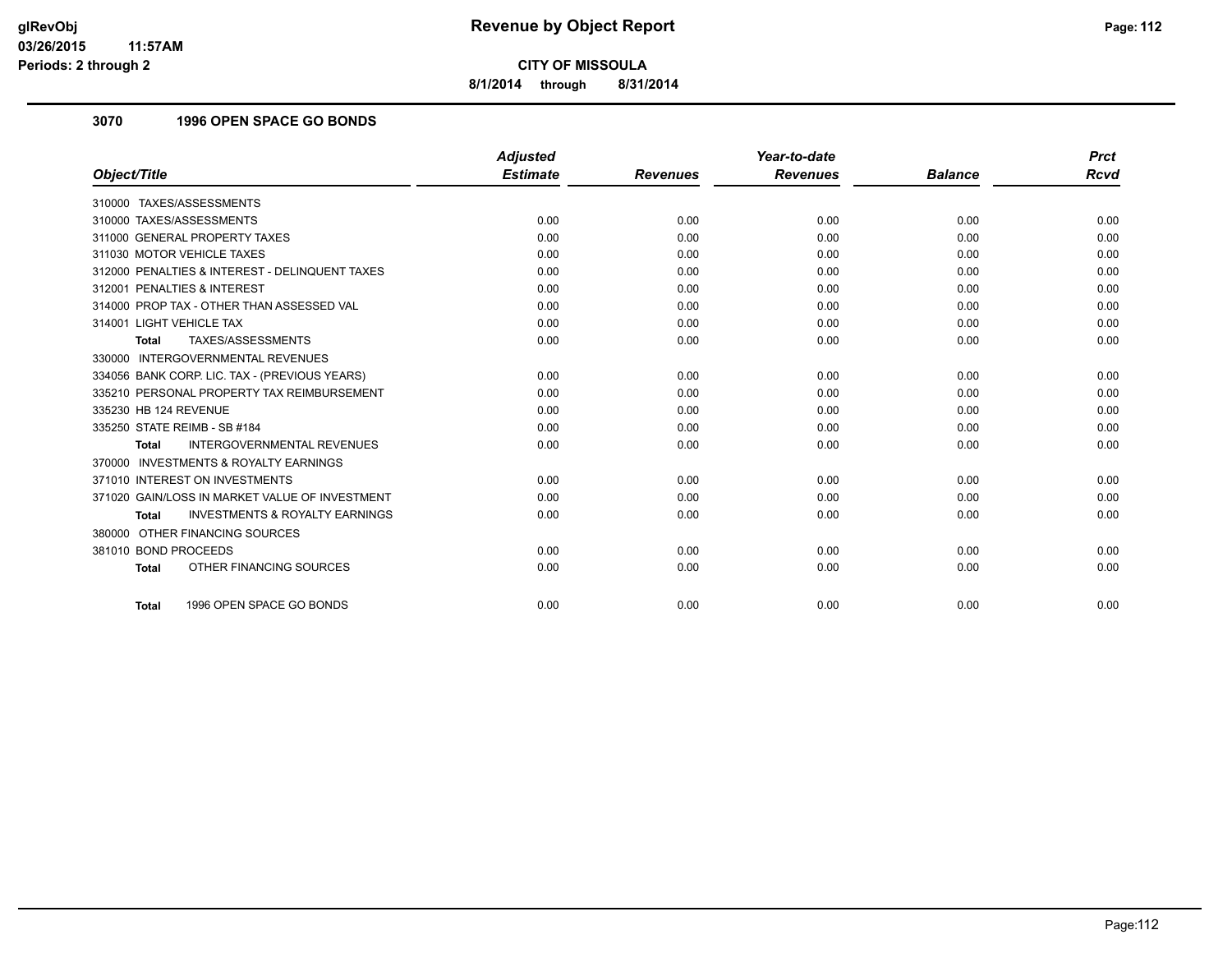**8/1/2014 through 8/31/2014**

**3075 1997 OPEN SPACE G O BOND FUND**

**3075 1997 OPEN SPACE G O BOND FUND**

|                                                           | <b>Adjusted</b> |                 | Year-to-date    |                | <b>Prct</b> |
|-----------------------------------------------------------|-----------------|-----------------|-----------------|----------------|-------------|
| Object/Title                                              | <b>Estimate</b> | <b>Revenues</b> | <b>Revenues</b> | <b>Balance</b> | <b>Rcvd</b> |
| 310000 TAXES/ASSESSMENTS                                  |                 |                 |                 |                |             |
| 310000 TAXES/ASSESSMENTS                                  | 0.00            | 0.00            | 0.00            | 0.00           | 0.00        |
| 311000 GENERAL PROPERTY TAXES                             | 0.00            | 0.00            | 0.00            | 0.00           | 0.00        |
| 311030 MOTOR VEHICLE TAXES                                | 0.00            | 0.00            | 0.00            | 0.00           | 0.00        |
| 312000 PENALTIES & INTEREST - DELINQUENT TAXES            | 0.00            | 0.00            | 0.00            | 0.00           | 0.00        |
| 312001 PENALTIES & INTEREST                               | 0.00            | 0.00            | 0.00            | 0.00           | 0.00        |
| 314000 PROP TAX - OTHER THAN ASSESSED VAL                 | 0.00            | 0.00            | 0.00            | 0.00           | 0.00        |
| 314001 LIGHT VEHICLE TAX                                  | 0.00            | 0.00            | 0.00            | 0.00           | 0.00        |
| TAXES/ASSESSMENTS<br>Total                                | 0.00            | 0.00            | 0.00            | 0.00           | 0.00        |
| 330000 INTERGOVERNMENTAL REVENUES                         |                 |                 |                 |                |             |
| 334056 BANK CORP. LIC. TAX - (PREVIOUS YEARS)             | 0.00            | 0.00            | 0.00            | 0.00           | 0.00        |
| 335210 PERSONAL PROPERTY TAX REIMBURSEMENT                | 0.00            | 0.00            | 0.00            | 0.00           | 0.00        |
| 335230 HB 124 REVENUE                                     | 0.00            | 0.00            | 0.00            | 0.00           | 0.00        |
| 335250 STATE REIMB - SB #184                              | 0.00            | 0.00            | 0.00            | 0.00           | 0.00        |
| <b>INTERGOVERNMENTAL REVENUES</b><br><b>Total</b>         | 0.00            | 0.00            | 0.00            | 0.00           | 0.00        |
| 360000 MISCELLANEOUS REVENUES                             |                 |                 |                 |                |             |
| 360010 MISCELLANEOUS                                      | 0.00            | 0.00            | 0.00            | 0.00           | 0.00        |
| MISCELLANEOUS REVENUES<br><b>Total</b>                    | 0.00            | 0.00            | 0.00            | 0.00           | 0.00        |
| <b>INVESTMENTS &amp; ROYALTY EARNINGS</b><br>370000       |                 |                 |                 |                |             |
| 371010 INTEREST ON INVESTMENTS                            | 0.00            | 0.00            | 0.00            | 0.00           | 0.00        |
| 371020 GAIN/LOSS IN MARKET VALUE OF INVESTMENTS           | 0.00            | 0.00            | 0.00            | 0.00           | 0.00        |
| <b>INVESTMENTS &amp; ROYALTY EARNINGS</b><br><b>Total</b> | 0.00            | 0.00            | 0.00            | 0.00           | 0.00        |
| 380000 OTHER FINANCING SOURCES                            |                 |                 |                 |                |             |
| 380000 OTHER FINANCING SOURCES                            | 0.00            | 0.00            | 0.00            | 0.00           | 0.00        |
| 381010 BOND PROCEEDS                                      | 0.00            | 0.00            | 0.00            | 0.00           | 0.00        |
| OTHER FINANCING SOURCES<br><b>Total</b>                   | 0.00            | 0.00            | 0.00            | 0.00           | 0.00        |
|                                                           |                 |                 |                 |                |             |
| 1997 OPEN SPACE G O BOND FUND<br>Total                    | 0.00            | 0.00            | 0.00            | 0.00           | 0.00        |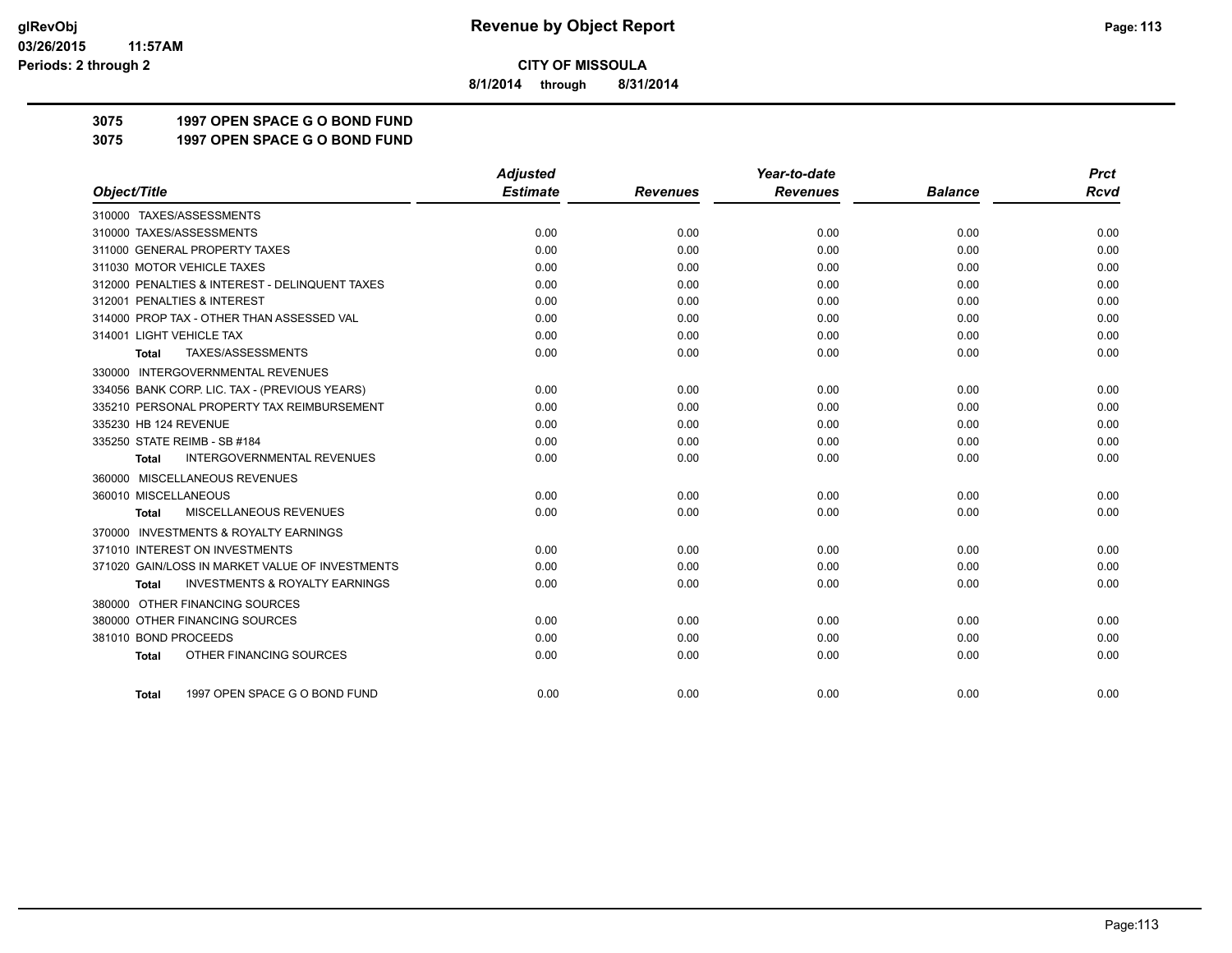**8/1/2014 through 8/31/2014**

## **3075 1997 OPEN SPACE G O BOND FUND**

|                                                           | <b>Adjusted</b> |                 | Year-to-date    |                | <b>Prct</b> |
|-----------------------------------------------------------|-----------------|-----------------|-----------------|----------------|-------------|
| Object/Title                                              | <b>Estimate</b> | <b>Revenues</b> | <b>Revenues</b> | <b>Balance</b> | <b>Rcvd</b> |
| 310000 TAXES/ASSESSMENTS                                  |                 |                 |                 |                |             |
| 310000 TAXES/ASSESSMENTS                                  | 0.00            | 0.00            | 0.00            | 0.00           | 0.00        |
| 311000 GENERAL PROPERTY TAXES                             | 0.00            | 0.00            | 0.00            | 0.00           | 0.00        |
| 311030 MOTOR VEHICLE TAXES                                | 0.00            | 0.00            | 0.00            | 0.00           | 0.00        |
| 312000 PENALTIES & INTEREST - DELINQUENT TAXES            | 0.00            | 0.00            | 0.00            | 0.00           | 0.00        |
| 312001 PENALTIES & INTEREST                               | 0.00            | 0.00            | 0.00            | 0.00           | 0.00        |
| 314000 PROP TAX - OTHER THAN ASSESSED VAL                 | 0.00            | 0.00            | 0.00            | 0.00           | 0.00        |
| 314001 LIGHT VEHICLE TAX                                  | 0.00            | 0.00            | 0.00            | 0.00           | 0.00        |
| TAXES/ASSESSMENTS<br><b>Total</b>                         | 0.00            | 0.00            | 0.00            | 0.00           | 0.00        |
| 330000 INTERGOVERNMENTAL REVENUES                         |                 |                 |                 |                |             |
| 334056 BANK CORP. LIC. TAX - (PREVIOUS YEARS)             | 0.00            | 0.00            | 0.00            | 0.00           | 0.00        |
| 335210 PERSONAL PROPERTY TAX REIMBURSEMENT                | 0.00            | 0.00            | 0.00            | 0.00           | 0.00        |
| 335230 HB 124 REVENUE                                     | 0.00            | 0.00            | 0.00            | 0.00           | 0.00        |
| 335250 STATE REIMB - SB #184                              | 0.00            | 0.00            | 0.00            | 0.00           | 0.00        |
| INTERGOVERNMENTAL REVENUES<br><b>Total</b>                | 0.00            | 0.00            | 0.00            | 0.00           | 0.00        |
| 360000 MISCELLANEOUS REVENUES                             |                 |                 |                 |                |             |
| 360010 MISCELLANEOUS                                      | 0.00            | 0.00            | 0.00            | 0.00           | 0.00        |
| MISCELLANEOUS REVENUES<br>Total                           | 0.00            | 0.00            | 0.00            | 0.00           | 0.00        |
| 370000 INVESTMENTS & ROYALTY EARNINGS                     |                 |                 |                 |                |             |
| 371010 INTEREST ON INVESTMENTS                            | 0.00            | 0.00            | 0.00            | 0.00           | 0.00        |
| 371020 GAIN/LOSS IN MARKET VALUE OF INVESTMENT            | 0.00            | 0.00            | 0.00            | 0.00           | 0.00        |
| <b>INVESTMENTS &amp; ROYALTY EARNINGS</b><br><b>Total</b> | 0.00            | 0.00            | 0.00            | 0.00           | 0.00        |
| 380000 OTHER FINANCING SOURCES                            |                 |                 |                 |                |             |
| 380000 OTHER FINANCING SOURCES                            | 0.00            | 0.00            | 0.00            | 0.00           | 0.00        |
| 381010 BOND PROCEEDS                                      | 0.00            | 0.00            | 0.00            | 0.00           | 0.00        |
| OTHER FINANCING SOURCES<br><b>Total</b>                   | 0.00            | 0.00            | 0.00            | 0.00           | 0.00        |
| 1997 OPEN SPACE G O BOND FUND<br>Total                    | 0.00            | 0.00            | 0.00            | 0.00           | 0.00        |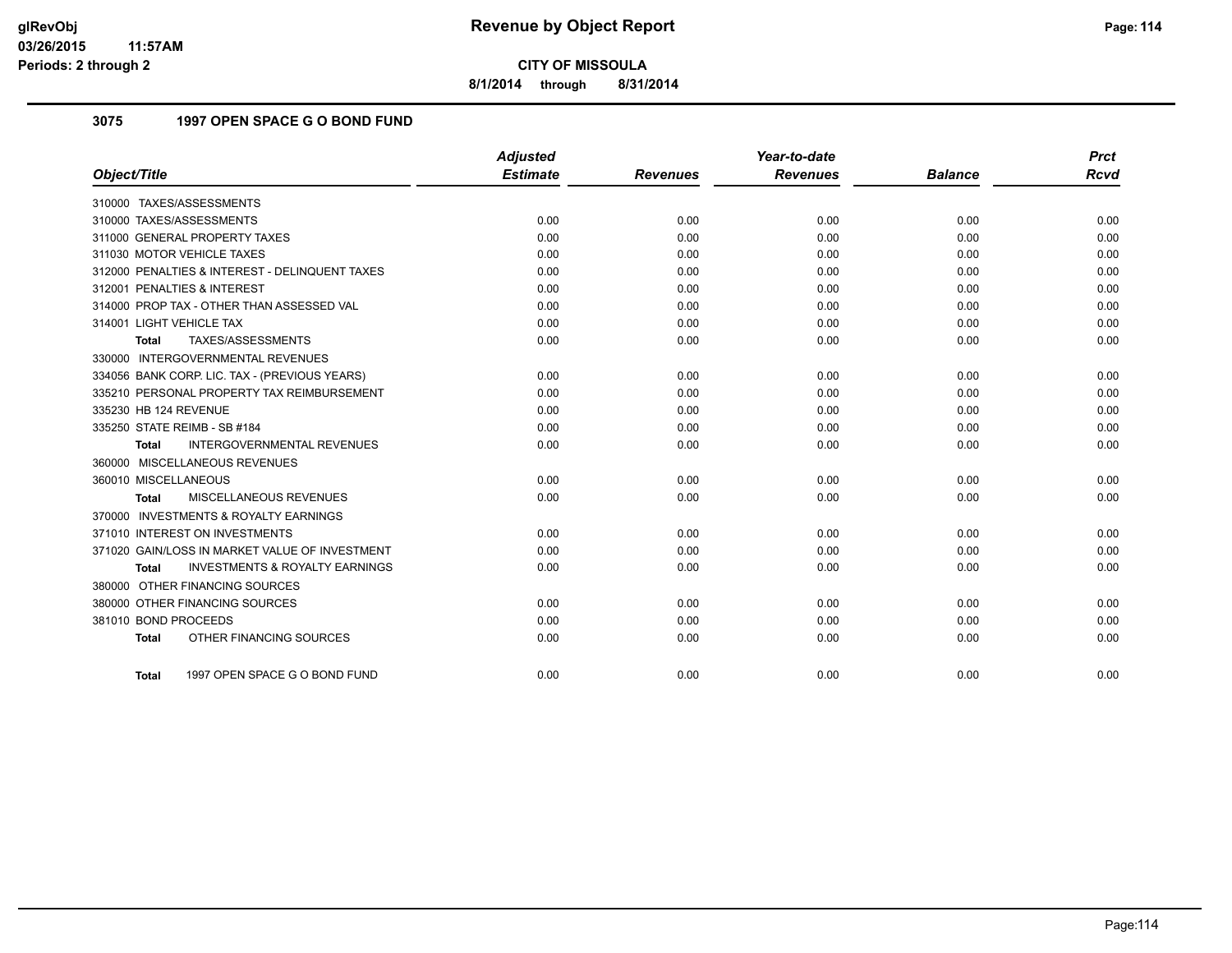#### **03/26/2015 11:57AM Periods: 2 through 2**

**CITY OF MISSOULA**

**8/1/2014 through 8/31/2014**

# **3080 1994 FIRE EQUIP/CITY HALLS REFUND BOND F**

**3080 1994 FIRE EQUIP/CITY HALLS REFUND BOND F**

|                                                           | <b>Adjusted</b> |                 | Year-to-date    |                | <b>Prct</b> |
|-----------------------------------------------------------|-----------------|-----------------|-----------------|----------------|-------------|
| Object/Title                                              | <b>Estimate</b> | <b>Revenues</b> | <b>Revenues</b> | <b>Balance</b> | Rcvd        |
| 310000 TAXES/ASSESSMENTS                                  |                 |                 |                 |                |             |
| 310000 TAXES/ASSESSMENTS                                  | 0.00            | 0.00            | 0.00            | 0.00           | 0.00        |
| 311000 GENERAL PROPERTY TAXES                             | 0.00            | 0.00            | 0.00            | 0.00           | 0.00        |
| 311030 MOTOR VEHICLE TAXES                                | 0.00            | 0.00            | 0.00            | 0.00           | 0.00        |
| 312000 PENALTIES & INTEREST - DELINQUENT TAXES            | 0.00            | 0.00            | 0.00            | 0.00           | 0.00        |
| 312001 PENALTIES & INTEREST                               | 0.00            | 0.00            | 0.00            | 0.00           | 0.00        |
| 314000 PROP TAX - OTHER THAN ASSESSED VAL                 | 0.00            | 0.00            | 0.00            | 0.00           | 0.00        |
| 314001 LIGHT VEHICLE TAX                                  | 0.00            | 0.00            | 0.00            | 0.00           | 0.00        |
| TAXES/ASSESSMENTS<br>Total                                | 0.00            | 0.00            | 0.00            | 0.00           | 0.00        |
| 330000 INTERGOVERNMENTAL REVENUES                         |                 |                 |                 |                |             |
| 334056 BANK CORP. LIC. TAX - (PREVIOUS YEARS)             | 0.00            | 0.00            | 0.00            | 0.00           | 0.00        |
| 335210 PERSONAL PROPERTY TAX REIMBURSEMENT                | 0.00            | 0.00            | 0.00            | 0.00           | 0.00        |
| 335230 HB 124 REVENUE                                     | 0.00            | 0.00            | 0.00            | 0.00           | 0.00        |
| 335250 STATE REIMB - SB #184                              | 0.00            | 0.00            | 0.00            | 0.00           | 0.00        |
| <b>INTERGOVERNMENTAL REVENUES</b><br><b>Total</b>         | 0.00            | 0.00            | 0.00            | 0.00           | 0.00        |
| 360000 MISCELLANEOUS REVENUES                             |                 |                 |                 |                |             |
| 360010 MISCELLANEOUS                                      | 0.00            | 0.00            | 0.00            | 0.00           | 0.00        |
| MISCELLANEOUS REVENUES<br><b>Total</b>                    | 0.00            | 0.00            | 0.00            | 0.00           | 0.00        |
| 370000 INVESTMENTS & ROYALTY EARNINGS                     |                 |                 |                 |                |             |
| 371010 INTEREST ON INVESTMENTS                            | 0.00            | 0.00            | 0.00            | 0.00           | 0.00        |
| 371020 GAIN/LOSS IN MARKET VALUE OF INVESTMENTS           | 0.00            | 0.00            | 0.00            | 0.00           | 0.00        |
| <b>INVESTMENTS &amp; ROYALTY EARNINGS</b><br><b>Total</b> | 0.00            | 0.00            | 0.00            | 0.00           | 0.00        |
| 380000 OTHER FINANCING SOURCES                            |                 |                 |                 |                |             |
| 380000 OTHER FINANCING SOURCES                            | 0.00            | 0.00            | 0.00            | 0.00           | 0.00        |
| 381010 BOND PROCEEDS                                      | 0.00            | 0.00            | 0.00            | 0.00           | 0.00        |
| OTHER FINANCING SOURCES<br><b>Total</b>                   | 0.00            | 0.00            | 0.00            | 0.00           | 0.00        |
|                                                           |                 |                 |                 |                |             |
| 1994 FIRE EQUIP/CITY HALLS REFUND BONI<br>Total           | 0.00            | 0.00            | 0.00            | 0.00           | 0.00        |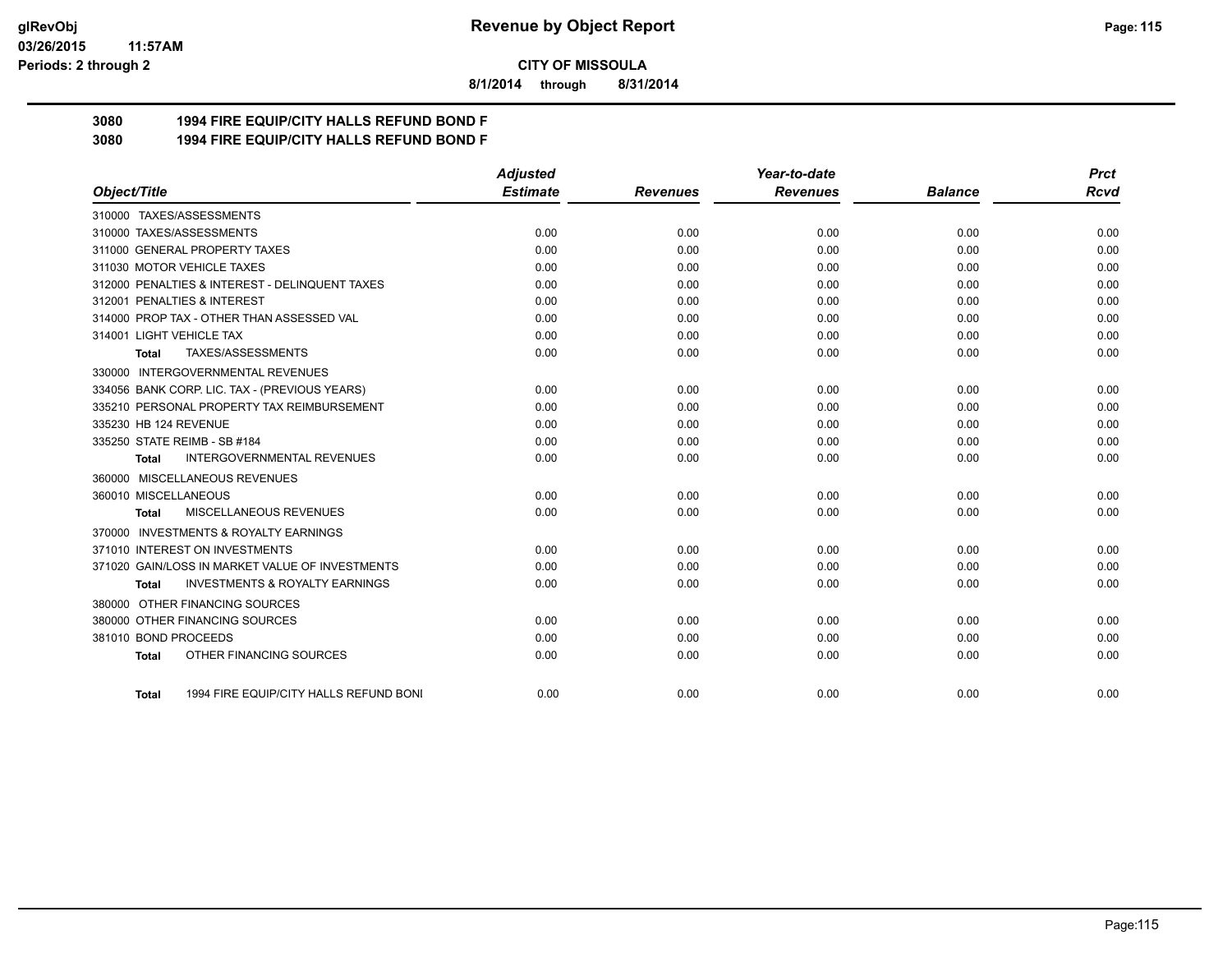**8/1/2014 through 8/31/2014**

## **3080 1994 FIRE EQUIP/CITY HALLS REFUND BOND F**

|                          |                                                | <b>Adjusted</b> |                 | Year-to-date    |                | <b>Prct</b> |
|--------------------------|------------------------------------------------|-----------------|-----------------|-----------------|----------------|-------------|
| Object/Title             |                                                | <b>Estimate</b> | <b>Revenues</b> | <b>Revenues</b> | <b>Balance</b> | <b>Rcvd</b> |
|                          | 310000 TAXES/ASSESSMENTS                       |                 |                 |                 |                |             |
|                          | 310000 TAXES/ASSESSMENTS                       | 0.00            | 0.00            | 0.00            | 0.00           | 0.00        |
|                          | 311000 GENERAL PROPERTY TAXES                  | 0.00            | 0.00            | 0.00            | 0.00           | 0.00        |
|                          | 311030 MOTOR VEHICLE TAXES                     | 0.00            | 0.00            | 0.00            | 0.00           | 0.00        |
|                          | 312000 PENALTIES & INTEREST - DELINQUENT TAXES | 0.00            | 0.00            | 0.00            | 0.00           | 0.00        |
|                          | 312001 PENALTIES & INTEREST                    | 0.00            | 0.00            | 0.00            | 0.00           | 0.00        |
|                          | 314000 PROP TAX - OTHER THAN ASSESSED VAL      | 0.00            | 0.00            | 0.00            | 0.00           | 0.00        |
| 314001 LIGHT VEHICLE TAX |                                                | 0.00            | 0.00            | 0.00            | 0.00           | 0.00        |
| Total                    | TAXES/ASSESSMENTS                              | 0.00            | 0.00            | 0.00            | 0.00           | 0.00        |
|                          | 330000 INTERGOVERNMENTAL REVENUES              |                 |                 |                 |                |             |
|                          | 334056 BANK CORP. LIC. TAX - (PREVIOUS YEARS)  | 0.00            | 0.00            | 0.00            | 0.00           | 0.00        |
|                          | 335210 PERSONAL PROPERTY TAX REIMBURSEMENT     | 0.00            | 0.00            | 0.00            | 0.00           | 0.00        |
| 335230 HB 124 REVENUE    |                                                | 0.00            | 0.00            | 0.00            | 0.00           | 0.00        |
|                          | 335250 STATE REIMB - SB #184                   | 0.00            | 0.00            | 0.00            | 0.00           | 0.00        |
| <b>Total</b>             | <b>INTERGOVERNMENTAL REVENUES</b>              | 0.00            | 0.00            | 0.00            | 0.00           | 0.00        |
|                          | 360000 MISCELLANEOUS REVENUES                  |                 |                 |                 |                |             |
| 360010 MISCELLANEOUS     |                                                | 0.00            | 0.00            | 0.00            | 0.00           | 0.00        |
| <b>Total</b>             | MISCELLANEOUS REVENUES                         | 0.00            | 0.00            | 0.00            | 0.00           | 0.00        |
|                          | 370000 INVESTMENTS & ROYALTY EARNINGS          |                 |                 |                 |                |             |
|                          | 371010 INTEREST ON INVESTMENTS                 | 0.00            | 0.00            | 0.00            | 0.00           | 0.00        |
|                          | 371020 GAIN/LOSS IN MARKET VALUE OF INVESTMENT | 0.00            | 0.00            | 0.00            | 0.00           | 0.00        |
| Total                    | <b>INVESTMENTS &amp; ROYALTY EARNINGS</b>      | 0.00            | 0.00            | 0.00            | 0.00           | 0.00        |
|                          | 380000 OTHER FINANCING SOURCES                 |                 |                 |                 |                |             |
|                          | 380000 OTHER FINANCING SOURCES                 | 0.00            | 0.00            | 0.00            | 0.00           | 0.00        |
| 381010 BOND PROCEEDS     |                                                | 0.00            | 0.00            | 0.00            | 0.00           | 0.00        |
| <b>Total</b>             | OTHER FINANCING SOURCES                        | 0.00            | 0.00            | 0.00            | 0.00           | 0.00        |
|                          |                                                |                 |                 |                 |                |             |
| Total                    | 1994 FIRE EQUIP/CITY HALLS REFUND BON          | 0.00            | 0.00            | 0.00            | 0.00           | 0.00        |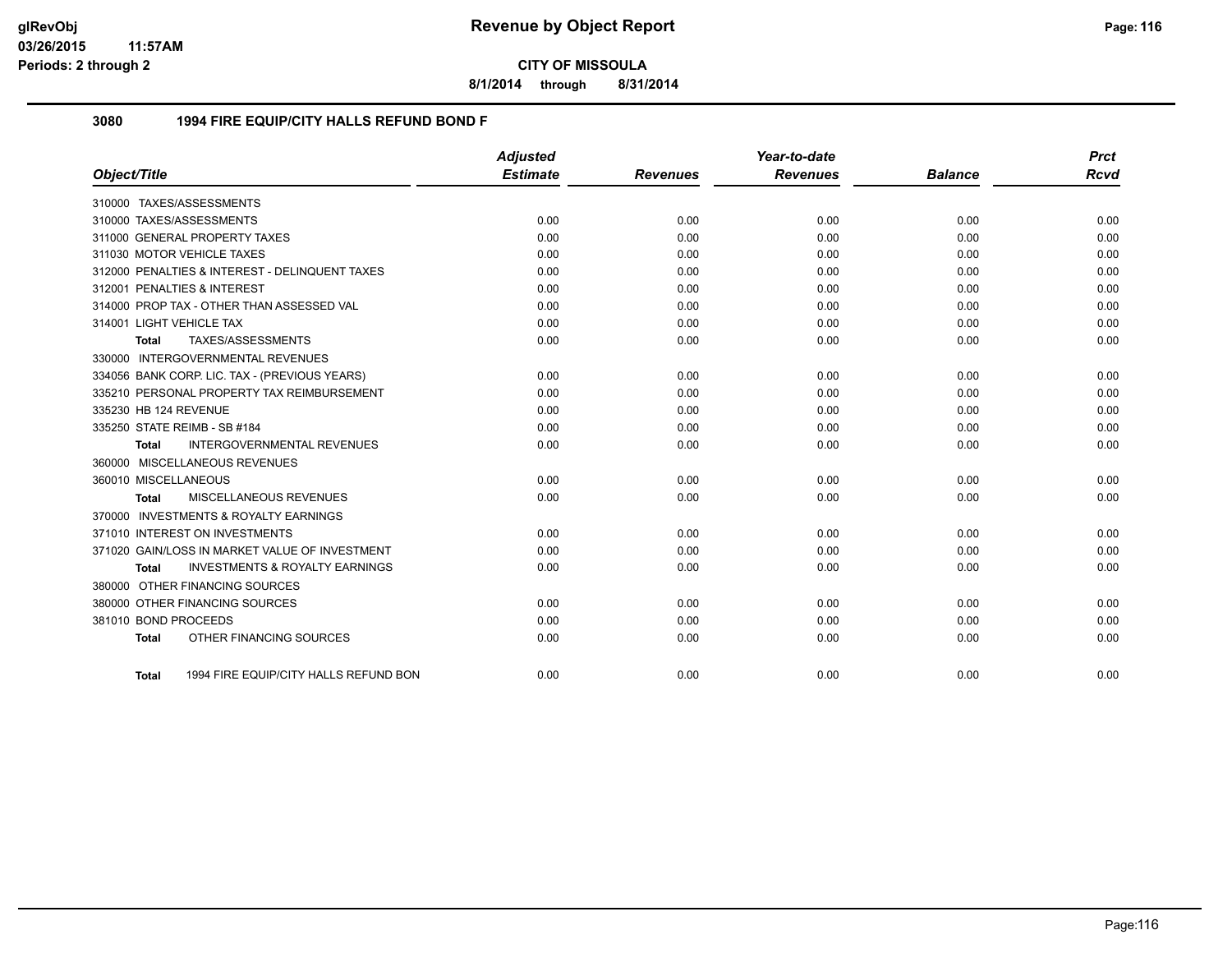**8/1/2014 through 8/31/2014**

# **3085 1993 FIRE STATION G O BOND FUND**

**3085 1993 FIRE STATION G O BOND FUND**

|                                                           | <b>Adjusted</b> |                 | Year-to-date    |                | <b>Prct</b> |
|-----------------------------------------------------------|-----------------|-----------------|-----------------|----------------|-------------|
| Object/Title                                              | <b>Estimate</b> | <b>Revenues</b> | <b>Revenues</b> | <b>Balance</b> | <b>Rcvd</b> |
| 310000 TAXES/ASSESSMENTS                                  |                 |                 |                 |                |             |
| 310000 TAXES/ASSESSMENTS                                  | 0.00            | 0.00            | 0.00            | 0.00           | 0.00        |
| 311000 GENERAL PROPERTY TAXES                             | 0.00            | 0.00            | 0.00            | 0.00           | 0.00        |
| 311030 MOTOR VEHICLE TAXES                                | 0.00            | 0.00            | 0.00            | 0.00           | 0.00        |
| 312000 PENALTIES & INTEREST - DELINQUENT TAXES            | 0.00            | 0.00            | 0.00            | 0.00           | 0.00        |
| 312001 PENALTIES & INTEREST                               | 0.00            | 0.00            | 0.00            | 0.00           | 0.00        |
| 314000 PROP TAX - OTHER THAN ASSESSED VAL                 | 0.00            | 0.00            | 0.00            | 0.00           | 0.00        |
| 314001 LIGHT VEHICLE TAX                                  | 0.00            | 0.00            | 0.00            | 0.00           | 0.00        |
| TAXES/ASSESSMENTS<br><b>Total</b>                         | 0.00            | 0.00            | 0.00            | 0.00           | 0.00        |
| <b>INTERGOVERNMENTAL REVENUES</b><br>330000               |                 |                 |                 |                |             |
| 334056 BANK CORP. LIC. TAX - (PREVIOUS YEARS)             | 0.00            | 0.00            | 0.00            | 0.00           | 0.00        |
| 335210 PERSONAL PROPERTY TAX REIMBURSEMENT                | 0.00            | 0.00            | 0.00            | 0.00           | 0.00        |
| 335230 HB 124 REVENUE                                     | 0.00            | 0.00            | 0.00            | 0.00           | 0.00        |
| 335250 STATE REIMB - SB #184                              | 0.00            | 0.00            | 0.00            | 0.00           | 0.00        |
| <b>INTERGOVERNMENTAL REVENUES</b><br><b>Total</b>         | 0.00            | 0.00            | 0.00            | 0.00           | 0.00        |
| MISCELLANEOUS REVENUES<br>360000                          |                 |                 |                 |                |             |
| 360010 MISCELLANEOUS                                      | 0.00            | 0.00            | 0.00            | 0.00           | 0.00        |
| MISCELLANEOUS REVENUES<br><b>Total</b>                    | 0.00            | 0.00            | 0.00            | 0.00           | 0.00        |
| <b>INVESTMENTS &amp; ROYALTY EARNINGS</b><br>370000       |                 |                 |                 |                |             |
| 371010 INTEREST ON INVESTMENTS                            | 0.00            | 0.00            | 0.00            | 0.00           | 0.00        |
| 371020 GAIN/LOSS IN MARKET VALUE OF INVESTMENTS           | 0.00            | 0.00            | 0.00            | 0.00           | 0.00        |
| <b>INVESTMENTS &amp; ROYALTY EARNINGS</b><br><b>Total</b> | 0.00            | 0.00            | 0.00            | 0.00           | 0.00        |
| 1993 FIRE STATION G O BOND FUND<br><b>Total</b>           | 0.00            | 0.00            | 0.00            | 0.00           | 0.00        |
|                                                           |                 |                 |                 |                |             |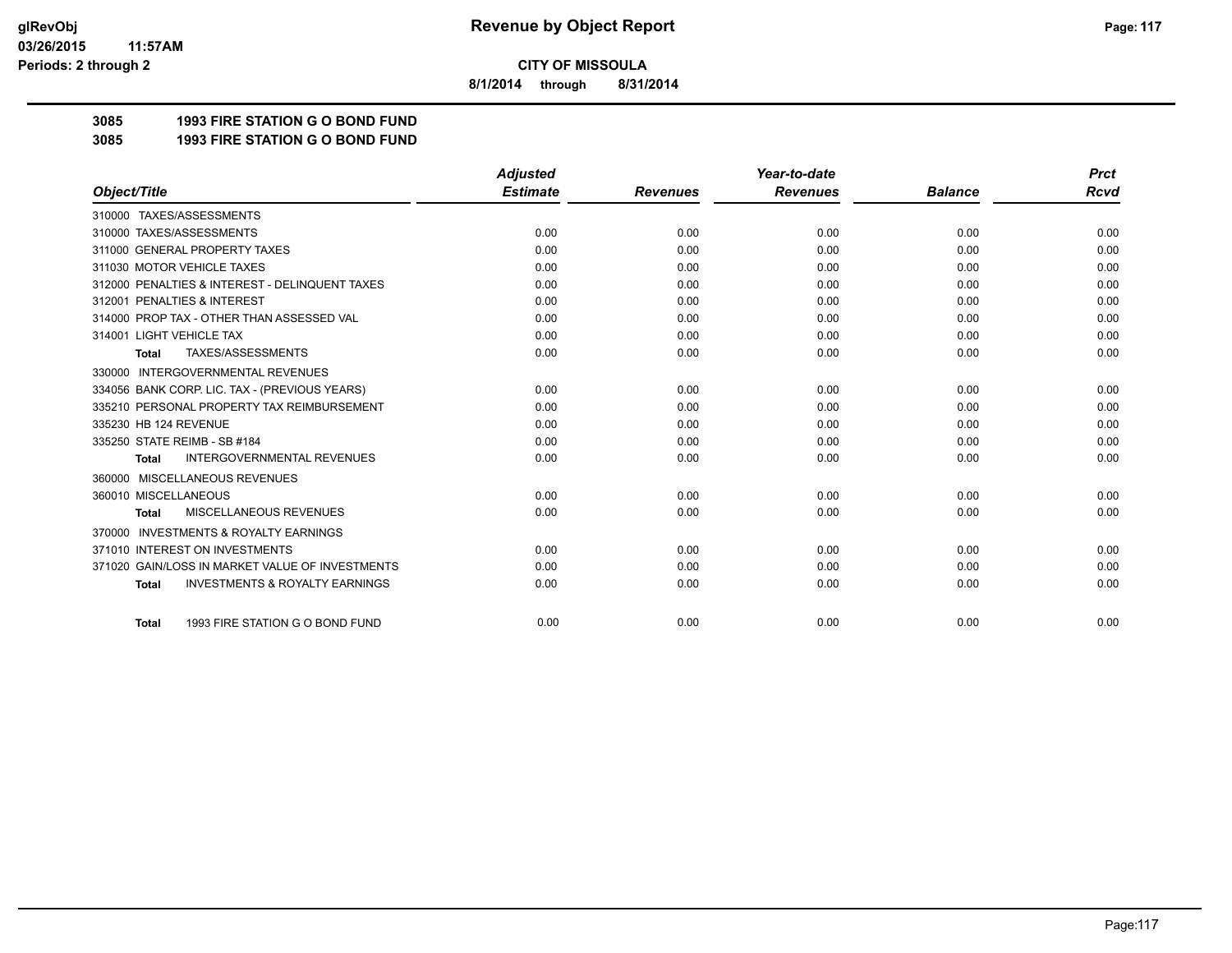**8/1/2014 through 8/31/2014**

## **3085 1993 FIRE STATION G O BOND FUND**

|                                                           | <b>Adjusted</b> |                 | Year-to-date    |                | <b>Prct</b> |
|-----------------------------------------------------------|-----------------|-----------------|-----------------|----------------|-------------|
| Object/Title                                              | <b>Estimate</b> | <b>Revenues</b> | <b>Revenues</b> | <b>Balance</b> | Rcvd        |
| 310000 TAXES/ASSESSMENTS                                  |                 |                 |                 |                |             |
| 310000 TAXES/ASSESSMENTS                                  | 0.00            | 0.00            | 0.00            | 0.00           | 0.00        |
| 311000 GENERAL PROPERTY TAXES                             | 0.00            | 0.00            | 0.00            | 0.00           | 0.00        |
| 311030 MOTOR VEHICLE TAXES                                | 0.00            | 0.00            | 0.00            | 0.00           | 0.00        |
| 312000 PENALTIES & INTEREST - DELINQUENT TAXES            | 0.00            | 0.00            | 0.00            | 0.00           | 0.00        |
| 312001 PENALTIES & INTEREST                               | 0.00            | 0.00            | 0.00            | 0.00           | 0.00        |
| 314000 PROP TAX - OTHER THAN ASSESSED VAL                 | 0.00            | 0.00            | 0.00            | 0.00           | 0.00        |
| 314001 LIGHT VEHICLE TAX                                  | 0.00            | 0.00            | 0.00            | 0.00           | 0.00        |
| TAXES/ASSESSMENTS<br><b>Total</b>                         | 0.00            | 0.00            | 0.00            | 0.00           | 0.00        |
| 330000 INTERGOVERNMENTAL REVENUES                         |                 |                 |                 |                |             |
| 334056 BANK CORP. LIC. TAX - (PREVIOUS YEARS)             | 0.00            | 0.00            | 0.00            | 0.00           | 0.00        |
| 335210 PERSONAL PROPERTY TAX REIMBURSEMENT                | 0.00            | 0.00            | 0.00            | 0.00           | 0.00        |
| 335230 HB 124 REVENUE                                     | 0.00            | 0.00            | 0.00            | 0.00           | 0.00        |
| 335250 STATE REIMB - SB #184                              | 0.00            | 0.00            | 0.00            | 0.00           | 0.00        |
| <b>INTERGOVERNMENTAL REVENUES</b><br><b>Total</b>         | 0.00            | 0.00            | 0.00            | 0.00           | 0.00        |
| 360000 MISCELLANEOUS REVENUES                             |                 |                 |                 |                |             |
| 360010 MISCELLANEOUS                                      | 0.00            | 0.00            | 0.00            | 0.00           | 0.00        |
| MISCELLANEOUS REVENUES<br><b>Total</b>                    | 0.00            | 0.00            | 0.00            | 0.00           | 0.00        |
| 370000 INVESTMENTS & ROYALTY EARNINGS                     |                 |                 |                 |                |             |
| 371010 INTEREST ON INVESTMENTS                            | 0.00            | 0.00            | 0.00            | 0.00           | 0.00        |
| 371020 GAIN/LOSS IN MARKET VALUE OF INVESTMENT            | 0.00            | 0.00            | 0.00            | 0.00           | 0.00        |
| <b>INVESTMENTS &amp; ROYALTY EARNINGS</b><br><b>Total</b> | 0.00            | 0.00            | 0.00            | 0.00           | 0.00        |
| 1993 FIRE STATION G O BOND FUND<br><b>Total</b>           | 0.00            | 0.00            | 0.00            | 0.00           | 0.00        |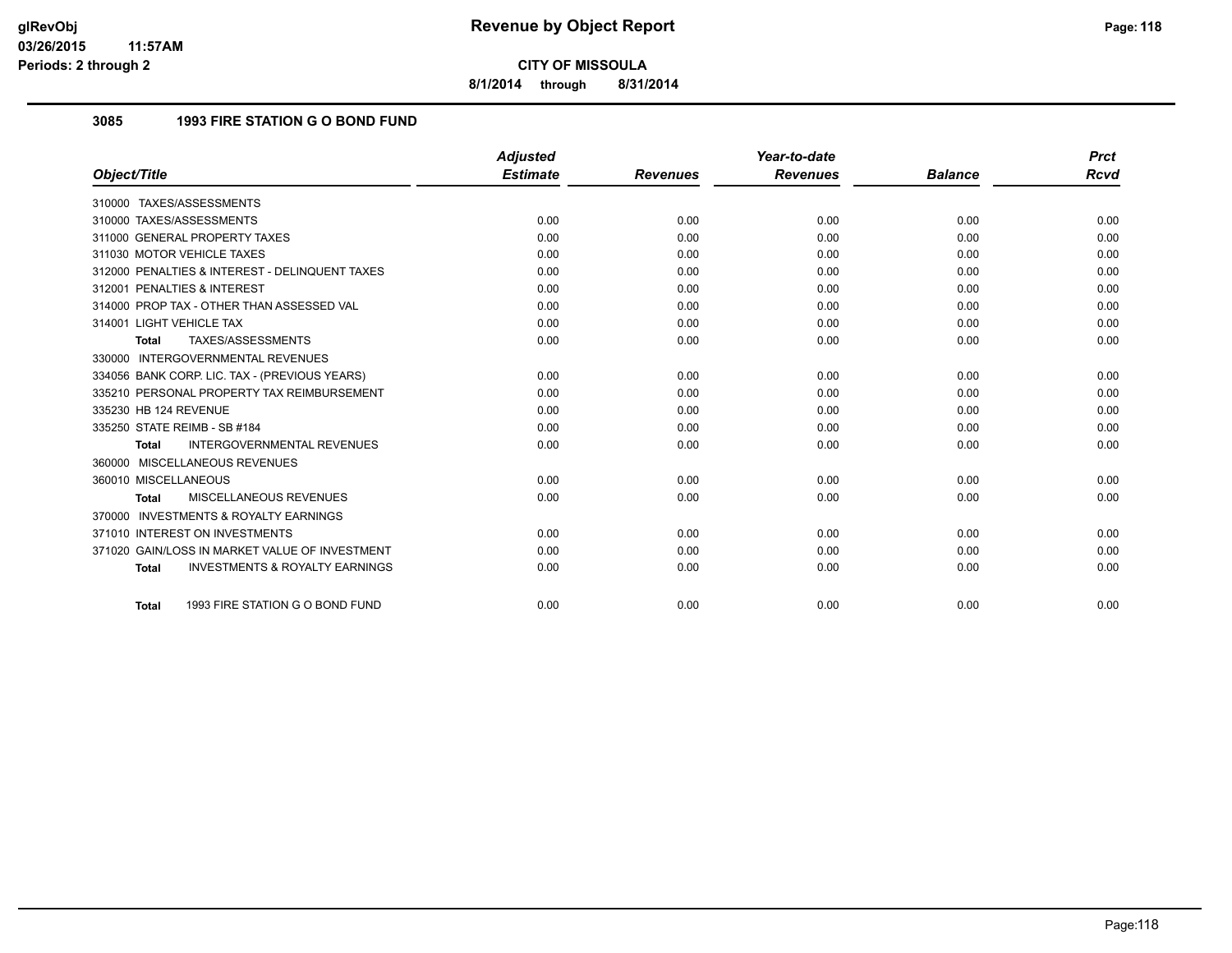**8/1/2014 through 8/31/2014**

**3090 2004 AQUATICS BOND**

**3090 2004 AQUATICS BOND**

|                                                           | <b>Adjusted</b> |                 | Year-to-date    |                | <b>Prct</b> |
|-----------------------------------------------------------|-----------------|-----------------|-----------------|----------------|-------------|
| Object/Title                                              | <b>Estimate</b> | <b>Revenues</b> | <b>Revenues</b> | <b>Balance</b> | Rcvd        |
| 310000 TAXES/ASSESSMENTS                                  |                 |                 |                 |                |             |
| 310000 TAXES/ASSESSMENTS                                  | 0.00            | 0.00            | 0.00            | 0.00           | 0.00        |
| 311000 GENERAL PROPERTY TAXES                             | 0.00            | 0.00            | 0.00            | 0.00           | 0.00        |
| 311030 MOTOR VEHICLE TAXES                                | 0.00            | 0.00            | 0.00            | 0.00           | 0.00        |
| 312000 PENALTIES & INTEREST - DELINQUENT TAXES            | 0.00            | 0.00            | 0.00            | 0.00           | 0.00        |
| 312001 PENALTIES & INTEREST                               | 0.00            | 0.00            | 0.00            | 0.00           | 0.00        |
| 314000 PROP TAX - OTHER THAN ASSESSED VAL                 | 0.00            | 0.00            | 0.00            | 0.00           | 0.00        |
| 314001 LIGHT VEHICLE TAX                                  | 0.00            | 0.00            | 0.00            | 0.00           | 0.00        |
| TAXES/ASSESSMENTS<br>Total                                | 0.00            | 0.00            | 0.00            | 0.00           | 0.00        |
| 330000 INTERGOVERNMENTAL REVENUES                         |                 |                 |                 |                |             |
| 334056 BANK CORP. LIC. TAX - (PREVIOUS YEARS)             | 0.00            | 0.00            | 0.00            | 0.00           | 0.00        |
| 335210 PERSONAL PROPERTY TAX REIMBURSEMENT                | 0.00            | 0.00            | 0.00            | 0.00           | 0.00        |
| 335230 HB 124 REVENUE                                     | 0.00            | 0.00            | 0.00            | 0.00           | 0.00        |
| 335250 STATE REIMB - SB #184                              | 0.00            | 0.00            | 0.00            | 0.00           | 0.00        |
| <b>INTERGOVERNMENTAL REVENUES</b><br><b>Total</b>         | 0.00            | 0.00            | 0.00            | 0.00           | 0.00        |
| 360000 MISCELLANEOUS REVENUES                             |                 |                 |                 |                |             |
| 360010 MISCELLANEOUS                                      | 0.00            | 0.00            | 0.00            | 0.00           | 0.00        |
| MISCELLANEOUS REVENUES<br><b>Total</b>                    | 0.00            | 0.00            | 0.00            | 0.00           | 0.00        |
| <b>INVESTMENTS &amp; ROYALTY EARNINGS</b><br>370000       |                 |                 |                 |                |             |
| 371010 INTEREST ON INVESTMENTS                            | 0.00            | 0.00            | 0.00            | 0.00           | 0.00        |
| 371020 GAIN/LOSS IN MARKET VALUE OF INVESTMENTS           | 0.00            | 0.00            | 0.00            | 0.00           | 0.00        |
| <b>INVESTMENTS &amp; ROYALTY EARNINGS</b><br><b>Total</b> | 0.00            | 0.00            | 0.00            | 0.00           | 0.00        |
| OTHER FINANCING SOURCES<br>380000                         |                 |                 |                 |                |             |
| 383043 TRANSFERS FROM IMPACT FEES                         | 0.00            | 0.00            | 0.00            | 0.00           | 0.00        |
| OTHER FINANCING SOURCES<br><b>Total</b>                   | 0.00            | 0.00            | 0.00            | 0.00           | 0.00        |
|                                                           |                 |                 |                 |                |             |
| 2004 AQUATICS BOND<br><b>Total</b>                        | 0.00            | 0.00            | 0.00            | 0.00           | 0.00        |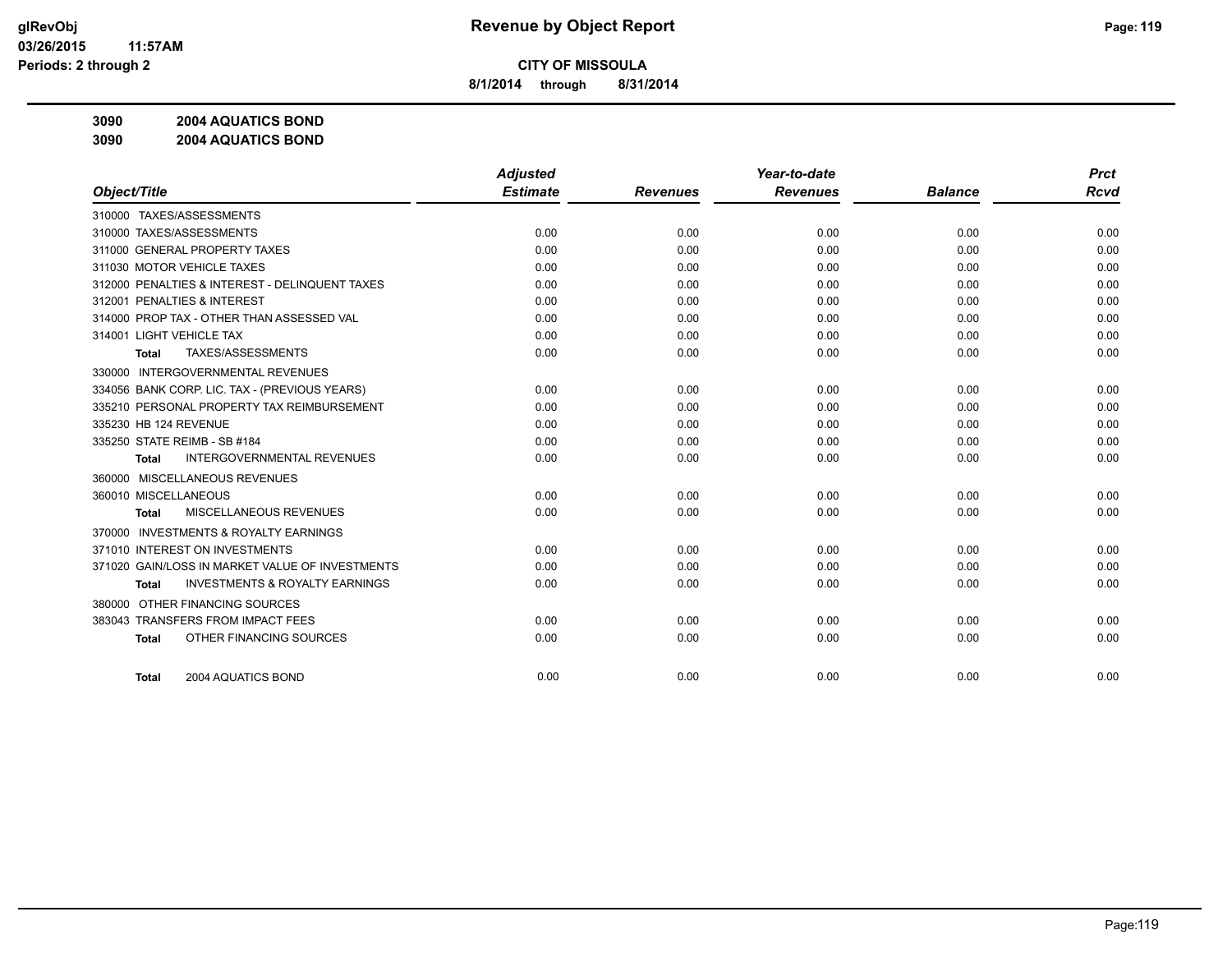**8/1/2014 through 8/31/2014**

## **3090 2004 AQUATICS BOND**

|                                                           | <b>Adjusted</b> |                 | Year-to-date    |                | <b>Prct</b> |
|-----------------------------------------------------------|-----------------|-----------------|-----------------|----------------|-------------|
| Object/Title                                              | <b>Estimate</b> | <b>Revenues</b> | <b>Revenues</b> | <b>Balance</b> | <b>Rcvd</b> |
| 310000 TAXES/ASSESSMENTS                                  |                 |                 |                 |                |             |
| 310000 TAXES/ASSESSMENTS                                  | 0.00            | 0.00            | 0.00            | 0.00           | 0.00        |
| 311000 GENERAL PROPERTY TAXES                             | 0.00            | 0.00            | 0.00            | 0.00           | 0.00        |
| 311030 MOTOR VEHICLE TAXES                                | 0.00            | 0.00            | 0.00            | 0.00           | 0.00        |
| 312000 PENALTIES & INTEREST - DELINQUENT TAXES            | 0.00            | 0.00            | 0.00            | 0.00           | 0.00        |
| 312001 PENALTIES & INTEREST                               | 0.00            | 0.00            | 0.00            | 0.00           | 0.00        |
| 314000 PROP TAX - OTHER THAN ASSESSED VAL                 | 0.00            | 0.00            | 0.00            | 0.00           | 0.00        |
| 314001 LIGHT VEHICLE TAX                                  | 0.00            | 0.00            | 0.00            | 0.00           | 0.00        |
| TAXES/ASSESSMENTS<br><b>Total</b>                         | 0.00            | 0.00            | 0.00            | 0.00           | 0.00        |
| 330000 INTERGOVERNMENTAL REVENUES                         |                 |                 |                 |                |             |
| 334056 BANK CORP. LIC. TAX - (PREVIOUS YEARS)             | 0.00            | 0.00            | 0.00            | 0.00           | 0.00        |
| 335210 PERSONAL PROPERTY TAX REIMBURSEMENT                | 0.00            | 0.00            | 0.00            | 0.00           | 0.00        |
| 335230 HB 124 REVENUE                                     | 0.00            | 0.00            | 0.00            | 0.00           | 0.00        |
| 335250 STATE REIMB - SB #184                              | 0.00            | 0.00            | 0.00            | 0.00           | 0.00        |
| <b>INTERGOVERNMENTAL REVENUES</b><br><b>Total</b>         | 0.00            | 0.00            | 0.00            | 0.00           | 0.00        |
| 360000 MISCELLANEOUS REVENUES                             |                 |                 |                 |                |             |
| 360010 MISCELLANEOUS                                      | 0.00            | 0.00            | 0.00            | 0.00           | 0.00        |
| MISCELLANEOUS REVENUES<br>Total                           | 0.00            | 0.00            | 0.00            | 0.00           | 0.00        |
| 370000 INVESTMENTS & ROYALTY EARNINGS                     |                 |                 |                 |                |             |
| 371010 INTEREST ON INVESTMENTS                            | 0.00            | 0.00            | 0.00            | 0.00           | 0.00        |
| 371020 GAIN/LOSS IN MARKET VALUE OF INVESTMENT            | 0.00            | 0.00            | 0.00            | 0.00           | 0.00        |
| <b>INVESTMENTS &amp; ROYALTY EARNINGS</b><br><b>Total</b> | 0.00            | 0.00            | 0.00            | 0.00           | 0.00        |
| 380000 OTHER FINANCING SOURCES                            |                 |                 |                 |                |             |
| 383043 TRANSFERS FROM IMPACT FEES                         | 0.00            | 0.00            | 0.00            | 0.00           | 0.00        |
| OTHER FINANCING SOURCES<br><b>Total</b>                   | 0.00            | 0.00            | 0.00            | 0.00           | 0.00        |
|                                                           |                 |                 |                 |                |             |
| 2004 AQUATICS BOND<br><b>Total</b>                        | 0.00            | 0.00            | 0.00            | 0.00           | 0.00        |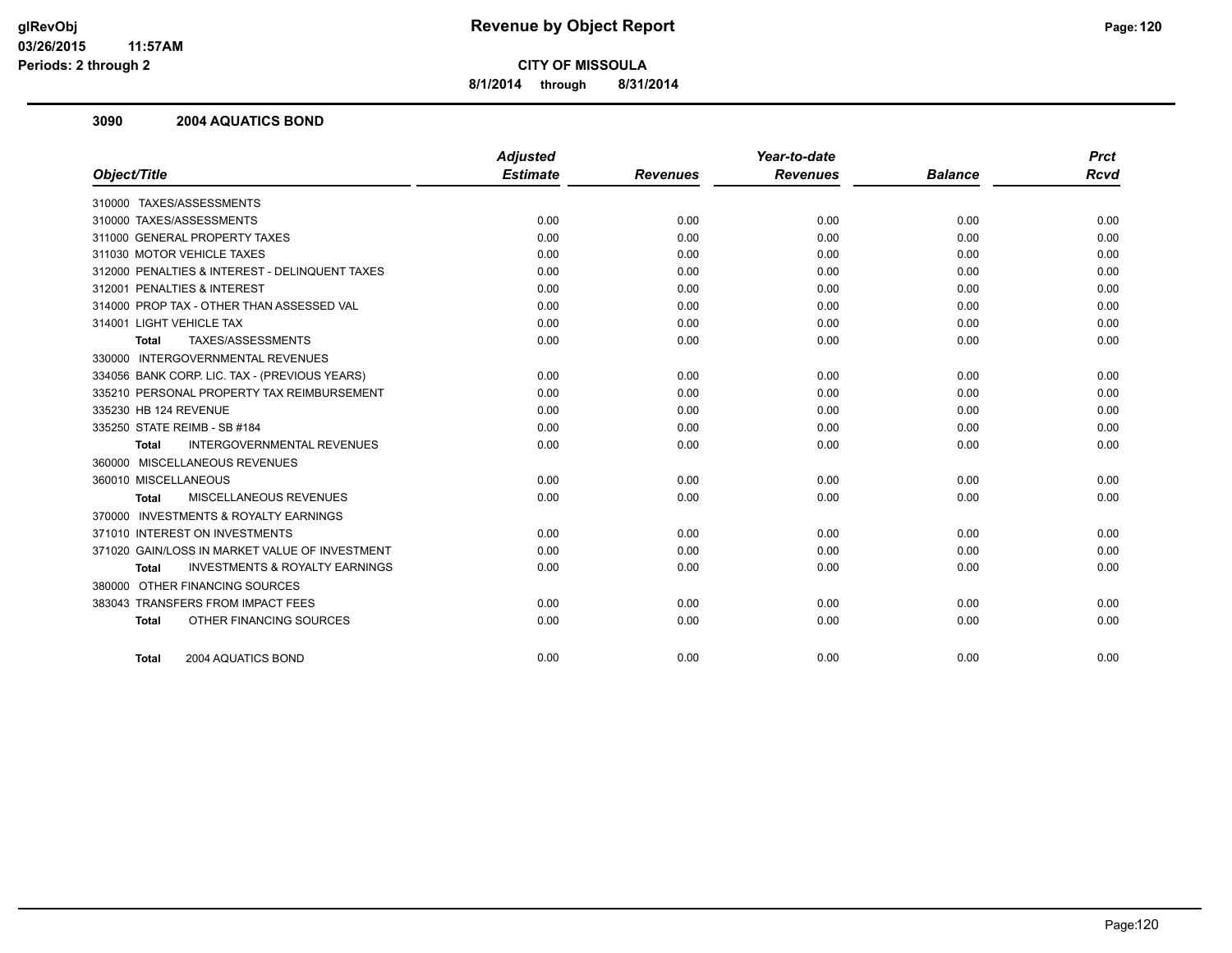**8/1/2014 through 8/31/2014**

# **3091 SERIES 2012A AQUATICS REFUNDING BOND**

**3091 SERIES 2012A AQUATICS REFUNDING BOND**

|                                                     | <b>Adjusted</b> |                 | Year-to-date    |                | <b>Prct</b> |
|-----------------------------------------------------|-----------------|-----------------|-----------------|----------------|-------------|
| Object/Title                                        | <b>Estimate</b> | <b>Revenues</b> | <b>Revenues</b> | <b>Balance</b> | Rcvd        |
| 310000 TAXES/ASSESSMENTS                            |                 |                 |                 |                |             |
| 310000 TAXES/ASSESSMENTS                            | 0.00            | 0.00            | 0.00            | 0.00           | 0.00        |
| 311000 GENERAL PROPERTY TAXES                       | 538,698.00      | 7,472.49        | 2,718.77        | 535,979.23     | 0.50        |
| 312000 PENALTIES & INTEREST - DELINQUENT TAXES      | 0.00            | 0.00            | 0.00            | 0.00           | 0.00        |
| 312001 PENALTIES & INTEREST                         | 0.00            | 189.07          | $-35.49$        | 35.49          | 0.00        |
| 314000 PROP TAX - OTHER THAN ASSESSED VAL           | 0.00            | 0.00            | 0.00            | 0.00           | 0.00        |
| TAXES/ASSESSMENTS<br>Total                          | 538,698.00      | 7,661.56        | 2,683.28        | 536,014.72     | 0.50        |
| 360000 MISCELLANEOUS REVENUES                       |                 |                 |                 |                |             |
| 360010 MISCELLANEOUS                                | 0.00            | 0.00            | 0.06            | $-0.06$        | 0.00        |
| MISCELLANEOUS REVENUES<br>Total                     | 0.00            | 0.00            | 0.06            | $-0.06$        | 0.00        |
| <b>INVESTMENTS &amp; ROYALTY EARNINGS</b><br>370000 |                 |                 |                 |                |             |
| 371010 INTEREST ON INVESTMENTS                      | 0.00            | 0.00            | 0.00            | 0.00           | 0.00        |
| 371020 GAIN/LOSS IN MARKET VALUE OF INVESTMENTS     | 0.00            | 0.00            | 0.00            | 0.00           | 0.00        |
| <b>INVESTMENTS &amp; ROYALTY EARNINGS</b><br>Total  | 0.00            | 0.00            | 0.00            | 0.00           | 0.00        |
| OTHER FINANCING SOURCES<br>380000                   |                 |                 |                 |                |             |
| 381010 BOND PROCEEDS                                | 0.00            | 0.00            | 0.00            | 0.00           | 0.00        |
| OTHER FINANCING SOURCES<br>Total                    | 0.00            | 0.00            | 0.00            | 0.00           | 0.00        |
| SERIES 2012A AQUATICS REFUNDING BONI<br>Total       | 538,698.00      | 7,661.56        | 2,683.34        | 536,014.66     | 0.50        |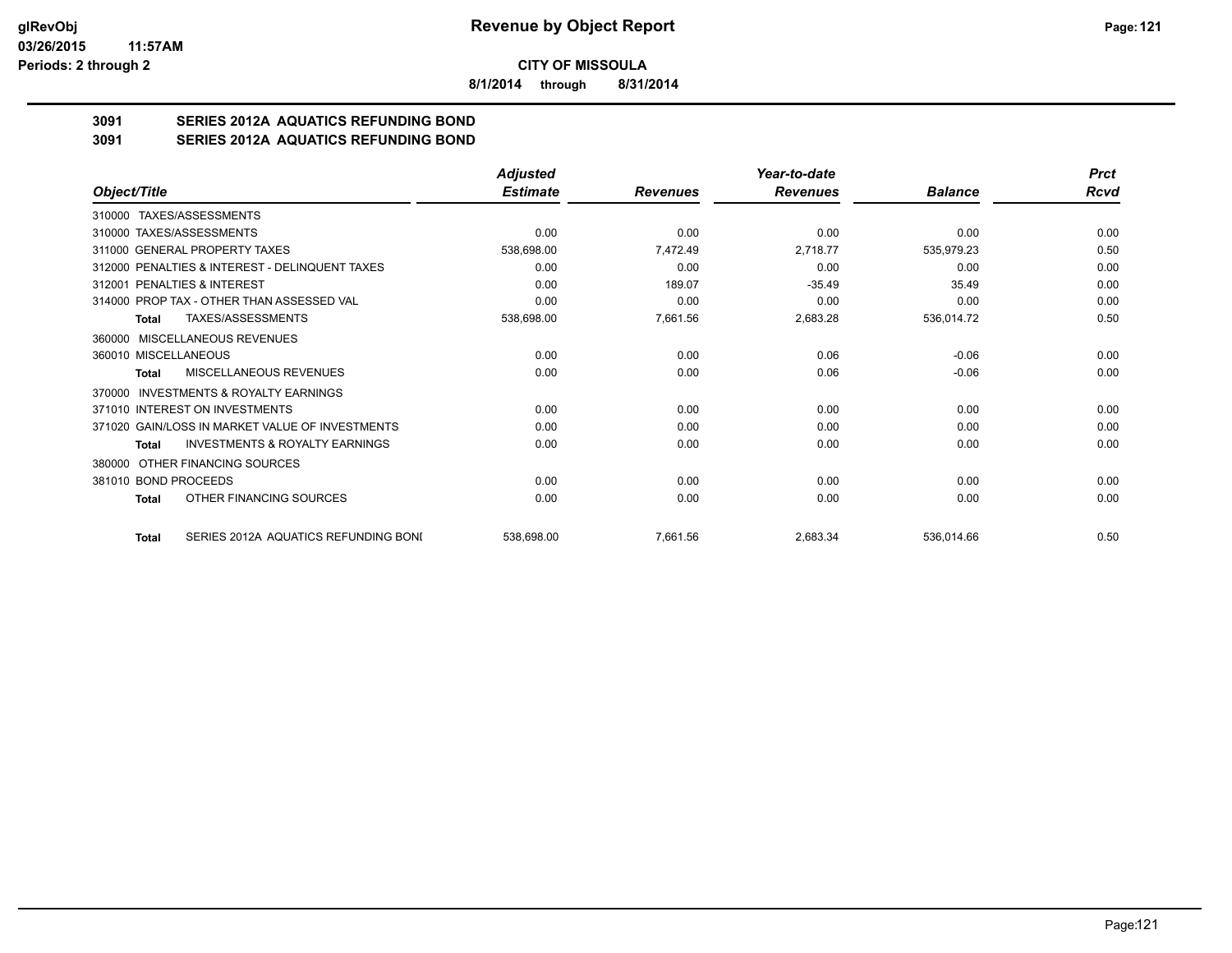**8/1/2014 through 8/31/2014**

## **3091 SERIES 2012A AQUATICS REFUNDING BOND**

|                                                           | <b>Adjusted</b> |                 | Year-to-date    |                | <b>Prct</b> |
|-----------------------------------------------------------|-----------------|-----------------|-----------------|----------------|-------------|
| Object/Title                                              | <b>Estimate</b> | <b>Revenues</b> | <b>Revenues</b> | <b>Balance</b> | <b>Rcvd</b> |
| 310000 TAXES/ASSESSMENTS                                  |                 |                 |                 |                |             |
| 310000 TAXES/ASSESSMENTS                                  | 0.00            | 0.00            | 0.00            | 0.00           | 0.00        |
| 311000 GENERAL PROPERTY TAXES                             | 538,698.00      | 7,472.49        | 2,718.77        | 535,979.23     | 0.50        |
| 312000 PENALTIES & INTEREST - DELINQUENT TAXES            | 0.00            | 0.00            | 0.00            | 0.00           | 0.00        |
| PENALTIES & INTEREST<br>312001                            | 0.00            | 189.07          | $-35.49$        | 35.49          | 0.00        |
| 314000 PROP TAX - OTHER THAN ASSESSED VAL                 | 0.00            | 0.00            | 0.00            | 0.00           | 0.00        |
| TAXES/ASSESSMENTS<br>Total                                | 538,698.00      | 7,661.56        | 2,683.28        | 536,014.72     | 0.50        |
| 360000 MISCELLANEOUS REVENUES                             |                 |                 |                 |                |             |
| 360010 MISCELLANEOUS                                      | 0.00            | 0.00            | 0.06            | $-0.06$        | 0.00        |
| MISCELLANEOUS REVENUES<br>Total                           | 0.00            | 0.00            | 0.06            | $-0.06$        | 0.00        |
| <b>INVESTMENTS &amp; ROYALTY EARNINGS</b><br>370000       |                 |                 |                 |                |             |
| 371010 INTEREST ON INVESTMENTS                            | 0.00            | 0.00            | 0.00            | 0.00           | 0.00        |
| 371020 GAIN/LOSS IN MARKET VALUE OF INVESTMENT            | 0.00            | 0.00            | 0.00            | 0.00           | 0.00        |
| <b>INVESTMENTS &amp; ROYALTY EARNINGS</b><br><b>Total</b> | 0.00            | 0.00            | 0.00            | 0.00           | 0.00        |
| OTHER FINANCING SOURCES<br>380000                         |                 |                 |                 |                |             |
| 381010 BOND PROCEEDS                                      | 0.00            | 0.00            | 0.00            | 0.00           | 0.00        |
| OTHER FINANCING SOURCES<br><b>Total</b>                   | 0.00            | 0.00            | 0.00            | 0.00           | 0.00        |
| SERIES 2012A AQUATICS REFUNDING BON<br><b>Total</b>       | 538,698.00      | 7,661.56        | 2,683.34        | 536,014.66     | 0.50        |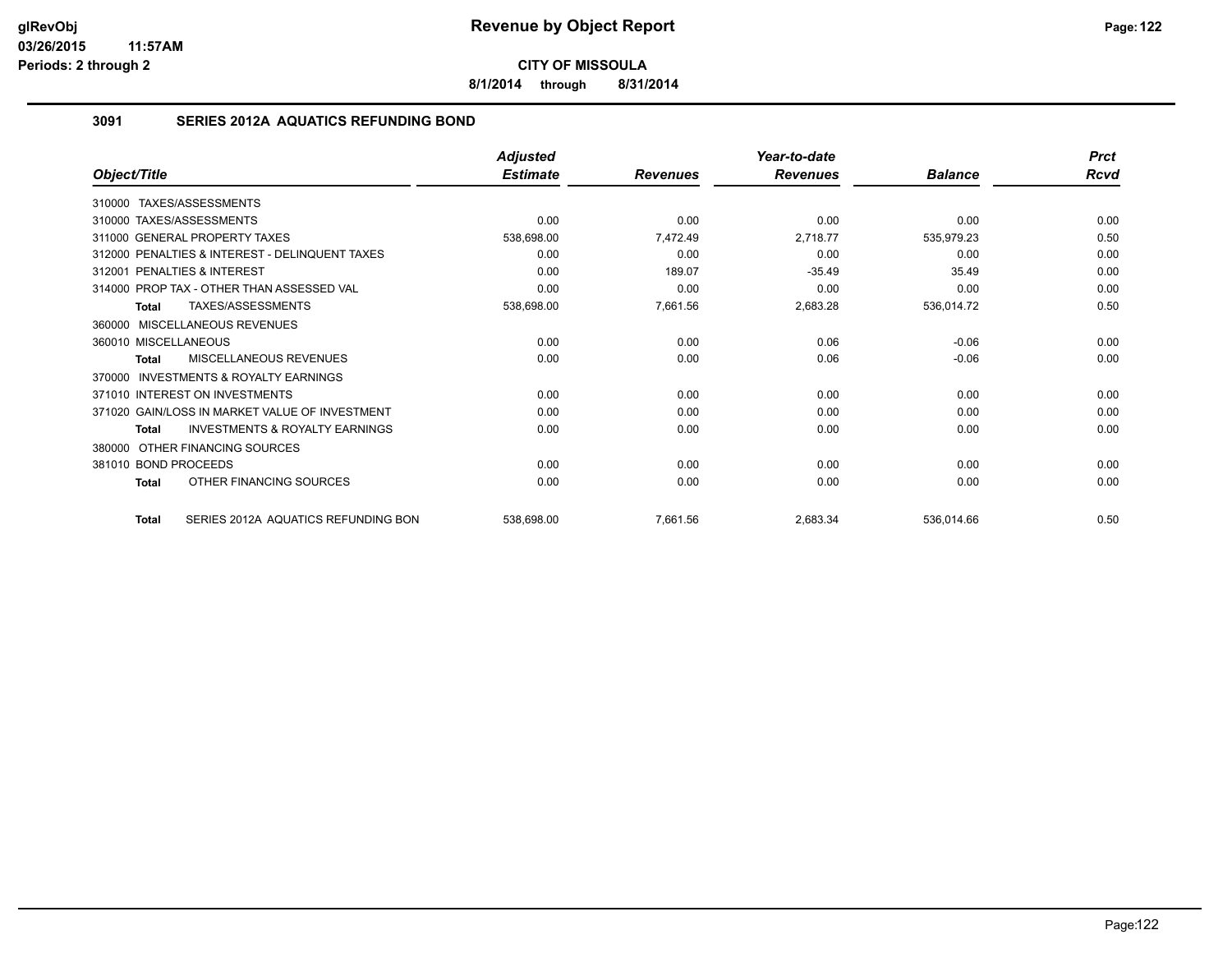**8/1/2014 through 8/31/2014**

# **3092 Series 2013A GO REFUNDING BONDS**

## **3092 Series 2013A GO REFUNDING BONDS**

|                                                    | <b>Adjusted</b> |                 | Year-to-date    |                | <b>Prct</b> |
|----------------------------------------------------|-----------------|-----------------|-----------------|----------------|-------------|
| Object/Title                                       | <b>Estimate</b> | <b>Revenues</b> | <b>Revenues</b> | <b>Balance</b> | Rcvd        |
| 310000 TAXES/ASSESSMENTS                           |                 |                 |                 |                |             |
| 310000 TAXES/ASSESSMENTS                           | 0.00            | 0.00            | 0.00            | 0.00           | 0.00        |
| 311000 GENERAL PROPERTY TAXES                      | 691,800.00      | 0.00            | 0.00            | 691,800.00     | 0.00        |
| 312000 PENALTIES & INTEREST - DELINQUENT TAXES     | 0.00            | 0.00            | 0.00            | 0.00           | 0.00        |
| 312001 PENALTIES & INTEREST                        | 0.00            | 0.00            | 0.00            | 0.00           | 0.00        |
| TAXES/ASSESSMENTS<br>Total                         | 691,800.00      | 0.00            | 0.00            | 691,800.00     | 0.00        |
| INVESTMENTS & ROYALTY EARNINGS<br>370000           |                 |                 |                 |                |             |
| 371010 INTEREST ON INVESTMENTS                     | 0.00            | 0.00            | 0.00            | 0.00           | 0.00        |
| 371020 GAIN/LOSS IN MARKET VALUE OF INVESTMENTS    | 0.00            | 0.00            | 0.00            | 0.00           | 0.00        |
| <b>INVESTMENTS &amp; ROYALTY EARNINGS</b><br>Total | 0.00            | 0.00            | 0.00            | 0.00           | 0.00        |
| OTHER FINANCING SOURCES<br>380000                  |                 |                 |                 |                |             |
| 381010 BOND PROCEEDS                               | 0.00            | 0.00            | 0.00            | 0.00           | 0.00        |
| OTHER FINANCING SOURCES<br>Total                   | 0.00            | 0.00            | 0.00            | 0.00           | 0.00        |
| Series 2013A GO REFUNDING BONDS<br>Total           | 691,800.00      | 0.00            | 0.00            | 691,800.00     | 0.00        |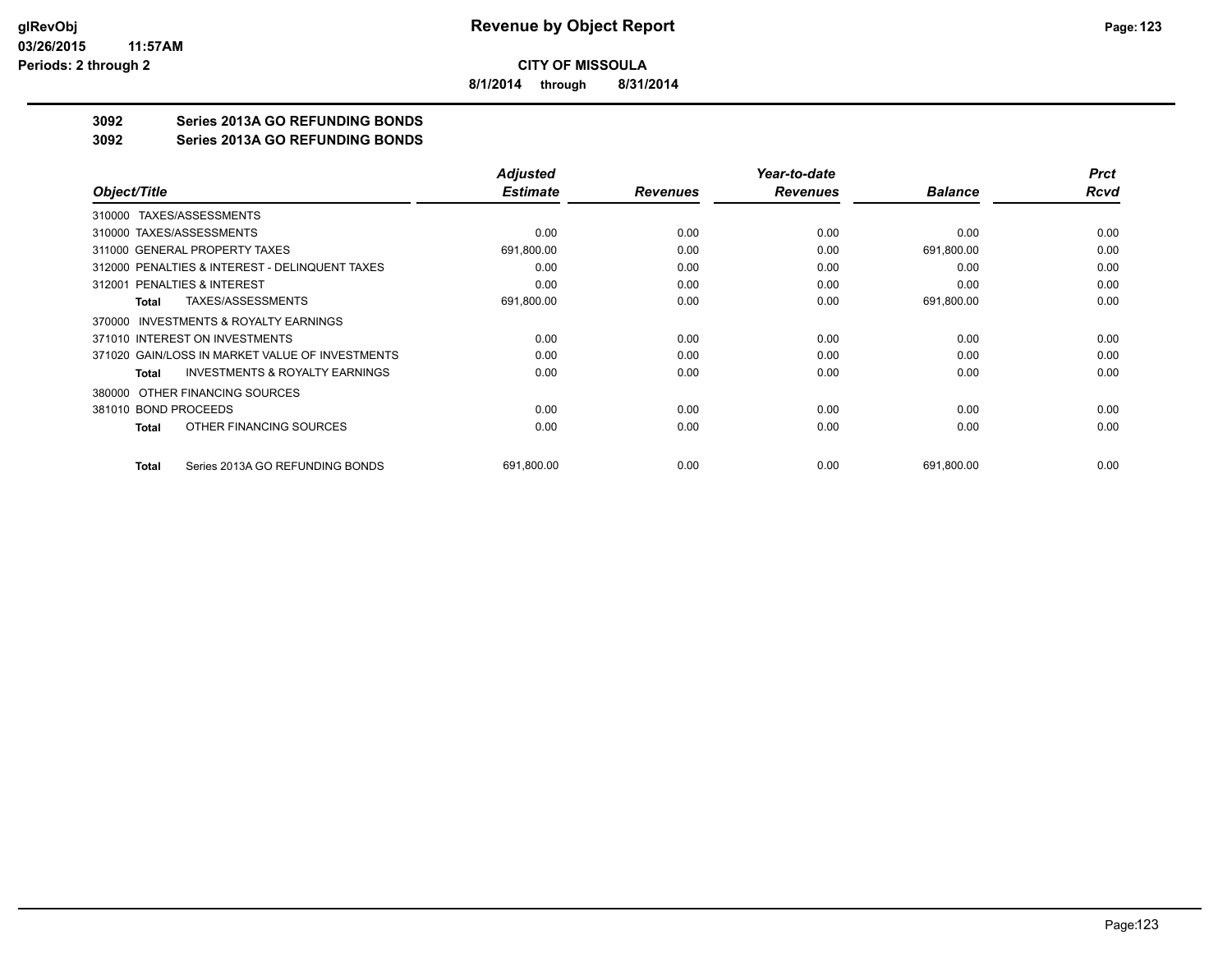**8/1/2014 through 8/31/2014**

# **3092 Series 2013A GO REFUNDING BONDS**

| Object/Title                                        | <b>Adjusted</b><br><b>Estimate</b> | <b>Revenues</b> | Year-to-date<br><b>Revenues</b> | <b>Balance</b> | <b>Prct</b><br><b>Rcvd</b> |
|-----------------------------------------------------|------------------------------------|-----------------|---------------------------------|----------------|----------------------------|
| TAXES/ASSESSMENTS<br>310000                         |                                    |                 |                                 |                |                            |
| 310000 TAXES/ASSESSMENTS                            | 0.00                               | 0.00            | 0.00                            | 0.00           | 0.00                       |
| 311000 GENERAL PROPERTY TAXES                       | 691,800.00                         | 0.00            | 0.00                            | 691,800.00     | 0.00                       |
| 312000 PENALTIES & INTEREST - DELINQUENT TAXES      | 0.00                               | 0.00            | 0.00                            | 0.00           | 0.00                       |
| <b>PENALTIES &amp; INTEREST</b><br>312001           | 0.00                               | 0.00            | 0.00                            | 0.00           | 0.00                       |
| TAXES/ASSESSMENTS<br><b>Total</b>                   | 691,800.00                         | 0.00            | 0.00                            | 691,800.00     | 0.00                       |
| <b>INVESTMENTS &amp; ROYALTY EARNINGS</b><br>370000 |                                    |                 |                                 |                |                            |
| 371010 INTEREST ON INVESTMENTS                      | 0.00                               | 0.00            | 0.00                            | 0.00           | 0.00                       |
| 371020 GAIN/LOSS IN MARKET VALUE OF INVESTMENT      | 0.00                               | 0.00            | 0.00                            | 0.00           | 0.00                       |
| <b>INVESTMENTS &amp; ROYALTY EARNINGS</b><br>Total  | 0.00                               | 0.00            | 0.00                            | 0.00           | 0.00                       |
| 380000 OTHER FINANCING SOURCES                      |                                    |                 |                                 |                |                            |
| 381010 BOND PROCEEDS                                | 0.00                               | 0.00            | 0.00                            | 0.00           | 0.00                       |
| OTHER FINANCING SOURCES<br><b>Total</b>             | 0.00                               | 0.00            | 0.00                            | 0.00           | 0.00                       |
|                                                     |                                    |                 |                                 |                |                            |
| Series 2013A GO REFUNDING BONDS<br><b>Total</b>     | 691,800.00                         | 0.00            | 0.00                            | 691,800.00     | 0.00                       |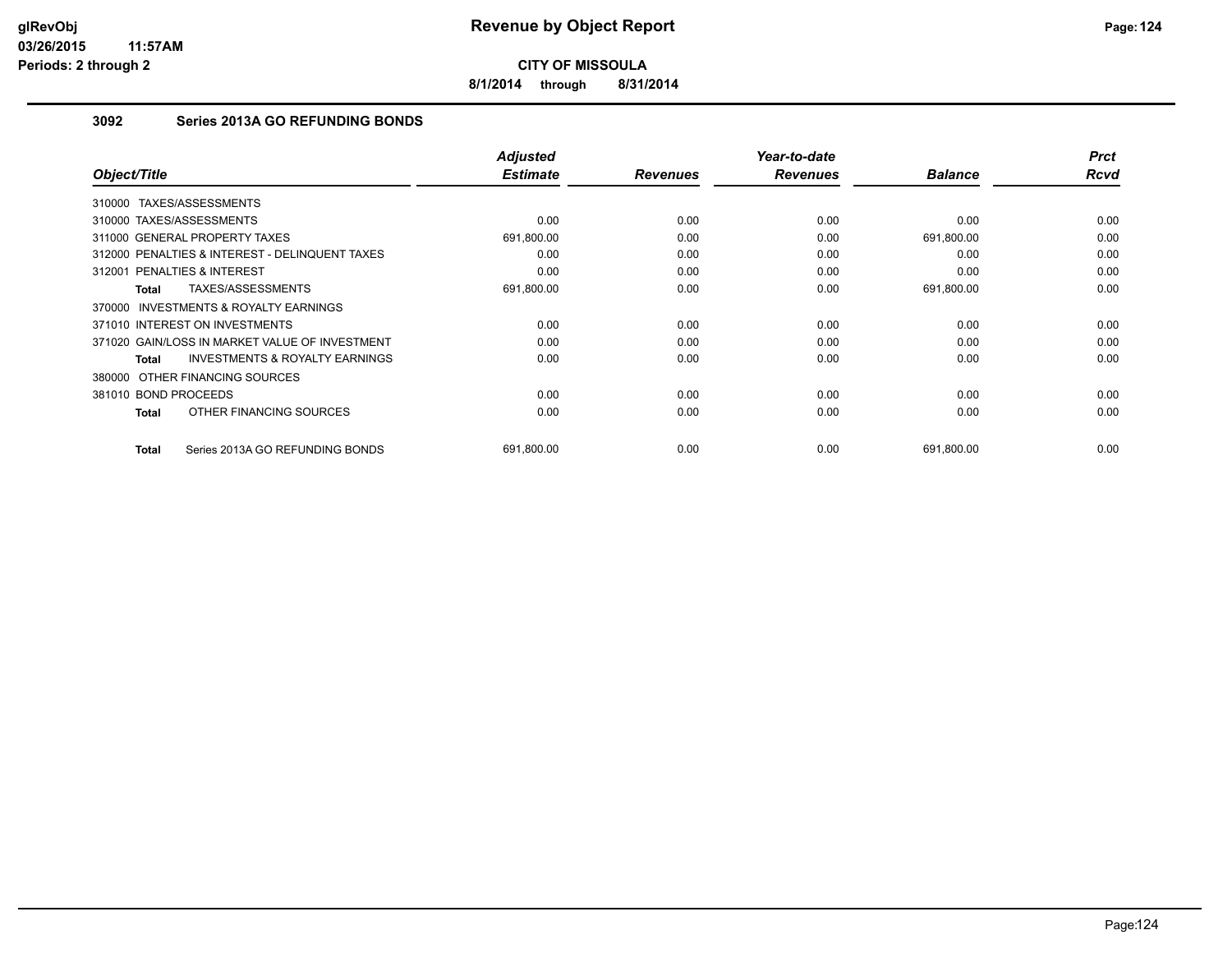**8/1/2014 through 8/31/2014**

# **3095 2004 REFUNDING BONDS DEBT SERVICE**

## **3095 2004 REFUNDING BONDS DEBT SERVICE**

|                                                    | <b>Adjusted</b> |                 | Year-to-date    |                |      |
|----------------------------------------------------|-----------------|-----------------|-----------------|----------------|------|
| Object/Title                                       | <b>Estimate</b> | <b>Revenues</b> | <b>Revenues</b> | <b>Balance</b> | Rcvd |
| 310000 TAXES/ASSESSMENTS                           |                 |                 |                 |                |      |
| 310000 TAXES/ASSESSMENTS                           | 0.00            | 0.00            | 0.00            | 0.00           | 0.00 |
| 311000 GENERAL PROPERTY TAXES                      | 0.00            | 590.09          | 1.027.29        | $-1.027.29$    | 0.00 |
| 311030 MOTOR VEHICLE TAXES                         | 0.00            | 0.00            | 0.00            | 0.00           | 0.00 |
| 312000 PENALTIES & INTEREST - DELINQUENT TAXES     | 0.00            | 0.00            | 0.00            | 0.00           | 0.00 |
| 312001 PENALTIES & INTEREST                        | 0.00            | 4.39            | $-1.91$         | 1.91           | 0.00 |
| 314000 PROP TAX - OTHER THAN ASSESSED VAL          | 0.00            | 0.00            | 0.00            | 0.00           | 0.00 |
| 314001 LIGHT VEHICLE TAX                           | 0.00            | 0.00            | 0.00            | 0.00           | 0.00 |
| TAXES/ASSESSMENTS<br>Total                         | 0.00            | 594.48          | 1,025.38        | $-1,025.38$    | 0.00 |
| 330000 INTERGOVERNMENTAL REVENUES                  |                 |                 |                 |                |      |
| 334056 BANK CORP. LIC. TAX - (PREVIOUS YEARS)      | 0.00            | 0.00            | 0.00            | 0.00           | 0.00 |
| 335210 PERSONAL PROPERTY TAX REIMBURSEMENT         | 0.00            | 0.00            | 0.00            | 0.00           | 0.00 |
| 335230 HB 124 REVENUE                              | 0.00            | 0.00            | 0.00            | 0.00           | 0.00 |
| 335250 STATE REIMB - SB #184                       | 0.00            | 0.00            | 0.00            | 0.00           | 0.00 |
| <b>INTERGOVERNMENTAL REVENUES</b><br>Total         | 0.00            | 0.00            | 0.00            | 0.00           | 0.00 |
| 360000 MISCELLANEOUS REVENUES                      |                 |                 |                 |                |      |
| 360010 MISCELLANEOUS                               | 0.00            | 0.00            | 0.00            | 0.00           | 0.00 |
| <b>MISCELLANEOUS REVENUES</b><br>Total             | 0.00            | 0.00            | 0.00            | 0.00           | 0.00 |
| 370000 INVESTMENTS & ROYALTY EARNINGS              |                 |                 |                 |                |      |
| 371010 INTEREST ON INVESTMENTS                     | 0.00            | 0.00            | 0.00            | 0.00           | 0.00 |
| 371020 GAIN/LOSS IN MARKET VALUE OF INVESTMENTS    | 0.00            | 0.00            | 0.00            | 0.00           | 0.00 |
| <b>INVESTMENTS &amp; ROYALTY EARNINGS</b><br>Total | 0.00            | 0.00            | 0.00            | 0.00           | 0.00 |
| 380000 OTHER FINANCING SOURCES                     |                 |                 |                 |                |      |
| 380000 OTHER FINANCING SOURCES                     | 0.00            | 0.00            | 0.00            | 0.00           | 0.00 |
| 381009 TRANSFERS IN                                | 0.00            | 0.00            | 0.00            | 0.00           | 0.00 |
| 381010 BOND PROCEEDS                               | 0.00            | 0.00            | 0.00            | 0.00           | 0.00 |
| 383043 TRANSFERS FROM IMPACT FEES                  | 0.00            | 0.00            | 0.00            | 0.00           | 0.00 |
| OTHER FINANCING SOURCES<br>Total                   | 0.00            | 0.00            | 0.00            | 0.00           | 0.00 |
| 2004 REFUNDING BONDS DEBT SERVICE<br>Total         | 0.00            | 594.48          | 1.025.38        | $-1.025.38$    | 0.00 |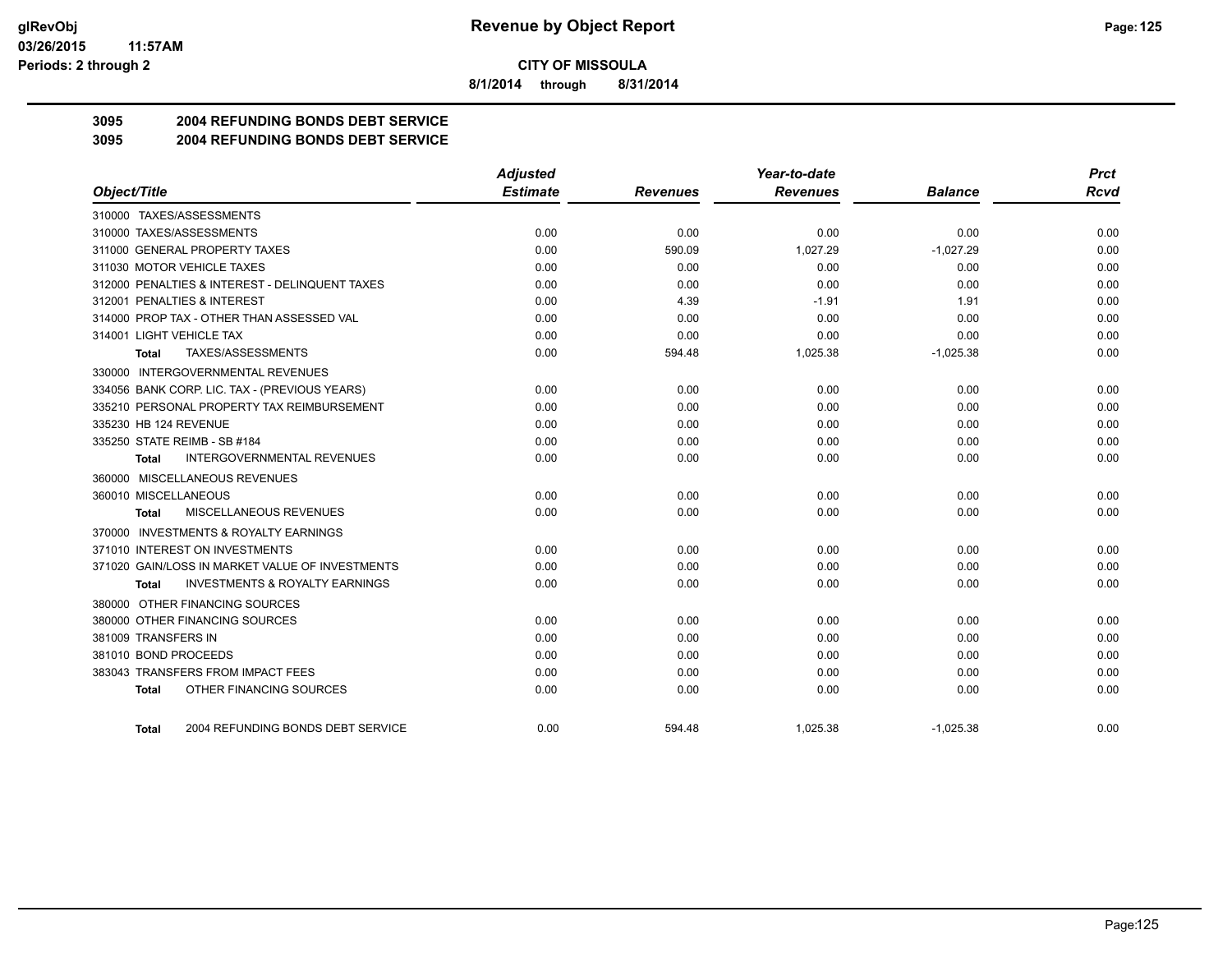**8/1/2014 through 8/31/2014**

## **3095 2004 REFUNDING BONDS DEBT SERVICE**

|                                                    | <b>Adjusted</b> |                 | Year-to-date    |                | <b>Prct</b> |
|----------------------------------------------------|-----------------|-----------------|-----------------|----------------|-------------|
| Object/Title                                       | <b>Estimate</b> | <b>Revenues</b> | <b>Revenues</b> | <b>Balance</b> | <b>Rcvd</b> |
| 310000 TAXES/ASSESSMENTS                           |                 |                 |                 |                |             |
| 310000 TAXES/ASSESSMENTS                           | 0.00            | 0.00            | 0.00            | 0.00           | 0.00        |
| 311000 GENERAL PROPERTY TAXES                      | 0.00            | 590.09          | 1,027.29        | $-1,027.29$    | 0.00        |
| 311030 MOTOR VEHICLE TAXES                         | 0.00            | 0.00            | 0.00            | 0.00           | 0.00        |
| 312000 PENALTIES & INTEREST - DELINQUENT TAXES     | 0.00            | 0.00            | 0.00            | 0.00           | 0.00        |
| 312001 PENALTIES & INTEREST                        | 0.00            | 4.39            | $-1.91$         | 1.91           | 0.00        |
| 314000 PROP TAX - OTHER THAN ASSESSED VAL          | 0.00            | 0.00            | 0.00            | 0.00           | 0.00        |
| 314001 LIGHT VEHICLE TAX                           | 0.00            | 0.00            | 0.00            | 0.00           | 0.00        |
| TAXES/ASSESSMENTS<br>Total                         | 0.00            | 594.48          | 1,025.38        | $-1,025.38$    | 0.00        |
| 330000 INTERGOVERNMENTAL REVENUES                  |                 |                 |                 |                |             |
| 334056 BANK CORP. LIC. TAX - (PREVIOUS YEARS)      | 0.00            | 0.00            | 0.00            | 0.00           | 0.00        |
| 335210 PERSONAL PROPERTY TAX REIMBURSEMENT         | 0.00            | 0.00            | 0.00            | 0.00           | 0.00        |
| 335230 HB 124 REVENUE                              | 0.00            | 0.00            | 0.00            | 0.00           | 0.00        |
| 335250 STATE REIMB - SB #184                       | 0.00            | 0.00            | 0.00            | 0.00           | 0.00        |
| <b>INTERGOVERNMENTAL REVENUES</b><br>Total         | 0.00            | 0.00            | 0.00            | 0.00           | 0.00        |
| 360000 MISCELLANEOUS REVENUES                      |                 |                 |                 |                |             |
| 360010 MISCELLANEOUS                               | 0.00            | 0.00            | 0.00            | 0.00           | 0.00        |
| MISCELLANEOUS REVENUES<br>Total                    | 0.00            | 0.00            | 0.00            | 0.00           | 0.00        |
| 370000 INVESTMENTS & ROYALTY EARNINGS              |                 |                 |                 |                |             |
| 371010 INTEREST ON INVESTMENTS                     | 0.00            | 0.00            | 0.00            | 0.00           | 0.00        |
| 371020 GAIN/LOSS IN MARKET VALUE OF INVESTMENT     | 0.00            | 0.00            | 0.00            | 0.00           | 0.00        |
| <b>INVESTMENTS &amp; ROYALTY EARNINGS</b><br>Total | 0.00            | 0.00            | 0.00            | 0.00           | 0.00        |
| 380000 OTHER FINANCING SOURCES                     |                 |                 |                 |                |             |
| 380000 OTHER FINANCING SOURCES                     | 0.00            | 0.00            | 0.00            | 0.00           | 0.00        |
| 381009 TRANSFERS IN                                | 0.00            | 0.00            | 0.00            | 0.00           | 0.00        |
| 381010 BOND PROCEEDS                               | 0.00            | 0.00            | 0.00            | 0.00           | 0.00        |
| 383043 TRANSFERS FROM IMPACT FEES                  | 0.00            | 0.00            | 0.00            | 0.00           | 0.00        |
| OTHER FINANCING SOURCES<br><b>Total</b>            | 0.00            | 0.00            | 0.00            | 0.00           | 0.00        |
| 2004 REFUNDING BONDS DEBT SERVICE<br><b>Total</b>  | 0.00            | 594.48          | 1,025.38        | $-1,025.38$    | 0.00        |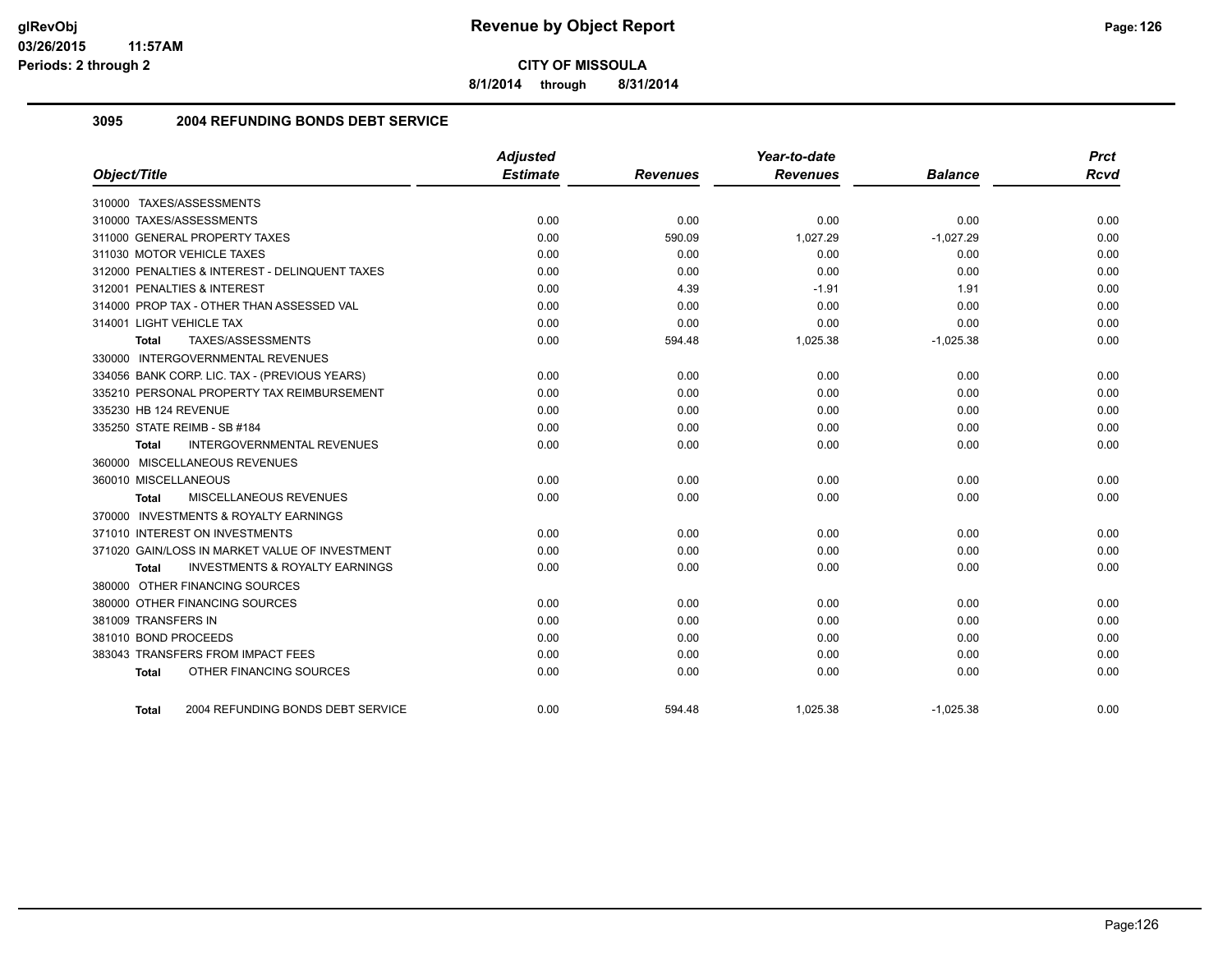**8/1/2014 through 8/31/2014**

## **3096 NEW FIRE STATION GO BOND**

#### **3096 NEW FIRE STATION GO BOND**

|                                                     | <b>Adjusted</b> |                 | Year-to-date    |                | <b>Prct</b> |
|-----------------------------------------------------|-----------------|-----------------|-----------------|----------------|-------------|
| Object/Title                                        | <b>Estimate</b> | <b>Revenues</b> | <b>Revenues</b> | <b>Balance</b> | <b>Rcvd</b> |
| 310000 TAXES/ASSESSMENTS                            |                 |                 |                 |                |             |
| 310000 TAXES/ASSESSMENTS                            | 0.00            | 0.00            | 0.00            | 0.00           | 0.00        |
| 311000 GENERAL PROPERTY TAXES                       | 0.00            | 13,768.40       | 2,137.72        | $-2,137.72$    | 0.00        |
| 311030 MOTOR VEHICLE TAXES                          | 0.00            | 0.00            | 0.00            | 0.00           | 0.00        |
| 312001 PENALTIES & INTEREST                         | 0.00            | 381.72          | $-67.86$        | 67.86          | 0.00        |
| TAXES/ASSESSMENTS<br>Total                          | 0.00            | 14,150.12       | 2,069.86        | $-2,069.86$    | 0.00        |
| <b>INVESTMENTS &amp; ROYALTY EARNINGS</b><br>370000 |                 |                 |                 |                |             |
| 371010 INTEREST ON INVESTMENTS                      | 0.00            | 0.00            | 0.00            | 0.00           | 0.00        |
| 371020 GAIN/LOSS IN MARKET VALUE OF INVESTMENTS     | 0.00            | 0.00            | 0.00            | 0.00           | 0.00        |
| <b>INVESTMENTS &amp; ROYALTY EARNINGS</b><br>Total  | 0.00            | 0.00            | 0.00            | 0.00           | 0.00        |
| OTHER FINANCING SOURCES<br>380000                   |                 |                 |                 |                |             |
| 383000 OPERATING TRANSFERS                          | 0.00            | 0.00            | 0.00            | 0.00           | 0.00        |
| OTHER FINANCING SOURCES<br>Total                    | 0.00            | 0.00            | 0.00            | 0.00           | 0.00        |
| NEW FIRE STATION GO BOND<br>Total                   | 0.00            | 14,150.12       | 2,069.86        | $-2,069.86$    | 0.00        |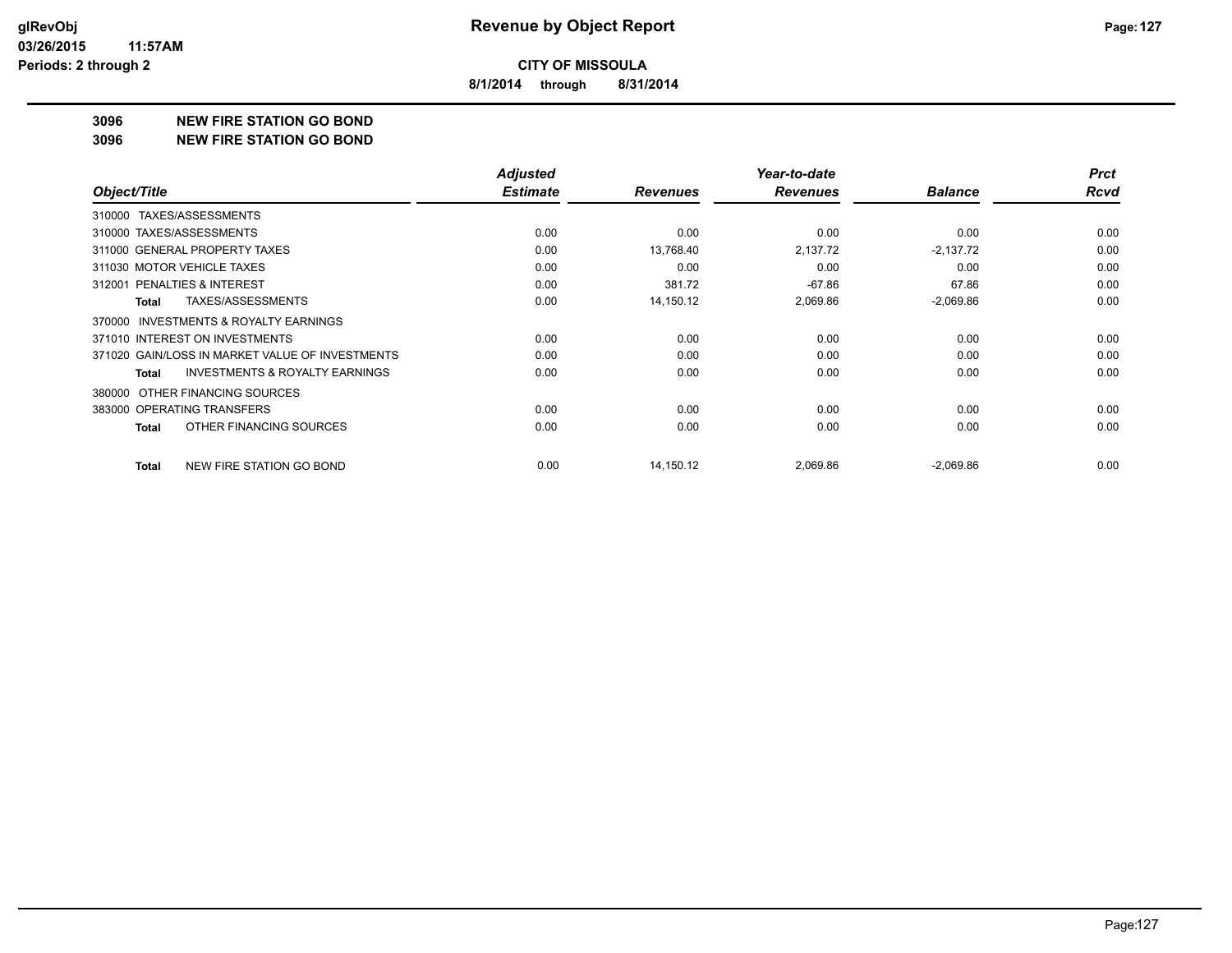**8/1/2014 through 8/31/2014**

## **3096 NEW FIRE STATION GO BOND**

| Object/Title                                       | <b>Adjusted</b><br><b>Estimate</b> | <b>Revenues</b> | Year-to-date<br><b>Revenues</b> | <b>Balance</b> | <b>Prct</b><br><b>Rcvd</b> |
|----------------------------------------------------|------------------------------------|-----------------|---------------------------------|----------------|----------------------------|
| TAXES/ASSESSMENTS<br>310000                        |                                    |                 |                                 |                |                            |
|                                                    |                                    |                 |                                 |                |                            |
| 310000 TAXES/ASSESSMENTS                           | 0.00                               | 0.00            | 0.00                            | 0.00           | 0.00                       |
| 311000 GENERAL PROPERTY TAXES                      | 0.00                               | 13,768.40       | 2,137.72                        | $-2,137.72$    | 0.00                       |
| 311030 MOTOR VEHICLE TAXES                         | 0.00                               | 0.00            | 0.00                            | 0.00           | 0.00                       |
| 312001 PENALTIES & INTEREST                        | 0.00                               | 381.72          | $-67.86$                        | 67.86          | 0.00                       |
| TAXES/ASSESSMENTS<br>Total                         | 0.00                               | 14,150.12       | 2,069.86                        | $-2,069.86$    | 0.00                       |
| 370000 INVESTMENTS & ROYALTY EARNINGS              |                                    |                 |                                 |                |                            |
| 371010 INTEREST ON INVESTMENTS                     | 0.00                               | 0.00            | 0.00                            | 0.00           | 0.00                       |
| 371020 GAIN/LOSS IN MARKET VALUE OF INVESTMENT     | 0.00                               | 0.00            | 0.00                            | 0.00           | 0.00                       |
| <b>INVESTMENTS &amp; ROYALTY EARNINGS</b><br>Total | 0.00                               | 0.00            | 0.00                            | 0.00           | 0.00                       |
| 380000 OTHER FINANCING SOURCES                     |                                    |                 |                                 |                |                            |
| 383000 OPERATING TRANSFERS                         | 0.00                               | 0.00            | 0.00                            | 0.00           | 0.00                       |
| OTHER FINANCING SOURCES<br>Total                   | 0.00                               | 0.00            | 0.00                            | 0.00           | 0.00                       |
| NEW FIRE STATION GO BOND<br>Total                  | 0.00                               | 14,150.12       | 2,069.86                        | $-2,069.86$    | 0.00                       |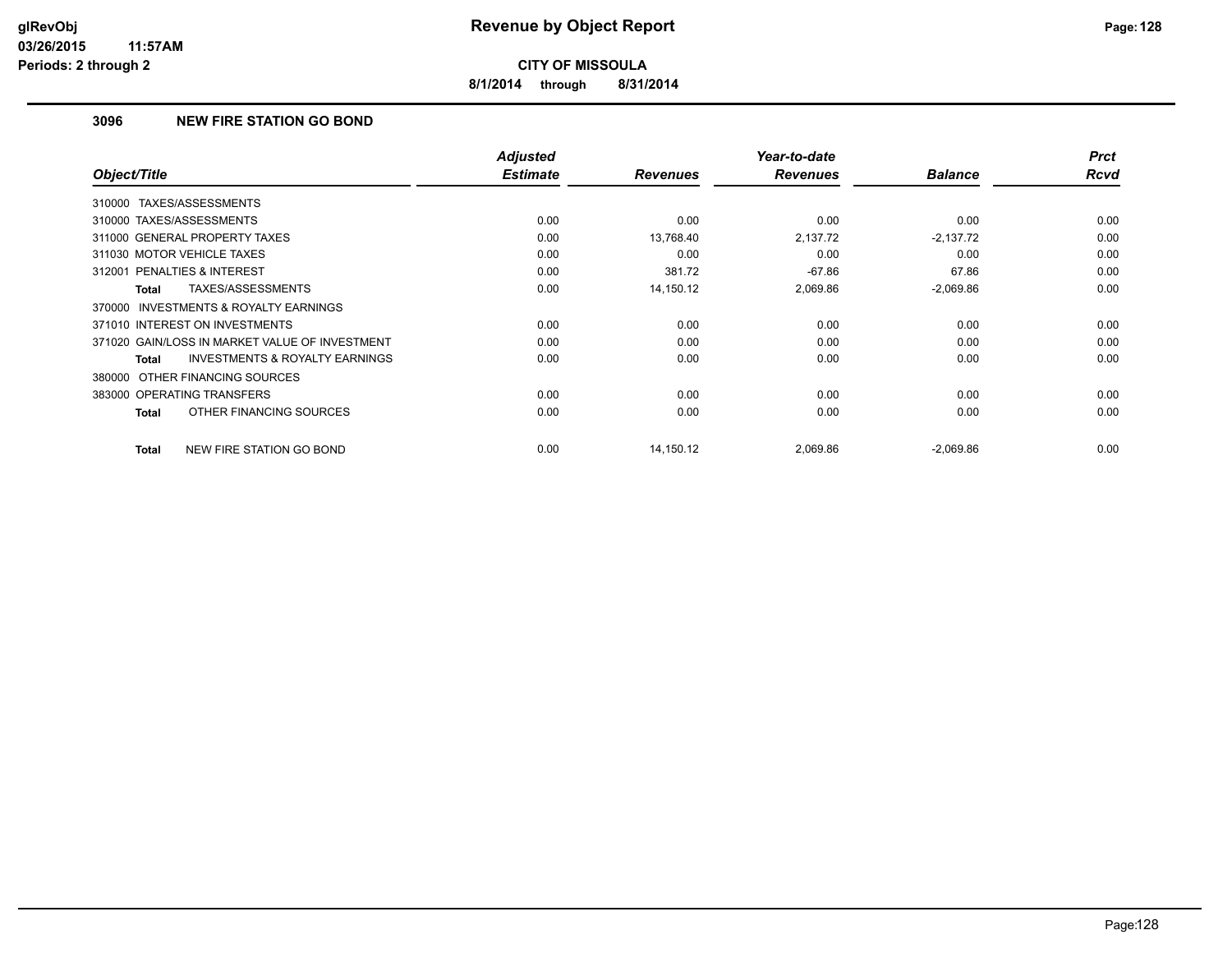**8/1/2014 through 8/31/2014**

### **3097 2007 REFUNDING BONDS**

**3097 2007 REFUNDING BONDS**

|                                                           | <b>Adjusted</b> |                 | Year-to-date    |                | <b>Prct</b> |
|-----------------------------------------------------------|-----------------|-----------------|-----------------|----------------|-------------|
| Object/Title                                              | <b>Estimate</b> | <b>Revenues</b> | <b>Revenues</b> | <b>Balance</b> | Rcvd        |
| TAXES/ASSESSMENTS<br>310000                               |                 |                 |                 |                |             |
| 310000 TAXES/ASSESSMENTS                                  | 0.00            | 0.00            | 0.00            | 0.00           | 0.00        |
| 311000 GENERAL PROPERTY TAXES                             | 0.00            | 17,472.05       | 2,775.46        | $-2,775.46$    | 0.00        |
| 311030 MOTOR VEHICLE TAXES                                | 0.00            | 0.00            | 0.00            | 0.00           | 0.00        |
| 312001 PENALTIES & INTEREST                               | 0.00            | 484.72          | $-86.25$        | 86.25          | 0.00        |
| TAXES/ASSESSMENTS<br>Total                                | 0.00            | 17,956.77       | 2,689.21        | $-2,689.21$    | 0.00        |
| <b>INVESTMENTS &amp; ROYALTY EARNINGS</b><br>370000       |                 |                 |                 |                |             |
| 371010 INTEREST ON INVESTMENTS                            | 0.00            | 0.00            | 0.00            | 0.00           | 0.00        |
| 371020 GAIN/LOSS IN MARKET VALUE OF INVESTMENTS           | 0.00            | 0.00            | 0.00            | 0.00           | 0.00        |
| <b>INVESTMENTS &amp; ROYALTY EARNINGS</b><br><b>Total</b> | 0.00            | 0.00            | 0.00            | 0.00           | 0.00        |
| OTHER FINANCING SOURCES<br>380000                         |                 |                 |                 |                |             |
| 381010 BOND PROCEEDS                                      | 0.00            | 0.00            | 0.00            | 0.00           | 0.00        |
| 383042 TRANSFERS FROM OTHER FUNDS                         | 0.00            | 0.00            | 0.00            | 0.00           | 0.00        |
| 383043 TRANSFERS FROM IMPACT FEES                         | 0.00            | 0.00            | 0.00            | 0.00           | 0.00        |
| OTHER FINANCING SOURCES<br>Total                          | 0.00            | 0.00            | 0.00            | 0.00           | 0.00        |
| 2007 REFUNDING BONDS<br>Total                             | 0.00            | 17,956.77       | 2,689.21        | $-2,689.21$    | 0.00        |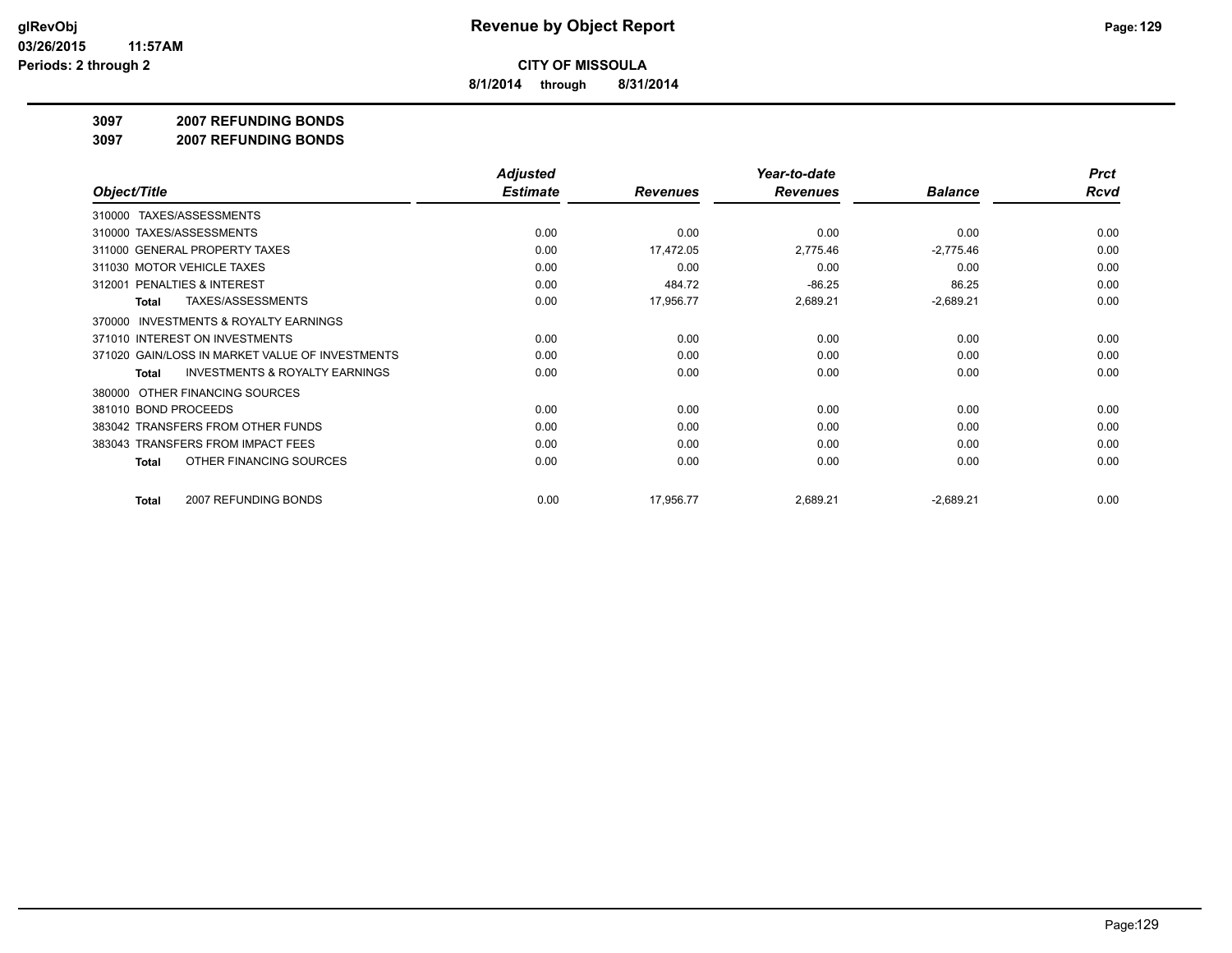**8/1/2014 through 8/31/2014**

## **3097 2007 REFUNDING BONDS**

|                                                           | <b>Adjusted</b> |                 | Year-to-date    |                | <b>Prct</b> |
|-----------------------------------------------------------|-----------------|-----------------|-----------------|----------------|-------------|
| Object/Title                                              | <b>Estimate</b> | <b>Revenues</b> | <b>Revenues</b> | <b>Balance</b> | <b>Rcvd</b> |
| 310000 TAXES/ASSESSMENTS                                  |                 |                 |                 |                |             |
| 310000 TAXES/ASSESSMENTS                                  | 0.00            | 0.00            | 0.00            | 0.00           | 0.00        |
| 311000 GENERAL PROPERTY TAXES                             | 0.00            | 17,472.05       | 2,775.46        | $-2,775.46$    | 0.00        |
| 311030 MOTOR VEHICLE TAXES                                | 0.00            | 0.00            | 0.00            | 0.00           | 0.00        |
| 312001 PENALTIES & INTEREST                               | 0.00            | 484.72          | $-86.25$        | 86.25          | 0.00        |
| TAXES/ASSESSMENTS<br>Total                                | 0.00            | 17,956.77       | 2,689.21        | $-2,689.21$    | 0.00        |
| <b>INVESTMENTS &amp; ROYALTY EARNINGS</b><br>370000       |                 |                 |                 |                |             |
| 371010 INTEREST ON INVESTMENTS                            | 0.00            | 0.00            | 0.00            | 0.00           | 0.00        |
| 371020 GAIN/LOSS IN MARKET VALUE OF INVESTMENT            | 0.00            | 0.00            | 0.00            | 0.00           | 0.00        |
| <b>INVESTMENTS &amp; ROYALTY EARNINGS</b><br><b>Total</b> | 0.00            | 0.00            | 0.00            | 0.00           | 0.00        |
| 380000 OTHER FINANCING SOURCES                            |                 |                 |                 |                |             |
| 381010 BOND PROCEEDS                                      | 0.00            | 0.00            | 0.00            | 0.00           | 0.00        |
| 383042 TRANSFERS FROM OTHER FUNDS                         | 0.00            | 0.00            | 0.00            | 0.00           | 0.00        |
| 383043 TRANSFERS FROM IMPACT FEES                         | 0.00            | 0.00            | 0.00            | 0.00           | 0.00        |
| OTHER FINANCING SOURCES<br><b>Total</b>                   | 0.00            | 0.00            | 0.00            | 0.00           | 0.00        |
| 2007 REFUNDING BONDS<br>Total                             | 0.00            | 17,956.77       | 2,689.21        | $-2,689.21$    | 0.00        |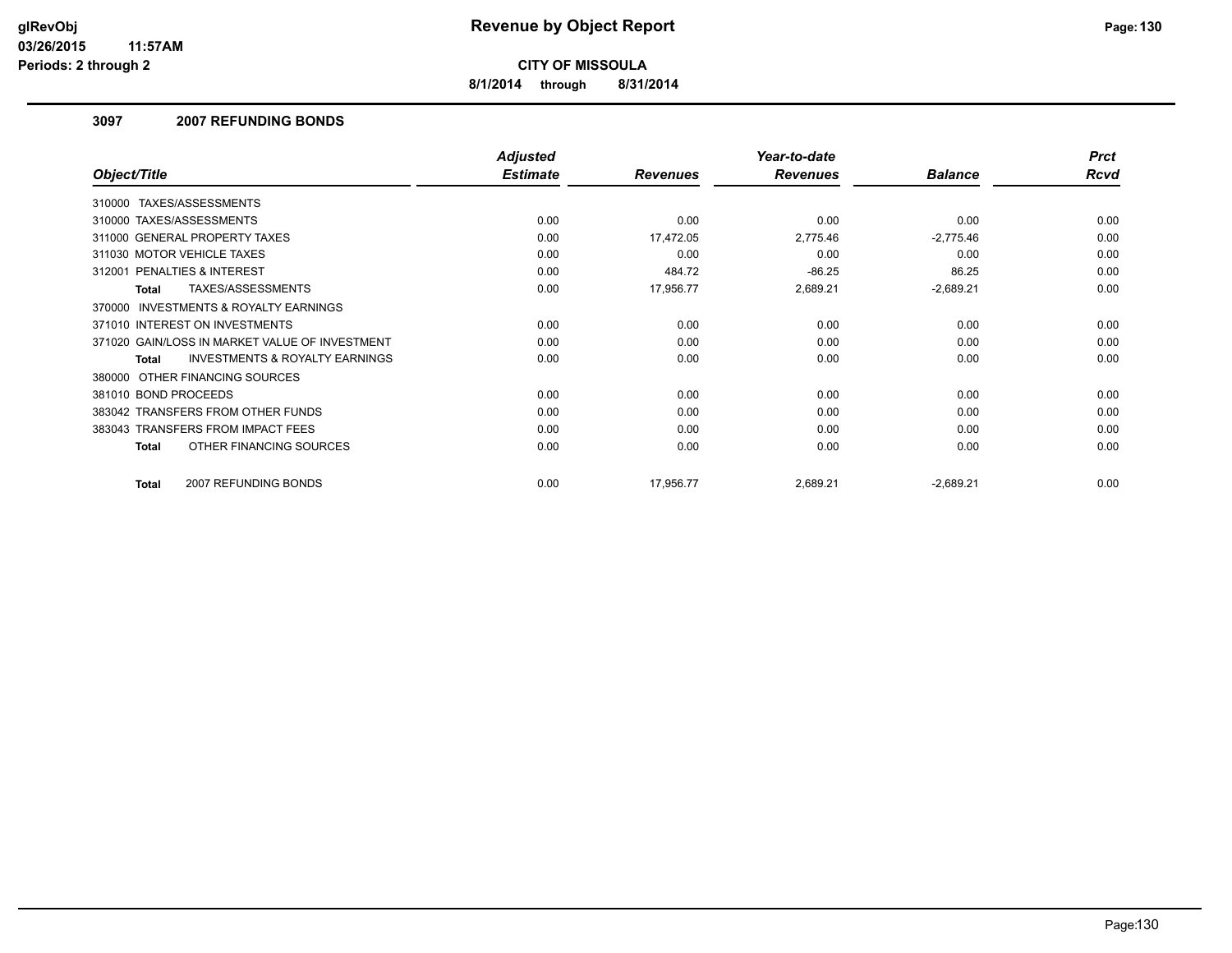**8/1/2014 through 8/31/2014**

# **3100 SIDEWALK & CURB WARRANTS FUND**

## **3100 SIDEWALK & CURB WARRANTS FUND**

|                                                           | <b>Adjusted</b> |                 | Year-to-date    |                | <b>Prct</b> |
|-----------------------------------------------------------|-----------------|-----------------|-----------------|----------------|-------------|
| Object/Title                                              | <b>Estimate</b> | <b>Revenues</b> | <b>Revenues</b> | <b>Balance</b> | <b>Rcvd</b> |
| TAXES/ASSESSMENTS<br>310000                               |                 |                 |                 |                |             |
| PENALTIES & INTEREST<br>312001                            | 0.00            | 0.00            | 0.00            | 0.00           | 0.00        |
| TAXES/ASSESSMENTS<br><b>Total</b>                         | 0.00            | 0.00            | 0.00            | 0.00           | 0.00        |
| MISCELLANEOUS REVENUES<br>360000                          |                 |                 |                 |                |             |
| 360010 MISCELLANEOUS                                      | 0.00            | 0.00            | 0.00            | 0.00           | 0.00        |
| 363020 PROPERTY ASSESSMENTS                               | 0.00            | 0.00            | 0.00            | 0.00           | 0.00        |
| 363021 PAYOFF PRINCIPAL ASSESSMENTS                       | 0.00            | 0.00            | 0.00            | 0.00           | 0.00        |
| 363022 BOND INTEREST ASSESSMENTS                          | 0.00            | 0.00            | 0.00            | 0.00           | 0.00        |
| 363030 SIDEWALK AND CURB ASSESSMENTS                      | 0.00            | 0.00            | 0.00            | 0.00           | 0.00        |
| 363040 PENALTY AND INTEREST                               | 0.00            | 0.00            | 0.00            | 0.00           | 0.00        |
| MISCELLANEOUS REVENUES<br><b>Total</b>                    | 0.00            | 0.00            | 0.00            | 0.00           | 0.00        |
| <b>INVESTMENTS &amp; ROYALTY EARNINGS</b><br>370000       |                 |                 |                 |                |             |
| 371010 INTEREST ON INVESTMENTS                            | 0.00            | 0.00            | 0.00            | 0.00           | 0.00        |
| 371020 GAIN/LOSS IN MARKET VALUE OF INVESTMENTS           | 0.00            | 0.00            | 0.00            | 0.00           | 0.00        |
| <b>INVESTMENTS &amp; ROYALTY EARNINGS</b><br><b>Total</b> | 0.00            | 0.00            | 0.00            | 0.00           | 0.00        |
| OTHER FINANCING SOURCES<br>380000                         |                 |                 |                 |                |             |
| 383042 TRANSFERS FROM OTHER FUNDS                         | 0.00            | 0.00            | 0.00            | 0.00           | 0.00        |
| OTHER FINANCING SOURCES<br><b>Total</b>                   | 0.00            | 0.00            | 0.00            | 0.00           | 0.00        |
| SIDEWALK & CURB WARRANTS FUND<br><b>Total</b>             | 0.00            | 0.00            | 0.00            | 0.00           | 0.00        |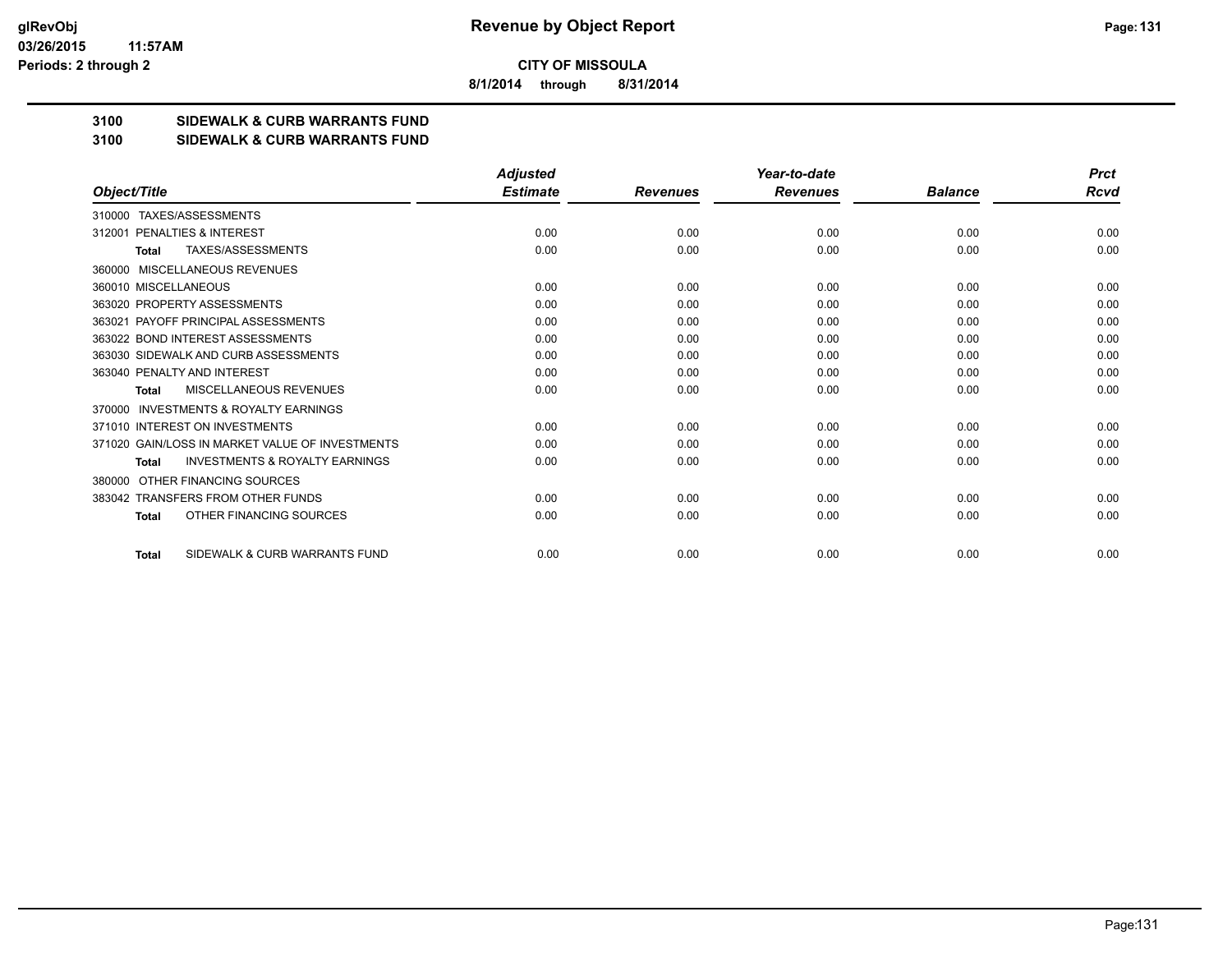**8/1/2014 through 8/31/2014**

# **3100 SIDEWALK & CURB WARRANTS FUND**

|                                                           | <b>Adjusted</b> |                 | Year-to-date    |                | <b>Prct</b> |
|-----------------------------------------------------------|-----------------|-----------------|-----------------|----------------|-------------|
| Object/Title                                              | <b>Estimate</b> | <b>Revenues</b> | <b>Revenues</b> | <b>Balance</b> | Rcvd        |
| TAXES/ASSESSMENTS<br>310000                               |                 |                 |                 |                |             |
| <b>PENALTIES &amp; INTEREST</b><br>312001                 | 0.00            | 0.00            | 0.00            | 0.00           | 0.00        |
| TAXES/ASSESSMENTS<br>Total                                | 0.00            | 0.00            | 0.00            | 0.00           | 0.00        |
| 360000 MISCELLANEOUS REVENUES                             |                 |                 |                 |                |             |
| 360010 MISCELLANEOUS                                      | 0.00            | 0.00            | 0.00            | 0.00           | 0.00        |
| 363020 PROPERTY ASSESSMENTS                               | 0.00            | 0.00            | 0.00            | 0.00           | 0.00        |
| 363021 PAYOFF PRINCIPAL ASSESSMENTS                       | 0.00            | 0.00            | 0.00            | 0.00           | 0.00        |
| 363022 BOND INTEREST ASSESSMENTS                          | 0.00            | 0.00            | 0.00            | 0.00           | 0.00        |
| 363030 SIDEWALK AND CURB ASSESSMENTS                      | 0.00            | 0.00            | 0.00            | 0.00           | 0.00        |
| 363040 PENALTY AND INTEREST                               | 0.00            | 0.00            | 0.00            | 0.00           | 0.00        |
| MISCELLANEOUS REVENUES<br><b>Total</b>                    | 0.00            | 0.00            | 0.00            | 0.00           | 0.00        |
| <b>INVESTMENTS &amp; ROYALTY EARNINGS</b><br>370000       |                 |                 |                 |                |             |
| 371010 INTEREST ON INVESTMENTS                            | 0.00            | 0.00            | 0.00            | 0.00           | 0.00        |
| 371020 GAIN/LOSS IN MARKET VALUE OF INVESTMENT            | 0.00            | 0.00            | 0.00            | 0.00           | 0.00        |
| <b>INVESTMENTS &amp; ROYALTY EARNINGS</b><br><b>Total</b> | 0.00            | 0.00            | 0.00            | 0.00           | 0.00        |
| OTHER FINANCING SOURCES<br>380000                         |                 |                 |                 |                |             |
| 383042 TRANSFERS FROM OTHER FUNDS                         | 0.00            | 0.00            | 0.00            | 0.00           | 0.00        |
| OTHER FINANCING SOURCES<br>Total                          | 0.00            | 0.00            | 0.00            | 0.00           | 0.00        |
| SIDEWALK & CURB WARRANTS FUND<br><b>Total</b>             | 0.00            | 0.00            | 0.00            | 0.00           | 0.00        |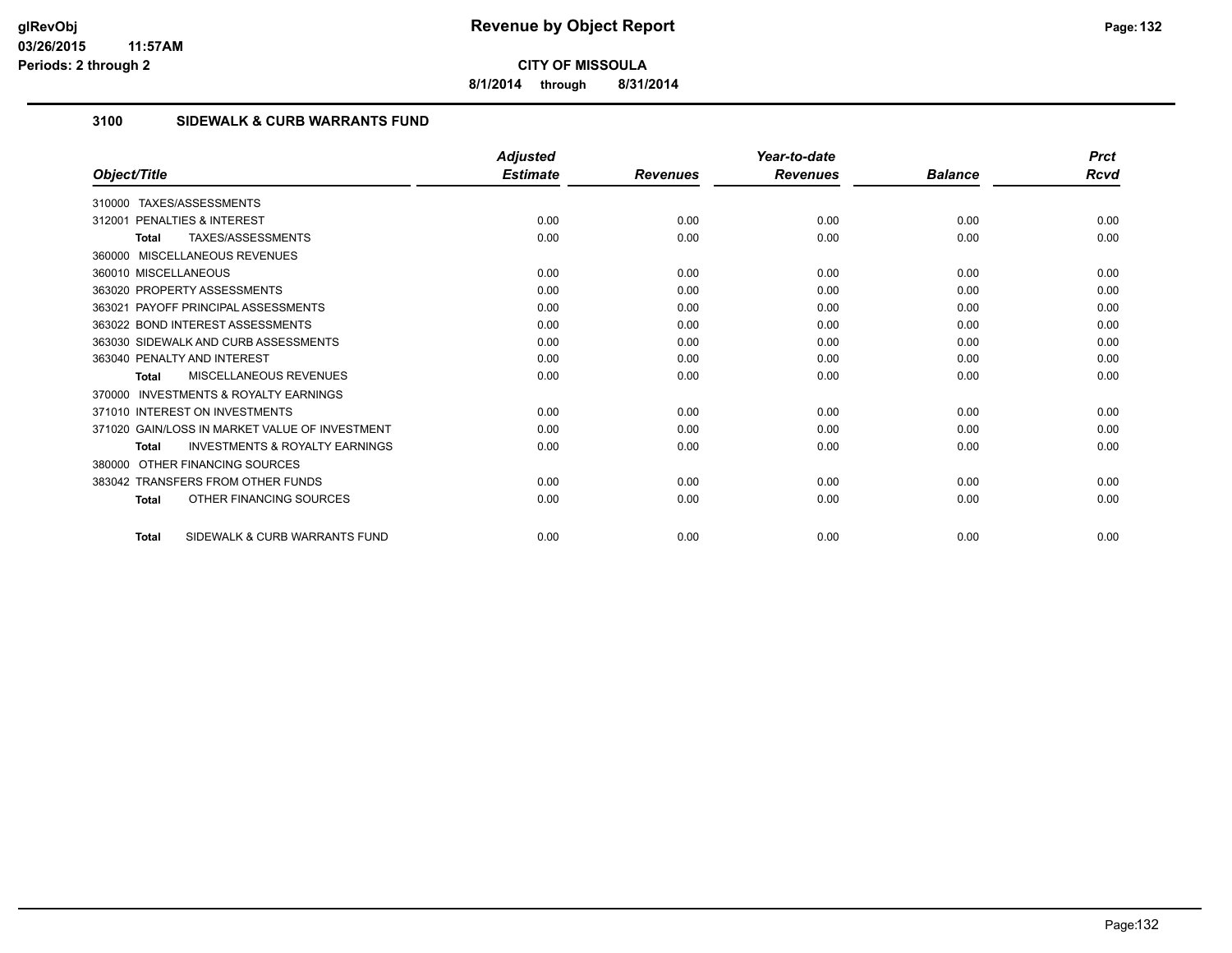**8/1/2014 through 8/31/2014**

# **3200 FY99 SIDEWALK & CURB DEBT SERVICE FUND**

**3200 FY99 SIDEWALK & CURB DEBT SERVICE FUND**

|                                                           | <b>Adjusted</b> |                 | Year-to-date    |                | <b>Prct</b> |
|-----------------------------------------------------------|-----------------|-----------------|-----------------|----------------|-------------|
| Object/Title                                              | <b>Estimate</b> | <b>Revenues</b> | <b>Revenues</b> | <b>Balance</b> | Rcvd        |
| TAXES/ASSESSMENTS<br>310000                               |                 |                 |                 |                |             |
| <b>PENALTIES &amp; INTEREST</b><br>312001                 | 0.00            | 0.00            | 0.00            | 0.00           | 0.00        |
| TAXES/ASSESSMENTS<br>Total                                | 0.00            | 0.00            | 0.00            | 0.00           | 0.00        |
| MISCELLANEOUS REVENUES<br>360000                          |                 |                 |                 |                |             |
| 363020 PROPERTY ASSESSMENTS                               | 0.00            | 0.00            | 0.00            | 0.00           | 0.00        |
| PAYOFF PRINCIPAL ASSESSMENTS<br>363021                    | 0.00            | 0.00            | 0.00            | 0.00           | 0.00        |
| 363022 BOND INTEREST ASSESSMENTS                          | 0.00            | 0.00            | 0.00            | 0.00           | 0.00        |
| 363040 PENALTY AND INTEREST                               | 0.00            | 0.00            | 0.00            | 0.00           | 0.00        |
| <b>MISCELLANEOUS REVENUES</b><br>Total                    | 0.00            | 0.00            | 0.00            | 0.00           | 0.00        |
| <b>INVESTMENTS &amp; ROYALTY EARNINGS</b><br>370000       |                 |                 |                 |                |             |
| 371010 INTEREST ON INVESTMENTS                            | 0.00            | 0.00            | 0.00            | 0.00           | 0.00        |
| 371020 GAIN/LOSS IN MARKET VALUE OF INVESTMENTS           | 0.00            | 0.00            | 0.00            | 0.00           | 0.00        |
| <b>INVESTMENTS &amp; ROYALTY EARNINGS</b><br><b>Total</b> | 0.00            | 0.00            | 0.00            | 0.00           | 0.00        |
| OTHER FINANCING SOURCES<br>380000                         |                 |                 |                 |                |             |
| 381009 TRANSFERS IN                                       | 0.00            | 0.00            | 0.00            | 0.00           | 0.00        |
| OTHER FINANCING SOURCES<br>Total                          | 0.00            | 0.00            | 0.00            | 0.00           | 0.00        |
| FY99 SIDEWALK & CURB DEBT SERVICE FUI<br><b>Total</b>     | 0.00            | 0.00            | 0.00            | 0.00           | 0.00        |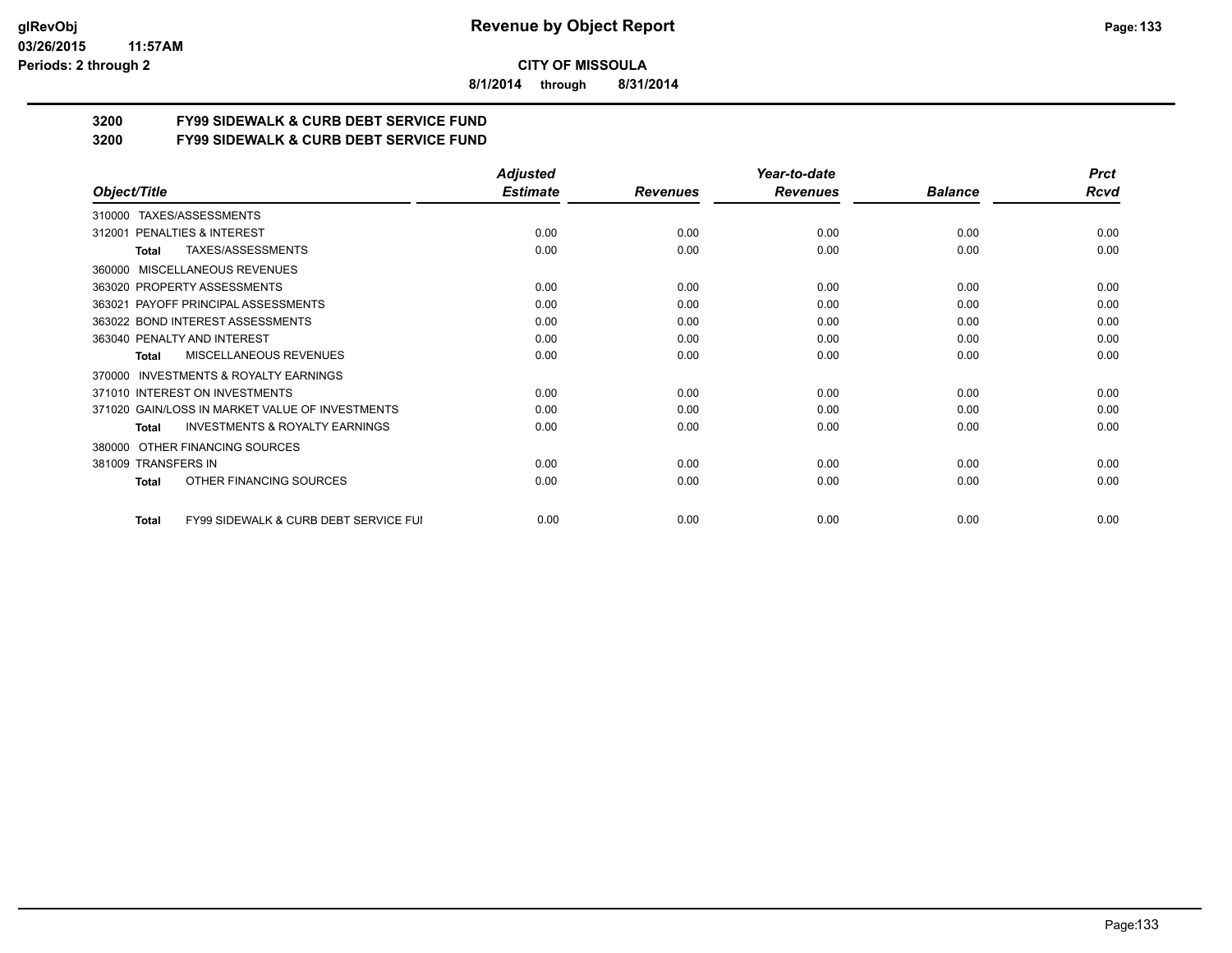**8/1/2014 through 8/31/2014**

# **3200 FY99 SIDEWALK & CURB DEBT SERVICE FUND**

|                                                                 | <b>Adjusted</b> |                 | Year-to-date    |                | <b>Prct</b> |
|-----------------------------------------------------------------|-----------------|-----------------|-----------------|----------------|-------------|
| Object/Title                                                    | <b>Estimate</b> | <b>Revenues</b> | <b>Revenues</b> | <b>Balance</b> | <b>Rcvd</b> |
| TAXES/ASSESSMENTS<br>310000                                     |                 |                 |                 |                |             |
| <b>PENALTIES &amp; INTEREST</b><br>312001                       | 0.00            | 0.00            | 0.00            | 0.00           | 0.00        |
| TAXES/ASSESSMENTS<br>Total                                      | 0.00            | 0.00            | 0.00            | 0.00           | 0.00        |
| MISCELLANEOUS REVENUES<br>360000                                |                 |                 |                 |                |             |
| 363020 PROPERTY ASSESSMENTS                                     | 0.00            | 0.00            | 0.00            | 0.00           | 0.00        |
| PAYOFF PRINCIPAL ASSESSMENTS<br>363021                          | 0.00            | 0.00            | 0.00            | 0.00           | 0.00        |
| 363022 BOND INTEREST ASSESSMENTS                                | 0.00            | 0.00            | 0.00            | 0.00           | 0.00        |
| 363040 PENALTY AND INTEREST                                     | 0.00            | 0.00            | 0.00            | 0.00           | 0.00        |
| <b>MISCELLANEOUS REVENUES</b><br>Total                          | 0.00            | 0.00            | 0.00            | 0.00           | 0.00        |
| INVESTMENTS & ROYALTY EARNINGS<br>370000                        |                 |                 |                 |                |             |
| 371010 INTEREST ON INVESTMENTS                                  | 0.00            | 0.00            | 0.00            | 0.00           | 0.00        |
| 371020 GAIN/LOSS IN MARKET VALUE OF INVESTMENT                  | 0.00            | 0.00            | 0.00            | 0.00           | 0.00        |
| <b>INVESTMENTS &amp; ROYALTY EARNINGS</b><br>Total              | 0.00            | 0.00            | 0.00            | 0.00           | 0.00        |
| OTHER FINANCING SOURCES<br>380000                               |                 |                 |                 |                |             |
| 381009 TRANSFERS IN                                             | 0.00            | 0.00            | 0.00            | 0.00           | 0.00        |
| OTHER FINANCING SOURCES<br><b>Total</b>                         | 0.00            | 0.00            | 0.00            | 0.00           | 0.00        |
| <b>FY99 SIDEWALK &amp; CURB DEBT SERVICE FU</b><br><b>Total</b> | 0.00            | 0.00            | 0.00            | 0.00           | 0.00        |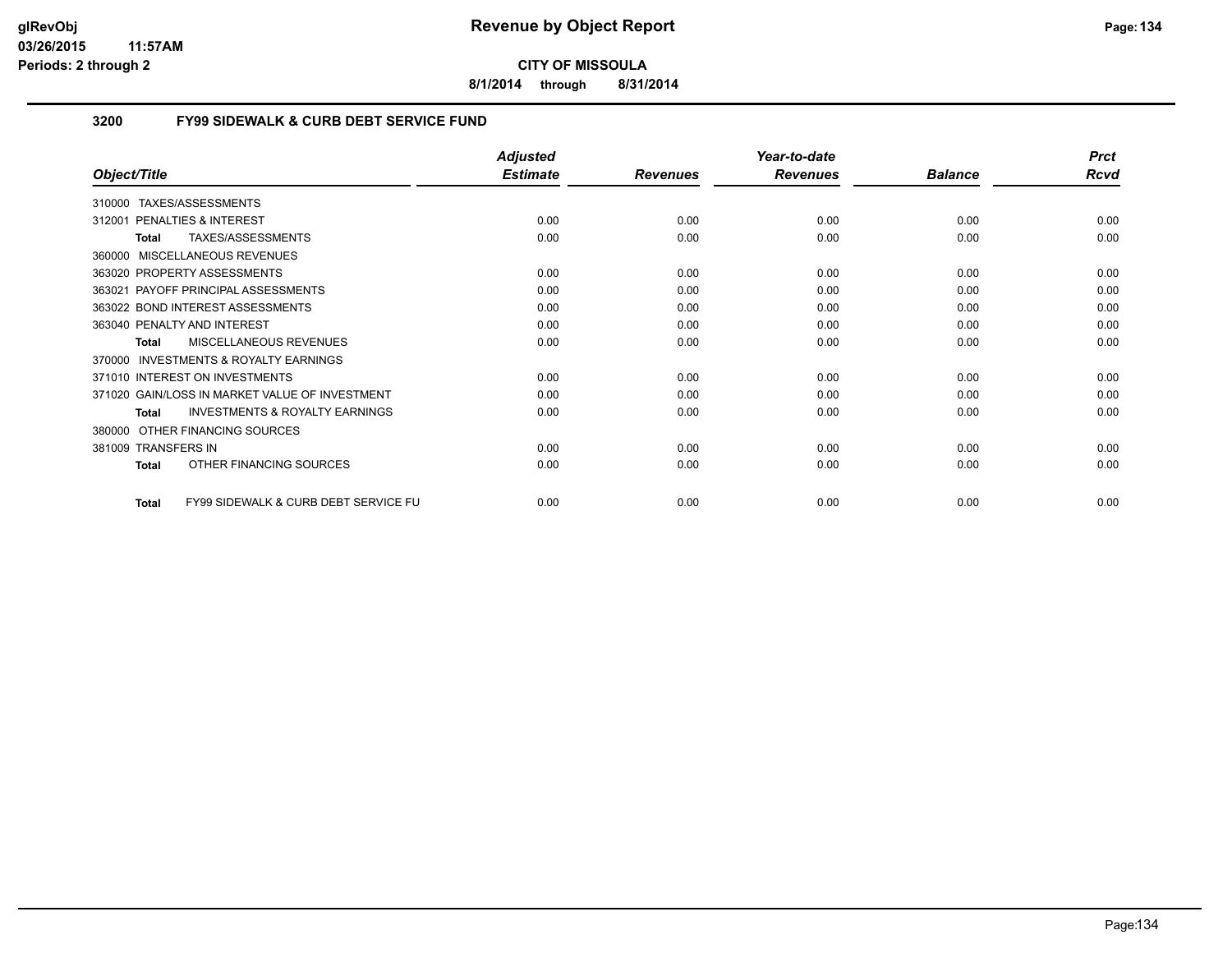**8/1/2014 through 8/31/2014**

# **3300 FY00 SIDEWALK & CURB DEBT SERVICE FUND**

**3300 FY00 SIDEWALK & CURB DEBT SERVICE FUND**

|                                                           | <b>Adjusted</b> |                 | Year-to-date    |                | <b>Prct</b> |
|-----------------------------------------------------------|-----------------|-----------------|-----------------|----------------|-------------|
| Object/Title                                              | <b>Estimate</b> | <b>Revenues</b> | <b>Revenues</b> | <b>Balance</b> | Rcvd        |
| 360000 MISCELLANEOUS REVENUES                             |                 |                 |                 |                |             |
| 363020 PROPERTY ASSESSMENTS                               | 0.00            | 0.00            | 0.00            | 0.00           | 0.00        |
| 363021 PAYOFF PRINCIPAL ASSESSMENTS                       | 0.00            | 0.00            | 0.00            | 0.00           | 0.00        |
| 363022 BOND INTEREST ASSESSMENTS                          | 0.00            | 0.00            | 0.00            | 0.00           | 0.00        |
| 363040 PENALTY AND INTEREST                               | 0.00            | 0.00            | 0.00            | 0.00           | 0.00        |
| MISCELLANEOUS REVENUES<br>Total                           | 0.00            | 0.00            | 0.00            | 0.00           | 0.00        |
| INVESTMENTS & ROYALTY EARNINGS<br>370000                  |                 |                 |                 |                |             |
| 371010 INTEREST ON INVESTMENTS                            | 0.00            | 0.00            | 0.00            | 0.00           | 0.00        |
| 371020 GAIN/LOSS IN MARKET VALUE OF INVESTMENTS           | 0.00            | 0.00            | 0.00            | 0.00           | 0.00        |
| <b>INVESTMENTS &amp; ROYALTY EARNINGS</b><br><b>Total</b> | 0.00            | 0.00            | 0.00            | 0.00           | 0.00        |
| FY00 SIDEWALK & CURB DEBT SERVICE FUI<br><b>Total</b>     | 0.00            | 0.00            | 0.00            | 0.00           | 0.00        |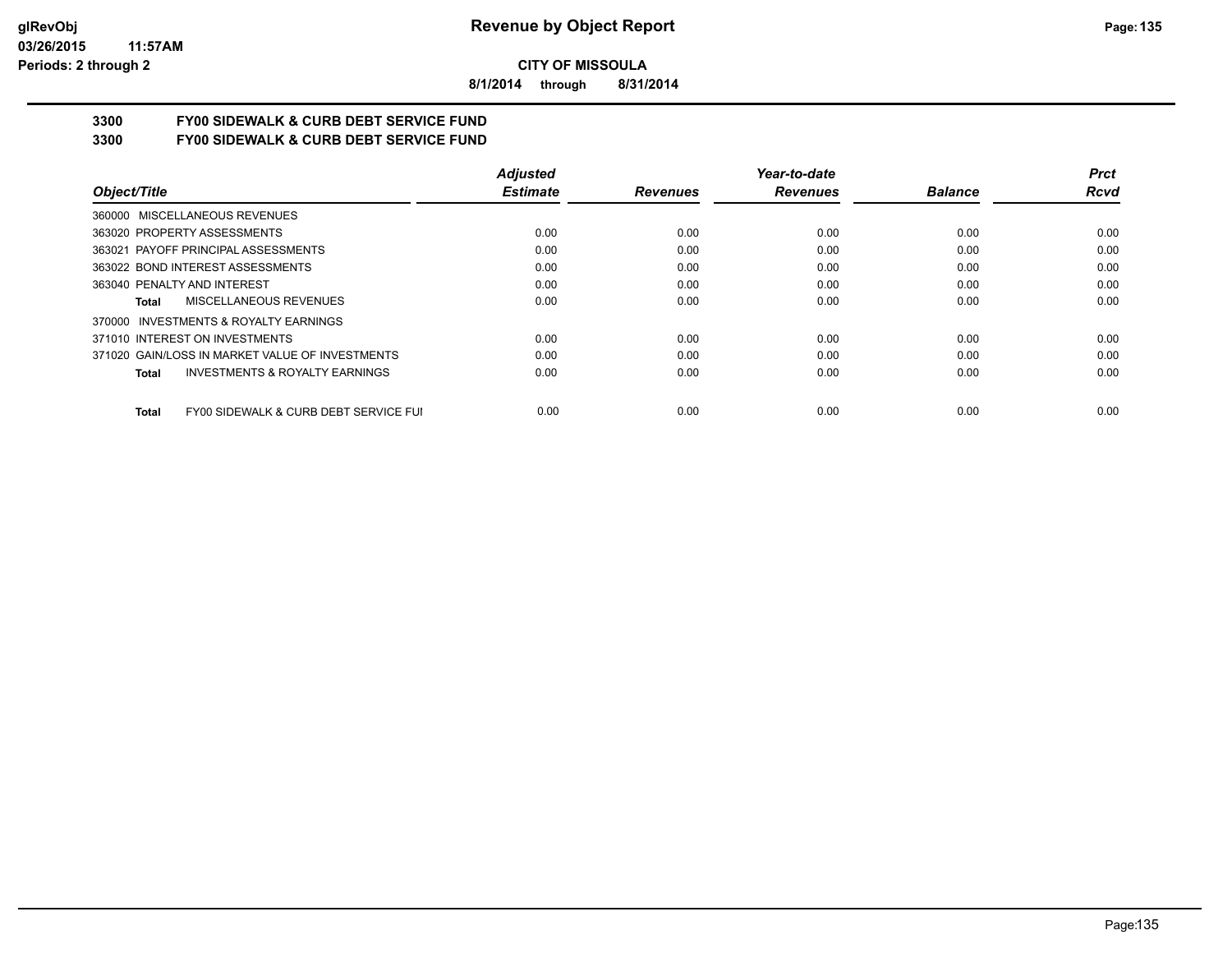**8/1/2014 through 8/31/2014**

## **3300 FY00 SIDEWALK & CURB DEBT SERVICE FUND**

|                                                      | <b>Adjusted</b> |                 | Year-to-date    |                | <b>Prct</b> |
|------------------------------------------------------|-----------------|-----------------|-----------------|----------------|-------------|
| Object/Title                                         | <b>Estimate</b> | <b>Revenues</b> | <b>Revenues</b> | <b>Balance</b> | <b>Rcvd</b> |
| 360000 MISCELLANEOUS REVENUES                        |                 |                 |                 |                |             |
| 363020 PROPERTY ASSESSMENTS                          | 0.00            | 0.00            | 0.00            | 0.00           | 0.00        |
| 363021 PAYOFF PRINCIPAL ASSESSMENTS                  | 0.00            | 0.00            | 0.00            | 0.00           | 0.00        |
| 363022 BOND INTEREST ASSESSMENTS                     | 0.00            | 0.00            | 0.00            | 0.00           | 0.00        |
| 363040 PENALTY AND INTEREST                          | 0.00            | 0.00            | 0.00            | 0.00           | 0.00        |
| MISCELLANEOUS REVENUES<br>Total                      | 0.00            | 0.00            | 0.00            | 0.00           | 0.00        |
| 370000 INVESTMENTS & ROYALTY EARNINGS                |                 |                 |                 |                |             |
| 371010 INTEREST ON INVESTMENTS                       | 0.00            | 0.00            | 0.00            | 0.00           | 0.00        |
| 371020 GAIN/LOSS IN MARKET VALUE OF INVESTMENT       | 0.00            | 0.00            | 0.00            | 0.00           | 0.00        |
| <b>INVESTMENTS &amp; ROYALTY EARNINGS</b><br>Total   | 0.00            | 0.00            | 0.00            | 0.00           | 0.00        |
| FY00 SIDEWALK & CURB DEBT SERVICE FU<br><b>Total</b> | 0.00            | 0.00            | 0.00            | 0.00           | 0.00        |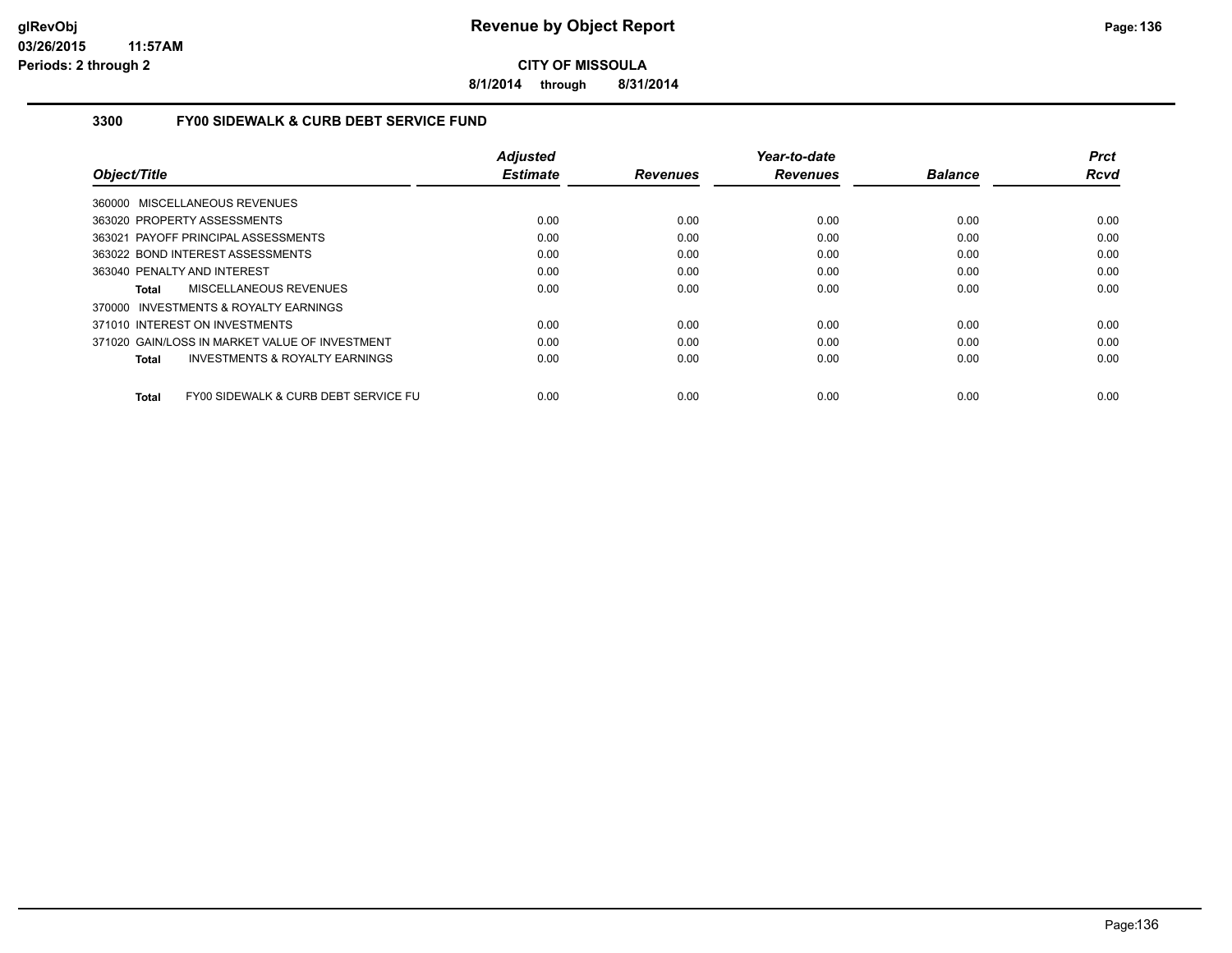**8/1/2014 through 8/31/2014**

**3305 JUDGMENT LEVIES 3305 JUDGMENT LEVIES**

|                                        | <b>Adjusted</b> |                 | Year-to-date    |                | <b>Prct</b> |
|----------------------------------------|-----------------|-----------------|-----------------|----------------|-------------|
| Object/Title                           | <b>Estimate</b> | <b>Revenues</b> | <b>Revenues</b> | <b>Balance</b> | <b>Rcvd</b> |
| 310000 TAXES/ASSESSMENTS               |                 |                 |                 |                |             |
| 311000 GENERAL PROPERTY TAXES          | 0.00            | 0.00            | 0.00            | 0.00           | 0.00        |
| 312001 PENALTIES & INTEREST            | 0.00            | 0.00            | 0.00            | 0.00           | 0.00        |
| TAXES/ASSESSMENTS<br><b>Total</b>      | 0.00            | 0.00            | 0.00            | 0.00           | 0.00        |
|                                        |                 |                 |                 |                |             |
| <b>JUDGMENT LEVIES</b><br><b>Total</b> | 0.00            | 0.00            | 0.00            | 0.00           | 0.00        |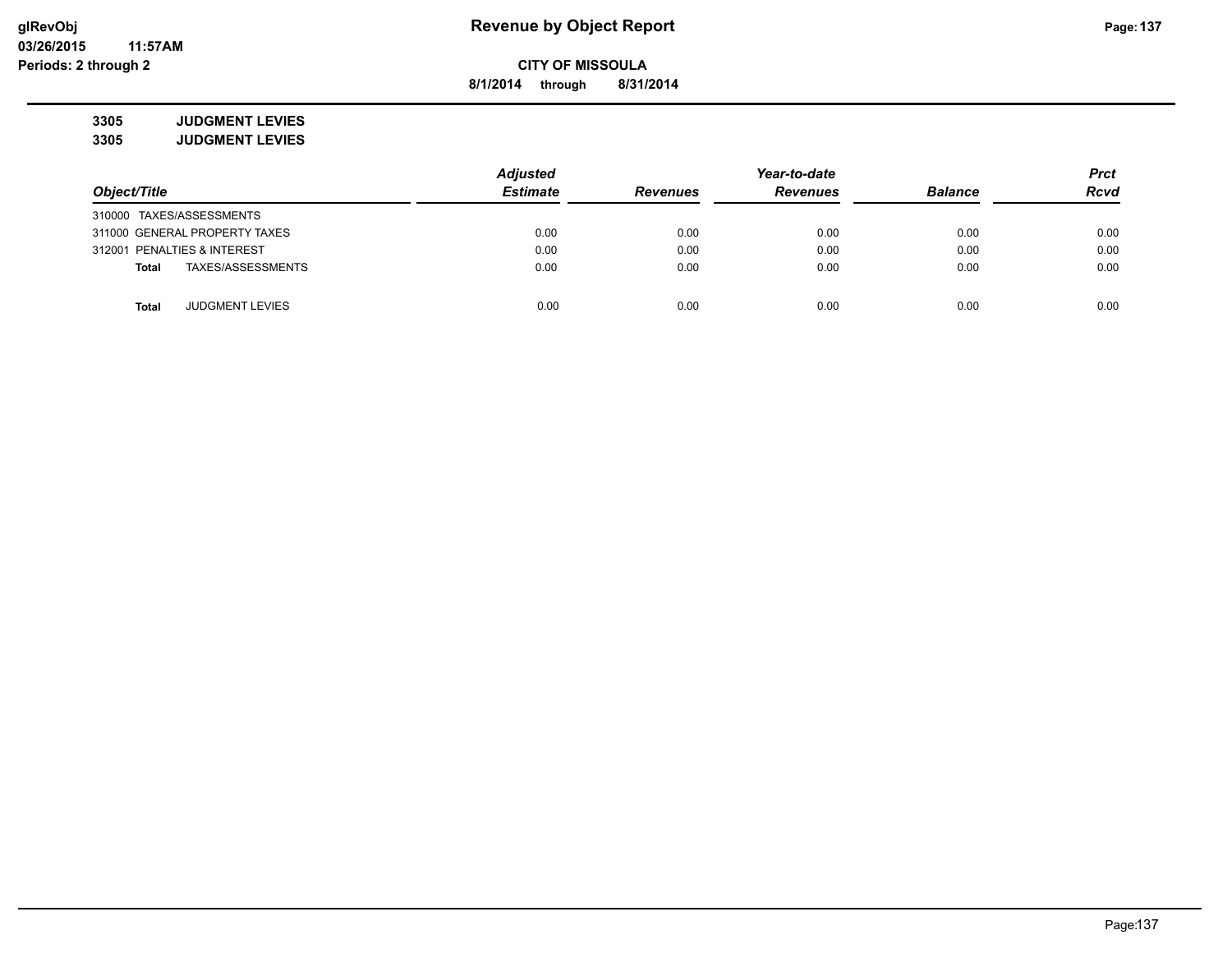# **glRevObj Revenue by Object Report Page:138**

**8/1/2014 through 8/31/2014**

## **3305 JUDGMENT LEVIES**

| Object/Title |                               | <b>Adjusted</b><br><b>Estimate</b> | <b>Revenues</b> | Year-to-date<br><b>Revenues</b> | <b>Balance</b> | <b>Prct</b><br><b>Rcvd</b> |
|--------------|-------------------------------|------------------------------------|-----------------|---------------------------------|----------------|----------------------------|
|              | 310000 TAXES/ASSESSMENTS      |                                    |                 |                                 |                |                            |
|              | 311000 GENERAL PROPERTY TAXES | 0.00                               | 0.00            | 0.00                            | 0.00           | 0.00                       |
|              | 312001 PENALTIES & INTEREST   | 0.00                               | 0.00            | 0.00                            | 0.00           | 0.00                       |
| <b>Total</b> | TAXES/ASSESSMENTS             | 0.00                               | 0.00            | 0.00                            | 0.00           | 0.00                       |
|              |                               |                                    |                 |                                 |                |                            |
| <b>Total</b> | <b>JUDGMENT LEVIES</b>        | 0.00                               | 0.00            | 0.00                            | 0.00           | 0.00                       |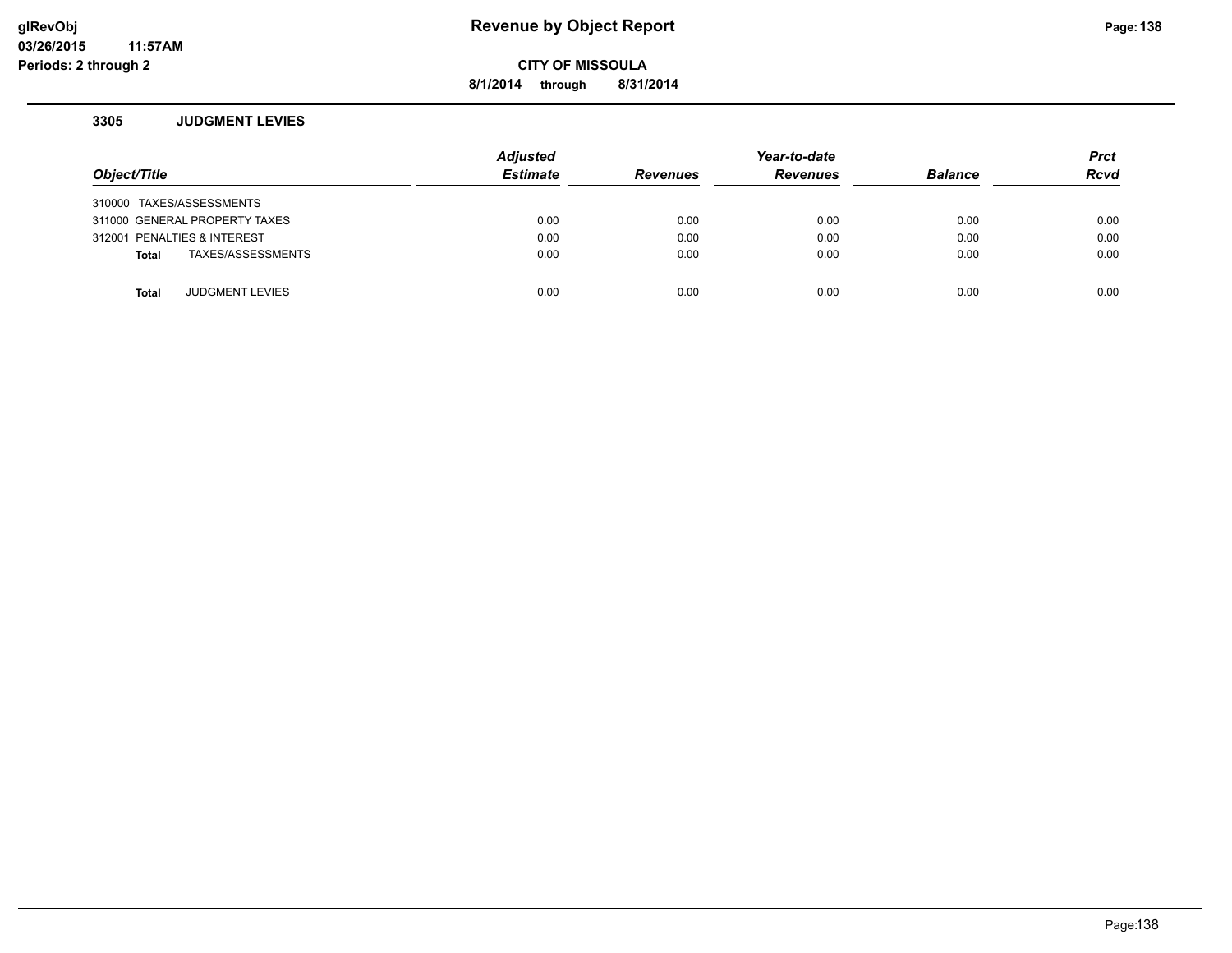#### **03/26/2015 11:57AM Periods: 2 through 2**

**CITY OF MISSOULA**

**8/1/2014 through 8/31/2014**

# **3400 FY01 SIDEWALK & CURB DEBT SERVICE FUND**

**3400 FY01 SIDEWALK & CURB DEBT SERVICE FUND**

|                                                           | <b>Adjusted</b> |                 | Year-to-date    |                | <b>Prct</b> |
|-----------------------------------------------------------|-----------------|-----------------|-----------------|----------------|-------------|
| Object/Title                                              | <b>Estimate</b> | <b>Revenues</b> | <b>Revenues</b> | <b>Balance</b> | <b>Rcvd</b> |
| TAXES/ASSESSMENTS<br>310000                               |                 |                 |                 |                |             |
| 312001 PENALTIES & INTEREST                               | 0.00            | 0.00            | 0.00            | 0.00           | 0.00        |
| TAXES/ASSESSMENTS<br>Total                                | 0.00            | 0.00            | 0.00            | 0.00           | 0.00        |
| 360000 MISCELLANEOUS REVENUES                             |                 |                 |                 |                |             |
| 360010 MISCELLANEOUS                                      | 0.00            | 0.00            | 0.00            | 0.00           | 0.00        |
| 363020 PROPERTY ASSESSMENTS                               | 0.00            | 0.00            | 0.00            | 0.00           | 0.00        |
| 363021 PAYOFF PRINCIPAL ASSESSMENTS                       | 0.00            | 0.00            | 0.00            | 0.00           | 0.00        |
| 363022 BOND INTEREST ASSESSMENTS                          | 0.00            | 0.00            | 0.00            | 0.00           | 0.00        |
| 363040 PENALTY AND INTEREST                               | 0.00            | 0.00            | 0.00            | 0.00           | 0.00        |
| <b>MISCELLANEOUS REVENUES</b><br>Total                    | 0.00            | 0.00            | 0.00            | 0.00           | 0.00        |
| <b>INVESTMENTS &amp; ROYALTY EARNINGS</b><br>370000       |                 |                 |                 |                |             |
| 371010 INTEREST ON INVESTMENTS                            | 0.00            | 0.00            | 0.00            | 0.00           | 0.00        |
| 371020 GAIN/LOSS IN MARKET VALUE OF INVESTMENTS           | 0.00            | 0.00            | 0.00            | 0.00           | 0.00        |
| <b>INVESTMENTS &amp; ROYALTY EARNINGS</b><br>Total        | 0.00            | 0.00            | 0.00            | 0.00           | 0.00        |
| <b>FY01 SIDEWALK &amp; CURB DEBT SERVICE FUI</b><br>Total | 0.00            | 0.00            | 0.00            | 0.00           | 0.00        |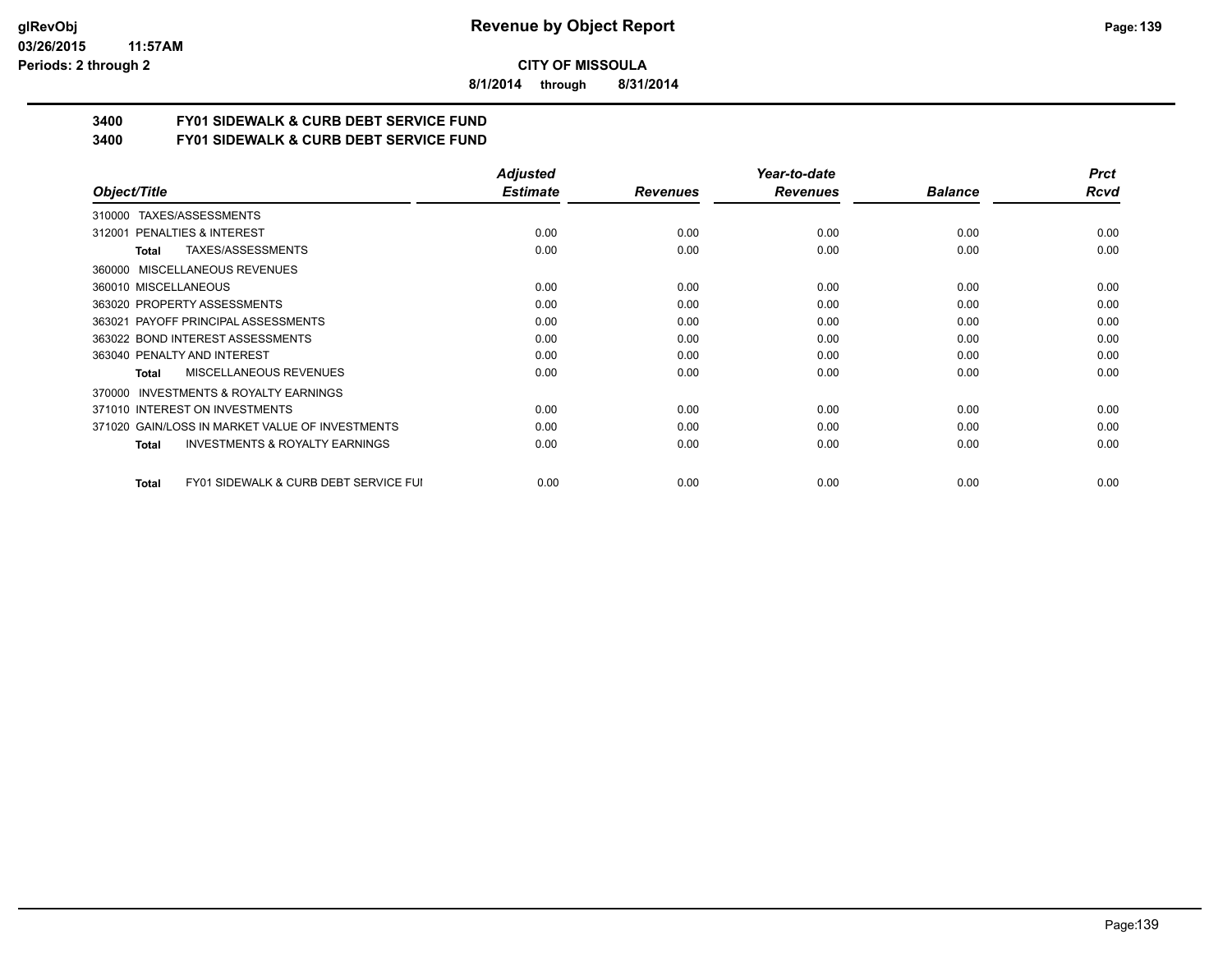**8/1/2014 through 8/31/2014**

# **3400 FY01 SIDEWALK & CURB DEBT SERVICE FUND**

|                                                           | <b>Adjusted</b> |                 | Year-to-date    |                | <b>Prct</b> |
|-----------------------------------------------------------|-----------------|-----------------|-----------------|----------------|-------------|
| Object/Title                                              | <b>Estimate</b> | <b>Revenues</b> | <b>Revenues</b> | <b>Balance</b> | Rcvd        |
| 310000 TAXES/ASSESSMENTS                                  |                 |                 |                 |                |             |
| <b>PENALTIES &amp; INTEREST</b><br>312001                 | 0.00            | 0.00            | 0.00            | 0.00           | 0.00        |
| TAXES/ASSESSMENTS<br><b>Total</b>                         | 0.00            | 0.00            | 0.00            | 0.00           | 0.00        |
| 360000 MISCELLANEOUS REVENUES                             |                 |                 |                 |                |             |
| 360010 MISCELLANEOUS                                      | 0.00            | 0.00            | 0.00            | 0.00           | 0.00        |
| 363020 PROPERTY ASSESSMENTS                               | 0.00            | 0.00            | 0.00            | 0.00           | 0.00        |
| PAYOFF PRINCIPAL ASSESSMENTS<br>363021                    | 0.00            | 0.00            | 0.00            | 0.00           | 0.00        |
| 363022 BOND INTEREST ASSESSMENTS                          | 0.00            | 0.00            | 0.00            | 0.00           | 0.00        |
| 363040 PENALTY AND INTEREST                               | 0.00            | 0.00            | 0.00            | 0.00           | 0.00        |
| <b>MISCELLANEOUS REVENUES</b><br>Total                    | 0.00            | 0.00            | 0.00            | 0.00           | 0.00        |
| INVESTMENTS & ROYALTY EARNINGS<br>370000                  |                 |                 |                 |                |             |
| 371010 INTEREST ON INVESTMENTS                            | 0.00            | 0.00            | 0.00            | 0.00           | 0.00        |
| 371020 GAIN/LOSS IN MARKET VALUE OF INVESTMENT            | 0.00            | 0.00            | 0.00            | 0.00           | 0.00        |
| <b>INVESTMENTS &amp; ROYALTY EARNINGS</b><br><b>Total</b> | 0.00            | 0.00            | 0.00            | 0.00           | 0.00        |
| FY01 SIDEWALK & CURB DEBT SERVICE FU<br><b>Total</b>      | 0.00            | 0.00            | 0.00            | 0.00           | 0.00        |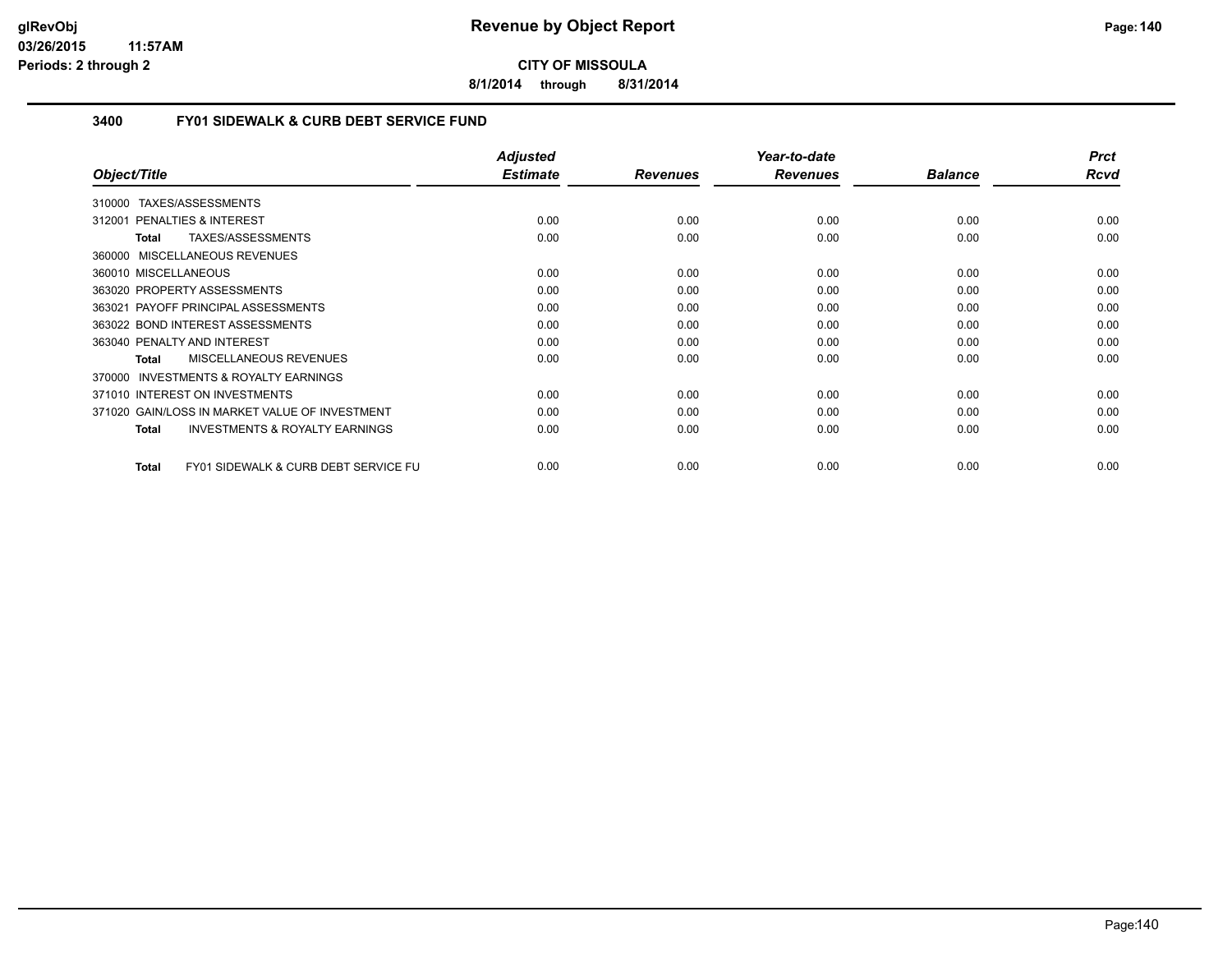**8/1/2014 through 8/31/2014**

# **3410 FY02 SIDEWALK & CURB DEBT SERVICE FUND**

**3410 FY02 SIDEWALK & CURB DEBT SERVICE FUND**

|                                                                  | <b>Adjusted</b> |                 | Year-to-date    |                | <b>Prct</b> |
|------------------------------------------------------------------|-----------------|-----------------|-----------------|----------------|-------------|
| Object/Title                                                     | <b>Estimate</b> | <b>Revenues</b> | <b>Revenues</b> | <b>Balance</b> | Rcvd        |
| 360000 MISCELLANEOUS REVENUES                                    |                 |                 |                 |                |             |
| 363020 PROPERTY ASSESSMENTS                                      | 0.00            | 0.00            | 0.00            | 0.00           | 0.00        |
| 363021 PAYOFF PRINCIPAL ASSESSMENTS                              | 0.00            | 0.00            | 0.00            | 0.00           | 0.00        |
| 363022 BOND INTEREST ASSESSMENTS                                 | 0.00            | 0.00            | 0.00            | 0.00           | 0.00        |
| 363040 PENALTY AND INTEREST                                      | 0.00            | 0.00            | 0.00            | 0.00           | 0.00        |
| MISCELLANEOUS REVENUES<br>Total                                  | 0.00            | 0.00            | 0.00            | 0.00           | 0.00        |
| 370000 INVESTMENTS & ROYALTY EARNINGS                            |                 |                 |                 |                |             |
| 371010 INTEREST ON INVESTMENTS                                   | 0.00            | 0.00            | 0.00            | 0.00           | 0.00        |
| 371020 GAIN/LOSS IN MARKET VALUE OF INVESTMENTS                  | 0.00            | 0.00            | 0.00            | 0.00           | 0.00        |
| <b>INVESTMENTS &amp; ROYALTY EARNINGS</b><br><b>Total</b>        | 0.00            | 0.00            | 0.00            | 0.00           | 0.00        |
| <b>FY02 SIDEWALK &amp; CURB DEBT SERVICE FUI</b><br><b>Total</b> | 0.00            | 0.00            | 0.00            | 0.00           | 0.00        |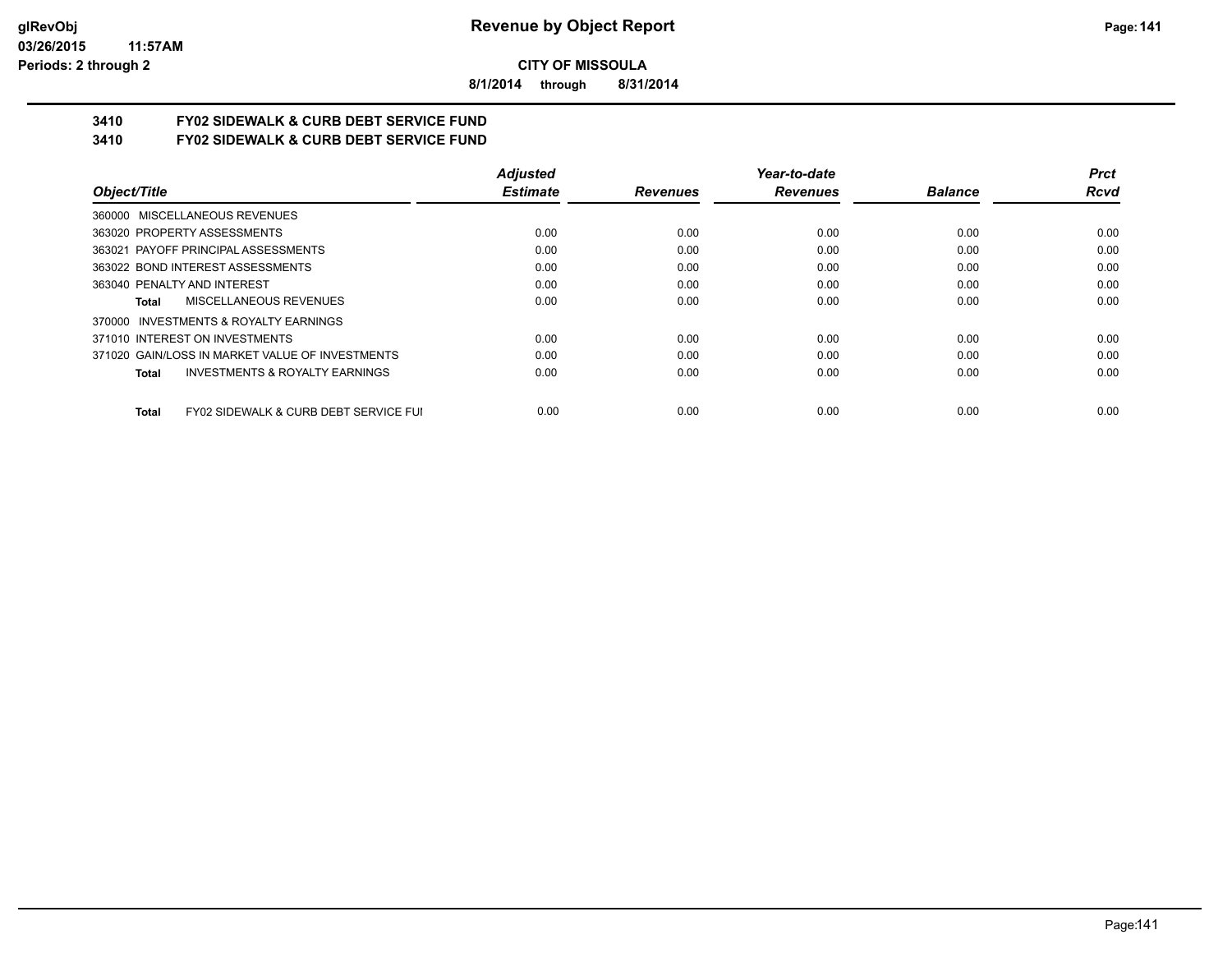**8/1/2014 through 8/31/2014**

## **3410 FY02 SIDEWALK & CURB DEBT SERVICE FUND**

|                                                      | <b>Adjusted</b> |                 | Year-to-date    |                | <b>Prct</b> |
|------------------------------------------------------|-----------------|-----------------|-----------------|----------------|-------------|
| Object/Title                                         | <b>Estimate</b> | <b>Revenues</b> | <b>Revenues</b> | <b>Balance</b> | <b>Rcvd</b> |
| 360000 MISCELLANEOUS REVENUES                        |                 |                 |                 |                |             |
| 363020 PROPERTY ASSESSMENTS                          | 0.00            | 0.00            | 0.00            | 0.00           | 0.00        |
| 363021 PAYOFF PRINCIPAL ASSESSMENTS                  | 0.00            | 0.00            | 0.00            | 0.00           | 0.00        |
| 363022 BOND INTEREST ASSESSMENTS                     | 0.00            | 0.00            | 0.00            | 0.00           | 0.00        |
| 363040 PENALTY AND INTEREST                          | 0.00            | 0.00            | 0.00            | 0.00           | 0.00        |
| MISCELLANEOUS REVENUES<br>Total                      | 0.00            | 0.00            | 0.00            | 0.00           | 0.00        |
| 370000 INVESTMENTS & ROYALTY EARNINGS                |                 |                 |                 |                |             |
| 371010 INTEREST ON INVESTMENTS                       | 0.00            | 0.00            | 0.00            | 0.00           | 0.00        |
| 371020 GAIN/LOSS IN MARKET VALUE OF INVESTMENT       | 0.00            | 0.00            | 0.00            | 0.00           | 0.00        |
| <b>INVESTMENTS &amp; ROYALTY EARNINGS</b><br>Total   | 0.00            | 0.00            | 0.00            | 0.00           | 0.00        |
| FY02 SIDEWALK & CURB DEBT SERVICE FU<br><b>Total</b> | 0.00            | 0.00            | 0.00            | 0.00           | 0.00        |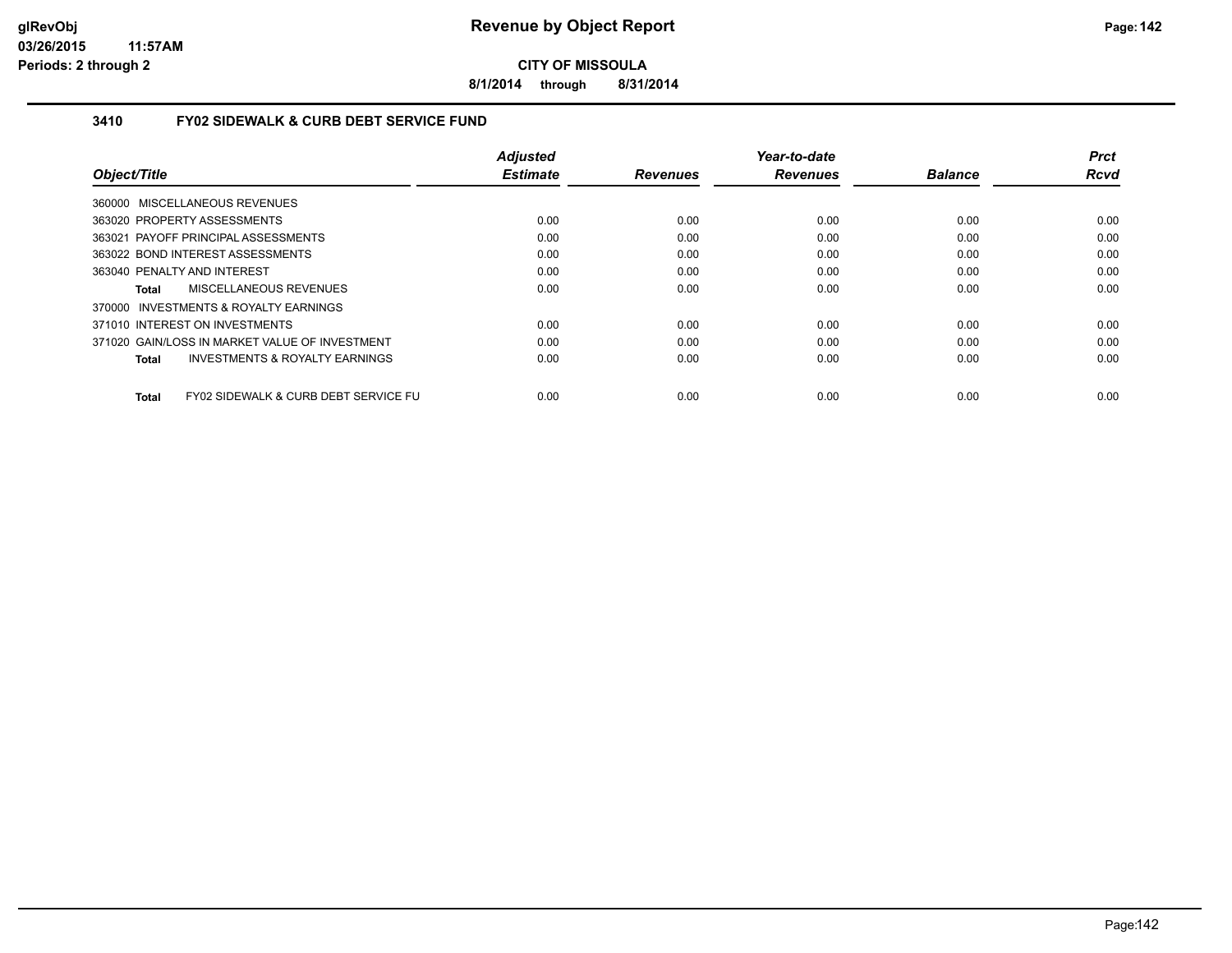**8/1/2014 through 8/31/2014**

# **3420 FY03 SIDEWALK & CURB DEBT SERVICE**

**3420 FY03 SIDEWALK & CURB DEBT SERVICE**

|                                                           | <b>Adjusted</b> |                 | Year-to-date    |                | <b>Prct</b> |
|-----------------------------------------------------------|-----------------|-----------------|-----------------|----------------|-------------|
| Object/Title                                              | <b>Estimate</b> | <b>Revenues</b> | <b>Revenues</b> | <b>Balance</b> | Rcvd        |
| 360000 MISCELLANEOUS REVENUES                             |                 |                 |                 |                |             |
| 363020 PROPERTY ASSESSMENTS                               | 26,300.00       | 1.431.48        | $-942.82$       | 27.242.82      | $-3.58$     |
| 363021 PAYOFF PRINCIPAL ASSESSMENTS                       | 0.00            | 0.00            | 0.00            | 0.00           | 0.00        |
| 363022 BOND INTEREST ASSESSMENTS                          | 0.00            | 0.00            | 0.00            | 0.00           | 0.00        |
| 363040 PENALTY AND INTEREST                               | 0.00            | 31.76           | $-57.09$        | 57.09          | 0.00        |
| MISCELLANEOUS REVENUES<br><b>Total</b>                    | 26,300.00       | 1,463.24        | $-999.91$       | 27,299.91      | $-3.80$     |
| 370000 INVESTMENTS & ROYALTY EARNINGS                     |                 |                 |                 |                |             |
| 371010 INTEREST ON INVESTMENTS                            | 0.00            | 0.00            | 0.00            | 0.00           | 0.00        |
| 371020 GAIN/LOSS IN MARKET VALUE OF INVESTMENTS           | 0.00            | 0.00            | 0.00            | 0.00           | 0.00        |
| <b>INVESTMENTS &amp; ROYALTY EARNINGS</b><br><b>Total</b> | 0.00            | 0.00            | 0.00            | 0.00           | 0.00        |
| OTHER FINANCING SOURCES<br>380000                         |                 |                 |                 |                |             |
| 381009 TRANSFERS IN                                       | 0.00            | 0.00            | 0.00            | 0.00           | 0.00        |
| OTHER FINANCING SOURCES<br><b>Total</b>                   | 0.00            | 0.00            | 0.00            | 0.00           | 0.00        |
| FY03 SIDEWALK & CURB DEBT SERVICE<br><b>Total</b>         | 26,300.00       | 1,463.24        | $-999.91$       | 27,299.91      | $-3.80$     |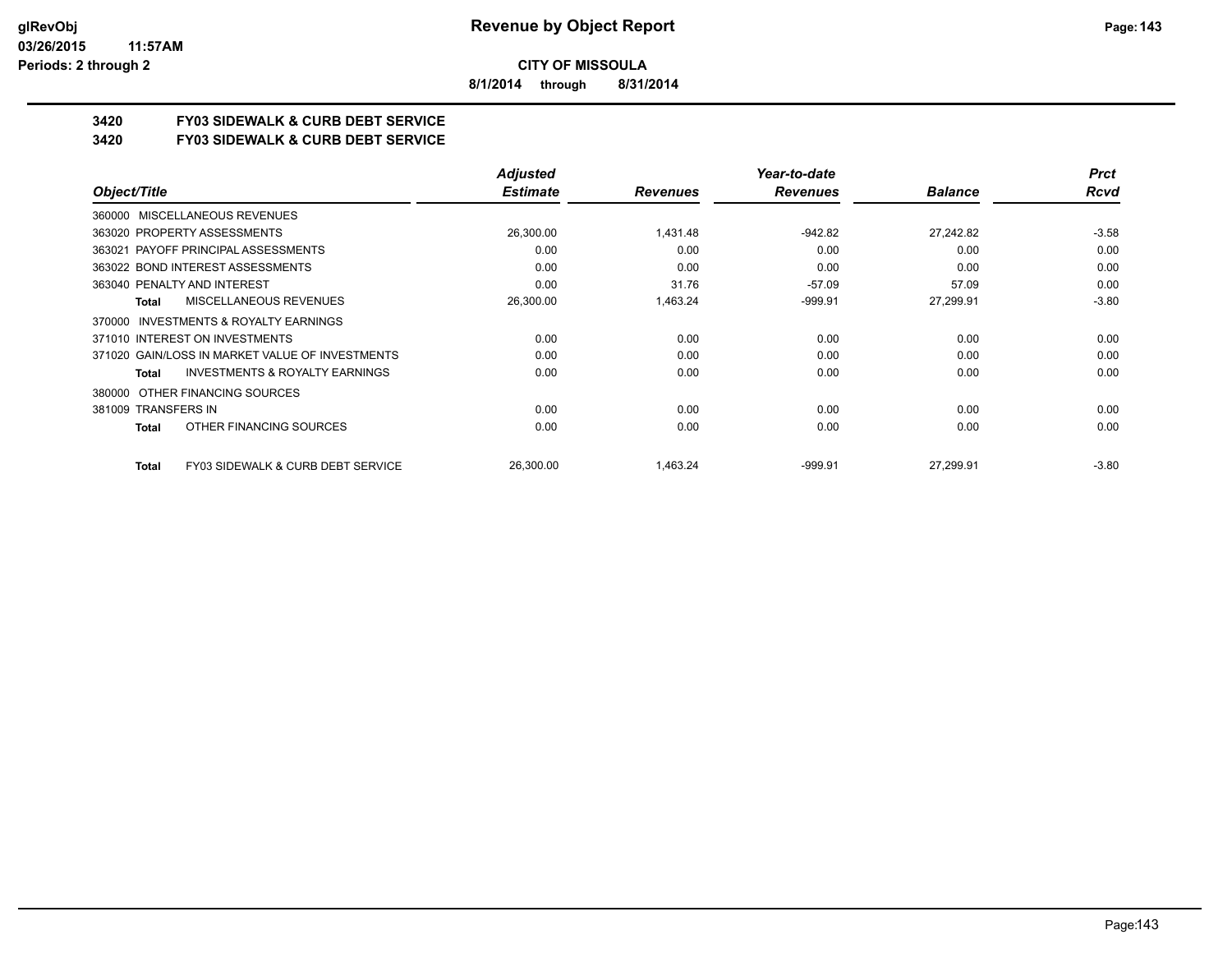**8/1/2014 through 8/31/2014**

# **3420 FY03 SIDEWALK & CURB DEBT SERVICE**

| Object/Title                                       | <b>Adjusted</b><br><b>Estimate</b> | <b>Revenues</b> | Year-to-date<br><b>Revenues</b> | <b>Balance</b> | <b>Prct</b><br><b>Rcvd</b> |
|----------------------------------------------------|------------------------------------|-----------------|---------------------------------|----------------|----------------------------|
| 360000 MISCELLANEOUS REVENUES                      |                                    |                 |                                 |                |                            |
| 363020 PROPERTY ASSESSMENTS                        | 26,300.00                          | 1,431.48        | $-942.82$                       | 27,242.82      | $-3.58$                    |
| 363021 PAYOFF PRINCIPAL ASSESSMENTS                | 0.00                               | 0.00            | 0.00                            | 0.00           | 0.00                       |
| 363022 BOND INTEREST ASSESSMENTS                   | 0.00                               | 0.00            | 0.00                            | 0.00           | 0.00                       |
| 363040 PENALTY AND INTEREST                        | 0.00                               | 31.76           | $-57.09$                        | 57.09          | 0.00                       |
| MISCELLANEOUS REVENUES<br><b>Total</b>             | 26,300.00                          | 1,463.24        | $-999.91$                       | 27,299.91      | $-3.80$                    |
| 370000 INVESTMENTS & ROYALTY EARNINGS              |                                    |                 |                                 |                |                            |
| 371010 INTEREST ON INVESTMENTS                     | 0.00                               | 0.00            | 0.00                            | 0.00           | 0.00                       |
| 371020 GAIN/LOSS IN MARKET VALUE OF INVESTMENT     | 0.00                               | 0.00            | 0.00                            | 0.00           | 0.00                       |
| <b>INVESTMENTS &amp; ROYALTY EARNINGS</b><br>Total | 0.00                               | 0.00            | 0.00                            | 0.00           | 0.00                       |
| 380000 OTHER FINANCING SOURCES                     |                                    |                 |                                 |                |                            |
| 381009 TRANSFERS IN                                | 0.00                               | 0.00            | 0.00                            | 0.00           | 0.00                       |
| OTHER FINANCING SOURCES<br>Total                   | 0.00                               | 0.00            | 0.00                            | 0.00           | 0.00                       |
| FY03 SIDEWALK & CURB DEBT SERVICE<br>Total         | 26.300.00                          | 1.463.24        | $-999.91$                       | 27.299.91      | $-3.80$                    |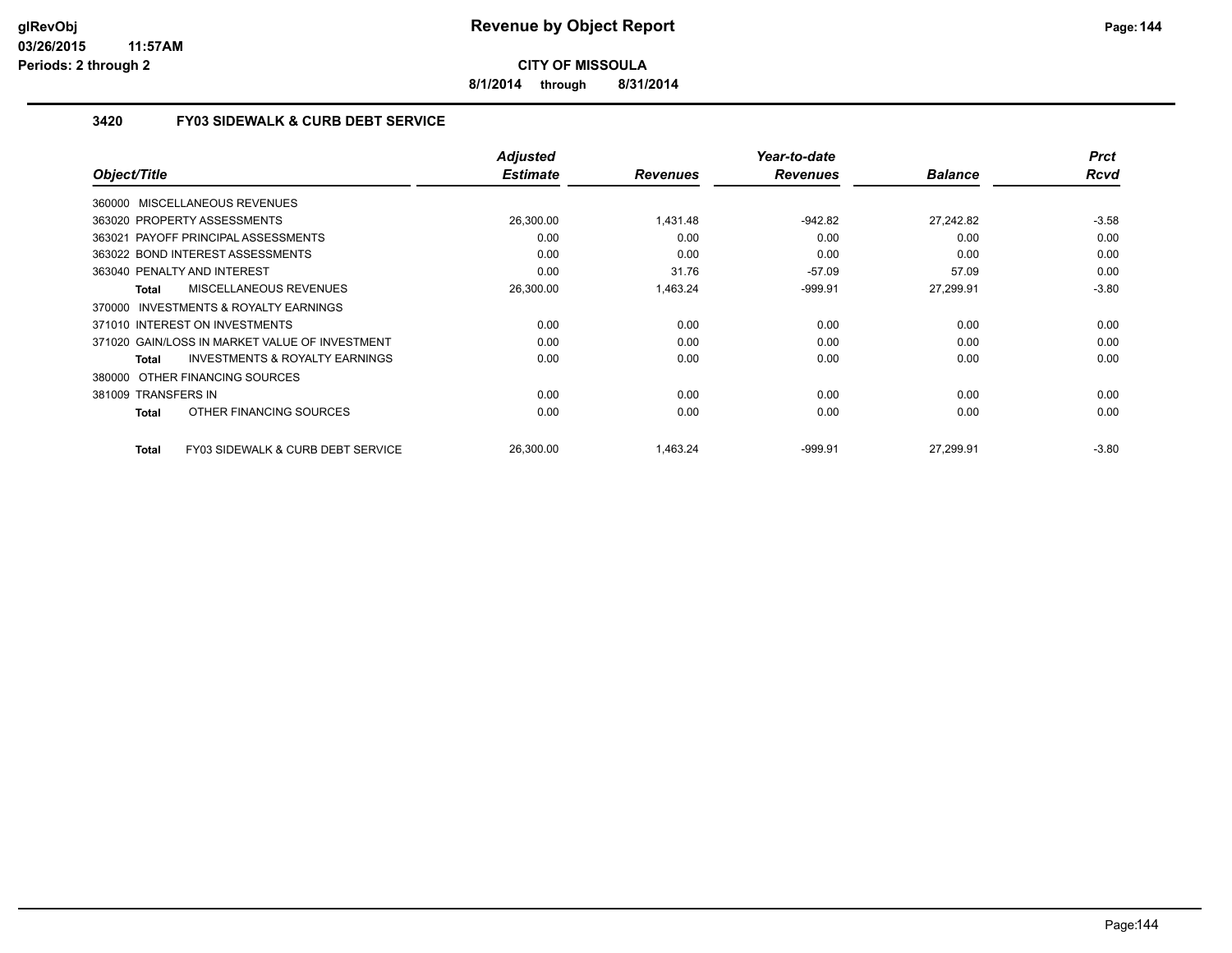**8/1/2014 through 8/31/2014**

## **3430 FY04 SIDEWALK CURB DEBT SERVICE**

#### **3430 FY04 SIDEWALK CURB DEBT SERVICE**

|                                                           | <b>Adjusted</b> |                 | Year-to-date    |                | <b>Prct</b> |
|-----------------------------------------------------------|-----------------|-----------------|-----------------|----------------|-------------|
| Object/Title                                              | <b>Estimate</b> | <b>Revenues</b> | <b>Revenues</b> | <b>Balance</b> | Rcvd        |
| MISCELLANEOUS REVENUES<br>360000                          |                 |                 |                 |                |             |
| 363020 PROPERTY ASSESSMENTS                               | 11,295.00       | 1,352.98        | 0.00            | 11,295.00      | 0.00        |
| 363021 PAYOFF PRINCIPAL ASSESSMENTS                       | 0.00            | 0.00            | 0.00            | 0.00           | 0.00        |
| 363022 BOND INTEREST ASSESSMENTS                          | 0.00            | 0.00            | 0.00            | 0.00           | 0.00        |
| 363040 PENALTY AND INTEREST                               | 0.00            | 36.40           | 0.00            | 0.00           | 0.00        |
| MISCELLANEOUS REVENUES<br><b>Total</b>                    | 11,295.00       | 1,389.38        | 0.00            | 11,295.00      | 0.00        |
| INVESTMENTS & ROYALTY EARNINGS<br>370000                  |                 |                 |                 |                |             |
| 371010 INTEREST ON INVESTMENTS                            | 0.00            | 0.00            | 0.00            | 0.00           | 0.00        |
| 371020 GAIN/LOSS IN MARKET VALUE OF INVESTMENTS           | 0.00            | 0.00            | 0.00            | 0.00           | 0.00        |
| <b>INVESTMENTS &amp; ROYALTY EARNINGS</b><br><b>Total</b> | 0.00            | 0.00            | 0.00            | 0.00           | 0.00        |
| OTHER FINANCING SOURCES<br>380000                         |                 |                 |                 |                |             |
| 381030 SID BOND PROCEEDS                                  | 0.00            | 0.00            | 0.00            | 0.00           | 0.00        |
| OTHER FINANCING SOURCES<br><b>Total</b>                   | 0.00            | 0.00            | 0.00            | 0.00           | 0.00        |
| <b>FY04 SIDEWALK CURB DEBT SERVICE</b><br><b>Total</b>    | 11,295.00       | 1,389.38        | 0.00            | 11,295.00      | 0.00        |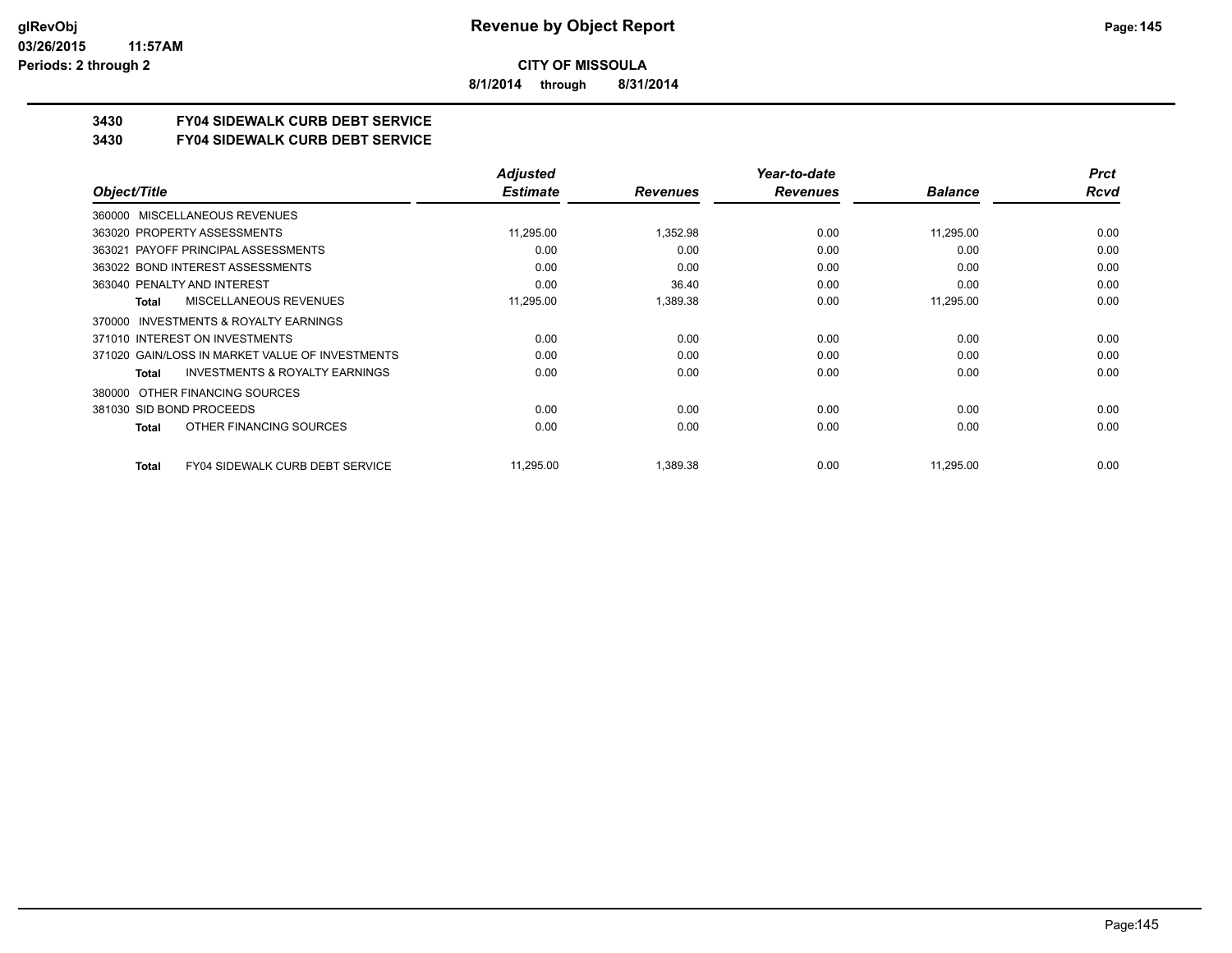**8/1/2014 through 8/31/2014**

## **3430 FY04 SIDEWALK CURB DEBT SERVICE**

|              |                                                | <b>Adjusted</b> |                 | Year-to-date    |                | <b>Prct</b> |
|--------------|------------------------------------------------|-----------------|-----------------|-----------------|----------------|-------------|
| Object/Title |                                                | <b>Estimate</b> | <b>Revenues</b> | <b>Revenues</b> | <b>Balance</b> | <b>Rcvd</b> |
|              | 360000 MISCELLANEOUS REVENUES                  |                 |                 |                 |                |             |
|              | 363020 PROPERTY ASSESSMENTS                    | 11,295.00       | 1,352.98        | 0.00            | 11,295.00      | 0.00        |
|              | 363021 PAYOFF PRINCIPAL ASSESSMENTS            | 0.00            | 0.00            | 0.00            | 0.00           | 0.00        |
|              | 363022 BOND INTEREST ASSESSMENTS               | 0.00            | 0.00            | 0.00            | 0.00           | 0.00        |
|              | 363040 PENALTY AND INTEREST                    | 0.00            | 36.40           | 0.00            | 0.00           | 0.00        |
| Total        | MISCELLANEOUS REVENUES                         | 11,295.00       | 1,389.38        | 0.00            | 11,295.00      | 0.00        |
|              | 370000 INVESTMENTS & ROYALTY EARNINGS          |                 |                 |                 |                |             |
|              | 371010 INTEREST ON INVESTMENTS                 | 0.00            | 0.00            | 0.00            | 0.00           | 0.00        |
|              | 371020 GAIN/LOSS IN MARKET VALUE OF INVESTMENT | 0.00            | 0.00            | 0.00            | 0.00           | 0.00        |
| Total        | <b>INVESTMENTS &amp; ROYALTY EARNINGS</b>      | 0.00            | 0.00            | 0.00            | 0.00           | 0.00        |
|              | 380000 OTHER FINANCING SOURCES                 |                 |                 |                 |                |             |
|              | 381030 SID BOND PROCEEDS                       | 0.00            | 0.00            | 0.00            | 0.00           | 0.00        |
| Total        | OTHER FINANCING SOURCES                        | 0.00            | 0.00            | 0.00            | 0.00           | 0.00        |
| Total        | FY04 SIDEWALK CURB DEBT SERVICE                | 11,295.00       | 1,389.38        | 0.00            | 11,295.00      | 0.00        |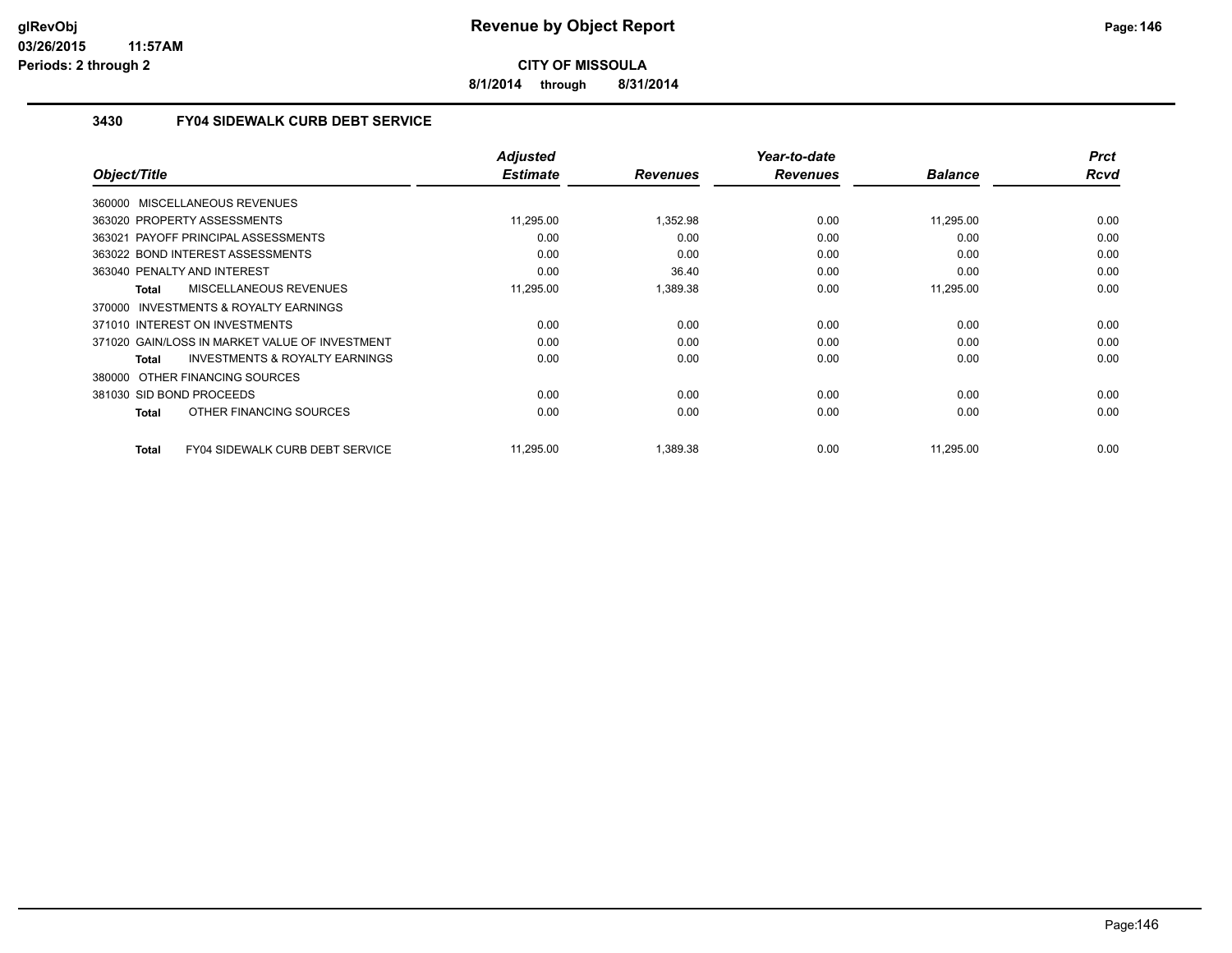**8/1/2014 through 8/31/2014**

**3433 SID 433 DEBT SERVICE**

**3433 SID 433 DEBT SERVICE**

|                                                    | <b>Adjusted</b> |                 | Year-to-date    |                | <b>Prct</b> |
|----------------------------------------------------|-----------------|-----------------|-----------------|----------------|-------------|
| Object/Title                                       | <b>Estimate</b> | <b>Revenues</b> | <b>Revenues</b> | <b>Balance</b> | <b>Rcvd</b> |
| 360000 MISCELLANEOUS REVENUES                      |                 |                 |                 |                |             |
| 363020 PROPERTY ASSESSMENTS                        | 0.00            | 0.00            | 0.00            | 0.00           | 0.00        |
| 363021 PAYOFF PRINCIPAL ASSESSMENTS                | 0.00            | 0.00            | 0.00            | 0.00           | 0.00        |
| 363022 BOND INTEREST ASSESSMENTS                   | 0.00            | 0.00            | 0.00            | 0.00           | 0.00        |
| 363040 PENALTY AND INTEREST                        | 0.00            | 0.00            | 0.00            | 0.00           | 0.00        |
| MISCELLANEOUS REVENUES<br>Total                    | 0.00            | 0.00            | 0.00            | 0.00           | 0.00        |
| INVESTMENTS & ROYALTY EARNINGS<br>370000           |                 |                 |                 |                |             |
| 371010 INTEREST ON INVESTMENTS                     | 0.00            | 0.00            | 0.00            | 0.00           | 0.00        |
| 371020 GAIN/LOSS IN MARKET VALUE OF INVESTMENTS    | 0.00            | 0.00            | 0.00            | 0.00           | 0.00        |
| <b>INVESTMENTS &amp; ROYALTY EARNINGS</b><br>Total | 0.00            | 0.00            | 0.00            | 0.00           | 0.00        |
| SID 433 DEBT SERVICE<br><b>Total</b>               | 0.00            | 0.00            | 0.00            | 0.00           | 0.00        |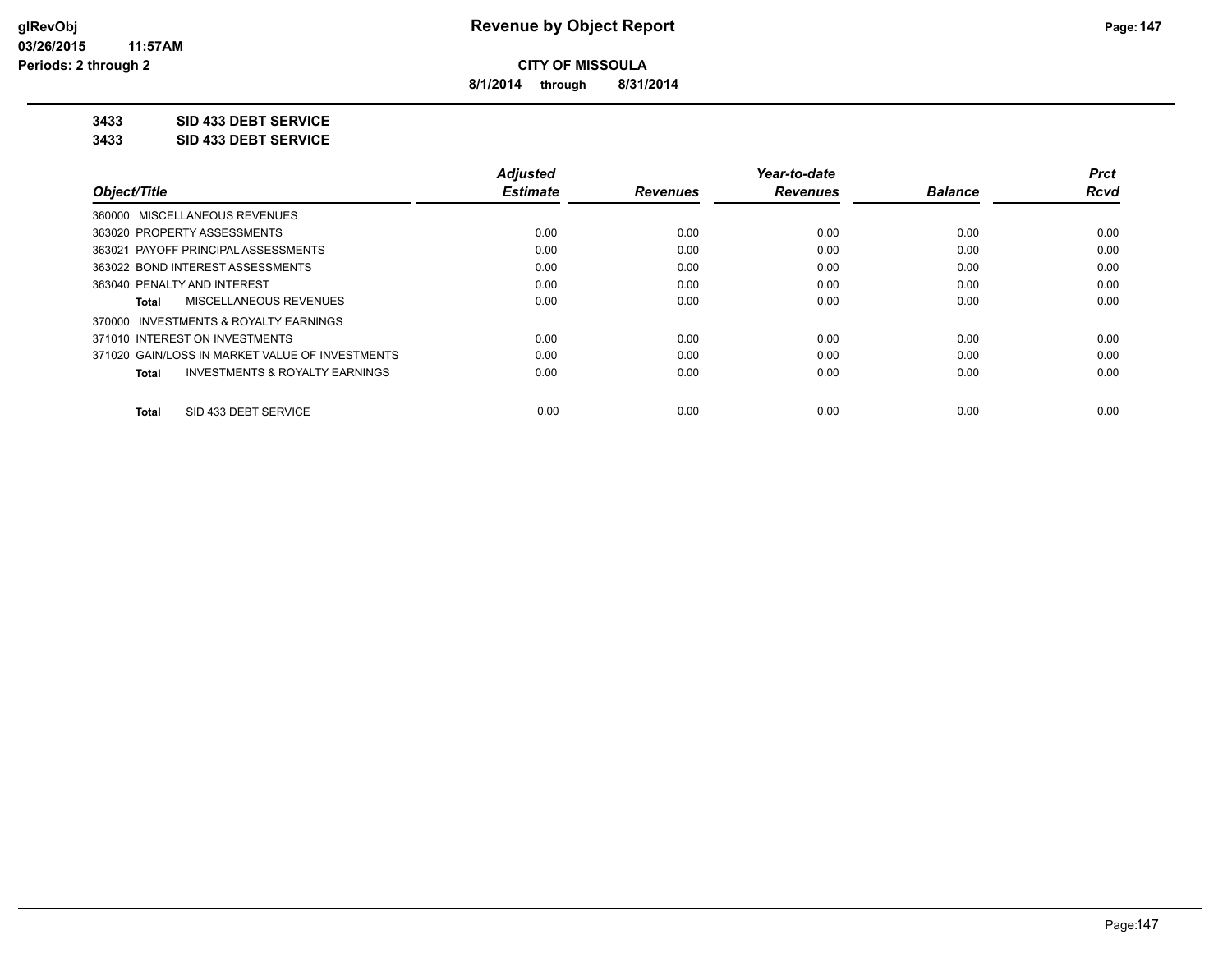**8/1/2014 through 8/31/2014**

#### **3433 SID 433 DEBT SERVICE**

|                                                | Adjusted        |                 | Year-to-date    |                | Prct        |
|------------------------------------------------|-----------------|-----------------|-----------------|----------------|-------------|
| Object/Title                                   | <b>Estimate</b> | <b>Revenues</b> | <b>Revenues</b> | <b>Balance</b> | <b>Rcvd</b> |
| 360000 MISCELLANEOUS REVENUES                  |                 |                 |                 |                |             |
| 363020 PROPERTY ASSESSMENTS                    | 0.00            | 0.00            | 0.00            | 0.00           | 0.00        |
| 363021 PAYOFF PRINCIPAL ASSESSMENTS            | 0.00            | 0.00            | 0.00            | 0.00           | 0.00        |
| 363022 BOND INTEREST ASSESSMENTS               | 0.00            | 0.00            | 0.00            | 0.00           | 0.00        |
| 363040 PENALTY AND INTEREST                    | 0.00            | 0.00            | 0.00            | 0.00           | 0.00        |
| MISCELLANEOUS REVENUES<br><b>Total</b>         | 0.00            | 0.00            | 0.00            | 0.00           | 0.00        |
| 370000 INVESTMENTS & ROYALTY EARNINGS          |                 |                 |                 |                |             |
| 371010 INTEREST ON INVESTMENTS                 | 0.00            | 0.00            | 0.00            | 0.00           | 0.00        |
| 371020 GAIN/LOSS IN MARKET VALUE OF INVESTMENT | 0.00            | 0.00            | 0.00            | 0.00           | 0.00        |
| INVESTMENTS & ROYALTY EARNINGS<br><b>Total</b> | 0.00            | 0.00            | 0.00            | 0.00           | 0.00        |
|                                                |                 |                 |                 |                |             |
| SID 433 DEBT SERVICE<br><b>Total</b>           | 0.00            | 0.00            | 0.00            | 0.00           | 0.00        |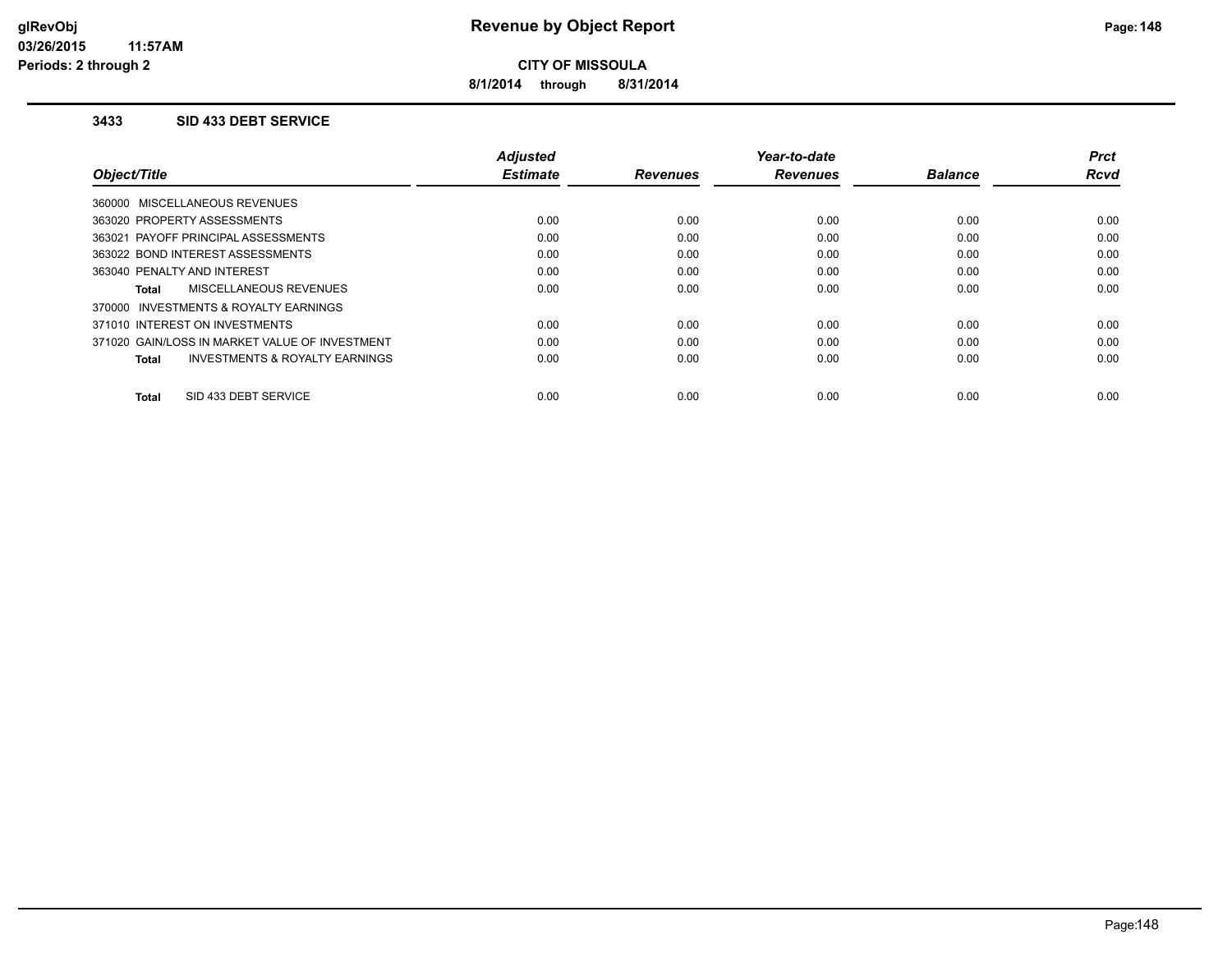**8/1/2014 through 8/31/2014**

## **3440 FY 05 SIDEWALK AND CURB**

**3440 FY 05 SIDEWALK AND CURB**

|                                                    | <b>Adjusted</b> |                 | Year-to-date    |                | <b>Prct</b> |
|----------------------------------------------------|-----------------|-----------------|-----------------|----------------|-------------|
| Object/Title                                       | <b>Estimate</b> | <b>Revenues</b> | <b>Revenues</b> | <b>Balance</b> | Rcvd        |
| 360000 MISCELLANEOUS REVENUES                      |                 |                 |                 |                |             |
| 363020 PROPERTY ASSESSMENTS                        | 40,163.00       | 63.45           | $-989.86$       | 41,152.86      | $-2.46$     |
| 363021 PAYOFF PRINCIPAL ASSESSMENTS                | 0.00            | 0.00            | 0.00            | 0.00           | 0.00        |
| 363022 BOND INTEREST ASSESSMENTS                   | 0.00            | 0.00            | 0.00            | 0.00           | 0.00        |
| 363040 PENALTY AND INTEREST                        | 0.00            | 1.88            | $-20.07$        | 20.07          | 0.00        |
| <b>MISCELLANEOUS REVENUES</b><br><b>Total</b>      | 40,163.00       | 65.33           | $-1,009.93$     | 41,172.93      | $-2.51$     |
| INVESTMENTS & ROYALTY EARNINGS<br>370000           |                 |                 |                 |                |             |
| 371010 INTEREST ON INVESTMENTS                     | 0.00            | 0.00            | 0.00            | 0.00           | 0.00        |
| 371020 GAIN/LOSS IN MARKET VALUE OF INVESTMENTS    | 0.00            | 0.00            | 0.00            | 0.00           | 0.00        |
| 371500 INTEREST ON INTERFUND LOAN                  | 0.00            | 0.00            | 0.00            | 0.00           | 0.00        |
| <b>INVESTMENTS &amp; ROYALTY EARNINGS</b><br>Total | 0.00            | 0.00            | 0.00            | 0.00           | 0.00        |
| OTHER FINANCING SOURCES<br>380000                  |                 |                 |                 |                |             |
| 381030 SID BONDS PROCEEDS                          | 0.00            | 0.00            | 0.00            | 0.00           | 0.00        |
| OTHER FINANCING SOURCES<br><b>Total</b>            | 0.00            | 0.00            | 0.00            | 0.00           | 0.00        |
| FY 05 SIDEWALK AND CURB<br><b>Total</b>            | 40,163.00       | 65.33           | $-1,009.93$     | 41,172.93      | $-2.51$     |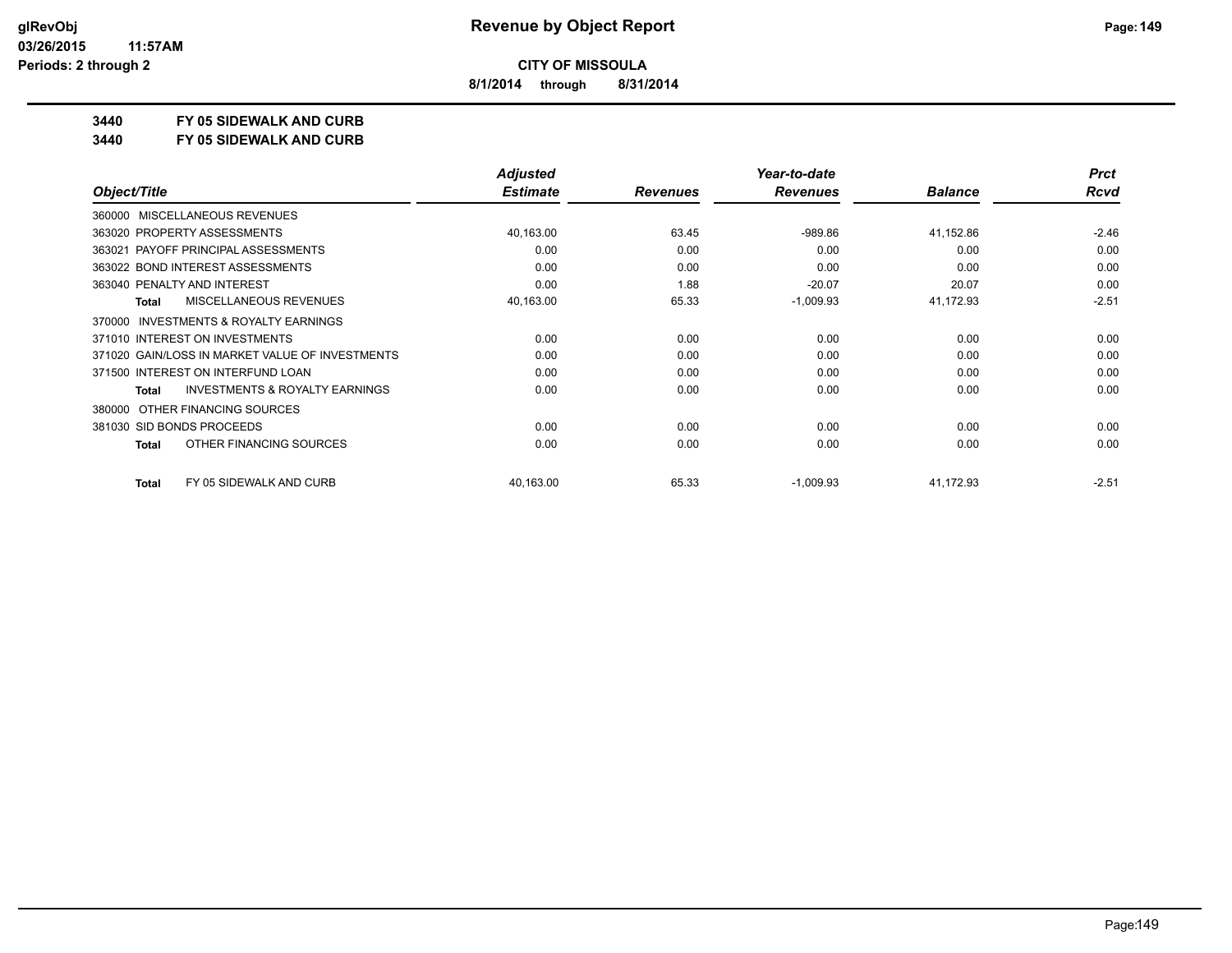**8/1/2014 through 8/31/2014**

### **3440 FY 05 SIDEWALK AND CURB**

|                                                     | <b>Adjusted</b> |                 | Year-to-date    |                | <b>Prct</b> |
|-----------------------------------------------------|-----------------|-----------------|-----------------|----------------|-------------|
| Object/Title                                        | <b>Estimate</b> | <b>Revenues</b> | <b>Revenues</b> | <b>Balance</b> | <b>Rcvd</b> |
| 360000 MISCELLANEOUS REVENUES                       |                 |                 |                 |                |             |
| 363020 PROPERTY ASSESSMENTS                         | 40,163.00       | 63.45           | $-989.86$       | 41,152.86      | $-2.46$     |
| 363021 PAYOFF PRINCIPAL ASSESSMENTS                 | 0.00            | 0.00            | 0.00            | 0.00           | 0.00        |
| 363022 BOND INTEREST ASSESSMENTS                    | 0.00            | 0.00            | 0.00            | 0.00           | 0.00        |
| 363040 PENALTY AND INTEREST                         | 0.00            | 1.88            | $-20.07$        | 20.07          | 0.00        |
| <b>MISCELLANEOUS REVENUES</b><br>Total              | 40,163.00       | 65.33           | $-1,009.93$     | 41,172.93      | $-2.51$     |
| <b>INVESTMENTS &amp; ROYALTY EARNINGS</b><br>370000 |                 |                 |                 |                |             |
| 371010 INTEREST ON INVESTMENTS                      | 0.00            | 0.00            | 0.00            | 0.00           | 0.00        |
| 371020 GAIN/LOSS IN MARKET VALUE OF INVESTMENT      | 0.00            | 0.00            | 0.00            | 0.00           | 0.00        |
| 371500 INTEREST ON INTERFUND LOAN                   | 0.00            | 0.00            | 0.00            | 0.00           | 0.00        |
| <b>INVESTMENTS &amp; ROYALTY EARNINGS</b><br>Total  | 0.00            | 0.00            | 0.00            | 0.00           | 0.00        |
| 380000 OTHER FINANCING SOURCES                      |                 |                 |                 |                |             |
| 381030 SID BONDS PROCEEDS                           | 0.00            | 0.00            | 0.00            | 0.00           | 0.00        |
| OTHER FINANCING SOURCES<br>Total                    | 0.00            | 0.00            | 0.00            | 0.00           | 0.00        |
| <b>Total</b><br>FY 05 SIDEWALK AND CURB             | 40,163.00       | 65.33           | $-1,009.93$     | 41,172.93      | $-2.51$     |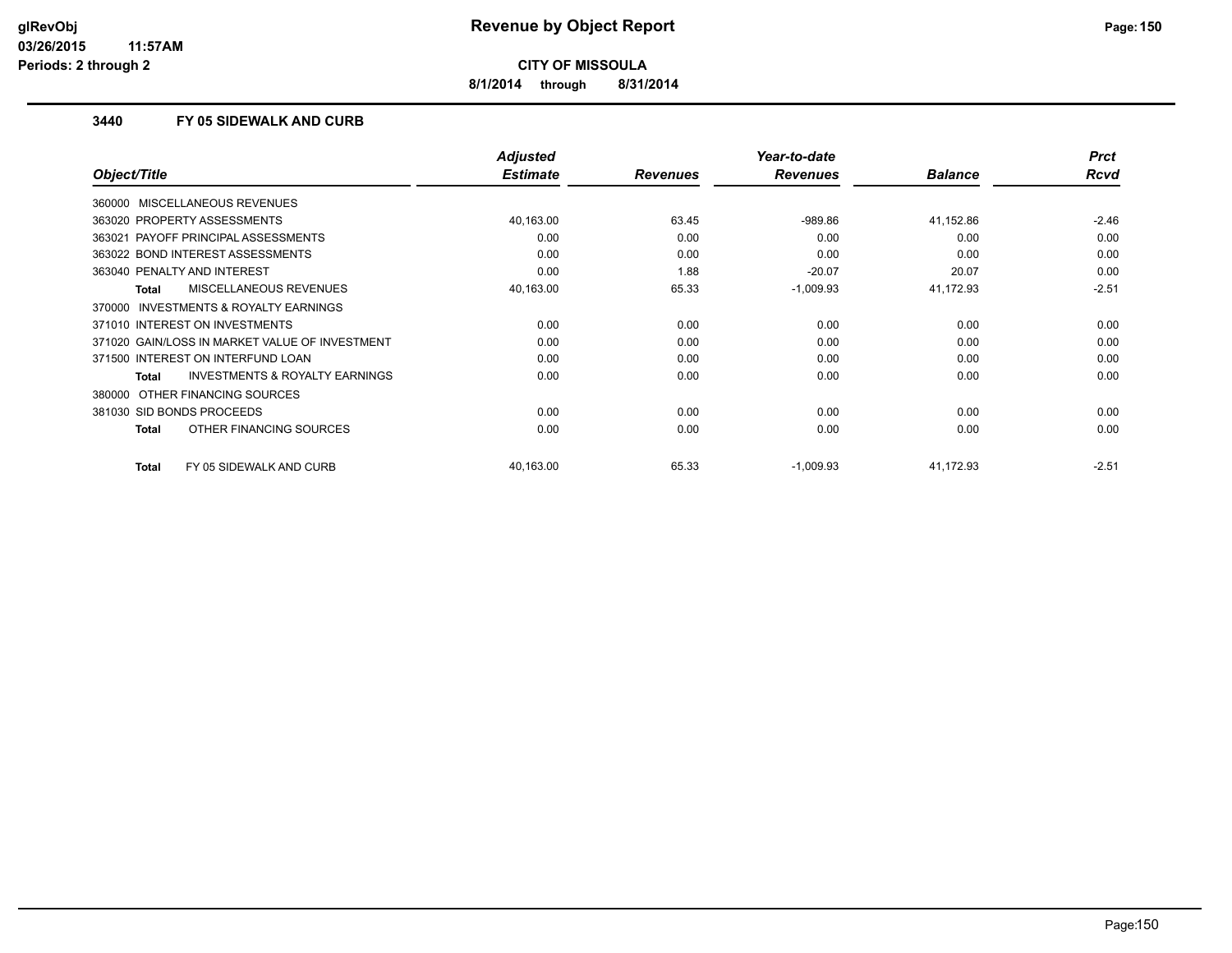**8/1/2014 through 8/31/2014**

## **3441 FY 06 SIDEWALK & CURB DEBT**

**3441 FY 06 SIDEWALK & CURB DEBT**

|                                                    | <b>Adjusted</b> |                 | Year-to-date    |                | <b>Prct</b> |
|----------------------------------------------------|-----------------|-----------------|-----------------|----------------|-------------|
| Object/Title                                       | <b>Estimate</b> | <b>Revenues</b> | <b>Revenues</b> | <b>Balance</b> | <b>Rcvd</b> |
| 360000 MISCELLANEOUS REVENUES                      |                 |                 |                 |                |             |
| 363020 PROPERTY ASSESSMENTS                        | 0.00            | 0.00            | 0.00            | 0.00           | 0.00        |
| MISCELLANEOUS REVENUES<br><b>Total</b>             | 0.00            | 0.00            | 0.00            | 0.00           | 0.00        |
| 370000 INVESTMENTS & ROYALTY EARNINGS              |                 |                 |                 |                |             |
| 371010 INTEREST ON INVESTMENTS                     | 0.00            | 0.00            | 0.00            | 0.00           | 0.00        |
| 371020 GAIN/LOSS IN MARKET VALUE OF INVESTMENTS    | 0.00            | 0.00            | 0.00            | 0.00           | 0.00        |
| <b>INVESTMENTS &amp; ROYALTY EARNINGS</b><br>Total | 0.00            | 0.00            | 0.00            | 0.00           | 0.00        |
| FY 06 SIDEWALK & CURB DEBT<br><b>Total</b>         | 0.00            | 0.00            | 0.00            | 0.00           | 0.00        |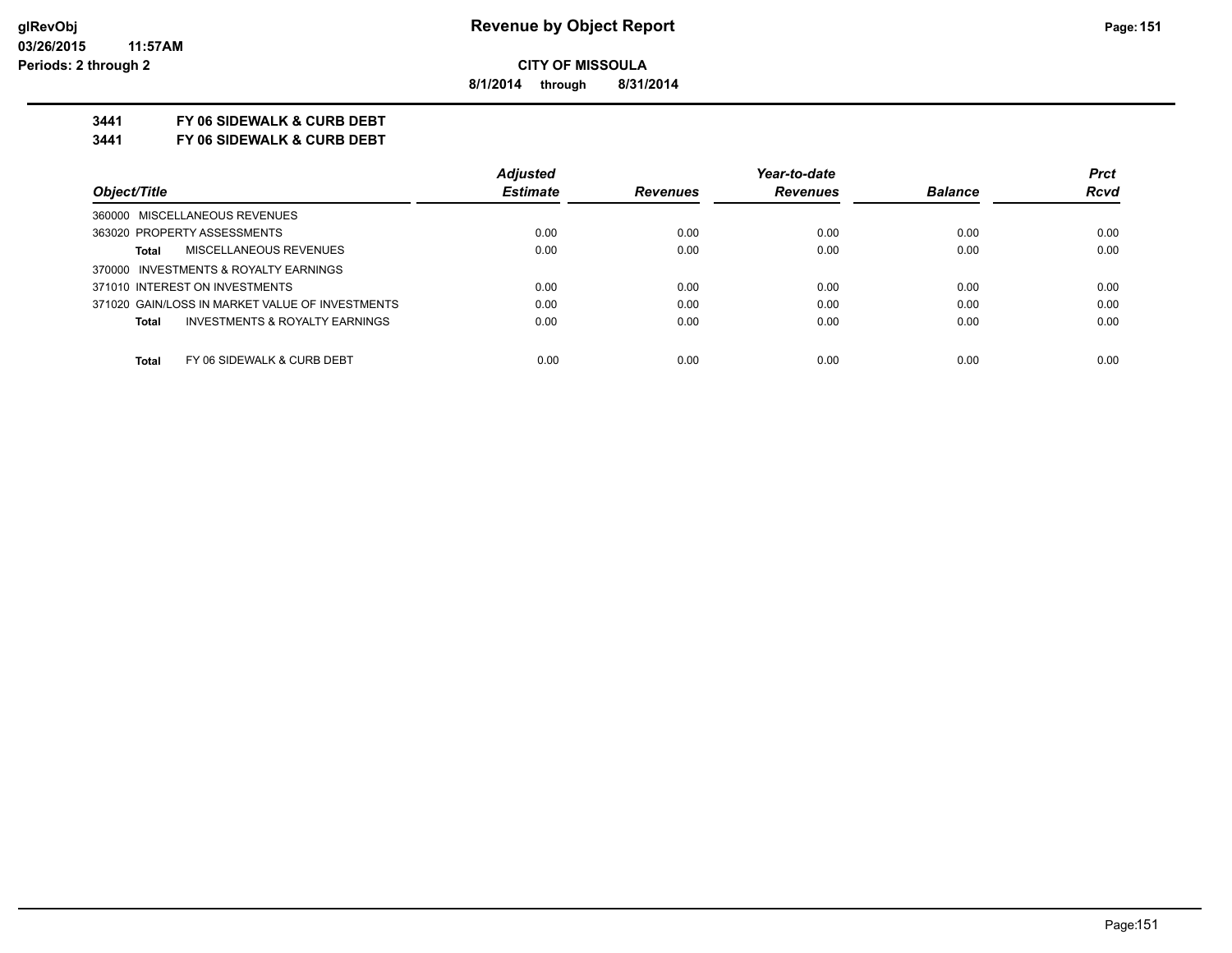**8/1/2014 through 8/31/2014**

## **3441 FY 06 SIDEWALK & CURB DEBT**

|                                                    | <b>Adjusted</b> |                 | Year-to-date    |                | <b>Prct</b> |
|----------------------------------------------------|-----------------|-----------------|-----------------|----------------|-------------|
| Object/Title                                       | <b>Estimate</b> | <b>Revenues</b> | <b>Revenues</b> | <b>Balance</b> | <b>Rcvd</b> |
| 360000 MISCELLANEOUS REVENUES                      |                 |                 |                 |                |             |
| 363020 PROPERTY ASSESSMENTS                        | 0.00            | 0.00            | 0.00            | 0.00           | 0.00        |
| MISCELLANEOUS REVENUES<br>Total                    | 0.00            | 0.00            | 0.00            | 0.00           | 0.00        |
| 370000 INVESTMENTS & ROYALTY EARNINGS              |                 |                 |                 |                |             |
| 371010 INTEREST ON INVESTMENTS                     | 0.00            | 0.00            | 0.00            | 0.00           | 0.00        |
| 371020 GAIN/LOSS IN MARKET VALUE OF INVESTMENT     | 0.00            | 0.00            | 0.00            | 0.00           | 0.00        |
| <b>INVESTMENTS &amp; ROYALTY EARNINGS</b><br>Total | 0.00            | 0.00            | 0.00            | 0.00           | 0.00        |
| Total<br>FY 06 SIDEWALK & CURB DEBT                | 0.00            | 0.00            | 0.00            | 0.00           | 0.00        |
|                                                    |                 |                 |                 |                |             |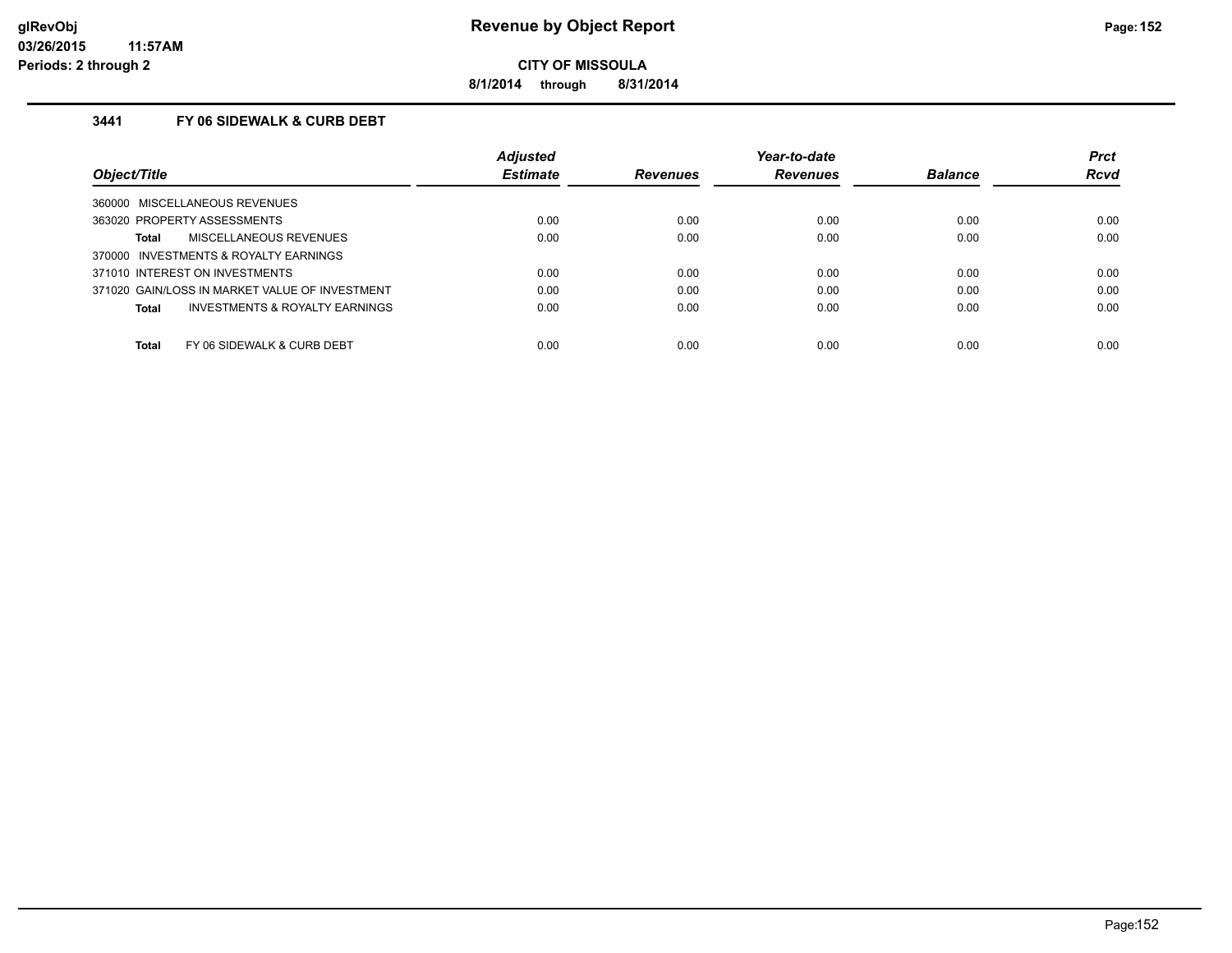**8/1/2014 through 8/31/2014**

**3449 SID 449 DEBT SERVICE**

**3449 SID 449 DEBT SERVICE**

|                                                           | <b>Adjusted</b> |                 | Year-to-date    |                | <b>Prct</b> |
|-----------------------------------------------------------|-----------------|-----------------|-----------------|----------------|-------------|
| Object/Title                                              | <b>Estimate</b> | <b>Revenues</b> | <b>Revenues</b> | <b>Balance</b> | Rcvd        |
| 360000 MISCELLANEOUS REVENUES                             |                 |                 |                 |                |             |
| 363020 PROPERTY ASSESSMENTS                               | 0.00            | 0.00            | 0.00            | 0.00           | 0.00        |
| 363021 PAYOFF PRINCIPAL ASSESSMENTS                       | 0.00            | 0.00            | 0.00            | 0.00           | 0.00        |
| 363022 BOND INTEREST ASSESSMENTS                          | 0.00            | 0.00            | 0.00            | 0.00           | 0.00        |
| 363040 PENALTY AND INTEREST                               | 0.00            | 0.00            | 0.00            | 0.00           | 0.00        |
| MISCELLANEOUS REVENUES<br>Total                           | 0.00            | 0.00            | 0.00            | 0.00           | 0.00        |
| 370000 INVESTMENTS & ROYALTY EARNINGS                     |                 |                 |                 |                |             |
| 371010 INTEREST ON INVESTMENTS                            | 0.00            | 0.00            | 0.00            | 0.00           | 0.00        |
| 371020 GAIN/LOSS IN MARKET VALUE OF INVESTMENTS           | 0.00            | 0.00            | 0.00            | 0.00           | 0.00        |
| <b>INVESTMENTS &amp; ROYALTY EARNINGS</b><br><b>Total</b> | 0.00            | 0.00            | 0.00            | 0.00           | 0.00        |
| SID 449 DEBT SERVICE<br>Total                             | 0.00            | 0.00            | 0.00            | 0.00           | 0.00        |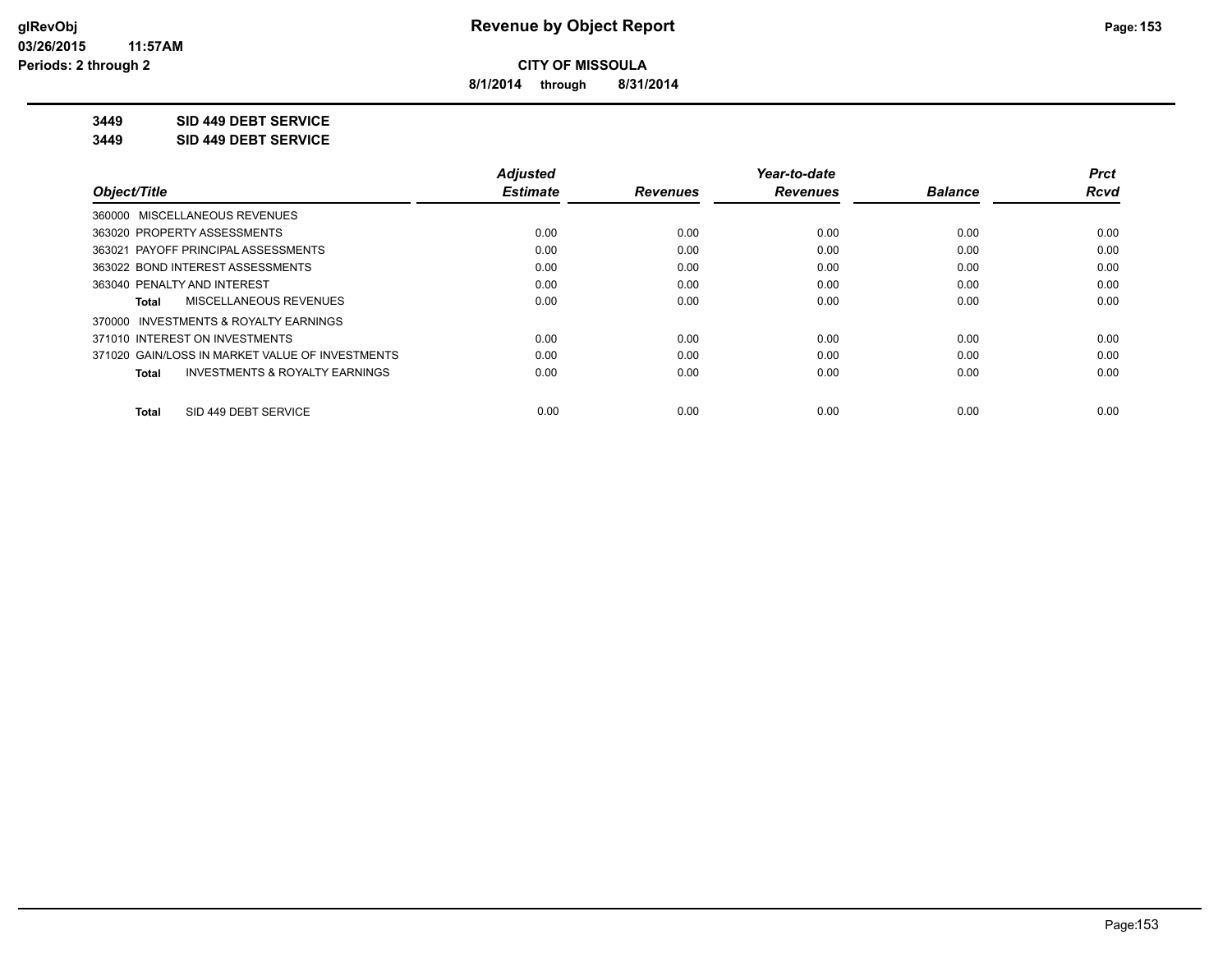**8/1/2014 through 8/31/2014**

#### **3449 SID 449 DEBT SERVICE**

|                                                    | <b>Adjusted</b> |                 | Year-to-date    |                | <b>Prct</b> |
|----------------------------------------------------|-----------------|-----------------|-----------------|----------------|-------------|
| Object/Title                                       | <b>Estimate</b> | <b>Revenues</b> | <b>Revenues</b> | <b>Balance</b> | <b>Rcvd</b> |
| 360000 MISCELLANEOUS REVENUES                      |                 |                 |                 |                |             |
| 363020 PROPERTY ASSESSMENTS                        | 0.00            | 0.00            | 0.00            | 0.00           | 0.00        |
| 363021 PAYOFF PRINCIPAL ASSESSMENTS                | 0.00            | 0.00            | 0.00            | 0.00           | 0.00        |
| 363022 BOND INTEREST ASSESSMENTS                   | 0.00            | 0.00            | 0.00            | 0.00           | 0.00        |
| 363040 PENALTY AND INTEREST                        | 0.00            | 0.00            | 0.00            | 0.00           | 0.00        |
| <b>MISCELLANEOUS REVENUES</b><br>Total             | 0.00            | 0.00            | 0.00            | 0.00           | 0.00        |
| 370000 INVESTMENTS & ROYALTY EARNINGS              |                 |                 |                 |                |             |
| 371010 INTEREST ON INVESTMENTS                     | 0.00            | 0.00            | 0.00            | 0.00           | 0.00        |
| 371020 GAIN/LOSS IN MARKET VALUE OF INVESTMENT     | 0.00            | 0.00            | 0.00            | 0.00           | 0.00        |
| <b>INVESTMENTS &amp; ROYALTY EARNINGS</b><br>Total | 0.00            | 0.00            | 0.00            | 0.00           | 0.00        |
|                                                    |                 |                 |                 |                |             |
| SID 449 DEBT SERVICE<br>Total                      | 0.00            | 0.00            | 0.00            | 0.00           | 0.00        |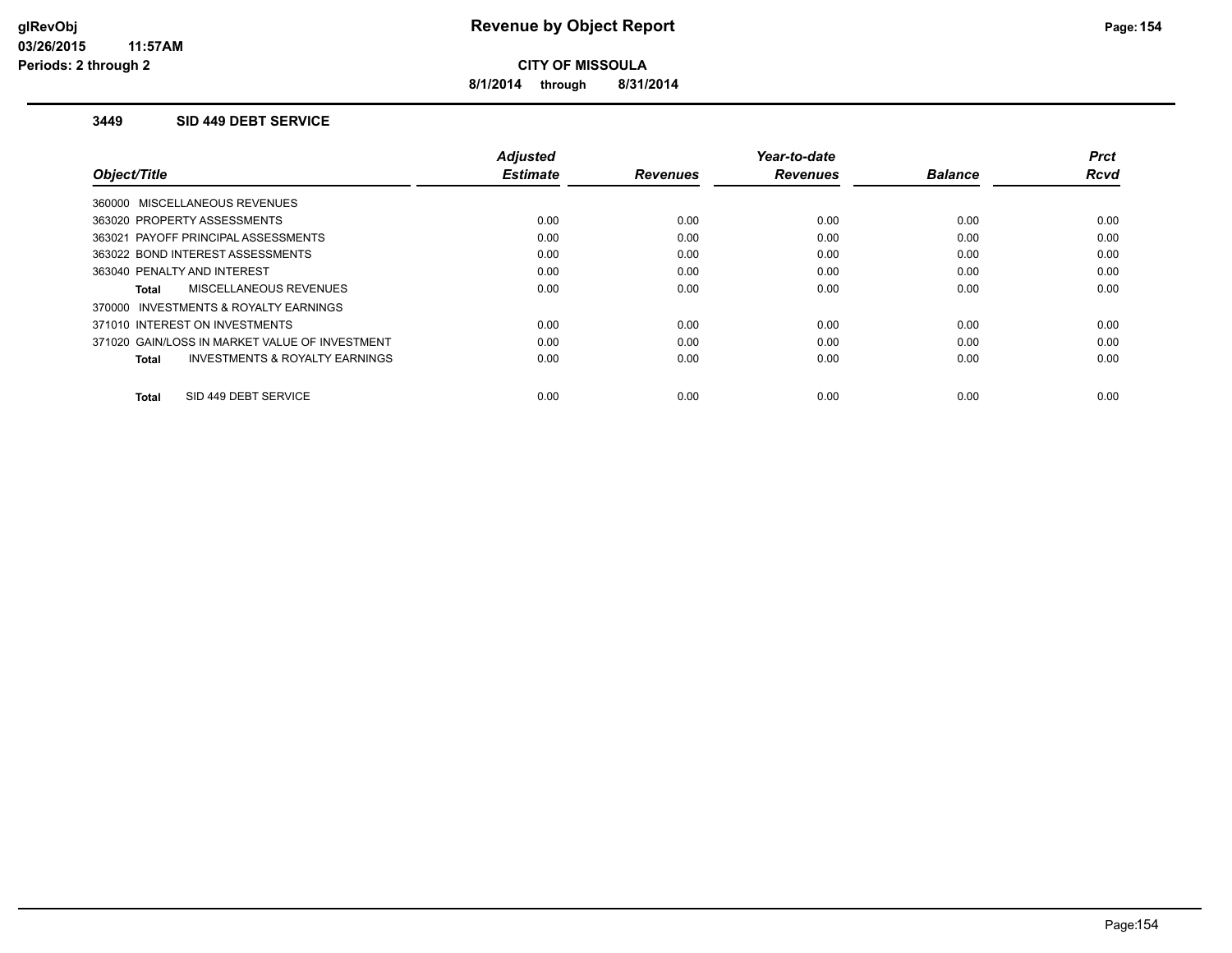**8/1/2014 through 8/31/2014**

## **3450 FY 06 SIDEWALK AND CURB**

**3450 FY 06 SIDEWALK AND CURB**

|                                                           | <b>Adjusted</b> |                 | Year-to-date    |                | <b>Prct</b> |
|-----------------------------------------------------------|-----------------|-----------------|-----------------|----------------|-------------|
| Object/Title                                              | <b>Estimate</b> | <b>Revenues</b> | <b>Revenues</b> | <b>Balance</b> | <b>Rcvd</b> |
| <b>MISCELLANEOUS REVENUES</b><br>360000                   |                 |                 |                 |                |             |
| 363020 PROPERTY ASSESSMENTS                               | 29,569.00       | 3,027.14        | 0.00            | 29,569.00      | 0.00        |
| 363021 PAYOFF PRINCIPAL ASSESSMENTS                       | 0.00            | 0.00            | 0.00            | 0.00           | 0.00        |
| 363022 BOND INTEREST ASSESSMENTS                          | 0.00            | 0.00            | 0.00            | 0.00           | 0.00        |
| 363040 PENALTY AND INTEREST                               | 0.00            | 101.09          | 0.00            | 0.00           | 0.00        |
| MISCELLANEOUS REVENUES<br><b>Total</b>                    | 29,569.00       | 3,128.23        | 0.00            | 29,569.00      | 0.00        |
| <b>INVESTMENTS &amp; ROYALTY EARNINGS</b><br>370000       |                 |                 |                 |                |             |
| 371010 INTEREST ON INVESTMENTS                            | 0.00            | 0.00            | 0.00            | 0.00           | 0.00        |
| 371020 GAIN/LOSS IN MARKET VALUE OF INVESTMENTS           | 0.00            | 0.00            | 0.00            | 0.00           | 0.00        |
| 371500 INTEREST ON INTERFUND LOAN                         | 0.00            | 0.00            | 0.00            | 0.00           | 0.00        |
| <b>INVESTMENTS &amp; ROYALTY EARNINGS</b><br><b>Total</b> | 0.00            | 0.00            | 0.00            | 0.00           | 0.00        |
| OTHER FINANCING SOURCES<br>380000                         |                 |                 |                 |                |             |
| 381030 SID BONDS PROCEEDS                                 | 0.00            | 0.00            | 0.00            | 0.00           | 0.00        |
| 383042 TRANSFERS FROM OTHER FUNDS                         | 0.00            | 0.00            | 0.00            | 0.00           | 0.00        |
| OTHER FINANCING SOURCES<br><b>Total</b>                   | 0.00            | 0.00            | 0.00            | 0.00           | 0.00        |
| FY 06 SIDEWALK AND CURB<br><b>Total</b>                   | 29,569.00       | 3,128.23        | 0.00            | 29,569.00      | 0.00        |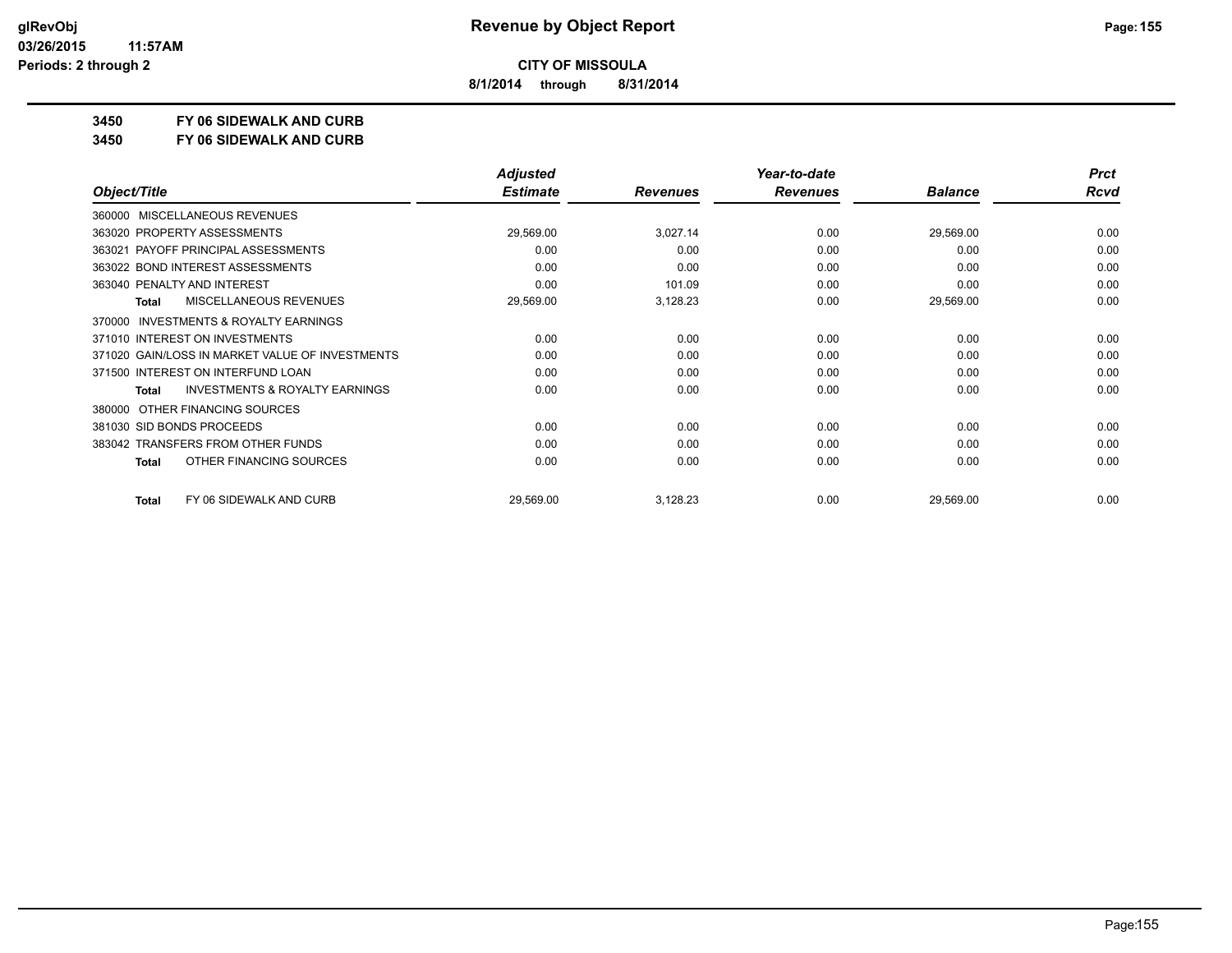**8/1/2014 through 8/31/2014**

### **3450 FY 06 SIDEWALK AND CURB**

|                                                    | <b>Adjusted</b> |                 | Year-to-date    |                | <b>Prct</b> |
|----------------------------------------------------|-----------------|-----------------|-----------------|----------------|-------------|
| Object/Title                                       | <b>Estimate</b> | <b>Revenues</b> | <b>Revenues</b> | <b>Balance</b> | <b>Rcvd</b> |
| 360000 MISCELLANEOUS REVENUES                      |                 |                 |                 |                |             |
| 363020 PROPERTY ASSESSMENTS                        | 29,569.00       | 3,027.14        | 0.00            | 29,569.00      | 0.00        |
| PAYOFF PRINCIPAL ASSESSMENTS<br>363021             | 0.00            | 0.00            | 0.00            | 0.00           | 0.00        |
| 363022 BOND INTEREST ASSESSMENTS                   | 0.00            | 0.00            | 0.00            | 0.00           | 0.00        |
| 363040 PENALTY AND INTEREST                        | 0.00            | 101.09          | 0.00            | 0.00           | 0.00        |
| MISCELLANEOUS REVENUES<br>Total                    | 29,569.00       | 3,128.23        | 0.00            | 29,569.00      | 0.00        |
| 370000 INVESTMENTS & ROYALTY EARNINGS              |                 |                 |                 |                |             |
| 371010 INTEREST ON INVESTMENTS                     | 0.00            | 0.00            | 0.00            | 0.00           | 0.00        |
| 371020 GAIN/LOSS IN MARKET VALUE OF INVESTMENT     | 0.00            | 0.00            | 0.00            | 0.00           | 0.00        |
| 371500 INTEREST ON INTERFUND LOAN                  | 0.00            | 0.00            | 0.00            | 0.00           | 0.00        |
| <b>INVESTMENTS &amp; ROYALTY EARNINGS</b><br>Total | 0.00            | 0.00            | 0.00            | 0.00           | 0.00        |
| OTHER FINANCING SOURCES<br>380000                  |                 |                 |                 |                |             |
| 381030 SID BONDS PROCEEDS                          | 0.00            | 0.00            | 0.00            | 0.00           | 0.00        |
| 383042 TRANSFERS FROM OTHER FUNDS                  | 0.00            | 0.00            | 0.00            | 0.00           | 0.00        |
| OTHER FINANCING SOURCES<br><b>Total</b>            | 0.00            | 0.00            | 0.00            | 0.00           | 0.00        |
| FY 06 SIDEWALK AND CURB<br><b>Total</b>            | 29,569.00       | 3,128.23        | 0.00            | 29,569.00      | 0.00        |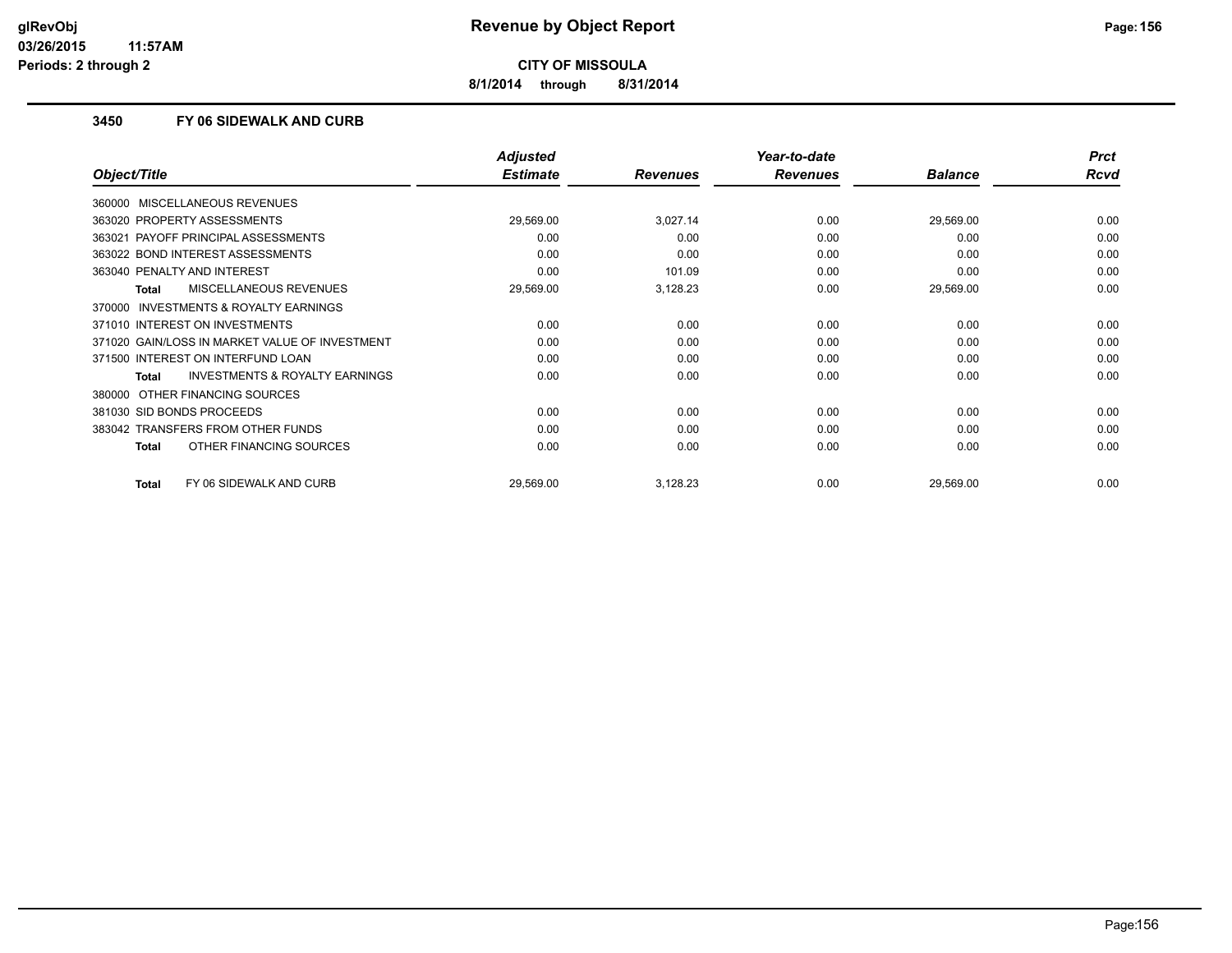**8/1/2014 through 8/31/2014**

## **3460 FY07 SIDEWALK AND CURB DEBT**

#### **3460 FY07 SIDEWALK AND CURB DEBT**

|                                                     | <b>Adjusted</b> |                 | Year-to-date    |                | <b>Prct</b> |
|-----------------------------------------------------|-----------------|-----------------|-----------------|----------------|-------------|
| Object/Title                                        | <b>Estimate</b> | <b>Revenues</b> | <b>Revenues</b> | <b>Balance</b> | Rcvd        |
| <b>MISCELLANEOUS REVENUES</b><br>360000             |                 |                 |                 |                |             |
| 363020 PROPERTY ASSESSMENTS                         | 92,110.00       | 6,105.95        | $-1,964.26$     | 94,074.26      | $-2.13$     |
| 363021 PAYOFF PRINCIPAL ASSESSMENTS                 | 0.00            | 9,478.66        | 9,478.66        | $-9,478.66$    | 0.00        |
| 363022 BOND INTEREST ASSESSMENTS                    | 0.00            | 0.00            | 0.00            | 0.00           | 0.00        |
| 363040 PENALTY AND INTEREST                         | 0.00            | 186.41          | $-109.20$       | 109.20         | 0.00        |
| MISCELLANEOUS REVENUES<br><b>Total</b>              | 92,110.00       | 15,771.02       | 7,405.20        | 84,704.80      | 8.04        |
| <b>INVESTMENTS &amp; ROYALTY EARNINGS</b><br>370000 |                 |                 |                 |                |             |
| 371010 INTEREST ON INVESTMENTS                      | 0.00            | 0.00            | 0.00            | 0.00           | 0.00        |
| 371020 GAIN/LOSS IN MARKET VALUE OF INVESTMENTS     | 0.00            | 0.00            | 0.00            | 0.00           | 0.00        |
| 371500 INTEREST ON INTERFUND LOAN                   | 0.00            | 0.00            | 0.00            | 0.00           | 0.00        |
| <b>INVESTMENTS &amp; ROYALTY EARNINGS</b><br>Total  | 0.00            | 0.00            | 0.00            | 0.00           | 0.00        |
| OTHER FINANCING SOURCES<br>380000                   |                 |                 |                 |                |             |
| 381030 SID BONDS PROCEEDS                           | 0.00            | 0.00            | 0.00            | 0.00           | 0.00        |
| 383042 TRANSFERS FROM OTHER FUNDS                   | 0.00            | 0.00            | 0.00            | 0.00           | 0.00        |
| OTHER FINANCING SOURCES<br>Total                    | 0.00            | 0.00            | 0.00            | 0.00           | 0.00        |
| <b>FY07 SIDEWALK AND CURB DEBT</b><br>Total         | 92,110.00       | 15,771.02       | 7,405.20        | 84,704.80      | 8.04        |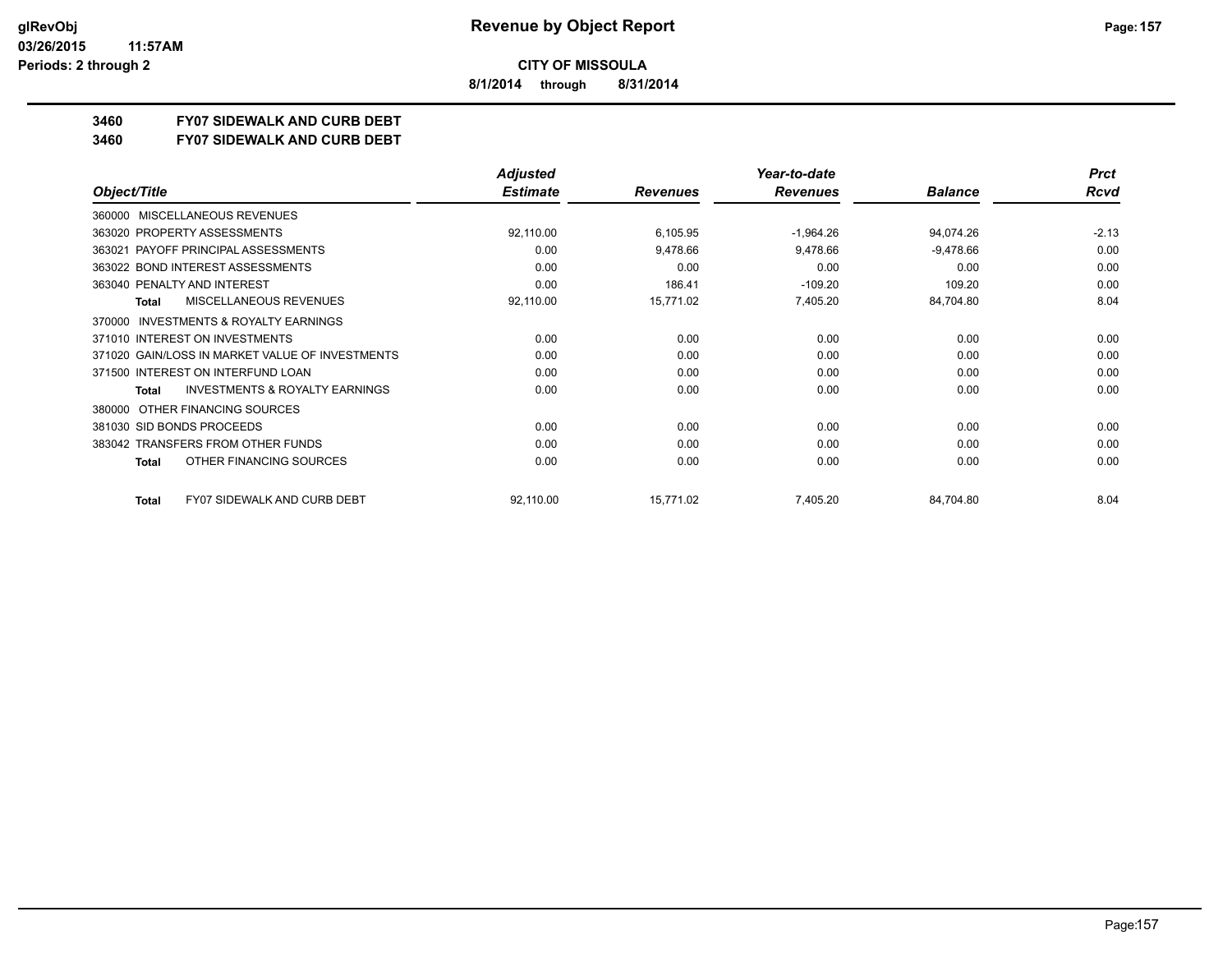**8/1/2014 through 8/31/2014**

### **3460 FY07 SIDEWALK AND CURB DEBT**

|                                                    | <b>Adjusted</b> |                 | Year-to-date    |                | <b>Prct</b> |
|----------------------------------------------------|-----------------|-----------------|-----------------|----------------|-------------|
| Object/Title                                       | <b>Estimate</b> | <b>Revenues</b> | <b>Revenues</b> | <b>Balance</b> | <b>Rcvd</b> |
| 360000 MISCELLANEOUS REVENUES                      |                 |                 |                 |                |             |
| 363020 PROPERTY ASSESSMENTS                        | 92,110.00       | 6,105.95        | $-1,964.26$     | 94,074.26      | $-2.13$     |
| PAYOFF PRINCIPAL ASSESSMENTS<br>363021             | 0.00            | 9,478.66        | 9,478.66        | $-9,478.66$    | 0.00        |
| 363022 BOND INTEREST ASSESSMENTS                   | 0.00            | 0.00            | 0.00            | 0.00           | 0.00        |
| 363040 PENALTY AND INTEREST                        | 0.00            | 186.41          | $-109.20$       | 109.20         | 0.00        |
| MISCELLANEOUS REVENUES<br>Total                    | 92,110.00       | 15,771.02       | 7,405.20        | 84,704.80      | 8.04        |
| INVESTMENTS & ROYALTY EARNINGS<br>370000           |                 |                 |                 |                |             |
| 371010 INTEREST ON INVESTMENTS                     | 0.00            | 0.00            | 0.00            | 0.00           | 0.00        |
| 371020 GAIN/LOSS IN MARKET VALUE OF INVESTMENT     | 0.00            | 0.00            | 0.00            | 0.00           | 0.00        |
| 371500 INTEREST ON INTERFUND LOAN                  | 0.00            | 0.00            | 0.00            | 0.00           | 0.00        |
| <b>INVESTMENTS &amp; ROYALTY EARNINGS</b><br>Total | 0.00            | 0.00            | 0.00            | 0.00           | 0.00        |
| OTHER FINANCING SOURCES<br>380000                  |                 |                 |                 |                |             |
| 381030 SID BONDS PROCEEDS                          | 0.00            | 0.00            | 0.00            | 0.00           | 0.00        |
| 383042 TRANSFERS FROM OTHER FUNDS                  | 0.00            | 0.00            | 0.00            | 0.00           | 0.00        |
| OTHER FINANCING SOURCES<br><b>Total</b>            | 0.00            | 0.00            | 0.00            | 0.00           | 0.00        |
| <b>FY07 SIDEWALK AND CURB DEBT</b><br><b>Total</b> | 92,110.00       | 15,771.02       | 7,405.20        | 84,704.80      | 8.04        |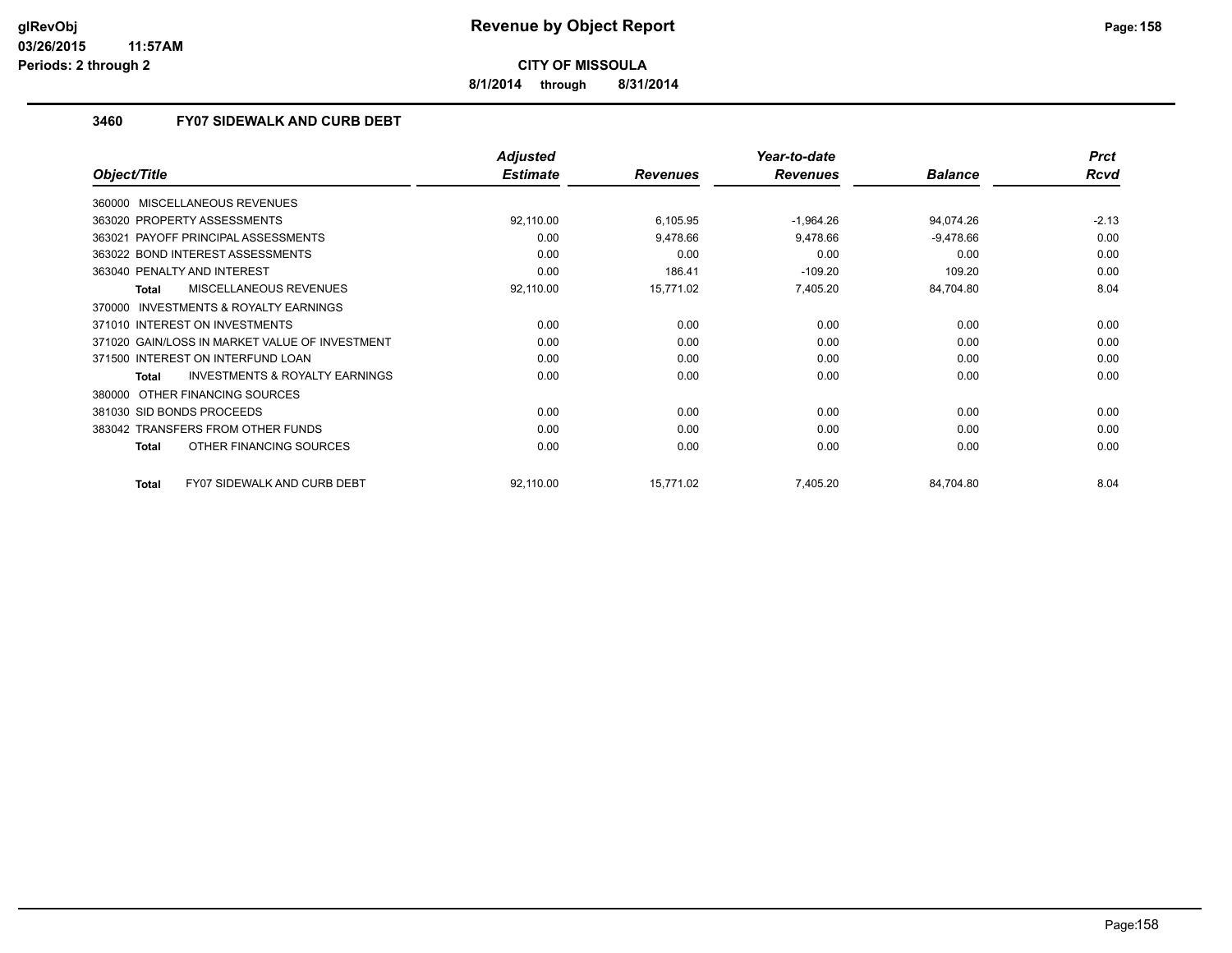**8/1/2014 through 8/31/2014**

## **3461 SERIES 2008A SIDEWALK AND CURB**

#### **3461 SERIES 2008A SIDEWALK AND CURB**

|                                                    | <b>Adjusted</b> |                 | Year-to-date    |                | <b>Prct</b> |
|----------------------------------------------------|-----------------|-----------------|-----------------|----------------|-------------|
| Object/Title                                       | <b>Estimate</b> | <b>Revenues</b> | <b>Revenues</b> | <b>Balance</b> | Rcvd        |
| 360000 MISCELLANEOUS REVENUES                      |                 |                 |                 |                |             |
| 363020 PROPERTY ASSESSMENTS                        | 62,213.00       | 2,049.54        | 0.00            | 62,213.00      | 0.00        |
| 363021 PAYOFF PRINCIPAL ASSESSMENTS                | 0.00            | 0.00            | 0.00            | 0.00           | 0.00        |
| 363022 BOND INTEREST ASSESSMENTS                   | 0.00            | 0.00            | 0.00            | 0.00           | 0.00        |
| 363040 PENALTY AND INTEREST                        | 0.00            | 112.62          | 0.00            | 0.00           | 0.00        |
| MISCELLANEOUS REVENUES<br>Total                    | 62,213.00       | 2,162.16        | 0.00            | 62,213.00      | 0.00        |
| INVESTMENTS & ROYALTY EARNINGS<br>370000           |                 |                 |                 |                |             |
| 371010 INTEREST ON INVESTMENTS                     | 0.00            | 0.00            | 0.00            | 0.00           | 0.00        |
| 371020 GAIN/LOSS IN MARKET VALUE OF INVESTMENTS    | 0.00            | 0.00            | 0.00            | 0.00           | 0.00        |
| <b>INVESTMENTS &amp; ROYALTY EARNINGS</b><br>Total | 0.00            | 0.00            | 0.00            | 0.00           | 0.00        |
| OTHER FINANCING SOURCES<br>380000                  |                 |                 |                 |                |             |
| 381030 SID BONDS PROCEEDS                          | 0.00            | 0.00            | 0.00            | 0.00           | 0.00        |
| OTHER FINANCING SOURCES<br>Total                   | 0.00            | 0.00            | 0.00            | 0.00           | 0.00        |
| SERIES 2008A SIDEWALK AND CURB<br><b>Total</b>     | 62,213.00       | 2,162.16        | 0.00            | 62,213.00      | 0.00        |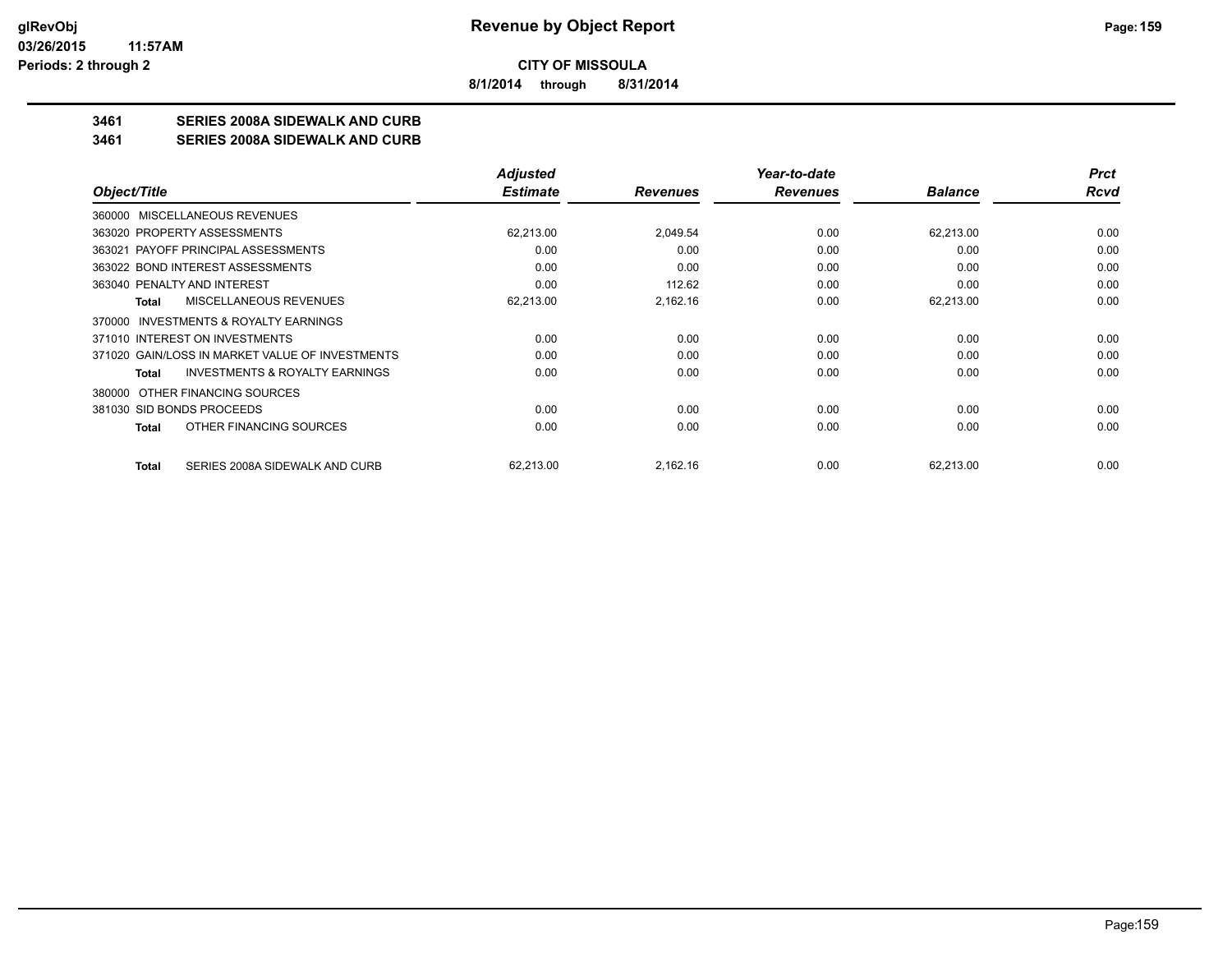**8/1/2014 through 8/31/2014**

## **3461 SERIES 2008A SIDEWALK AND CURB**

| Object/Title                                              | <b>Adjusted</b><br><b>Estimate</b> | <b>Revenues</b> | Year-to-date<br><b>Revenues</b> | <b>Balance</b> | <b>Prct</b><br>Rcvd |
|-----------------------------------------------------------|------------------------------------|-----------------|---------------------------------|----------------|---------------------|
| 360000 MISCELLANEOUS REVENUES                             |                                    |                 |                                 |                |                     |
| 363020 PROPERTY ASSESSMENTS                               | 62.213.00                          | 2.049.54        | 0.00                            | 62,213.00      | 0.00                |
| 363021 PAYOFF PRINCIPAL ASSESSMENTS                       | 0.00                               | 0.00            | 0.00                            | 0.00           | 0.00                |
| 363022 BOND INTEREST ASSESSMENTS                          | 0.00                               | 0.00            | 0.00                            | 0.00           | 0.00                |
| 363040 PENALTY AND INTEREST                               | 0.00                               | 112.62          | 0.00                            | 0.00           | 0.00                |
| <b>MISCELLANEOUS REVENUES</b><br><b>Total</b>             | 62,213.00                          | 2,162.16        | 0.00                            | 62,213.00      | 0.00                |
| <b>INVESTMENTS &amp; ROYALTY EARNINGS</b><br>370000       |                                    |                 |                                 |                |                     |
| 371010 INTEREST ON INVESTMENTS                            | 0.00                               | 0.00            | 0.00                            | 0.00           | 0.00                |
| 371020 GAIN/LOSS IN MARKET VALUE OF INVESTMENT            | 0.00                               | 0.00            | 0.00                            | 0.00           | 0.00                |
| <b>INVESTMENTS &amp; ROYALTY EARNINGS</b><br><b>Total</b> | 0.00                               | 0.00            | 0.00                            | 0.00           | 0.00                |
| 380000 OTHER FINANCING SOURCES                            |                                    |                 |                                 |                |                     |
| 381030 SID BONDS PROCEEDS                                 | 0.00                               | 0.00            | 0.00                            | 0.00           | 0.00                |
| OTHER FINANCING SOURCES<br><b>Total</b>                   | 0.00                               | 0.00            | 0.00                            | 0.00           | 0.00                |
|                                                           |                                    |                 |                                 |                |                     |
| SERIES 2008A SIDEWALK AND CURB<br><b>Total</b>            | 62,213.00                          | 2,162.16        | 0.00                            | 62,213.00      | 0.00                |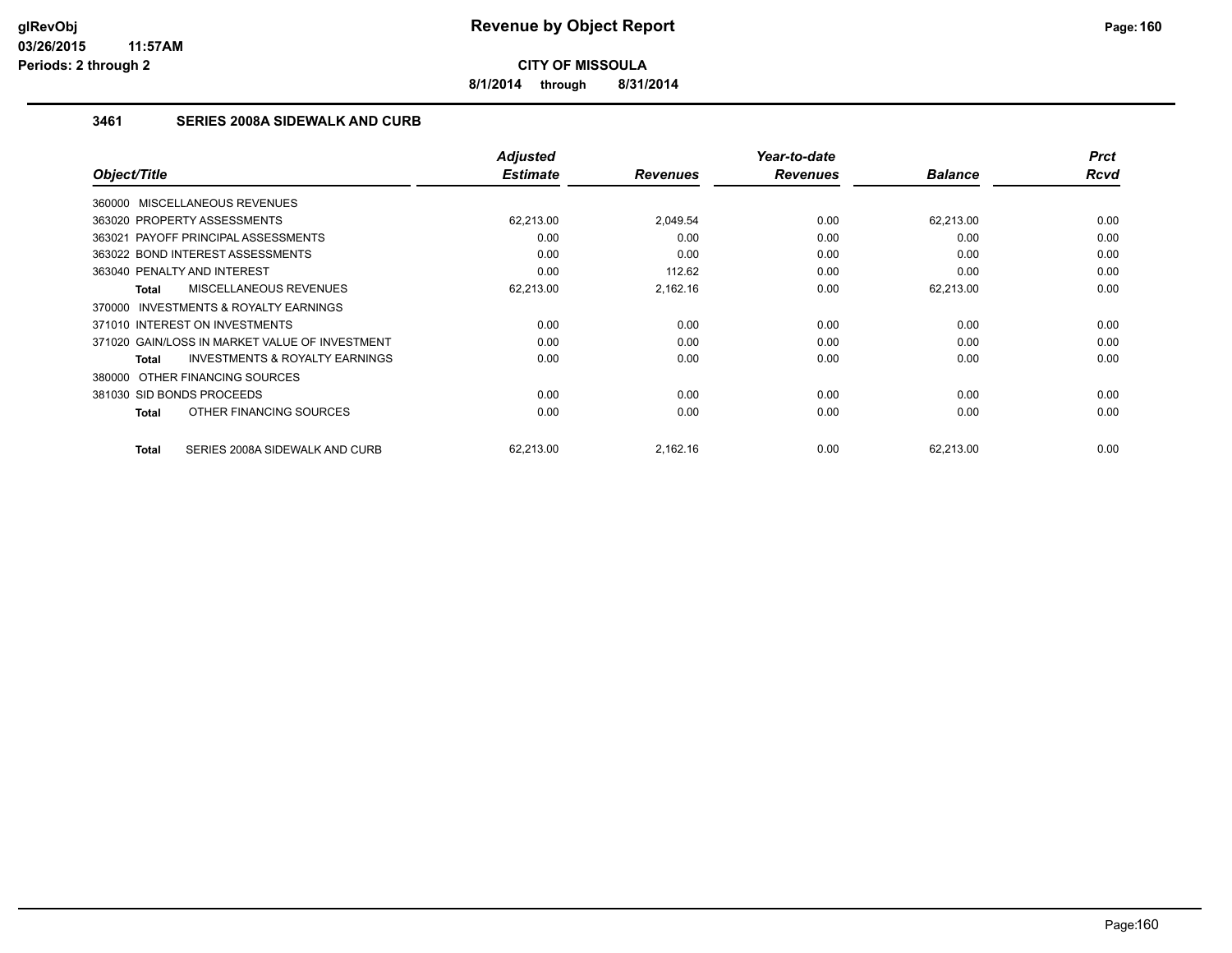**8/1/2014 through 8/31/2014**

## **3462 SERIES 2009 SIDEWALK AND CURB**

#### **3462 SERIES 2009 SIDEWALK AND CURB**

|                                                    | Adjusted        |                 | Year-to-date    |                | <b>Prct</b> |
|----------------------------------------------------|-----------------|-----------------|-----------------|----------------|-------------|
| Object/Title                                       | <b>Estimate</b> | <b>Revenues</b> | <b>Revenues</b> | <b>Balance</b> | Rcvd        |
| <b>MISCELLANEOUS REVENUES</b><br>360000            |                 |                 |                 |                |             |
| 363020 PROPERTY ASSESSMENTS                        | 67,143.00       | 923.38          | 0.00            | 67,143.00      | 0.00        |
| 363021 PAYOFF PRINCIPAL ASSESSMENTS                | 0.00            | 0.00            | 8,389.04        | $-8,389.04$    | 0.00        |
| 363022 BOND INTEREST ASSESSMENTS                   | 0.00            | 0.00            | 0.00            | 0.00           | 0.00        |
| 363040 PENALTY AND INTEREST                        | 0.00            | 51.34           | 0.00            | 0.00           | 0.00        |
| MISCELLANEOUS REVENUES<br><b>Total</b>             | 67,143.00       | 974.72          | 8,389.04        | 58,753.96      | 12.49       |
| INVESTMENTS & ROYALTY EARNINGS<br>370000           |                 |                 |                 |                |             |
| 371010 INTEREST ON INVESTMENTS                     | 0.00            | 0.00            | 0.00            | 0.00           | 0.00        |
| 371020 GAIN/LOSS IN MARKET VALUE OF INVESTMENTS    | 0.00            | 0.00            | 0.00            | 0.00           | 0.00        |
| <b>INVESTMENTS &amp; ROYALTY EARNINGS</b><br>Total | 0.00            | 0.00            | 0.00            | 0.00           | 0.00        |
| OTHER FINANCING SOURCES<br>380000                  |                 |                 |                 |                |             |
| 381030 SID BONDS PROCEEDS                          | 0.00            | 0.00            | 0.00            | 0.00           | 0.00        |
| 383042 TRANSFERS FROM OTHER FUNDS                  | 0.00            | 0.00            | 0.00            | 0.00           | 0.00        |
| OTHER FINANCING SOURCES<br><b>Total</b>            | 0.00            | 0.00            | 0.00            | 0.00           | 0.00        |
| SERIES 2009 SIDEWALK AND CURB<br>Total             | 67,143.00       | 974.72          | 8,389.04        | 58,753.96      | 12.49       |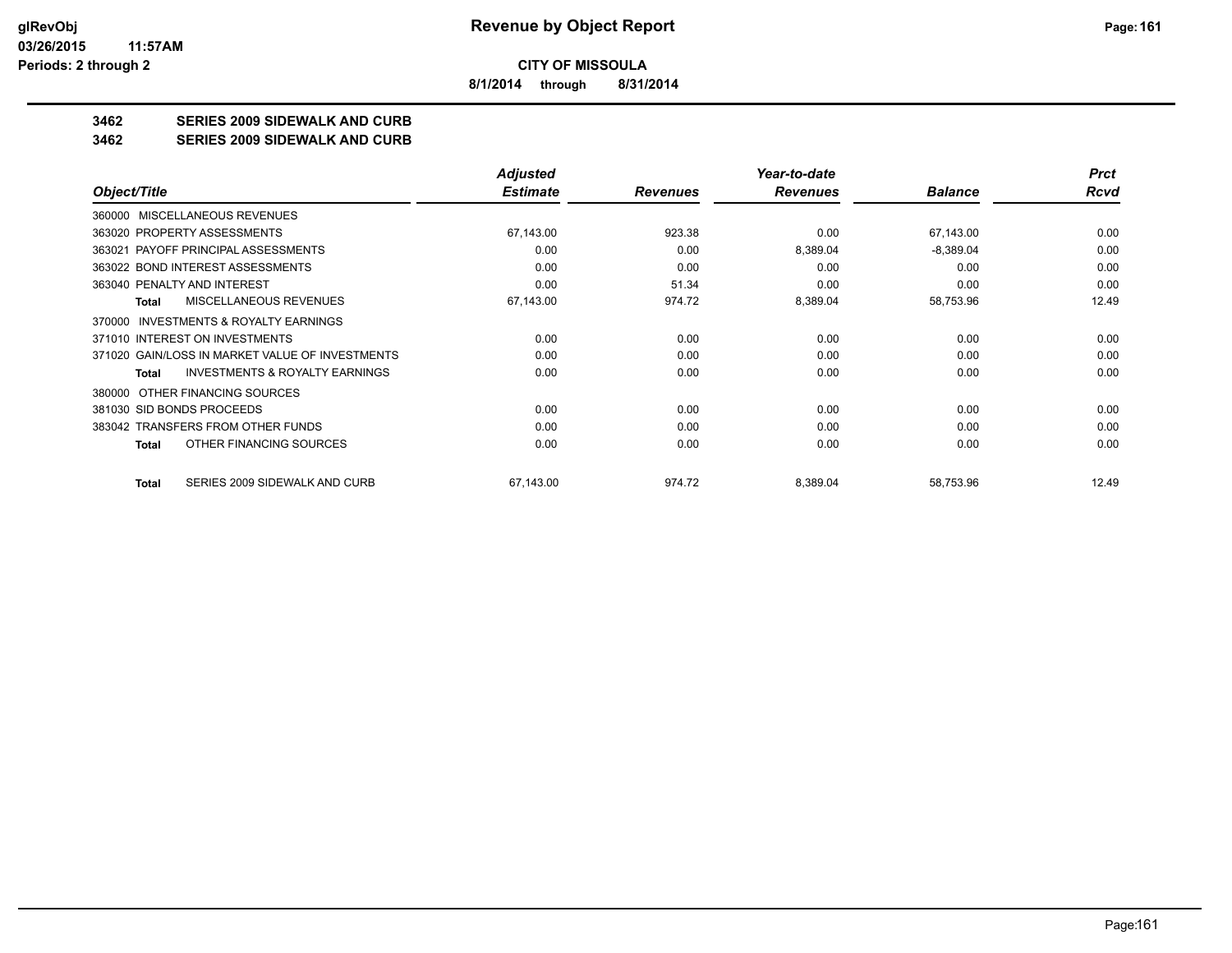**8/1/2014 through 8/31/2014**

## **3462 SERIES 2009 SIDEWALK AND CURB**

|                                                     | <b>Adjusted</b> |                 | Year-to-date    |                | <b>Prct</b> |
|-----------------------------------------------------|-----------------|-----------------|-----------------|----------------|-------------|
| Object/Title                                        | <b>Estimate</b> | <b>Revenues</b> | <b>Revenues</b> | <b>Balance</b> | <b>Rcvd</b> |
| 360000 MISCELLANEOUS REVENUES                       |                 |                 |                 |                |             |
| 363020 PROPERTY ASSESSMENTS                         | 67,143.00       | 923.38          | 0.00            | 67,143.00      | 0.00        |
| 363021 PAYOFF PRINCIPAL ASSESSMENTS                 | 0.00            | 0.00            | 8,389.04        | $-8,389.04$    | 0.00        |
| 363022 BOND INTEREST ASSESSMENTS                    | 0.00            | 0.00            | 0.00            | 0.00           | 0.00        |
| 363040 PENALTY AND INTEREST                         | 0.00            | 51.34           | 0.00            | 0.00           | 0.00        |
| <b>MISCELLANEOUS REVENUES</b><br><b>Total</b>       | 67,143.00       | 974.72          | 8,389.04        | 58,753.96      | 12.49       |
| <b>INVESTMENTS &amp; ROYALTY EARNINGS</b><br>370000 |                 |                 |                 |                |             |
| 371010 INTEREST ON INVESTMENTS                      | 0.00            | 0.00            | 0.00            | 0.00           | 0.00        |
| 371020 GAIN/LOSS IN MARKET VALUE OF INVESTMENT      | 0.00            | 0.00            | 0.00            | 0.00           | 0.00        |
| <b>INVESTMENTS &amp; ROYALTY EARNINGS</b><br>Total  | 0.00            | 0.00            | 0.00            | 0.00           | 0.00        |
| OTHER FINANCING SOURCES<br>380000                   |                 |                 |                 |                |             |
| 381030 SID BONDS PROCEEDS                           | 0.00            | 0.00            | 0.00            | 0.00           | 0.00        |
| 383042 TRANSFERS FROM OTHER FUNDS                   | 0.00            | 0.00            | 0.00            | 0.00           | 0.00        |
| OTHER FINANCING SOURCES<br><b>Total</b>             | 0.00            | 0.00            | 0.00            | 0.00           | 0.00        |
| SERIES 2009 SIDEWALK AND CURB<br><b>Total</b>       | 67,143.00       | 974.72          | 8,389.04        | 58,753.96      | 12.49       |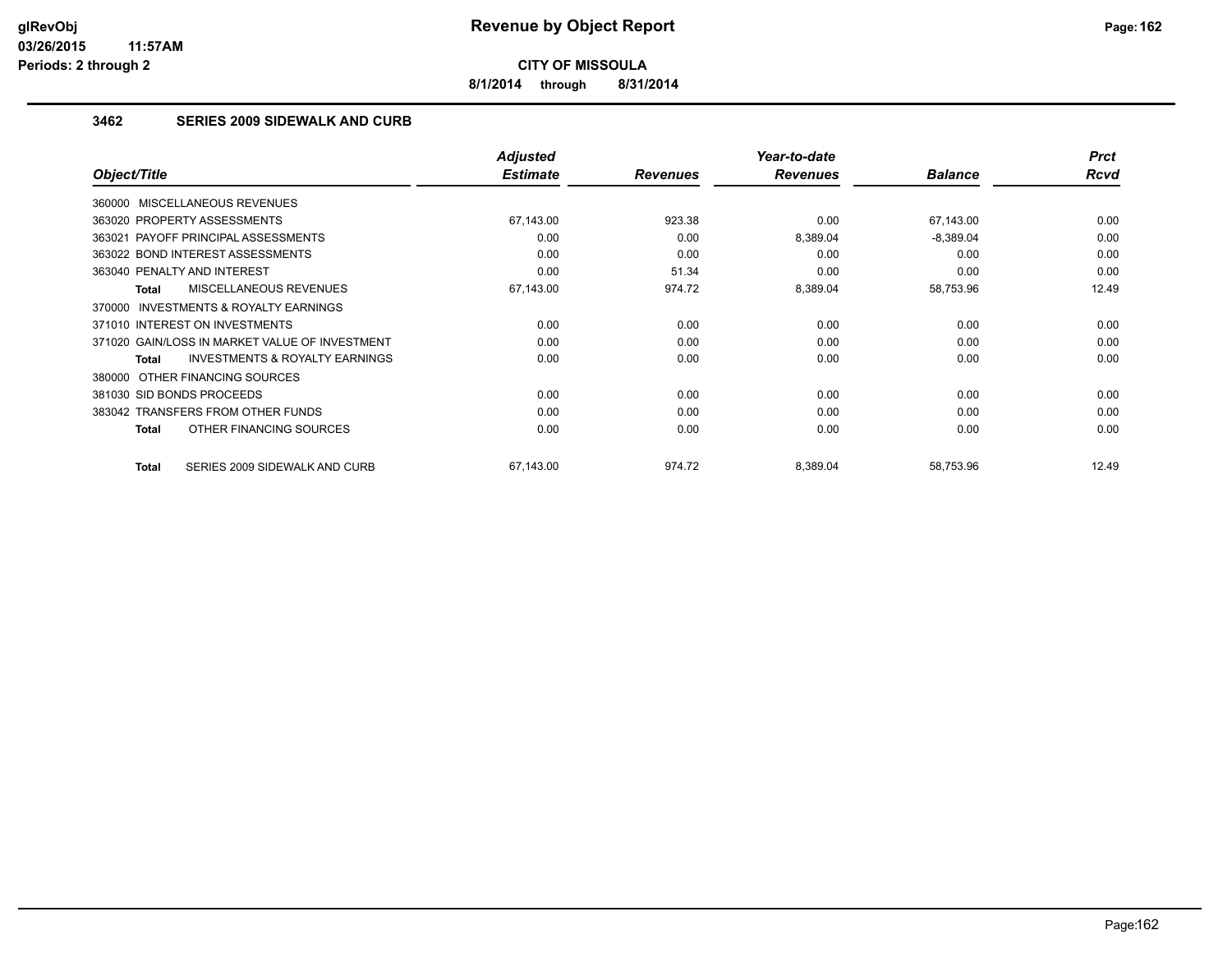**8/1/2014 through 8/31/2014**

## **3463 SERIES 2010 SIDEWALK AND CURB**

#### **3463 SERIES 2010 SIDEWALK AND CURB**

|                                                     | <b>Adjusted</b> |                 | Year-to-date    |                | <b>Prct</b> |
|-----------------------------------------------------|-----------------|-----------------|-----------------|----------------|-------------|
| Object/Title                                        | <b>Estimate</b> | <b>Revenues</b> | <b>Revenues</b> | <b>Balance</b> | Rcvd        |
| <b>MISCELLANEOUS REVENUES</b><br>360000             |                 |                 |                 |                |             |
| 363020 PROPERTY ASSESSMENTS                         | 103,038.00      | 1,858.32        | $-961.69$       | 103,999.69     | $-0.93$     |
| PAYOFF PRINCIPAL ASSESSMENTS<br>363021              | 0.00            | 0.00            | 11,387.01       | $-11,387.01$   | 0.00        |
| 363022 BOND INTEREST ASSESSMENTS                    | 0.00            | 0.00            | 0.00            | 0.00           | 0.00        |
| 363040 PENALTY AND INTEREST                         | 0.00            | 57.33           | $-55.15$        | 55.15          | 0.00        |
| MISCELLANEOUS REVENUES<br>Total                     | 103,038.00      | 1,915.65        | 10,370.17       | 92,667.83      | 10.06       |
| <b>INVESTMENTS &amp; ROYALTY EARNINGS</b><br>370000 |                 |                 |                 |                |             |
| 371010 INTEREST ON INVESTMENTS                      | 0.00            | 0.00            | 0.00            | 0.00           | 0.00        |
| 371020 GAIN/LOSS IN MARKET VALUE OF INVESTMENTS     | 0.00            | 0.00            | 0.00            | 0.00           | 0.00        |
| <b>INVESTMENTS &amp; ROYALTY EARNINGS</b><br>Total  | 0.00            | 0.00            | 0.00            | 0.00           | 0.00        |
| 380000 OTHER FINANCING SOURCES                      |                 |                 |                 |                |             |
| 381030 SID BONDS PROCEEDS                           | 0.00            | 0.00            | 0.00            | 0.00           | 0.00        |
| 383042 TRANSFERS FROM OTHER FUNDS                   | 0.00            | 0.00            | 0.00            | 0.00           | 0.00        |
| OTHER FINANCING SOURCES<br>Total                    | 0.00            | 0.00            | 0.00            | 0.00           | 0.00        |
| SERIES 2010 SIDEWALK AND CURB<br>Total              | 103,038.00      | 1,915.65        | 10,370.17       | 92,667.83      | 10.06       |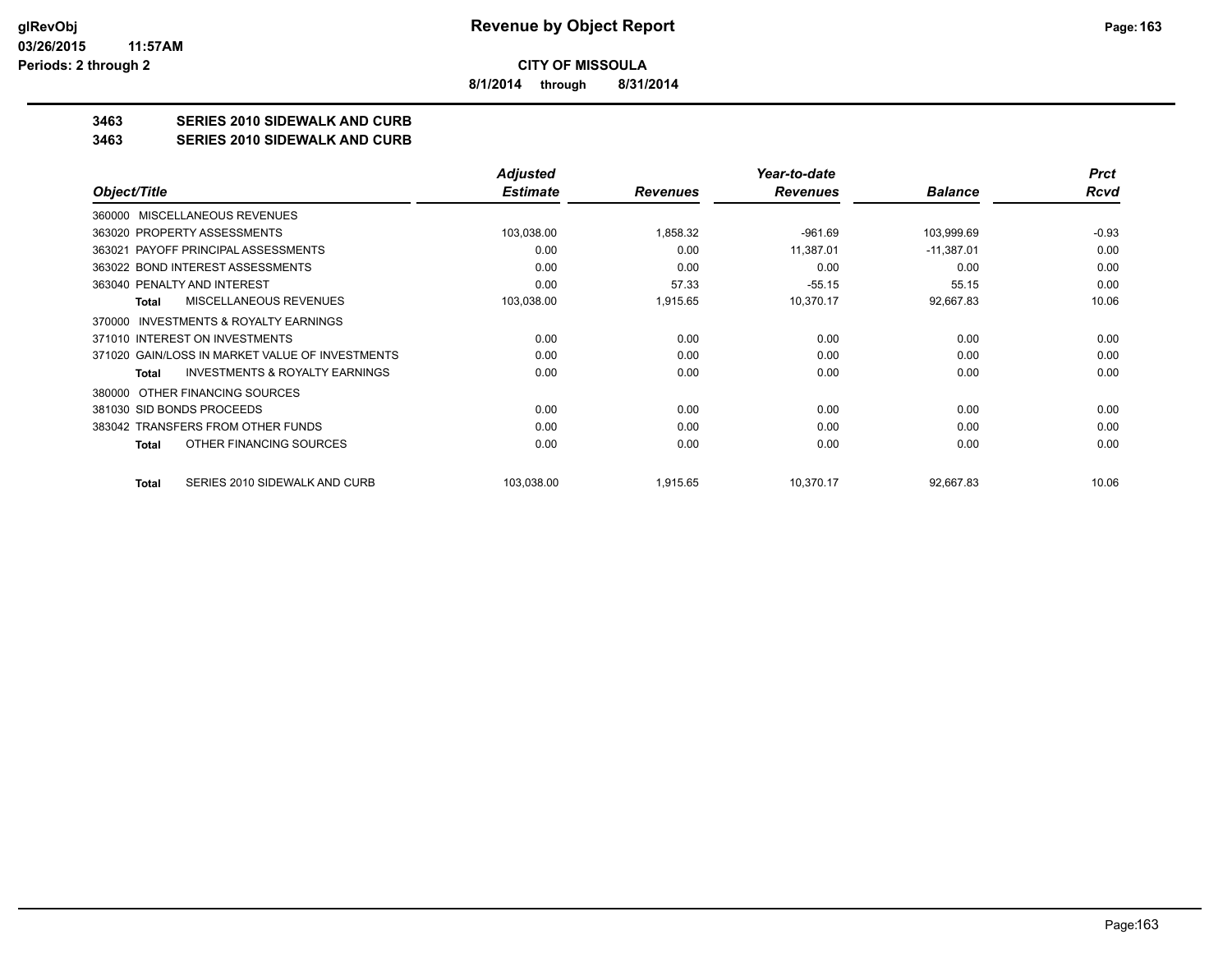**8/1/2014 through 8/31/2014**

## **3463 SERIES 2010 SIDEWALK AND CURB**

|                                                           | <b>Adjusted</b> |                 | Year-to-date    |                | <b>Prct</b> |
|-----------------------------------------------------------|-----------------|-----------------|-----------------|----------------|-------------|
| Object/Title                                              | <b>Estimate</b> | <b>Revenues</b> | <b>Revenues</b> | <b>Balance</b> | Rcvd        |
| 360000 MISCELLANEOUS REVENUES                             |                 |                 |                 |                |             |
| 363020 PROPERTY ASSESSMENTS                               | 103,038.00      | 1,858.32        | $-961.69$       | 103,999.69     | $-0.93$     |
| 363021 PAYOFF PRINCIPAL ASSESSMENTS                       | 0.00            | 0.00            | 11,387.01       | $-11,387.01$   | 0.00        |
| 363022 BOND INTEREST ASSESSMENTS                          | 0.00            | 0.00            | 0.00            | 0.00           | 0.00        |
| 363040 PENALTY AND INTEREST                               | 0.00            | 57.33           | $-55.15$        | 55.15          | 0.00        |
| MISCELLANEOUS REVENUES<br><b>Total</b>                    | 103,038.00      | 1,915.65        | 10,370.17       | 92,667.83      | 10.06       |
| <b>INVESTMENTS &amp; ROYALTY EARNINGS</b><br>370000       |                 |                 |                 |                |             |
| 371010 INTEREST ON INVESTMENTS                            | 0.00            | 0.00            | 0.00            | 0.00           | 0.00        |
| 371020 GAIN/LOSS IN MARKET VALUE OF INVESTMENT            | 0.00            | 0.00            | 0.00            | 0.00           | 0.00        |
| <b>INVESTMENTS &amp; ROYALTY EARNINGS</b><br><b>Total</b> | 0.00            | 0.00            | 0.00            | 0.00           | 0.00        |
| 380000 OTHER FINANCING SOURCES                            |                 |                 |                 |                |             |
| 381030 SID BONDS PROCEEDS                                 | 0.00            | 0.00            | 0.00            | 0.00           | 0.00        |
| 383042 TRANSFERS FROM OTHER FUNDS                         | 0.00            | 0.00            | 0.00            | 0.00           | 0.00        |
| OTHER FINANCING SOURCES<br><b>Total</b>                   | 0.00            | 0.00            | 0.00            | 0.00           | 0.00        |
| SERIES 2010 SIDEWALK AND CURB<br><b>Total</b>             | 103,038.00      | 1,915.65        | 10,370.17       | 92,667.83      | 10.06       |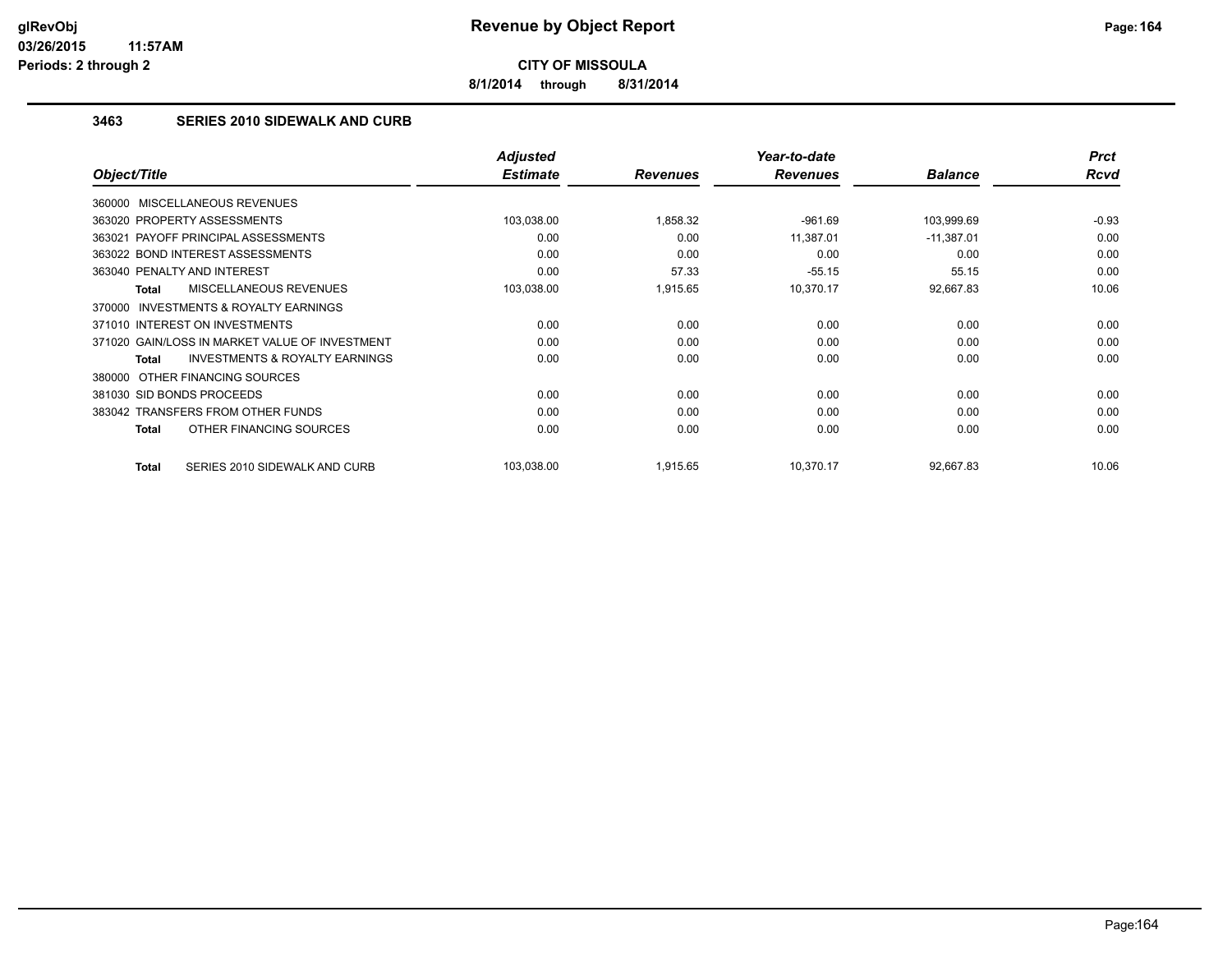**8/1/2014 through 8/31/2014**

**3464 FY12 S/C DEBT SERVICE**

**3464 FY12 S/C DEBT SERVICE**

|                                                    | <b>Adjusted</b> |                 | Year-to-date    |                | <b>Prct</b> |
|----------------------------------------------------|-----------------|-----------------|-----------------|----------------|-------------|
| Object/Title                                       | <b>Estimate</b> | <b>Revenues</b> | <b>Revenues</b> | <b>Balance</b> | Rcvd        |
| MISCELLANEOUS REVENUES<br>360000                   |                 |                 |                 |                |             |
| 363020 PROPERTY ASSESSMENTS                        | 72,560.00       | 700.91          | $-570.24$       | 73,130.24      | $-0.79$     |
| 363021 PAYOFF PRINCIPAL ASSESSMENTS                | 0.00            | 0.00            | 0.00            | 0.00           | 0.00        |
| 363022 BOND INTEREST ASSESSMENTS                   | 0.00            | 0.00            | 0.00            | 0.00           | 0.00        |
| 363040 PENALTY AND INTEREST                        | 0.00            | 29.09           | $-38.11$        | 38.11          | 0.00        |
| <b>MISCELLANEOUS REVENUES</b><br><b>Total</b>      | 72,560.00       | 730.00          | $-608.35$       | 73,168.35      | $-0.84$     |
| INVESTMENTS & ROYALTY EARNINGS<br>370000           |                 |                 |                 |                |             |
| 371010 INTEREST ON INVESTMENTS                     | 0.00            | 0.00            | 0.00            | 0.00           | 0.00        |
| 371020 GAIN/LOSS IN MARKET VALUE OF INVESTMENTS    | 0.00            | 0.00            | 0.00            | 0.00           | 0.00        |
| <b>INVESTMENTS &amp; ROYALTY EARNINGS</b><br>Total | 0.00            | 0.00            | 0.00            | 0.00           | 0.00        |
| OTHER FINANCING SOURCES<br>380000                  |                 |                 |                 |                |             |
| 381030 SID BONDS PROCEEDS                          | 0.00            | 0.00            | 0.00            | 0.00           | 0.00        |
| 383042 TRANSFERS FROM OTHER FUNDS                  | 0.00            | 0.00            | 0.00            | 0.00           | 0.00        |
| OTHER FINANCING SOURCES<br>Total                   | 0.00            | 0.00            | 0.00            | 0.00           | 0.00        |
| FY12 S/C DEBT SERVICE<br><b>Total</b>              | 72,560.00       | 730.00          | $-608.35$       | 73,168.35      | $-0.84$     |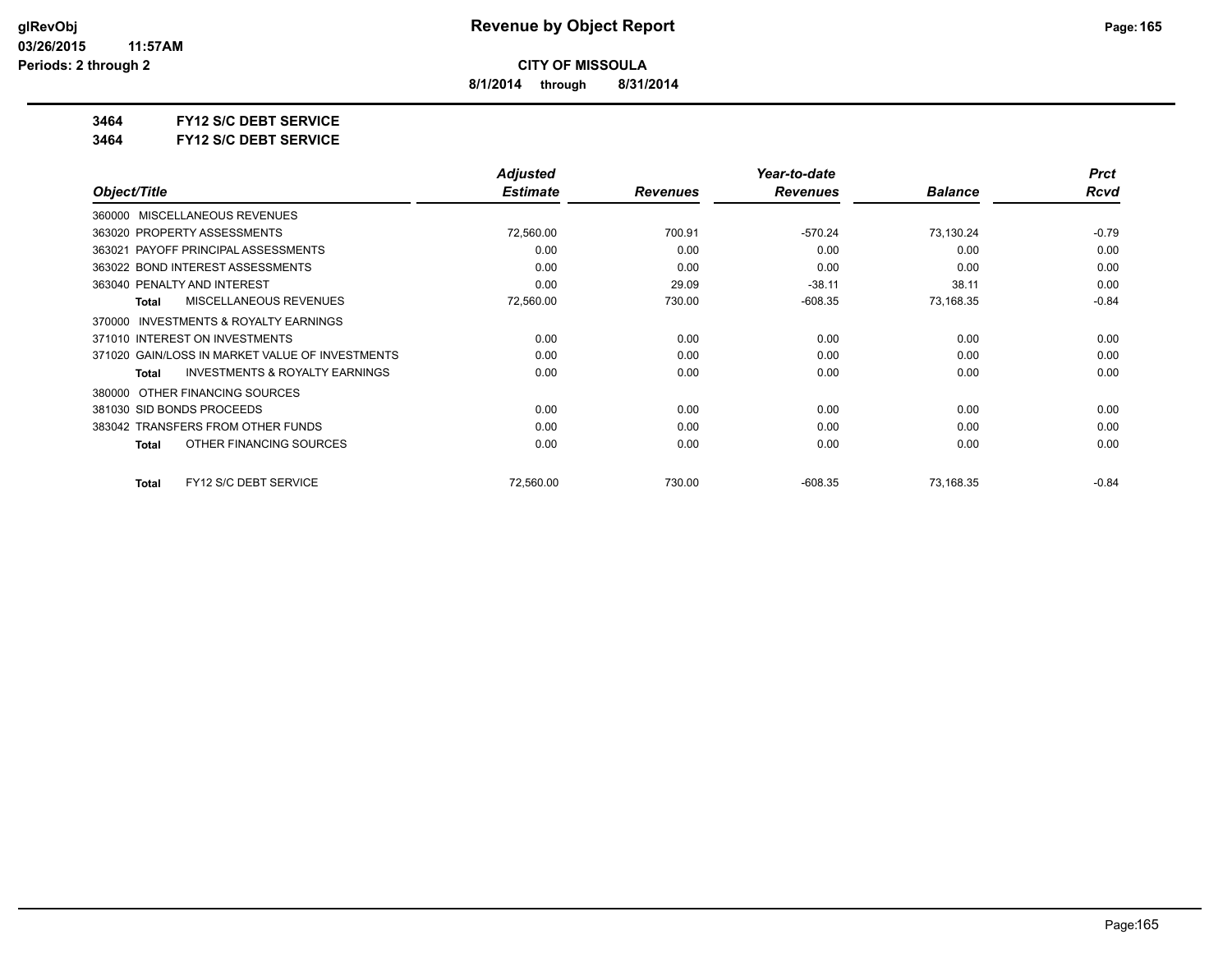**8/1/2014 through 8/31/2014**

### **3464 FY12 S/C DEBT SERVICE**

|                                                           | <b>Adjusted</b> |                 | Year-to-date    |                | <b>Prct</b> |
|-----------------------------------------------------------|-----------------|-----------------|-----------------|----------------|-------------|
| Object/Title                                              | <b>Estimate</b> | <b>Revenues</b> | <b>Revenues</b> | <b>Balance</b> | Rcvd        |
| 360000 MISCELLANEOUS REVENUES                             |                 |                 |                 |                |             |
| 363020 PROPERTY ASSESSMENTS                               | 72,560.00       | 700.91          | $-570.24$       | 73,130.24      | $-0.79$     |
| 363021 PAYOFF PRINCIPAL ASSESSMENTS                       | 0.00            | 0.00            | 0.00            | 0.00           | 0.00        |
| 363022 BOND INTEREST ASSESSMENTS                          | 0.00            | 0.00            | 0.00            | 0.00           | 0.00        |
| 363040 PENALTY AND INTEREST                               | 0.00            | 29.09           | $-38.11$        | 38.11          | 0.00        |
| MISCELLANEOUS REVENUES<br>Total                           | 72,560.00       | 730.00          | $-608.35$       | 73,168.35      | $-0.84$     |
| <b>INVESTMENTS &amp; ROYALTY EARNINGS</b><br>370000       |                 |                 |                 |                |             |
| 371010 INTEREST ON INVESTMENTS                            | 0.00            | 0.00            | 0.00            | 0.00           | 0.00        |
| 371020 GAIN/LOSS IN MARKET VALUE OF INVESTMENT            | 0.00            | 0.00            | 0.00            | 0.00           | 0.00        |
| <b>INVESTMENTS &amp; ROYALTY EARNINGS</b><br><b>Total</b> | 0.00            | 0.00            | 0.00            | 0.00           | 0.00        |
| 380000 OTHER FINANCING SOURCES                            |                 |                 |                 |                |             |
| 381030 SID BONDS PROCEEDS                                 | 0.00            | 0.00            | 0.00            | 0.00           | 0.00        |
| 383042 TRANSFERS FROM OTHER FUNDS                         | 0.00            | 0.00            | 0.00            | 0.00           | 0.00        |
| OTHER FINANCING SOURCES<br>Total                          | 0.00            | 0.00            | 0.00            | 0.00           | 0.00        |
| FY12 S/C DEBT SERVICE<br>Total                            | 72,560.00       | 730.00          | $-608.35$       | 73,168.35      | $-0.84$     |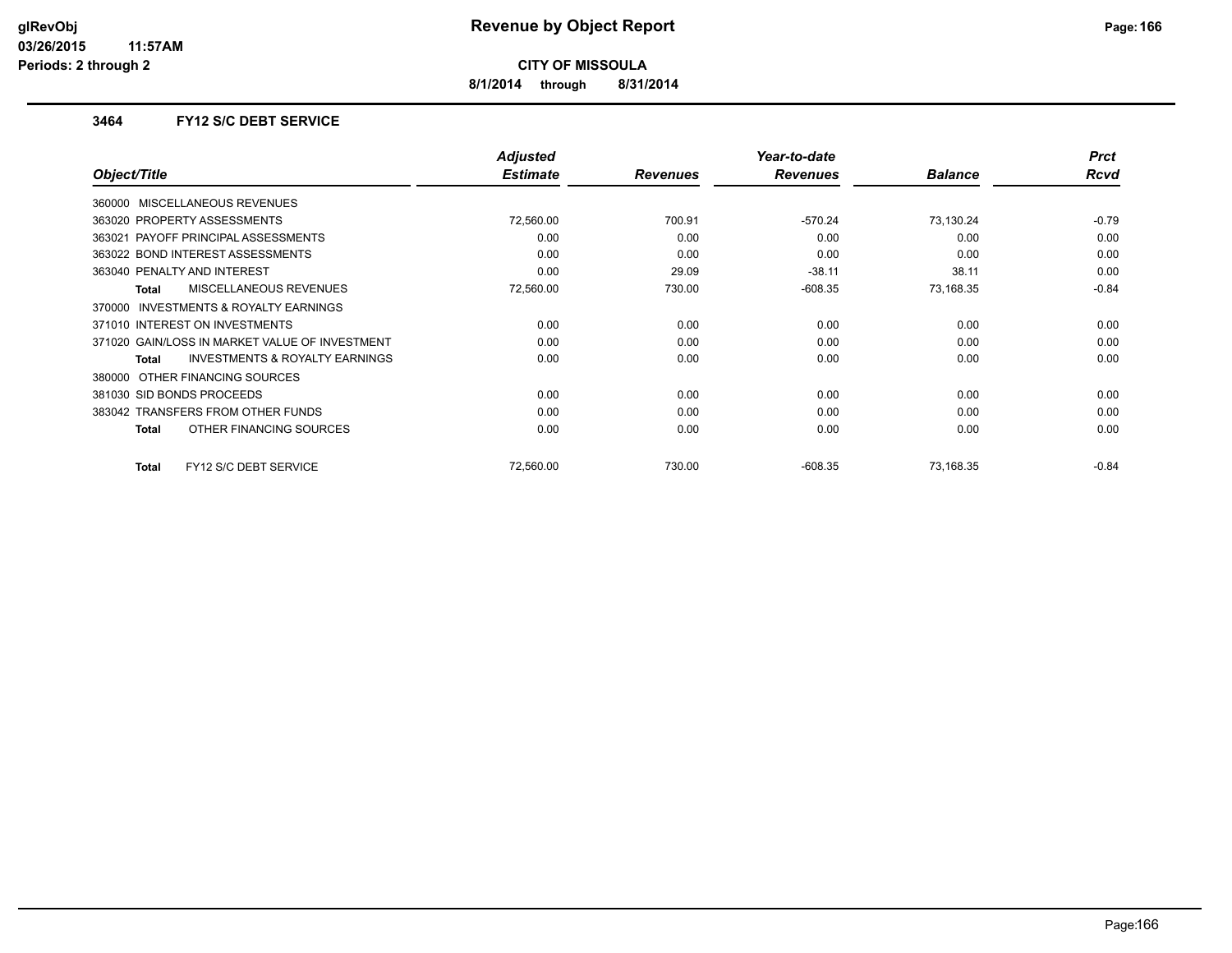**8/1/2014 through 8/31/2014**

## **3465 FY13 SIDEWALK/CURB DEBT SERVICE**

#### **3465 FY13 SIDEWALK/CURB DEBT SERVICE**

|                                                     | <b>Adjusted</b> |                 | Year-to-date    |                | <b>Prct</b> |
|-----------------------------------------------------|-----------------|-----------------|-----------------|----------------|-------------|
| Object/Title                                        | <b>Estimate</b> | <b>Revenues</b> | <b>Revenues</b> | <b>Balance</b> | Rcvd        |
| MISCELLANEOUS REVENUES<br>360000                    |                 |                 |                 |                |             |
| 363020 PROPERTY ASSESSMENTS                         | 40,976.00       | 240.83          | $-411.10$       | 41,387.10      | $-1.00$     |
| 363021 PAYOFF PRINCIPAL ASSESSMENTS                 | 0.00            | 0.00            | 0.00            | 0.00           | 0.00        |
| 363022 BOND INTEREST ASSESSMENTS                    | 0.00            | 0.00            | 0.00            | 0.00           | 0.00        |
| 363040 PENALTY AND INTEREST                         | 0.00            | 9.98            | $-23.33$        | 23.33          | 0.00        |
| MISCELLANEOUS REVENUES<br>Total                     | 40,976.00       | 250.81          | $-434.43$       | 41,410.43      | $-1.06$     |
| <b>INVESTMENTS &amp; ROYALTY EARNINGS</b><br>370000 |                 |                 |                 |                |             |
| 371010 INTEREST ON INVESTMENTS                      | 0.00            | 0.00            | 0.00            | 0.00           | 0.00        |
| 371020 GAIN/LOSS IN MARKET VALUE OF INVESTMENTS     | 0.00            | 0.00            | 0.00            | 0.00           | 0.00        |
| <b>INVESTMENTS &amp; ROYALTY EARNINGS</b><br>Total  | 0.00            | 0.00            | 0.00            | 0.00           | 0.00        |
| 380000 OTHER FINANCING SOURCES                      |                 |                 |                 |                |             |
| 381030 SID BONDS PROCEEDS                           | 0.00            | 0.00            | 0.00            | 0.00           | 0.00        |
| 383042 TRANSFERS FROM OTHER FUNDS                   | 0.00            | 0.00            | 0.00            | 0.00           | 0.00        |
| OTHER FINANCING SOURCES<br>Total                    | 0.00            | 0.00            | 0.00            | 0.00           | 0.00        |
| FY13 SIDEWALK/CURB DEBT SERVICE<br><b>Total</b>     | 40,976.00       | 250.81          | -434.43         | 41,410.43      | $-1.06$     |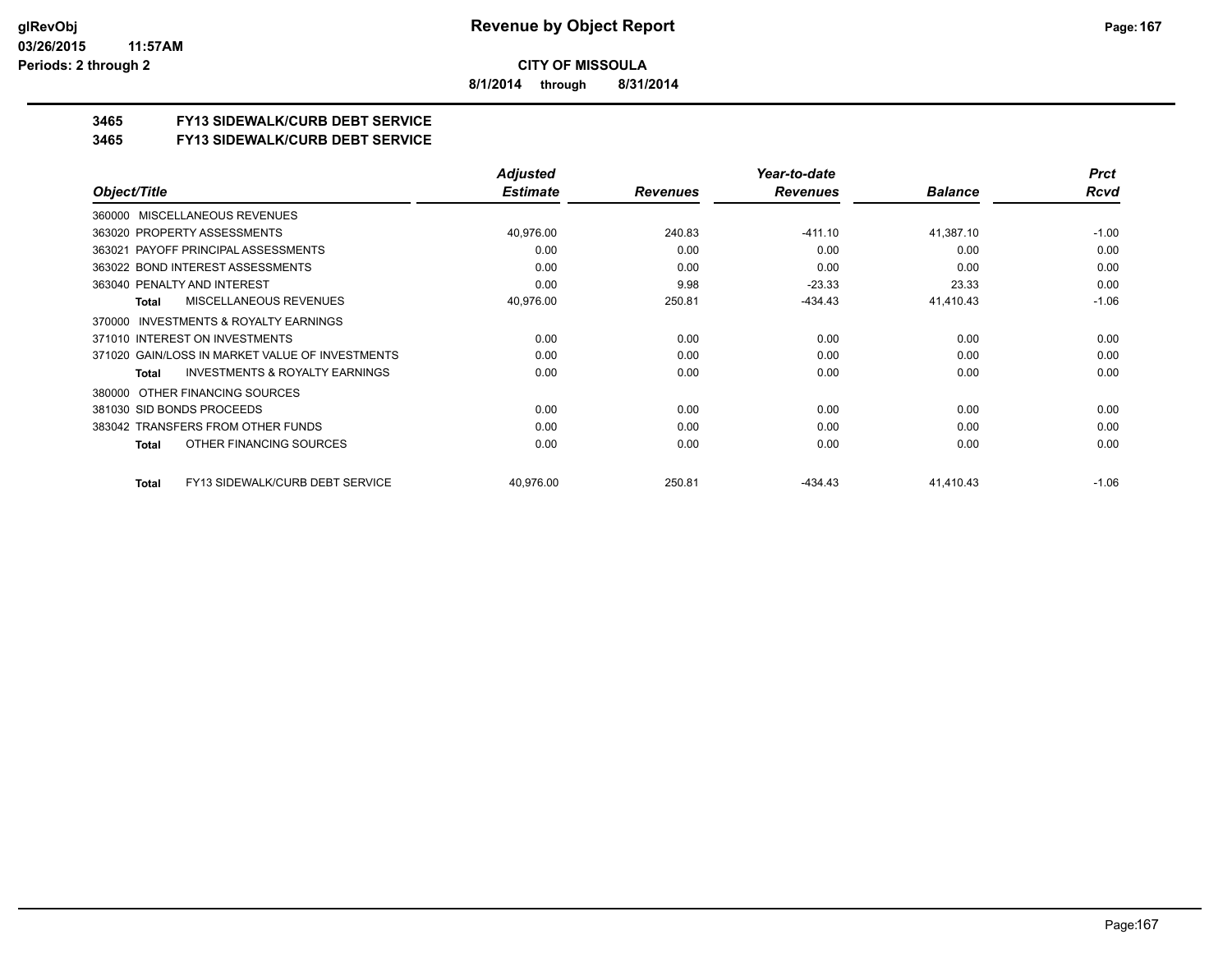**8/1/2014 through 8/31/2014**

## **3465 FY13 SIDEWALK/CURB DEBT SERVICE**

|                                                           | <b>Adjusted</b> |                 | Year-to-date    |                | <b>Prct</b> |
|-----------------------------------------------------------|-----------------|-----------------|-----------------|----------------|-------------|
| Object/Title                                              | <b>Estimate</b> | <b>Revenues</b> | <b>Revenues</b> | <b>Balance</b> | Rcvd        |
| 360000 MISCELLANEOUS REVENUES                             |                 |                 |                 |                |             |
| 363020 PROPERTY ASSESSMENTS                               | 40,976.00       | 240.83          | $-411.10$       | 41,387.10      | $-1.00$     |
| PAYOFF PRINCIPAL ASSESSMENTS<br>363021                    | 0.00            | 0.00            | 0.00            | 0.00           | 0.00        |
| 363022 BOND INTEREST ASSESSMENTS                          | 0.00            | 0.00            | 0.00            | 0.00           | 0.00        |
| 363040 PENALTY AND INTEREST                               | 0.00            | 9.98            | $-23.33$        | 23.33          | 0.00        |
| <b>MISCELLANEOUS REVENUES</b><br><b>Total</b>             | 40,976.00       | 250.81          | $-434.43$       | 41,410.43      | $-1.06$     |
| 370000 INVESTMENTS & ROYALTY EARNINGS                     |                 |                 |                 |                |             |
| 371010 INTEREST ON INVESTMENTS                            | 0.00            | 0.00            | 0.00            | 0.00           | 0.00        |
| 371020 GAIN/LOSS IN MARKET VALUE OF INVESTMENT            | 0.00            | 0.00            | 0.00            | 0.00           | 0.00        |
| <b>INVESTMENTS &amp; ROYALTY EARNINGS</b><br><b>Total</b> | 0.00            | 0.00            | 0.00            | 0.00           | 0.00        |
| OTHER FINANCING SOURCES<br>380000                         |                 |                 |                 |                |             |
| 381030 SID BONDS PROCEEDS                                 | 0.00            | 0.00            | 0.00            | 0.00           | 0.00        |
| 383042 TRANSFERS FROM OTHER FUNDS                         | 0.00            | 0.00            | 0.00            | 0.00           | 0.00        |
| OTHER FINANCING SOURCES<br><b>Total</b>                   | 0.00            | 0.00            | 0.00            | 0.00           | 0.00        |
| FY13 SIDEWALK/CURB DEBT SERVICE<br><b>Total</b>           | 40,976.00       | 250.81          | $-434.43$       | 41,410.43      | $-1.06$     |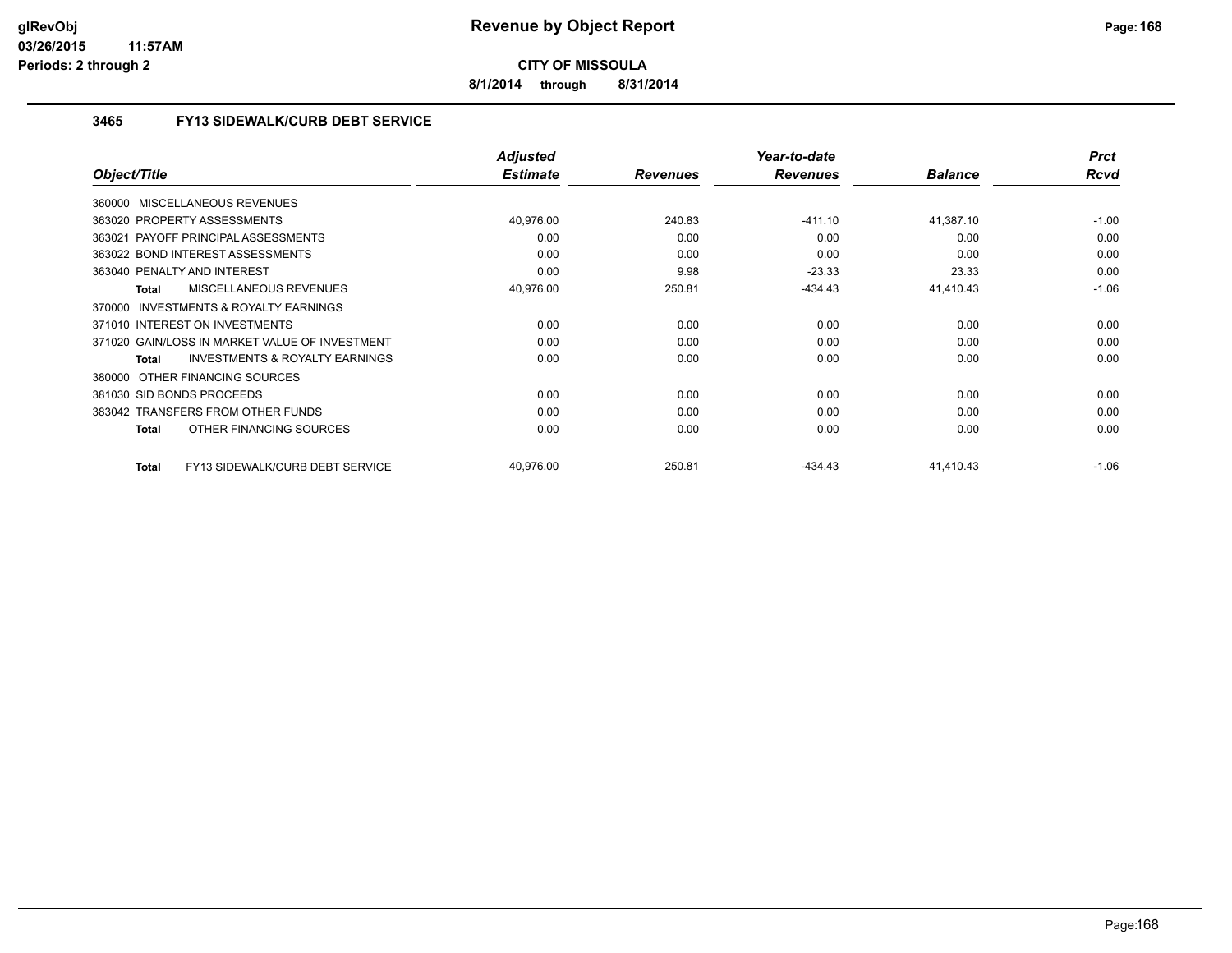**8/1/2014 through 8/31/2014**

**3470 SID 470 DEBT SERVICE FUND**

**3470 SID 470 DEBT SERVICE FUND**

|                                                           | <b>Adjusted</b> |                 | Year-to-date    |                | <b>Prct</b> |
|-----------------------------------------------------------|-----------------|-----------------|-----------------|----------------|-------------|
| Object/Title                                              | <b>Estimate</b> | <b>Revenues</b> | <b>Revenues</b> | <b>Balance</b> | <b>Rcvd</b> |
| TAXES/ASSESSMENTS<br>310000                               |                 |                 |                 |                |             |
| PENALTIES & INTEREST<br>312001                            | 0.00            | 0.00            | 0.00            | 0.00           | 0.00        |
| TAXES/ASSESSMENTS<br><b>Total</b>                         | 0.00            | 0.00            | 0.00            | 0.00           | 0.00        |
| MISCELLANEOUS REVENUES<br>360000                          |                 |                 |                 |                |             |
| 363020 PROPERTY ASSESSMENTS                               | 0.00            | 0.00            | 0.00            | 0.00           | 0.00        |
| 363021 PAYOFF PRINCIPAL ASSESSMENTS                       | 0.00            | 0.00            | 0.00            | 0.00           | 0.00        |
| 363022 BOND INTEREST ASSESSMENTS                          | 0.00            | 0.00            | 0.00            | 0.00           | 0.00        |
| 363040 PENALTY AND INTEREST                               | 0.00            | 0.00            | 0.00            | 0.00           | 0.00        |
| MISCELLANEOUS REVENUES<br><b>Total</b>                    | 0.00            | 0.00            | 0.00            | 0.00           | 0.00        |
| <b>INVESTMENTS &amp; ROYALTY EARNINGS</b><br>370000       |                 |                 |                 |                |             |
| 371010 INTEREST ON INVESTMENTS                            | 0.00            | 0.00            | 0.00            | 0.00           | 0.00        |
| 371020 GAIN/LOSS IN MARKET VALUE OF INVESTMENTS           | 0.00            | 0.00            | 0.00            | 0.00           | 0.00        |
| <b>INVESTMENTS &amp; ROYALTY EARNINGS</b><br><b>Total</b> | 0.00            | 0.00            | 0.00            | 0.00           | 0.00        |
| OTHER FINANCING SOURCES<br>380000                         |                 |                 |                 |                |             |
| 381009 TRANSFERS IN                                       | 0.00            | 0.00            | 0.00            | 0.00           | 0.00        |
| OTHER FINANCING SOURCES<br><b>Total</b>                   | 0.00            | 0.00            | 0.00            | 0.00           | 0.00        |
| SID 470 DEBT SERVICE FUND<br><b>Total</b>                 | 0.00            | 0.00            | 0.00            | 0.00           | 0.00        |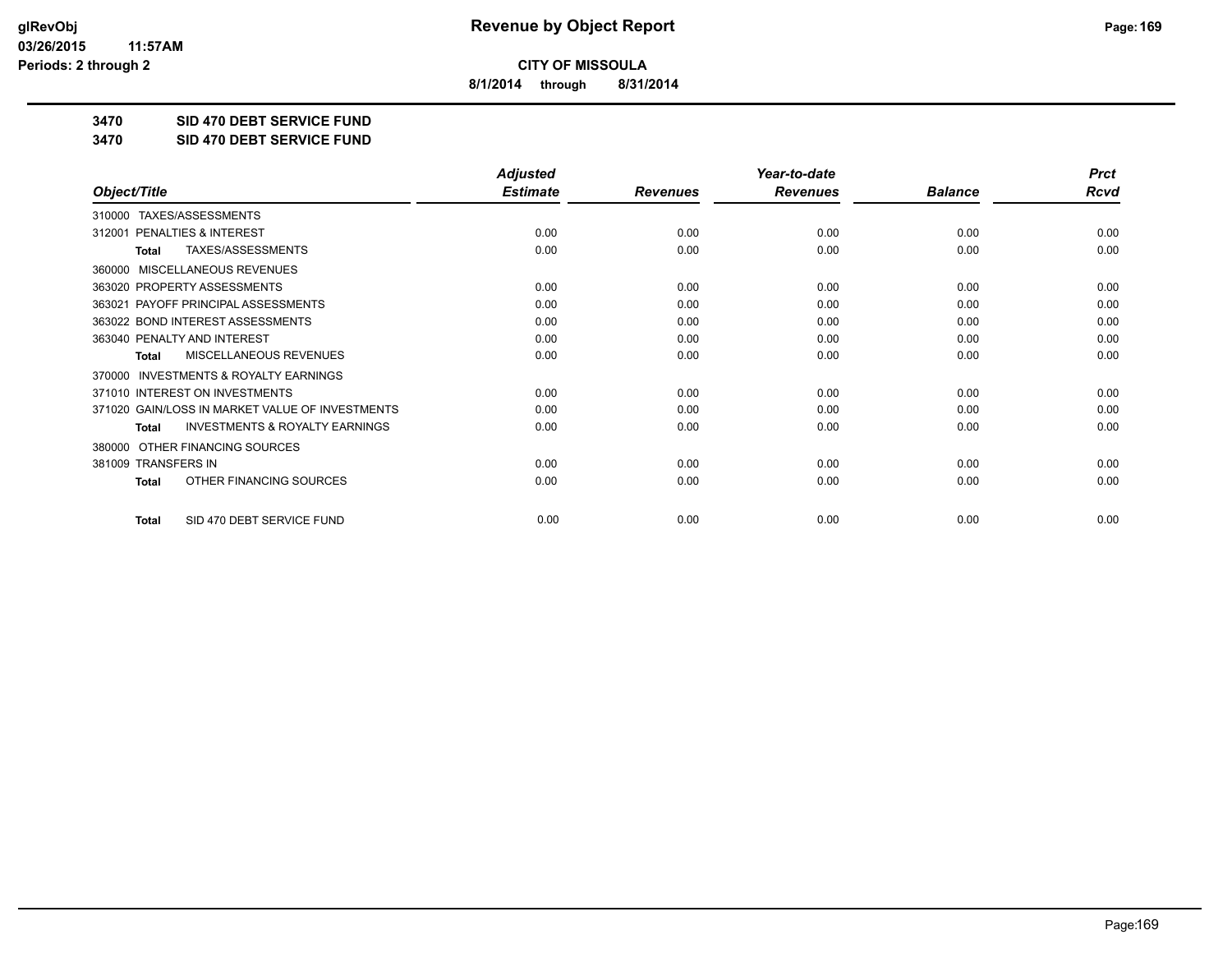**8/1/2014 through 8/31/2014**

## **3470 SID 470 DEBT SERVICE FUND**

|                                                           | <b>Adjusted</b> |                 | Year-to-date    |                | <b>Prct</b> |
|-----------------------------------------------------------|-----------------|-----------------|-----------------|----------------|-------------|
| Object/Title                                              | <b>Estimate</b> | <b>Revenues</b> | <b>Revenues</b> | <b>Balance</b> | <b>Rcvd</b> |
| TAXES/ASSESSMENTS<br>310000                               |                 |                 |                 |                |             |
| <b>PENALTIES &amp; INTEREST</b><br>312001                 | 0.00            | 0.00            | 0.00            | 0.00           | 0.00        |
| TAXES/ASSESSMENTS<br><b>Total</b>                         | 0.00            | 0.00            | 0.00            | 0.00           | 0.00        |
| MISCELLANEOUS REVENUES<br>360000                          |                 |                 |                 |                |             |
| 363020 PROPERTY ASSESSMENTS                               | 0.00            | 0.00            | 0.00            | 0.00           | 0.00        |
| 363021 PAYOFF PRINCIPAL ASSESSMENTS                       | 0.00            | 0.00            | 0.00            | 0.00           | 0.00        |
| 363022 BOND INTEREST ASSESSMENTS                          | 0.00            | 0.00            | 0.00            | 0.00           | 0.00        |
| 363040 PENALTY AND INTEREST                               | 0.00            | 0.00            | 0.00            | 0.00           | 0.00        |
| <b>MISCELLANEOUS REVENUES</b><br><b>Total</b>             | 0.00            | 0.00            | 0.00            | 0.00           | 0.00        |
| <b>INVESTMENTS &amp; ROYALTY EARNINGS</b><br>370000       |                 |                 |                 |                |             |
| 371010 INTEREST ON INVESTMENTS                            | 0.00            | 0.00            | 0.00            | 0.00           | 0.00        |
| 371020 GAIN/LOSS IN MARKET VALUE OF INVESTMENT            | 0.00            | 0.00            | 0.00            | 0.00           | 0.00        |
| <b>INVESTMENTS &amp; ROYALTY EARNINGS</b><br><b>Total</b> | 0.00            | 0.00            | 0.00            | 0.00           | 0.00        |
| OTHER FINANCING SOURCES<br>380000                         |                 |                 |                 |                |             |
| 381009 TRANSFERS IN                                       | 0.00            | 0.00            | 0.00            | 0.00           | 0.00        |
| OTHER FINANCING SOURCES<br><b>Total</b>                   | 0.00            | 0.00            | 0.00            | 0.00           | 0.00        |
| SID 470 DEBT SERVICE FUND<br>Total                        | 0.00            | 0.00            | 0.00            | 0.00           | 0.00        |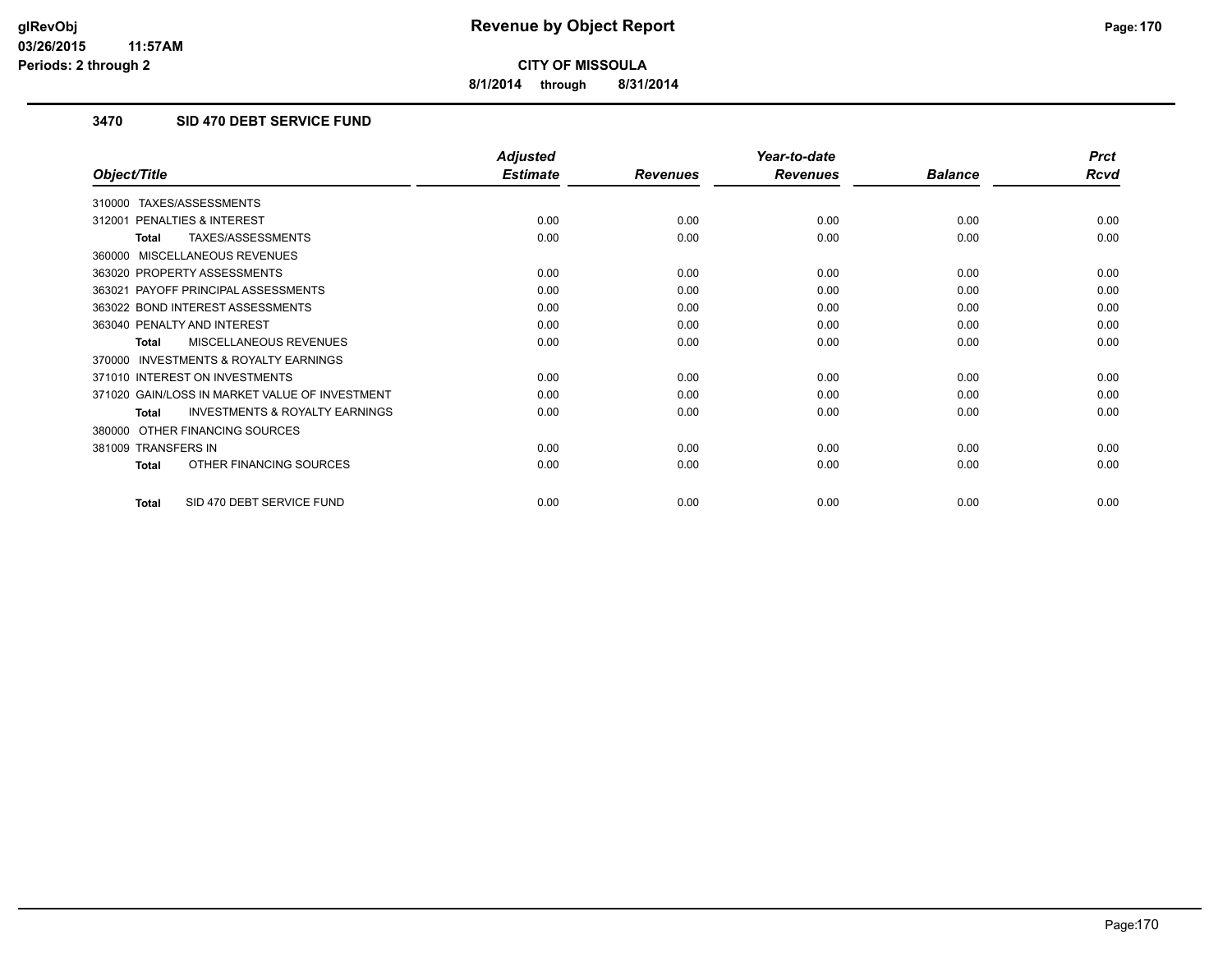**8/1/2014 through 8/31/2014**

**3491 SID 491 DEBT SERVICE FUND**

**3491 SID 491 DEBT SERVICE FUND**

|                                                     | <b>Adjusted</b> |                 | Year-to-date    |                | <b>Prct</b> |
|-----------------------------------------------------|-----------------|-----------------|-----------------|----------------|-------------|
| Object/Title                                        | <b>Estimate</b> | <b>Revenues</b> | <b>Revenues</b> | <b>Balance</b> | <b>Rcvd</b> |
| 310000 TAXES/ASSESSMENTS                            |                 |                 |                 |                |             |
| <b>PENALTIES &amp; INTEREST</b><br>312001           | 0.00            | 0.00            | 0.00            | 0.00           | 0.00        |
| TAXES/ASSESSMENTS<br><b>Total</b>                   | 0.00            | 0.00            | 0.00            | 0.00           | 0.00        |
| MISCELLANEOUS REVENUES<br>360000                    |                 |                 |                 |                |             |
| 360010 MISCELLANEOUS                                | 0.00            | 0.00            | 0.00            | 0.00           | 0.00        |
| 363020 PROPERTY ASSESSMENTS                         | 0.00            | 0.00            | 0.00            | 0.00           | 0.00        |
| 363021 PAYOFF PRINCIPAL ASSESSMENTS                 | 0.00            | 0.00            | 0.00            | 0.00           | 0.00        |
| 363022 BOND INTEREST ASSESSMENTS                    | 0.00            | 0.00            | 0.00            | 0.00           | 0.00        |
| 363040 PENALTY AND INTEREST                         | 0.00            | 0.00            | 0.00            | 0.00           | 0.00        |
| MISCELLANEOUS REVENUES<br><b>Total</b>              | 0.00            | 0.00            | 0.00            | 0.00           | 0.00        |
| <b>INVESTMENTS &amp; ROYALTY EARNINGS</b><br>370000 |                 |                 |                 |                |             |
| 371010 INTEREST ON INVESTMENTS                      | 0.00            | 0.00            | 0.00            | 0.00           | 0.00        |
| 371020 GAIN/LOSS IN MARKET VALUE OF INVESTMENTS     | 0.00            | 0.00            | 0.00            | 0.00           | 0.00        |
| <b>INVESTMENTS &amp; ROYALTY EARNINGS</b><br>Total  | 0.00            | 0.00            | 0.00            | 0.00           | 0.00        |
| OTHER FINANCING SOURCES<br>380000                   |                 |                 |                 |                |             |
| 381009 TRANSFERS IN                                 | 0.00            | 0.00            | 0.00            | 0.00           | 0.00        |
| OTHER FINANCING SOURCES<br>Total                    | 0.00            | 0.00            | 0.00            | 0.00           | 0.00        |
| SID 491 DEBT SERVICE FUND<br><b>Total</b>           | 0.00            | 0.00            | 0.00            | 0.00           | 0.00        |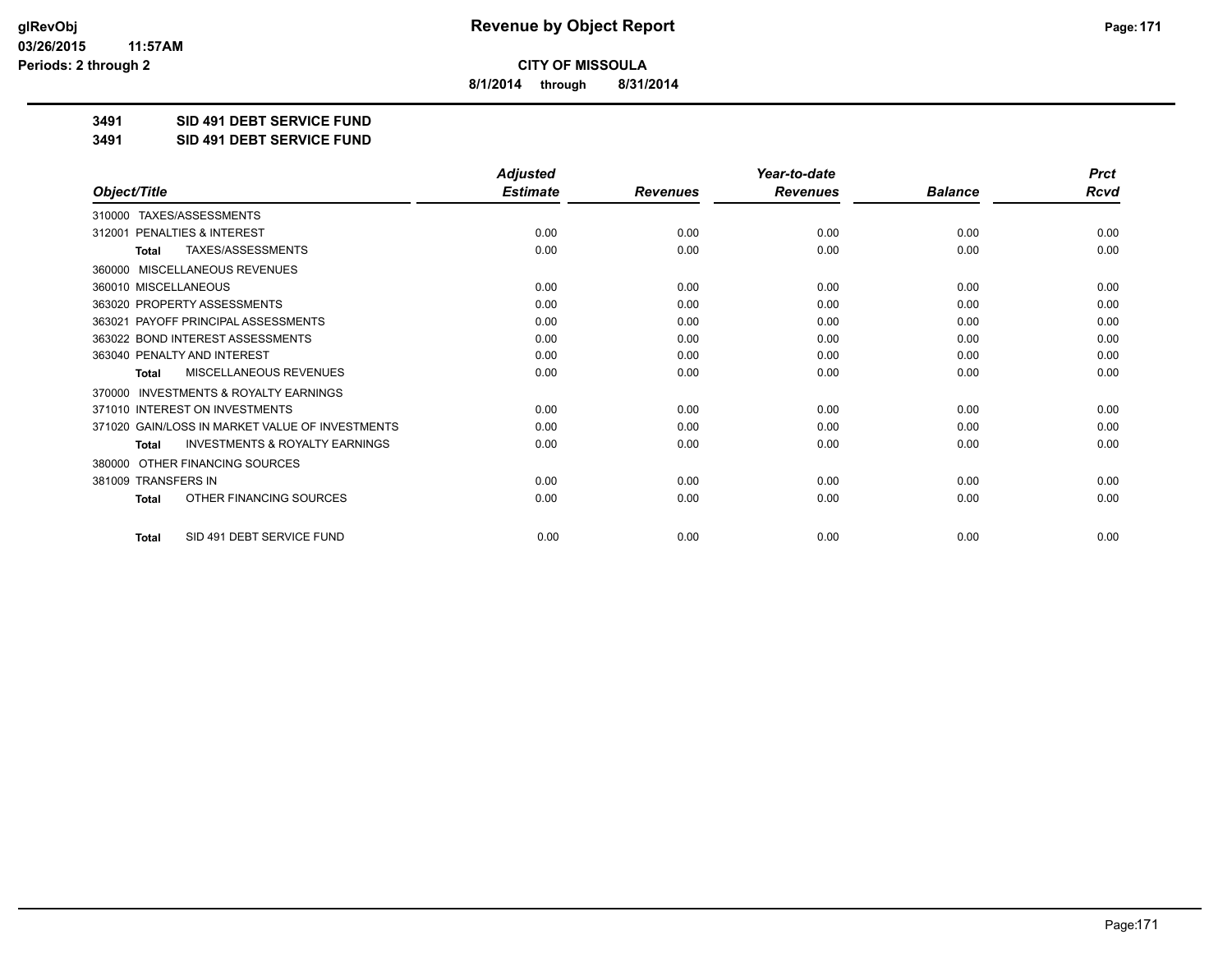**8/1/2014 through 8/31/2014**

## **3491 SID 491 DEBT SERVICE FUND**

|                                                           | <b>Adjusted</b> |                 | Year-to-date    |                | <b>Prct</b> |
|-----------------------------------------------------------|-----------------|-----------------|-----------------|----------------|-------------|
| Object/Title                                              | <b>Estimate</b> | <b>Revenues</b> | <b>Revenues</b> | <b>Balance</b> | <b>Rcvd</b> |
| 310000 TAXES/ASSESSMENTS                                  |                 |                 |                 |                |             |
| PENALTIES & INTEREST<br>312001                            | 0.00            | 0.00            | 0.00            | 0.00           | 0.00        |
| TAXES/ASSESSMENTS<br><b>Total</b>                         | 0.00            | 0.00            | 0.00            | 0.00           | 0.00        |
| 360000 MISCELLANEOUS REVENUES                             |                 |                 |                 |                |             |
| 360010 MISCELLANEOUS                                      | 0.00            | 0.00            | 0.00            | 0.00           | 0.00        |
| 363020 PROPERTY ASSESSMENTS                               | 0.00            | 0.00            | 0.00            | 0.00           | 0.00        |
| 363021 PAYOFF PRINCIPAL ASSESSMENTS                       | 0.00            | 0.00            | 0.00            | 0.00           | 0.00        |
| 363022 BOND INTEREST ASSESSMENTS                          | 0.00            | 0.00            | 0.00            | 0.00           | 0.00        |
| 363040 PENALTY AND INTEREST                               | 0.00            | 0.00            | 0.00            | 0.00           | 0.00        |
| MISCELLANEOUS REVENUES<br><b>Total</b>                    | 0.00            | 0.00            | 0.00            | 0.00           | 0.00        |
| <b>INVESTMENTS &amp; ROYALTY EARNINGS</b><br>370000       |                 |                 |                 |                |             |
| 371010 INTEREST ON INVESTMENTS                            | 0.00            | 0.00            | 0.00            | 0.00           | 0.00        |
| 371020 GAIN/LOSS IN MARKET VALUE OF INVESTMENT            | 0.00            | 0.00            | 0.00            | 0.00           | 0.00        |
| <b>INVESTMENTS &amp; ROYALTY EARNINGS</b><br><b>Total</b> | 0.00            | 0.00            | 0.00            | 0.00           | 0.00        |
| OTHER FINANCING SOURCES<br>380000                         |                 |                 |                 |                |             |
| 381009 TRANSFERS IN                                       | 0.00            | 0.00            | 0.00            | 0.00           | 0.00        |
| OTHER FINANCING SOURCES<br><b>Total</b>                   | 0.00            | 0.00            | 0.00            | 0.00           | 0.00        |
| SID 491 DEBT SERVICE FUND<br><b>Total</b>                 | 0.00            | 0.00            | 0.00            | 0.00           | 0.00        |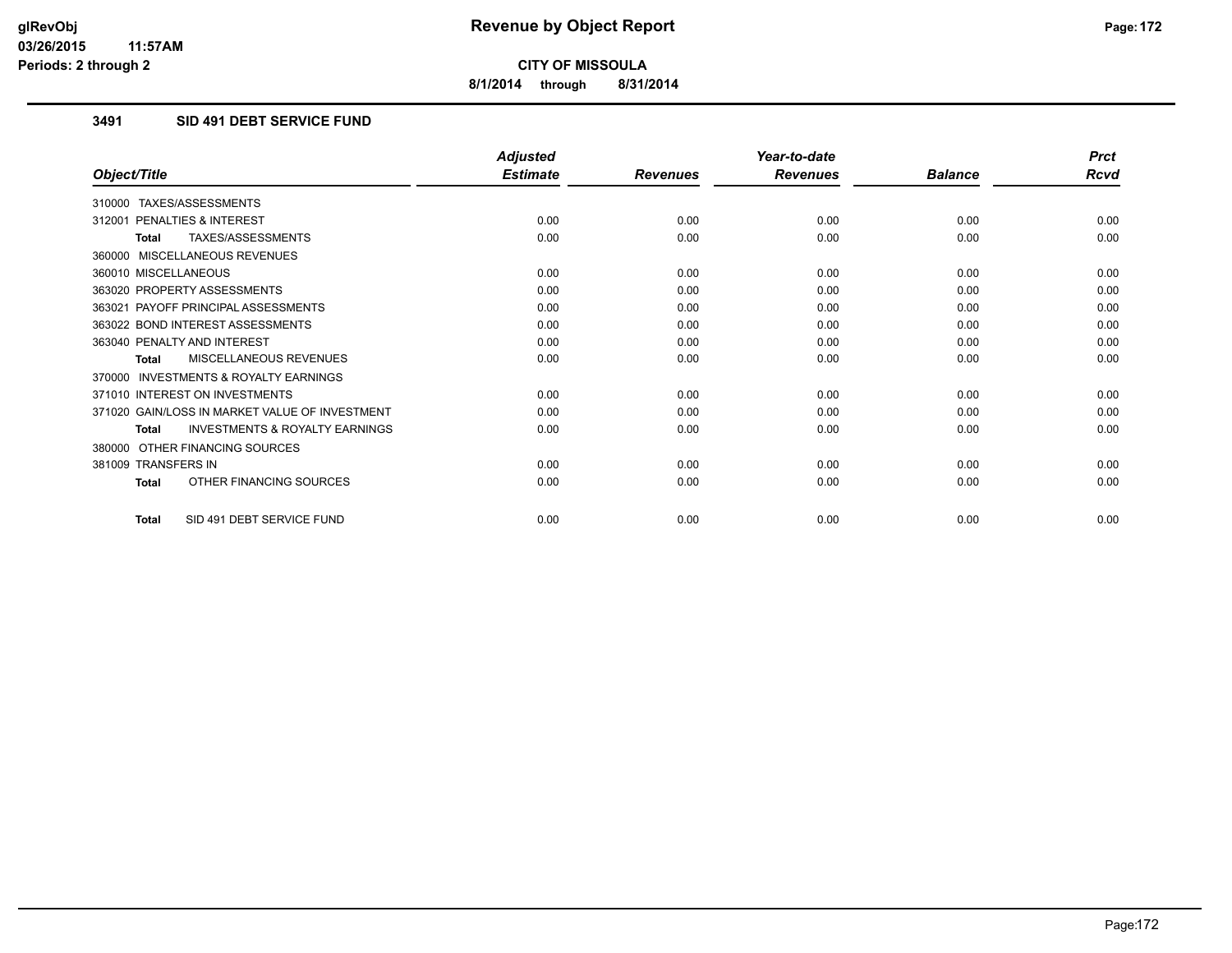**8/1/2014 through 8/31/2014**

## **3492 SID 492/499 DEBT SERVICE FUND**

**3492 SID 492/499 DEBT SERVICE FUND**

|                                                    | <b>Adjusted</b> |                 | Year-to-date    |                | <b>Prct</b> |
|----------------------------------------------------|-----------------|-----------------|-----------------|----------------|-------------|
| Object/Title                                       | <b>Estimate</b> | <b>Revenues</b> | <b>Revenues</b> | <b>Balance</b> | <b>Rcvd</b> |
| 360000 MISCELLANEOUS REVENUES                      |                 |                 |                 |                |             |
| 360010 MISCELLANEOUS                               | 0.00            | 0.00            | 0.00            | 0.00           | 0.00        |
| 363040 PENALTY AND INTEREST                        | 0.00            | 0.00            | 0.00            | 0.00           | 0.00        |
| <b>MISCELLANEOUS REVENUES</b><br>Total             | 0.00            | 0.00            | 0.00            | 0.00           | 0.00        |
| 370000 INVESTMENTS & ROYALTY EARNINGS              |                 |                 |                 |                |             |
| 371010 INTEREST ON INVESTMENTS                     | 0.00            | 0.00            | 0.00            | 0.00           | 0.00        |
| 371020 GAIN/LOSS IN MARKET VALUE OF INVESTMENTS    | 0.00            | 0.00            | 0.00            | 0.00           | 0.00        |
| <b>INVESTMENTS &amp; ROYALTY EARNINGS</b><br>Total | 0.00            | 0.00            | 0.00            | 0.00           | 0.00        |
| 380000 OTHER FINANCING SOURCES                     |                 |                 |                 |                |             |
| 381009 TRANSFERS IN                                | 0.00            | 0.00            | 0.00            | 0.00           | 0.00        |
| OTHER FINANCING SOURCES<br>Total                   | 0.00            | 0.00            | 0.00            | 0.00           | 0.00        |
| SID 492/499 DEBT SERVICE FUND<br>Total             | 0.00            | 0.00            | 0.00            | 0.00           | 0.00        |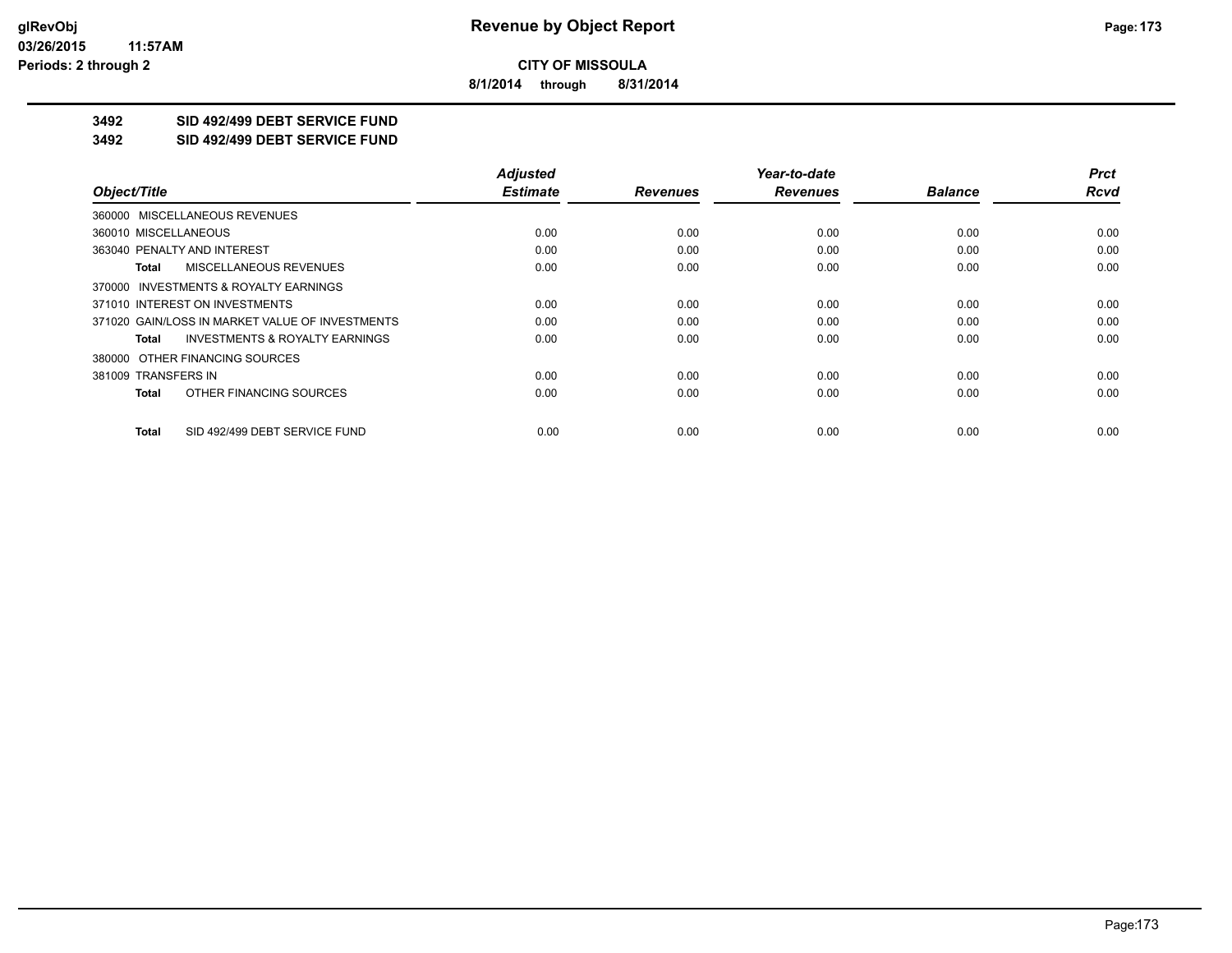**8/1/2014 through 8/31/2014**

## **3492 SID 492/499 DEBT SERVICE FUND**

| Object/Title                                   | <b>Adjusted</b><br><b>Estimate</b> | <b>Revenues</b> | Year-to-date<br><b>Revenues</b> | <b>Balance</b> | <b>Prct</b><br>Rcvd |
|------------------------------------------------|------------------------------------|-----------------|---------------------------------|----------------|---------------------|
| 360000 MISCELLANEOUS REVENUES                  |                                    |                 |                                 |                |                     |
| 360010 MISCELLANEOUS                           | 0.00                               | 0.00            | 0.00                            | 0.00           | 0.00                |
| 363040 PENALTY AND INTEREST                    | 0.00                               | 0.00            | 0.00                            | 0.00           | 0.00                |
| <b>MISCELLANEOUS REVENUES</b><br>Total         | 0.00                               | 0.00            | 0.00                            | 0.00           | 0.00                |
| 370000 INVESTMENTS & ROYALTY EARNINGS          |                                    |                 |                                 |                |                     |
| 371010 INTEREST ON INVESTMENTS                 | 0.00                               | 0.00            | 0.00                            | 0.00           | 0.00                |
| 371020 GAIN/LOSS IN MARKET VALUE OF INVESTMENT | 0.00                               | 0.00            | 0.00                            | 0.00           | 0.00                |
| INVESTMENTS & ROYALTY EARNINGS<br>Total        | 0.00                               | 0.00            | 0.00                            | 0.00           | 0.00                |
| 380000 OTHER FINANCING SOURCES                 |                                    |                 |                                 |                |                     |
| 381009 TRANSFERS IN                            | 0.00                               | 0.00            | 0.00                            | 0.00           | 0.00                |
| OTHER FINANCING SOURCES<br><b>Total</b>        | 0.00                               | 0.00            | 0.00                            | 0.00           | 0.00                |
| SID 492/499 DEBT SERVICE FUND<br><b>Total</b>  | 0.00                               | 0.00            | 0.00                            | 0.00           | 0.00                |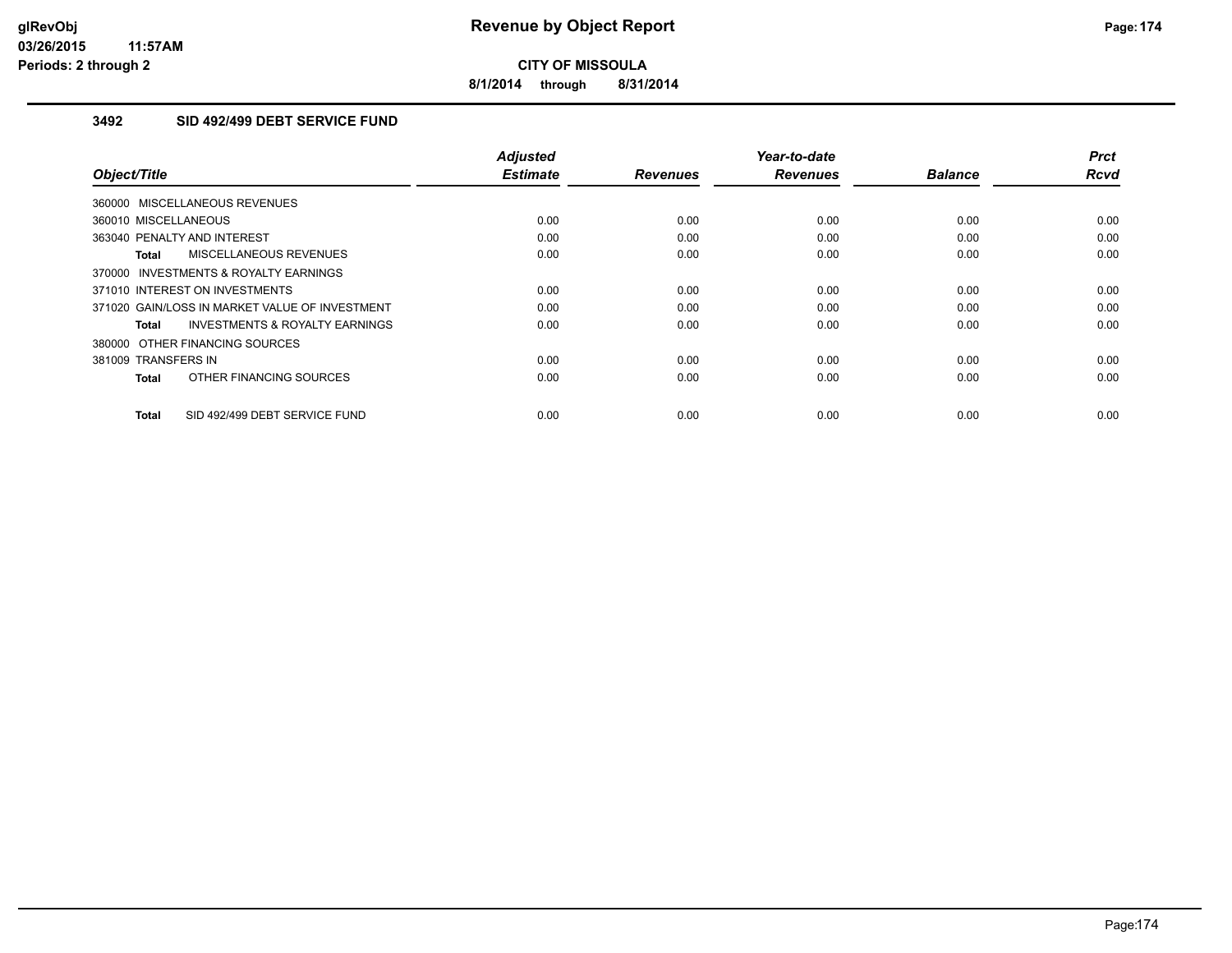**8/1/2014 through 8/31/2014**

**3494 SID 494 DEBT SERVICE**

**3494 SID 494 DEBT SERVICE**

|                                                           | <b>Adjusted</b> |                 | Year-to-date    |                | <b>Prct</b> |
|-----------------------------------------------------------|-----------------|-----------------|-----------------|----------------|-------------|
| Object/Title                                              | <b>Estimate</b> | <b>Revenues</b> | <b>Revenues</b> | <b>Balance</b> | <b>Rcvd</b> |
| 310000 TAXES/ASSESSMENTS                                  |                 |                 |                 |                |             |
| 312001 PENALTIES & INTEREST                               | 0.00            | 0.00            | 0.00            | 0.00           | 0.00        |
| TAXES/ASSESSMENTS<br><b>Total</b>                         | 0.00            | 0.00            | 0.00            | 0.00           | 0.00        |
| <b>MISCELLANEOUS REVENUES</b><br>360000                   |                 |                 |                 |                |             |
| 360010 MISCELLANEOUS                                      | 0.00            | 0.00            | 0.00            | 0.00           | 0.00        |
| 363020 PROPERTY ASSESSMENTS                               | 0.00            | 0.00            | 0.00            | 0.00           | 0.00        |
| 363021 PAYOFF PRINCIPAL ASSESSMENTS                       | 0.00            | 0.00            | 0.00            | 0.00           | 0.00        |
| 363022 BOND INTEREST ASSESSMENTS                          | 0.00            | 0.00            | 0.00            | 0.00           | 0.00        |
| 363040 PENALTY AND INTEREST                               | 0.00            | 0.00            | 0.00            | 0.00           | 0.00        |
| MISCELLANEOUS REVENUES<br>Total                           | 0.00            | 0.00            | 0.00            | 0.00           | 0.00        |
| <b>INVESTMENTS &amp; ROYALTY EARNINGS</b><br>370000       |                 |                 |                 |                |             |
| 371010 INTEREST ON INVESTMENTS                            | 0.00            | 0.00            | 0.00            | 0.00           | 0.00        |
| 371020 GAIN/LOSS IN MARKET VALUE OF INVESTMENTS           | 0.00            | 0.00            | 0.00            | 0.00           | 0.00        |
| <b>INVESTMENTS &amp; ROYALTY EARNINGS</b><br><b>Total</b> | 0.00            | 0.00            | 0.00            | 0.00           | 0.00        |
| OTHER FINANCING SOURCES<br>380000                         |                 |                 |                 |                |             |
| 381009 TRANSFERS IN                                       | 0.00            | 0.00            | 0.00            | 0.00           | 0.00        |
| OTHER FINANCING SOURCES<br><b>Total</b>                   | 0.00            | 0.00            | 0.00            | 0.00           | 0.00        |
| SID 494 DEBT SERVICE<br><b>Total</b>                      | 0.00            | 0.00            | 0.00            | 0.00           | 0.00        |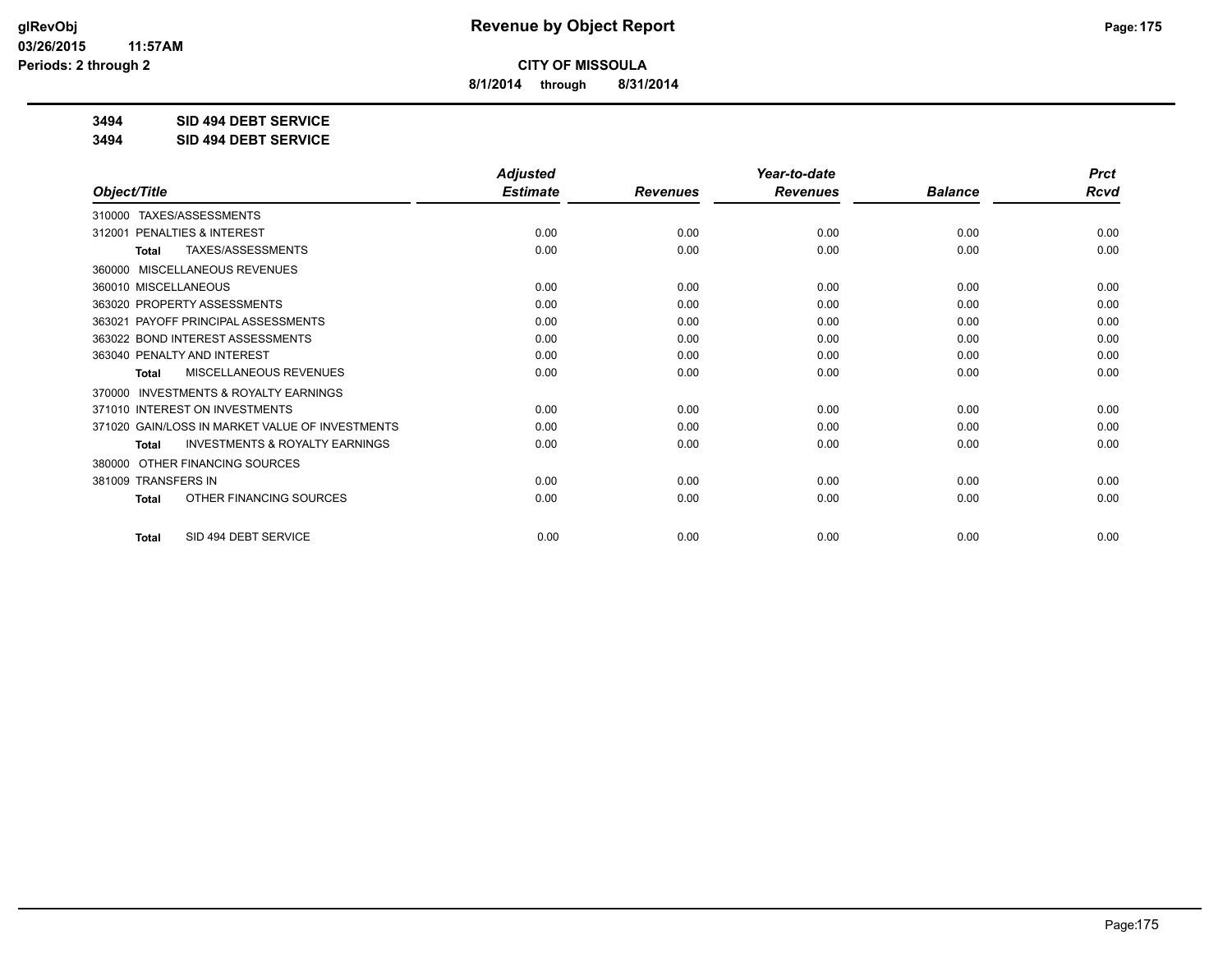**8/1/2014 through 8/31/2014**

### **3494 SID 494 DEBT SERVICE**

|                                                           | <b>Adjusted</b> |                 | Year-to-date    |                | <b>Prct</b> |
|-----------------------------------------------------------|-----------------|-----------------|-----------------|----------------|-------------|
| Object/Title                                              | <b>Estimate</b> | <b>Revenues</b> | <b>Revenues</b> | <b>Balance</b> | <b>Rcvd</b> |
| 310000 TAXES/ASSESSMENTS                                  |                 |                 |                 |                |             |
| PENALTIES & INTEREST<br>312001                            | 0.00            | 0.00            | 0.00            | 0.00           | 0.00        |
| TAXES/ASSESSMENTS<br><b>Total</b>                         | 0.00            | 0.00            | 0.00            | 0.00           | 0.00        |
| 360000 MISCELLANEOUS REVENUES                             |                 |                 |                 |                |             |
| 360010 MISCELLANEOUS                                      | 0.00            | 0.00            | 0.00            | 0.00           | 0.00        |
| 363020 PROPERTY ASSESSMENTS                               | 0.00            | 0.00            | 0.00            | 0.00           | 0.00        |
| 363021 PAYOFF PRINCIPAL ASSESSMENTS                       | 0.00            | 0.00            | 0.00            | 0.00           | 0.00        |
| 363022 BOND INTEREST ASSESSMENTS                          | 0.00            | 0.00            | 0.00            | 0.00           | 0.00        |
| 363040 PENALTY AND INTEREST                               | 0.00            | 0.00            | 0.00            | 0.00           | 0.00        |
| MISCELLANEOUS REVENUES<br><b>Total</b>                    | 0.00            | 0.00            | 0.00            | 0.00           | 0.00        |
| 370000 INVESTMENTS & ROYALTY EARNINGS                     |                 |                 |                 |                |             |
| 371010 INTEREST ON INVESTMENTS                            | 0.00            | 0.00            | 0.00            | 0.00           | 0.00        |
| 371020 GAIN/LOSS IN MARKET VALUE OF INVESTMENT            | 0.00            | 0.00            | 0.00            | 0.00           | 0.00        |
| <b>INVESTMENTS &amp; ROYALTY EARNINGS</b><br><b>Total</b> | 0.00            | 0.00            | 0.00            | 0.00           | 0.00        |
| 380000 OTHER FINANCING SOURCES                            |                 |                 |                 |                |             |
| 381009 TRANSFERS IN                                       | 0.00            | 0.00            | 0.00            | 0.00           | 0.00        |
| OTHER FINANCING SOURCES<br><b>Total</b>                   | 0.00            | 0.00            | 0.00            | 0.00           | 0.00        |
| SID 494 DEBT SERVICE<br><b>Total</b>                      | 0.00            | 0.00            | 0.00            | 0.00           | 0.00        |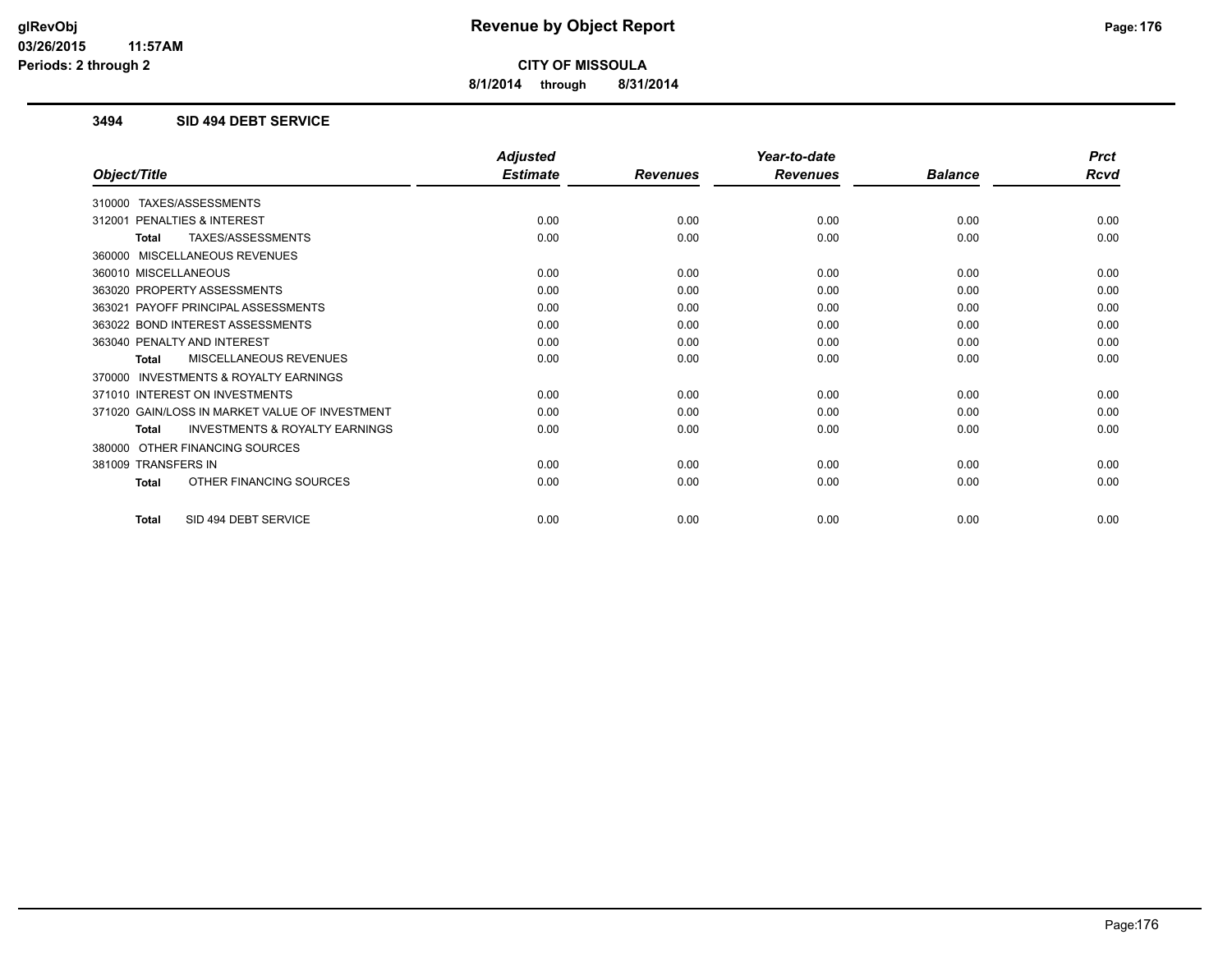**8/1/2014 through 8/31/2014**

**3495 SID 495 DEBT SERVICE FUND**

**3495 SID 495 DEBT SERVICE FUND**

|                                                           | <b>Adjusted</b> |                 | Year-to-date    |                |             |
|-----------------------------------------------------------|-----------------|-----------------|-----------------|----------------|-------------|
| Object/Title                                              | <b>Estimate</b> | <b>Revenues</b> | <b>Revenues</b> | <b>Balance</b> | <b>Rcvd</b> |
| 310000 TAXES/ASSESSMENTS                                  |                 |                 |                 |                |             |
| PENALTIES & INTEREST<br>312001                            | 0.00            | 0.00            | 0.00            | 0.00           | 0.00        |
| TAXES/ASSESSMENTS<br><b>Total</b>                         | 0.00            | 0.00            | 0.00            | 0.00           | 0.00        |
| <b>MISCELLANEOUS REVENUES</b><br>360000                   |                 |                 |                 |                |             |
| 360010 MISCELLANEOUS                                      | 0.00            | 0.00            | 0.00            | 0.00           | 0.00        |
| 363020 PROPERTY ASSESSMENTS                               | 0.00            | 0.00            | 0.00            | 0.00           | 0.00        |
| 363021 PAYOFF PRINCIPAL ASSESSMENTS                       | 0.00            | 0.00            | 0.00            | 0.00           | 0.00        |
| 363022 BOND INTEREST ASSESSMENTS                          | 0.00            | 0.00            | 0.00            | 0.00           | 0.00        |
| 363040 PENALTY AND INTEREST                               | 0.00            | 0.00            | 0.00            | 0.00           | 0.00        |
| MISCELLANEOUS REVENUES<br>Total                           | 0.00            | 0.00            | 0.00            | 0.00           | 0.00        |
| <b>INVESTMENTS &amp; ROYALTY EARNINGS</b><br>370000       |                 |                 |                 |                |             |
| 371010 INTEREST ON INVESTMENTS                            | 0.00            | 0.00            | 0.00            | 0.00           | 0.00        |
| 371020 GAIN/LOSS IN MARKET VALUE OF INVESTMENTS           | 0.00            | 0.00            | 0.00            | 0.00           | 0.00        |
| <b>INVESTMENTS &amp; ROYALTY EARNINGS</b><br><b>Total</b> | 0.00            | 0.00            | 0.00            | 0.00           | 0.00        |
| OTHER FINANCING SOURCES<br>380000                         |                 |                 |                 |                |             |
| 381009 TRANSFERS IN                                       | 0.00            | 0.00            | 0.00            | 0.00           | 0.00        |
| OTHER FINANCING SOURCES<br><b>Total</b>                   | 0.00            | 0.00            | 0.00            | 0.00           | 0.00        |
| SID 495 DEBT SERVICE FUND<br><b>Total</b>                 | 0.00            | 0.00            | 0.00            | 0.00           | 0.00        |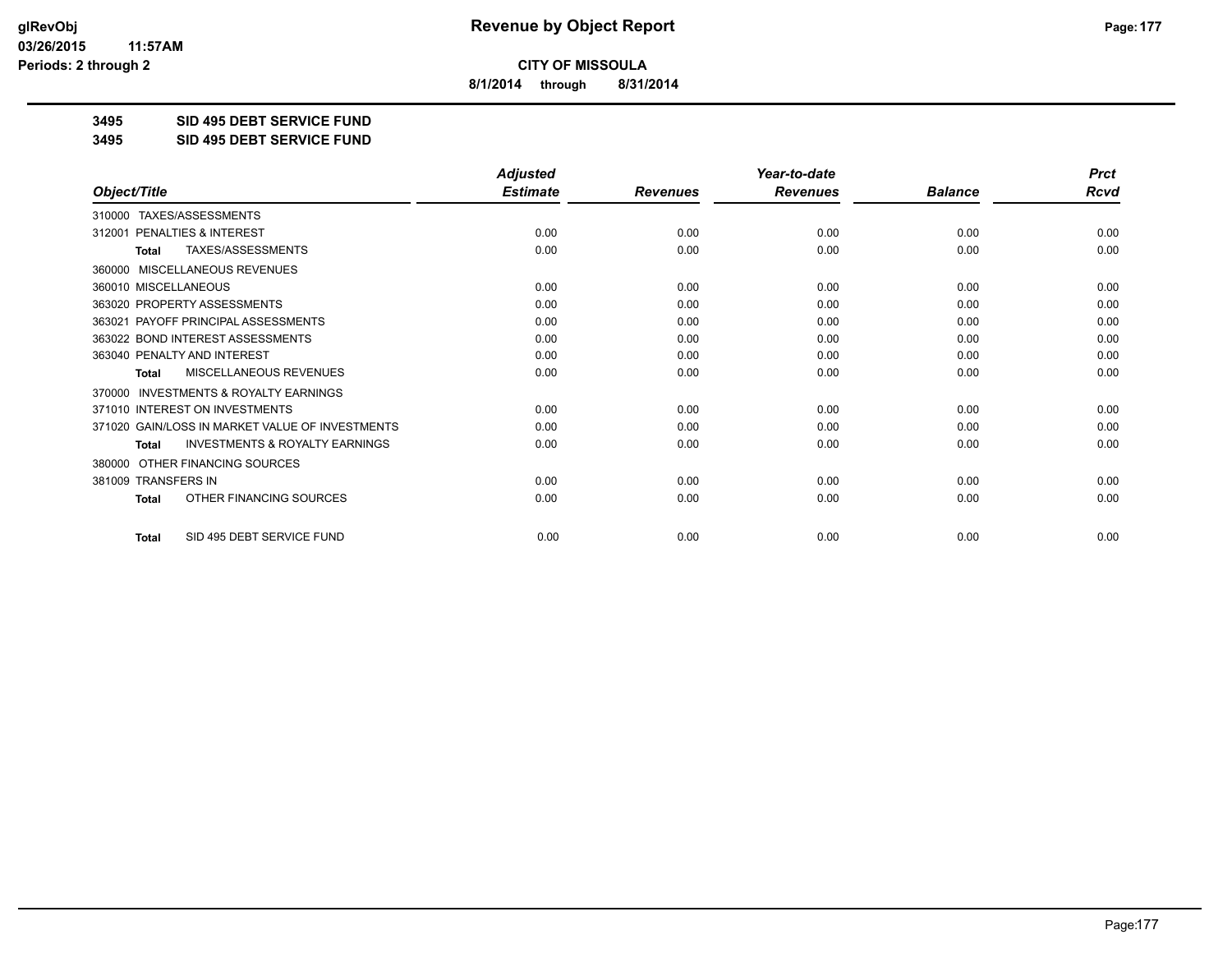**8/1/2014 through 8/31/2014**

## **3495 SID 495 DEBT SERVICE FUND**

|                                                           | <b>Adjusted</b> |                 | Year-to-date    |                | <b>Prct</b> |
|-----------------------------------------------------------|-----------------|-----------------|-----------------|----------------|-------------|
| Object/Title                                              | <b>Estimate</b> | <b>Revenues</b> | <b>Revenues</b> | <b>Balance</b> | <b>Rcvd</b> |
| 310000 TAXES/ASSESSMENTS                                  |                 |                 |                 |                |             |
| PENALTIES & INTEREST<br>312001                            | 0.00            | 0.00            | 0.00            | 0.00           | 0.00        |
| TAXES/ASSESSMENTS<br><b>Total</b>                         | 0.00            | 0.00            | 0.00            | 0.00           | 0.00        |
| 360000 MISCELLANEOUS REVENUES                             |                 |                 |                 |                |             |
| 360010 MISCELLANEOUS                                      | 0.00            | 0.00            | 0.00            | 0.00           | 0.00        |
| 363020 PROPERTY ASSESSMENTS                               | 0.00            | 0.00            | 0.00            | 0.00           | 0.00        |
| 363021 PAYOFF PRINCIPAL ASSESSMENTS                       | 0.00            | 0.00            | 0.00            | 0.00           | 0.00        |
| 363022 BOND INTEREST ASSESSMENTS                          | 0.00            | 0.00            | 0.00            | 0.00           | 0.00        |
| 363040 PENALTY AND INTEREST                               | 0.00            | 0.00            | 0.00            | 0.00           | 0.00        |
| MISCELLANEOUS REVENUES<br><b>Total</b>                    | 0.00            | 0.00            | 0.00            | 0.00           | 0.00        |
| <b>INVESTMENTS &amp; ROYALTY EARNINGS</b><br>370000       |                 |                 |                 |                |             |
| 371010 INTEREST ON INVESTMENTS                            | 0.00            | 0.00            | 0.00            | 0.00           | 0.00        |
| 371020 GAIN/LOSS IN MARKET VALUE OF INVESTMENT            | 0.00            | 0.00            | 0.00            | 0.00           | 0.00        |
| <b>INVESTMENTS &amp; ROYALTY EARNINGS</b><br><b>Total</b> | 0.00            | 0.00            | 0.00            | 0.00           | 0.00        |
| OTHER FINANCING SOURCES<br>380000                         |                 |                 |                 |                |             |
| 381009 TRANSFERS IN                                       | 0.00            | 0.00            | 0.00            | 0.00           | 0.00        |
| OTHER FINANCING SOURCES<br><b>Total</b>                   | 0.00            | 0.00            | 0.00            | 0.00           | 0.00        |
| SID 495 DEBT SERVICE FUND<br><b>Total</b>                 | 0.00            | 0.00            | 0.00            | 0.00           | 0.00        |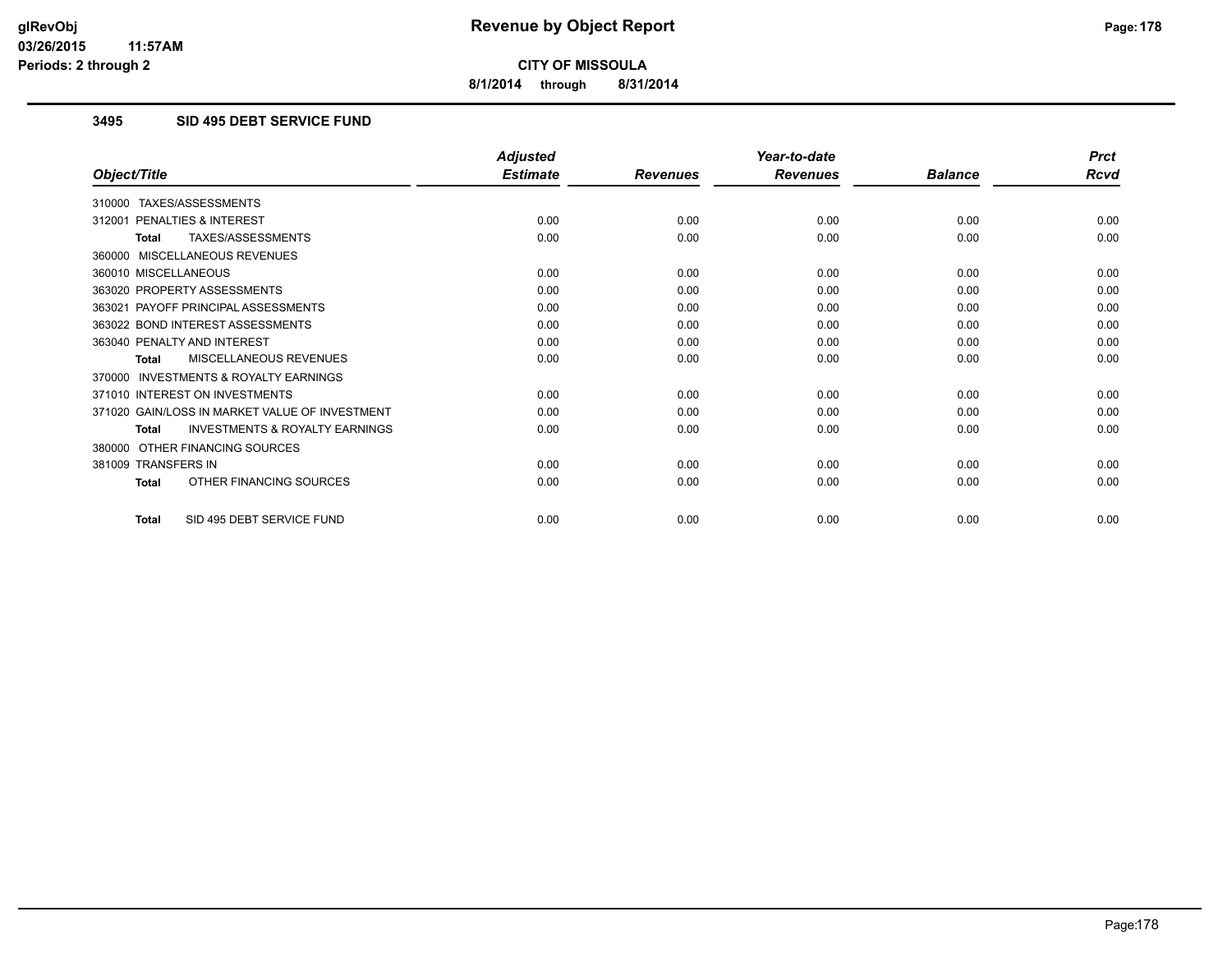**8/1/2014 through 8/31/2014**

**3496 SID 496 DEBT SERVICE FUND**

**3496 SID 496 DEBT SERVICE FUND**

|                                                           | <b>Adjusted</b> |                 | Year-to-date    |                | <b>Prct</b> |
|-----------------------------------------------------------|-----------------|-----------------|-----------------|----------------|-------------|
| Object/Title                                              | <b>Estimate</b> | <b>Revenues</b> | <b>Revenues</b> | <b>Balance</b> | <b>Rcvd</b> |
| 310000 TAXES/ASSESSMENTS                                  |                 |                 |                 |                |             |
| PENALTIES & INTEREST<br>312001                            | 0.00            | 0.00            | 0.00            | 0.00           | 0.00        |
| TAXES/ASSESSMENTS<br><b>Total</b>                         | 0.00            | 0.00            | 0.00            | 0.00           | 0.00        |
| <b>MISCELLANEOUS REVENUES</b><br>360000                   |                 |                 |                 |                |             |
| 360010 MISCELLANEOUS                                      | 0.00            | 0.00            | 0.00            | 0.00           | 0.00        |
| 363020 PROPERTY ASSESSMENTS                               | 0.00            | 0.00            | 0.00            | 0.00           | 0.00        |
| 363021 PAYOFF PRINCIPAL ASSESSMENTS                       | 0.00            | 0.00            | 0.00            | 0.00           | 0.00        |
| 363022 BOND INTEREST ASSESSMENTS                          | 0.00            | 0.00            | 0.00            | 0.00           | 0.00        |
| 363040 PENALTY AND INTEREST                               | 0.00            | 0.00            | 0.00            | 0.00           | 0.00        |
| MISCELLANEOUS REVENUES<br>Total                           | 0.00            | 0.00            | 0.00            | 0.00           | 0.00        |
| <b>INVESTMENTS &amp; ROYALTY EARNINGS</b><br>370000       |                 |                 |                 |                |             |
| 371010 INTEREST ON INVESTMENTS                            | 0.00            | 0.00            | 0.00            | 0.00           | 0.00        |
| 371020 GAIN/LOSS IN MARKET VALUE OF INVESTMENTS           | 0.00            | 0.00            | 0.00            | 0.00           | 0.00        |
| <b>INVESTMENTS &amp; ROYALTY EARNINGS</b><br><b>Total</b> | 0.00            | 0.00            | 0.00            | 0.00           | 0.00        |
| OTHER FINANCING SOURCES<br>380000                         |                 |                 |                 |                |             |
| 381009 TRANSFERS IN                                       | 0.00            | 0.00            | 0.00            | 0.00           | 0.00        |
| OTHER FINANCING SOURCES<br><b>Total</b>                   | 0.00            | 0.00            | 0.00            | 0.00           | 0.00        |
| SID 496 DEBT SERVICE FUND<br><b>Total</b>                 | 0.00            | 0.00            | 0.00            | 0.00           | 0.00        |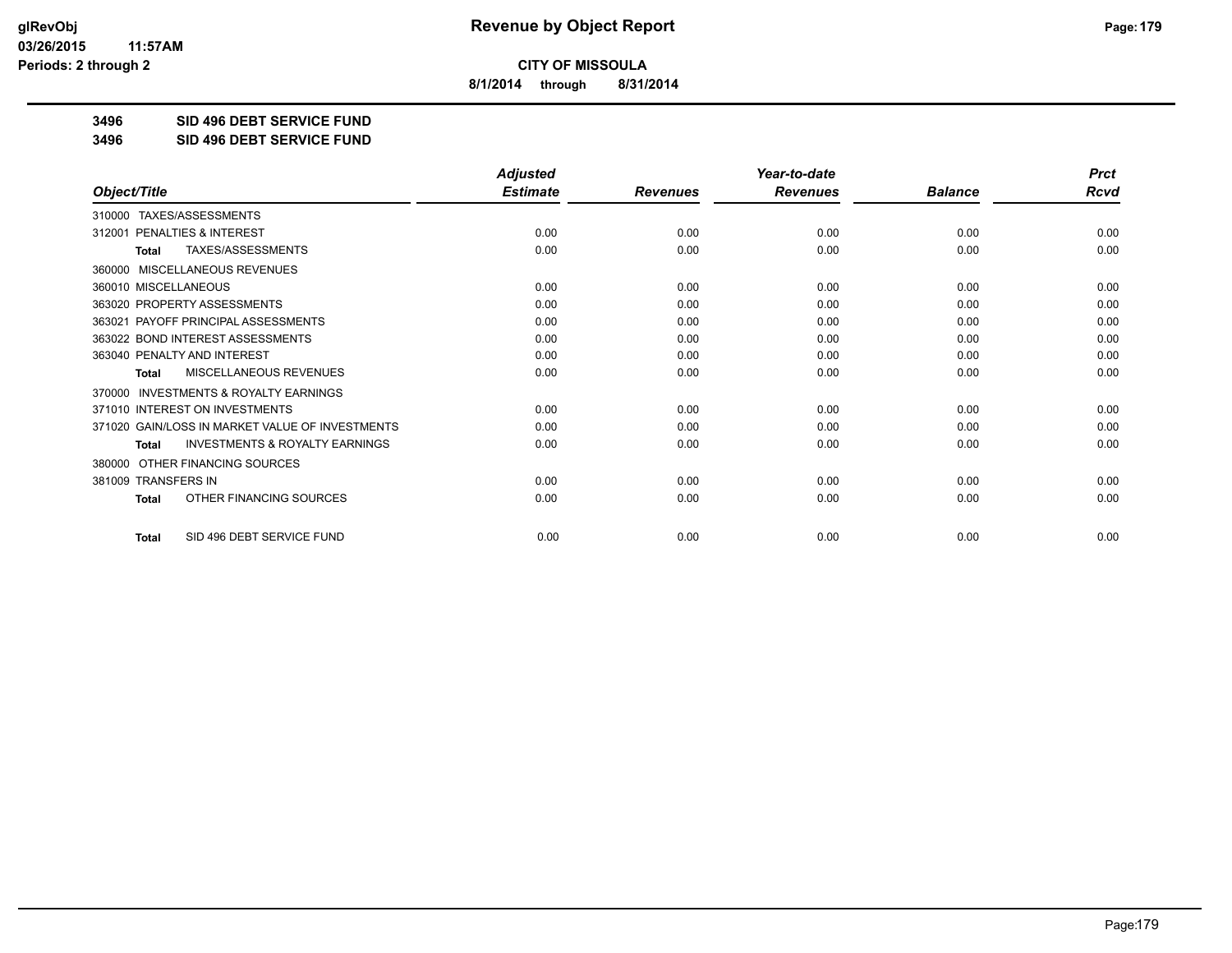**8/1/2014 through 8/31/2014**

## **3496 SID 496 DEBT SERVICE FUND**

|                                                           | <b>Adjusted</b> |                 | Year-to-date    |                | <b>Prct</b> |
|-----------------------------------------------------------|-----------------|-----------------|-----------------|----------------|-------------|
| Object/Title                                              | <b>Estimate</b> | <b>Revenues</b> | <b>Revenues</b> | <b>Balance</b> | <b>Rcvd</b> |
| 310000 TAXES/ASSESSMENTS                                  |                 |                 |                 |                |             |
| PENALTIES & INTEREST<br>312001                            | 0.00            | 0.00            | 0.00            | 0.00           | 0.00        |
| TAXES/ASSESSMENTS<br><b>Total</b>                         | 0.00            | 0.00            | 0.00            | 0.00           | 0.00        |
| 360000 MISCELLANEOUS REVENUES                             |                 |                 |                 |                |             |
| 360010 MISCELLANEOUS                                      | 0.00            | 0.00            | 0.00            | 0.00           | 0.00        |
| 363020 PROPERTY ASSESSMENTS                               | 0.00            | 0.00            | 0.00            | 0.00           | 0.00        |
| 363021 PAYOFF PRINCIPAL ASSESSMENTS                       | 0.00            | 0.00            | 0.00            | 0.00           | 0.00        |
| 363022 BOND INTEREST ASSESSMENTS                          | 0.00            | 0.00            | 0.00            | 0.00           | 0.00        |
| 363040 PENALTY AND INTEREST                               | 0.00            | 0.00            | 0.00            | 0.00           | 0.00        |
| MISCELLANEOUS REVENUES<br><b>Total</b>                    | 0.00            | 0.00            | 0.00            | 0.00           | 0.00        |
| <b>INVESTMENTS &amp; ROYALTY EARNINGS</b><br>370000       |                 |                 |                 |                |             |
| 371010 INTEREST ON INVESTMENTS                            | 0.00            | 0.00            | 0.00            | 0.00           | 0.00        |
| 371020 GAIN/LOSS IN MARKET VALUE OF INVESTMENT            | 0.00            | 0.00            | 0.00            | 0.00           | 0.00        |
| <b>INVESTMENTS &amp; ROYALTY EARNINGS</b><br><b>Total</b> | 0.00            | 0.00            | 0.00            | 0.00           | 0.00        |
| OTHER FINANCING SOURCES<br>380000                         |                 |                 |                 |                |             |
| 381009 TRANSFERS IN                                       | 0.00            | 0.00            | 0.00            | 0.00           | 0.00        |
| OTHER FINANCING SOURCES<br><b>Total</b>                   | 0.00            | 0.00            | 0.00            | 0.00           | 0.00        |
| SID 496 DEBT SERVICE FUND<br><b>Total</b>                 | 0.00            | 0.00            | 0.00            | 0.00           | 0.00        |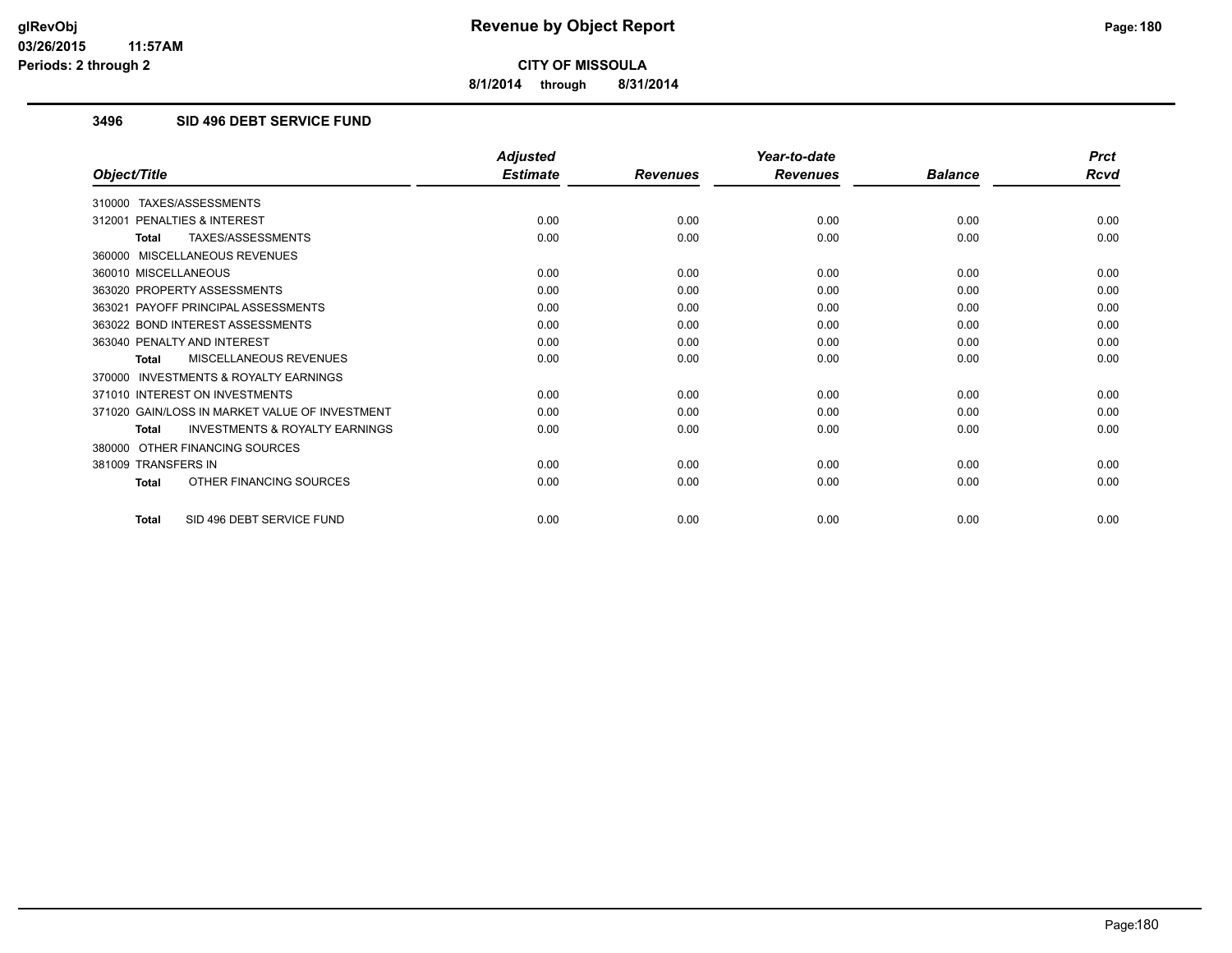**8/1/2014 through 8/31/2014**

**3497 SID 497 DEBT SERVICE FUND**

**3497 SID 497 DEBT SERVICE FUND**

|                                                           | <b>Adjusted</b> |                 | Year-to-date    |                | <b>Prct</b> |
|-----------------------------------------------------------|-----------------|-----------------|-----------------|----------------|-------------|
| Object/Title                                              | <b>Estimate</b> | <b>Revenues</b> | <b>Revenues</b> | <b>Balance</b> | Rcvd        |
| 310000 TAXES/ASSESSMENTS                                  |                 |                 |                 |                |             |
| <b>PENALTIES &amp; INTEREST</b><br>312001                 | 0.00            | 0.00            | 0.00            | 0.00           | 0.00        |
| TAXES/ASSESSMENTS<br><b>Total</b>                         | 0.00            | 0.00            | 0.00            | 0.00           | 0.00        |
| 360000 MISCELLANEOUS REVENUES                             |                 |                 |                 |                |             |
| 360010 MISCELLANEOUS                                      | 0.00            | 0.00            | 0.00            | 0.00           | 0.00        |
| 363020 PROPERTY ASSESSMENTS                               | 0.00            | 0.00            | 0.00            | 0.00           | 0.00        |
| 363021 PAYOFF PRINCIPAL ASSESSMENTS                       | 0.00            | 0.00            | 0.00            | 0.00           | 0.00        |
| 363022 BOND INTEREST ASSESSMENTS                          | 0.00            | 0.00            | 0.00            | 0.00           | 0.00        |
| 363040 PENALTY AND INTEREST                               | 0.00            | 0.00            | 0.00            | 0.00           | 0.00        |
| <b>MISCELLANEOUS REVENUES</b><br><b>Total</b>             | 0.00            | 0.00            | 0.00            | 0.00           | 0.00        |
| <b>INVESTMENTS &amp; ROYALTY EARNINGS</b><br>370000       |                 |                 |                 |                |             |
| 371010 INTEREST ON INVESTMENTS                            | 0.00            | 0.00            | 0.00            | 0.00           | 0.00        |
| 371020 GAIN/LOSS IN MARKET VALUE OF INVESTMENTS           | 0.00            | 0.00            | 0.00            | 0.00           | 0.00        |
| <b>INVESTMENTS &amp; ROYALTY EARNINGS</b><br><b>Total</b> | 0.00            | 0.00            | 0.00            | 0.00           | 0.00        |
|                                                           |                 |                 |                 |                |             |
| SID 497 DEBT SERVICE FUND<br><b>Total</b>                 | 0.00            | 0.00            | 0.00            | 0.00           | 0.00        |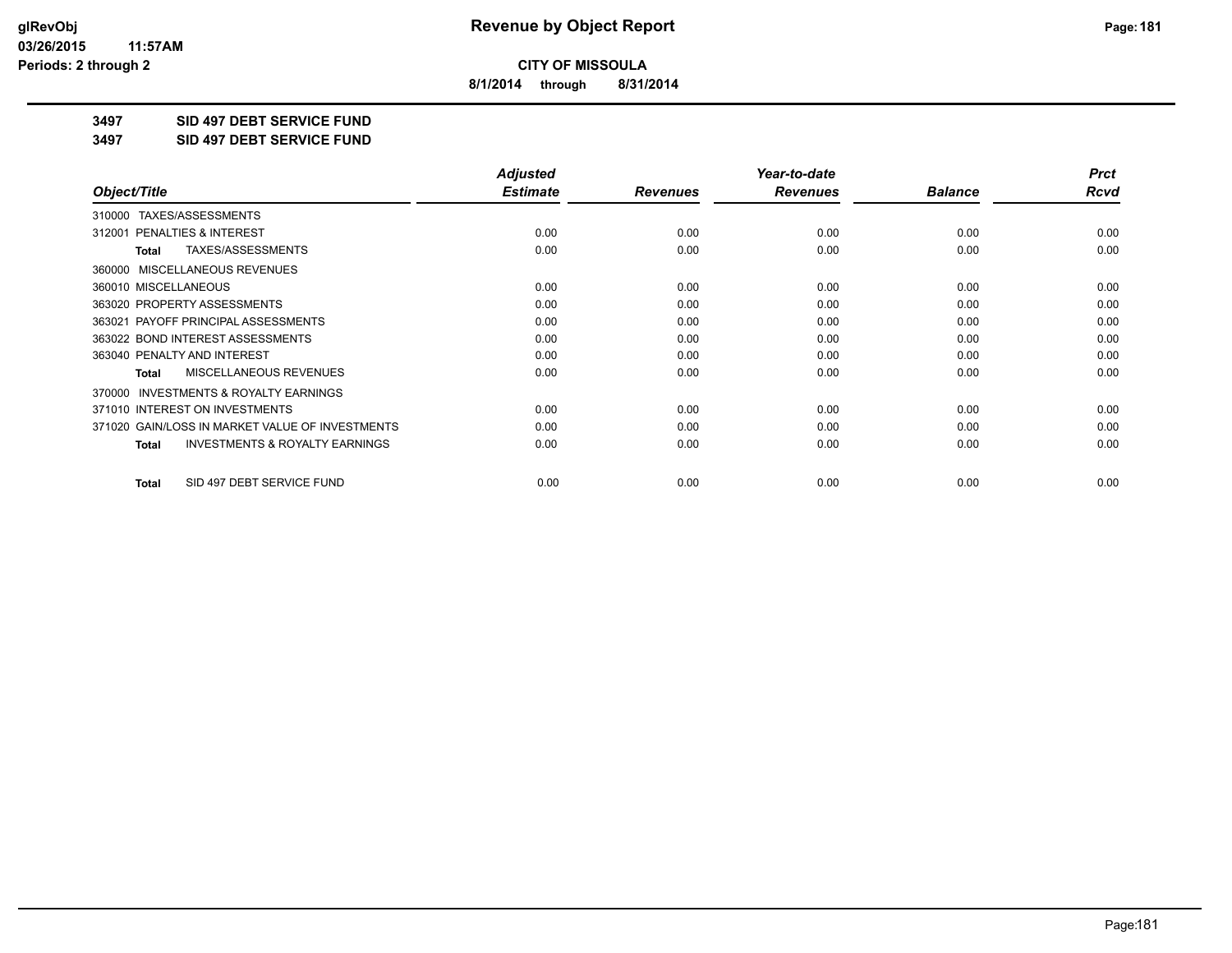**8/1/2014 through 8/31/2014**

### **3497 SID 497 DEBT SERVICE FUND**

|                                                           | <b>Adjusted</b> |                 | Year-to-date    |                | <b>Prct</b> |
|-----------------------------------------------------------|-----------------|-----------------|-----------------|----------------|-------------|
| Object/Title                                              | <b>Estimate</b> | <b>Revenues</b> | <b>Revenues</b> | <b>Balance</b> | <b>Rcvd</b> |
| 310000 TAXES/ASSESSMENTS                                  |                 |                 |                 |                |             |
| 312001 PENALTIES & INTEREST                               | 0.00            | 0.00            | 0.00            | 0.00           | 0.00        |
| TAXES/ASSESSMENTS<br><b>Total</b>                         | 0.00            | 0.00            | 0.00            | 0.00           | 0.00        |
| 360000 MISCELLANEOUS REVENUES                             |                 |                 |                 |                |             |
| 360010 MISCELLANEOUS                                      | 0.00            | 0.00            | 0.00            | 0.00           | 0.00        |
| 363020 PROPERTY ASSESSMENTS                               | 0.00            | 0.00            | 0.00            | 0.00           | 0.00        |
| 363021 PAYOFF PRINCIPAL ASSESSMENTS                       | 0.00            | 0.00            | 0.00            | 0.00           | 0.00        |
| 363022 BOND INTEREST ASSESSMENTS                          | 0.00            | 0.00            | 0.00            | 0.00           | 0.00        |
| 363040 PENALTY AND INTEREST                               | 0.00            | 0.00            | 0.00            | 0.00           | 0.00        |
| MISCELLANEOUS REVENUES<br>Total                           | 0.00            | 0.00            | 0.00            | 0.00           | 0.00        |
| <b>INVESTMENTS &amp; ROYALTY EARNINGS</b><br>370000       |                 |                 |                 |                |             |
| 371010 INTEREST ON INVESTMENTS                            | 0.00            | 0.00            | 0.00            | 0.00           | 0.00        |
| 371020 GAIN/LOSS IN MARKET VALUE OF INVESTMENT            | 0.00            | 0.00            | 0.00            | 0.00           | 0.00        |
| <b>INVESTMENTS &amp; ROYALTY EARNINGS</b><br><b>Total</b> | 0.00            | 0.00            | 0.00            | 0.00           | 0.00        |
| SID 497 DEBT SERVICE FUND<br><b>Total</b>                 | 0.00            | 0.00            | 0.00            | 0.00           | 0.00        |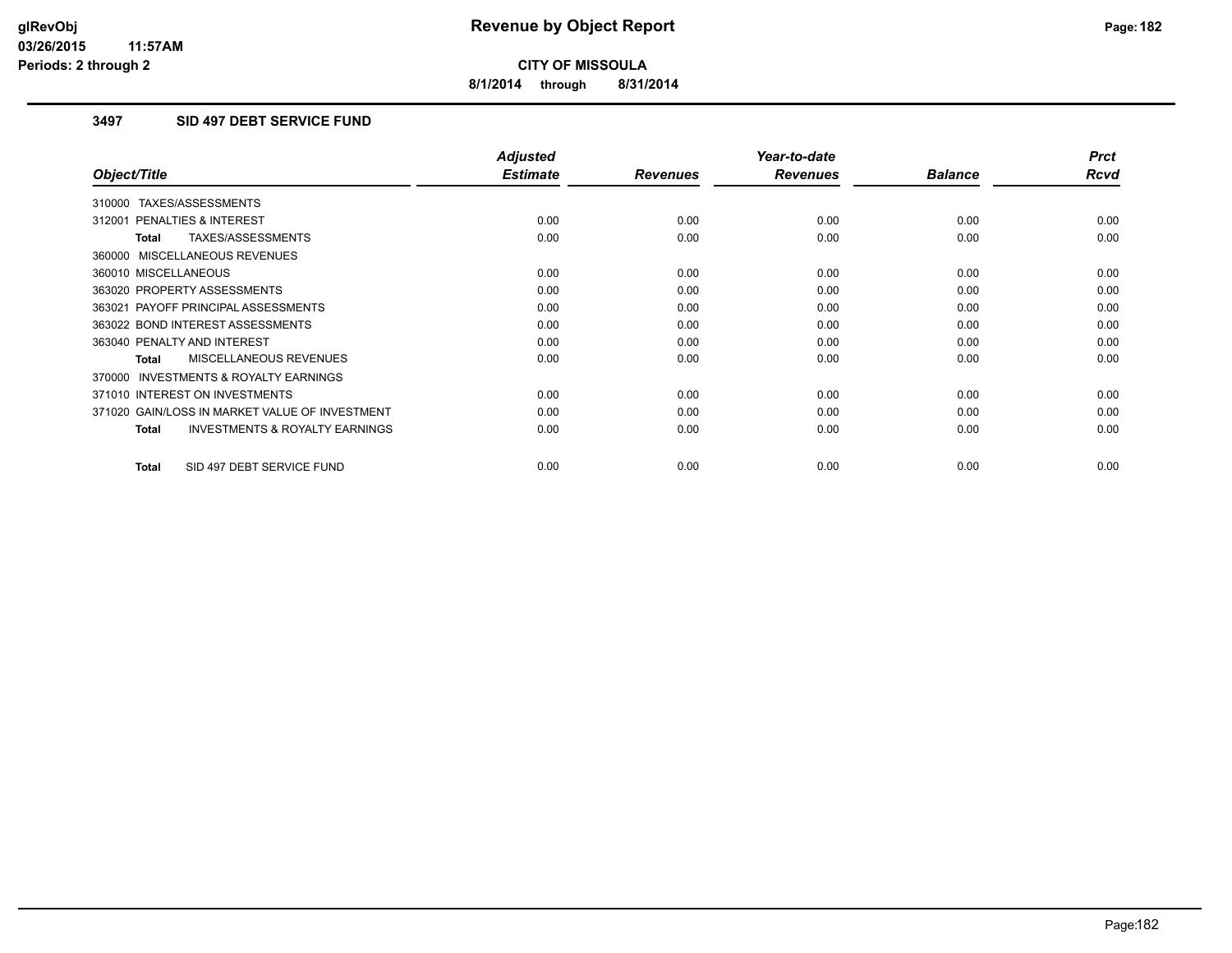**8/1/2014 through 8/31/2014**

**3498 SID 498 DEBT SERVICE FUND**

**3498 SID 498 DEBT SERVICE FUND**

|                                                           | <b>Adjusted</b> |                 | Year-to-date    |                |      |  |
|-----------------------------------------------------------|-----------------|-----------------|-----------------|----------------|------|--|
| Object/Title                                              | <b>Estimate</b> | <b>Revenues</b> | <b>Revenues</b> | <b>Balance</b> | Rcvd |  |
| TAXES/ASSESSMENTS<br>310000                               |                 |                 |                 |                |      |  |
| 312001 PENALTIES & INTEREST                               | 0.00            | 0.00            | 0.00            | 0.00           | 0.00 |  |
| <b>TAXES/ASSESSMENTS</b><br><b>Total</b>                  | 0.00            | 0.00            | 0.00            | 0.00           | 0.00 |  |
| MISCELLANEOUS REVENUES<br>360000                          |                 |                 |                 |                |      |  |
| 360010 MISCELLANEOUS                                      | 0.00            | 0.00            | 0.00            | 0.00           | 0.00 |  |
| 363020 PROPERTY ASSESSMENTS                               | 0.00            | 0.00            | 0.00            | 0.00           | 0.00 |  |
| 363021 PAYOFF PRINCIPAL ASSESSMENTS                       | 0.00            | 0.00            | 0.00            | 0.00           | 0.00 |  |
| 363022 BOND INTEREST ASSESSMENTS                          | 0.00            | 0.00            | 0.00            | 0.00           | 0.00 |  |
| 363040 PENALTY AND INTEREST                               | 0.00            | 0.00            | 0.00            | 0.00           | 0.00 |  |
| MISCELLANEOUS REVENUES<br><b>Total</b>                    | 0.00            | 0.00            | 0.00            | 0.00           | 0.00 |  |
| 370000 INVESTMENTS & ROYALTY EARNINGS                     |                 |                 |                 |                |      |  |
| 371010 INTEREST ON INVESTMENTS                            | 0.00            | 0.00            | 0.00            | 0.00           | 0.00 |  |
| 371020 GAIN/LOSS IN MARKET VALUE OF INVESTMENTS           | 0.00            | 0.00            | 0.00            | 0.00           | 0.00 |  |
| 371500 INTEREST ON INTERFUND LOAN                         | 0.00            | 0.00            | 0.00            | 0.00           | 0.00 |  |
| <b>INVESTMENTS &amp; ROYALTY EARNINGS</b><br><b>Total</b> | 0.00            | 0.00            | 0.00            | 0.00           | 0.00 |  |
| OTHER FINANCING SOURCES<br>380000                         |                 |                 |                 |                |      |  |
| 381009 TRANSFERS IN                                       | 0.00            | 0.00            | 0.00            | 0.00           | 0.00 |  |
| OTHER FINANCING SOURCES<br><b>Total</b>                   | 0.00            | 0.00            | 0.00            | 0.00           | 0.00 |  |
| SID 498 DEBT SERVICE FUND<br><b>Total</b>                 | 0.00            | 0.00            | 0.00            | 0.00           | 0.00 |  |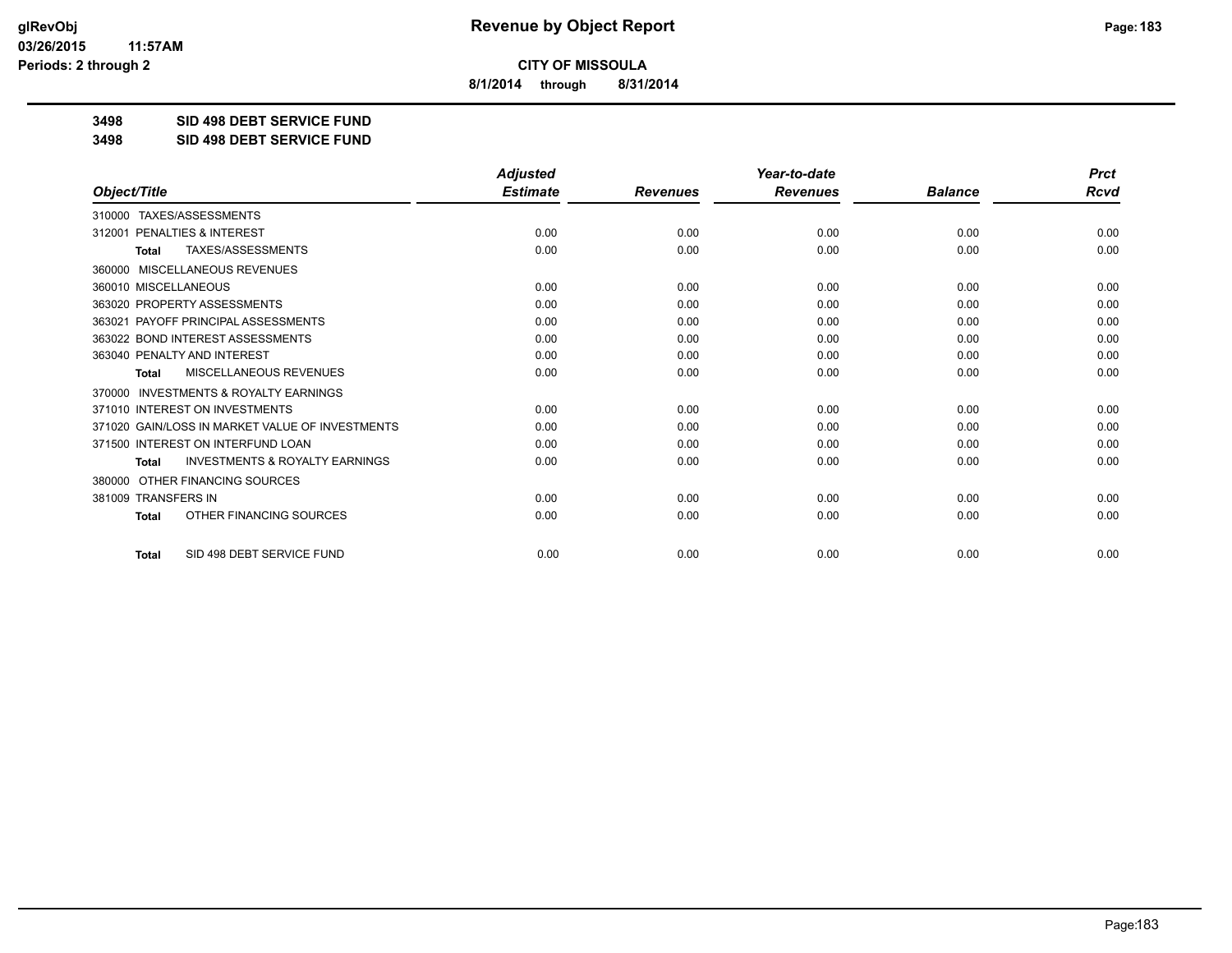**8/1/2014 through 8/31/2014**

### **3498 SID 498 DEBT SERVICE FUND**

|                                                           | <b>Adjusted</b> |                 | Year-to-date    |                | <b>Prct</b> |
|-----------------------------------------------------------|-----------------|-----------------|-----------------|----------------|-------------|
| Object/Title                                              | <b>Estimate</b> | <b>Revenues</b> | <b>Revenues</b> | <b>Balance</b> | Rcvd        |
| TAXES/ASSESSMENTS<br>310000                               |                 |                 |                 |                |             |
| <b>PENALTIES &amp; INTEREST</b><br>312001                 | 0.00            | 0.00            | 0.00            | 0.00           | 0.00        |
| TAXES/ASSESSMENTS<br><b>Total</b>                         | 0.00            | 0.00            | 0.00            | 0.00           | 0.00        |
| 360000 MISCELLANEOUS REVENUES                             |                 |                 |                 |                |             |
| 360010 MISCELLANEOUS                                      | 0.00            | 0.00            | 0.00            | 0.00           | 0.00        |
| 363020 PROPERTY ASSESSMENTS                               | 0.00            | 0.00            | 0.00            | 0.00           | 0.00        |
| 363021 PAYOFF PRINCIPAL ASSESSMENTS                       | 0.00            | 0.00            | 0.00            | 0.00           | 0.00        |
| 363022 BOND INTEREST ASSESSMENTS                          | 0.00            | 0.00            | 0.00            | 0.00           | 0.00        |
| 363040 PENALTY AND INTEREST                               | 0.00            | 0.00            | 0.00            | 0.00           | 0.00        |
| MISCELLANEOUS REVENUES<br><b>Total</b>                    | 0.00            | 0.00            | 0.00            | 0.00           | 0.00        |
| <b>INVESTMENTS &amp; ROYALTY EARNINGS</b><br>370000       |                 |                 |                 |                |             |
| 371010 INTEREST ON INVESTMENTS                            | 0.00            | 0.00            | 0.00            | 0.00           | 0.00        |
| 371020 GAIN/LOSS IN MARKET VALUE OF INVESTMENT            | 0.00            | 0.00            | 0.00            | 0.00           | 0.00        |
| 371500 INTEREST ON INTERFUND LOAN                         | 0.00            | 0.00            | 0.00            | 0.00           | 0.00        |
| <b>INVESTMENTS &amp; ROYALTY EARNINGS</b><br><b>Total</b> | 0.00            | 0.00            | 0.00            | 0.00           | 0.00        |
| OTHER FINANCING SOURCES<br>380000                         |                 |                 |                 |                |             |
| 381009 TRANSFERS IN                                       | 0.00            | 0.00            | 0.00            | 0.00           | 0.00        |
| OTHER FINANCING SOURCES<br><b>Total</b>                   | 0.00            | 0.00            | 0.00            | 0.00           | 0.00        |
| SID 498 DEBT SERVICE FUND<br><b>Total</b>                 | 0.00            | 0.00            | 0.00            | 0.00           | 0.00        |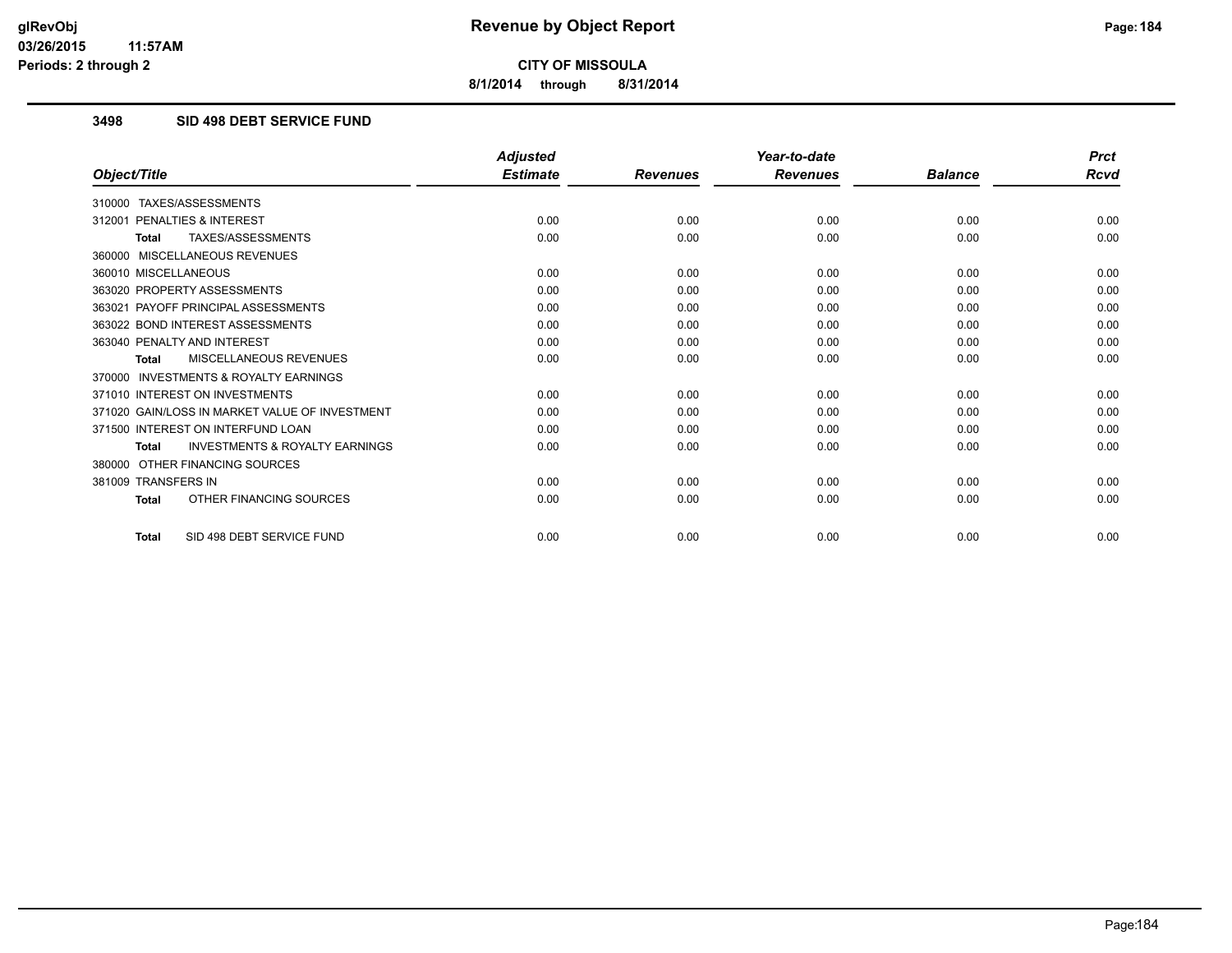**8/1/2014 through 8/31/2014**

**3500 SID 500 DEBT SERVICE FUND**

**3500 SID 500 DEBT SERVICE FUND**

|                                                           | <b>Adjusted</b> |                 | Year-to-date    |                | <b>Prct</b> |
|-----------------------------------------------------------|-----------------|-----------------|-----------------|----------------|-------------|
| Object/Title                                              | <b>Estimate</b> | <b>Revenues</b> | <b>Revenues</b> | <b>Balance</b> | Rcvd        |
| TAXES/ASSESSMENTS<br>310000                               |                 |                 |                 |                |             |
| 312001 PENALTIES & INTEREST                               | 0.00            | 0.00            | 0.00            | 0.00           | 0.00        |
| TAXES/ASSESSMENTS<br>Total                                | 0.00            | 0.00            | 0.00            | 0.00           | 0.00        |
| MISCELLANEOUS REVENUES<br>360000                          |                 |                 |                 |                |             |
| 360010 MISCELLANEOUS                                      | 0.00            | 0.00            | 0.00            | 0.00           | 0.00        |
| 363020 PROPERTY ASSESSMENTS                               | 0.00            | 0.00            | 0.00            | 0.00           | 0.00        |
| 363021 PAYOFF PRINCIPAL ASSESSMENTS                       | 0.00            | 0.00            | 0.00            | 0.00           | 0.00        |
| 363022 BOND INTEREST ASSESSMENTS                          | 0.00            | 0.00            | 0.00            | 0.00           | 0.00        |
| 363040 PENALTY AND INTEREST                               | 0.00            | 0.00            | 0.00            | 0.00           | 0.00        |
| MISCELLANEOUS REVENUES<br><b>Total</b>                    | 0.00            | 0.00            | 0.00            | 0.00           | 0.00        |
| <b>INVESTMENTS &amp; ROYALTY EARNINGS</b><br>370000       |                 |                 |                 |                |             |
| 371010 INTEREST ON INVESTMENTS                            | 0.00            | 0.00            | 0.00            | 0.00           | 0.00        |
| 371020 GAIN/LOSS IN MARKET VALUE OF INVESTMENTS           | 0.00            | 0.00            | 0.00            | 0.00           | 0.00        |
| <b>INVESTMENTS &amp; ROYALTY EARNINGS</b><br><b>Total</b> | 0.00            | 0.00            | 0.00            | 0.00           | 0.00        |
| SID 500 DEBT SERVICE FUND<br><b>Total</b>                 | 0.00            | 0.00            | 0.00            | 0.00           | 0.00        |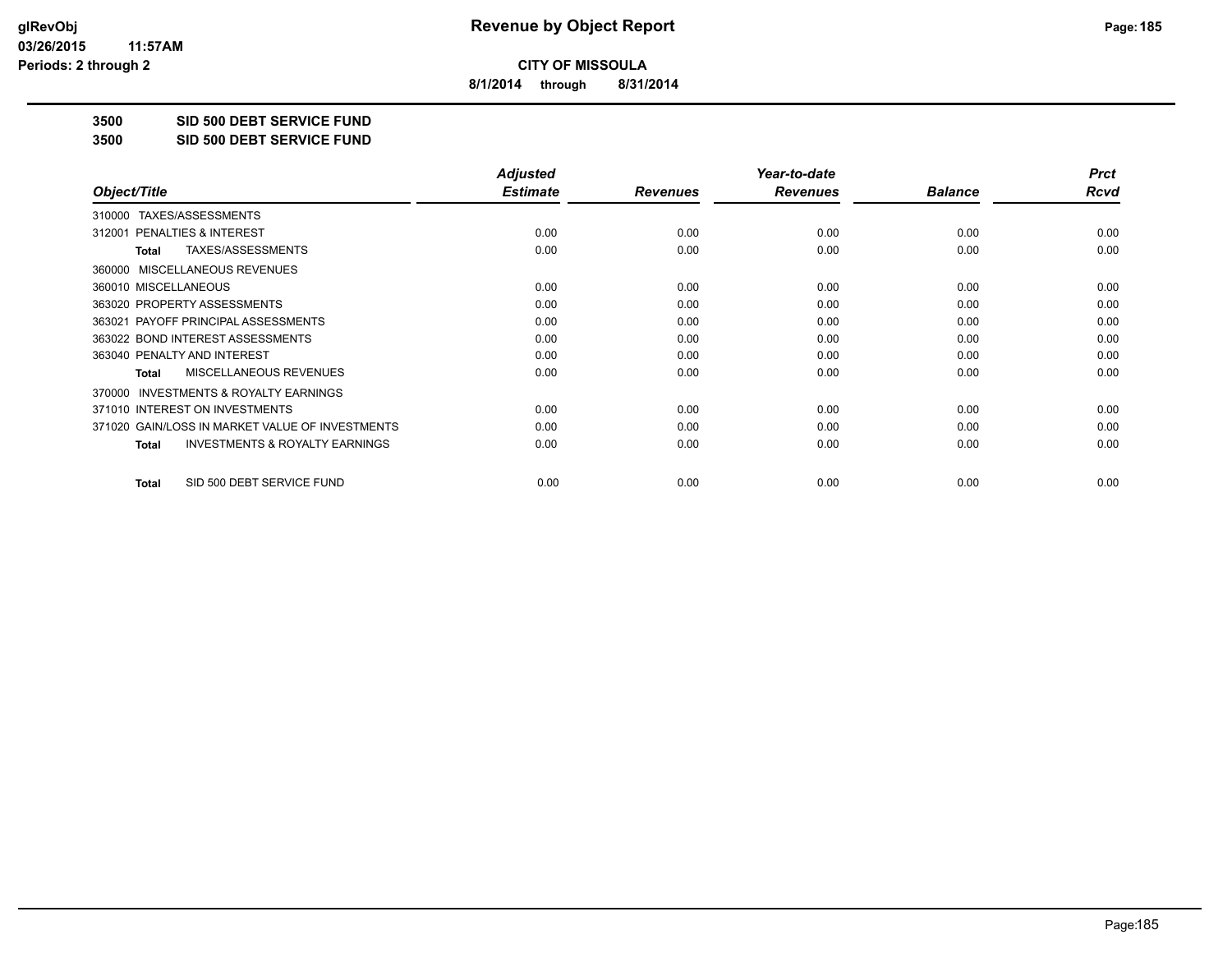**8/1/2014 through 8/31/2014**

# **3500 SID 500 DEBT SERVICE FUND**

|                                                           | <b>Adjusted</b> |                 | Year-to-date    |                | <b>Prct</b> |
|-----------------------------------------------------------|-----------------|-----------------|-----------------|----------------|-------------|
| Object/Title                                              | <b>Estimate</b> | <b>Revenues</b> | <b>Revenues</b> | <b>Balance</b> | Rcvd        |
| 310000 TAXES/ASSESSMENTS                                  |                 |                 |                 |                |             |
| 312001 PENALTIES & INTEREST                               | 0.00            | 0.00            | 0.00            | 0.00           | 0.00        |
| <b>TAXES/ASSESSMENTS</b><br><b>Total</b>                  | 0.00            | 0.00            | 0.00            | 0.00           | 0.00        |
| 360000 MISCELLANEOUS REVENUES                             |                 |                 |                 |                |             |
| 360010 MISCELLANEOUS                                      | 0.00            | 0.00            | 0.00            | 0.00           | 0.00        |
| 363020 PROPERTY ASSESSMENTS                               | 0.00            | 0.00            | 0.00            | 0.00           | 0.00        |
| 363021 PAYOFF PRINCIPAL ASSESSMENTS                       | 0.00            | 0.00            | 0.00            | 0.00           | 0.00        |
| 363022 BOND INTEREST ASSESSMENTS                          | 0.00            | 0.00            | 0.00            | 0.00           | 0.00        |
| 363040 PENALTY AND INTEREST                               | 0.00            | 0.00            | 0.00            | 0.00           | 0.00        |
| MISCELLANEOUS REVENUES<br><b>Total</b>                    | 0.00            | 0.00            | 0.00            | 0.00           | 0.00        |
| <b>INVESTMENTS &amp; ROYALTY EARNINGS</b><br>370000       |                 |                 |                 |                |             |
| 371010 INTEREST ON INVESTMENTS                            | 0.00            | 0.00            | 0.00            | 0.00           | 0.00        |
| 371020 GAIN/LOSS IN MARKET VALUE OF INVESTMENT            | 0.00            | 0.00            | 0.00            | 0.00           | 0.00        |
| <b>INVESTMENTS &amp; ROYALTY EARNINGS</b><br><b>Total</b> | 0.00            | 0.00            | 0.00            | 0.00           | 0.00        |
| SID 500 DEBT SERVICE FUND<br><b>Total</b>                 | 0.00            | 0.00            | 0.00            | 0.00           | 0.00        |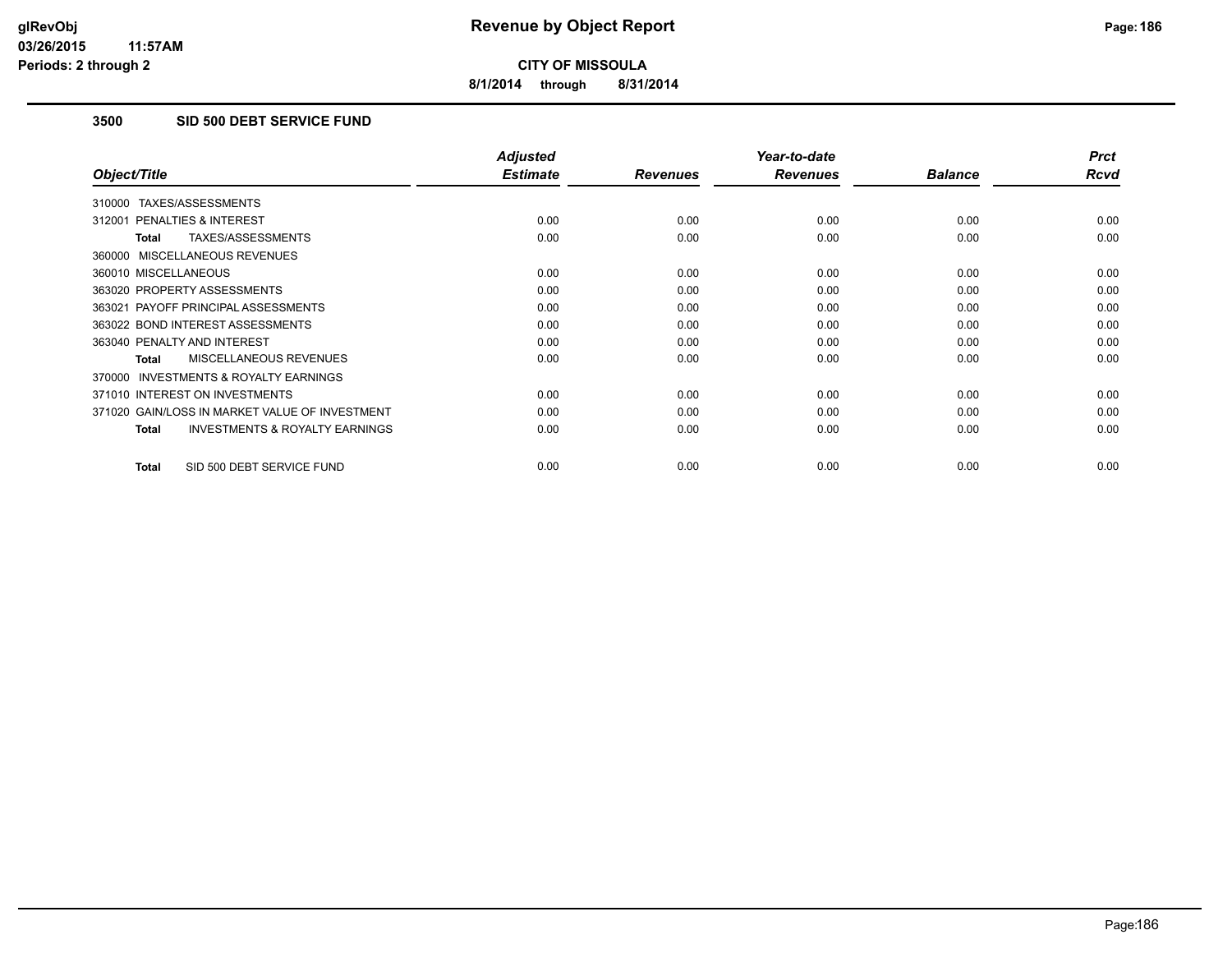**8/1/2014 through 8/31/2014**

**3501 SID 501 DEBT SERVICE FUND**

**3501 SID 501 DEBT SERVICE FUND**

|                                                           | <b>Adjusted</b> |                 | Year-to-date    |                | <b>Prct</b> |
|-----------------------------------------------------------|-----------------|-----------------|-----------------|----------------|-------------|
| Object/Title                                              | <b>Estimate</b> | <b>Revenues</b> | <b>Revenues</b> | <b>Balance</b> | Rcvd        |
| TAXES/ASSESSMENTS<br>310000                               |                 |                 |                 |                |             |
| 312001 PENALTIES & INTEREST                               | 0.00            | 0.00            | 0.00            | 0.00           | 0.00        |
| TAXES/ASSESSMENTS<br>Total                                | 0.00            | 0.00            | 0.00            | 0.00           | 0.00        |
| MISCELLANEOUS REVENUES<br>360000                          |                 |                 |                 |                |             |
| 360010 MISCELLANEOUS                                      | 0.00            | 0.00            | 0.00            | 0.00           | 0.00        |
| 363020 PROPERTY ASSESSMENTS                               | 0.00            | 0.00            | 0.00            | 0.00           | 0.00        |
| 363021 PAYOFF PRINCIPAL ASSESSMENTS                       | 0.00            | 0.00            | 0.00            | 0.00           | 0.00        |
| 363022 BOND INTEREST ASSESSMENTS                          | 0.00            | 0.00            | 0.00            | 0.00           | 0.00        |
| 363040 PENALTY AND INTEREST                               | 0.00            | 0.00            | 0.00            | 0.00           | 0.00        |
| MISCELLANEOUS REVENUES<br><b>Total</b>                    | 0.00            | 0.00            | 0.00            | 0.00           | 0.00        |
| <b>INVESTMENTS &amp; ROYALTY EARNINGS</b><br>370000       |                 |                 |                 |                |             |
| 371010 INTEREST ON INVESTMENTS                            | 0.00            | 0.00            | 0.00            | 0.00           | 0.00        |
| 371020 GAIN/LOSS IN MARKET VALUE OF INVESTMENTS           | 0.00            | 0.00            | 0.00            | 0.00           | 0.00        |
| <b>INVESTMENTS &amp; ROYALTY EARNINGS</b><br><b>Total</b> | 0.00            | 0.00            | 0.00            | 0.00           | 0.00        |
| SID 501 DEBT SERVICE FUND<br>Total                        | 0.00            | 0.00            | 0.00            | 0.00           | 0.00        |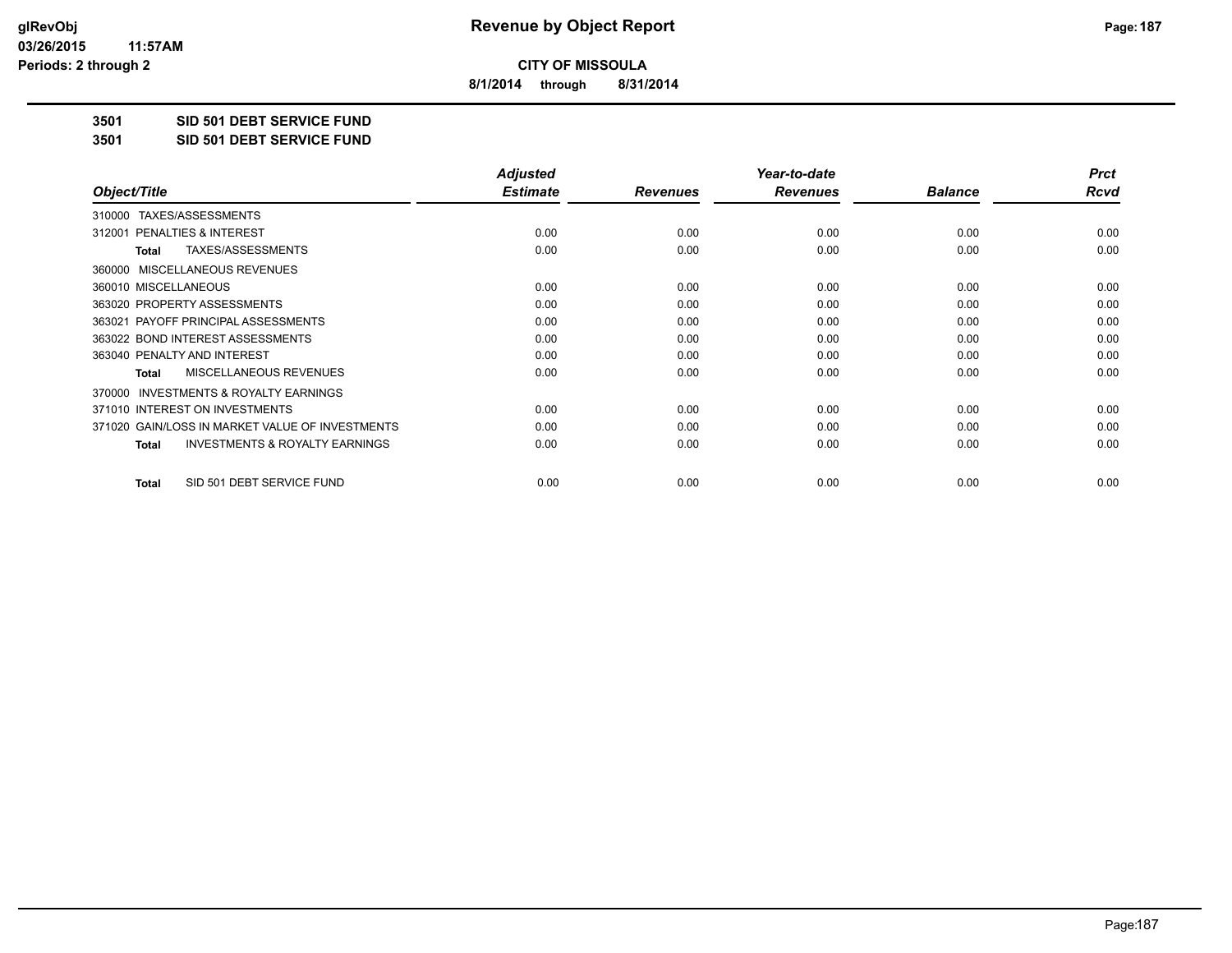**8/1/2014 through 8/31/2014**

### **3501 SID 501 DEBT SERVICE FUND**

|                                                           | <b>Adjusted</b> |                 | Year-to-date    |                | <b>Prct</b> |
|-----------------------------------------------------------|-----------------|-----------------|-----------------|----------------|-------------|
| Object/Title                                              | <b>Estimate</b> | <b>Revenues</b> | <b>Revenues</b> | <b>Balance</b> | <b>Rcvd</b> |
| 310000 TAXES/ASSESSMENTS                                  |                 |                 |                 |                |             |
| 312001 PENALTIES & INTEREST                               | 0.00            | 0.00            | 0.00            | 0.00           | 0.00        |
| <b>TAXES/ASSESSMENTS</b><br><b>Total</b>                  | 0.00            | 0.00            | 0.00            | 0.00           | 0.00        |
| 360000 MISCELLANEOUS REVENUES                             |                 |                 |                 |                |             |
| 360010 MISCELLANEOUS                                      | 0.00            | 0.00            | 0.00            | 0.00           | 0.00        |
| 363020 PROPERTY ASSESSMENTS                               | 0.00            | 0.00            | 0.00            | 0.00           | 0.00        |
| 363021 PAYOFF PRINCIPAL ASSESSMENTS                       | 0.00            | 0.00            | 0.00            | 0.00           | 0.00        |
| 363022 BOND INTEREST ASSESSMENTS                          | 0.00            | 0.00            | 0.00            | 0.00           | 0.00        |
| 363040 PENALTY AND INTEREST                               | 0.00            | 0.00            | 0.00            | 0.00           | 0.00        |
| MISCELLANEOUS REVENUES<br><b>Total</b>                    | 0.00            | 0.00            | 0.00            | 0.00           | 0.00        |
| <b>INVESTMENTS &amp; ROYALTY EARNINGS</b><br>370000       |                 |                 |                 |                |             |
| 371010 INTEREST ON INVESTMENTS                            | 0.00            | 0.00            | 0.00            | 0.00           | 0.00        |
| 371020 GAIN/LOSS IN MARKET VALUE OF INVESTMENT            | 0.00            | 0.00            | 0.00            | 0.00           | 0.00        |
| <b>INVESTMENTS &amp; ROYALTY EARNINGS</b><br><b>Total</b> | 0.00            | 0.00            | 0.00            | 0.00           | 0.00        |
| SID 501 DEBT SERVICE FUND<br><b>Total</b>                 | 0.00            | 0.00            | 0.00            | 0.00           | 0.00        |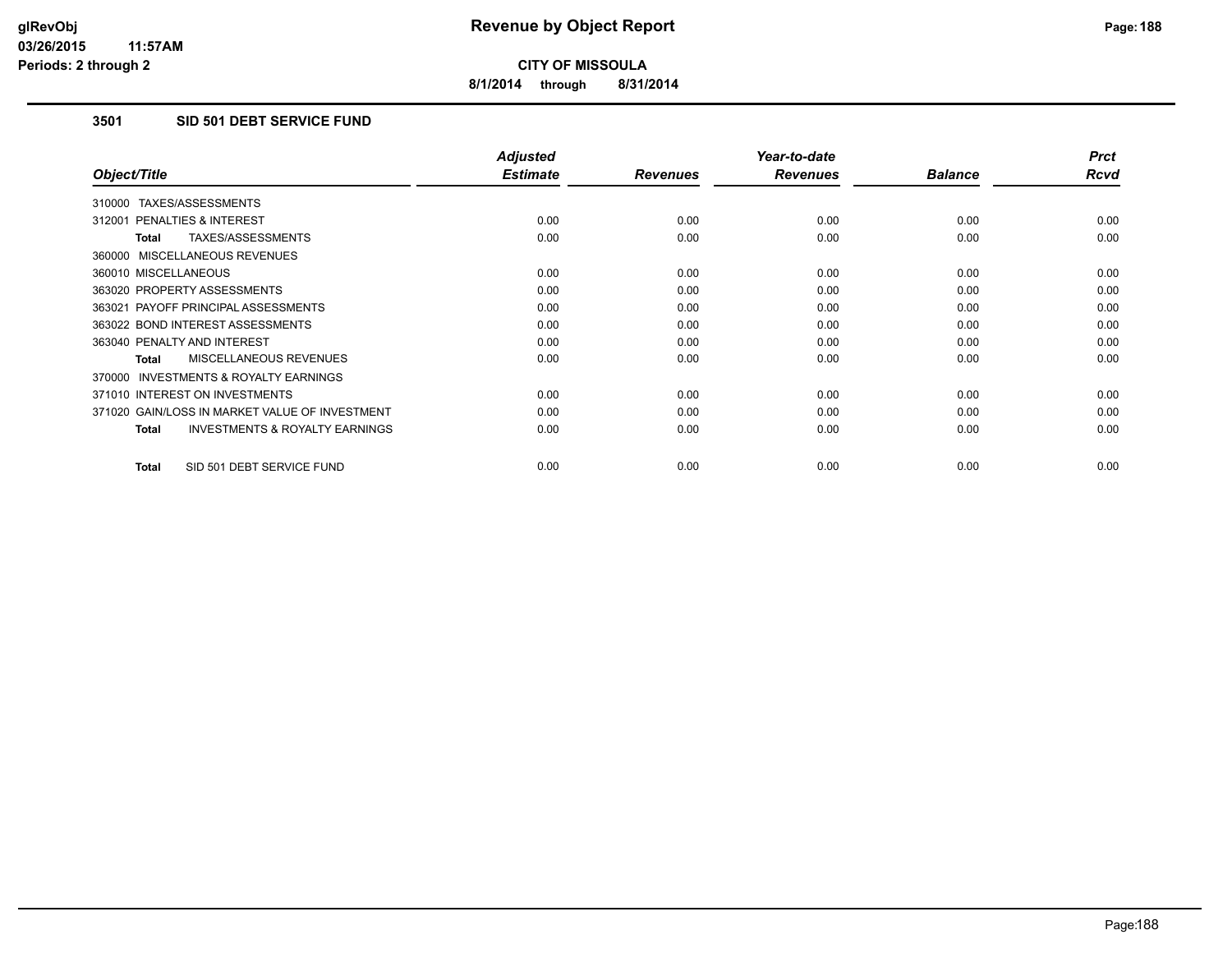**8/1/2014 through 8/31/2014**

**3502 SID 502 DEBT SERVICE FUND**

**3502 SID 502 DEBT SERVICE FUND**

|                                                           | <b>Adjusted</b> |                 | Year-to-date    |                | <b>Prct</b> |
|-----------------------------------------------------------|-----------------|-----------------|-----------------|----------------|-------------|
| Object/Title                                              | <b>Estimate</b> | <b>Revenues</b> | <b>Revenues</b> | <b>Balance</b> | Rcvd        |
| TAXES/ASSESSMENTS<br>310000                               |                 |                 |                 |                |             |
| 312001 PENALTIES & INTEREST                               | 0.00            | 0.00            | 0.00            | 0.00           | 0.00        |
| TAXES/ASSESSMENTS<br>Total                                | 0.00            | 0.00            | 0.00            | 0.00           | 0.00        |
| MISCELLANEOUS REVENUES<br>360000                          |                 |                 |                 |                |             |
| 360010 MISCELLANEOUS                                      | 0.00            | 0.00            | 0.00            | 0.00           | 0.00        |
| 363020 PROPERTY ASSESSMENTS                               | 0.00            | 0.00            | 0.00            | 0.00           | 0.00        |
| 363021 PAYOFF PRINCIPAL ASSESSMENTS                       | 0.00            | 0.00            | 0.00            | 0.00           | 0.00        |
| 363022 BOND INTEREST ASSESSMENTS                          | 0.00            | 0.00            | 0.00            | 0.00           | 0.00        |
| 363040 PENALTY AND INTEREST                               | 0.00            | 0.00            | 0.00            | 0.00           | 0.00        |
| MISCELLANEOUS REVENUES<br><b>Total</b>                    | 0.00            | 0.00            | 0.00            | 0.00           | 0.00        |
| <b>INVESTMENTS &amp; ROYALTY EARNINGS</b><br>370000       |                 |                 |                 |                |             |
| 371010 INTEREST ON INVESTMENTS                            | 0.00            | 0.00            | 0.00            | 0.00           | 0.00        |
| 371020 GAIN/LOSS IN MARKET VALUE OF INVESTMENTS           | 0.00            | 0.00            | 0.00            | 0.00           | 0.00        |
| <b>INVESTMENTS &amp; ROYALTY EARNINGS</b><br><b>Total</b> | 0.00            | 0.00            | 0.00            | 0.00           | 0.00        |
| SID 502 DEBT SERVICE FUND<br><b>Total</b>                 | 0.00            | 0.00            | 0.00            | 0.00           | 0.00        |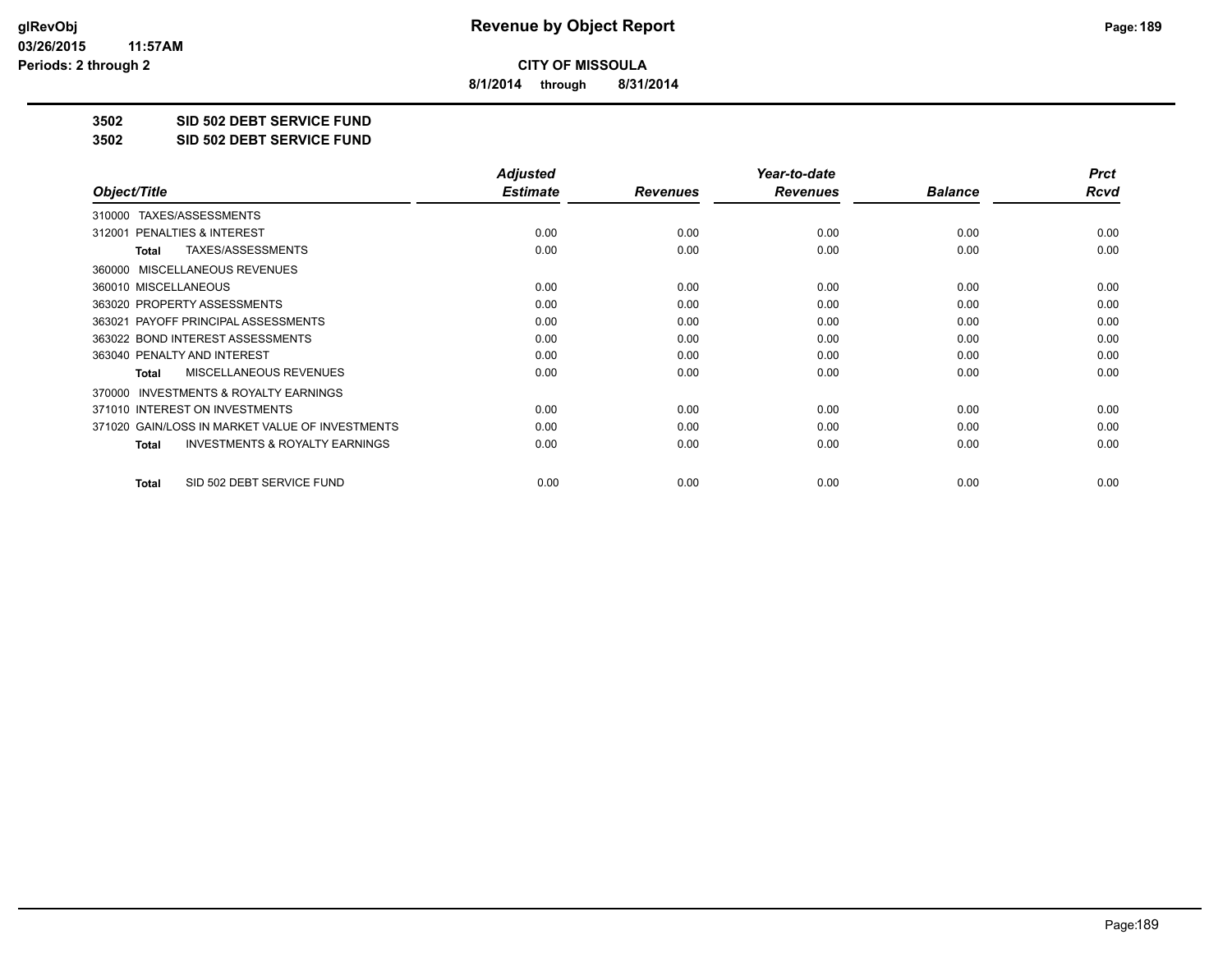**8/1/2014 through 8/31/2014**

### **3502 SID 502 DEBT SERVICE FUND**

|                                                     | <b>Adjusted</b> |                 | Year-to-date    |                | <b>Prct</b> |
|-----------------------------------------------------|-----------------|-----------------|-----------------|----------------|-------------|
| Object/Title                                        | <b>Estimate</b> | <b>Revenues</b> | <b>Revenues</b> | <b>Balance</b> | <b>Rcvd</b> |
| 310000 TAXES/ASSESSMENTS                            |                 |                 |                 |                |             |
| 312001 PENALTIES & INTEREST                         | 0.00            | 0.00            | 0.00            | 0.00           | 0.00        |
| TAXES/ASSESSMENTS<br><b>Total</b>                   | 0.00            | 0.00            | 0.00            | 0.00           | 0.00        |
| 360000 MISCELLANEOUS REVENUES                       |                 |                 |                 |                |             |
| 360010 MISCELLANEOUS                                | 0.00            | 0.00            | 0.00            | 0.00           | 0.00        |
| 363020 PROPERTY ASSESSMENTS                         | 0.00            | 0.00            | 0.00            | 0.00           | 0.00        |
| 363021 PAYOFF PRINCIPAL ASSESSMENTS                 | 0.00            | 0.00            | 0.00            | 0.00           | 0.00        |
| 363022 BOND INTEREST ASSESSMENTS                    | 0.00            | 0.00            | 0.00            | 0.00           | 0.00        |
| 363040 PENALTY AND INTEREST                         | 0.00            | 0.00            | 0.00            | 0.00           | 0.00        |
| <b>MISCELLANEOUS REVENUES</b><br>Total              | 0.00            | 0.00            | 0.00            | 0.00           | 0.00        |
| <b>INVESTMENTS &amp; ROYALTY EARNINGS</b><br>370000 |                 |                 |                 |                |             |
| 371010 INTEREST ON INVESTMENTS                      | 0.00            | 0.00            | 0.00            | 0.00           | 0.00        |
| 371020 GAIN/LOSS IN MARKET VALUE OF INVESTMENT      | 0.00            | 0.00            | 0.00            | 0.00           | 0.00        |
| <b>INVESTMENTS &amp; ROYALTY EARNINGS</b><br>Total  | 0.00            | 0.00            | 0.00            | 0.00           | 0.00        |
| SID 502 DEBT SERVICE FUND<br><b>Total</b>           | 0.00            | 0.00            | 0.00            | 0.00           | 0.00        |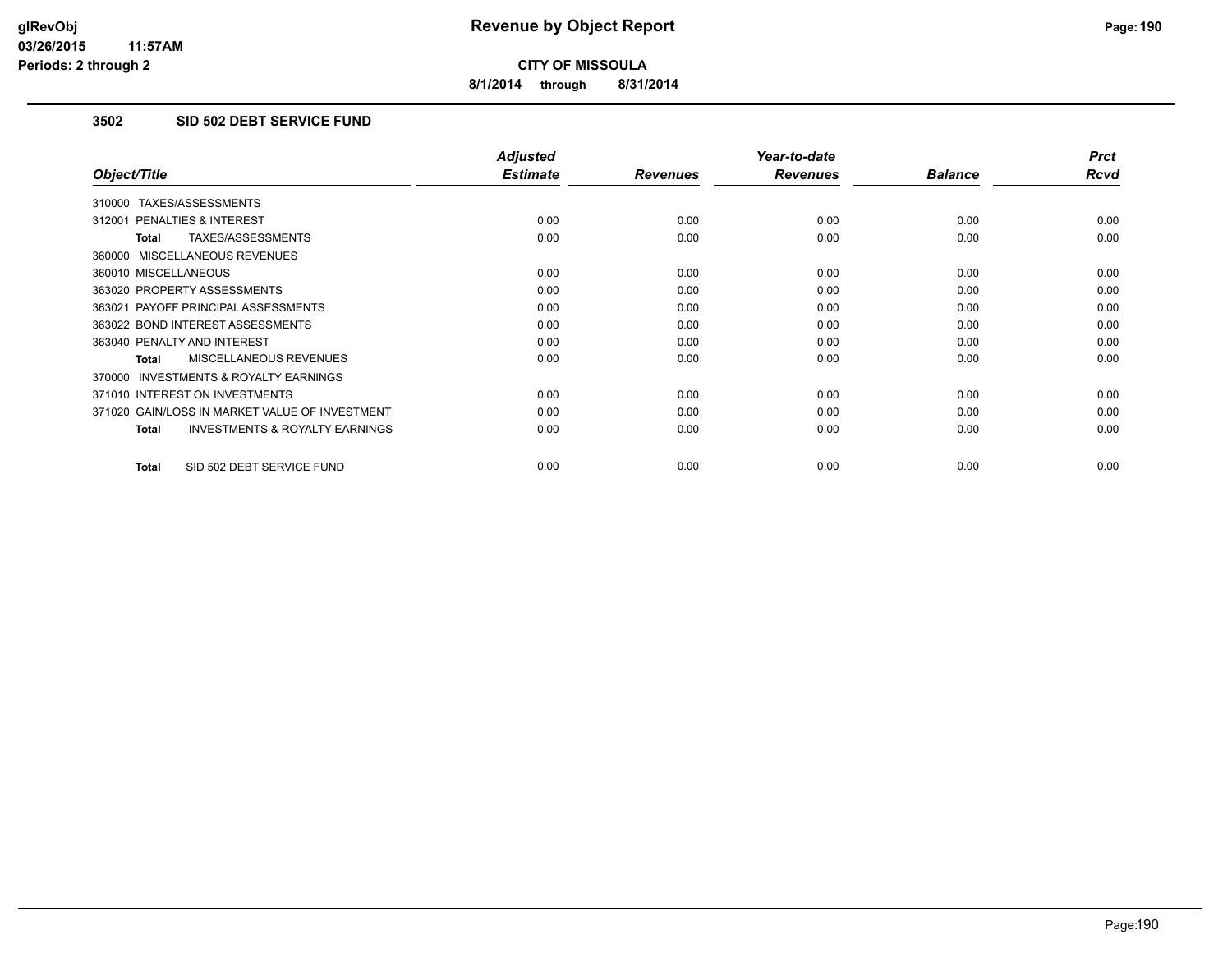**8/1/2014 through 8/31/2014**

**3503 SID 503 DEBT SERVICE FUND**

**3503 SID 503 DEBT SERVICE FUND**

|                                                           | <b>Adjusted</b> |                 | Year-to-date    |                | <b>Prct</b> |
|-----------------------------------------------------------|-----------------|-----------------|-----------------|----------------|-------------|
| Object/Title                                              | <b>Estimate</b> | <b>Revenues</b> | <b>Revenues</b> | <b>Balance</b> | Rcvd        |
| TAXES/ASSESSMENTS<br>310000                               |                 |                 |                 |                |             |
| 312001 PENALTIES & INTEREST                               | 0.00            | 0.00            | 0.00            | 0.00           | 0.00        |
| TAXES/ASSESSMENTS<br>Total                                | 0.00            | 0.00            | 0.00            | 0.00           | 0.00        |
| MISCELLANEOUS REVENUES<br>360000                          |                 |                 |                 |                |             |
| 360010 MISCELLANEOUS                                      | 0.00            | 0.00            | 0.00            | 0.00           | 0.00        |
| 363020 PROPERTY ASSESSMENTS                               | 0.00            | 0.00            | 0.00            | 0.00           | 0.00        |
| 363021 PAYOFF PRINCIPAL ASSESSMENTS                       | 0.00            | 0.00            | 0.00            | 0.00           | 0.00        |
| 363022 BOND INTEREST ASSESSMENTS                          | 0.00            | 0.00            | 0.00            | 0.00           | 0.00        |
| 363040 PENALTY AND INTEREST                               | 0.00            | 0.00            | 0.00            | 0.00           | 0.00        |
| MISCELLANEOUS REVENUES<br><b>Total</b>                    | 0.00            | 0.00            | 0.00            | 0.00           | 0.00        |
| <b>INVESTMENTS &amp; ROYALTY EARNINGS</b><br>370000       |                 |                 |                 |                |             |
| 371010 INTEREST ON INVESTMENTS                            | 0.00            | 0.00            | 0.00            | 0.00           | 0.00        |
| 371020 GAIN/LOSS IN MARKET VALUE OF INVESTMENTS           | 0.00            | 0.00            | 0.00            | 0.00           | 0.00        |
| <b>INVESTMENTS &amp; ROYALTY EARNINGS</b><br><b>Total</b> | 0.00            | 0.00            | 0.00            | 0.00           | 0.00        |
| SID 503 DEBT SERVICE FUND<br><b>Total</b>                 | 0.00            | 0.00            | 0.00            | 0.00           | 0.00        |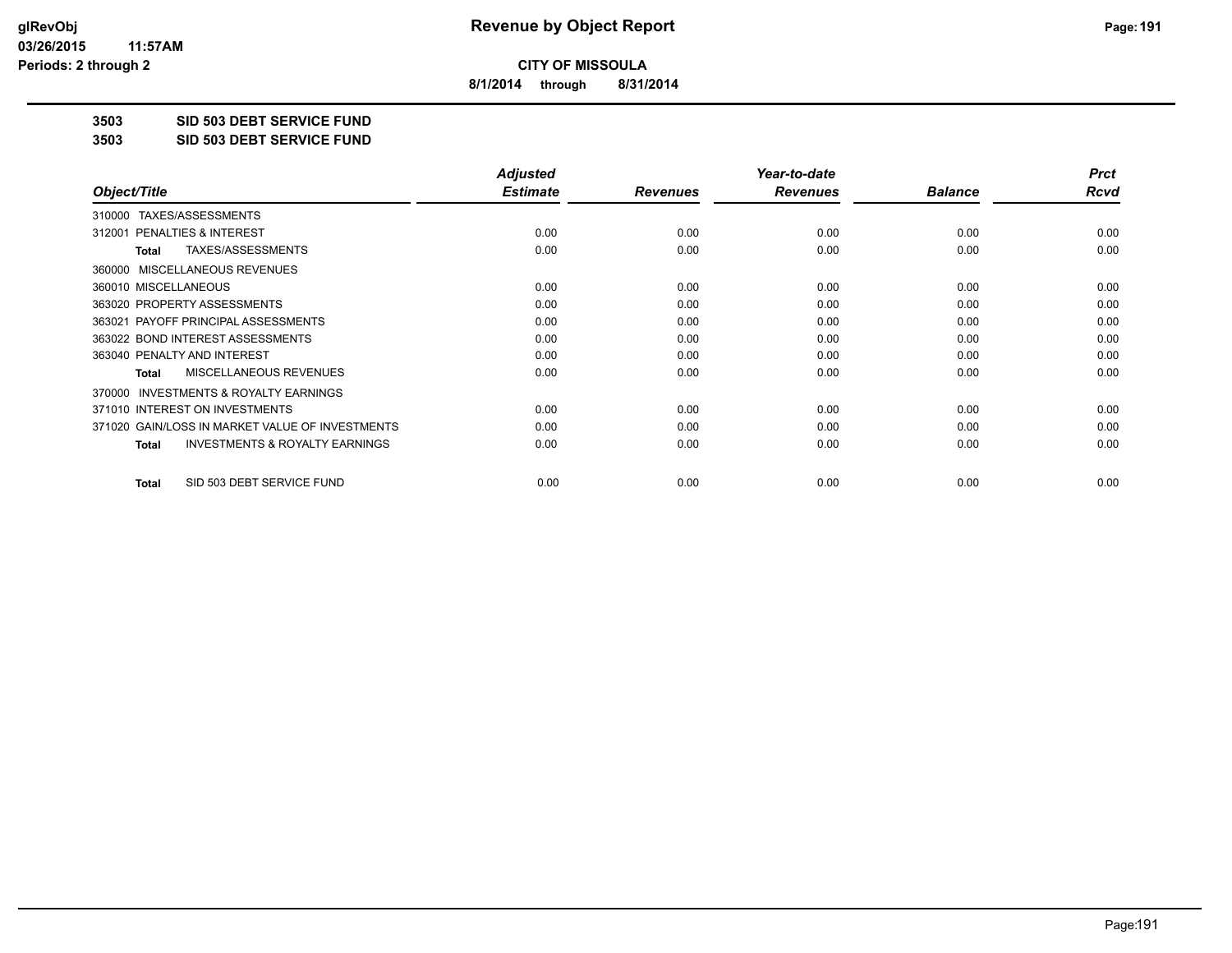**8/1/2014 through 8/31/2014**

# **3503 SID 503 DEBT SERVICE FUND**

|                                                           | <b>Adjusted</b> |                 | Year-to-date    |                | <b>Prct</b> |
|-----------------------------------------------------------|-----------------|-----------------|-----------------|----------------|-------------|
| Object/Title                                              | <b>Estimate</b> | <b>Revenues</b> | <b>Revenues</b> | <b>Balance</b> | <b>Rcvd</b> |
| 310000 TAXES/ASSESSMENTS                                  |                 |                 |                 |                |             |
| 312001 PENALTIES & INTEREST                               | 0.00            | 0.00            | 0.00            | 0.00           | 0.00        |
| <b>TAXES/ASSESSMENTS</b><br><b>Total</b>                  | 0.00            | 0.00            | 0.00            | 0.00           | 0.00        |
| 360000 MISCELLANEOUS REVENUES                             |                 |                 |                 |                |             |
| 360010 MISCELLANEOUS                                      | 0.00            | 0.00            | 0.00            | 0.00           | 0.00        |
| 363020 PROPERTY ASSESSMENTS                               | 0.00            | 0.00            | 0.00            | 0.00           | 0.00        |
| 363021 PAYOFF PRINCIPAL ASSESSMENTS                       | 0.00            | 0.00            | 0.00            | 0.00           | 0.00        |
| 363022 BOND INTEREST ASSESSMENTS                          | 0.00            | 0.00            | 0.00            | 0.00           | 0.00        |
| 363040 PENALTY AND INTEREST                               | 0.00            | 0.00            | 0.00            | 0.00           | 0.00        |
| MISCELLANEOUS REVENUES<br><b>Total</b>                    | 0.00            | 0.00            | 0.00            | 0.00           | 0.00        |
| <b>INVESTMENTS &amp; ROYALTY EARNINGS</b><br>370000       |                 |                 |                 |                |             |
| 371010 INTEREST ON INVESTMENTS                            | 0.00            | 0.00            | 0.00            | 0.00           | 0.00        |
| 371020 GAIN/LOSS IN MARKET VALUE OF INVESTMENT            | 0.00            | 0.00            | 0.00            | 0.00           | 0.00        |
| <b>INVESTMENTS &amp; ROYALTY EARNINGS</b><br><b>Total</b> | 0.00            | 0.00            | 0.00            | 0.00           | 0.00        |
| SID 503 DEBT SERVICE FUND<br><b>Total</b>                 | 0.00            | 0.00            | 0.00            | 0.00           | 0.00        |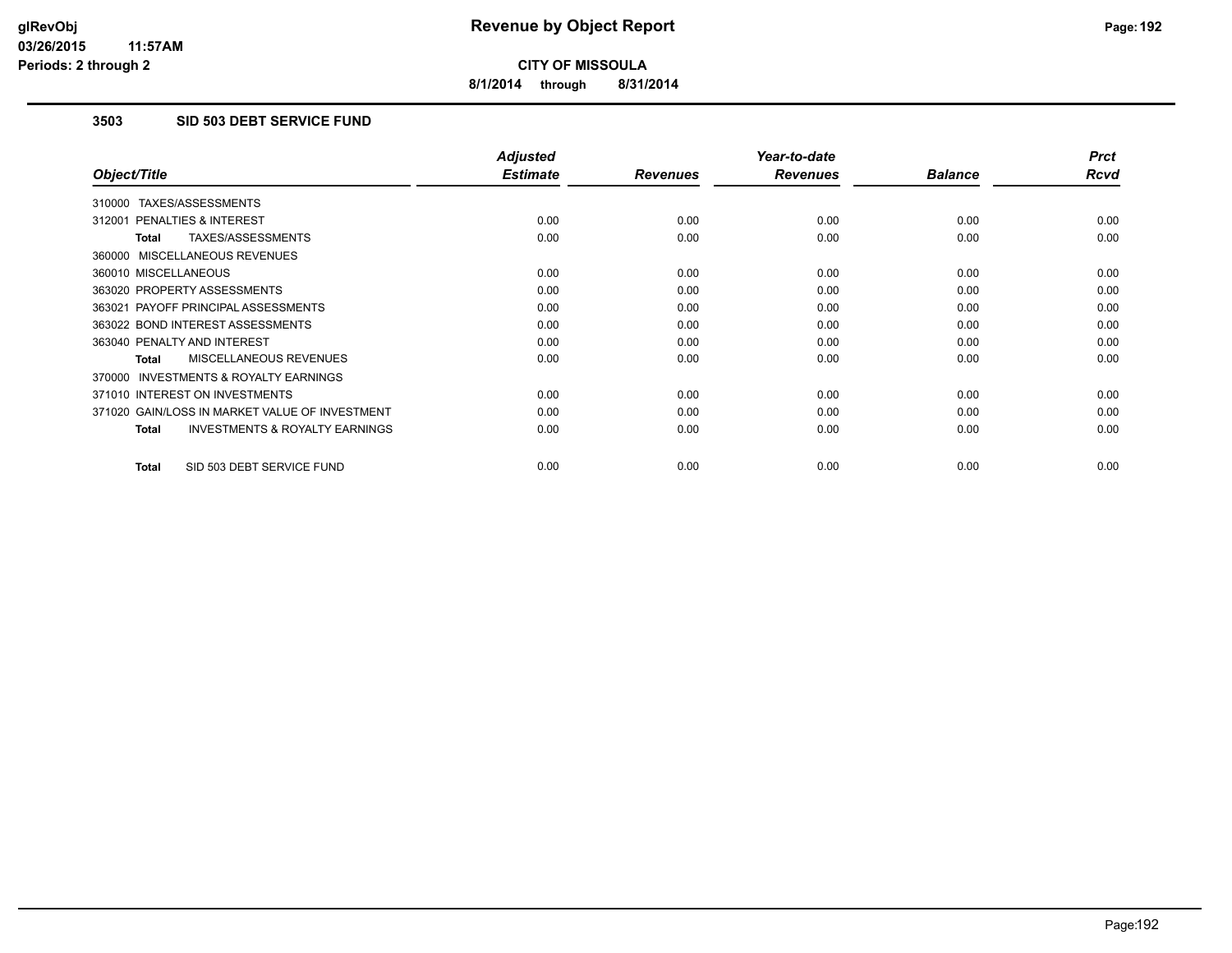**8/1/2014 through 8/31/2014**

**3504 SID 504 DEBT SERVICE FUND**

**3504 SID 504 DEBT SERVICE FUND**

|                                                           | <b>Adjusted</b> |                 | Year-to-date    |                | <b>Prct</b> |
|-----------------------------------------------------------|-----------------|-----------------|-----------------|----------------|-------------|
| Object/Title                                              | <b>Estimate</b> | <b>Revenues</b> | <b>Revenues</b> | <b>Balance</b> | <b>Rcvd</b> |
| 310000 TAXES/ASSESSMENTS                                  |                 |                 |                 |                |             |
| PENALTIES & INTEREST<br>312001                            | 0.00            | 0.00            | 0.00            | 0.00           | 0.00        |
| TAXES/ASSESSMENTS<br><b>Total</b>                         | 0.00            | 0.00            | 0.00            | 0.00           | 0.00        |
| <b>MISCELLANEOUS REVENUES</b><br>360000                   |                 |                 |                 |                |             |
| 360010 MISCELLANEOUS                                      | 0.00            | 0.00            | 0.00            | 0.00           | 0.00        |
| 363020 PROPERTY ASSESSMENTS                               | 0.00            | 0.00            | 0.00            | 0.00           | 0.00        |
| 363021 PAYOFF PRINCIPAL ASSESSMENTS                       | 0.00            | 0.00            | 0.00            | 0.00           | 0.00        |
| 363022 BOND INTEREST ASSESSMENTS                          | 0.00            | 0.00            | 0.00            | 0.00           | 0.00        |
| 363040 PENALTY AND INTEREST                               | 0.00            | 0.00            | 0.00            | 0.00           | 0.00        |
| MISCELLANEOUS REVENUES<br>Total                           | 0.00            | 0.00            | 0.00            | 0.00           | 0.00        |
| <b>INVESTMENTS &amp; ROYALTY EARNINGS</b><br>370000       |                 |                 |                 |                |             |
| 371010 INTEREST ON INVESTMENTS                            | 0.00            | 0.00            | 0.00            | 0.00           | 0.00        |
| 371020 GAIN/LOSS IN MARKET VALUE OF INVESTMENTS           | 0.00            | 0.00            | 0.00            | 0.00           | 0.00        |
| <b>INVESTMENTS &amp; ROYALTY EARNINGS</b><br><b>Total</b> | 0.00            | 0.00            | 0.00            | 0.00           | 0.00        |
| OTHER FINANCING SOURCES<br>380000                         |                 |                 |                 |                |             |
| 381009 TRANSFERS IN                                       | 0.00            | 0.00            | 0.00            | 0.00           | 0.00        |
| OTHER FINANCING SOURCES<br><b>Total</b>                   | 0.00            | 0.00            | 0.00            | 0.00           | 0.00        |
| SID 504 DEBT SERVICE FUND<br><b>Total</b>                 | 0.00            | 0.00            | 0.00            | 0.00           | 0.00        |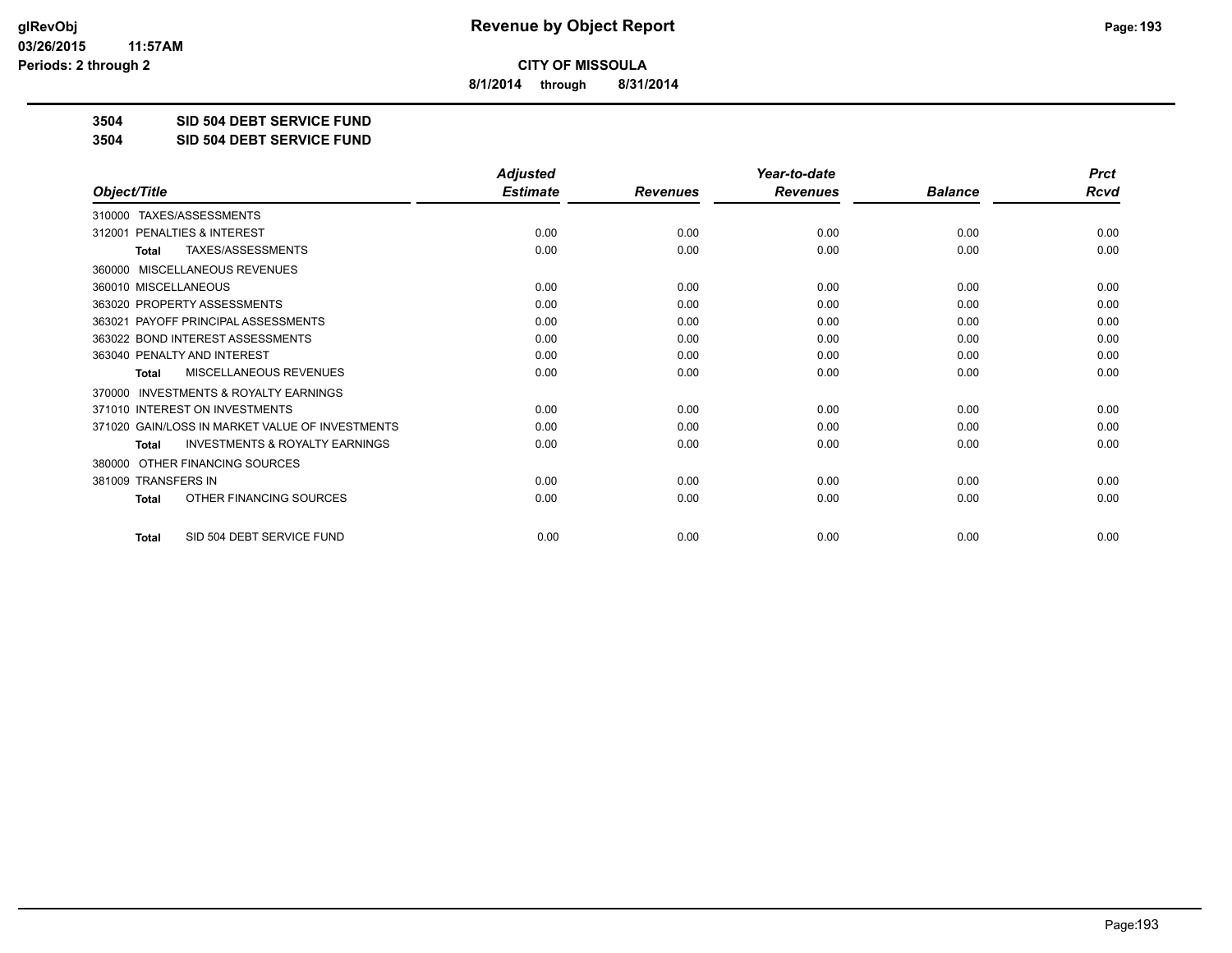**8/1/2014 through 8/31/2014**

# **3504 SID 504 DEBT SERVICE FUND**

|                                                           | <b>Adjusted</b> |                 | Year-to-date    |                | <b>Prct</b> |
|-----------------------------------------------------------|-----------------|-----------------|-----------------|----------------|-------------|
| Object/Title                                              | <b>Estimate</b> | <b>Revenues</b> | <b>Revenues</b> | <b>Balance</b> | <b>Rcvd</b> |
| 310000 TAXES/ASSESSMENTS                                  |                 |                 |                 |                |             |
| PENALTIES & INTEREST<br>312001                            | 0.00            | 0.00            | 0.00            | 0.00           | 0.00        |
| TAXES/ASSESSMENTS<br><b>Total</b>                         | 0.00            | 0.00            | 0.00            | 0.00           | 0.00        |
| 360000 MISCELLANEOUS REVENUES                             |                 |                 |                 |                |             |
| 360010 MISCELLANEOUS                                      | 0.00            | 0.00            | 0.00            | 0.00           | 0.00        |
| 363020 PROPERTY ASSESSMENTS                               | 0.00            | 0.00            | 0.00            | 0.00           | 0.00        |
| 363021 PAYOFF PRINCIPAL ASSESSMENTS                       | 0.00            | 0.00            | 0.00            | 0.00           | 0.00        |
| 363022 BOND INTEREST ASSESSMENTS                          | 0.00            | 0.00            | 0.00            | 0.00           | 0.00        |
| 363040 PENALTY AND INTEREST                               | 0.00            | 0.00            | 0.00            | 0.00           | 0.00        |
| MISCELLANEOUS REVENUES<br><b>Total</b>                    | 0.00            | 0.00            | 0.00            | 0.00           | 0.00        |
| <b>INVESTMENTS &amp; ROYALTY EARNINGS</b><br>370000       |                 |                 |                 |                |             |
| 371010 INTEREST ON INVESTMENTS                            | 0.00            | 0.00            | 0.00            | 0.00           | 0.00        |
| 371020 GAIN/LOSS IN MARKET VALUE OF INVESTMENT            | 0.00            | 0.00            | 0.00            | 0.00           | 0.00        |
| <b>INVESTMENTS &amp; ROYALTY EARNINGS</b><br><b>Total</b> | 0.00            | 0.00            | 0.00            | 0.00           | 0.00        |
| OTHER FINANCING SOURCES<br>380000                         |                 |                 |                 |                |             |
| 381009 TRANSFERS IN                                       | 0.00            | 0.00            | 0.00            | 0.00           | 0.00        |
| OTHER FINANCING SOURCES<br><b>Total</b>                   | 0.00            | 0.00            | 0.00            | 0.00           | 0.00        |
| SID 504 DEBT SERVICE FUND<br><b>Total</b>                 | 0.00            | 0.00            | 0.00            | 0.00           | 0.00        |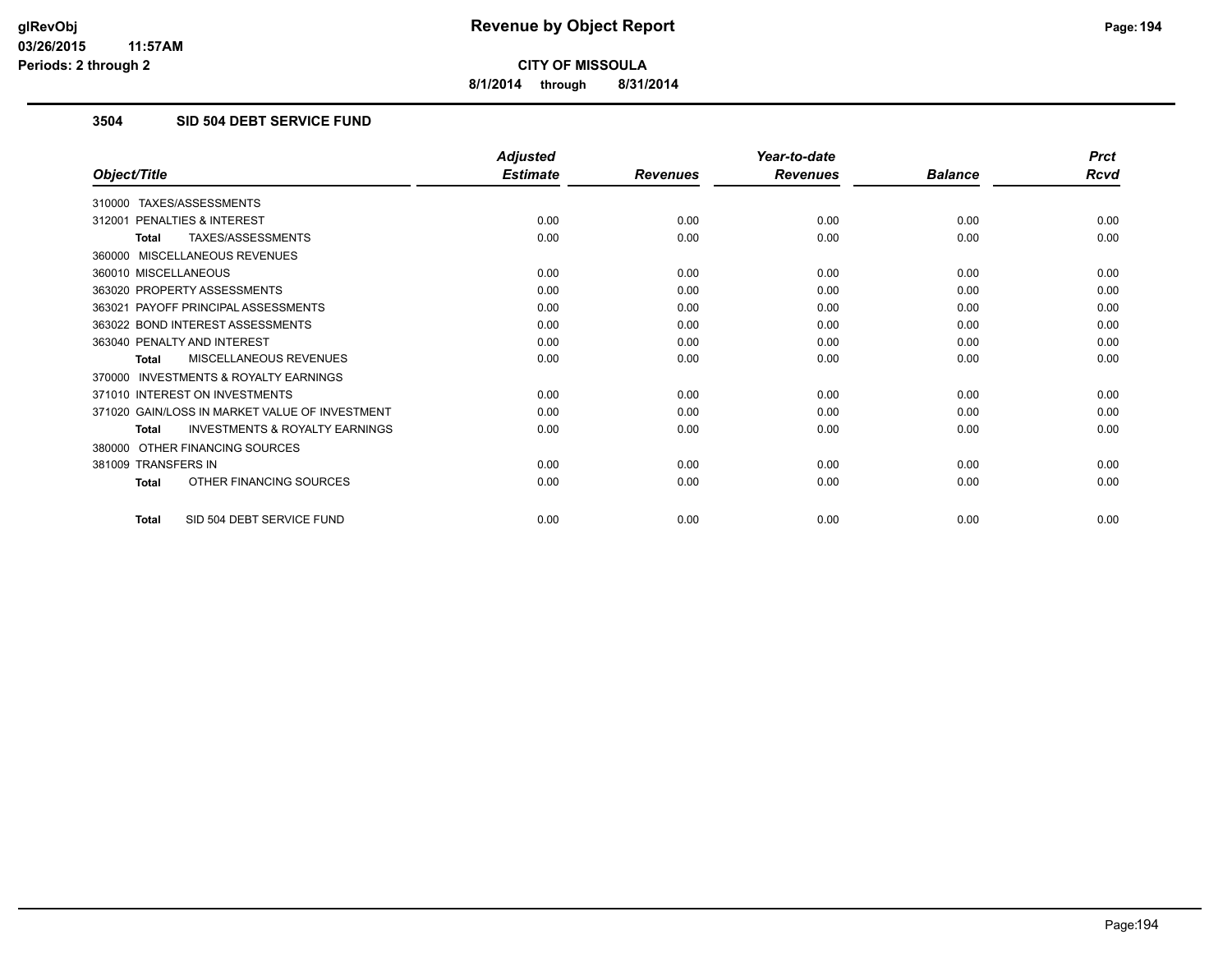**8/1/2014 through 8/31/2014**

**3505 SID 505 DEBT SERVICE FUND**

**3505 SID 505 DEBT SERVICE FUND**

|                                                           | <b>Adjusted</b> |                 | Year-to-date    |                | <b>Prct</b> |
|-----------------------------------------------------------|-----------------|-----------------|-----------------|----------------|-------------|
| Object/Title                                              | <b>Estimate</b> | <b>Revenues</b> | <b>Revenues</b> | <b>Balance</b> | Rcvd        |
| TAXES/ASSESSMENTS<br>310000                               |                 |                 |                 |                |             |
| 312001 PENALTIES & INTEREST                               | 0.00            | 0.00            | 0.00            | 0.00           | 0.00        |
| TAXES/ASSESSMENTS<br>Total                                | 0.00            | 0.00            | 0.00            | 0.00           | 0.00        |
| MISCELLANEOUS REVENUES<br>360000                          |                 |                 |                 |                |             |
| 360010 MISCELLANEOUS                                      | 0.00            | 0.00            | 0.00            | 0.00           | 0.00        |
| 363020 PROPERTY ASSESSMENTS                               | 0.00            | 0.00            | 0.00            | 0.00           | 0.00        |
| 363021 PAYOFF PRINCIPAL ASSESSMENTS                       | 0.00            | 0.00            | 0.00            | 0.00           | 0.00        |
| 363022 BOND INTEREST ASSESSMENTS                          | 0.00            | 0.00            | 0.00            | 0.00           | 0.00        |
| 363040 PENALTY AND INTEREST                               | 0.00            | 0.00            | 0.00            | 0.00           | 0.00        |
| <b>MISCELLANEOUS REVENUES</b><br><b>Total</b>             | 0.00            | 0.00            | 0.00            | 0.00           | 0.00        |
| 370000 INVESTMENTS & ROYALTY EARNINGS                     |                 |                 |                 |                |             |
| 371010 INTEREST ON INVESTMENTS                            | 0.00            | 0.00            | 0.00            | 0.00           | 0.00        |
| 371020 GAIN/LOSS IN MARKET VALUE OF INVESTMENTS           | 0.00            | 0.00            | 0.00            | 0.00           | 0.00        |
| <b>INVESTMENTS &amp; ROYALTY EARNINGS</b><br><b>Total</b> | 0.00            | 0.00            | 0.00            | 0.00           | 0.00        |
| SID 505 DEBT SERVICE FUND<br><b>Total</b>                 | 0.00            | 0.00            | 0.00            | 0.00           | 0.00        |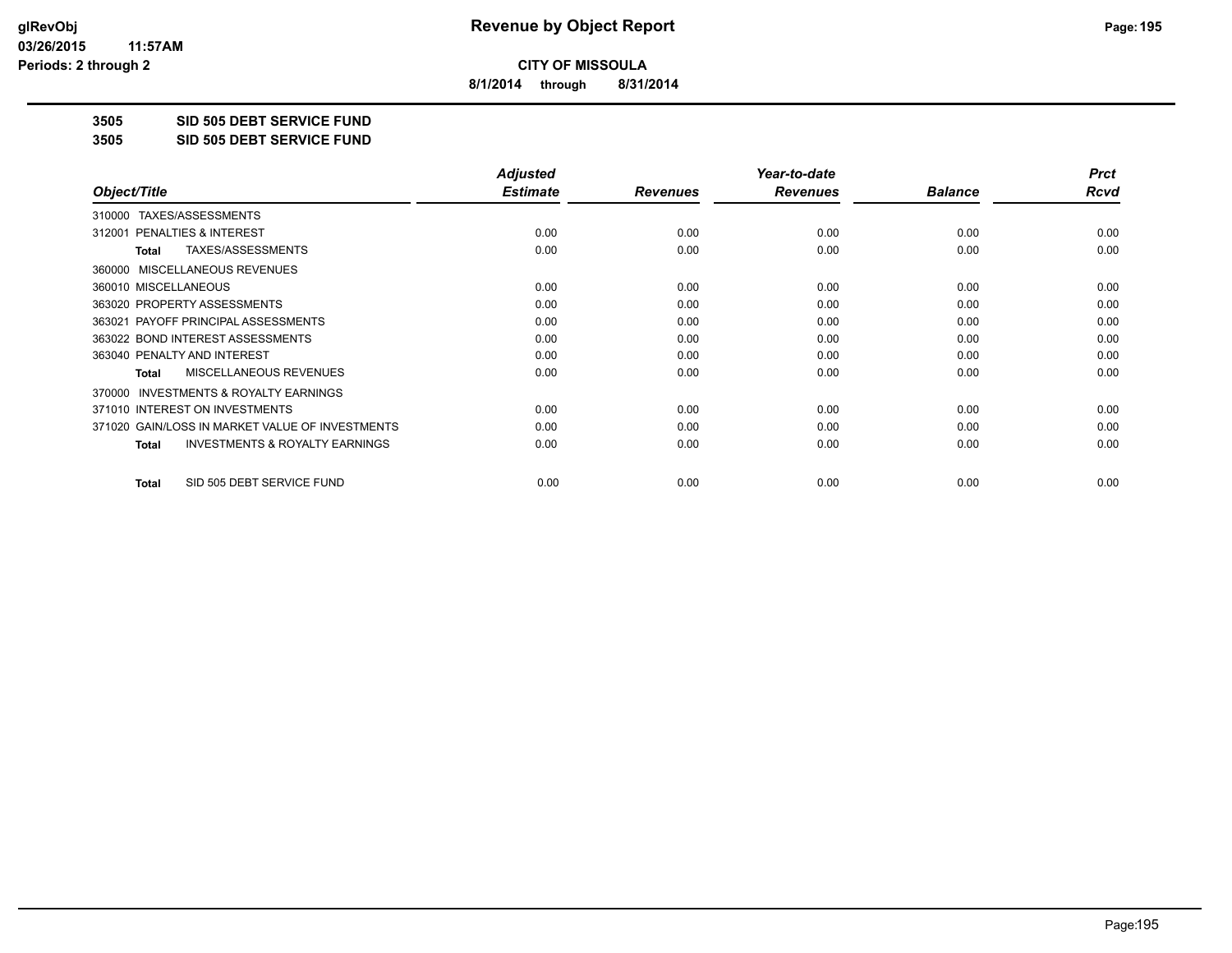**8/1/2014 through 8/31/2014**

### **3505 SID 505 DEBT SERVICE FUND**

|                                                     | <b>Adjusted</b> |                 | Year-to-date    |                | <b>Prct</b> |
|-----------------------------------------------------|-----------------|-----------------|-----------------|----------------|-------------|
| Object/Title                                        | <b>Estimate</b> | <b>Revenues</b> | <b>Revenues</b> | <b>Balance</b> | Rcvd        |
| TAXES/ASSESSMENTS<br>310000                         |                 |                 |                 |                |             |
| PENALTIES & INTEREST<br>312001                      | 0.00            | 0.00            | 0.00            | 0.00           | 0.00        |
| TAXES/ASSESSMENTS<br>Total                          | 0.00            | 0.00            | 0.00            | 0.00           | 0.00        |
| 360000 MISCELLANEOUS REVENUES                       |                 |                 |                 |                |             |
| 360010 MISCELLANEOUS                                | 0.00            | 0.00            | 0.00            | 0.00           | 0.00        |
| 363020 PROPERTY ASSESSMENTS                         | 0.00            | 0.00            | 0.00            | 0.00           | 0.00        |
| 363021 PAYOFF PRINCIPAL ASSESSMENTS                 | 0.00            | 0.00            | 0.00            | 0.00           | 0.00        |
| 363022 BOND INTEREST ASSESSMENTS                    | 0.00            | 0.00            | 0.00            | 0.00           | 0.00        |
| 363040 PENALTY AND INTEREST                         | 0.00            | 0.00            | 0.00            | 0.00           | 0.00        |
| <b>MISCELLANEOUS REVENUES</b><br>Total              | 0.00            | 0.00            | 0.00            | 0.00           | 0.00        |
| <b>INVESTMENTS &amp; ROYALTY EARNINGS</b><br>370000 |                 |                 |                 |                |             |
| 371010 INTEREST ON INVESTMENTS                      | 0.00            | 0.00            | 0.00            | 0.00           | 0.00        |
| 371020 GAIN/LOSS IN MARKET VALUE OF INVESTMENT      | 0.00            | 0.00            | 0.00            | 0.00           | 0.00        |
| <b>INVESTMENTS &amp; ROYALTY EARNINGS</b><br>Total  | 0.00            | 0.00            | 0.00            | 0.00           | 0.00        |
| SID 505 DEBT SERVICE FUND<br><b>Total</b>           | 0.00            | 0.00            | 0.00            | 0.00           | 0.00        |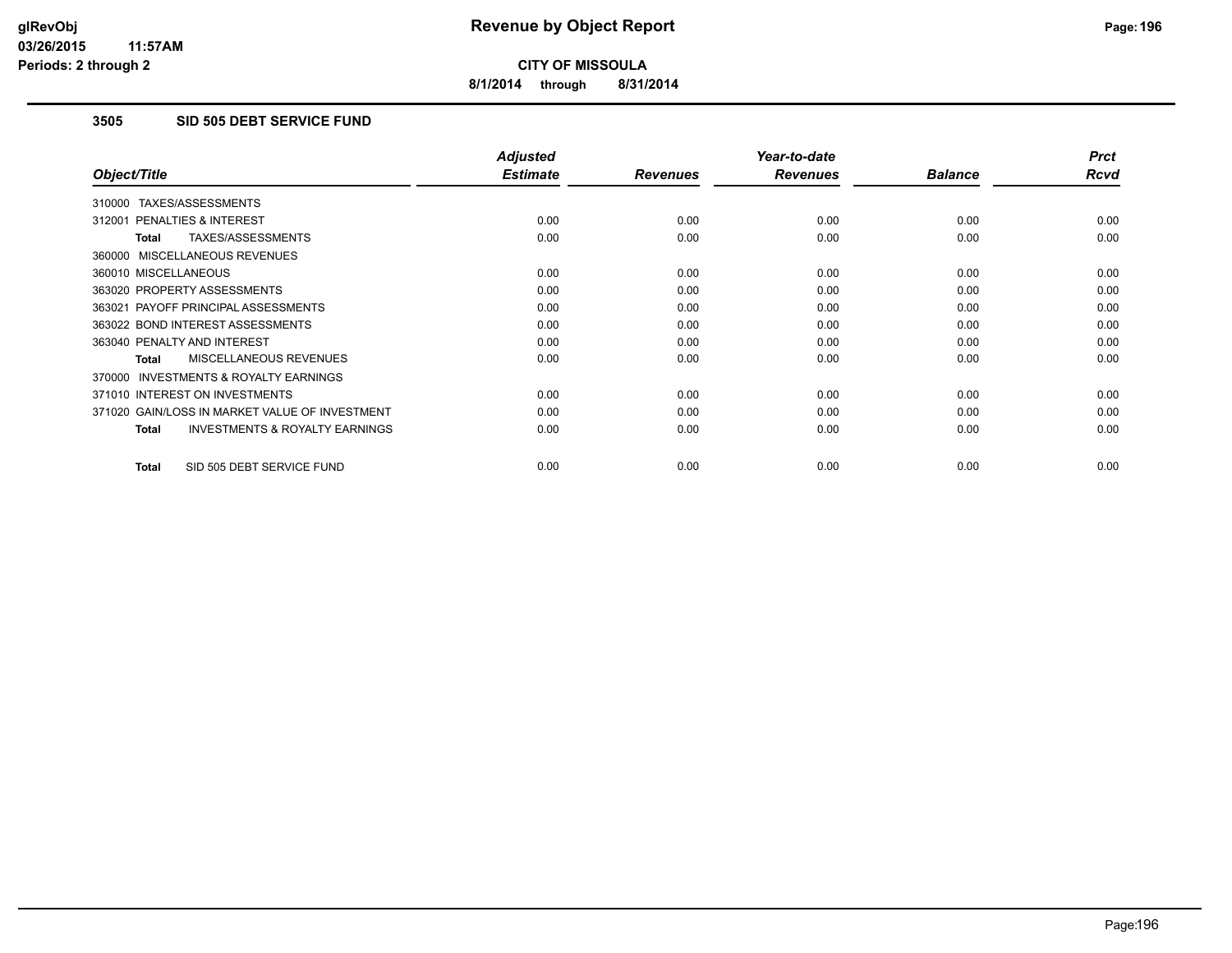**8/1/2014 through 8/31/2014**

**3506 SID 506 DEBT SERVICE FUND**

**3506 SID 506 DEBT SERVICE FUND**

|                                                           | <b>Adjusted</b> |                 | Year-to-date    |                | <b>Prct</b> |
|-----------------------------------------------------------|-----------------|-----------------|-----------------|----------------|-------------|
| Object/Title                                              | <b>Estimate</b> | <b>Revenues</b> | <b>Revenues</b> | <b>Balance</b> | <b>Rcvd</b> |
| TAXES/ASSESSMENTS<br>310000                               |                 |                 |                 |                |             |
| 312001 PENALTIES & INTEREST                               | 0.00            | 0.00            | 0.00            | 0.00           | 0.00        |
| TAXES/ASSESSMENTS<br><b>Total</b>                         | 0.00            | 0.00            | 0.00            | 0.00           | 0.00        |
| MISCELLANEOUS REVENUES<br>360000                          |                 |                 |                 |                |             |
| 360010 MISCELLANEOUS                                      | 0.00            | 0.00            | 0.00            | 0.00           | 0.00        |
| 363020 PROPERTY ASSESSMENTS                               | 0.00            | 0.00            | 0.00            | 0.00           | 0.00        |
| 363021 PAYOFF PRINCIPAL ASSESSMENTS                       | 0.00            | 0.00            | 0.00            | 0.00           | 0.00        |
| 363022 BOND INTEREST ASSESSMENTS                          | 0.00            | 0.00            | 0.00            | 0.00           | 0.00        |
| 363040 PENALTY AND INTEREST                               | 0.00            | 0.00            | 0.00            | 0.00           | 0.00        |
| MISCELLANEOUS REVENUES<br><b>Total</b>                    | 0.00            | 0.00            | 0.00            | 0.00           | 0.00        |
| <b>INVESTMENTS &amp; ROYALTY EARNINGS</b><br>370000       |                 |                 |                 |                |             |
| 371010 INTEREST ON INVESTMENTS                            | 0.00            | 0.00            | 0.00            | 0.00           | 0.00        |
| 371020 GAIN/LOSS IN MARKET VALUE OF INVESTMENTS           | 0.00            | 0.00            | 0.00            | 0.00           | 0.00        |
| <b>INVESTMENTS &amp; ROYALTY EARNINGS</b><br><b>Total</b> | 0.00            | 0.00            | 0.00            | 0.00           | 0.00        |
| OTHER FINANCING SOURCES<br>380000                         |                 |                 |                 |                |             |
| 381009 TRANSFERS IN                                       | 0.00            | 0.00            | 0.00            | 0.00           | 0.00        |
| OTHER FINANCING SOURCES<br><b>Total</b>                   | 0.00            | 0.00            | 0.00            | 0.00           | 0.00        |
| SID 506 DEBT SERVICE FUND<br><b>Total</b>                 | 0.00            | 0.00            | 0.00            | 0.00           | 0.00        |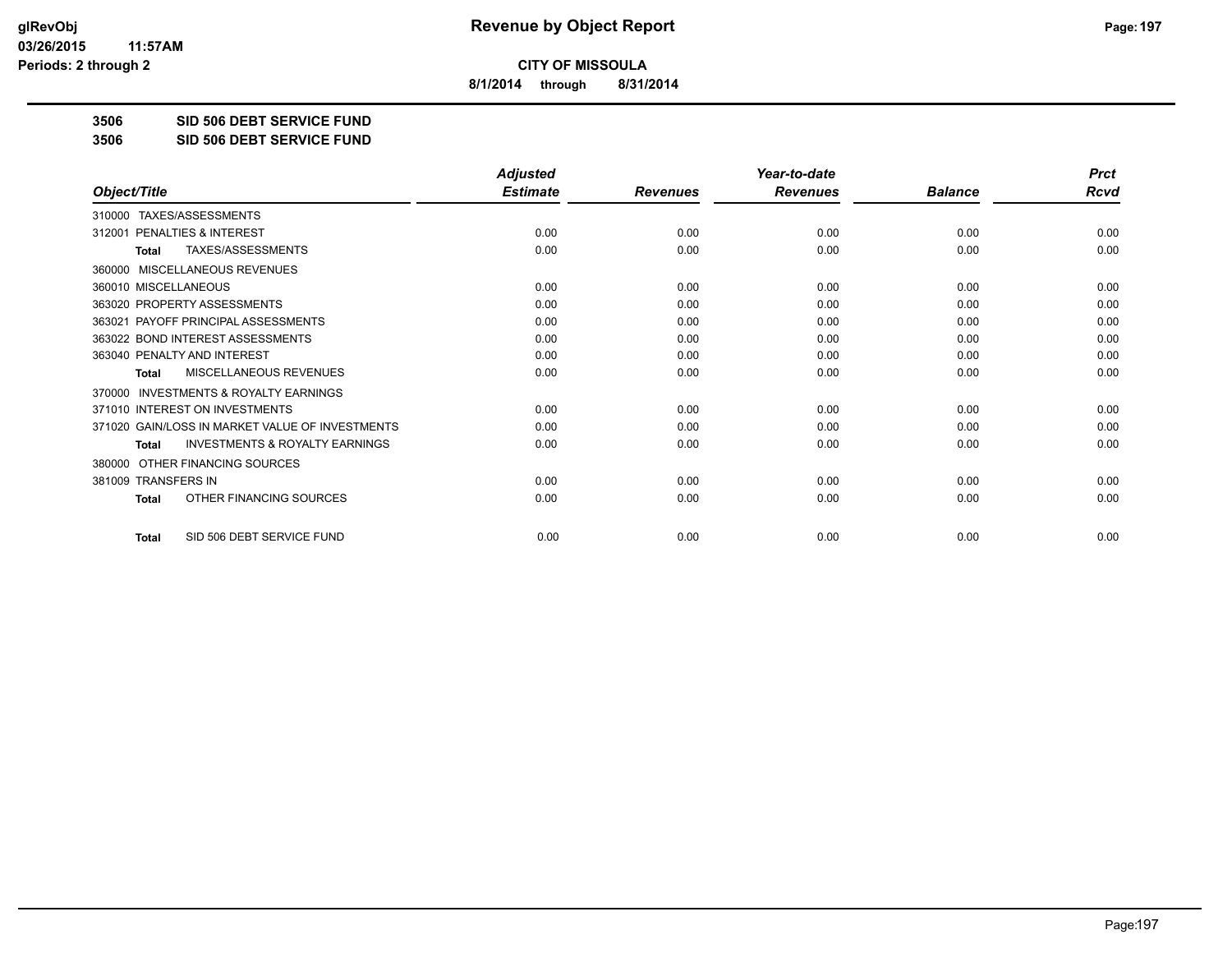**8/1/2014 through 8/31/2014**

### **3506 SID 506 DEBT SERVICE FUND**

|                                                           | <b>Adjusted</b> |                 | Year-to-date    |                | <b>Prct</b> |
|-----------------------------------------------------------|-----------------|-----------------|-----------------|----------------|-------------|
| Object/Title                                              | <b>Estimate</b> | <b>Revenues</b> | <b>Revenues</b> | <b>Balance</b> | <b>Rcvd</b> |
| 310000 TAXES/ASSESSMENTS                                  |                 |                 |                 |                |             |
| PENALTIES & INTEREST<br>312001                            | 0.00            | 0.00            | 0.00            | 0.00           | 0.00        |
| TAXES/ASSESSMENTS<br><b>Total</b>                         | 0.00            | 0.00            | 0.00            | 0.00           | 0.00        |
| 360000 MISCELLANEOUS REVENUES                             |                 |                 |                 |                |             |
| 360010 MISCELLANEOUS                                      | 0.00            | 0.00            | 0.00            | 0.00           | 0.00        |
| 363020 PROPERTY ASSESSMENTS                               | 0.00            | 0.00            | 0.00            | 0.00           | 0.00        |
| 363021 PAYOFF PRINCIPAL ASSESSMENTS                       | 0.00            | 0.00            | 0.00            | 0.00           | 0.00        |
| 363022 BOND INTEREST ASSESSMENTS                          | 0.00            | 0.00            | 0.00            | 0.00           | 0.00        |
| 363040 PENALTY AND INTEREST                               | 0.00            | 0.00            | 0.00            | 0.00           | 0.00        |
| MISCELLANEOUS REVENUES<br><b>Total</b>                    | 0.00            | 0.00            | 0.00            | 0.00           | 0.00        |
| <b>INVESTMENTS &amp; ROYALTY EARNINGS</b><br>370000       |                 |                 |                 |                |             |
| 371010 INTEREST ON INVESTMENTS                            | 0.00            | 0.00            | 0.00            | 0.00           | 0.00        |
| 371020 GAIN/LOSS IN MARKET VALUE OF INVESTMENT            | 0.00            | 0.00            | 0.00            | 0.00           | 0.00        |
| <b>INVESTMENTS &amp; ROYALTY EARNINGS</b><br><b>Total</b> | 0.00            | 0.00            | 0.00            | 0.00           | 0.00        |
| OTHER FINANCING SOURCES<br>380000                         |                 |                 |                 |                |             |
| 381009 TRANSFERS IN                                       | 0.00            | 0.00            | 0.00            | 0.00           | 0.00        |
| OTHER FINANCING SOURCES<br><b>Total</b>                   | 0.00            | 0.00            | 0.00            | 0.00           | 0.00        |
| SID 506 DEBT SERVICE FUND<br><b>Total</b>                 | 0.00            | 0.00            | 0.00            | 0.00           | 0.00        |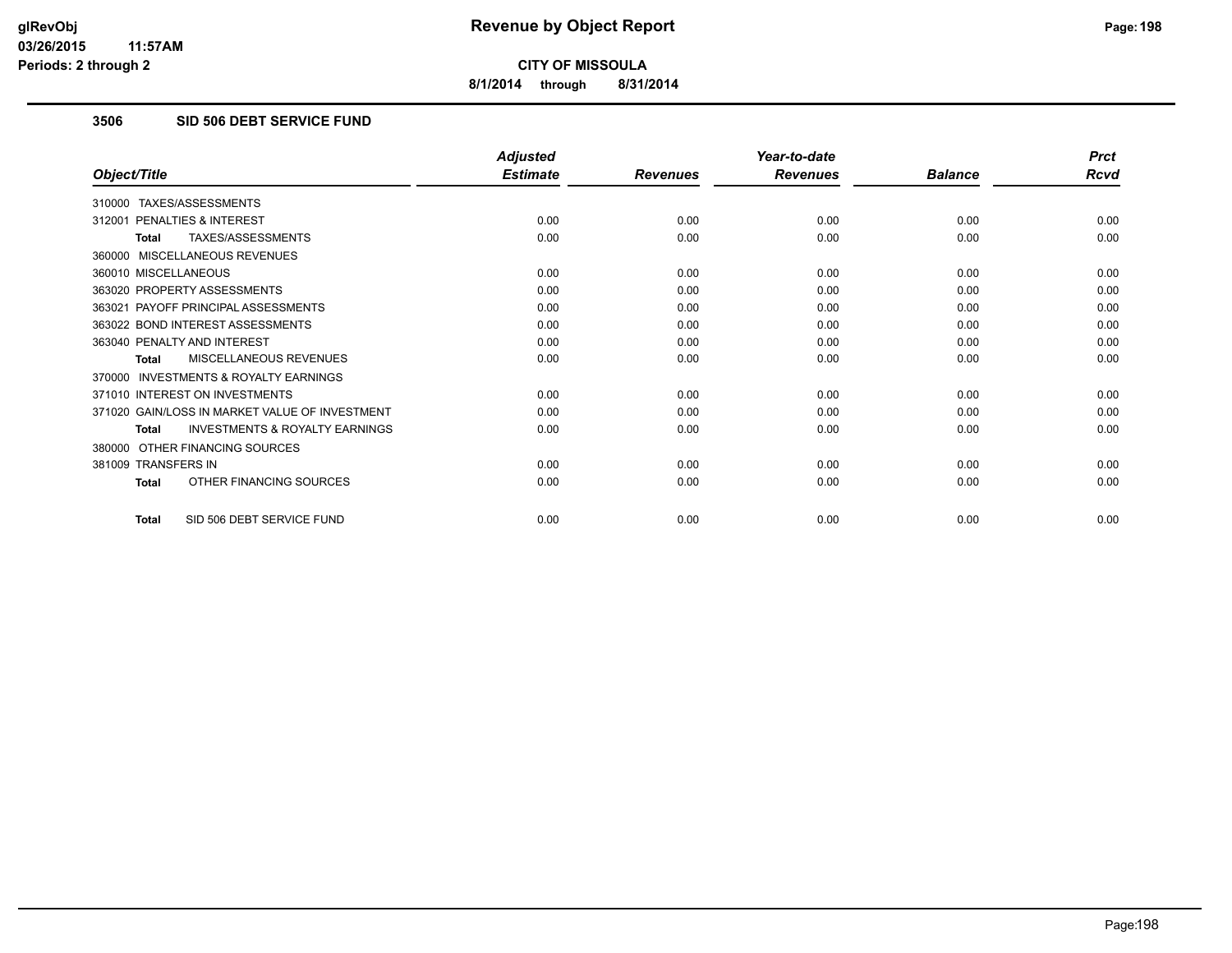**8/1/2014 through 8/31/2014**

**3507 SID 507 DEBT SERVICE FUND**

**3507 SID 507 DEBT SERVICE FUND**

|                                                           | <b>Adjusted</b> |                 | Year-to-date    |                | <b>Prct</b> |
|-----------------------------------------------------------|-----------------|-----------------|-----------------|----------------|-------------|
| Object/Title                                              | <b>Estimate</b> | <b>Revenues</b> | <b>Revenues</b> | <b>Balance</b> | <b>Rcvd</b> |
| TAXES/ASSESSMENTS<br>310000                               |                 |                 |                 |                |             |
| 312001 PENALTIES & INTEREST                               | 0.00            | 0.00            | 0.00            | 0.00           | 0.00        |
| TAXES/ASSESSMENTS<br><b>Total</b>                         | 0.00            | 0.00            | 0.00            | 0.00           | 0.00        |
| MISCELLANEOUS REVENUES<br>360000                          |                 |                 |                 |                |             |
| 360010 MISCELLANEOUS                                      | 0.00            | 0.00            | 0.00            | 0.00           | 0.00        |
| 363020 PROPERTY ASSESSMENTS                               | 0.00            | 0.00            | 0.00            | 0.00           | 0.00        |
| 363021 PAYOFF PRINCIPAL ASSESSMENTS                       | 0.00            | 0.00            | 0.00            | 0.00           | 0.00        |
| 363022 BOND INTEREST ASSESSMENTS                          | 0.00            | 0.00            | 0.00            | 0.00           | 0.00        |
| 363040 PENALTY AND INTEREST                               | 0.00            | 0.00            | 0.00            | 0.00           | 0.00        |
| <b>MISCELLANEOUS REVENUES</b><br><b>Total</b>             | 0.00            | 0.00            | 0.00            | 0.00           | 0.00        |
| <b>INVESTMENTS &amp; ROYALTY EARNINGS</b><br>370000       |                 |                 |                 |                |             |
| 371010 INTEREST ON INVESTMENTS                            | 0.00            | 0.00            | 0.00            | 0.00           | 0.00        |
| 371020 GAIN/LOSS IN MARKET VALUE OF INVESTMENTS           | 0.00            | 0.00            | 0.00            | 0.00           | 0.00        |
| <b>INVESTMENTS &amp; ROYALTY EARNINGS</b><br><b>Total</b> | 0.00            | 0.00            | 0.00            | 0.00           | 0.00        |
| OTHER FINANCING SOURCES<br>380000                         |                 |                 |                 |                |             |
| 381009 TRANSFERS IN                                       | 0.00            | 0.00            | 0.00            | 0.00           | 0.00        |
| OTHER FINANCING SOURCES<br><b>Total</b>                   | 0.00            | 0.00            | 0.00            | 0.00           | 0.00        |
| SID 507 DEBT SERVICE FUND<br><b>Total</b>                 | 0.00            | 0.00            | 0.00            | 0.00           | 0.00        |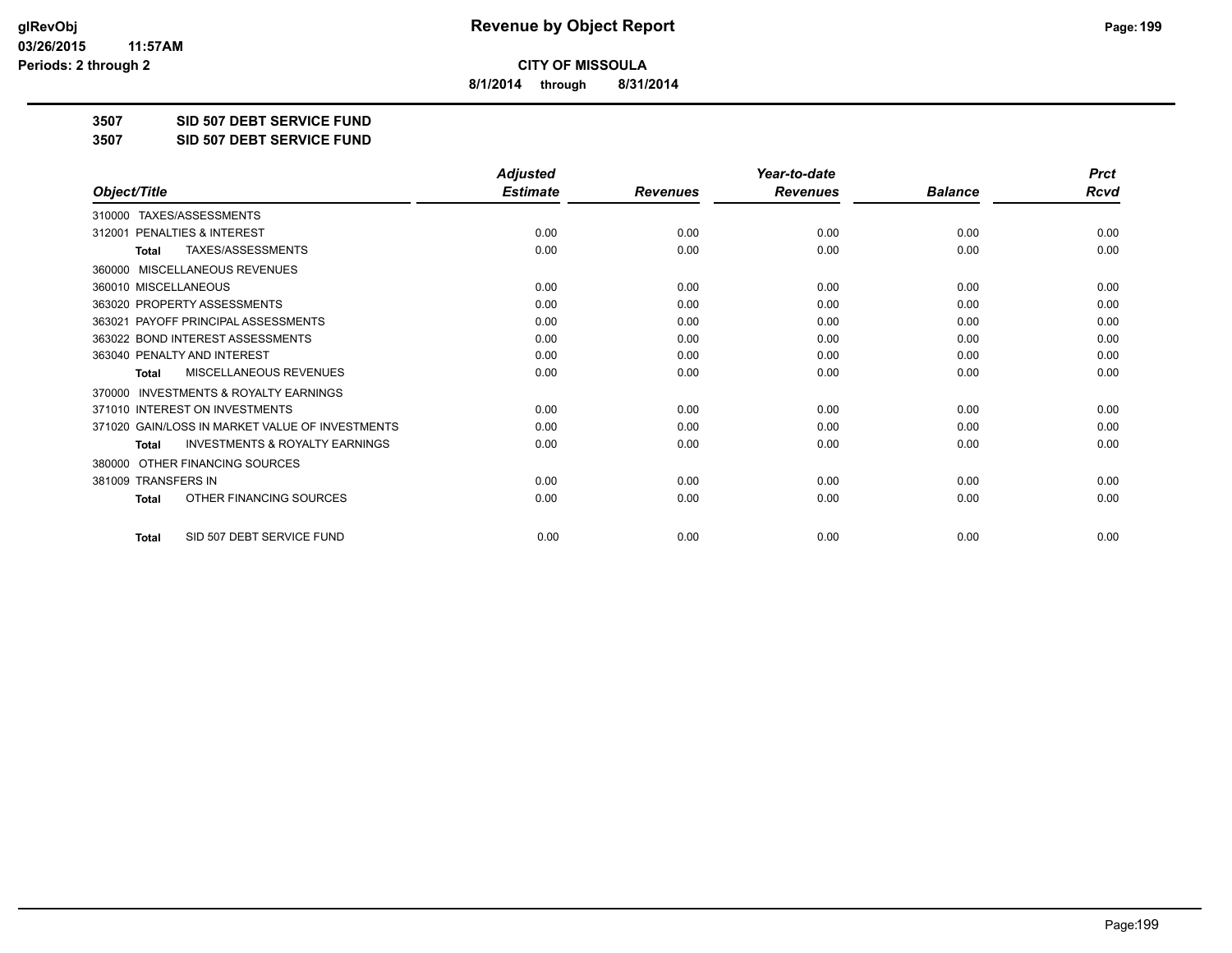**8/1/2014 through 8/31/2014**

# **3507 SID 507 DEBT SERVICE FUND**

|                                                           | <b>Adjusted</b> |                 | Year-to-date    |                | <b>Prct</b> |
|-----------------------------------------------------------|-----------------|-----------------|-----------------|----------------|-------------|
| Object/Title                                              | <b>Estimate</b> | <b>Revenues</b> | <b>Revenues</b> | <b>Balance</b> | <b>Rcvd</b> |
| 310000 TAXES/ASSESSMENTS                                  |                 |                 |                 |                |             |
| 312001 PENALTIES & INTEREST                               | 0.00            | 0.00            | 0.00            | 0.00           | 0.00        |
| TAXES/ASSESSMENTS<br><b>Total</b>                         | 0.00            | 0.00            | 0.00            | 0.00           | 0.00        |
| 360000 MISCELLANEOUS REVENUES                             |                 |                 |                 |                |             |
| 360010 MISCELLANEOUS                                      | 0.00            | 0.00            | 0.00            | 0.00           | 0.00        |
| 363020 PROPERTY ASSESSMENTS                               | 0.00            | 0.00            | 0.00            | 0.00           | 0.00        |
| 363021 PAYOFF PRINCIPAL ASSESSMENTS                       | 0.00            | 0.00            | 0.00            | 0.00           | 0.00        |
| 363022 BOND INTEREST ASSESSMENTS                          | 0.00            | 0.00            | 0.00            | 0.00           | 0.00        |
| 363040 PENALTY AND INTEREST                               | 0.00            | 0.00            | 0.00            | 0.00           | 0.00        |
| MISCELLANEOUS REVENUES<br><b>Total</b>                    | 0.00            | 0.00            | 0.00            | 0.00           | 0.00        |
| <b>INVESTMENTS &amp; ROYALTY EARNINGS</b><br>370000       |                 |                 |                 |                |             |
| 371010 INTEREST ON INVESTMENTS                            | 0.00            | 0.00            | 0.00            | 0.00           | 0.00        |
| 371020 GAIN/LOSS IN MARKET VALUE OF INVESTMENT            | 0.00            | 0.00            | 0.00            | 0.00           | 0.00        |
| <b>INVESTMENTS &amp; ROYALTY EARNINGS</b><br><b>Total</b> | 0.00            | 0.00            | 0.00            | 0.00           | 0.00        |
| 380000 OTHER FINANCING SOURCES                            |                 |                 |                 |                |             |
| 381009 TRANSFERS IN                                       | 0.00            | 0.00            | 0.00            | 0.00           | 0.00        |
| OTHER FINANCING SOURCES<br>Total                          | 0.00            | 0.00            | 0.00            | 0.00           | 0.00        |
| SID 507 DEBT SERVICE FUND<br><b>Total</b>                 | 0.00            | 0.00            | 0.00            | 0.00           | 0.00        |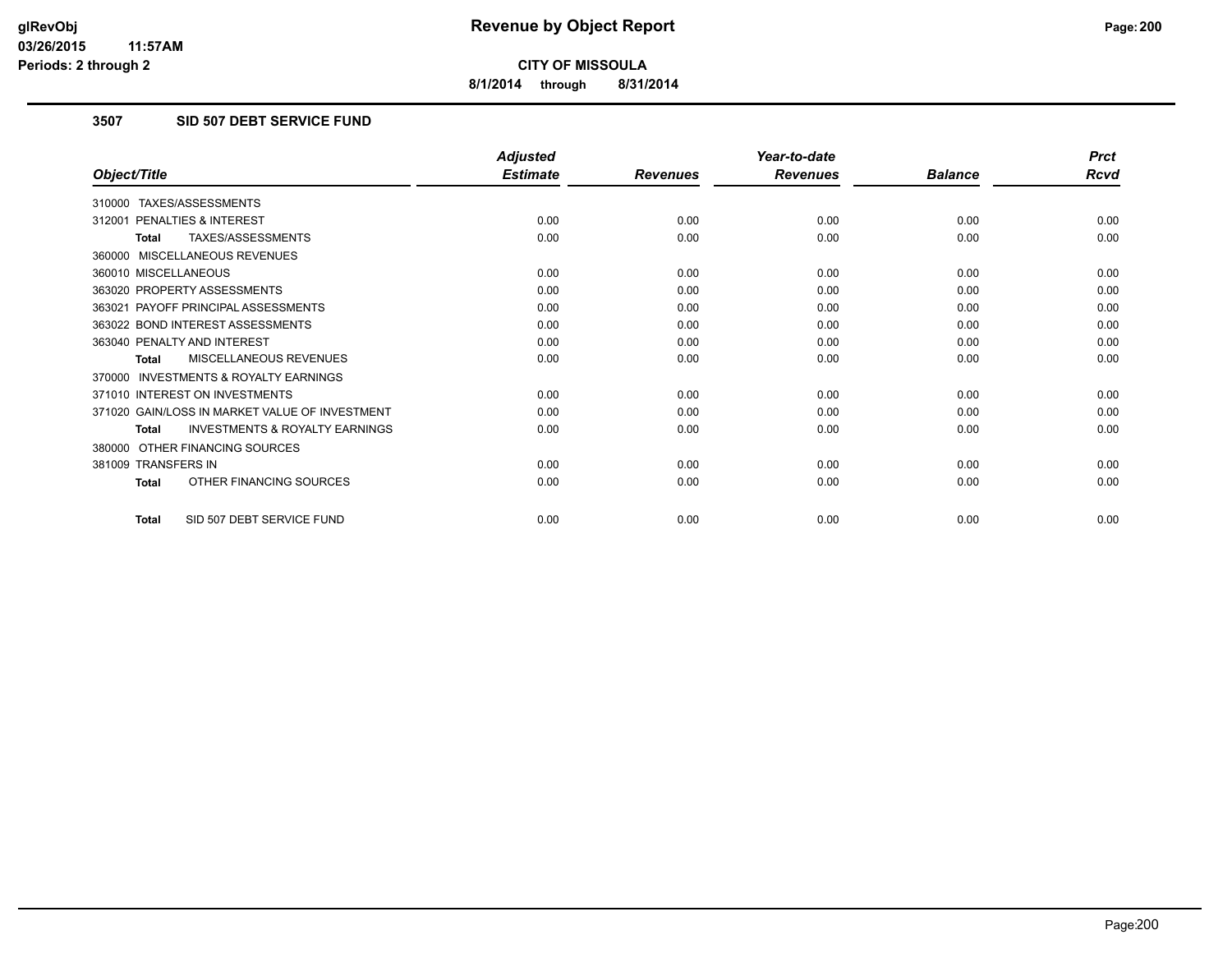**8/1/2014 through 8/31/2014**

**3508 SID 508 DEBT SERVICE FUND**

**3508 SID 508 DEBT SERVICE FUND**

|                                                           | <b>Adjusted</b> |                 | Year-to-date    |                | <b>Prct</b> |
|-----------------------------------------------------------|-----------------|-----------------|-----------------|----------------|-------------|
| Object/Title                                              | <b>Estimate</b> | <b>Revenues</b> | <b>Revenues</b> | <b>Balance</b> | <b>Rcvd</b> |
| TAXES/ASSESSMENTS<br>310000                               |                 |                 |                 |                |             |
| 312001 PENALTIES & INTEREST                               | 0.00            | 0.00            | 0.00            | 0.00           | 0.00        |
| TAXES/ASSESSMENTS<br><b>Total</b>                         | 0.00            | 0.00            | 0.00            | 0.00           | 0.00        |
| MISCELLANEOUS REVENUES<br>360000                          |                 |                 |                 |                |             |
| 360010 MISCELLANEOUS                                      | 0.00            | 0.00            | 0.00            | 0.00           | 0.00        |
| 363020 PROPERTY ASSESSMENTS                               | 0.00            | 0.00            | 0.00            | 0.00           | 0.00        |
| 363021 PAYOFF PRINCIPAL ASSESSMENTS                       | 0.00            | 0.00            | 0.00            | 0.00           | 0.00        |
| 363022 BOND INTEREST ASSESSMENTS                          | 0.00            | 0.00            | 0.00            | 0.00           | 0.00        |
| 363040 PENALTY AND INTEREST                               | 0.00            | 0.00            | 0.00            | 0.00           | 0.00        |
| <b>MISCELLANEOUS REVENUES</b><br><b>Total</b>             | 0.00            | 0.00            | 0.00            | 0.00           | 0.00        |
| <b>INVESTMENTS &amp; ROYALTY EARNINGS</b><br>370000       |                 |                 |                 |                |             |
| 371010 INTEREST ON INVESTMENTS                            | 0.00            | 0.00            | 0.00            | 0.00           | 0.00        |
| 371020 GAIN/LOSS IN MARKET VALUE OF INVESTMENTS           | 0.00            | 0.00            | 0.00            | 0.00           | 0.00        |
| <b>INVESTMENTS &amp; ROYALTY EARNINGS</b><br><b>Total</b> | 0.00            | 0.00            | 0.00            | 0.00           | 0.00        |
| OTHER FINANCING SOURCES<br>380000                         |                 |                 |                 |                |             |
| 381009 TRANSFERS IN                                       | 0.00            | 0.00            | 0.00            | 0.00           | 0.00        |
| OTHER FINANCING SOURCES<br><b>Total</b>                   | 0.00            | 0.00            | 0.00            | 0.00           | 0.00        |
| SID 508 DEBT SERVICE FUND<br><b>Total</b>                 | 0.00            | 0.00            | 0.00            | 0.00           | 0.00        |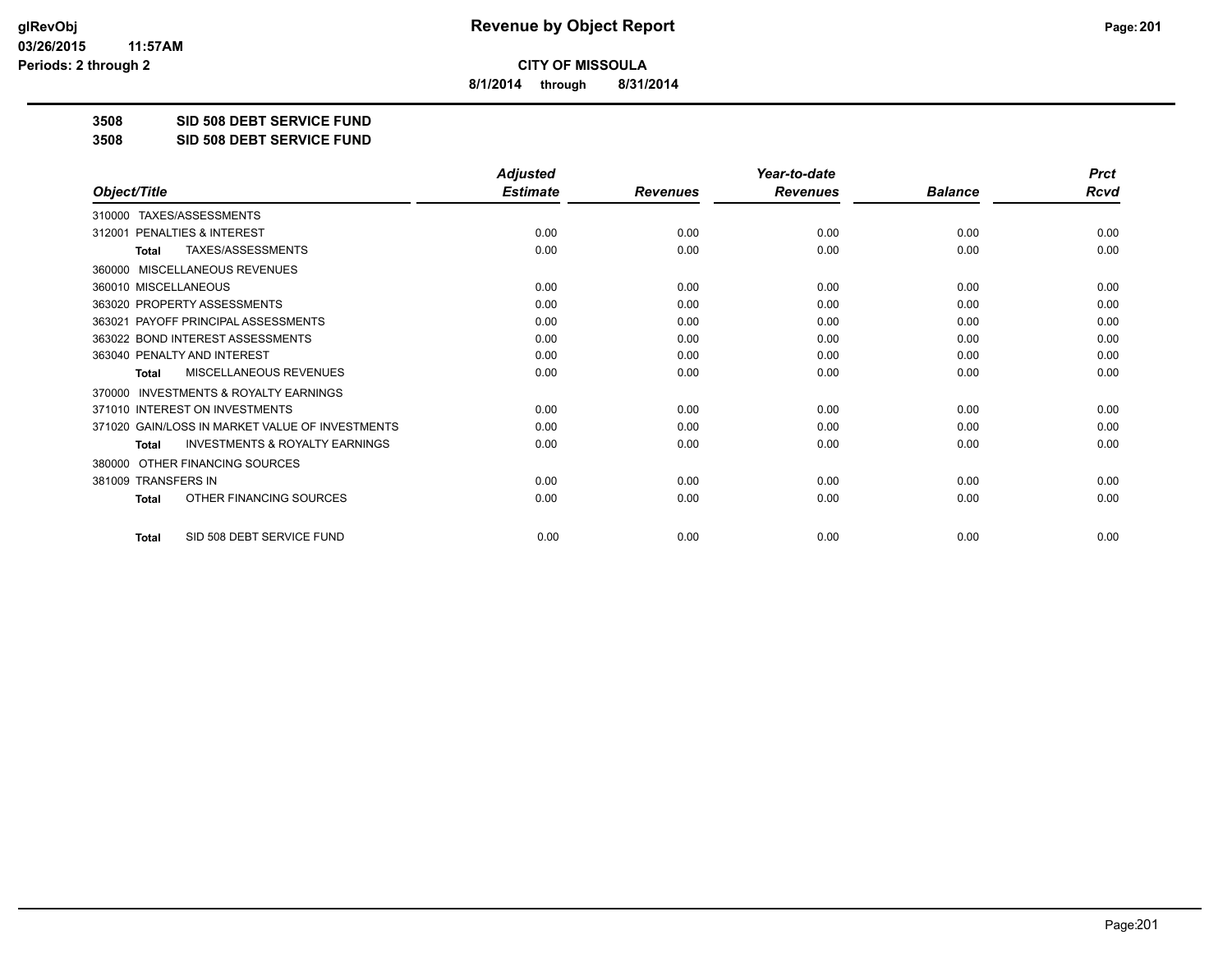**8/1/2014 through 8/31/2014**

### **3508 SID 508 DEBT SERVICE FUND**

|                                                           | <b>Adjusted</b> |                 | Year-to-date    |                | <b>Prct</b> |
|-----------------------------------------------------------|-----------------|-----------------|-----------------|----------------|-------------|
| Object/Title                                              | <b>Estimate</b> | <b>Revenues</b> | <b>Revenues</b> | <b>Balance</b> | <b>Rcvd</b> |
| 310000 TAXES/ASSESSMENTS                                  |                 |                 |                 |                |             |
| PENALTIES & INTEREST<br>312001                            | 0.00            | 0.00            | 0.00            | 0.00           | 0.00        |
| TAXES/ASSESSMENTS<br><b>Total</b>                         | 0.00            | 0.00            | 0.00            | 0.00           | 0.00        |
| 360000 MISCELLANEOUS REVENUES                             |                 |                 |                 |                |             |
| 360010 MISCELLANEOUS                                      | 0.00            | 0.00            | 0.00            | 0.00           | 0.00        |
| 363020 PROPERTY ASSESSMENTS                               | 0.00            | 0.00            | 0.00            | 0.00           | 0.00        |
| 363021 PAYOFF PRINCIPAL ASSESSMENTS                       | 0.00            | 0.00            | 0.00            | 0.00           | 0.00        |
| 363022 BOND INTEREST ASSESSMENTS                          | 0.00            | 0.00            | 0.00            | 0.00           | 0.00        |
| 363040 PENALTY AND INTEREST                               | 0.00            | 0.00            | 0.00            | 0.00           | 0.00        |
| MISCELLANEOUS REVENUES<br><b>Total</b>                    | 0.00            | 0.00            | 0.00            | 0.00           | 0.00        |
| <b>INVESTMENTS &amp; ROYALTY EARNINGS</b><br>370000       |                 |                 |                 |                |             |
| 371010 INTEREST ON INVESTMENTS                            | 0.00            | 0.00            | 0.00            | 0.00           | 0.00        |
| 371020 GAIN/LOSS IN MARKET VALUE OF INVESTMENT            | 0.00            | 0.00            | 0.00            | 0.00           | 0.00        |
| <b>INVESTMENTS &amp; ROYALTY EARNINGS</b><br><b>Total</b> | 0.00            | 0.00            | 0.00            | 0.00           | 0.00        |
| 380000 OTHER FINANCING SOURCES                            |                 |                 |                 |                |             |
| 381009 TRANSFERS IN                                       | 0.00            | 0.00            | 0.00            | 0.00           | 0.00        |
| OTHER FINANCING SOURCES<br><b>Total</b>                   | 0.00            | 0.00            | 0.00            | 0.00           | 0.00        |
| SID 508 DEBT SERVICE FUND<br><b>Total</b>                 | 0.00            | 0.00            | 0.00            | 0.00           | 0.00        |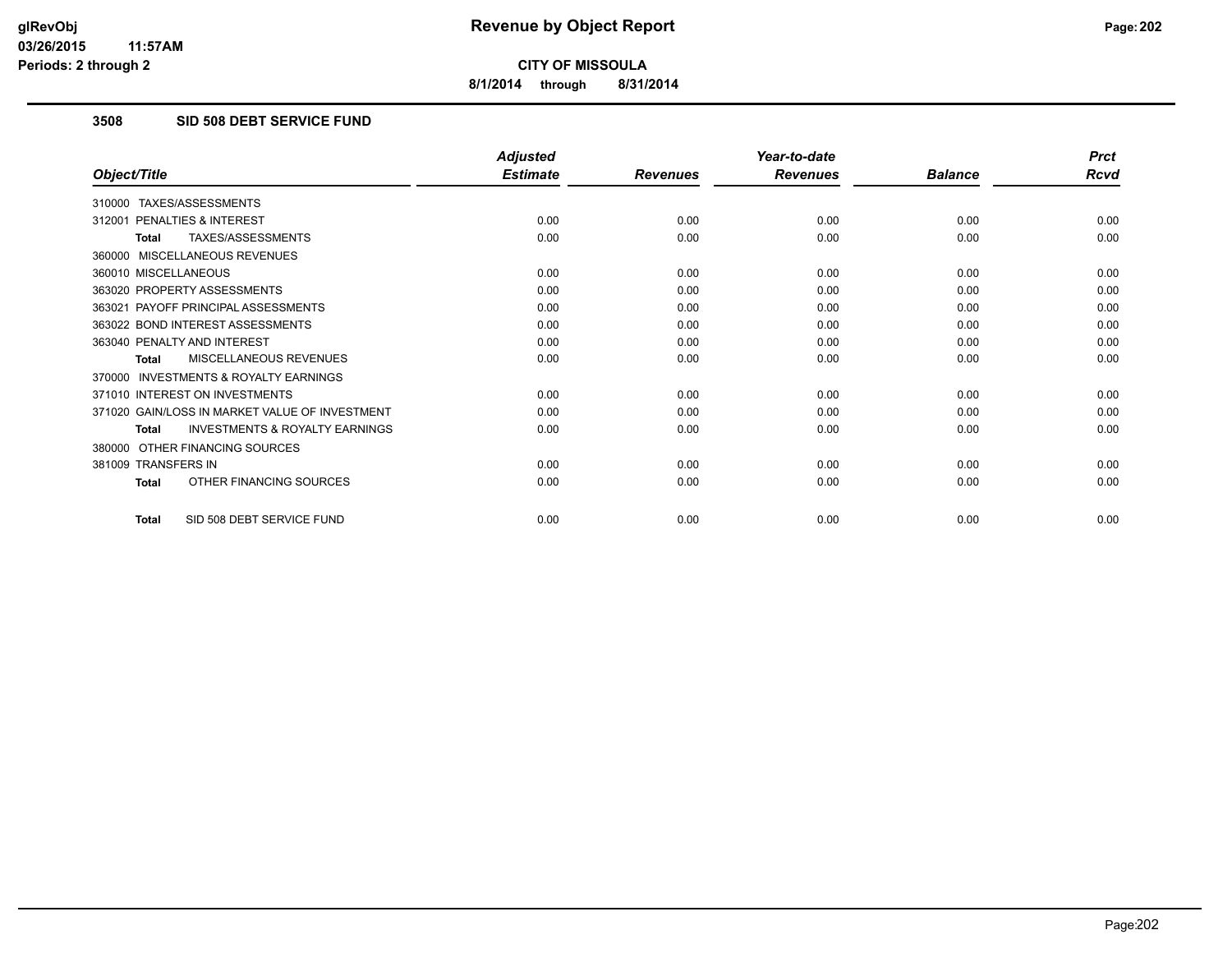**8/1/2014 through 8/31/2014**

**3510 SID 510 DEBT SERVICE FUND**

**3510 SID 510 DEBT SERVICE FUND**

|                                                           | <b>Adjusted</b> |                 | Year-to-date    |                | <b>Prct</b> |
|-----------------------------------------------------------|-----------------|-----------------|-----------------|----------------|-------------|
| Object/Title                                              | <b>Estimate</b> | <b>Revenues</b> | <b>Revenues</b> | <b>Balance</b> | <b>Rcvd</b> |
| 310000 TAXES/ASSESSMENTS                                  |                 |                 |                 |                |             |
| <b>PENALTIES &amp; INTEREST</b><br>312001                 | 0.00            | 0.00            | 0.00            | 0.00           | 0.00        |
| TAXES/ASSESSMENTS<br><b>Total</b>                         | 0.00            | 0.00            | 0.00            | 0.00           | 0.00        |
| MISCELLANEOUS REVENUES<br>360000                          |                 |                 |                 |                |             |
| 360010 MISCELLANEOUS                                      | 0.00            | 0.00            | 0.00            | 0.00           | 0.00        |
| 363020 PROPERTY ASSESSMENTS                               | 0.00            | 192.39          | 0.00            | 0.00           | 0.00        |
| 363021 PAYOFF PRINCIPAL ASSESSMENTS                       | 0.00            | 0.00            | 0.00            | 0.00           | 0.00        |
| 363022 BOND INTEREST ASSESSMENTS                          | 0.00            | 0.00            | 0.00            | 0.00           | 0.00        |
| 363040 PENALTY AND INTEREST                               | 0.00            | 10.94           | 0.00            | 0.00           | 0.00        |
| <b>MISCELLANEOUS REVENUES</b><br><b>Total</b>             | 0.00            | 203.33          | 0.00            | 0.00           | 0.00        |
| <b>INVESTMENTS &amp; ROYALTY EARNINGS</b><br>370000       |                 |                 |                 |                |             |
| 371010 INTEREST ON INVESTMENTS                            | 0.00            | 0.00            | 0.00            | 0.00           | 0.00        |
| 371020 GAIN/LOSS IN MARKET VALUE OF INVESTMENTS           | 0.00            | 0.00            | 0.00            | 0.00           | 0.00        |
| 371500 INTEREST ON INTERFUND LOAN                         | 0.00            | 0.00            | 0.00            | 0.00           | 0.00        |
| <b>INVESTMENTS &amp; ROYALTY EARNINGS</b><br><b>Total</b> | 0.00            | 0.00            | 0.00            | 0.00           | 0.00        |
| SID 510 DEBT SERVICE FUND<br><b>Total</b>                 | 0.00            | 203.33          | 0.00            | 0.00           | 0.00        |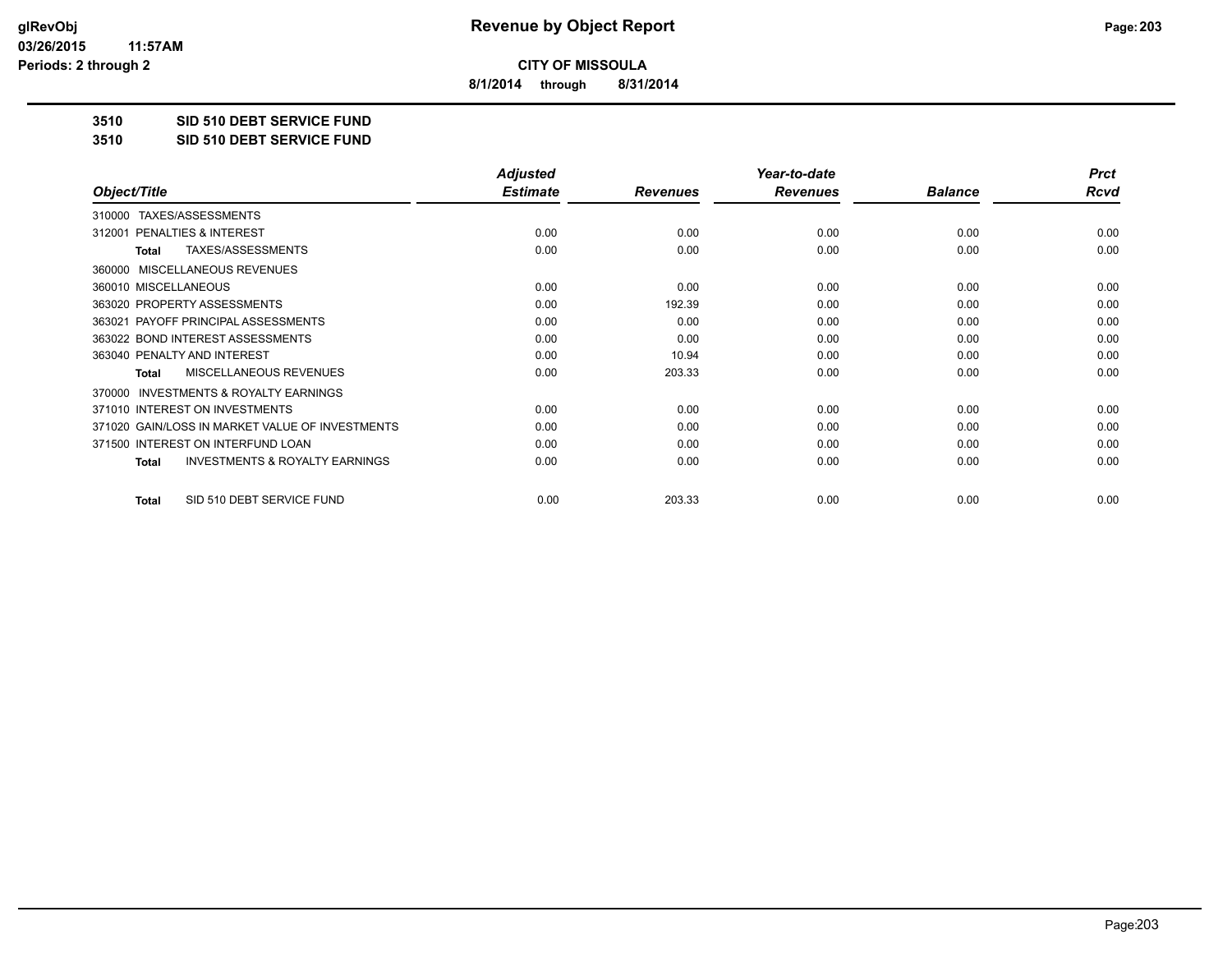**8/1/2014 through 8/31/2014**

# **3510 SID 510 DEBT SERVICE FUND**

|                                                     | <b>Adjusted</b> |                 | Year-to-date    |                | <b>Prct</b> |
|-----------------------------------------------------|-----------------|-----------------|-----------------|----------------|-------------|
| Object/Title                                        | <b>Estimate</b> | <b>Revenues</b> | <b>Revenues</b> | <b>Balance</b> | Rcvd        |
| TAXES/ASSESSMENTS<br>310000                         |                 |                 |                 |                |             |
| PENALTIES & INTEREST<br>312001                      | 0.00            | 0.00            | 0.00            | 0.00           | 0.00        |
| TAXES/ASSESSMENTS<br><b>Total</b>                   | 0.00            | 0.00            | 0.00            | 0.00           | 0.00        |
| 360000 MISCELLANEOUS REVENUES                       |                 |                 |                 |                |             |
| 360010 MISCELLANEOUS                                | 0.00            | 0.00            | 0.00            | 0.00           | 0.00        |
| 363020 PROPERTY ASSESSMENTS                         | 0.00            | 192.39          | 0.00            | 0.00           | 0.00        |
| 363021 PAYOFF PRINCIPAL ASSESSMENTS                 | 0.00            | 0.00            | 0.00            | 0.00           | 0.00        |
| 363022 BOND INTEREST ASSESSMENTS                    | 0.00            | 0.00            | 0.00            | 0.00           | 0.00        |
| 363040 PENALTY AND INTEREST                         | 0.00            | 10.94           | 0.00            | 0.00           | 0.00        |
| <b>MISCELLANEOUS REVENUES</b><br><b>Total</b>       | 0.00            | 203.33          | 0.00            | 0.00           | 0.00        |
| <b>INVESTMENTS &amp; ROYALTY EARNINGS</b><br>370000 |                 |                 |                 |                |             |
| 371010 INTEREST ON INVESTMENTS                      | 0.00            | 0.00            | 0.00            | 0.00           | 0.00        |
| 371020 GAIN/LOSS IN MARKET VALUE OF INVESTMENT      | 0.00            | 0.00            | 0.00            | 0.00           | 0.00        |
| 371500 INTEREST ON INTERFUND LOAN                   | 0.00            | 0.00            | 0.00            | 0.00           | 0.00        |
| <b>INVESTMENTS &amp; ROYALTY EARNINGS</b><br>Total  | 0.00            | 0.00            | 0.00            | 0.00           | 0.00        |
| SID 510 DEBT SERVICE FUND<br>Total                  | 0.00            | 203.33          | 0.00            | 0.00           | 0.00        |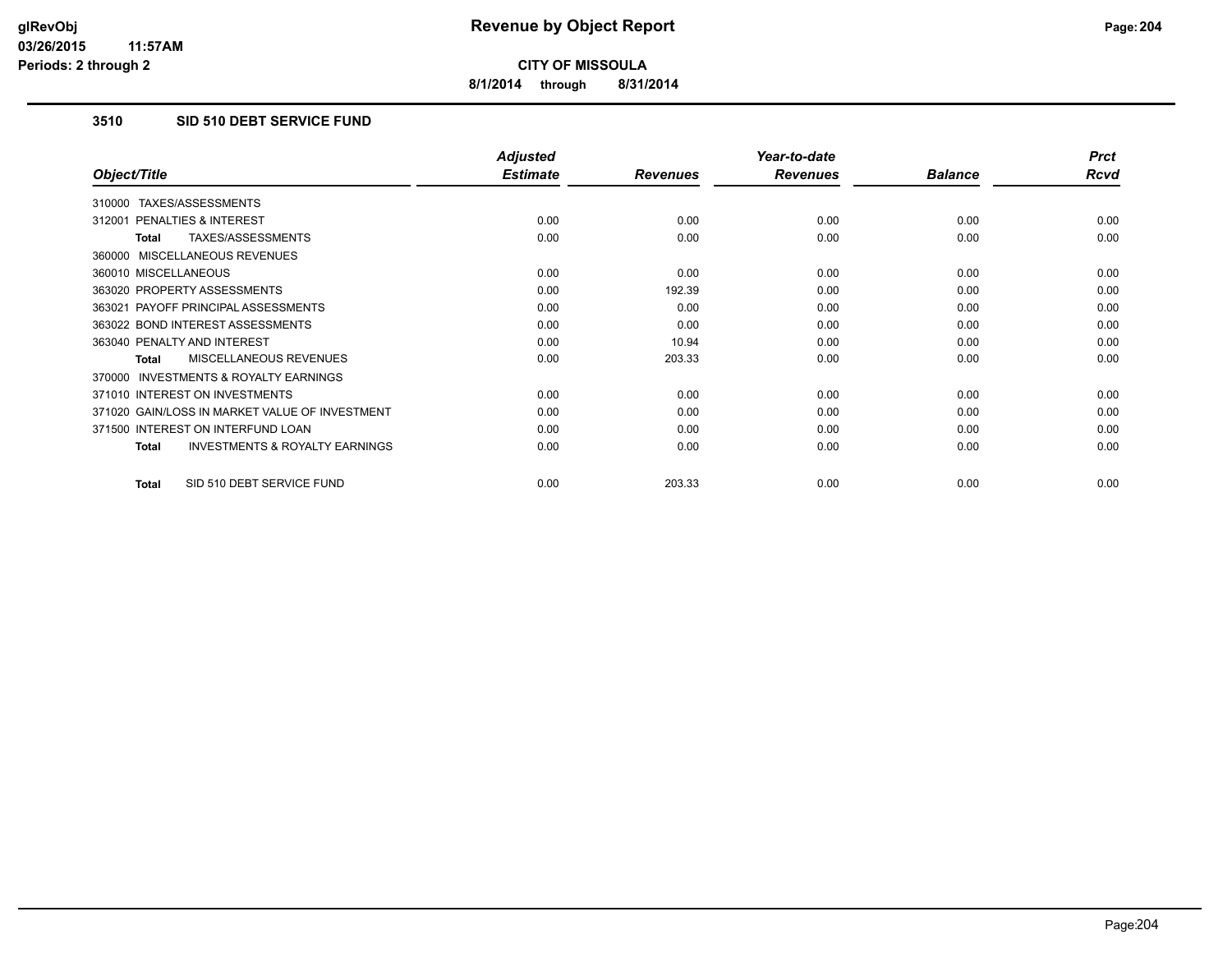**8/1/2014 through 8/31/2014**

**3511 SID 511 DEBT SERVICE FUND**

**3511 SID 511 DEBT SERVICE FUND**

|                                                           | <b>Adjusted</b> |                 | Year-to-date    |                | <b>Prct</b> |
|-----------------------------------------------------------|-----------------|-----------------|-----------------|----------------|-------------|
| Object/Title                                              | <b>Estimate</b> | <b>Revenues</b> | <b>Revenues</b> | <b>Balance</b> | Rcvd        |
| TAXES/ASSESSMENTS<br>310000                               |                 |                 |                 |                |             |
| 312001 PENALTIES & INTEREST                               | 0.00            | 0.00            | 0.00            | 0.00           | 0.00        |
| TAXES/ASSESSMENTS<br>Total                                | 0.00            | 0.00            | 0.00            | 0.00           | 0.00        |
| MISCELLANEOUS REVENUES<br>360000                          |                 |                 |                 |                |             |
| 360010 MISCELLANEOUS                                      | 0.00            | 0.00            | 0.00            | 0.00           | 0.00        |
| 363020 PROPERTY ASSESSMENTS                               | 0.00            | 879.40          | 0.00            | 0.00           | 0.00        |
| 363021 PAYOFF PRINCIPAL ASSESSMENTS                       | 0.00            | 0.00            | 0.00            | 0.00           | 0.00        |
| 363022 BOND INTEREST ASSESSMENTS                          | 0.00            | 0.00            | 0.00            | 0.00           | 0.00        |
| 363040 PENALTY AND INTEREST                               | 0.00            | 31.82           | 0.00            | 0.00           | 0.00        |
| MISCELLANEOUS REVENUES<br><b>Total</b>                    | 0.00            | 911.22          | 0.00            | 0.00           | 0.00        |
| <b>INVESTMENTS &amp; ROYALTY EARNINGS</b><br>370000       |                 |                 |                 |                |             |
| 371010 INTEREST ON INVESTMENTS                            | 0.00            | 0.00            | 0.00            | 0.00           | 0.00        |
| 371020 GAIN/LOSS IN MARKET VALUE OF INVESTMENTS           | 0.00            | 0.00            | 0.00            | 0.00           | 0.00        |
| <b>INVESTMENTS &amp; ROYALTY EARNINGS</b><br><b>Total</b> | 0.00            | 0.00            | 0.00            | 0.00           | 0.00        |
| SID 511 DEBT SERVICE FUND<br><b>Total</b>                 | 0.00            | 911.22          | 0.00            | 0.00           | 0.00        |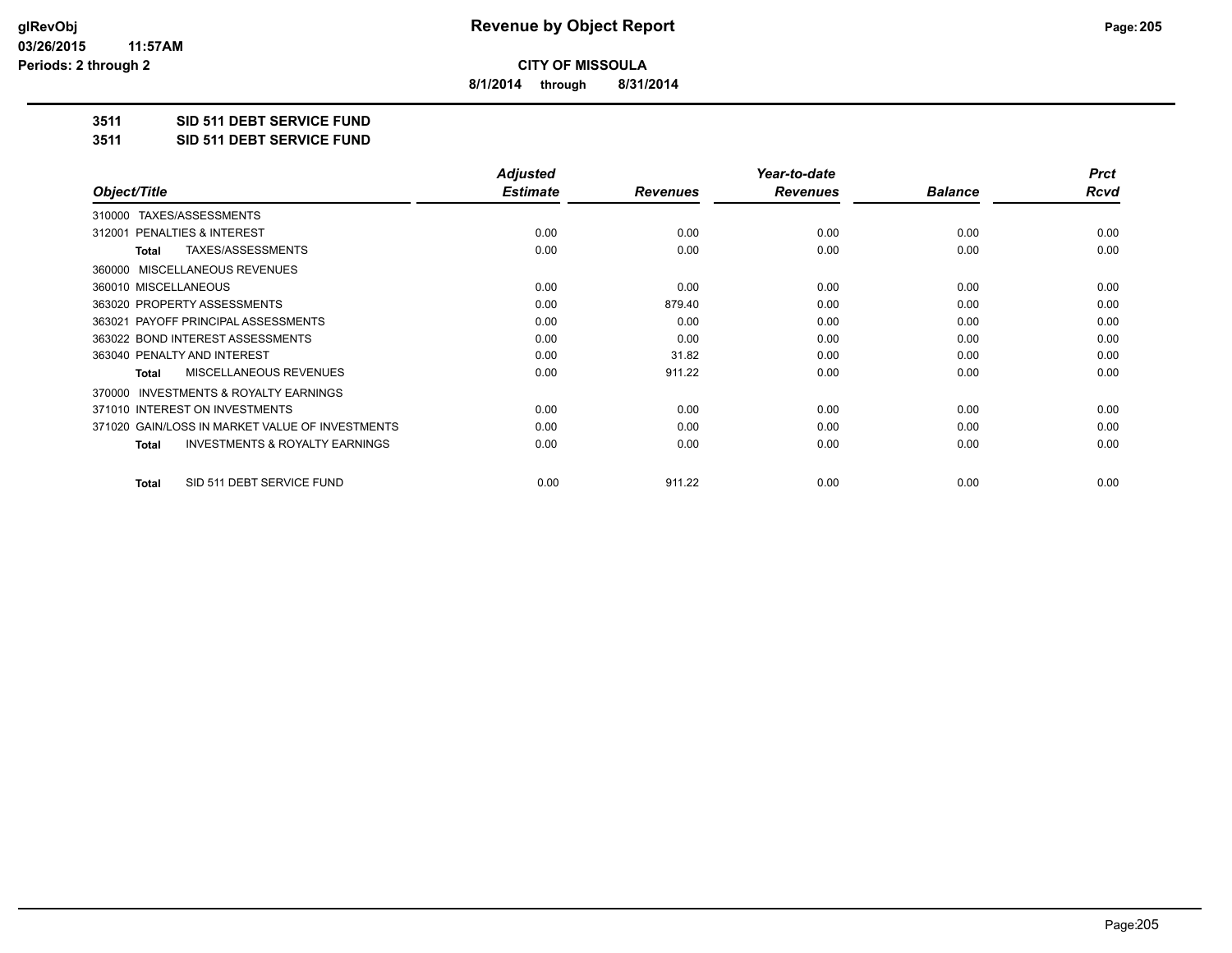**8/1/2014 through 8/31/2014**

# **3511 SID 511 DEBT SERVICE FUND**

|                                                           | <b>Adjusted</b> |                 | Year-to-date    |                | <b>Prct</b> |
|-----------------------------------------------------------|-----------------|-----------------|-----------------|----------------|-------------|
| Object/Title                                              | <b>Estimate</b> | <b>Revenues</b> | <b>Revenues</b> | <b>Balance</b> | <b>Rcvd</b> |
| 310000 TAXES/ASSESSMENTS                                  |                 |                 |                 |                |             |
| 312001 PENALTIES & INTEREST                               | 0.00            | 0.00            | 0.00            | 0.00           | 0.00        |
| TAXES/ASSESSMENTS<br><b>Total</b>                         | 0.00            | 0.00            | 0.00            | 0.00           | 0.00        |
| 360000 MISCELLANEOUS REVENUES                             |                 |                 |                 |                |             |
| 360010 MISCELLANEOUS                                      | 0.00            | 0.00            | 0.00            | 0.00           | 0.00        |
| 363020 PROPERTY ASSESSMENTS                               | 0.00            | 879.40          | 0.00            | 0.00           | 0.00        |
| 363021 PAYOFF PRINCIPAL ASSESSMENTS                       | 0.00            | 0.00            | 0.00            | 0.00           | 0.00        |
| 363022 BOND INTEREST ASSESSMENTS                          | 0.00            | 0.00            | 0.00            | 0.00           | 0.00        |
| 363040 PENALTY AND INTEREST                               | 0.00            | 31.82           | 0.00            | 0.00           | 0.00        |
| MISCELLANEOUS REVENUES<br><b>Total</b>                    | 0.00            | 911.22          | 0.00            | 0.00           | 0.00        |
| <b>INVESTMENTS &amp; ROYALTY EARNINGS</b><br>370000       |                 |                 |                 |                |             |
| 371010 INTEREST ON INVESTMENTS                            | 0.00            | 0.00            | 0.00            | 0.00           | 0.00        |
| 371020 GAIN/LOSS IN MARKET VALUE OF INVESTMENT            | 0.00            | 0.00            | 0.00            | 0.00           | 0.00        |
| <b>INVESTMENTS &amp; ROYALTY EARNINGS</b><br><b>Total</b> | 0.00            | 0.00            | 0.00            | 0.00           | 0.00        |
| SID 511 DEBT SERVICE FUND<br><b>Total</b>                 | 0.00            | 911.22          | 0.00            | 0.00           | 0.00        |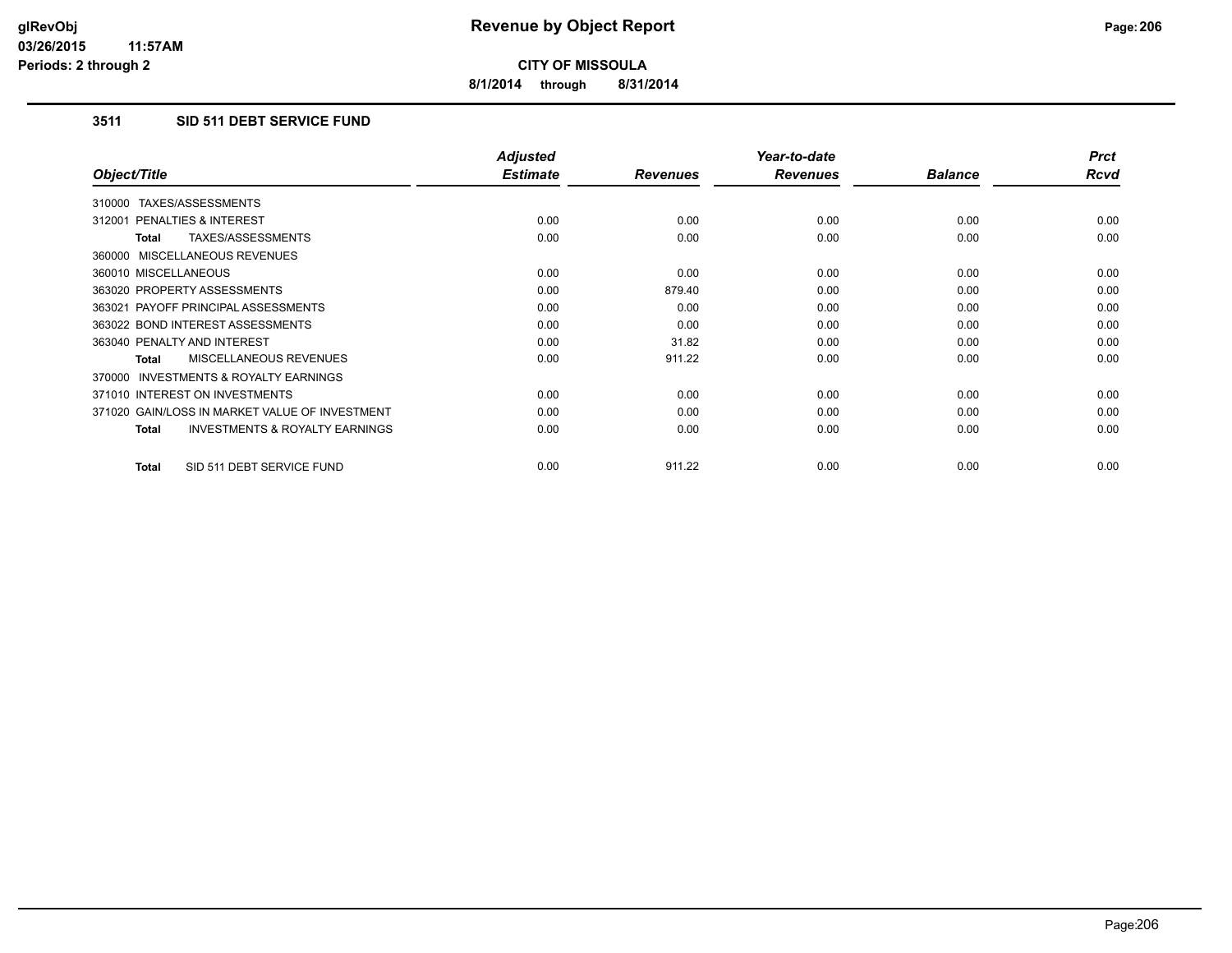**8/1/2014 through 8/31/2014**

#### **3512 SID 512 DEBT SERVICE FUND**

**3512 SID 512 DEBT SERVICE FUND**

|                                                           | <b>Adjusted</b> |                 | Year-to-date    |                | <b>Prct</b> |
|-----------------------------------------------------------|-----------------|-----------------|-----------------|----------------|-------------|
| Object/Title                                              | <b>Estimate</b> | <b>Revenues</b> | <b>Revenues</b> | <b>Balance</b> | Rcvd        |
| TAXES/ASSESSMENTS<br>310000                               |                 |                 |                 |                |             |
| PENALTIES & INTEREST<br>312001                            | 0.00            | 0.00            | 0.00            | 0.00           | 0.00        |
| TAXES/ASSESSMENTS<br><b>Total</b>                         | 0.00            | 0.00            | 0.00            | 0.00           | 0.00        |
| MISCELLANEOUS REVENUES<br>360000                          |                 |                 |                 |                |             |
| 360010 MISCELLANEOUS                                      | 0.00            | 0.00            | 0.00            | 0.00           | 0.00        |
| 363020 PROPERTY ASSESSMENTS                               | 81,293.00       | 1,328.78        | $-1,511.92$     | 82,804.92      | $-1.86$     |
| 363021 PAYOFF PRINCIPAL ASSESSMENTS                       | 0.00            | 0.00            | 0.00            | 0.00           | 0.00        |
| 363022 BOND INTEREST ASSESSMENTS                          | 0.00            | 0.00            | 0.00            | 0.00           | 0.00        |
| 363040 PENALTY AND INTEREST                               | 0.00            | 25.90           | $-78.93$        | 78.93          | 0.00        |
| <b>MISCELLANEOUS REVENUES</b><br>Total                    | 81,293.00       | 1,354.68        | $-1,590.85$     | 82,883.85      | $-1.96$     |
| <b>INVESTMENTS &amp; ROYALTY EARNINGS</b><br>370000       |                 |                 |                 |                |             |
| 371010 INTEREST ON INVESTMENTS                            | 0.00            | 0.00            | 0.00            | 0.00           | 0.00        |
| 371020 GAIN/LOSS IN MARKET VALUE OF INVESTMENTS           | 0.00            | 0.00            | 0.00            | 0.00           | 0.00        |
| 371500 INTEREST ON INTERFUND LOAN                         | 0.00            | 0.00            | 0.00            | 0.00           | 0.00        |
| <b>INVESTMENTS &amp; ROYALTY EARNINGS</b><br><b>Total</b> | 0.00            | 0.00            | 0.00            | 0.00           | 0.00        |
| SID 512 DEBT SERVICE FUND<br><b>Total</b>                 | 81,293.00       | 1,354.68        | $-1,590.85$     | 82,883.85      | $-1.96$     |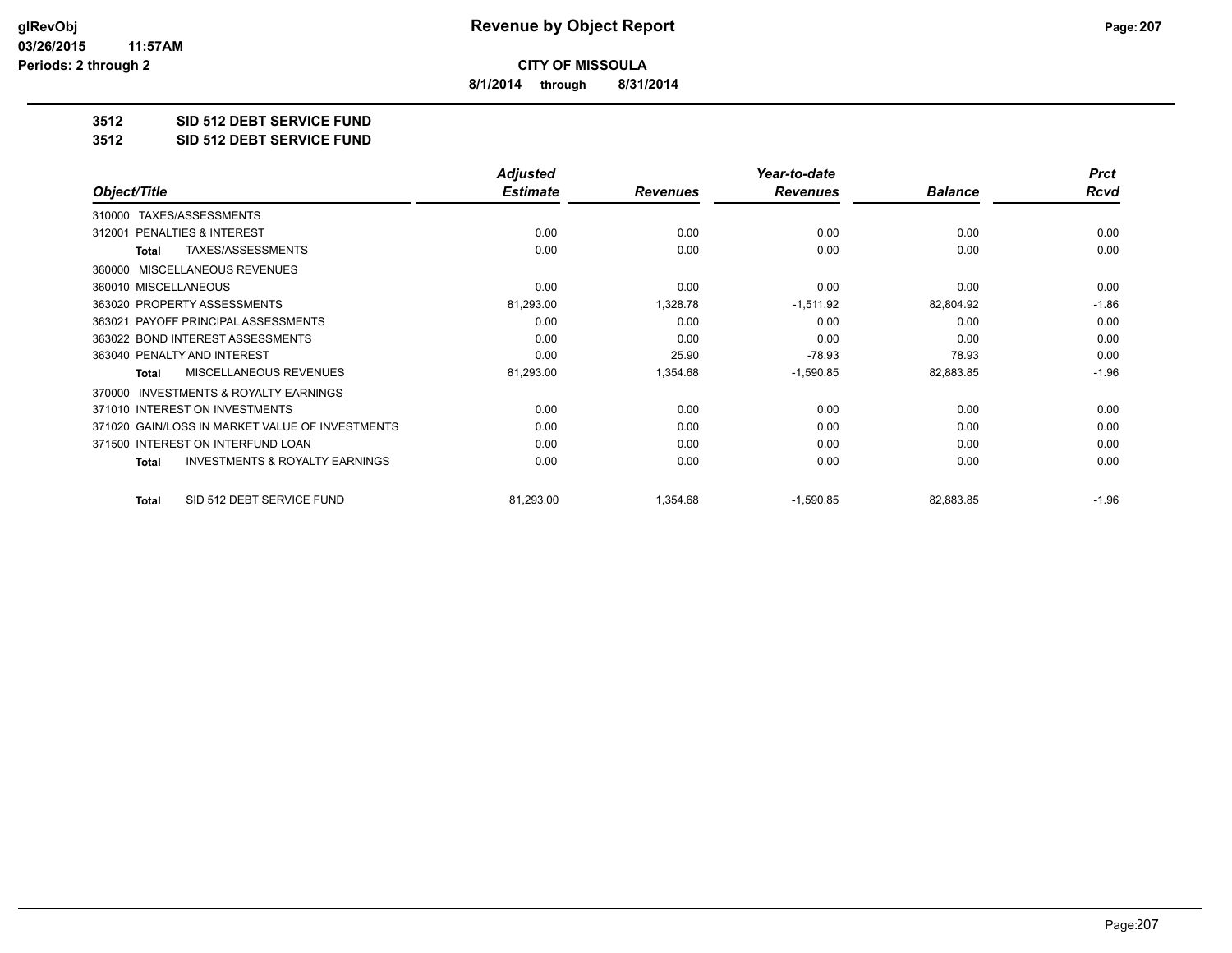**8/1/2014 through 8/31/2014**

# **3512 SID 512 DEBT SERVICE FUND**

|                                                    | <b>Adjusted</b> |                 | Year-to-date    |                | <b>Prct</b> |
|----------------------------------------------------|-----------------|-----------------|-----------------|----------------|-------------|
| Object/Title                                       | <b>Estimate</b> | <b>Revenues</b> | <b>Revenues</b> | <b>Balance</b> | Rcvd        |
| TAXES/ASSESSMENTS<br>310000                        |                 |                 |                 |                |             |
| 312001 PENALTIES & INTEREST                        | 0.00            | 0.00            | 0.00            | 0.00           | 0.00        |
| TAXES/ASSESSMENTS<br>Total                         | 0.00            | 0.00            | 0.00            | 0.00           | 0.00        |
| 360000 MISCELLANEOUS REVENUES                      |                 |                 |                 |                |             |
| 360010 MISCELLANEOUS                               | 0.00            | 0.00            | 0.00            | 0.00           | 0.00        |
| 363020 PROPERTY ASSESSMENTS                        | 81,293.00       | 1,328.78        | $-1,511.92$     | 82,804.92      | $-1.86$     |
| 363021 PAYOFF PRINCIPAL ASSESSMENTS                | 0.00            | 0.00            | 0.00            | 0.00           | 0.00        |
| 363022 BOND INTEREST ASSESSMENTS                   | 0.00            | 0.00            | 0.00            | 0.00           | 0.00        |
| 363040 PENALTY AND INTEREST                        | 0.00            | 25.90           | $-78.93$        | 78.93          | 0.00        |
| <b>MISCELLANEOUS REVENUES</b><br>Total             | 81,293.00       | 1,354.68        | $-1,590.85$     | 82,883.85      | $-1.96$     |
| 370000 INVESTMENTS & ROYALTY EARNINGS              |                 |                 |                 |                |             |
| 371010 INTEREST ON INVESTMENTS                     | 0.00            | 0.00            | 0.00            | 0.00           | 0.00        |
| 371020 GAIN/LOSS IN MARKET VALUE OF INVESTMENT     | 0.00            | 0.00            | 0.00            | 0.00           | 0.00        |
| 371500 INTEREST ON INTERFUND LOAN                  | 0.00            | 0.00            | 0.00            | 0.00           | 0.00        |
| <b>INVESTMENTS &amp; ROYALTY EARNINGS</b><br>Total | 0.00            | 0.00            | 0.00            | 0.00           | 0.00        |
| SID 512 DEBT SERVICE FUND<br>Total                 | 81,293.00       | 1,354.68        | $-1,590.85$     | 82,883.85      | $-1.96$     |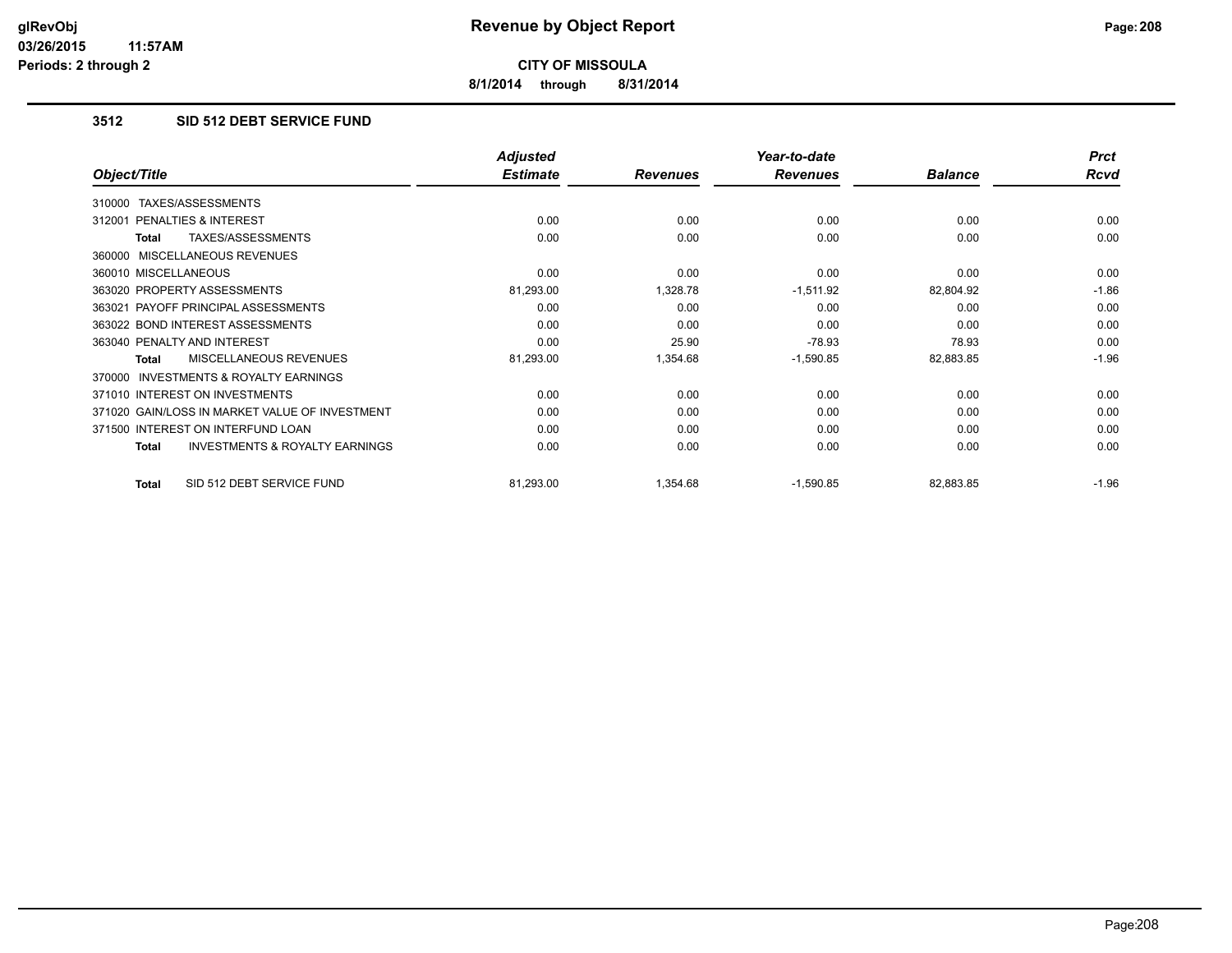**8/1/2014 through 8/31/2014**

**3513 SID 513 DEBT SERVICE FUND**

**3513 SID 513 DEBT SERVICE FUND**

|                                                           | <b>Adjusted</b> |                 | Year-to-date    |                | <b>Prct</b> |
|-----------------------------------------------------------|-----------------|-----------------|-----------------|----------------|-------------|
| Object/Title                                              | <b>Estimate</b> | <b>Revenues</b> | <b>Revenues</b> | <b>Balance</b> | <b>Rcvd</b> |
| TAXES/ASSESSMENTS<br>310000                               |                 |                 |                 |                |             |
| 312001 PENALTIES & INTEREST                               | 0.00            | 0.00            | 0.00            | 0.00           | 0.00        |
| TAXES/ASSESSMENTS<br><b>Total</b>                         | 0.00            | 0.00            | 0.00            | 0.00           | 0.00        |
| MISCELLANEOUS REVENUES<br>360000                          |                 |                 |                 |                |             |
| 360010 MISCELLANEOUS                                      | 0.00            | 0.00            | 0.00            | 0.00           | 0.00        |
| 363020 PROPERTY ASSESSMENTS                               | 0.00            | 0.00            | 0.00            | 0.00           | 0.00        |
| 363021 PAYOFF PRINCIPAL ASSESSMENTS                       | 0.00            | 0.00            | 0.00            | 0.00           | 0.00        |
| 363022 BOND INTEREST ASSESSMENTS                          | 0.00            | 0.00            | 0.00            | 0.00           | 0.00        |
| 363040 PENALTY AND INTEREST                               | 0.00            | 0.00            | 0.00            | 0.00           | 0.00        |
| <b>MISCELLANEOUS REVENUES</b><br><b>Total</b>             | 0.00            | 0.00            | 0.00            | 0.00           | 0.00        |
| <b>INVESTMENTS &amp; ROYALTY EARNINGS</b><br>370000       |                 |                 |                 |                |             |
| 371010 INTEREST ON INVESTMENTS                            | 0.00            | 0.00            | 0.00            | 0.00           | 0.00        |
| 371020 GAIN/LOSS IN MARKET VALUE OF INVESTMENTS           | 0.00            | 0.00            | 0.00            | 0.00           | 0.00        |
| <b>INVESTMENTS &amp; ROYALTY EARNINGS</b><br><b>Total</b> | 0.00            | 0.00            | 0.00            | 0.00           | 0.00        |
| OTHER FINANCING SOURCES<br>380000                         |                 |                 |                 |                |             |
| 381009 TRANSFERS IN                                       | 0.00            | 0.00            | 0.00            | 0.00           | 0.00        |
| OTHER FINANCING SOURCES<br>Total                          | 0.00            | 0.00            | 0.00            | 0.00           | 0.00        |
| SID 513 DEBT SERVICE FUND<br><b>Total</b>                 | 0.00            | 0.00            | 0.00            | 0.00           | 0.00        |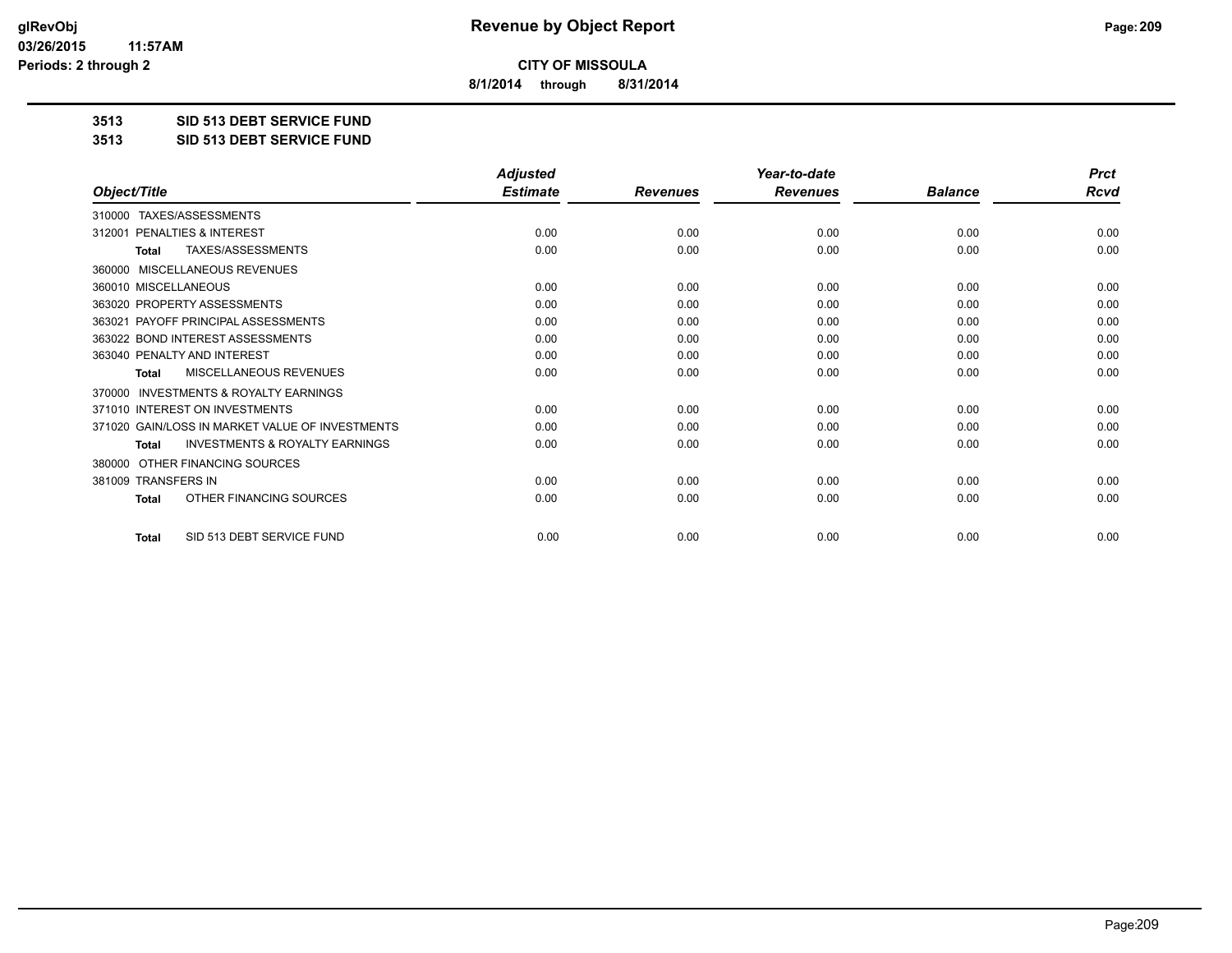**8/1/2014 through 8/31/2014**

### **3513 SID 513 DEBT SERVICE FUND**

|                                                           | <b>Adjusted</b> |                 | Year-to-date    |                | <b>Prct</b> |
|-----------------------------------------------------------|-----------------|-----------------|-----------------|----------------|-------------|
| Object/Title                                              | <b>Estimate</b> | <b>Revenues</b> | <b>Revenues</b> | <b>Balance</b> | <b>Rcvd</b> |
| 310000 TAXES/ASSESSMENTS                                  |                 |                 |                 |                |             |
| 312001 PENALTIES & INTEREST                               | 0.00            | 0.00            | 0.00            | 0.00           | 0.00        |
| TAXES/ASSESSMENTS<br><b>Total</b>                         | 0.00            | 0.00            | 0.00            | 0.00           | 0.00        |
| 360000 MISCELLANEOUS REVENUES                             |                 |                 |                 |                |             |
| 360010 MISCELLANEOUS                                      | 0.00            | 0.00            | 0.00            | 0.00           | 0.00        |
| 363020 PROPERTY ASSESSMENTS                               | 0.00            | 0.00            | 0.00            | 0.00           | 0.00        |
| 363021 PAYOFF PRINCIPAL ASSESSMENTS                       | 0.00            | 0.00            | 0.00            | 0.00           | 0.00        |
| 363022 BOND INTEREST ASSESSMENTS                          | 0.00            | 0.00            | 0.00            | 0.00           | 0.00        |
| 363040 PENALTY AND INTEREST                               | 0.00            | 0.00            | 0.00            | 0.00           | 0.00        |
| MISCELLANEOUS REVENUES<br><b>Total</b>                    | 0.00            | 0.00            | 0.00            | 0.00           | 0.00        |
| <b>INVESTMENTS &amp; ROYALTY EARNINGS</b><br>370000       |                 |                 |                 |                |             |
| 371010 INTEREST ON INVESTMENTS                            | 0.00            | 0.00            | 0.00            | 0.00           | 0.00        |
| 371020 GAIN/LOSS IN MARKET VALUE OF INVESTMENT            | 0.00            | 0.00            | 0.00            | 0.00           | 0.00        |
| <b>INVESTMENTS &amp; ROYALTY EARNINGS</b><br><b>Total</b> | 0.00            | 0.00            | 0.00            | 0.00           | 0.00        |
| 380000 OTHER FINANCING SOURCES                            |                 |                 |                 |                |             |
| 381009 TRANSFERS IN                                       | 0.00            | 0.00            | 0.00            | 0.00           | 0.00        |
| OTHER FINANCING SOURCES<br><b>Total</b>                   | 0.00            | 0.00            | 0.00            | 0.00           | 0.00        |
| SID 513 DEBT SERVICE FUND<br><b>Total</b>                 | 0.00            | 0.00            | 0.00            | 0.00           | 0.00        |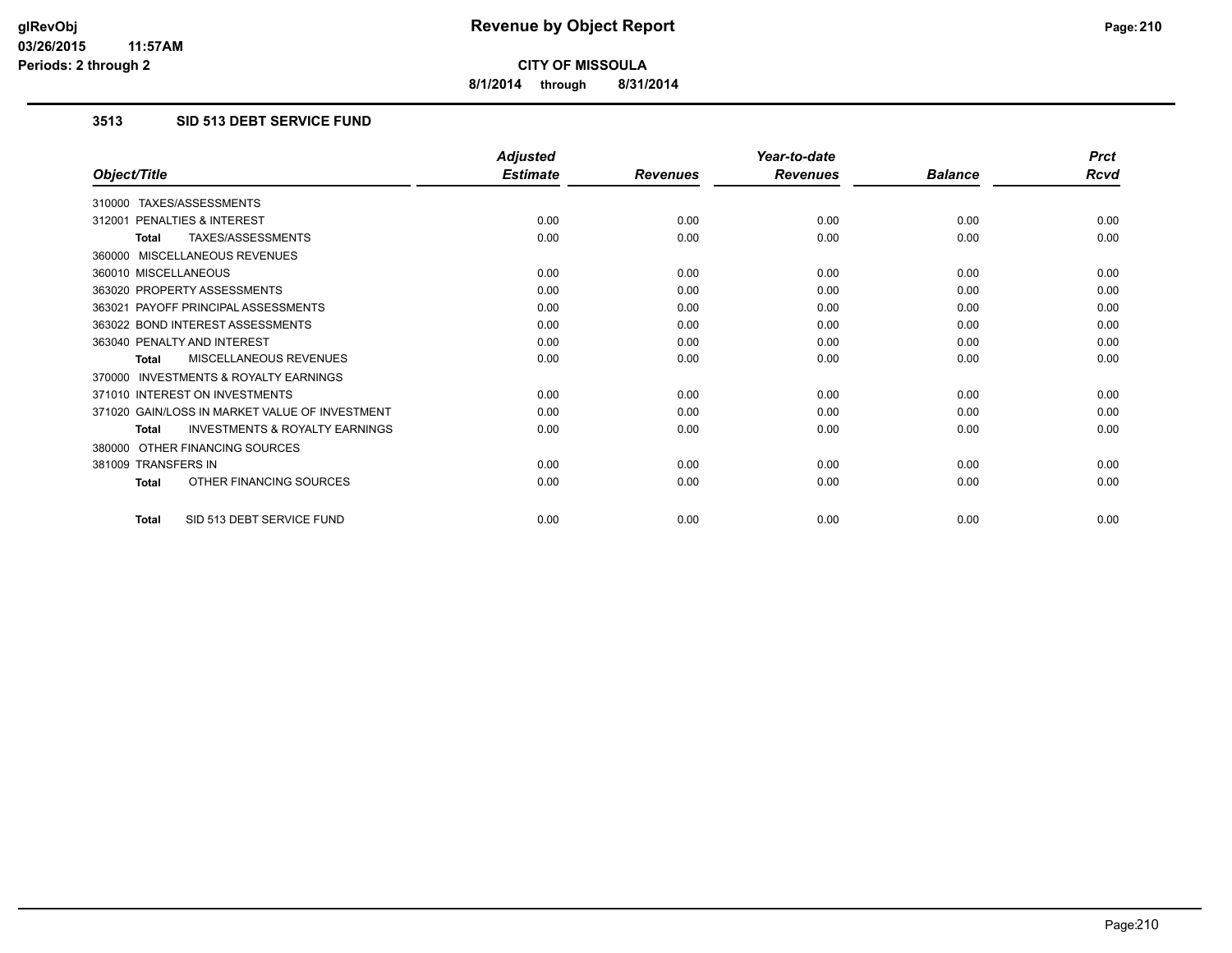**8/1/2014 through 8/31/2014**

**3514 SID 514 DEBT SERVICE FUND**

**3514 SID 514 DEBT SERVICE FUND**

|                                                     | <b>Adjusted</b> |                 | Year-to-date    |                | <b>Prct</b> |
|-----------------------------------------------------|-----------------|-----------------|-----------------|----------------|-------------|
| Object/Title                                        | <b>Estimate</b> | <b>Revenues</b> | <b>Revenues</b> | <b>Balance</b> | <b>Rcvd</b> |
| 310000 TAXES/ASSESSMENTS                            |                 |                 |                 |                |             |
| PENALTIES & INTEREST<br>312001                      | 0.00            | 0.00            | 0.00            | 0.00           | 0.00        |
| TAXES/ASSESSMENTS<br><b>Total</b>                   | 0.00            | 0.00            | 0.00            | 0.00           | 0.00        |
| MISCELLANEOUS REVENUES<br>360000                    |                 |                 |                 |                |             |
| 360010 MISCELLANEOUS                                | 0.00            | 0.00            | 0.00            | 0.00           | 0.00        |
| 363020 PROPERTY ASSESSMENTS                         | 0.00            | 0.00            | 0.00            | 0.00           | 0.00        |
| 363021 PAYOFF PRINCIPAL ASSESSMENTS                 | 0.00            | 0.00            | 0.00            | 0.00           | 0.00        |
| 363022 BOND INTEREST ASSESSMENTS                    | 0.00            | 0.00            | 0.00            | 0.00           | 0.00        |
| 363040 PENALTY AND INTEREST                         | 0.00            | 0.00            | 0.00            | 0.00           | 0.00        |
| MISCELLANEOUS REVENUES<br><b>Total</b>              | 0.00            | 0.00            | 0.00            | 0.00           | 0.00        |
| <b>INVESTMENTS &amp; ROYALTY EARNINGS</b><br>370000 |                 |                 |                 |                |             |
| 371010 INTEREST ON INVESTMENTS                      | 0.00            | 0.00            | 0.00            | 0.00           | 0.00        |
| 371020 GAIN/LOSS IN MARKET VALUE OF INVESTMENTS     | 0.00            | 0.00            | 0.00            | 0.00           | 0.00        |
| <b>INVESTMENTS &amp; ROYALTY EARNINGS</b><br>Total  | 0.00            | 0.00            | 0.00            | 0.00           | 0.00        |
| OTHER FINANCING SOURCES<br>380000                   |                 |                 |                 |                |             |
| 383042 TRANSFERS FROM OTHER FUNDS                   | 0.00            | 0.00            | 0.00            | 0.00           | 0.00        |
| OTHER FINANCING SOURCES<br>Total                    | 0.00            | 0.00            | 0.00            | 0.00           | 0.00        |
| SID 514 DEBT SERVICE FUND<br><b>Total</b>           | 0.00            | 0.00            | 0.00            | 0.00           | 0.00        |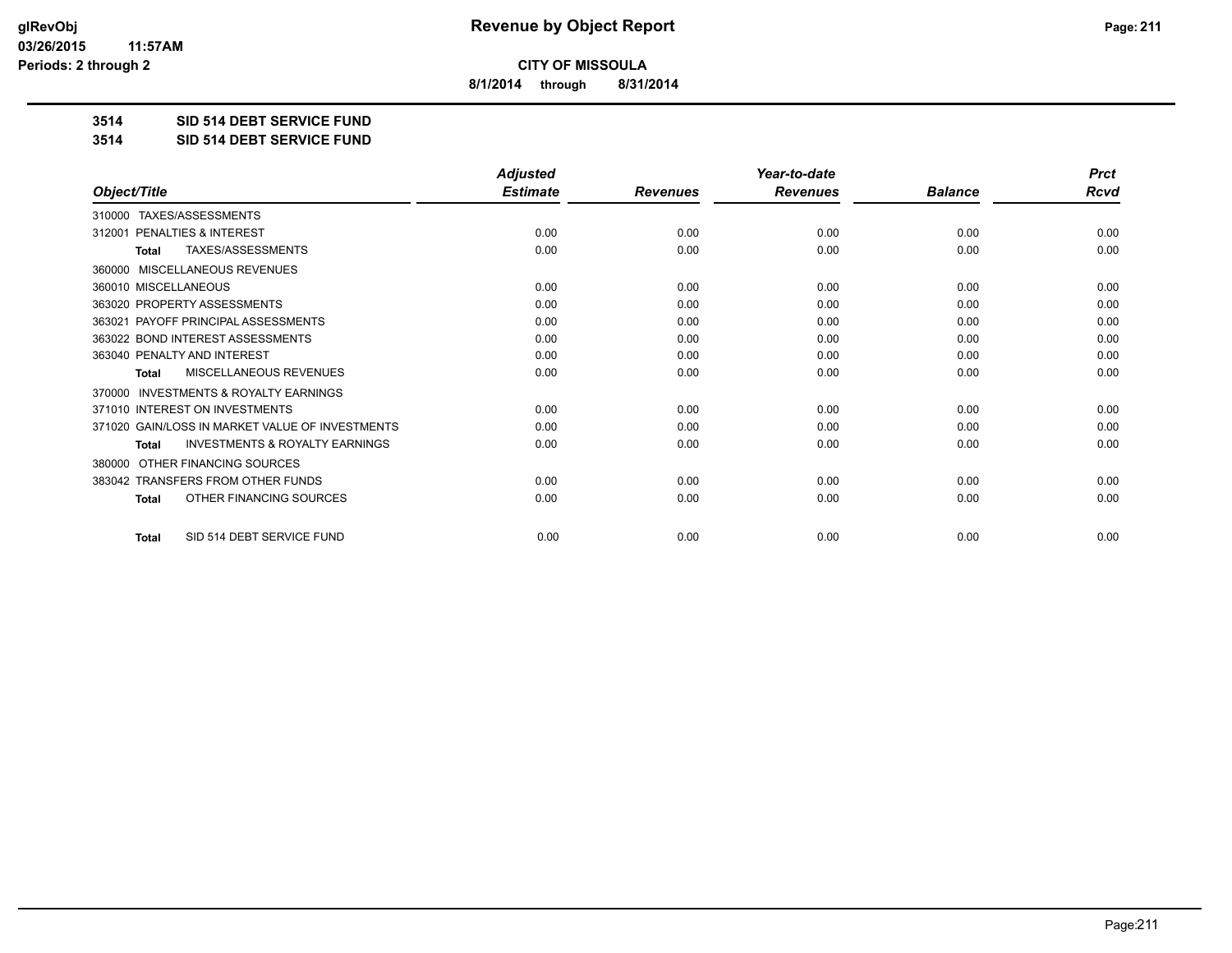**8/1/2014 through 8/31/2014**

# **3514 SID 514 DEBT SERVICE FUND**

|                                                           | <b>Adjusted</b> |                 | Year-to-date    |                | <b>Prct</b> |
|-----------------------------------------------------------|-----------------|-----------------|-----------------|----------------|-------------|
| Object/Title                                              | <b>Estimate</b> | <b>Revenues</b> | <b>Revenues</b> | <b>Balance</b> | Rcvd        |
| 310000 TAXES/ASSESSMENTS                                  |                 |                 |                 |                |             |
| 312001 PENALTIES & INTEREST                               | 0.00            | 0.00            | 0.00            | 0.00           | 0.00        |
| <b>TAXES/ASSESSMENTS</b><br><b>Total</b>                  | 0.00            | 0.00            | 0.00            | 0.00           | 0.00        |
| 360000 MISCELLANEOUS REVENUES                             |                 |                 |                 |                |             |
| 360010 MISCELLANEOUS                                      | 0.00            | 0.00            | 0.00            | 0.00           | 0.00        |
| 363020 PROPERTY ASSESSMENTS                               | 0.00            | 0.00            | 0.00            | 0.00           | 0.00        |
| 363021 PAYOFF PRINCIPAL ASSESSMENTS                       | 0.00            | 0.00            | 0.00            | 0.00           | 0.00        |
| 363022 BOND INTEREST ASSESSMENTS                          | 0.00            | 0.00            | 0.00            | 0.00           | 0.00        |
| 363040 PENALTY AND INTEREST                               | 0.00            | 0.00            | 0.00            | 0.00           | 0.00        |
| <b>MISCELLANEOUS REVENUES</b><br><b>Total</b>             | 0.00            | 0.00            | 0.00            | 0.00           | 0.00        |
| <b>INVESTMENTS &amp; ROYALTY EARNINGS</b><br>370000       |                 |                 |                 |                |             |
| 371010 INTEREST ON INVESTMENTS                            | 0.00            | 0.00            | 0.00            | 0.00           | 0.00        |
| 371020 GAIN/LOSS IN MARKET VALUE OF INVESTMENT            | 0.00            | 0.00            | 0.00            | 0.00           | 0.00        |
| <b>INVESTMENTS &amp; ROYALTY EARNINGS</b><br><b>Total</b> | 0.00            | 0.00            | 0.00            | 0.00           | 0.00        |
| OTHER FINANCING SOURCES<br>380000                         |                 |                 |                 |                |             |
| 383042 TRANSFERS FROM OTHER FUNDS                         | 0.00            | 0.00            | 0.00            | 0.00           | 0.00        |
| OTHER FINANCING SOURCES<br><b>Total</b>                   | 0.00            | 0.00            | 0.00            | 0.00           | 0.00        |
| SID 514 DEBT SERVICE FUND<br>Total                        | 0.00            | 0.00            | 0.00            | 0.00           | 0.00        |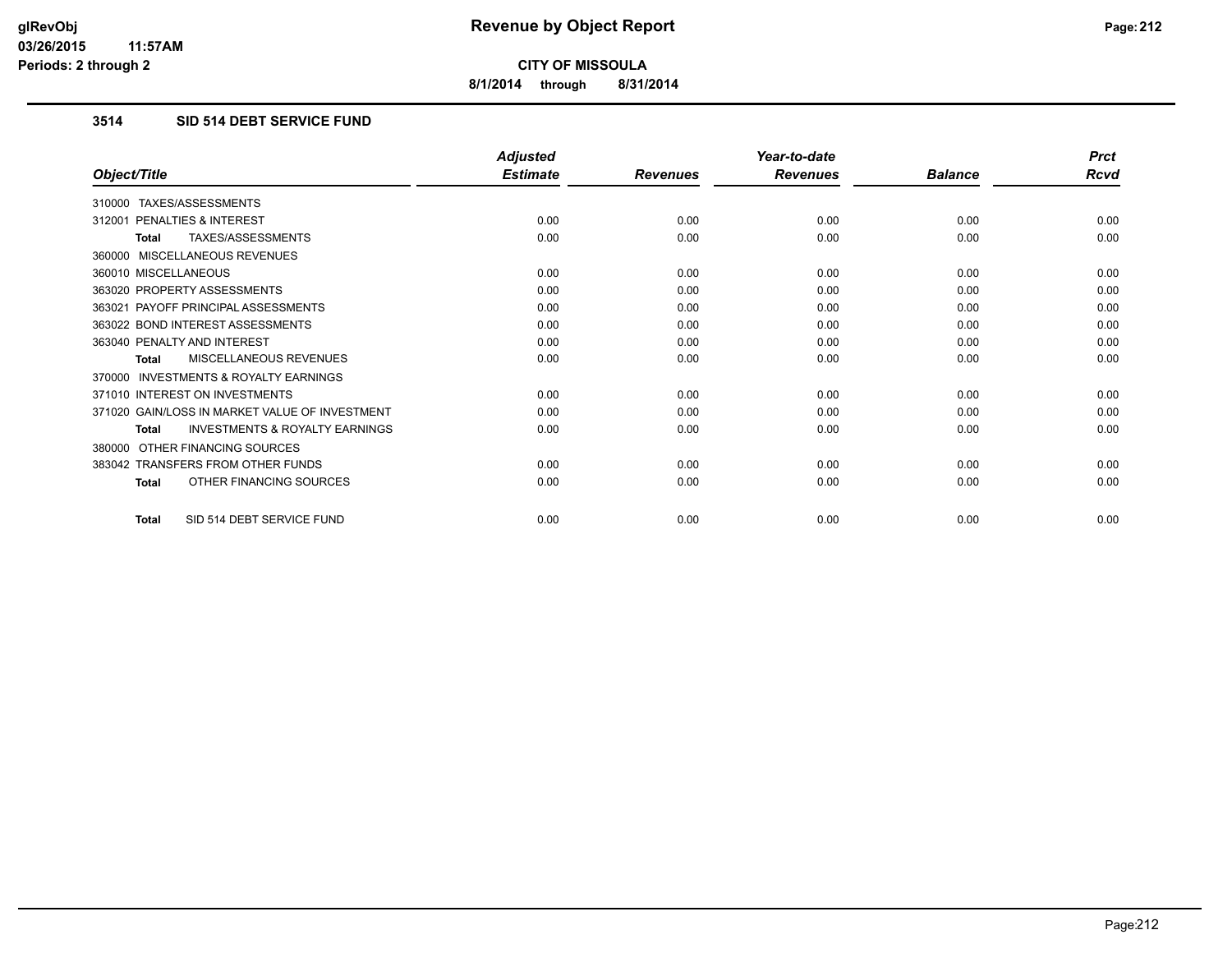**8/1/2014 through 8/31/2014**

**3515 SID 515 DEBT SERVICE FUND**

**3515 SID 515 DEBT SERVICE FUND**

|                                                     | <b>Adjusted</b> |                 | Year-to-date    |                | <b>Prct</b> |
|-----------------------------------------------------|-----------------|-----------------|-----------------|----------------|-------------|
| Object/Title                                        | <b>Estimate</b> | <b>Revenues</b> | <b>Revenues</b> | <b>Balance</b> | <b>Rcvd</b> |
| TAXES/ASSESSMENTS<br>310000                         |                 |                 |                 |                |             |
| PENALTIES & INTEREST<br>312001                      | 0.00            | 0.00            | 0.00            | 0.00           | 0.00        |
| TAXES/ASSESSMENTS<br>Total                          | 0.00            | 0.00            | 0.00            | 0.00           | 0.00        |
| MISCELLANEOUS REVENUES<br>360000                    |                 |                 |                 |                |             |
| 363020 PROPERTY ASSESSMENTS                         | 0.00            | 0.00            | 0.00            | 0.00           | 0.00        |
| PAYOFF PRINCIPAL ASSESSMENTS<br>363021              | 0.00            | 0.00            | 0.00            | 0.00           | 0.00        |
| 363022 BOND INTEREST ASSESSMENTS                    | 0.00            | 0.00            | 0.00            | 0.00           | 0.00        |
| 363040 PENALTY AND INTEREST                         | 0.00            | 0.00            | 0.00            | 0.00           | 0.00        |
| MISCELLANEOUS REVENUES<br>Total                     | 0.00            | 0.00            | 0.00            | 0.00           | 0.00        |
| <b>INVESTMENTS &amp; ROYALTY EARNINGS</b><br>370000 |                 |                 |                 |                |             |
| 371010 INTEREST ON INVESTMENTS                      | 0.00            | 0.00            | 0.00            | 0.00           | 0.00        |
| 371020 GAIN/LOSS IN MARKET VALUE OF INVESTMENTS     | 0.00            | 0.00            | 0.00            | 0.00           | 0.00        |
| <b>INVESTMENTS &amp; ROYALTY EARNINGS</b><br>Total  | 0.00            | 0.00            | 0.00            | 0.00           | 0.00        |
| OTHER FINANCING SOURCES<br>380000                   |                 |                 |                 |                |             |
| 383042 TRANSFERS FROM OTHER FUNDS                   | 0.00            | 0.00            | 0.00            | 0.00           | 0.00        |
| OTHER FINANCING SOURCES<br><b>Total</b>             | 0.00            | 0.00            | 0.00            | 0.00           | 0.00        |
| SID 515 DEBT SERVICE FUND<br><b>Total</b>           | 0.00            | 0.00            | 0.00            | 0.00           | 0.00        |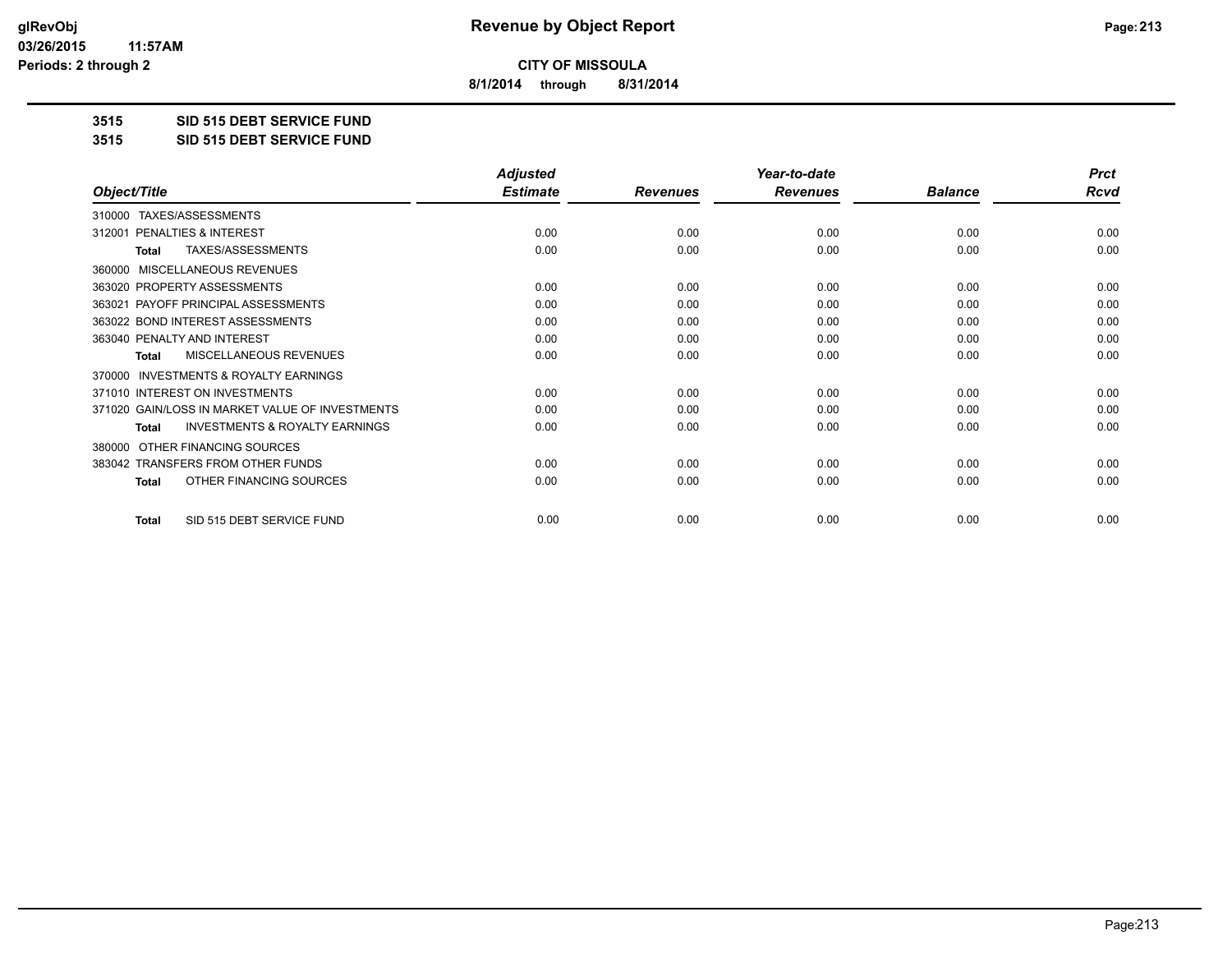**8/1/2014 through 8/31/2014**

### **3515 SID 515 DEBT SERVICE FUND**

|                                                           | <b>Adjusted</b> |                 | Year-to-date    |                | <b>Prct</b> |
|-----------------------------------------------------------|-----------------|-----------------|-----------------|----------------|-------------|
| Object/Title                                              | <b>Estimate</b> | <b>Revenues</b> | <b>Revenues</b> | <b>Balance</b> | <b>Rcvd</b> |
| TAXES/ASSESSMENTS<br>310000                               |                 |                 |                 |                |             |
| <b>PENALTIES &amp; INTEREST</b><br>312001                 | 0.00            | 0.00            | 0.00            | 0.00           | 0.00        |
| TAXES/ASSESSMENTS<br>Total                                | 0.00            | 0.00            | 0.00            | 0.00           | 0.00        |
| MISCELLANEOUS REVENUES<br>360000                          |                 |                 |                 |                |             |
| 363020 PROPERTY ASSESSMENTS                               | 0.00            | 0.00            | 0.00            | 0.00           | 0.00        |
| 363021 PAYOFF PRINCIPAL ASSESSMENTS                       | 0.00            | 0.00            | 0.00            | 0.00           | 0.00        |
| 363022 BOND INTEREST ASSESSMENTS                          | 0.00            | 0.00            | 0.00            | 0.00           | 0.00        |
| 363040 PENALTY AND INTEREST                               | 0.00            | 0.00            | 0.00            | 0.00           | 0.00        |
| <b>MISCELLANEOUS REVENUES</b><br><b>Total</b>             | 0.00            | 0.00            | 0.00            | 0.00           | 0.00        |
| <b>INVESTMENTS &amp; ROYALTY EARNINGS</b><br>370000       |                 |                 |                 |                |             |
| 371010 INTEREST ON INVESTMENTS                            | 0.00            | 0.00            | 0.00            | 0.00           | 0.00        |
| 371020 GAIN/LOSS IN MARKET VALUE OF INVESTMENT            | 0.00            | 0.00            | 0.00            | 0.00           | 0.00        |
| <b>INVESTMENTS &amp; ROYALTY EARNINGS</b><br><b>Total</b> | 0.00            | 0.00            | 0.00            | 0.00           | 0.00        |
| OTHER FINANCING SOURCES<br>380000                         |                 |                 |                 |                |             |
| 383042 TRANSFERS FROM OTHER FUNDS                         | 0.00            | 0.00            | 0.00            | 0.00           | 0.00        |
| OTHER FINANCING SOURCES<br><b>Total</b>                   | 0.00            | 0.00            | 0.00            | 0.00           | 0.00        |
| SID 515 DEBT SERVICE FUND<br><b>Total</b>                 | 0.00            | 0.00            | 0.00            | 0.00           | 0.00        |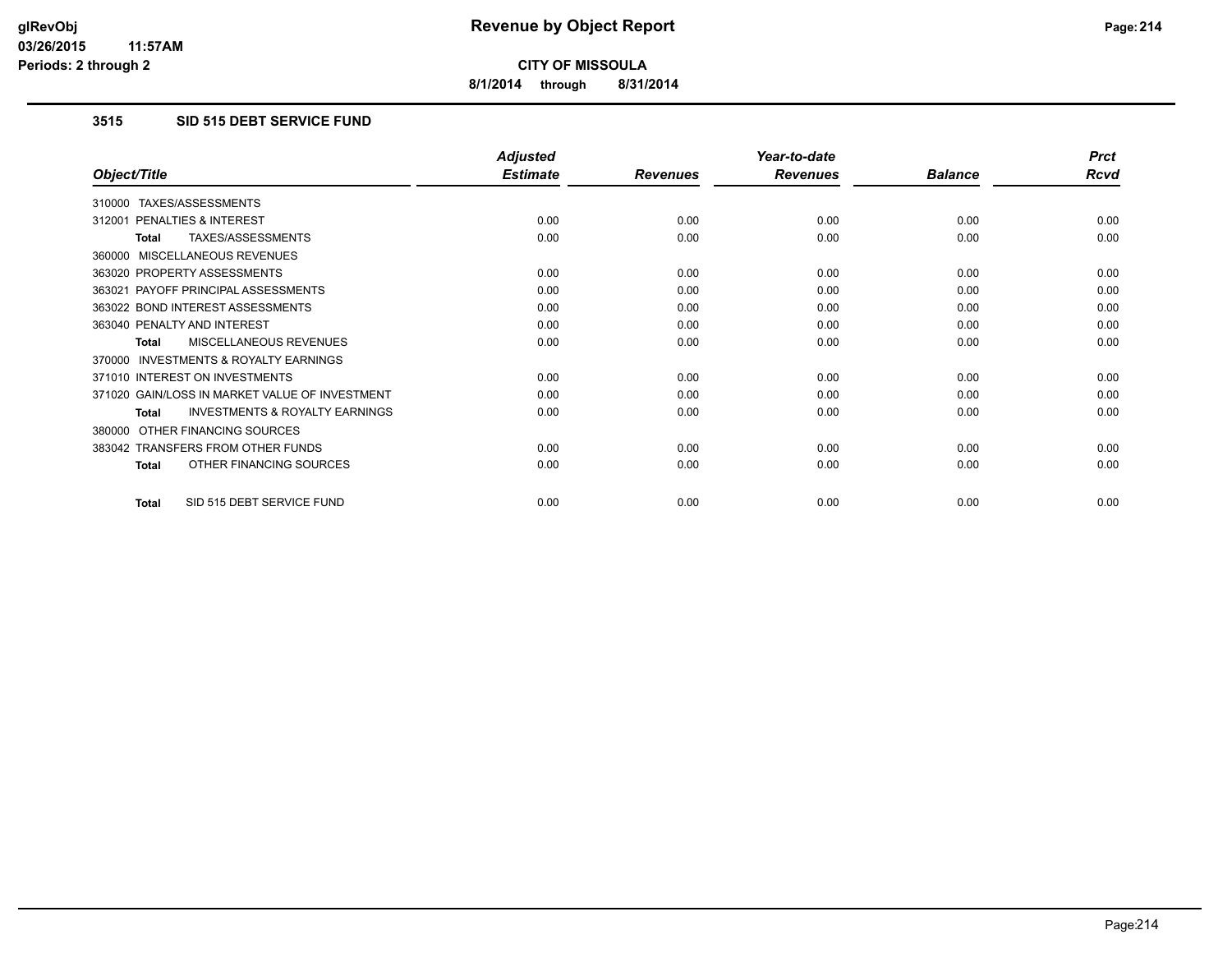**8/1/2014 through 8/31/2014**

**3517 SID 517 DEBT SERVICE FUND**

**3517 SID 517 DEBT SERVICE FUND**

|                                                           | <b>Adjusted</b> |                 | Year-to-date    |                | <b>Prct</b> |
|-----------------------------------------------------------|-----------------|-----------------|-----------------|----------------|-------------|
| Object/Title                                              | <b>Estimate</b> | <b>Revenues</b> | <b>Revenues</b> | <b>Balance</b> | <b>Rcvd</b> |
| TAXES/ASSESSMENTS<br>310000                               |                 |                 |                 |                |             |
| 312001 PENALTIES & INTEREST                               | 0.00            | 0.00            | 0.00            | 0.00           | 0.00        |
| TAXES/ASSESSMENTS<br><b>Total</b>                         | 0.00            | 0.00            | 0.00            | 0.00           | 0.00        |
| MISCELLANEOUS REVENUES<br>360000                          |                 |                 |                 |                |             |
| 360010 MISCELLANEOUS                                      | 0.00            | 0.00            | 0.00            | 0.00           | 0.00        |
| 363020 PROPERTY ASSESSMENTS                               | 0.00            | 0.00            | 0.00            | 0.00           | 0.00        |
| 363021 PAYOFF PRINCIPAL ASSESSMENTS                       | 0.00            | 0.00            | 0.00            | 0.00           | 0.00        |
| 363022 BOND INTEREST ASSESSMENTS                          | 0.00            | 0.00            | 0.00            | 0.00           | 0.00        |
| 363040 PENALTY AND INTEREST                               | 0.00            | 0.00            | 0.00            | 0.00           | 0.00        |
| <b>MISCELLANEOUS REVENUES</b><br><b>Total</b>             | 0.00            | 0.00            | 0.00            | 0.00           | 0.00        |
| <b>INVESTMENTS &amp; ROYALTY EARNINGS</b><br>370000       |                 |                 |                 |                |             |
| 371010 INTEREST ON INVESTMENTS                            | 0.00            | 0.00            | 0.00            | 0.00           | 0.00        |
| 371020 GAIN/LOSS IN MARKET VALUE OF INVESTMENTS           | 0.00            | 0.00            | 0.00            | 0.00           | 0.00        |
| <b>INVESTMENTS &amp; ROYALTY EARNINGS</b><br><b>Total</b> | 0.00            | 0.00            | 0.00            | 0.00           | 0.00        |
| OTHER FINANCING SOURCES<br>380000                         |                 |                 |                 |                |             |
| 381009 TRANSFERS IN                                       | 0.00            | 0.00            | 0.00            | 0.00           | 0.00        |
| OTHER FINANCING SOURCES<br>Total                          | 0.00            | 0.00            | 0.00            | 0.00           | 0.00        |
| SID 517 DEBT SERVICE FUND<br><b>Total</b>                 | 0.00            | 0.00            | 0.00            | 0.00           | 0.00        |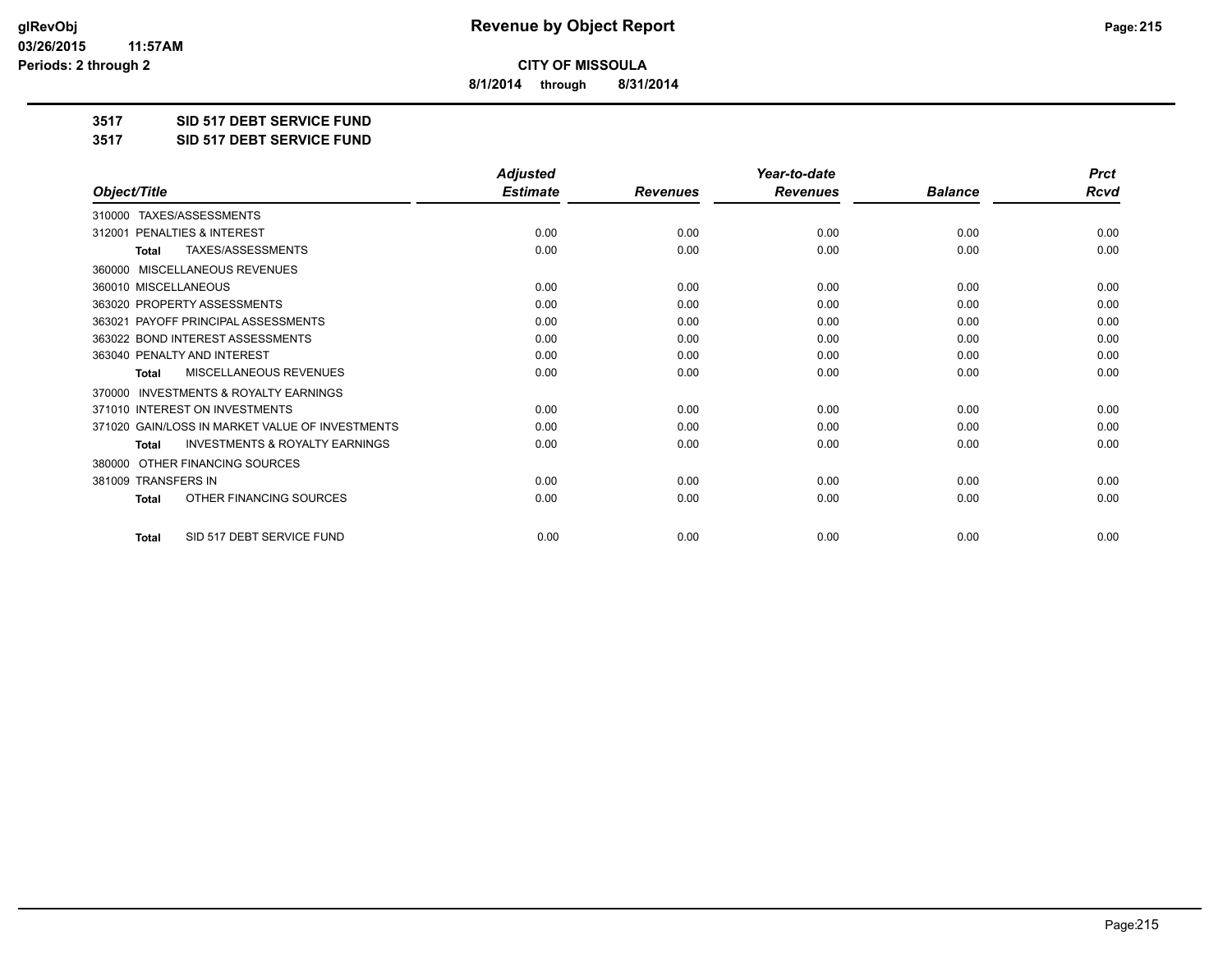**8/1/2014 through 8/31/2014**

# **3517 SID 517 DEBT SERVICE FUND**

|                                                           | <b>Adjusted</b> |                 | Year-to-date    |                | <b>Prct</b> |
|-----------------------------------------------------------|-----------------|-----------------|-----------------|----------------|-------------|
| Object/Title                                              | <b>Estimate</b> | <b>Revenues</b> | <b>Revenues</b> | <b>Balance</b> | <b>Rcvd</b> |
| 310000 TAXES/ASSESSMENTS                                  |                 |                 |                 |                |             |
| 312001 PENALTIES & INTEREST                               | 0.00            | 0.00            | 0.00            | 0.00           | 0.00        |
| TAXES/ASSESSMENTS<br><b>Total</b>                         | 0.00            | 0.00            | 0.00            | 0.00           | 0.00        |
| 360000 MISCELLANEOUS REVENUES                             |                 |                 |                 |                |             |
| 360010 MISCELLANEOUS                                      | 0.00            | 0.00            | 0.00            | 0.00           | 0.00        |
| 363020 PROPERTY ASSESSMENTS                               | 0.00            | 0.00            | 0.00            | 0.00           | 0.00        |
| 363021 PAYOFF PRINCIPAL ASSESSMENTS                       | 0.00            | 0.00            | 0.00            | 0.00           | 0.00        |
| 363022 BOND INTEREST ASSESSMENTS                          | 0.00            | 0.00            | 0.00            | 0.00           | 0.00        |
| 363040 PENALTY AND INTEREST                               | 0.00            | 0.00            | 0.00            | 0.00           | 0.00        |
| MISCELLANEOUS REVENUES<br><b>Total</b>                    | 0.00            | 0.00            | 0.00            | 0.00           | 0.00        |
| <b>INVESTMENTS &amp; ROYALTY EARNINGS</b><br>370000       |                 |                 |                 |                |             |
| 371010 INTEREST ON INVESTMENTS                            | 0.00            | 0.00            | 0.00            | 0.00           | 0.00        |
| 371020 GAIN/LOSS IN MARKET VALUE OF INVESTMENT            | 0.00            | 0.00            | 0.00            | 0.00           | 0.00        |
| <b>INVESTMENTS &amp; ROYALTY EARNINGS</b><br><b>Total</b> | 0.00            | 0.00            | 0.00            | 0.00           | 0.00        |
| 380000 OTHER FINANCING SOURCES                            |                 |                 |                 |                |             |
| 381009 TRANSFERS IN                                       | 0.00            | 0.00            | 0.00            | 0.00           | 0.00        |
| OTHER FINANCING SOURCES<br><b>Total</b>                   | 0.00            | 0.00            | 0.00            | 0.00           | 0.00        |
| SID 517 DEBT SERVICE FUND<br>Total                        | 0.00            | 0.00            | 0.00            | 0.00           | 0.00        |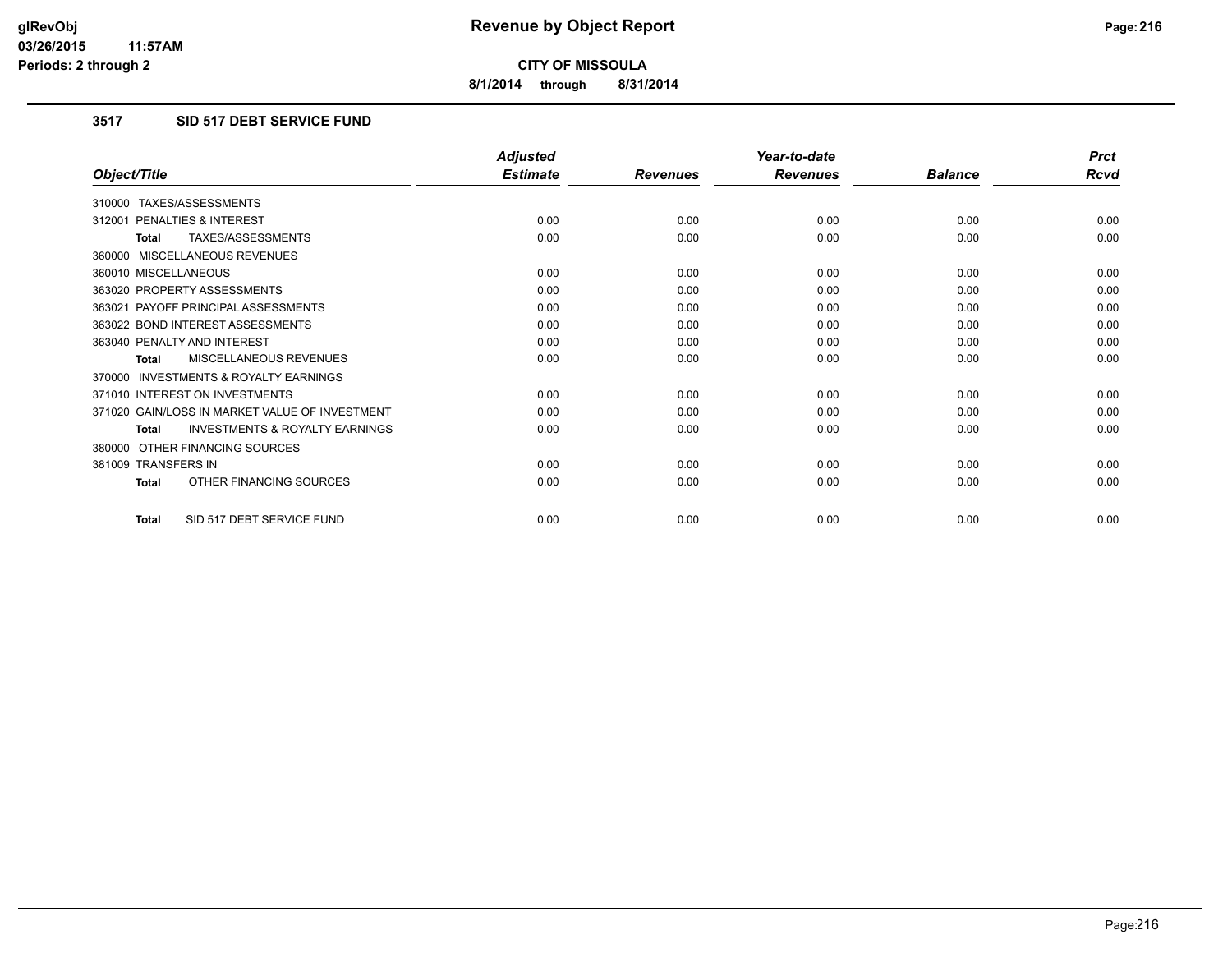**8/1/2014 through 8/31/2014**

**3518 SID 518 DEBT SERVICE FUND**

**3518 SID 518 DEBT SERVICE FUND**

|                                                           | <b>Adjusted</b> |                 | Year-to-date    |                | <b>Prct</b> |
|-----------------------------------------------------------|-----------------|-----------------|-----------------|----------------|-------------|
| Object/Title                                              | <b>Estimate</b> | <b>Revenues</b> | <b>Revenues</b> | <b>Balance</b> | <b>Rcvd</b> |
| 310000 TAXES/ASSESSMENTS                                  |                 |                 |                 |                |             |
| PENALTIES & INTEREST<br>312001                            | 0.00            | 0.00            | 0.00            | 0.00           | 0.00        |
| TAXES/ASSESSMENTS<br><b>Total</b>                         | 0.00            | 0.00            | 0.00            | 0.00           | 0.00        |
| <b>MISCELLANEOUS REVENUES</b><br>360000                   |                 |                 |                 |                |             |
| 363020 PROPERTY ASSESSMENTS                               | 0.00            | 0.00            | 0.00            | 0.00           | 0.00        |
| 363021 PAYOFF PRINCIPAL ASSESSMENTS                       | 0.00            | 0.00            | 0.00            | 0.00           | 0.00        |
| 363022 BOND INTEREST ASSESSMENTS                          | 0.00            | 0.00            | 0.00            | 0.00           | 0.00        |
| 363040 PENALTY AND INTEREST                               | 0.00            | 0.00            | 0.00            | 0.00           | 0.00        |
| MISCELLANEOUS REVENUES<br><b>Total</b>                    | 0.00            | 0.00            | 0.00            | 0.00           | 0.00        |
| <b>INVESTMENTS &amp; ROYALTY EARNINGS</b><br>370000       |                 |                 |                 |                |             |
| 371010 INTEREST ON INVESTMENTS                            | 0.00            | 0.00            | 0.00            | 0.00           | 0.00        |
| 371020 GAIN/LOSS IN MARKET VALUE OF INVESTMENTS           | 0.00            | 0.00            | 0.00            | 0.00           | 0.00        |
| <b>INVESTMENTS &amp; ROYALTY EARNINGS</b><br><b>Total</b> | 0.00            | 0.00            | 0.00            | 0.00           | 0.00        |
| OTHER FINANCING SOURCES<br>380000                         |                 |                 |                 |                |             |
| 381009 TRANSFERS IN                                       | 0.00            | 0.00            | 0.00            | 0.00           | 0.00        |
| 383000 OPERATING TRANSFERS                                | 0.00            | 0.00            | 0.00            | 0.00           | 0.00        |
| OTHER FINANCING SOURCES<br><b>Total</b>                   | 0.00            | 0.00            | 0.00            | 0.00           | 0.00        |
| SID 518 DEBT SERVICE FUND<br><b>Total</b>                 | 0.00            | 0.00            | 0.00            | 0.00           | 0.00        |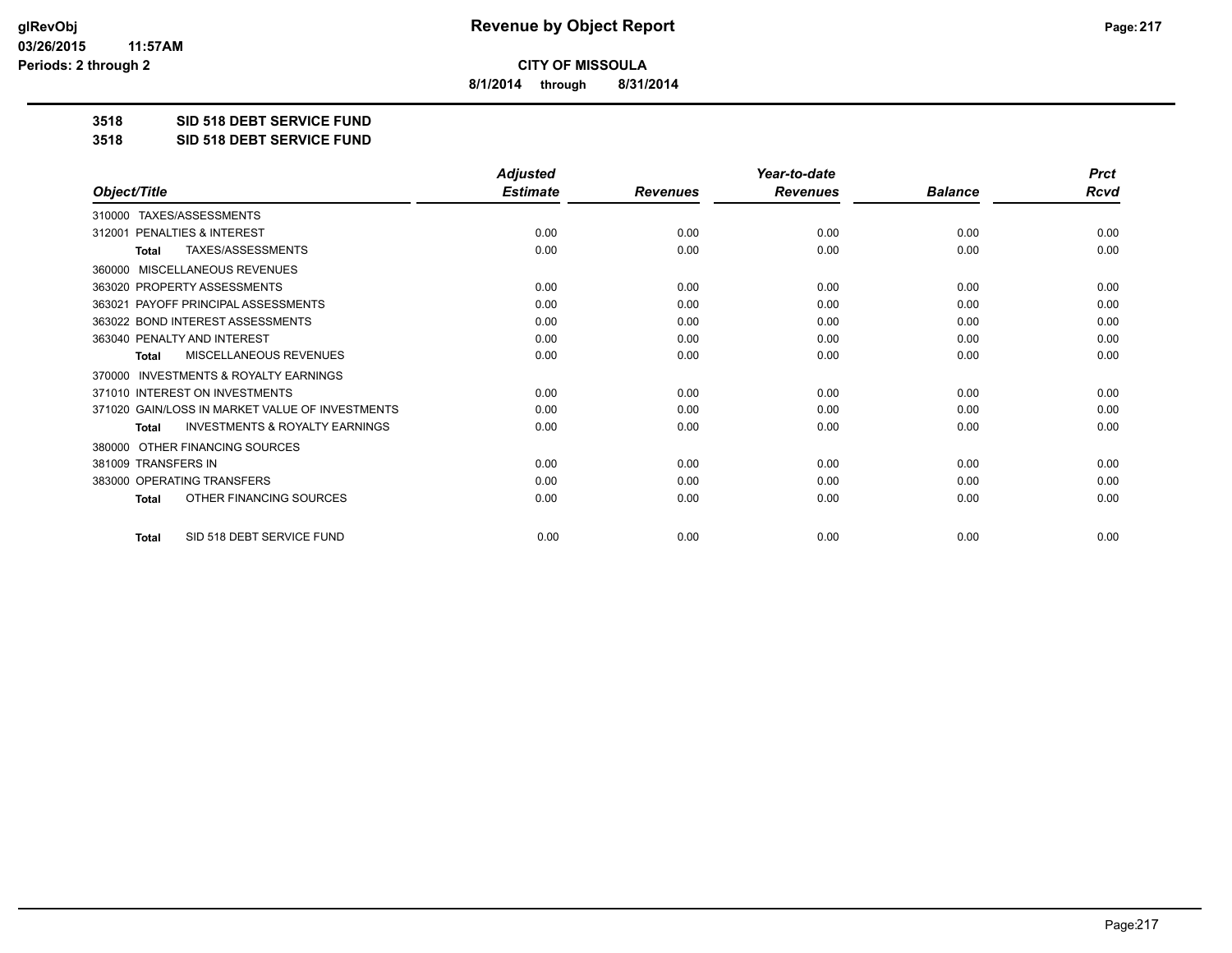**8/1/2014 through 8/31/2014**

# **3518 SID 518 DEBT SERVICE FUND**

|                                                           | <b>Adjusted</b> |                 | Year-to-date    |                | <b>Prct</b> |
|-----------------------------------------------------------|-----------------|-----------------|-----------------|----------------|-------------|
| Object/Title                                              | <b>Estimate</b> | <b>Revenues</b> | <b>Revenues</b> | <b>Balance</b> | <b>Rcvd</b> |
| 310000 TAXES/ASSESSMENTS                                  |                 |                 |                 |                |             |
| 312001 PENALTIES & INTEREST                               | 0.00            | 0.00            | 0.00            | 0.00           | 0.00        |
| <b>TAXES/ASSESSMENTS</b><br><b>Total</b>                  | 0.00            | 0.00            | 0.00            | 0.00           | 0.00        |
| 360000 MISCELLANEOUS REVENUES                             |                 |                 |                 |                |             |
| 363020 PROPERTY ASSESSMENTS                               | 0.00            | 0.00            | 0.00            | 0.00           | 0.00        |
| 363021 PAYOFF PRINCIPAL ASSESSMENTS                       | 0.00            | 0.00            | 0.00            | 0.00           | 0.00        |
| 363022 BOND INTEREST ASSESSMENTS                          | 0.00            | 0.00            | 0.00            | 0.00           | 0.00        |
| 363040 PENALTY AND INTEREST                               | 0.00            | 0.00            | 0.00            | 0.00           | 0.00        |
| MISCELLANEOUS REVENUES<br>Total                           | 0.00            | 0.00            | 0.00            | 0.00           | 0.00        |
| <b>INVESTMENTS &amp; ROYALTY EARNINGS</b><br>370000       |                 |                 |                 |                |             |
| 371010 INTEREST ON INVESTMENTS                            | 0.00            | 0.00            | 0.00            | 0.00           | 0.00        |
| 371020 GAIN/LOSS IN MARKET VALUE OF INVESTMENT            | 0.00            | 0.00            | 0.00            | 0.00           | 0.00        |
| <b>INVESTMENTS &amp; ROYALTY EARNINGS</b><br><b>Total</b> | 0.00            | 0.00            | 0.00            | 0.00           | 0.00        |
| 380000 OTHER FINANCING SOURCES                            |                 |                 |                 |                |             |
| 381009 TRANSFERS IN                                       | 0.00            | 0.00            | 0.00            | 0.00           | 0.00        |
| 383000 OPERATING TRANSFERS                                | 0.00            | 0.00            | 0.00            | 0.00           | 0.00        |
| OTHER FINANCING SOURCES<br><b>Total</b>                   | 0.00            | 0.00            | 0.00            | 0.00           | 0.00        |
| SID 518 DEBT SERVICE FUND<br><b>Total</b>                 | 0.00            | 0.00            | 0.00            | 0.00           | 0.00        |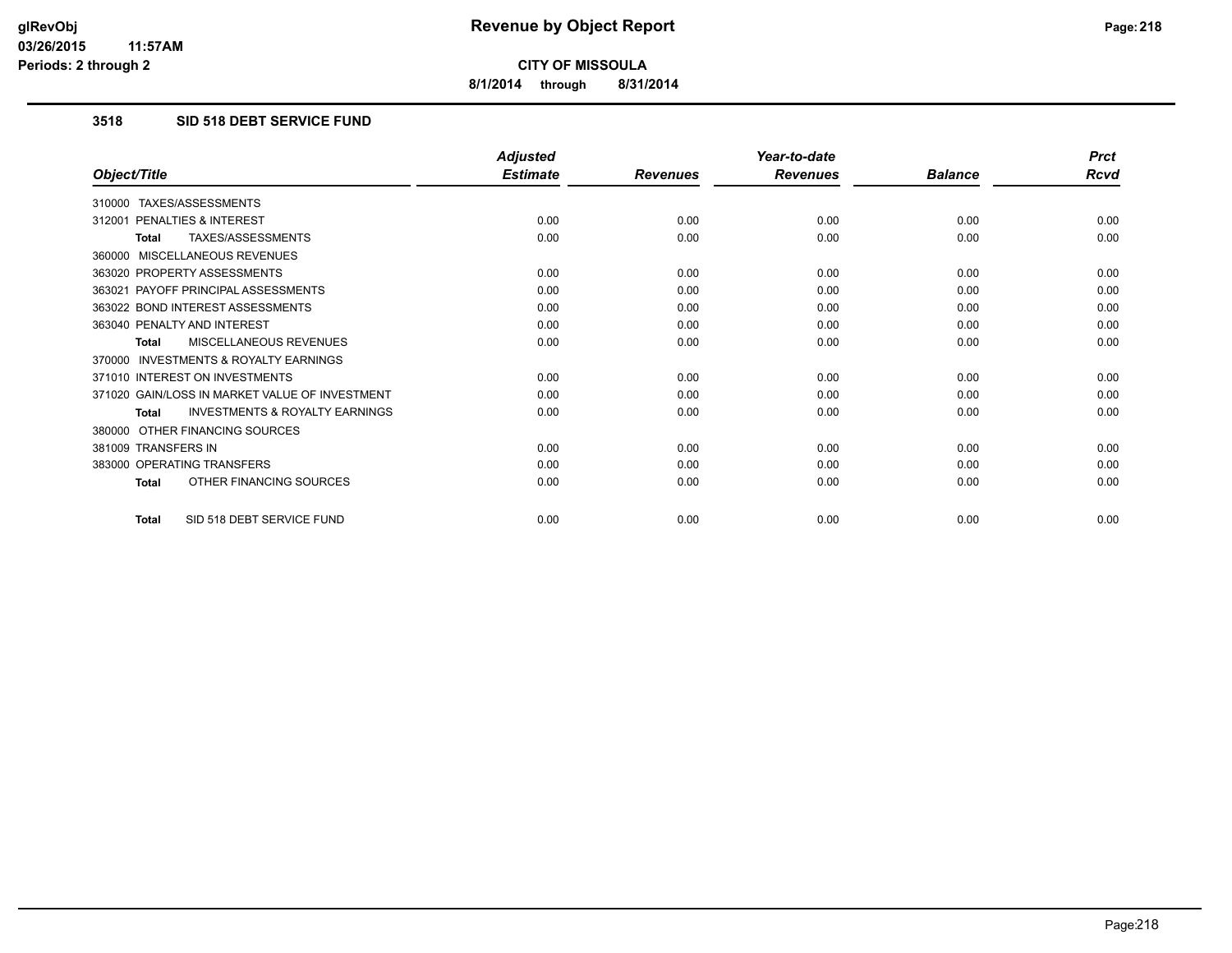**8/1/2014 through 8/31/2014**

**3519 SID 519 DEBT SERVICE FUND**

**3519 SID 519 DEBT SERVICE FUND**

|                                                           | <b>Adjusted</b> |                 | Year-to-date    |                | <b>Prct</b> |
|-----------------------------------------------------------|-----------------|-----------------|-----------------|----------------|-------------|
| Object/Title                                              | <b>Estimate</b> | <b>Revenues</b> | <b>Revenues</b> | <b>Balance</b> | <b>Rcvd</b> |
| TAXES/ASSESSMENTS<br>310000                               |                 |                 |                 |                |             |
| 312001 PENALTIES & INTEREST                               | 0.00            | 0.00            | 0.00            | 0.00           | 0.00        |
| TAXES/ASSESSMENTS<br><b>Total</b>                         | 0.00            | 0.00            | 0.00            | 0.00           | 0.00        |
| <b>MISCELLANEOUS REVENUES</b><br>360000                   |                 |                 |                 |                |             |
| 360010 MISCELLANEOUS                                      | 0.00            | 0.00            | 0.00            | 0.00           | 0.00        |
| 363020 PROPERTY ASSESSMENTS                               | 0.00            | 0.00            | 0.00            | 0.00           | 0.00        |
| 363021 PAYOFF PRINCIPAL ASSESSMENTS                       | 0.00            | 0.00            | 0.00            | 0.00           | 0.00        |
| 363022 BOND INTEREST ASSESSMENTS                          | 0.00            | 0.00            | 0.00            | 0.00           | 0.00        |
| 363040 PENALTY AND INTEREST                               | 0.00            | 0.00            | 0.00            | 0.00           | 0.00        |
| <b>MISCELLANEOUS REVENUES</b><br><b>Total</b>             | 0.00            | 0.00            | 0.00            | 0.00           | 0.00        |
| <b>INVESTMENTS &amp; ROYALTY EARNINGS</b><br>370000       |                 |                 |                 |                |             |
| 371010 INTEREST ON INVESTMENTS                            | 0.00            | 0.00            | 0.00            | 0.00           | 0.00        |
| 371020 GAIN/LOSS IN MARKET VALUE OF INVESTMENTS           | 0.00            | 0.00            | 0.00            | 0.00           | 0.00        |
| <b>INVESTMENTS &amp; ROYALTY EARNINGS</b><br><b>Total</b> | 0.00            | 0.00            | 0.00            | 0.00           | 0.00        |
| OTHER FINANCING SOURCES<br>380000                         |                 |                 |                 |                |             |
| 381009 TRANSFERS IN                                       | 0.00            | 0.00            | 0.00            | 0.00           | 0.00        |
| OTHER FINANCING SOURCES<br>Total                          | 0.00            | 0.00            | 0.00            | 0.00           | 0.00        |
| SID 519 DEBT SERVICE FUND<br><b>Total</b>                 | 0.00            | 0.00            | 0.00            | 0.00           | 0.00        |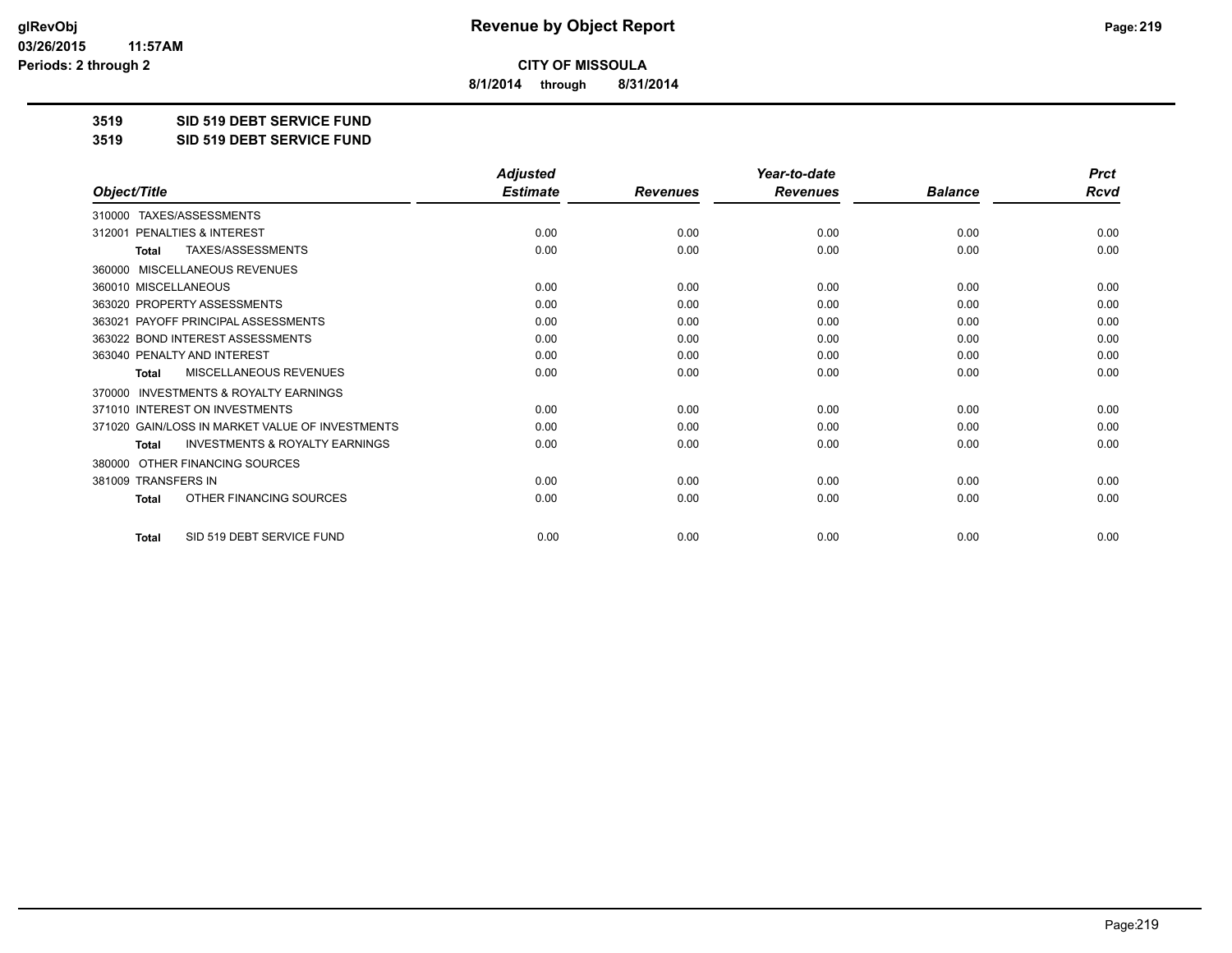**8/1/2014 through 8/31/2014**

# **3519 SID 519 DEBT SERVICE FUND**

|                                                           | <b>Adjusted</b> |                 | Year-to-date    |                | <b>Prct</b> |
|-----------------------------------------------------------|-----------------|-----------------|-----------------|----------------|-------------|
| Object/Title                                              | <b>Estimate</b> | <b>Revenues</b> | <b>Revenues</b> | <b>Balance</b> | <b>Rcvd</b> |
| 310000 TAXES/ASSESSMENTS                                  |                 |                 |                 |                |             |
| 312001 PENALTIES & INTEREST                               | 0.00            | 0.00            | 0.00            | 0.00           | 0.00        |
| TAXES/ASSESSMENTS<br><b>Total</b>                         | 0.00            | 0.00            | 0.00            | 0.00           | 0.00        |
| 360000 MISCELLANEOUS REVENUES                             |                 |                 |                 |                |             |
| 360010 MISCELLANEOUS                                      | 0.00            | 0.00            | 0.00            | 0.00           | 0.00        |
| 363020 PROPERTY ASSESSMENTS                               | 0.00            | 0.00            | 0.00            | 0.00           | 0.00        |
| 363021 PAYOFF PRINCIPAL ASSESSMENTS                       | 0.00            | 0.00            | 0.00            | 0.00           | 0.00        |
| 363022 BOND INTEREST ASSESSMENTS                          | 0.00            | 0.00            | 0.00            | 0.00           | 0.00        |
| 363040 PENALTY AND INTEREST                               | 0.00            | 0.00            | 0.00            | 0.00           | 0.00        |
| MISCELLANEOUS REVENUES<br><b>Total</b>                    | 0.00            | 0.00            | 0.00            | 0.00           | 0.00        |
| <b>INVESTMENTS &amp; ROYALTY EARNINGS</b><br>370000       |                 |                 |                 |                |             |
| 371010 INTEREST ON INVESTMENTS                            | 0.00            | 0.00            | 0.00            | 0.00           | 0.00        |
| 371020 GAIN/LOSS IN MARKET VALUE OF INVESTMENT            | 0.00            | 0.00            | 0.00            | 0.00           | 0.00        |
| <b>INVESTMENTS &amp; ROYALTY EARNINGS</b><br><b>Total</b> | 0.00            | 0.00            | 0.00            | 0.00           | 0.00        |
| 380000 OTHER FINANCING SOURCES                            |                 |                 |                 |                |             |
| 381009 TRANSFERS IN                                       | 0.00            | 0.00            | 0.00            | 0.00           | 0.00        |
| OTHER FINANCING SOURCES<br><b>Total</b>                   | 0.00            | 0.00            | 0.00            | 0.00           | 0.00        |
| SID 519 DEBT SERVICE FUND<br>Total                        | 0.00            | 0.00            | 0.00            | 0.00           | 0.00        |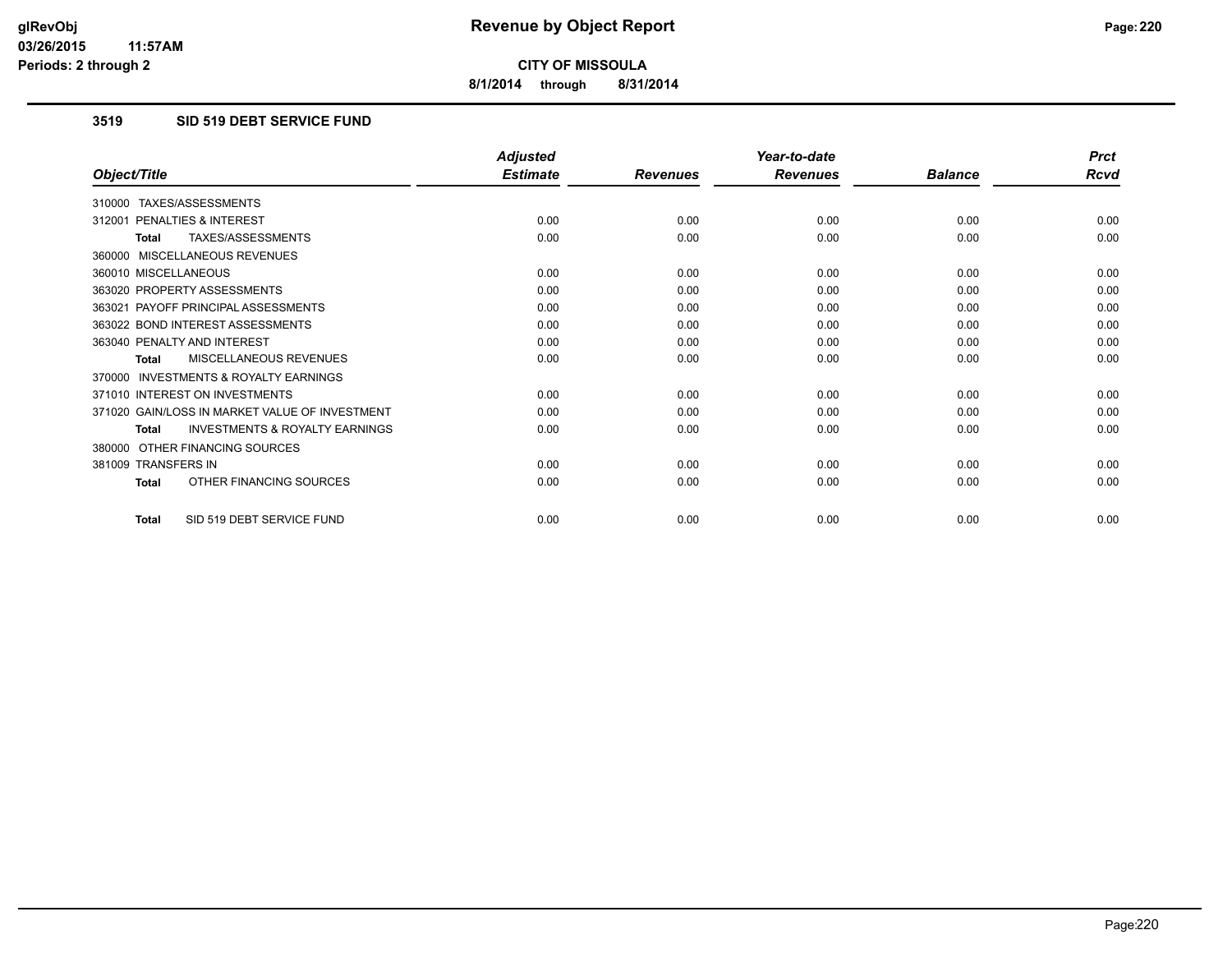**8/1/2014 through 8/31/2014**

**3520 SID 520 DEBT SERVICE FUND**

**3520 SID 520 DEBT SERVICE FUND**

|                                                     | <b>Adjusted</b> |                 | Year-to-date    |                | <b>Prct</b> |
|-----------------------------------------------------|-----------------|-----------------|-----------------|----------------|-------------|
| Object/Title                                        | <b>Estimate</b> | <b>Revenues</b> | <b>Revenues</b> | <b>Balance</b> | <b>Rcvd</b> |
| TAXES/ASSESSMENTS<br>310000                         |                 |                 |                 |                |             |
| <b>PENALTIES &amp; INTEREST</b><br>312001           | 0.00            | 0.00            | 0.00            | 0.00           | 0.00        |
| TAXES/ASSESSMENTS<br><b>Total</b>                   | 0.00            | 0.00            | 0.00            | 0.00           | 0.00        |
| <b>MISCELLANEOUS REVENUES</b><br>360000             |                 |                 |                 |                |             |
| 360010 MISCELLANEOUS                                | 0.00            | 0.00            | 0.00            | 0.00           | 0.00        |
| 363020 PROPERTY ASSESSMENTS                         | 160,280.00      | 4,967.38        | $-897.07$       | 161,177.07     | $-0.56$     |
| PAYOFF PRINCIPAL ASSESSMENTS<br>363021              | 0.00            | 0.00            | 0.00            | 0.00           | 0.00        |
| 363022 BOND INTEREST ASSESSMENTS                    | 0.00            | 0.00            | 0.00            | 0.00           | 0.00        |
| 363040 PENALTY AND INTEREST                         | 0.00            | 191.16          | $-51.44$        | 51.44          | 0.00        |
| MISCELLANEOUS REVENUES<br><b>Total</b>              | 160,280.00      | 5,158.54        | $-948.51$       | 161,228.51     | $-0.59$     |
| <b>INVESTMENTS &amp; ROYALTY EARNINGS</b><br>370000 |                 |                 |                 |                |             |
| 371010 INTEREST ON INVESTMENTS                      | 0.00            | 0.00            | 0.00            | 0.00           | 0.00        |
| 371020 GAIN/LOSS IN MARKET VALUE OF INVESTMENTS     | 0.00            | 0.00            | 0.00            | 0.00           | 0.00        |
| <b>INVESTMENTS &amp; ROYALTY EARNINGS</b><br>Total  | 0.00            | 0.00            | 0.00            | 0.00           | 0.00        |
| OTHER FINANCING SOURCES<br>380000                   |                 |                 |                 |                |             |
| 383000 OPERATING TRANSFERS                          | 0.00            | 0.00            | 0.00            | 0.00           | 0.00        |
| OTHER FINANCING SOURCES<br>Total                    | 0.00            | 0.00            | 0.00            | 0.00           | 0.00        |
| SID 520 DEBT SERVICE FUND<br><b>Total</b>           | 160,280.00      | 5,158.54        | $-948.51$       | 161,228.51     | $-0.59$     |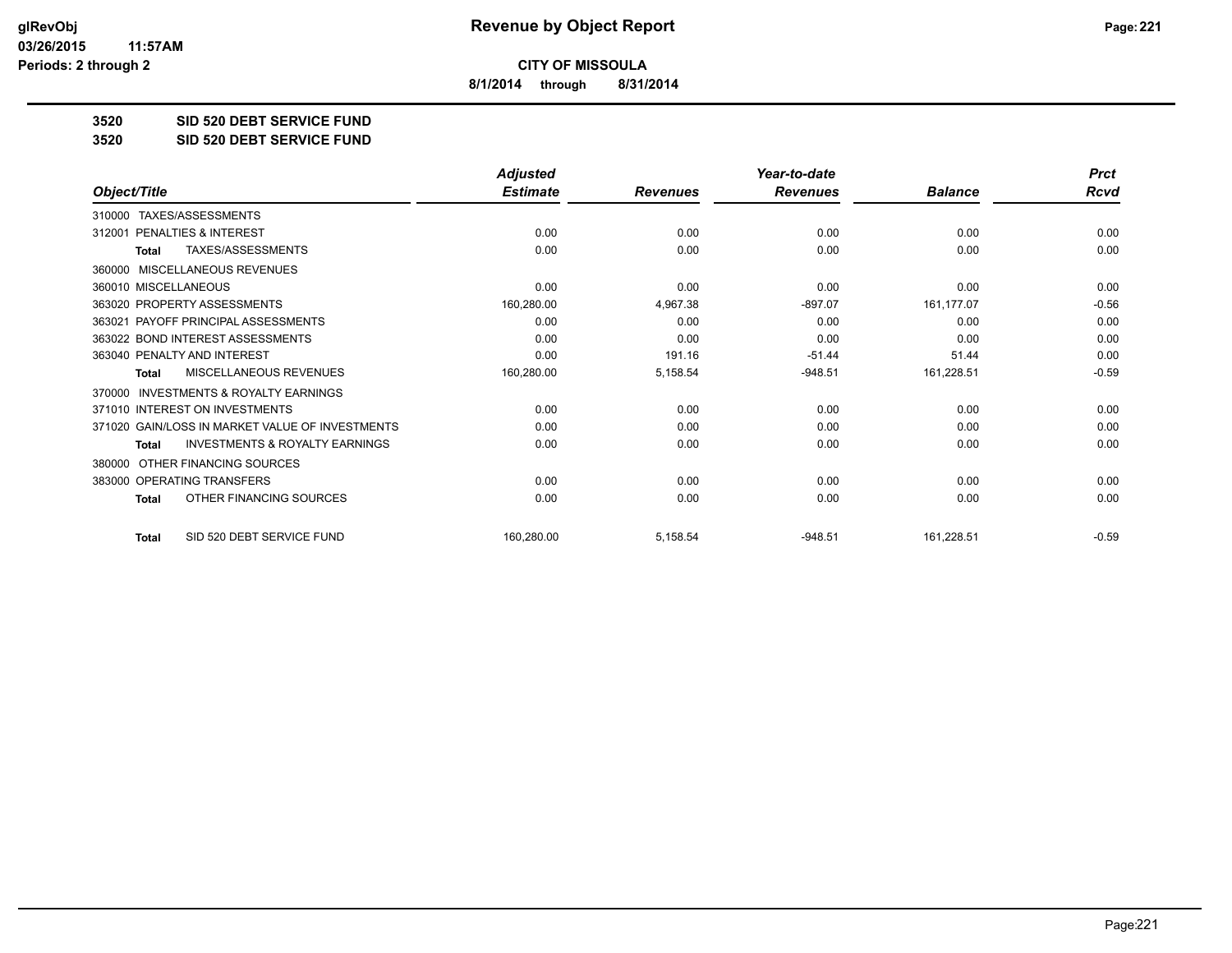**8/1/2014 through 8/31/2014**

# **3520 SID 520 DEBT SERVICE FUND**

|                                                           | <b>Adjusted</b> |                 | Year-to-date    |                | <b>Prct</b> |
|-----------------------------------------------------------|-----------------|-----------------|-----------------|----------------|-------------|
| Object/Title                                              | <b>Estimate</b> | <b>Revenues</b> | <b>Revenues</b> | <b>Balance</b> | Rcvd        |
| TAXES/ASSESSMENTS<br>310000                               |                 |                 |                 |                |             |
| PENALTIES & INTEREST<br>312001                            | 0.00            | 0.00            | 0.00            | 0.00           | 0.00        |
| TAXES/ASSESSMENTS<br><b>Total</b>                         | 0.00            | 0.00            | 0.00            | 0.00           | 0.00        |
| MISCELLANEOUS REVENUES<br>360000                          |                 |                 |                 |                |             |
| 360010 MISCELLANEOUS                                      | 0.00            | 0.00            | 0.00            | 0.00           | 0.00        |
| 363020 PROPERTY ASSESSMENTS                               | 160,280.00      | 4,967.38        | $-897.07$       | 161,177.07     | $-0.56$     |
| 363021 PAYOFF PRINCIPAL ASSESSMENTS                       | 0.00            | 0.00            | 0.00            | 0.00           | 0.00        |
| 363022 BOND INTEREST ASSESSMENTS                          | 0.00            | 0.00            | 0.00            | 0.00           | 0.00        |
| 363040 PENALTY AND INTEREST                               | 0.00            | 191.16          | $-51.44$        | 51.44          | 0.00        |
| MISCELLANEOUS REVENUES<br><b>Total</b>                    | 160,280.00      | 5,158.54        | $-948.51$       | 161,228.51     | $-0.59$     |
| INVESTMENTS & ROYALTY EARNINGS<br>370000                  |                 |                 |                 |                |             |
| 371010 INTEREST ON INVESTMENTS                            | 0.00            | 0.00            | 0.00            | 0.00           | 0.00        |
| 371020 GAIN/LOSS IN MARKET VALUE OF INVESTMENT            | 0.00            | 0.00            | 0.00            | 0.00           | 0.00        |
| <b>INVESTMENTS &amp; ROYALTY EARNINGS</b><br><b>Total</b> | 0.00            | 0.00            | 0.00            | 0.00           | 0.00        |
| OTHER FINANCING SOURCES<br>380000                         |                 |                 |                 |                |             |
| 383000 OPERATING TRANSFERS                                | 0.00            | 0.00            | 0.00            | 0.00           | 0.00        |
| OTHER FINANCING SOURCES<br><b>Total</b>                   | 0.00            | 0.00            | 0.00            | 0.00           | 0.00        |
| SID 520 DEBT SERVICE FUND<br><b>Total</b>                 | 160,280.00      | 5,158.54        | $-948.51$       | 161,228.51     | $-0.59$     |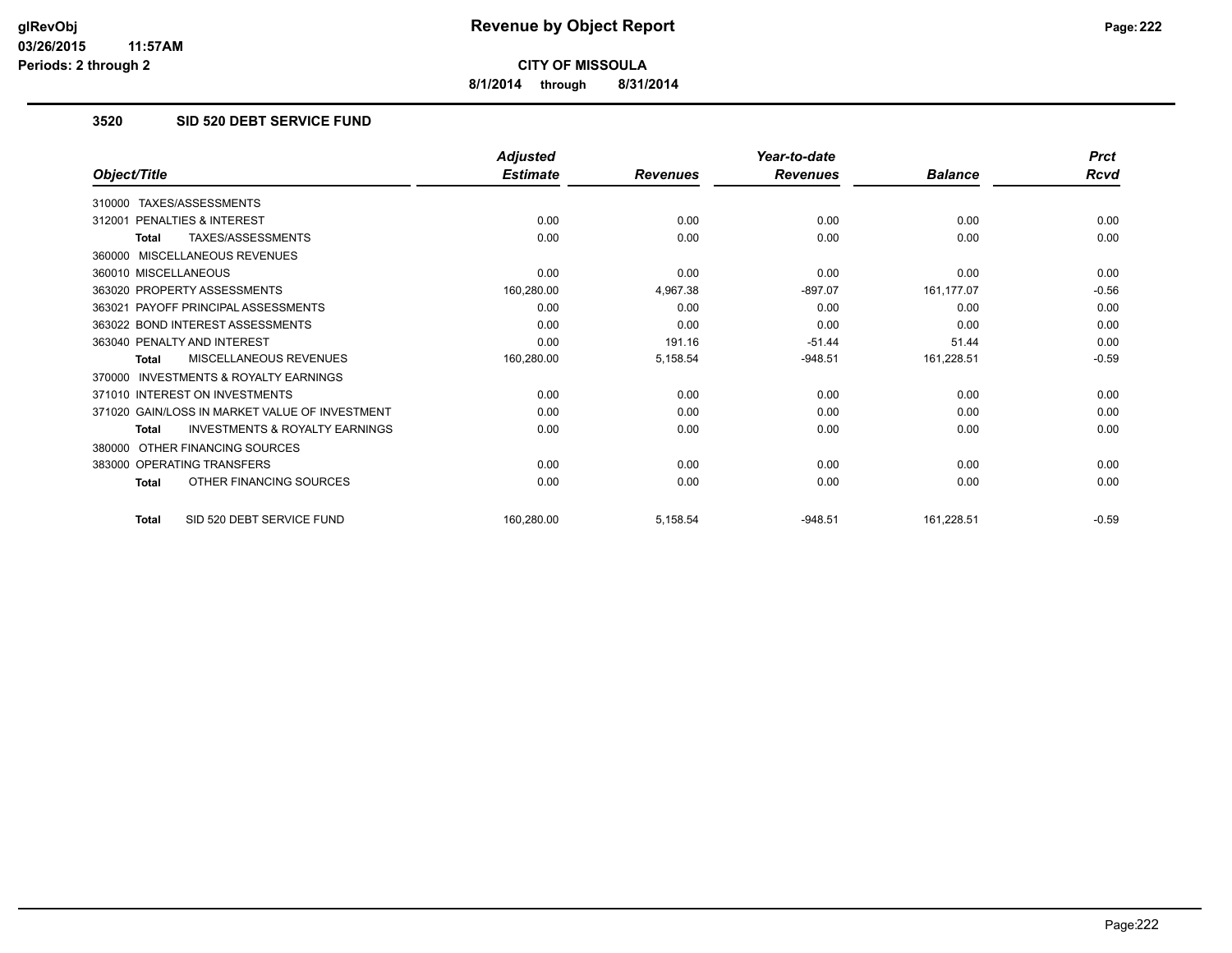**8/1/2014 through 8/31/2014**

**3521 SID 521 DEBT SERVICE FUND**

**3521 SID 521 DEBT SERVICE FUND**

|                                                           | <b>Adjusted</b> |                 | Year-to-date    |                | <b>Prct</b> |
|-----------------------------------------------------------|-----------------|-----------------|-----------------|----------------|-------------|
| Object/Title                                              | <b>Estimate</b> | <b>Revenues</b> | <b>Revenues</b> | <b>Balance</b> | <b>Rcvd</b> |
| TAXES/ASSESSMENTS<br>310000                               |                 |                 |                 |                |             |
| 312001 PENALTIES & INTEREST                               | 0.00            | 0.00            | 0.00            | 0.00           | 0.00        |
| TAXES/ASSESSMENTS<br><b>Total</b>                         | 0.00            | 0.00            | 0.00            | 0.00           | 0.00        |
| MISCELLANEOUS REVENUES<br>360000                          |                 |                 |                 |                |             |
| 360010 MISCELLANEOUS                                      | 0.00            | 0.00            | 0.00            | 0.00           | 0.00        |
| 363020 PROPERTY ASSESSMENTS                               | 720.00          | 0.00            | 0.00            | 720.00         | 0.00        |
| 363021 PAYOFF PRINCIPAL ASSESSMENTS                       | 0.00            | 0.00            | 0.00            | 0.00           | 0.00        |
| 363022 BOND INTEREST ASSESSMENTS                          | 0.00            | 0.00            | 0.00            | 0.00           | 0.00        |
| 363040 PENALTY AND INTEREST                               | 0.00            | 0.00            | 0.00            | 0.00           | 0.00        |
| <b>MISCELLANEOUS REVENUES</b><br><b>Total</b>             | 720.00          | 0.00            | 0.00            | 720.00         | 0.00        |
| <b>INVESTMENTS &amp; ROYALTY EARNINGS</b><br>370000       |                 |                 |                 |                |             |
| 371010 INTEREST ON INVESTMENTS                            | 0.00            | 0.00            | 0.00            | 0.00           | 0.00        |
| 371020 GAIN/LOSS IN MARKET VALUE OF INVESTMENTS           | 0.00            | 0.00            | 0.00            | 0.00           | 0.00        |
| <b>INVESTMENTS &amp; ROYALTY EARNINGS</b><br><b>Total</b> | 0.00            | 0.00            | 0.00            | 0.00           | 0.00        |
| OTHER FINANCING SOURCES<br>380000                         |                 |                 |                 |                |             |
| 381009 TRANSFERS IN                                       | 0.00            | 0.00            | 0.00            | 0.00           | 0.00        |
| OTHER FINANCING SOURCES<br><b>Total</b>                   | 0.00            | 0.00            | 0.00            | 0.00           | 0.00        |
| SID 521 DEBT SERVICE FUND<br><b>Total</b>                 | 720.00          | 0.00            | 0.00            | 720.00         | 0.00        |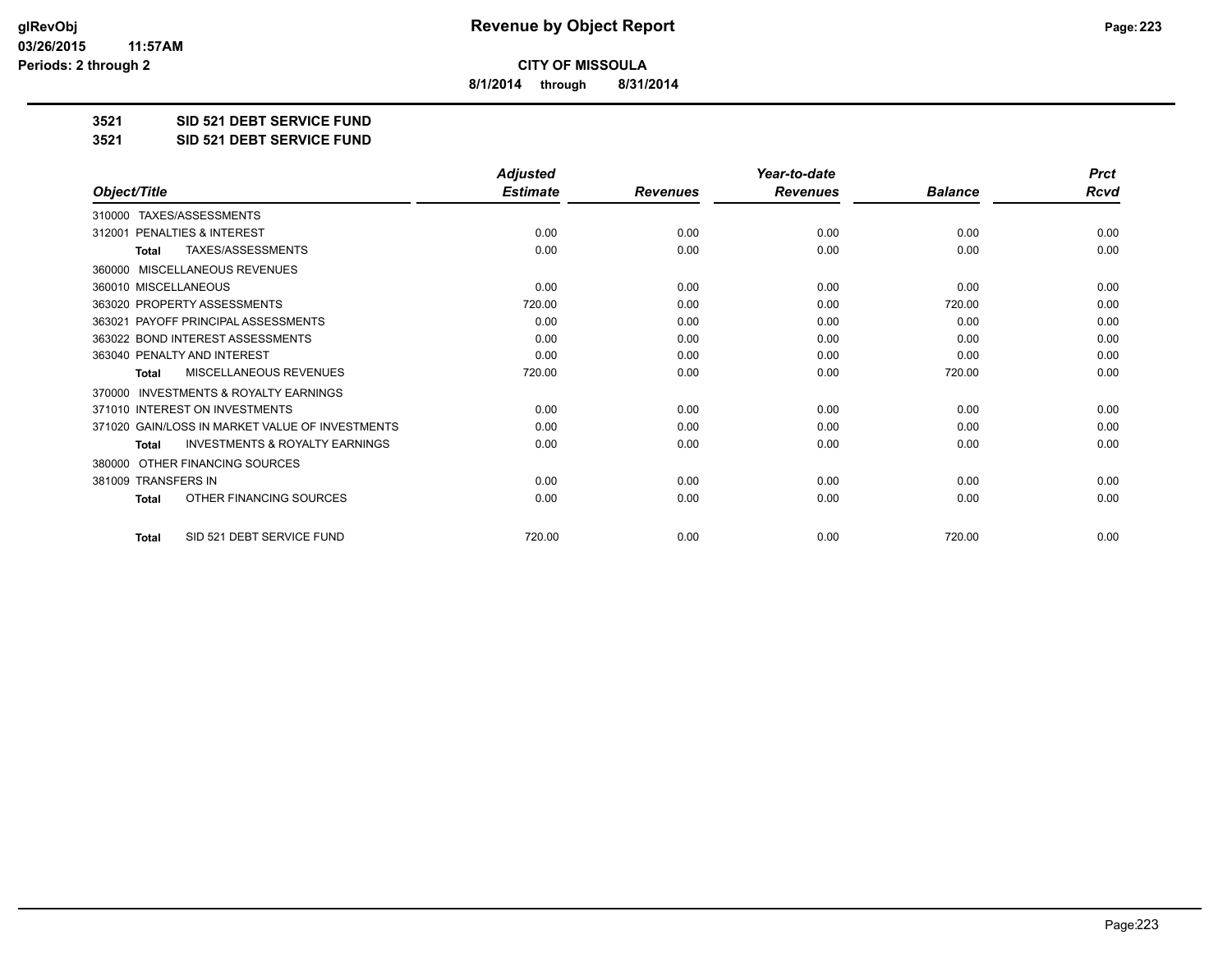**8/1/2014 through 8/31/2014**

# **3521 SID 521 DEBT SERVICE FUND**

|                                                           | <b>Adjusted</b> |                 | Year-to-date    |                | <b>Prct</b> |
|-----------------------------------------------------------|-----------------|-----------------|-----------------|----------------|-------------|
| Object/Title                                              | <b>Estimate</b> | <b>Revenues</b> | <b>Revenues</b> | <b>Balance</b> | Rcvd        |
| 310000 TAXES/ASSESSMENTS                                  |                 |                 |                 |                |             |
| 312001 PENALTIES & INTEREST                               | 0.00            | 0.00            | 0.00            | 0.00           | 0.00        |
| <b>TAXES/ASSESSMENTS</b><br><b>Total</b>                  | 0.00            | 0.00            | 0.00            | 0.00           | 0.00        |
| 360000 MISCELLANEOUS REVENUES                             |                 |                 |                 |                |             |
| 360010 MISCELLANEOUS                                      | 0.00            | 0.00            | 0.00            | 0.00           | 0.00        |
| 363020 PROPERTY ASSESSMENTS                               | 720.00          | 0.00            | 0.00            | 720.00         | 0.00        |
| 363021 PAYOFF PRINCIPAL ASSESSMENTS                       | 0.00            | 0.00            | 0.00            | 0.00           | 0.00        |
| 363022 BOND INTEREST ASSESSMENTS                          | 0.00            | 0.00            | 0.00            | 0.00           | 0.00        |
| 363040 PENALTY AND INTEREST                               | 0.00            | 0.00            | 0.00            | 0.00           | 0.00        |
| <b>MISCELLANEOUS REVENUES</b><br><b>Total</b>             | 720.00          | 0.00            | 0.00            | 720.00         | 0.00        |
| <b>INVESTMENTS &amp; ROYALTY EARNINGS</b><br>370000       |                 |                 |                 |                |             |
| 371010 INTEREST ON INVESTMENTS                            | 0.00            | 0.00            | 0.00            | 0.00           | 0.00        |
| 371020 GAIN/LOSS IN MARKET VALUE OF INVESTMENT            | 0.00            | 0.00            | 0.00            | 0.00           | 0.00        |
| <b>INVESTMENTS &amp; ROYALTY EARNINGS</b><br><b>Total</b> | 0.00            | 0.00            | 0.00            | 0.00           | 0.00        |
| 380000 OTHER FINANCING SOURCES                            |                 |                 |                 |                |             |
| 381009 TRANSFERS IN                                       | 0.00            | 0.00            | 0.00            | 0.00           | 0.00        |
| OTHER FINANCING SOURCES<br><b>Total</b>                   | 0.00            | 0.00            | 0.00            | 0.00           | 0.00        |
| SID 521 DEBT SERVICE FUND<br>Total                        | 720.00          | 0.00            | 0.00            | 720.00         | 0.00        |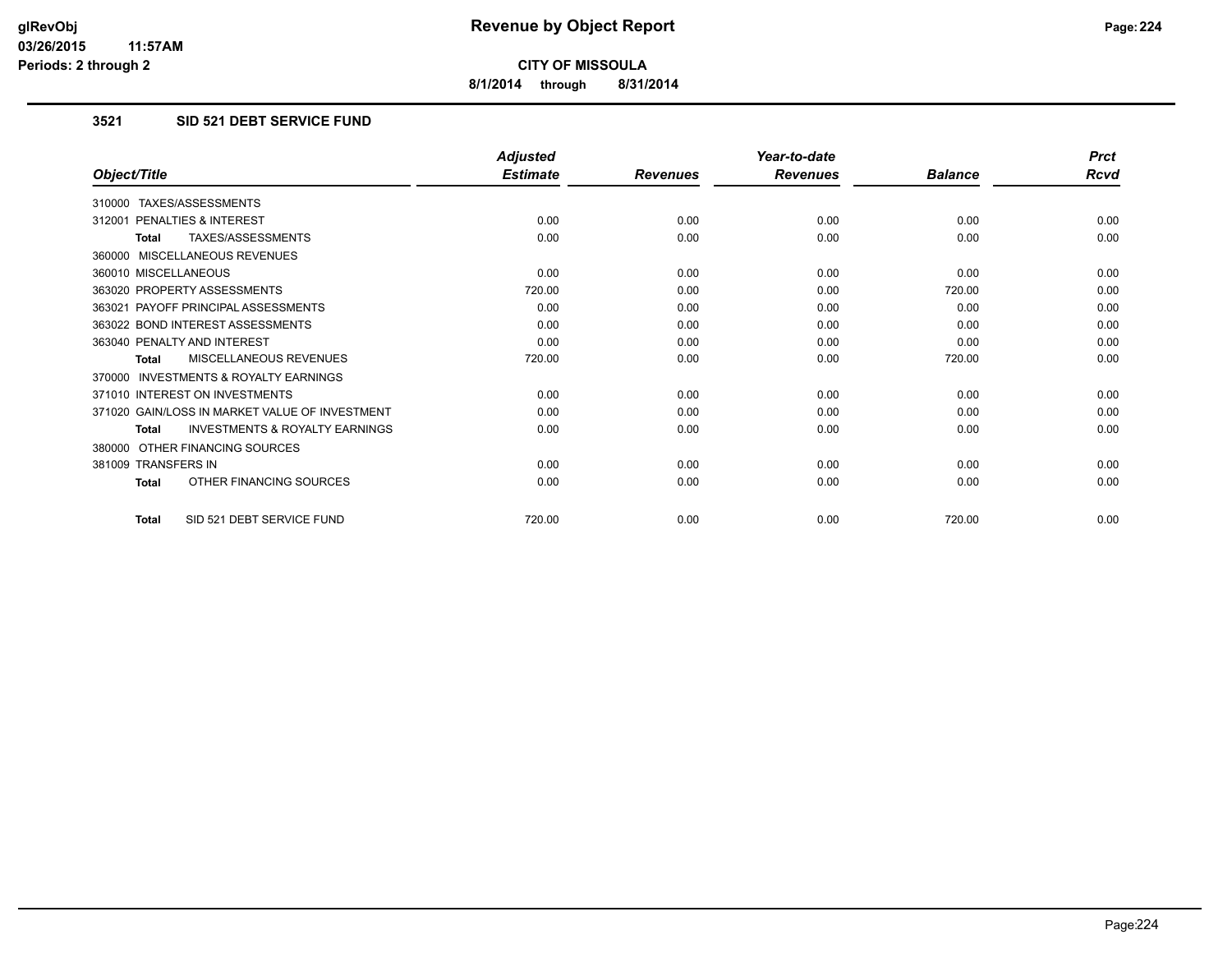**8/1/2014 through 8/31/2014**

**3522 SID 522 DEBT SERVICE FUND**

**3522 SID 522 DEBT SERVICE FUND**

|                                                    | <b>Adjusted</b> |                 | Year-to-date    |                | <b>Prct</b> |
|----------------------------------------------------|-----------------|-----------------|-----------------|----------------|-------------|
| Object/Title                                       | <b>Estimate</b> | <b>Revenues</b> | <b>Revenues</b> | <b>Balance</b> | Rcvd        |
| TAXES/ASSESSMENTS<br>310000                        |                 |                 |                 |                |             |
| PENALTIES & INTEREST<br>312001                     | 0.00            | 0.00            | 0.00            | 0.00           | 0.00        |
| TAXES/ASSESSMENTS<br>Total                         | 0.00            | 0.00            | 0.00            | 0.00           | 0.00        |
| 360000 MISCELLANEOUS REVENUES                      |                 |                 |                 |                |             |
| 360010 MISCELLANEOUS                               | 0.00            | 0.00            | 0.00            | 0.00           | 0.00        |
| 363020 PROPERTY ASSESSMENTS                        | 534.00          | 0.00            | 0.00            | 534.00         | 0.00        |
| 363021 PAYOFF PRINCIPAL ASSESSMENTS                | 0.00            | 0.00            | 0.00            | 0.00           | 0.00        |
| 363022 BOND INTEREST ASSESSMENTS                   | 0.00            | 0.00            | 0.00            | 0.00           | 0.00        |
| 363040 PENALTY AND INTEREST                        | 0.00            | 0.00            | 0.00            | 0.00           | 0.00        |
| MISCELLANEOUS REVENUES<br>Total                    | 534.00          | 0.00            | 0.00            | 534.00         | 0.00        |
| 370000 INVESTMENTS & ROYALTY EARNINGS              |                 |                 |                 |                |             |
| 371010 INTEREST ON INVESTMENTS                     | 0.00            | 0.00            | 0.00            | 0.00           | 0.00        |
| 371020 GAIN/LOSS IN MARKET VALUE OF INVESTMENTS    | 0.00            | 0.00            | 0.00            | 0.00           | 0.00        |
| <b>INVESTMENTS &amp; ROYALTY EARNINGS</b><br>Total | 0.00            | 0.00            | 0.00            | 0.00           | 0.00        |
| SID 522 DEBT SERVICE FUND<br>Total                 | 534.00          | 0.00            | 0.00            | 534.00         | 0.00        |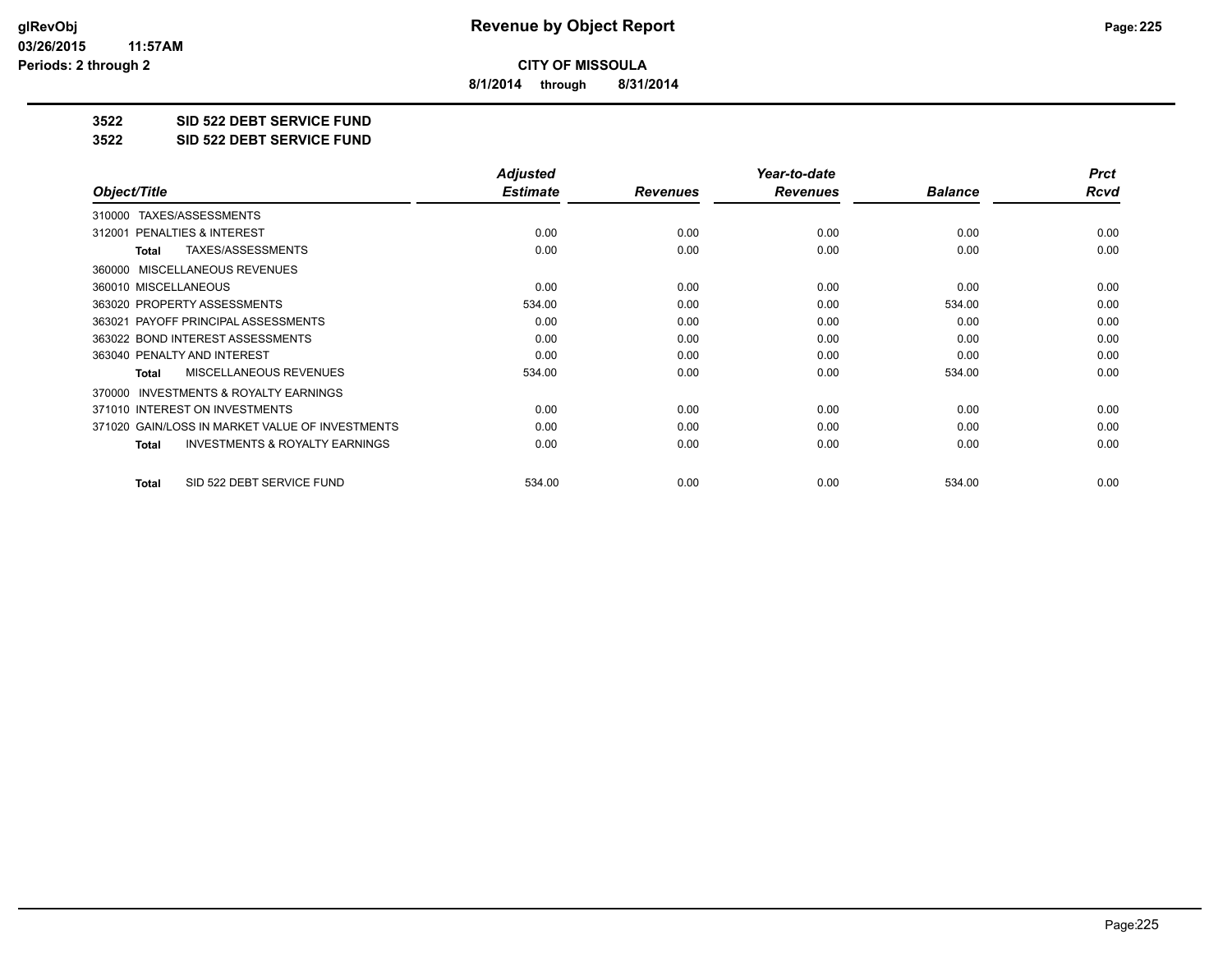**8/1/2014 through 8/31/2014**

# **3522 SID 522 DEBT SERVICE FUND**

|                                                     | <b>Adjusted</b> |                 | Year-to-date    |                | <b>Prct</b> |
|-----------------------------------------------------|-----------------|-----------------|-----------------|----------------|-------------|
| Object/Title                                        | <b>Estimate</b> | <b>Revenues</b> | <b>Revenues</b> | <b>Balance</b> | <b>Rcvd</b> |
| 310000 TAXES/ASSESSMENTS                            |                 |                 |                 |                |             |
| 312001 PENALTIES & INTEREST                         | 0.00            | 0.00            | 0.00            | 0.00           | 0.00        |
| TAXES/ASSESSMENTS<br><b>Total</b>                   | 0.00            | 0.00            | 0.00            | 0.00           | 0.00        |
| 360000 MISCELLANEOUS REVENUES                       |                 |                 |                 |                |             |
| 360010 MISCELLANEOUS                                | 0.00            | 0.00            | 0.00            | 0.00           | 0.00        |
| 363020 PROPERTY ASSESSMENTS                         | 534.00          | 0.00            | 0.00            | 534.00         | 0.00        |
| 363021 PAYOFF PRINCIPAL ASSESSMENTS                 | 0.00            | 0.00            | 0.00            | 0.00           | 0.00        |
| 363022 BOND INTEREST ASSESSMENTS                    | 0.00            | 0.00            | 0.00            | 0.00           | 0.00        |
| 363040 PENALTY AND INTEREST                         | 0.00            | 0.00            | 0.00            | 0.00           | 0.00        |
| <b>MISCELLANEOUS REVENUES</b><br><b>Total</b>       | 534.00          | 0.00            | 0.00            | 534.00         | 0.00        |
| <b>INVESTMENTS &amp; ROYALTY EARNINGS</b><br>370000 |                 |                 |                 |                |             |
| 371010 INTEREST ON INVESTMENTS                      | 0.00            | 0.00            | 0.00            | 0.00           | 0.00        |
| 371020 GAIN/LOSS IN MARKET VALUE OF INVESTMENT      | 0.00            | 0.00            | 0.00            | 0.00           | 0.00        |
| <b>INVESTMENTS &amp; ROYALTY EARNINGS</b><br>Total  | 0.00            | 0.00            | 0.00            | 0.00           | 0.00        |
| SID 522 DEBT SERVICE FUND<br><b>Total</b>           | 534.00          | 0.00            | 0.00            | 534.00         | 0.00        |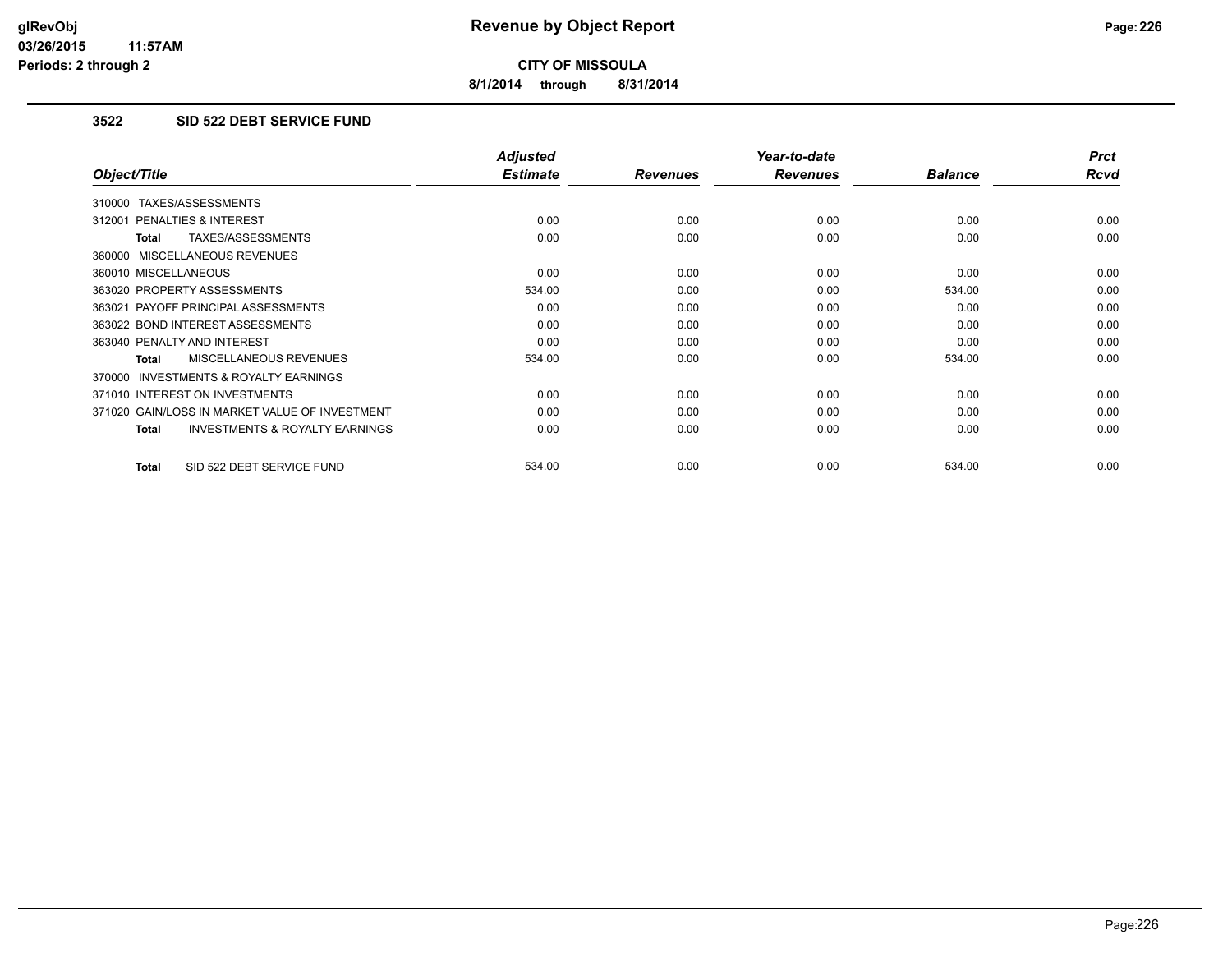**8/1/2014 through 8/31/2014**

# **3524 SID 524 DEBT SERVICE FUND**

**3524 SID 524 DEBT SERVICE FUND**

|                                                     | <b>Adjusted</b> |                 | Year-to-date    |                | <b>Prct</b> |
|-----------------------------------------------------|-----------------|-----------------|-----------------|----------------|-------------|
| Object/Title                                        | <b>Estimate</b> | <b>Revenues</b> | <b>Revenues</b> | <b>Balance</b> | Rcvd        |
| TAXES/ASSESSMENTS<br>310000                         |                 |                 |                 |                |             |
| <b>PENALTIES &amp; INTEREST</b><br>312001           | 0.00            | 0.00            | 0.00            | 0.00           | 0.00        |
| TAXES/ASSESSMENTS<br>Total                          | 0.00            | 0.00            | 0.00            | 0.00           | 0.00        |
| 360000 MISCELLANEOUS REVENUES                       |                 |                 |                 |                |             |
| 363020 PROPERTY ASSESSMENTS                         | 306,400.00      | 4,694.45        | $-479.41$       | 306,879.41     | $-0.16$     |
| 363021 PAYOFF PRINCIPAL ASSESSMENTS                 | 0.00            | 702.02          | 1,513.12        | $-1,513.12$    | 0.00        |
| 363022 BOND INTEREST ASSESSMENTS                    | 0.00            | 0.00            | 0.00            | 0.00           | 0.00        |
| 363040 PENALTY AND INTEREST                         | 0.00            | 181.68          | $-25.78$        | 25.78          | 0.00        |
| <b>MISCELLANEOUS REVENUES</b><br>Total              | 306,400.00      | 5,578.15        | 1,007.93        | 305,392.07     | 0.33        |
| <b>INVESTMENTS &amp; ROYALTY EARNINGS</b><br>370000 |                 |                 |                 |                |             |
| 371010 INTEREST ON INVESTMENTS                      | 0.00            | 0.00            | 0.00            | 0.00           | 0.00        |
| 371020 GAIN/LOSS IN MARKET VALUE OF INVESTMENTS     | 0.00            | 0.00            | 0.00            | 0.00           | 0.00        |
| 371500 INTEREST ON INTERFUND LOAN                   | 0.00            | 0.00            | 0.00            | 0.00           | 0.00        |
| <b>INVESTMENTS &amp; ROYALTY EARNINGS</b><br>Total  | 0.00            | 0.00            | 0.00            | 0.00           | 0.00        |
| SID 524 DEBT SERVICE FUND<br><b>Total</b>           | 306,400.00      | 5,578.15        | 1,007.93        | 305,392.07     | 0.33        |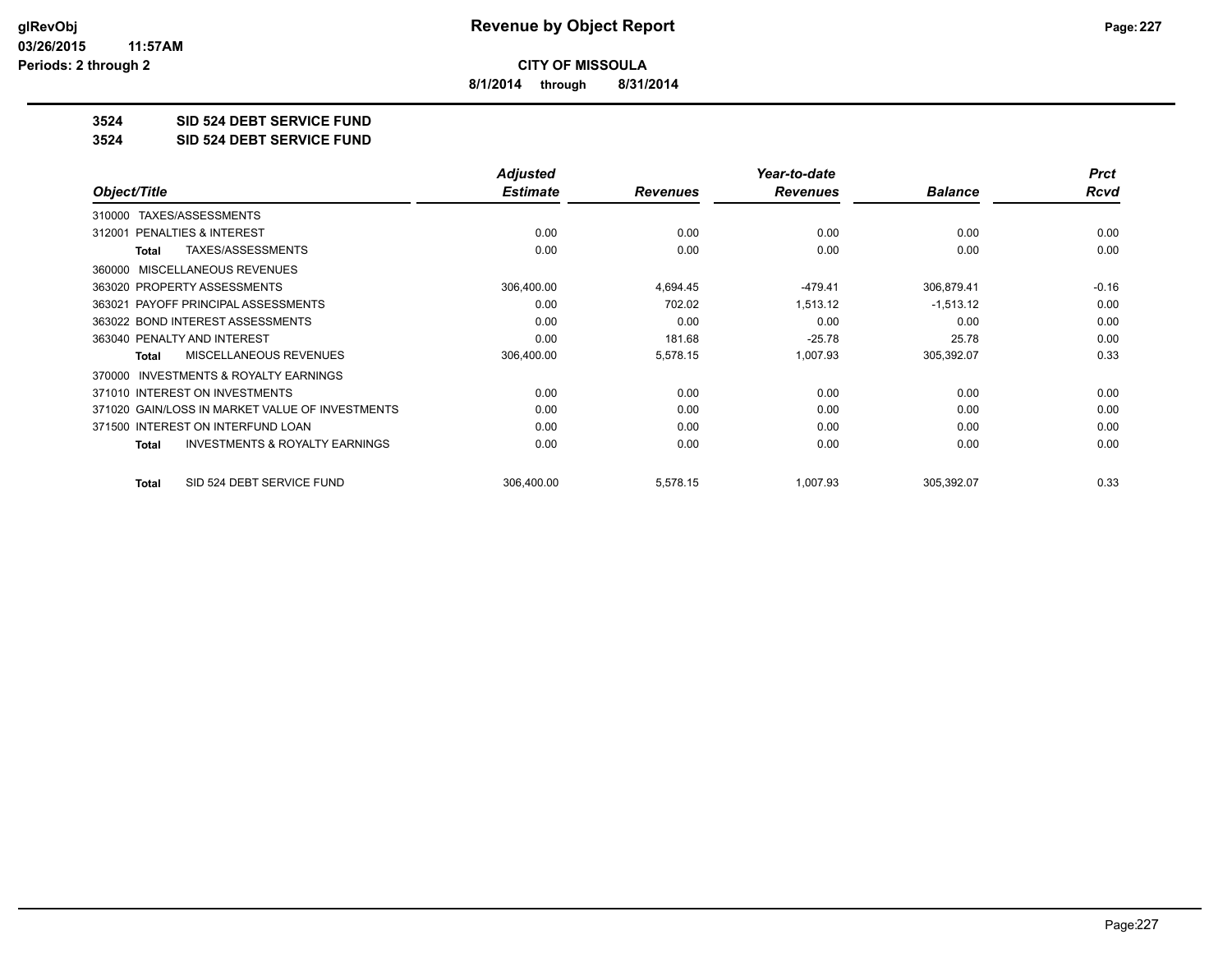**8/1/2014 through 8/31/2014**

# **3524 SID 524 DEBT SERVICE FUND**

|                                                     | <b>Adjusted</b> |                 | Year-to-date    |                | <b>Prct</b> |
|-----------------------------------------------------|-----------------|-----------------|-----------------|----------------|-------------|
| Object/Title                                        | <b>Estimate</b> | <b>Revenues</b> | <b>Revenues</b> | <b>Balance</b> | <b>Rcvd</b> |
| TAXES/ASSESSMENTS<br>310000                         |                 |                 |                 |                |             |
| 312001 PENALTIES & INTEREST                         | 0.00            | 0.00            | 0.00            | 0.00           | 0.00        |
| TAXES/ASSESSMENTS<br>Total                          | 0.00            | 0.00            | 0.00            | 0.00           | 0.00        |
| 360000 MISCELLANEOUS REVENUES                       |                 |                 |                 |                |             |
| 363020 PROPERTY ASSESSMENTS                         | 306,400.00      | 4,694.45        | -479.41         | 306,879.41     | $-0.16$     |
| 363021 PAYOFF PRINCIPAL ASSESSMENTS                 | 0.00            | 702.02          | 1,513.12        | $-1,513.12$    | 0.00        |
| 363022 BOND INTEREST ASSESSMENTS                    | 0.00            | 0.00            | 0.00            | 0.00           | 0.00        |
| 363040 PENALTY AND INTEREST                         | 0.00            | 181.68          | $-25.78$        | 25.78          | 0.00        |
| <b>MISCELLANEOUS REVENUES</b><br><b>Total</b>       | 306,400.00      | 5,578.15        | 1,007.93        | 305,392.07     | 0.33        |
| <b>INVESTMENTS &amp; ROYALTY EARNINGS</b><br>370000 |                 |                 |                 |                |             |
| 371010 INTEREST ON INVESTMENTS                      | 0.00            | 0.00            | 0.00            | 0.00           | 0.00        |
| 371020 GAIN/LOSS IN MARKET VALUE OF INVESTMENT      | 0.00            | 0.00            | 0.00            | 0.00           | 0.00        |
| 371500 INTEREST ON INTERFUND LOAN                   | 0.00            | 0.00            | 0.00            | 0.00           | 0.00        |
| <b>INVESTMENTS &amp; ROYALTY EARNINGS</b><br>Total  | 0.00            | 0.00            | 0.00            | 0.00           | 0.00        |
| SID 524 DEBT SERVICE FUND<br>Total                  | 306.400.00      | 5,578.15        | 1,007.93        | 305,392.07     | 0.33        |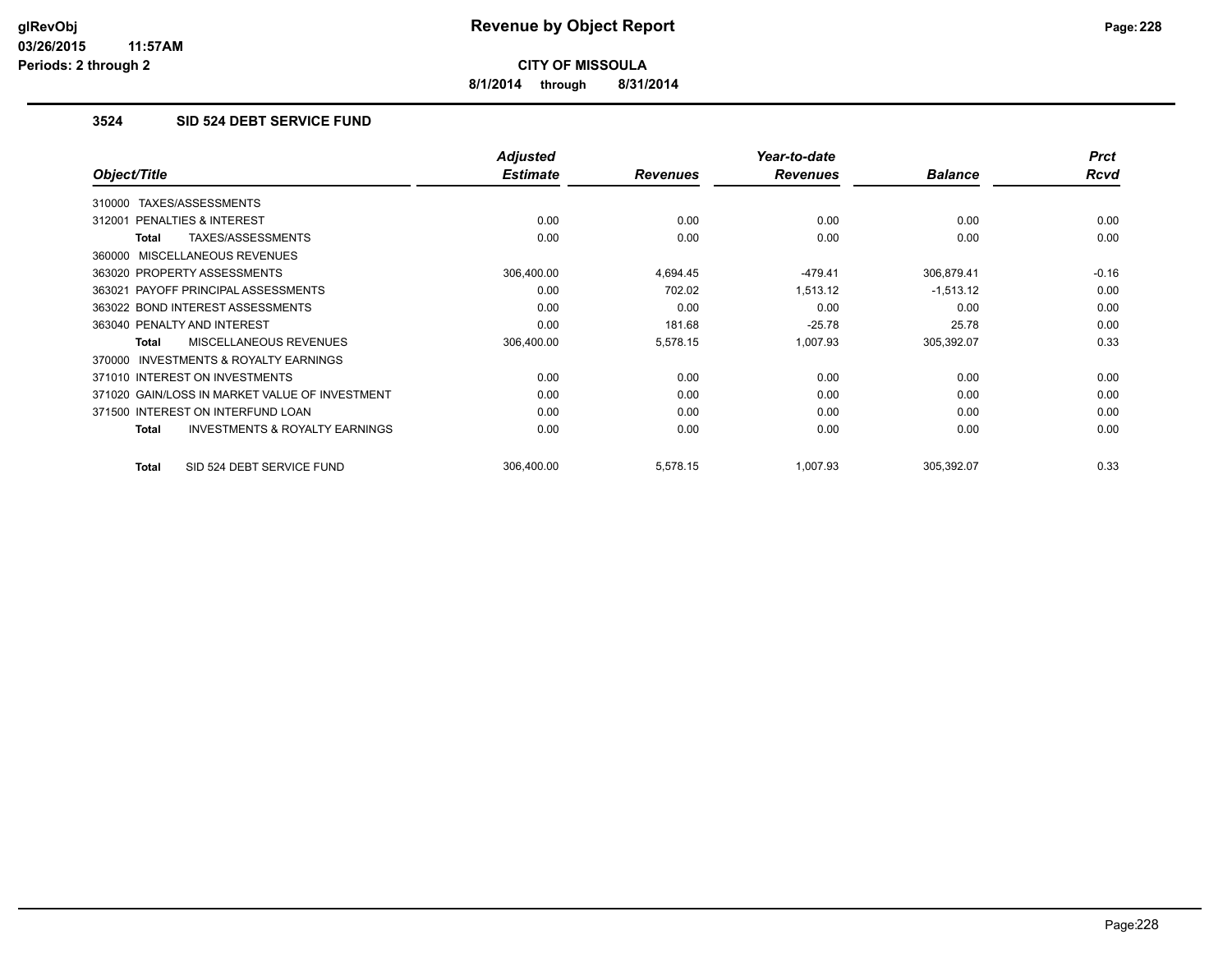**8/1/2014 through 8/31/2014**

**3525 SID 525 DEBT SERVICE FUND**

**3525 SID 525 DEBT SERVICE FUND**

|                                                           | <b>Adjusted</b> |                 | Year-to-date    |                | <b>Prct</b> |
|-----------------------------------------------------------|-----------------|-----------------|-----------------|----------------|-------------|
| Object/Title                                              | <b>Estimate</b> | <b>Revenues</b> | <b>Revenues</b> | <b>Balance</b> | Rcvd        |
| TAXES/ASSESSMENTS<br>310000                               |                 |                 |                 |                |             |
| <b>PENALTIES &amp; INTEREST</b><br>312001                 | 0.00            | 0.00            | 0.00            | 0.00           | 0.00        |
| TAXES/ASSESSMENTS<br><b>Total</b>                         | 0.00            | 0.00            | 0.00            | 0.00           | 0.00        |
| <b>MISCELLANEOUS REVENUES</b><br>360000                   |                 |                 |                 |                |             |
| 360010 MISCELLANEOUS                                      | 0.00            | 0.00            | 0.00            | 0.00           | 0.00        |
| 363020 PROPERTY ASSESSMENTS                               | 31,500.00       | 1,244.47        | 0.00            | 31,500.00      | 0.00        |
| 363021 PAYOFF PRINCIPAL ASSESSMENTS                       | 0.00            | 0.00            | 0.00            | 0.00           | 0.00        |
| 363022 BOND INTEREST ASSESSMENTS                          | 0.00            | 0.00            | 0.00            | 0.00           | 0.00        |
| 363040 PENALTY AND INTEREST                               | 0.00            | 40.99           | 0.00            | 0.00           | 0.00        |
| MISCELLANEOUS REVENUES<br><b>Total</b>                    | 31,500.00       | 1,285.46        | 0.00            | 31,500.00      | 0.00        |
| <b>INVESTMENTS &amp; ROYALTY EARNINGS</b><br>370000       |                 |                 |                 |                |             |
| 371010 INTEREST ON INVESTMENTS                            | 0.00            | 0.00            | 0.00            | 0.00           | 0.00        |
| 371020 GAIN/LOSS IN MARKET VALUE OF INVESTMENTS           | 0.00            | 0.00            | 0.00            | 0.00           | 0.00        |
| 371500 INTEREST ON INTERFUND LOAN                         | 0.00            | 0.00            | 0.00            | 0.00           | 0.00        |
| <b>INVESTMENTS &amp; ROYALTY EARNINGS</b><br><b>Total</b> | 0.00            | 0.00            | 0.00            | 0.00           | 0.00        |
| SID 525 DEBT SERVICE FUND<br><b>Total</b>                 | 31,500.00       | 1,285.46        | 0.00            | 31,500.00      | 0.00        |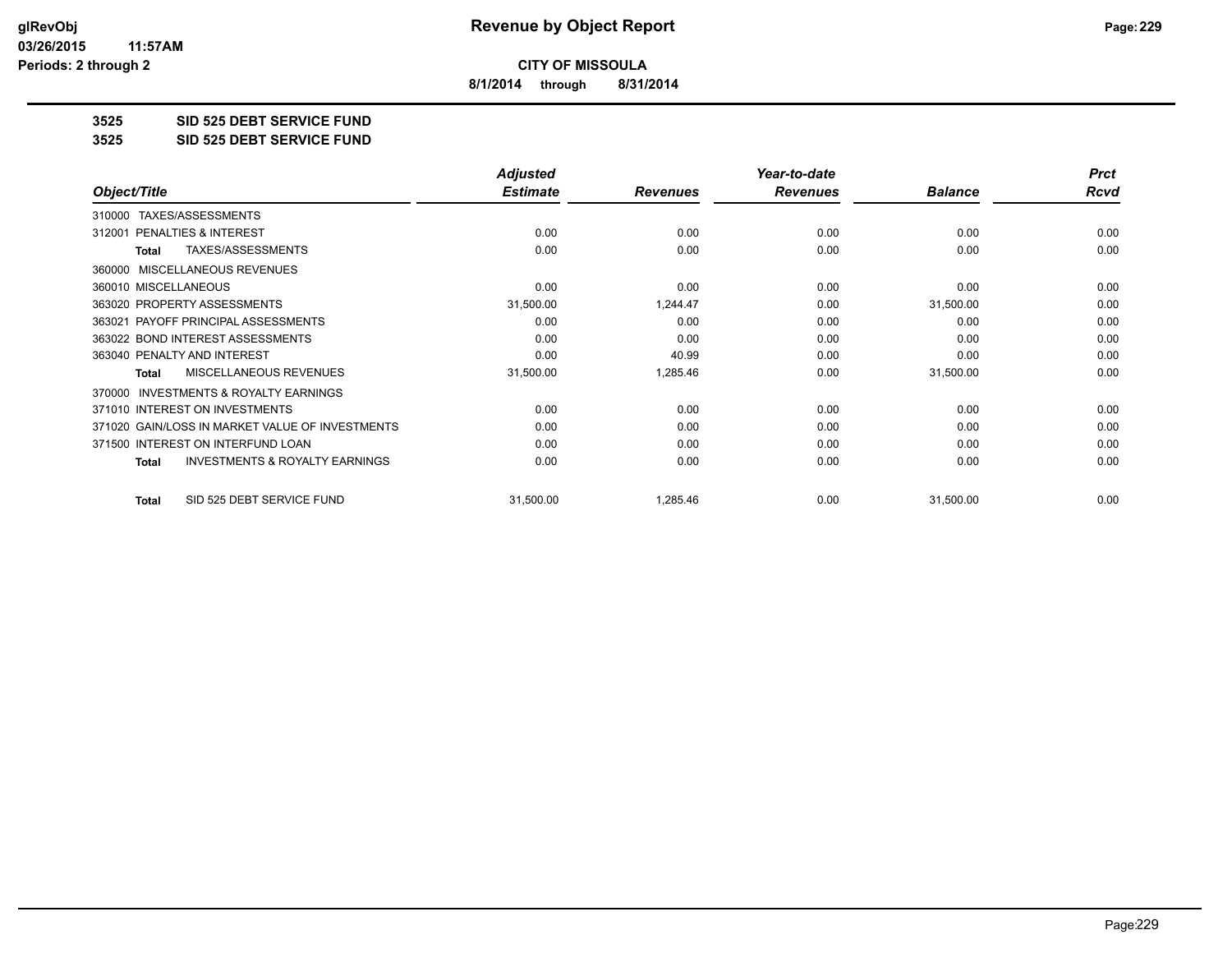**8/1/2014 through 8/31/2014**

# **3525 SID 525 DEBT SERVICE FUND**

|                                                    | <b>Adjusted</b> |                 | Year-to-date    |                | <b>Prct</b> |
|----------------------------------------------------|-----------------|-----------------|-----------------|----------------|-------------|
| Object/Title                                       | <b>Estimate</b> | <b>Revenues</b> | <b>Revenues</b> | <b>Balance</b> | Rcvd        |
| TAXES/ASSESSMENTS<br>310000                        |                 |                 |                 |                |             |
| 312001 PENALTIES & INTEREST                        | 0.00            | 0.00            | 0.00            | 0.00           | 0.00        |
| TAXES/ASSESSMENTS<br>Total                         | 0.00            | 0.00            | 0.00            | 0.00           | 0.00        |
| 360000 MISCELLANEOUS REVENUES                      |                 |                 |                 |                |             |
| 360010 MISCELLANEOUS                               | 0.00            | 0.00            | 0.00            | 0.00           | 0.00        |
| 363020 PROPERTY ASSESSMENTS                        | 31,500.00       | 1,244.47        | 0.00            | 31,500.00      | 0.00        |
| 363021 PAYOFF PRINCIPAL ASSESSMENTS                | 0.00            | 0.00            | 0.00            | 0.00           | 0.00        |
| 363022 BOND INTEREST ASSESSMENTS                   | 0.00            | 0.00            | 0.00            | 0.00           | 0.00        |
| 363040 PENALTY AND INTEREST                        | 0.00            | 40.99           | 0.00            | 0.00           | 0.00        |
| MISCELLANEOUS REVENUES<br>Total                    | 31,500.00       | 1,285.46        | 0.00            | 31,500.00      | 0.00        |
| 370000 INVESTMENTS & ROYALTY EARNINGS              |                 |                 |                 |                |             |
| 371010 INTEREST ON INVESTMENTS                     | 0.00            | 0.00            | 0.00            | 0.00           | 0.00        |
| 371020 GAIN/LOSS IN MARKET VALUE OF INVESTMENT     | 0.00            | 0.00            | 0.00            | 0.00           | 0.00        |
| 371500 INTEREST ON INTERFUND LOAN                  | 0.00            | 0.00            | 0.00            | 0.00           | 0.00        |
| <b>INVESTMENTS &amp; ROYALTY EARNINGS</b><br>Total | 0.00            | 0.00            | 0.00            | 0.00           | 0.00        |
| SID 525 DEBT SERVICE FUND<br>Total                 | 31,500.00       | 1,285.46        | 0.00            | 31,500.00      | 0.00        |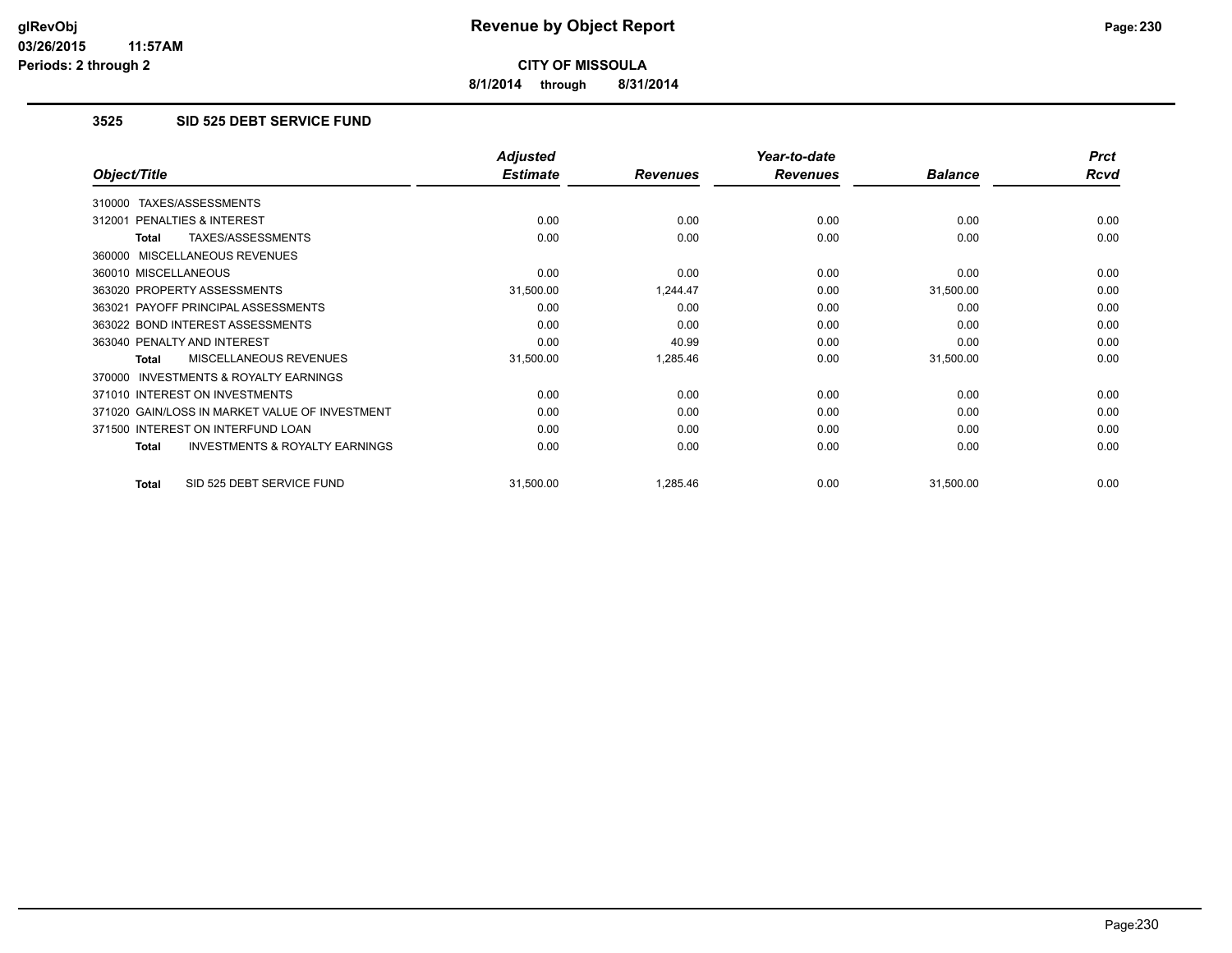**8/1/2014 through 8/31/2014**

**3526 SID 526 DEBT SERVICE FUND**

**3526 SID 526 DEBT SERVICE FUND**

|                                                           | <b>Adjusted</b> |                 | Year-to-date    |                | <b>Prct</b> |
|-----------------------------------------------------------|-----------------|-----------------|-----------------|----------------|-------------|
| Object/Title                                              | <b>Estimate</b> | <b>Revenues</b> | <b>Revenues</b> | <b>Balance</b> | Rcvd        |
| TAXES/ASSESSMENTS<br>310000                               |                 |                 |                 |                |             |
| PENALTIES & INTEREST<br>312001                            | 0.00            | 0.00            | 0.00            | 0.00           | 0.00        |
| TAXES/ASSESSMENTS<br><b>Total</b>                         | 0.00            | 0.00            | 0.00            | 0.00           | 0.00        |
| MISCELLANEOUS REVENUES<br>360000                          |                 |                 |                 |                |             |
| 360010 MISCELLANEOUS                                      | 0.00            | 0.00            | 0.00            | 0.00           | 0.00        |
| 363020 PROPERTY ASSESSMENTS                               | 193,300.00      | 6,122.74        | $-2,277.10$     | 195,577.10     | $-1.18$     |
| 363021 PAYOFF PRINCIPAL ASSESSMENTS                       | 0.00            | 0.00            | 5,137.96        | $-5,137.96$    | 0.00        |
| 363022 BOND INTEREST ASSESSMENTS                          | 0.00            | 0.00            | 0.00            | 0.00           | 0.00        |
| 363040 PENALTY AND INTEREST                               | 0.00            | 198.03          | $-151.63$       | 151.63         | 0.00        |
| <b>MISCELLANEOUS REVENUES</b><br><b>Total</b>             | 193,300.00      | 6,320.77        | 2,709.23        | 190,590.77     | 1.40        |
| <b>INVESTMENTS &amp; ROYALTY EARNINGS</b><br>370000       |                 |                 |                 |                |             |
| 371010 INTEREST ON INVESTMENTS                            | 0.00            | 0.00            | 0.00            | 0.00           | 0.00        |
| 371020 GAIN/LOSS IN MARKET VALUE OF INVESTMENTS           | 0.00            | 0.00            | 0.00            | 0.00           | 0.00        |
| 371500 INTEREST ON INTERFUND LOAN                         | 0.00            | 0.00            | 0.00            | 0.00           | 0.00        |
| <b>INVESTMENTS &amp; ROYALTY EARNINGS</b><br><b>Total</b> | 0.00            | 0.00            | 0.00            | 0.00           | 0.00        |
| SID 526 DEBT SERVICE FUND<br><b>Total</b>                 | 193,300.00      | 6,320.77        | 2,709.23        | 190,590.77     | 1.40        |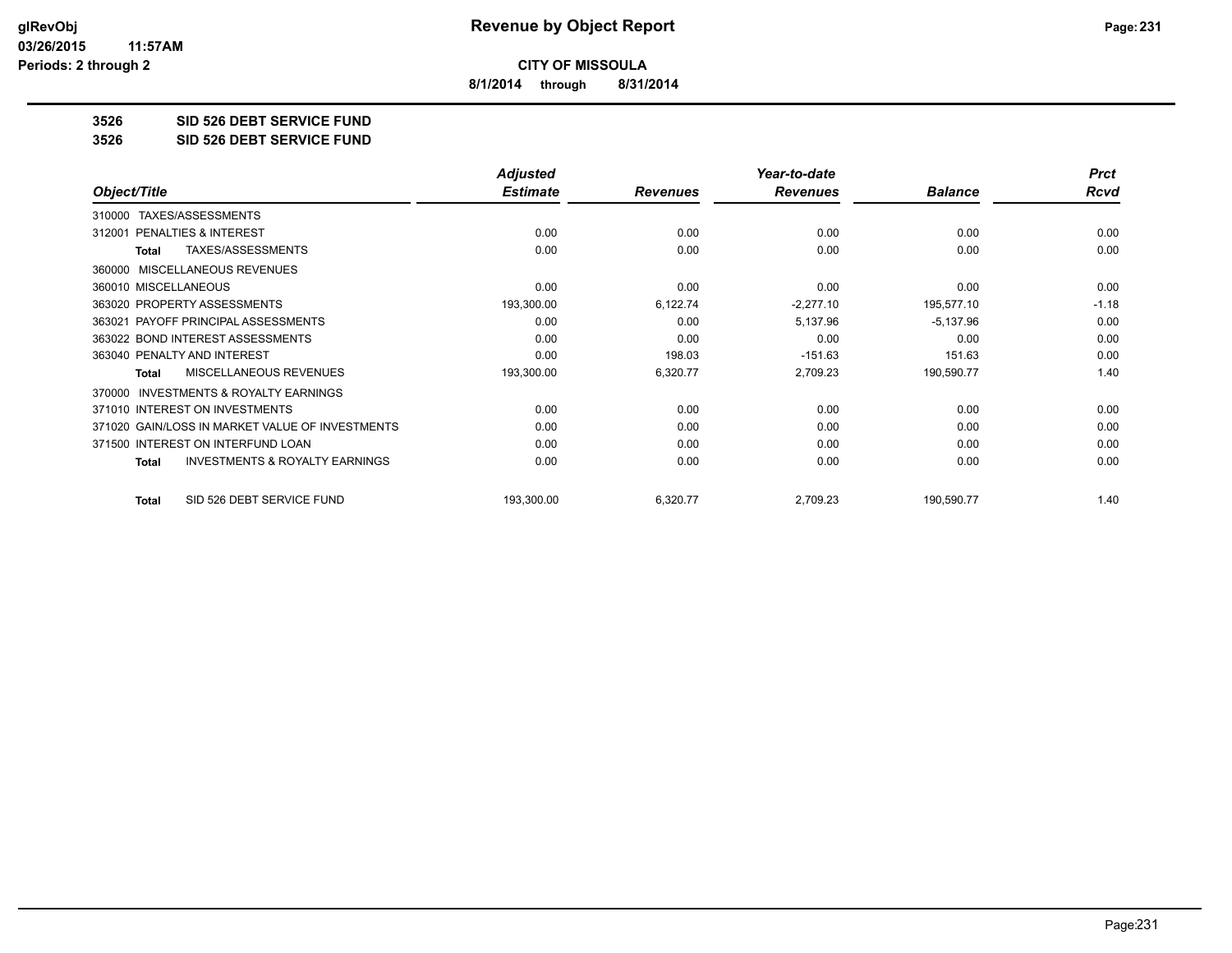**8/1/2014 through 8/31/2014**

# **3526 SID 526 DEBT SERVICE FUND**

|                                                           | <b>Adjusted</b> |                 | Year-to-date    |                | <b>Prct</b> |
|-----------------------------------------------------------|-----------------|-----------------|-----------------|----------------|-------------|
| Object/Title                                              | <b>Estimate</b> | <b>Revenues</b> | <b>Revenues</b> | <b>Balance</b> | <b>Rcvd</b> |
| TAXES/ASSESSMENTS<br>310000                               |                 |                 |                 |                |             |
| <b>PENALTIES &amp; INTEREST</b><br>312001                 | 0.00            | 0.00            | 0.00            | 0.00           | 0.00        |
| TAXES/ASSESSMENTS<br>Total                                | 0.00            | 0.00            | 0.00            | 0.00           | 0.00        |
| 360000 MISCELLANEOUS REVENUES                             |                 |                 |                 |                |             |
| 360010 MISCELLANEOUS                                      | 0.00            | 0.00            | 0.00            | 0.00           | 0.00        |
| 363020 PROPERTY ASSESSMENTS                               | 193,300.00      | 6,122.74        | $-2,277.10$     | 195,577.10     | $-1.18$     |
| 363021 PAYOFF PRINCIPAL ASSESSMENTS                       | 0.00            | 0.00            | 5,137.96        | $-5,137.96$    | 0.00        |
| 363022 BOND INTEREST ASSESSMENTS                          | 0.00            | 0.00            | 0.00            | 0.00           | 0.00        |
| 363040 PENALTY AND INTEREST                               | 0.00            | 198.03          | $-151.63$       | 151.63         | 0.00        |
| MISCELLANEOUS REVENUES<br><b>Total</b>                    | 193,300.00      | 6,320.77        | 2,709.23        | 190,590.77     | 1.40        |
| 370000 INVESTMENTS & ROYALTY EARNINGS                     |                 |                 |                 |                |             |
| 371010 INTEREST ON INVESTMENTS                            | 0.00            | 0.00            | 0.00            | 0.00           | 0.00        |
| 371020 GAIN/LOSS IN MARKET VALUE OF INVESTMENT            | 0.00            | 0.00            | 0.00            | 0.00           | 0.00        |
| 371500 INTEREST ON INTERFUND LOAN                         | 0.00            | 0.00            | 0.00            | 0.00           | 0.00        |
| <b>INVESTMENTS &amp; ROYALTY EARNINGS</b><br><b>Total</b> | 0.00            | 0.00            | 0.00            | 0.00           | 0.00        |
| SID 526 DEBT SERVICE FUND<br>Total                        | 193,300.00      | 6,320.77        | 2,709.23        | 190,590.77     | 1.40        |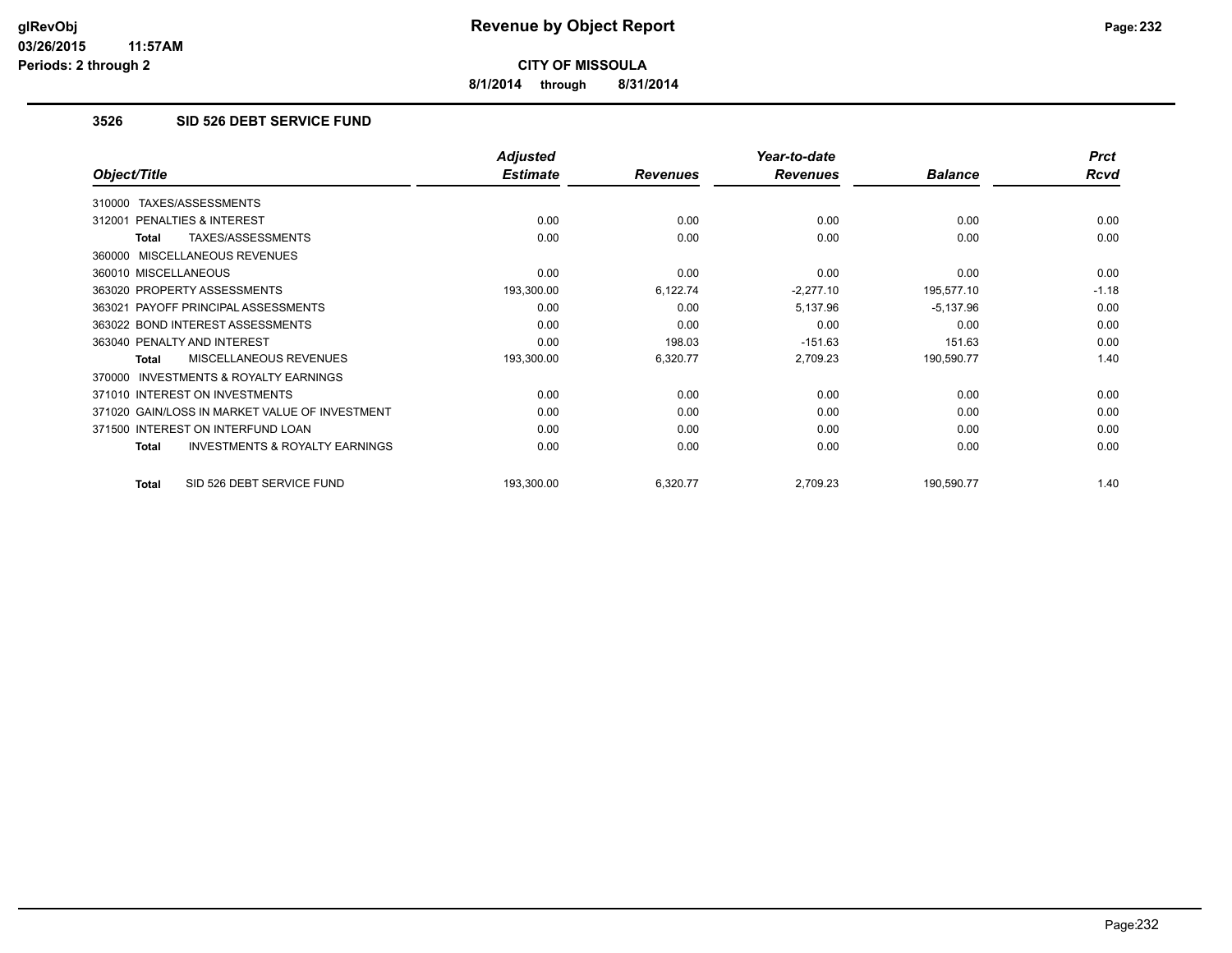**8/1/2014 through 8/31/2014**

**3527 SID 527 DEBT SERVICE FUND**

**3527 SID 527 DEBT SERVICE FUND**

|                                                     | <b>Adjusted</b> |                 | Year-to-date    |                | <b>Prct</b> |
|-----------------------------------------------------|-----------------|-----------------|-----------------|----------------|-------------|
| Object/Title                                        | <b>Estimate</b> | <b>Revenues</b> | <b>Revenues</b> | <b>Balance</b> | <b>Rcvd</b> |
| 310000 TAXES/ASSESSMENTS                            |                 |                 |                 |                |             |
| <b>PENALTIES &amp; INTEREST</b><br>312001           | 0.00            | 0.00            | 0.00            | 0.00           | 0.00        |
| TAXES/ASSESSMENTS<br><b>Total</b>                   | 0.00            | 0.00            | 0.00            | 0.00           | 0.00        |
| <b>MISCELLANEOUS REVENUES</b><br>360000             |                 |                 |                 |                |             |
| 360010 MISCELLANEOUS                                | 0.00            | 0.00            | 0.00            | 0.00           | 0.00        |
| 363020 PROPERTY ASSESSMENTS                         | 0.00            | 0.00            | 0.00            | 0.00           | 0.00        |
| 363021 PAYOFF PRINCIPAL ASSESSMENTS                 | 0.00            | 0.00            | 0.00            | 0.00           | 0.00        |
| 363022 BOND INTEREST ASSESSMENTS                    | 0.00            | 0.00            | 0.00            | 0.00           | 0.00        |
| 363040 PENALTY AND INTEREST                         | 0.00            | 0.00            | 0.00            | 0.00           | 0.00        |
| MISCELLANEOUS REVENUES<br><b>Total</b>              | 0.00            | 0.00            | 0.00            | 0.00           | 0.00        |
| <b>INVESTMENTS &amp; ROYALTY EARNINGS</b><br>370000 |                 |                 |                 |                |             |
| 371010 INTEREST ON INVESTMENTS                      | 0.00            | 0.00            | 0.00            | 0.00           | 0.00        |
| 371020 GAIN/LOSS IN MARKET VALUE OF INVESTMENTS     | 0.00            | 0.00            | 0.00            | 0.00           | 0.00        |
| <b>INVESTMENTS &amp; ROYALTY EARNINGS</b><br>Total  | 0.00            | 0.00            | 0.00            | 0.00           | 0.00        |
| OTHER FINANCING SOURCES<br>380000                   |                 |                 |                 |                |             |
| 381030 SID BONDS PROCEEDS                           | 0.00            | 0.00            | 0.00            | 0.00           | 0.00        |
| OTHER FINANCING SOURCES<br><b>Total</b>             | 0.00            | 0.00            | 0.00            | 0.00           | 0.00        |
| SID 527 DEBT SERVICE FUND<br><b>Total</b>           | 0.00            | 0.00            | 0.00            | 0.00           | 0.00        |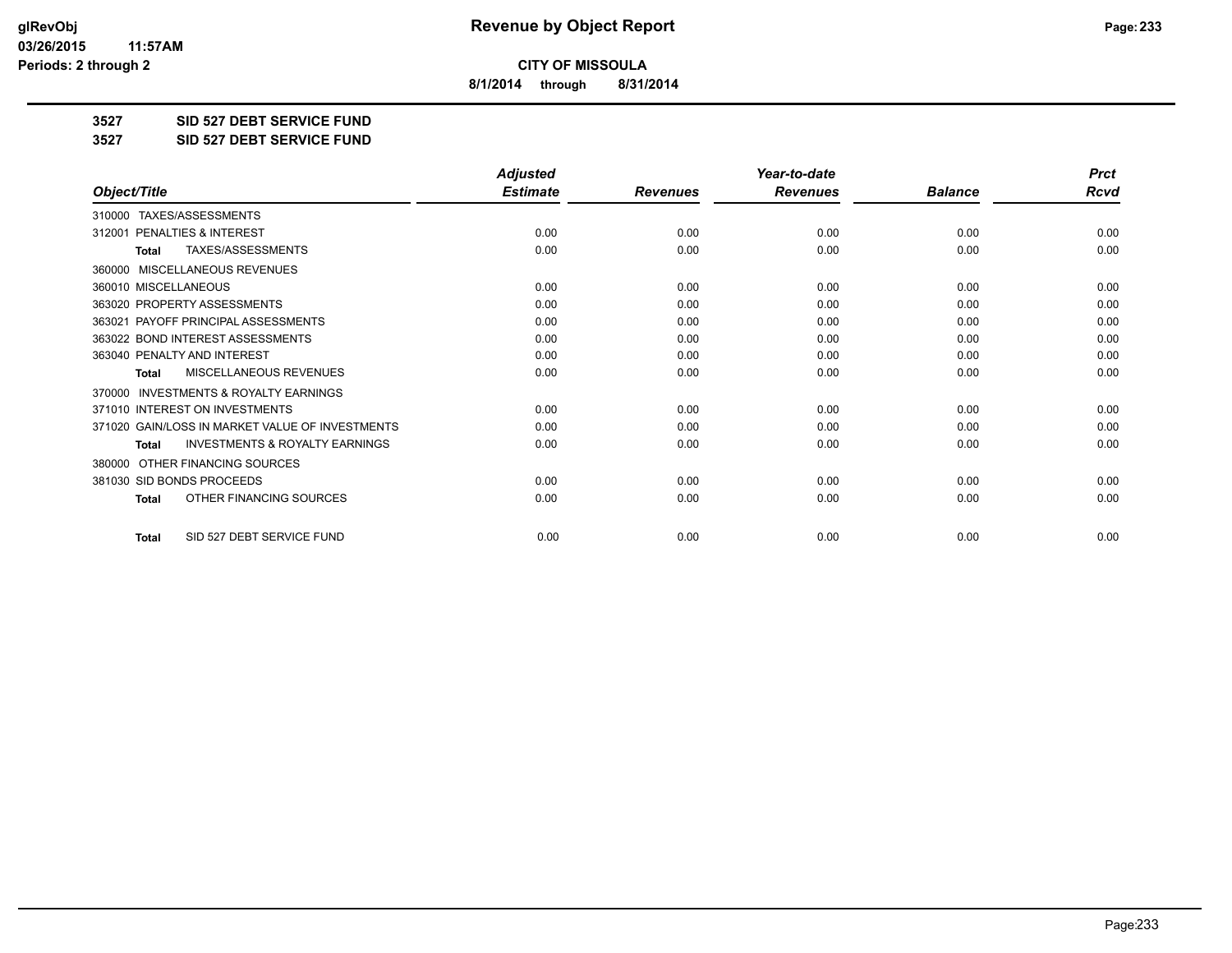**8/1/2014 through 8/31/2014**

# **3527 SID 527 DEBT SERVICE FUND**

|                                                           | <b>Adjusted</b> |                 | Year-to-date    |                | <b>Prct</b> |
|-----------------------------------------------------------|-----------------|-----------------|-----------------|----------------|-------------|
| Object/Title                                              | <b>Estimate</b> | <b>Revenues</b> | <b>Revenues</b> | <b>Balance</b> | <b>Rcvd</b> |
| 310000 TAXES/ASSESSMENTS                                  |                 |                 |                 |                |             |
| 312001 PENALTIES & INTEREST                               | 0.00            | 0.00            | 0.00            | 0.00           | 0.00        |
| <b>TAXES/ASSESSMENTS</b><br><b>Total</b>                  | 0.00            | 0.00            | 0.00            | 0.00           | 0.00        |
| 360000 MISCELLANEOUS REVENUES                             |                 |                 |                 |                |             |
| 360010 MISCELLANEOUS                                      | 0.00            | 0.00            | 0.00            | 0.00           | 0.00        |
| 363020 PROPERTY ASSESSMENTS                               | 0.00            | 0.00            | 0.00            | 0.00           | 0.00        |
| 363021 PAYOFF PRINCIPAL ASSESSMENTS                       | 0.00            | 0.00            | 0.00            | 0.00           | 0.00        |
| 363022 BOND INTEREST ASSESSMENTS                          | 0.00            | 0.00            | 0.00            | 0.00           | 0.00        |
| 363040 PENALTY AND INTEREST                               | 0.00            | 0.00            | 0.00            | 0.00           | 0.00        |
| MISCELLANEOUS REVENUES<br><b>Total</b>                    | 0.00            | 0.00            | 0.00            | 0.00           | 0.00        |
| <b>INVESTMENTS &amp; ROYALTY EARNINGS</b><br>370000       |                 |                 |                 |                |             |
| 371010 INTEREST ON INVESTMENTS                            | 0.00            | 0.00            | 0.00            | 0.00           | 0.00        |
| 371020 GAIN/LOSS IN MARKET VALUE OF INVESTMENT            | 0.00            | 0.00            | 0.00            | 0.00           | 0.00        |
| <b>INVESTMENTS &amp; ROYALTY EARNINGS</b><br><b>Total</b> | 0.00            | 0.00            | 0.00            | 0.00           | 0.00        |
| OTHER FINANCING SOURCES<br>380000                         |                 |                 |                 |                |             |
| 381030 SID BONDS PROCEEDS                                 | 0.00            | 0.00            | 0.00            | 0.00           | 0.00        |
| OTHER FINANCING SOURCES<br><b>Total</b>                   | 0.00            | 0.00            | 0.00            | 0.00           | 0.00        |
| SID 527 DEBT SERVICE FUND<br><b>Total</b>                 | 0.00            | 0.00            | 0.00            | 0.00           | 0.00        |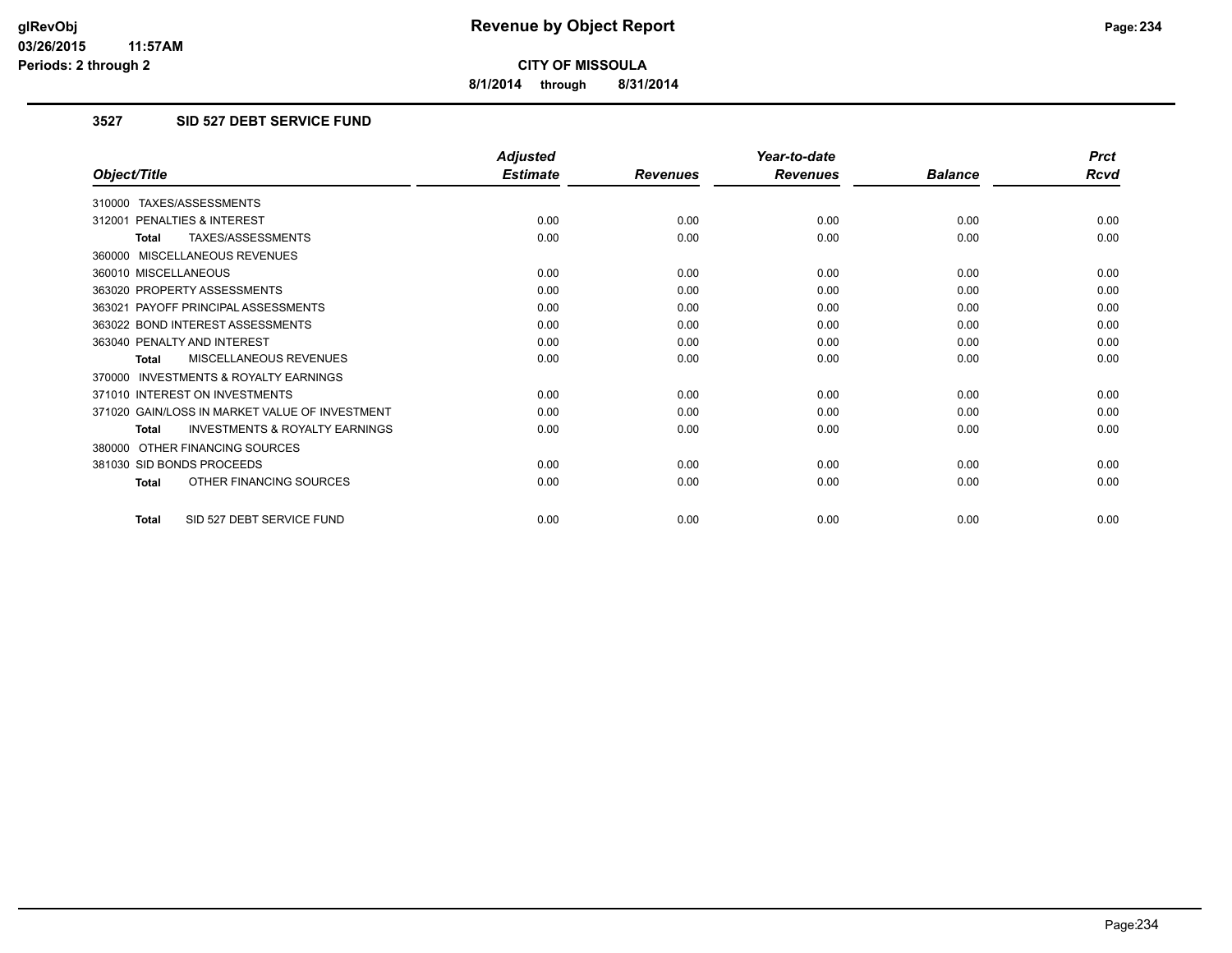**8/1/2014 through 8/31/2014**

**3530 SID 530 DEBT SERVICE FUND**

**3530 SID 530 DEBT SERVICE FUND**

|                                                           | <b>Adjusted</b> |                 | Year-to-date    |                | <b>Prct</b> |
|-----------------------------------------------------------|-----------------|-----------------|-----------------|----------------|-------------|
| Object/Title                                              | <b>Estimate</b> | <b>Revenues</b> | <b>Revenues</b> | <b>Balance</b> | Rcvd        |
| TAXES/ASSESSMENTS<br>310000                               |                 |                 |                 |                |             |
| 312001 PENALTIES & INTEREST                               | 0.00            | 0.00            | 0.00            | 0.00           | 0.00        |
| TAXES/ASSESSMENTS<br>Total                                | 0.00            | 0.00            | 0.00            | 0.00           | 0.00        |
| MISCELLANEOUS REVENUES<br>360000                          |                 |                 |                 |                |             |
| 360010 MISCELLANEOUS                                      | 0.00            | 0.00            | 0.00            | 0.00           | 0.00        |
| 363020 PROPERTY ASSESSMENTS                               | 680.00          | 11.17           | 0.00            | 680.00         | 0.00        |
| 363021 PAYOFF PRINCIPAL ASSESSMENTS                       | 0.00            | 0.00            | 0.00            | 0.00           | 0.00        |
| 363022 BOND INTEREST ASSESSMENTS                          | 0.00            | 0.00            | 0.00            | 0.00           | 0.00        |
| 363040 PENALTY AND INTEREST                               | 0.00            | 0.33            | 0.00            | 0.00           | 0.00        |
| <b>MISCELLANEOUS REVENUES</b><br>Total                    | 680.00          | 11.50           | 0.00            | 680.00         | 0.00        |
| <b>INVESTMENTS &amp; ROYALTY EARNINGS</b><br>370000       |                 |                 |                 |                |             |
| 371010 INTEREST ON INVESTMENTS                            | 0.00            | 0.00            | 0.00            | 0.00           | 0.00        |
| 371020 GAIN/LOSS IN MARKET VALUE OF INVESTMENTS           | 0.00            | 0.00            | 0.00            | 0.00           | 0.00        |
| <b>INVESTMENTS &amp; ROYALTY EARNINGS</b><br><b>Total</b> | 0.00            | 0.00            | 0.00            | 0.00           | 0.00        |
| SID 530 DEBT SERVICE FUND<br><b>Total</b>                 | 680.00          | 11.50           | 0.00            | 680.00         | 0.00        |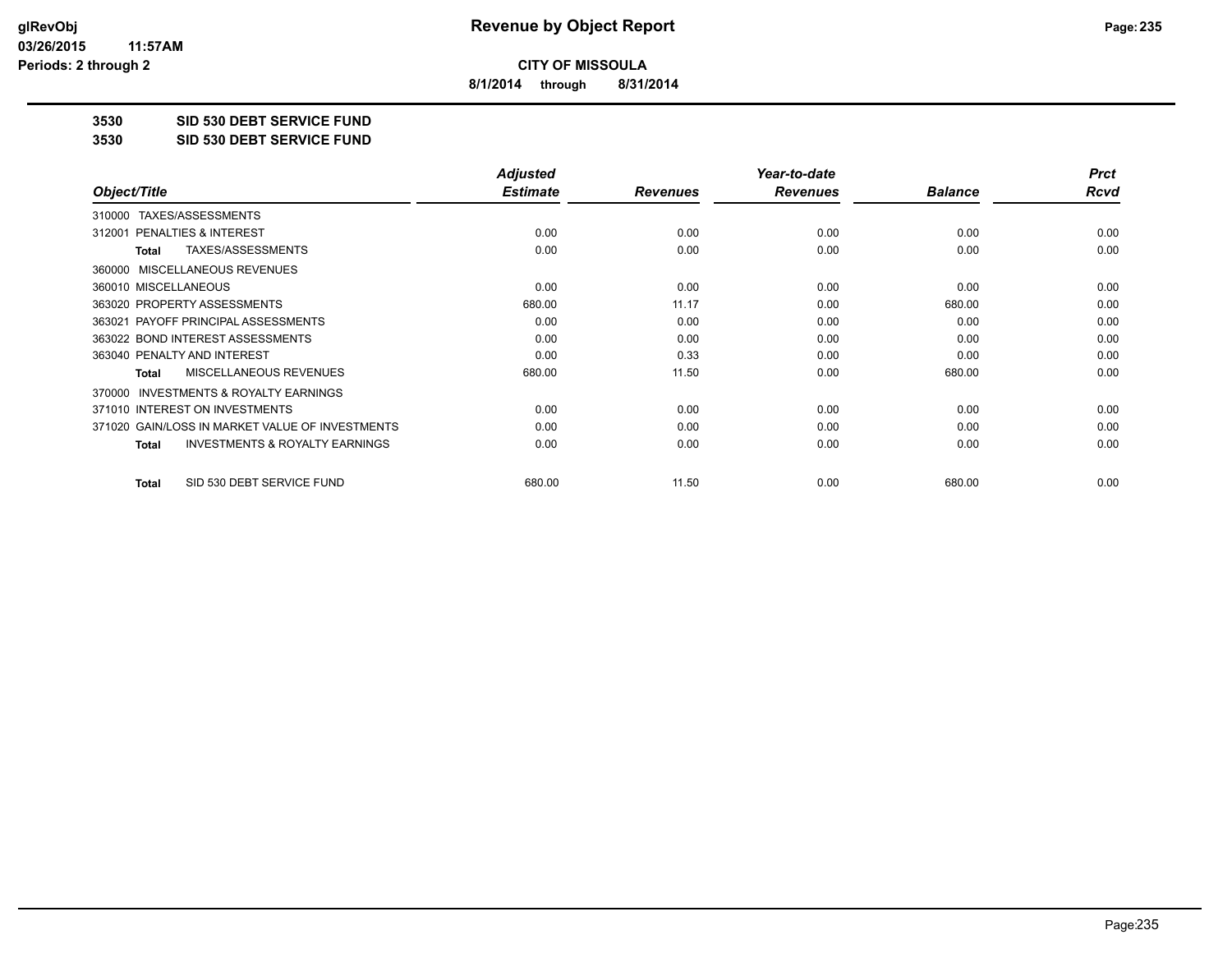**8/1/2014 through 8/31/2014**

# **3530 SID 530 DEBT SERVICE FUND**

|                                                           | <b>Adjusted</b> |                 | Year-to-date    |                | <b>Prct</b> |
|-----------------------------------------------------------|-----------------|-----------------|-----------------|----------------|-------------|
| Object/Title                                              | <b>Estimate</b> | <b>Revenues</b> | <b>Revenues</b> | <b>Balance</b> | <b>Rcvd</b> |
| 310000 TAXES/ASSESSMENTS                                  |                 |                 |                 |                |             |
| PENALTIES & INTEREST<br>312001                            | 0.00            | 0.00            | 0.00            | 0.00           | 0.00        |
| TAXES/ASSESSMENTS<br>Total                                | 0.00            | 0.00            | 0.00            | 0.00           | 0.00        |
| 360000 MISCELLANEOUS REVENUES                             |                 |                 |                 |                |             |
| 360010 MISCELLANEOUS                                      | 0.00            | 0.00            | 0.00            | 0.00           | 0.00        |
| 363020 PROPERTY ASSESSMENTS                               | 680.00          | 11.17           | 0.00            | 680.00         | 0.00        |
| 363021 PAYOFF PRINCIPAL ASSESSMENTS                       | 0.00            | 0.00            | 0.00            | 0.00           | 0.00        |
| 363022 BOND INTEREST ASSESSMENTS                          | 0.00            | 0.00            | 0.00            | 0.00           | 0.00        |
| 363040 PENALTY AND INTEREST                               | 0.00            | 0.33            | 0.00            | 0.00           | 0.00        |
| <b>MISCELLANEOUS REVENUES</b><br>Total                    | 680.00          | 11.50           | 0.00            | 680.00         | 0.00        |
| <b>INVESTMENTS &amp; ROYALTY EARNINGS</b><br>370000       |                 |                 |                 |                |             |
| 371010 INTEREST ON INVESTMENTS                            | 0.00            | 0.00            | 0.00            | 0.00           | 0.00        |
| 371020 GAIN/LOSS IN MARKET VALUE OF INVESTMENT            | 0.00            | 0.00            | 0.00            | 0.00           | 0.00        |
| <b>INVESTMENTS &amp; ROYALTY EARNINGS</b><br><b>Total</b> | 0.00            | 0.00            | 0.00            | 0.00           | 0.00        |
| SID 530 DEBT SERVICE FUND<br><b>Total</b>                 | 680.00          | 11.50           | 0.00            | 680.00         | 0.00        |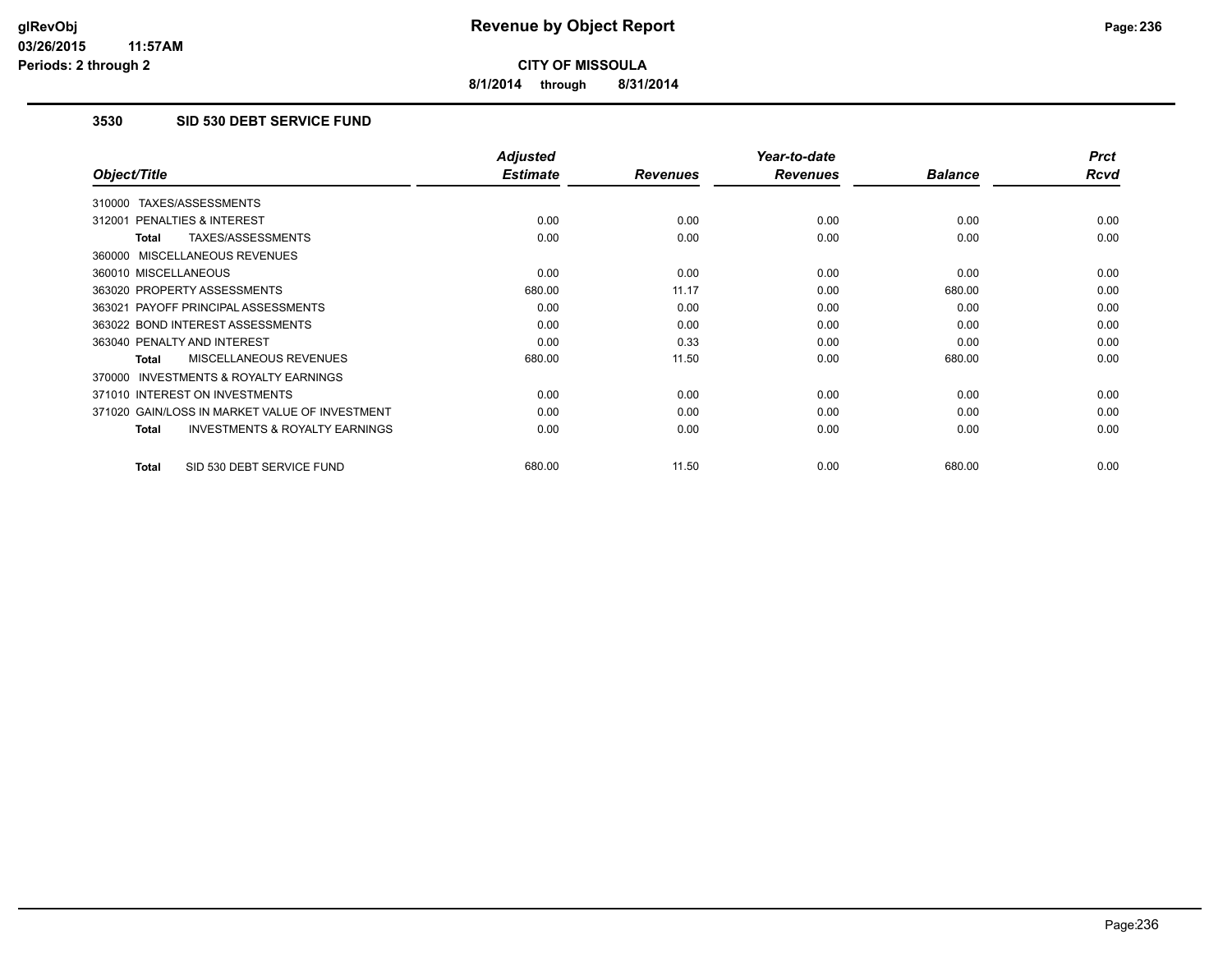**8/1/2014 through 8/31/2014**

**3531 SID 531 HICKORY ST CALMING**

**3531 SID 531 HICKORY ST CALMING**

|                                                           | <b>Adjusted</b> |                 | Year-to-date    |                | <b>Prct</b> |
|-----------------------------------------------------------|-----------------|-----------------|-----------------|----------------|-------------|
| Object/Title                                              | <b>Estimate</b> | <b>Revenues</b> | <b>Revenues</b> | <b>Balance</b> | <b>Rcvd</b> |
| TAXES/ASSESSMENTS<br>310000                               |                 |                 |                 |                |             |
| 312001 PENALTIES & INTEREST                               | 0.00            | 0.00            | 0.00            | 0.00           | 0.00        |
| TAXES/ASSESSMENTS<br><b>Total</b>                         | 0.00            | 0.00            | 0.00            | 0.00           | 0.00        |
| <b>MISCELLANEOUS REVENUES</b><br>360000                   |                 |                 |                 |                |             |
| 360010 MISCELLANEOUS                                      | 0.00            | 0.00            | 0.00            | 0.00           | 0.00        |
| 363020 PROPERTY ASSESSMENTS                               | 0.00            | 162.90          | 0.00            | 0.00           | 0.00        |
| 363021 PAYOFF PRINCIPAL ASSESSMENTS                       | 0.00            | 0.00            | 0.00            | 0.00           | 0.00        |
| 363022 BOND INTEREST ASSESSMENTS                          | 0.00            | 0.00            | 0.00            | 0.00           | 0.00        |
| 363040 PENALTY AND INTEREST                               | 0.00            | 7.41            | 0.00            | 0.00           | 0.00        |
| MISCELLANEOUS REVENUES<br><b>Total</b>                    | 0.00            | 170.31          | 0.00            | 0.00           | 0.00        |
| <b>INVESTMENTS &amp; ROYALTY EARNINGS</b><br>370000       |                 |                 |                 |                |             |
| 371010 INTEREST ON INVESTMENTS                            | 0.00            | 0.00            | 0.00            | 0.00           | 0.00        |
| 371020 GAIN/LOSS IN MARKET VALUE OF INVESTMENTS           | 0.00            | 0.00            | 0.00            | 0.00           | 0.00        |
| <b>INVESTMENTS &amp; ROYALTY EARNINGS</b><br><b>Total</b> | 0.00            | 0.00            | 0.00            | 0.00           | 0.00        |
| OTHER FINANCING SOURCES<br>380000                         |                 |                 |                 |                |             |
| 383000 OPERATING TRANSFERS                                | 0.00            | 0.00            | 0.00            | 0.00           | 0.00        |
| OTHER FINANCING SOURCES<br><b>Total</b>                   | 0.00            | 0.00            | 0.00            | 0.00           | 0.00        |
| SID 531 HICKORY ST CALMING<br><b>Total</b>                | 0.00            | 170.31          | 0.00            | 0.00           | 0.00        |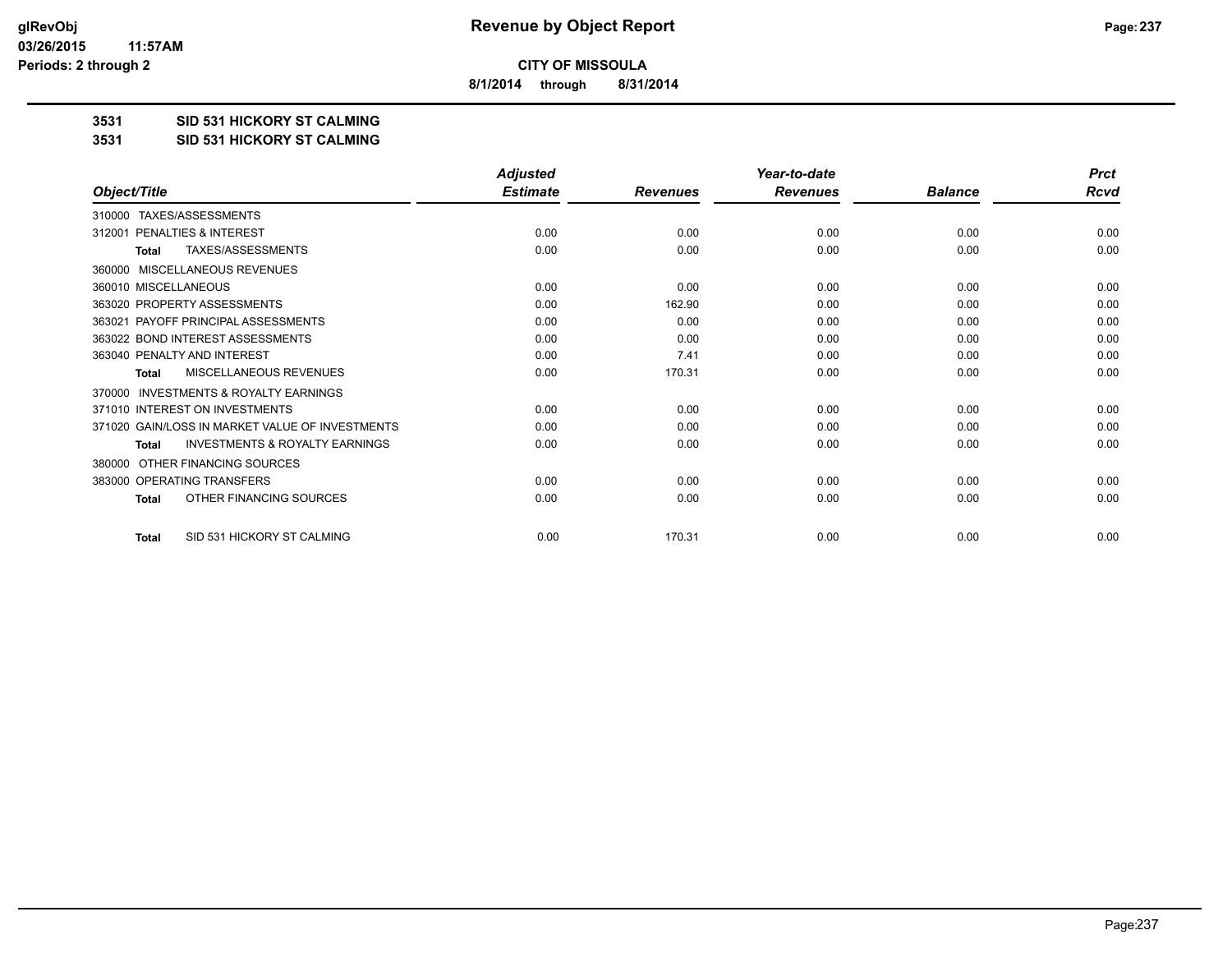**8/1/2014 through 8/31/2014**

# **3531 SID 531 HICKORY ST CALMING**

|                                                           | <b>Adjusted</b> |                 | Year-to-date    |                | <b>Prct</b> |
|-----------------------------------------------------------|-----------------|-----------------|-----------------|----------------|-------------|
| Object/Title                                              | <b>Estimate</b> | <b>Revenues</b> | <b>Revenues</b> | <b>Balance</b> | <b>Rcvd</b> |
| 310000 TAXES/ASSESSMENTS                                  |                 |                 |                 |                |             |
| 312001 PENALTIES & INTEREST                               | 0.00            | 0.00            | 0.00            | 0.00           | 0.00        |
| <b>TAXES/ASSESSMENTS</b><br><b>Total</b>                  | 0.00            | 0.00            | 0.00            | 0.00           | 0.00        |
| 360000 MISCELLANEOUS REVENUES                             |                 |                 |                 |                |             |
| 360010 MISCELLANEOUS                                      | 0.00            | 0.00            | 0.00            | 0.00           | 0.00        |
| 363020 PROPERTY ASSESSMENTS                               | 0.00            | 162.90          | 0.00            | 0.00           | 0.00        |
| 363021 PAYOFF PRINCIPAL ASSESSMENTS                       | 0.00            | 0.00            | 0.00            | 0.00           | 0.00        |
| 363022 BOND INTEREST ASSESSMENTS                          | 0.00            | 0.00            | 0.00            | 0.00           | 0.00        |
| 363040 PENALTY AND INTEREST                               | 0.00            | 7.41            | 0.00            | 0.00           | 0.00        |
| <b>MISCELLANEOUS REVENUES</b><br><b>Total</b>             | 0.00            | 170.31          | 0.00            | 0.00           | 0.00        |
| <b>INVESTMENTS &amp; ROYALTY EARNINGS</b><br>370000       |                 |                 |                 |                |             |
| 371010 INTEREST ON INVESTMENTS                            | 0.00            | 0.00            | 0.00            | 0.00           | 0.00        |
| 371020 GAIN/LOSS IN MARKET VALUE OF INVESTMENT            | 0.00            | 0.00            | 0.00            | 0.00           | 0.00        |
| <b>INVESTMENTS &amp; ROYALTY EARNINGS</b><br><b>Total</b> | 0.00            | 0.00            | 0.00            | 0.00           | 0.00        |
| OTHER FINANCING SOURCES<br>380000                         |                 |                 |                 |                |             |
| 383000 OPERATING TRANSFERS                                | 0.00            | 0.00            | 0.00            | 0.00           | 0.00        |
| OTHER FINANCING SOURCES<br><b>Total</b>                   | 0.00            | 0.00            | 0.00            | 0.00           | 0.00        |
| SID 531 HICKORY ST CALMING<br><b>Total</b>                | 0.00            | 170.31          | 0.00            | 0.00           | 0.00        |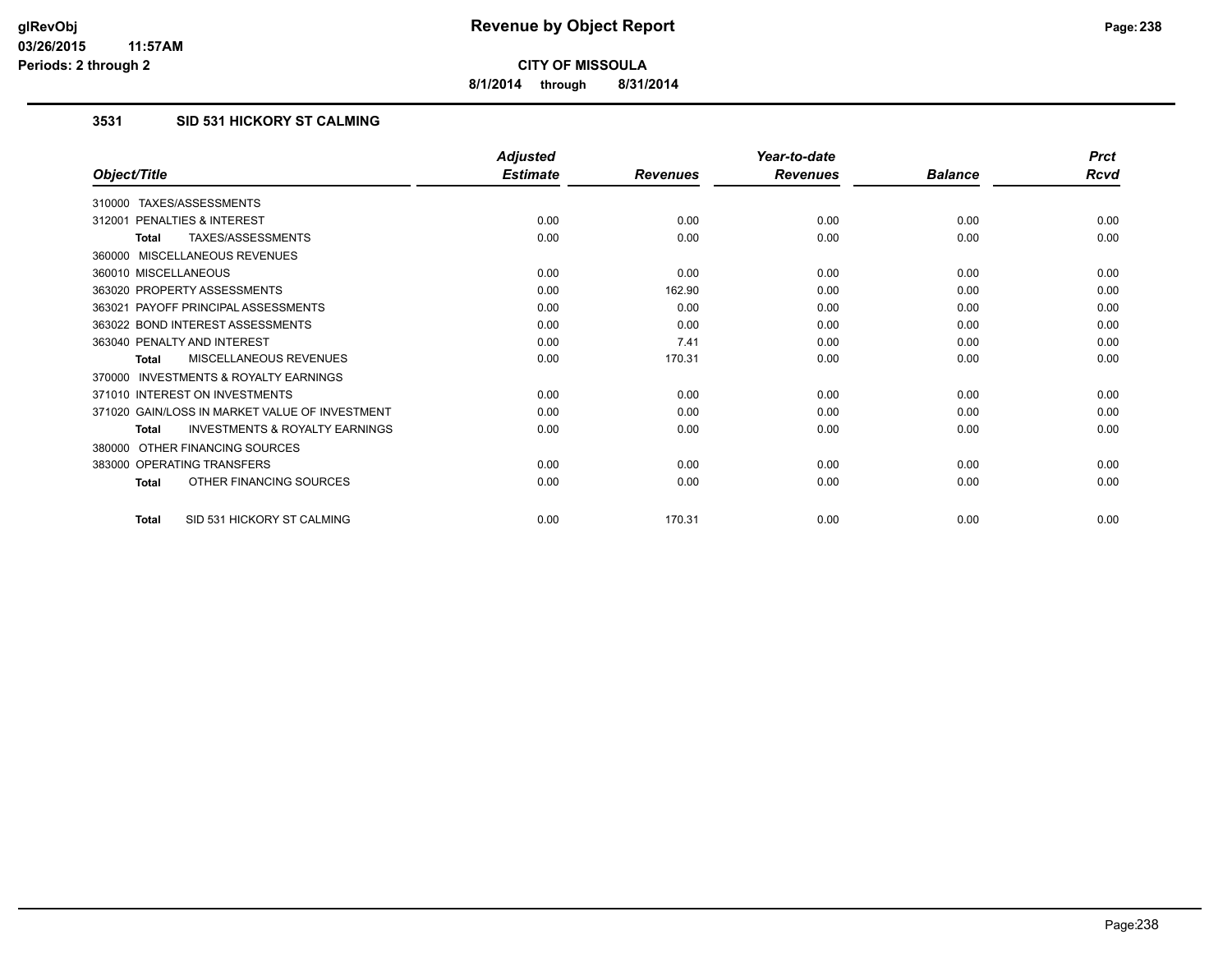**8/1/2014 through 8/31/2014**

# **3532 SID 532 DEBT SERVICE FUND**

**3532 SID 532 DEBT SERVICE FUND**

|                                                 | <b>Adjusted</b> |                 | Year-to-date    |                | Prct |
|-------------------------------------------------|-----------------|-----------------|-----------------|----------------|------|
| Object/Title                                    | <b>Estimate</b> | <b>Revenues</b> | <b>Revenues</b> | <b>Balance</b> | Rcvd |
| 360000 MISCELLANEOUS REVENUES                   |                 |                 |                 |                |      |
| 363020 PROPERTY ASSESSMENTS                     | 43,363.00       | 764.64          | 0.00            | 43,363.00      | 0.00 |
| 363021 PAYOFF PRINCIPAL ASSESSMENTS             | 0.00            | 0.00            | 0.00            | 0.00           | 0.00 |
| 363022 BOND INTEREST ASSESSMENTS                | 0.00            | 0.00            | 0.00            | 0.00           | 0.00 |
| 363040 PENALTY AND INTEREST                     | 0.00            | 32.01           | 0.00            | 0.00           | 0.00 |
| MISCELLANEOUS REVENUES<br>Total                 | 43,363.00       | 796.65          | 0.00            | 43.363.00      | 0.00 |
| 370000 INVESTMENTS & ROYALTY EARNINGS           |                 |                 |                 |                |      |
| 371010 INTEREST ON INVESTMENTS                  | 0.00            | 0.00            | 0.00            | 0.00           | 0.00 |
| 371020 GAIN/LOSS IN MARKET VALUE OF INVESTMENTS | 0.00            | 0.00            | 0.00            | 0.00           | 0.00 |
| INVESTMENTS & ROYALTY EARNINGS<br><b>Total</b>  | 0.00            | 0.00            | 0.00            | 0.00           | 0.00 |
| SID 532 DEBT SERVICE FUND<br>Total              | 43,363.00       | 796.65          | 0.00            | 43,363.00      | 0.00 |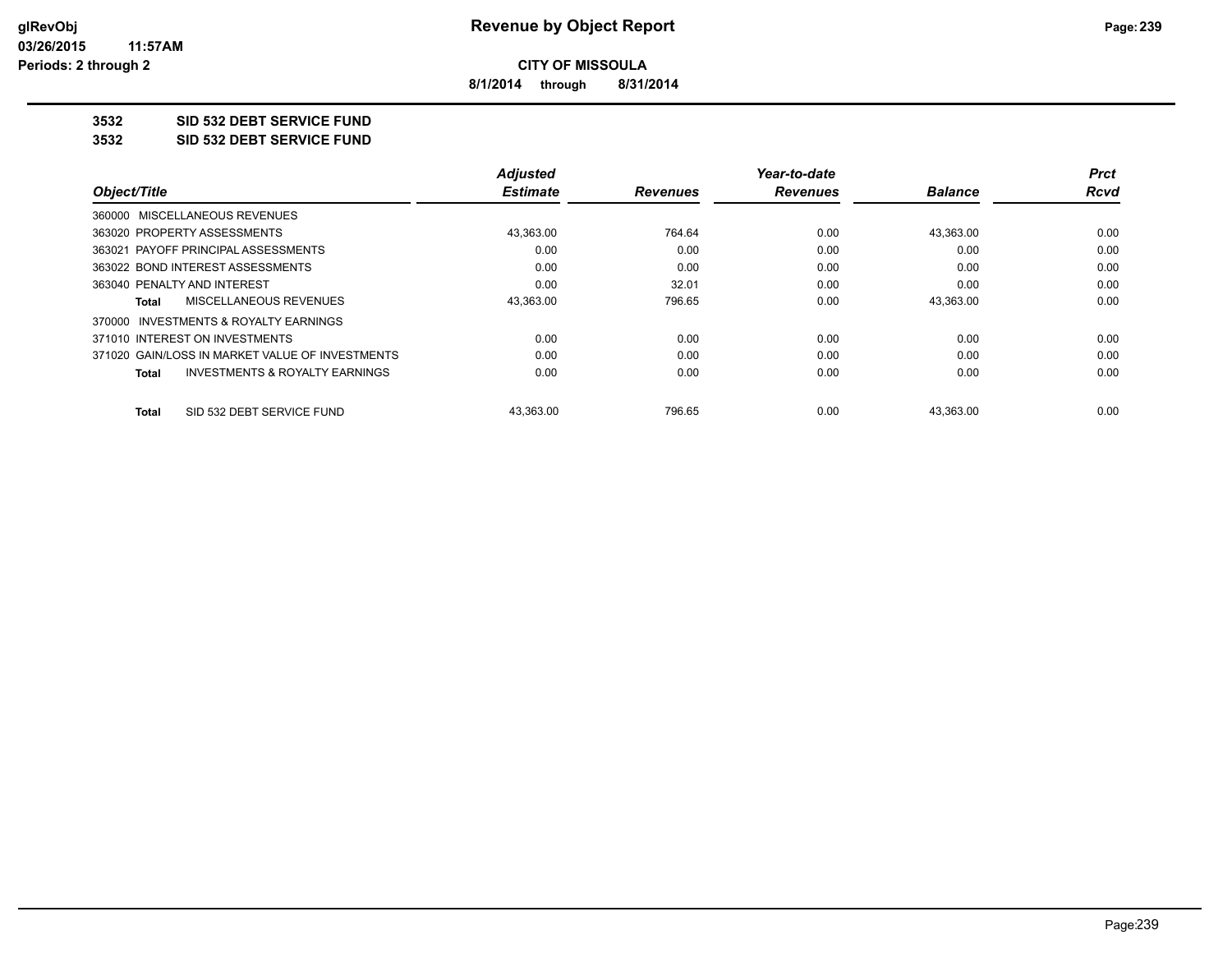**8/1/2014 through 8/31/2014**

### **3532 SID 532 DEBT SERVICE FUND**

|                                                     | <b>Adjusted</b> |                 | Year-to-date    |                | <b>Prct</b> |
|-----------------------------------------------------|-----------------|-----------------|-----------------|----------------|-------------|
| Object/Title                                        | <b>Estimate</b> | <b>Revenues</b> | <b>Revenues</b> | <b>Balance</b> | <b>Rcvd</b> |
| 360000 MISCELLANEOUS REVENUES                       |                 |                 |                 |                |             |
| 363020 PROPERTY ASSESSMENTS                         | 43.363.00       | 764.64          | 0.00            | 43.363.00      | 0.00        |
| 363021 PAYOFF PRINCIPAL ASSESSMENTS                 | 0.00            | 0.00            | 0.00            | 0.00           | 0.00        |
| 363022 BOND INTEREST ASSESSMENTS                    | 0.00            | 0.00            | 0.00            | 0.00           | 0.00        |
| 363040 PENALTY AND INTEREST                         | 0.00            | 32.01           | 0.00            | 0.00           | 0.00        |
| MISCELLANEOUS REVENUES<br>Total                     | 43,363.00       | 796.65          | 0.00            | 43,363.00      | 0.00        |
| <b>INVESTMENTS &amp; ROYALTY EARNINGS</b><br>370000 |                 |                 |                 |                |             |
| 371010 INTEREST ON INVESTMENTS                      | 0.00            | 0.00            | 0.00            | 0.00           | 0.00        |
| 371020 GAIN/LOSS IN MARKET VALUE OF INVESTMENT      | 0.00            | 0.00            | 0.00            | 0.00           | 0.00        |
| <b>INVESTMENTS &amp; ROYALTY EARNINGS</b><br>Total  | 0.00            | 0.00            | 0.00            | 0.00           | 0.00        |
| SID 532 DEBT SERVICE FUND<br><b>Total</b>           | 43.363.00       | 796.65          | 0.00            | 43.363.00      | 0.00        |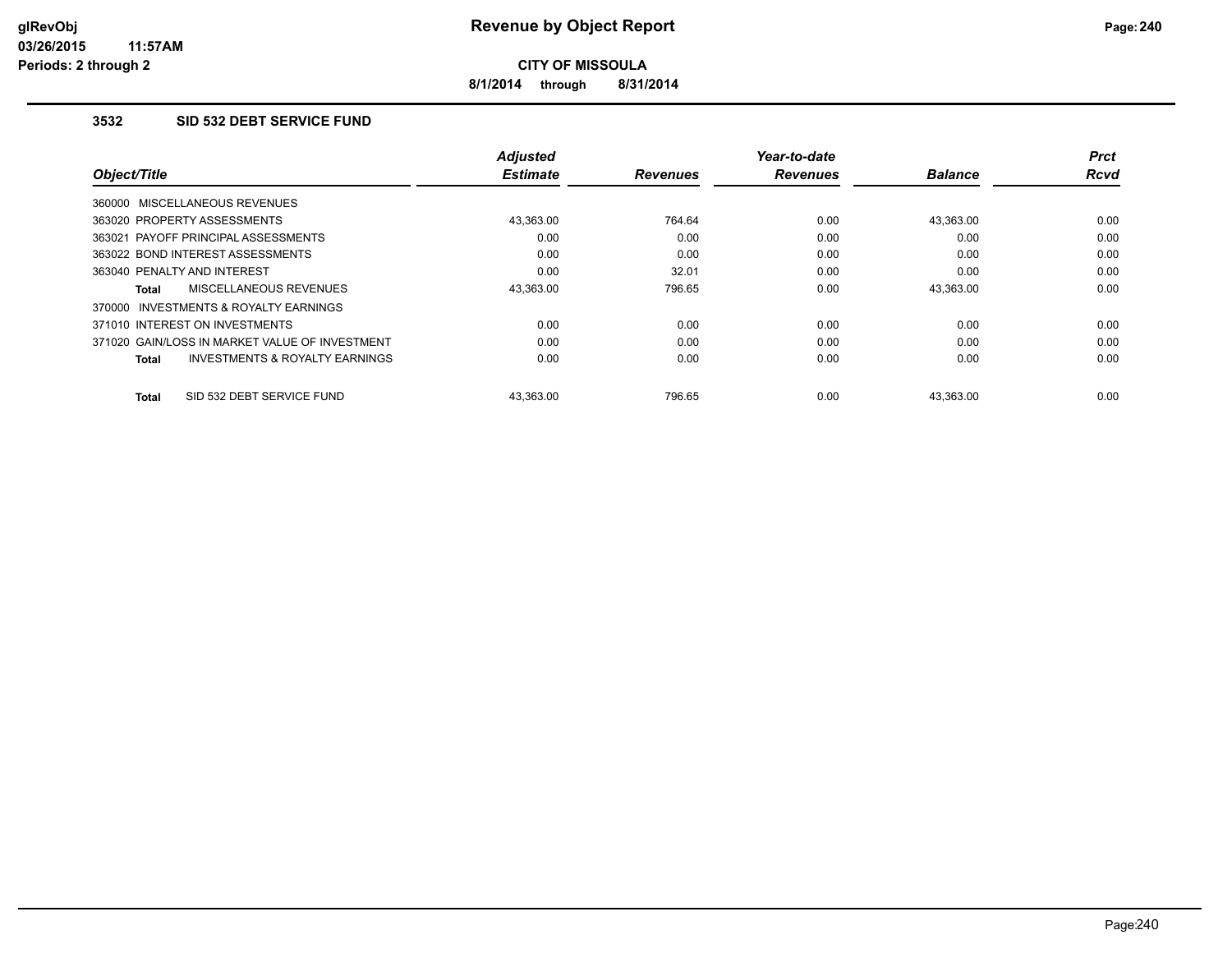**8/1/2014 through 8/31/2014**

# **3533 GILBERT ST SEWER SID DEBT FUND**

#### **3533 GILBERT ST SEWER SID DEBT FUND**

|                                                           | <b>Adjusted</b> |                 | Year-to-date    |                | <b>Prct</b> |
|-----------------------------------------------------------|-----------------|-----------------|-----------------|----------------|-------------|
| Object/Title                                              | <b>Estimate</b> | <b>Revenues</b> | <b>Revenues</b> | <b>Balance</b> | <b>Rcvd</b> |
| TAXES/ASSESSMENTS<br>310000                               |                 |                 |                 |                |             |
| PENALTIES & INTEREST<br>312001                            | 0.00            | 0.00            | 0.00            | 0.00           | 0.00        |
| TAXES/ASSESSMENTS<br>Total                                | 0.00            | 0.00            | 0.00            | 0.00           | 0.00        |
| MISCELLANEOUS REVENUES<br>360000                          |                 |                 |                 |                |             |
| 363020 PROPERTY ASSESSMENTS                               | 17,775.00       | 914.44          | 0.00            | 17,775.00      | 0.00        |
| 363021 PAYOFF PRINCIPAL ASSESSMENTS                       | 0.00            | 0.00            | 0.00            | 0.00           | 0.00        |
| 363022 BOND INTEREST ASSESSMENTS                          | 0.00            | 0.00            | 0.00            | 0.00           | 0.00        |
| 363040 PENALTY AND INTEREST                               | 0.00            | 39.86           | 0.00            | 0.00           | 0.00        |
| MISCELLANEOUS REVENUES<br>Total                           | 17,775.00       | 954.30          | 0.00            | 17,775.00      | 0.00        |
| <b>INVESTMENTS &amp; ROYALTY EARNINGS</b><br>370000       |                 |                 |                 |                |             |
| 371010 INTEREST ON INVESTMENTS                            | 0.00            | 0.00            | 0.00            | 0.00           | 0.00        |
| 371020 GAIN/LOSS IN MARKET VALUE OF INVESTMENTS           | 0.00            | 0.00            | 0.00            | 0.00           | 0.00        |
| <b>INVESTMENTS &amp; ROYALTY EARNINGS</b><br><b>Total</b> | 0.00            | 0.00            | 0.00            | 0.00           | 0.00        |
| OTHER FINANCING SOURCES<br>380000                         |                 |                 |                 |                |             |
| 381009 TRANSFERS IN                                       | 0.00            | 0.00            | 0.00            | 0.00           | 0.00        |
| OTHER FINANCING SOURCES<br>Total                          | 0.00            | 0.00            | 0.00            | 0.00           | 0.00        |
| GILBERT ST SEWER SID DEBT FUND<br><b>Total</b>            | 17,775.00       | 954.30          | 0.00            | 17,775.00      | 0.00        |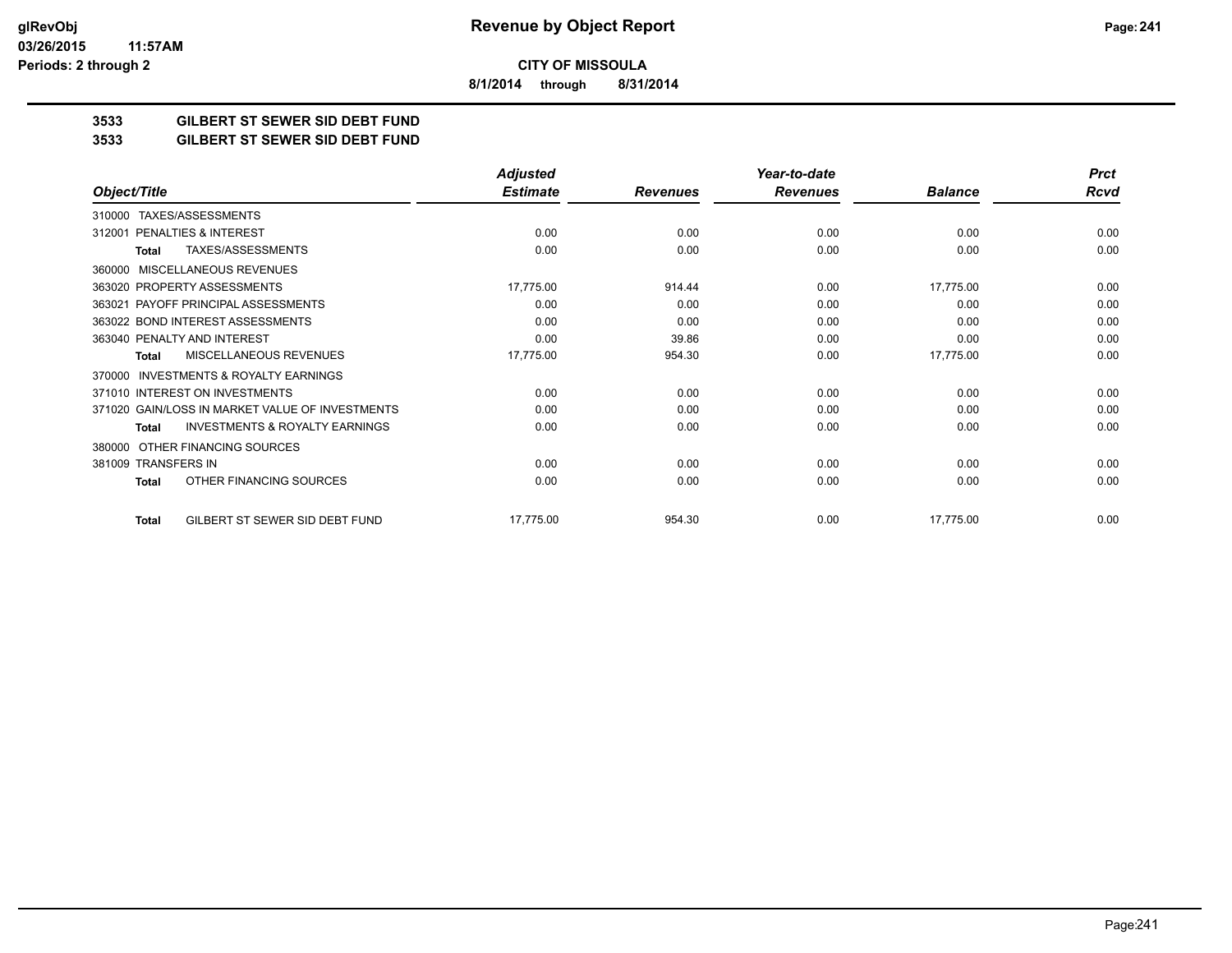**8/1/2014 through 8/31/2014**

# **3533 GILBERT ST SEWER SID DEBT FUND**

|                                                           | <b>Adjusted</b> |                 | Year-to-date    |                | <b>Prct</b> |
|-----------------------------------------------------------|-----------------|-----------------|-----------------|----------------|-------------|
| Object/Title                                              | <b>Estimate</b> | <b>Revenues</b> | <b>Revenues</b> | <b>Balance</b> | <b>Rcvd</b> |
| TAXES/ASSESSMENTS<br>310000                               |                 |                 |                 |                |             |
| 312001 PENALTIES & INTEREST                               | 0.00            | 0.00            | 0.00            | 0.00           | 0.00        |
| TAXES/ASSESSMENTS<br>Total                                | 0.00            | 0.00            | 0.00            | 0.00           | 0.00        |
| 360000 MISCELLANEOUS REVENUES                             |                 |                 |                 |                |             |
| 363020 PROPERTY ASSESSMENTS                               | 17,775.00       | 914.44          | 0.00            | 17,775.00      | 0.00        |
| 363021 PAYOFF PRINCIPAL ASSESSMENTS                       | 0.00            | 0.00            | 0.00            | 0.00           | 0.00        |
| 363022 BOND INTEREST ASSESSMENTS                          | 0.00            | 0.00            | 0.00            | 0.00           | 0.00        |
| 363040 PENALTY AND INTEREST                               | 0.00            | 39.86           | 0.00            | 0.00           | 0.00        |
| MISCELLANEOUS REVENUES<br><b>Total</b>                    | 17,775.00       | 954.30          | 0.00            | 17,775.00      | 0.00        |
| <b>INVESTMENTS &amp; ROYALTY EARNINGS</b><br>370000       |                 |                 |                 |                |             |
| 371010 INTEREST ON INVESTMENTS                            | 0.00            | 0.00            | 0.00            | 0.00           | 0.00        |
| 371020 GAIN/LOSS IN MARKET VALUE OF INVESTMENT            | 0.00            | 0.00            | 0.00            | 0.00           | 0.00        |
| <b>INVESTMENTS &amp; ROYALTY EARNINGS</b><br><b>Total</b> | 0.00            | 0.00            | 0.00            | 0.00           | 0.00        |
| 380000 OTHER FINANCING SOURCES                            |                 |                 |                 |                |             |
| 381009 TRANSFERS IN                                       | 0.00            | 0.00            | 0.00            | 0.00           | 0.00        |
| OTHER FINANCING SOURCES<br><b>Total</b>                   | 0.00            | 0.00            | 0.00            | 0.00           | 0.00        |
| GILBERT ST SEWER SID DEBT FUND<br>Total                   | 17,775.00       | 954.30          | 0.00            | 17,775.00      | 0.00        |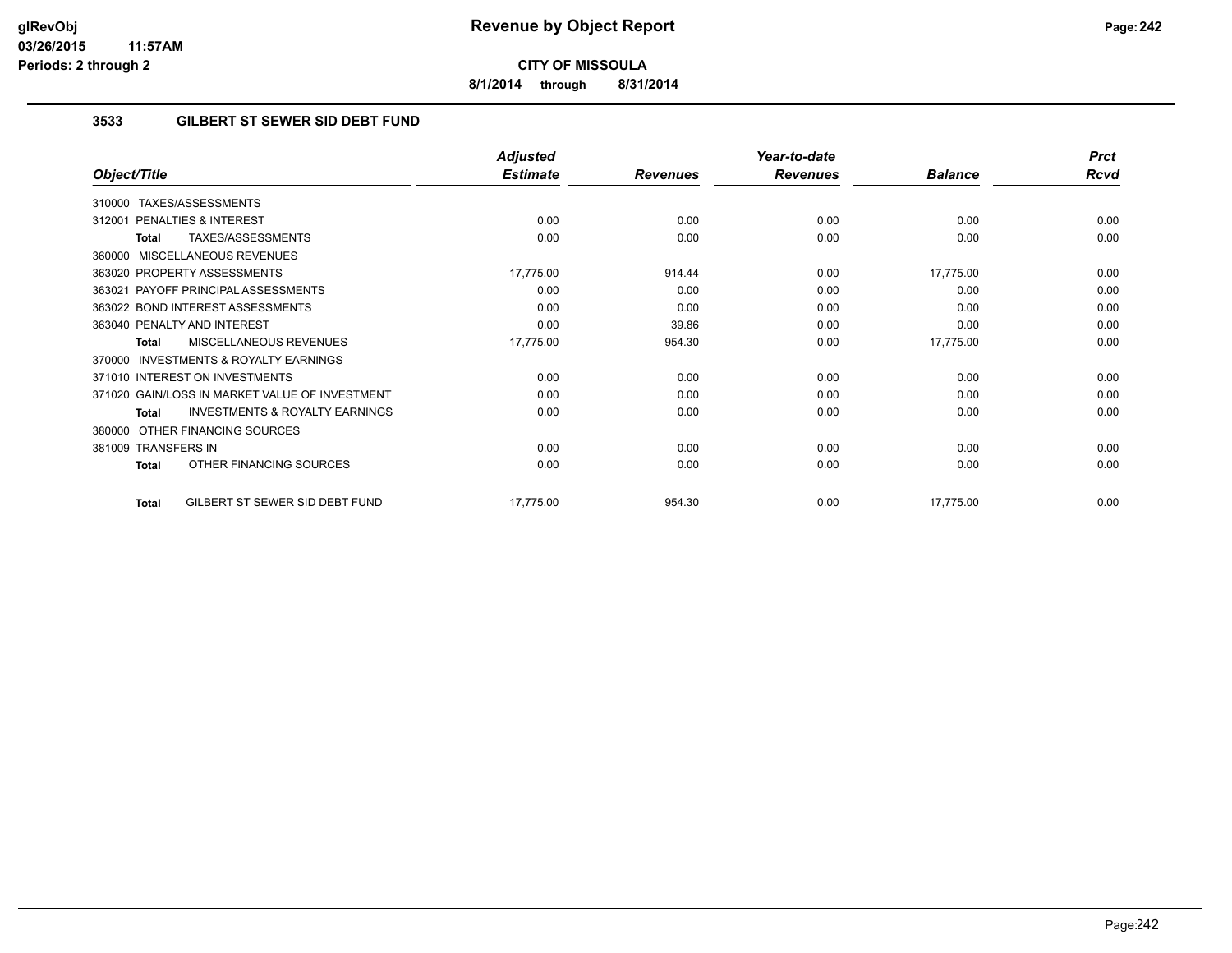**8/1/2014 through 8/31/2014**

# **3534 LINCOLNWOOD SEWER PHASE I**

#### **3534 LINCOLNWOOD SEWER PHASE I**

|                                                    | <b>Adjusted</b> |                 | Year-to-date    |                | <b>Prct</b> |
|----------------------------------------------------|-----------------|-----------------|-----------------|----------------|-------------|
| Object/Title                                       | <b>Estimate</b> | <b>Revenues</b> | <b>Revenues</b> | <b>Balance</b> | Rcvd        |
| TAXES/ASSESSMENTS<br>310000                        |                 |                 |                 |                |             |
| <b>PENALTIES &amp; INTEREST</b><br>312001          | 0.00            | 0.00            | 0.00            | 0.00           | 0.00        |
| TAXES/ASSESSMENTS<br>Total                         | 0.00            | 0.00            | 0.00            | 0.00           | 0.00        |
| MISCELLANEOUS REVENUES<br>360000                   |                 |                 |                 |                |             |
| 363020 PROPERTY ASSESSMENTS                        | 18.413.00       | 584.45          | 0.00            | 18,413.00      | 0.00        |
| 363021 PAYOFF PRINCIPAL ASSESSMENTS                | 0.00            | 0.00            | $-4,276.80$     | 4,276.80       | 0.00        |
| 363022 BOND INTEREST ASSESSMENTS                   | 0.00            | 0.00            | 0.00            | 0.00           | 0.00        |
| 363040 PENALTY AND INTEREST                        | 0.00            | 15.67           | 0.00            | 0.00           | 0.00        |
| <b>MISCELLANEOUS REVENUES</b><br>Total             | 18,413.00       | 600.12          | $-4,276.80$     | 22,689.80      | $-23.23$    |
| INVESTMENTS & ROYALTY EARNINGS<br>370000           |                 |                 |                 |                |             |
| 371010 INTEREST ON INVESTMENTS                     | 0.00            | 0.00            | 0.00            | 0.00           | 0.00        |
| 371020 GAIN/LOSS IN MARKET VALUE OF INVESTMENTS    | 0.00            | 0.00            | 0.00            | 0.00           | 0.00        |
| <b>INVESTMENTS &amp; ROYALTY EARNINGS</b><br>Total | 0.00            | 0.00            | 0.00            | 0.00           | 0.00        |
| LINCOLNWOOD SEWER PHASE I<br>Total                 | 18,413.00       | 600.12          | $-4,276.80$     | 22,689.80      | $-23.23$    |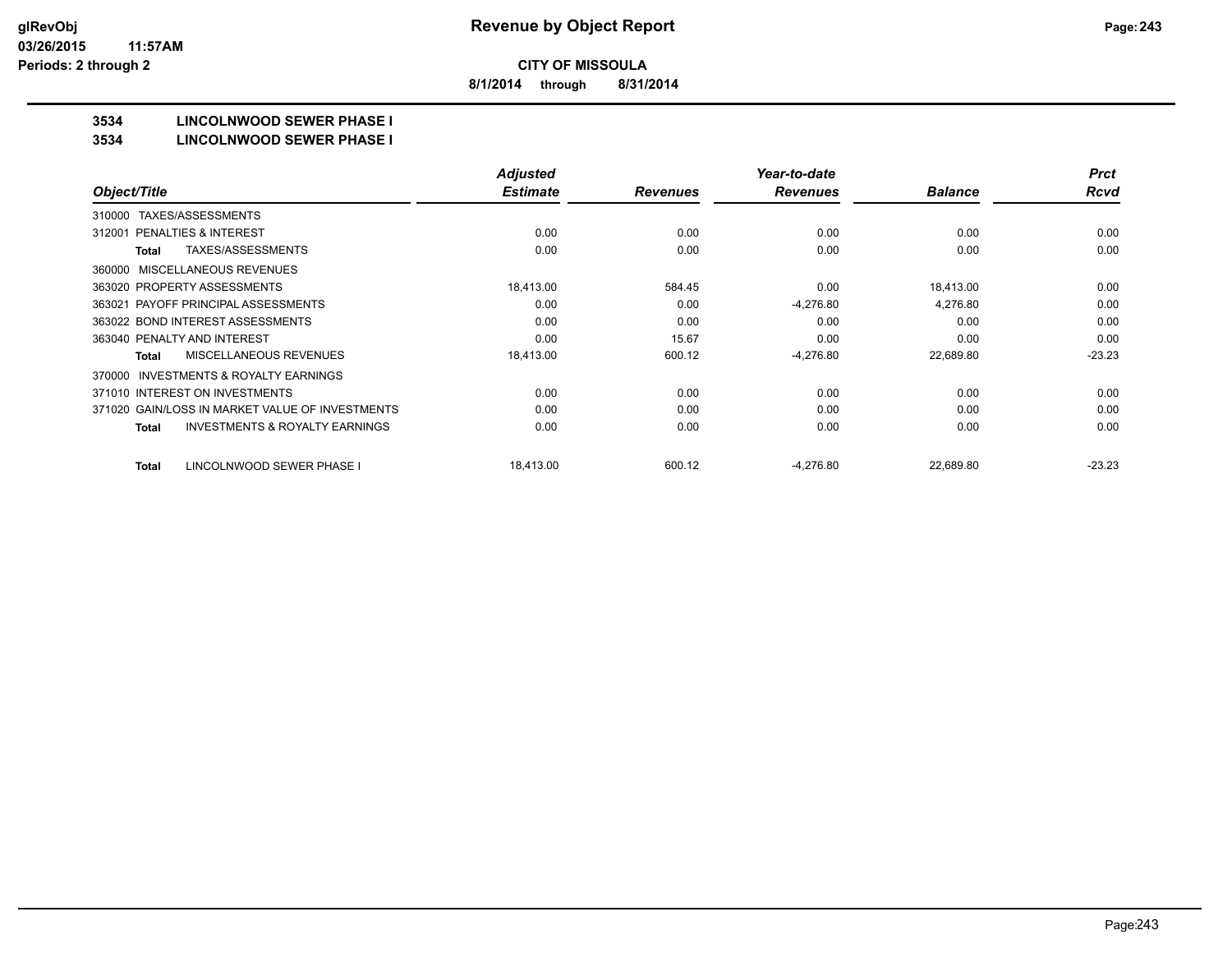**8/1/2014 through 8/31/2014**

# **3534 LINCOLNWOOD SEWER PHASE I**

|                                                           | <b>Adjusted</b> |                 | Year-to-date    |                | <b>Prct</b> |
|-----------------------------------------------------------|-----------------|-----------------|-----------------|----------------|-------------|
| Object/Title                                              | <b>Estimate</b> | <b>Revenues</b> | <b>Revenues</b> | <b>Balance</b> | <b>Rcvd</b> |
| TAXES/ASSESSMENTS<br>310000                               |                 |                 |                 |                |             |
| PENALTIES & INTEREST<br>312001                            | 0.00            | 0.00            | 0.00            | 0.00           | 0.00        |
| TAXES/ASSESSMENTS<br>Total                                | 0.00            | 0.00            | 0.00            | 0.00           | 0.00        |
| 360000 MISCELLANEOUS REVENUES                             |                 |                 |                 |                |             |
| 363020 PROPERTY ASSESSMENTS                               | 18,413.00       | 584.45          | 0.00            | 18,413.00      | 0.00        |
| 363021 PAYOFF PRINCIPAL ASSESSMENTS                       | 0.00            | 0.00            | $-4,276.80$     | 4,276.80       | 0.00        |
| 363022 BOND INTEREST ASSESSMENTS                          | 0.00            | 0.00            | 0.00            | 0.00           | 0.00        |
| 363040 PENALTY AND INTEREST                               | 0.00            | 15.67           | 0.00            | 0.00           | 0.00        |
| <b>MISCELLANEOUS REVENUES</b><br>Total                    | 18,413.00       | 600.12          | $-4,276.80$     | 22,689.80      | $-23.23$    |
| <b>INVESTMENTS &amp; ROYALTY EARNINGS</b><br>370000       |                 |                 |                 |                |             |
| 371010 INTEREST ON INVESTMENTS                            | 0.00            | 0.00            | 0.00            | 0.00           | 0.00        |
| 371020 GAIN/LOSS IN MARKET VALUE OF INVESTMENT            | 0.00            | 0.00            | 0.00            | 0.00           | 0.00        |
| <b>INVESTMENTS &amp; ROYALTY EARNINGS</b><br><b>Total</b> | 0.00            | 0.00            | 0.00            | 0.00           | 0.00        |
| LINCOLNWOOD SEWER PHASE I<br>Total                        | 18,413.00       | 600.12          | $-4,276.80$     | 22,689.80      | $-23.23$    |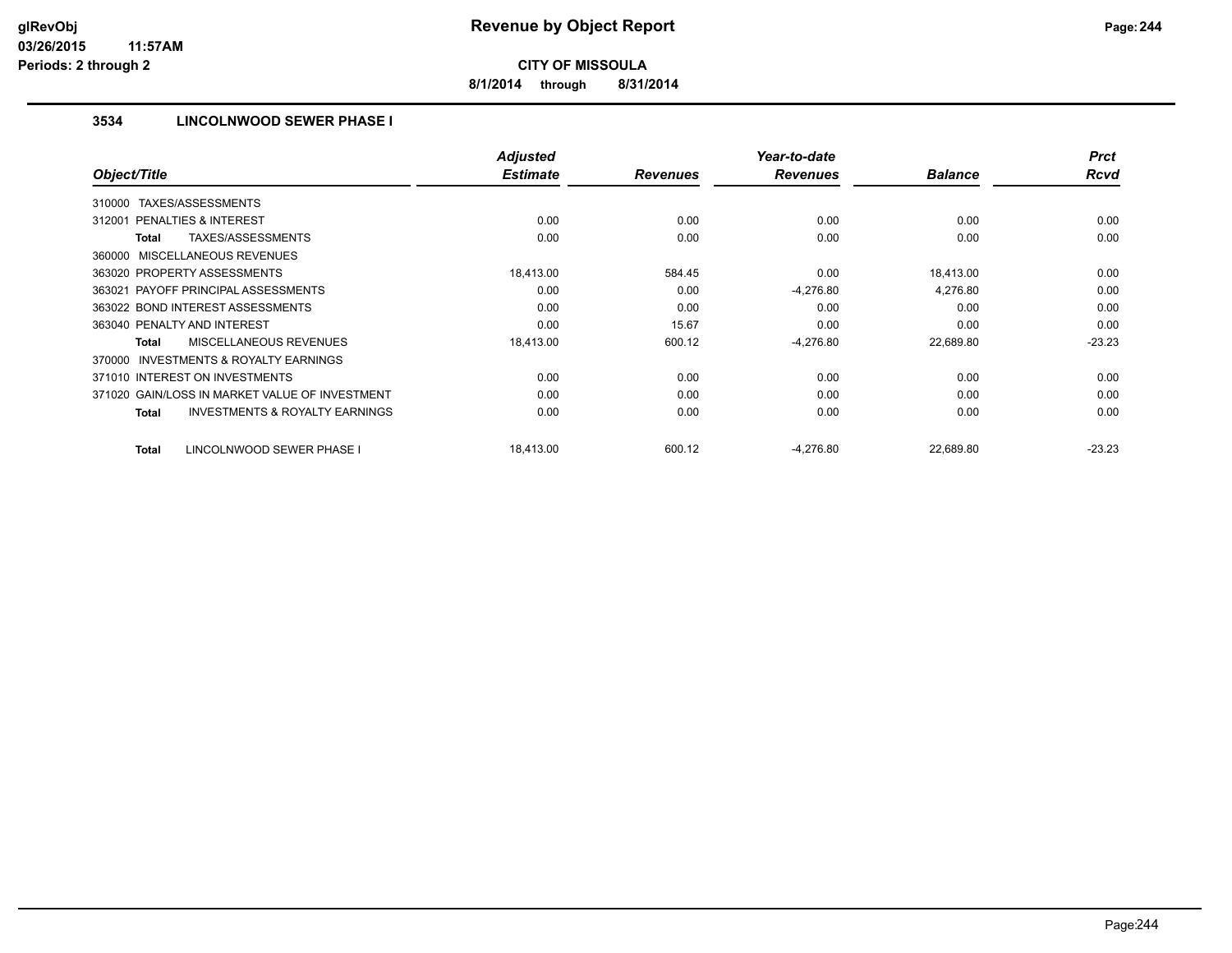**8/1/2014 through 8/31/2014**

# **3535 SLANT STREET TRAFFIC CALMING**

#### **3535 SLANT STREET TRAFFIC CALMING**

|                                                           | <b>Adjusted</b> |                 | Year-to-date    |                | <b>Prct</b> |
|-----------------------------------------------------------|-----------------|-----------------|-----------------|----------------|-------------|
| Object/Title                                              | <b>Estimate</b> | <b>Revenues</b> | <b>Revenues</b> | <b>Balance</b> | Rcvd        |
| TAXES/ASSESSMENTS<br>310000                               |                 |                 |                 |                |             |
| PENALTIES & INTEREST<br>312001                            | 0.00            | 0.00            | 0.00            | 0.00           | 0.00        |
| <b>TAXES/ASSESSMENTS</b><br><b>Total</b>                  | 0.00            | 0.00            | 0.00            | 0.00           | 0.00        |
| MISCELLANEOUS REVENUES<br>360000                          |                 |                 |                 |                |             |
| 360010 MISCELLANEOUS                                      | 0.00            | 0.00            | 0.00            | 0.00           | 0.00        |
| 363020 PROPERTY ASSESSMENTS                               | 0.00            | 55.65           | $-22.27$        | 22.27          | 0.00        |
| 363021 PAYOFF PRINCIPAL ASSESSMENTS                       | 0.00            | 0.00            | 0.00            | 0.00           | 0.00        |
| 363022 BOND INTEREST ASSESSMENTS                          | 0.00            | 0.00            | 0.00            | 0.00           | 0.00        |
| 363040 PENALTY AND INTEREST                               | 0.00            | 1.57            | $-1.33$         | 1.33           | 0.00        |
| MISCELLANEOUS REVENUES<br><b>Total</b>                    | 0.00            | 57.22           | $-23.60$        | 23.60          | 0.00        |
| <b>INVESTMENTS &amp; ROYALTY EARNINGS</b><br>370000       |                 |                 |                 |                |             |
| 371010 INTEREST ON INVESTMENTS                            | 0.00            | 0.00            | 0.00            | 0.00           | 0.00        |
| 371020 GAIN/LOSS IN MARKET VALUE OF INVESTMENTS           | 0.00            | 0.00            | 0.00            | 0.00           | 0.00        |
| <b>INVESTMENTS &amp; ROYALTY EARNINGS</b><br><b>Total</b> | 0.00            | 0.00            | 0.00            | 0.00           | 0.00        |
| OTHER FINANCING SOURCES<br>380000                         |                 |                 |                 |                |             |
| 383000 OPERATING TRANSFERS                                | 0.00            | 0.00            | 0.00            | 0.00           | 0.00        |
| OTHER FINANCING SOURCES<br><b>Total</b>                   | 0.00            | 0.00            | 0.00            | 0.00           | 0.00        |
| SLANT STREET TRAFFIC CALMING<br><b>Total</b>              | 0.00            | 57.22           | $-23.60$        | 23.60          | 0.00        |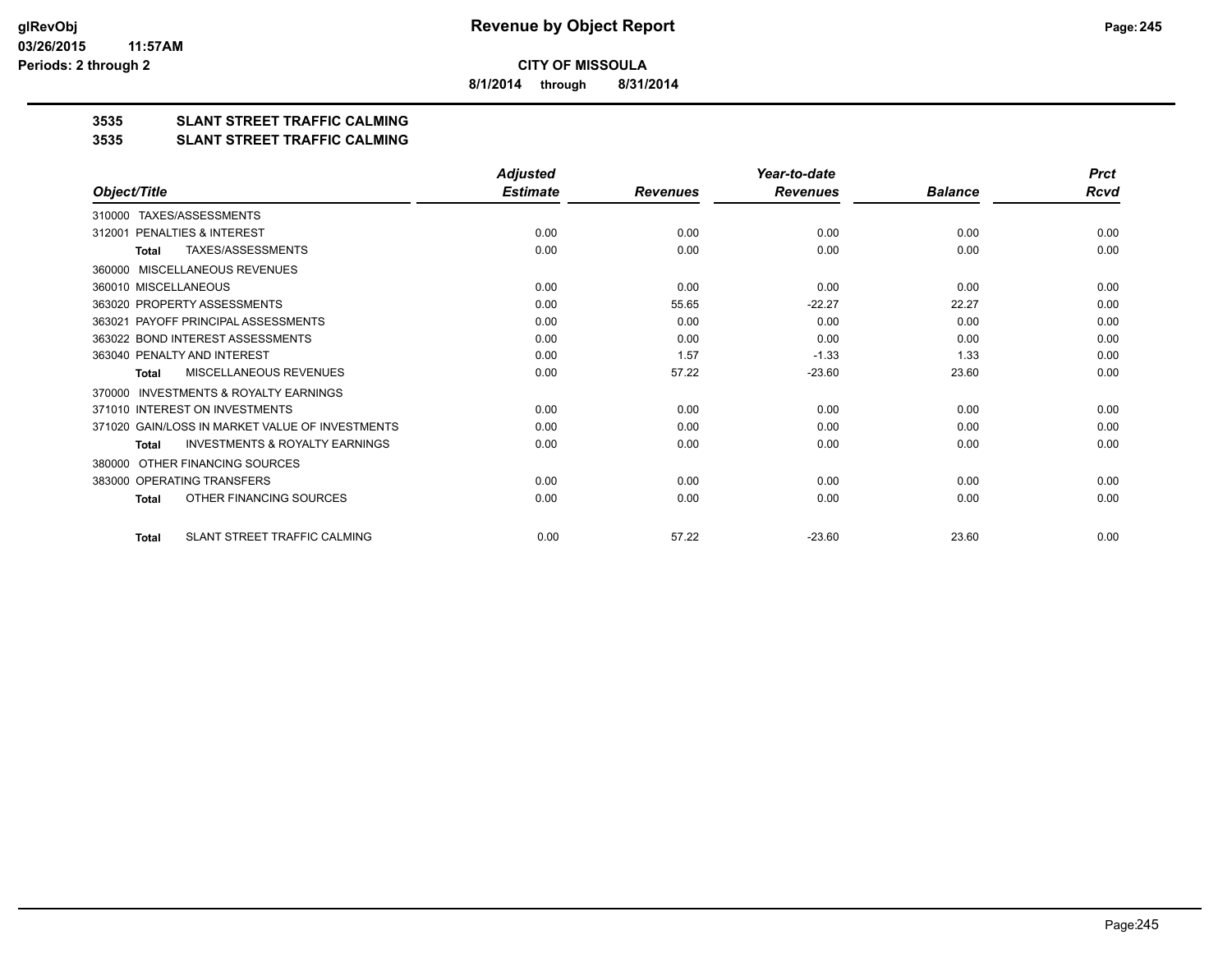**8/1/2014 through 8/31/2014**

# **3535 SLANT STREET TRAFFIC CALMING**

|                                                           | <b>Adjusted</b> |                 | Year-to-date    |                | <b>Prct</b> |
|-----------------------------------------------------------|-----------------|-----------------|-----------------|----------------|-------------|
| Object/Title                                              | <b>Estimate</b> | <b>Revenues</b> | <b>Revenues</b> | <b>Balance</b> | <b>Rcvd</b> |
| 310000 TAXES/ASSESSMENTS                                  |                 |                 |                 |                |             |
| PENALTIES & INTEREST<br>312001                            | 0.00            | 0.00            | 0.00            | 0.00           | 0.00        |
| TAXES/ASSESSMENTS<br><b>Total</b>                         | 0.00            | 0.00            | 0.00            | 0.00           | 0.00        |
| 360000 MISCELLANEOUS REVENUES                             |                 |                 |                 |                |             |
| 360010 MISCELLANEOUS                                      | 0.00            | 0.00            | 0.00            | 0.00           | 0.00        |
| 363020 PROPERTY ASSESSMENTS                               | 0.00            | 55.65           | $-22.27$        | 22.27          | 0.00        |
| 363021 PAYOFF PRINCIPAL ASSESSMENTS                       | 0.00            | 0.00            | 0.00            | 0.00           | 0.00        |
| 363022 BOND INTEREST ASSESSMENTS                          | 0.00            | 0.00            | 0.00            | 0.00           | 0.00        |
| 363040 PENALTY AND INTEREST                               | 0.00            | 1.57            | $-1.33$         | 1.33           | 0.00        |
| MISCELLANEOUS REVENUES<br><b>Total</b>                    | 0.00            | 57.22           | $-23.60$        | 23.60          | 0.00        |
| INVESTMENTS & ROYALTY EARNINGS<br>370000                  |                 |                 |                 |                |             |
| 371010 INTEREST ON INVESTMENTS                            | 0.00            | 0.00            | 0.00            | 0.00           | 0.00        |
| 371020 GAIN/LOSS IN MARKET VALUE OF INVESTMENT            | 0.00            | 0.00            | 0.00            | 0.00           | 0.00        |
| <b>INVESTMENTS &amp; ROYALTY EARNINGS</b><br><b>Total</b> | 0.00            | 0.00            | 0.00            | 0.00           | 0.00        |
| OTHER FINANCING SOURCES<br>380000                         |                 |                 |                 |                |             |
| 383000 OPERATING TRANSFERS                                | 0.00            | 0.00            | 0.00            | 0.00           | 0.00        |
| OTHER FINANCING SOURCES<br><b>Total</b>                   | 0.00            | 0.00            | 0.00            | 0.00           | 0.00        |
| SLANT STREET TRAFFIC CALMING<br><b>Total</b>              | 0.00            | 57.22           | $-23.60$        | 23.60          | 0.00        |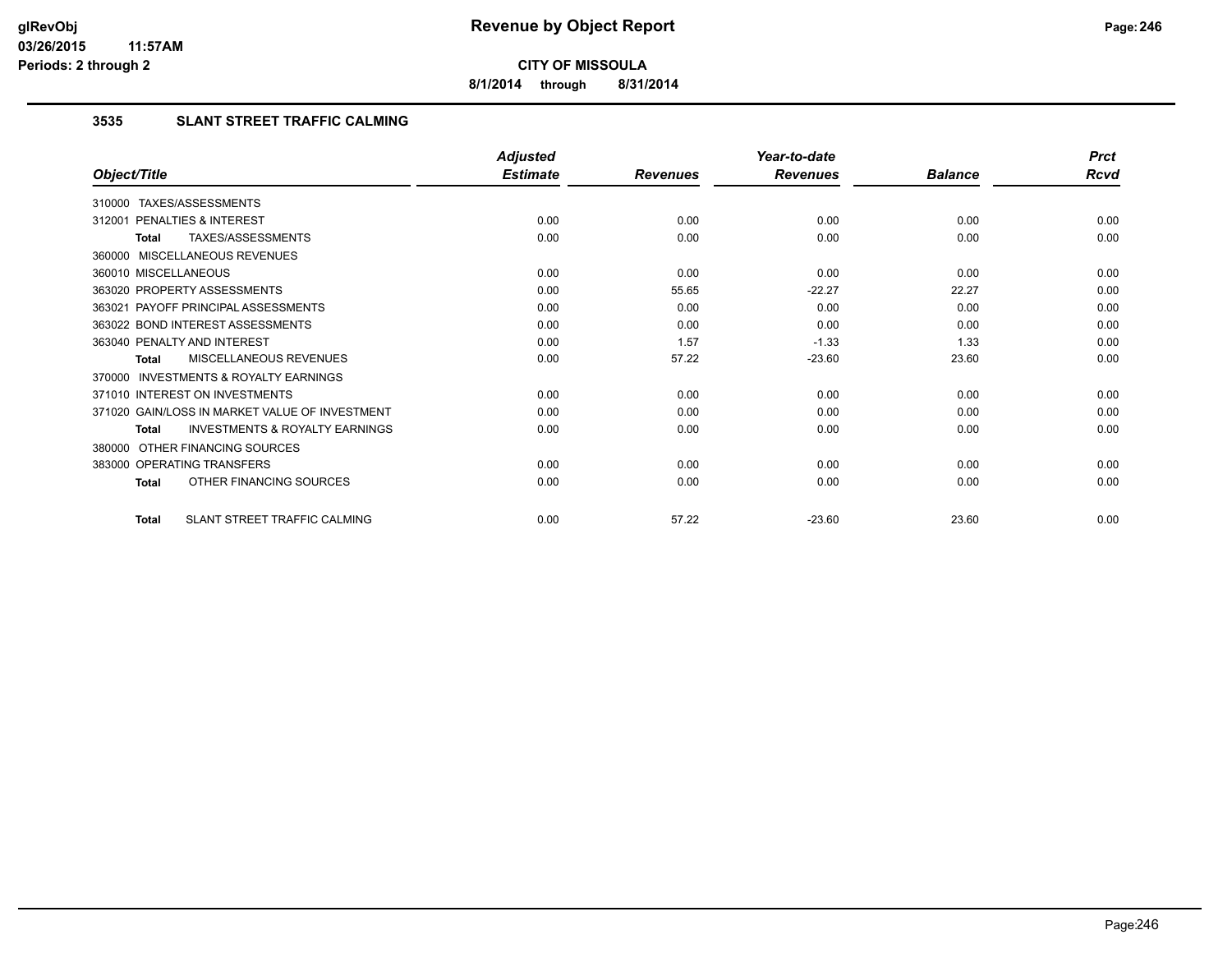**8/1/2014 through 8/31/2014**

# **3536 LINCOLNWOOD SEWER PHASE II**

#### **3536 LINCOLNWOOD SEWER PHASE II**

|                                                    | <b>Adjusted</b> |                 | Year-to-date    |                | <b>Prct</b> |
|----------------------------------------------------|-----------------|-----------------|-----------------|----------------|-------------|
| Object/Title                                       | <b>Estimate</b> | <b>Revenues</b> | <b>Revenues</b> | <b>Balance</b> | <b>Rcvd</b> |
| TAXES/ASSESSMENTS<br>310000                        |                 |                 |                 |                |             |
| PENALTIES & INTEREST<br>312001                     | 0.00            | 0.00            | 0.00            | 0.00           | 0.00        |
| TAXES/ASSESSMENTS<br>Total                         | 0.00            | 0.00            | 0.00            | 0.00           | 0.00        |
| MISCELLANEOUS REVENUES<br>360000                   |                 |                 |                 |                |             |
| 363020 PROPERTY ASSESSMENTS                        | 31,100.00       | 675.96          | $-209.06$       | 31,309.06      | $-0.67$     |
| 363021 PAYOFF PRINCIPAL ASSESSMENTS                | 0.00            | 0.00            | 0.00            | 0.00           | 0.00        |
| 363022 BOND INTEREST ASSESSMENTS                   | 0.00            | 0.00            | 0.00            | 0.00           | 0.00        |
| 363040 PENALTY AND INTEREST                        | 0.00            | 28.82           | $-7.04$         | 7.04           | 0.00        |
| MISCELLANEOUS REVENUES<br>Total                    | 31,100.00       | 704.78          | $-216.10$       | 31,316.10      | $-0.69$     |
| INVESTMENTS & ROYALTY EARNINGS<br>370000           |                 |                 |                 |                |             |
| 371010 INTEREST ON INVESTMENTS                     | 0.00            | 0.00            | 0.00            | 0.00           | 0.00        |
| 371020 GAIN/LOSS IN MARKET VALUE OF INVESTMENTS    | 0.00            | 0.00            | 0.00            | 0.00           | 0.00        |
| <b>INVESTMENTS &amp; ROYALTY EARNINGS</b><br>Total | 0.00            | 0.00            | 0.00            | 0.00           | 0.00        |
|                                                    |                 |                 |                 |                |             |
| LINCOLNWOOD SEWER PHASE II<br>Total                | 31,100.00       | 704.78          | $-216.10$       | 31,316.10      | $-0.69$     |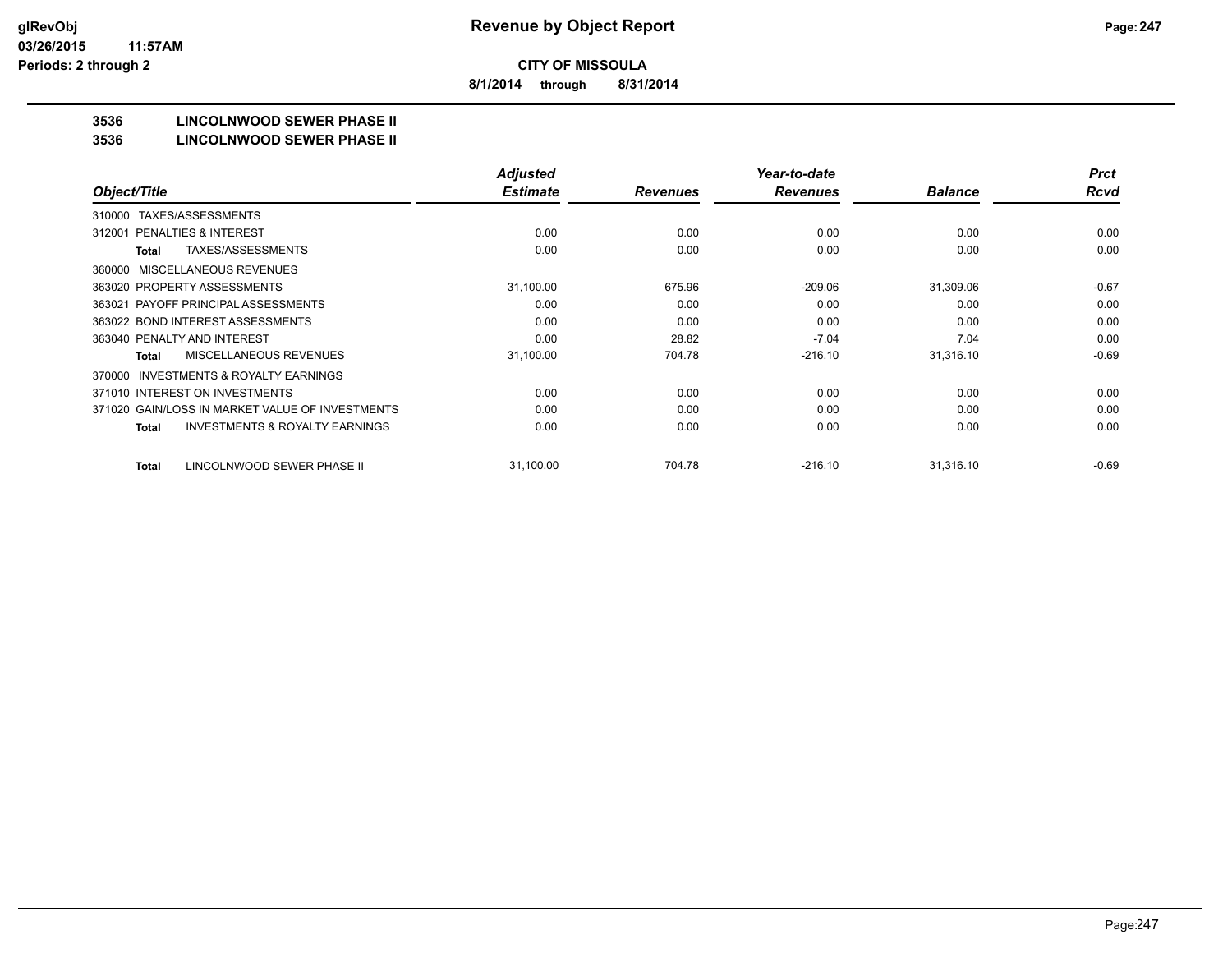**8/1/2014 through 8/31/2014**

# **3536 LINCOLNWOOD SEWER PHASE II**

| Object/Title                                              | <b>Adjusted</b><br><b>Estimate</b> |                 | Year-to-date    | <b>Balance</b> | <b>Prct</b><br><b>Rcvd</b> |
|-----------------------------------------------------------|------------------------------------|-----------------|-----------------|----------------|----------------------------|
|                                                           |                                    | <b>Revenues</b> | <b>Revenues</b> |                |                            |
| TAXES/ASSESSMENTS<br>310000                               |                                    |                 |                 |                |                            |
| 312001 PENALTIES & INTEREST                               | 0.00                               | 0.00            | 0.00            | 0.00           | 0.00                       |
| <b>TAXES/ASSESSMENTS</b><br><b>Total</b>                  | 0.00                               | 0.00            | 0.00            | 0.00           | 0.00                       |
| 360000 MISCELLANEOUS REVENUES                             |                                    |                 |                 |                |                            |
| 363020 PROPERTY ASSESSMENTS                               | 31,100.00                          | 675.96          | $-209.06$       | 31,309.06      | $-0.67$                    |
| 363021 PAYOFF PRINCIPAL ASSESSMENTS                       | 0.00                               | 0.00            | 0.00            | 0.00           | 0.00                       |
| 363022 BOND INTEREST ASSESSMENTS                          | 0.00                               | 0.00            | 0.00            | 0.00           | 0.00                       |
| 363040 PENALTY AND INTEREST                               | 0.00                               | 28.82           | $-7.04$         | 7.04           | 0.00                       |
| MISCELLANEOUS REVENUES<br><b>Total</b>                    | 31,100.00                          | 704.78          | $-216.10$       | 31,316.10      | $-0.69$                    |
| <b>INVESTMENTS &amp; ROYALTY EARNINGS</b><br>370000       |                                    |                 |                 |                |                            |
| 371010 INTEREST ON INVESTMENTS                            | 0.00                               | 0.00            | 0.00            | 0.00           | 0.00                       |
| 371020 GAIN/LOSS IN MARKET VALUE OF INVESTMENT            | 0.00                               | 0.00            | 0.00            | 0.00           | 0.00                       |
| <b>INVESTMENTS &amp; ROYALTY EARNINGS</b><br><b>Total</b> | 0.00                               | 0.00            | 0.00            | 0.00           | 0.00                       |
| LINCOLNWOOD SEWER PHASE II<br><b>Total</b>                | 31,100.00                          | 704.78          | $-216.10$       | 31,316.10      | $-0.69$                    |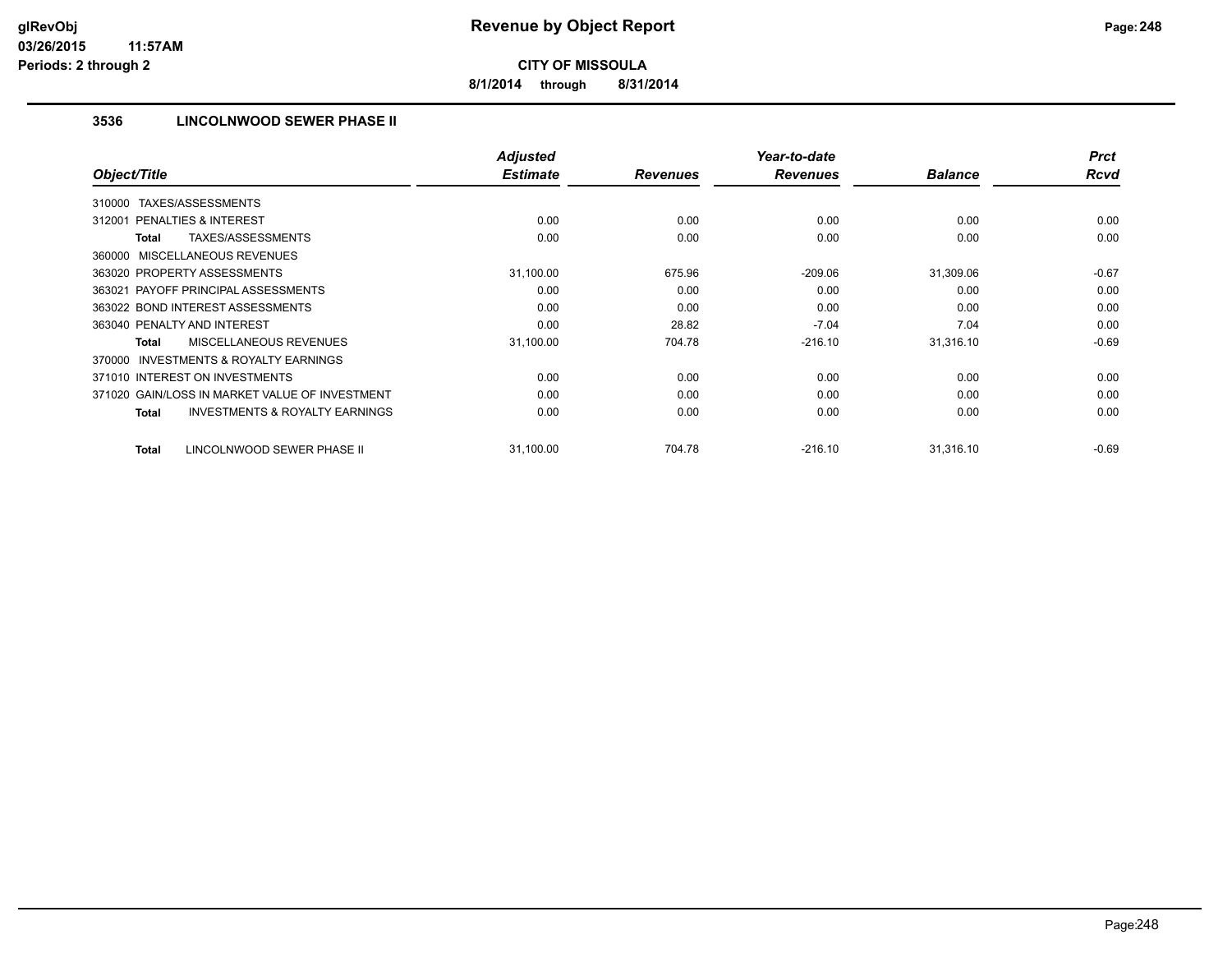**8/1/2014 through 8/31/2014**

# **3539 SOUTH 4TH STREET W TRAFFIC**

#### **3539 SOUTH 4TH STREET W TRAFFIC**

|                                                           | <b>Adjusted</b> |                 | Year-to-date    |                | <b>Prct</b> |
|-----------------------------------------------------------|-----------------|-----------------|-----------------|----------------|-------------|
| Object/Title                                              | <b>Estimate</b> | <b>Revenues</b> | <b>Revenues</b> | <b>Balance</b> | <b>Rcvd</b> |
| TAXES/ASSESSMENTS<br>310000                               |                 |                 |                 |                |             |
| PENALTIES & INTEREST<br>312001                            | 0.00            | 0.00            | 0.00            | 0.00           | 0.00        |
| <b>TAXES/ASSESSMENTS</b><br><b>Total</b>                  | 0.00            | 0.00            | 0.00            | 0.00           | 0.00        |
| MISCELLANEOUS REVENUES<br>360000                          |                 |                 |                 |                |             |
| 360010 MISCELLANEOUS                                      | 0.00            | 0.00            | 0.00            | 0.00           | 0.00        |
| 363020 PROPERTY ASSESSMENTS                               | 0.00            | 40.28           | 0.00            | 0.00           | 0.00        |
| 363021 PAYOFF PRINCIPAL ASSESSMENTS                       | 0.00            | 0.00            | 0.00            | 0.00           | 0.00        |
| 363022 BOND INTEREST ASSESSMENTS                          | 0.00            | 0.00            | 0.00            | 0.00           | 0.00        |
| 363040 PENALTY AND INTEREST                               | 0.00            | 1.20            | 0.00            | 0.00           | 0.00        |
| MISCELLANEOUS REVENUES<br><b>Total</b>                    | 0.00            | 41.48           | 0.00            | 0.00           | 0.00        |
| <b>INVESTMENTS &amp; ROYALTY EARNINGS</b><br>370000       |                 |                 |                 |                |             |
| 371010 INTEREST ON INVESTMENTS                            | 0.00            | 0.00            | 0.00            | 0.00           | 0.00        |
| 371020 GAIN/LOSS IN MARKET VALUE OF INVESTMENTS           | 0.00            | 0.00            | 0.00            | 0.00           | 0.00        |
| <b>INVESTMENTS &amp; ROYALTY EARNINGS</b><br><b>Total</b> | 0.00            | 0.00            | 0.00            | 0.00           | 0.00        |
| OTHER FINANCING SOURCES<br>380000                         |                 |                 |                 |                |             |
| 383000 OPERATING TRANSFERS                                | 0.00            | 0.00            | 0.00            | 0.00           | 0.00        |
| OTHER FINANCING SOURCES<br><b>Total</b>                   | 0.00            | 0.00            | 0.00            | 0.00           | 0.00        |
| SOUTH 4TH STREET W TRAFFIC<br><b>Total</b>                | 0.00            | 41.48           | 0.00            | 0.00           | 0.00        |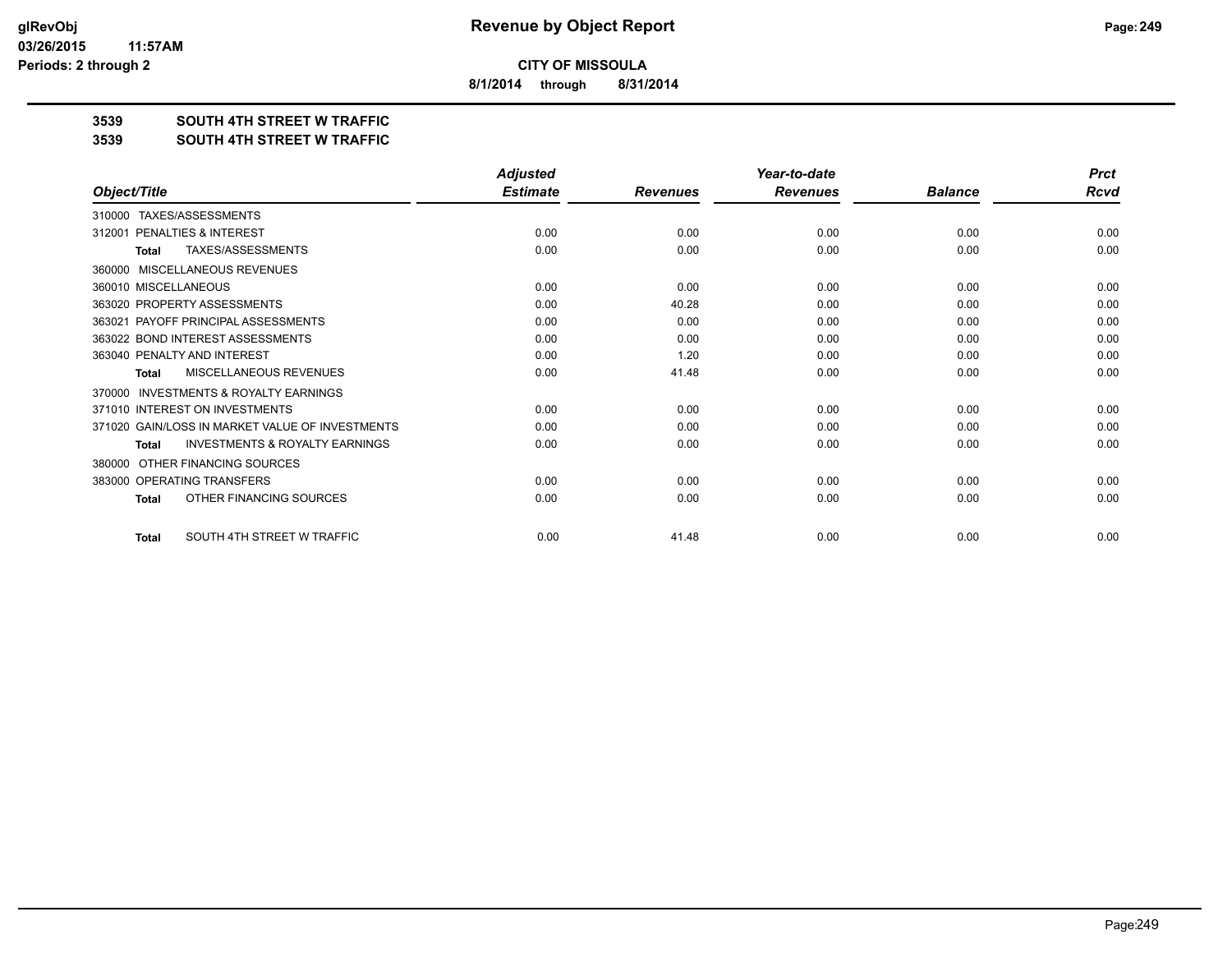**8/1/2014 through 8/31/2014**

# **3539 SOUTH 4TH STREET W TRAFFIC**

|                                                           | <b>Adjusted</b> |                 | Year-to-date    |                | <b>Prct</b> |
|-----------------------------------------------------------|-----------------|-----------------|-----------------|----------------|-------------|
| Object/Title                                              | <b>Estimate</b> | <b>Revenues</b> | <b>Revenues</b> | <b>Balance</b> | Rcvd        |
| 310000 TAXES/ASSESSMENTS                                  |                 |                 |                 |                |             |
| PENALTIES & INTEREST<br>312001                            | 0.00            | 0.00            | 0.00            | 0.00           | 0.00        |
| TAXES/ASSESSMENTS<br><b>Total</b>                         | 0.00            | 0.00            | 0.00            | 0.00           | 0.00        |
| 360000 MISCELLANEOUS REVENUES                             |                 |                 |                 |                |             |
| 360010 MISCELLANEOUS                                      | 0.00            | 0.00            | 0.00            | 0.00           | 0.00        |
| 363020 PROPERTY ASSESSMENTS                               | 0.00            | 40.28           | 0.00            | 0.00           | 0.00        |
| 363021 PAYOFF PRINCIPAL ASSESSMENTS                       | 0.00            | 0.00            | 0.00            | 0.00           | 0.00        |
| 363022 BOND INTEREST ASSESSMENTS                          | 0.00            | 0.00            | 0.00            | 0.00           | 0.00        |
| 363040 PENALTY AND INTEREST                               | 0.00            | 1.20            | 0.00            | 0.00           | 0.00        |
| MISCELLANEOUS REVENUES<br><b>Total</b>                    | 0.00            | 41.48           | 0.00            | 0.00           | 0.00        |
| <b>INVESTMENTS &amp; ROYALTY EARNINGS</b><br>370000       |                 |                 |                 |                |             |
| 371010 INTEREST ON INVESTMENTS                            | 0.00            | 0.00            | 0.00            | 0.00           | 0.00        |
| 371020 GAIN/LOSS IN MARKET VALUE OF INVESTMENT            | 0.00            | 0.00            | 0.00            | 0.00           | 0.00        |
| <b>INVESTMENTS &amp; ROYALTY EARNINGS</b><br><b>Total</b> | 0.00            | 0.00            | 0.00            | 0.00           | 0.00        |
| OTHER FINANCING SOURCES<br>380000                         |                 |                 |                 |                |             |
| 383000 OPERATING TRANSFERS                                | 0.00            | 0.00            | 0.00            | 0.00           | 0.00        |
| OTHER FINANCING SOURCES<br><b>Total</b>                   | 0.00            | 0.00            | 0.00            | 0.00           | 0.00        |
| SOUTH 4TH STREET W TRAFFIC<br><b>Total</b>                | 0.00            | 41.48           | 0.00            | 0.00           | 0.00        |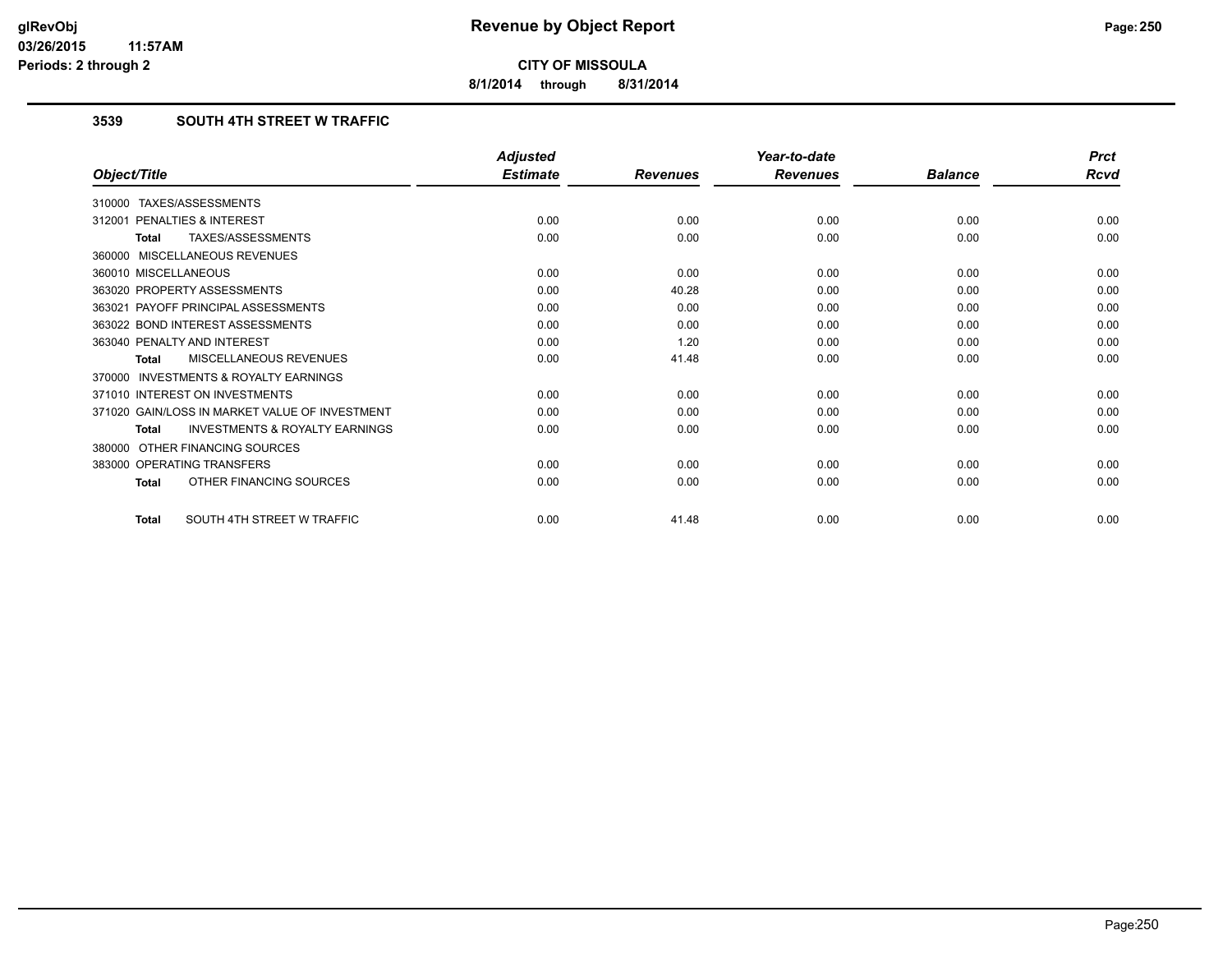**8/1/2014 through 8/31/2014**

**3540 SID 540 DEBT SERVICE FUND**

**3540 SID 540 DEBT SERVICE FUND**

|              |                                           | <b>Adjusted</b> |                 | Year-to-date    |                | <b>Prct</b> |
|--------------|-------------------------------------------|-----------------|-----------------|-----------------|----------------|-------------|
| Object/Title |                                           | <b>Estimate</b> | <b>Revenues</b> | <b>Revenues</b> | <b>Balance</b> | Rcvd        |
|              | 360000 MISCELLANEOUS REVENUES             |                 |                 |                 |                |             |
|              | 363020 PROPERTY ASSESSMENTS               | 122,098.00      | 2,071.64        | $-93.65$        | 122.191.65     | $-0.08$     |
|              | 363021 PAYOFF PRINCIPAL ASSESSMENTS       | 0.00            | 0.00            | 1.611.13        | $-1.611.13$    | 0.00        |
|              | 363040 PENALTY AND INTEREST               | 0.00            | 82.93           | $-3.36$         | 3.36           | 0.00        |
| Total        | MISCELLANEOUS REVENUES                    | 122,098.00      | 2.154.57        | 1.514.12        | 120,583.88     | 1.24        |
|              | 370000 INVESTMENTS & ROYALTY EARNINGS     |                 |                 |                 |                |             |
|              | 371010 INTEREST ON INVESTMENTS            | 0.00            | 0.00            | 0.00            | 0.00           | 0.00        |
|              | 371500 INTEREST ON INTERFUND LOAN         | 0.00            | 0.00            | 0.00            | 0.00           | 0.00        |
| <b>Total</b> | <b>INVESTMENTS &amp; ROYALTY EARNINGS</b> | 0.00            | 0.00            | 0.00            | 0.00           | 0.00        |
| Total        | SID 540 DEBT SERVICE FUND                 | 122.098.00      | 2.154.57        | 1.514.12        | 120.583.88     | 1.24        |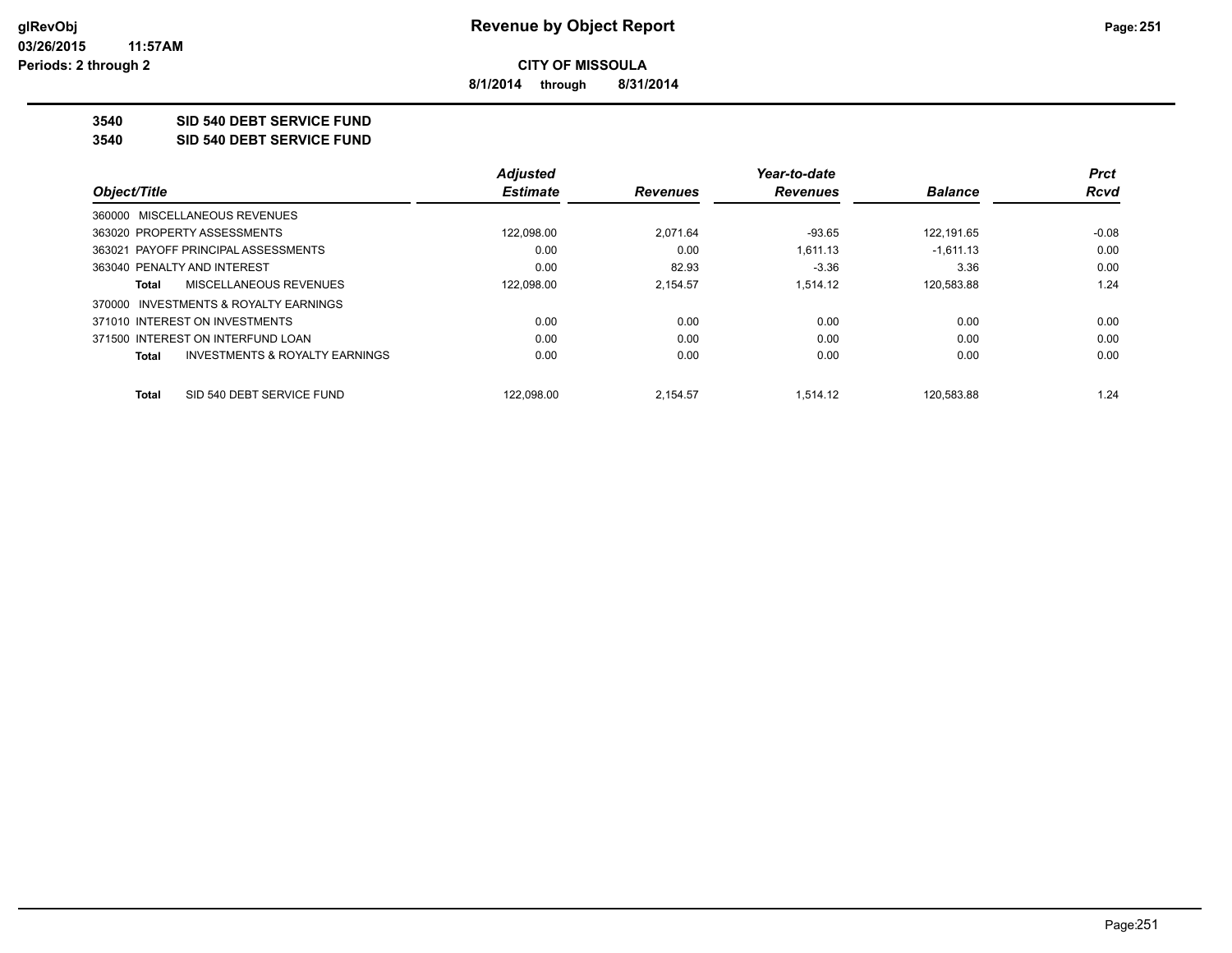**8/1/2014 through 8/31/2014**

# **3540 SID 540 DEBT SERVICE FUND**

| Object/Title                                   | <b>Adjusted</b><br><b>Estimate</b> | <b>Revenues</b> | Year-to-date<br><b>Revenues</b> | <b>Balance</b> | <b>Prct</b><br><b>Rcvd</b> |
|------------------------------------------------|------------------------------------|-----------------|---------------------------------|----------------|----------------------------|
|                                                |                                    |                 |                                 |                |                            |
| 360000 MISCELLANEOUS REVENUES                  |                                    |                 |                                 |                |                            |
| 363020 PROPERTY ASSESSMENTS                    | 122.098.00                         | 2.071.64        | $-93.65$                        | 122.191.65     | $-0.08$                    |
| 363021 PAYOFF PRINCIPAL ASSESSMENTS            | 0.00                               | 0.00            | 1.611.13                        | $-1.611.13$    | 0.00                       |
| 363040 PENALTY AND INTEREST                    | 0.00                               | 82.93           | $-3.36$                         | 3.36           | 0.00                       |
| MISCELLANEOUS REVENUES<br><b>Total</b>         | 122,098.00                         | 2.154.57        | 1.514.12                        | 120,583.88     | 1.24                       |
| INVESTMENTS & ROYALTY EARNINGS<br>370000       |                                    |                 |                                 |                |                            |
| 371010 INTEREST ON INVESTMENTS                 | 0.00                               | 0.00            | 0.00                            | 0.00           | 0.00                       |
| 371500 INTEREST ON INTERFUND LOAN              | 0.00                               | 0.00            | 0.00                            | 0.00           | 0.00                       |
| INVESTMENTS & ROYALTY EARNINGS<br><b>Total</b> | 0.00                               | 0.00            | 0.00                            | 0.00           | 0.00                       |
|                                                |                                    |                 |                                 |                |                            |
| SID 540 DEBT SERVICE FUND<br><b>Total</b>      | 122.098.00                         | 2.154.57        | 1.514.12                        | 120.583.88     | 1.24                       |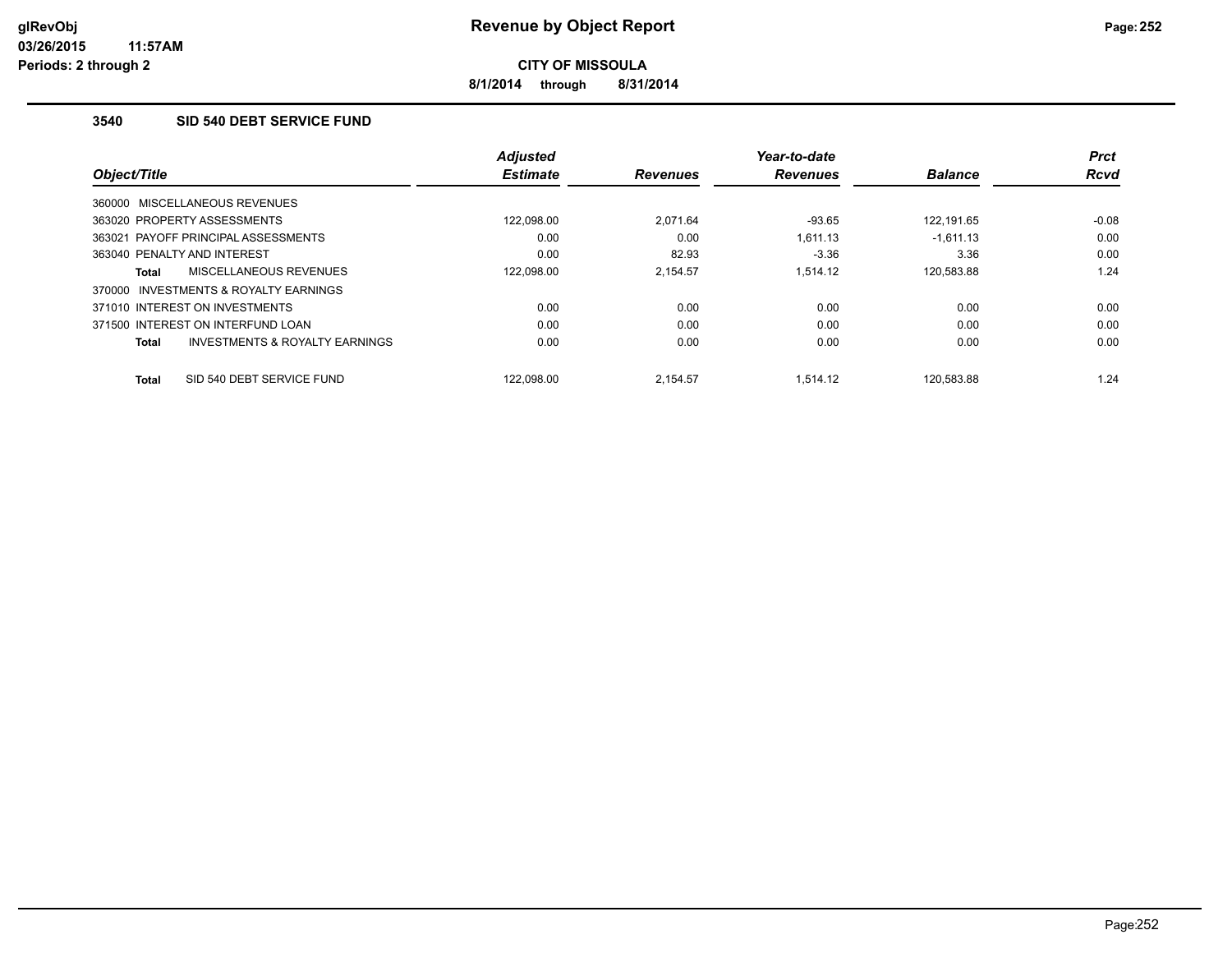**8/1/2014 through 8/31/2014**

# **3541 SID 541 DEBT SERVICE**

**3541 SID 541 DEBT SERVICE**

|                                         | <b>Adjusted</b> |                 | Year-to-date    |                | <b>Prct</b> |
|-----------------------------------------|-----------------|-----------------|-----------------|----------------|-------------|
| Object/Title                            | <b>Estimate</b> | <b>Revenues</b> | <b>Revenues</b> | <b>Balance</b> | <b>Rcvd</b> |
| 360000 MISCELLANEOUS REVENUES           |                 |                 |                 |                |             |
| 363020 PROPERTY ASSESSMENTS             | 60,383.00       | 1,403.35        | $-233.90$       | 60,616.90      | $-0.39$     |
| 363021 PAYOFF PRINCIPAL ASSESSMENTS     | 0.00            | 738.74          | 748.71          | $-748.71$      | 0.00        |
| 363040 PENALTY AND INTEREST             | 0.00            | 54.05           | $-11.21$        | 11.21          | 0.00        |
| MISCELLANEOUS REVENUES<br>Total         | 60,383.00       | 2,196.14        | 503.60          | 59,879.40      | 0.83        |
| 370000 INVESTMENTS & ROYALTY EARNINGS   |                 |                 |                 |                |             |
| 371010 INTEREST ON INVESTMENTS          | 0.00            | 0.00            | 0.00            | 0.00           | 0.00        |
| INVESTMENTS & ROYALTY EARNINGS<br>Total | 0.00            | 0.00            | 0.00            | 0.00           | 0.00        |
| 380000 OTHER FINANCING SOURCES          |                 |                 |                 |                |             |
| 381030 SID BONDS PROCEEDS               | 0.00            | 0.00            | 0.00            | 0.00           | 0.00        |
| OTHER FINANCING SOURCES<br>Total        | 0.00            | 0.00            | 0.00            | 0.00           | 0.00        |
| SID 541 DEBT SERVICE<br>Total           | 60.383.00       | 2.196.14        | 503.60          | 59,879.40      | 0.83        |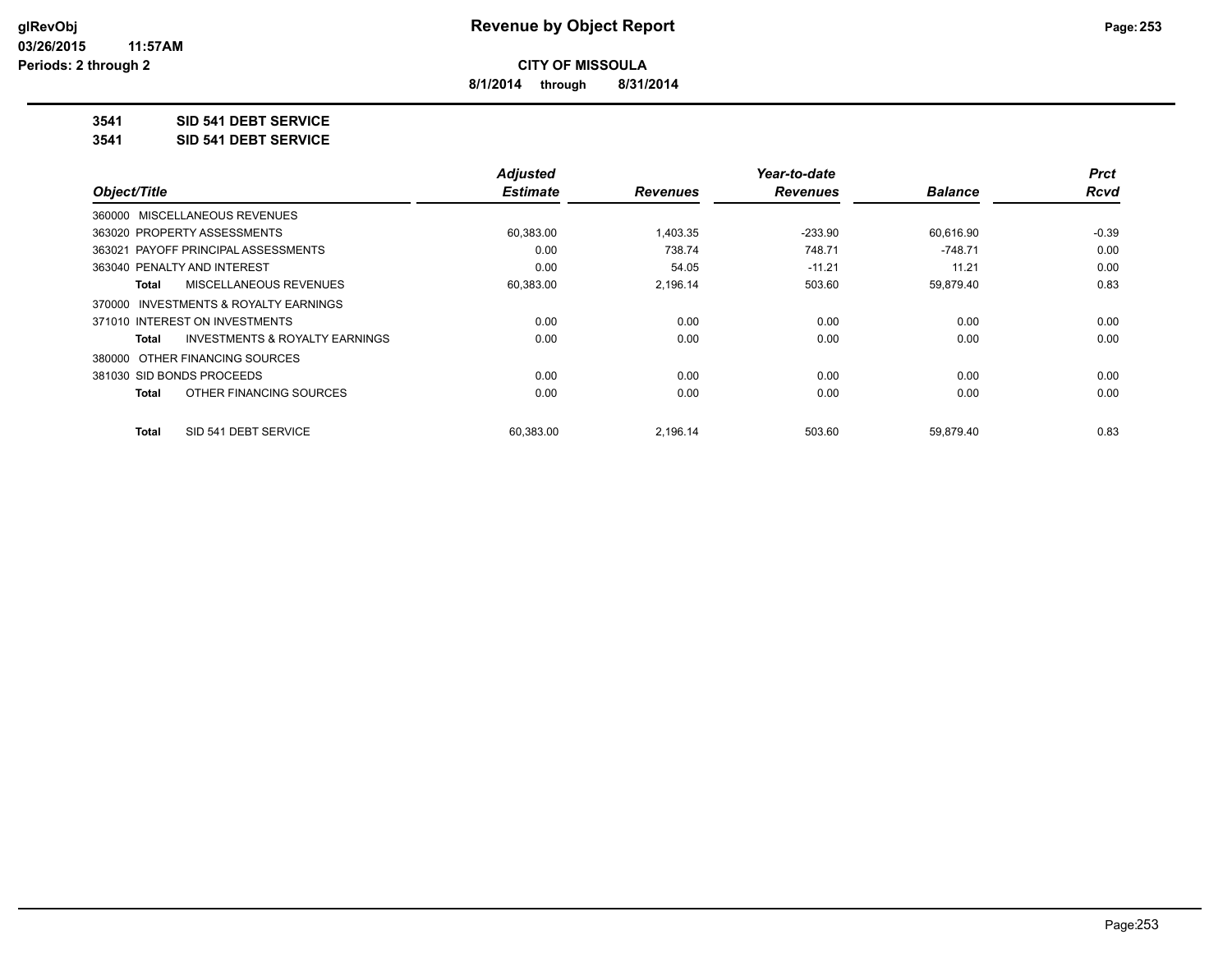**8/1/2014 through 8/31/2014**

#### **3541 SID 541 DEBT SERVICE**

| Object/Title                                       | <b>Adjusted</b><br><b>Estimate</b> | <b>Revenues</b> | Year-to-date<br><b>Revenues</b> | <b>Balance</b> | <b>Prct</b><br><b>Rcvd</b> |
|----------------------------------------------------|------------------------------------|-----------------|---------------------------------|----------------|----------------------------|
| 360000 MISCELLANEOUS REVENUES                      |                                    |                 |                                 |                |                            |
| 363020 PROPERTY ASSESSMENTS                        | 60,383.00                          | 1.403.35        | $-233.90$                       | 60,616.90      | $-0.39$                    |
| 363021 PAYOFF PRINCIPAL ASSESSMENTS                | 0.00                               | 738.74          | 748.71                          | $-748.71$      | 0.00                       |
| 363040 PENALTY AND INTEREST                        | 0.00                               | 54.05           | $-11.21$                        | 11.21          | 0.00                       |
| MISCELLANEOUS REVENUES<br>Total                    | 60,383.00                          | 2.196.14        | 503.60                          | 59,879.40      | 0.83                       |
| INVESTMENTS & ROYALTY EARNINGS<br>370000           |                                    |                 |                                 |                |                            |
| 371010 INTEREST ON INVESTMENTS                     | 0.00                               | 0.00            | 0.00                            | 0.00           | 0.00                       |
| <b>INVESTMENTS &amp; ROYALTY EARNINGS</b><br>Total | 0.00                               | 0.00            | 0.00                            | 0.00           | 0.00                       |
| 380000 OTHER FINANCING SOURCES                     |                                    |                 |                                 |                |                            |
| 381030 SID BONDS PROCEEDS                          | 0.00                               | 0.00            | 0.00                            | 0.00           | 0.00                       |
| OTHER FINANCING SOURCES<br><b>Total</b>            | 0.00                               | 0.00            | 0.00                            | 0.00           | 0.00                       |
| SID 541 DEBT SERVICE<br><b>Total</b>               | 60,383.00                          | 2,196.14        | 503.60                          | 59,879.40      | 0.83                       |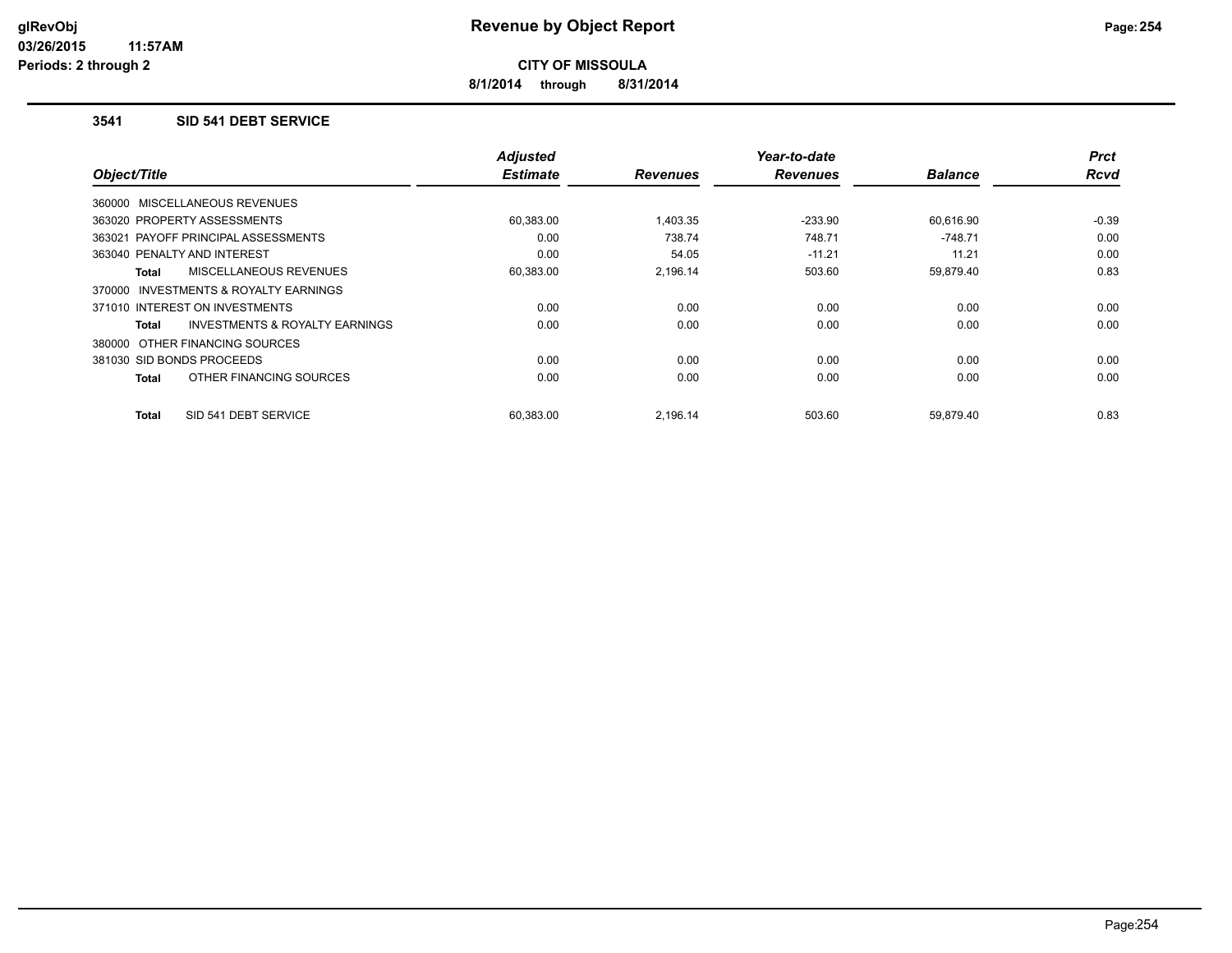**8/1/2014 through 8/31/2014**

**3543 SID 543 DEBT SERVICE**

**3543 SID 543 DEBT SERVICE**

|                                                    | <b>Adjusted</b> |                 | Year-to-date    |                | <b>Prct</b> |
|----------------------------------------------------|-----------------|-----------------|-----------------|----------------|-------------|
| Object/Title                                       | <b>Estimate</b> | <b>Revenues</b> | <b>Revenues</b> | <b>Balance</b> | <b>Rcvd</b> |
| 360000 MISCELLANEOUS REVENUES                      |                 |                 |                 |                |             |
| 363020 PROPERTY ASSESSMENTS                        | 0.00            | 260.96          | 0.00            | 0.00           | 0.00        |
| 363021 PAYOFF PRINCIPAL ASSESSMENTS                | 0.00            | 134.37          | 134.37          | $-134.37$      | 0.00        |
| 363040 PENALTY AND INTEREST                        | 0.00            | 8.01            | 0.00            | 0.00           | 0.00        |
| MISCELLANEOUS REVENUES<br>Total                    | 0.00            | 403.34          | 134.37          | $-134.37$      | 0.00        |
| 370000 INVESTMENTS & ROYALTY EARNINGS              |                 |                 |                 |                |             |
| 371010 INTEREST ON INVESTMENTS                     | 0.00            | 0.00            | 0.00            | 0.00           | 0.00        |
| <b>INVESTMENTS &amp; ROYALTY EARNINGS</b><br>Total | 0.00            | 0.00            | 0.00            | 0.00           | 0.00        |
| SID 543 DEBT SERVICE<br><b>Total</b>               | 0.00            | 403.34          | 134.37          | $-134.37$      | 0.00        |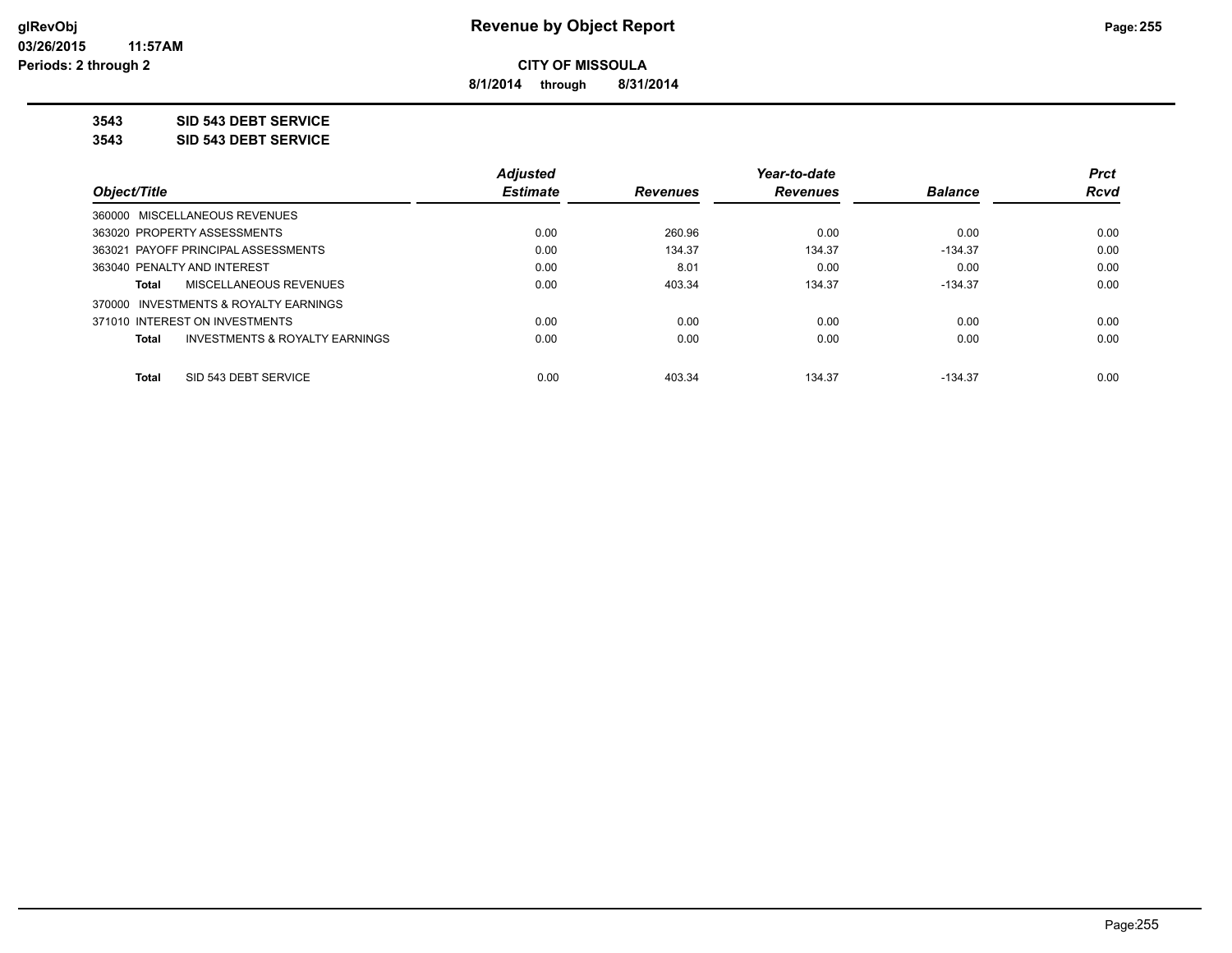**8/1/2014 through 8/31/2014**

#### **3543 SID 543 DEBT SERVICE**

|                                                           | <b>Adjusted</b> |                 | Year-to-date    |                | <b>Prct</b> |
|-----------------------------------------------------------|-----------------|-----------------|-----------------|----------------|-------------|
| Object/Title                                              | <b>Estimate</b> | <b>Revenues</b> | <b>Revenues</b> | <b>Balance</b> | <b>Rcvd</b> |
| 360000 MISCELLANEOUS REVENUES                             |                 |                 |                 |                |             |
| 363020 PROPERTY ASSESSMENTS                               | 0.00            | 260.96          | 0.00            | 0.00           | 0.00        |
| 363021 PAYOFF PRINCIPAL ASSESSMENTS                       | 0.00            | 134.37          | 134.37          | $-134.37$      | 0.00        |
| 363040 PENALTY AND INTEREST                               | 0.00            | 8.01            | 0.00            | 0.00           | 0.00        |
| <b>MISCELLANEOUS REVENUES</b><br><b>Total</b>             | 0.00            | 403.34          | 134.37          | $-134.37$      | 0.00        |
| 370000 INVESTMENTS & ROYALTY EARNINGS                     |                 |                 |                 |                |             |
| 371010 INTEREST ON INVESTMENTS                            | 0.00            | 0.00            | 0.00            | 0.00           | 0.00        |
| <b>INVESTMENTS &amp; ROYALTY EARNINGS</b><br><b>Total</b> | 0.00            | 0.00            | 0.00            | 0.00           | 0.00        |
| SID 543 DEBT SERVICE<br><b>Total</b>                      | 0.00            | 403.34          | 134.37          | $-134.37$      | 0.00        |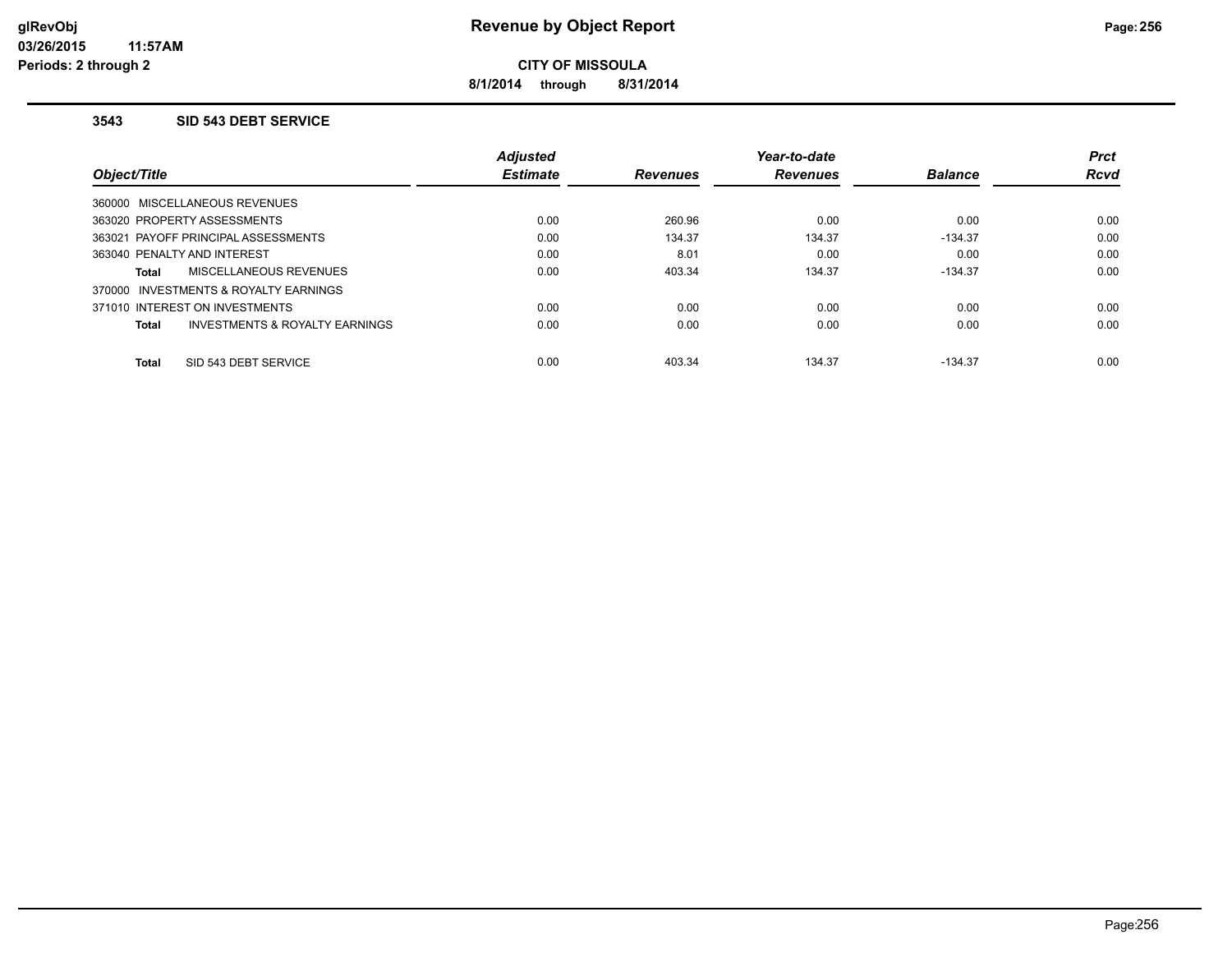**8/1/2014 through 8/31/2014**

# **3544 SID 544 RATTLESNAKE DEBT SERVICE**

### **3544 SID 544 RATTLESNAKE DEBT SERVICE**

|                                                           | <b>Adjusted</b> |                 | Year-to-date    |                | <b>Prct</b> |
|-----------------------------------------------------------|-----------------|-----------------|-----------------|----------------|-------------|
| Object/Title                                              | <b>Estimate</b> | <b>Revenues</b> | <b>Revenues</b> | <b>Balance</b> | Rcvd        |
| 360000 MISCELLANEOUS REVENUES                             |                 |                 |                 |                |             |
| 363020 PROPERTY ASSESSMENTS                               | 140,176.00      | 6.367.60        | $-379.26$       | 140.555.26     | $-0.27$     |
| 363021 PAYOFF PRINCIPAL ASSESSMENTS                       | 0.00            | 0.00            | 0.00            | 0.00           | 0.00        |
| 363040 PENALTY AND INTEREST                               | 0.00            | 294.86          | $-13.51$        | 13.51          | 0.00        |
| MISCELLANEOUS REVENUES<br><b>Total</b>                    | 140.176.00      | 6.662.46        | $-392.77$       | 140.568.77     | $-0.28$     |
| 370000 INVESTMENTS & ROYALTY EARNINGS                     |                 |                 |                 |                |             |
| 371010 INTEREST ON INVESTMENTS                            | 0.00            | 0.00            | 0.00            | 0.00           | 0.00        |
| <b>INVESTMENTS &amp; ROYALTY EARNINGS</b><br><b>Total</b> | 0.00            | 0.00            | 0.00            | 0.00           | 0.00        |
| SID 544 RATTLESNAKE DEBT SERVICE<br><b>Total</b>          | 140.176.00      | 6.662.46        | $-392.77$       | 140.568.77     | $-0.28$     |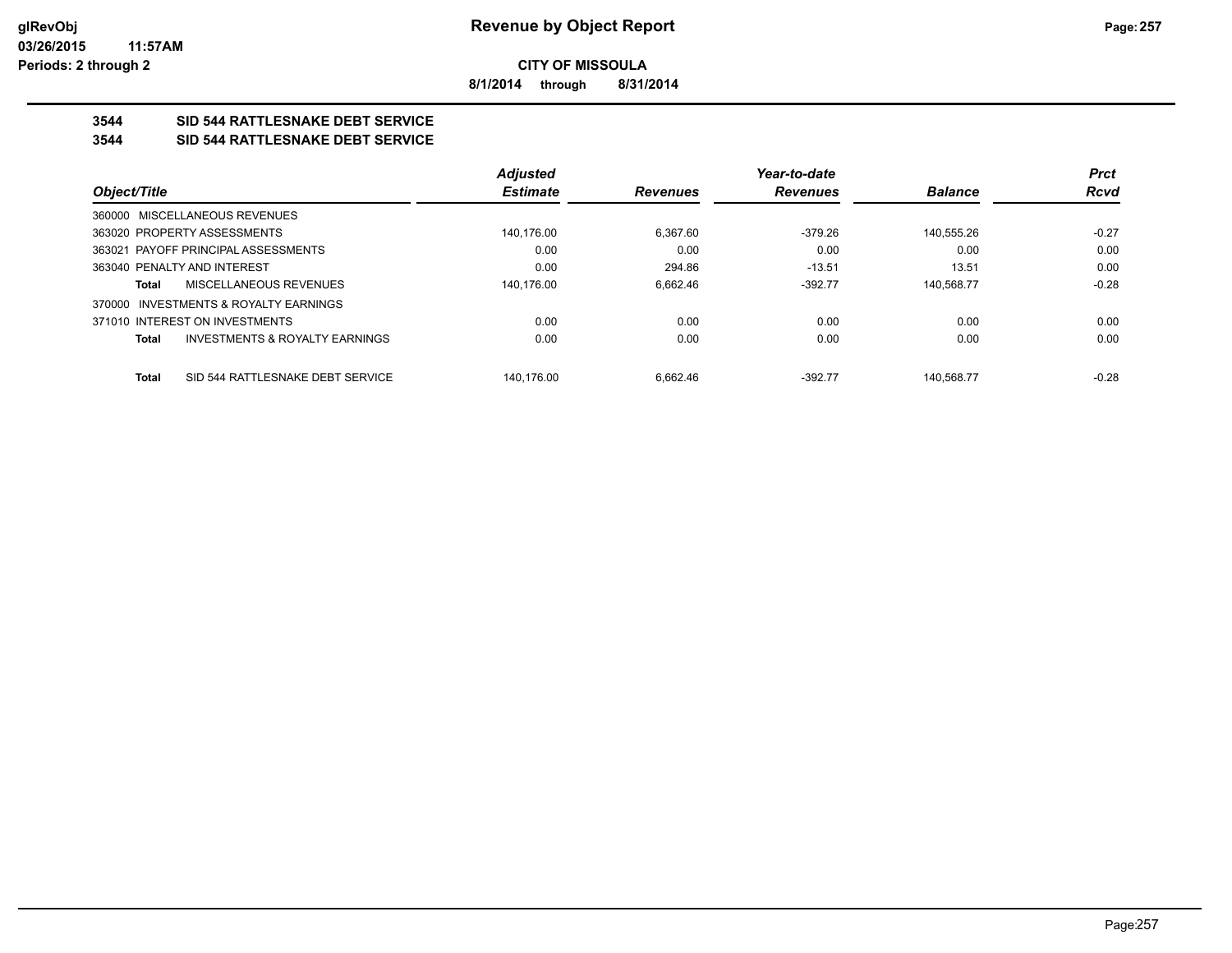**8/1/2014 through 8/31/2014**

# **3544 SID 544 RATTLESNAKE DEBT SERVICE**

|              |                                     | <b>Adjusted</b> |                 | Year-to-date    |                | <b>Prct</b> |
|--------------|-------------------------------------|-----------------|-----------------|-----------------|----------------|-------------|
| Object/Title |                                     | <b>Estimate</b> | <b>Revenues</b> | <b>Revenues</b> | <b>Balance</b> | <b>Rcvd</b> |
|              | 360000 MISCELLANEOUS REVENUES       |                 |                 |                 |                |             |
|              | 363020 PROPERTY ASSESSMENTS         | 140.176.00      | 6.367.60        | $-379.26$       | 140,555.26     | $-0.27$     |
|              | 363021 PAYOFF PRINCIPAL ASSESSMENTS | 0.00            | 0.00            | 0.00            | 0.00           | 0.00        |
|              | 363040 PENALTY AND INTEREST         | 0.00            | 294.86          | $-13.51$        | 13.51          | 0.00        |
| Total        | MISCELLANEOUS REVENUES              | 140.176.00      | 6.662.46        | $-392.77$       | 140.568.77     | $-0.28$     |
| 370000       | INVESTMENTS & ROYALTY EARNINGS      |                 |                 |                 |                |             |
|              | 371010 INTEREST ON INVESTMENTS      | 0.00            | 0.00            | 0.00            | 0.00           | 0.00        |
| <b>Total</b> | INVESTMENTS & ROYALTY EARNINGS      | 0.00            | 0.00            | 0.00            | 0.00           | 0.00        |
| <b>Total</b> | SID 544 RATTLESNAKE DEBT SERVICE    | 140.176.00      | 6.662.46        | $-392.77$       | 140.568.77     | $-0.28$     |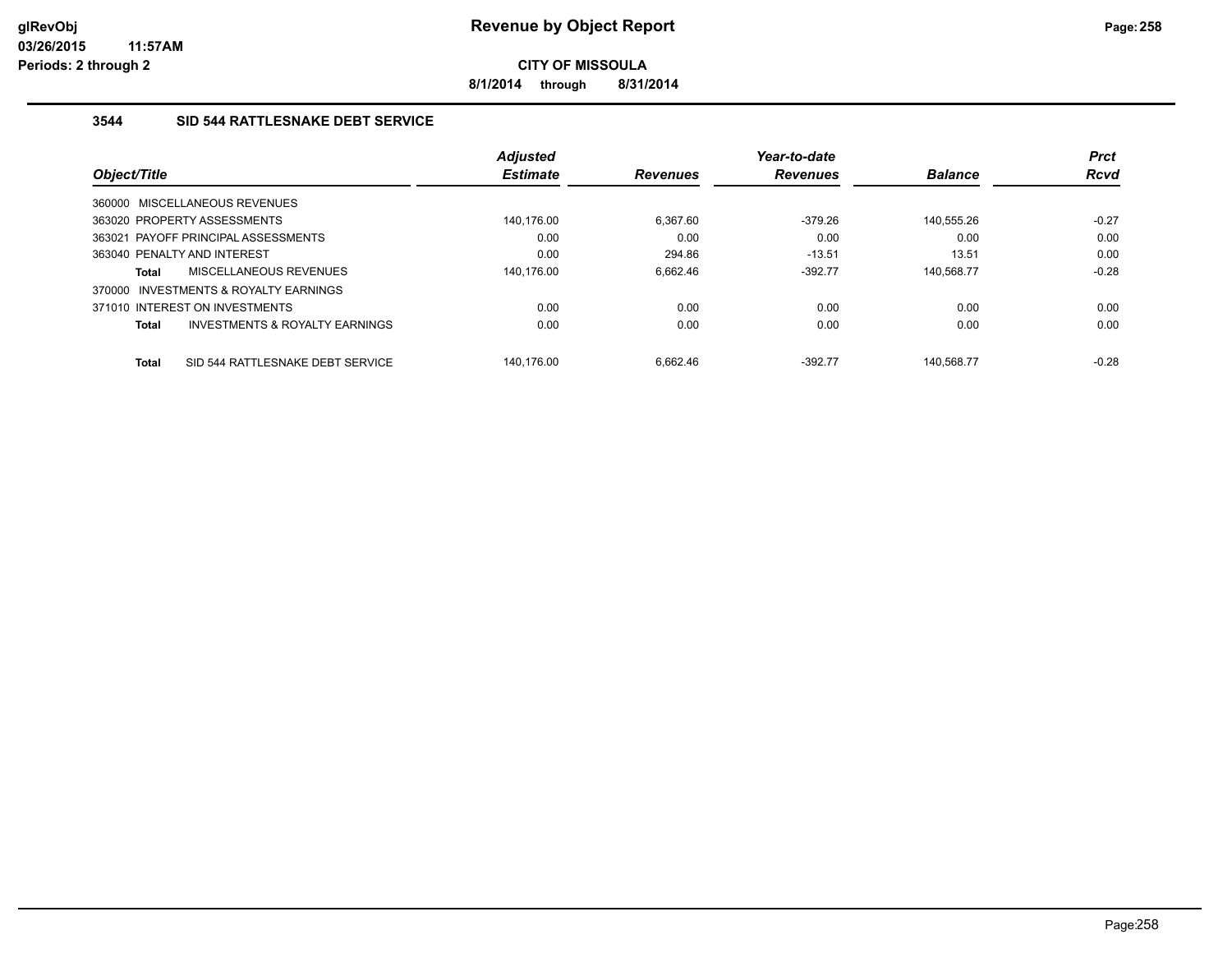**8/1/2014 through 8/31/2014**

**3545 SID 545 DEBT SERVICE**

**3545 SID 545 DEBT SERVICE**

|                                                    | <b>Adjusted</b> |                 | Year-to-date    |                | <b>Prct</b> |
|----------------------------------------------------|-----------------|-----------------|-----------------|----------------|-------------|
| Object/Title                                       | <b>Estimate</b> | <b>Revenues</b> | <b>Revenues</b> | <b>Balance</b> | <b>Rcvd</b> |
| 360000 MISCELLANEOUS REVENUES                      |                 |                 |                 |                |             |
| 363020 PROPERTY ASSESSMENTS                        | 0.00            | 144.43          | $-72.22$        | 72.22          | 0.00        |
| 363021 PAYOFF PRINCIPAL ASSESSMENTS                | 0.00            | 0.00            | 0.00            | 0.00           | 0.00        |
| 363040 PENALTY AND INTEREST                        | 0.00            | 6.26            | $-3.92$         | 3.92           | 0.00        |
| MISCELLANEOUS REVENUES<br>Total                    | 0.00            | 150.69          | $-76.14$        | 76.14          | 0.00        |
| 370000 INVESTMENTS & ROYALTY EARNINGS              |                 |                 |                 |                |             |
| 371010 INTEREST ON INVESTMENTS                     | 0.00            | 0.00            | 0.00            | 0.00           | 0.00        |
| <b>INVESTMENTS &amp; ROYALTY EARNINGS</b><br>Total | 0.00            | 0.00            | 0.00            | 0.00           | 0.00        |
| SID 545 DEBT SERVICE<br><b>Total</b>               | 0.00            | 150.69          | $-76.14$        | 76.14          | 0.00        |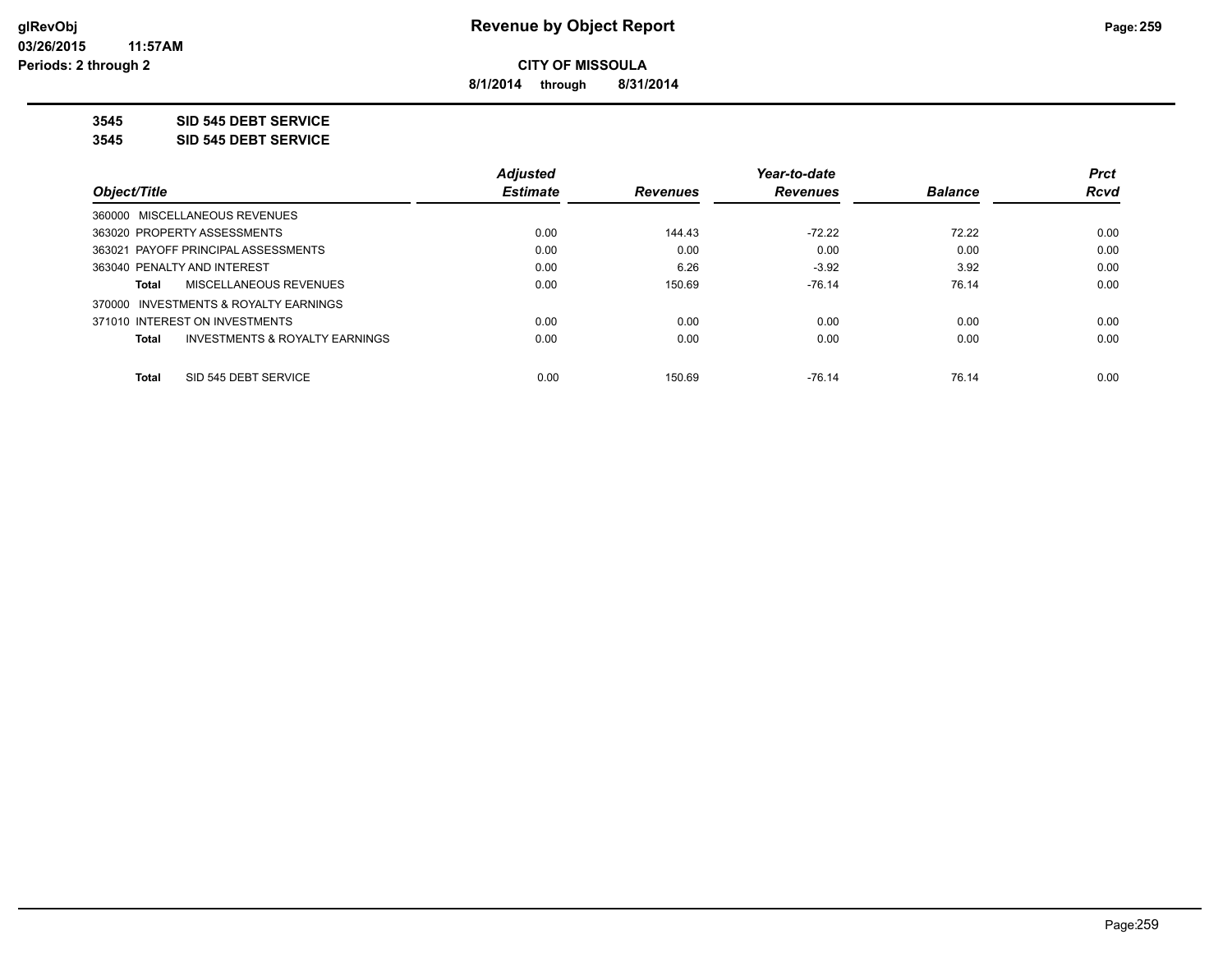**8/1/2014 through 8/31/2014**

#### **3545 SID 545 DEBT SERVICE**

|                                                    | <b>Adjusted</b> |                 | Year-to-date    |                | <b>Prct</b> |
|----------------------------------------------------|-----------------|-----------------|-----------------|----------------|-------------|
| Object/Title                                       | <b>Estimate</b> | <b>Revenues</b> | <b>Revenues</b> | <b>Balance</b> | <b>Rcvd</b> |
| 360000 MISCELLANEOUS REVENUES                      |                 |                 |                 |                |             |
| 363020 PROPERTY ASSESSMENTS                        | 0.00            | 144.43          | $-72.22$        | 72.22          | 0.00        |
| 363021 PAYOFF PRINCIPAL ASSESSMENTS                | 0.00            | 0.00            | 0.00            | 0.00           | 0.00        |
| 363040 PENALTY AND INTEREST                        | 0.00            | 6.26            | $-3.92$         | 3.92           | 0.00        |
| <b>MISCELLANEOUS REVENUES</b><br>Total             | 0.00            | 150.69          | $-76.14$        | 76.14          | 0.00        |
| 370000 INVESTMENTS & ROYALTY EARNINGS              |                 |                 |                 |                |             |
| 371010 INTEREST ON INVESTMENTS                     | 0.00            | 0.00            | 0.00            | 0.00           | 0.00        |
| <b>INVESTMENTS &amp; ROYALTY EARNINGS</b><br>Total | 0.00            | 0.00            | 0.00            | 0.00           | 0.00        |
| SID 545 DEBT SERVICE<br><b>Total</b>               | 0.00            | 150.69          | $-76.14$        | 76.14          | 0.00        |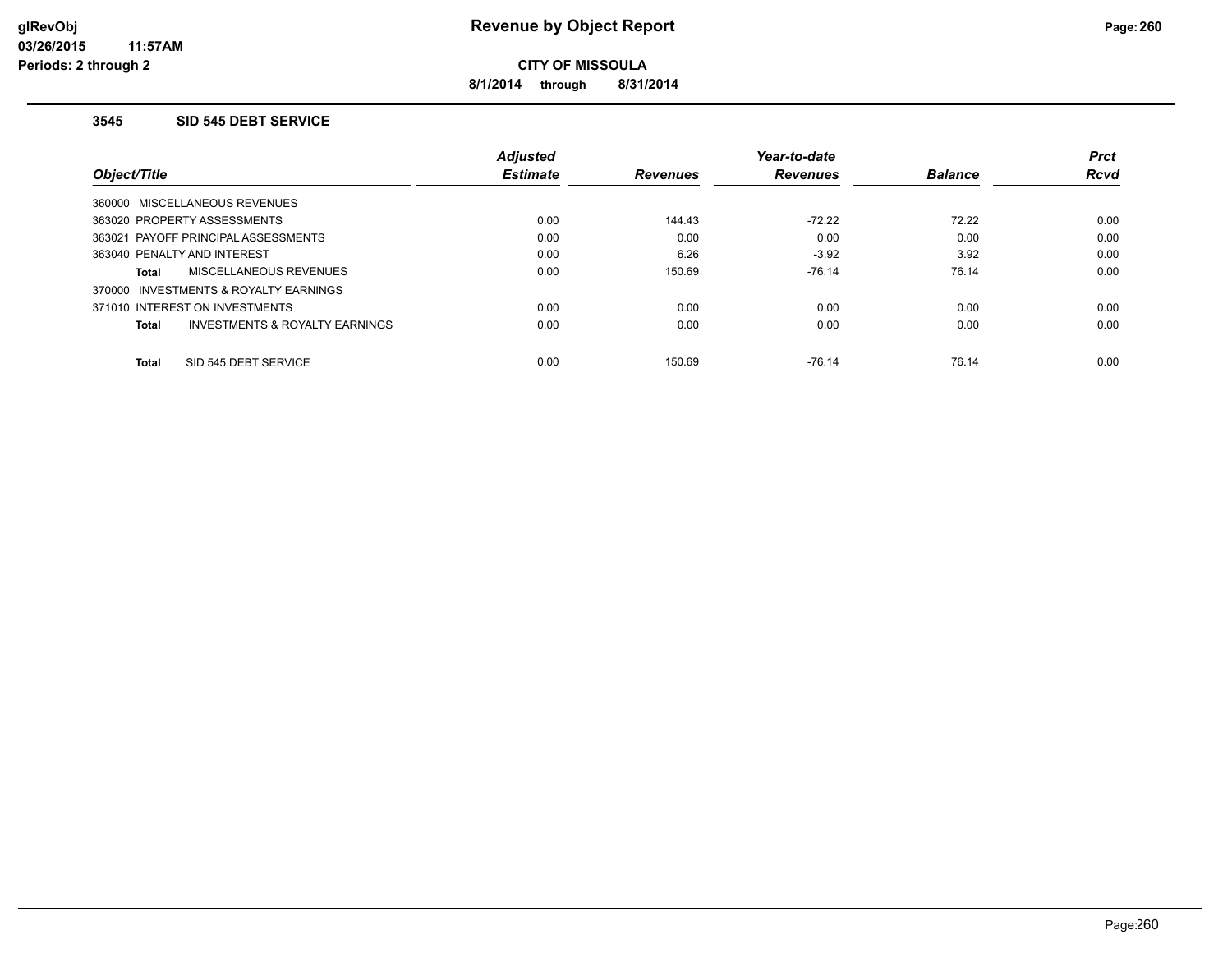**8/1/2014 through 8/31/2014**

**3546 SID 546 DEBT SERVICE**

**3546 SID 546 DEBT SERVICE**

|                                                    | <b>Adjusted</b> |                 | Year-to-date    |                | <b>Prct</b> |
|----------------------------------------------------|-----------------|-----------------|-----------------|----------------|-------------|
| Object/Title                                       | <b>Estimate</b> | <b>Revenues</b> | <b>Revenues</b> | <b>Balance</b> | <b>Rcvd</b> |
| 360000 MISCELLANEOUS REVENUES                      |                 |                 |                 |                |             |
| 363020 PROPERTY ASSESSMENTS                        | 0.00            | 54.45           | $-18.15$        | 18.15          | 0.00        |
| 363021 PAYOFF PRINCIPAL ASSESSMENTS                | 0.00            | 0.00            | 0.00            | 0.00           | 0.00        |
| 363040 PENALTY AND INTEREST                        | 0.00            | 1.55            | $-0.55$         | 0.55           | 0.00        |
| MISCELLANEOUS REVENUES<br>Total                    | 0.00            | 56.00           | $-18.70$        | 18.70          | 0.00        |
| 370000 INVESTMENTS & ROYALTY EARNINGS              |                 |                 |                 |                |             |
| 371010 INTEREST ON INVESTMENTS                     | 0.00            | 0.00            | 0.00            | 0.00           | 0.00        |
| <b>INVESTMENTS &amp; ROYALTY EARNINGS</b><br>Total | 0.00            | 0.00            | 0.00            | 0.00           | 0.00        |
| SID 546 DEBT SERVICE<br><b>Total</b>               | 0.00            | 56.00           | $-18.70$        | 18.70          | 0.00        |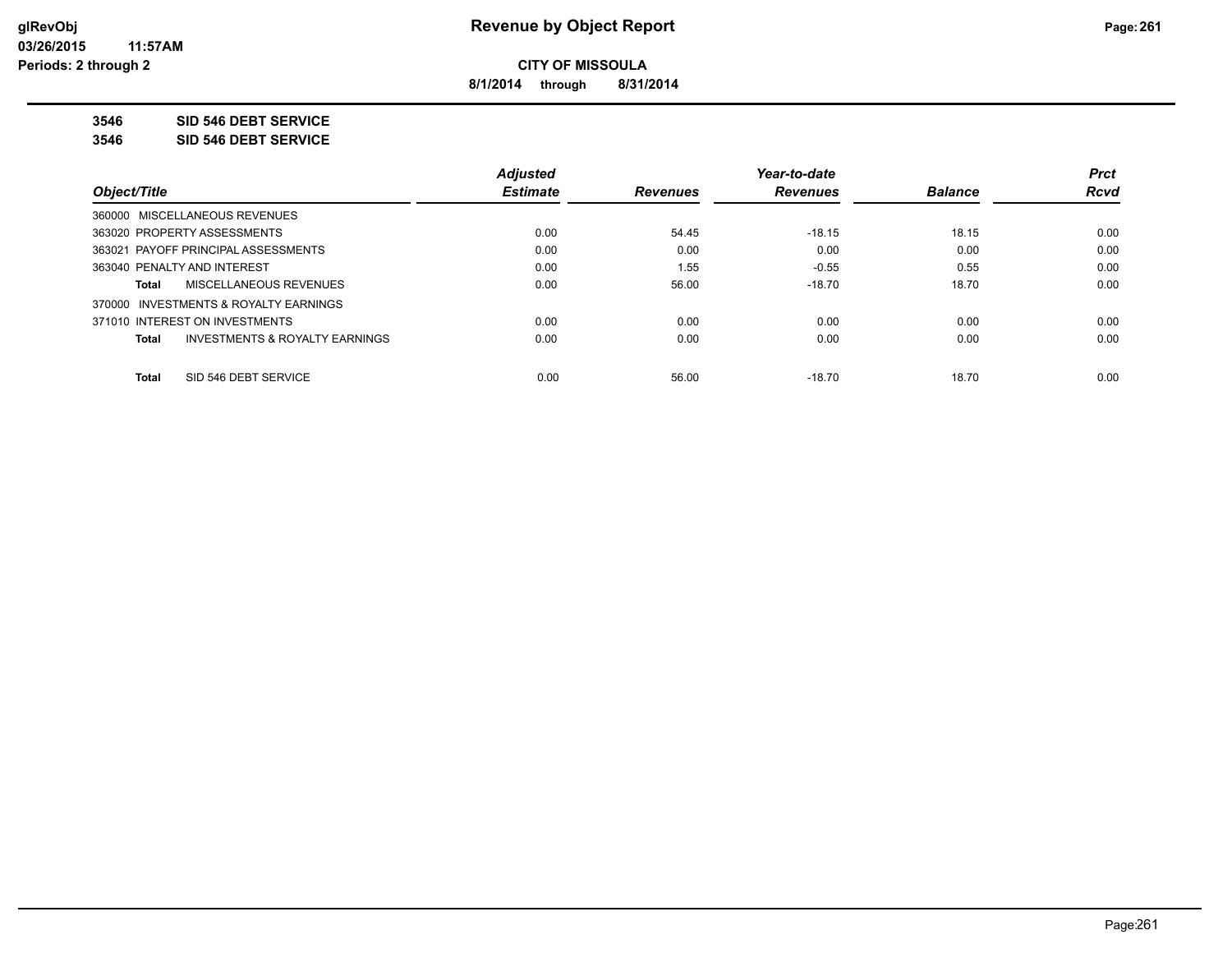**8/1/2014 through 8/31/2014**

#### **3546 SID 546 DEBT SERVICE**

|                                                | <b>Adjusted</b> |                 | Year-to-date    |                | <b>Prct</b> |
|------------------------------------------------|-----------------|-----------------|-----------------|----------------|-------------|
| Object/Title                                   | <b>Estimate</b> | <b>Revenues</b> | <b>Revenues</b> | <b>Balance</b> | <b>Rcvd</b> |
| 360000 MISCELLANEOUS REVENUES                  |                 |                 |                 |                |             |
| 363020 PROPERTY ASSESSMENTS                    | 0.00            | 54.45           | $-18.15$        | 18.15          | 0.00        |
| 363021 PAYOFF PRINCIPAL ASSESSMENTS            | 0.00            | 0.00            | 0.00            | 0.00           | 0.00        |
| 363040 PENALTY AND INTEREST                    | 0.00            | 1.55            | $-0.55$         | 0.55           | 0.00        |
| MISCELLANEOUS REVENUES<br><b>Total</b>         | 0.00            | 56.00           | $-18.70$        | 18.70          | 0.00        |
| 370000 INVESTMENTS & ROYALTY EARNINGS          |                 |                 |                 |                |             |
| 371010 INTEREST ON INVESTMENTS                 | 0.00            | 0.00            | 0.00            | 0.00           | 0.00        |
| INVESTMENTS & ROYALTY EARNINGS<br><b>Total</b> | 0.00            | 0.00            | 0.00            | 0.00           | 0.00        |
| SID 546 DEBT SERVICE<br><b>Total</b>           | 0.00            | 56.00           | $-18.70$        | 18.70          | 0.00        |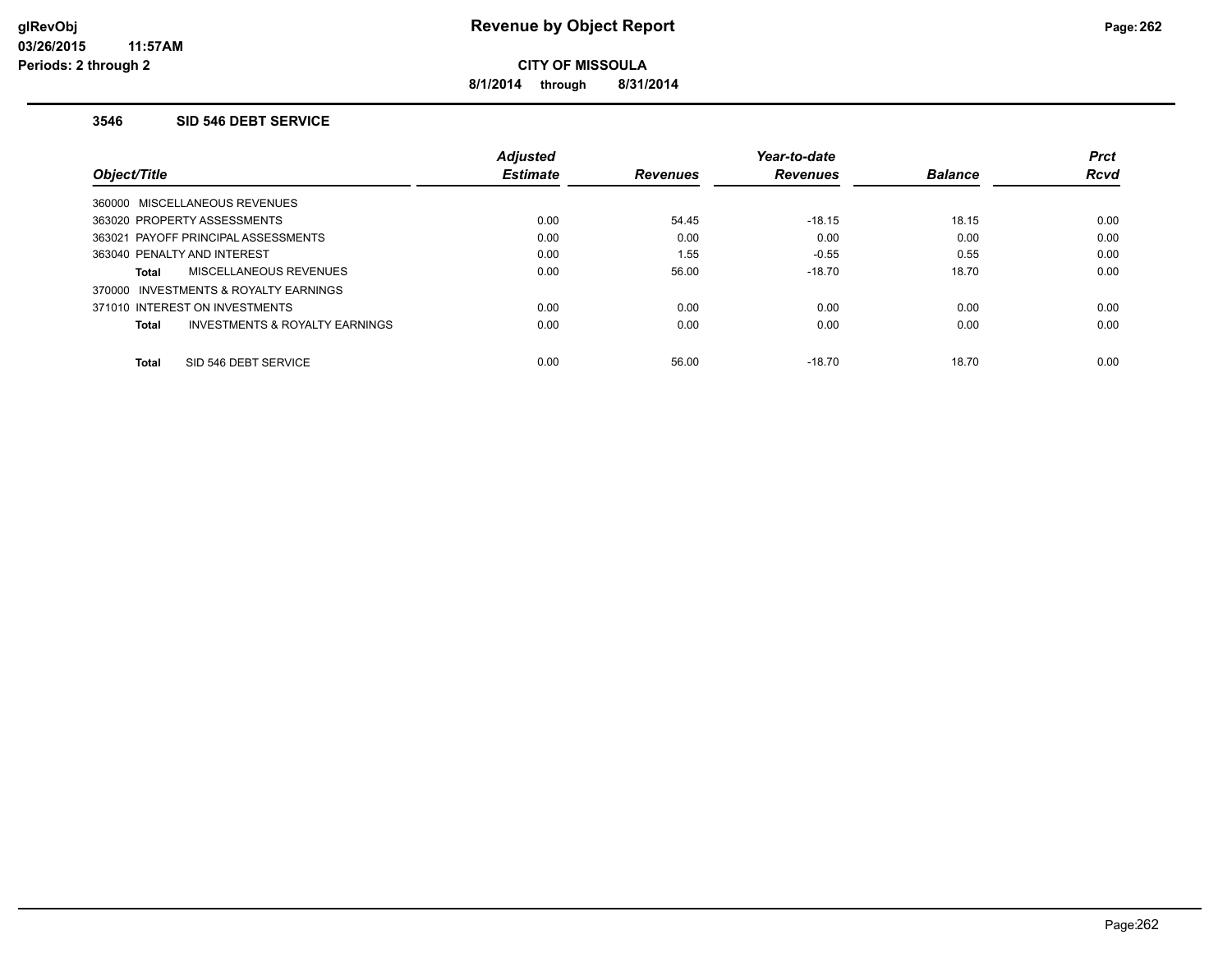**8/1/2014 through 8/31/2014**

**3548 SID 548-5TH, 6TH & ARTHUR**

**3548 SID 548-5TH, 6TH & ARTHUR**

|                                                    | <b>Adjusted</b> |                 | Year-to-date    |                | <b>Prct</b> |
|----------------------------------------------------|-----------------|-----------------|-----------------|----------------|-------------|
| Object/Title                                       | <b>Estimate</b> | <b>Revenues</b> | <b>Revenues</b> | <b>Balance</b> | Rcvd        |
| 360000 MISCELLANEOUS REVENUES                      |                 |                 |                 |                |             |
| 363020 PROPERTY ASSESSMENTS                        | 113,475.00      | 0.00            | 0.00            | 113.475.00     | 0.00        |
| 363021 PAYOFF PRINCIPAL ASSESSMENTS                | 0.00            | 0.00            | 0.00            | 0.00           | 0.00        |
| 363040 PENALTY AND INTEREST                        | 0.00            | 0.00            | 0.00            | 0.00           | 0.00        |
| MISCELLANEOUS REVENUES<br>Total                    | 113.475.00      | 0.00            | 0.00            | 113.475.00     | 0.00        |
| 370000 INVESTMENTS & ROYALTY EARNINGS              |                 |                 |                 |                |             |
| 371010 INTEREST ON INVESTMENTS                     | 0.00            | 0.00            | 0.00            | 0.00           | 0.00        |
| <b>INVESTMENTS &amp; ROYALTY EARNINGS</b><br>Total | 0.00            | 0.00            | 0.00            | 0.00           | 0.00        |
|                                                    |                 |                 |                 |                |             |
| SID 548-5TH, 6TH & ARTHUR<br>Total                 | 113.475.00      | 0.00            | 0.00            | 113.475.00     | 0.00        |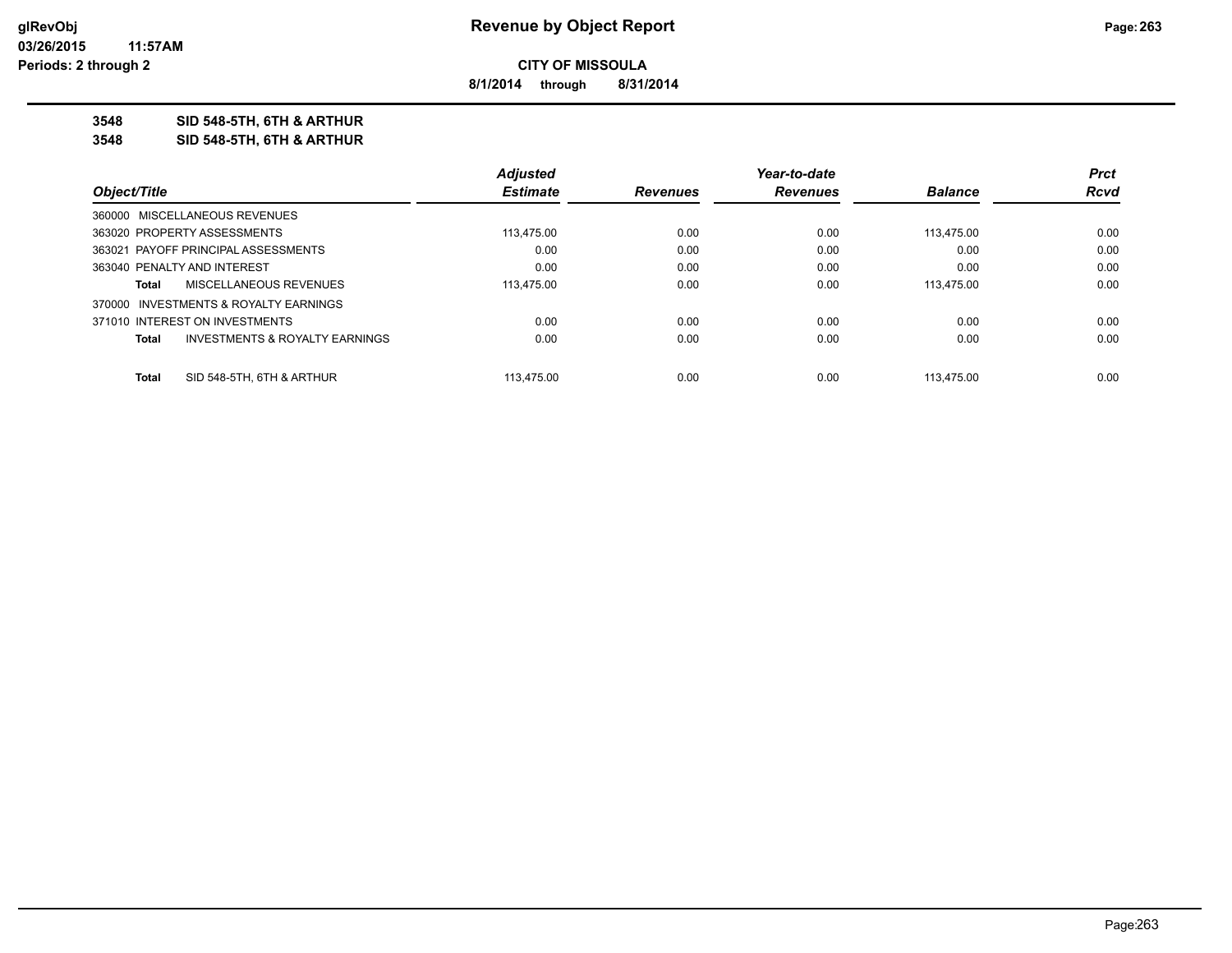**8/1/2014 through 8/31/2014**

### **3548 SID 548-5TH, 6TH & ARTHUR**

|                            |                                           | <b>Adjusted</b> |                 | Year-to-date    |                | <b>Prct</b> |
|----------------------------|-------------------------------------------|-----------------|-----------------|-----------------|----------------|-------------|
| <i><b>Object/Title</b></i> |                                           | <b>Estimate</b> | <b>Revenues</b> | <b>Revenues</b> | <b>Balance</b> | <b>Rcvd</b> |
|                            | 360000 MISCELLANEOUS REVENUES             |                 |                 |                 |                |             |
|                            | 363020 PROPERTY ASSESSMENTS               | 113.475.00      | 0.00            | 0.00            | 113.475.00     | 0.00        |
|                            | 363021 PAYOFF PRINCIPAL ASSESSMENTS       | 0.00            | 0.00            | 0.00            | 0.00           | 0.00        |
|                            | 363040 PENALTY AND INTEREST               | 0.00            | 0.00            | 0.00            | 0.00           | 0.00        |
| Total                      | MISCELLANEOUS REVENUES                    | 113.475.00      | 0.00            | 0.00            | 113.475.00     | 0.00        |
| 370000                     | INVESTMENTS & ROYALTY EARNINGS            |                 |                 |                 |                |             |
|                            | 371010 INTEREST ON INVESTMENTS            | 0.00            | 0.00            | 0.00            | 0.00           | 0.00        |
| Total                      | <b>INVESTMENTS &amp; ROYALTY EARNINGS</b> | 0.00            | 0.00            | 0.00            | 0.00           | 0.00        |
| <b>Total</b>               | SID 548-5TH, 6TH & ARTHUR                 | 113.475.00      | 0.00            | 0.00            | 113.475.00     | 0.00        |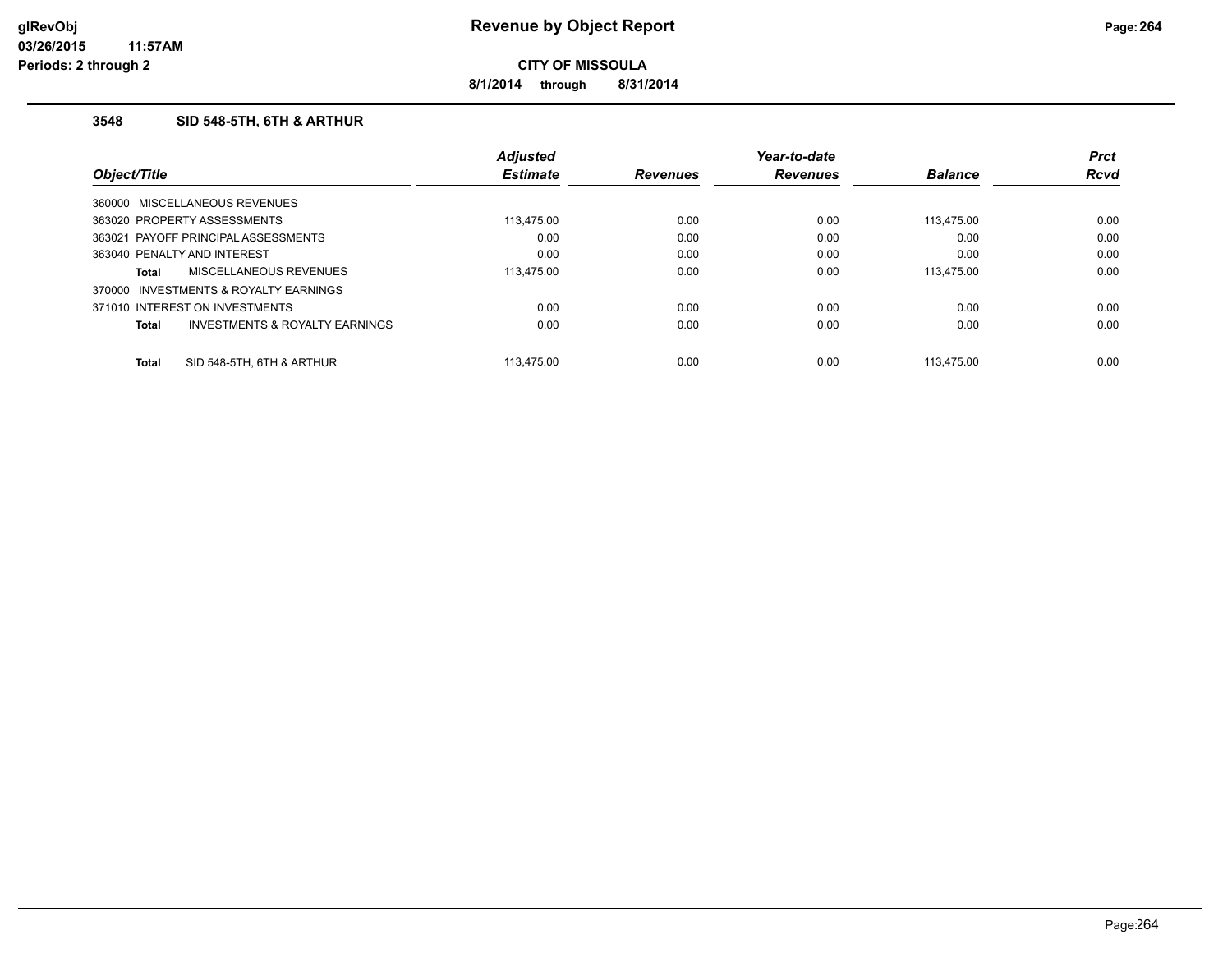**8/1/2014 through 8/31/2014**

# **4060 CAPITAL IMPROVEMENT PROGRAM FUND**

|                                                    | <b>Adjusted</b> |                 | Year-to-date    |           | <b>Prct</b> |
|----------------------------------------------------|-----------------|-----------------|-----------------|-----------|-------------|
| Object/Title                                       | <b>Estimate</b> | <b>Revenues</b> | <b>Revenues</b> | Balance   | Rcvd        |
| 330000 INTERGOVERNMENTAL REVENUES                  |                 |                 |                 |           |             |
| 331001 GRANTS                                      | 0.00            | 0.00            | 0.00            | 0.00      | 0.00        |
| 331002 COUNTY ASSISTANCE CIP PROJECTS              | 0.00            | 0.00            | 0.00            | 0.00      | 0.00        |
| 331003 STATE HOME PROGRAM INCOME                   | 0.00            | 0.00            | 0.00            | 0.00      | 0.00        |
| 331004 CITY ASSESSMENTS                            | 0.00            | 0.00            | 0.00            | 0.00      | 0.00        |
| 334040 GAS TAX APPORTIONMENT                       | 0.00            | 0.00            | 0.00            | 0.00      | 0.00        |
| 334061 IMPACT FEES-CLEARING ACCOUNT                | 0.00            | 0.00            | 0.00            | 0.00      | 0.00        |
| 334120 TSEP GRANT                                  | 0.00            | 0.00            | 0.00            | 0.00      | 0.00        |
| 334121 DNRC GRANT                                  | 0.00            | 0.00            | 0.00            | 0.00      | 0.00        |
| 334123 MAQI FEDERAL ASSISTANCE                     | 0.00            | 0.00            | 0.00            | 0.00      | 0.00        |
| 334124 GRANTS-CIP                                  | 0.00            | 0.00            | 0.00            | 0.00      | 0.00        |
| 334125 FIRE FIGHTER GRANT                          | 0.00            | 0.00            | 0.00            | 0.00      | 0.00        |
| 334126 DEVELOPER ASSESSMENTS                       | 0.00            | 0.00            | 0.00            | 0.00      | 0.00        |
| 334127 TONKIN TRAIL - FISH WILDLIFE PARKS          | 0.00            | 0.00            | 0.00            | 0.00      | 0.00        |
| 334128 CDBG FIRE HYDRANT GRANT                     | 0.00            | 0.00            | 0.00            | 0.00      | 0.00        |
| 339000 PAYMENT IN LIEU OF TAXES                    | 0.00            | 0.00            | 0.00            | 0.00      | 0.00        |
| <b>INTERGOVERNMENTAL REVENUES</b><br><b>Total</b>  | 0.00            | 0.00            | 0.00            | 0.00      | 0.00        |
| 360000 MISCELLANEOUS REVENUES                      |                 |                 |                 |           |             |
| 360010 MISCELLANEOUS                               | 0.00            | 0.00            | 0.00            | 0.00      | 0.00        |
| 360011 YOUTH COUNCIL FUNDS                         | 9,010.00        | 0.00            | 9,339.65        | $-329.65$ | 103.66      |
| 360012 SEWER GRANT REPAYMENTS                      | 0.00            | 0.00            | 0.00            | 0.00      | 0.00        |
| 360016 MRA SHARE OF CIVIC STADIUM PARKING          | 0.00            | 0.00            | 0.00            | 0.00      | 0.00        |
| 362000 OTHER MISCELLANEOUS REVENUE                 | 0.00            | 0.00            | 0.00            | 0.00      | 0.00        |
| 365000 DONATIONS                                   | 0.00            | 0.00            | 0.00            | 0.00      | 0.00        |
| 365001 *** Title Not Found ***                     | 0.00            | 0.00            | 0.00            | 0.00      | 0.00        |
| 365030 WHITE PINE PARK DONATION-ZIP BEVERAGE       | 0.00            | 0.00            | 0.00            | 0.00      | 0.00        |
| MISCELLANEOUS REVENUES<br><b>Total</b>             | 9,010.00        | 0.00            | 9,339.65        | $-329.65$ | 103.66      |
| 370000 INVESTMENTS & ROYALTY EARNINGS              |                 |                 |                 |           |             |
| 371010 INTEREST ON INVESTMENTS                     | 0.00            | 0.00            | 0.00            | 0.00      | 0.00        |
| 371020 GAIN/LOSS IN MARKET VALUE OF INVESTMENTS    | 0.00            | 0.00            | 0.00            | 0.00      | 0.00        |
| <b>INVESTMENTS &amp; ROYALTY EARNINGS</b><br>Total | 0.00            | 0.00            | 0.00            | 0.00      | 0.00        |
| 380000 OTHER FINANCING SOURCES                     |                 |                 |                 |           |             |
| 381000 LOAN PROCEEDS                               | 0.00            | 0.00            | 0.00            | 0.00      | 0.00        |
| 381010 BOND PROCEEDS                               | 0.00            | 0.00            | 0.00            | 0.00      | 0.00        |
| 381011 \$1,860,000 General Fund Obligation Bond    | 0.00            | 0.00            | 0.00            | 0.00      | 0.00        |
| 381012 \$680,000 FIRE GF DEBT                      | 0.00            | 0.00            | 0.00            | 0.00      | 0.00        |
| 381015 \$1,010,000 LIMITED TAX GO BONDS 2010C      | 0.00            | 0.00            | 0.00            | 0.00      | 0.00        |
| 381090 PROCEEDS FROM CAPITAL LEASE                 | 0.00            | 0.00            | 0.00            | 0.00      | 0.00        |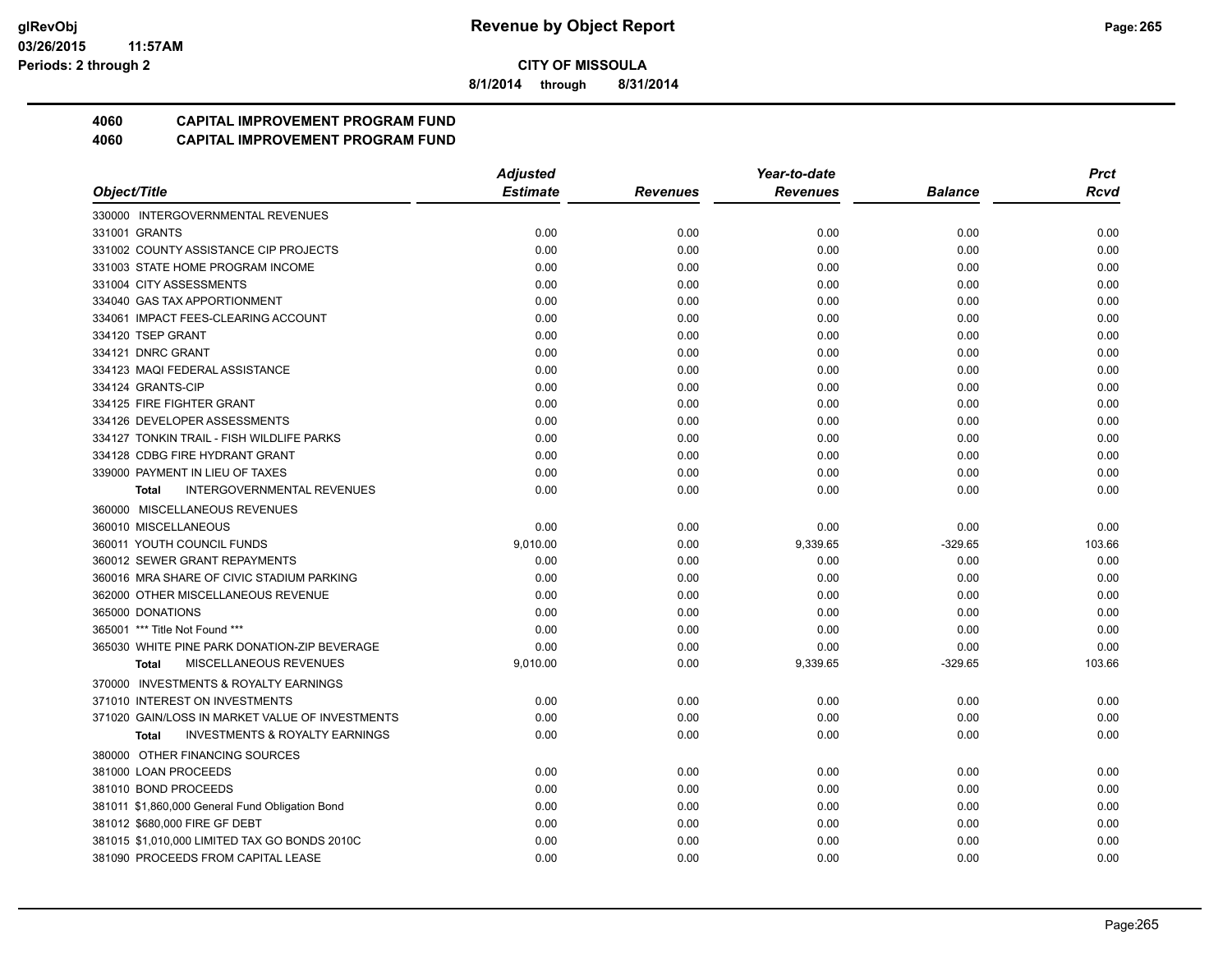**8/1/2014 through 8/31/2014**

# **4060 CAPITAL IMPROVEMENT PROGRAM FUND**

|                                            | <b>Adjusted</b> |                 | Year-to-date    |                | <b>Prct</b> |
|--------------------------------------------|-----------------|-----------------|-----------------|----------------|-------------|
| Object/Title                               | <b>Estimate</b> | <b>Revenues</b> | <b>Revenues</b> | <b>Balance</b> | <b>Rcvd</b> |
| 382010 SALE OF FIXED ASSETS                | 0.00            | 0.00            | 0.00            | 0.00           | 0.00        |
| 383009 TRANS FR TITLE I                    | 0.00            | 0.00            | 0.00            | 0.00           | 0.00        |
| 383010 TRANS FR CIP                        | 0.00            | 0.00            | 0.00            | 0.00           | 0.00        |
| 383014 TRANS FR MRA                        | 0.00            | 0.00            | 0.00            | 0.00           | 0.00        |
| 383015 TRANS FR MPC                        | 0.00            | 0.00            | 0.00            | 0.00           | 0.00        |
| 383017 TRANS FR BUILDING                   | 0.00            | 0.00            | 0.00            | 0.00           | 0.00        |
| 383020 TRANS FR CEMETERY CARE              | 0.00            | 0.00            | 0.00            | 0.00           | 0.00        |
| 383025 TRANS FR SEWER R & D                | 0.00            | 0.00            | 0.00            | 0.00           | 0.00        |
| 383029 TRANS FR GENERAL                    | 913,831.00      | 0.00            | 0.00            | 913,831.00     | 0.00        |
| 383041 TRANS FR CDBG                       | 0.00            | 0.00            | 0.00            | 0.00           | 0.00        |
| 383042 TRANSFERS FROM OTHER FUNDS          | 0.00            | 0.00            | 0.00            | 0.00           | 0.00        |
| 383043 TRANSFERS FROM IMPACT FEES          | 0.00            | 0.00            | 0.00            | 0.00           | 0.00        |
| 383044 TRANSFER FROM PYMT IN LIEU OF PARKS | 0.00            | 0.00            | 0.00            | 0.00           | 0.00        |
| 383045 TRANSFER FROM PARK ENTERPRISE       | 0.00            | 0.00            | 0.00            | 0.00           | 0.00        |
| OTHER FINANCING SOURCES<br>Total           | 913,831.00      | 0.00            | 0.00            | 913,831.00     | 0.00        |
| CAPITAL IMPROVEMENT PROGRAM FUND<br>Total  | 922,841.00      | 0.00            | 9,339.65        | 913,501.35     | 1.01        |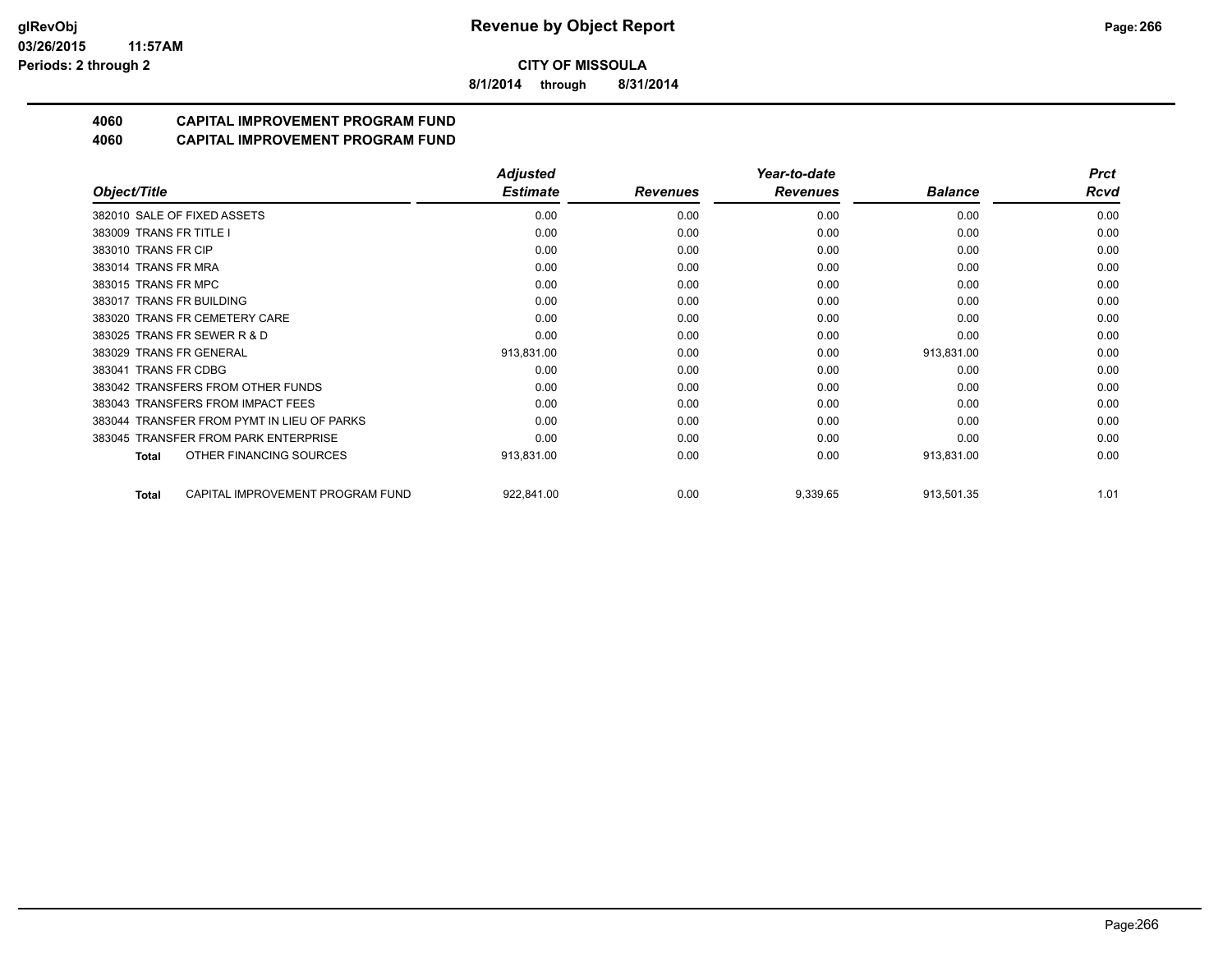**8/1/2014 through 8/31/2014**

| Object/Title                                       | <b>Adjusted</b> |                 | Year-to-date    |                | <b>Prct</b> |
|----------------------------------------------------|-----------------|-----------------|-----------------|----------------|-------------|
|                                                    | <b>Estimate</b> | <b>Revenues</b> | <b>Revenues</b> | <b>Balance</b> | <b>Rcvd</b> |
| 330000 INTERGOVERNMENTAL REVENUES                  |                 |                 |                 |                |             |
| 331001 GRANTS                                      | 0.00            | 0.00            | 0.00            | 0.00           | 0.00        |
| 331002 COUNTY ASSISTANCE CIP PROJECTS              | 0.00            | 0.00            | 0.00            | 0.00           | 0.00        |
| 331003 STATE HOME PROGRAM INCOME                   | 0.00            | 0.00            | 0.00            | 0.00           | 0.00        |
| 331004 CITY ASSESSMENTS                            | 0.00            | 0.00            | 0.00            | 0.00           | 0.00        |
| 334040 GAS TAX APPORTIONMENT                       | 0.00            | 0.00            | 0.00            | 0.00           | 0.00        |
| 334061 IMPACT FEES-CLEARING ACCOUNT                | 0.00            | 0.00            | 0.00            | 0.00           | 0.00        |
| 334120 TSEP GRANT                                  | 0.00            | 0.00            | 0.00            | 0.00           | 0.00        |
| 334121 DNRC GRANT                                  | 0.00            | 0.00            | 0.00            | 0.00           | 0.00        |
| 334123 MAQI FEDERAL ASSISTANCE                     | 0.00            | 0.00            | 0.00            | 0.00           | 0.00        |
| 334124 GRANTS-CIP                                  | 0.00            | 0.00            | 0.00            | 0.00           | 0.00        |
| 334125 FIRE FIGHTER GRANT                          | 0.00            | 0.00            | 0.00            | 0.00           | 0.00        |
| 334126 DEVELOPER ASSESSMENTS                       | 0.00            | 0.00            | 0.00            | 0.00           | 0.00        |
| 334127 TONKIN TRAIL - FISH WILDLIFE PARKS          | 0.00            | 0.00            | 0.00            | 0.00           | 0.00        |
| 334128 CDBG FIRE HYDRANT GRANT                     | 0.00            | 0.00            | 0.00            | 0.00           | 0.00        |
| 339000 PAYMENT IN LIEU OF TAXES                    | 0.00            | 0.00            | 0.00            | 0.00           | 0.00        |
| <b>INTERGOVERNMENTAL REVENUES</b><br><b>Total</b>  | 0.00            | 0.00            | 0.00            | 0.00           | 0.00        |
| 360000 MISCELLANEOUS REVENUES                      |                 |                 |                 |                |             |
| 360010 MISCELLANEOUS                               | 0.00            | 0.00            | 0.00            | 0.00           | 0.00        |
| 360011 YOUTH COUNCIL FUNDS                         | 9,010.00        | 0.00            | 9,339.65        | $-329.65$      | 103.66      |
| 360012 SEWER GRANT REPAYMENTS                      | 0.00            | 0.00            | 0.00            | 0.00           | 0.00        |
| 360016 MRA SHARE OF CIVIC STADIUM PARKING          | 0.00            | 0.00            | 0.00            | 0.00           | 0.00        |
| 362000 OTHER MISCELLANEOUS REVENUE                 | 0.00            | 0.00            | 0.00            | 0.00           | 0.00        |
| 365000 DONATIONS                                   | 0.00            | 0.00            | 0.00            | 0.00           | 0.00        |
| 365001 *** Title Not Found ***                     | 0.00            | 0.00            | 0.00            | 0.00           | 0.00        |
| 365030 WHITE PINE PARK DONATION-ZIP BEVERAGE       | 0.00            | 0.00            | 0.00            | 0.00           | 0.00        |
| <b>MISCELLANEOUS REVENUES</b><br><b>Total</b>      | 9,010.00        | 0.00            | 9,339.65        | $-329.65$      | 103.66      |
| 370000 INVESTMENTS & ROYALTY EARNINGS              |                 |                 |                 |                |             |
| 371010 INTEREST ON INVESTMENTS                     | 0.00            | 0.00            | 0.00            | 0.00           | 0.00        |
| 371020 GAIN/LOSS IN MARKET VALUE OF INVESTMENT     | 0.00            | 0.00            | 0.00            | 0.00           | 0.00        |
| <b>INVESTMENTS &amp; ROYALTY EARNINGS</b><br>Total | 0.00            | 0.00            | 0.00            | 0.00           | 0.00        |
| 380000 OTHER FINANCING SOURCES                     |                 |                 |                 |                |             |
| 381000 LOAN PROCEEDS                               | 0.00            | 0.00            | 0.00            | 0.00           | 0.00        |
| 381010 BOND PROCEEDS                               | 0.00            | 0.00            | 0.00            | 0.00           | 0.00        |
| 381011 \$1,860,000 General Fund Obligation Bond    | 0.00            | 0.00            | 0.00            | 0.00           | 0.00        |
| 381012 \$680,000 FIRE GF DEBT                      | 0.00            | 0.00            | 0.00            | 0.00           | 0.00        |
| 381015 \$1,010,000 LIMITED TAX GO BONDS 2010C      | 0.00            | 0.00            | 0.00            | 0.00           | 0.00        |
| 381090 PROCEEDS FROM CAPITAL LEASE                 | 0.00            | 0.00            | 0.00            | 0.00           | 0.00        |
| 382010 SALE OF FIXED ASSETS                        | 0.00            | 0.00            | 0.00            | 0.00           | 0.00        |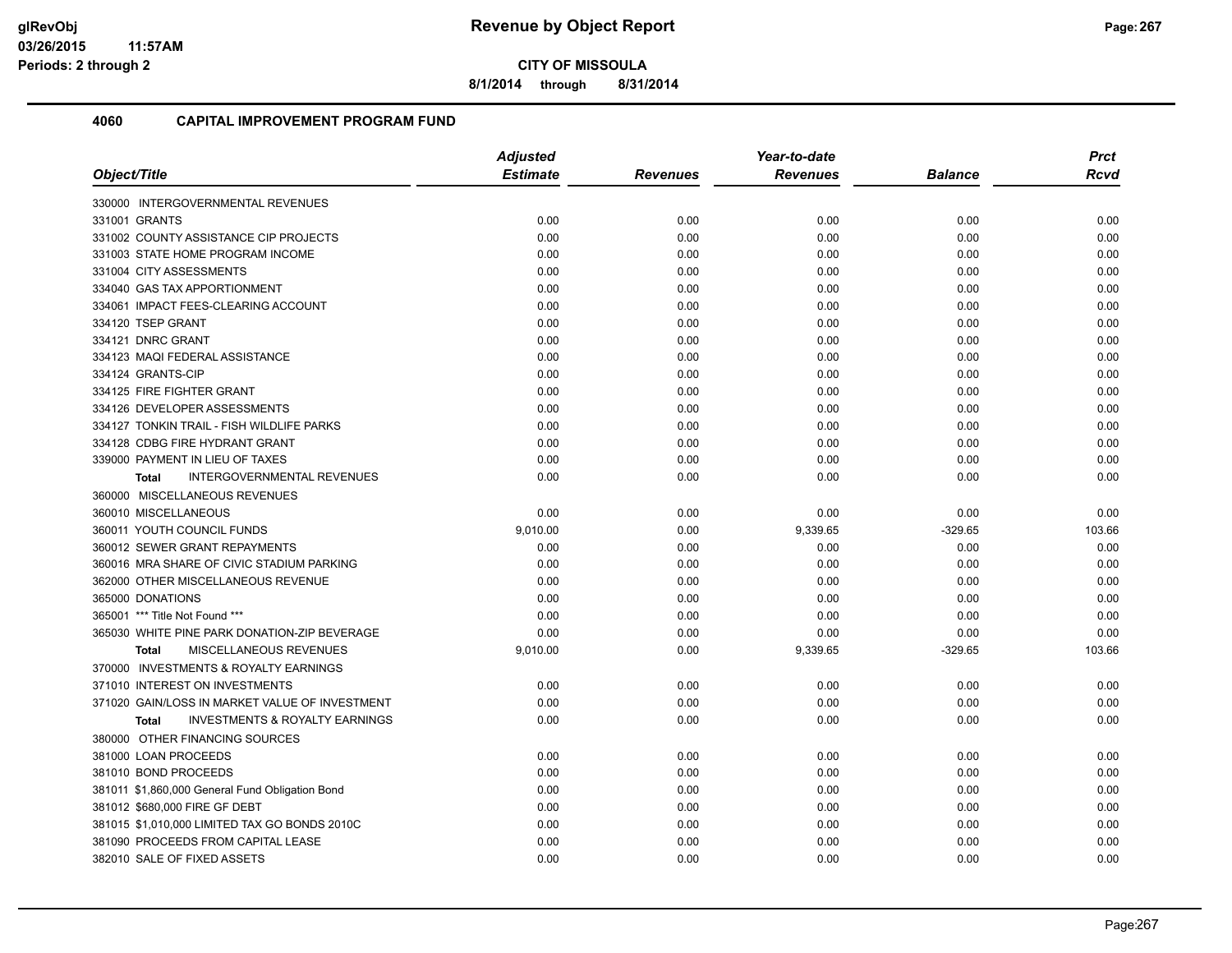**8/1/2014 through 8/31/2014**

| Object/Title                                     | <b>Adjusted</b><br><b>Estimate</b> | <b>Revenues</b> | Year-to-date<br><b>Revenues</b> | <b>Balance</b> | <b>Prct</b><br>Rcvd |
|--------------------------------------------------|------------------------------------|-----------------|---------------------------------|----------------|---------------------|
|                                                  |                                    |                 |                                 |                |                     |
| 383009 TRANS FR TITLE I                          | 0.00                               | 0.00            | 0.00                            | 0.00           | 0.00                |
| 383010 TRANS FR CIP                              | 0.00                               | 0.00            | 0.00                            | 0.00           | 0.00                |
| 383014 TRANS FR MRA                              | 0.00                               | 0.00            | 0.00                            | 0.00           | 0.00                |
| 383015 TRANS FR MPC                              | 0.00                               | 0.00            | 0.00                            | 0.00           | 0.00                |
| 383017 TRANS FR BUILDING                         | 0.00                               | 0.00            | 0.00                            | 0.00           | 0.00                |
| 383020 TRANS FR CEMETERY CARE                    | 0.00                               | 0.00            | 0.00                            | 0.00           | 0.00                |
| 383025 TRANS FR SEWER R & D                      | 0.00                               | 0.00            | 0.00                            | 0.00           | 0.00                |
| 383029 TRANS FR GENERAL                          | 913,831.00                         | 0.00            | 0.00                            | 913,831.00     | 0.00                |
| 383041 TRANS FR CDBG                             | 0.00                               | 0.00            | 0.00                            | 0.00           | 0.00                |
| 383042 TRANSFERS FROM OTHER FUNDS                | 0.00                               | 0.00            | 0.00                            | 0.00           | 0.00                |
| 383043 TRANSFERS FROM IMPACT FEES                | 0.00                               | 0.00            | 0.00                            | 0.00           | 0.00                |
| 383044 TRANSFER FROM PYMT IN LIEU OF PARKS       | 0.00                               | 0.00            | 0.00                            | 0.00           | 0.00                |
| 383045 TRANSFER FROM PARK ENTERPRISE             | 0.00                               | 0.00            | 0.00                            | 0.00           | 0.00                |
| OTHER FINANCING SOURCES<br><b>Total</b>          | 913,831.00                         | 0.00            | 0.00                            | 913,831.00     | 0.00                |
| CAPITAL IMPROVEMENT PROGRAM FUND<br><b>Total</b> | 922,841.00                         | 0.00            | 9,339.65                        | 913,501.35     | 1.01                |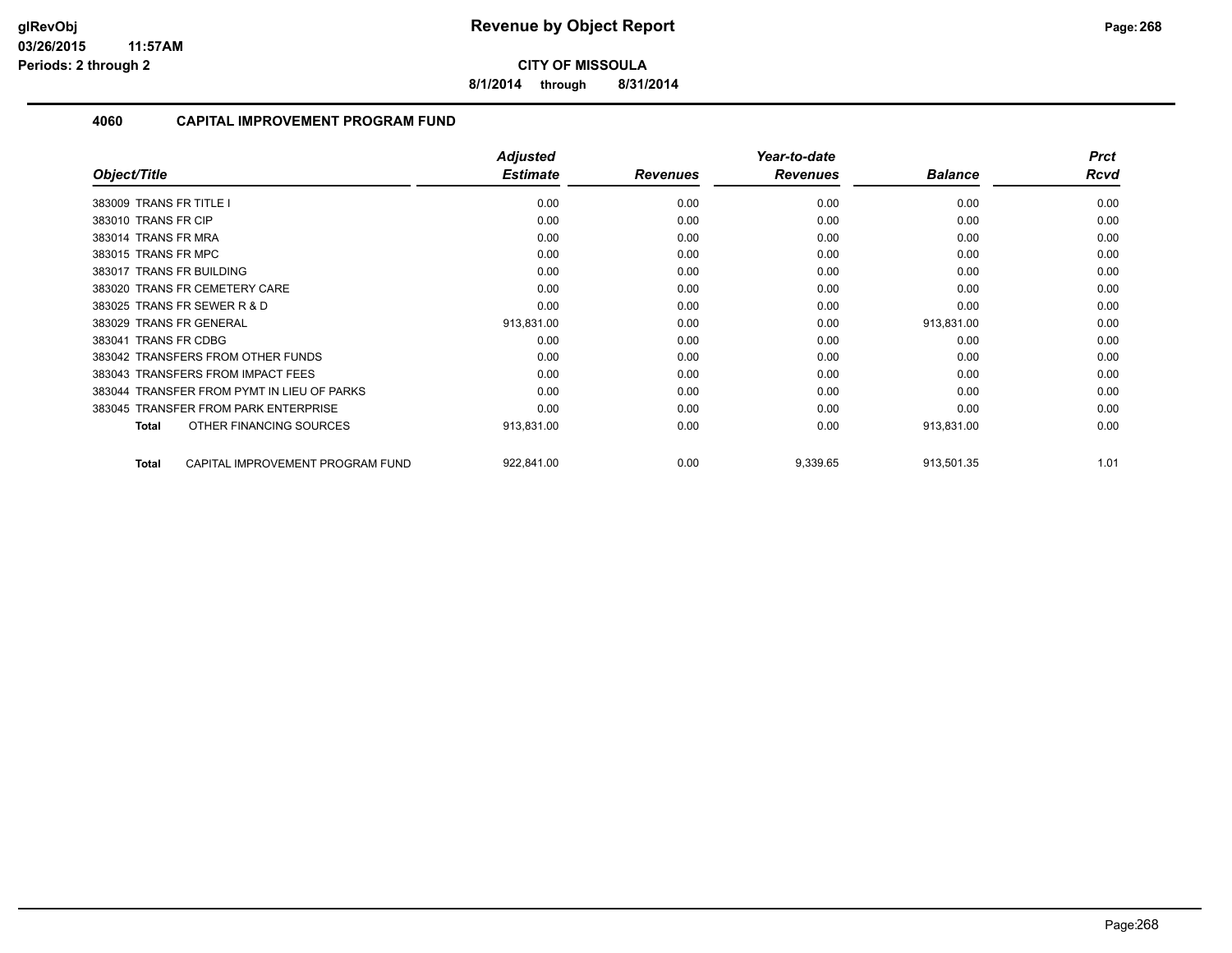**8/1/2014 through 8/31/2014**

# **4130 1997 G O BOND OPEN SPACE PURCHASE FUND**

# **4130 1997 G O BOND OPEN SPACE PURCHASE FUND**

|                                                           | <b>Adjusted</b> |                 | Year-to-date    |                | <b>Prct</b> |
|-----------------------------------------------------------|-----------------|-----------------|-----------------|----------------|-------------|
| Object/Title                                              | <b>Estimate</b> | <b>Revenues</b> | <b>Revenues</b> | <b>Balance</b> | <b>Rcvd</b> |
| 330000 INTERGOVERNMENTAL REVENUES                         |                 |                 |                 |                |             |
| 331156 CTEP GRANT - S HILLS TRAIL SYSTEM                  | 0.00            | 0.00            | 0.00            | 0.00           | 0.00        |
| 334014 MISSOULA COUNTY-GRANT CREEK TRAIL                  | 0.00            | 0.00            | 0.00            | 0.00           | 0.00        |
| <b>INTERGOVERNMENTAL REVENUES</b><br><b>Total</b>         | 0.00            | 0.00            | 0.00            | 0.00           | 0.00        |
| 340000 CHARGES FOR SERVICES                               |                 |                 |                 |                |             |
| 343065 BUILDING RENTALS                                   | 0.00            | 0.00            | 0.00            | 0.00           | 0.00        |
| <b>CHARGES FOR SERVICES</b><br><b>Total</b>               | 0.00            | 0.00            | 0.00            | 0.00           | 0.00        |
| 360000 MISCELLANEOUS REVENUES                             |                 |                 |                 |                |             |
| 360010 MISCELLANEOUS                                      | 0.00            | 0.00            | 0.00            | 0.00           | 0.00        |
| 365000 DONATIONS                                          | 0.00            | 0.00            | 0.00            | 0.00           | 0.00        |
| MISCELLANEOUS REVENUES<br><b>Total</b>                    | 0.00            | 0.00            | 0.00            | 0.00           | 0.00        |
| <b>INVESTMENTS &amp; ROYALTY EARNINGS</b><br>370000       |                 |                 |                 |                |             |
| 371010 INTEREST ON INVESTMENTS                            | 0.00            | 0.00            | 0.00            | 0.00           | 0.00        |
| 371020 GAIN/LOSS IN MARKET VALUE OF INVESTMENTS           | 0.00            | 0.00            | 0.00            | 0.00           | 0.00        |
| <b>INVESTMENTS &amp; ROYALTY EARNINGS</b><br><b>Total</b> | 0.00            | 0.00            | 0.00            | 0.00           | 0.00        |
| 380000 OTHER FINANCING SOURCES                            |                 |                 |                 |                |             |
| 382010 SALE OF FIXED ASSETS                               | 0.00            | 0.00            | 0.00            | 0.00           | 0.00        |
| 383000 OPERATING TRANSFERS                                | 0.00            | 0.00            | 0.00            | 0.00           | 0.00        |
| OTHER FINANCING SOURCES<br><b>Total</b>                   | 0.00            | 0.00            | 0.00            | 0.00           | 0.00        |
| 1997 G O BOND OPEN SPACE PURCHASE FU<br><b>Total</b>      | 0.00            | 0.00            | 0.00            | 0.00           | 0.00        |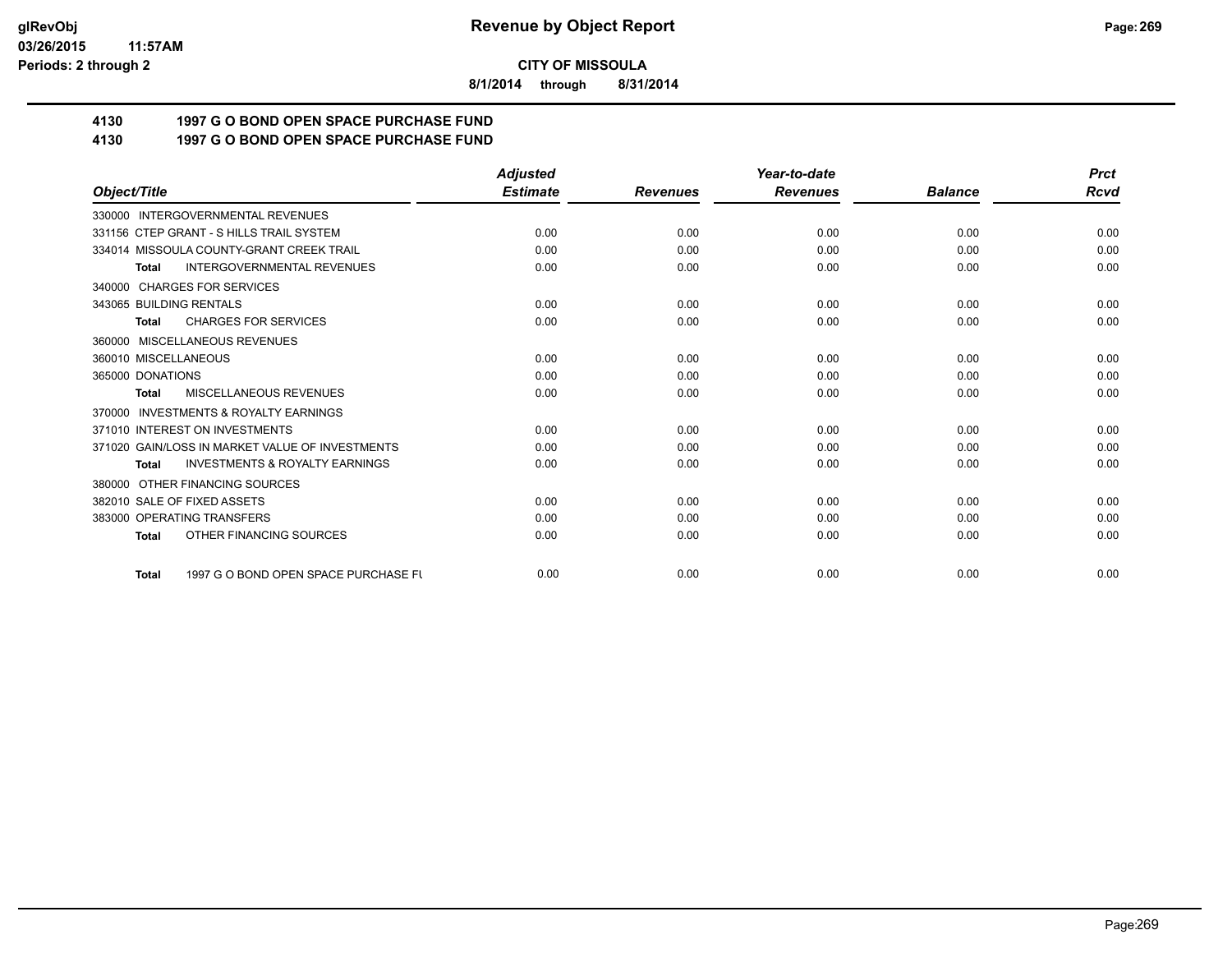**8/1/2014 through 8/31/2014**

### **4130 1997 G O BOND OPEN SPACE PURCHASE FUND**

|                                                           | <b>Adjusted</b> |                 | Year-to-date    |                | <b>Prct</b> |
|-----------------------------------------------------------|-----------------|-----------------|-----------------|----------------|-------------|
| Object/Title                                              | <b>Estimate</b> | <b>Revenues</b> | <b>Revenues</b> | <b>Balance</b> | Rcvd        |
| 330000 INTERGOVERNMENTAL REVENUES                         |                 |                 |                 |                |             |
| 331156 CTEP GRANT - S HILLS TRAIL SYSTEM                  | 0.00            | 0.00            | 0.00            | 0.00           | 0.00        |
| 334014 MISSOULA COUNTY-GRANT CREEK TRAIL                  | 0.00            | 0.00            | 0.00            | 0.00           | 0.00        |
| <b>INTERGOVERNMENTAL REVENUES</b><br><b>Total</b>         | 0.00            | 0.00            | 0.00            | 0.00           | 0.00        |
| 340000 CHARGES FOR SERVICES                               |                 |                 |                 |                |             |
| 343065 BUILDING RENTALS                                   | 0.00            | 0.00            | 0.00            | 0.00           | 0.00        |
| <b>CHARGES FOR SERVICES</b><br><b>Total</b>               | 0.00            | 0.00            | 0.00            | 0.00           | 0.00        |
| 360000 MISCELLANEOUS REVENUES                             |                 |                 |                 |                |             |
| 360010 MISCELLANEOUS                                      | 0.00            | 0.00            | 0.00            | 0.00           | 0.00        |
| 365000 DONATIONS                                          | 0.00            | 0.00            | 0.00            | 0.00           | 0.00        |
| MISCELLANEOUS REVENUES<br><b>Total</b>                    | 0.00            | 0.00            | 0.00            | 0.00           | 0.00        |
| <b>INVESTMENTS &amp; ROYALTY EARNINGS</b><br>370000       |                 |                 |                 |                |             |
| 371010 INTEREST ON INVESTMENTS                            | 0.00            | 0.00            | 0.00            | 0.00           | 0.00        |
| 371020 GAIN/LOSS IN MARKET VALUE OF INVESTMENT            | 0.00            | 0.00            | 0.00            | 0.00           | 0.00        |
| <b>INVESTMENTS &amp; ROYALTY EARNINGS</b><br><b>Total</b> | 0.00            | 0.00            | 0.00            | 0.00           | 0.00        |
| OTHER FINANCING SOURCES<br>380000                         |                 |                 |                 |                |             |
| 382010 SALE OF FIXED ASSETS                               | 0.00            | 0.00            | 0.00            | 0.00           | 0.00        |
| 383000 OPERATING TRANSFERS                                | 0.00            | 0.00            | 0.00            | 0.00           | 0.00        |
| OTHER FINANCING SOURCES<br><b>Total</b>                   | 0.00            | 0.00            | 0.00            | 0.00           | 0.00        |
| 1997 G O BOND OPEN SPACE PURCHASE F<br><b>Total</b>       | 0.00            | 0.00            | 0.00            | 0.00           | 0.00        |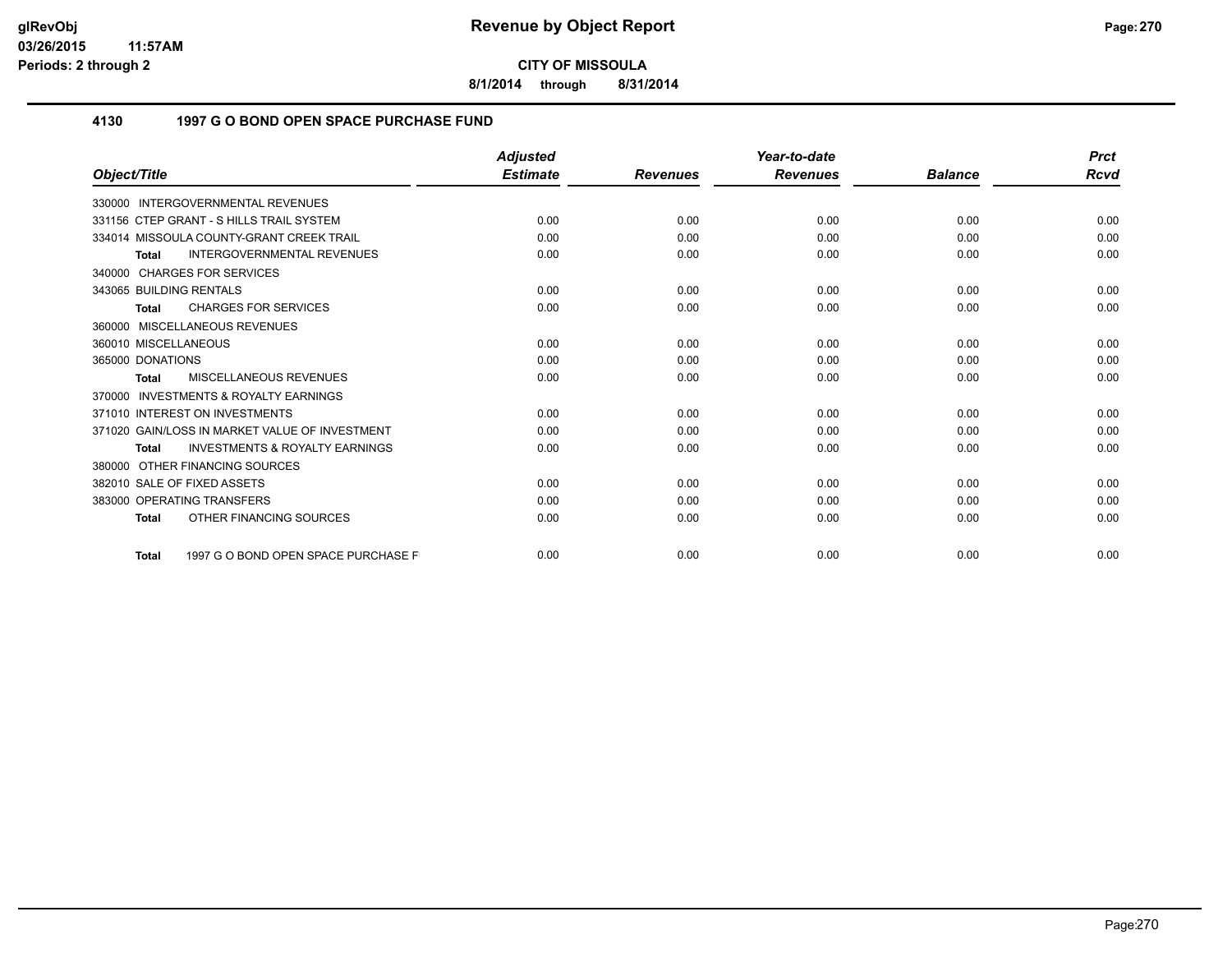**8/1/2014 through 8/31/2014**

#### **4196 NEW FIRE STATION GO BOND**

#### **4196 NEW FIRE STATION GO BOND**

| Object/Title                                       | <b>Adjusted</b><br><b>Estimate</b> | <b>Revenues</b> | Year-to-date<br><b>Revenues</b> | <b>Balance</b> | <b>Prct</b><br><b>Rcvd</b> |
|----------------------------------------------------|------------------------------------|-----------------|---------------------------------|----------------|----------------------------|
|                                                    |                                    |                 |                                 |                |                            |
| 360000 MISCELLANEOUS REVENUES                      |                                    |                 |                                 |                |                            |
| 365023 NORTHWESTERN ENERGY GRANT                   | 0.00                               | 0.00            | 0.00                            | 0.00           | 0.00                       |
| <b>MISCELLANEOUS REVENUES</b><br>Total             | 0.00                               | 0.00            | 0.00                            | 0.00           | 0.00                       |
| 370000 INVESTMENTS & ROYALTY EARNINGS              |                                    |                 |                                 |                |                            |
| 371010 INTEREST ON INVESTMENTS                     | 0.00                               | 0.00            | 0.00                            | 0.00           | 0.00                       |
| 371020 GAIN/LOSS IN MARKET VALUE OF INVESTMENTS    | 0.00                               | 0.00            | 0.00                            | 0.00           | 0.00                       |
| <b>INVESTMENTS &amp; ROYALTY EARNINGS</b><br>Total | 0.00                               | 0.00            | 0.00                            | 0.00           | 0.00                       |
| 380000 OTHER FINANCING SOURCES                     |                                    |                 |                                 |                |                            |
| 381010 BOND PROCEEDS                               | 0.00                               | 0.00            | 0.00                            | 0.00           | 0.00                       |
| 383000 OPERATING TRANSFERS                         | 0.00                               | 0.00            | 0.00                            | 0.00           | 0.00                       |
| OTHER FINANCING SOURCES<br>Total                   | 0.00                               | 0.00            | 0.00                            | 0.00           | 0.00                       |
| NEW FIRE STATION GO BOND<br><b>Total</b>           | 0.00                               | 0.00            | 0.00                            | 0.00           | 0.00                       |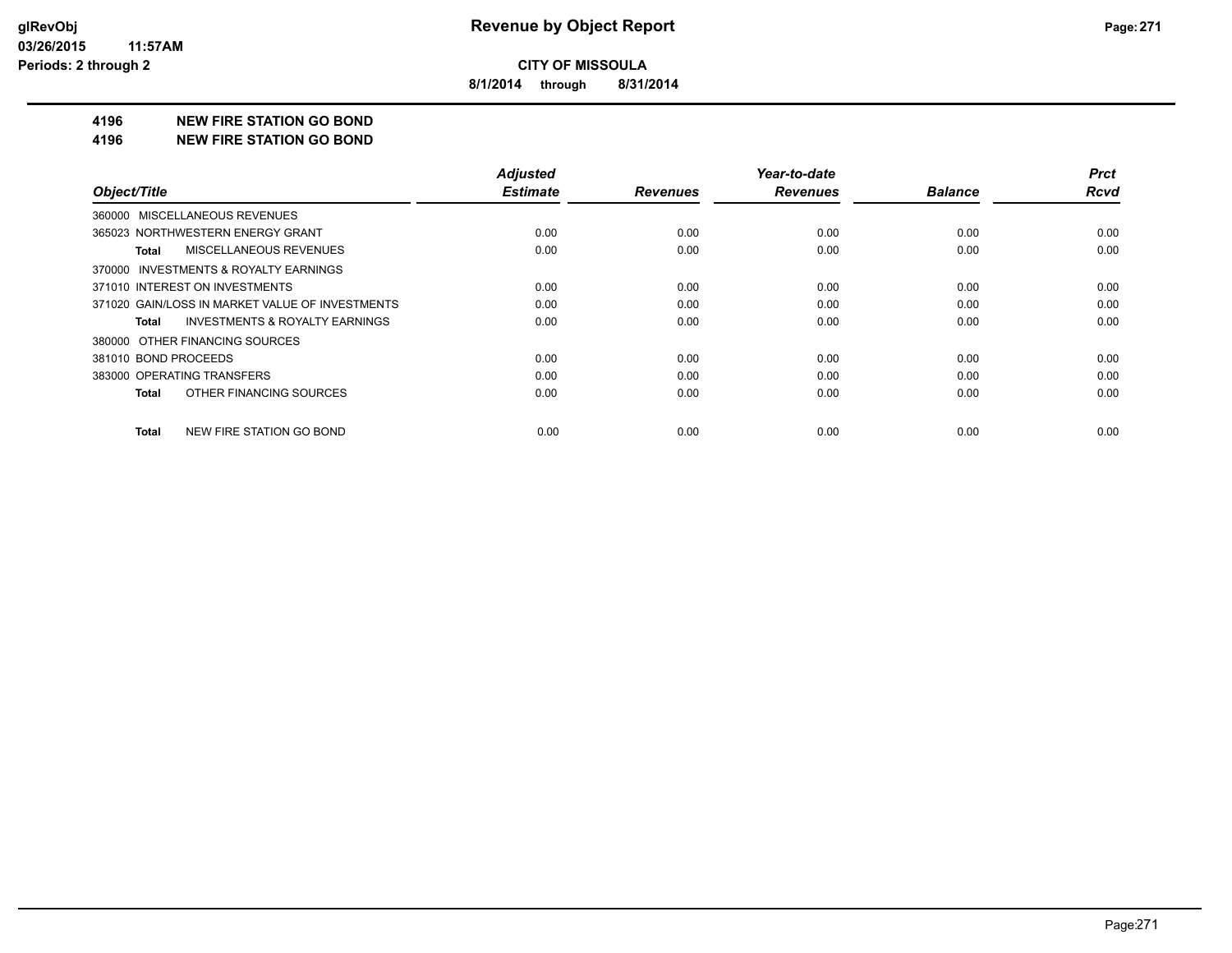**8/1/2014 through 8/31/2014**

### **4196 NEW FIRE STATION GO BOND**

| Object/Title                                       | <b>Adjusted</b><br><b>Estimate</b> | <b>Revenues</b> | Year-to-date<br><b>Revenues</b> | <b>Balance</b> | <b>Prct</b><br>Rcvd |
|----------------------------------------------------|------------------------------------|-----------------|---------------------------------|----------------|---------------------|
|                                                    |                                    |                 |                                 |                |                     |
| 360000 MISCELLANEOUS REVENUES                      |                                    |                 |                                 |                |                     |
| 365023 NORTHWESTERN ENERGY GRANT                   | 0.00                               | 0.00            | 0.00                            | 0.00           | 0.00                |
| <b>MISCELLANEOUS REVENUES</b><br>Total             | 0.00                               | 0.00            | 0.00                            | 0.00           | 0.00                |
| 370000 INVESTMENTS & ROYALTY EARNINGS              |                                    |                 |                                 |                |                     |
| 371010 INTEREST ON INVESTMENTS                     | 0.00                               | 0.00            | 0.00                            | 0.00           | 0.00                |
| 371020 GAIN/LOSS IN MARKET VALUE OF INVESTMENT     | 0.00                               | 0.00            | 0.00                            | 0.00           | 0.00                |
| <b>INVESTMENTS &amp; ROYALTY EARNINGS</b><br>Total | 0.00                               | 0.00            | 0.00                            | 0.00           | 0.00                |
| 380000 OTHER FINANCING SOURCES                     |                                    |                 |                                 |                |                     |
| 381010 BOND PROCEEDS                               | 0.00                               | 0.00            | 0.00                            | 0.00           | 0.00                |
| 383000 OPERATING TRANSFERS                         | 0.00                               | 0.00            | 0.00                            | 0.00           | 0.00                |
| OTHER FINANCING SOURCES<br><b>Total</b>            | 0.00                               | 0.00            | 0.00                            | 0.00           | 0.00                |
| NEW FIRE STATION GO BOND<br><b>Total</b>           | 0.00                               | 0.00            | 0.00                            | 0.00           | 0.00                |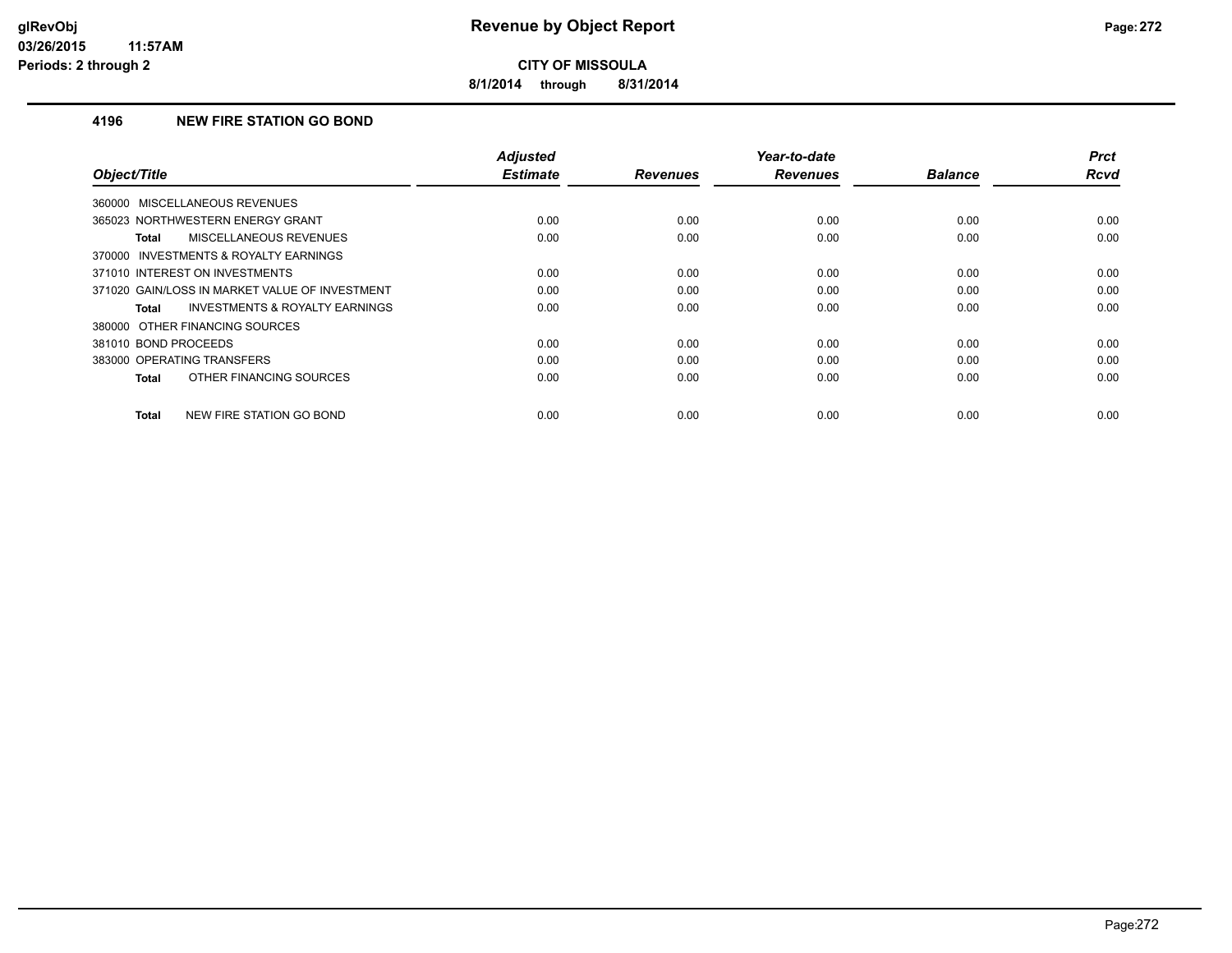**8/1/2014 through 8/31/2014**

# **4450 S/C CONSTRUCTION FUND FOR FY06**

**4450 S/C CONSTRUCTION FUND FOR FY06**

|                                                 | <b>Adjusted</b> |                 | Year-to-date    |                | Prct |
|-------------------------------------------------|-----------------|-----------------|-----------------|----------------|------|
| Object/Title                                    | <b>Estimate</b> | <b>Revenues</b> | <b>Revenues</b> | <b>Balance</b> | Rcvd |
| 370000 INVESTMENTS & ROYALTY EARNINGS           |                 |                 |                 |                |      |
| 371010 INTEREST ON INVESTMENTS                  | 0.00            | 0.00            | 0.00            | 0.00           | 0.00 |
| 371020 GAIN/LOSS IN MARKET VALUE OF INVESTMENTS | 0.00            | 0.00            | 0.00            | 0.00           | 0.00 |
| INVESTMENTS & ROYALTY EARNINGS<br><b>Total</b>  | 0.00            | 0.00            | 0.00            | 0.00           | 0.00 |
|                                                 |                 |                 |                 |                |      |
| S/C CONSTRUCTION FUND FOR FY06<br>Total         | 0.00            | 0.00            | 0.00            | 0.00           | 0.00 |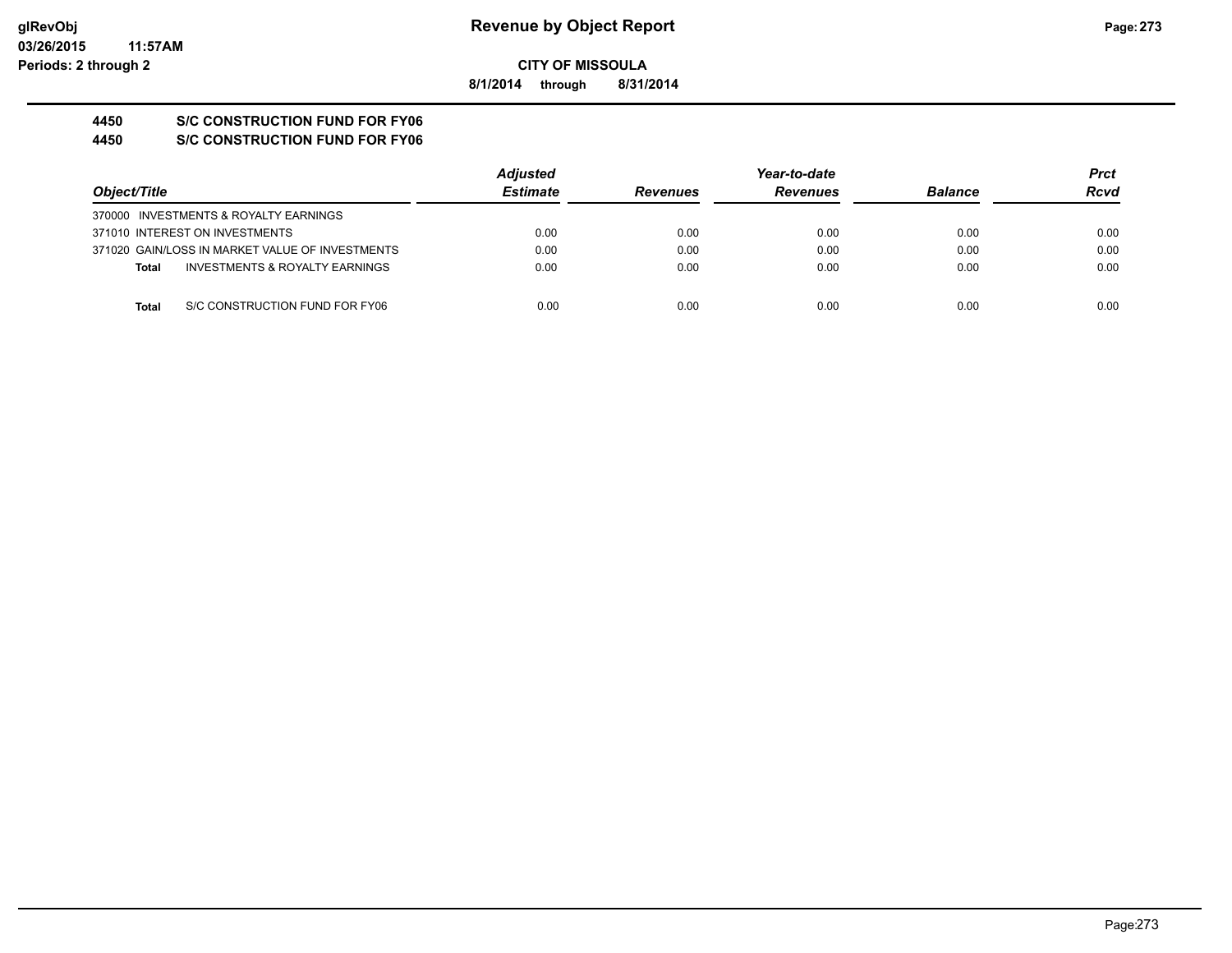**8/1/2014 through 8/31/2014**

# **4450 S/C CONSTRUCTION FUND FOR FY06**

| Object/Title |                                                | <b>Adiusted</b><br><b>Estimate</b> | <b>Revenues</b> | Year-to-date<br><b>Revenues</b> | <b>Balance</b> | <b>Prct</b><br><b>Rcvd</b> |
|--------------|------------------------------------------------|------------------------------------|-----------------|---------------------------------|----------------|----------------------------|
|              | 370000 INVESTMENTS & ROYALTY EARNINGS          |                                    |                 |                                 |                |                            |
|              | 371010 INTEREST ON INVESTMENTS                 | 0.00                               | 0.00            | 0.00                            | 0.00           | 0.00                       |
|              | 371020 GAIN/LOSS IN MARKET VALUE OF INVESTMENT | 0.00                               | 0.00            | 0.00                            | 0.00           | 0.00                       |
| <b>Total</b> | INVESTMENTS & ROYALTY EARNINGS                 | 0.00                               | 0.00            | 0.00                            | 0.00           | 0.00                       |
|              |                                                |                                    |                 |                                 |                |                            |
| Total        | S/C CONSTRUCTION FUND FOR FY06                 | 0.00                               | 0.00            | 0.00                            | 0.00           | 0.00                       |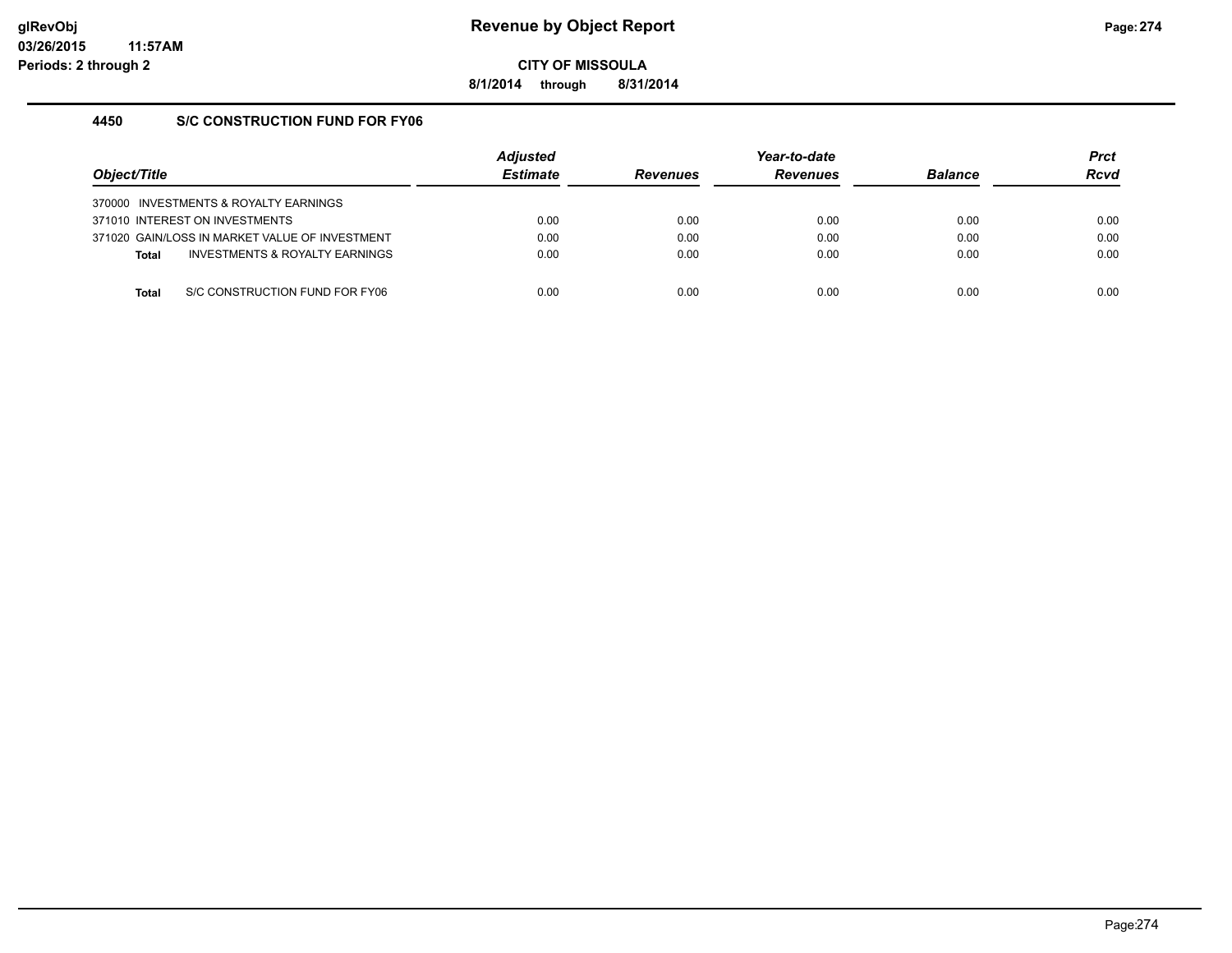**8/1/2014 through 8/31/2014**

**4451 FY07 S/C BOND FUND**

**4451 FY07 S/C BOND FUND**

|                                                    | <b>Adiusted</b> |                 | Year-to-date    |                | <b>Prct</b> |
|----------------------------------------------------|-----------------|-----------------|-----------------|----------------|-------------|
| Object/Title                                       | <b>Estimate</b> | <b>Revenues</b> | <b>Revenues</b> | <b>Balance</b> | <b>Rcvd</b> |
| 360000 MISCELLANEOUS REVENUES                      |                 |                 |                 |                |             |
| 360010 MISCELLANEOUS                               | 0.00            | 0.00            | 0.00            | 0.00           | 0.00        |
| MISCELLANEOUS REVENUES<br>Total                    | 0.00            | 0.00            | 0.00            | 0.00           | 0.00        |
| 370000 INVESTMENTS & ROYALTY EARNINGS              |                 |                 |                 |                |             |
| 371010 INTEREST ON INVESTMENTS                     | 0.00            | 0.00            | 0.00            | 0.00           | 0.00        |
| 371020 GAIN/LOSS IN MARKET VALUE OF INVESTMENTS    | 0.00            | 0.00            | 0.00            | 0.00           | 0.00        |
| <b>INVESTMENTS &amp; ROYALTY EARNINGS</b><br>Total | 0.00            | 0.00            | 0.00            | 0.00           | 0.00        |
| 380000 OTHER FINANCING SOURCES                     |                 |                 |                 |                |             |
| 381030 SID BONDS PROCEEDS                          | 0.00            | 0.00            | 0.00            | 0.00           | 0.00        |
| OTHER FINANCING SOURCES<br>Total                   | 0.00            | 0.00            | 0.00            | 0.00           | 0.00        |
| FY07 S/C BOND FUND<br><b>Total</b>                 | 0.00            | 0.00            | 0.00            | 0.00           | 0.00        |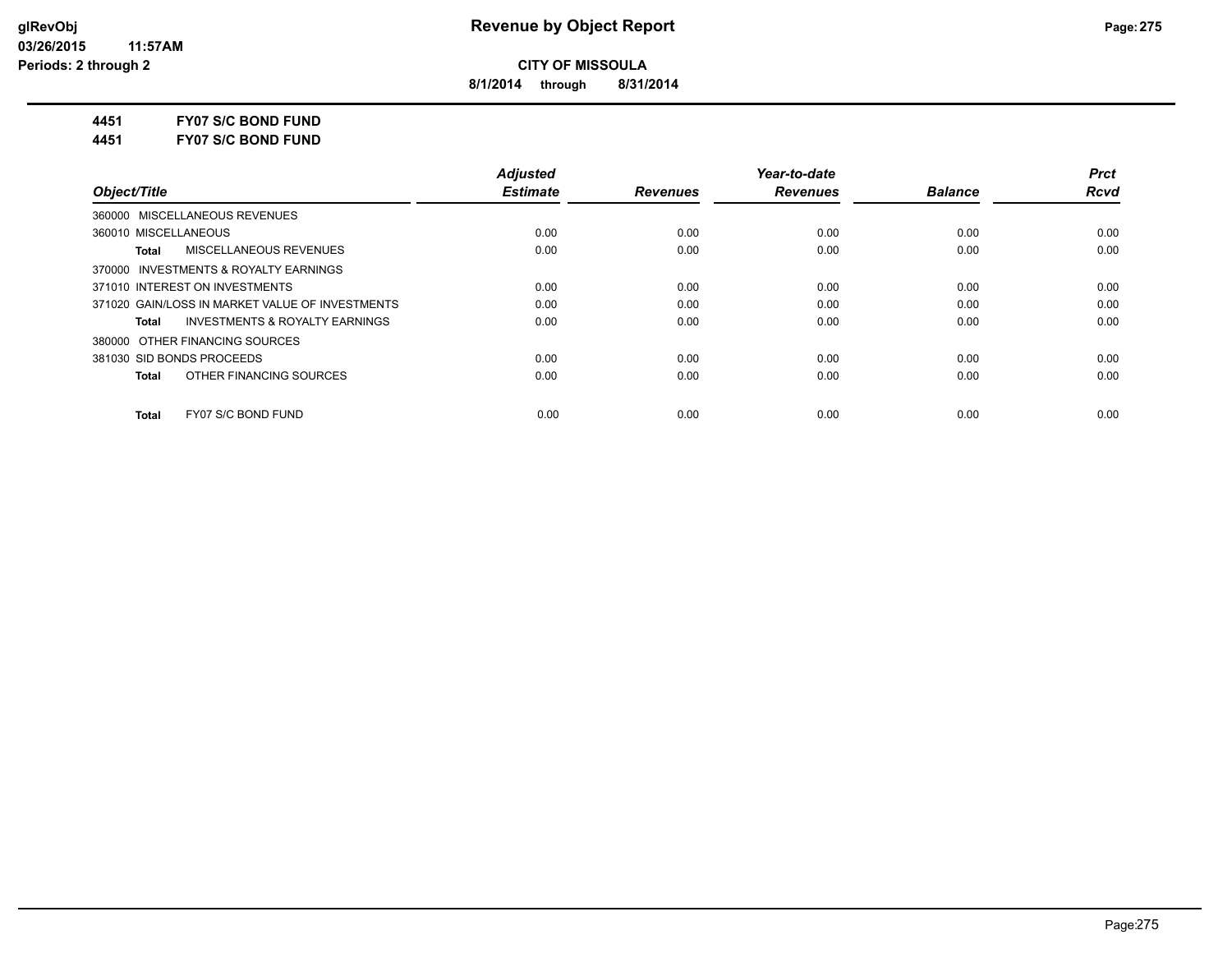**8/1/2014 through 8/31/2014**

#### **4451 FY07 S/C BOND FUND**

|                                                | <b>Adjusted</b> |                 | Year-to-date    |                | <b>Prct</b> |
|------------------------------------------------|-----------------|-----------------|-----------------|----------------|-------------|
| Object/Title                                   | <b>Estimate</b> | <b>Revenues</b> | <b>Revenues</b> | <b>Balance</b> | Rcvd        |
| 360000 MISCELLANEOUS REVENUES                  |                 |                 |                 |                |             |
| 360010 MISCELLANEOUS                           | 0.00            | 0.00            | 0.00            | 0.00           | 0.00        |
| <b>MISCELLANEOUS REVENUES</b><br>Total         | 0.00            | 0.00            | 0.00            | 0.00           | 0.00        |
| 370000 INVESTMENTS & ROYALTY EARNINGS          |                 |                 |                 |                |             |
| 371010 INTEREST ON INVESTMENTS                 | 0.00            | 0.00            | 0.00            | 0.00           | 0.00        |
| 371020 GAIN/LOSS IN MARKET VALUE OF INVESTMENT | 0.00            | 0.00            | 0.00            | 0.00           | 0.00        |
| INVESTMENTS & ROYALTY EARNINGS<br><b>Total</b> | 0.00            | 0.00            | 0.00            | 0.00           | 0.00        |
| 380000 OTHER FINANCING SOURCES                 |                 |                 |                 |                |             |
| 381030 SID BONDS PROCEEDS                      | 0.00            | 0.00            | 0.00            | 0.00           | 0.00        |
| OTHER FINANCING SOURCES<br>Total               | 0.00            | 0.00            | 0.00            | 0.00           | 0.00        |
| FY07 S/C BOND FUND<br><b>Total</b>             | 0.00            | 0.00            | 0.00            | 0.00           | 0.00        |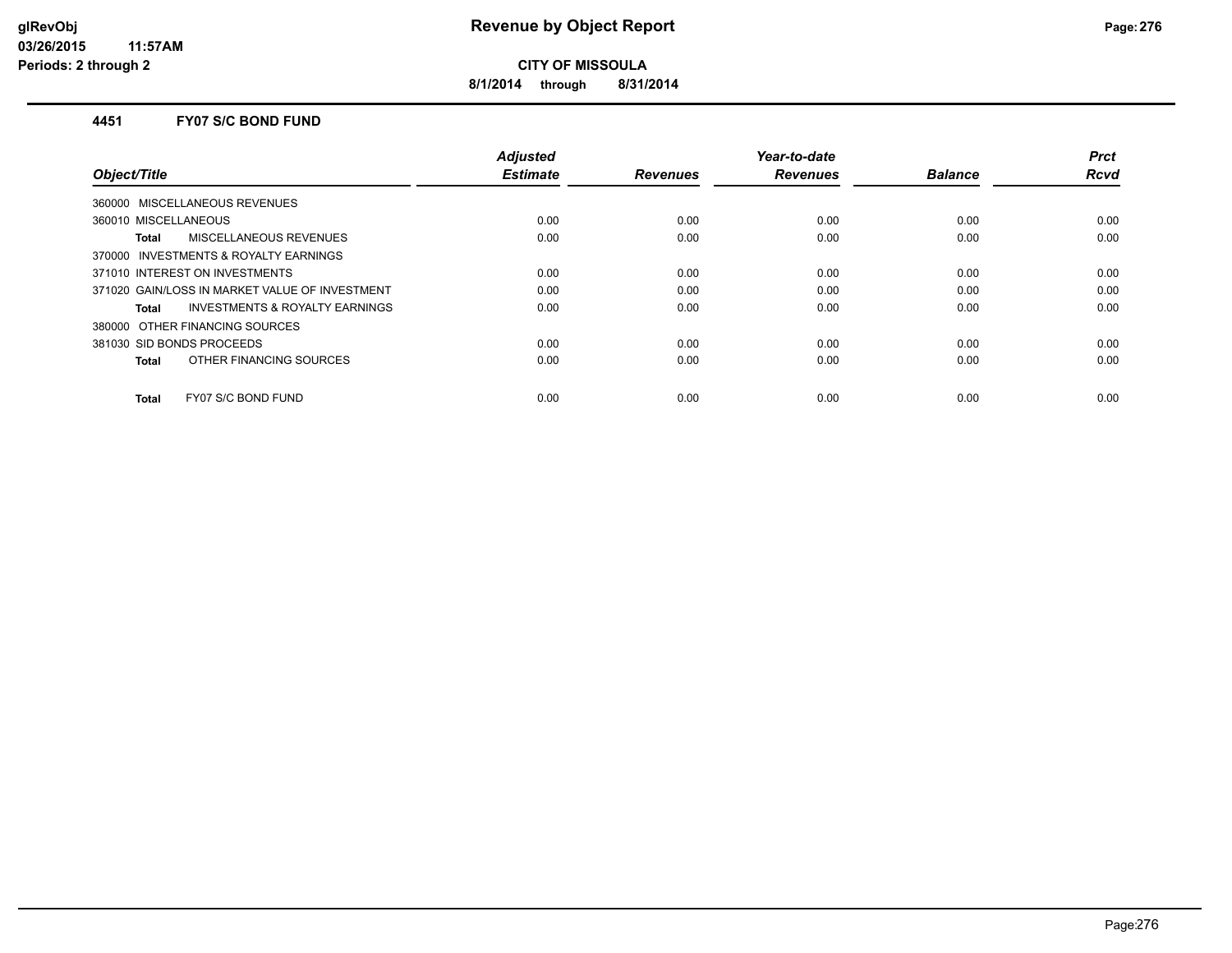**8/1/2014 through 8/31/2014**

# **4452 S/C CONSTRUCTION FUND FOR FY 08 BOND SAL**

**4452 S/C CONSTRUCTION FUND FOR FY 08 BOND SAL**

|                                                      | <b>Adjusted</b> |                 | Year-to-date    |                | <b>Prct</b> |
|------------------------------------------------------|-----------------|-----------------|-----------------|----------------|-------------|
| Object/Title                                         | <b>Estimate</b> | <b>Revenues</b> | <b>Revenues</b> | <b>Balance</b> | <b>Rcvd</b> |
| 360000 MISCELLANEOUS REVENUES                        |                 |                 |                 |                |             |
| 360010 MISCELLANEOUS                                 | 0.00            | 0.00            | 0.00            | 0.00           | 0.00        |
| 362000 OTHER MISCELLANEOUS REVENUE                   | 0.00            | 0.00            | 0.00            | 0.00           | 0.00        |
| <b>MISCELLANEOUS REVENUES</b><br>Total               | 0.00            | 0.00            | 0.00            | 0.00           | 0.00        |
| 370000 INVESTMENTS & ROYALTY EARNINGS                |                 |                 |                 |                |             |
| 371010 INTEREST ON INVESTMENTS                       | 0.00            | 0.00            | 0.00            | 0.00           | 0.00        |
| 371020 GAIN/LOSS IN MARKET VALUE OF INVESTMENTS      | 0.00            | 0.00            | 0.00            | 0.00           | 0.00        |
| <b>INVESTMENTS &amp; ROYALTY EARNINGS</b><br>Total   | 0.00            | 0.00            | 0.00            | 0.00           | 0.00        |
| 380000 OTHER FINANCING SOURCES                       |                 |                 |                 |                |             |
| 381000 LOAN PROCEEDS                                 | 0.00            | 0.00            | 0.00            | 0.00           | 0.00        |
| 383042 TRANSFERS FROM OTHER FUNDS                    | 0.00            | 0.00            | 0.00            | 0.00           | 0.00        |
| OTHER FINANCING SOURCES<br><b>Total</b>              | 0.00            | 0.00            | 0.00            | 0.00           | 0.00        |
| S/C CONSTRUCTION FUND FOR FY 08 BOND<br><b>Total</b> | 0.00            | 0.00            | 0.00            | 0.00           | 0.00        |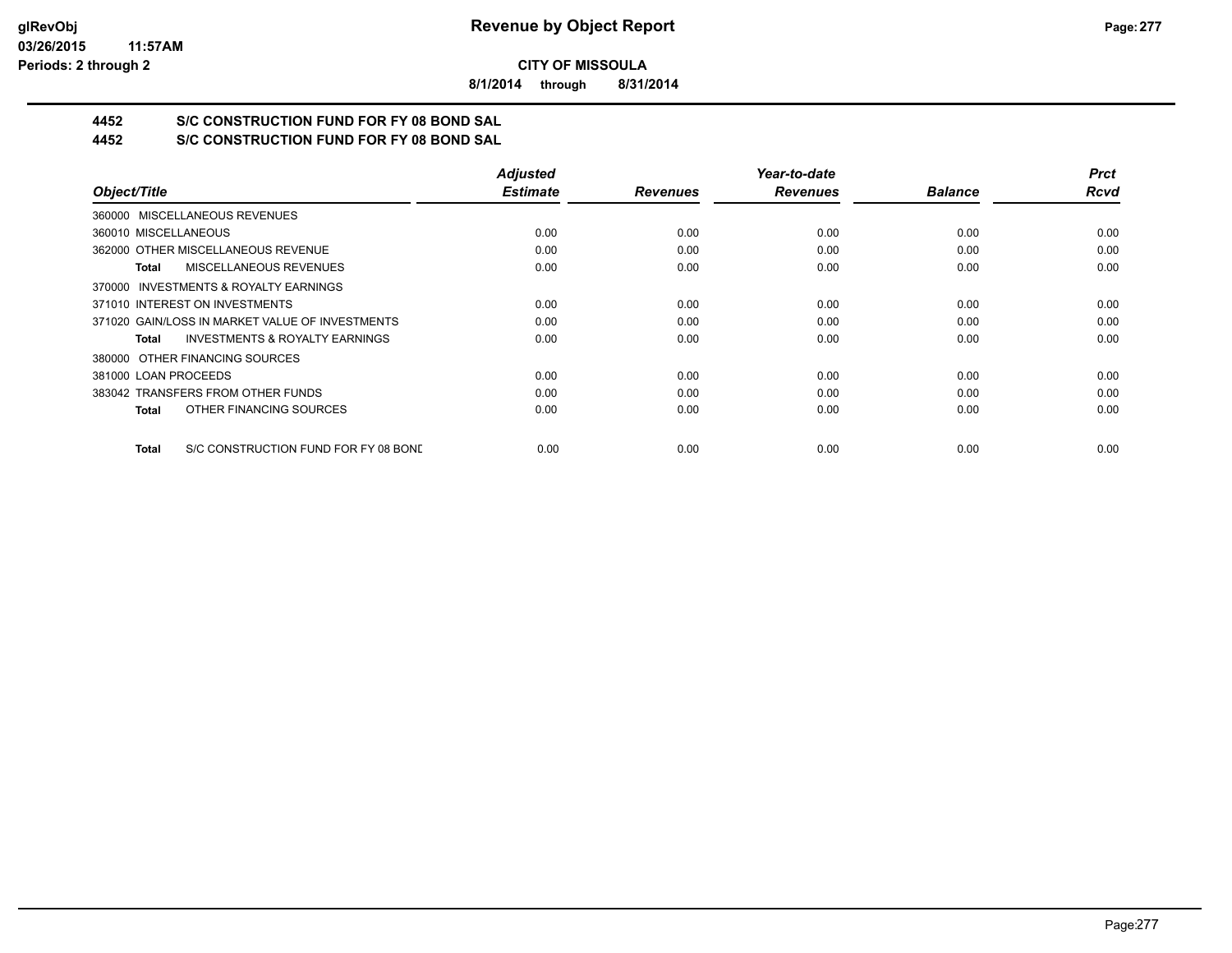**8/1/2014 through 8/31/2014**

# **4452 S/C CONSTRUCTION FUND FOR FY 08 BOND SAL**

| Object/Title                                         | <b>Adjusted</b><br><b>Estimate</b> | <b>Revenues</b> | Year-to-date<br><b>Revenues</b> | <b>Balance</b> | <b>Prct</b><br><b>Rcvd</b> |
|------------------------------------------------------|------------------------------------|-----------------|---------------------------------|----------------|----------------------------|
|                                                      |                                    |                 |                                 |                |                            |
| 360000 MISCELLANEOUS REVENUES                        |                                    |                 |                                 |                |                            |
| 360010 MISCELLANEOUS                                 | 0.00                               | 0.00            | 0.00                            | 0.00           | 0.00                       |
| 362000 OTHER MISCELLANEOUS REVENUE                   | 0.00                               | 0.00            | 0.00                            | 0.00           | 0.00                       |
| MISCELLANEOUS REVENUES<br>Total                      | 0.00                               | 0.00            | 0.00                            | 0.00           | 0.00                       |
| 370000 INVESTMENTS & ROYALTY EARNINGS                |                                    |                 |                                 |                |                            |
| 371010 INTEREST ON INVESTMENTS                       | 0.00                               | 0.00            | 0.00                            | 0.00           | 0.00                       |
| 371020 GAIN/LOSS IN MARKET VALUE OF INVESTMENT       | 0.00                               | 0.00            | 0.00                            | 0.00           | 0.00                       |
| <b>INVESTMENTS &amp; ROYALTY EARNINGS</b><br>Total   | 0.00                               | 0.00            | 0.00                            | 0.00           | 0.00                       |
| 380000 OTHER FINANCING SOURCES                       |                                    |                 |                                 |                |                            |
| 381000 LOAN PROCEEDS                                 | 0.00                               | 0.00            | 0.00                            | 0.00           | 0.00                       |
| 383042 TRANSFERS FROM OTHER FUNDS                    | 0.00                               | 0.00            | 0.00                            | 0.00           | 0.00                       |
| OTHER FINANCING SOURCES<br>Total                     | 0.00                               | 0.00            | 0.00                            | 0.00           | 0.00                       |
|                                                      |                                    |                 |                                 |                |                            |
| S/C CONSTRUCTION FUND FOR FY 08 BONI<br><b>Total</b> | 0.00                               | 0.00            | 0.00                            | 0.00           | 0.00                       |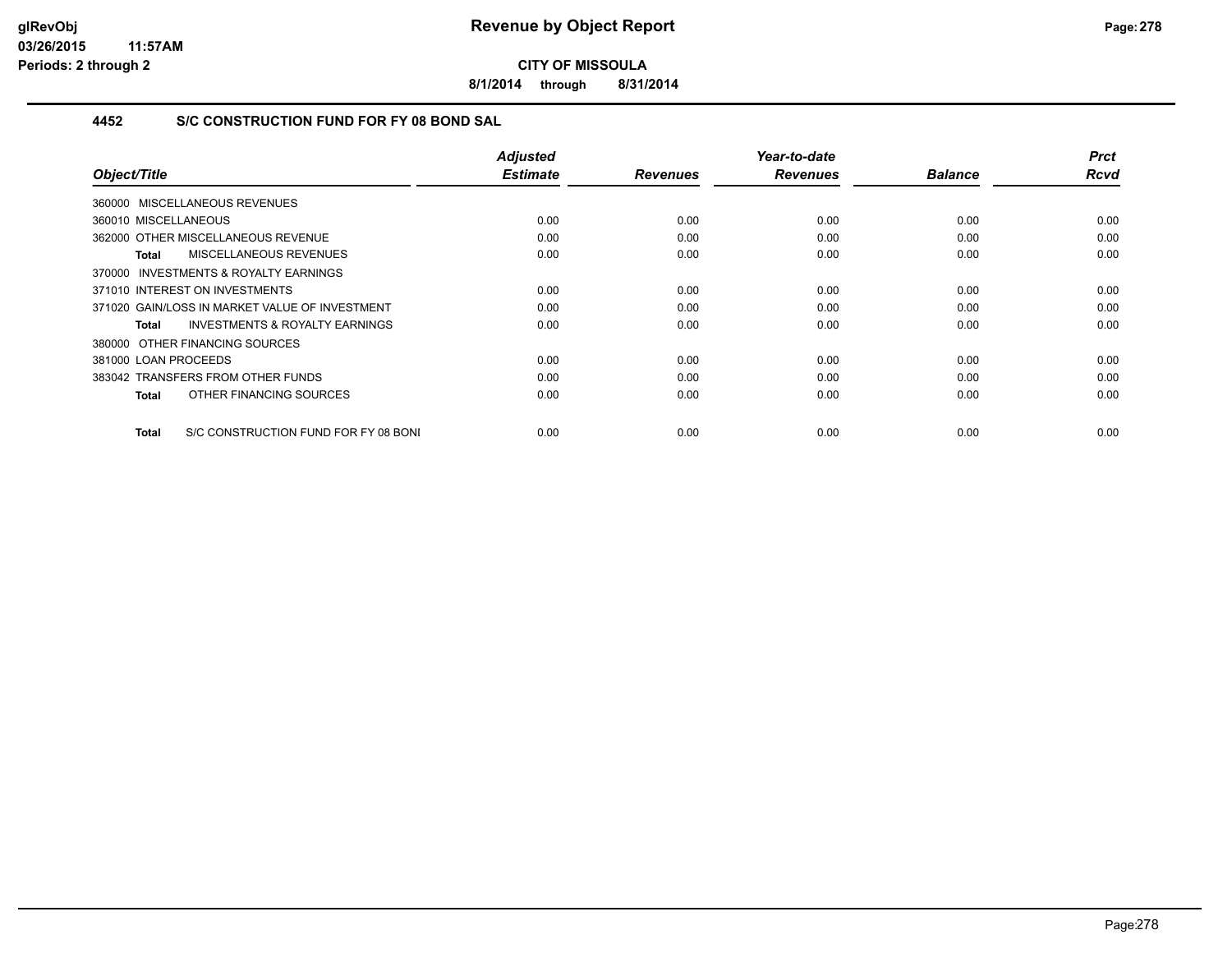**8/1/2014 through 8/31/2014**

# **4453 S/C CONSTRUCTION FUND FY09 BOND**

**4453 S/C CONSTRUCTION FUND FY09 BOND**

|                                                    | <b>Adjusted</b> |                 | Year-to-date    |                | <b>Prct</b> |
|----------------------------------------------------|-----------------|-----------------|-----------------|----------------|-------------|
| Object/Title                                       | <b>Estimate</b> | <b>Revenues</b> | <b>Revenues</b> | <b>Balance</b> | <b>Rcvd</b> |
| 360000 MISCELLANEOUS REVENUES                      |                 |                 |                 |                |             |
| 360010 MISCELLANEOUS                               | 0.00            | 0.00            | 0.00            | 0.00           | 0.00        |
| 362000 OTHER MISCELLANEOUS REVENUE                 | 0.00            | 0.00            | 0.00            | 0.00           | 0.00        |
| <b>MISCELLANEOUS REVENUES</b><br>Total             | 0.00            | 0.00            | 0.00            | 0.00           | 0.00        |
| 370000 INVESTMENTS & ROYALTY EARNINGS              |                 |                 |                 |                |             |
| 371010 INTEREST ON INVESTMENTS                     | 0.00            | 0.00            | 0.00            | 0.00           | 0.00        |
| <b>INVESTMENTS &amp; ROYALTY EARNINGS</b><br>Total | 0.00            | 0.00            | 0.00            | 0.00           | 0.00        |
| 380000 OTHER FINANCING SOURCES                     |                 |                 |                 |                |             |
| 381030 SID BONDS PROCEEDS                          | 0.00            | 0.00            | 0.00            | 0.00           | 0.00        |
| 383000 OPERATING TRANSFERS                         | 0.00            | 0.00            | 0.00            | 0.00           | 0.00        |
| OTHER FINANCING SOURCES<br>Total                   | 0.00            | 0.00            | 0.00            | 0.00           | 0.00        |
| S/C CONSTRUCTION FUND FY09 BOND<br>Total           | 0.00            | 0.00            | 0.00            | 0.00           | 0.00        |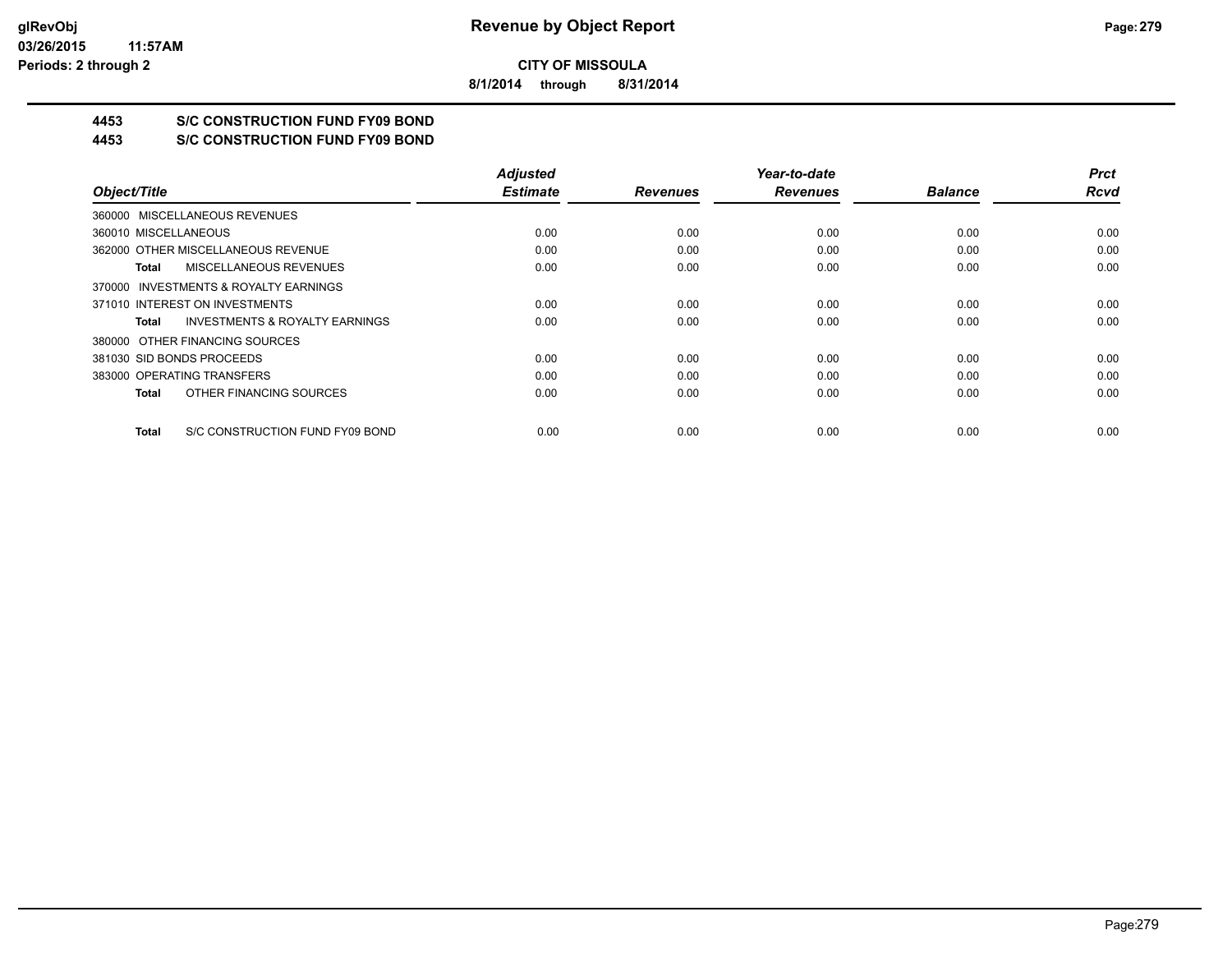**8/1/2014 through 8/31/2014**

# **4453 S/C CONSTRUCTION FUND FY09 BOND**

|                                                     | <b>Adjusted</b><br><b>Estimate</b> | <b>Revenues</b> | Year-to-date<br><b>Revenues</b> | <b>Balance</b> | <b>Prct</b><br><b>Rcvd</b> |
|-----------------------------------------------------|------------------------------------|-----------------|---------------------------------|----------------|----------------------------|
| Object/Title                                        |                                    |                 |                                 |                |                            |
| 360000 MISCELLANEOUS REVENUES                       |                                    |                 |                                 |                |                            |
| 360010 MISCELLANEOUS                                | 0.00                               | 0.00            | 0.00                            | 0.00           | 0.00                       |
| 362000 OTHER MISCELLANEOUS REVENUE                  | 0.00                               | 0.00            | 0.00                            | 0.00           | 0.00                       |
| MISCELLANEOUS REVENUES<br>Total                     | 0.00                               | 0.00            | 0.00                            | 0.00           | 0.00                       |
| <b>INVESTMENTS &amp; ROYALTY EARNINGS</b><br>370000 |                                    |                 |                                 |                |                            |
| 371010 INTEREST ON INVESTMENTS                      | 0.00                               | 0.00            | 0.00                            | 0.00           | 0.00                       |
| <b>INVESTMENTS &amp; ROYALTY EARNINGS</b><br>Total  | 0.00                               | 0.00            | 0.00                            | 0.00           | 0.00                       |
| 380000 OTHER FINANCING SOURCES                      |                                    |                 |                                 |                |                            |
| 381030 SID BONDS PROCEEDS                           | 0.00                               | 0.00            | 0.00                            | 0.00           | 0.00                       |
| 383000 OPERATING TRANSFERS                          | 0.00                               | 0.00            | 0.00                            | 0.00           | 0.00                       |
| OTHER FINANCING SOURCES<br><b>Total</b>             | 0.00                               | 0.00            | 0.00                            | 0.00           | 0.00                       |
| S/C CONSTRUCTION FUND FY09 BOND<br><b>Total</b>     | 0.00                               | 0.00            | 0.00                            | 0.00           | 0.00                       |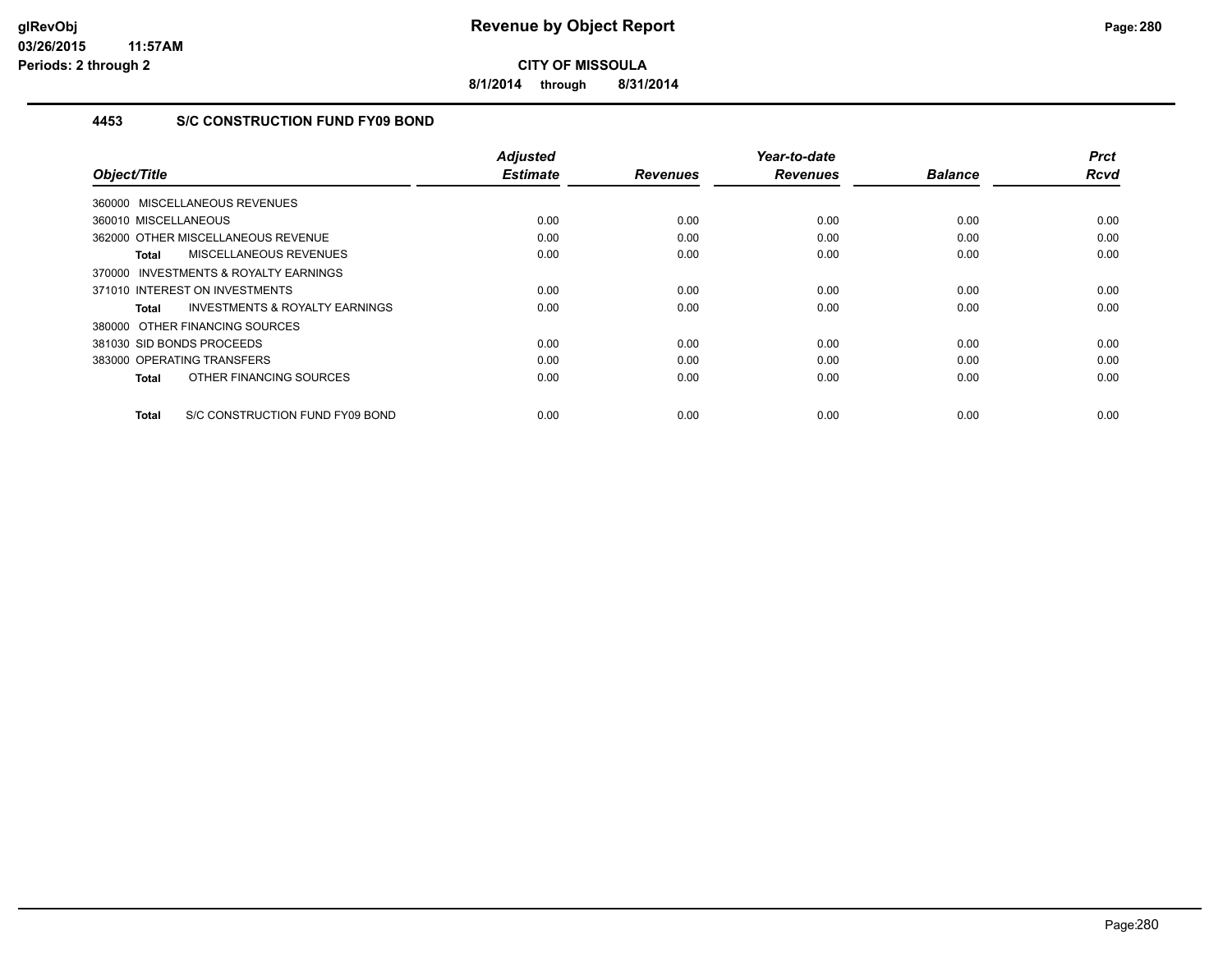**8/1/2014 through 8/31/2014**

# **4454 S/C CONSTRUCTION FUND FOR FY10**

**4454 S/C CONSTRUCTION FUND FOR FY10**

|                                                    | <b>Adjusted</b> |                 | Year-to-date    |                | <b>Prct</b> |
|----------------------------------------------------|-----------------|-----------------|-----------------|----------------|-------------|
| Object/Title                                       | <b>Estimate</b> | <b>Revenues</b> | <b>Revenues</b> | <b>Balance</b> | <b>Rcvd</b> |
| 360000 MISCELLANEOUS REVENUES                      |                 |                 |                 |                |             |
| 360010 MISCELLANEOUS                               | 0.00            | 0.00            | 0.00            | 0.00           | 0.00        |
| 362000 OTHER MISCELLANEOUS REVENUE                 | 0.00            | 0.00            | 0.00            | 0.00           | 0.00        |
| MISCELLANEOUS REVENUES<br>Total                    | 0.00            | 0.00            | 0.00            | 0.00           | 0.00        |
| 370000 INVESTMENTS & ROYALTY EARNINGS              |                 |                 |                 |                |             |
| 371010 INTEREST ON INVESTMENTS                     | 0.00            | 0.00            | 0.00            | 0.00           | 0.00        |
| <b>INVESTMENTS &amp; ROYALTY EARNINGS</b><br>Total | 0.00            | 0.00            | 0.00            | 0.00           | 0.00        |
| 380000 OTHER FINANCING SOURCES                     |                 |                 |                 |                |             |
| 381030 SID BONDS PROCEEDS                          | 0.00            | 0.00            | 0.00            | 0.00           | 0.00        |
| OTHER FINANCING SOURCES<br>Total                   | 0.00            | 0.00            | 0.00            | 0.00           | 0.00        |
| S/C CONSTRUCTION FUND FOR FY10<br>Total            | 0.00            | 0.00            | 0.00            | 0.00           | 0.00        |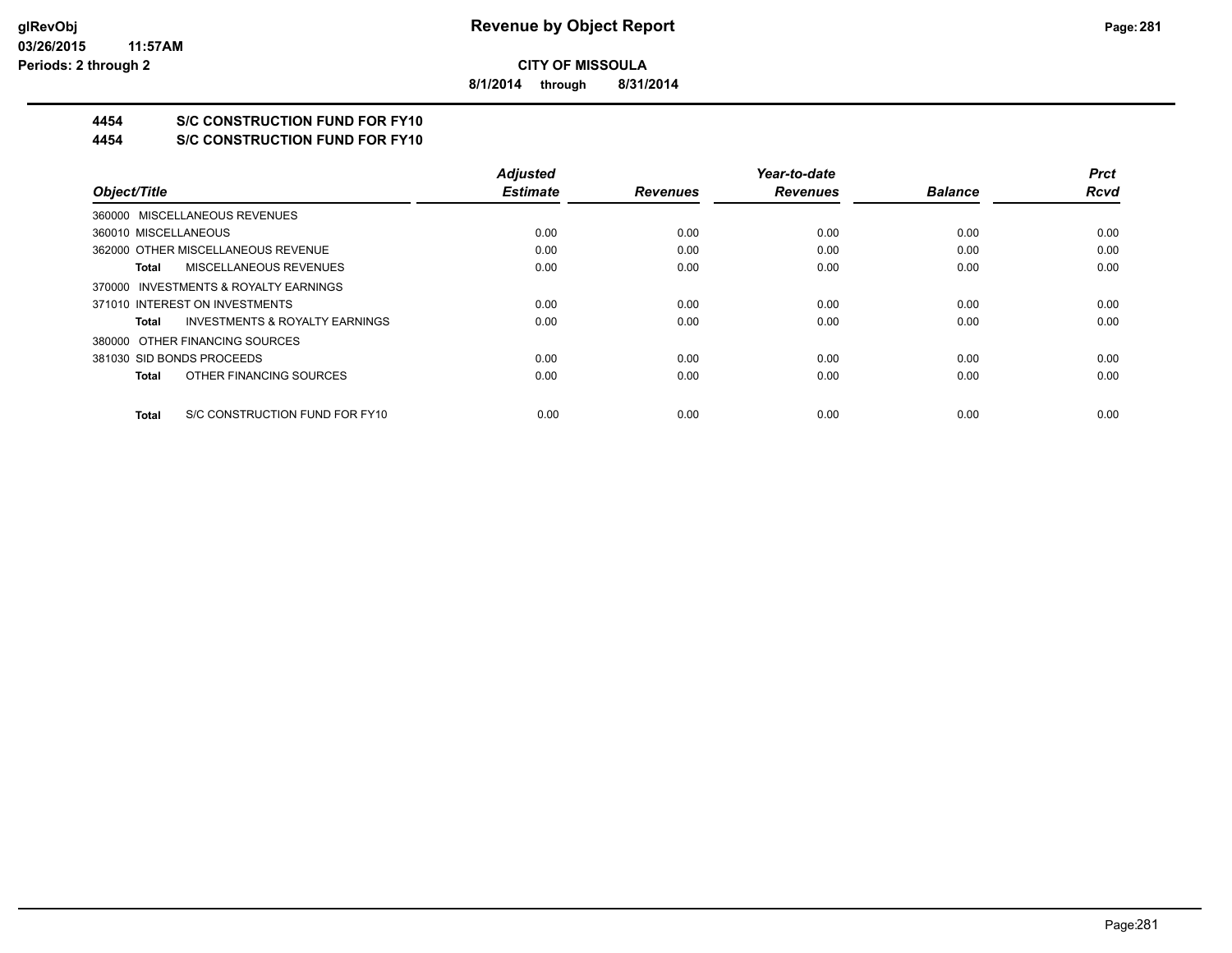**8/1/2014 through 8/31/2014**

# **4454 S/C CONSTRUCTION FUND FOR FY10**

| Object/Title                                   | <b>Adjusted</b><br><b>Estimate</b> | <b>Revenues</b> | Year-to-date<br><b>Revenues</b> | <b>Balance</b> | <b>Prct</b><br><b>Rcvd</b> |
|------------------------------------------------|------------------------------------|-----------------|---------------------------------|----------------|----------------------------|
|                                                |                                    |                 |                                 |                |                            |
| 360000 MISCELLANEOUS REVENUES                  |                                    |                 |                                 |                |                            |
| 360010 MISCELLANEOUS                           | 0.00                               | 0.00            | 0.00                            | 0.00           | 0.00                       |
| 362000 OTHER MISCELLANEOUS REVENUE             | 0.00                               | 0.00            | 0.00                            | 0.00           | 0.00                       |
| <b>MISCELLANEOUS REVENUES</b><br><b>Total</b>  | 0.00                               | 0.00            | 0.00                            | 0.00           | 0.00                       |
| 370000 INVESTMENTS & ROYALTY EARNINGS          |                                    |                 |                                 |                |                            |
| 371010 INTEREST ON INVESTMENTS                 | 0.00                               | 0.00            | 0.00                            | 0.00           | 0.00                       |
| INVESTMENTS & ROYALTY EARNINGS<br><b>Total</b> | 0.00                               | 0.00            | 0.00                            | 0.00           | 0.00                       |
| 380000 OTHER FINANCING SOURCES                 |                                    |                 |                                 |                |                            |
| 381030 SID BONDS PROCEEDS                      | 0.00                               | 0.00            | 0.00                            | 0.00           | 0.00                       |
| OTHER FINANCING SOURCES<br><b>Total</b>        | 0.00                               | 0.00            | 0.00                            | 0.00           | 0.00                       |
| S/C CONSTRUCTION FUND FOR FY10<br><b>Total</b> | 0.00                               | 0.00            | 0.00                            | 0.00           | 0.00                       |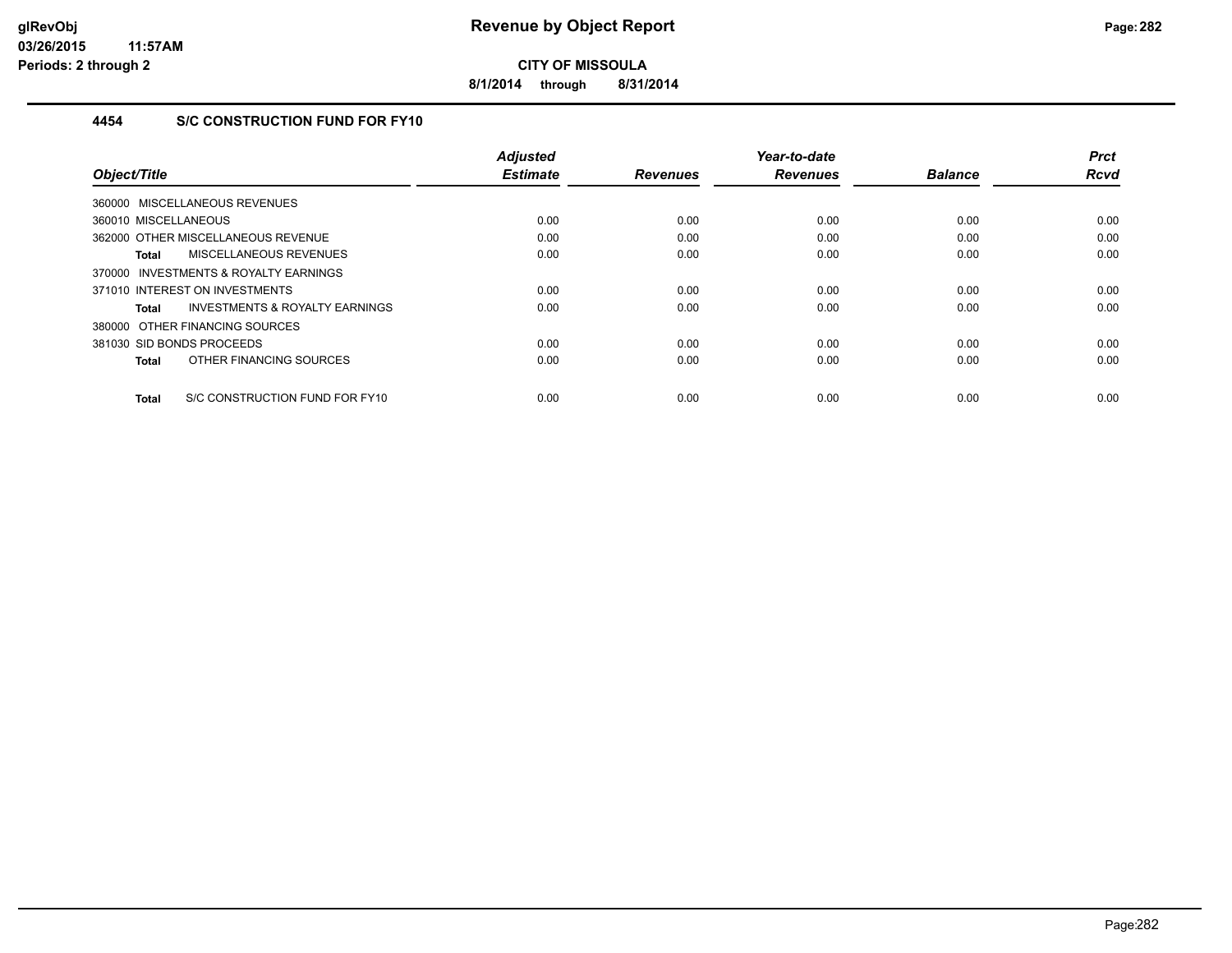**8/1/2014 through 8/31/2014**

### **4455 FY11 S/C CONSTRUCTION FUND**

**4455 FY11 S/C CONSTRUCTION FUND**

| <b>Adjusted</b> |                 | Year-to-date    |                | <b>Prct</b> |
|-----------------|-----------------|-----------------|----------------|-------------|
| <b>Estimate</b> | <b>Revenues</b> | <b>Revenues</b> | <b>Balance</b> | <b>Rcvd</b> |
|                 |                 |                 |                |             |
| 0.00            | 0.00            | 0.00            | 0.00           | 0.00        |
| 0.00            | 0.00            | 0.00            | 0.00           | 0.00        |
|                 |                 |                 |                |             |
| 0.00            | 0.00            | 0.00            | 0.00           | 0.00        |
| 0.00            | 0.00            | 0.00            | 0.00           | 0.00        |
|                 |                 |                 |                |             |
| 0.00            | 0.00            | 0.00            | 0.00           | 0.00        |
| 0.00            | 0.00            | 0.00            | 0.00           | 0.00        |
|                 |                 |                 |                | 0.00        |
|                 | 0.00            | 0.00            | 0.00           | 0.00        |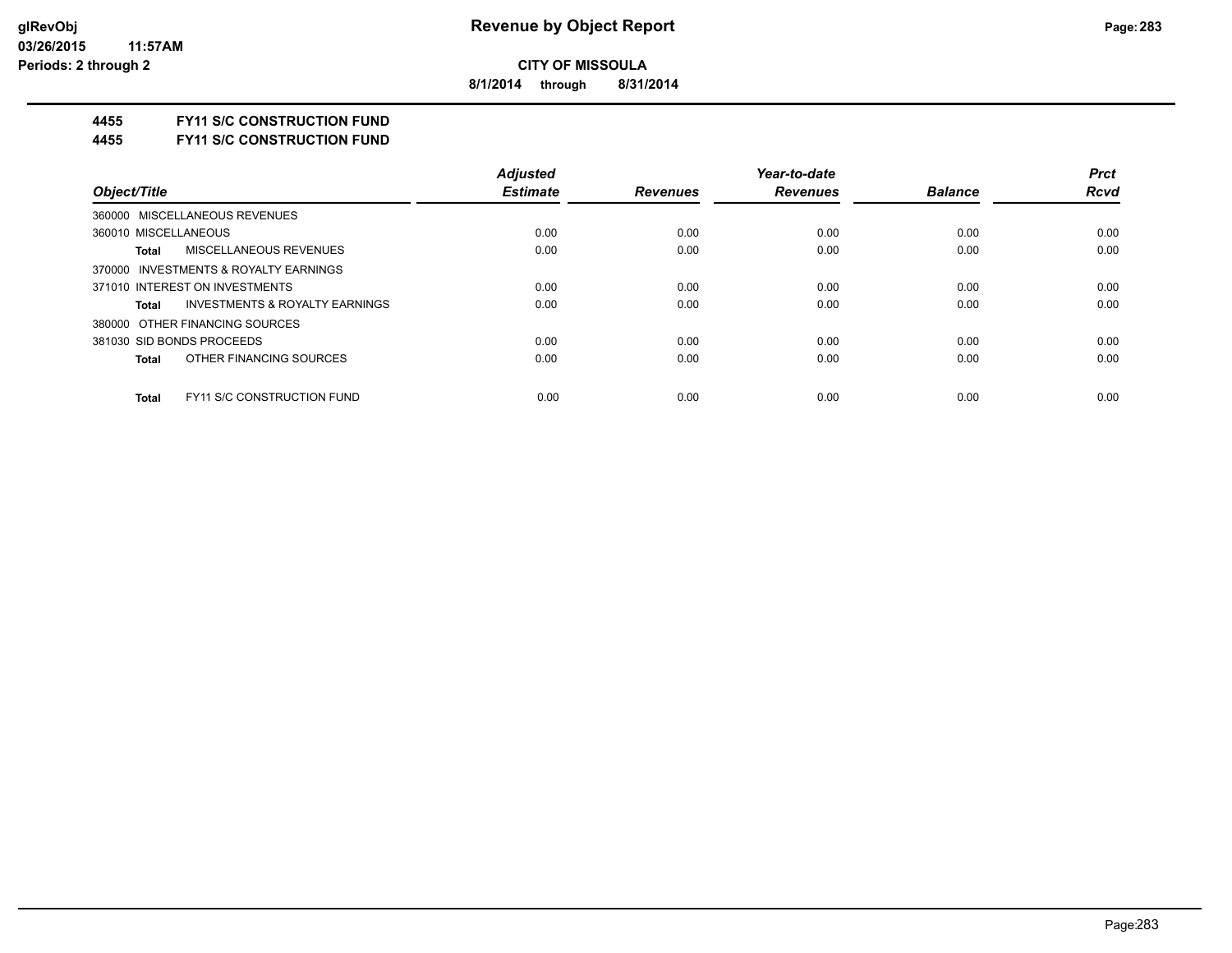**8/1/2014 through 8/31/2014**

# **4455 FY11 S/C CONSTRUCTION FUND**

| Object/Title                                        | <b>Adjusted</b><br><b>Estimate</b> | <b>Revenues</b> | Year-to-date<br><b>Revenues</b> | <b>Balance</b> | <b>Prct</b><br><b>Rcvd</b> |
|-----------------------------------------------------|------------------------------------|-----------------|---------------------------------|----------------|----------------------------|
| MISCELLANEOUS REVENUES<br>360000                    |                                    |                 |                                 |                |                            |
| 360010 MISCELLANEOUS                                | 0.00                               | 0.00            | 0.00                            | 0.00           | 0.00                       |
|                                                     |                                    |                 |                                 |                |                            |
| MISCELLANEOUS REVENUES<br>Total                     | 0.00                               | 0.00            | 0.00                            | 0.00           | 0.00                       |
| <b>INVESTMENTS &amp; ROYALTY EARNINGS</b><br>370000 |                                    |                 |                                 |                |                            |
| 371010 INTEREST ON INVESTMENTS                      | 0.00                               | 0.00            | 0.00                            | 0.00           | 0.00                       |
| INVESTMENTS & ROYALTY EARNINGS<br><b>Total</b>      | 0.00                               | 0.00            | 0.00                            | 0.00           | 0.00                       |
| OTHER FINANCING SOURCES<br>380000                   |                                    |                 |                                 |                |                            |
| 381030 SID BONDS PROCEEDS                           | 0.00                               | 0.00            | 0.00                            | 0.00           | 0.00                       |
| OTHER FINANCING SOURCES<br><b>Total</b>             | 0.00                               | 0.00            | 0.00                            | 0.00           | 0.00                       |
| FY11 S/C CONSTRUCTION FUND<br><b>Total</b>          | 0.00                               | 0.00            | 0.00                            | 0.00           | 0.00                       |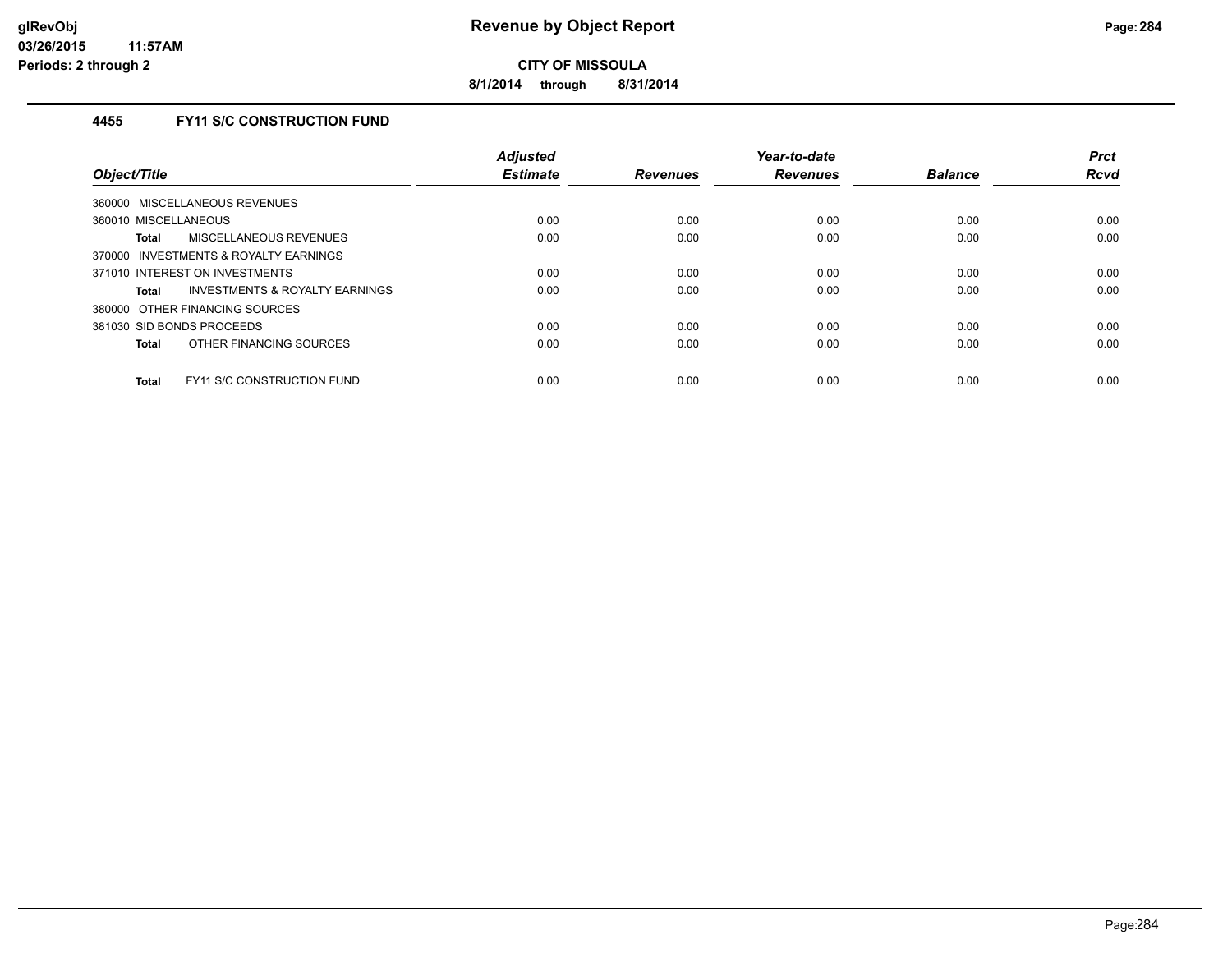**8/1/2014 through 8/31/2014**

### **4456 FY12 S/C CONSTRUCTION FUND**

**4456 FY12 S/C CONSTRUCTION FUND**

|                                                    | <b>Adjusted</b> |                 | Year-to-date    |                | <b>Prct</b> |
|----------------------------------------------------|-----------------|-----------------|-----------------|----------------|-------------|
| Object/Title                                       | <b>Estimate</b> | <b>Revenues</b> | <b>Revenues</b> | <b>Balance</b> | <b>Rcvd</b> |
| 360000 MISCELLANEOUS REVENUES                      |                 |                 |                 |                |             |
| 360010 MISCELLANEOUS                               | 0.00            | 0.00            | 0.00            | 0.00           | 0.00        |
| 362000 OTHER MISCELLANEOUS REVENUE                 | 0.00            | 0.00            | 0.00            | 0.00           | 0.00        |
| MISCELLANEOUS REVENUES<br>Total                    | 0.00            | 0.00            | 0.00            | 0.00           | 0.00        |
| 370000 INVESTMENTS & ROYALTY EARNINGS              |                 |                 |                 |                |             |
| 371010 INTEREST ON INVESTMENTS                     | 0.00            | 0.00            | 0.00            | 0.00           | 0.00        |
| <b>INVESTMENTS &amp; ROYALTY EARNINGS</b><br>Total | 0.00            | 0.00            | 0.00            | 0.00           | 0.00        |
| 380000 OTHER FINANCING SOURCES                     |                 |                 |                 |                |             |
| 381030 SID BONDS PROCEEDS                          | 0.00            | 0.00            | 0.00            | 0.00           | 0.00        |
| OTHER FINANCING SOURCES<br>Total                   | 0.00            | 0.00            | 0.00            | 0.00           | 0.00        |
| <b>FY12 S/C CONSTRUCTION FUND</b><br><b>Total</b>  | 0.00            | 0.00            | 0.00            | 0.00           | 0.00        |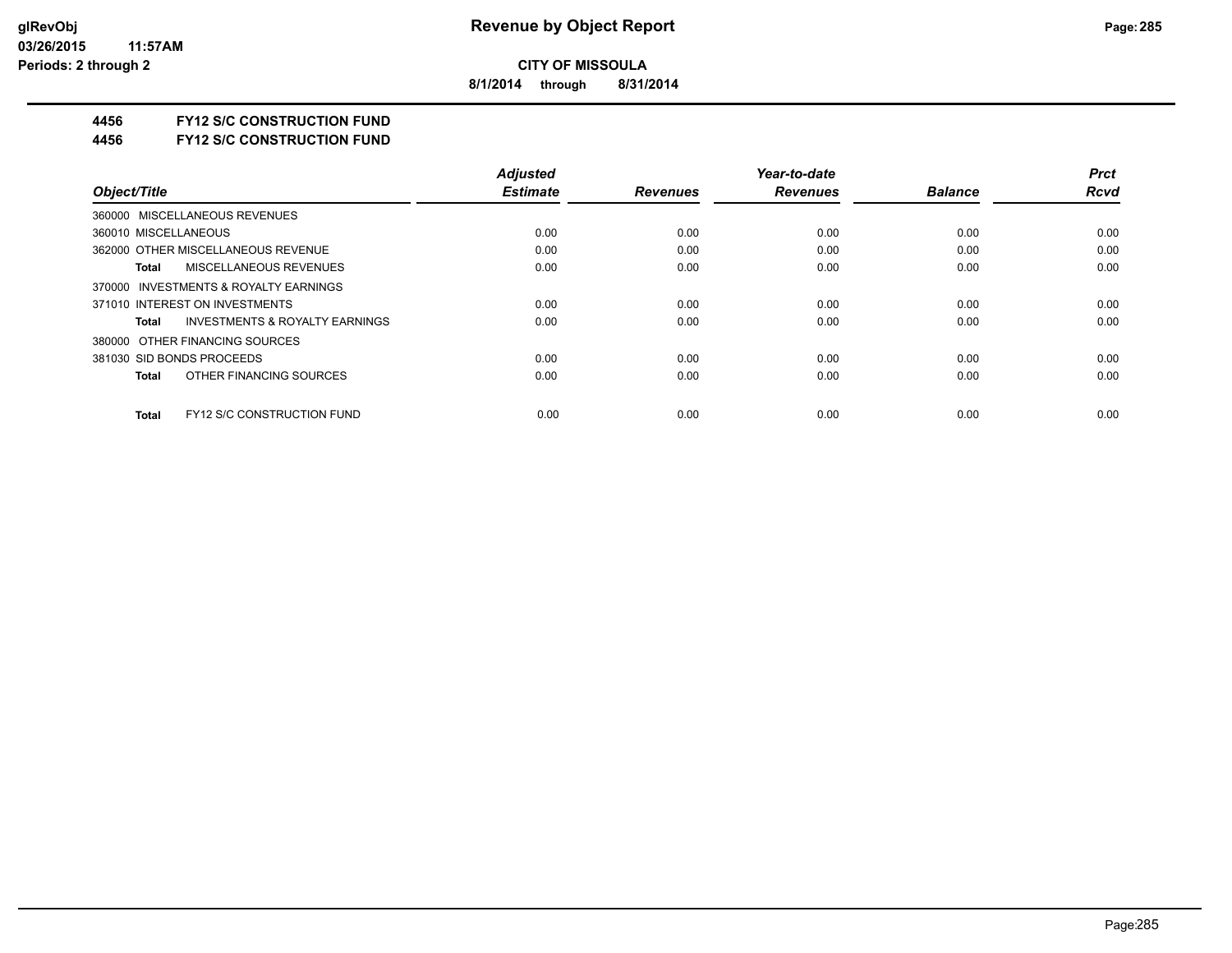**8/1/2014 through 8/31/2014**

# **4456 FY12 S/C CONSTRUCTION FUND**

|                                            | <b>Adjusted</b> |                 | Year-to-date    |                | <b>Prct</b> |
|--------------------------------------------|-----------------|-----------------|-----------------|----------------|-------------|
| Object/Title                               | <b>Estimate</b> | <b>Revenues</b> | <b>Revenues</b> | <b>Balance</b> | <b>Rcvd</b> |
| 360000 MISCELLANEOUS REVENUES              |                 |                 |                 |                |             |
| 360010 MISCELLANEOUS                       | 0.00            | 0.00            | 0.00            | 0.00           | 0.00        |
| 362000 OTHER MISCELLANEOUS REVENUE         | 0.00            | 0.00            | 0.00            | 0.00           | 0.00        |
| <b>MISCELLANEOUS REVENUES</b><br>Total     | 0.00            | 0.00            | 0.00            | 0.00           | 0.00        |
| INVESTMENTS & ROYALTY EARNINGS<br>370000   |                 |                 |                 |                |             |
| 371010 INTEREST ON INVESTMENTS             | 0.00            | 0.00            | 0.00            | 0.00           | 0.00        |
| INVESTMENTS & ROYALTY EARNINGS<br>Total    | 0.00            | 0.00            | 0.00            | 0.00           | 0.00        |
| 380000 OTHER FINANCING SOURCES             |                 |                 |                 |                |             |
| 381030 SID BONDS PROCEEDS                  | 0.00            | 0.00            | 0.00            | 0.00           | 0.00        |
| OTHER FINANCING SOURCES<br><b>Total</b>    | 0.00            | 0.00            | 0.00            | 0.00           | 0.00        |
|                                            |                 |                 |                 |                |             |
| FY12 S/C CONSTRUCTION FUND<br><b>Total</b> | 0.00            | 0.00            | 0.00            | 0.00           | 0.00        |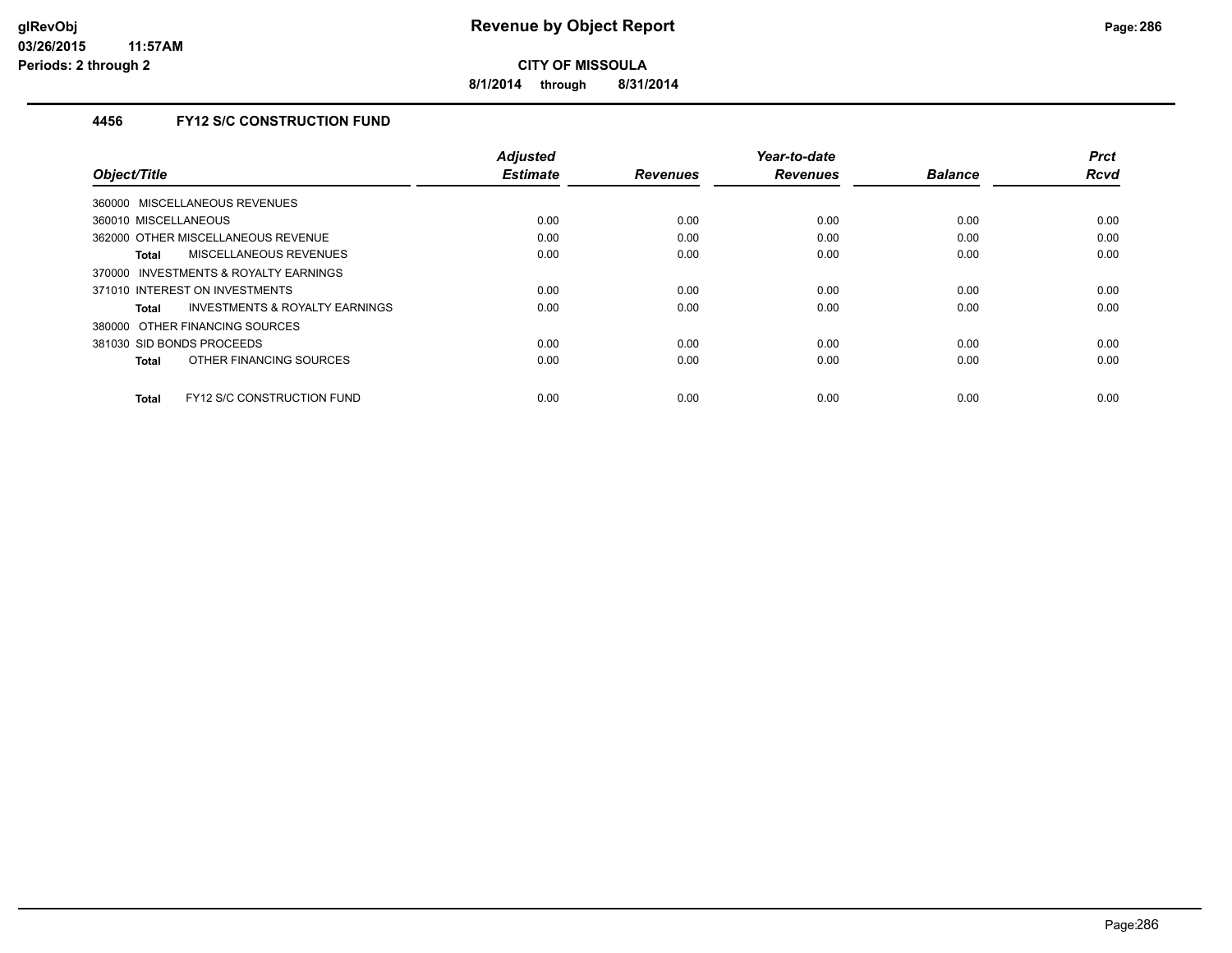**8/1/2014 through 8/31/2014**

# **4457 FY13 SIDEWALK/CURB CONSTRUCTION**

**4457 FY13 SIDEWALK/CURB CONSTRUCTION**

|                                                    | <b>Adjusted</b> |                 | Year-to-date    |                | <b>Prct</b> |
|----------------------------------------------------|-----------------|-----------------|-----------------|----------------|-------------|
| Object/Title                                       | <b>Estimate</b> | <b>Revenues</b> | <b>Revenues</b> | <b>Balance</b> | <b>Rcvd</b> |
| 360000 MISCELLANEOUS REVENUES                      |                 |                 |                 |                |             |
| 360010 MISCELLANEOUS                               | 0.00            | 0.00            | 0.00            | 0.00           | 0.00        |
| <b>MISCELLANEOUS REVENUES</b><br>Total             | 0.00            | 0.00            | 0.00            | 0.00           | 0.00        |
| 370000 INVESTMENTS & ROYALTY EARNINGS              |                 |                 |                 |                |             |
| 371010 INTEREST ON INVESTMENTS                     | 0.00            | 0.00            | 0.00            | 0.00           | 0.00        |
| <b>INVESTMENTS &amp; ROYALTY EARNINGS</b><br>Total | 0.00            | 0.00            | 0.00            | 0.00           | 0.00        |
| 380000 OTHER FINANCING SOURCES                     |                 |                 |                 |                |             |
| 381030 SID BONDS PROCEEDS                          | 0.00            | 0.00            | 0.00            | 0.00           | 0.00        |
| 383000 OPERATING TRANSFERS                         | 0.00            | 0.00            | 0.00            | 0.00           | 0.00        |
| OTHER FINANCING SOURCES<br>Total                   | 0.00            | 0.00            | 0.00            | 0.00           | 0.00        |
| FY13 SIDEWALK/CURB CONSTRUCTION<br><b>Total</b>    | 0.00            | 0.00            | 0.00            | 0.00           | 0.00        |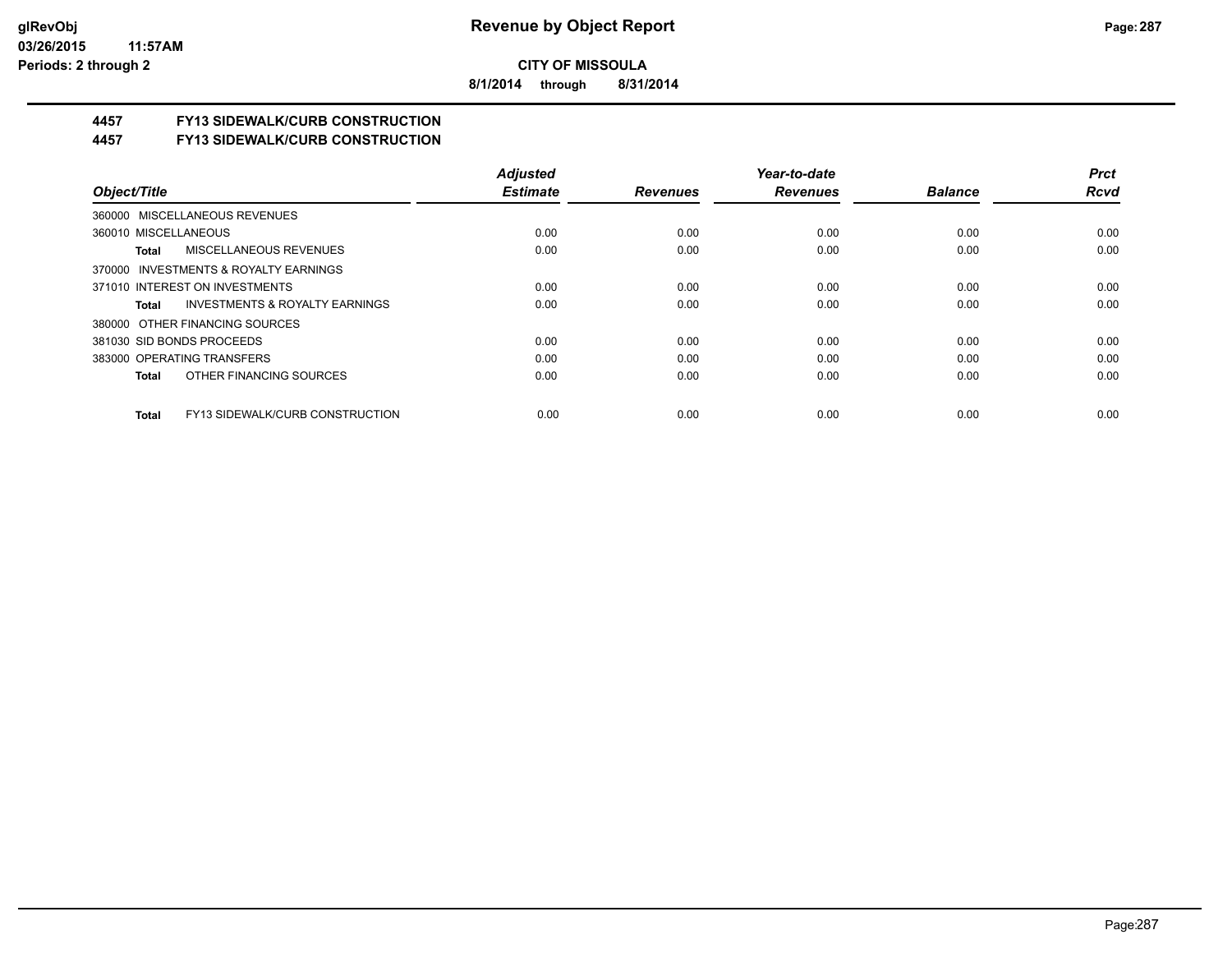**8/1/2014 through 8/31/2014**

# **4457 FY13 SIDEWALK/CURB CONSTRUCTION**

| Object/Title                                    | <b>Adjusted</b><br><b>Estimate</b> | <b>Revenues</b> | Year-to-date<br><b>Revenues</b> | <b>Balance</b> | <b>Prct</b><br><b>Rcvd</b> |
|-------------------------------------------------|------------------------------------|-----------------|---------------------------------|----------------|----------------------------|
| <b>MISCELLANEOUS REVENUES</b><br>360000         |                                    |                 |                                 |                |                            |
| 360010 MISCELLANEOUS                            | 0.00                               | 0.00            | 0.00                            | 0.00           | 0.00                       |
| MISCELLANEOUS REVENUES<br>Total                 | 0.00                               | 0.00            | 0.00                            | 0.00           | 0.00                       |
| 370000 INVESTMENTS & ROYALTY EARNINGS           |                                    |                 |                                 |                |                            |
| 371010 INTEREST ON INVESTMENTS                  | 0.00                               | 0.00            | 0.00                            | 0.00           | 0.00                       |
| INVESTMENTS & ROYALTY EARNINGS<br>Total         | 0.00                               | 0.00            | 0.00                            | 0.00           | 0.00                       |
| 380000 OTHER FINANCING SOURCES                  |                                    |                 |                                 |                |                            |
| 381030 SID BONDS PROCEEDS                       | 0.00                               | 0.00            | 0.00                            | 0.00           | 0.00                       |
| 383000 OPERATING TRANSFERS                      | 0.00                               | 0.00            | 0.00                            | 0.00           | 0.00                       |
| OTHER FINANCING SOURCES<br><b>Total</b>         | 0.00                               | 0.00            | 0.00                            | 0.00           | 0.00                       |
| FY13 SIDEWALK/CURB CONSTRUCTION<br><b>Total</b> | 0.00                               | 0.00            | 0.00                            | 0.00           | 0.00                       |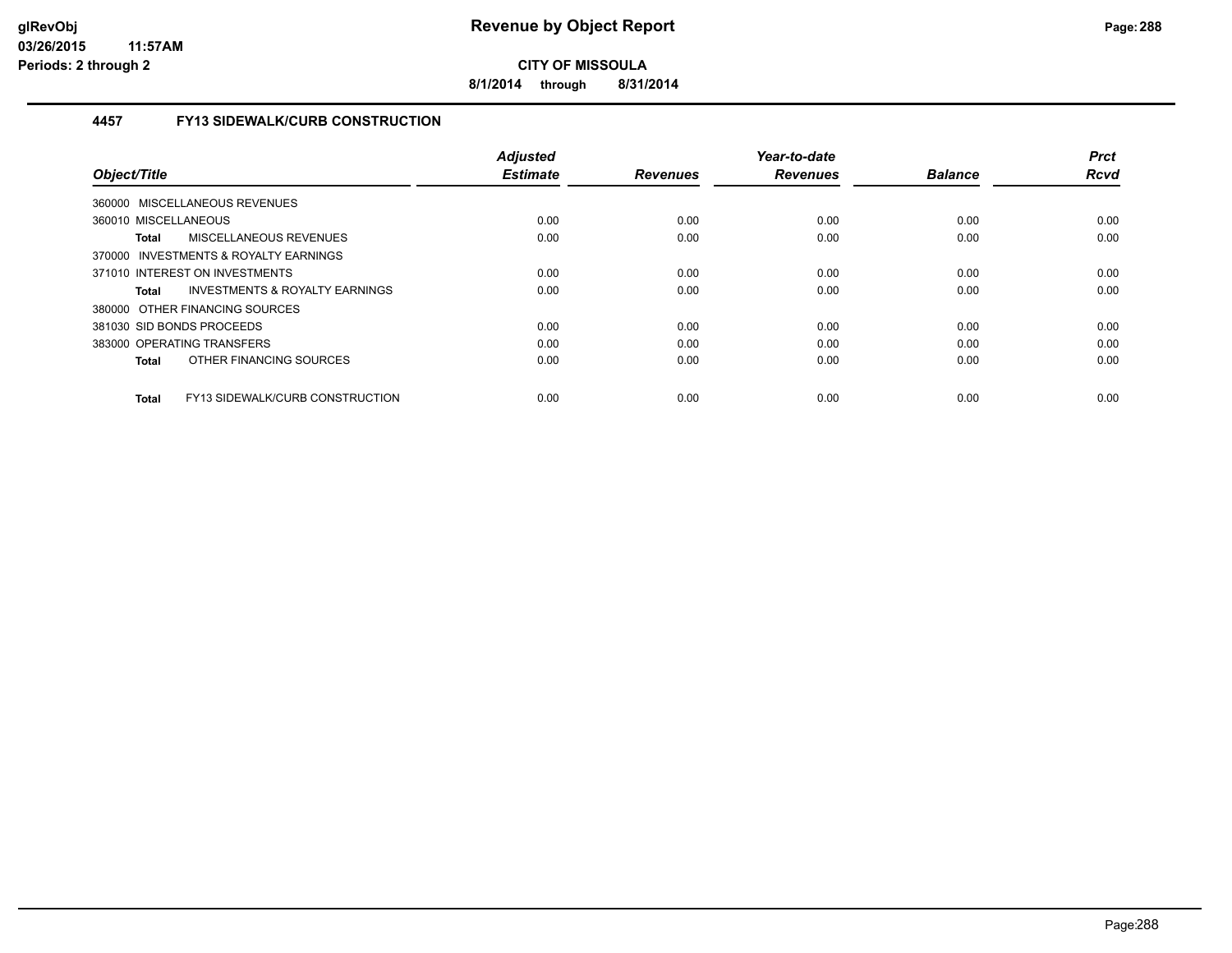**8/1/2014 through 8/31/2014**

## **4458 FY14 SIDEWALK & CURB CONSTRUCTION**

**4458 FY14 SIDEWALK & CURB CONSTRUCTION**

|                                                       | <b>Adjusted</b> |                 | Year-to-date    |                | <b>Prct</b> |
|-------------------------------------------------------|-----------------|-----------------|-----------------|----------------|-------------|
| Object/Title                                          | <b>Estimate</b> | <b>Revenues</b> | <b>Revenues</b> | <b>Balance</b> | <b>Rcvd</b> |
| 360000 MISCELLANEOUS REVENUES                         |                 |                 |                 |                |             |
| 360010 MISCELLANEOUS                                  | 0.00            | 0.00            | 0.00            | 0.00           | 0.00        |
| <b>MISCELLANEOUS REVENUES</b><br>Total                | 0.00            | 0.00            | 0.00            | 0.00           | 0.00        |
| 370000 INVESTMENTS & ROYALTY EARNINGS                 |                 |                 |                 |                |             |
| 371010 INTEREST ON INVESTMENTS                        | 0.00            | 0.00            | 0.00            | 0.00           | 0.00        |
| INVESTMENTS & ROYALTY EARNINGS<br>Total               | 0.00            | 0.00            | 0.00            | 0.00           | 0.00        |
| 380000 OTHER FINANCING SOURCES                        |                 |                 |                 |                |             |
| 381030 SID BONDS PROCEEDS                             | 0.00            | 0.00            | 0.00            | 0.00           | 0.00        |
| OTHER FINANCING SOURCES<br>Total                      | 0.00            | 0.00            | 0.00            | 0.00           | 0.00        |
| <b>FY14 SIDEWALK &amp; CURB CONSTRUCTION</b><br>Total | 0.00            | 0.00            | 0.00            | 0.00           | 0.00        |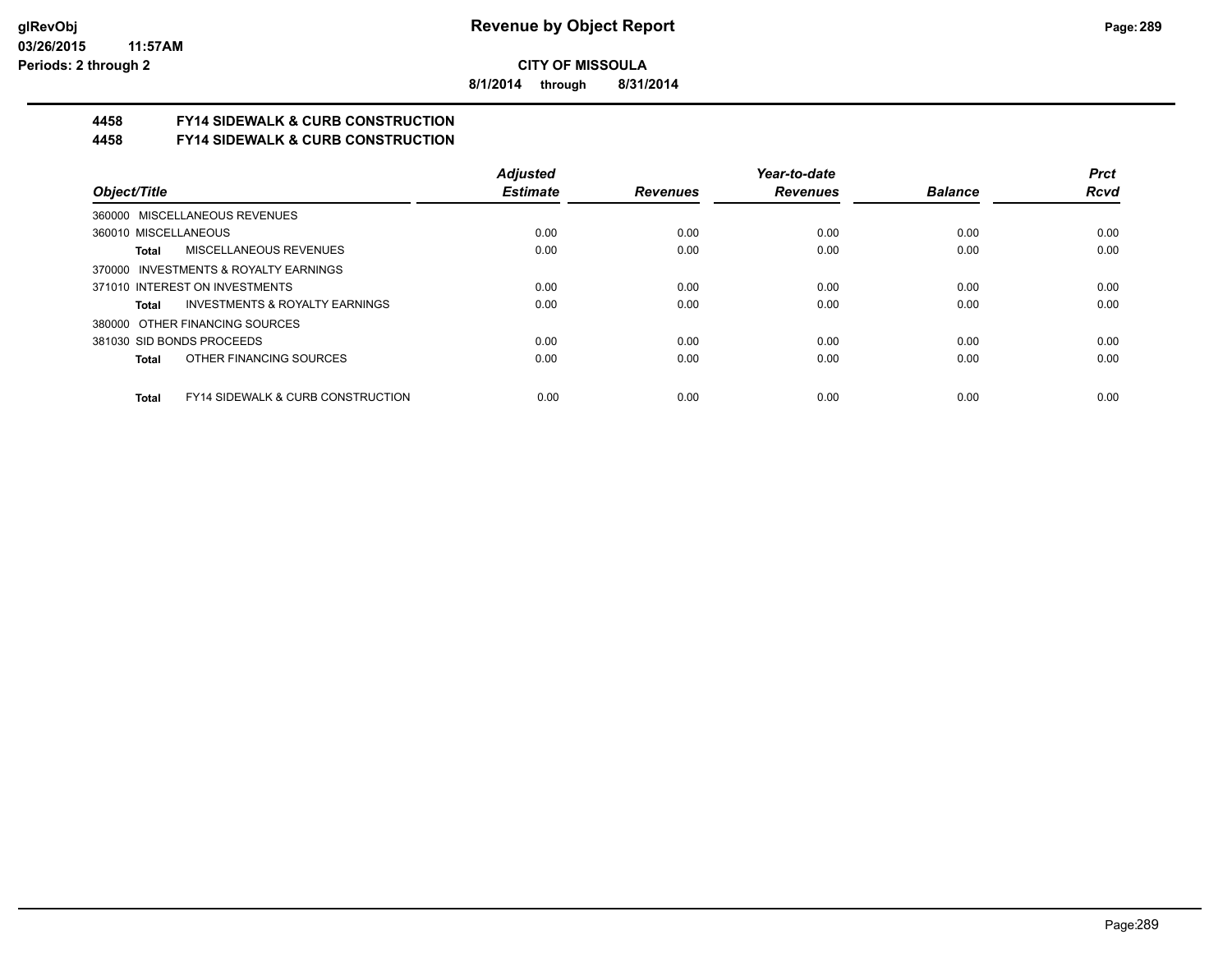**8/1/2014 through 8/31/2014**

## **4458 FY14 SIDEWALK & CURB CONSTRUCTION**

| Object/Title                                                 | <b>Adjusted</b><br><b>Estimate</b> | <b>Revenues</b> | Year-to-date<br><b>Revenues</b> | <b>Balance</b> | <b>Prct</b><br><b>Rcvd</b> |
|--------------------------------------------------------------|------------------------------------|-----------------|---------------------------------|----------------|----------------------------|
| 360000 MISCELLANEOUS REVENUES                                |                                    |                 |                                 |                |                            |
| 360010 MISCELLANEOUS                                         | 0.00                               | 0.00            | 0.00                            | 0.00           | 0.00                       |
| MISCELLANEOUS REVENUES<br>Total                              | 0.00                               | 0.00            | 0.00                            | 0.00           | 0.00                       |
| 370000 INVESTMENTS & ROYALTY EARNINGS                        |                                    |                 |                                 |                |                            |
| 371010 INTEREST ON INVESTMENTS                               | 0.00                               | 0.00            | 0.00                            | 0.00           | 0.00                       |
| INVESTMENTS & ROYALTY EARNINGS<br>Total                      | 0.00                               | 0.00            | 0.00                            | 0.00           | 0.00                       |
| 380000 OTHER FINANCING SOURCES                               |                                    |                 |                                 |                |                            |
| 381030 SID BONDS PROCEEDS                                    | 0.00                               | 0.00            | 0.00                            | 0.00           | 0.00                       |
| OTHER FINANCING SOURCES<br><b>Total</b>                      | 0.00                               | 0.00            | 0.00                            | 0.00           | 0.00                       |
| <b>FY14 SIDEWALK &amp; CURB CONSTRUCTION</b><br><b>Total</b> | 0.00                               | 0.00            | 0.00                            | 0.00           | 0.00                       |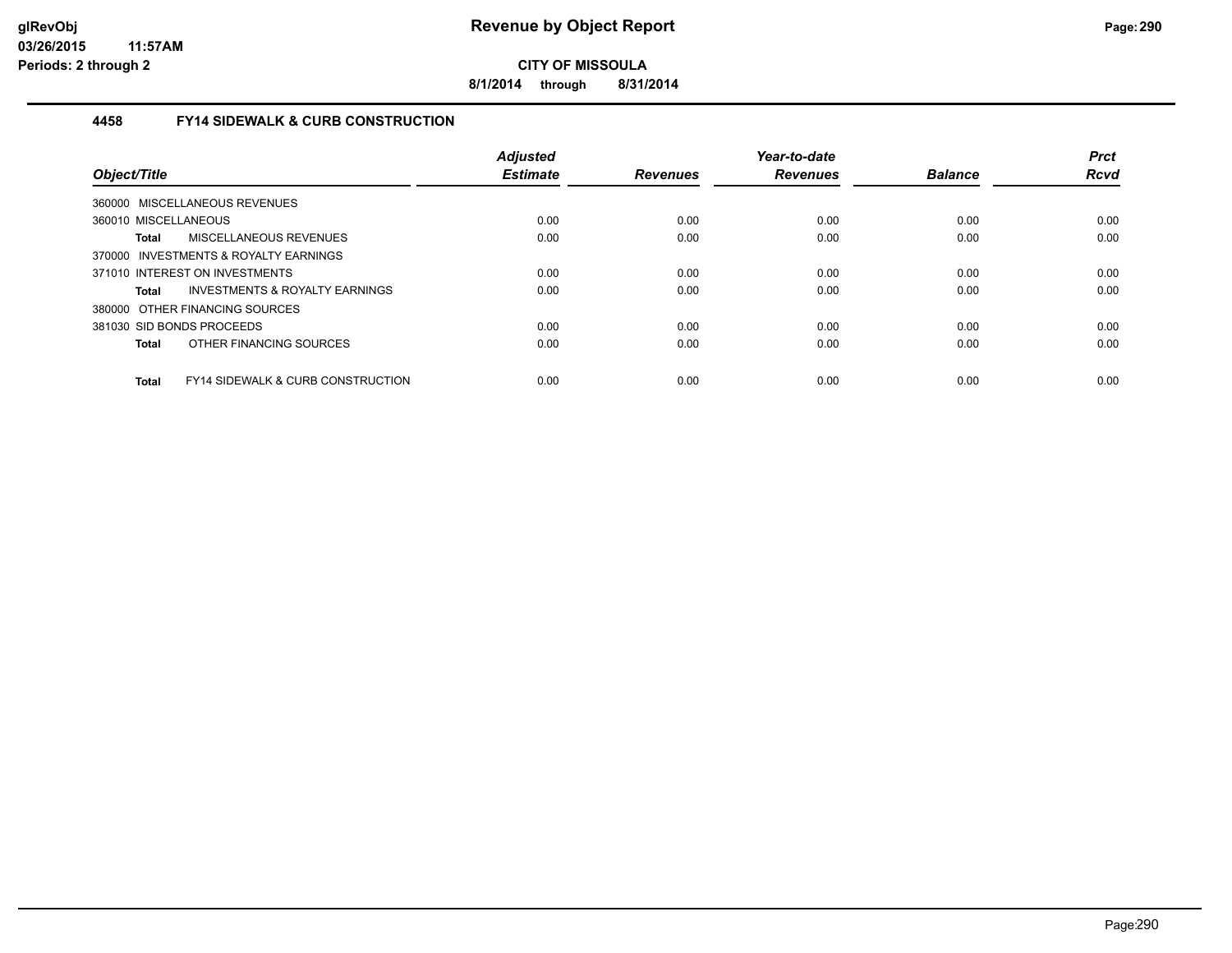**8/1/2014 through 8/31/2014**

# **4459 FY15 SIDEWALK/CURB CONSTRUCTION**

**4459 FY15 SIDEWALK/CURB CONSTRUCTION**

|                                                        | <b>Adjusted</b> |                 | Year-to-date    |                | <b>Prct</b> |
|--------------------------------------------------------|-----------------|-----------------|-----------------|----------------|-------------|
| Object/Title                                           | <b>Estimate</b> | <b>Revenues</b> | <b>Revenues</b> | <b>Balance</b> | <b>Rcvd</b> |
| 330000 INTERGOVERNMENTAL REVENUES                      |                 |                 |                 |                |             |
| 331156 CTEP GRANTS                                     | 0.00            | 0.00            | 0.00            | 0.00           | 0.00        |
| <b>INTERGOVERNMENTAL REVENUES</b><br>Total             | 0.00            | 0.00            | 0.00            | 0.00           | 0.00        |
| 360000 MISCELLANEOUS REVENUES                          |                 |                 |                 |                |             |
| 360010 MISCELLANEOUS                                   | 0.00            | 0.00            | 0.00            | 0.00           | 0.00        |
| MISCELLANEOUS REVENUES<br>Total                        | 0.00            | 0.00            | 0.00            | 0.00           | 0.00        |
| 380000 OTHER FINANCING SOURCES                         |                 |                 |                 |                |             |
| 381030 SID BONDS PROCEEDS                              | 0.00            | 0.00            | 0.00            | 0.00           | 0.00        |
| OTHER FINANCING SOURCES<br>Total                       | 0.00            | 0.00            | 0.00            | 0.00           | 0.00        |
|                                                        |                 |                 |                 |                |             |
| <b>FY15 SIDEWALK/CURB CONSTRUCTION</b><br><b>Total</b> | 0.00            | 0.00            | 0.00            | 0.00           | 0.00        |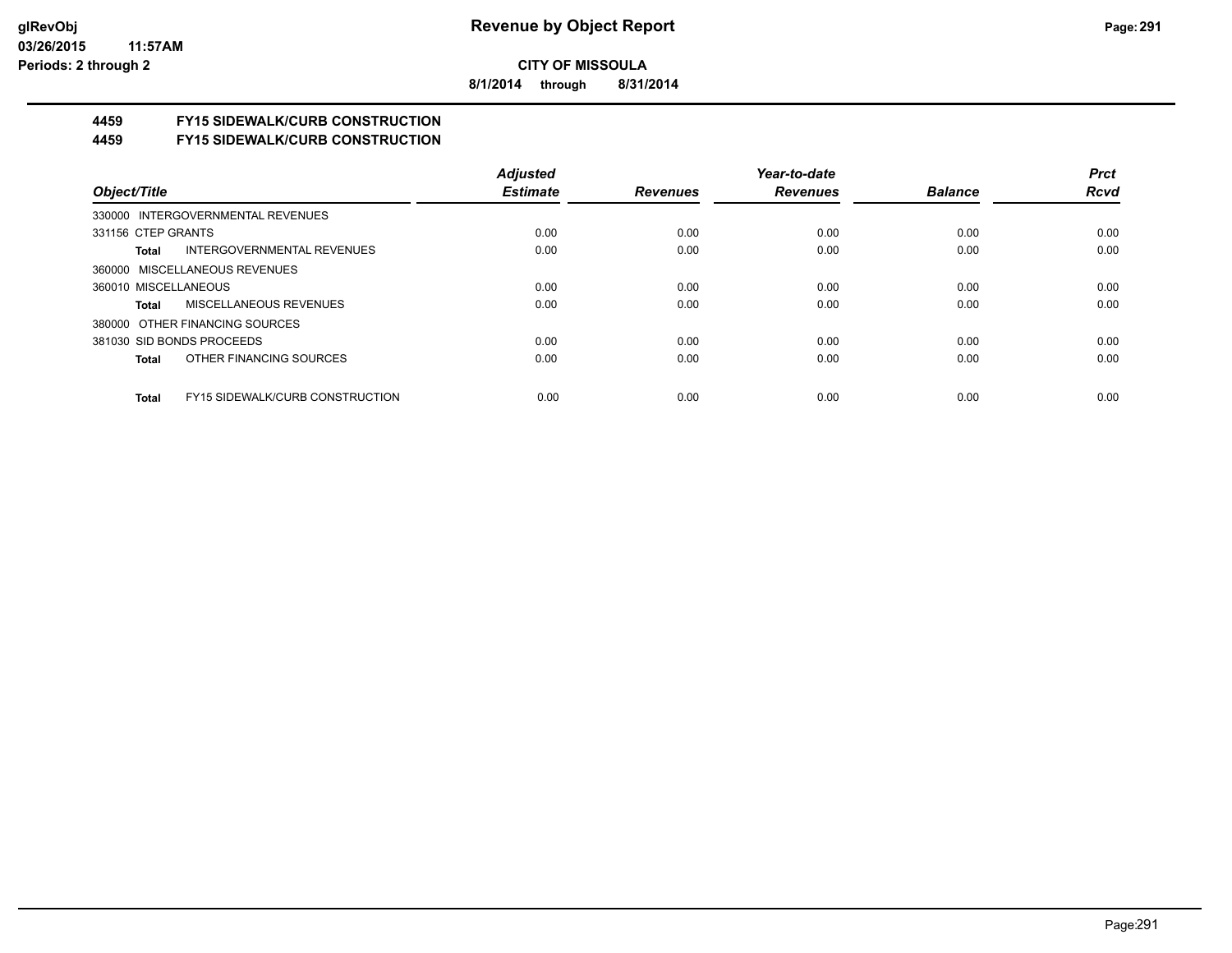**8/1/2014 through 8/31/2014**

## **4459 FY15 SIDEWALK/CURB CONSTRUCTION**

| Object/Title              |                                   | <b>Adjusted</b><br><b>Estimate</b> | <b>Revenues</b> | Year-to-date<br><b>Revenues</b> | <b>Balance</b> | <b>Prct</b><br><b>Rcvd</b> |
|---------------------------|-----------------------------------|------------------------------------|-----------------|---------------------------------|----------------|----------------------------|
|                           | 330000 INTERGOVERNMENTAL REVENUES |                                    |                 |                                 |                |                            |
| 331156 CTEP GRANTS        |                                   | 0.00                               | 0.00            | 0.00                            | 0.00           | 0.00                       |
| <b>Total</b>              | INTERGOVERNMENTAL REVENUES        | 0.00                               | 0.00            | 0.00                            | 0.00           | 0.00                       |
|                           | 360000 MISCELLANEOUS REVENUES     |                                    |                 |                                 |                |                            |
| 360010 MISCELLANEOUS      |                                   | 0.00                               | 0.00            | 0.00                            | 0.00           | 0.00                       |
| <b>Total</b>              | <b>MISCELLANEOUS REVENUES</b>     | 0.00                               | 0.00            | 0.00                            | 0.00           | 0.00                       |
|                           | 380000 OTHER FINANCING SOURCES    |                                    |                 |                                 |                |                            |
| 381030 SID BONDS PROCEEDS |                                   | 0.00                               | 0.00            | 0.00                            | 0.00           | 0.00                       |
| <b>Total</b>              | OTHER FINANCING SOURCES           | 0.00                               | 0.00            | 0.00                            | 0.00           | 0.00                       |
| <b>Total</b>              | FY15 SIDEWALK/CURB CONSTRUCTION   | 0.00                               | 0.00            | 0.00                            | 0.00           | 0.00                       |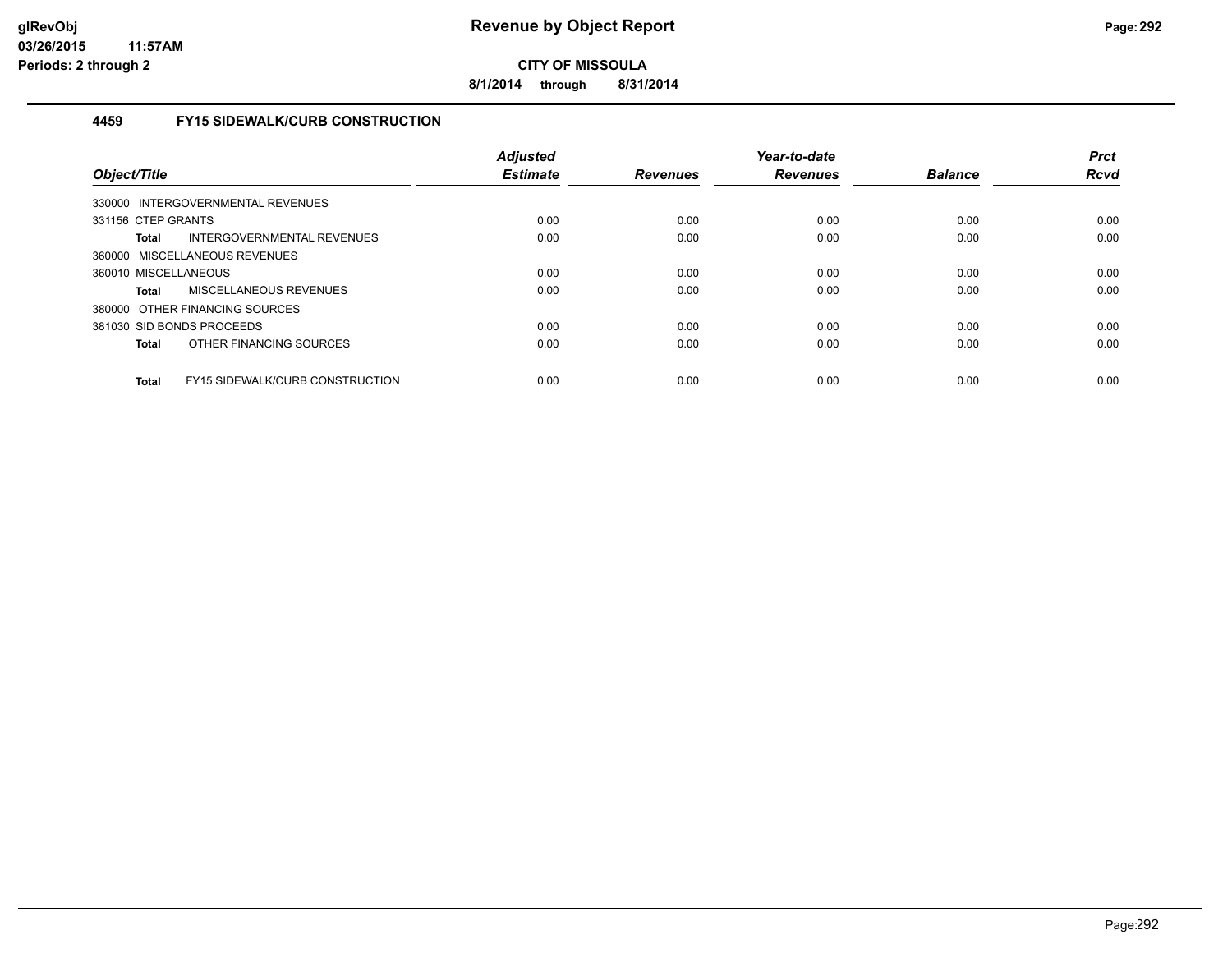**8/1/2014 through 8/31/2014**

#### **4529 SID 529 CHRISTIAN DR TRAFFIC CALMING 4529 SID 529 CHRISTIAN DR TRAFFIC CALMING**

|                                                    | <b>Adjusted</b> |                 | Year-to-date    |                | <b>Prct</b> |
|----------------------------------------------------|-----------------|-----------------|-----------------|----------------|-------------|
| Object/Title                                       | <b>Estimate</b> | <b>Revenues</b> | <b>Revenues</b> | <b>Balance</b> | Rcvd        |
| 370000 INVESTMENTS & ROYALTY EARNINGS              |                 |                 |                 |                |             |
| 371010 INTEREST ON INVESTMENTS                     | 0.00            | 0.00            | 0.00            | 0.00           | 0.00        |
| 371020 GAIN/LOSS IN MARKET VALUE OF INVESTMENTS    | 0.00            | 0.00            | 0.00            | 0.00           | 0.00        |
| <b>INVESTMENTS &amp; ROYALTY EARNINGS</b><br>Total | 0.00            | 0.00            | 0.00            | 0.00           | 0.00        |
| 380000 OTHER FINANCING SOURCES                     |                 |                 |                 |                |             |
| 381000 LOAN PROCEEDS                               | 0.00            | 0.00            | 0.00            | 0.00           | 0.00        |
| 381002 SRF LOAN                                    | 0.00            | 0.00            | 0.00            | 0.00           | 0.00        |
| 381030 SID BONDS PROCEEDS                          | 0.00            | 0.00            | 0.00            | 0.00           | 0.00        |
| OTHER FINANCING SOURCES<br>Total                   | 0.00            | 0.00            | 0.00            | 0.00           | 0.00        |
| SID 529 CHRISTIAN DR TRAFFIC CALMING<br>Total      | 0.00            | 0.00            | 0.00            | 0.00           | 0.00        |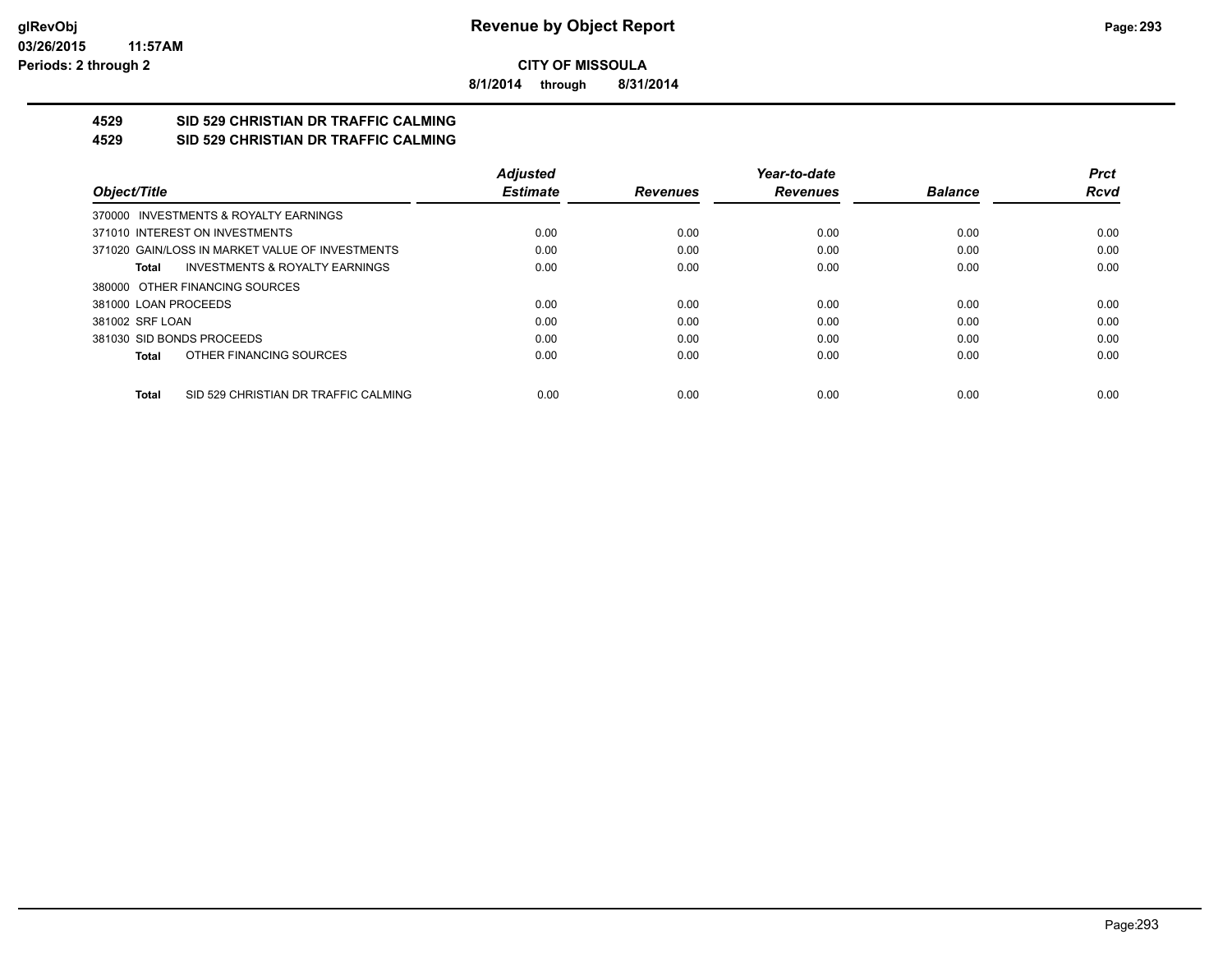**8/1/2014 through 8/31/2014**

## **4529 SID 529 CHRISTIAN DR TRAFFIC CALMING**

| Object/Title                                         | <b>Adjusted</b><br><b>Estimate</b> | <b>Revenues</b> | Year-to-date<br><b>Revenues</b> | <b>Balance</b> | <b>Prct</b><br>Rcvd |
|------------------------------------------------------|------------------------------------|-----------------|---------------------------------|----------------|---------------------|
| 370000 INVESTMENTS & ROYALTY EARNINGS                |                                    |                 |                                 |                |                     |
| 371010 INTEREST ON INVESTMENTS                       | 0.00                               | 0.00            | 0.00                            | 0.00           | 0.00                |
| 371020 GAIN/LOSS IN MARKET VALUE OF INVESTMENT       | 0.00                               | 0.00            | 0.00                            | 0.00           | 0.00                |
| INVESTMENTS & ROYALTY EARNINGS<br>Total              | 0.00                               | 0.00            | 0.00                            | 0.00           | 0.00                |
| 380000 OTHER FINANCING SOURCES                       |                                    |                 |                                 |                |                     |
| 381000 LOAN PROCEEDS                                 | 0.00                               | 0.00            | 0.00                            | 0.00           | 0.00                |
| 381002 SRF LOAN                                      | 0.00                               | 0.00            | 0.00                            | 0.00           | 0.00                |
| 381030 SID BONDS PROCEEDS                            | 0.00                               | 0.00            | 0.00                            | 0.00           | 0.00                |
| OTHER FINANCING SOURCES<br>Total                     | 0.00                               | 0.00            | 0.00                            | 0.00           | 0.00                |
| SID 529 CHRISTIAN DR TRAFFIC CALMING<br><b>Total</b> | 0.00                               | 0.00            | 0.00                            | 0.00           | 0.00                |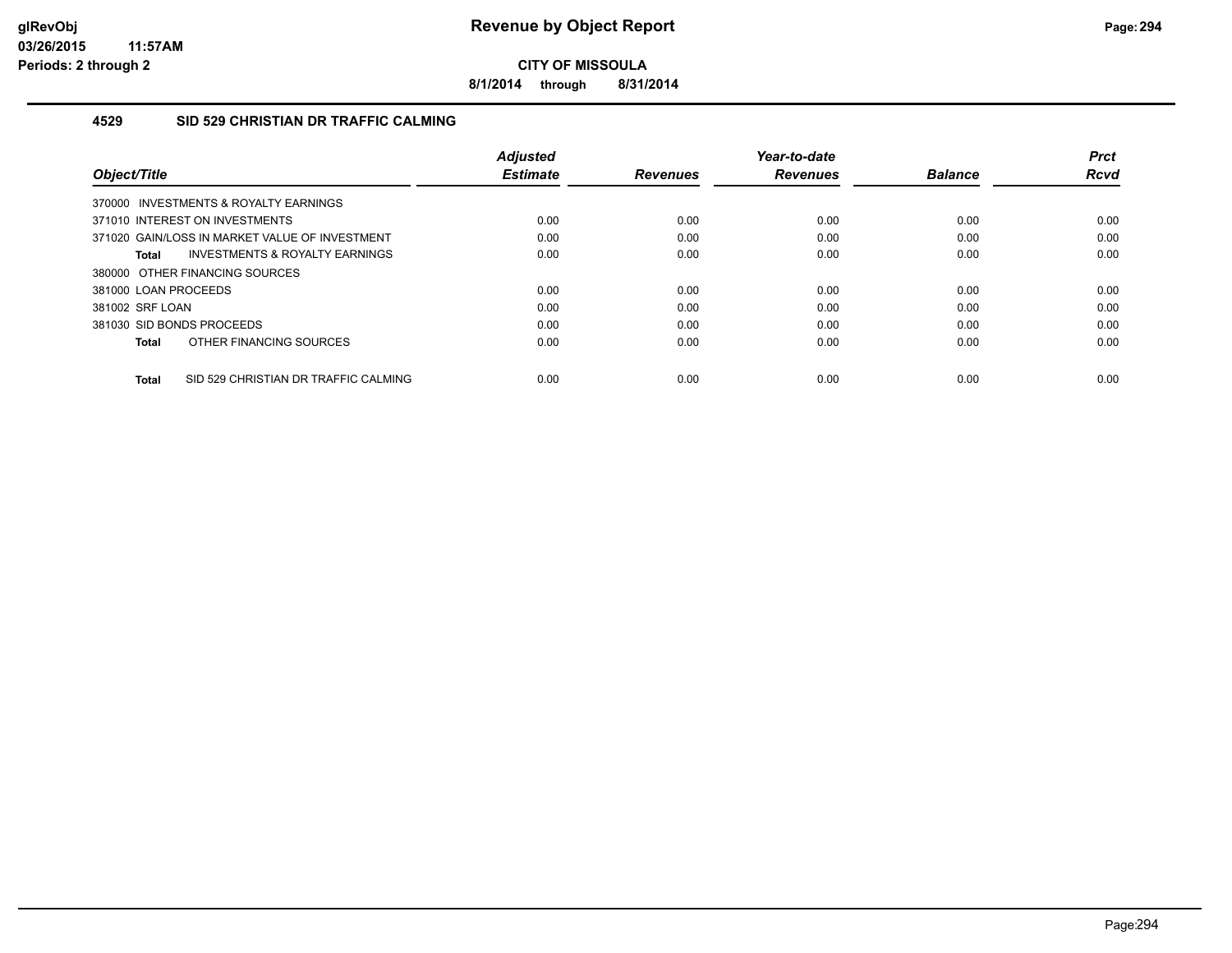**8/1/2014 through 8/31/2014**

## **4530 SID 530 CHRISTIAN DR CALMING**

#### **4530 SID 530 CHRISTIAN DR CALMING**

|                           |                                                 | <b>Adjusted</b> |                 | Year-to-date    |                | <b>Prct</b> |
|---------------------------|-------------------------------------------------|-----------------|-----------------|-----------------|----------------|-------------|
| Object/Title              |                                                 | <b>Estimate</b> | <b>Revenues</b> | <b>Revenues</b> | <b>Balance</b> | <b>Rcvd</b> |
|                           | 370000 INVESTMENTS & ROYALTY EARNINGS           |                 |                 |                 |                |             |
|                           | 371010 INTEREST ON INVESTMENTS                  | 0.00            | 0.00            | 0.00            | 0.00           | 0.00        |
|                           | 371020 GAIN/LOSS IN MARKET VALUE OF INVESTMENTS | 0.00            | 0.00            | 0.00            | 0.00           | 0.00        |
| Total                     | INVESTMENTS & ROYALTY EARNINGS                  | 0.00            | 0.00            | 0.00            | 0.00           | 0.00        |
|                           | 380000 OTHER FINANCING SOURCES                  |                 |                 |                 |                |             |
| 381000 LOAN PROCEEDS      |                                                 | 0.00            | 0.00            | 0.00            | 0.00           | 0.00        |
| 381002 SRF LOAN           |                                                 | 0.00            | 0.00            | 0.00            | 0.00           | 0.00        |
| 381030 SID BONDS PROCEEDS |                                                 | 0.00            | 0.00            | 0.00            | 0.00           | 0.00        |
| Total                     | OTHER FINANCING SOURCES                         | 0.00            | 0.00            | 0.00            | 0.00           | 0.00        |
| Total                     | SID 530 CHRISTIAN DR CALMING                    | 0.00            | 0.00            | 0.00            | 0.00           | 0.00        |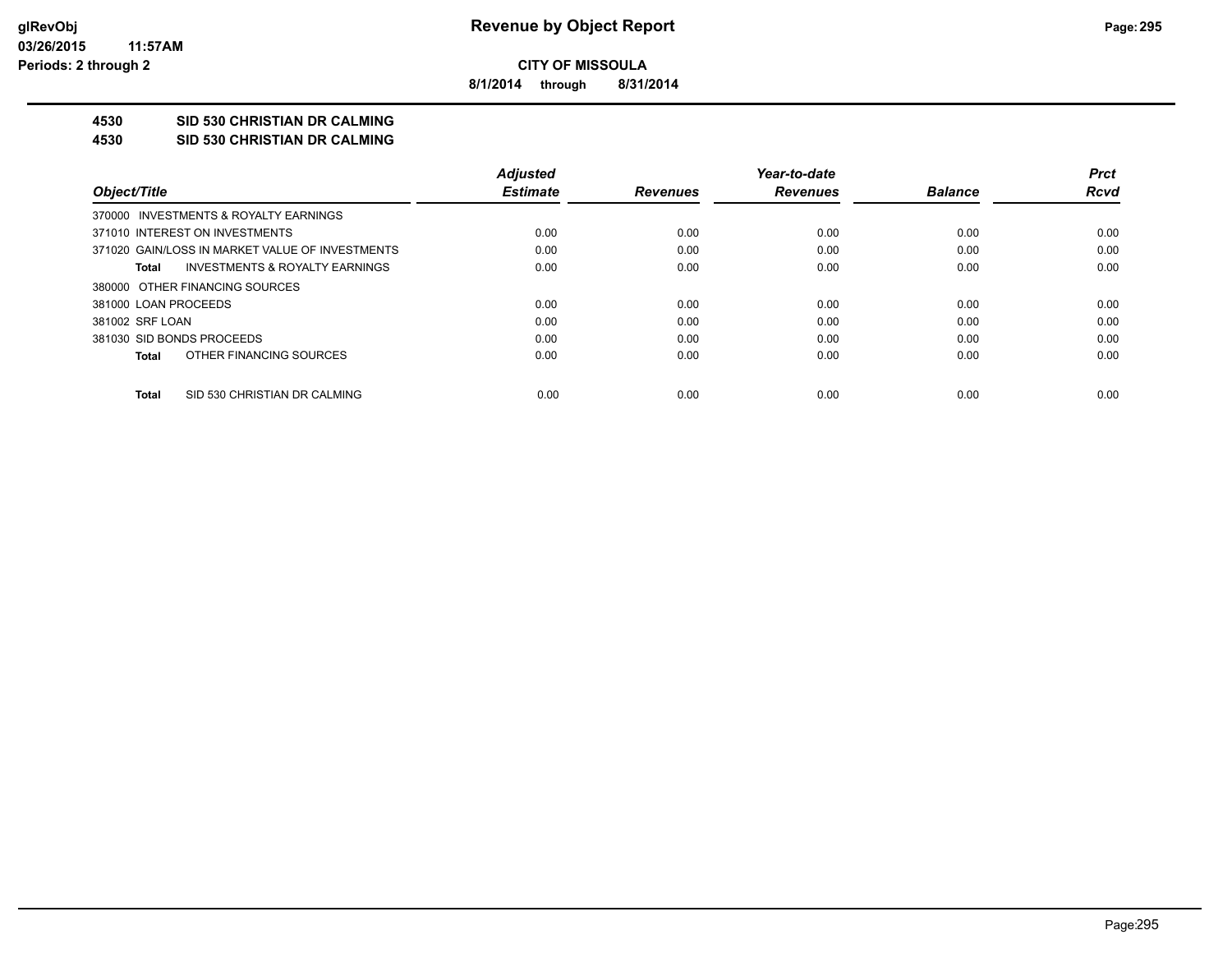**8/1/2014 through 8/31/2014**

## **4530 SID 530 CHRISTIAN DR CALMING**

| Object/Title                                   | <b>Adjusted</b><br><b>Estimate</b> | <b>Revenues</b> | Year-to-date<br><b>Revenues</b> | <b>Balance</b> | <b>Prct</b><br><b>Rcvd</b> |
|------------------------------------------------|------------------------------------|-----------------|---------------------------------|----------------|----------------------------|
| 370000 INVESTMENTS & ROYALTY EARNINGS          |                                    |                 |                                 |                |                            |
| 371010 INTEREST ON INVESTMENTS                 | 0.00                               | 0.00            | 0.00                            | 0.00           | 0.00                       |
| 371020 GAIN/LOSS IN MARKET VALUE OF INVESTMENT | 0.00                               | 0.00            | 0.00                            | 0.00           | 0.00                       |
| INVESTMENTS & ROYALTY EARNINGS<br>Total        | 0.00                               | 0.00            | 0.00                            | 0.00           | 0.00                       |
| 380000 OTHER FINANCING SOURCES                 |                                    |                 |                                 |                |                            |
| 381000 LOAN PROCEEDS                           | 0.00                               | 0.00            | 0.00                            | 0.00           | 0.00                       |
| 381002 SRF LOAN                                | 0.00                               | 0.00            | 0.00                            | 0.00           | 0.00                       |
| 381030 SID BONDS PROCEEDS                      | 0.00                               | 0.00            | 0.00                            | 0.00           | 0.00                       |
| OTHER FINANCING SOURCES<br><b>Total</b>        | 0.00                               | 0.00            | 0.00                            | 0.00           | 0.00                       |
| SID 530 CHRISTIAN DR CALMING<br><b>Total</b>   | 0.00                               | 0.00            | 0.00                            | 0.00           | 0.00                       |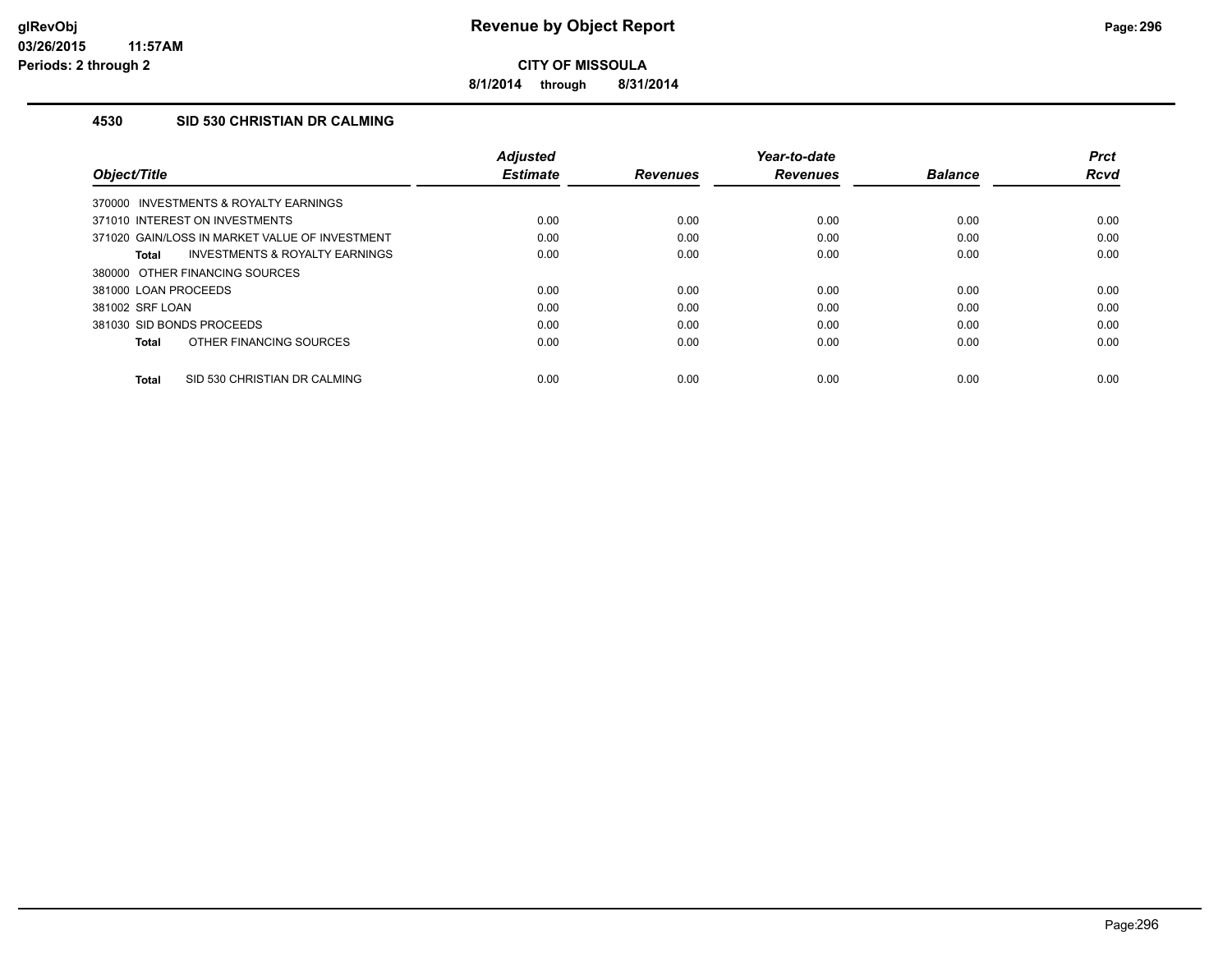**8/1/2014 through 8/31/2014**

## **4531 SID 531 TRAFFIC CALMING**

**4531 SID 531 TRAFFIC CALMING**

|                                                 | <b>Adjusted</b> |                 | Year-to-date    |                | <b>Prct</b> |
|-------------------------------------------------|-----------------|-----------------|-----------------|----------------|-------------|
| Object/Title                                    | <b>Estimate</b> | <b>Revenues</b> | <b>Revenues</b> | <b>Balance</b> | <b>Rcvd</b> |
| 370000 INVESTMENTS & ROYALTY EARNINGS           |                 |                 |                 |                |             |
| 371010 INTEREST ON INVESTMENTS                  | 0.00            | 0.00            | 0.00            | 0.00           | 0.00        |
| 371020 GAIN/LOSS IN MARKET VALUE OF INVESTMENTS | 0.00            | 0.00            | 0.00            | 0.00           | 0.00        |
| INVESTMENTS & ROYALTY EARNINGS<br>Total         | 0.00            | 0.00            | 0.00            | 0.00           | 0.00        |
| 380000 OTHER FINANCING SOURCES                  |                 |                 |                 |                |             |
| 383000 OPERATING TRANSFERS                      | 0.00            | 0.00            | 0.00            | 0.00           | 0.00        |
| OTHER FINANCING SOURCES<br>Total                | 0.00            | 0.00            | 0.00            | 0.00           | 0.00        |
| <b>Total</b><br>SID 531 TRAFFIC CALMING         | 0.00            | 0.00            | 0.00            | 0.00           | 0.00        |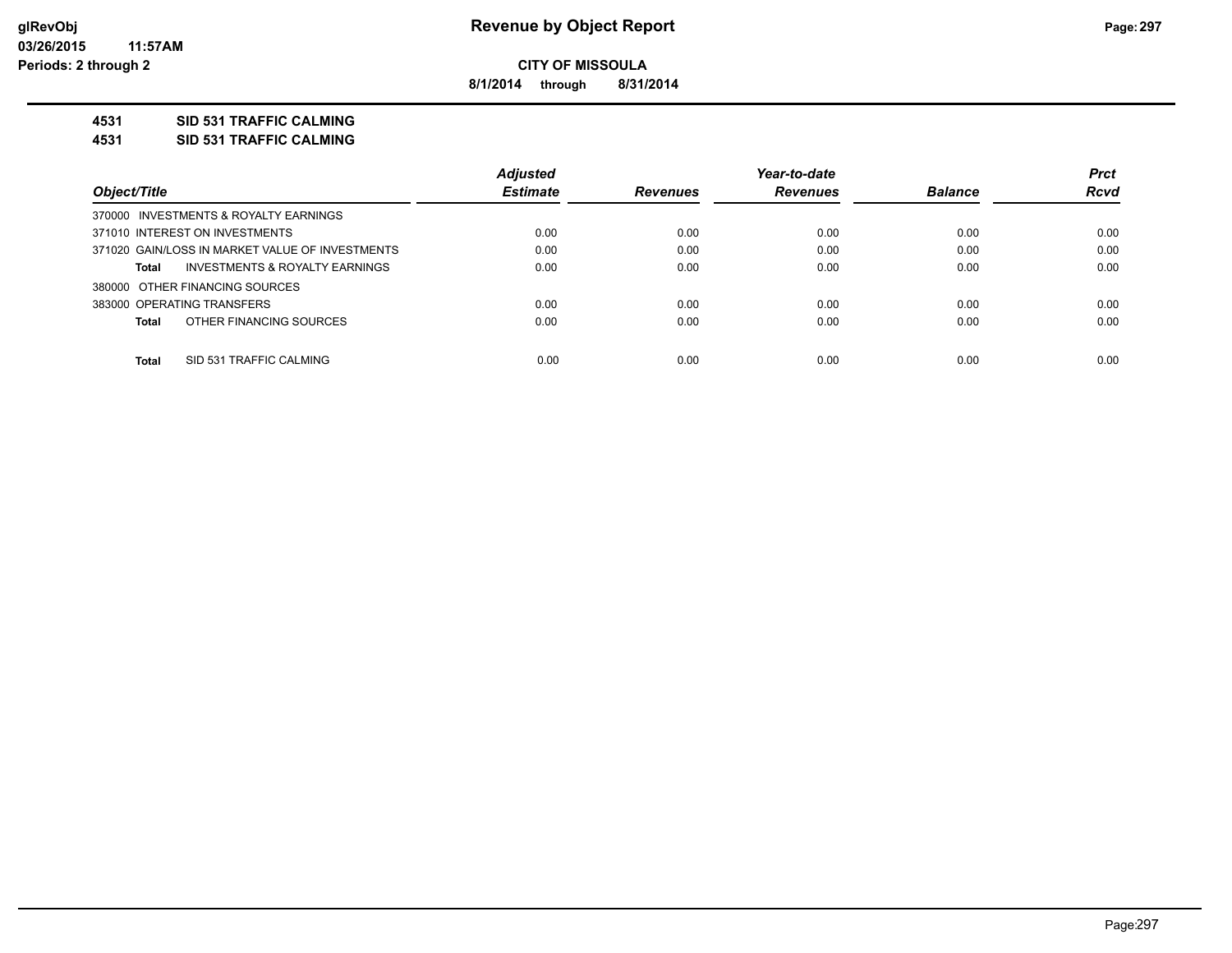**8/1/2014 through 8/31/2014**

### **4531 SID 531 TRAFFIC CALMING**

|                                                | Adjusted        |                 | Year-to-date    |                | <b>Prct</b> |
|------------------------------------------------|-----------------|-----------------|-----------------|----------------|-------------|
| Object/Title                                   | <b>Estimate</b> | <b>Revenues</b> | <b>Revenues</b> | <b>Balance</b> | <b>Rcvd</b> |
| 370000 INVESTMENTS & ROYALTY EARNINGS          |                 |                 |                 |                |             |
| 371010 INTEREST ON INVESTMENTS                 | 0.00            | 0.00            | 0.00            | 0.00           | 0.00        |
| 371020 GAIN/LOSS IN MARKET VALUE OF INVESTMENT | 0.00            | 0.00            | 0.00            | 0.00           | 0.00        |
| INVESTMENTS & ROYALTY EARNINGS<br>Total        | 0.00            | 0.00            | 0.00            | 0.00           | 0.00        |
| 380000 OTHER FINANCING SOURCES                 |                 |                 |                 |                |             |
| 383000 OPERATING TRANSFERS                     | 0.00            | 0.00            | 0.00            | 0.00           | 0.00        |
| OTHER FINANCING SOURCES<br><b>Total</b>        | 0.00            | 0.00            | 0.00            | 0.00           | 0.00        |
|                                                | 0.00            |                 |                 |                |             |
| <b>Total</b><br>SID 531 TRAFFIC CALMING        |                 | 0.00            | 0.00            | 0.00           | 0.00        |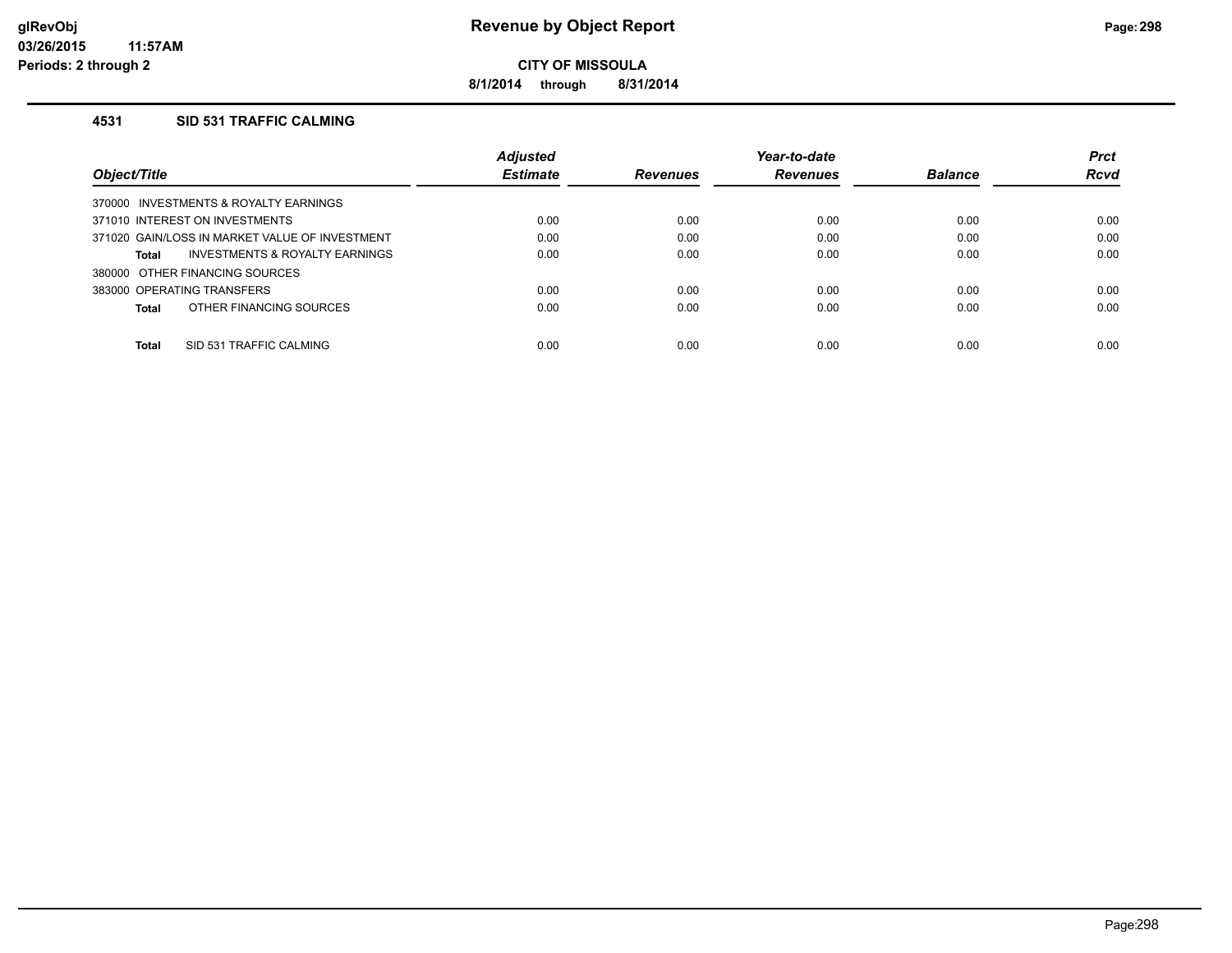**8/1/2014 through 8/31/2014**

## **4532 MALONEY RANCH SID**

**4532 MALONEY RANCH SID**

|                                                 | <b>Adjusted</b> |                 | Year-to-date    |                | <b>Prct</b> |
|-------------------------------------------------|-----------------|-----------------|-----------------|----------------|-------------|
| Object/Title                                    | <b>Estimate</b> | <b>Revenues</b> | <b>Revenues</b> | <b>Balance</b> | <b>Rcvd</b> |
| 370000 INVESTMENTS & ROYALTY EARNINGS           |                 |                 |                 |                |             |
| 371010 INTEREST ON INVESTMENTS                  | 0.00            | 0.00            | 0.00            | 0.00           | 0.00        |
| 371020 GAIN/LOSS IN MARKET VALUE OF INVESTMENTS | 0.00            | 0.00            | 0.00            | 0.00           | 0.00        |
| INVESTMENTS & ROYALTY EARNINGS<br>Total         | 0.00            | 0.00            | 0.00            | 0.00           | 0.00        |
| 380000 OTHER FINANCING SOURCES                  |                 |                 |                 |                |             |
| 381030 SID BONDS PROCEEDS                       | 0.00            | 0.00            | 0.00            | 0.00           | 0.00        |
| OTHER FINANCING SOURCES<br>Total                | 0.00            | 0.00            | 0.00            | 0.00           | 0.00        |
|                                                 |                 |                 |                 |                |             |
| <b>Total</b><br>MALONEY RANCH SID               | 0.00            | 0.00            | 0.00            | 0.00           | 0.00        |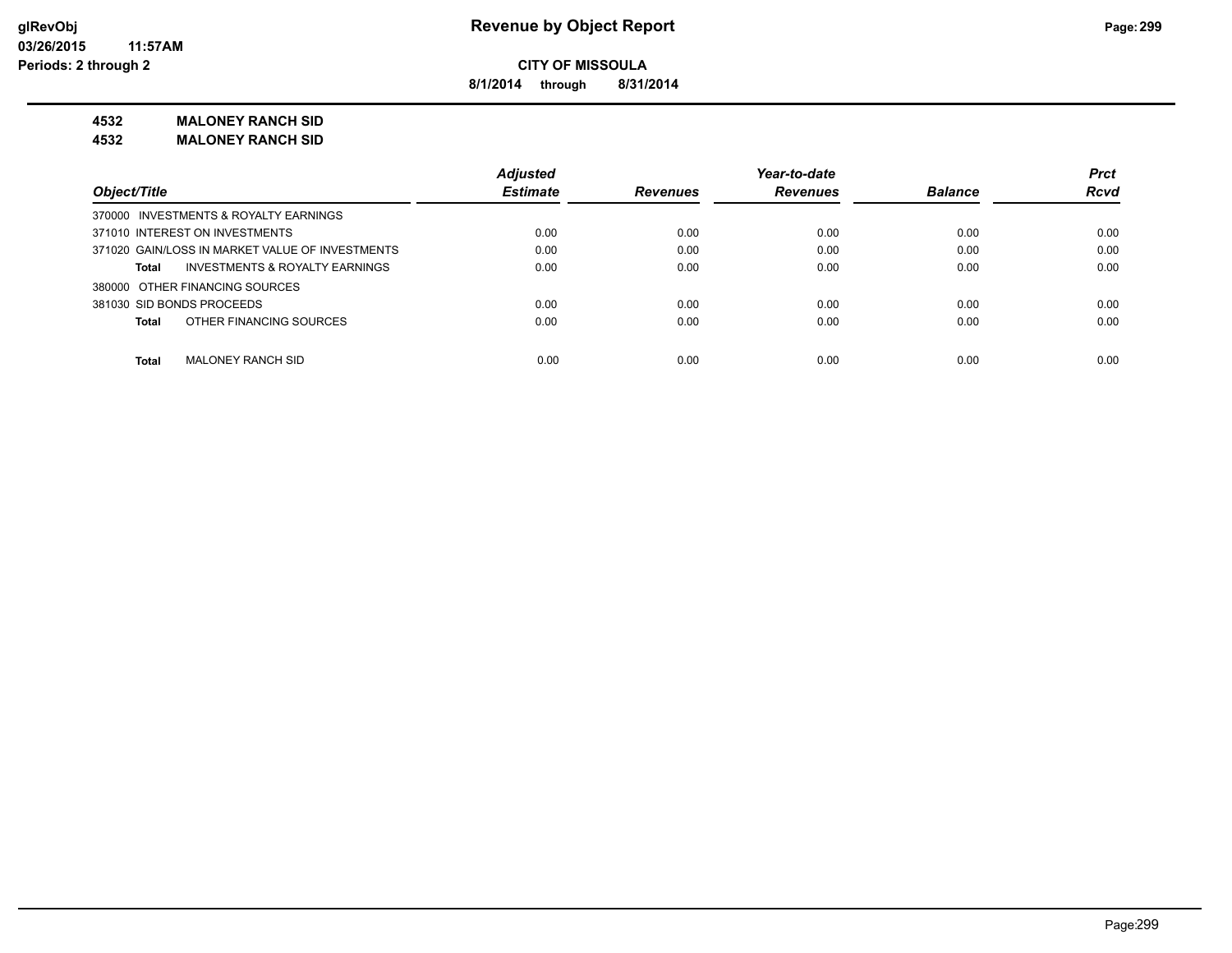**8/1/2014 through 8/31/2014**

#### **4532 MALONEY RANCH SID**

|                                                | <b>Adjusted</b> |                 | Year-to-date    |                | <b>Prct</b> |
|------------------------------------------------|-----------------|-----------------|-----------------|----------------|-------------|
| <b>Object/Title</b>                            | <b>Estimate</b> | <b>Revenues</b> | <b>Revenues</b> | <b>Balance</b> | <b>Rcvd</b> |
| 370000 INVESTMENTS & ROYALTY EARNINGS          |                 |                 |                 |                |             |
| 371010 INTEREST ON INVESTMENTS                 | 0.00            | 0.00            | 0.00            | 0.00           | 0.00        |
| 371020 GAIN/LOSS IN MARKET VALUE OF INVESTMENT | 0.00            | 0.00            | 0.00            | 0.00           | 0.00        |
| INVESTMENTS & ROYALTY EARNINGS<br>Total        | 0.00            | 0.00            | 0.00            | 0.00           | 0.00        |
| 380000 OTHER FINANCING SOURCES                 |                 |                 |                 |                |             |
| 381030 SID BONDS PROCEEDS                      | 0.00            | 0.00            | 0.00            | 0.00           | 0.00        |
| OTHER FINANCING SOURCES<br>Total               | 0.00            | 0.00            | 0.00            | 0.00           | 0.00        |
|                                                |                 |                 |                 |                |             |
| Total<br><b>MALONEY RANCH SID</b>              | 0.00            | 0.00            | 0.00            | 0.00           | 0.00        |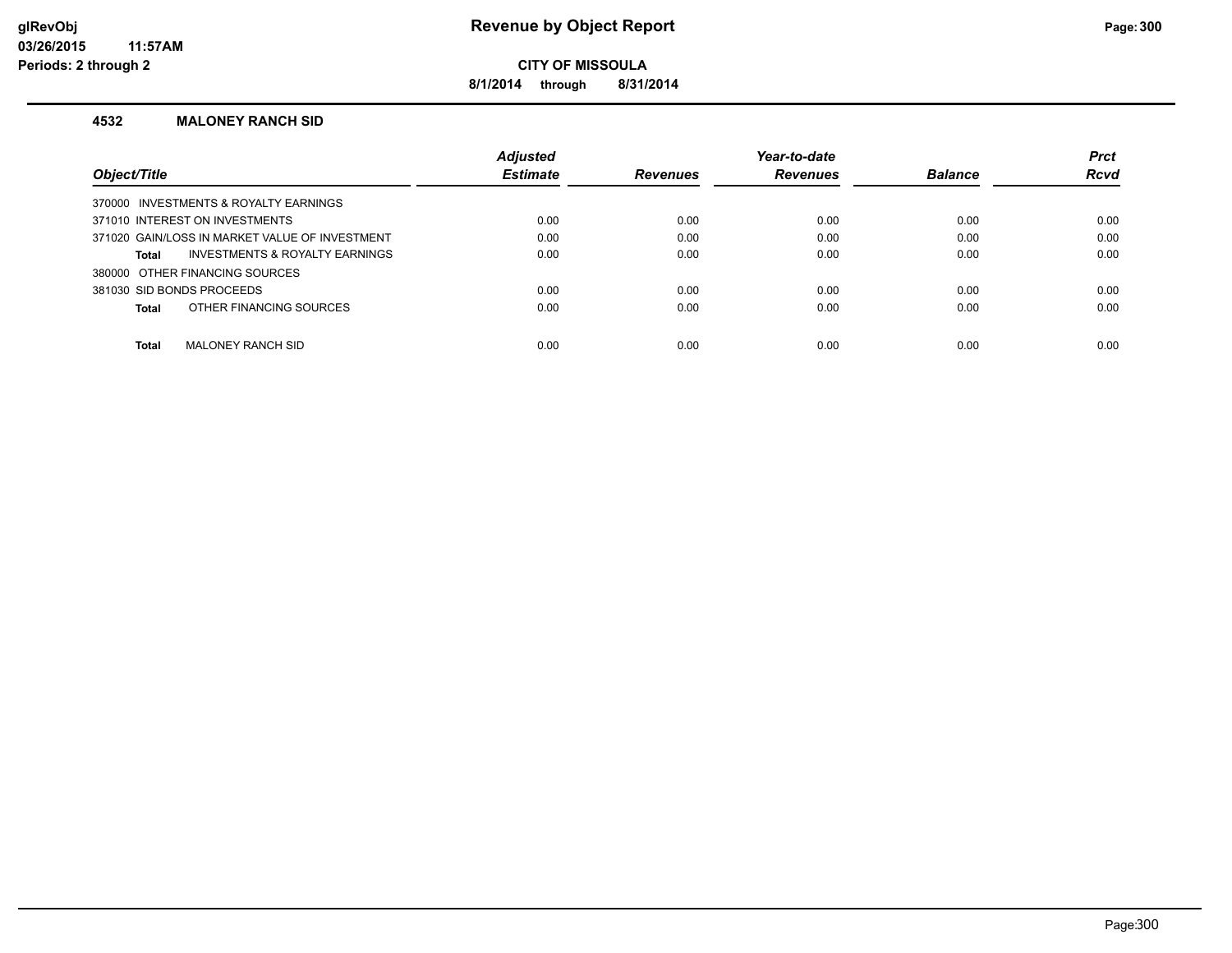**8/1/2014 through 8/31/2014**

## **4533 RATTLESNAKE SEWER SID**

#### **4533 RATTLESNAKE SEWER SID**

| Object/Title                                       | <b>Adiusted</b><br><b>Estimate</b> | <b>Revenues</b> | Year-to-date<br><b>Revenues</b> | <b>Balance</b> | <b>Prct</b><br><b>Rcvd</b> |
|----------------------------------------------------|------------------------------------|-----------------|---------------------------------|----------------|----------------------------|
| 330000 INTERGOVERNMENTAL REVENUES                  |                                    |                 |                                 |                |                            |
|                                                    |                                    |                 |                                 |                |                            |
| 334121 DNRC GRANT                                  | 0.00                               | 0.00            | 0.00                            | 0.00           | 0.00                       |
| <b>INTERGOVERNMENTAL REVENUES</b><br>Total         | 0.00                               | 0.00            | 0.00                            | 0.00           | 0.00                       |
| 370000 INVESTMENTS & ROYALTY EARNINGS              |                                    |                 |                                 |                |                            |
| 371010 INTEREST ON INVESTMENTS                     | 0.00                               | 0.00            | 0.00                            | 0.00           | 0.00                       |
| 371020 GAIN/LOSS IN MARKET VALUE OF INVESTMENTS    | 0.00                               | 0.00            | 0.00                            | 0.00           | 0.00                       |
| <b>INVESTMENTS &amp; ROYALTY EARNINGS</b><br>Total | 0.00                               | 0.00            | 0.00                            | 0.00           | 0.00                       |
| 380000 OTHER FINANCING SOURCES                     |                                    |                 |                                 |                |                            |
| 381002 SRF LOAN                                    | 0.00                               | 0.00            | 0.00                            | 0.00           | 0.00                       |
| OTHER FINANCING SOURCES<br><b>Total</b>            | 0.00                               | 0.00            | 0.00                            | 0.00           | 0.00                       |
| RATTLESNAKE SEWER SID<br><b>Total</b>              | 0.00                               | 0.00            | 0.00                            | 0.00           | 0.00                       |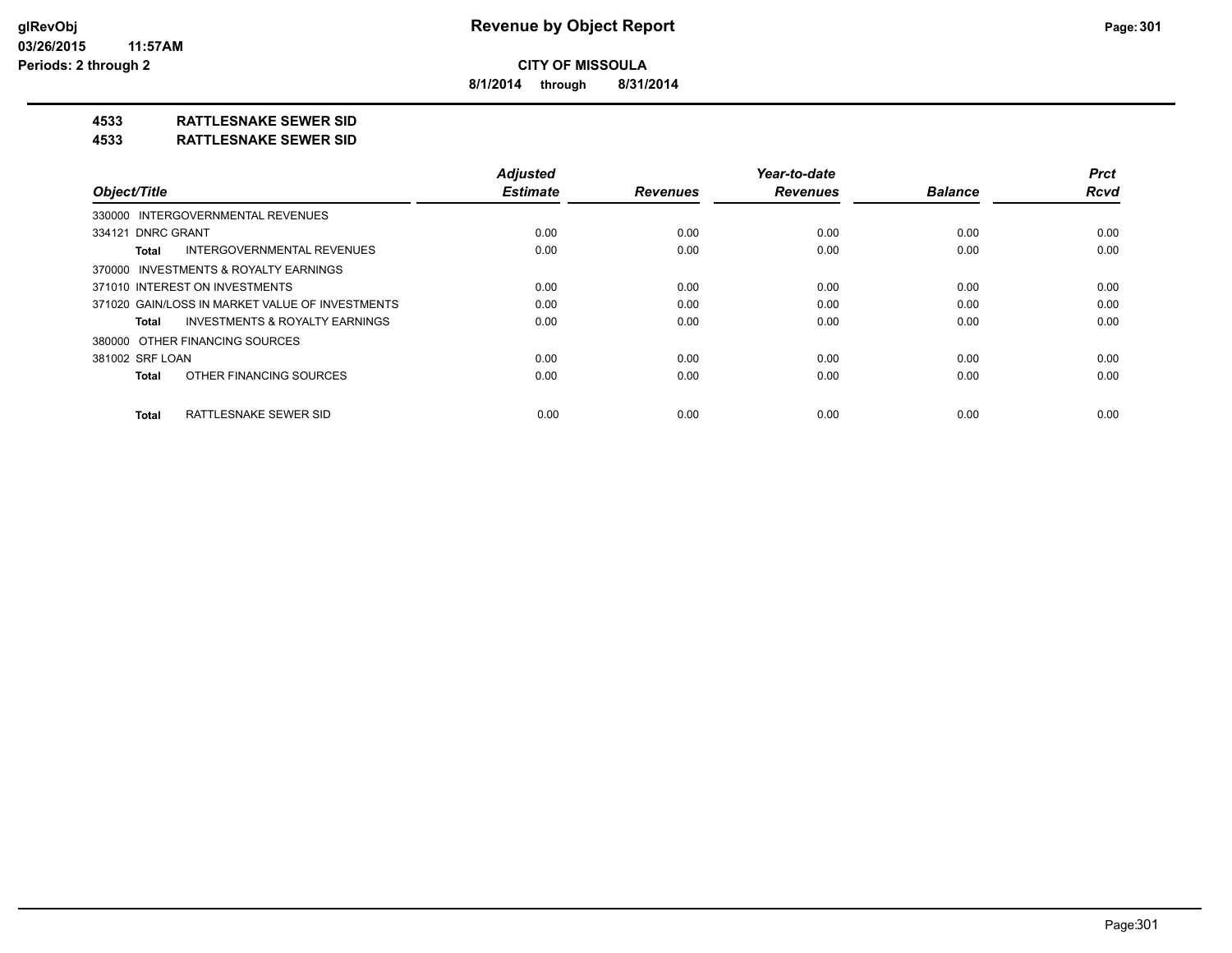**8/1/2014 through 8/31/2014**

## **4533 RATTLESNAKE SEWER SID**

| Object/Title                                   | <b>Adjusted</b><br><b>Estimate</b> | <b>Revenues</b> | Year-to-date<br><b>Revenues</b> | <b>Balance</b> | <b>Prct</b><br><b>Rcvd</b> |
|------------------------------------------------|------------------------------------|-----------------|---------------------------------|----------------|----------------------------|
| INTERGOVERNMENTAL REVENUES<br>330000           |                                    |                 |                                 |                |                            |
| 334121 DNRC GRANT                              | 0.00                               | 0.00            | 0.00                            | 0.00           | 0.00                       |
| INTERGOVERNMENTAL REVENUES<br>Total            | 0.00                               | 0.00            | 0.00                            | 0.00           | 0.00                       |
| 370000 INVESTMENTS & ROYALTY EARNINGS          |                                    |                 |                                 |                |                            |
| 371010 INTEREST ON INVESTMENTS                 | 0.00                               | 0.00            | 0.00                            | 0.00           | 0.00                       |
| 371020 GAIN/LOSS IN MARKET VALUE OF INVESTMENT | 0.00                               | 0.00            | 0.00                            | 0.00           | 0.00                       |
| INVESTMENTS & ROYALTY EARNINGS<br>Total        | 0.00                               | 0.00            | 0.00                            | 0.00           | 0.00                       |
| 380000 OTHER FINANCING SOURCES                 |                                    |                 |                                 |                |                            |
| 381002 SRF LOAN                                | 0.00                               | 0.00            | 0.00                            | 0.00           | 0.00                       |
| OTHER FINANCING SOURCES<br><b>Total</b>        | 0.00                               | 0.00            | 0.00                            | 0.00           | 0.00                       |
| RATTLESNAKE SEWER SID<br><b>Total</b>          | 0.00                               | 0.00            | 0.00                            | 0.00           | 0.00                       |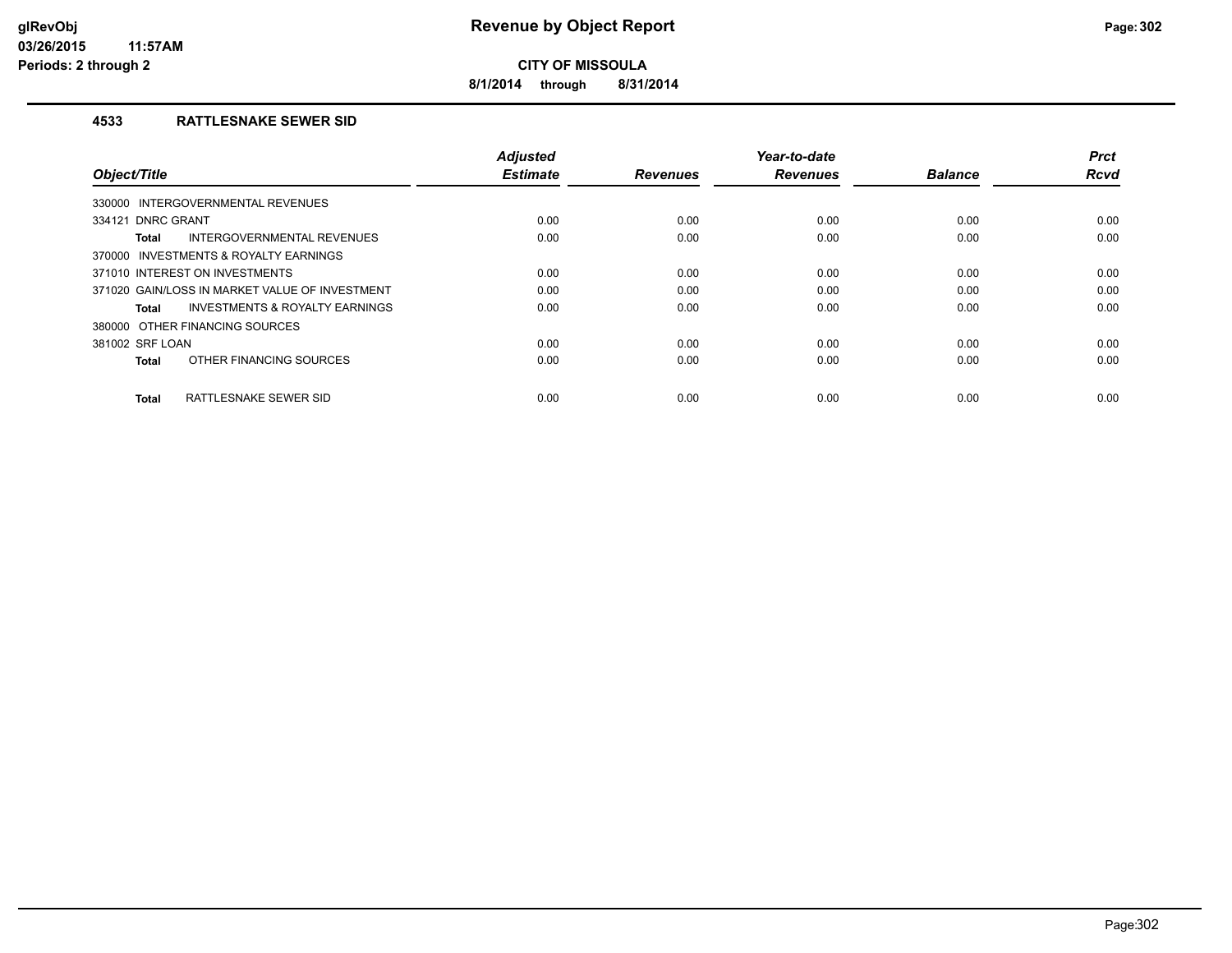**8/1/2014 through 8/31/2014**

## **4534 SID 534 LINCOLNWOOD**

#### **4534 SID 534 LINCOLNWOOD**

|                                                    | <b>Adjusted</b> |                 | Year-to-date    |                | <b>Prct</b> |
|----------------------------------------------------|-----------------|-----------------|-----------------|----------------|-------------|
| Object/Title                                       | <b>Estimate</b> | <b>Revenues</b> | <b>Revenues</b> | <b>Balance</b> | <b>Rcvd</b> |
| 330000 INTERGOVERNMENTAL REVENUES                  |                 |                 |                 |                |             |
| 334121 DNRC GRANT                                  | 0.00            | 0.00            | 0.00            | 0.00           | 0.00        |
| INTERGOVERNMENTAL REVENUES<br>Total                | 0.00            | 0.00            | 0.00            | 0.00           | 0.00        |
| 370000 INVESTMENTS & ROYALTY EARNINGS              |                 |                 |                 |                |             |
| 371010 INTEREST ON INVESTMENTS                     | 0.00            | 0.00            | 0.00            | 0.00           | 0.00        |
| 371020 GAIN/LOSS IN MARKET VALUE OF INVESTMENTS    | 0.00            | 0.00            | 0.00            | 0.00           | 0.00        |
| <b>INVESTMENTS &amp; ROYALTY EARNINGS</b><br>Total | 0.00            | 0.00            | 0.00            | 0.00           | 0.00        |
| 380000 OTHER FINANCING SOURCES                     |                 |                 |                 |                |             |
| 381002 SRF LOAN                                    | 0.00            | 0.00            | 0.00            | 0.00           | 0.00        |
| OTHER FINANCING SOURCES<br>Total                   | 0.00            | 0.00            | 0.00            | 0.00           | 0.00        |
| SID 534 LINCOLNWOOD<br>Total                       | 0.00            | 0.00            | 0.00            | 0.00           | 0.00        |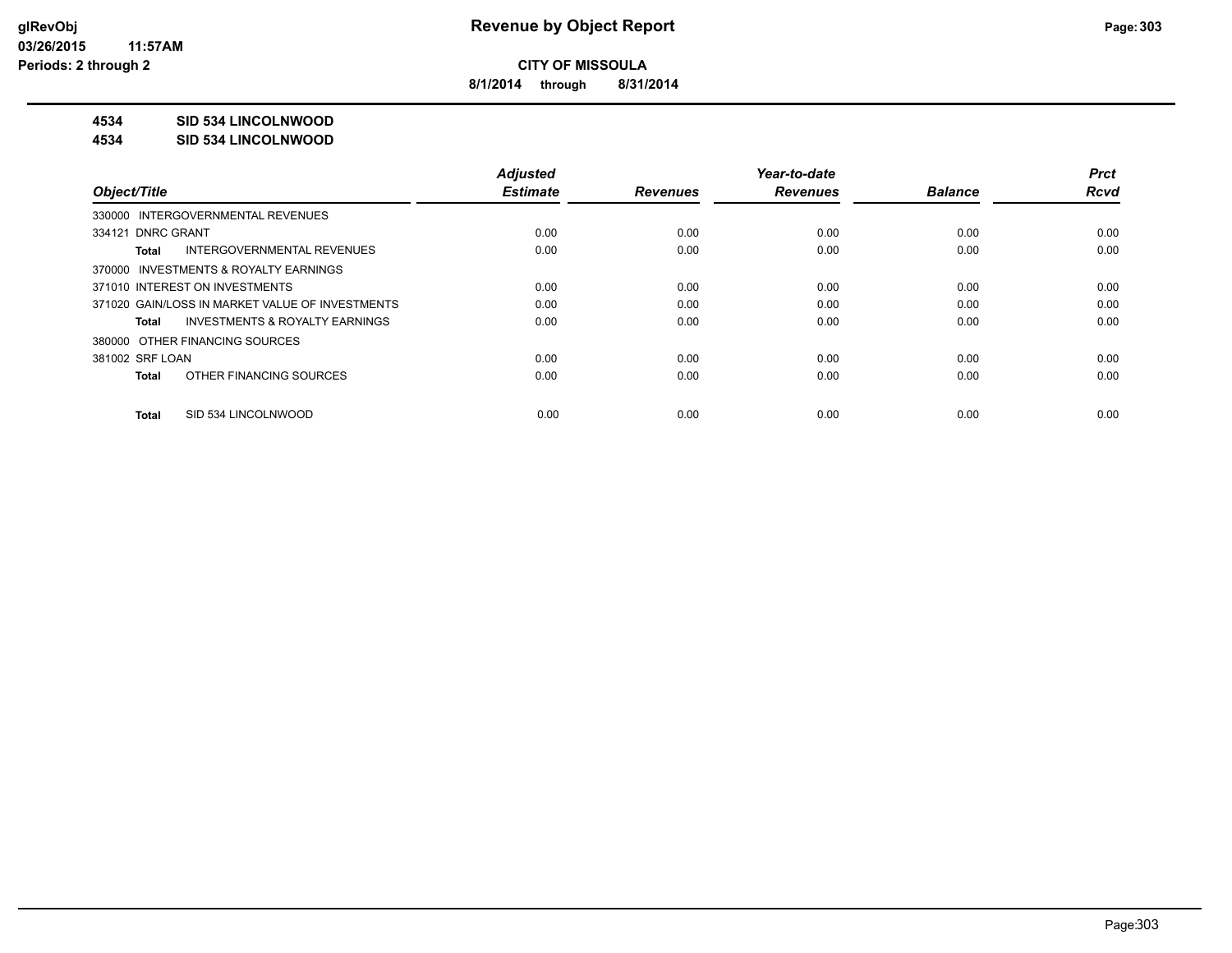**8/1/2014 through 8/31/2014**

### **4534 SID 534 LINCOLNWOOD**

| Object/Title                                              | <b>Adjusted</b><br><b>Estimate</b> | <b>Revenues</b> | Year-to-date<br><b>Revenues</b> | <b>Balance</b> | <b>Prct</b><br><b>Rcvd</b> |
|-----------------------------------------------------------|------------------------------------|-----------------|---------------------------------|----------------|----------------------------|
| 330000 INTERGOVERNMENTAL REVENUES                         |                                    |                 |                                 |                |                            |
| 334121 DNRC GRANT                                         | 0.00                               | 0.00            | 0.00                            | 0.00           | 0.00                       |
| INTERGOVERNMENTAL REVENUES<br><b>Total</b>                | 0.00                               | 0.00            | 0.00                            | 0.00           | 0.00                       |
| 370000 INVESTMENTS & ROYALTY EARNINGS                     |                                    |                 |                                 |                |                            |
| 371010 INTEREST ON INVESTMENTS                            | 0.00                               | 0.00            | 0.00                            | 0.00           | 0.00                       |
| 371020 GAIN/LOSS IN MARKET VALUE OF INVESTMENT            | 0.00                               | 0.00            | 0.00                            | 0.00           | 0.00                       |
| <b>INVESTMENTS &amp; ROYALTY EARNINGS</b><br><b>Total</b> | 0.00                               | 0.00            | 0.00                            | 0.00           | 0.00                       |
| 380000 OTHER FINANCING SOURCES                            |                                    |                 |                                 |                |                            |
| 381002 SRF LOAN                                           | 0.00                               | 0.00            | 0.00                            | 0.00           | 0.00                       |
| OTHER FINANCING SOURCES<br><b>Total</b>                   | 0.00                               | 0.00            | 0.00                            | 0.00           | 0.00                       |
| SID 534 LINCOLNWOOD<br><b>Total</b>                       | 0.00                               | 0.00            | 0.00                            | 0.00           | 0.00                       |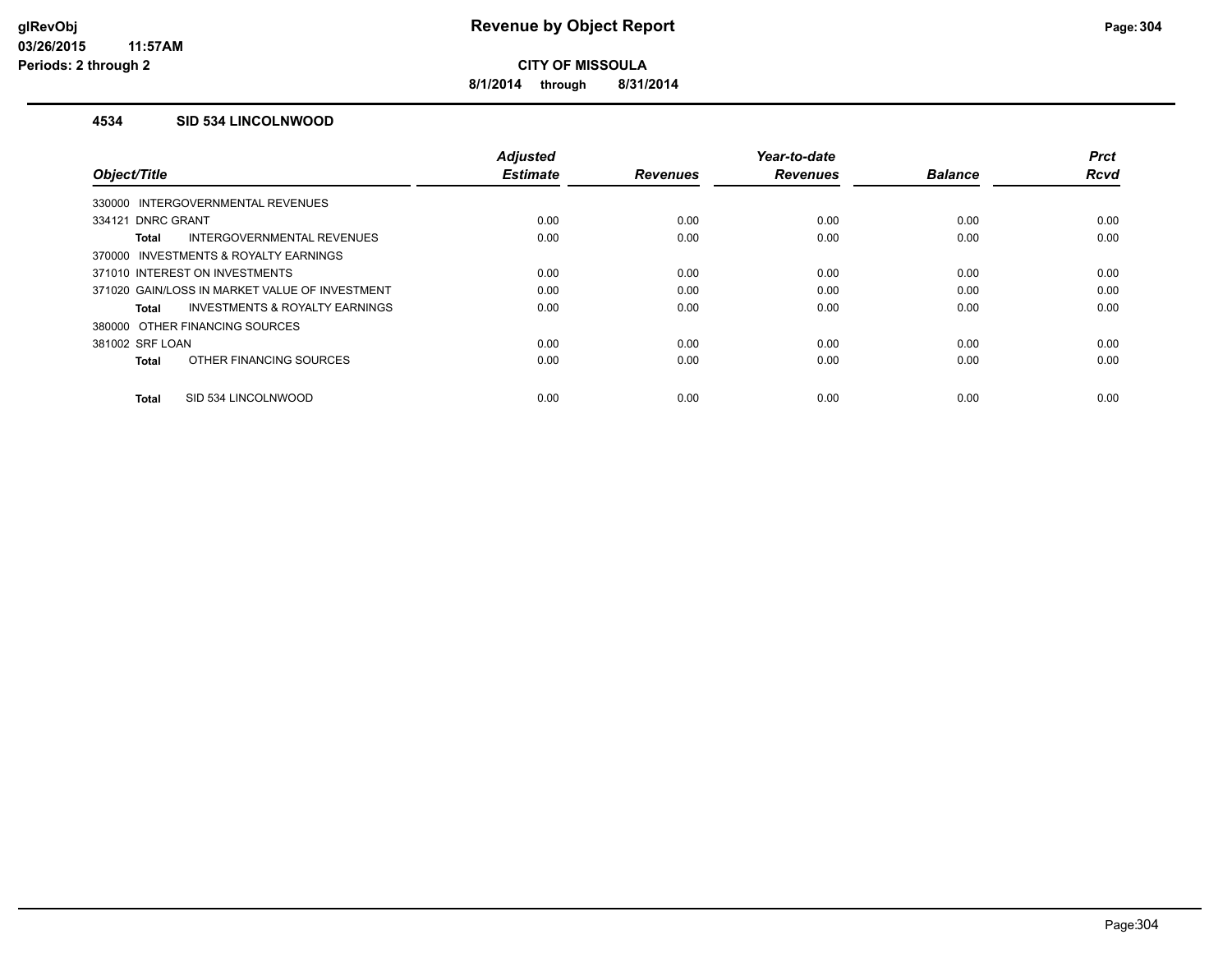**8/1/2014 through 8/31/2014**

## **4535 SLANT STREET TRAFFIC CALMING**

#### **4535 SLANT STREET TRAFFIC CALMING**

|                                                 | <b>Adjusted</b> |                 | Year-to-date    |                | <b>Prct</b> |
|-------------------------------------------------|-----------------|-----------------|-----------------|----------------|-------------|
| Object/Title                                    | <b>Estimate</b> | <b>Revenues</b> | <b>Revenues</b> | <b>Balance</b> | <b>Rcvd</b> |
| 370000 INVESTMENTS & ROYALTY EARNINGS           |                 |                 |                 |                |             |
| 371010 INTEREST ON INVESTMENTS                  | 0.00            | 0.00            | 0.00            | 0.00           | 0.00        |
| 371020 GAIN/LOSS IN MARKET VALUE OF INVESTMENTS | 0.00            | 0.00            | 0.00            | 0.00           | 0.00        |
| INVESTMENTS & ROYALTY EARNINGS<br>Total         | 0.00            | 0.00            | 0.00            | 0.00           | 0.00        |
| 380000 OTHER FINANCING SOURCES                  |                 |                 |                 |                |             |
| 383000 OPERATING TRANSFERS                      | 0.00            | 0.00            | 0.00            | 0.00           | 0.00        |
| OTHER FINANCING SOURCES<br>Total                | 0.00            | 0.00            | 0.00            | 0.00           | 0.00        |
|                                                 |                 |                 |                 |                |             |
| SLANT STREET TRAFFIC CALMING<br>Total           | 0.00            | 0.00            | 0.00            | 0.00           | 0.00        |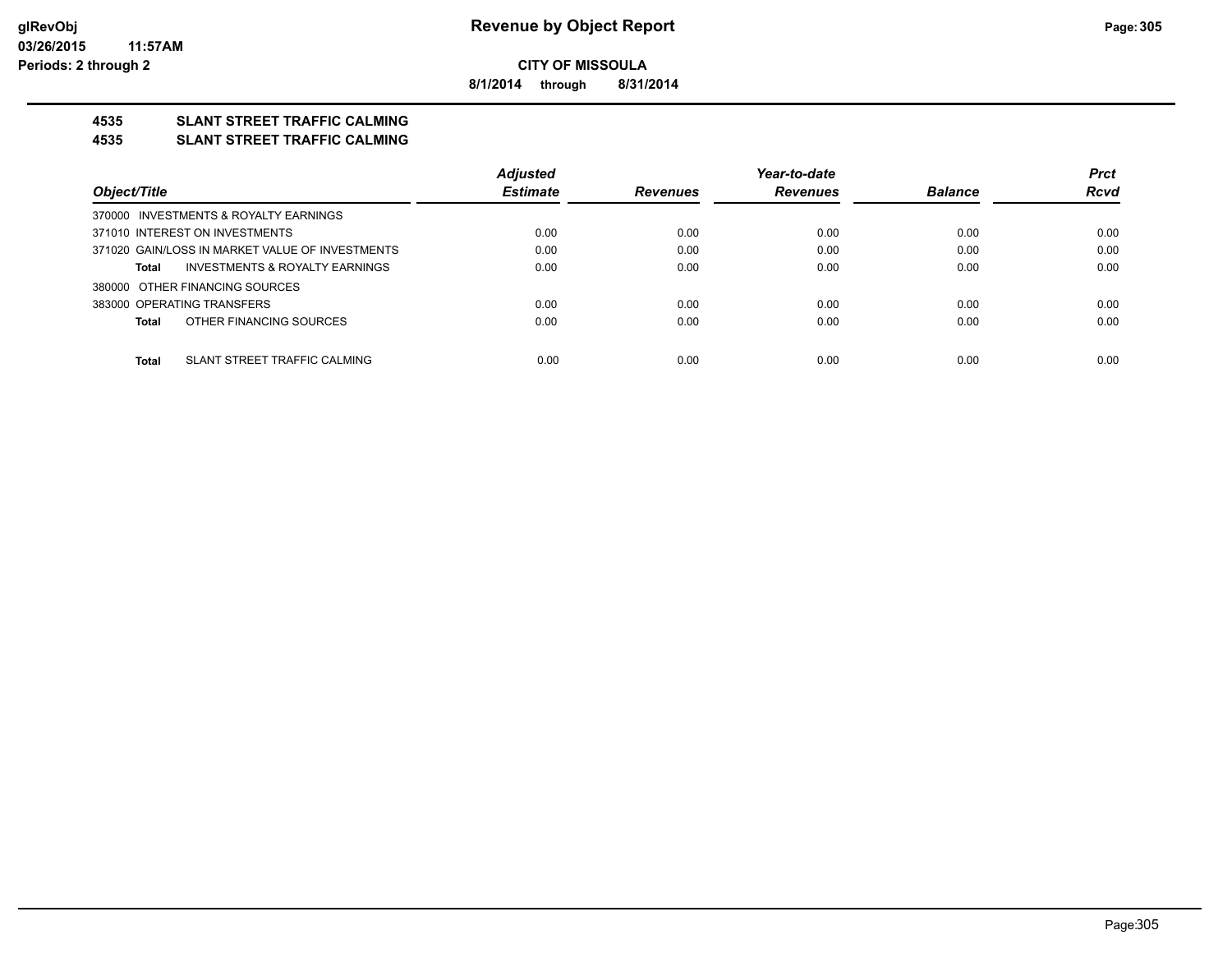**8/1/2014 through 8/31/2014**

## **4535 SLANT STREET TRAFFIC CALMING**

|                                                    | <b>Adjusted</b> |                 | Year-to-date    |                | <b>Prct</b> |
|----------------------------------------------------|-----------------|-----------------|-----------------|----------------|-------------|
| Object/Title                                       | <b>Estimate</b> | <b>Revenues</b> | <b>Revenues</b> | <b>Balance</b> | Rcvd        |
| 370000 INVESTMENTS & ROYALTY EARNINGS              |                 |                 |                 |                |             |
| 371010 INTEREST ON INVESTMENTS                     | 0.00            | 0.00            | 0.00            | 0.00           | 0.00        |
| 371020 GAIN/LOSS IN MARKET VALUE OF INVESTMENT     | 0.00            | 0.00            | 0.00            | 0.00           | 0.00        |
| <b>INVESTMENTS &amp; ROYALTY EARNINGS</b><br>Total | 0.00            | 0.00            | 0.00            | 0.00           | 0.00        |
| 380000 OTHER FINANCING SOURCES                     |                 |                 |                 |                |             |
| 383000 OPERATING TRANSFERS                         | 0.00            | 0.00            | 0.00            | 0.00           | 0.00        |
| OTHER FINANCING SOURCES<br>Total                   | 0.00            | 0.00            | 0.00            | 0.00           | 0.00        |
|                                                    |                 |                 |                 |                |             |
| <b>Total</b><br>SLANT STREET TRAFFIC CALMING       | 0.00            | 0.00            | 0.00            | 0.00           | 0.00        |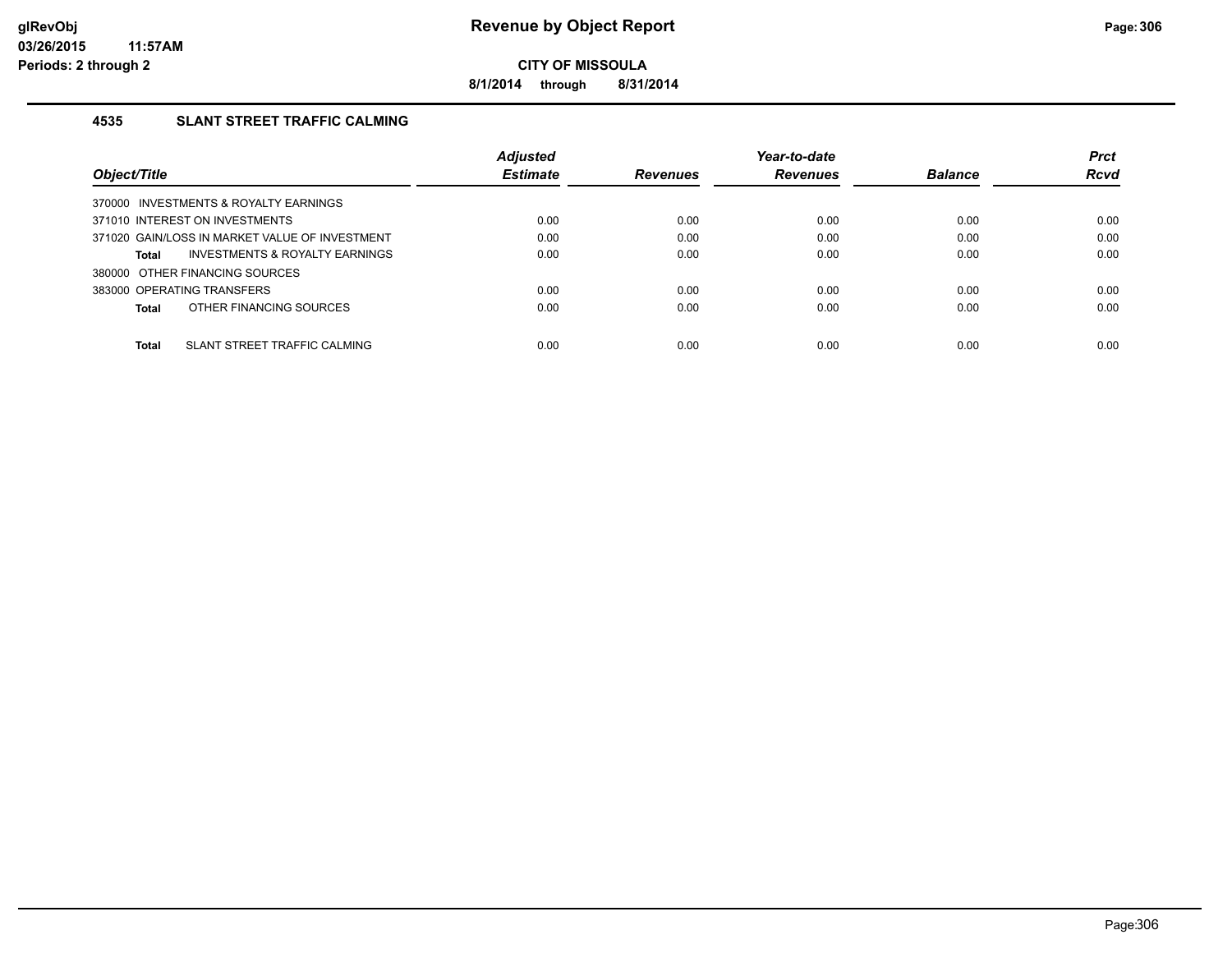**8/1/2014 through 8/31/2014**

## **4536 SID536 LINCOLNWOOD SWR PH2**

#### **4536 SID536 LINCOLNWOOD SWR PH2**

|                                                    | <b>Adjusted</b> |                 | Year-to-date    |                | <b>Prct</b> |
|----------------------------------------------------|-----------------|-----------------|-----------------|----------------|-------------|
| Object/Title                                       | <b>Estimate</b> | <b>Revenues</b> | <b>Revenues</b> | <b>Balance</b> | Rcvd        |
| 330000 INTERGOVERNMENTAL REVENUES                  |                 |                 |                 |                |             |
| 334121 DNRC GRANT                                  | 0.00            | 0.00            | 0.00            | 0.00           | 0.00        |
| <b>INTERGOVERNMENTAL REVENUES</b><br>Total         | 0.00            | 0.00            | 0.00            | 0.00           | 0.00        |
| 360000 MISCELLANEOUS REVENUES                      |                 |                 |                 |                |             |
| 365001 *** Title Not Found ***                     | 0.00            | 0.00            | 0.00            | 0.00           | 0.00        |
| <b>MISCELLANEOUS REVENUES</b><br>Total             | 0.00            | 0.00            | 0.00            | 0.00           | 0.00        |
| 370000 INVESTMENTS & ROYALTY EARNINGS              |                 |                 |                 |                |             |
| 371010 INTEREST ON INVESTMENTS                     | 0.00            | 0.00            | 0.00            | 0.00           | 0.00        |
| 371020 GAIN/LOSS IN MARKET VALUE OF INVESTMENTS    | 0.00            | 0.00            | 0.00            | 0.00           | 0.00        |
| <b>INVESTMENTS &amp; ROYALTY EARNINGS</b><br>Total | 0.00            | 0.00            | 0.00            | 0.00           | 0.00        |
| 380000 OTHER FINANCING SOURCES                     |                 |                 |                 |                |             |
| 381030 SID BONDS PROCEEDS                          | 0.00            | 0.00            | 0.00            | 0.00           | 0.00        |
| OTHER FINANCING SOURCES<br>Total                   | 0.00            | 0.00            | 0.00            | 0.00           | 0.00        |
|                                                    |                 |                 |                 |                |             |
| SID536 LINCOLNWOOD SWR PH2<br>Total                | 0.00            | 0.00            | 0.00            | 0.00           | 0.00        |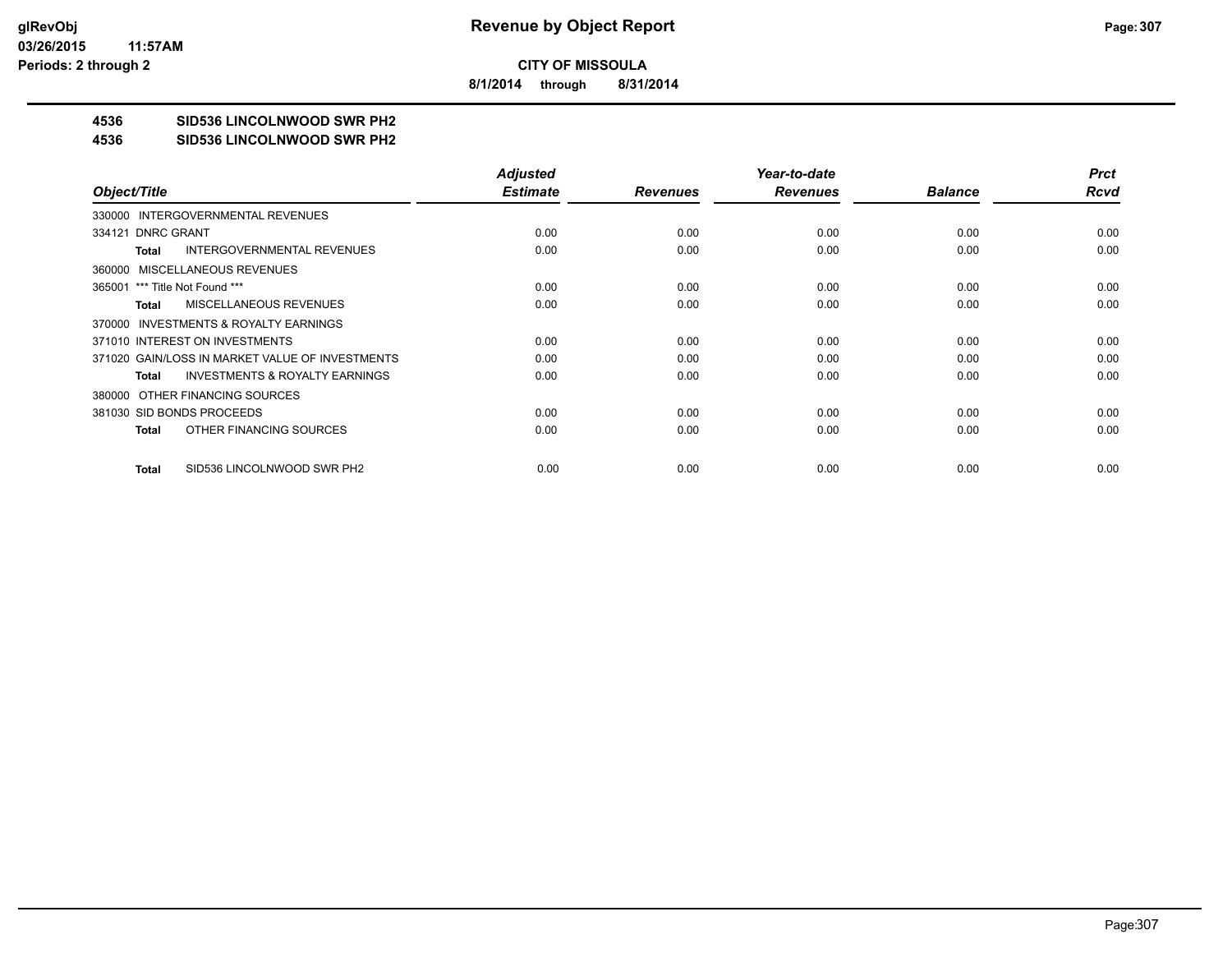**8/1/2014 through 8/31/2014**

## **4536 SID536 LINCOLNWOOD SWR PH2**

| Object/Title                                              | <b>Adjusted</b><br><b>Estimate</b> | <b>Revenues</b> | Year-to-date<br><b>Revenues</b> | <b>Balance</b> | <b>Prct</b><br><b>Rcvd</b> |
|-----------------------------------------------------------|------------------------------------|-----------------|---------------------------------|----------------|----------------------------|
| INTERGOVERNMENTAL REVENUES<br>330000                      |                                    |                 |                                 |                |                            |
| 334121 DNRC GRANT                                         | 0.00                               | 0.00            | 0.00                            | 0.00           | 0.00                       |
|                                                           |                                    |                 |                                 |                |                            |
| INTERGOVERNMENTAL REVENUES<br><b>Total</b>                | 0.00                               | 0.00            | 0.00                            | 0.00           | 0.00                       |
| MISCELLANEOUS REVENUES<br>360000                          |                                    |                 |                                 |                |                            |
| 365001 *** Title Not Found ***                            | 0.00                               | 0.00            | 0.00                            | 0.00           | 0.00                       |
| MISCELLANEOUS REVENUES<br><b>Total</b>                    | 0.00                               | 0.00            | 0.00                            | 0.00           | 0.00                       |
| <b>INVESTMENTS &amp; ROYALTY EARNINGS</b><br>370000       |                                    |                 |                                 |                |                            |
| 371010 INTEREST ON INVESTMENTS                            | 0.00                               | 0.00            | 0.00                            | 0.00           | 0.00                       |
| 371020 GAIN/LOSS IN MARKET VALUE OF INVESTMENT            | 0.00                               | 0.00            | 0.00                            | 0.00           | 0.00                       |
| <b>INVESTMENTS &amp; ROYALTY EARNINGS</b><br><b>Total</b> | 0.00                               | 0.00            | 0.00                            | 0.00           | 0.00                       |
| 380000 OTHER FINANCING SOURCES                            |                                    |                 |                                 |                |                            |
| 381030 SID BONDS PROCEEDS                                 | 0.00                               | 0.00            | 0.00                            | 0.00           | 0.00                       |
| OTHER FINANCING SOURCES<br><b>Total</b>                   | 0.00                               | 0.00            | 0.00                            | 0.00           | 0.00                       |
| SID536 LINCOLNWOOD SWR PH2<br><b>Total</b>                | 0.00                               | 0.00            | 0.00                            | 0.00           | 0.00                       |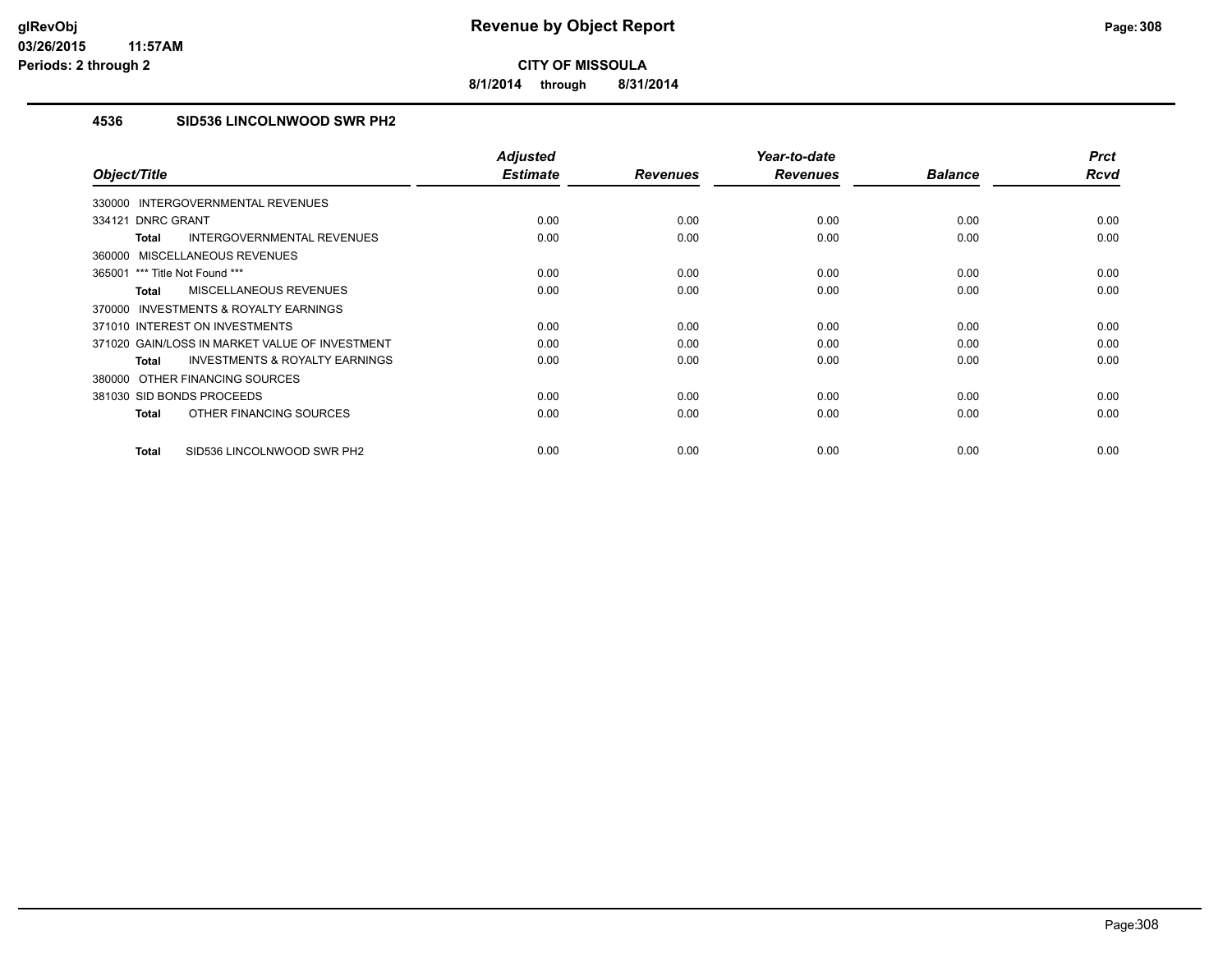**8/1/2014 through 8/31/2014**

## **4538 SID 538 HILLVIEW WAY**

**4538 SID 538 HILLVIEW WAY**

|                                                    | <b>Adjusted</b> |                 | Year-to-date    |                | <b>Prct</b> |
|----------------------------------------------------|-----------------|-----------------|-----------------|----------------|-------------|
| Object/Title                                       | <b>Estimate</b> | <b>Revenues</b> | <b>Revenues</b> | <b>Balance</b> | <b>Rcvd</b> |
| 370000 INVESTMENTS & ROYALTY EARNINGS              |                 |                 |                 |                |             |
| 371010 INTEREST ON INVESTMENTS                     | 0.00            | 0.00            | 0.00            | 0.00           | 0.00        |
| 371020 GAIN/LOSS IN MARKET VALUE OF INVESTMENTS    | 0.00            | 0.00            | 0.00            | 0.00           | 0.00        |
| <b>INVESTMENTS &amp; ROYALTY EARNINGS</b><br>Total | 0.00            | 0.00            | 0.00            | 0.00           | 0.00        |
| 380000 OTHER FINANCING SOURCES                     |                 |                 |                 |                |             |
| 383000 OPERATING TRANSFERS                         | 0.00            | 0.00            | 0.00            | 0.00           | 0.00        |
| OTHER FINANCING SOURCES<br><b>Total</b>            | 0.00            | 0.00            | 0.00            | 0.00           | 0.00        |
|                                                    |                 |                 |                 |                |             |
| <b>Total</b><br>SID 538 HILLVIEW WAY               | 0.00            | 0.00            | 0.00            | 0.00           | 0.00        |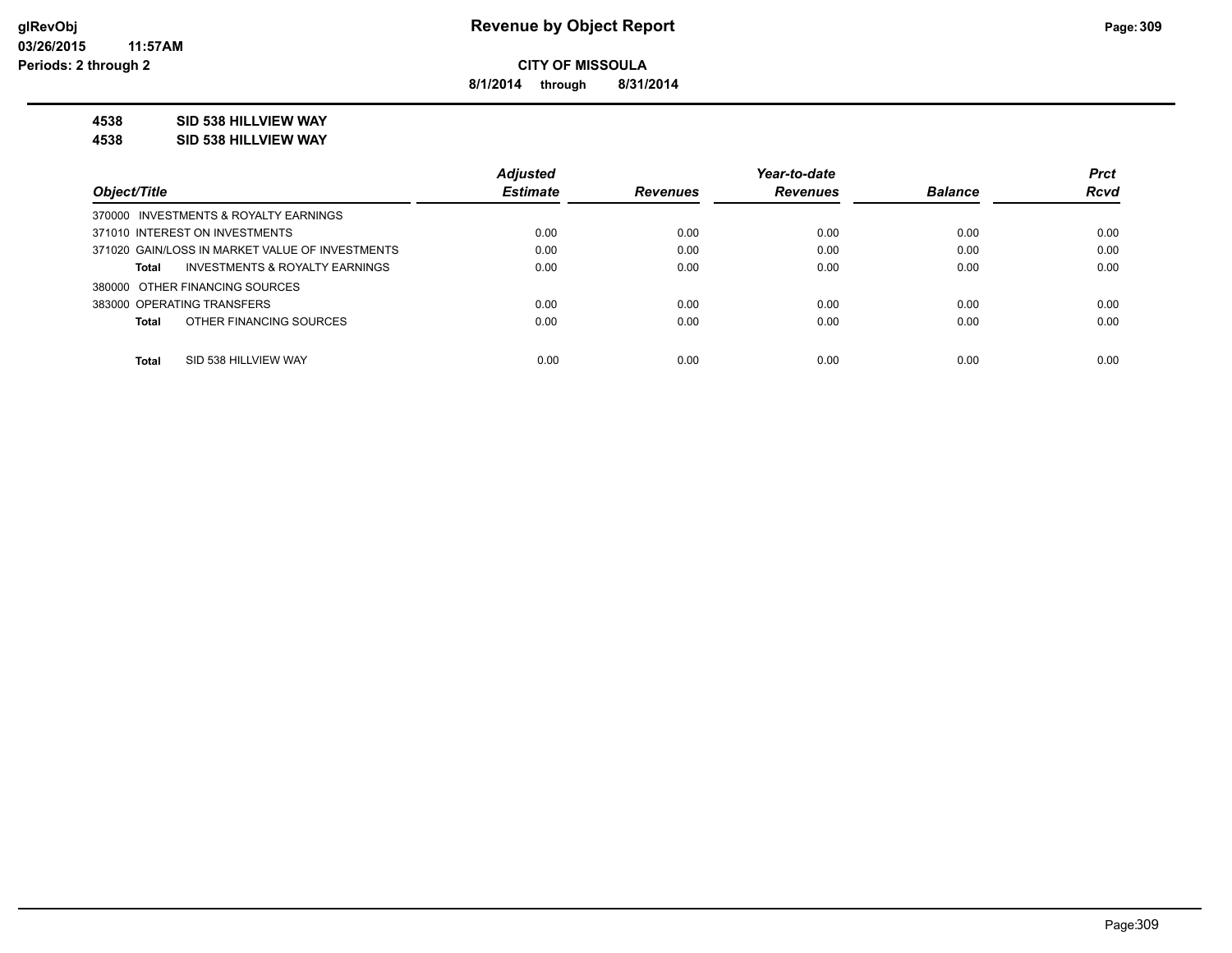**8/1/2014 through 8/31/2014**

#### **4538 SID 538 HILLVIEW WAY**

|                                                | <b>Adjusted</b> |                 | Year-to-date    |                | <b>Prct</b> |
|------------------------------------------------|-----------------|-----------------|-----------------|----------------|-------------|
| Object/Title                                   | <b>Estimate</b> | <b>Revenues</b> | <b>Revenues</b> | <b>Balance</b> | <b>Rcvd</b> |
| 370000 INVESTMENTS & ROYALTY EARNINGS          |                 |                 |                 |                |             |
| 371010 INTEREST ON INVESTMENTS                 | 0.00            | 0.00            | 0.00            | 0.00           | 0.00        |
| 371020 GAIN/LOSS IN MARKET VALUE OF INVESTMENT | 0.00            | 0.00            | 0.00            | 0.00           | 0.00        |
| INVESTMENTS & ROYALTY EARNINGS<br>Total        | 0.00            | 0.00            | 0.00            | 0.00           | 0.00        |
| 380000 OTHER FINANCING SOURCES                 |                 |                 |                 |                |             |
| 383000 OPERATING TRANSFERS                     | 0.00            | 0.00            | 0.00            | 0.00           | 0.00        |
| OTHER FINANCING SOURCES<br>Total               | 0.00            | 0.00            | 0.00            | 0.00           | 0.00        |
|                                                |                 |                 |                 |                |             |
| <b>Total</b><br>SID 538 HILLVIEW WAY           | 0.00            | 0.00            | 0.00            | 0.00           | 0.00        |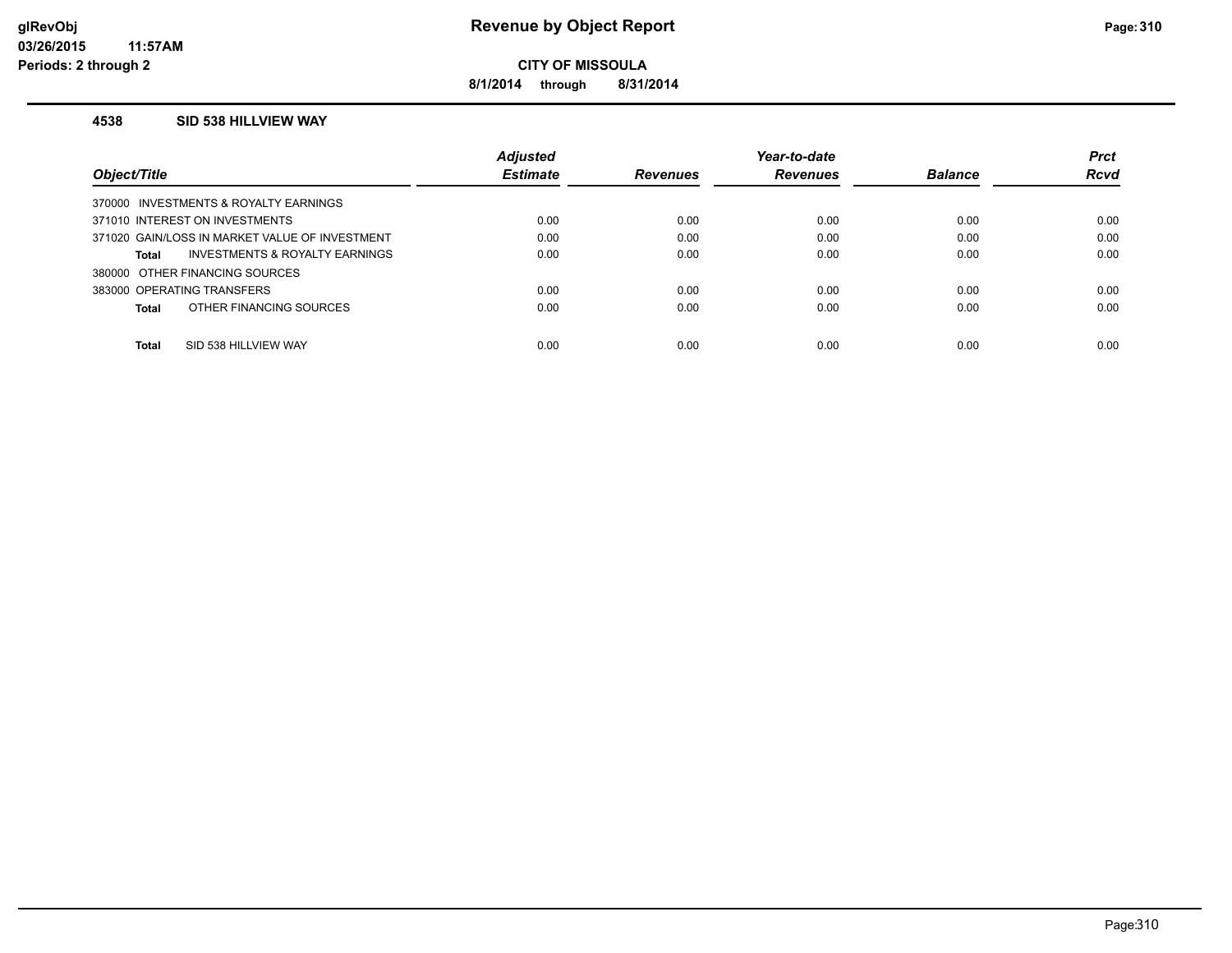**8/1/2014 through 8/31/2014**

**4539 SID 539 4th STREET**

**4539 SID 539 4th STREET**

|                                                | <b>Adiusted</b> |                 | Year-to-date    |                | <b>Prct</b> |
|------------------------------------------------|-----------------|-----------------|-----------------|----------------|-------------|
| Object/Title                                   | <b>Estimate</b> | <b>Revenues</b> | <b>Revenues</b> | <b>Balance</b> | <b>Rcvd</b> |
| 370000 INVESTMENTS & ROYALTY EARNINGS          |                 |                 |                 |                |             |
| 371010 INTEREST ON INVESTMENTS                 | 0.00            | 0.00            | 0.00            | 0.00           | 0.00        |
| INVESTMENTS & ROYALTY EARNINGS<br><b>Total</b> | 0.00            | 0.00            | 0.00            | 0.00           | 0.00        |
| 380000 OTHER FINANCING SOURCES                 |                 |                 |                 |                |             |
| 383000 OPERATING TRANSFERS                     | 0.00            | 0.00            | 0.00            | 0.00           | 0.00        |
| OTHER FINANCING SOURCES<br><b>Total</b>        | 0.00            | 0.00            | 0.00            | 0.00           | 0.00        |
|                                                |                 |                 |                 |                |             |
| SID 539 4th STREET<br><b>Total</b>             | 0.00            | 0.00            | 0.00            | 0.00           | 0.00        |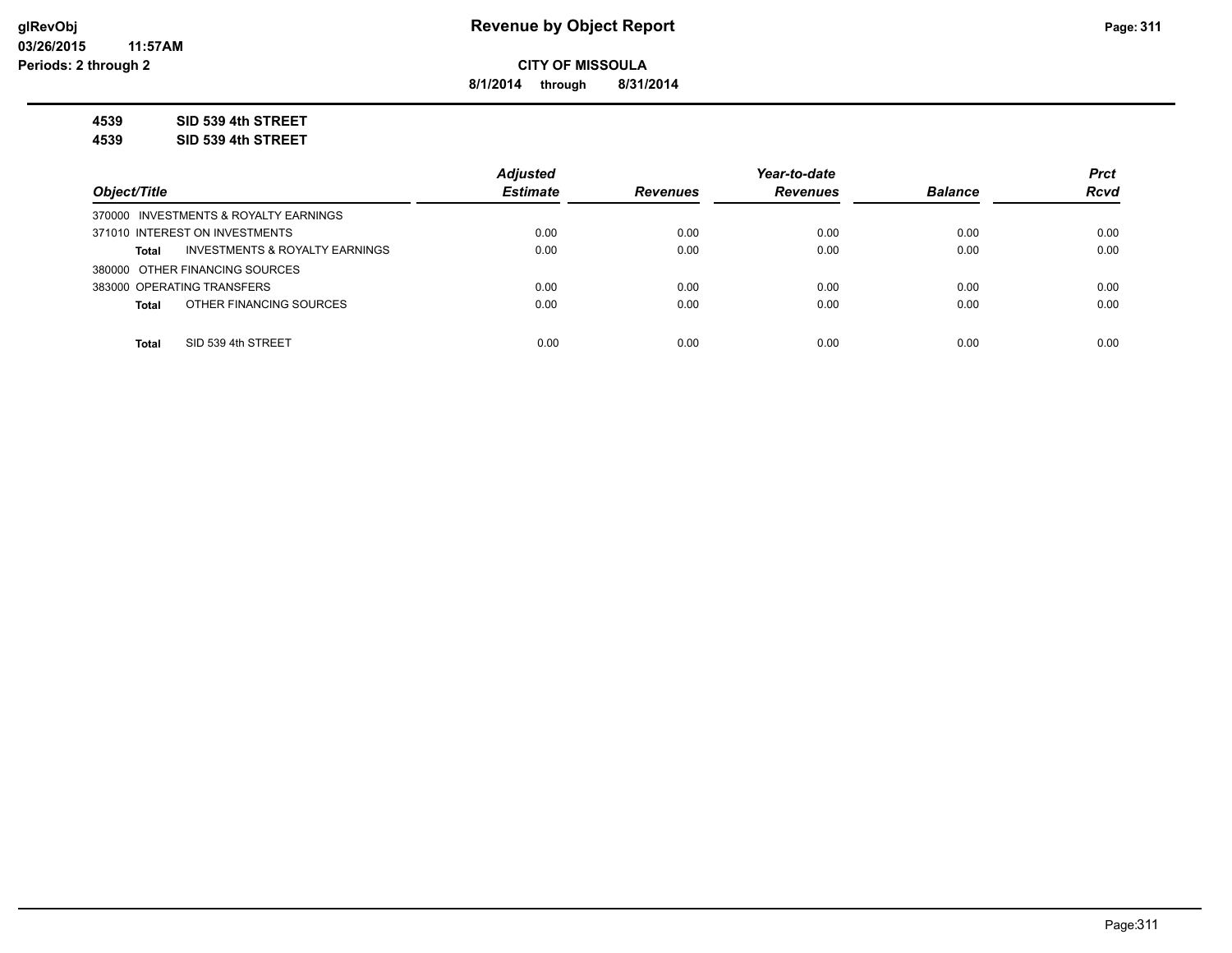## **glRevObj Revenue by Object Report Page:312**

**CITY OF MISSOULA**

**8/1/2014 through 8/31/2014**

#### **4539 SID 539 4th STREET**

| Object/Title                            | <b>Adjusted</b><br><b>Estimate</b> | <b>Revenues</b> | Year-to-date<br><b>Revenues</b> | <b>Balance</b> | <b>Prct</b><br><b>Rcvd</b> |
|-----------------------------------------|------------------------------------|-----------------|---------------------------------|----------------|----------------------------|
| 370000 INVESTMENTS & ROYALTY EARNINGS   |                                    |                 |                                 |                |                            |
| 371010 INTEREST ON INVESTMENTS          | 0.00                               | 0.00            | 0.00                            | 0.00           | 0.00                       |
| INVESTMENTS & ROYALTY EARNINGS<br>Total | 0.00                               | 0.00            | 0.00                            | 0.00           | 0.00                       |
| 380000 OTHER FINANCING SOURCES          |                                    |                 |                                 |                |                            |
| 383000 OPERATING TRANSFERS              | 0.00                               | 0.00            | 0.00                            | 0.00           | 0.00                       |
| OTHER FINANCING SOURCES<br><b>Total</b> | 0.00                               | 0.00            | 0.00                            | 0.00           | 0.00                       |
|                                         |                                    |                 |                                 |                |                            |
| SID 539 4th STREET<br><b>Total</b>      | 0.00                               | 0.00            | 0.00                            | 0.00           | 0.00                       |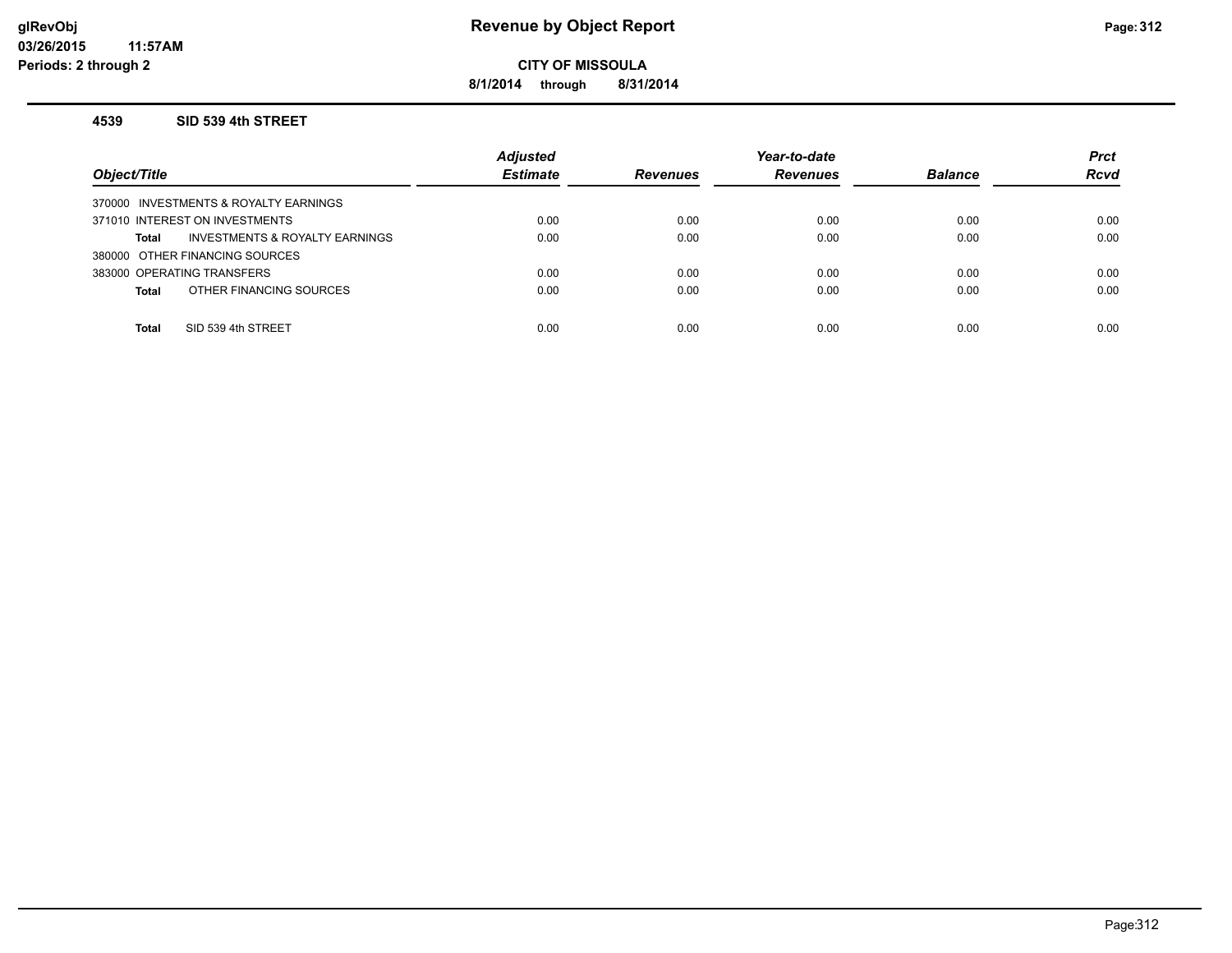**8/1/2014 through 8/31/2014**

**4540 SID 540 ENGLAND BLVD**

**4540 SID 540 ENGLAND BLVD**

| <b>Adjusted</b> |                 | Year-to-date    |                | <b>Prct</b> |
|-----------------|-----------------|-----------------|----------------|-------------|
| <b>Estimate</b> | <b>Revenues</b> | <b>Revenues</b> | <b>Balance</b> | <b>Rcvd</b> |
|                 |                 |                 |                |             |
| 0.00            | 0.00            | 0.00            | 0.00           | 0.00        |
| 0.00            | 0.00            | 0.00            | 0.00           | 0.00        |
|                 |                 |                 |                |             |
| 0.00            | 0.00            | 0.00            | 0.00           | 0.00        |
| 0.00            | 0.00            | 0.00            | 0.00           | 0.00        |
| 0.00            | 0.00            | 0.00            | 0.00           | 0.00        |
| 0.00            | 0.00            | 0.00            | 0.00           | 0.00        |
| 0.00            | 0.00            | 0.00            | 0.00           | 0.00        |
|                 |                 |                 |                |             |
| 0.00            | 0.00            | 0.00            | 0.00           | 0.00        |
| 0.00            | 0.00            | 0.00            | 0.00           | 0.00        |
| 0.00            | 0.00            | 0.00            | 0.00           | 0.00        |
|                 |                 |                 |                |             |
| 0.00            | 0.00            | 0.00            | 0.00           | 0.00        |
| 0.00            | 0.00            | 0.00            | 0.00           | 0.00        |
| 0.00            | 0.00            | 0.00            | 0.00           | 0.00        |
|                 |                 |                 |                |             |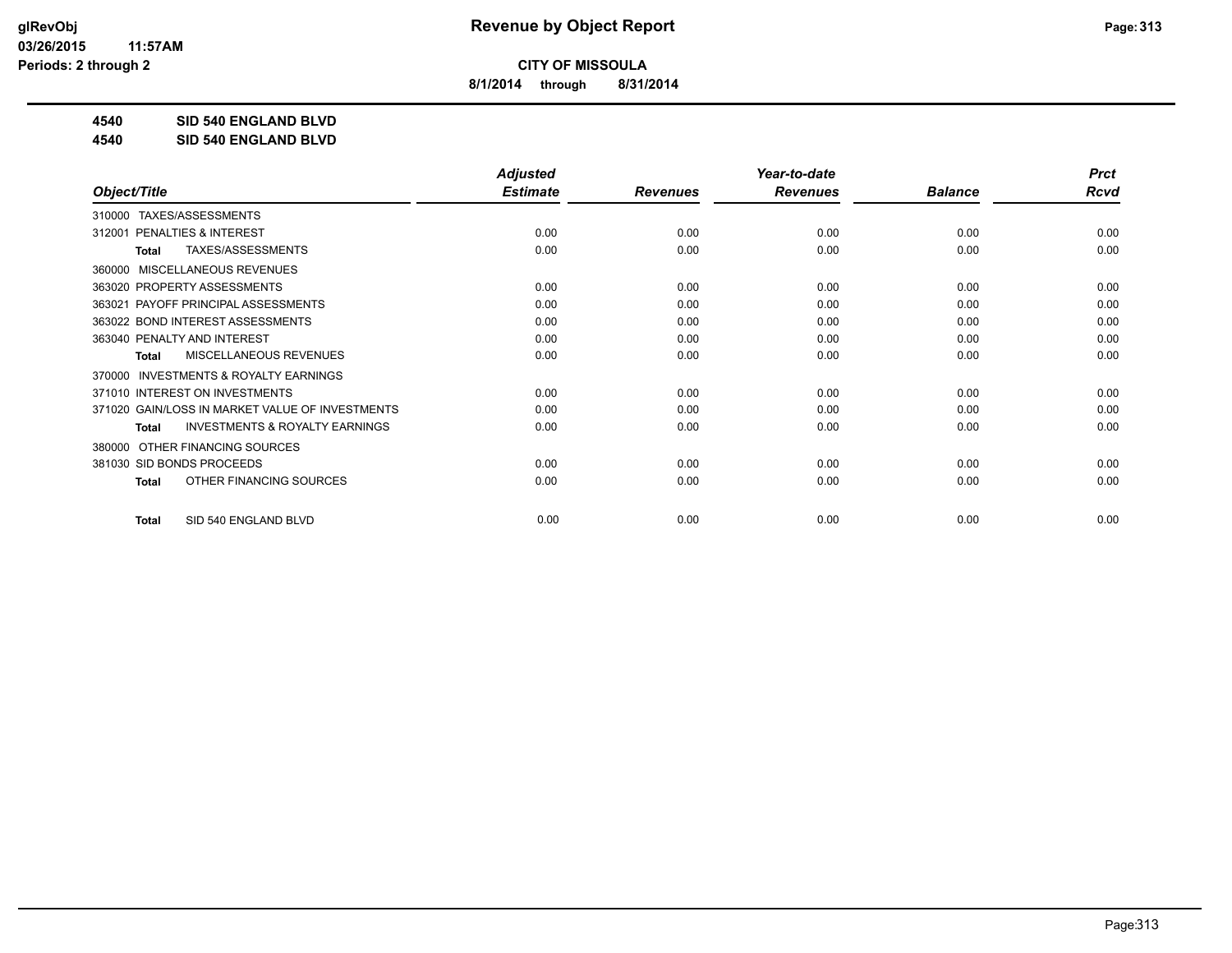**8/1/2014 through 8/31/2014**

## **4540 SID 540 ENGLAND BLVD**

|                                                    | <b>Adjusted</b> |                 | Year-to-date    |                | <b>Prct</b> |
|----------------------------------------------------|-----------------|-----------------|-----------------|----------------|-------------|
| Object/Title                                       | <b>Estimate</b> | <b>Revenues</b> | <b>Revenues</b> | <b>Balance</b> | <b>Rcvd</b> |
| TAXES/ASSESSMENTS<br>310000                        |                 |                 |                 |                |             |
| <b>PENALTIES &amp; INTEREST</b><br>312001          | 0.00            | 0.00            | 0.00            | 0.00           | 0.00        |
| TAXES/ASSESSMENTS<br>Total                         | 0.00            | 0.00            | 0.00            | 0.00           | 0.00        |
| MISCELLANEOUS REVENUES<br>360000                   |                 |                 |                 |                |             |
| 363020 PROPERTY ASSESSMENTS                        | 0.00            | 0.00            | 0.00            | 0.00           | 0.00        |
| PAYOFF PRINCIPAL ASSESSMENTS<br>363021             | 0.00            | 0.00            | 0.00            | 0.00           | 0.00        |
| 363022 BOND INTEREST ASSESSMENTS                   | 0.00            | 0.00            | 0.00            | 0.00           | 0.00        |
| 363040 PENALTY AND INTEREST                        | 0.00            | 0.00            | 0.00            | 0.00           | 0.00        |
| MISCELLANEOUS REVENUES<br>Total                    | 0.00            | 0.00            | 0.00            | 0.00           | 0.00        |
| INVESTMENTS & ROYALTY EARNINGS<br>370000           |                 |                 |                 |                |             |
| 371010 INTEREST ON INVESTMENTS                     | 0.00            | 0.00            | 0.00            | 0.00           | 0.00        |
| 371020 GAIN/LOSS IN MARKET VALUE OF INVESTMENT     | 0.00            | 0.00            | 0.00            | 0.00           | 0.00        |
| <b>INVESTMENTS &amp; ROYALTY EARNINGS</b><br>Total | 0.00            | 0.00            | 0.00            | 0.00           | 0.00        |
| OTHER FINANCING SOURCES<br>380000                  |                 |                 |                 |                |             |
| 381030 SID BONDS PROCEEDS                          | 0.00            | 0.00            | 0.00            | 0.00           | 0.00        |
| OTHER FINANCING SOURCES<br><b>Total</b>            | 0.00            | 0.00            | 0.00            | 0.00           | 0.00        |
| SID 540 ENGLAND BLVD<br><b>Total</b>               | 0.00            | 0.00            | 0.00            | 0.00           | 0.00        |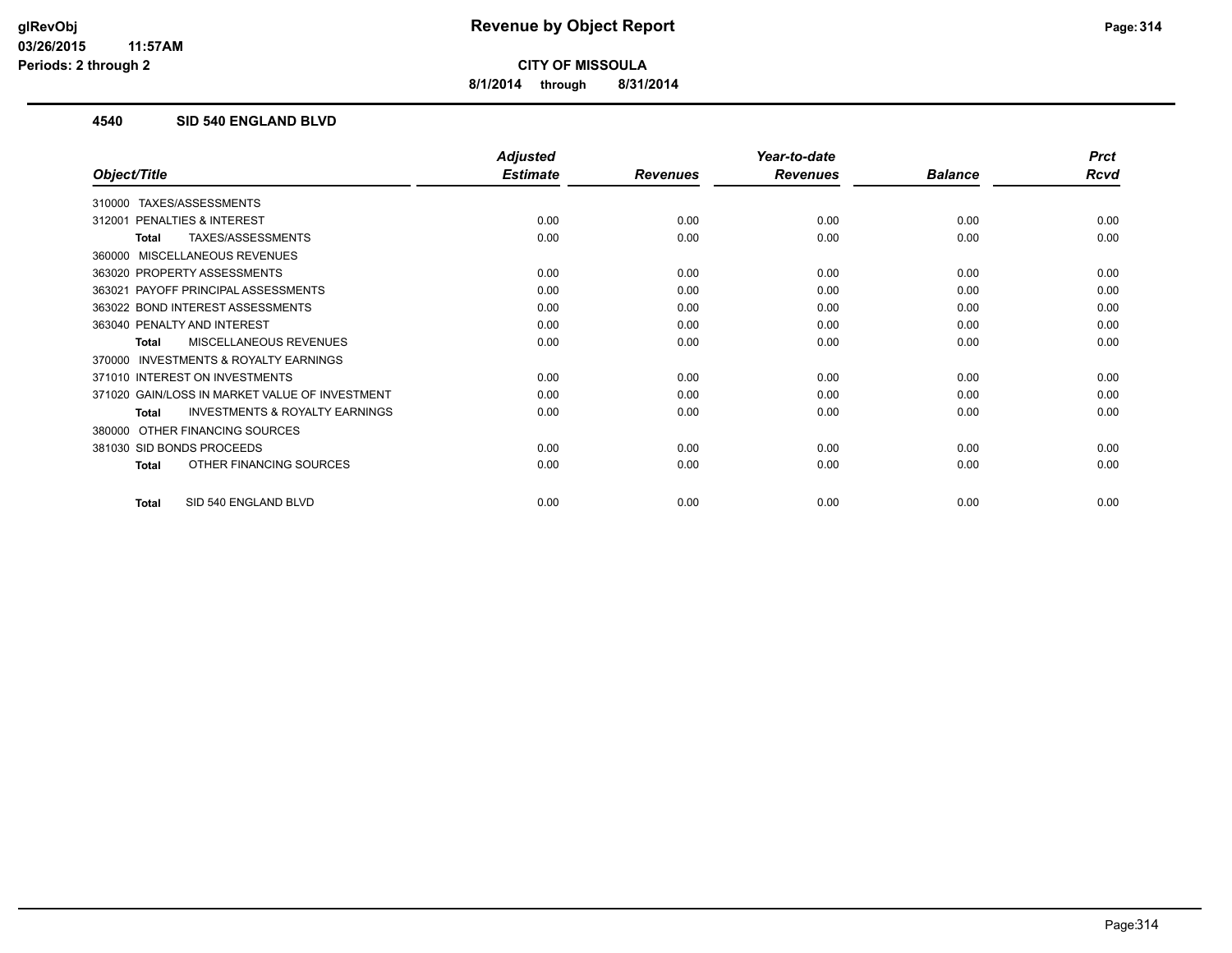**8/1/2014 through 8/31/2014**

### **4541 SID 541 PINEVIEW PARK**

**4541 SID 541 PINEVIEW PARK**

|                                                           | <b>Adjusted</b> |                 | Year-to-date    |                | <b>Prct</b> |
|-----------------------------------------------------------|-----------------|-----------------|-----------------|----------------|-------------|
| Object/Title                                              | <b>Estimate</b> | <b>Revenues</b> | <b>Revenues</b> | <b>Balance</b> | <b>Rcvd</b> |
| TAXES/ASSESSMENTS<br>310000                               |                 |                 |                 |                |             |
| PENALTIES & INTEREST<br>312001                            | 0.00            | 0.00            | 0.00            | 0.00           | 0.00        |
| TAXES/ASSESSMENTS<br><b>Total</b>                         | 0.00            | 0.00            | 0.00            | 0.00           | 0.00        |
| MISCELLANEOUS REVENUES<br>360000                          |                 |                 |                 |                |             |
| 363020 PROPERTY ASSESSMENTS                               | 0.00            | 0.00            | 0.00            | 0.00           | 0.00        |
| PAYOFF PRINCIPAL ASSESSMENTS<br>363021                    | 0.00            | 0.00            | 0.00            | 0.00           | 0.00        |
| 363022 BOND INTEREST ASSESSMENTS                          | 0.00            | 0.00            | 0.00            | 0.00           | 0.00        |
| 363040 PENALTY AND INTEREST                               | 0.00            | 0.00            | 0.00            | 0.00           | 0.00        |
| <b>MISCELLANEOUS REVENUES</b><br>Total                    | 0.00            | 0.00            | 0.00            | 0.00           | 0.00        |
| <b>INVESTMENTS &amp; ROYALTY EARNINGS</b><br>370000       |                 |                 |                 |                |             |
| 371010 INTEREST ON INVESTMENTS                            | 0.00            | 0.00            | 0.00            | 0.00           | 0.00        |
| 371020 GAIN/LOSS IN MARKET VALUE OF INVESTMENTS           | 0.00            | 0.00            | 0.00            | 0.00           | 0.00        |
| <b>INVESTMENTS &amp; ROYALTY EARNINGS</b><br><b>Total</b> | 0.00            | 0.00            | 0.00            | 0.00           | 0.00        |
| OTHER FINANCING SOURCES<br>380000                         |                 |                 |                 |                |             |
| 381030 SID BONDS PROCEEDS                                 | 0.00            | 0.00            | 0.00            | 0.00           | 0.00        |
| OTHER FINANCING SOURCES<br><b>Total</b>                   | 0.00            | 0.00            | 0.00            | 0.00           | 0.00        |
|                                                           |                 |                 |                 |                |             |
| SID 541 PINEVIEW PARK<br><b>Total</b>                     | 0.00            | 0.00            | 0.00            | 0.00           | 0.00        |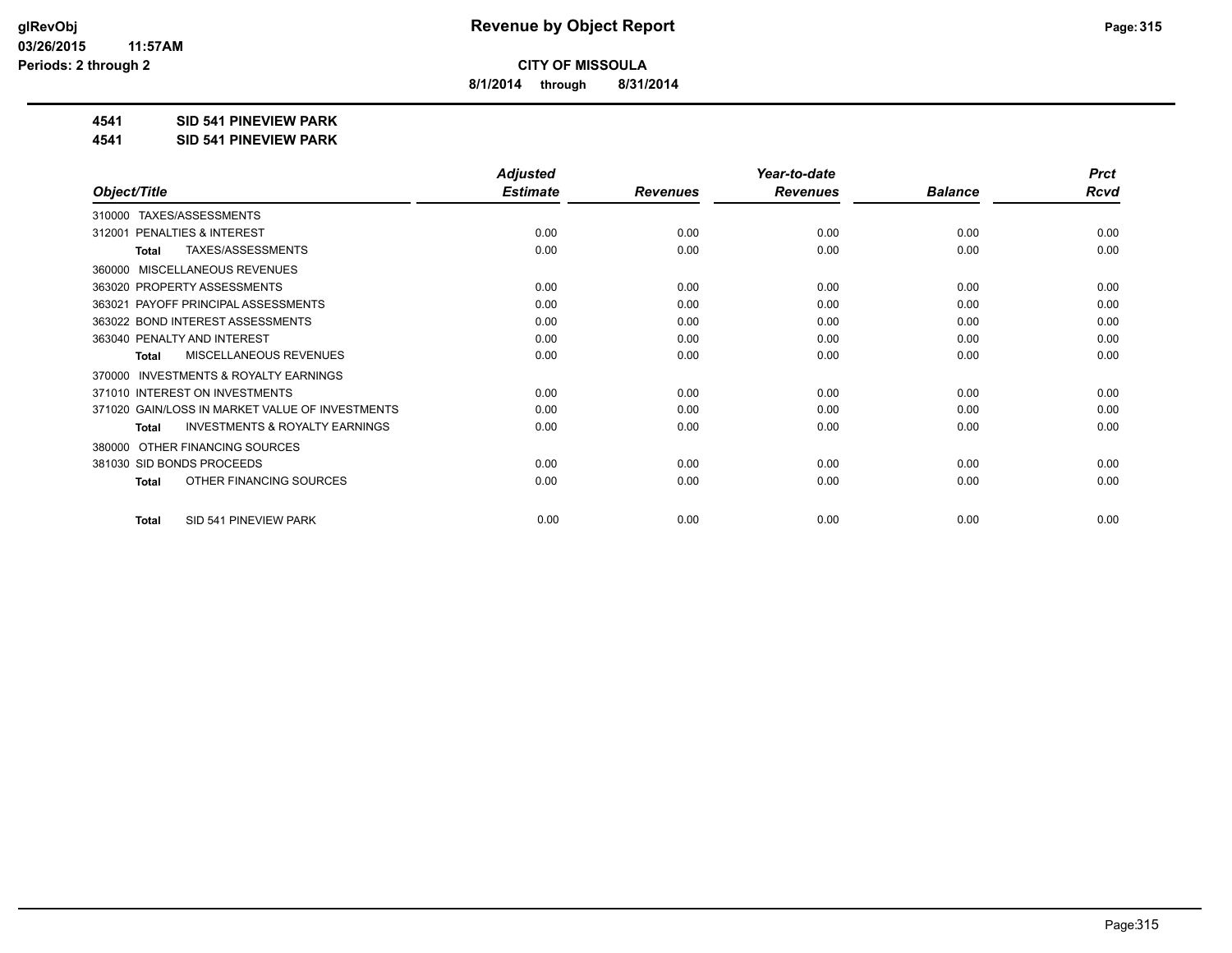**8/1/2014 through 8/31/2014**

### **4541 SID 541 PINEVIEW PARK**

|                                                    | <b>Adjusted</b> |                 | Year-to-date    |                | <b>Prct</b> |
|----------------------------------------------------|-----------------|-----------------|-----------------|----------------|-------------|
| Object/Title                                       | <b>Estimate</b> | <b>Revenues</b> | <b>Revenues</b> | <b>Balance</b> | <b>Rcvd</b> |
| TAXES/ASSESSMENTS<br>310000                        |                 |                 |                 |                |             |
| <b>PENALTIES &amp; INTEREST</b><br>312001          | 0.00            | 0.00            | 0.00            | 0.00           | 0.00        |
| TAXES/ASSESSMENTS<br>Total                         | 0.00            | 0.00            | 0.00            | 0.00           | 0.00        |
| MISCELLANEOUS REVENUES<br>360000                   |                 |                 |                 |                |             |
| 363020 PROPERTY ASSESSMENTS                        | 0.00            | 0.00            | 0.00            | 0.00           | 0.00        |
| PAYOFF PRINCIPAL ASSESSMENTS<br>363021             | 0.00            | 0.00            | 0.00            | 0.00           | 0.00        |
| 363022 BOND INTEREST ASSESSMENTS                   | 0.00            | 0.00            | 0.00            | 0.00           | 0.00        |
| 363040 PENALTY AND INTEREST                        | 0.00            | 0.00            | 0.00            | 0.00           | 0.00        |
| MISCELLANEOUS REVENUES<br>Total                    | 0.00            | 0.00            | 0.00            | 0.00           | 0.00        |
| INVESTMENTS & ROYALTY EARNINGS<br>370000           |                 |                 |                 |                |             |
| 371010 INTEREST ON INVESTMENTS                     | 0.00            | 0.00            | 0.00            | 0.00           | 0.00        |
| 371020 GAIN/LOSS IN MARKET VALUE OF INVESTMENT     | 0.00            | 0.00            | 0.00            | 0.00           | 0.00        |
| <b>INVESTMENTS &amp; ROYALTY EARNINGS</b><br>Total | 0.00            | 0.00            | 0.00            | 0.00           | 0.00        |
| OTHER FINANCING SOURCES<br>380000                  |                 |                 |                 |                |             |
| 381030 SID BONDS PROCEEDS                          | 0.00            | 0.00            | 0.00            | 0.00           | 0.00        |
| OTHER FINANCING SOURCES<br><b>Total</b>            | 0.00            | 0.00            | 0.00            | 0.00           | 0.00        |
| SID 541 PINEVIEW PARK<br><b>Total</b>              | 0.00            | 0.00            | 0.00            | 0.00           | 0.00        |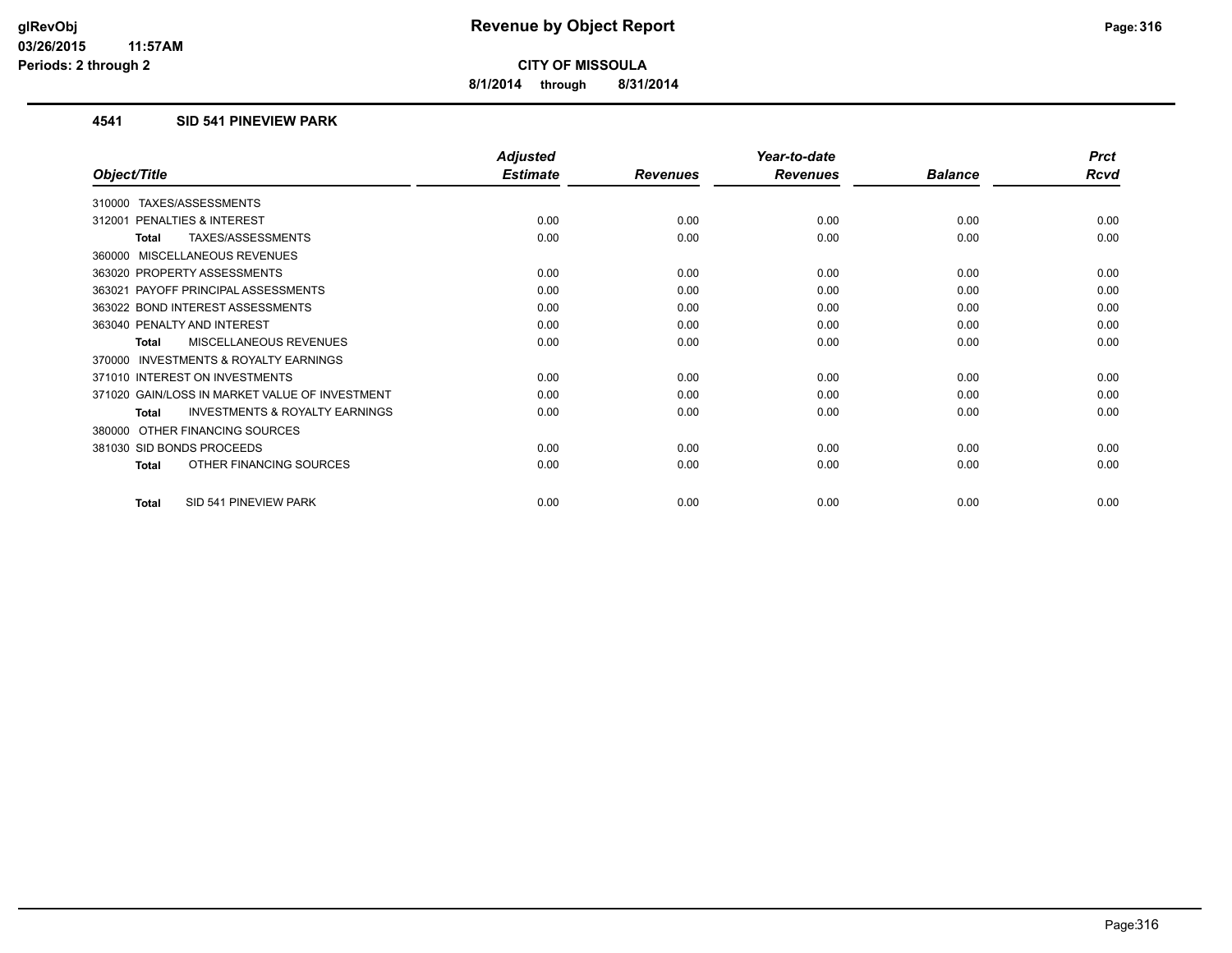**8/1/2014 through 8/31/2014**

## **4542 SID 542 HILLVIEW WAY**

#### **4542 SID 542 HILLVIEW WAY**

|                                                    | <b>Adjusted</b> |                 | Year-to-date    |                | <b>Prct</b> |
|----------------------------------------------------|-----------------|-----------------|-----------------|----------------|-------------|
| Object/Title                                       | <b>Estimate</b> | <b>Revenues</b> | <b>Revenues</b> | <b>Balance</b> | <b>Rcvd</b> |
| 370000 INVESTMENTS & ROYALTY EARNINGS              |                 |                 |                 |                |             |
| 371010 INTEREST ON INVESTMENTS                     | 0.00            | 0.00            | 0.00            | 0.00           | 0.00        |
| 371020 GAIN/LOSS IN MARKET VALUE OF INVESTMENTS    | 0.00            | 0.00            | 0.00            | 0.00           | 0.00        |
| <b>INVESTMENTS &amp; ROYALTY EARNINGS</b><br>Total | 0.00            | 0.00            | 0.00            | 0.00           | 0.00        |
| 380000 OTHER FINANCING SOURCES                     |                 |                 |                 |                |             |
| 381030 SID BONDS PROCEEDS                          | 0.00            | 0.00            | 0.00            | 0.00           | 0.00        |
| 383000 OPERATING TRANSFERS                         | 0.00            | 0.00            | 0.00            | 0.00           | 0.00        |
| OTHER FINANCING SOURCES<br>Total                   | 0.00            | 0.00            | 0.00            | 0.00           | 0.00        |
|                                                    |                 |                 |                 |                |             |
| SID 542 HILLVIEW WAY<br><b>Total</b>               | 0.00            | 0.00            | 0.00            | 0.00           | 0.00        |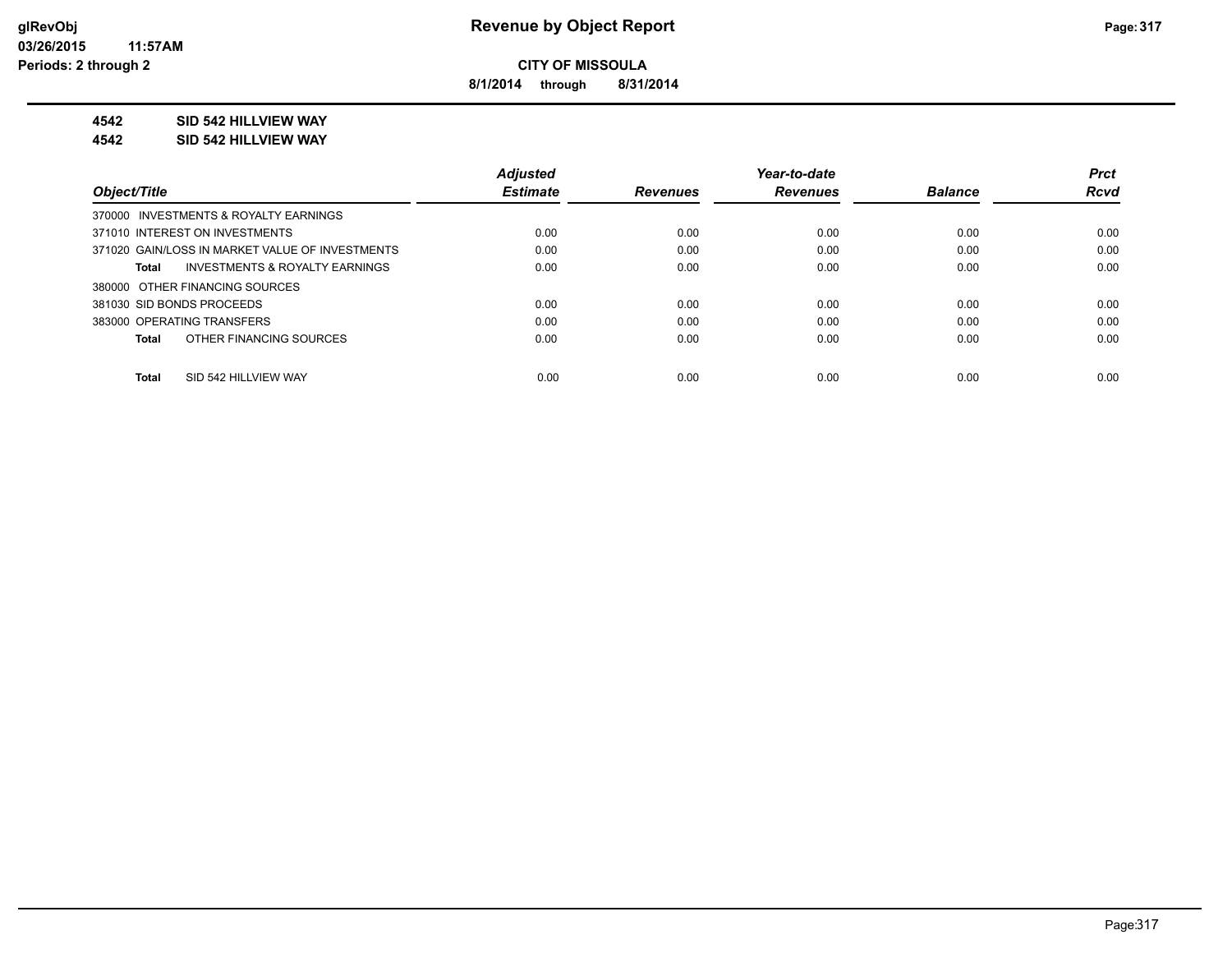**8/1/2014 through 8/31/2014**

#### **4542 SID 542 HILLVIEW WAY**

|                                                    | <b>Adjusted</b> |                 | Year-to-date    |                | <b>Prct</b> |
|----------------------------------------------------|-----------------|-----------------|-----------------|----------------|-------------|
| Object/Title                                       | <b>Estimate</b> | <b>Revenues</b> | <b>Revenues</b> | <b>Balance</b> | <b>Rcvd</b> |
| 370000 INVESTMENTS & ROYALTY EARNINGS              |                 |                 |                 |                |             |
| 371010 INTEREST ON INVESTMENTS                     | 0.00            | 0.00            | 0.00            | 0.00           | 0.00        |
| 371020 GAIN/LOSS IN MARKET VALUE OF INVESTMENT     | 0.00            | 0.00            | 0.00            | 0.00           | 0.00        |
| <b>INVESTMENTS &amp; ROYALTY EARNINGS</b><br>Total | 0.00            | 0.00            | 0.00            | 0.00           | 0.00        |
| 380000 OTHER FINANCING SOURCES                     |                 |                 |                 |                |             |
| 381030 SID BONDS PROCEEDS                          | 0.00            | 0.00            | 0.00            | 0.00           | 0.00        |
| 383000 OPERATING TRANSFERS                         | 0.00            | 0.00            | 0.00            | 0.00           | 0.00        |
| OTHER FINANCING SOURCES<br>Total                   | 0.00            | 0.00            | 0.00            | 0.00           | 0.00        |
|                                                    |                 |                 |                 |                |             |
| SID 542 HILLVIEW WAY<br><b>Total</b>               | 0.00            | 0.00            | 0.00            | 0.00           | 0.00        |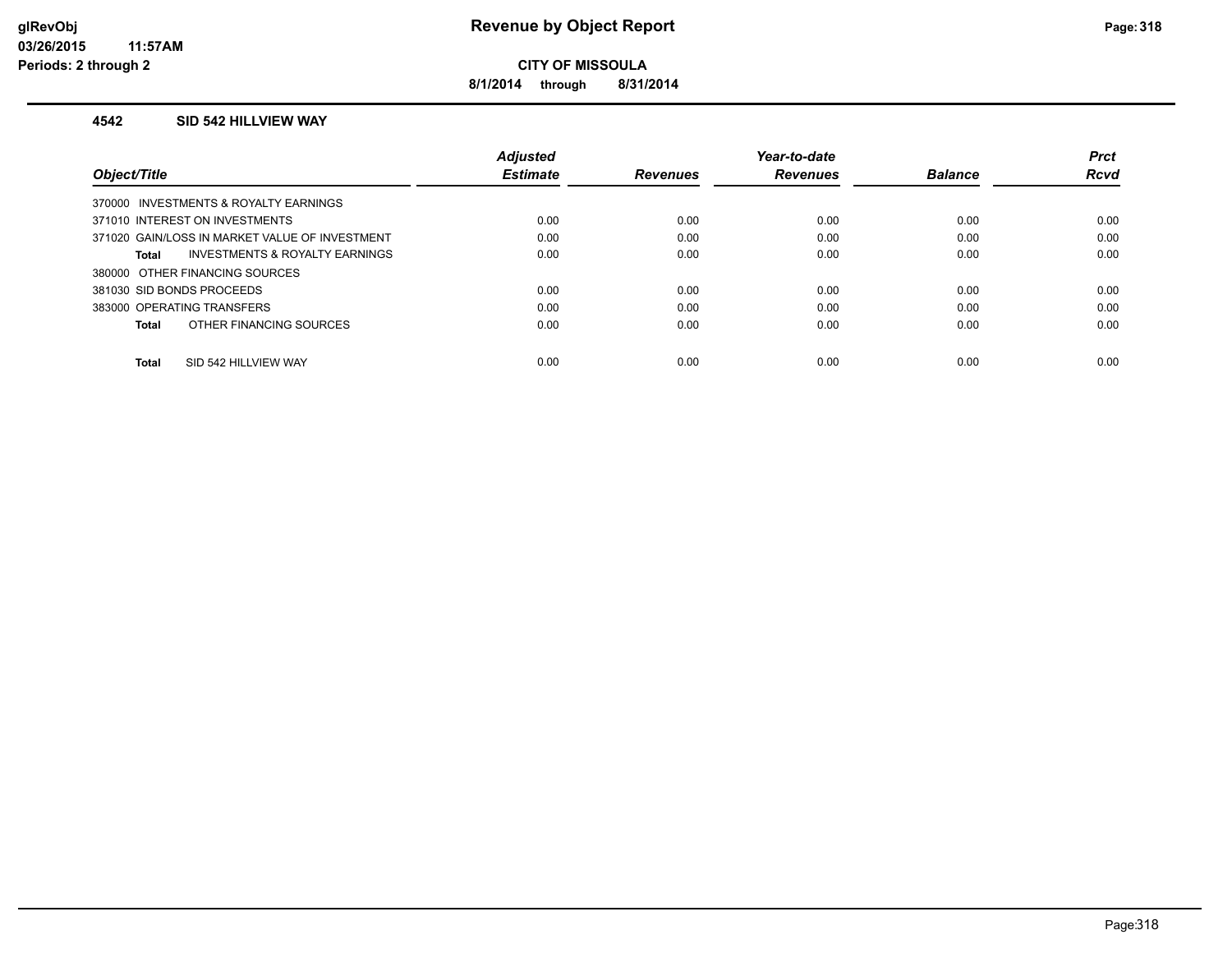**8/1/2014 through 8/31/2014**

## **4543 SID 543 TRAFFIC CALMING**

**4543 SID 543 TRAFFIC CALMING**

|                                                | <b>Adjusted</b> |                 | Year-to-date    |                | <b>Prct</b> |
|------------------------------------------------|-----------------|-----------------|-----------------|----------------|-------------|
| Object/Title                                   | <b>Estimate</b> | <b>Revenues</b> | <b>Revenues</b> | <b>Balance</b> | <b>Rcvd</b> |
| 370000 INVESTMENTS & ROYALTY EARNINGS          |                 |                 |                 |                |             |
| 371010 INTEREST ON INVESTMENTS                 | 0.00            | 0.00            | 0.00            | 0.00           | 0.00        |
| INVESTMENTS & ROYALTY EARNINGS<br><b>Total</b> | 0.00            | 0.00            | 0.00            | 0.00           | 0.00        |
| 380000 OTHER FINANCING SOURCES                 |                 |                 |                 |                |             |
| 383000 OPERATING TRANSFERS                     | 0.00            | 0.00            | 0.00            | 0.00           | 0.00        |
| OTHER FINANCING SOURCES<br><b>Total</b>        | 0.00            | 0.00            | 0.00            | 0.00           | 0.00        |
|                                                |                 |                 |                 |                |             |
| SID 543 TRAFFIC CALMING<br><b>Total</b>        | 0.00            | 0.00            | 0.00            | 0.00           | 0.00        |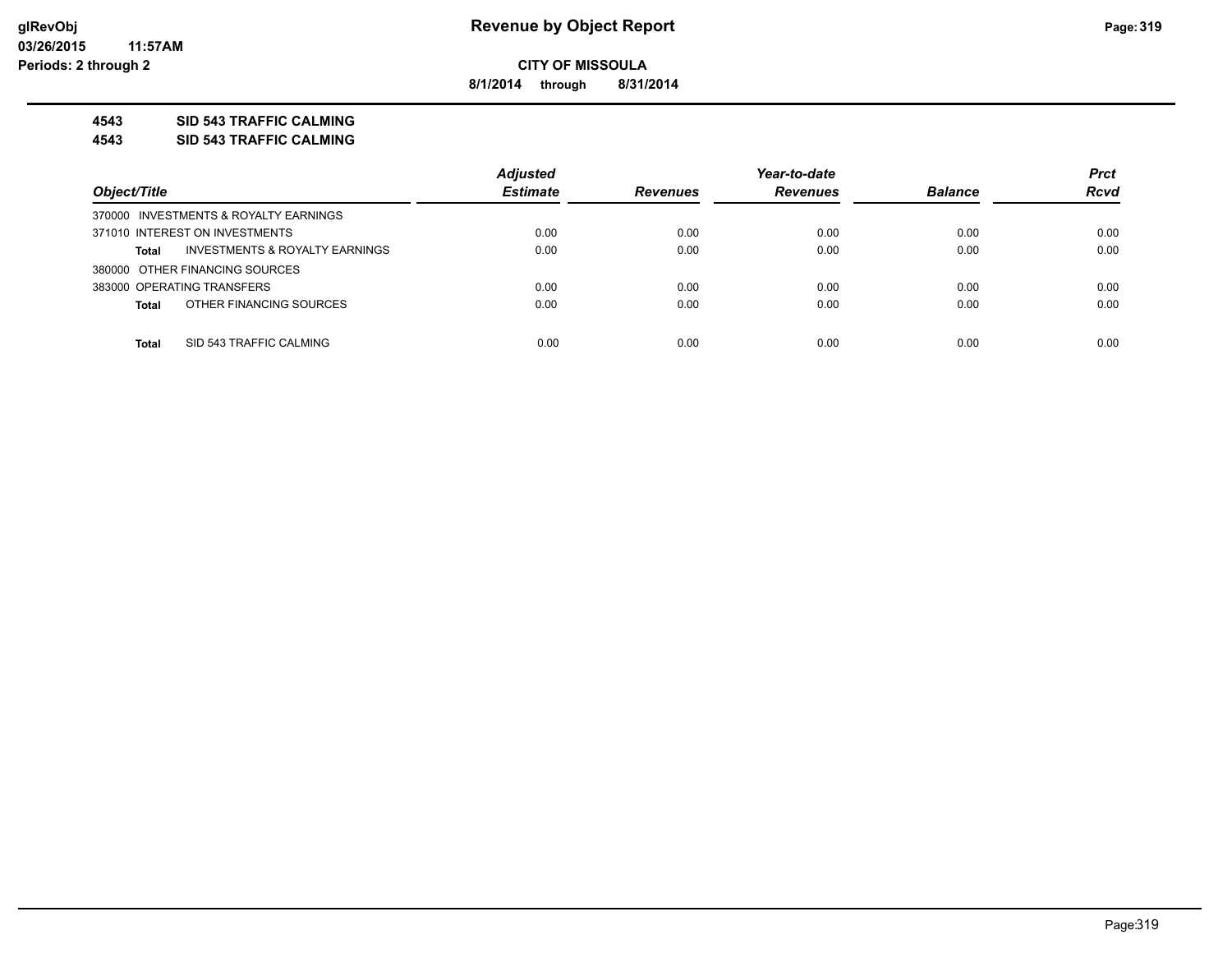**8/1/2014 through 8/31/2014**

### **4543 SID 543 TRAFFIC CALMING**

| Object/Title                            | <b>Adjusted</b><br><b>Estimate</b> | <b>Revenues</b> | Year-to-date<br><b>Revenues</b> | <b>Balance</b> | <b>Prct</b><br><b>Rcvd</b> |
|-----------------------------------------|------------------------------------|-----------------|---------------------------------|----------------|----------------------------|
| 370000 INVESTMENTS & ROYALTY EARNINGS   |                                    |                 |                                 |                |                            |
| 371010 INTEREST ON INVESTMENTS          | 0.00                               | 0.00            | 0.00                            | 0.00           | 0.00                       |
| INVESTMENTS & ROYALTY EARNINGS<br>Total | 0.00                               | 0.00            | 0.00                            | 0.00           | 0.00                       |
| 380000 OTHER FINANCING SOURCES          |                                    |                 |                                 |                |                            |
| 383000 OPERATING TRANSFERS              | 0.00                               | 0.00            | 0.00                            | 0.00           | 0.00                       |
| OTHER FINANCING SOURCES<br><b>Total</b> | 0.00                               | 0.00            | 0.00                            | 0.00           | 0.00                       |
|                                         |                                    |                 |                                 |                |                            |
| SID 543 TRAFFIC CALMING<br>Total        | 0.00                               | 0.00            | 0.00                            | 0.00           | 0.00                       |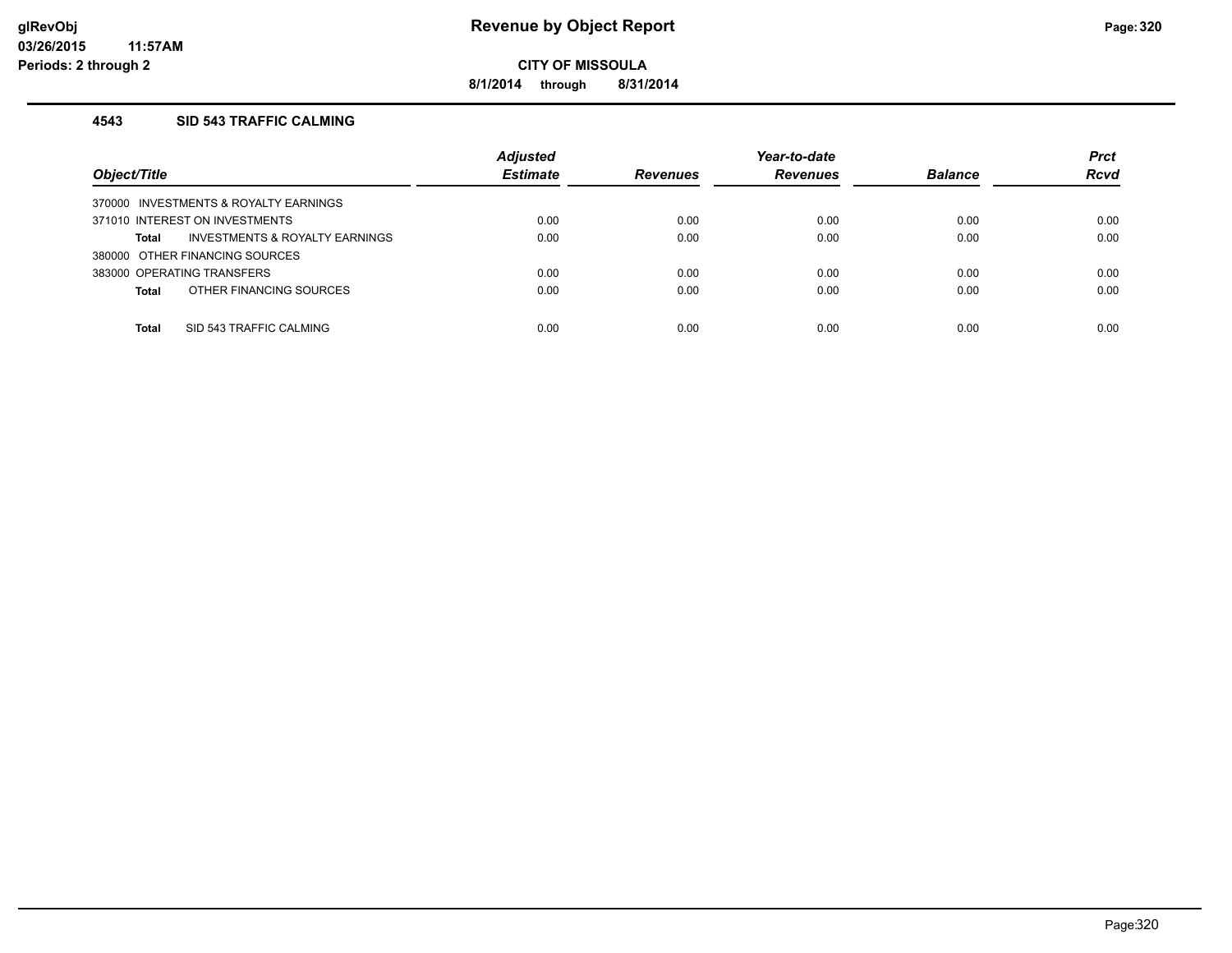**8/1/2014 through 8/31/2014**

## **4544 MILLER CREEK MITIGATION FUND**

#### **4544 MILLER CREEK MITIGATION FUND**

|                                                    | <b>Adjusted</b> |                 | Year-to-date    |                | <b>Prct</b> |
|----------------------------------------------------|-----------------|-----------------|-----------------|----------------|-------------|
| Object/Title                                       | <b>Estimate</b> | <b>Revenues</b> | <b>Revenues</b> | <b>Balance</b> | <b>Rcvd</b> |
| TAXES/ASSESSMENTS<br>310000                        |                 |                 |                 |                |             |
| 312001 PENALTIES & INTEREST                        | 0.00            | 0.00            | 0.00            | 0.00           | 0.00        |
| TAXES/ASSESSMENTS<br>Total                         | 0.00            | 0.00            | 0.00            | 0.00           | 0.00        |
| 370000 INVESTMENTS & ROYALTY EARNINGS              |                 |                 |                 |                |             |
| 371010 INTEREST ON INVESTMENTS                     | 0.00            | 0.00            | 0.00            | 0.00           | 0.00        |
| 371020 GAIN/LOSS IN MARKET VALUE OF INVESTMENTS    | 0.00            | 0.00            | 0.00            | 0.00           | 0.00        |
| <b>INVESTMENTS &amp; ROYALTY EARNINGS</b><br>Total | 0.00            | 0.00            | 0.00            | 0.00           | 0.00        |
| OTHER FINANCING SOURCES<br>380000                  |                 |                 |                 |                |             |
| 381030 SID BONDS PROCEEDS                          | 0.00            | 0.00            | 0.00            | 0.00           | 0.00        |
| OTHER FINANCING SOURCES<br><b>Total</b>            | 0.00            | 0.00            | 0.00            | 0.00           | 0.00        |
| MILLER CREEK MITIGATION FUND<br><b>Total</b>       | 0.00            | 0.00            | 0.00            | 0.00           | 0.00        |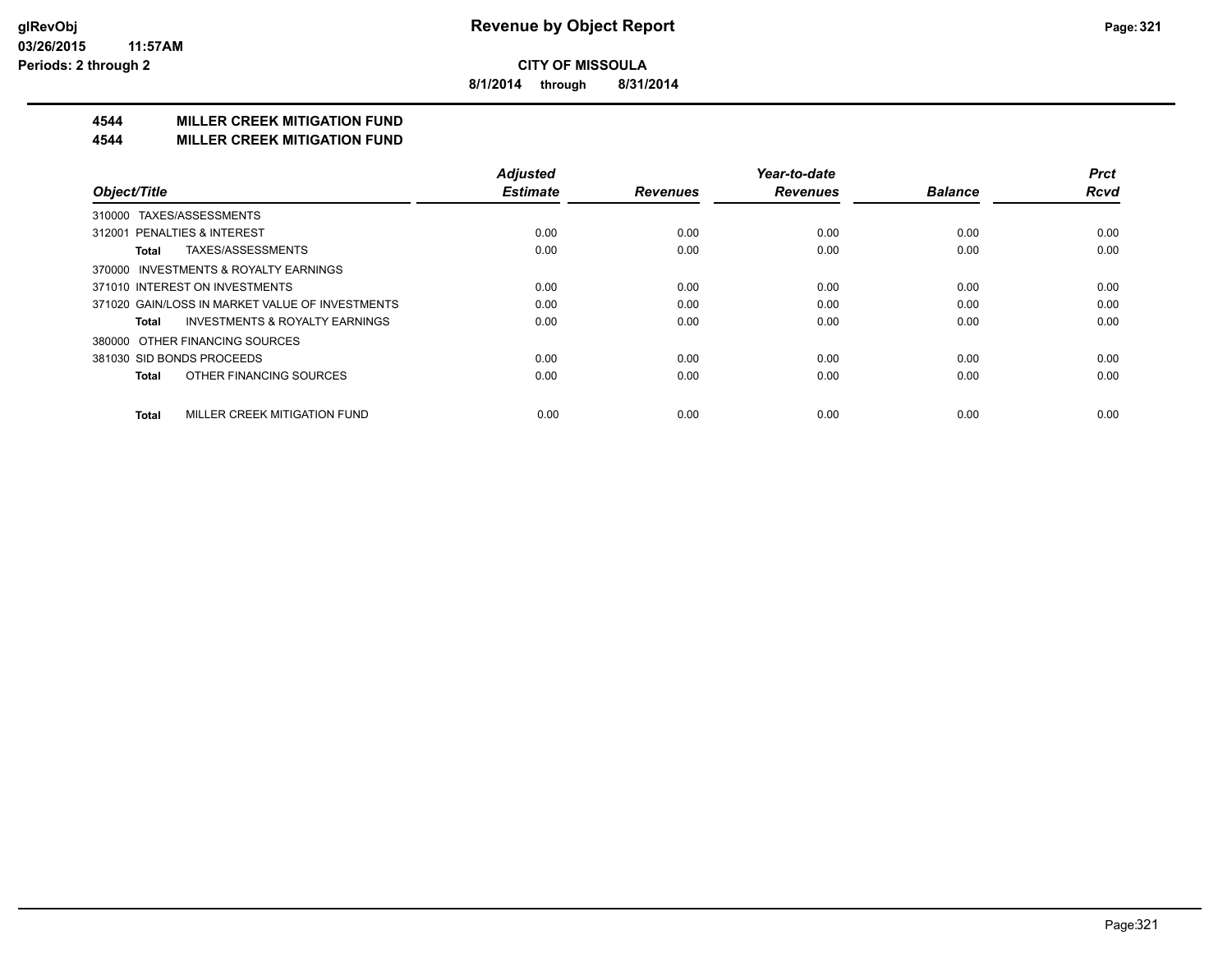**8/1/2014 through 8/31/2014**

## **4544 MILLER CREEK MITIGATION FUND**

| Object/Title                                       | Adjusted<br><b>Estimate</b> | <b>Revenues</b> | Year-to-date<br><b>Revenues</b> | <b>Balance</b> | <b>Prct</b><br><b>Rcvd</b> |
|----------------------------------------------------|-----------------------------|-----------------|---------------------------------|----------------|----------------------------|
| TAXES/ASSESSMENTS<br>310000                        |                             |                 |                                 |                |                            |
| 312001 PENALTIES & INTEREST                        | 0.00                        | 0.00            | 0.00                            | 0.00           | 0.00                       |
| TAXES/ASSESSMENTS<br>Total                         | 0.00                        | 0.00            | 0.00                            | 0.00           | 0.00                       |
| 370000 INVESTMENTS & ROYALTY EARNINGS              |                             |                 |                                 |                |                            |
| 371010 INTEREST ON INVESTMENTS                     | 0.00                        | 0.00            | 0.00                            | 0.00           | 0.00                       |
| 371020 GAIN/LOSS IN MARKET VALUE OF INVESTMENT     | 0.00                        | 0.00            | 0.00                            | 0.00           | 0.00                       |
| <b>INVESTMENTS &amp; ROYALTY EARNINGS</b><br>Total | 0.00                        | 0.00            | 0.00                            | 0.00           | 0.00                       |
| 380000 OTHER FINANCING SOURCES                     |                             |                 |                                 |                |                            |
| 381030 SID BONDS PROCEEDS                          | 0.00                        | 0.00            | 0.00                            | 0.00           | 0.00                       |
| OTHER FINANCING SOURCES<br>Total                   | 0.00                        | 0.00            | 0.00                            | 0.00           | 0.00                       |
| MILLER CREEK MITIGATION FUND<br><b>Total</b>       | 0.00                        | 0.00            | 0.00                            | 0.00           | 0.00                       |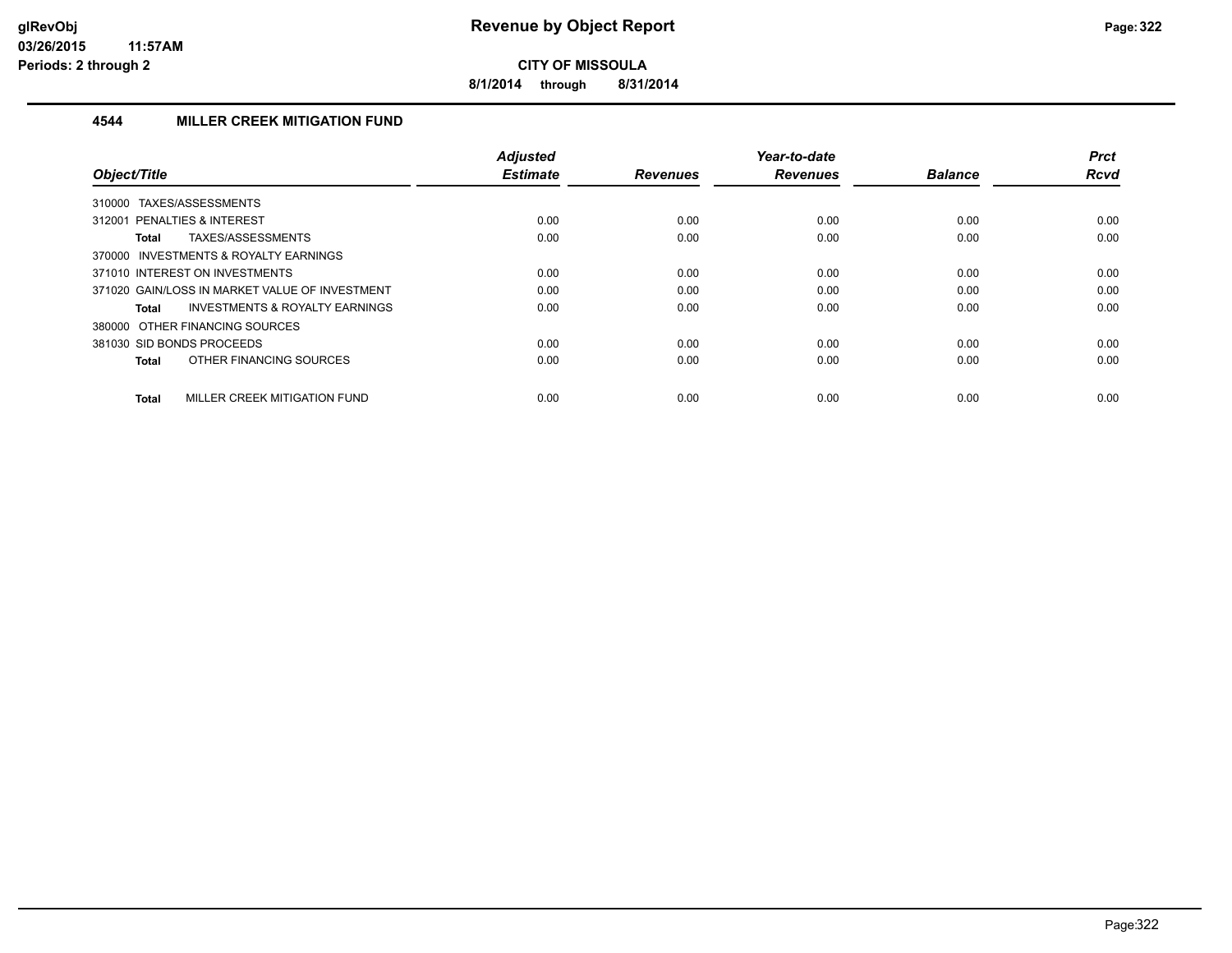**8/1/2014 through 8/31/2014**

# **4545 MILLER CREEK TWITE CONSTRUCTION**

### **4545 MILLER CREEK TWITE CONSTRUCTION**

|                                                     | <b>Adjusted</b> |                 | Year-to-date    |                | <b>Prct</b> |
|-----------------------------------------------------|-----------------|-----------------|-----------------|----------------|-------------|
| Object/Title                                        | <b>Estimate</b> | <b>Revenues</b> | <b>Revenues</b> | <b>Balance</b> | <b>Rcvd</b> |
| TAXES/ASSESSMENTS<br>310000                         |                 |                 |                 |                |             |
| 312001 PENALTIES & INTEREST                         | 0.00            | 0.00            | 0.00            | 0.00           | 0.00        |
| TAXES/ASSESSMENTS<br>Total                          | 0.00            | 0.00            | 0.00            | 0.00           | 0.00        |
| <b>INVESTMENTS &amp; ROYALTY EARNINGS</b><br>370000 |                 |                 |                 |                |             |
| 371010 INTEREST ON INVESTMENTS                      | 0.00            | 0.00            | 0.00            | 0.00           | 0.00        |
| 371020 GAIN/LOSS IN MARKET VALUE OF INVESTMENTS     | 0.00            | 0.00            | 0.00            | 0.00           | 0.00        |
| <b>INVESTMENTS &amp; ROYALTY EARNINGS</b><br>Total  | 0.00            | 0.00            | 0.00            | 0.00           | 0.00        |
| 380000 OTHER FINANCING SOURCES                      |                 |                 |                 |                |             |
| 381030 SID BONDS PROCEEDS                           | 0.00            | 0.00            | 0.00            | 0.00           | 0.00        |
| OTHER FINANCING SOURCES<br>Total                    | 0.00            | 0.00            | 0.00            | 0.00           | 0.00        |
| 430000 MILLER CREEK                                 |                 |                 |                 |                |             |
| 430230 MILLER CR TWITE CONSTRUCTION                 | 0.00            | 0.00            | 0.00            | 0.00           | 0.00        |
| <b>MILLER CREEK</b><br><b>Total</b>                 | 0.00            | 0.00            | 0.00            | 0.00           | 0.00        |
|                                                     |                 |                 |                 |                |             |
| MILLER CREEK TWITE CONSTRUCTION<br>Total            | 0.00            | 0.00            | 0.00            | 0.00           | 0.00        |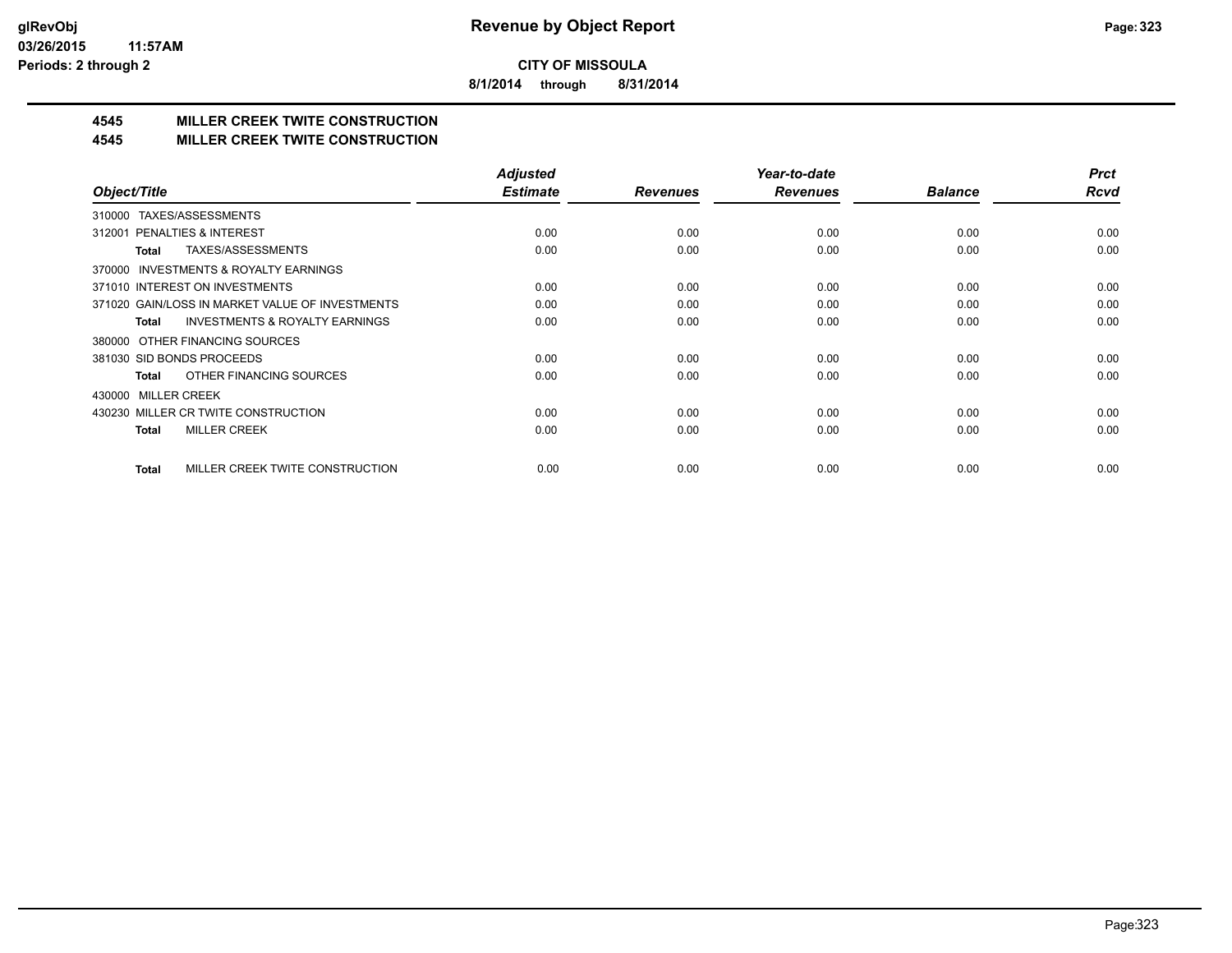**8/1/2014 through 8/31/2014**

## **4545 MILLER CREEK TWITE CONSTRUCTION**

| Object/Title                                              | <b>Adjusted</b><br><b>Estimate</b> | <b>Revenues</b> | Year-to-date<br><b>Revenues</b> | <b>Balance</b> | <b>Prct</b><br><b>Rcvd</b> |
|-----------------------------------------------------------|------------------------------------|-----------------|---------------------------------|----------------|----------------------------|
| TAXES/ASSESSMENTS<br>310000                               |                                    |                 |                                 |                |                            |
| 312001 PENALTIES & INTEREST                               | 0.00                               | 0.00            | 0.00                            | 0.00           | 0.00                       |
| TAXES/ASSESSMENTS<br><b>Total</b>                         | 0.00                               | 0.00            | 0.00                            | 0.00           | 0.00                       |
| 370000 INVESTMENTS & ROYALTY EARNINGS                     |                                    |                 |                                 |                |                            |
| 371010 INTEREST ON INVESTMENTS                            | 0.00                               | 0.00            | 0.00                            | 0.00           | 0.00                       |
| 371020 GAIN/LOSS IN MARKET VALUE OF INVESTMENT            | 0.00                               | 0.00            | 0.00                            | 0.00           | 0.00                       |
| <b>INVESTMENTS &amp; ROYALTY EARNINGS</b><br><b>Total</b> | 0.00                               | 0.00            | 0.00                            | 0.00           | 0.00                       |
| 380000 OTHER FINANCING SOURCES                            |                                    |                 |                                 |                |                            |
| 381030 SID BONDS PROCEEDS                                 | 0.00                               | 0.00            | 0.00                            | 0.00           | 0.00                       |
| OTHER FINANCING SOURCES<br><b>Total</b>                   | 0.00                               | 0.00            | 0.00                            | 0.00           | 0.00                       |
| 430000 MILLER CREEK                                       |                                    |                 |                                 |                |                            |
| 430230 MILLER CR TWITE CONSTRUCTION                       | 0.00                               | 0.00            | 0.00                            | 0.00           | 0.00                       |
| <b>MILLER CREEK</b><br><b>Total</b>                       | 0.00                               | 0.00            | 0.00                            | 0.00           | 0.00                       |
| MILLER CREEK TWITE CONSTRUCTION<br><b>Total</b>           | 0.00                               | 0.00            | 0.00                            | 0.00           | 0.00                       |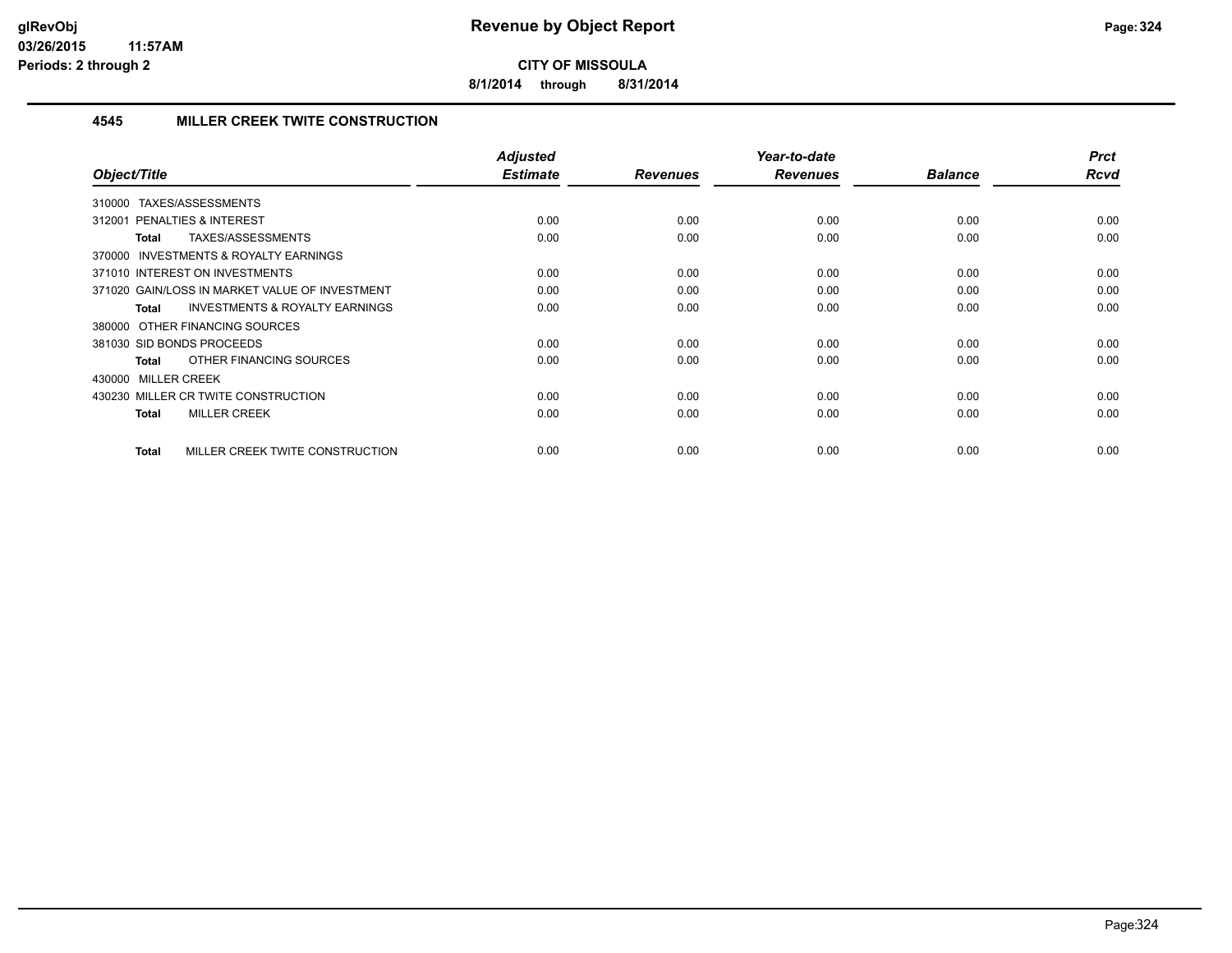**8/1/2014 through 8/31/2014**

# **4546 MILLER CREEK MALOHNEY CONSTRUCTION**

#### **4546 MILLER CREEK MALOHNEY CONSTRUCTION**

|                                                           | <b>Adjusted</b> |                 | Year-to-date    |                | <b>Prct</b> |
|-----------------------------------------------------------|-----------------|-----------------|-----------------|----------------|-------------|
| Object/Title                                              | <b>Estimate</b> | <b>Revenues</b> | <b>Revenues</b> | <b>Balance</b> | <b>Rcvd</b> |
| TAXES/ASSESSMENTS<br>310000                               |                 |                 |                 |                |             |
| PENALTIES & INTEREST<br>312001                            | 0.00            | 0.00            | 0.00            | 0.00           | 0.00        |
| TAXES/ASSESSMENTS<br><b>Total</b>                         | 0.00            | 0.00            | 0.00            | 0.00           | 0.00        |
| MISCELLANEOUS REVENUES<br>360000                          |                 |                 |                 |                |             |
| 365000 DONATIONS                                          | 0.00            | 0.00            | 0.00            | 0.00           | 0.00        |
| MISCELLANEOUS REVENUES<br><b>Total</b>                    | 0.00            | 0.00            | 0.00            | 0.00           | 0.00        |
| <b>INVESTMENTS &amp; ROYALTY EARNINGS</b><br>370000       |                 |                 |                 |                |             |
| 371010 INTEREST ON INVESTMENTS                            | 0.00            | 0.00            | 0.00            | 0.00           | 0.00        |
| 371020 GAIN/LOSS IN MARKET VALUE OF INVESTMENTS           | 0.00            | 0.00            | 0.00            | 0.00           | 0.00        |
| <b>INVESTMENTS &amp; ROYALTY EARNINGS</b><br><b>Total</b> | 0.00            | 0.00            | 0.00            | 0.00           | 0.00        |
| OTHER FINANCING SOURCES<br>380000                         |                 |                 |                 |                |             |
| 381030 SID BONDS PROCEEDS                                 | 0.00            | 0.00            | 0.00            | 0.00           | 0.00        |
| OTHER FINANCING SOURCES<br><b>Total</b>                   | 0.00            | 0.00            | 0.00            | 0.00           | 0.00        |
| <b>MILLER CREEK</b><br>430000                             |                 |                 |                 |                |             |
| 430230 MILLER CR TWITE CONSTRUCTION                       | 0.00            | 0.00            | 0.00            | 0.00           | 0.00        |
| <b>MILLER CREEK</b><br><b>Total</b>                       | 0.00            | 0.00            | 0.00            | 0.00           | 0.00        |
|                                                           |                 |                 |                 |                |             |
| MILLER CREEK MALOHNEY CONSTRUCTION<br><b>Total</b>        | 0.00            | 0.00            | 0.00            | 0.00           | 0.00        |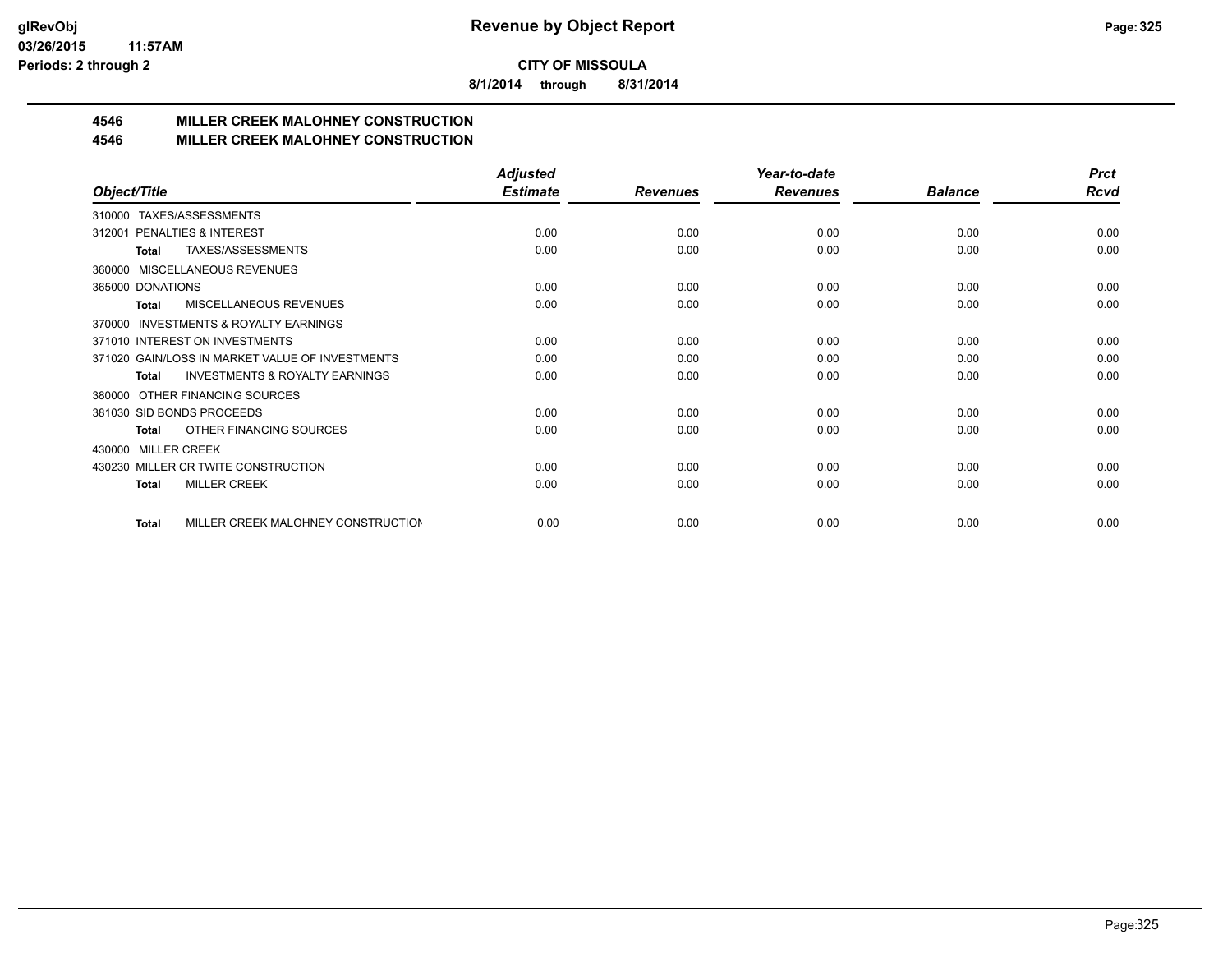**8/1/2014 through 8/31/2014**

#### **4546 MILLER CREEK MALOHNEY CONSTRUCTION**

|                                                    | <b>Adjusted</b> |                 | Year-to-date    |                | <b>Prct</b> |
|----------------------------------------------------|-----------------|-----------------|-----------------|----------------|-------------|
| Object/Title                                       | <b>Estimate</b> | <b>Revenues</b> | <b>Revenues</b> | <b>Balance</b> | <b>Rcvd</b> |
| TAXES/ASSESSMENTS<br>310000                        |                 |                 |                 |                |             |
| <b>PENALTIES &amp; INTEREST</b><br>312001          | 0.00            | 0.00            | 0.00            | 0.00           | 0.00        |
| TAXES/ASSESSMENTS<br><b>Total</b>                  | 0.00            | 0.00            | 0.00            | 0.00           | 0.00        |
| 360000 MISCELLANEOUS REVENUES                      |                 |                 |                 |                |             |
| 365000 DONATIONS                                   | 0.00            | 0.00            | 0.00            | 0.00           | 0.00        |
| <b>MISCELLANEOUS REVENUES</b><br>Total             | 0.00            | 0.00            | 0.00            | 0.00           | 0.00        |
| INVESTMENTS & ROYALTY EARNINGS<br>370000           |                 |                 |                 |                |             |
| 371010 INTEREST ON INVESTMENTS                     | 0.00            | 0.00            | 0.00            | 0.00           | 0.00        |
| 371020 GAIN/LOSS IN MARKET VALUE OF INVESTMENT     | 0.00            | 0.00            | 0.00            | 0.00           | 0.00        |
| <b>INVESTMENTS &amp; ROYALTY EARNINGS</b><br>Total | 0.00            | 0.00            | 0.00            | 0.00           | 0.00        |
| OTHER FINANCING SOURCES<br>380000                  |                 |                 |                 |                |             |
| 381030 SID BONDS PROCEEDS                          | 0.00            | 0.00            | 0.00            | 0.00           | 0.00        |
| OTHER FINANCING SOURCES<br><b>Total</b>            | 0.00            | 0.00            | 0.00            | 0.00           | 0.00        |
| 430000 MILLER CREEK                                |                 |                 |                 |                |             |
| 430230 MILLER CR TWITE CONSTRUCTION                | 0.00            | 0.00            | 0.00            | 0.00           | 0.00        |
| <b>MILLER CREEK</b><br><b>Total</b>                | 0.00            | 0.00            | 0.00            | 0.00           | 0.00        |
| MILLER CREEK MALOHNEY CONSTRUCTIOI<br>Total        | 0.00            | 0.00            | 0.00            | 0.00           | 0.00        |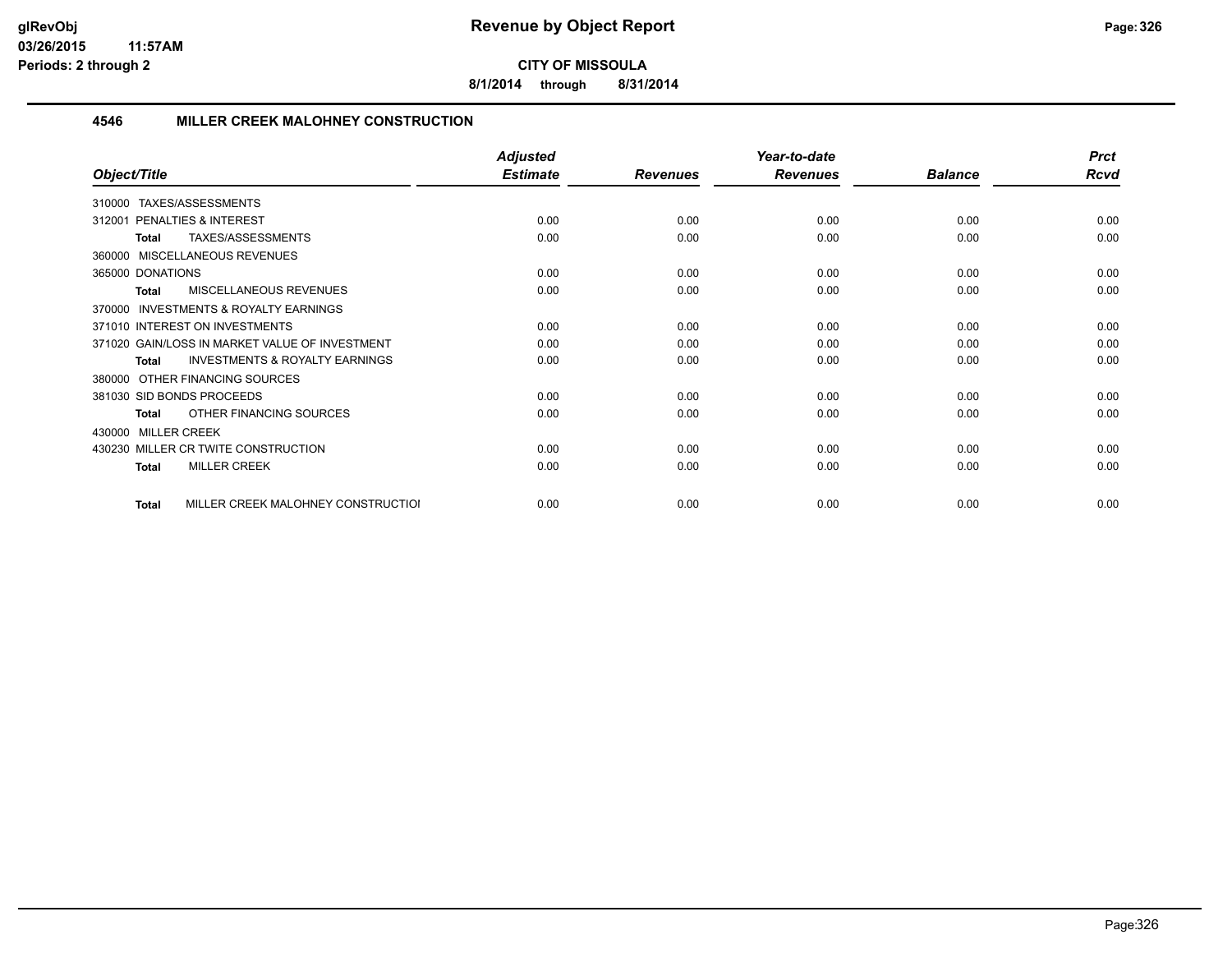**8/1/2014 through 8/31/2014**

# **4547 MILLER CREEK MCCARTHY CONSTRUCTION**

#### **4547 MILLER CREEK MCCARTHY CONSTRUCTION**

|                                                    | <b>Adjusted</b> |                 | Year-to-date    |                | <b>Prct</b> |
|----------------------------------------------------|-----------------|-----------------|-----------------|----------------|-------------|
| Object/Title                                       | <b>Estimate</b> | <b>Revenues</b> | <b>Revenues</b> | <b>Balance</b> | <b>Rcvd</b> |
| TAXES/ASSESSMENTS<br>310000                        |                 |                 |                 |                |             |
| <b>PENALTIES &amp; INTEREST</b><br>312001          | 0.00            | 0.00            | 0.00            | 0.00           | 0.00        |
| TAXES/ASSESSMENTS<br>Total                         | 0.00            | 0.00            | 0.00            | 0.00           | 0.00        |
| INVESTMENTS & ROYALTY EARNINGS<br>370000           |                 |                 |                 |                |             |
| 371010 INTEREST ON INVESTMENTS                     | 0.00            | 0.00            | 0.00            | 0.00           | 0.00        |
| 371020 GAIN/LOSS IN MARKET VALUE OF INVESTMENTS    | 0.00            | 0.00            | 0.00            | 0.00           | 0.00        |
| <b>INVESTMENTS &amp; ROYALTY EARNINGS</b><br>Total | 0.00            | 0.00            | 0.00            | 0.00           | 0.00        |
| OTHER FINANCING SOURCES<br>380000                  |                 |                 |                 |                |             |
| 381030 SID BONDS PROCEEDS                          | 0.00            | 0.00            | 0.00            | 0.00           | 0.00        |
| OTHER FINANCING SOURCES<br>Total                   | 0.00            | 0.00            | 0.00            | 0.00           | 0.00        |
| 430000 MILLER CREEK                                |                 |                 |                 |                |             |
| 430230 MILLER CR TWITE CONSTRUCTION                | 0.00            | 0.00            | 0.00            | 0.00           | 0.00        |
| <b>MILLER CREEK</b><br><b>Total</b>                | 0.00            | 0.00            | 0.00            | 0.00           | 0.00        |
|                                                    |                 |                 |                 |                |             |
| MILLER CREEK MCCARTHY CONSTRUCTION<br><b>Total</b> | 0.00            | 0.00            | 0.00            | 0.00           | 0.00        |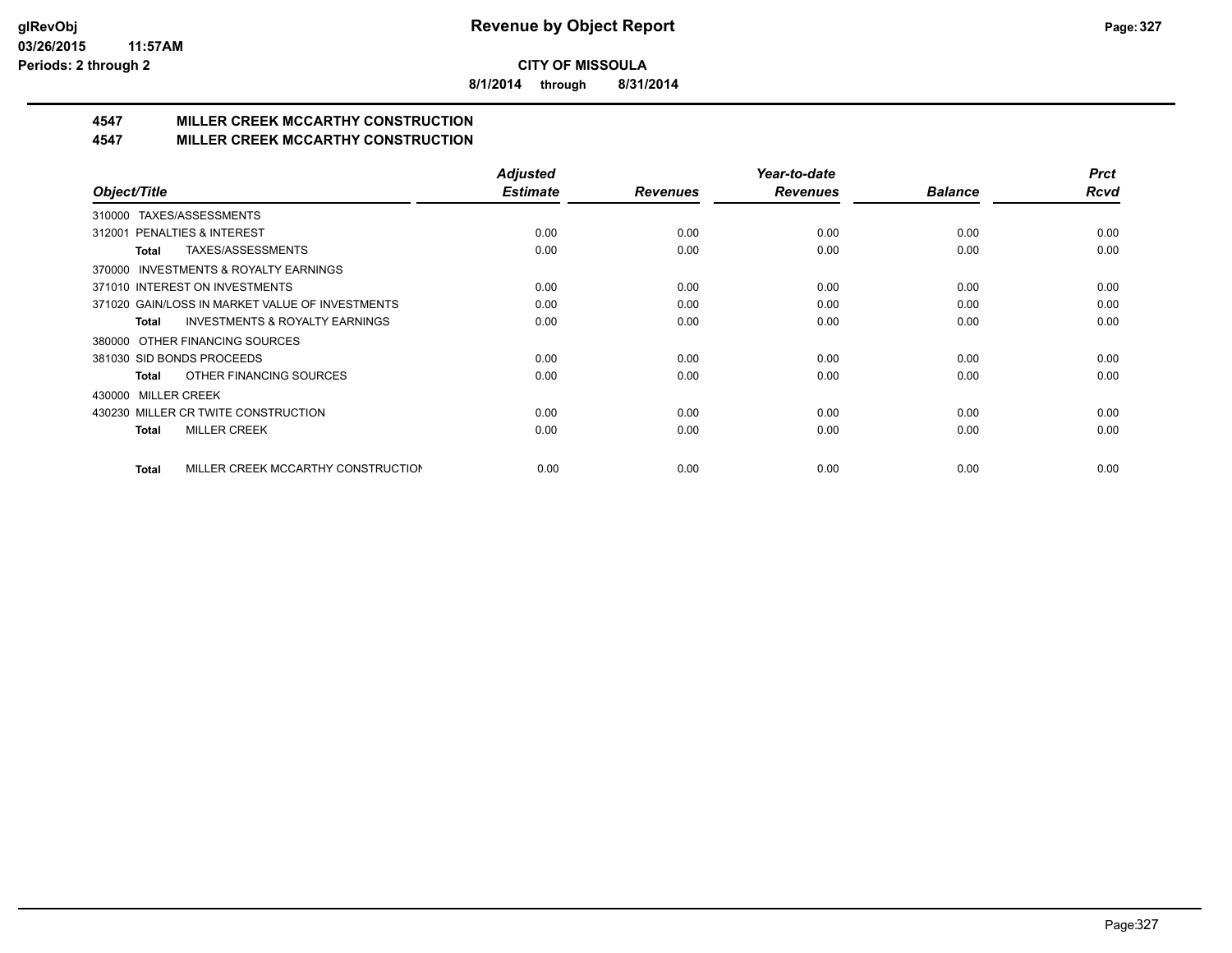**8/1/2014 through 8/31/2014**

#### **4547 MILLER CREEK MCCARTHY CONSTRUCTION**

| Object/Title                                              | <b>Adjusted</b><br><b>Estimate</b> | <b>Revenues</b> | Year-to-date<br><b>Revenues</b> | <b>Balance</b> | <b>Prct</b><br>Rcvd |
|-----------------------------------------------------------|------------------------------------|-----------------|---------------------------------|----------------|---------------------|
| TAXES/ASSESSMENTS<br>310000                               |                                    |                 |                                 |                |                     |
| <b>PENALTIES &amp; INTEREST</b><br>312001                 | 0.00                               | 0.00            | 0.00                            | 0.00           | 0.00                |
| TAXES/ASSESSMENTS<br>Total                                | 0.00                               | 0.00            | 0.00                            | 0.00           | 0.00                |
| <b>INVESTMENTS &amp; ROYALTY EARNINGS</b><br>370000       |                                    |                 |                                 |                |                     |
| 371010 INTEREST ON INVESTMENTS                            | 0.00                               | 0.00            | 0.00                            | 0.00           | 0.00                |
| 371020 GAIN/LOSS IN MARKET VALUE OF INVESTMENT            | 0.00                               | 0.00            | 0.00                            | 0.00           | 0.00                |
| <b>INVESTMENTS &amp; ROYALTY EARNINGS</b><br><b>Total</b> | 0.00                               | 0.00            | 0.00                            | 0.00           | 0.00                |
| 380000 OTHER FINANCING SOURCES                            |                                    |                 |                                 |                |                     |
| 381030 SID BONDS PROCEEDS                                 | 0.00                               | 0.00            | 0.00                            | 0.00           | 0.00                |
| OTHER FINANCING SOURCES<br>Total                          | 0.00                               | 0.00            | 0.00                            | 0.00           | 0.00                |
| 430000 MILLER CREEK                                       |                                    |                 |                                 |                |                     |
| 430230 MILLER CR TWITE CONSTRUCTION                       | 0.00                               | 0.00            | 0.00                            | 0.00           | 0.00                |
| <b>MILLER CREEK</b><br><b>Total</b>                       | 0.00                               | 0.00            | 0.00                            | 0.00           | 0.00                |
| MILLER CREEK MCCARTHY CONSTRUCTIOL<br>Total               | 0.00                               | 0.00            | 0.00                            | 0.00           | 0.00                |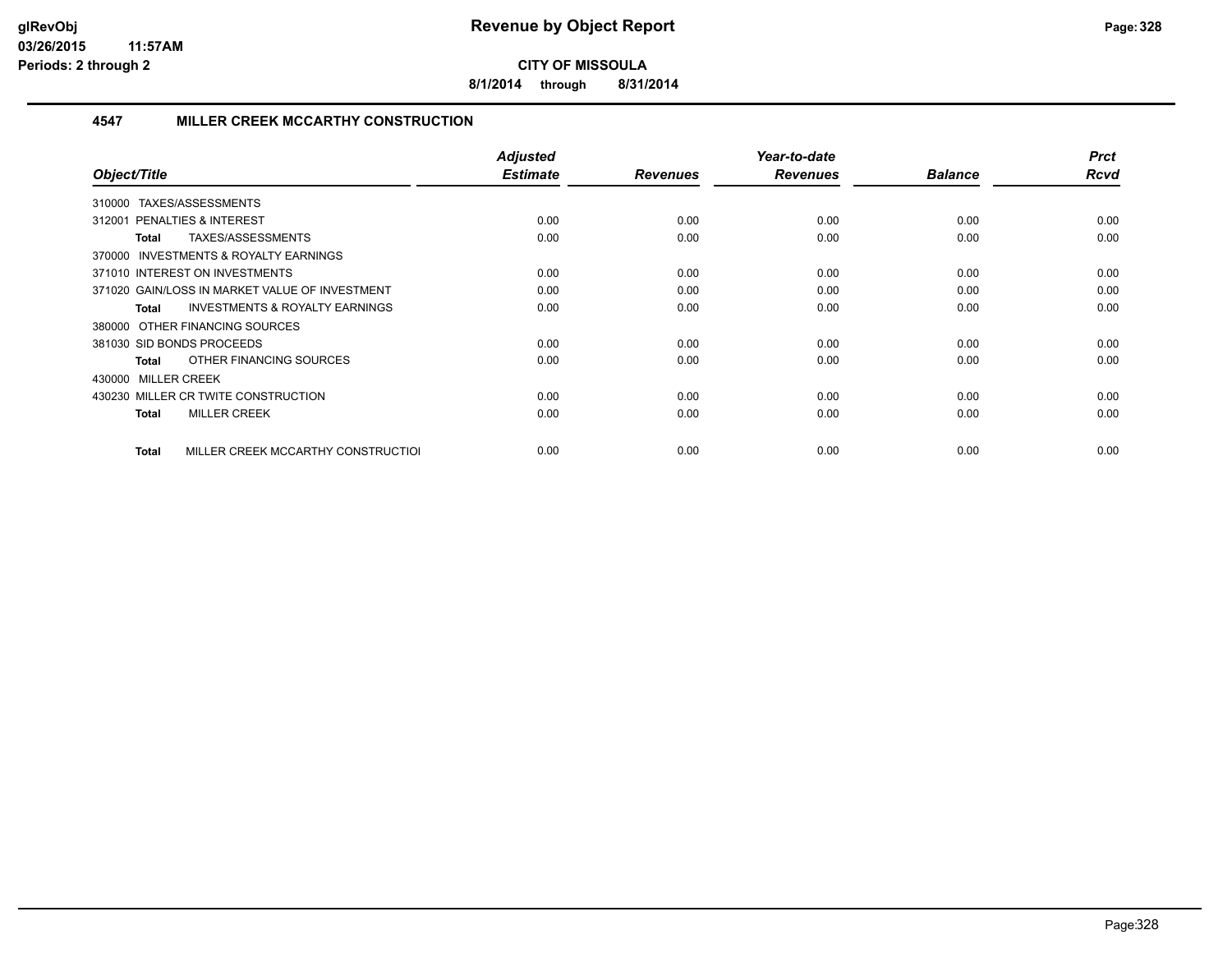**8/1/2014 through 8/31/2014**

# **4548 5TH,6TH & ARTHUR ROAD IMPROVEMENTS**

## **4548 5TH,6TH & ARTHUR ROAD IMPROVEMENTS**

|                                                           | <b>Adjusted</b> |                 | Year-to-date    |                | <b>Prct</b> |
|-----------------------------------------------------------|-----------------|-----------------|-----------------|----------------|-------------|
| Object/Title                                              | <b>Estimate</b> | <b>Revenues</b> | <b>Revenues</b> | <b>Balance</b> | <b>Rcvd</b> |
| 330000 INTERGOVERNMENTAL REVENUES                         |                 |                 |                 |                |             |
| <b>MDT REIMBURSEMENTS</b><br>336001                       | 0.00            | 0.00            | 0.00            | 0.00           | 0.00        |
| <b>INTERGOVERNMENTAL REVENUES</b><br><b>Total</b>         | 0.00            | 0.00            | 0.00            | 0.00           | 0.00        |
| 360000 MISCELLANEOUS REVENUES                             |                 |                 |                 |                |             |
| 363020 PROPERTY ASSESSMENTS                               | 0.00            | 0.00            | 0.00            | 0.00           | 0.00        |
| MISCELLANEOUS REVENUES<br>Total                           | 0.00            | 0.00            | 0.00            | 0.00           | 0.00        |
| 370000 INVESTMENTS & ROYALTY EARNINGS                     |                 |                 |                 |                |             |
| 371010 INTEREST ON INVESTMENTS                            | 0.00            | 0.00            | 0.00            | 0.00           | 0.00        |
| <b>INVESTMENTS &amp; ROYALTY EARNINGS</b><br><b>Total</b> | 0.00            | 0.00            | 0.00            | 0.00           | 0.00        |
| 380000 OTHER FINANCING SOURCES                            |                 |                 |                 |                |             |
| 381010 BOND PROCEEDS                                      | 0.00            | 0.00            | 0.00            | 0.00           | 0.00        |
| 381030 SID BONDS PROCEEDS                                 | 0.00            | 0.00            | 0.00            | 0.00           | 0.00        |
| OTHER FINANCING SOURCES<br>Total                          | 0.00            | 0.00            | 0.00            | 0.00           | 0.00        |
|                                                           |                 |                 |                 |                |             |
| 5TH, 6TH & ARTHUR ROAD IMPROVEMENTS<br><b>Total</b>       | 0.00            | 0.00            | 0.00            | 0.00           | 0.00        |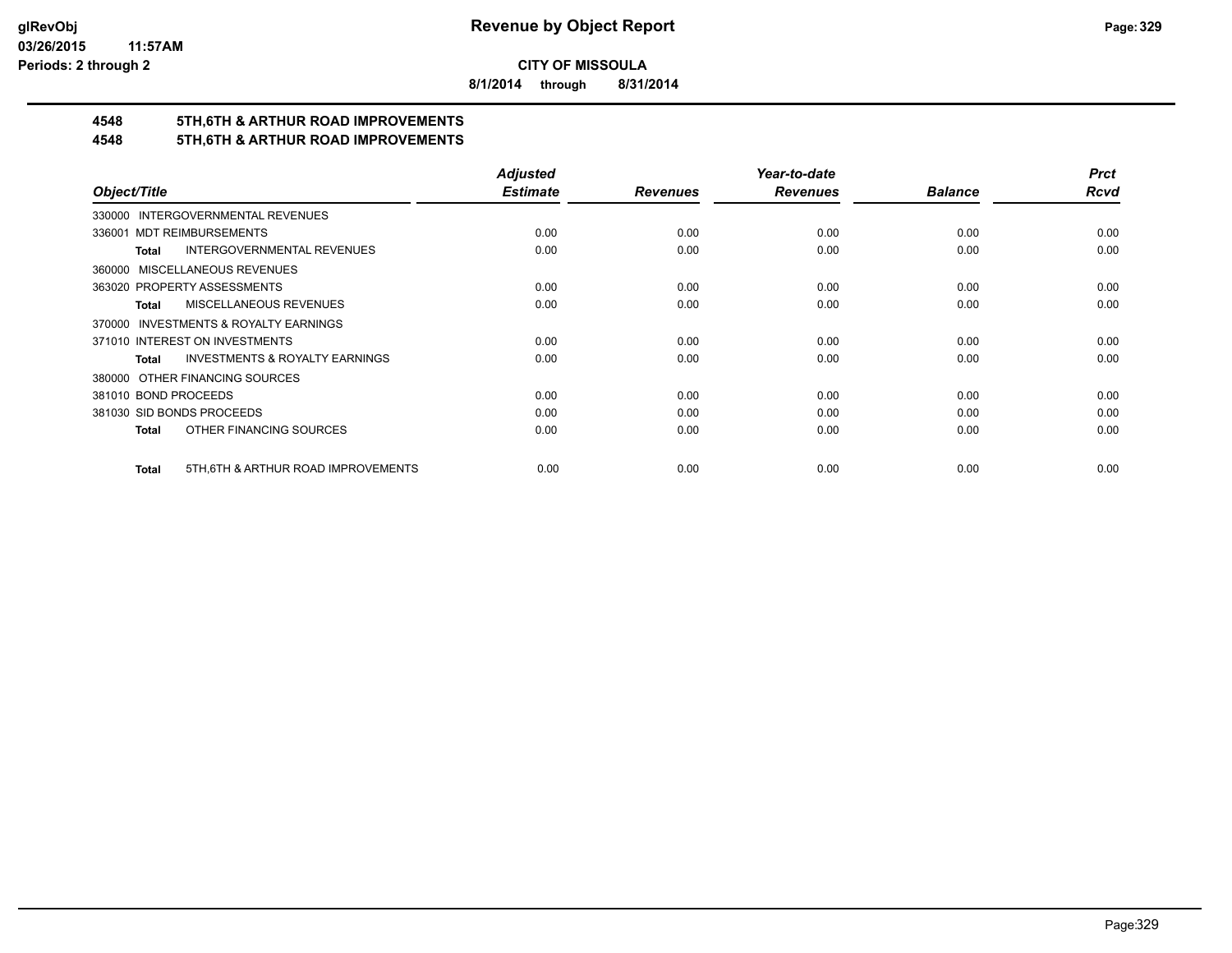**8/1/2014 through 8/31/2014**

#### **4548 5TH,6TH & ARTHUR ROAD IMPROVEMENTS**

|                                                    | <b>Adjusted</b><br><b>Estimate</b> |                 | Year-to-date    | <b>Balance</b> | <b>Prct</b><br>Rcvd |
|----------------------------------------------------|------------------------------------|-----------------|-----------------|----------------|---------------------|
| Object/Title                                       |                                    | <b>Revenues</b> | <b>Revenues</b> |                |                     |
| <b>INTERGOVERNMENTAL REVENUES</b><br>330000        |                                    |                 |                 |                |                     |
| 336001 MDT REIMBURSEMENTS                          | 0.00                               | 0.00            | 0.00            | 0.00           | 0.00                |
| INTERGOVERNMENTAL REVENUES<br>Total                | 0.00                               | 0.00            | 0.00            | 0.00           | 0.00                |
| 360000 MISCELLANEOUS REVENUES                      |                                    |                 |                 |                |                     |
| 363020 PROPERTY ASSESSMENTS                        | 0.00                               | 0.00            | 0.00            | 0.00           | 0.00                |
| <b>MISCELLANEOUS REVENUES</b><br>Total             | 0.00                               | 0.00            | 0.00            | 0.00           | 0.00                |
| 370000 INVESTMENTS & ROYALTY EARNINGS              |                                    |                 |                 |                |                     |
| 371010 INTEREST ON INVESTMENTS                     | 0.00                               | 0.00            | 0.00            | 0.00           | 0.00                |
| <b>INVESTMENTS &amp; ROYALTY EARNINGS</b><br>Total | 0.00                               | 0.00            | 0.00            | 0.00           | 0.00                |
| 380000 OTHER FINANCING SOURCES                     |                                    |                 |                 |                |                     |
| 381010 BOND PROCEEDS                               | 0.00                               | 0.00            | 0.00            | 0.00           | 0.00                |
| 381030 SID BONDS PROCEEDS                          | 0.00                               | 0.00            | 0.00            | 0.00           | 0.00                |
| OTHER FINANCING SOURCES<br><b>Total</b>            | 0.00                               | 0.00            | 0.00            | 0.00           | 0.00                |
|                                                    |                                    |                 |                 |                |                     |
| 5TH, 6TH & ARTHUR ROAD IMPROVEMENTS<br>Total       | 0.00                               | 0.00            | 0.00            | 0.00           | 0.00                |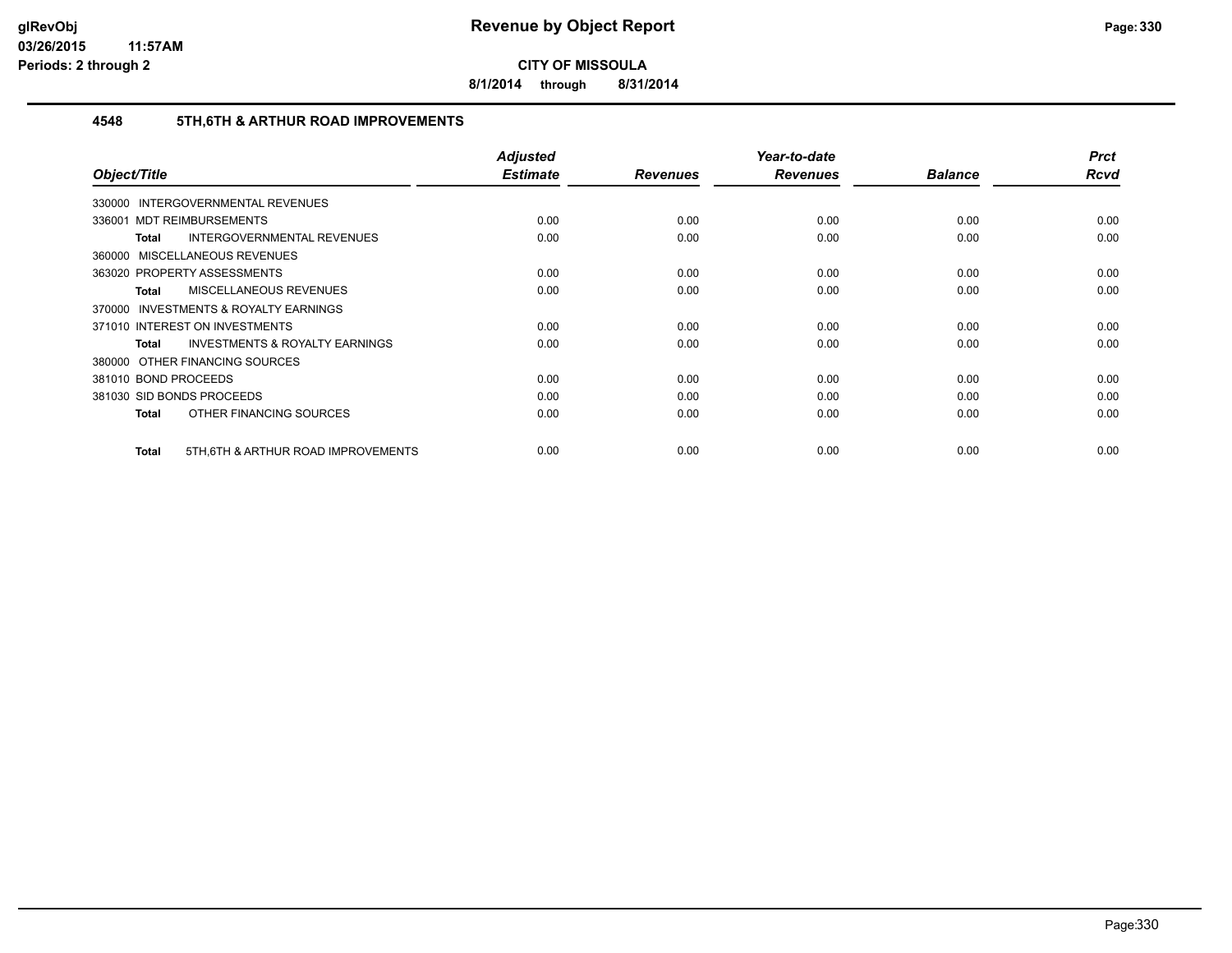**8/1/2014 through 8/31/2014**

# **4745 MALONEY/TWITE MILLER CR \$1.2M CONTRIB**

**4745 MALONEY/TWITE MILLER CR \$1.2M CONTRIB**

|                                                           | <b>Adjusted</b> |                 | Year-to-date    |                | <b>Prct</b> |
|-----------------------------------------------------------|-----------------|-----------------|-----------------|----------------|-------------|
| Object/Title                                              | <b>Estimate</b> | <b>Revenues</b> | <b>Revenues</b> | <b>Balance</b> | <b>Rcvd</b> |
| TAXES/ASSESSMENTS<br>310000                               |                 |                 |                 |                |             |
| 312001 PENALTIES & INTEREST                               | 0.00            | 0.00            | 0.00            | 0.00           | 0.00        |
| TAXES/ASSESSMENTS<br>Total                                | 0.00            | 0.00            | 0.00            | 0.00           | 0.00        |
| MISCELLANEOUS REVENUES<br>360000                          |                 |                 |                 |                |             |
| 365000 DONATIONS                                          | 0.00            | 0.00            | 0.00            | 0.00           | 0.00        |
| MISCELLANEOUS REVENUES<br><b>Total</b>                    | 0.00            | 0.00            | 0.00            | 0.00           | 0.00        |
| 370000 INVESTMENTS & ROYALTY EARNINGS                     |                 |                 |                 |                |             |
| 371010 INTEREST ON INVESTMENTS                            | 0.00            | 0.00            | 0.00            | 0.00           | 0.00        |
| 371020 GAIN/LOSS IN MARKET VALUE OF INVESTMENTS           | 0.00            | 0.00            | 0.00            | 0.00           | 0.00        |
| <b>INVESTMENTS &amp; ROYALTY EARNINGS</b><br><b>Total</b> | 0.00            | 0.00            | 0.00            | 0.00           | 0.00        |
| MALONEY/TWITE MILLER CR \$1.2M CONTRI<br><b>Total</b>     | 0.00            | 0.00            | 0.00            | 0.00           | 0.00        |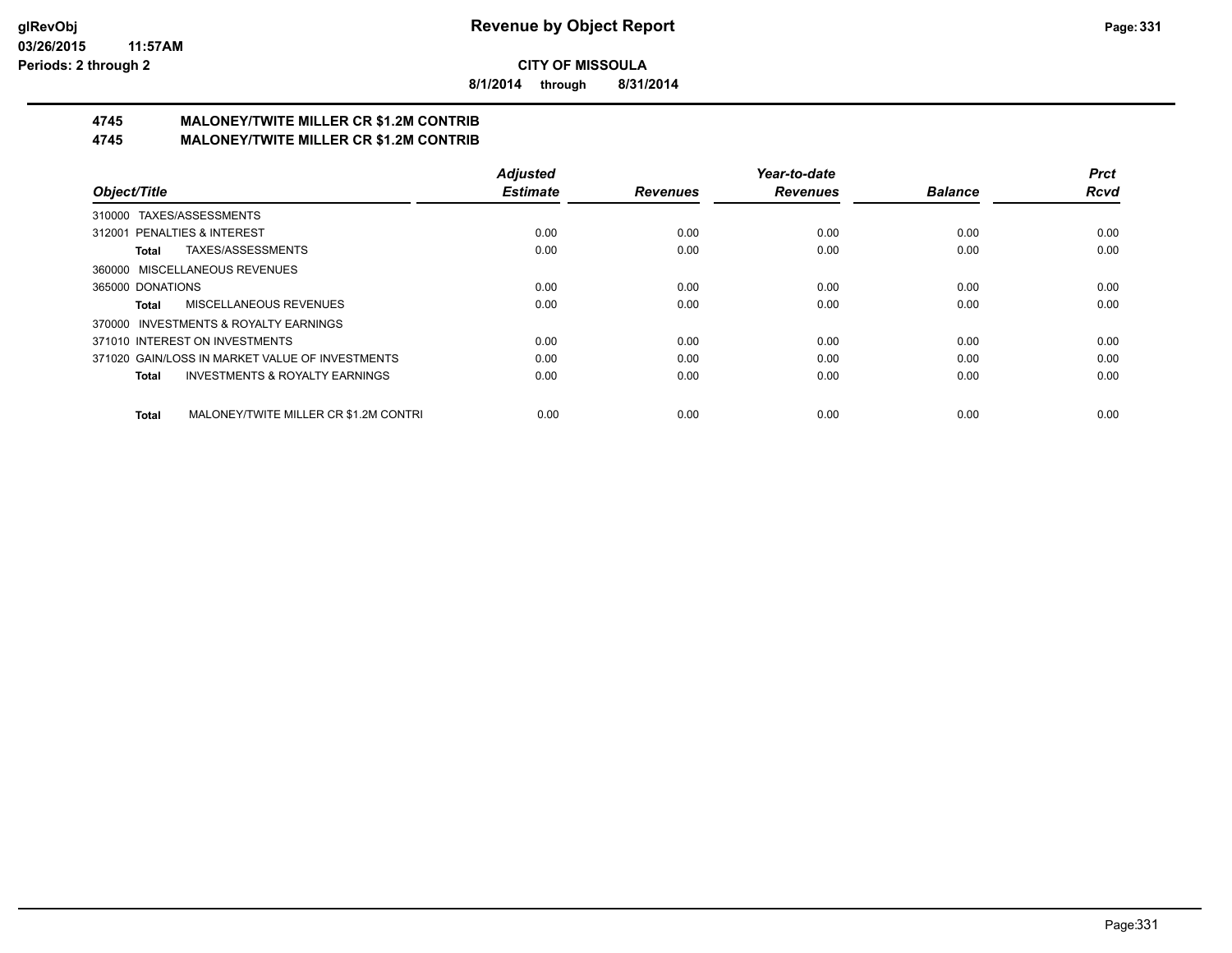**8/1/2014 through 8/31/2014**

#### **4745 MALONEY/TWITE MILLER CR \$1.2M CONTRIB**

| Object/Title                                              | <b>Adjusted</b><br><b>Estimate</b> | <b>Revenues</b> | Year-to-date<br><b>Revenues</b> | <b>Balance</b> | <b>Prct</b><br><b>Rcvd</b> |
|-----------------------------------------------------------|------------------------------------|-----------------|---------------------------------|----------------|----------------------------|
| 310000 TAXES/ASSESSMENTS                                  |                                    |                 |                                 |                |                            |
| 312001 PENALTIES & INTEREST                               | 0.00                               | 0.00            | 0.00                            | 0.00           | 0.00                       |
| TAXES/ASSESSMENTS<br>Total                                | 0.00                               | 0.00            | 0.00                            | 0.00           | 0.00                       |
| 360000 MISCELLANEOUS REVENUES                             |                                    |                 |                                 |                |                            |
| 365000 DONATIONS                                          | 0.00                               | 0.00            | 0.00                            | 0.00           | 0.00                       |
| MISCELLANEOUS REVENUES<br>Total                           | 0.00                               | 0.00            | 0.00                            | 0.00           | 0.00                       |
| 370000 INVESTMENTS & ROYALTY EARNINGS                     |                                    |                 |                                 |                |                            |
| 371010 INTEREST ON INVESTMENTS                            | 0.00                               | 0.00            | 0.00                            | 0.00           | 0.00                       |
| 371020 GAIN/LOSS IN MARKET VALUE OF INVESTMENT            | 0.00                               | 0.00            | 0.00                            | 0.00           | 0.00                       |
| <b>INVESTMENTS &amp; ROYALTY EARNINGS</b><br><b>Total</b> | 0.00                               | 0.00            | 0.00                            | 0.00           | 0.00                       |
| MALONEY/TWITE MILLER CR \$1.2M CONTR<br>Total             | 0.00                               | 0.00            | 0.00                            | 0.00           | 0.00                       |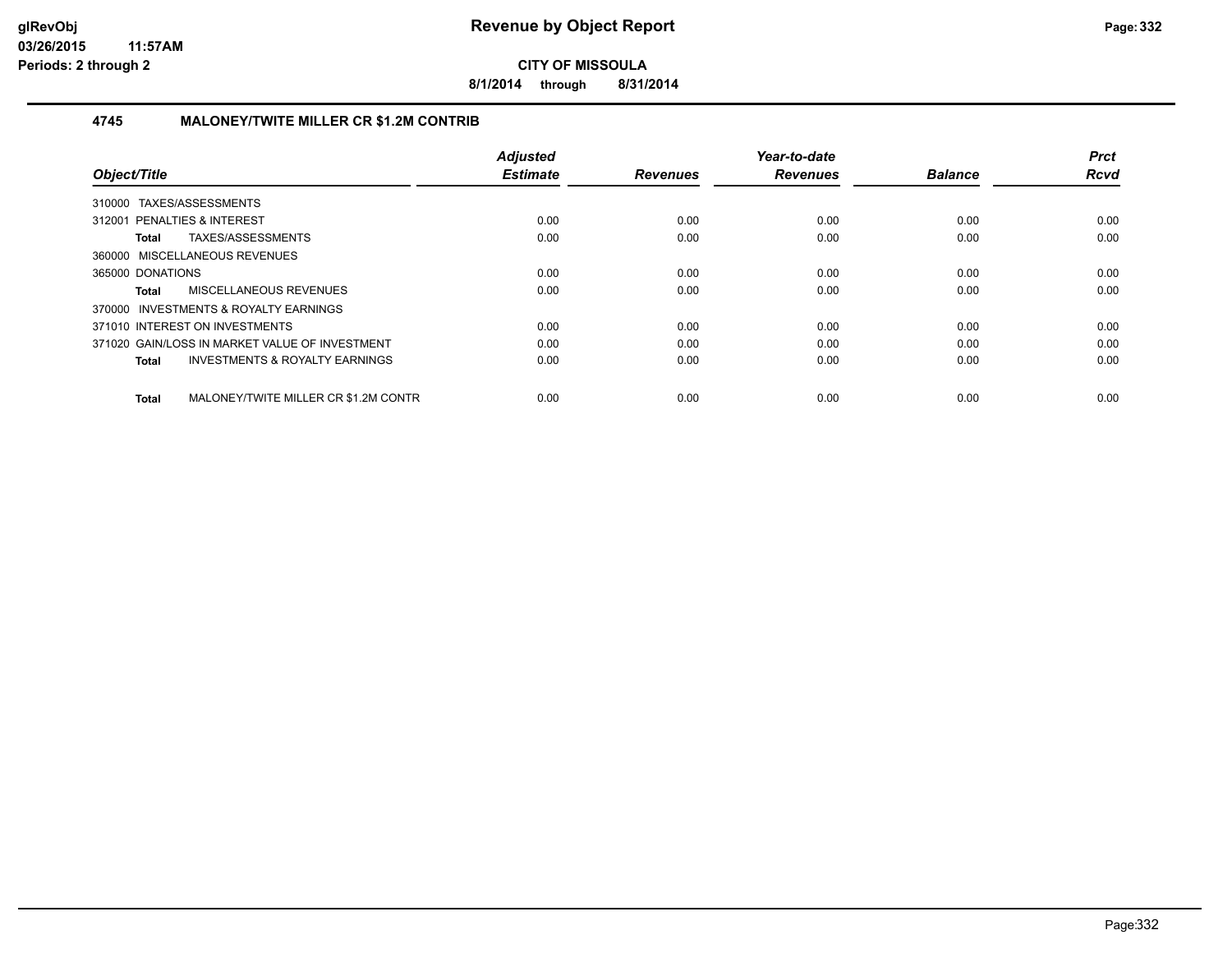**8/1/2014 through 8/31/2014**

# **4941 HILLVIEW WAY CONSTRUCTION**

#### **4941 HILLVIEW WAY CONSTRUCTION**

|              |                                           | <b>Adjusted</b> |                 | <b>Prct</b>     |                |             |
|--------------|-------------------------------------------|-----------------|-----------------|-----------------|----------------|-------------|
| Object/Title |                                           | <b>Estimate</b> | <b>Revenues</b> | <b>Revenues</b> | <b>Balance</b> | <b>Rcvd</b> |
|              | 370000 INVESTMENTS & ROYALTY EARNINGS     |                 |                 |                 |                |             |
|              | 371010 INTEREST ON INVESTMENTS            | 0.00            | 0.00            | 0.00            | 0.00           | 0.00        |
| Total        | <b>INVESTMENTS &amp; ROYALTY EARNINGS</b> | 0.00            | 0.00            | 0.00            | 0.00           | 0.00        |
| Total        | HILLVIEW WAY CONSTRUCTION                 | 0.00            | 0.00            | 0.00            | 0.00           | 0.00        |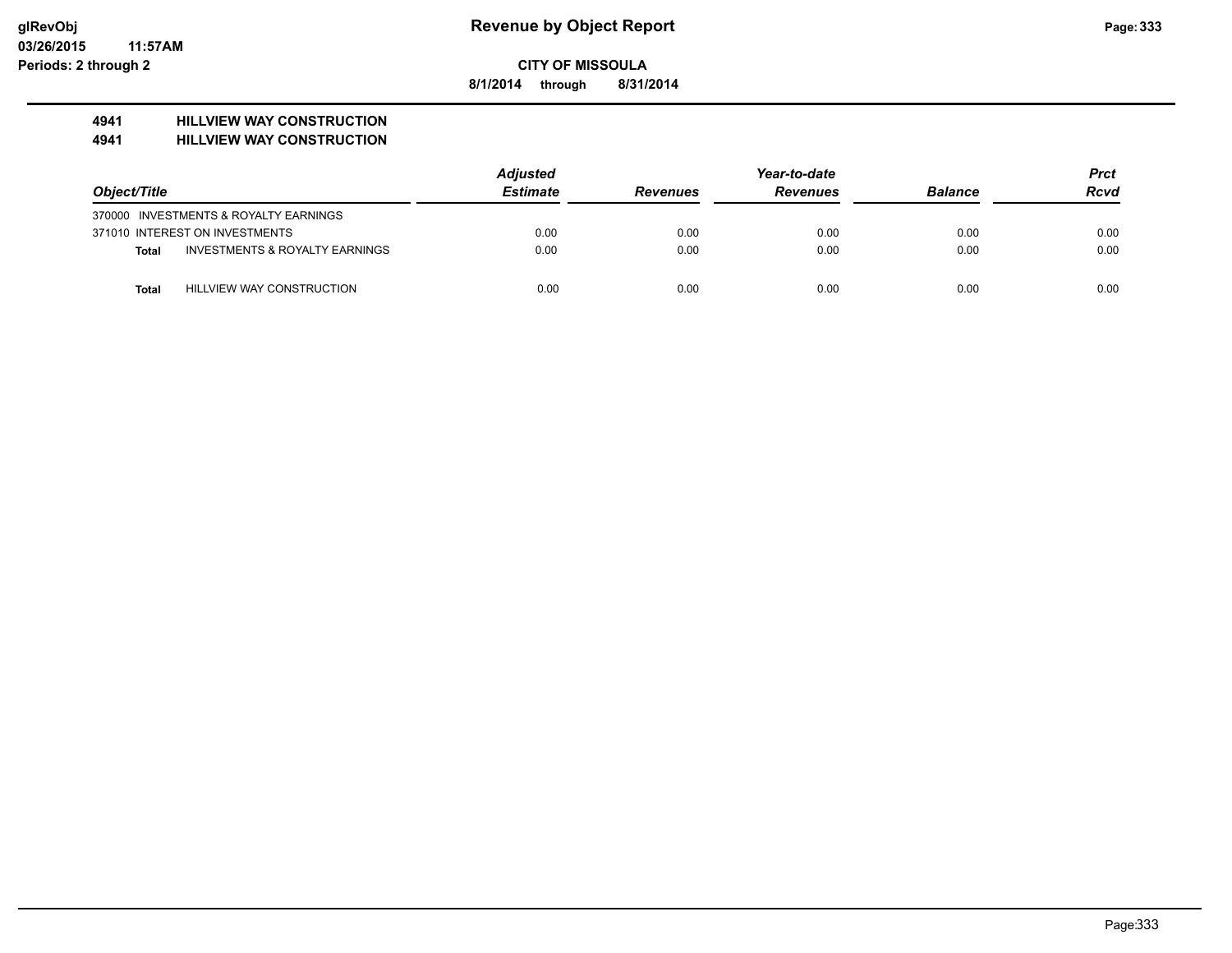**8/1/2014 through 8/31/2014**

#### **4941 HILLVIEW WAY CONSTRUCTION**

| Object/Title |                                       | Adjusted<br><b>Estimate</b> | <b>Revenues</b> | Year-to-date<br><b>Revenues</b> | <b>Balance</b> | <b>Prct</b><br><b>Rcvd</b> |
|--------------|---------------------------------------|-----------------------------|-----------------|---------------------------------|----------------|----------------------------|
|              | 370000 INVESTMENTS & ROYALTY EARNINGS |                             |                 |                                 |                |                            |
|              | 371010 INTEREST ON INVESTMENTS        | 0.00                        | 0.00            | 0.00                            | 0.00           | 0.00                       |
| <b>Total</b> | INVESTMENTS & ROYALTY EARNINGS        | 0.00                        | 0.00            | 0.00                            | 0.00           | 0.00                       |
| Total        | <b>HILLVIEW WAY CONSTRUCTION</b>      | 0.00                        | 0.00            | 0.00                            | 0.00           | 0.00                       |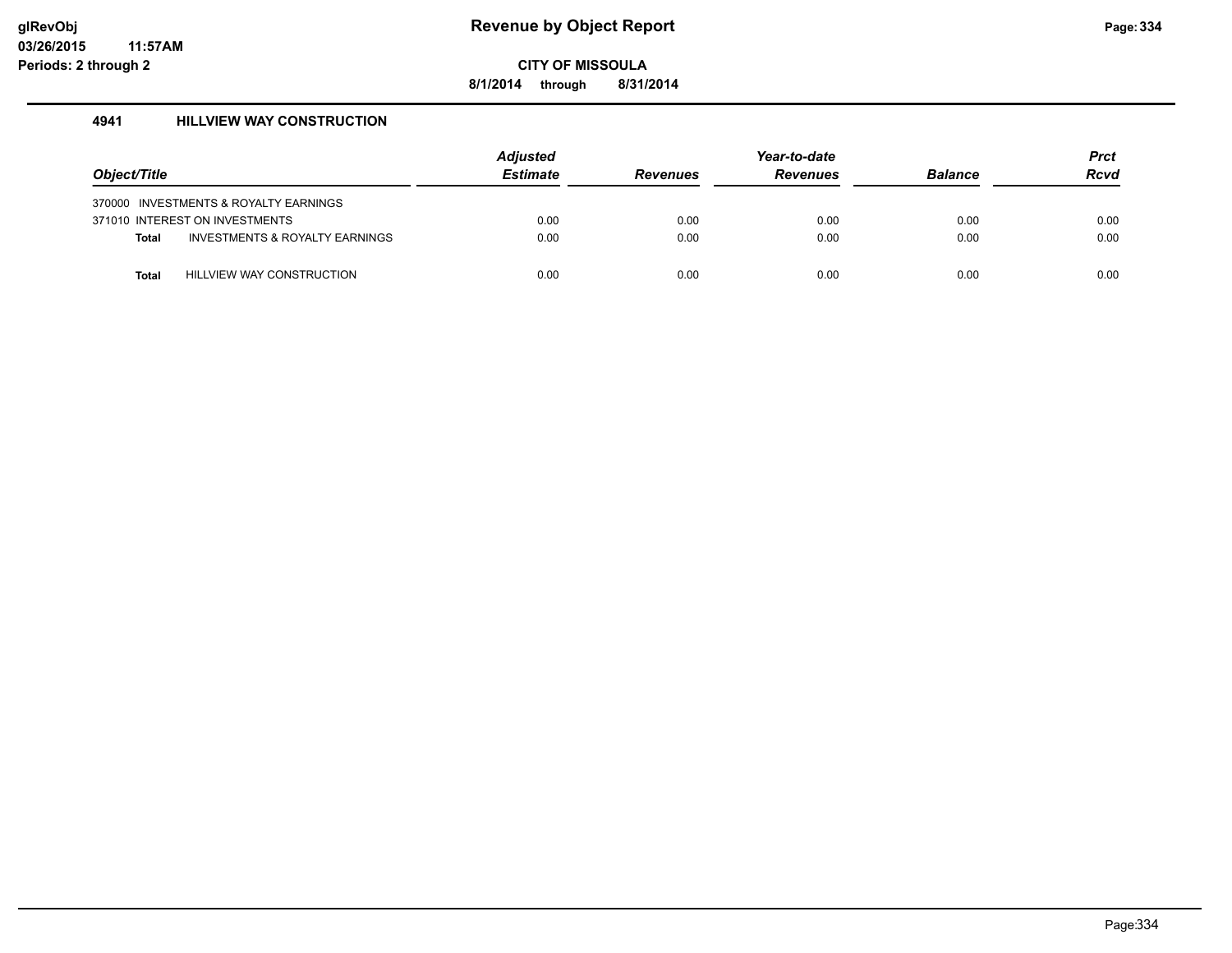**8/1/2014 through 8/31/2014**

# **4944 RATTLESNAKE SEWER COLLECTION (544)**

#### **4944 RATTLESNAKE SEWER COLLECTION (544)**

|                                                     | <b>Adjusted</b> |                 | Year-to-date    |                | <b>Prct</b> |
|-----------------------------------------------------|-----------------|-----------------|-----------------|----------------|-------------|
| Object/Title                                        | <b>Estimate</b> | <b>Revenues</b> | <b>Revenues</b> | <b>Balance</b> | <b>Rcvd</b> |
| 330000 INTERGOVERNMENTAL REVENUES                   |                 |                 |                 |                |             |
| 331090 EPA GRANT                                    | 0.00            | 0.00            | 0.00            | 0.00           | 0.00        |
| 334120 TSEP GRANT                                   | 0.00            | 0.00            | 0.00            | 0.00           | 0.00        |
| 334121 DNRC GRANT                                   | 0.00            | 0.00            | 0.00            | 0.00           | 0.00        |
| 334990 ARRA FUNDING                                 | 0.00            | 0.00            | 0.00            | 0.00           | 0.00        |
| 334992 ARRA LOAN                                    | 0.00            | 0.00            | 0.00            | 0.00           | 0.00        |
| INTERGOVERNMENTAL REVENUES<br>Total                 | 0.00            | 0.00            | 0.00            | 0.00           | 0.00        |
| <b>INVESTMENTS &amp; ROYALTY EARNINGS</b><br>370000 |                 |                 |                 |                |             |
| 371010 INTEREST ON INVESTMENTS                      | 0.00            | 0.00            | 0.00            | 0.00           | 0.00        |
| <b>INVESTMENTS &amp; ROYALTY EARNINGS</b><br>Total  | 0.00            | 0.00            | 0.00            | 0.00           | 0.00        |
| 380000 OTHER FINANCING SOURCES                      |                 |                 |                 |                |             |
| 381010 BOND PROCEEDS                                | 0.00            | 0.00            | 0.00            | 0.00           | 0.00        |
| 381020 REVENUE BONDS                                | 0.00            | 0.00            | 0.00            | 0.00           | 0.00        |
| 381030 SID BONDS PROCEEDS                           | 0.00            | 0.00            | 0.00            | 0.00           | 0.00        |
| OTHER FINANCING SOURCES<br>Total                    | 0.00            | 0.00            | 0.00            | 0.00           | 0.00        |
| RATTLESNAKE SEWER COLLECTION (544)<br>Total         | 0.00            | 0.00            | 0.00            | 0.00           | 0.00        |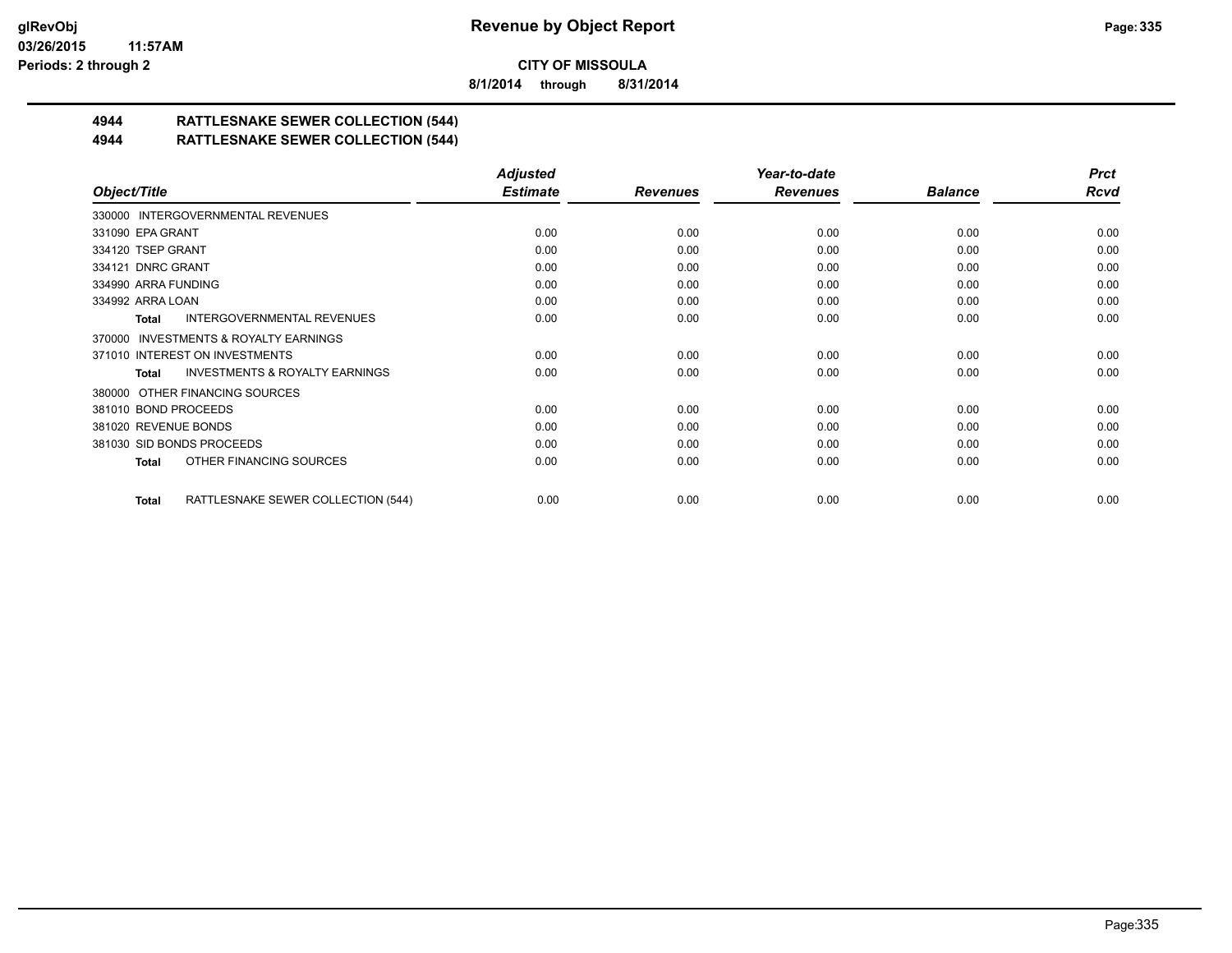**8/1/2014 through 8/31/2014**

#### **4944 RATTLESNAKE SEWER COLLECTION (544)**

|                                                           | <b>Adjusted</b> |                 | Year-to-date    |                | <b>Prct</b> |
|-----------------------------------------------------------|-----------------|-----------------|-----------------|----------------|-------------|
| Object/Title                                              | <b>Estimate</b> | <b>Revenues</b> | <b>Revenues</b> | <b>Balance</b> | <b>Rcvd</b> |
| 330000 INTERGOVERNMENTAL REVENUES                         |                 |                 |                 |                |             |
| 331090 EPA GRANT                                          | 0.00            | 0.00            | 0.00            | 0.00           | 0.00        |
| 334120 TSEP GRANT                                         | 0.00            | 0.00            | 0.00            | 0.00           | 0.00        |
| 334121 DNRC GRANT                                         | 0.00            | 0.00            | 0.00            | 0.00           | 0.00        |
| 334990 ARRA FUNDING                                       | 0.00            | 0.00            | 0.00            | 0.00           | 0.00        |
| 334992 ARRA LOAN                                          | 0.00            | 0.00            | 0.00            | 0.00           | 0.00        |
| <b>INTERGOVERNMENTAL REVENUES</b><br><b>Total</b>         | 0.00            | 0.00            | 0.00            | 0.00           | 0.00        |
| <b>INVESTMENTS &amp; ROYALTY EARNINGS</b><br>370000       |                 |                 |                 |                |             |
| 371010 INTEREST ON INVESTMENTS                            | 0.00            | 0.00            | 0.00            | 0.00           | 0.00        |
| <b>INVESTMENTS &amp; ROYALTY EARNINGS</b><br><b>Total</b> | 0.00            | 0.00            | 0.00            | 0.00           | 0.00        |
| 380000 OTHER FINANCING SOURCES                            |                 |                 |                 |                |             |
| 381010 BOND PROCEEDS                                      | 0.00            | 0.00            | 0.00            | 0.00           | 0.00        |
| 381020 REVENUE BONDS                                      | 0.00            | 0.00            | 0.00            | 0.00           | 0.00        |
| 381030 SID BONDS PROCEEDS                                 | 0.00            | 0.00            | 0.00            | 0.00           | 0.00        |
| OTHER FINANCING SOURCES<br><b>Total</b>                   | 0.00            | 0.00            | 0.00            | 0.00           | 0.00        |
| RATTLESNAKE SEWER COLLECTION (544)<br><b>Total</b>        | 0.00            | 0.00            | 0.00            | 0.00           | 0.00        |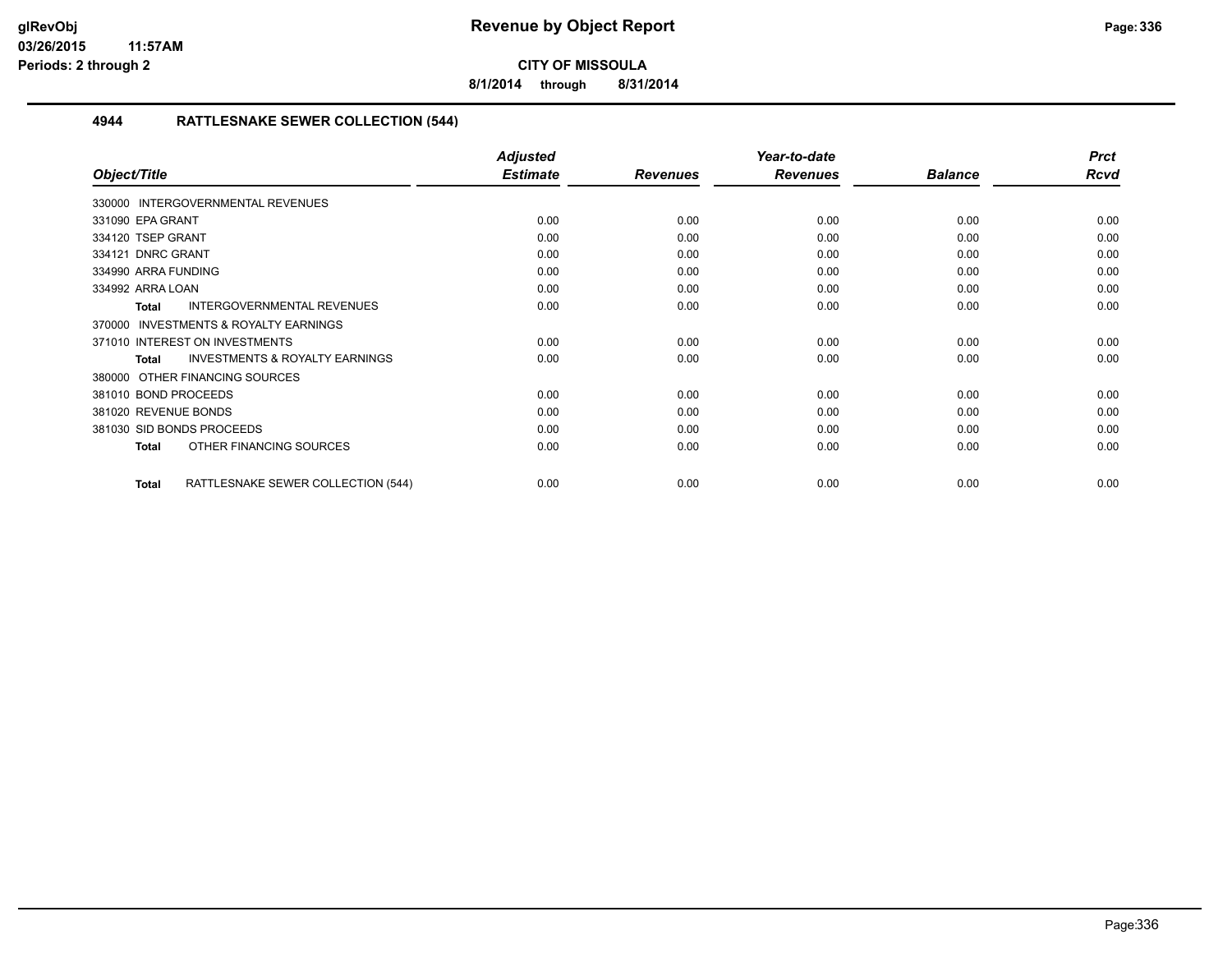**8/1/2014 through 8/31/2014**

## **4945 PHILLIPS ST TRAFFIC CALMING**

**4945 PHILLIPS ST TRAFFIC CALMING**

|                                             | <b>Adjusted</b> |                 | Year-to-date    |                | <b>Prct</b> |
|---------------------------------------------|-----------------|-----------------|-----------------|----------------|-------------|
| Object/Title                                | <b>Estimate</b> | <b>Revenues</b> | <b>Revenues</b> | <b>Balance</b> | <b>Rcvd</b> |
| 370000 INVESTMENTS & ROYALTY EARNINGS       |                 |                 |                 |                |             |
| 371010 INTEREST ON INVESTMENTS              | 0.00            | 0.00            | 0.00            | 0.00           | 0.00        |
| INVESTMENTS & ROYALTY EARNINGS<br>Total     | 0.00            | 0.00            | 0.00            | 0.00           | 0.00        |
| 380000 OTHER FINANCING SOURCES              |                 |                 |                 |                |             |
| 381030 SID BONDS PROCEEDS                   | 0.00            | 0.00            | 0.00            | 0.00           | 0.00        |
| 383000 OPERATING TRANSFERS                  | 0.00            | 0.00            | 0.00            | 0.00           | 0.00        |
| OTHER FINANCING SOURCES<br>Total            | 0.00            | 0.00            | 0.00            | 0.00           | 0.00        |
| <b>Total</b><br>PHILLIPS ST TRAFFIC CALMING | 0.00            | 0.00            | 0.00            | 0.00           | 0.00        |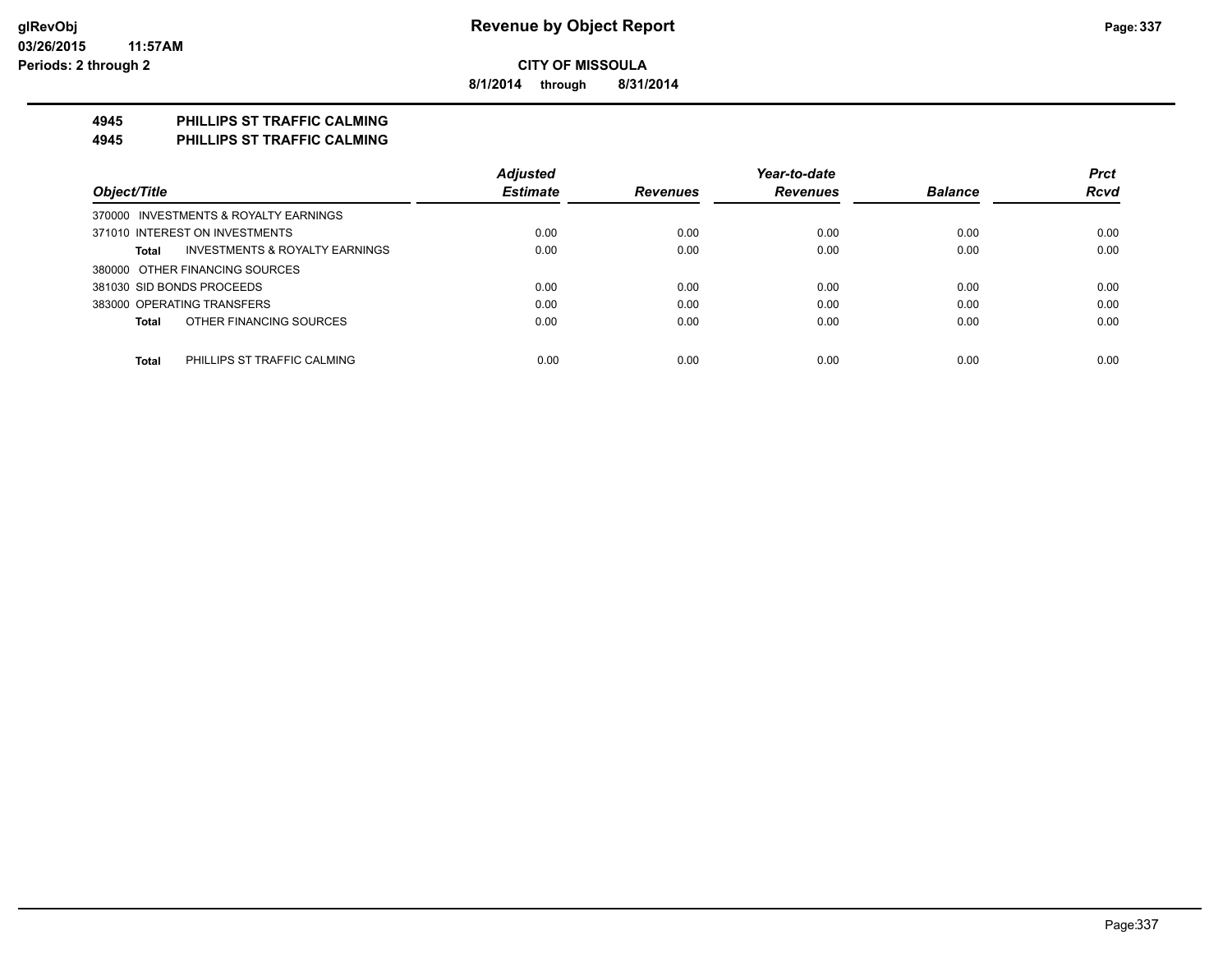**8/1/2014 through 8/31/2014**

#### **4945 PHILLIPS ST TRAFFIC CALMING**

|                                                    | <b>Adjusted</b> |                 | Year-to-date    |                | <b>Prct</b> |
|----------------------------------------------------|-----------------|-----------------|-----------------|----------------|-------------|
| Object/Title                                       | <b>Estimate</b> | <b>Revenues</b> | <b>Revenues</b> | <b>Balance</b> | <b>Rcvd</b> |
| 370000 INVESTMENTS & ROYALTY EARNINGS              |                 |                 |                 |                |             |
| 371010 INTEREST ON INVESTMENTS                     | 0.00            | 0.00            | 0.00            | 0.00           | 0.00        |
| <b>INVESTMENTS &amp; ROYALTY EARNINGS</b><br>Total | 0.00            | 0.00            | 0.00            | 0.00           | 0.00        |
| 380000 OTHER FINANCING SOURCES                     |                 |                 |                 |                |             |
| 381030 SID BONDS PROCEEDS                          | 0.00            | 0.00            | 0.00            | 0.00           | 0.00        |
| 383000 OPERATING TRANSFERS                         | 0.00            | 0.00            | 0.00            | 0.00           | 0.00        |
| OTHER FINANCING SOURCES<br>Total                   | 0.00            | 0.00            | 0.00            | 0.00           | 0.00        |
|                                                    |                 |                 |                 |                |             |
| <b>Total</b><br>PHILLIPS ST TRAFFIC CALMING        | 0.00            | 0.00            | 0.00            | 0.00           | 0.00        |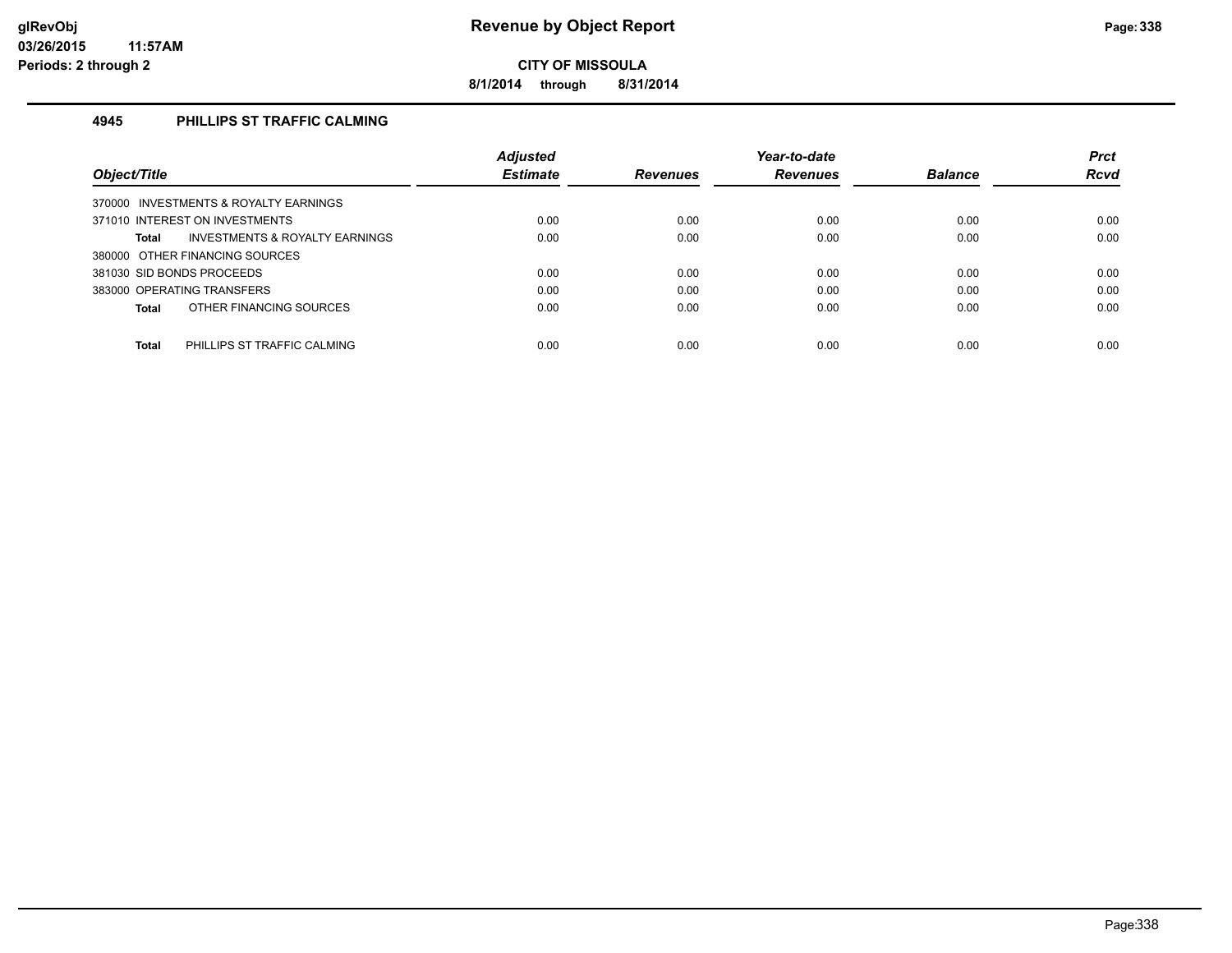**8/1/2014 through 8/31/2014**

# **4946 PATTEE CREEK DR. TRAFFIC CALMING**

**4946 PATTEE CREEK DR. TRAFFIC CALMING**

|                                                    | <b>Adjusted</b> |                 | Year-to-date    |                | <b>Prct</b> |
|----------------------------------------------------|-----------------|-----------------|-----------------|----------------|-------------|
| Object/Title                                       | <b>Estimate</b> | <b>Revenues</b> | <b>Revenues</b> | <b>Balance</b> | <b>Rcvd</b> |
| 370000 INVESTMENTS & ROYALTY EARNINGS              |                 |                 |                 |                |             |
| 371010 INTEREST ON INVESTMENTS                     | 0.00            | 0.00            | 0.00            | 0.00           | 0.00        |
| <b>INVESTMENTS &amp; ROYALTY EARNINGS</b><br>Total | 0.00            | 0.00            | 0.00            | 0.00           | 0.00        |
| 380000 OTHER FINANCING SOURCES                     |                 |                 |                 |                |             |
| 381030 SID BONDS PROCEEDS                          | 0.00            | 0.00            | 0.00            | 0.00           | 0.00        |
| 383000 OPERATING TRANSFERS                         | 0.00            | 0.00            | 0.00            | 0.00           | 0.00        |
| OTHER FINANCING SOURCES<br>Total                   | 0.00            | 0.00            | 0.00            | 0.00           | 0.00        |
|                                                    |                 |                 |                 |                |             |
| Total<br>PATTEE CREEK DR. TRAFFIC CALMING          | 0.00            | 0.00            | 0.00            | 0.00           | 0.00        |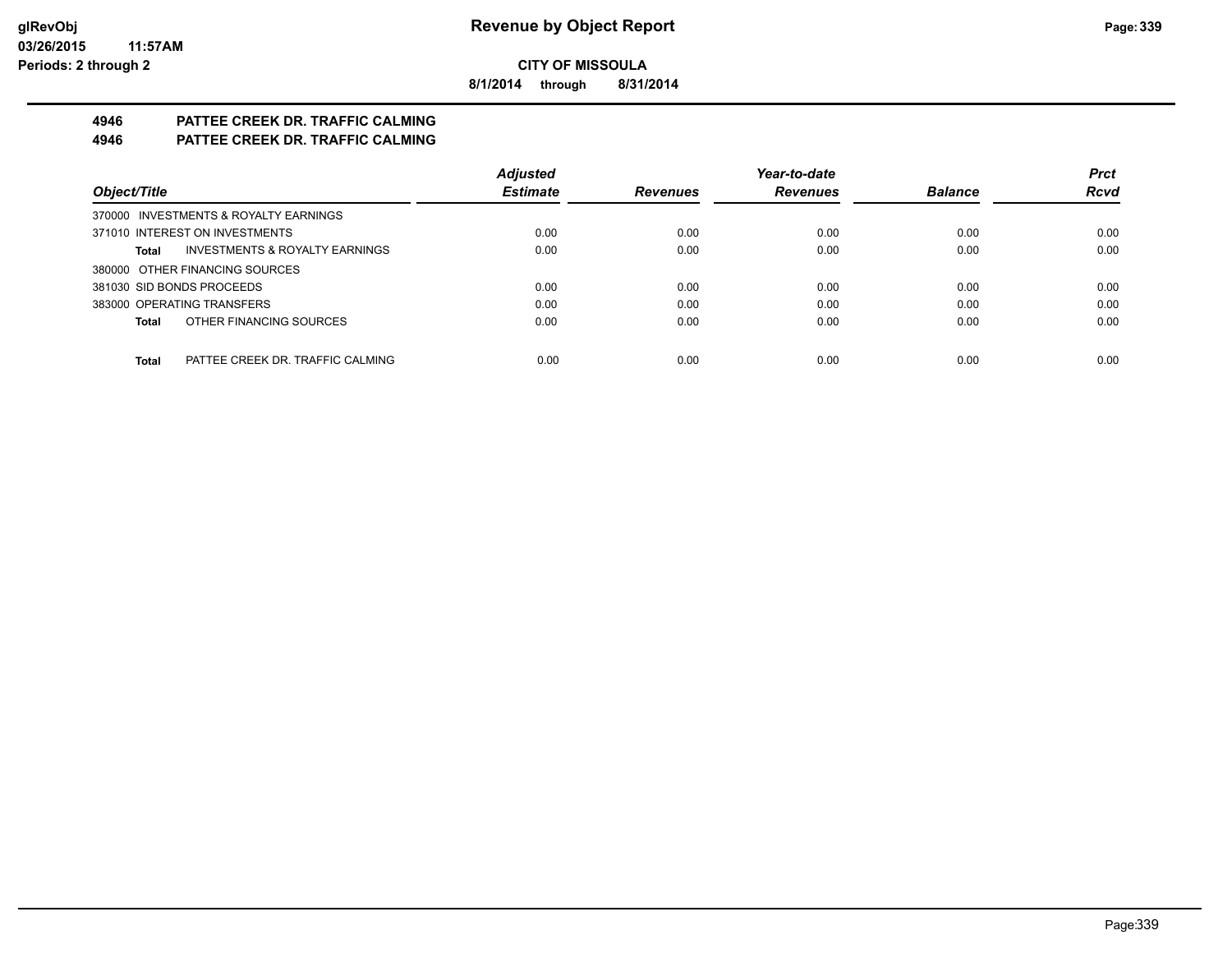**8/1/2014 through 8/31/2014**

#### **4946 PATTEE CREEK DR. TRAFFIC CALMING**

| Object/Title                                     | <b>Adjusted</b><br><b>Estimate</b> | <b>Revenues</b> | Year-to-date<br><b>Revenues</b> | <b>Balance</b> | <b>Prct</b><br><b>Rcvd</b> |
|--------------------------------------------------|------------------------------------|-----------------|---------------------------------|----------------|----------------------------|
|                                                  |                                    |                 |                                 |                |                            |
| 370000 INVESTMENTS & ROYALTY EARNINGS            |                                    |                 |                                 |                |                            |
| 371010 INTEREST ON INVESTMENTS                   | 0.00                               | 0.00            | 0.00                            | 0.00           | 0.00                       |
| INVESTMENTS & ROYALTY EARNINGS<br>Total          | 0.00                               | 0.00            | 0.00                            | 0.00           | 0.00                       |
| 380000 OTHER FINANCING SOURCES                   |                                    |                 |                                 |                |                            |
| 381030 SID BONDS PROCEEDS                        | 0.00                               | 0.00            | 0.00                            | 0.00           | 0.00                       |
| 383000 OPERATING TRANSFERS                       | 0.00                               | 0.00            | 0.00                            | 0.00           | 0.00                       |
| OTHER FINANCING SOURCES<br>Total                 | 0.00                               | 0.00            | 0.00                            | 0.00           | 0.00                       |
|                                                  |                                    |                 |                                 |                |                            |
| <b>Total</b><br>PATTEE CREEK DR. TRAFFIC CALMING | 0.00                               | 0.00            | 0.00                            | 0.00           | 0.00                       |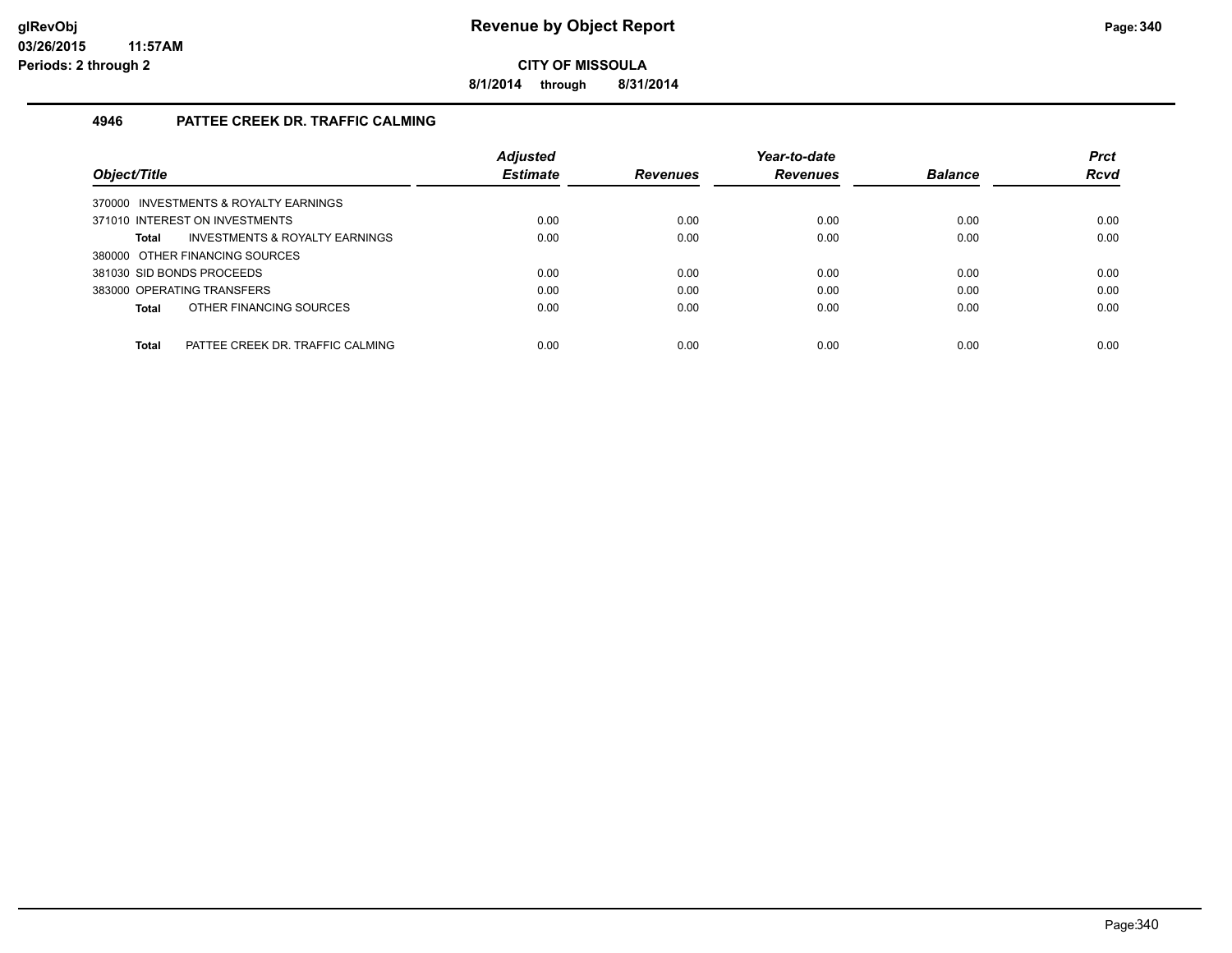**8/1/2014 through 8/31/2014**

# **4948 STORMWATER OUTFALL RETROFITS**

#### **4948 STORMWATER OUTFALL RETROFITS**

|                   |                                     | Adjusted        |                 | Year-to-date    |                | <b>Prct</b> |
|-------------------|-------------------------------------|-----------------|-----------------|-----------------|----------------|-------------|
| Object/Title      |                                     | <b>Estimate</b> | <b>Revenues</b> | <b>Revenues</b> | <b>Balance</b> | <b>Rcvd</b> |
|                   | 330000 INTERGOVERNMENTAL REVENUES   |                 |                 |                 |                |             |
| 334121 DNRC GRANT |                                     | 0.00            | 0.00            | 0.00            | 0.00           | 0.00        |
|                   | 337003 HEALTH DEPT-STORM WATER MGMT | 0.00            | 0.00            | 0.00            | 0.00           | 0.00        |
| Total             | INTERGOVERNMENTAL REVENUES          | 0.00            | 0.00            | 0.00            | 0.00           | 0.00        |
|                   |                                     |                 |                 |                 |                |             |
| Total             | STORMWATER OUTFALL RETROFITS        | 0.00            | 0.00            | 0.00            | 0.00           | 0.00        |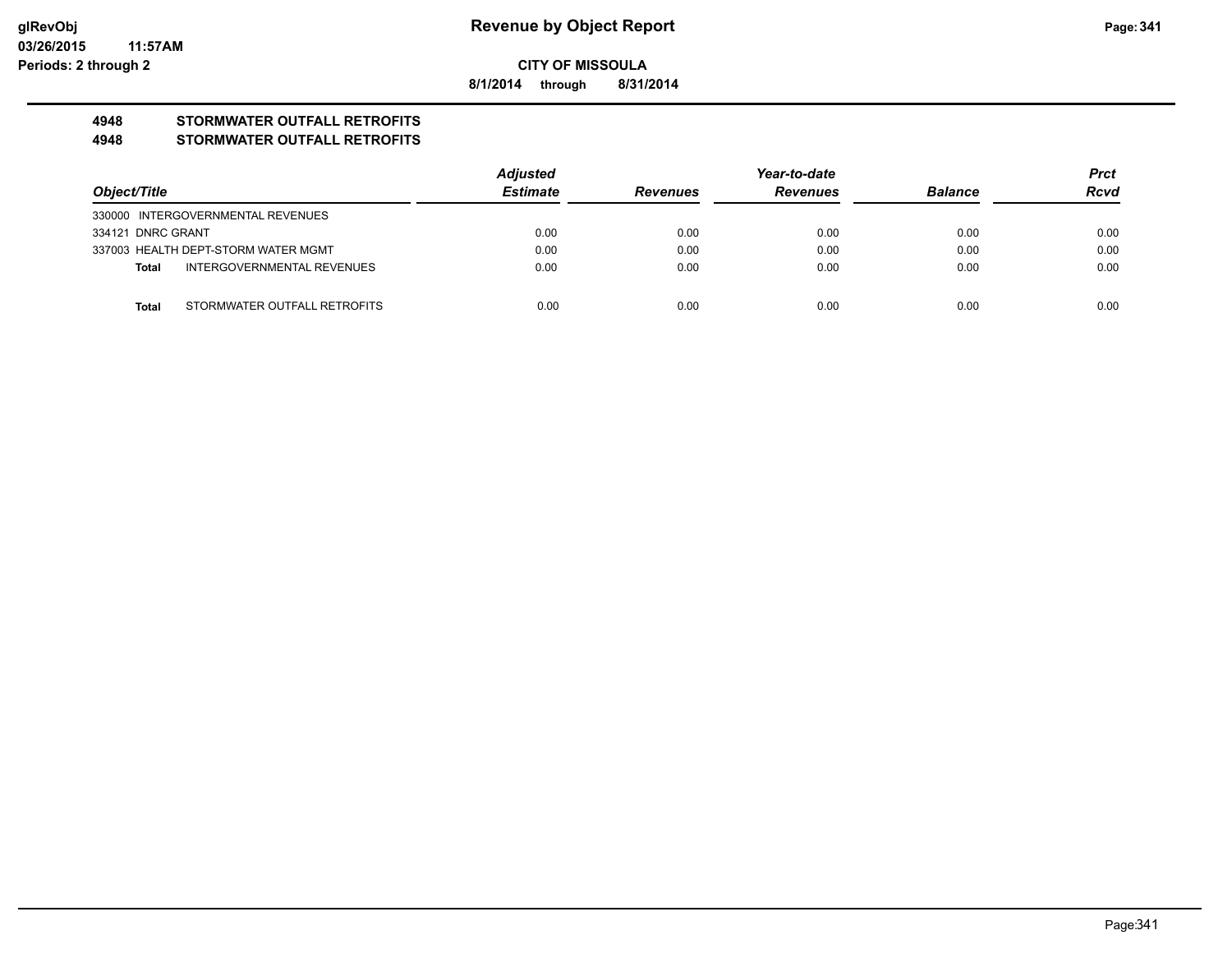**8/1/2014 through 8/31/2014**

#### **4948 STORMWATER OUTFALL RETROFITS**

| Object/Title                               | <b>Adjusted</b><br><b>Estimate</b> | <b>Revenues</b> | Year-to-date<br><b>Revenues</b> | <b>Balance</b> | <b>Prct</b><br><b>Rcvd</b> |
|--------------------------------------------|------------------------------------|-----------------|---------------------------------|----------------|----------------------------|
| 330000 INTERGOVERNMENTAL REVENUES          |                                    |                 |                                 |                |                            |
| 334121 DNRC GRANT                          | 0.00                               | 0.00            | 0.00                            | 0.00           | 0.00                       |
| 337003 HEALTH DEPT-STORM WATER MGMT        | 0.00                               | 0.00            | 0.00                            | 0.00           | 0.00                       |
| INTERGOVERNMENTAL REVENUES<br><b>Total</b> | 0.00                               | 0.00            | 0.00                            | 0.00           | 0.00                       |
|                                            |                                    |                 |                                 |                |                            |
| STORMWATER OUTFALL RETROFITS<br>Total      | 0.00                               | 0.00            | 0.00                            | 0.00           | 0.00                       |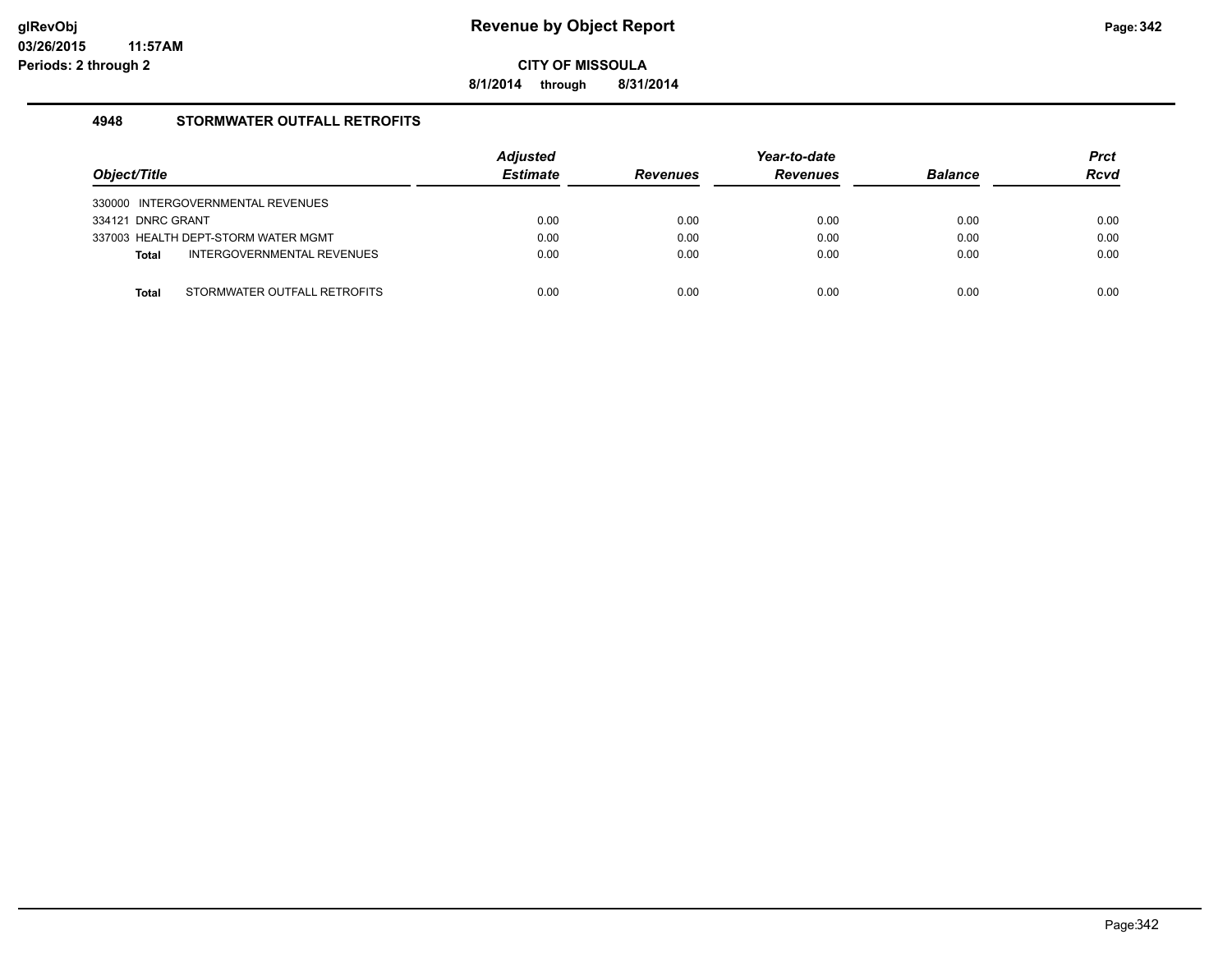**8/1/2014 through 8/31/2014**

#### **4990 ARRA ENHANCEMENTS**

**4990 ARRA ENHANCEMENTS**

|                                                           | <b>Adjusted</b> |                 | Year-to-date    |                | <b>Prct</b> |
|-----------------------------------------------------------|-----------------|-----------------|-----------------|----------------|-------------|
| Object/Title                                              | <b>Estimate</b> | <b>Revenues</b> | <b>Revenues</b> | <b>Balance</b> | <b>Rcvd</b> |
| 330000 INTERGOVERNMENTAL REVENUES                         |                 |                 |                 |                |             |
| 334990 ARRA FUNDING                                       | 0.00            | 0.00            | 0.00            | 0.00           | 0.00        |
| INTERGOVERNMENTAL REVENUES<br><b>Total</b>                | 0.00            | 0.00            | 0.00            | 0.00           | 0.00        |
| 370000 INVESTMENTS & ROYALTY EARNINGS                     |                 |                 |                 |                |             |
| 371010 INTEREST ON INVESTMENTS                            | 0.00            | 0.00            | 0.00            | 0.00           | 0.00        |
| <b>INVESTMENTS &amp; ROYALTY EARNINGS</b><br><b>Total</b> | 0.00            | 0.00            | 0.00            | 0.00           | 0.00        |
|                                                           |                 |                 |                 |                |             |
| ARRA ENHANCEMENTS<br><b>Total</b>                         | 0.00            | 0.00            | 0.00            | 0.00           | 0.00        |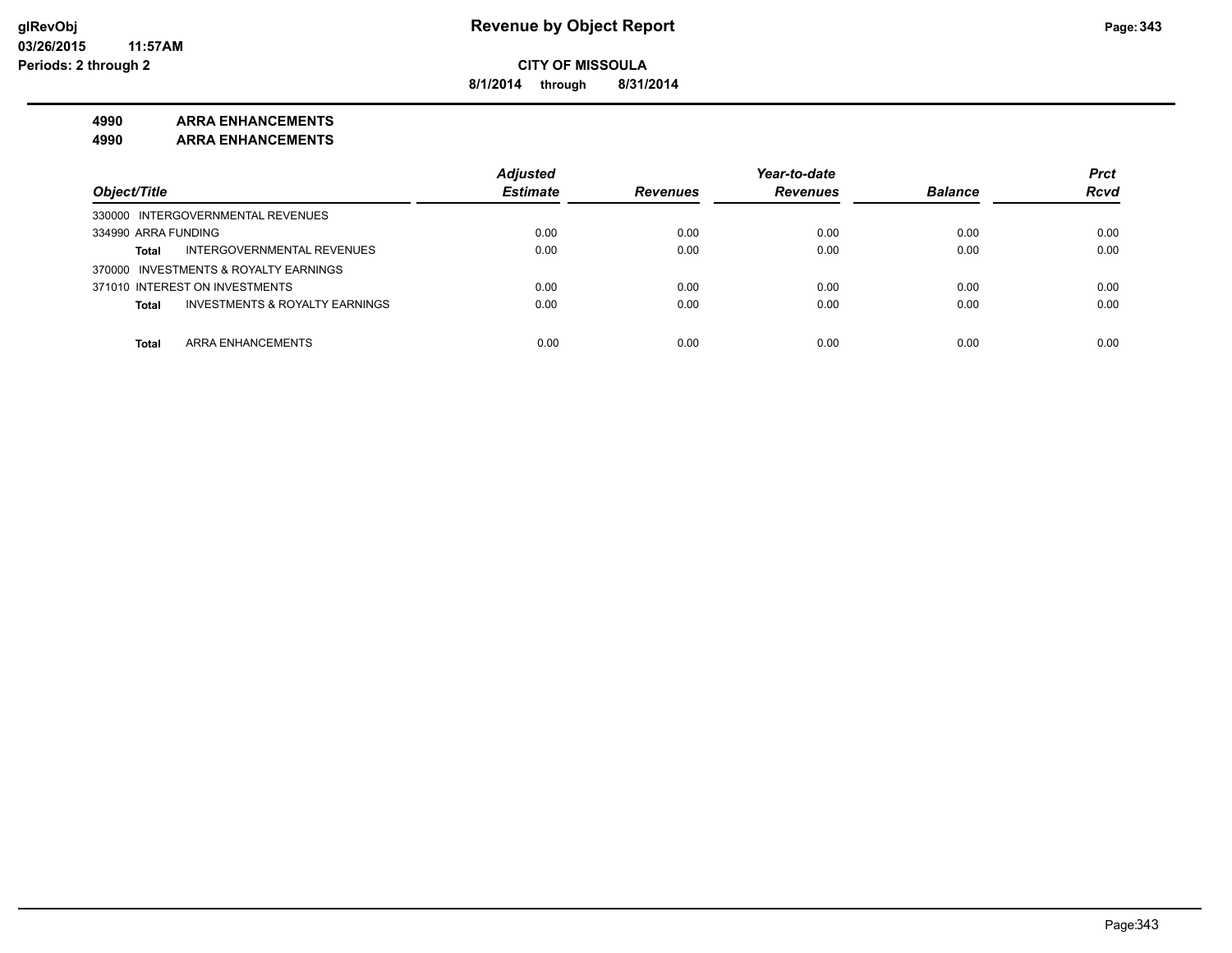**8/1/2014 through 8/31/2014**

#### **4990 ARRA ENHANCEMENTS**

| Object/Title                                   | <b>Adjusted</b><br><b>Estimate</b> | <b>Revenues</b> | Year-to-date<br><b>Revenues</b> | <b>Balance</b> | <b>Prct</b><br><b>Rcvd</b> |
|------------------------------------------------|------------------------------------|-----------------|---------------------------------|----------------|----------------------------|
| 330000 INTERGOVERNMENTAL REVENUES              |                                    |                 |                                 |                |                            |
| 334990 ARRA FUNDING                            | 0.00                               | 0.00            | 0.00                            | 0.00           | 0.00                       |
| INTERGOVERNMENTAL REVENUES<br>Total            | 0.00                               | 0.00            | 0.00                            | 0.00           | 0.00                       |
| 370000 INVESTMENTS & ROYALTY EARNINGS          |                                    |                 |                                 |                |                            |
| 371010 INTEREST ON INVESTMENTS                 | 0.00                               | 0.00            | 0.00                            | 0.00           | 0.00                       |
| INVESTMENTS & ROYALTY EARNINGS<br><b>Total</b> | 0.00                               | 0.00            | 0.00                            | 0.00           | 0.00                       |
|                                                |                                    |                 |                                 |                |                            |
| ARRA ENHANCEMENTS<br><b>Total</b>              | 0.00                               | 0.00            | 0.00                            | 0.00           | 0.00                       |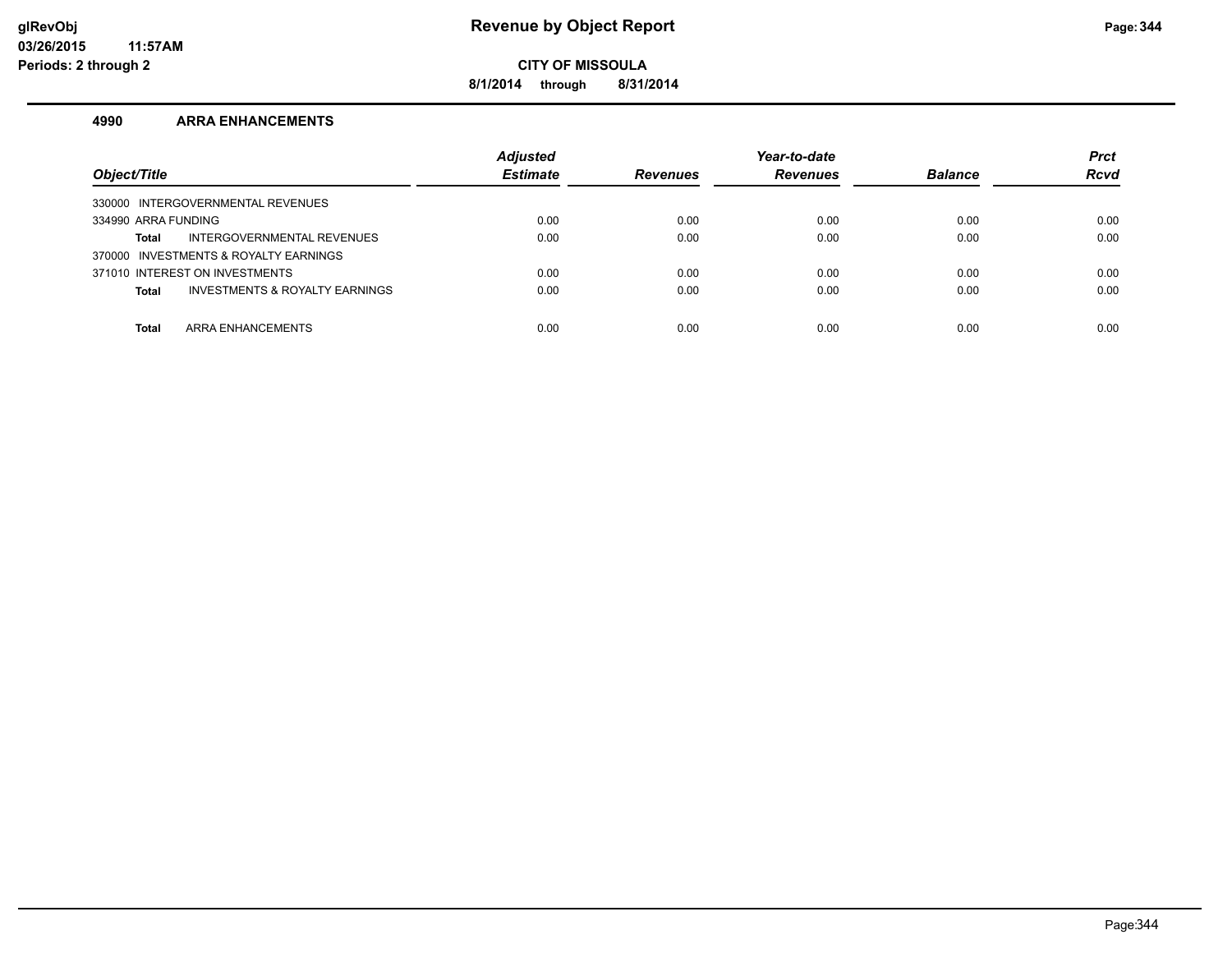**8/1/2014 through 8/31/2014**

#### **4991 ARRA HB645**

**4991 ARRA HB645**

|                                                           | <b>Adjusted</b> |                 | Year-to-date    |                | <b>Prct</b> |
|-----------------------------------------------------------|-----------------|-----------------|-----------------|----------------|-------------|
| Object/Title                                              | <b>Estimate</b> | <b>Revenues</b> | <b>Revenues</b> | <b>Balance</b> | <b>Rcvd</b> |
| INTERGOVERNMENTAL REVENUES<br>330000                      |                 |                 |                 |                |             |
| 334991 ARRA HB645 FUNDING                                 | 0.00            | 0.00            | 0.00            | 0.00           | 0.00        |
| 336023 STATE CONTRIB. - PERS                              | 0.00            | 0.00            | 0.00            | 0.00           | 0.00        |
| INTERGOVERNMENTAL REVENUES<br><b>Total</b>                | 0.00            | 0.00            | 0.00            | 0.00           | 0.00        |
| 340000 CHARGES FOR SERVICES                               |                 |                 |                 |                |             |
| 343005 NON-ARRA MOUNTAIN WATER CONTRACT                   | 0.00            | 0.00            | 0.00            | 0.00           | 0.00        |
| <b>CHARGES FOR SERVICES</b><br><b>Total</b>               | 0.00            | 0.00            | 0.00            | 0.00           | 0.00        |
| MISCELLANEOUS REVENUES<br>360000                          |                 |                 |                 |                |             |
| 360000 MISCELLANEOUS REVENUES                             | 0.00            | 0.00            | 0.00            | 0.00           | 0.00        |
| MISCELLANEOUS REVENUES<br><b>Total</b>                    | 0.00            | 0.00            | 0.00            | 0.00           | 0.00        |
| <b>INVESTMENTS &amp; ROYALTY EARNINGS</b><br>370000       |                 |                 |                 |                |             |
| 371010 INTEREST ON INVESTMENTS                            | 0.00            | 0.00            | 0.00            | 0.00           | 0.00        |
| <b>INVESTMENTS &amp; ROYALTY EARNINGS</b><br><b>Total</b> | 0.00            | 0.00            | 0.00            | 0.00           | 0.00        |
|                                                           |                 |                 |                 |                |             |
| ARRA HB645<br><b>Total</b>                                | 0.00            | 0.00            | 0.00            | 0.00           | 0.00        |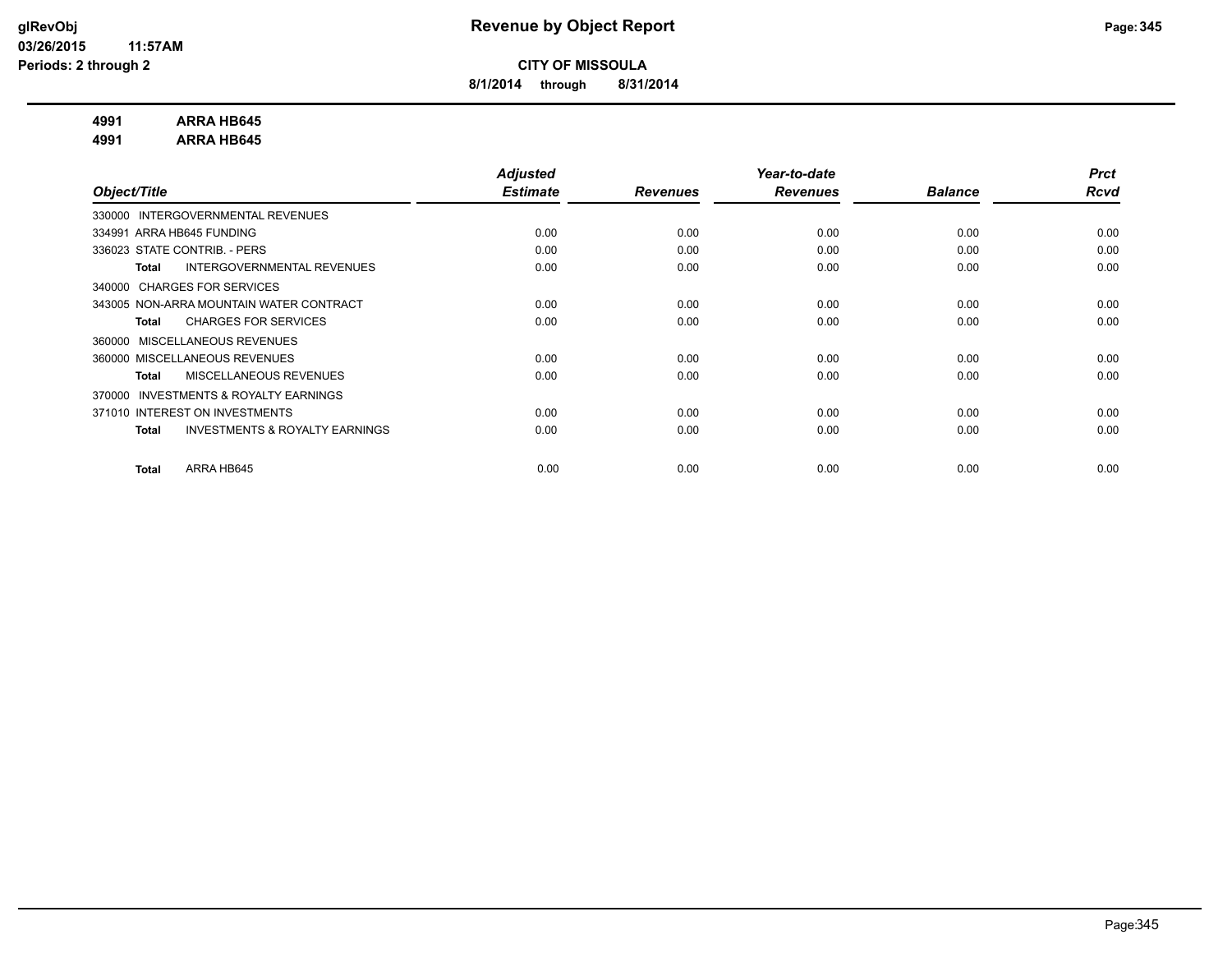**8/1/2014 through 8/31/2014**

#### **4991 ARRA HB645**

|      |                         |                         | <b>Balance</b>          | <b>Prct</b><br>Rcvd |
|------|-------------------------|-------------------------|-------------------------|---------------------|
|      |                         |                         |                         |                     |
|      |                         |                         |                         |                     |
| 0.00 | 0.00                    | 0.00                    | 0.00                    | 0.00                |
| 0.00 | 0.00                    | 0.00                    | 0.00                    | 0.00                |
| 0.00 | 0.00                    | 0.00                    | 0.00                    | 0.00                |
|      |                         |                         |                         |                     |
| 0.00 | 0.00                    | 0.00                    | 0.00                    | 0.00                |
| 0.00 | 0.00                    | 0.00                    | 0.00                    | 0.00                |
|      |                         |                         |                         |                     |
| 0.00 | 0.00                    | 0.00                    | 0.00                    | 0.00                |
| 0.00 | 0.00                    | 0.00                    | 0.00                    | 0.00                |
|      |                         |                         |                         |                     |
| 0.00 | 0.00                    | 0.00                    | 0.00                    | 0.00                |
| 0.00 | 0.00                    | 0.00                    | 0.00                    | 0.00                |
|      |                         |                         |                         | 0.00                |
|      | <b>Estimate</b><br>0.00 | <b>Revenues</b><br>0.00 | <b>Revenues</b><br>0.00 | 0.00                |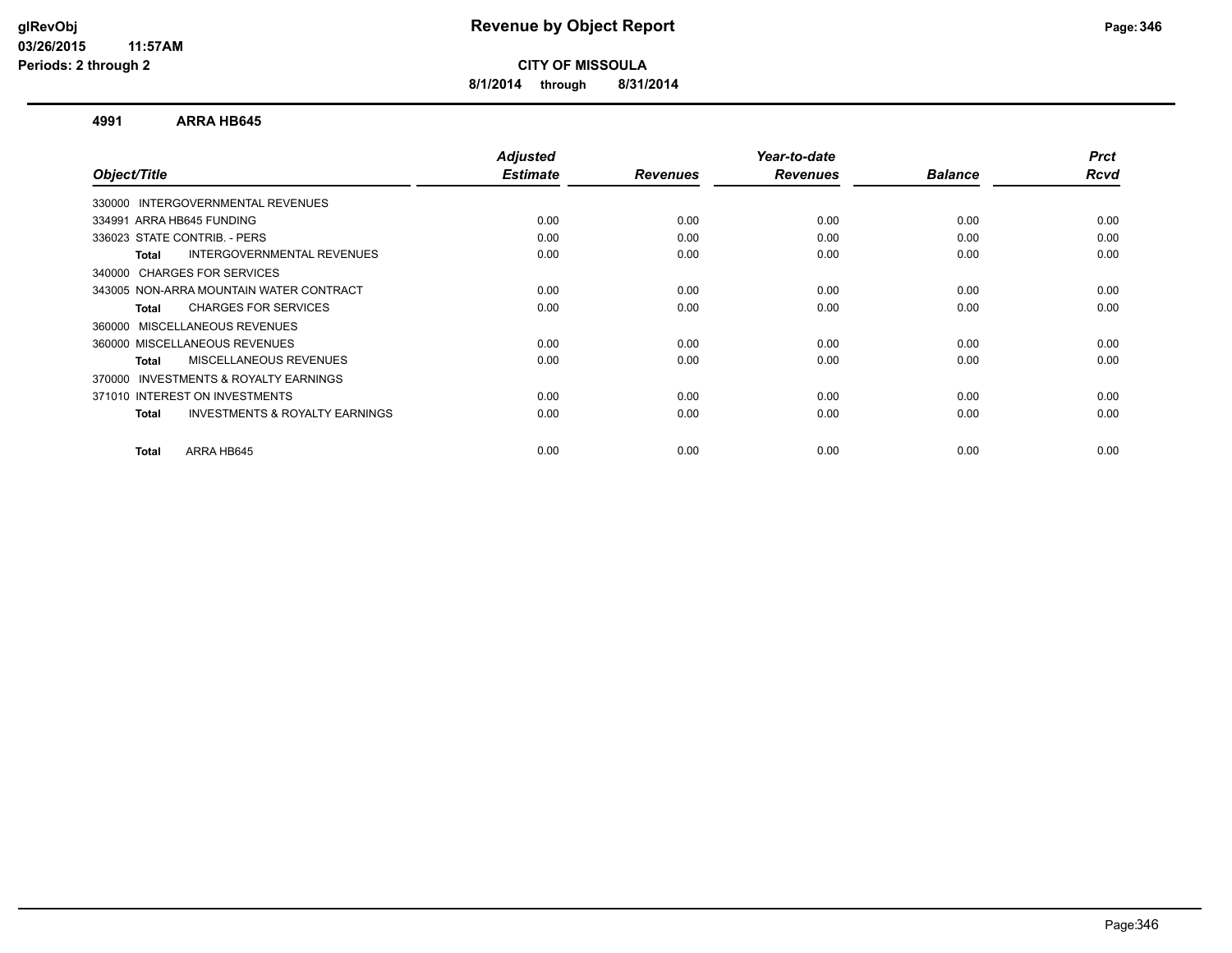**8/1/2014 through 8/31/2014**

#### **4992 WFL MILLER CREEK ROAD**

**4992 WFL MILLER CREEK ROAD**

|                                                           | <b>Adjusted</b> |                 | Year-to-date    |                | <b>Prct</b> |
|-----------------------------------------------------------|-----------------|-----------------|-----------------|----------------|-------------|
| Object/Title                                              | <b>Estimate</b> | <b>Revenues</b> | <b>Revenues</b> | <b>Balance</b> | <b>Rcvd</b> |
| 330000 INTERGOVERNMENTAL REVENUES                         |                 |                 |                 |                |             |
| 334990 ARRA FUNDING                                       | 0.00            | 0.00            | 0.00            | 0.00           | 0.00        |
| INTERGOVERNMENTAL REVENUES<br><b>Total</b>                | 0.00            | 0.00            | 0.00            | 0.00           | 0.00        |
| 370000 INVESTMENTS & ROYALTY EARNINGS                     |                 |                 |                 |                |             |
| 371010 INTEREST ON INVESTMENTS                            | 0.00            | 0.00            | 0.00            | 0.00           | 0.00        |
| <b>INVESTMENTS &amp; ROYALTY EARNINGS</b><br><b>Total</b> | 0.00            | 0.00            | 0.00            | 0.00           | 0.00        |
|                                                           |                 |                 |                 |                |             |
| WFL MILLER CREEK ROAD<br>Total                            | 0.00            | 0.00            | 0.00            | 0.00           | 0.00        |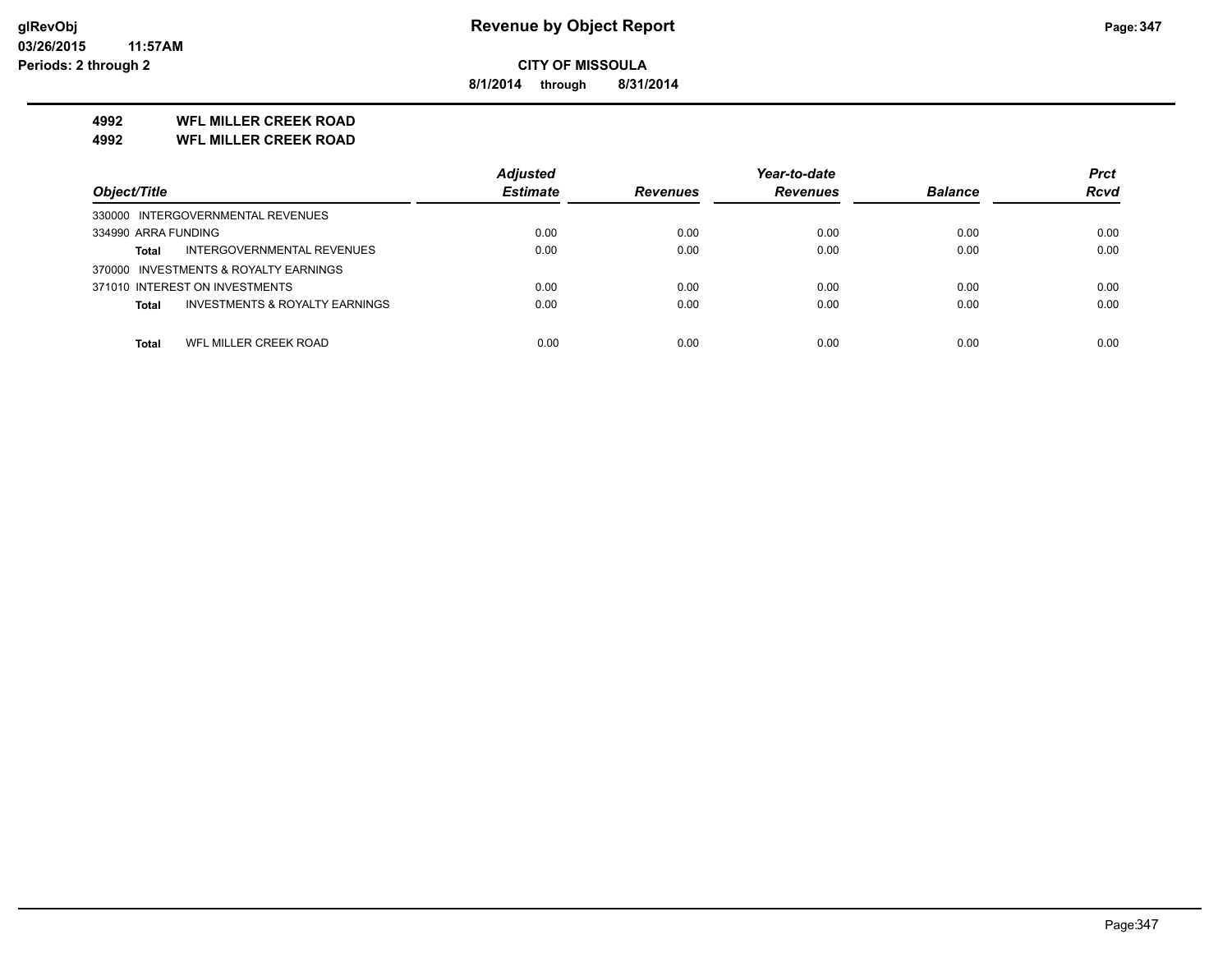**8/1/2014 through 8/31/2014**

#### **4992 WFL MILLER CREEK ROAD**

| Object/Title                                              | <b>Adjusted</b><br><b>Estimate</b> | <b>Revenues</b> | Year-to-date<br><b>Revenues</b> | <b>Balance</b> | <b>Prct</b><br><b>Rcvd</b> |
|-----------------------------------------------------------|------------------------------------|-----------------|---------------------------------|----------------|----------------------------|
| 330000 INTERGOVERNMENTAL REVENUES                         |                                    |                 |                                 |                |                            |
| 334990 ARRA FUNDING                                       | 0.00                               | 0.00            | 0.00                            | 0.00           | 0.00                       |
| INTERGOVERNMENTAL REVENUES<br>Total                       | 0.00                               | 0.00            | 0.00                            | 0.00           | 0.00                       |
| 370000 INVESTMENTS & ROYALTY EARNINGS                     |                                    |                 |                                 |                |                            |
| 371010 INTEREST ON INVESTMENTS                            | 0.00                               | 0.00            | 0.00                            | 0.00           | 0.00                       |
| <b>INVESTMENTS &amp; ROYALTY EARNINGS</b><br><b>Total</b> | 0.00                               | 0.00            | 0.00                            | 0.00           | 0.00                       |
|                                                           |                                    |                 |                                 |                |                            |
| WFL MILLER CREEK ROAD<br><b>Total</b>                     | 0.00                               | 0.00            | 0.00                            | 0.00           | 0.00                       |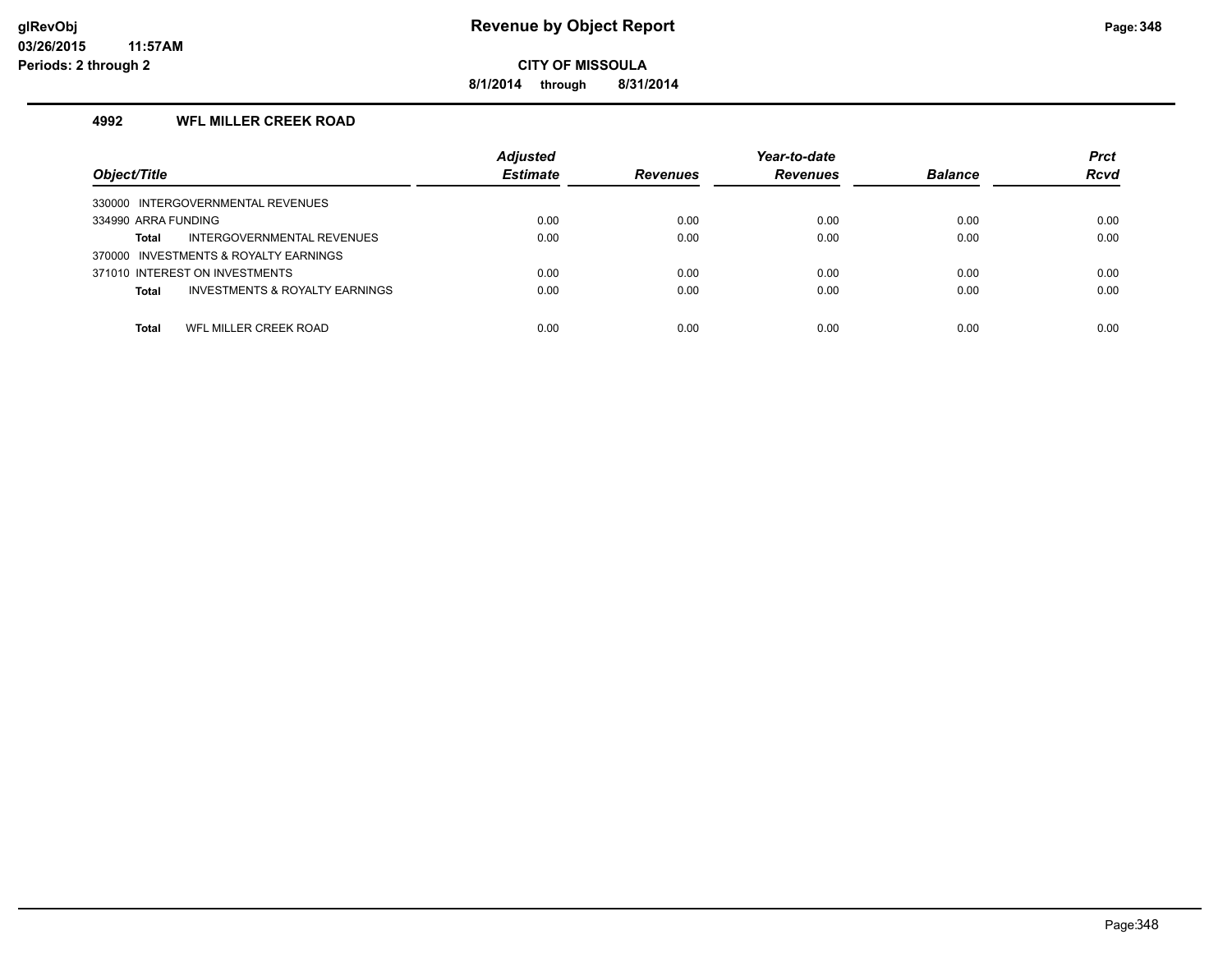**8/1/2014 through 8/31/2014**

**4993 WESTERN FEDERAL LANDS**

**4993 WESTERN FEDERAL LANDS**

|                                              | <b>Adjusted</b> |                 | Year-to-date    |                | <b>Prct</b> |
|----------------------------------------------|-----------------|-----------------|-----------------|----------------|-------------|
| Object/Title                                 | <b>Estimate</b> | <b>Revenues</b> | <b>Revenues</b> | <b>Balance</b> | <b>Rcvd</b> |
| 330000 INTERGOVERNMENTAL REVENUES            |                 |                 |                 |                |             |
| 331005 WESTERN FEDERAL LANDS GRANT           | 0.00            | 0.00            | 0.00            | 0.00           | 0.00        |
| 334125 FWP GRANT                             | 0.00            | 0.00            | 0.00            | 0.00           | 0.00        |
| INTERGOVERNMENTAL REVENUES<br>Total          | 0.00            | 0.00            | 0.00            | 0.00           | 0.00        |
| 360000 MISCELLANEOUS REVENUES                |                 |                 |                 |                |             |
| 365010 FRIENDS OF MISSOULA PARKS DONATION    | 0.00            | 0.00            | 0.00            | 0.00           | 0.00        |
| MISCELLANEOUS REVENUES<br>Total              | 0.00            | 0.00            | 0.00            | 0.00           | 0.00        |
| 370000 INVESTMENTS & ROYALTY EARNINGS        |                 |                 |                 |                |             |
| 371010 INTEREST ON INVESTMENTS               | 0.00            | 0.00            | 0.00            | 0.00           | 0.00        |
| INVESTMENTS & ROYALTY EARNINGS<br>Total      | 0.00            | 0.00            | 0.00            | 0.00           | 0.00        |
| <b>WESTERN FEDERAL LANDS</b><br><b>Total</b> | 0.00            | 0.00            | 0.00            | 0.00           | 0.00        |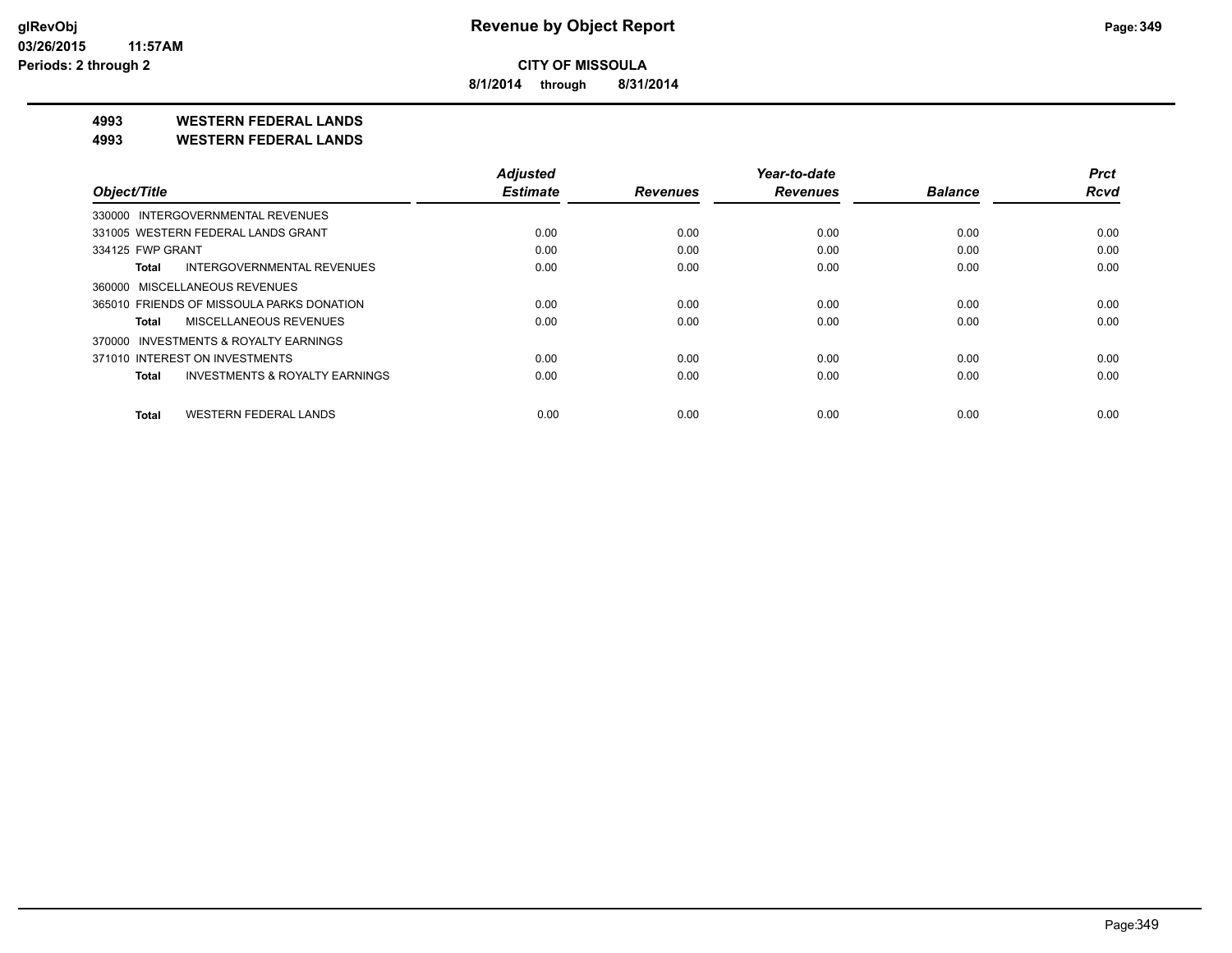**8/1/2014 through 8/31/2014**

#### **4993 WESTERN FEDERAL LANDS**

|                                                    | <b>Adjusted</b> |                 | Year-to-date    |                | <b>Prct</b> |
|----------------------------------------------------|-----------------|-----------------|-----------------|----------------|-------------|
| Object/Title                                       | <b>Estimate</b> | <b>Revenues</b> | <b>Revenues</b> | <b>Balance</b> | <b>Rcvd</b> |
| 330000 INTERGOVERNMENTAL REVENUES                  |                 |                 |                 |                |             |
| 331005 WESTERN FEDERAL LANDS GRANT                 | 0.00            | 0.00            | 0.00            | 0.00           | 0.00        |
| 334125 FWP GRANT                                   | 0.00            | 0.00            | 0.00            | 0.00           | 0.00        |
| INTERGOVERNMENTAL REVENUES<br><b>Total</b>         | 0.00            | 0.00            | 0.00            | 0.00           | 0.00        |
| 360000 MISCELLANEOUS REVENUES                      |                 |                 |                 |                |             |
| 365010 FRIENDS OF MISSOULA PARKS DONATION          | 0.00            | 0.00            | 0.00            | 0.00           | 0.00        |
| MISCELLANEOUS REVENUES<br>Total                    | 0.00            | 0.00            | 0.00            | 0.00           | 0.00        |
| 370000 INVESTMENTS & ROYALTY EARNINGS              |                 |                 |                 |                |             |
| 371010 INTEREST ON INVESTMENTS                     | 0.00            | 0.00            | 0.00            | 0.00           | 0.00        |
| <b>INVESTMENTS &amp; ROYALTY EARNINGS</b><br>Total | 0.00            | 0.00            | 0.00            | 0.00           | 0.00        |
|                                                    |                 |                 |                 |                |             |
| <b>WESTERN FEDERAL LANDS</b><br><b>Total</b>       | 0.00            | 0.00            | 0.00            | 0.00           | 0.00        |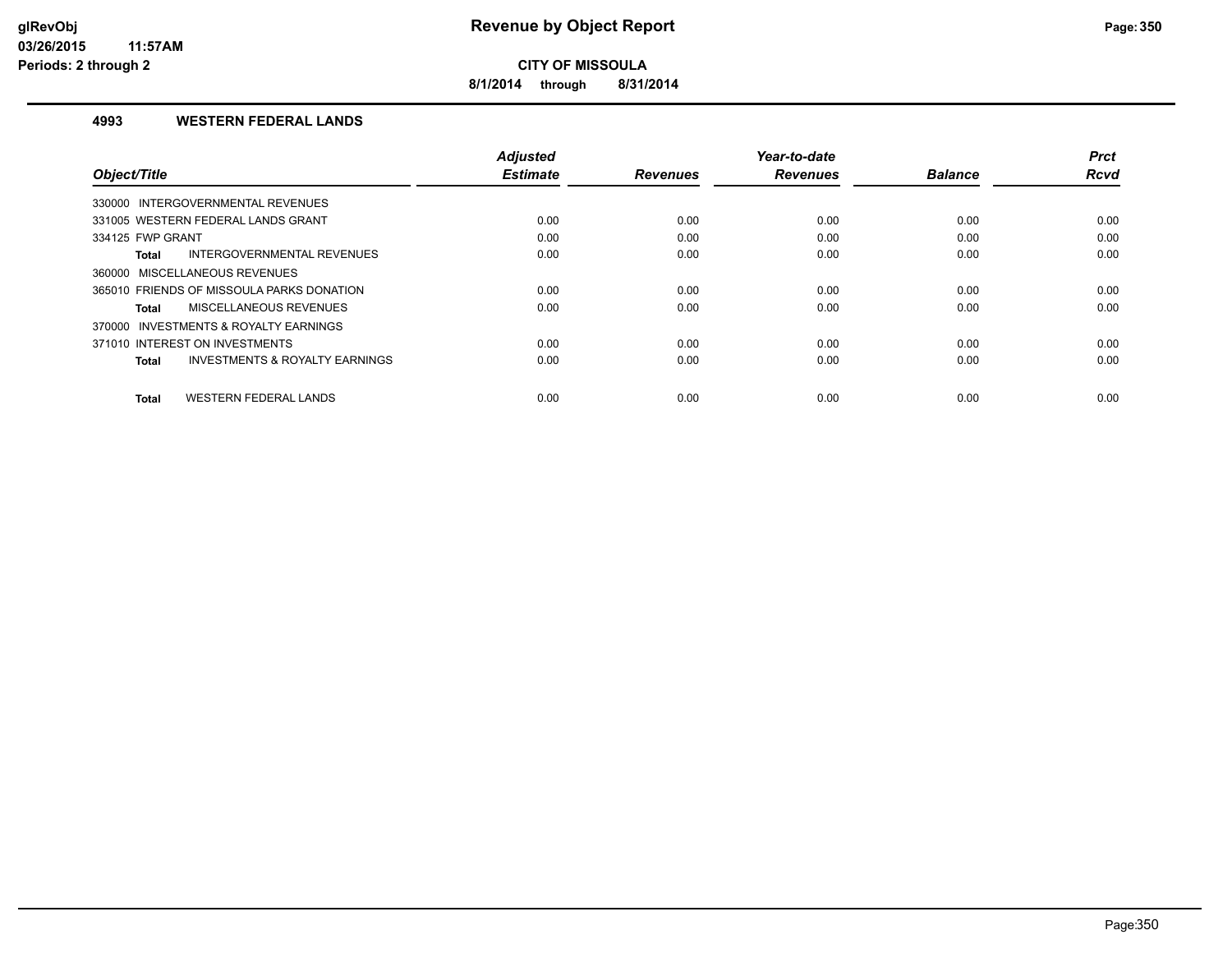**8/1/2014 through 8/31/2014**

**5020 CIVIC STADIUM**

**5020 CIVIC STADIUM**

|                                                           | <b>Adjusted</b> |                 | Year-to-date    |                | <b>Prct</b> |
|-----------------------------------------------------------|-----------------|-----------------|-----------------|----------------|-------------|
| Object/Title                                              | <b>Estimate</b> | <b>Revenues</b> | <b>Revenues</b> | <b>Balance</b> | <b>Rcvd</b> |
| 330000 INTERGOVERNMENTAL REVENUES                         |                 |                 |                 |                |             |
| 336023 STATE CONTRIB. - PERS                              | 0.00            | 0.00            | 0.00            | 0.00           | 0.00        |
| <b>INTERGOVERNMENTAL REVENUES</b><br>Total                | 0.00            | 0.00            | 0.00            | 0.00           | 0.00        |
| 360000 MISCELLANEOUS REVENUES                             |                 |                 |                 |                |             |
| 360010 MISCELLANEOUS                                      | 0.00            | 0.00            | 0.00            | 0.00           | 0.00        |
| 361010 RENTAL REVENUE                                     | 120,000.00      | 0.00            | 0.00            | 120,000.00     | 0.00        |
| 362003 US BANK FEE REIMBURSEMENT                          | 0.00            | 0.00            | 0.00            | 0.00           | 0.00        |
| 365030 DONATIONS STADIUM R&D                              | 0.00            | 0.00            | 0.00            | 0.00           | 0.00        |
| <b>MISCELLANEOUS REVENUES</b><br><b>Total</b>             | 120,000.00      | 0.00            | 0.00            | 120,000.00     | 0.00        |
| 370000 INVESTMENTS & ROYALTY EARNINGS                     |                 |                 |                 |                |             |
| 371010 INTEREST ON INVESTMENTS                            | 0.00            | 0.00            | 0.00            | 0.00           | 0.00        |
| <b>INVESTMENTS &amp; ROYALTY EARNINGS</b><br><b>Total</b> | 0.00            | 0.00            | 0.00            | 0.00           | 0.00        |
| OTHER FINANCING SOURCES<br>380000                         |                 |                 |                 |                |             |
| 383000 OPERATING TRANSFERS                                | 0.00            | 0.00            | 0.00            | 0.00           | 0.00        |
| 383400 CAPITAL CONTRIBUTION                               | 0.00            | 0.00            | 0.00            | 0.00           | 0.00        |
| OTHER FINANCING SOURCES<br><b>Total</b>                   | 0.00            | 0.00            | 0.00            | 0.00           | 0.00        |
|                                                           |                 |                 |                 |                |             |
| <b>CIVIC STADIUM</b><br><b>Total</b>                      | 120,000.00      | 0.00            | 0.00            | 120,000.00     | 0.00        |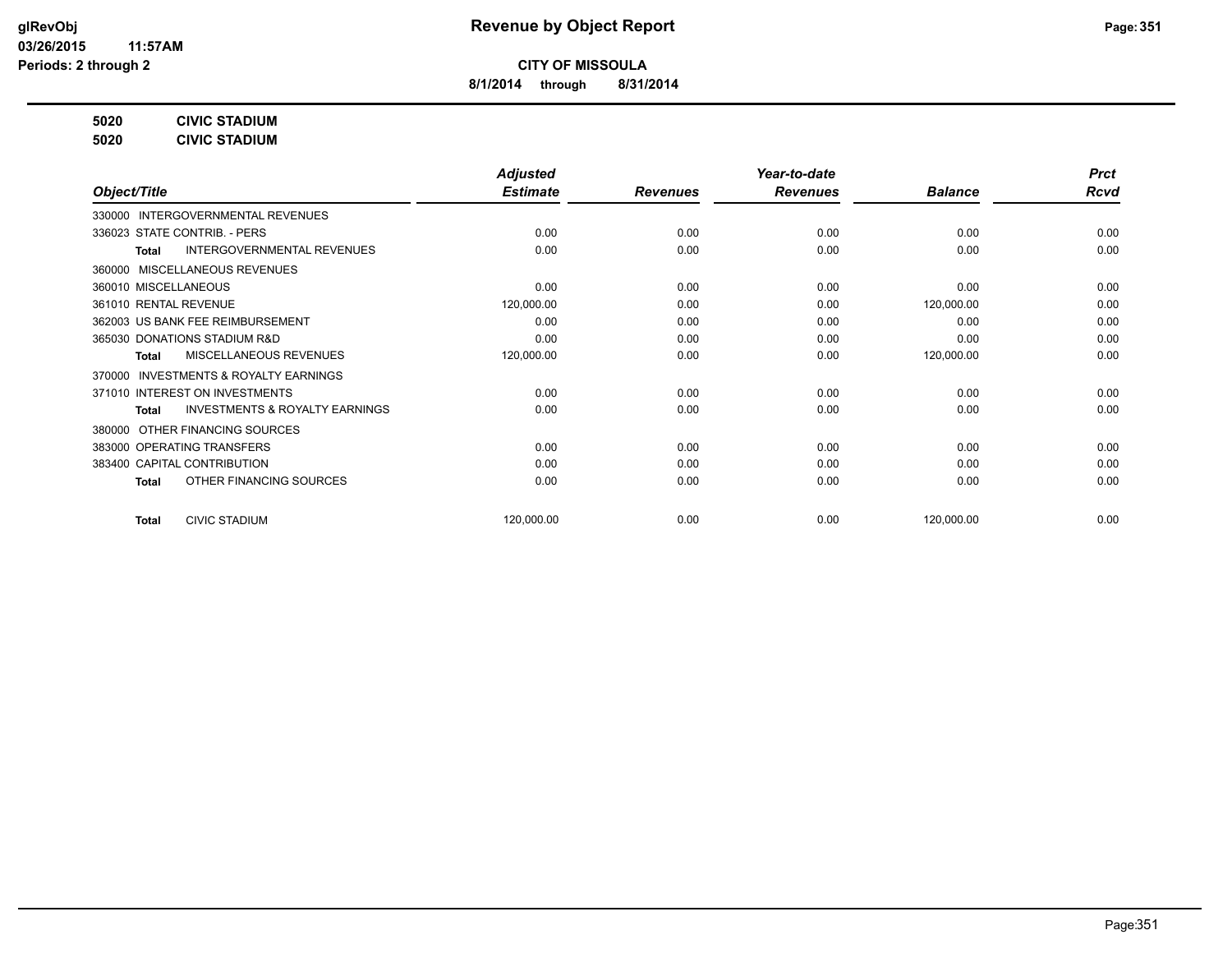**8/1/2014 through 8/31/2014**

#### **5020 CIVIC STADIUM**

|                                                    | <b>Adjusted</b> |                 | Year-to-date    |                | <b>Prct</b> |
|----------------------------------------------------|-----------------|-----------------|-----------------|----------------|-------------|
| Object/Title                                       | <b>Estimate</b> | <b>Revenues</b> | <b>Revenues</b> | <b>Balance</b> | <b>Rcvd</b> |
| 330000 INTERGOVERNMENTAL REVENUES                  |                 |                 |                 |                |             |
| 336023 STATE CONTRIB. - PERS                       | 0.00            | 0.00            | 0.00            | 0.00           | 0.00        |
| <b>INTERGOVERNMENTAL REVENUES</b><br>Total         | 0.00            | 0.00            | 0.00            | 0.00           | 0.00        |
| 360000 MISCELLANEOUS REVENUES                      |                 |                 |                 |                |             |
| 360010 MISCELLANEOUS                               | 0.00            | 0.00            | 0.00            | 0.00           | 0.00        |
| 361010 RENTAL REVENUE                              | 120,000.00      | 0.00            | 0.00            | 120,000.00     | 0.00        |
| 362003 US BANK FEE REIMBURSEMENT                   | 0.00            | 0.00            | 0.00            | 0.00           | 0.00        |
| 365030 DONATIONS STADIUM R&D                       | 0.00            | 0.00            | 0.00            | 0.00           | 0.00        |
| <b>MISCELLANEOUS REVENUES</b><br>Total             | 120,000.00      | 0.00            | 0.00            | 120,000.00     | 0.00        |
| 370000 INVESTMENTS & ROYALTY EARNINGS              |                 |                 |                 |                |             |
| 371010 INTEREST ON INVESTMENTS                     | 0.00            | 0.00            | 0.00            | 0.00           | 0.00        |
| <b>INVESTMENTS &amp; ROYALTY EARNINGS</b><br>Total | 0.00            | 0.00            | 0.00            | 0.00           | 0.00        |
| OTHER FINANCING SOURCES<br>380000                  |                 |                 |                 |                |             |
| 383000 OPERATING TRANSFERS                         | 0.00            | 0.00            | 0.00            | 0.00           | 0.00        |
| 383400 CAPITAL CONTRIBUTION                        | 0.00            | 0.00            | 0.00            | 0.00           | 0.00        |
| OTHER FINANCING SOURCES<br><b>Total</b>            | 0.00            | 0.00            | 0.00            | 0.00           | 0.00        |
| <b>CIVIC STADIUM</b><br><b>Total</b>               | 120,000.00      | 0.00            | 0.00            | 120,000.00     | 0.00        |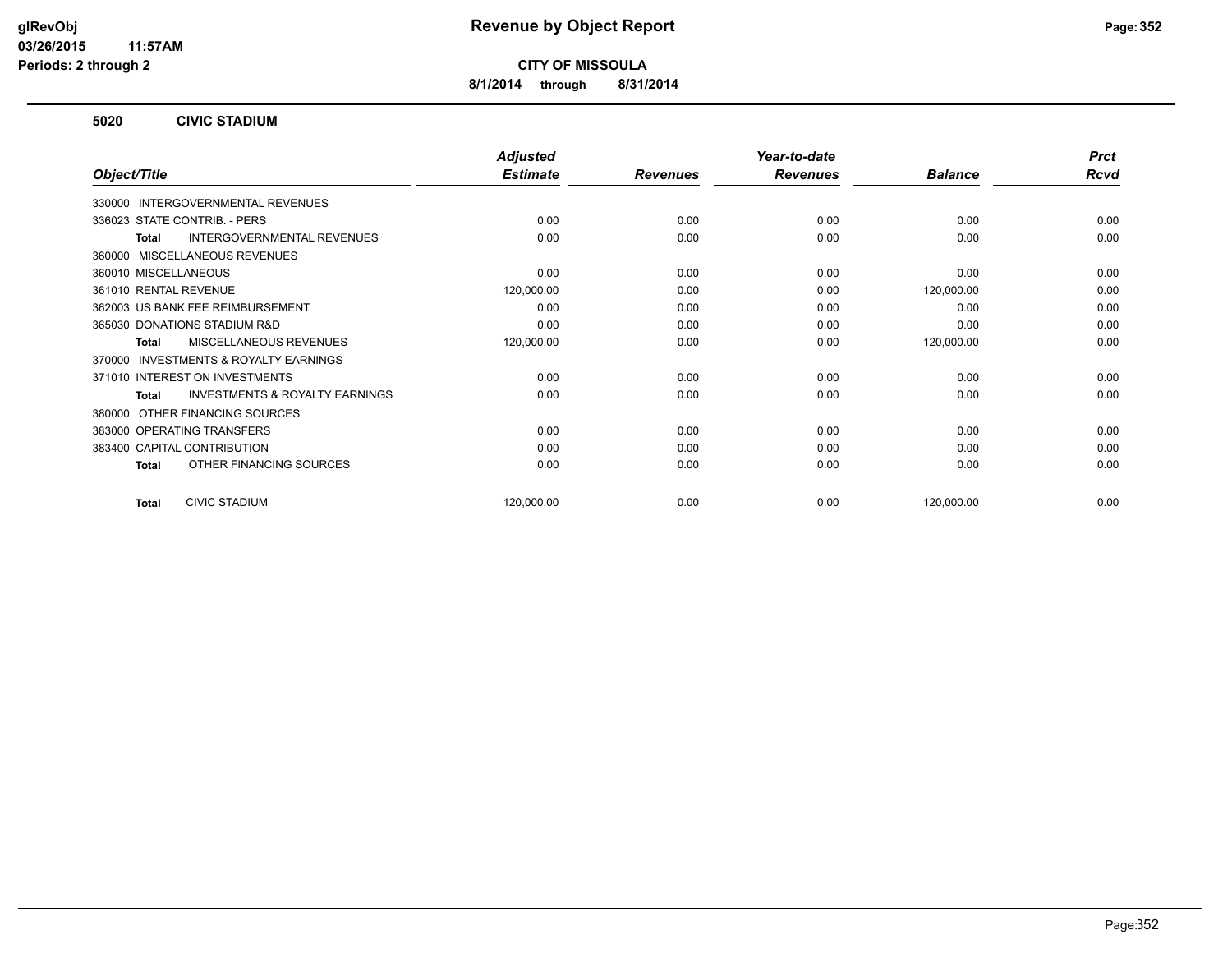**8/1/2014 through 8/31/2014**

### **5310 SEWER OPERATING BUDGET FUND**

#### **5310 SEWER OPERATING BUDGET FUND**

|                                                    | <b>Adjusted</b> |                 | Year-to-date    |                | <b>Prct</b> |
|----------------------------------------------------|-----------------|-----------------|-----------------|----------------|-------------|
| Object/Title                                       | <b>Estimate</b> | <b>Revenues</b> | <b>Revenues</b> | <b>Balance</b> | <b>Rcvd</b> |
| 320000 LICENSES & PERMITS                          |                 |                 |                 |                |             |
| 323027 HAULER PERMITS                              | 0.00            | 0.00            | 0.00            | 0.00           | 0.00        |
| <b>LICENSES &amp; PERMITS</b><br><b>Total</b>      | 0.00            | 0.00            | 0.00            | 0.00           | 0.00        |
| 330000 INTERGOVERNMENTAL REVENUES                  |                 |                 |                 |                |             |
| 334071 DEQ/RIVER WATER SAMPLING                    | 0.00            | 0.00            | 0.00            | 0.00           | 0.00        |
| 336023 STATE CONTRIB. - PERS                       | 0.00            | 135.40          | 177.42          | $-177.42$      | 0.00        |
| <b>INTERGOVERNMENTAL REVENUES</b><br><b>Total</b>  | 0.00            | 135.40          | 177.42          | $-177.42$      | 0.00        |
| 340000 CHARGES FOR SERVICES                        |                 |                 |                 |                |             |
| 343031 SEWER SERVICE CHARGES                       | 0.00            | 0.00            | 0.00            | 0.00           | 0.00        |
| 343032 SEWER INSTALLATION CHARGES                  | 76,000.00       | 0.00            | 0.00            | 76,000.00      | 0.00        |
| 343035 SALE OF SEWER MATERIALS AND SUPPLIES        | 0.00            | 0.00            | 0.00            | 0.00           | 0.00        |
| 343039 DISPOSAL FEES                               | 0.00            | 3,258.08        | 3,258.08        | $-3,258.08$    | 0.00        |
| <b>CHARGES FOR SERVICES</b><br><b>Total</b>        | 76,000.00       | 3,258.08        | 3,258.08        | 72,741.92      | 4.29        |
| 360000 MISCELLANEOUS REVENUES                      |                 |                 |                 |                |             |
| 360010 MISCELLANEOUS                               | 0.00            | 0.00            | 0.00            | 0.00           | 0.00        |
| 360030 CONTRIBUTIONS FROM PROPERTY OWNERS          | 0.00            | 0.00            | 0.00            | 0.00           | 0.00        |
| 363040 PENALTY AND INTEREST                        | 0.00            | 69.41           | 69.41           | $-69.41$       | 0.00        |
| 364012 SALE OF SURPLUS PROPERTY                    | 0.00            | 0.00            | 0.00            | 0.00           | 0.00        |
| MISCELLANEOUS REVENUES<br>Total                    | 0.00            | 69.41           | 69.41           | $-69.41$       | 0.00        |
| 370000 INVESTMENTS & ROYALTY EARNINGS              |                 |                 |                 |                |             |
| 371010 INTEREST ON INVESTMENTS                     | 0.00            | 0.00            | 0.00            | 0.00           | 0.00        |
| 371020 GAIN/LOSS IN MARKET VALUE OF INVESTMENTS    | 0.00            | 0.00            | 0.00            | 0.00           | 0.00        |
| <b>INVESTMENTS &amp; ROYALTY EARNINGS</b><br>Total | 0.00            | 0.00            | 0.00            | 0.00           | 0.00        |
| 380000 OTHER FINANCING SOURCES                     |                 |                 |                 |                |             |
| 381090 PROCEEDS FROM CAPITAL LEASE                 | 0.00            | 0.00            | 0.00            | 0.00           | 0.00        |
| 382010 SALE OF FIXED ASSETS                        | 0.00            | 0.00            | 0.00            | 0.00           | 0.00        |
| 383024 TRANS FR SEWER CLEARING                     | 4,458,965.00    | 0.00            | 0.00            | 4,458,965.00   | 0.00        |
| OTHER FINANCING SOURCES<br><b>Total</b>            | 4,458,965.00    | 0.00            | 0.00            | 4,458,965.00   | 0.00        |
| SEWER OPERATING BUDGET FUND<br>Total               | 4.534.965.00    | 3.462.89        | 3.504.91        | 4.531.460.09   | 0.08        |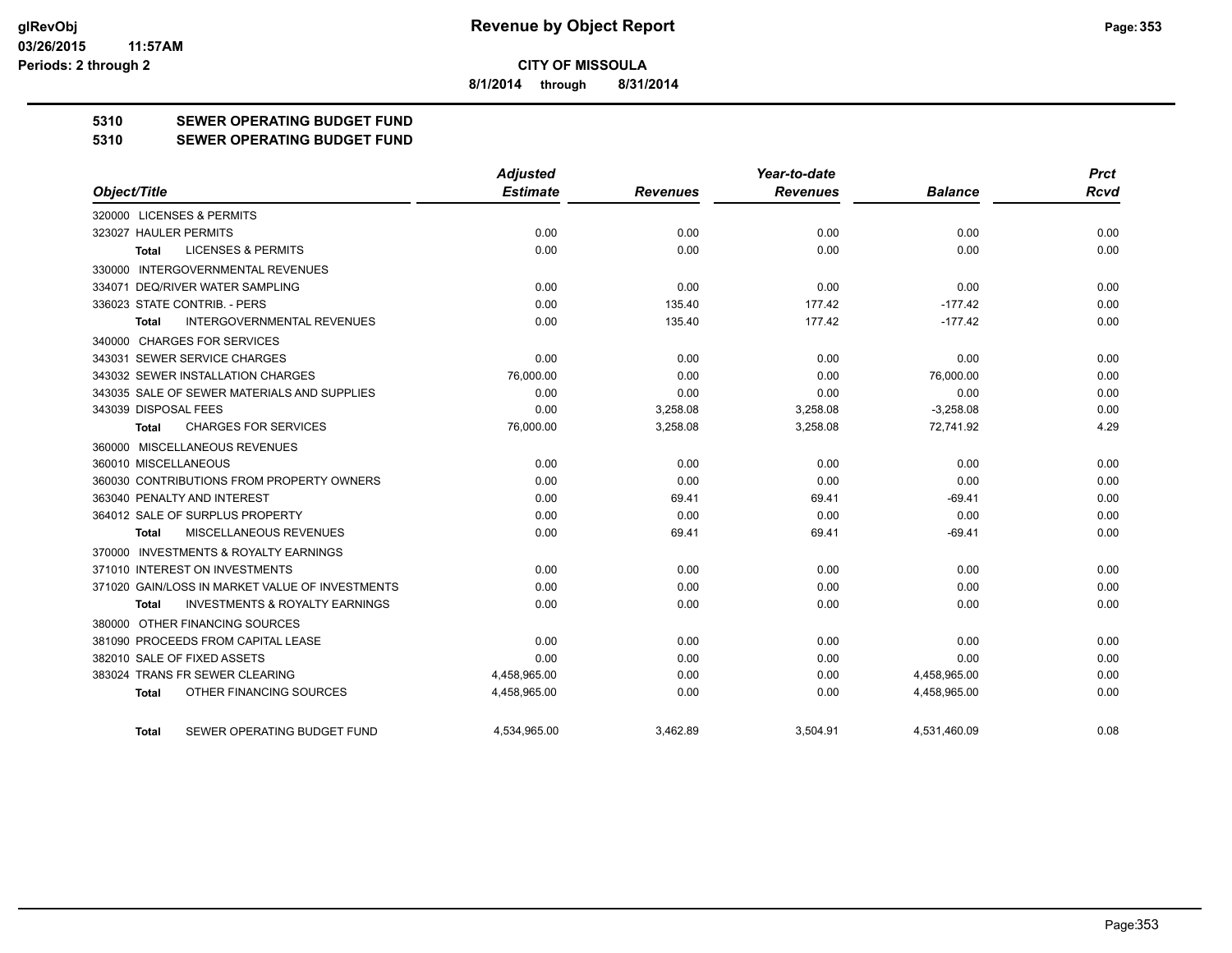**8/1/2014 through 8/31/2014**

#### **5310 SEWER OPERATING BUDGET FUND**

| Object/Title                                              | <b>Adjusted</b><br><b>Estimate</b> | <b>Revenues</b> | Year-to-date<br><b>Revenues</b> | <b>Balance</b> | <b>Prct</b><br><b>Rcvd</b> |
|-----------------------------------------------------------|------------------------------------|-----------------|---------------------------------|----------------|----------------------------|
|                                                           |                                    |                 |                                 |                |                            |
| 320000 LICENSES & PERMITS                                 |                                    |                 |                                 |                |                            |
| 323027 HAULER PERMITS                                     | 0.00                               | 0.00            | 0.00                            | 0.00           | 0.00                       |
| <b>LICENSES &amp; PERMITS</b><br><b>Total</b>             | 0.00                               | 0.00            | 0.00                            | 0.00           | 0.00                       |
| 330000 INTERGOVERNMENTAL REVENUES                         |                                    |                 |                                 |                |                            |
| 334071 DEQ/RIVER WATER SAMPLING                           | 0.00                               | 0.00            | 0.00                            | 0.00           | 0.00                       |
| 336023 STATE CONTRIB. - PERS                              | 0.00                               | 135.40          | 177.42                          | $-177.42$      | 0.00                       |
| INTERGOVERNMENTAL REVENUES<br><b>Total</b>                | 0.00                               | 135.40          | 177.42                          | $-177.42$      | 0.00                       |
| 340000 CHARGES FOR SERVICES                               |                                    |                 |                                 |                |                            |
| 343031 SEWER SERVICE CHARGES                              | 0.00                               | 0.00            | 0.00                            | 0.00           | 0.00                       |
| 343032 SEWER INSTALLATION CHARGES                         | 76,000.00                          | 0.00            | 0.00                            | 76,000.00      | 0.00                       |
| 343035 SALE OF SEWER MATERIALS AND SUPPLIES               | 0.00                               | 0.00            | 0.00                            | 0.00           | 0.00                       |
| 343039 DISPOSAL FEES                                      | 0.00                               | 3,258.08        | 3,258.08                        | $-3,258.08$    | 0.00                       |
| <b>CHARGES FOR SERVICES</b><br><b>Total</b>               | 76,000.00                          | 3,258.08        | 3,258.08                        | 72,741.92      | 4.29                       |
| 360000 MISCELLANEOUS REVENUES                             |                                    |                 |                                 |                |                            |
| 360010 MISCELLANEOUS                                      | 0.00                               | 0.00            | 0.00                            | 0.00           | 0.00                       |
| 360030 CONTRIBUTIONS FROM PROPERTY OWNERS                 | 0.00                               | 0.00            | 0.00                            | 0.00           | 0.00                       |
| 363040 PENALTY AND INTEREST                               | 0.00                               | 69.41           | 69.41                           | $-69.41$       | 0.00                       |
| 364012 SALE OF SURPLUS PROPERTY                           | 0.00                               | 0.00            | 0.00                            | 0.00           | 0.00                       |
| MISCELLANEOUS REVENUES<br><b>Total</b>                    | 0.00                               | 69.41           | 69.41                           | $-69.41$       | 0.00                       |
| 370000 INVESTMENTS & ROYALTY EARNINGS                     |                                    |                 |                                 |                |                            |
| 371010 INTEREST ON INVESTMENTS                            | 0.00                               | 0.00            | 0.00                            | 0.00           | 0.00                       |
| 371020 GAIN/LOSS IN MARKET VALUE OF INVESTMENT            | 0.00                               | 0.00            | 0.00                            | 0.00           | 0.00                       |
| <b>INVESTMENTS &amp; ROYALTY EARNINGS</b><br><b>Total</b> | 0.00                               | 0.00            | 0.00                            | 0.00           | 0.00                       |
| 380000 OTHER FINANCING SOURCES                            |                                    |                 |                                 |                |                            |
| 381090 PROCEEDS FROM CAPITAL LEASE                        | 0.00                               | 0.00            | 0.00                            | 0.00           | 0.00                       |
| 382010 SALE OF FIXED ASSETS                               | 0.00                               | 0.00            | 0.00                            | 0.00           | 0.00                       |
| 383024 TRANS FR SEWER CLEARING                            | 4,458,965.00                       | 0.00            | 0.00                            | 4,458,965.00   | 0.00                       |
| OTHER FINANCING SOURCES<br><b>Total</b>                   | 4,458,965.00                       | 0.00            | 0.00                            | 4,458,965.00   | 0.00                       |
| SEWER OPERATING BUDGET FUND<br><b>Total</b>               | 4,534,965.00                       | 3,462.89        | 3,504.91                        | 4,531,460.09   | 0.08                       |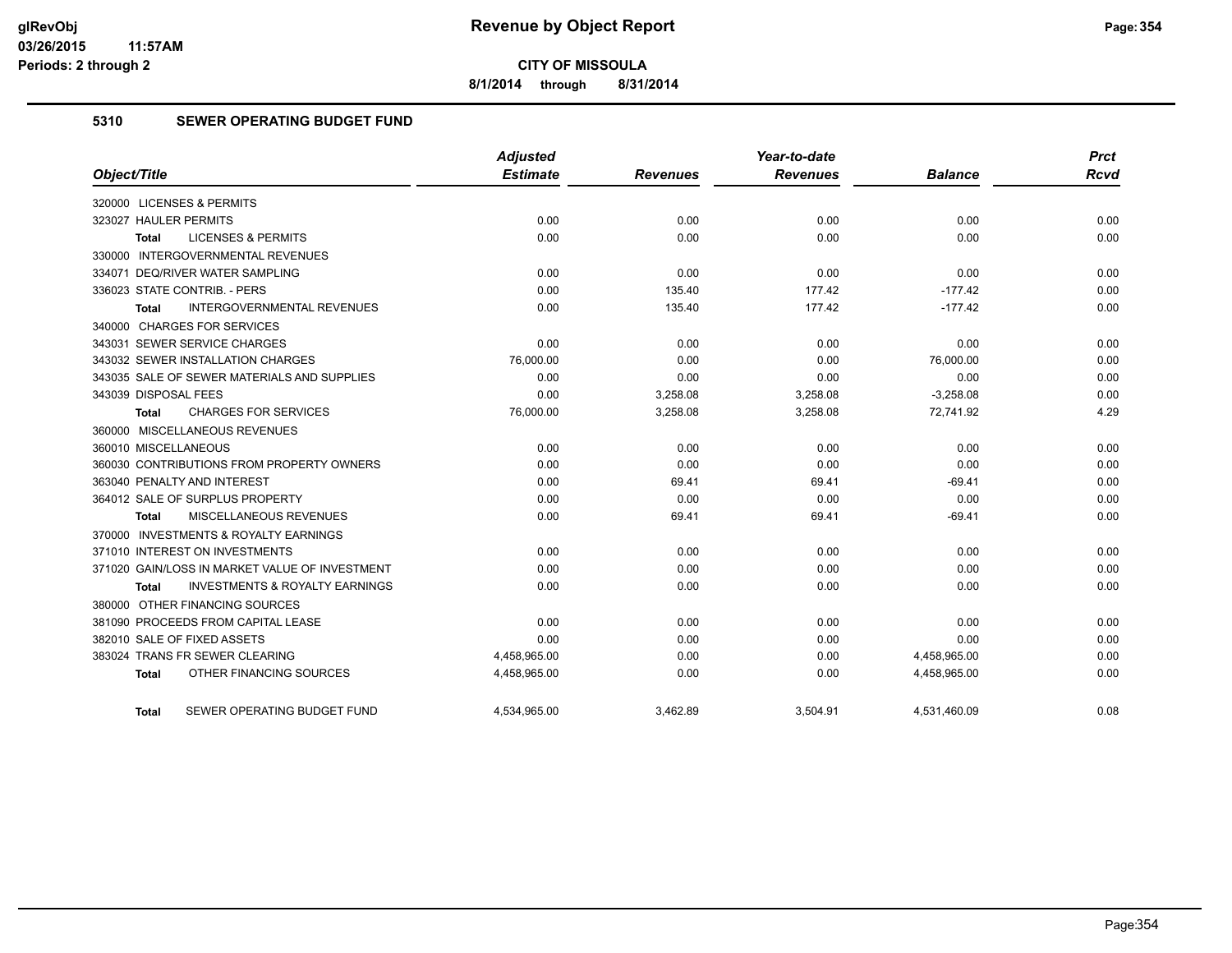**8/1/2014 through 8/31/2014**

# **5311 SEWER REVENUE COLLECTION & CLEARING FUND**

|                                                           | <b>Adjusted</b> |                 | Year-to-date    |                | <b>Prct</b> |
|-----------------------------------------------------------|-----------------|-----------------|-----------------|----------------|-------------|
| Object/Title                                              | <b>Estimate</b> | <b>Revenues</b> | <b>Revenues</b> | <b>Balance</b> | <b>Rcvd</b> |
| 330000 INTERGOVERNMENTAL REVENUES                         |                 |                 |                 |                |             |
| 331992 FEDERAL ARRA GRANTS                                | 0.00            | 0.00            | 0.00            | 0.00           | 0.00        |
| <b>INTERGOVERNMENTAL REVENUES</b><br>Total                | 0.00            | 0.00            | 0.00            | 0.00           | 0.00        |
| <b>CHARGES FOR SERVICES</b><br>340000                     |                 |                 |                 |                |             |
| 343032 SEWER INSTALLATION CHARGES                         | 0.00            | 0.00            | 0.00            | 0.00           | 0.00        |
| 343034 TREATMENT FACILITIES FEES                          | 7,200,001.00    | 9,349.67        | 3,269,710.83    | 3,930,290.17   | 45.41       |
| 343037 DELINQUENT SEWER FEES                              | 0.00            | 0.00            | 0.00            | 0.00           | 0.00        |
| 343038 P & I TAX LIENS                                    | 0.00            | 3,031.73        | 3,031.73        | $-3,031.73$    | 0.00        |
| <b>CHARGES FOR SERVICES</b><br><b>Total</b>               | 7,200,001.00    | 12,381.40       | 3,272,742.56    | 3,927,258.44   | 45.45       |
| MISCELLANEOUS REVENUES<br>360000                          |                 |                 |                 |                |             |
| 360010 MISCELLANEOUS                                      | 0.00            | 0.00            | 0.00            | 0.00           | 0.00        |
| 361200 RADIO TOWER LEASE PAYMENTS                         | 0.00            | 0.00            | 0.00            | 0.00           | 0.00        |
| 361201 EKO LAND LEASE                                     | 0.00            | 0.00            | $-347.63$       | 347.63         | 0.00        |
| 365023 NORTHWESTERN ENERGY GRANT                          | 0.00            | 0.00            | 0.00            | 0.00           | 0.00        |
| MISCELLANEOUS REVENUES<br><b>Total</b>                    | 0.00            | 0.00            | $-347.63$       | 347.63         | 0.00        |
| <b>INVESTMENTS &amp; ROYALTY EARNINGS</b><br>370000       |                 |                 |                 |                |             |
| 371010 INTEREST ON INVESTMENTS                            | 0.00            | 0.00            | 0.00            | 0.00           | 0.00        |
| 371020 GAIN/LOSS IN MARKET VALUE OF INVESTMENTS           | 0.00            | 0.00            | 0.00            | 0.00           | 0.00        |
| <b>INVESTMENTS &amp; ROYALTY EARNINGS</b><br><b>Total</b> | 0.00            | 0.00            | 0.00            | 0.00           | 0.00        |
| OTHER FINANCING SOURCES<br>380000                         |                 |                 |                 |                |             |
| 383034 TRANS FR 01 SERIES DEBT SERVICE                    | 0.00            | 0.00            | 0.00            | 0.00           | 0.00        |
| 383042 TRANSFERS FROM OTHER FUNDS                         | 0.00            | 0.00            | 0.00            | 0.00           | 0.00        |
| OTHER FINANCING SOURCES<br><b>Total</b>                   | 0.00            | 0.00            | 0.00            | 0.00           | 0.00        |
| SEWER REVENUE COLLECTION & CLEARING<br><b>Total</b>       | 7,200,001.00    | 12,381.40       | 3,272,394.93    | 3,927,606.07   | 45.45       |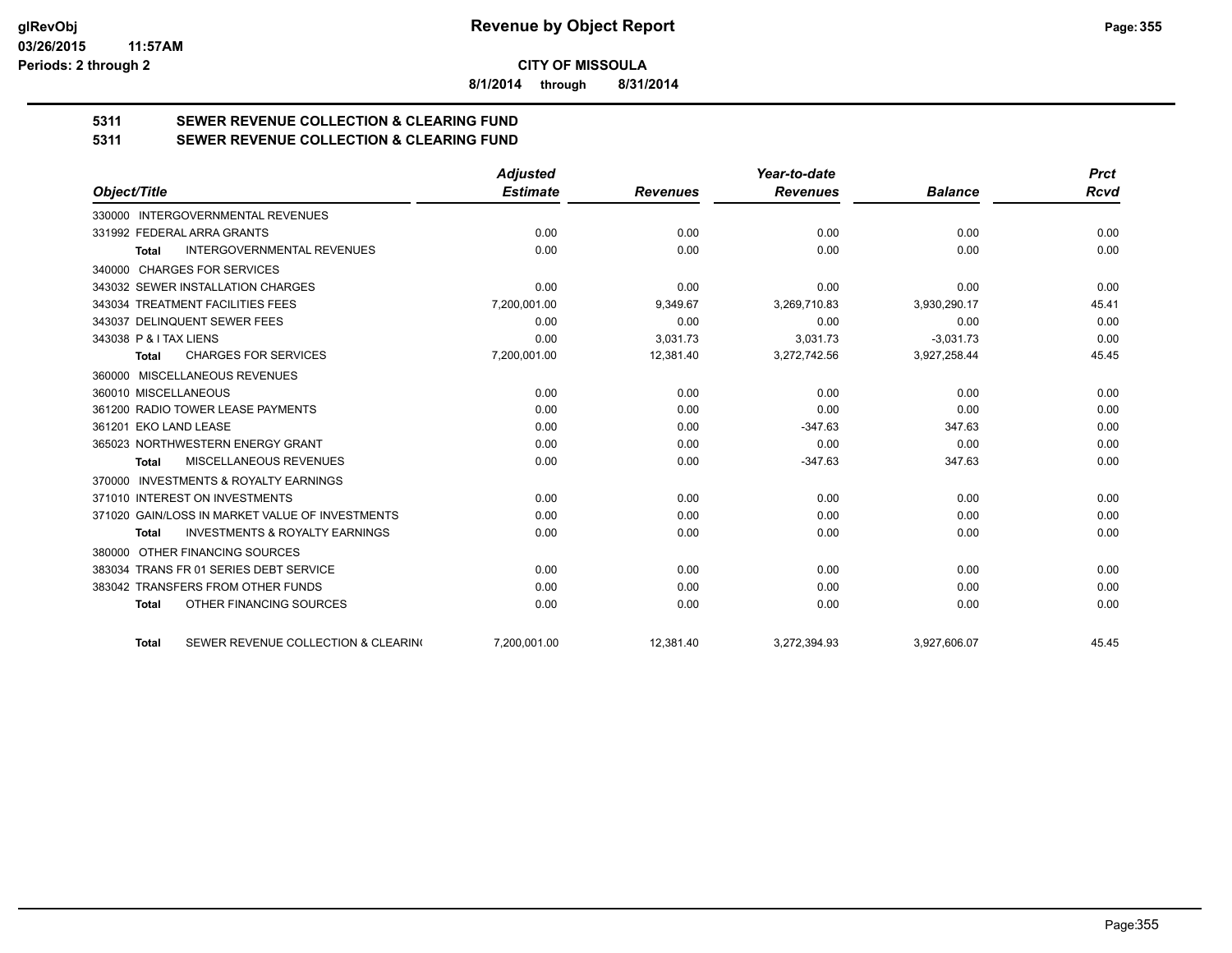**8/1/2014 through 8/31/2014**

#### **5311 SEWER REVENUE COLLECTION & CLEARING FUND**

|                                                           | <b>Adjusted</b> |                 | Year-to-date    |                | <b>Prct</b> |
|-----------------------------------------------------------|-----------------|-----------------|-----------------|----------------|-------------|
| Object/Title                                              | <b>Estimate</b> | <b>Revenues</b> | <b>Revenues</b> | <b>Balance</b> | <b>Rcvd</b> |
| <b>INTERGOVERNMENTAL REVENUES</b><br>330000               |                 |                 |                 |                |             |
| 331992 FEDERAL ARRA GRANTS                                | 0.00            | 0.00            | 0.00            | 0.00           | 0.00        |
| <b>INTERGOVERNMENTAL REVENUES</b><br><b>Total</b>         | 0.00            | 0.00            | 0.00            | 0.00           | 0.00        |
| 340000 CHARGES FOR SERVICES                               |                 |                 |                 |                |             |
| 343032 SEWER INSTALLATION CHARGES                         | 0.00            | 0.00            | 0.00            | 0.00           | 0.00        |
| 343034 TREATMENT FACILITIES FEES                          | 7,200,001.00    | 9,349.67        | 3,269,710.83    | 3,930,290.17   | 45.41       |
| 343037 DELINQUENT SEWER FEES                              | 0.00            | 0.00            | 0.00            | 0.00           | 0.00        |
| 343038 P & I TAX LIENS                                    | 0.00            | 3.031.73        | 3.031.73        | $-3.031.73$    | 0.00        |
| <b>CHARGES FOR SERVICES</b><br><b>Total</b>               | 7,200,001.00    | 12,381.40       | 3,272,742.56    | 3,927,258.44   | 45.45       |
| 360000 MISCELLANEOUS REVENUES                             |                 |                 |                 |                |             |
| 360010 MISCELLANEOUS                                      | 0.00            | 0.00            | 0.00            | 0.00           | 0.00        |
| 361200 RADIO TOWER LEASE PAYMENTS                         | 0.00            | 0.00            | 0.00            | 0.00           | 0.00        |
| 361201 EKO LAND LEASE                                     | 0.00            | 0.00            | $-347.63$       | 347.63         | 0.00        |
| 365023 NORTHWESTERN ENERGY GRANT                          | 0.00            | 0.00            | 0.00            | 0.00           | 0.00        |
| MISCELLANEOUS REVENUES<br><b>Total</b>                    | 0.00            | 0.00            | $-347.63$       | 347.63         | 0.00        |
| 370000 INVESTMENTS & ROYALTY EARNINGS                     |                 |                 |                 |                |             |
| 371010 INTEREST ON INVESTMENTS                            | 0.00            | 0.00            | 0.00            | 0.00           | 0.00        |
| 371020 GAIN/LOSS IN MARKET VALUE OF INVESTMENT            | 0.00            | 0.00            | 0.00            | 0.00           | 0.00        |
| <b>INVESTMENTS &amp; ROYALTY EARNINGS</b><br><b>Total</b> | 0.00            | 0.00            | 0.00            | 0.00           | 0.00        |
| OTHER FINANCING SOURCES<br>380000                         |                 |                 |                 |                |             |
| 383034 TRANS FR 01 SERIES DEBT SERVICE                    | 0.00            | 0.00            | 0.00            | 0.00           | 0.00        |
| 383042 TRANSFERS FROM OTHER FUNDS                         | 0.00            | 0.00            | 0.00            | 0.00           | 0.00        |
| OTHER FINANCING SOURCES<br><b>Total</b>                   | 0.00            | 0.00            | 0.00            | 0.00           | 0.00        |
| SEWER REVENUE COLLECTION & CLEARIN<br><b>Total</b>        | 7,200,001.00    | 12,381.40       | 3,272,394.93    | 3,927,606.07   | 45.45       |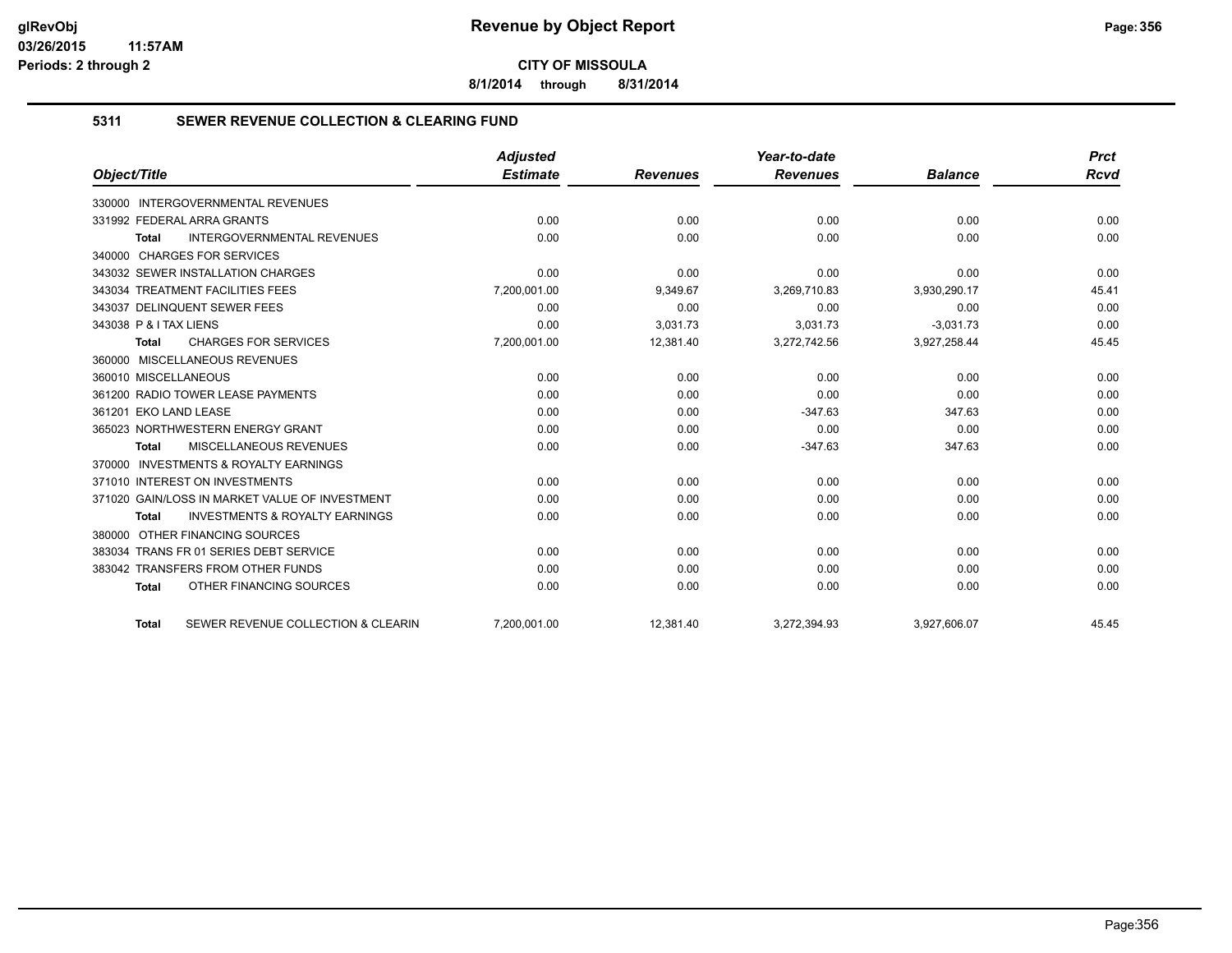**8/1/2014 through 8/31/2014**

**5315 SEWER LOAN FUND**

**5315 SEWER LOAN FUND**

|                                                           | <b>Adjusted</b> |                 | Year-to-date    |                | <b>Prct</b> |
|-----------------------------------------------------------|-----------------|-----------------|-----------------|----------------|-------------|
| Object/Title                                              | <b>Estimate</b> | <b>Revenues</b> | <b>Revenues</b> | <b>Balance</b> | <b>Rcvd</b> |
| 340000 CHARGES FOR SERVICES                               |                 |                 |                 |                |             |
| 343032 SEWER INSTALLATION CHARGES                         | 0.00            | 0.00            | 0.00            | 0.00           | 0.00        |
| 343035 SALE OF SEWER MATERIALS AND SUPPLIES               | 0.00            | 0.00            | $-20,785.70$    | 20,785.70      | 0.00        |
| 343037 GREASE INTERCEPTOR LOANS                           | 0.00            | 0.00            | 0.00            | 0.00           | 0.00        |
| <b>CHARGES FOR SERVICES</b><br><b>Total</b>               | 0.00            | 0.00            | $-20,785.70$    | 20,785.70      | 0.00        |
| MISCELLANEOUS REVENUES<br>360000                          |                 |                 |                 |                |             |
| 360010 MISCELLANEOUS                                      | 0.00            | 25.00           | 25.00           | $-25.00$       | 0.00        |
| MISCELLANEOUS REVENUES<br><b>Total</b>                    | 0.00            | 25.00           | 25.00           | $-25.00$       | 0.00        |
| <b>INVESTMENTS &amp; ROYALTY EARNINGS</b><br>370000       |                 |                 |                 |                |             |
| 371010 INTEREST ON INVESTMENTS                            | 0.00            | 0.00            | 0.00            | 0.00           | 0.00        |
| 371020 GAIN/LOSS IN MARKET VALUE OF INVESTMENTS           | 0.00            | 0.00            | 0.00            | 0.00           | 0.00        |
| <b>INVESTMENTS &amp; ROYALTY EARNINGS</b><br><b>Total</b> | 0.00            | 0.00            | 0.00            | 0.00           | 0.00        |
| OTHER FINANCING SOURCES<br>380000                         |                 |                 |                 |                |             |
| 383024 TRANS FR SEWER CLEARING                            | 0.00            | 0.00            | 0.00            | 0.00           | 0.00        |
| 383025 TRANS FR SEWER R & D                               | 0.00            | 0.00            | 0.00            | 0.00           | 0.00        |
| OTHER FINANCING SOURCES<br><b>Total</b>                   | 0.00            | 0.00            | 0.00            | 0.00           | 0.00        |
| <b>SEWER LOAN FUND</b><br><b>Total</b>                    | 0.00            | 25.00           | $-20,760.70$    | 20,760.70      | 0.00        |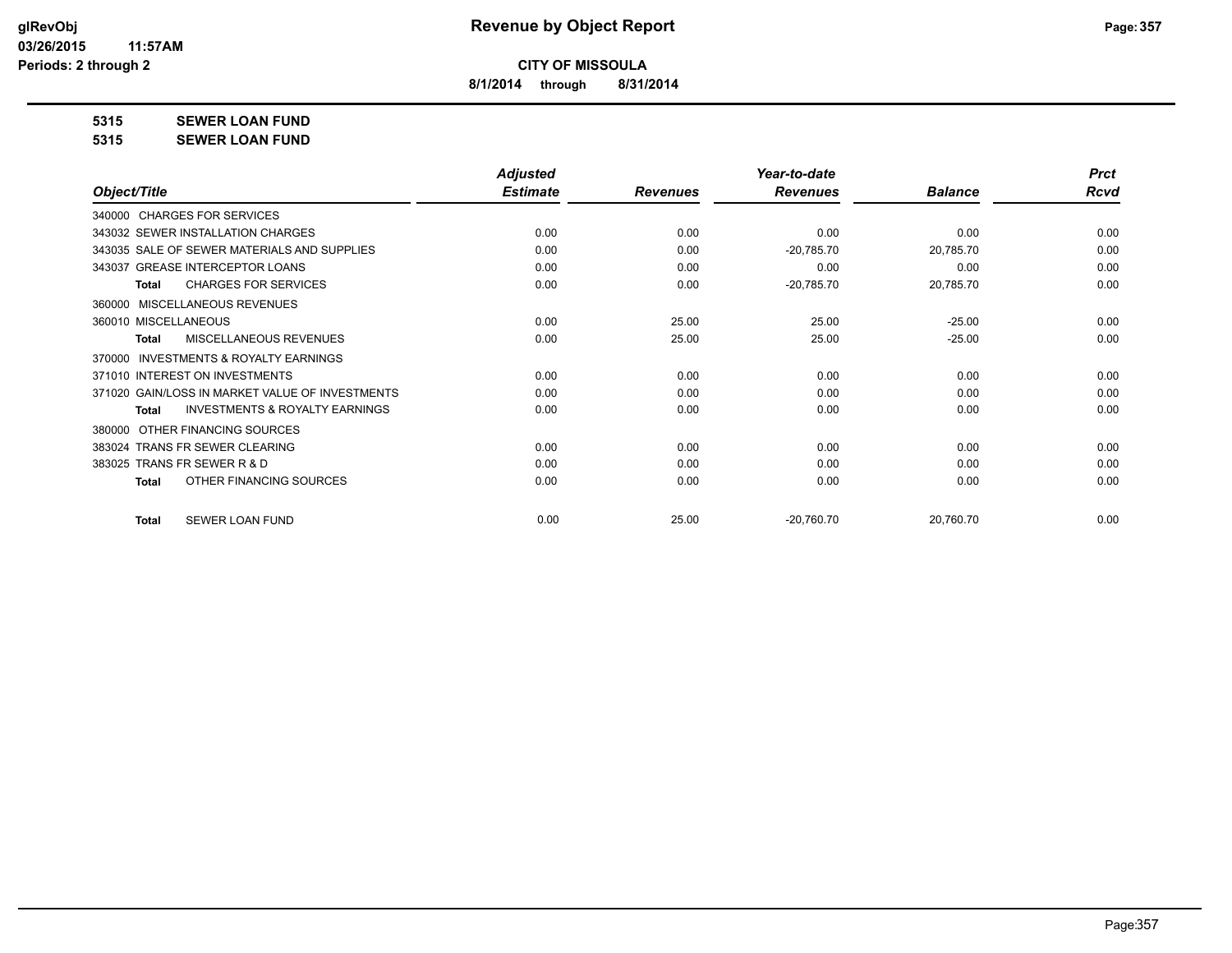**8/1/2014 through 8/31/2014**

#### **5315 SEWER LOAN FUND**

|                                                    | <b>Adjusted</b> |                 | Year-to-date    |                | <b>Prct</b> |
|----------------------------------------------------|-----------------|-----------------|-----------------|----------------|-------------|
| Object/Title                                       | <b>Estimate</b> | <b>Revenues</b> | <b>Revenues</b> | <b>Balance</b> | <b>Rcvd</b> |
| 340000 CHARGES FOR SERVICES                        |                 |                 |                 |                |             |
| 343032 SEWER INSTALLATION CHARGES                  | 0.00            | 0.00            | 0.00            | 0.00           | 0.00        |
| 343035 SALE OF SEWER MATERIALS AND SUPPLIES        | 0.00            | 0.00            | $-20,785.70$    | 20,785.70      | 0.00        |
| 343037 GREASE INTERCEPTOR LOANS                    | 0.00            | 0.00            | 0.00            | 0.00           | 0.00        |
| <b>CHARGES FOR SERVICES</b><br><b>Total</b>        | 0.00            | 0.00            | $-20,785.70$    | 20,785.70      | 0.00        |
| 360000 MISCELLANEOUS REVENUES                      |                 |                 |                 |                |             |
| 360010 MISCELLANEOUS                               | 0.00            | 25.00           | 25.00           | $-25.00$       | 0.00        |
| MISCELLANEOUS REVENUES<br><b>Total</b>             | 0.00            | 25.00           | 25.00           | $-25.00$       | 0.00        |
| INVESTMENTS & ROYALTY EARNINGS<br>370000           |                 |                 |                 |                |             |
| 371010 INTEREST ON INVESTMENTS                     | 0.00            | 0.00            | 0.00            | 0.00           | 0.00        |
| 371020 GAIN/LOSS IN MARKET VALUE OF INVESTMENT     | 0.00            | 0.00            | 0.00            | 0.00           | 0.00        |
| <b>INVESTMENTS &amp; ROYALTY EARNINGS</b><br>Total | 0.00            | 0.00            | 0.00            | 0.00           | 0.00        |
| OTHER FINANCING SOURCES<br>380000                  |                 |                 |                 |                |             |
| 383024 TRANS FR SEWER CLEARING                     | 0.00            | 0.00            | 0.00            | 0.00           | 0.00        |
| 383025 TRANS FR SEWER R & D                        | 0.00            | 0.00            | 0.00            | 0.00           | 0.00        |
| OTHER FINANCING SOURCES<br><b>Total</b>            | 0.00            | 0.00            | 0.00            | 0.00           | 0.00        |
| SEWER LOAN FUND<br><b>Total</b>                    | 0.00            | 25.00           | $-20,760.70$    | 20,760.70      | 0.00        |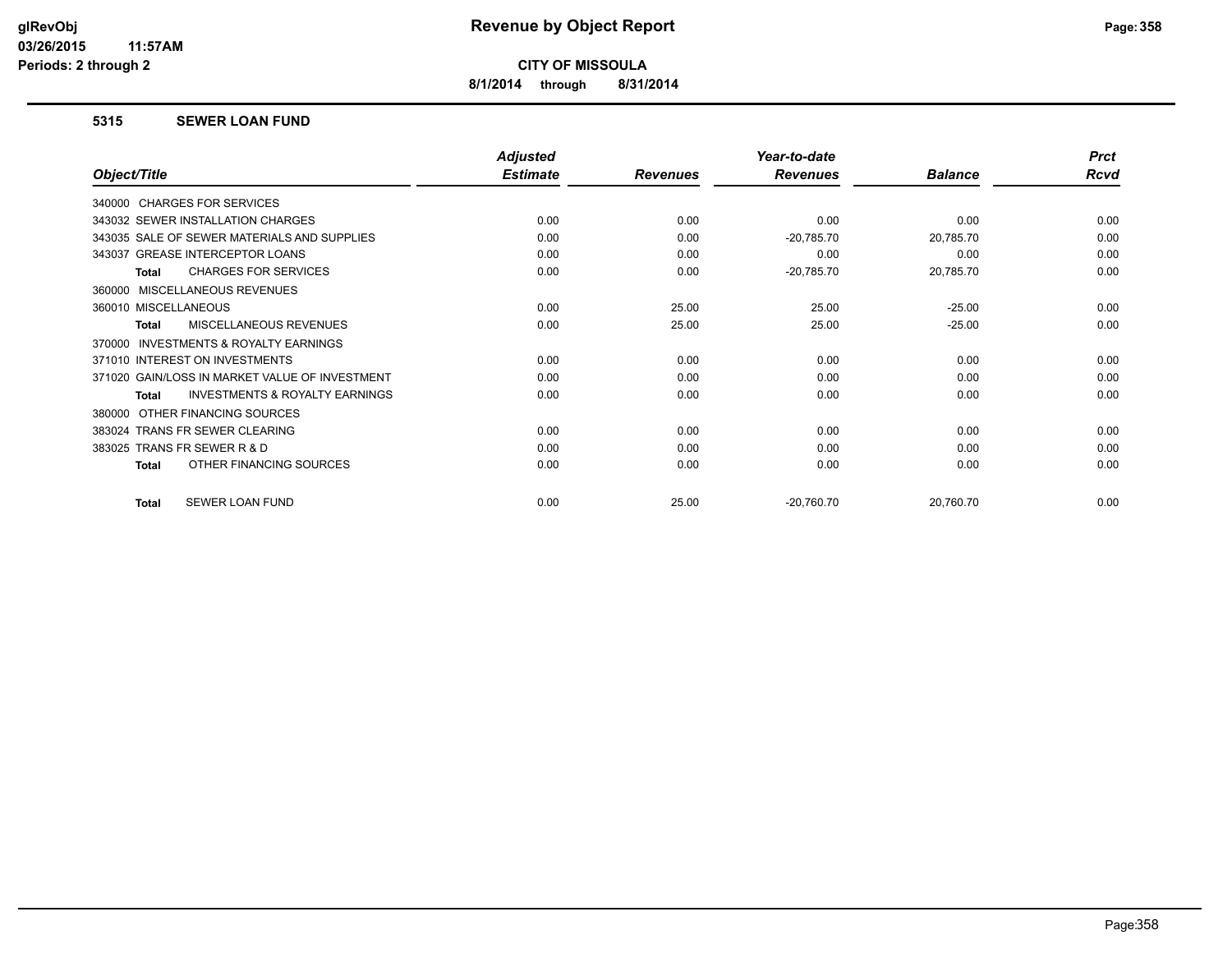**8/1/2014 through 8/31/2014**

# **5320 SEWER REPLACEMENT & DEPRECIATION FUND**

**5320 SEWER REPLACEMENT & DEPRECIATION FUND**

|                                                           | <b>Adjusted</b> |                 | Year-to-date    |                | <b>Prct</b> |
|-----------------------------------------------------------|-----------------|-----------------|-----------------|----------------|-------------|
| Object/Title                                              | <b>Estimate</b> | <b>Revenues</b> | <b>Revenues</b> | <b>Balance</b> | <b>Rcvd</b> |
| 330000 INTERGOVERNMENTAL REVENUES                         |                 |                 |                 |                |             |
| 337010 COUNTY REIMBURSEMENT-DEANOS                        | 0.00            | 0.00            | 0.00            | 0.00           | 0.00        |
| <b>INTERGOVERNMENTAL REVENUES</b><br><b>Total</b>         | 0.00            | 0.00            | 0.00            | 0.00           | 0.00        |
| 340000 CHARGES FOR SERVICES                               |                 |                 |                 |                |             |
| 343032 SEWER INSTALLATION CHARGES                         | 0.00            | 1,352.50        | 4,727.50        | $-4,727.50$    | 0.00        |
| <b>CHARGES FOR SERVICES</b><br><b>Total</b>               | 0.00            | 1,352.50        | 4,727.50        | $-4,727.50$    | 0.00        |
| 360000 MISCELLANEOUS REVENUES                             |                 |                 |                 |                |             |
| 360000 MISCELLANEOUS REVENUES                             | 0.00            | 0.00            | 0.00            | 0.00           | 0.00        |
| 360010 MISCELLANEOUS                                      | 0.00            | 0.00            | 0.00            | 0.00           | 0.00        |
| 362006 GAIC INSURANCE SETTLEMENT                          | 0.00            | 0.00            | 0.00            | 0.00           | 0.00        |
| MISCELLANEOUS REVENUES<br><b>Total</b>                    | 0.00            | 0.00            | 0.00            | 0.00           | 0.00        |
| 370000 INVESTMENTS & ROYALTY EARNINGS                     |                 |                 |                 |                |             |
| 371010 INTEREST ON INVESTMENTS                            | 0.00            | 0.00            | 0.00            | 0.00           | 0.00        |
| 371020 GAIN/LOSS IN MARKET VALUE OF INVESTMENTS           | 0.00            | 0.00            | 0.00            | 0.00           | 0.00        |
| <b>INVESTMENTS &amp; ROYALTY EARNINGS</b><br><b>Total</b> | 0.00            | 0.00            | 0.00            | 0.00           | 0.00        |
| 380000 OTHER FINANCING SOURCES                            |                 |                 |                 |                |             |
| 381002 SRF LOAN                                           | 0.00            | 0.00            | 0.00            | 0.00           | 0.00        |
| 381020 REVENUE BONDS                                      | 0.00            | 0.00            | 0.00            | 0.00           | 0.00        |
| 383000 OPERATING TRANSFERS                                | 0.00            | 0.00            | 0.00            | 0.00           | 0.00        |
| 383024 TRANS FR SEWER CLEARING                            | 829,473.00      | 0.00            | 0.00            | 829,473.00     | 0.00        |
| 383042 TRANSFERS FROM OTHER FUNDS                         | 0.00            | 0.00            | 0.00            | 0.00           | 0.00        |
| OTHER FINANCING SOURCES<br><b>Total</b>                   | 829,473.00      | 0.00            | 0.00            | 829,473.00     | 0.00        |
| SEWER REPLACEMENT & DEPRECIATION FI<br><b>Total</b>       | 829,473.00      | 1.352.50        | 4,727.50        | 824,745.50     | 0.57        |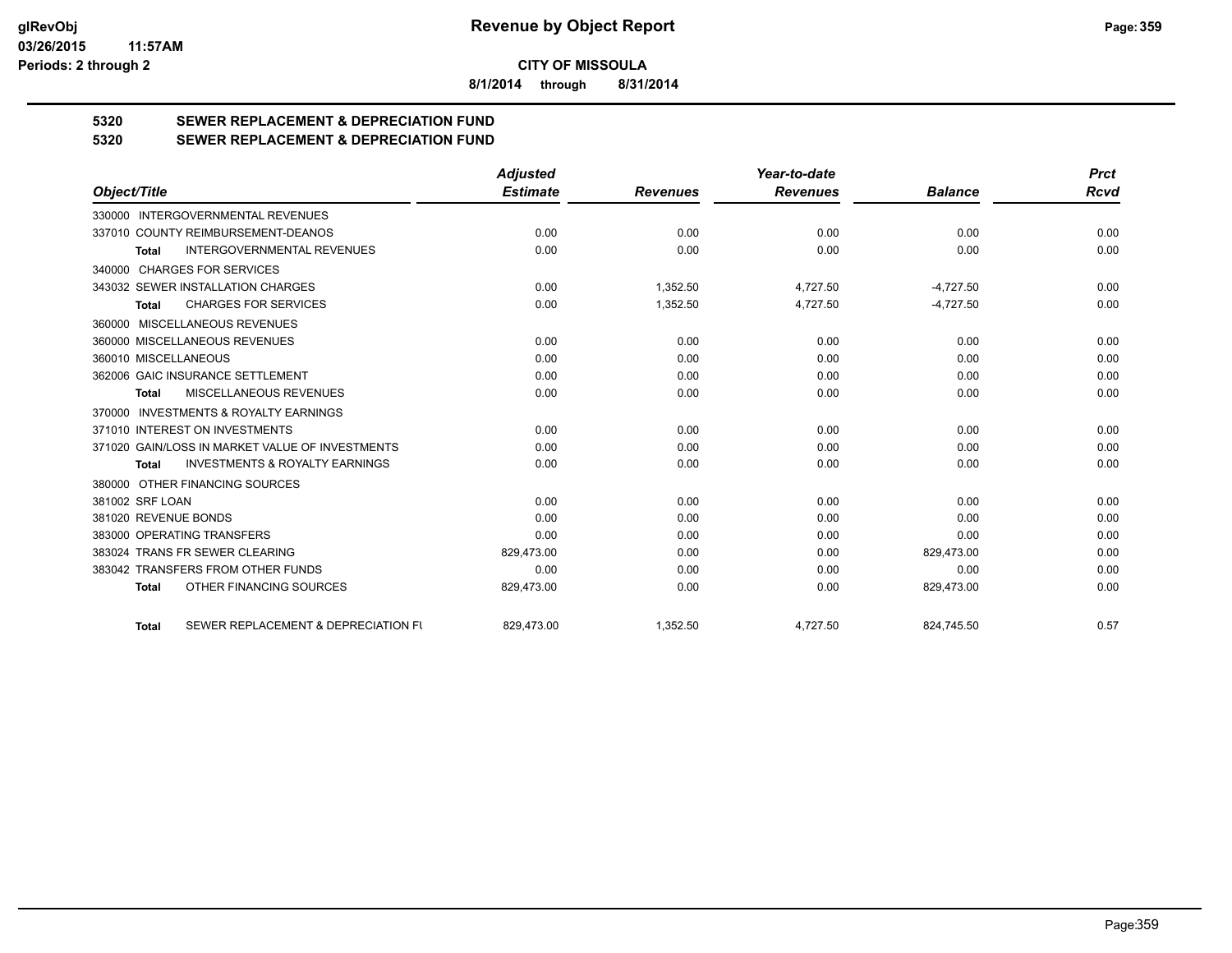**8/1/2014 through 8/31/2014**

#### **5320 SEWER REPLACEMENT & DEPRECIATION FUND**

| Object/Title                                              | <b>Adjusted</b> |                 | Year-to-date    |                | <b>Prct</b> |
|-----------------------------------------------------------|-----------------|-----------------|-----------------|----------------|-------------|
|                                                           | <b>Estimate</b> | <b>Revenues</b> | <b>Revenues</b> | <b>Balance</b> | Rcvd        |
| 330000 INTERGOVERNMENTAL REVENUES                         |                 |                 |                 |                |             |
| 337010 COUNTY REIMBURSEMENT-DEANOS                        | 0.00            | 0.00            | 0.00            | 0.00           | 0.00        |
| <b>INTERGOVERNMENTAL REVENUES</b><br><b>Total</b>         | 0.00            | 0.00            | 0.00            | 0.00           | 0.00        |
| 340000 CHARGES FOR SERVICES                               |                 |                 |                 |                |             |
| 343032 SEWER INSTALLATION CHARGES                         | 0.00            | 1,352.50        | 4,727.50        | $-4,727.50$    | 0.00        |
| <b>CHARGES FOR SERVICES</b><br><b>Total</b>               | 0.00            | 1,352.50        | 4,727.50        | $-4,727.50$    | 0.00        |
| 360000 MISCELLANEOUS REVENUES                             |                 |                 |                 |                |             |
| 360000 MISCELLANEOUS REVENUES                             | 0.00            | 0.00            | 0.00            | 0.00           | 0.00        |
| 360010 MISCELLANEOUS                                      | 0.00            | 0.00            | 0.00            | 0.00           | 0.00        |
| 362006 GAIC INSURANCE SETTLEMENT                          | 0.00            | 0.00            | 0.00            | 0.00           | 0.00        |
| <b>MISCELLANEOUS REVENUES</b><br><b>Total</b>             | 0.00            | 0.00            | 0.00            | 0.00           | 0.00        |
| 370000 INVESTMENTS & ROYALTY EARNINGS                     |                 |                 |                 |                |             |
| 371010 INTEREST ON INVESTMENTS                            | 0.00            | 0.00            | 0.00            | 0.00           | 0.00        |
| 371020 GAIN/LOSS IN MARKET VALUE OF INVESTMENT            | 0.00            | 0.00            | 0.00            | 0.00           | 0.00        |
| <b>INVESTMENTS &amp; ROYALTY EARNINGS</b><br><b>Total</b> | 0.00            | 0.00            | 0.00            | 0.00           | 0.00        |
| 380000 OTHER FINANCING SOURCES                            |                 |                 |                 |                |             |
| 381002 SRF LOAN                                           | 0.00            | 0.00            | 0.00            | 0.00           | 0.00        |
| 381020 REVENUE BONDS                                      | 0.00            | 0.00            | 0.00            | 0.00           | 0.00        |
| 383000 OPERATING TRANSFERS                                | 0.00            | 0.00            | 0.00            | 0.00           | 0.00        |
| 383024 TRANS FR SEWER CLEARING                            | 829,473.00      | 0.00            | 0.00            | 829,473.00     | 0.00        |
| 383042 TRANSFERS FROM OTHER FUNDS                         | 0.00            | 0.00            | 0.00            | 0.00           | 0.00        |
| OTHER FINANCING SOURCES<br><b>Total</b>                   | 829,473.00      | 0.00            | 0.00            | 829,473.00     | 0.00        |
| SEWER REPLACEMENT & DEPRECIATION F<br><b>Total</b>        | 829.473.00      | 1.352.50        | 4.727.50        | 824.745.50     | 0.57        |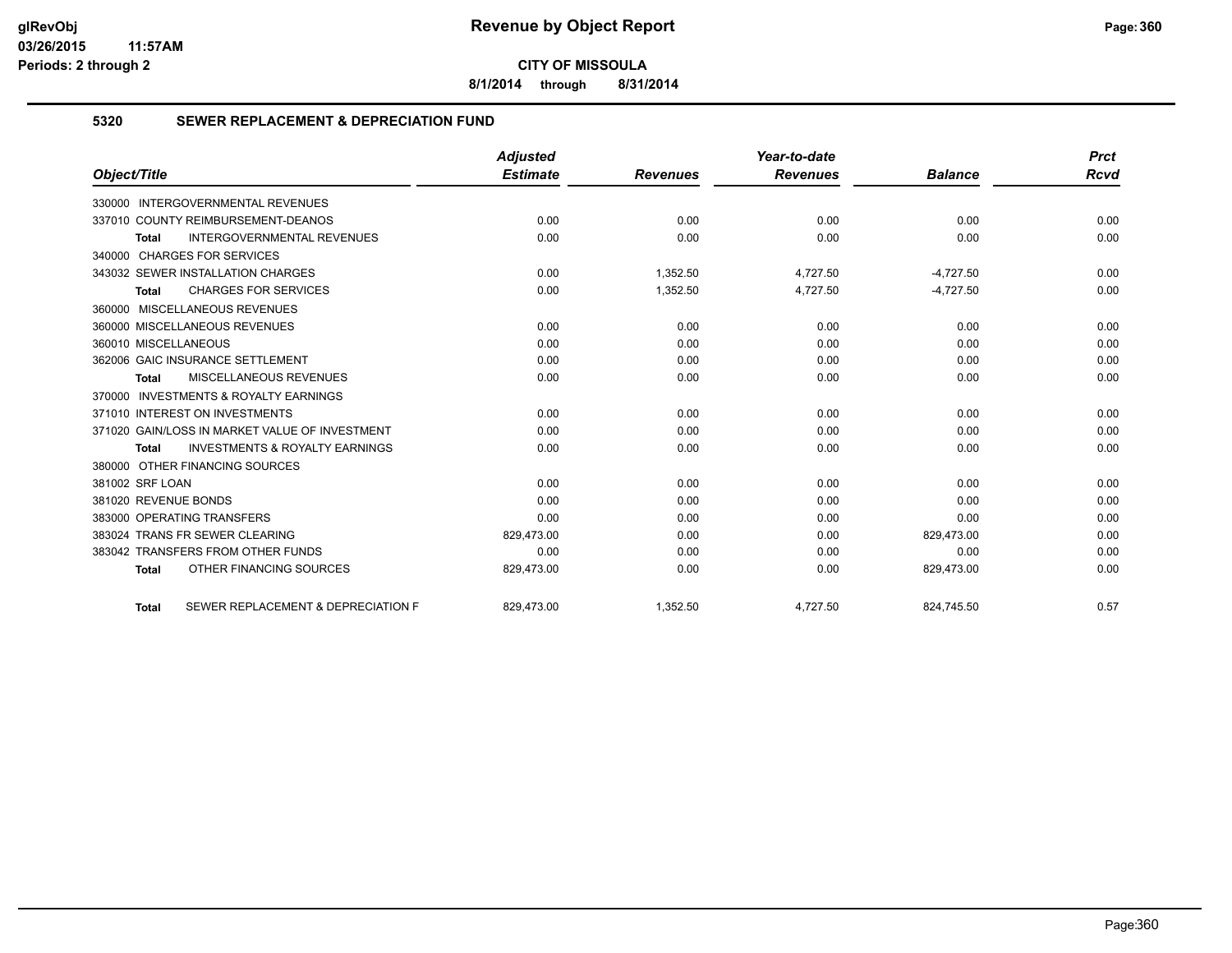**8/1/2014 through 8/31/2014**

## **5325 SEWER DEVELOPMENT FEE FUND**

**5325 SEWER DEVELOPMENT FEE FUND**

|                                                    | <b>Adjusted</b> |                 | Year-to-date    |                | <b>Prct</b> |
|----------------------------------------------------|-----------------|-----------------|-----------------|----------------|-------------|
| Object/Title                                       | <b>Estimate</b> | <b>Revenues</b> | <b>Revenues</b> | <b>Balance</b> | <b>Rcvd</b> |
| 330000 INTERGOVERNMENTAL REVENUES                  |                 |                 |                 |                |             |
| 334120 TSEP GRANT                                  | 0.00            | 0.00            | 0.00            | 0.00           | 0.00        |
| <b>INTERGOVERNMENTAL REVENUES</b><br><b>Total</b>  | 0.00            | 0.00            | 0.00            | 0.00           | 0.00        |
| 340000 CHARGES FOR SERVICES                        |                 |                 |                 |                |             |
| 343032 SEWER INSTALLATION CHARGES                  | 0.00            | 0.00            | 0.00            | 0.00           | 0.00        |
| 343034 TREATMENT FACILITIES FEES                   | 624,906.00      | 72,188.02       | 125.914.06      | 498,991.94     | 20.15       |
| 343036 *** Title Not Found ***                     | 0.00            | 0.00            | 0.00            | 0.00           | 0.00        |
| <b>CHARGES FOR SERVICES</b><br>Total               | 624,906.00      | 72,188.02       | 125,914.06      | 498,991.94     | 20.15       |
| 360000 MISCELLANEOUS REVENUES                      |                 |                 |                 |                |             |
| 360010 MISCELLANEOUS                               | 0.00            | 0.00            | 0.00            | 0.00           | 0.00        |
| 360030 CONTRIBUTIONS FROM PROPERTY OWNERS          | 0.00            | 0.00            | 0.00            | 0.00           | 0.00        |
| 362000 OTHER MISCELLANEOUS REVENUE                 | 0.00            | 0.00            | 32,310.55       | $-32,310.55$   | 0.00        |
| <b>MISCELLANEOUS REVENUES</b><br><b>Total</b>      | 0.00            | 0.00            | 32,310.55       | $-32,310.55$   | 0.00        |
| INVESTMENTS & ROYALTY EARNINGS<br>370000           |                 |                 |                 |                |             |
| 371010 INTEREST ON INVESTMENTS                     | 0.00            | 0.00            | 0.00            | 0.00           | 0.00        |
| 371020 GAIN/LOSS IN MARKET VALUE OF INVESTMENTS    | 0.00            | 0.00            | 0.00            | 0.00           | 0.00        |
| <b>INVESTMENTS &amp; ROYALTY EARNINGS</b><br>Total | 0.00            | 0.00            | 0.00            | 0.00           | 0.00        |
| 380000 OTHER FINANCING SOURCES                     |                 |                 |                 |                |             |
| 383042 TRANSFERS FROM OTHER FUNDS                  | 0.00            | 0.00            | 0.00            | 0.00           | 0.00        |
| OTHER FINANCING SOURCES<br>Total                   | 0.00            | 0.00            | 0.00            | 0.00           | 0.00        |
| SEWER DEVELOPMENT FEE FUND<br><b>Total</b>         | 624.906.00      | 72,188.02       | 158.224.61      | 466.681.39     | 25.32       |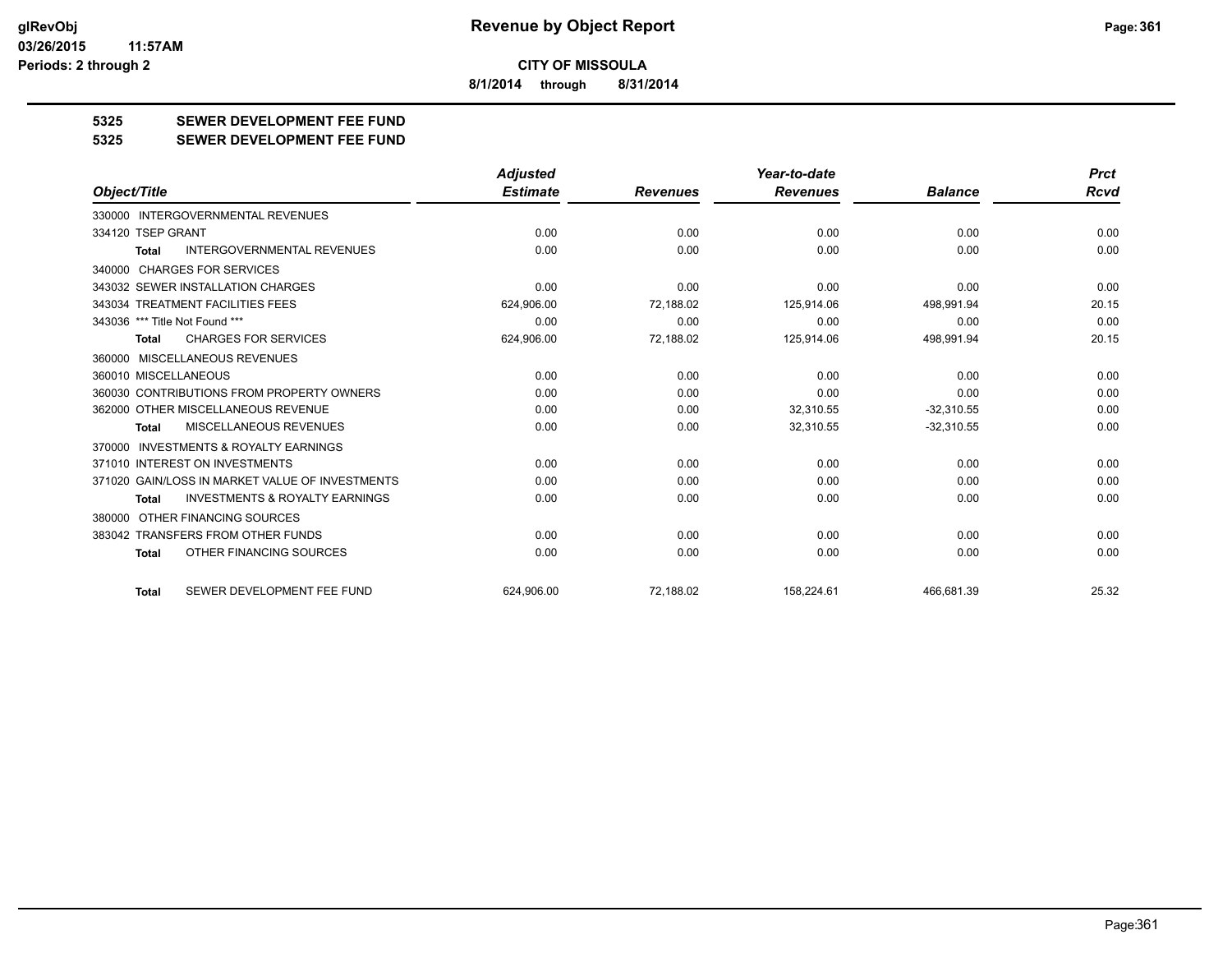**8/1/2014 through 8/31/2014**

#### **5325 SEWER DEVELOPMENT FEE FUND**

|                                                    | <b>Adjusted</b> |                 | Year-to-date    |                | <b>Prct</b> |
|----------------------------------------------------|-----------------|-----------------|-----------------|----------------|-------------|
| Object/Title                                       | <b>Estimate</b> | <b>Revenues</b> | <b>Revenues</b> | <b>Balance</b> | Rcvd        |
| 330000 INTERGOVERNMENTAL REVENUES                  |                 |                 |                 |                |             |
| 334120 TSEP GRANT                                  | 0.00            | 0.00            | 0.00            | 0.00           | 0.00        |
| <b>INTERGOVERNMENTAL REVENUES</b><br><b>Total</b>  | 0.00            | 0.00            | 0.00            | 0.00           | 0.00        |
| 340000 CHARGES FOR SERVICES                        |                 |                 |                 |                |             |
| 343032 SEWER INSTALLATION CHARGES                  | 0.00            | 0.00            | 0.00            | 0.00           | 0.00        |
| 343034 TREATMENT FACILITIES FEES                   | 624,906.00      | 72,188.02       | 125,914.06      | 498,991.94     | 20.15       |
| 343036 *** Title Not Found ***                     | 0.00            | 0.00            | 0.00            | 0.00           | 0.00        |
| <b>CHARGES FOR SERVICES</b><br><b>Total</b>        | 624,906.00      | 72,188.02       | 125,914.06      | 498,991.94     | 20.15       |
| 360000 MISCELLANEOUS REVENUES                      |                 |                 |                 |                |             |
| 360010 MISCELLANEOUS                               | 0.00            | 0.00            | 0.00            | 0.00           | 0.00        |
| 360030 CONTRIBUTIONS FROM PROPERTY OWNERS          | 0.00            | 0.00            | 0.00            | 0.00           | 0.00        |
| 362000 OTHER MISCELLANEOUS REVENUE                 | 0.00            | 0.00            | 32,310.55       | $-32,310.55$   | 0.00        |
| MISCELLANEOUS REVENUES<br><b>Total</b>             | 0.00            | 0.00            | 32,310.55       | $-32,310.55$   | 0.00        |
| 370000 INVESTMENTS & ROYALTY EARNINGS              |                 |                 |                 |                |             |
| 371010 INTEREST ON INVESTMENTS                     | 0.00            | 0.00            | 0.00            | 0.00           | 0.00        |
| 371020 GAIN/LOSS IN MARKET VALUE OF INVESTMENT     | 0.00            | 0.00            | 0.00            | 0.00           | 0.00        |
| <b>INVESTMENTS &amp; ROYALTY EARNINGS</b><br>Total | 0.00            | 0.00            | 0.00            | 0.00           | 0.00        |
| 380000 OTHER FINANCING SOURCES                     |                 |                 |                 |                |             |
| 383042 TRANSFERS FROM OTHER FUNDS                  | 0.00            | 0.00            | 0.00            | 0.00           | 0.00        |
| OTHER FINANCING SOURCES<br><b>Total</b>            | 0.00            | 0.00            | 0.00            | 0.00           | 0.00        |
| SEWER DEVELOPMENT FEE FUND<br><b>Total</b>         | 624.906.00      | 72.188.02       | 158.224.61      | 466,681.39     | 25.32       |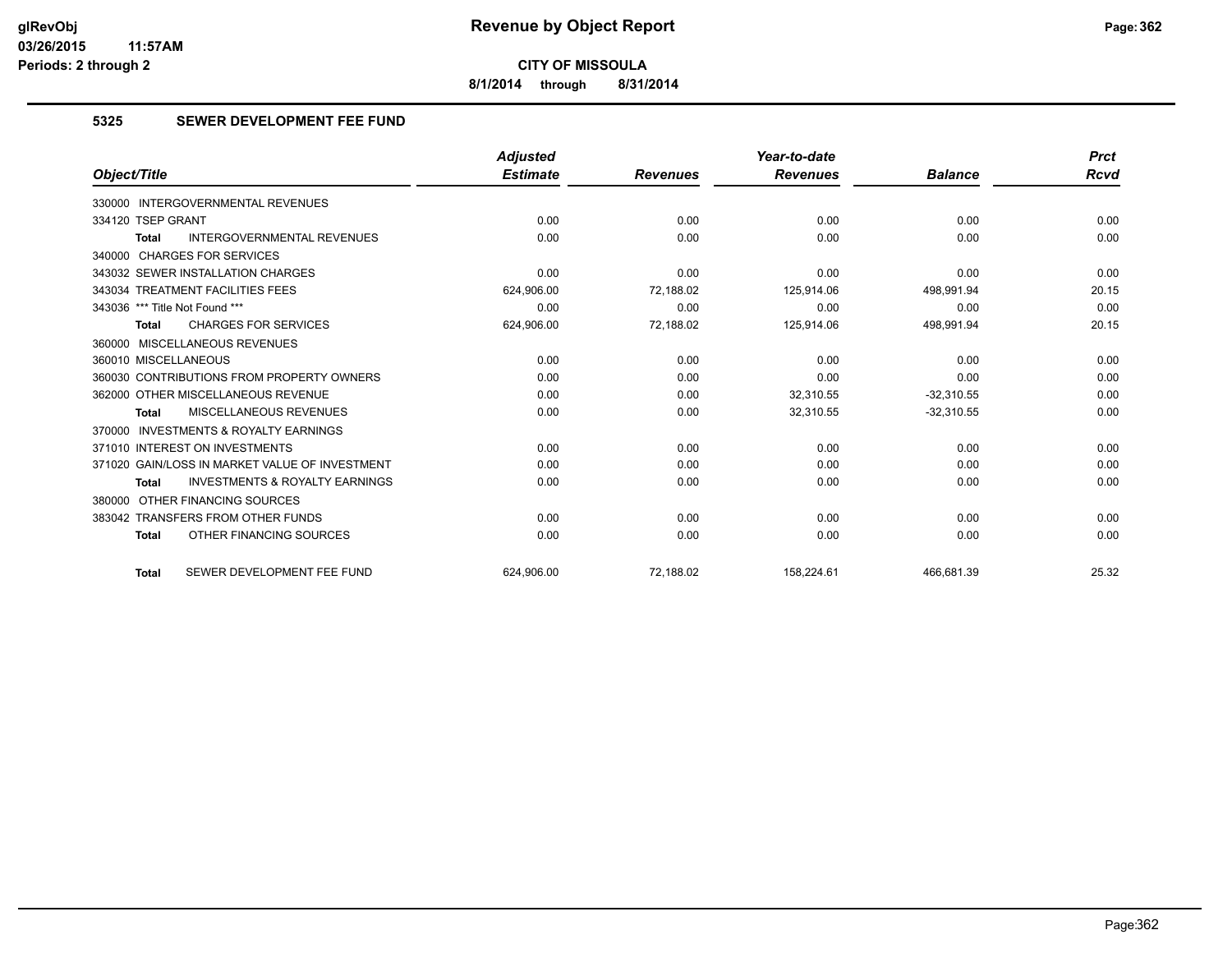**8/1/2014 through 8/31/2014**

#### **5340 SEWER CONSTRUCTION FUND**

#### **5340 SEWER CONSTRUCTION FUND**

|                                                    | <b>Adjusted</b> |                 | Year-to-date    |                | <b>Prct</b> |
|----------------------------------------------------|-----------------|-----------------|-----------------|----------------|-------------|
| Object/Title                                       | <b>Estimate</b> | <b>Revenues</b> | <b>Revenues</b> | <b>Balance</b> | <b>Rcvd</b> |
| 330000 INTERGOVERNMENTAL REVENUES                  |                 |                 |                 |                |             |
| 331090 EPA GRANT                                   | 0.00            | 0.00            | 0.00            | 0.00           | 0.00        |
| 334120 TSEP GRANT                                  | 0.00            | 0.00            | 0.00            | 0.00           | 0.00        |
| 334140 DNRC GRANT                                  | 0.00            | 0.00            | 0.00            | 0.00           | 0.00        |
| 337000 LOCAL GRANTS                                | 0.00            | 0.00            | 0.00            | 0.00           | 0.00        |
| <b>INTERGOVERNMENTAL REVENUES</b><br>Total         | 0.00            | 0.00            | 0.00            | 0.00           | 0.00        |
| 340000 CHARGES FOR SERVICES                        |                 |                 |                 |                |             |
| 343032 SEWER INSTALLATION CHARGES                  | 0.00            | 0.00            | 1,401.00        | $-1,401.00$    | 0.00        |
| <b>CHARGES FOR SERVICES</b><br>Total               | 0.00            | 0.00            | 1,401.00        | $-1,401.00$    | 0.00        |
| 360000 MISCELLANEOUS REVENUES                      |                 |                 |                 |                |             |
| 360030 CONTRIBUTIONS FROM PROPERTY OWNERS          | 0.00            | 0.00            | 0.00            | 0.00           | 0.00        |
| 363020 PROPERTY ASSESSMENTS                        | 0.00            | 0.00            | 0.00            | 0.00           | 0.00        |
| 365000 DONATIONS                                   | 0.00            | 0.00            | 0.00            | 0.00           | 0.00        |
| MISCELLANEOUS REVENUES<br>Total                    | 0.00            | 0.00            | 0.00            | 0.00           | 0.00        |
| 370000 INVESTMENTS & ROYALTY EARNINGS              |                 |                 |                 |                |             |
| 371010 INTEREST ON INVESTMENTS                     | 0.00            | 0.00            | 0.00            | 0.00           | 0.00        |
| 371020 GAIN/LOSS IN MARKET VALUE OF INVESTMENTS    | 0.00            | 0.00            | 0.00            | 0.00           | 0.00        |
| <b>INVESTMENTS &amp; ROYALTY EARNINGS</b><br>Total | 0.00            | 0.00            | 0.00            | 0.00           | 0.00        |
| 380000 OTHER FINANCING SOURCES                     |                 |                 |                 |                |             |
| 381002 SRF LOAN                                    | 0.00            | 0.00            | 0.00            | 0.00           | 0.00        |
| 381020 REVENUE BONDS                               | 920,000.00      | 0.00            | 0.00            | 920,000.00     | 0.00        |
| 383011 TRANS FR SID REVOLVING                      | 0.00            | 0.00            | 0.00            | 0.00           | 0.00        |
| 383024 TRANS FR SEWER CLEARING                     | 0.00            | 0.00            | 0.00            | 0.00           | 0.00        |
| 383025 TRANS FR SEWER R & D                        | 0.00            | 0.00            | 0.00            | 0.00           | 0.00        |
| 383026 TRANS FR CDBG                               | 0.00            | 0.00            | 0.00            | 0.00           | 0.00        |
| 383040 TRANSFER FROM CITY GRANTS                   | 0.00            | 0.00            | 0.00            | 0.00           | 0.00        |
| OTHER FINANCING SOURCES<br><b>Total</b>            | 920,000.00      | 0.00            | 0.00            | 920,000.00     | 0.00        |
| SEWER CONSTRUCTION FUND<br>Total                   | 920.000.00      | 0.00            | 1,401.00        | 918.599.00     | 0.15        |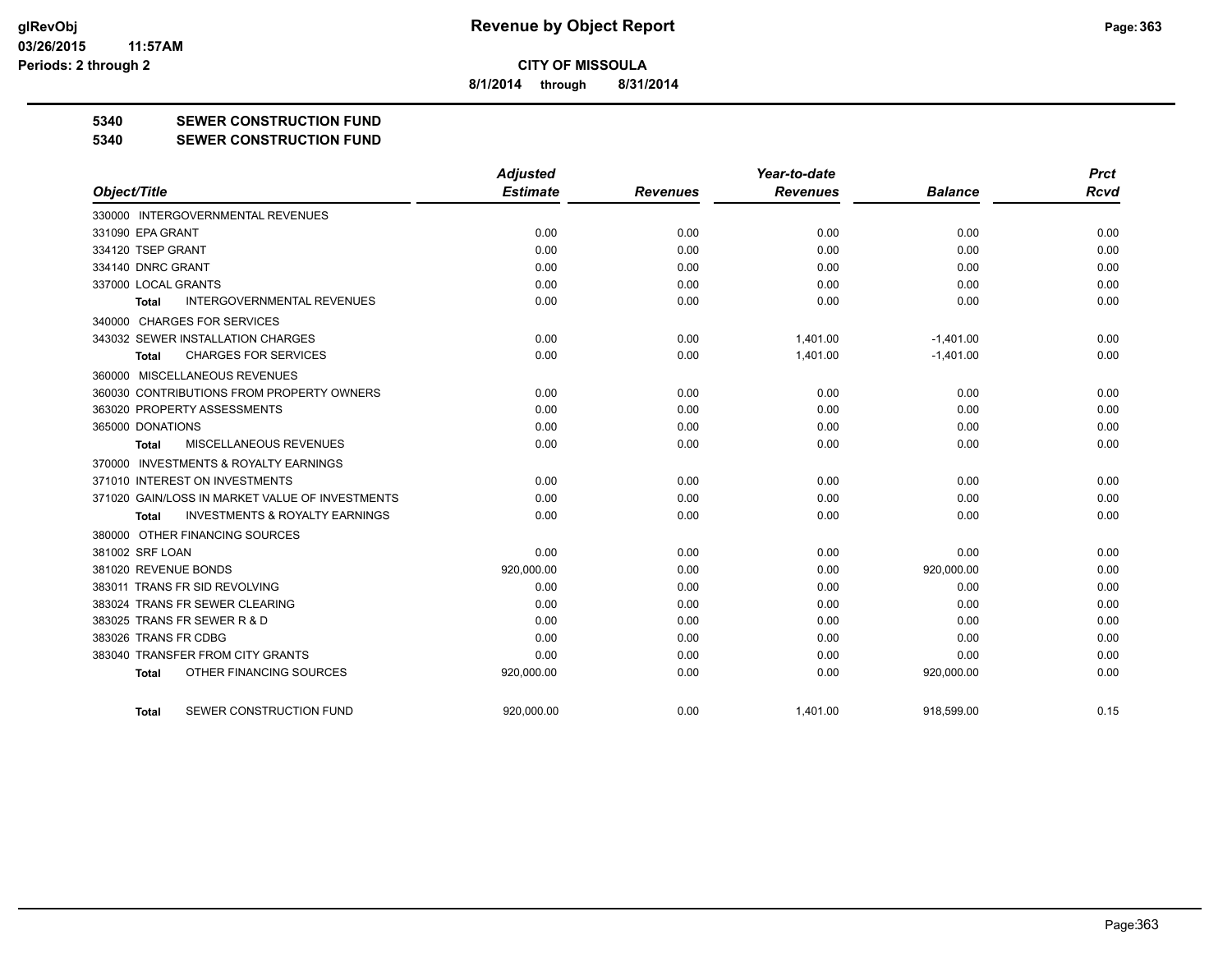**8/1/2014 through 8/31/2014**

#### **5340 SEWER CONSTRUCTION FUND**

|                                                    | <b>Adjusted</b> |                 | Year-to-date    |                | <b>Prct</b> |
|----------------------------------------------------|-----------------|-----------------|-----------------|----------------|-------------|
| Object/Title                                       | <b>Estimate</b> | <b>Revenues</b> | <b>Revenues</b> | <b>Balance</b> | <b>Rcvd</b> |
| 330000 INTERGOVERNMENTAL REVENUES                  |                 |                 |                 |                |             |
| 331090 EPA GRANT                                   | 0.00            | 0.00            | 0.00            | 0.00           | 0.00        |
| 334120 TSEP GRANT                                  | 0.00            | 0.00            | 0.00            | 0.00           | 0.00        |
| 334140 DNRC GRANT                                  | 0.00            | 0.00            | 0.00            | 0.00           | 0.00        |
| 337000 LOCAL GRANTS                                | 0.00            | 0.00            | 0.00            | 0.00           | 0.00        |
| <b>INTERGOVERNMENTAL REVENUES</b><br>Total         | 0.00            | 0.00            | 0.00            | 0.00           | 0.00        |
| 340000 CHARGES FOR SERVICES                        |                 |                 |                 |                |             |
| 343032 SEWER INSTALLATION CHARGES                  | 0.00            | 0.00            | 1,401.00        | $-1,401.00$    | 0.00        |
| <b>CHARGES FOR SERVICES</b><br>Total               | 0.00            | 0.00            | 1,401.00        | $-1,401.00$    | 0.00        |
| 360000 MISCELLANEOUS REVENUES                      |                 |                 |                 |                |             |
| 360030 CONTRIBUTIONS FROM PROPERTY OWNERS          | 0.00            | 0.00            | 0.00            | 0.00           | 0.00        |
| 363020 PROPERTY ASSESSMENTS                        | 0.00            | 0.00            | 0.00            | 0.00           | 0.00        |
| 365000 DONATIONS                                   | 0.00            | 0.00            | 0.00            | 0.00           | 0.00        |
| <b>MISCELLANEOUS REVENUES</b><br>Total             | 0.00            | 0.00            | 0.00            | 0.00           | 0.00        |
| 370000 INVESTMENTS & ROYALTY EARNINGS              |                 |                 |                 |                |             |
| 371010 INTEREST ON INVESTMENTS                     | 0.00            | 0.00            | 0.00            | 0.00           | 0.00        |
| 371020 GAIN/LOSS IN MARKET VALUE OF INVESTMENT     | 0.00            | 0.00            | 0.00            | 0.00           | 0.00        |
| <b>INVESTMENTS &amp; ROYALTY EARNINGS</b><br>Total | 0.00            | 0.00            | 0.00            | 0.00           | 0.00        |
| 380000 OTHER FINANCING SOURCES                     |                 |                 |                 |                |             |
| 381002 SRF LOAN                                    | 0.00            | 0.00            | 0.00            | 0.00           | 0.00        |
| 381020 REVENUE BONDS                               | 920,000.00      | 0.00            | 0.00            | 920,000.00     | 0.00        |
| 383011 TRANS FR SID REVOLVING                      | 0.00            | 0.00            | 0.00            | 0.00           | 0.00        |
| 383024 TRANS FR SEWER CLEARING                     | 0.00            | 0.00            | 0.00            | 0.00           | 0.00        |
| 383025 TRANS FR SEWER R & D                        | 0.00            | 0.00            | 0.00            | 0.00           | 0.00        |
| 383026 TRANS FR CDBG                               | 0.00            | 0.00            | 0.00            | 0.00           | 0.00        |
| 383040 TRANSFER FROM CITY GRANTS                   | 0.00            | 0.00            | 0.00            | 0.00           | 0.00        |
| OTHER FINANCING SOURCES<br><b>Total</b>            | 920,000.00      | 0.00            | 0.00            | 920,000.00     | 0.00        |
| SEWER CONSTRUCTION FUND<br><b>Total</b>            | 920,000.00      | 0.00            | 1,401.00        | 918,599.00     | 0.15        |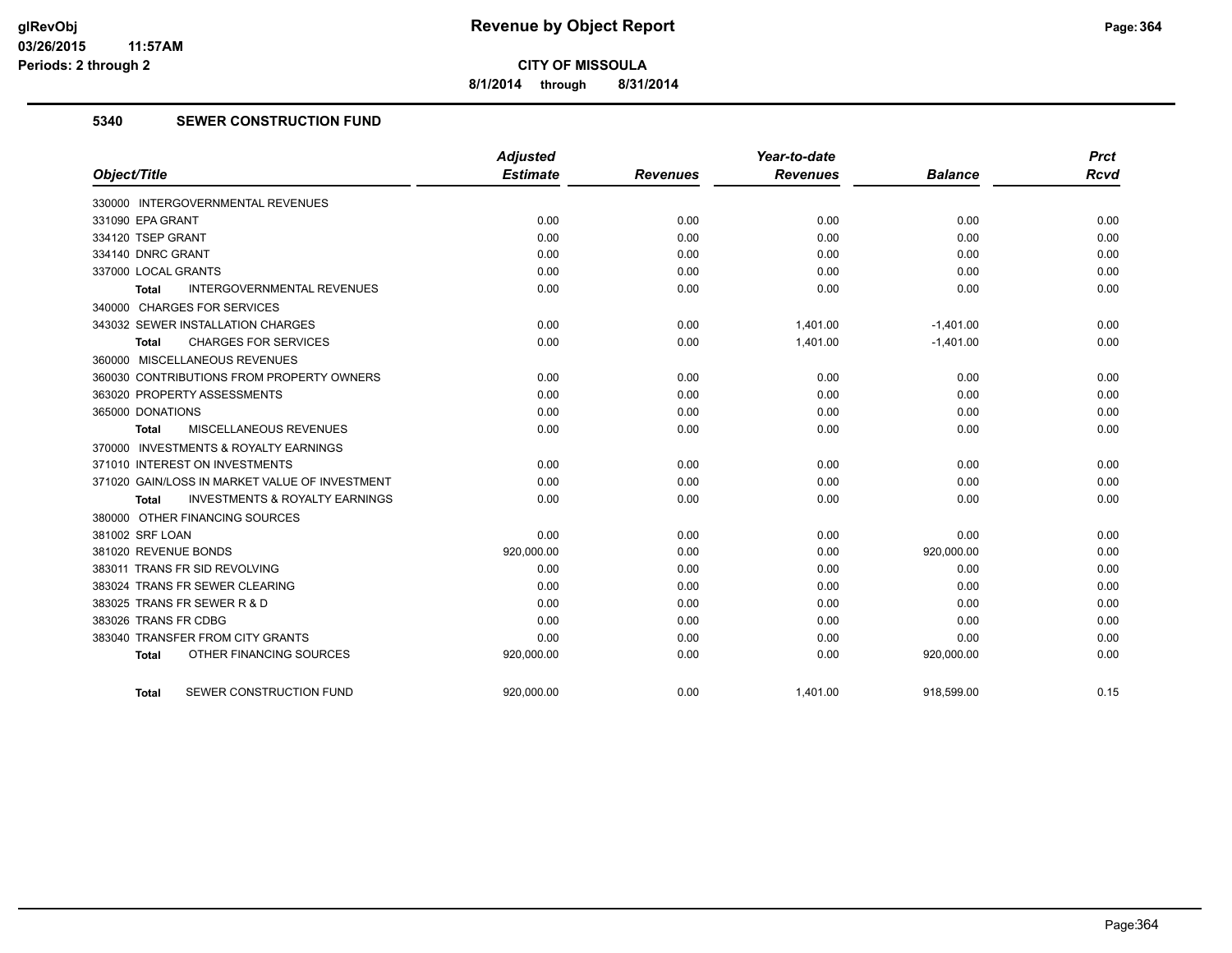**8/1/2014 through 8/31/2014**

## **5361 2001 SEWER REVENUE BONDS-DEBT SERVICE**

**5361 2001 SEWER REVENUE BONDS-DEBT SERVICE**

|                                                           | <b>Adjusted</b> |                 | Year-to-date    |                | <b>Prct</b> |
|-----------------------------------------------------------|-----------------|-----------------|-----------------|----------------|-------------|
| Object/Title                                              | <b>Estimate</b> | <b>Revenues</b> | <b>Revenues</b> | <b>Balance</b> | <b>Rcvd</b> |
| 340000 CHARGES FOR SERVICES                               |                 |                 |                 |                |             |
| <b>SEWER SERVICE CHARGES</b><br>343031                    | 0.00            | 0.00            | 0.00            | 0.00           | 0.00        |
| 343032 SEWER INSTALLATION CHARGES                         | 0.00            | 0.00            | 0.00            | 0.00           | 0.00        |
| 343035 SALE OF SEWER MATERIALS AND SUPPLIES               | 0.00            | 0.00            | 0.00            | 0.00           | 0.00        |
| <b>CHARGES FOR SERVICES</b><br><b>Total</b>               | 0.00            | 0.00            | 0.00            | 0.00           | 0.00        |
| <b>MISCELLANEOUS REVENUES</b><br>360000                   |                 |                 |                 |                |             |
| 360010 MISCELLANEOUS                                      | 0.00            | 0.00            | 0.00            | 0.00           | 0.00        |
| <b>MISCELLANEOUS REVENUES</b><br>Total                    | 0.00            | 0.00            | 0.00            | 0.00           | 0.00        |
| <b>INVESTMENTS &amp; ROYALTY EARNINGS</b><br>370000       |                 |                 |                 |                |             |
| 371010 INTEREST ON INVESTMENTS                            | 0.00            | 0.00            | 0.00            | 0.00           | 0.00        |
| 371020 GAIN/LOSS IN MARKET VALUE OF INVESTMENTS           | 0.00            | 0.00            | 0.00            | 0.00           | 0.00        |
| <b>INVESTMENTS &amp; ROYALTY EARNINGS</b><br><b>Total</b> | 0.00            | 0.00            | 0.00            | 0.00           | 0.00        |
| OTHER FINANCING SOURCES<br>380000                         |                 |                 |                 |                |             |
| 382010 SALE OF FIXED ASSETS                               | 0.00            | 0.00            | 0.00            | 0.00           | 0.00        |
| 383024 TRANS FR SEWER CLEARING                            | 30,590.00       | 0.00            | 0.00            | 30,590.00      | 0.00        |
| OTHER FINANCING SOURCES<br>Total                          | 30,590.00       | 0.00            | 0.00            | 30,590.00      | 0.00        |
|                                                           |                 |                 |                 |                |             |
| 2001 SEWER REVENUE BONDS-DEBT SERVI<br><b>Total</b>       | 30,590.00       | 0.00            | 0.00            | 30,590.00      | 0.00        |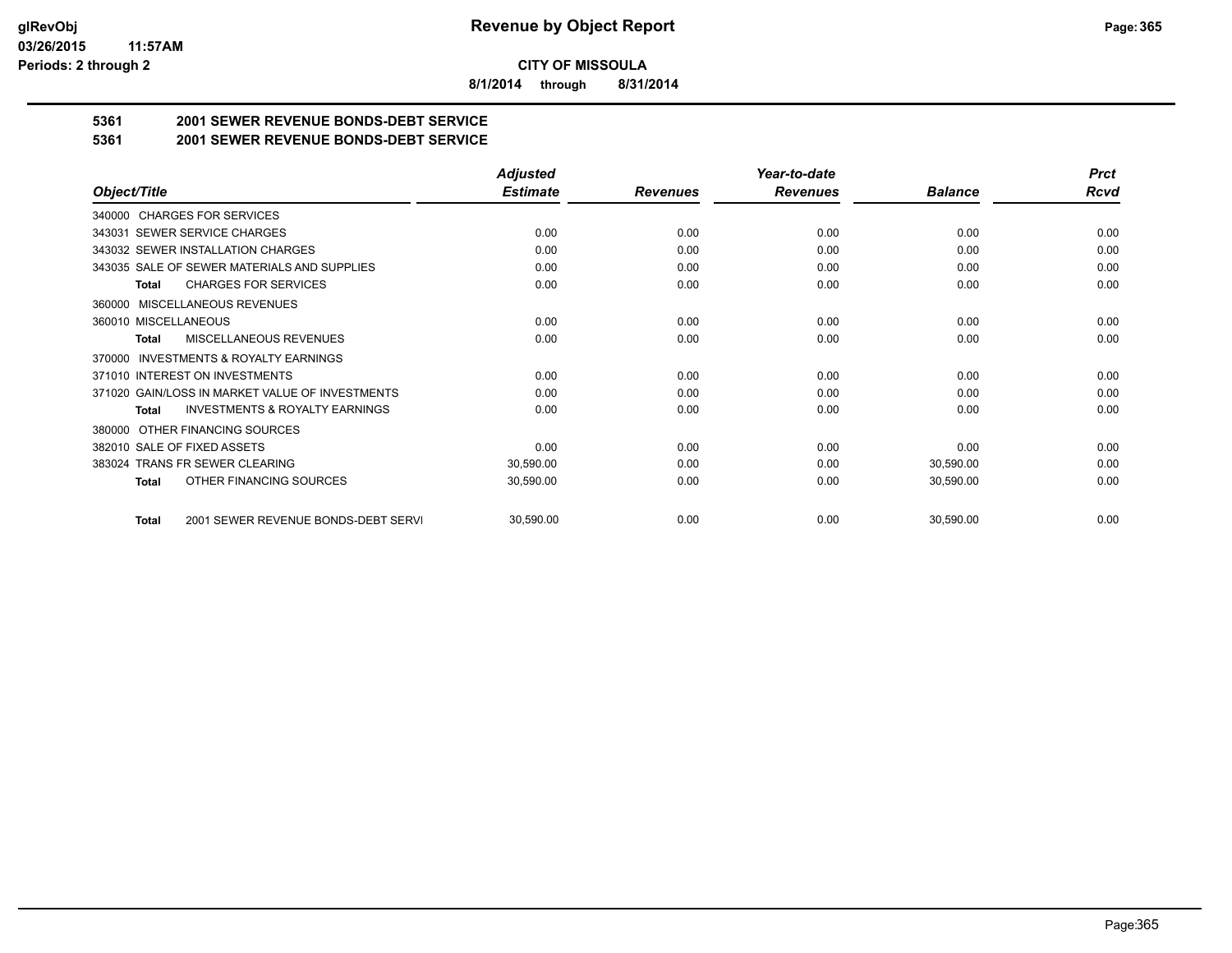**8/1/2014 through 8/31/2014**

#### **5361 2001 SEWER REVENUE BONDS-DEBT SERVICE**

|                                                    | <b>Adjusted</b> |                 | Year-to-date    |                | <b>Prct</b> |
|----------------------------------------------------|-----------------|-----------------|-----------------|----------------|-------------|
| Object/Title                                       | <b>Estimate</b> | <b>Revenues</b> | <b>Revenues</b> | <b>Balance</b> | Rcvd        |
| 340000 CHARGES FOR SERVICES                        |                 |                 |                 |                |             |
| SEWER SERVICE CHARGES<br>343031                    | 0.00            | 0.00            | 0.00            | 0.00           | 0.00        |
| 343032 SEWER INSTALLATION CHARGES                  | 0.00            | 0.00            | 0.00            | 0.00           | 0.00        |
| 343035 SALE OF SEWER MATERIALS AND SUPPLIES        | 0.00            | 0.00            | 0.00            | 0.00           | 0.00        |
| <b>CHARGES FOR SERVICES</b><br>Total               | 0.00            | 0.00            | 0.00            | 0.00           | 0.00        |
| 360000 MISCELLANEOUS REVENUES                      |                 |                 |                 |                |             |
| 360010 MISCELLANEOUS                               | 0.00            | 0.00            | 0.00            | 0.00           | 0.00        |
| MISCELLANEOUS REVENUES<br>Total                    | 0.00            | 0.00            | 0.00            | 0.00           | 0.00        |
| INVESTMENTS & ROYALTY EARNINGS<br>370000           |                 |                 |                 |                |             |
| 371010 INTEREST ON INVESTMENTS                     | 0.00            | 0.00            | 0.00            | 0.00           | 0.00        |
| 371020 GAIN/LOSS IN MARKET VALUE OF INVESTMENT     | 0.00            | 0.00            | 0.00            | 0.00           | 0.00        |
| <b>INVESTMENTS &amp; ROYALTY EARNINGS</b><br>Total | 0.00            | 0.00            | 0.00            | 0.00           | 0.00        |
| OTHER FINANCING SOURCES<br>380000                  |                 |                 |                 |                |             |
| 382010 SALE OF FIXED ASSETS                        | 0.00            | 0.00            | 0.00            | 0.00           | 0.00        |
| <b>TRANS FR SEWER CLEARING</b><br>383024           | 30,590.00       | 0.00            | 0.00            | 30,590.00      | 0.00        |
| OTHER FINANCING SOURCES<br><b>Total</b>            | 30,590.00       | 0.00            | 0.00            | 30,590.00      | 0.00        |
| 2001 SEWER REVENUE BONDS-DEBT SERV<br><b>Total</b> | 30,590.00       | 0.00            | 0.00            | 30,590.00      | 0.00        |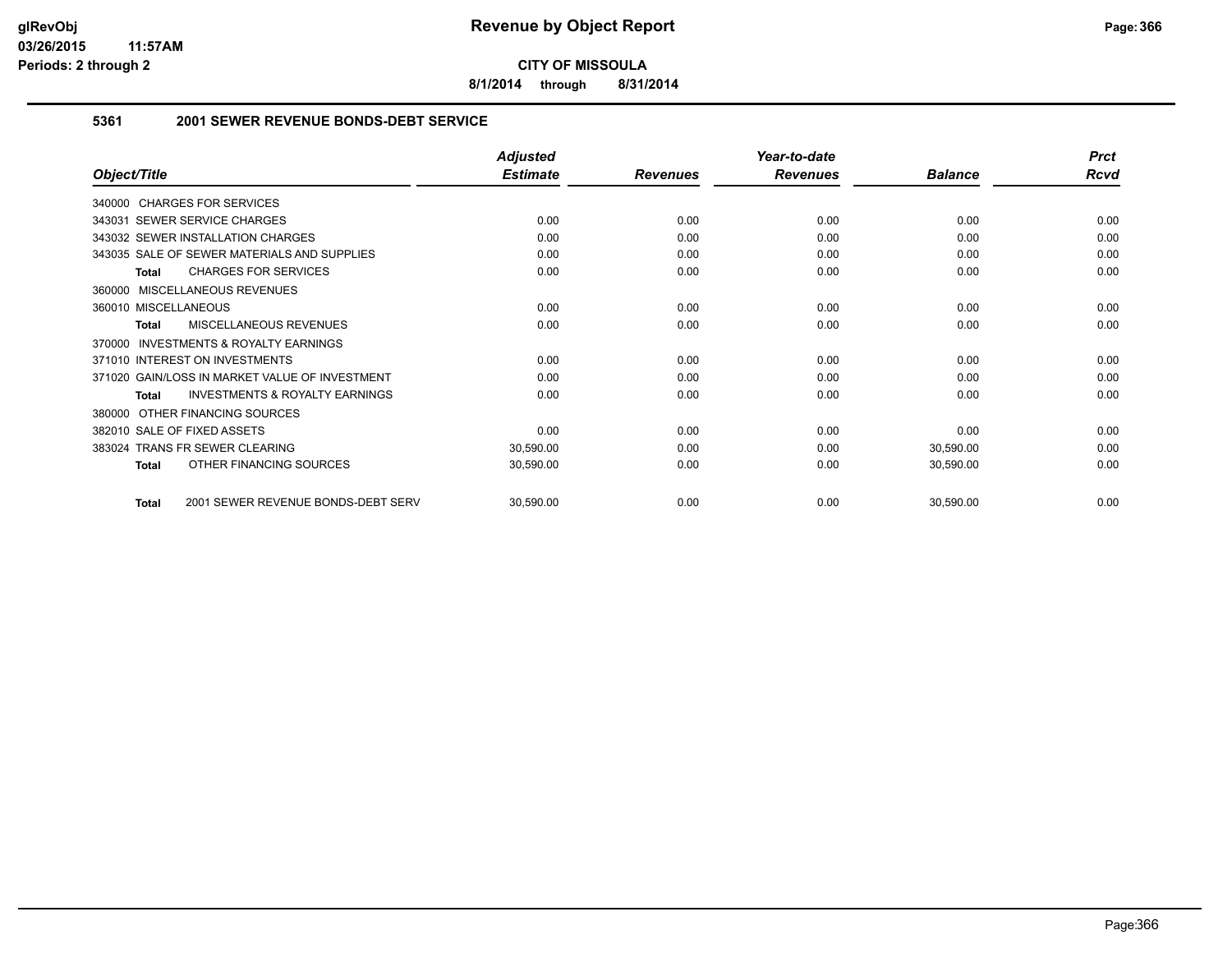**8/1/2014 through 8/31/2014**

## **5362 00 SEWER REVENUE BOND - SERIES B DEBT SE**

**5362 00 SEWER REVENUE BOND - SERIES B DEBT SE**

|                                                      | <b>Adjusted</b> |                 | Year-to-date    |                | <b>Prct</b> |
|------------------------------------------------------|-----------------|-----------------|-----------------|----------------|-------------|
| Object/Title                                         | <b>Estimate</b> | <b>Revenues</b> | <b>Revenues</b> | <b>Balance</b> | Rcvd        |
| 340000 CHARGES FOR SERVICES                          |                 |                 |                 |                |             |
| 343032 SEWER INSTALLATION CHARGES                    | 0.00            | 0.00            | 0.00            | 0.00           | 0.00        |
| <b>CHARGES FOR SERVICES</b><br>Total                 | 0.00            | 0.00            | 0.00            | 0.00           | 0.00        |
| 360000 MISCELLANEOUS REVENUES                        |                 |                 |                 |                |             |
| 360010 MISCELLANEOUS                                 | 0.00            | 0.00            | 0.00            | 0.00           | 0.00        |
| <b>MISCELLANEOUS REVENUES</b><br>Total               | 0.00            | 0.00            | 0.00            | 0.00           | 0.00        |
| 370000 INVESTMENTS & ROYALTY EARNINGS                |                 |                 |                 |                |             |
| 371010 INTEREST ON INVESTMENTS                       | 0.00            | 0.00            | 0.00            | 0.00           | 0.00        |
| 371020 GAIN/LOSS IN MARKET VALUE OF INVESTMENTS      | 0.00            | 0.00            | 0.00            | 0.00           | 0.00        |
| <b>INVESTMENTS &amp; ROYALTY EARNINGS</b><br>Total   | 0.00            | 0.00            | 0.00            | 0.00           | 0.00        |
| OTHER FINANCING SOURCES<br>380000                    |                 |                 |                 |                |             |
| 383024 TRANS FR SEWER CLEARING                       | 49,240.00       | 0.00            | 0.00            | 49,240.00      | 0.00        |
| OTHER FINANCING SOURCES<br>Total                     | 49,240.00       | 0.00            | 0.00            | 49,240.00      | 0.00        |
|                                                      |                 |                 |                 |                |             |
| 00 SEWER REVENUE BOND - SERIES B DEB<br><b>Total</b> | 49,240.00       | 0.00            | 0.00            | 49,240.00      | 0.00        |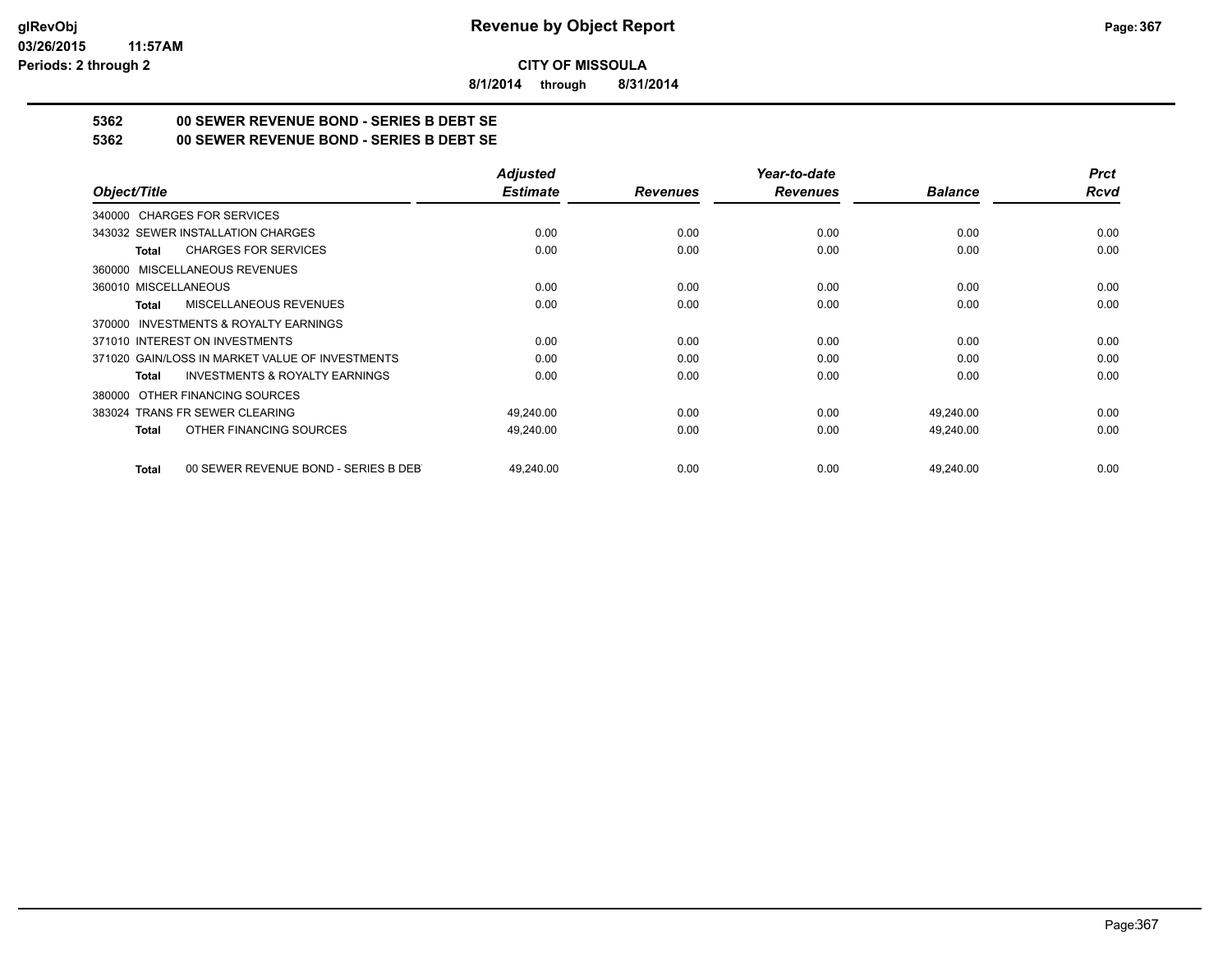**8/1/2014 through 8/31/2014**

#### **5362 00 SEWER REVENUE BOND - SERIES B DEBT SE**

| Object/Title                                        | <b>Adjusted</b><br><b>Estimate</b> | <b>Revenues</b> | Year-to-date<br><b>Revenues</b> | <b>Balance</b> | <b>Prct</b><br><b>Rcvd</b> |
|-----------------------------------------------------|------------------------------------|-----------------|---------------------------------|----------------|----------------------------|
| 340000 CHARGES FOR SERVICES                         |                                    |                 |                                 |                |                            |
| 343032 SEWER INSTALLATION CHARGES                   | 0.00                               | 0.00            | 0.00                            | 0.00           | 0.00                       |
|                                                     |                                    |                 |                                 |                |                            |
| <b>CHARGES FOR SERVICES</b><br>Total                | 0.00                               | 0.00            | 0.00                            | 0.00           | 0.00                       |
| 360000 MISCELLANEOUS REVENUES                       |                                    |                 |                                 |                |                            |
| 360010 MISCELLANEOUS                                | 0.00                               | 0.00            | 0.00                            | 0.00           | 0.00                       |
| <b>MISCELLANEOUS REVENUES</b><br>Total              | 0.00                               | 0.00            | 0.00                            | 0.00           | 0.00                       |
| <b>INVESTMENTS &amp; ROYALTY EARNINGS</b><br>370000 |                                    |                 |                                 |                |                            |
| 371010 INTEREST ON INVESTMENTS                      | 0.00                               | 0.00            | 0.00                            | 0.00           | 0.00                       |
| 371020 GAIN/LOSS IN MARKET VALUE OF INVESTMENT      | 0.00                               | 0.00            | 0.00                            | 0.00           | 0.00                       |
| <b>INVESTMENTS &amp; ROYALTY EARNINGS</b><br>Total  | 0.00                               | 0.00            | 0.00                            | 0.00           | 0.00                       |
| 380000 OTHER FINANCING SOURCES                      |                                    |                 |                                 |                |                            |
| 383024 TRANS FR SEWER CLEARING                      | 49,240.00                          | 0.00            | 0.00                            | 49,240.00      | 0.00                       |
| OTHER FINANCING SOURCES<br>Total                    | 49,240.00                          | 0.00            | 0.00                            | 49,240.00      | 0.00                       |
| 00 SEWER REVENUE BOND - SERIES B DEE<br>Total       | 49,240.00                          | 0.00            | 0.00                            | 49,240.00      | 0.00                       |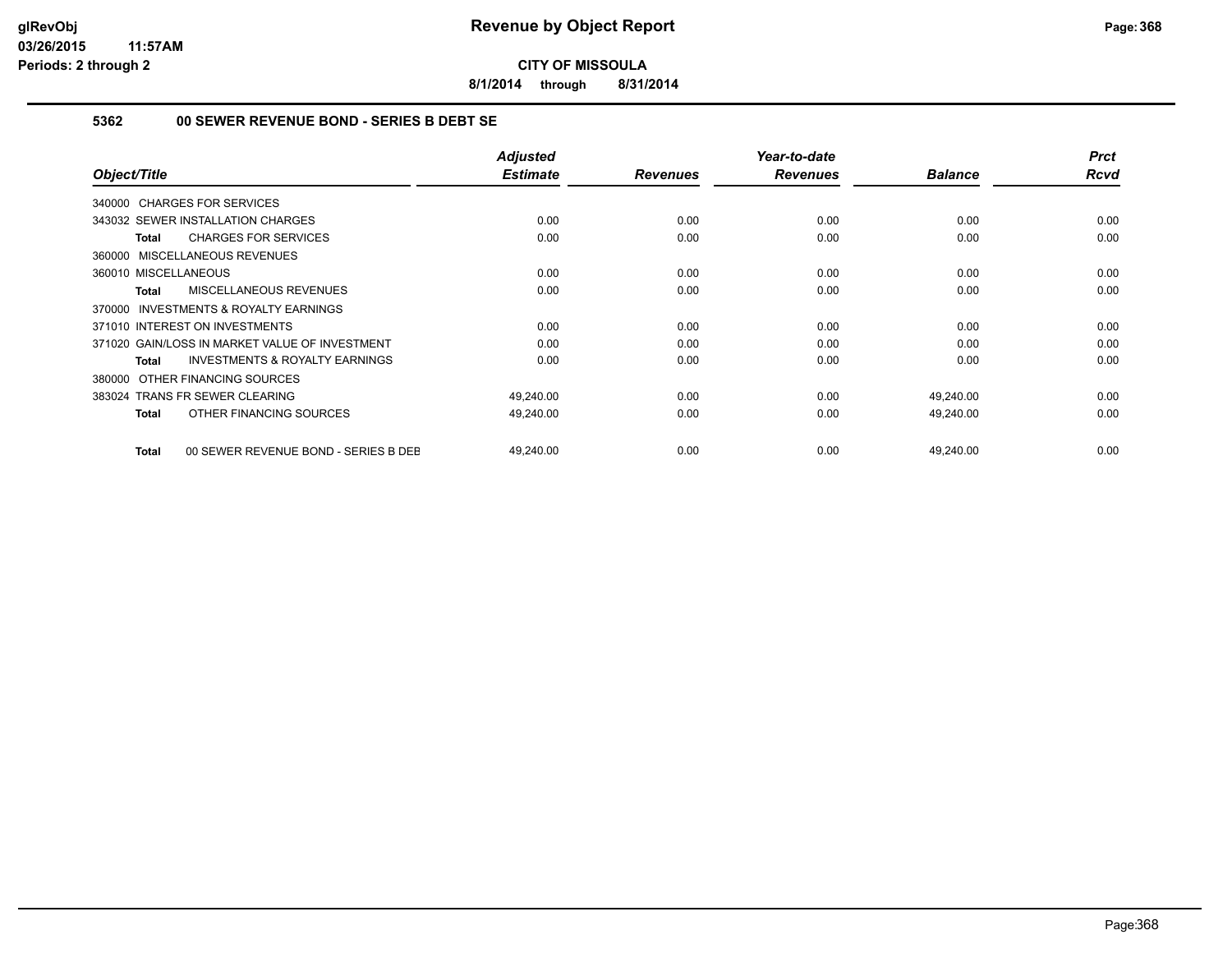**8/1/2014 through 8/31/2014**

# **5363 92 SEWER REVENUE BOND SERIES A DEBT SERV**

**5363 92 SEWER REVENUE BOND SERIES A DEBT SERV**

|                                                     | <b>Adjusted</b> |                 | Year-to-date    |                | <b>Prct</b> |
|-----------------------------------------------------|-----------------|-----------------|-----------------|----------------|-------------|
| Object/Title                                        | <b>Estimate</b> | <b>Revenues</b> | <b>Revenues</b> | <b>Balance</b> | <b>Rcvd</b> |
| 340000 CHARGES FOR SERVICES                         |                 |                 |                 |                |             |
| 343032 SEWER INSTALLATION CHARGES                   | 0.00            | 0.00            | 0.00            | 0.00           | 0.00        |
| <b>CHARGES FOR SERVICES</b><br>Total                | 0.00            | 0.00            | 0.00            | 0.00           | 0.00        |
| 370000 INVESTMENTS & ROYALTY EARNINGS               |                 |                 |                 |                |             |
| 371010 INTEREST ON INVESTMENTS                      | 0.00            | 0.00            | 0.00            | 0.00           | 0.00        |
| 371020 GAIN/LOSS IN MARKET VALUE OF INVESTMENTS     | 0.00            | 0.00            | 0.00            | 0.00           | 0.00        |
| <b>INVESTMENTS &amp; ROYALTY EARNINGS</b><br>Total  | 0.00            | 0.00            | 0.00            | 0.00           | 0.00        |
| 380000 OTHER FINANCING SOURCES                      |                 |                 |                 |                |             |
| 383024 TRANS FR SEWER CLEARING                      | 0.00            | 0.00            | 0.00            | 0.00           | 0.00        |
| 383042 TRANSFERS FROM OTHER FUNDS                   | 0.00            | 0.00            | 0.00            | 0.00           | 0.00        |
| OTHER FINANCING SOURCES<br><b>Total</b>             | 0.00            | 0.00            | 0.00            | 0.00           | 0.00        |
| 92 SEWER REVENUE BOND SERIES A DEBT<br><b>Total</b> | 0.00            | 0.00            | 0.00            | 0.00           | 0.00        |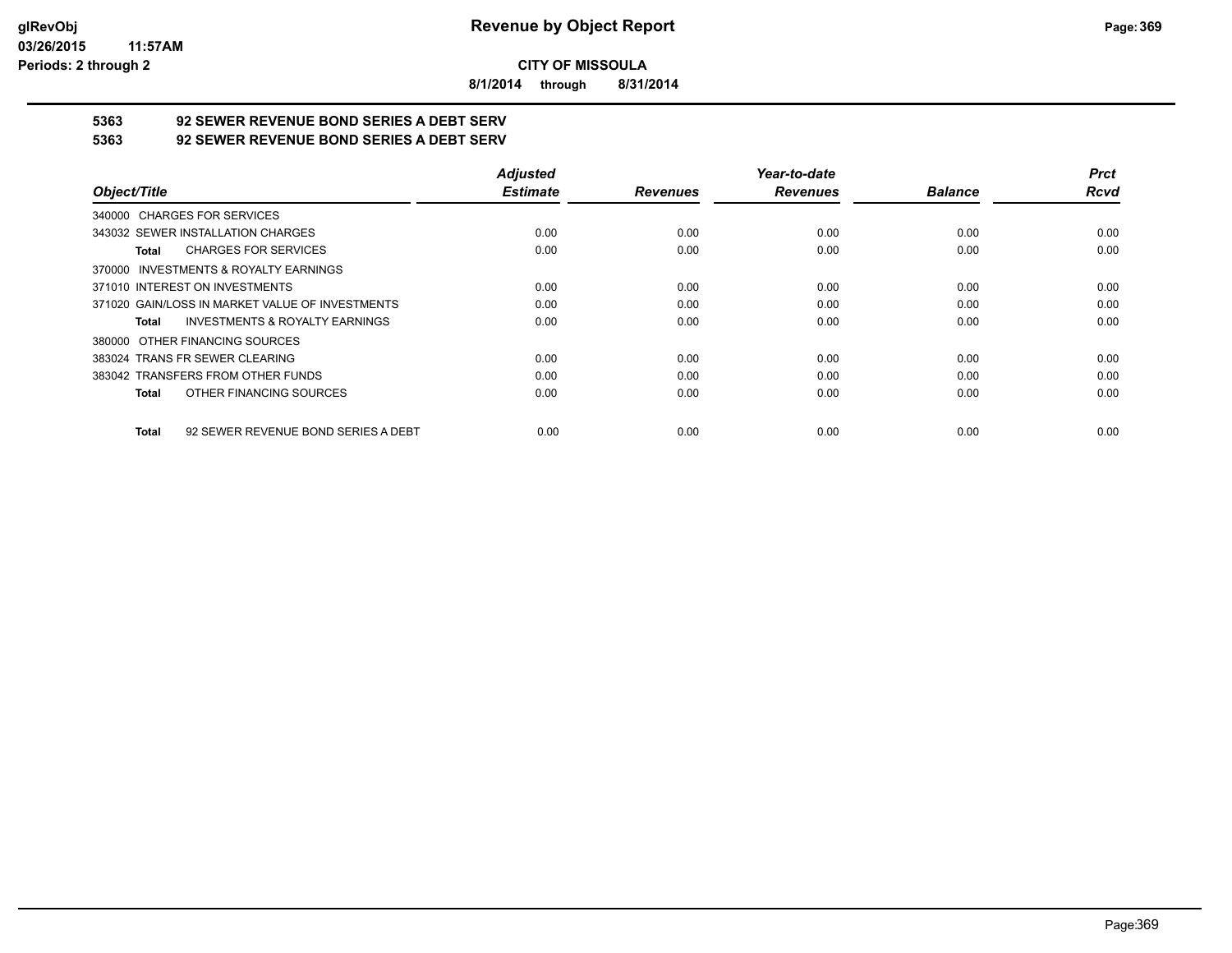**8/1/2014 through 8/31/2014**

#### **5363 92 SEWER REVENUE BOND SERIES A DEBT SERV**

| Object/Title                                        | <b>Adjusted</b><br><b>Estimate</b> | <b>Revenues</b> | Year-to-date<br><b>Revenues</b> | <b>Balance</b> | <b>Prct</b><br>Rcvd |
|-----------------------------------------------------|------------------------------------|-----------------|---------------------------------|----------------|---------------------|
| 340000 CHARGES FOR SERVICES                         |                                    |                 |                                 |                |                     |
| 343032 SEWER INSTALLATION CHARGES                   | 0.00                               | 0.00            | 0.00                            | 0.00           | 0.00                |
| <b>CHARGES FOR SERVICES</b><br>Total                | 0.00                               | 0.00            | 0.00                            | 0.00           | 0.00                |
| 370000 INVESTMENTS & ROYALTY EARNINGS               |                                    |                 |                                 |                |                     |
| 371010 INTEREST ON INVESTMENTS                      | 0.00                               | 0.00            | 0.00                            | 0.00           | 0.00                |
| 371020 GAIN/LOSS IN MARKET VALUE OF INVESTMENT      | 0.00                               | 0.00            | 0.00                            | 0.00           | 0.00                |
| <b>INVESTMENTS &amp; ROYALTY EARNINGS</b><br>Total  | 0.00                               | 0.00            | 0.00                            | 0.00           | 0.00                |
| 380000 OTHER FINANCING SOURCES                      |                                    |                 |                                 |                |                     |
| 383024 TRANS FR SEWER CLEARING                      | 0.00                               | 0.00            | 0.00                            | 0.00           | 0.00                |
| 383042 TRANSFERS FROM OTHER FUNDS                   | 0.00                               | 0.00            | 0.00                            | 0.00           | 0.00                |
| OTHER FINANCING SOURCES<br>Total                    | 0.00                               | 0.00            | 0.00                            | 0.00           | 0.00                |
| 92 SEWER REVENUE BOND SERIES A DEBT<br><b>Total</b> | 0.00                               | 0.00            | 0.00                            | 0.00           | 0.00                |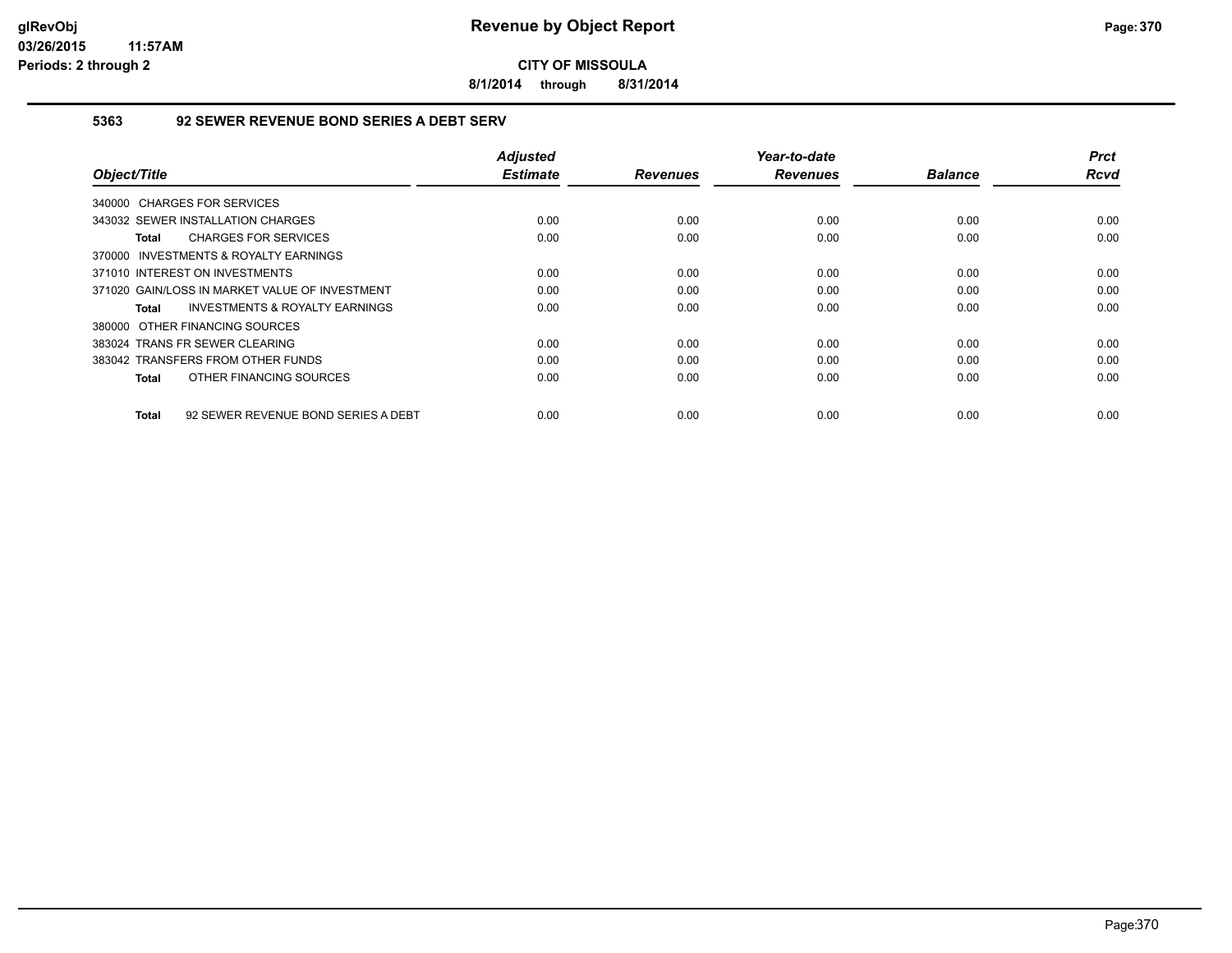**8/1/2014 through 8/31/2014**

# **5364 92 SEWER REVENUE BOND - SERIES B DEBT S**

**5364 92 SEWER REVENUE BOND - SERIES B DEBT S**

|                                                      | <b>Adjusted</b> |                 | Year-to-date    |                | <b>Prct</b> |
|------------------------------------------------------|-----------------|-----------------|-----------------|----------------|-------------|
| Object/Title                                         | <b>Estimate</b> | <b>Revenues</b> | <b>Revenues</b> | <b>Balance</b> | <b>Rcvd</b> |
| 340000 CHARGES FOR SERVICES                          |                 |                 |                 |                |             |
| 343032 SEWER INSTALLATION CHARGES                    | 0.00            | 0.00            | 0.00            | 0.00           | 0.00        |
| <b>CHARGES FOR SERVICES</b><br>Total                 | 0.00            | 0.00            | 0.00            | 0.00           | 0.00        |
| INVESTMENTS & ROYALTY EARNINGS<br>370000             |                 |                 |                 |                |             |
| 371010 INTEREST ON INVESTMENTS                       | 0.00            | 0.00            | 0.00            | 0.00           | 0.00        |
| 371020 GAIN/LOSS IN MARKET VALUE OF INVESTMENTS      | 0.00            | 0.00            | 0.00            | 0.00           | 0.00        |
| <b>INVESTMENTS &amp; ROYALTY EARNINGS</b><br>Total   | 0.00            | 0.00            | 0.00            | 0.00           | 0.00        |
| OTHER FINANCING SOURCES<br>380000                    |                 |                 |                 |                |             |
| 383024 TRANS FR SEWER CLEARING                       | 0.00            | 0.00            | 0.00            | 0.00           | 0.00        |
| 383042 TRANSFERS FROM OTHER FUNDS                    | 0.00            | 0.00            | 0.00            | 0.00           | 0.00        |
| OTHER FINANCING SOURCES<br>Total                     | 0.00            | 0.00            | 0.00            | 0.00           | 0.00        |
| 92 SEWER REVENUE BOND - SERIES B DEE<br><b>Total</b> | 0.00            | 0.00            | 0.00            | 0.00           | 0.00        |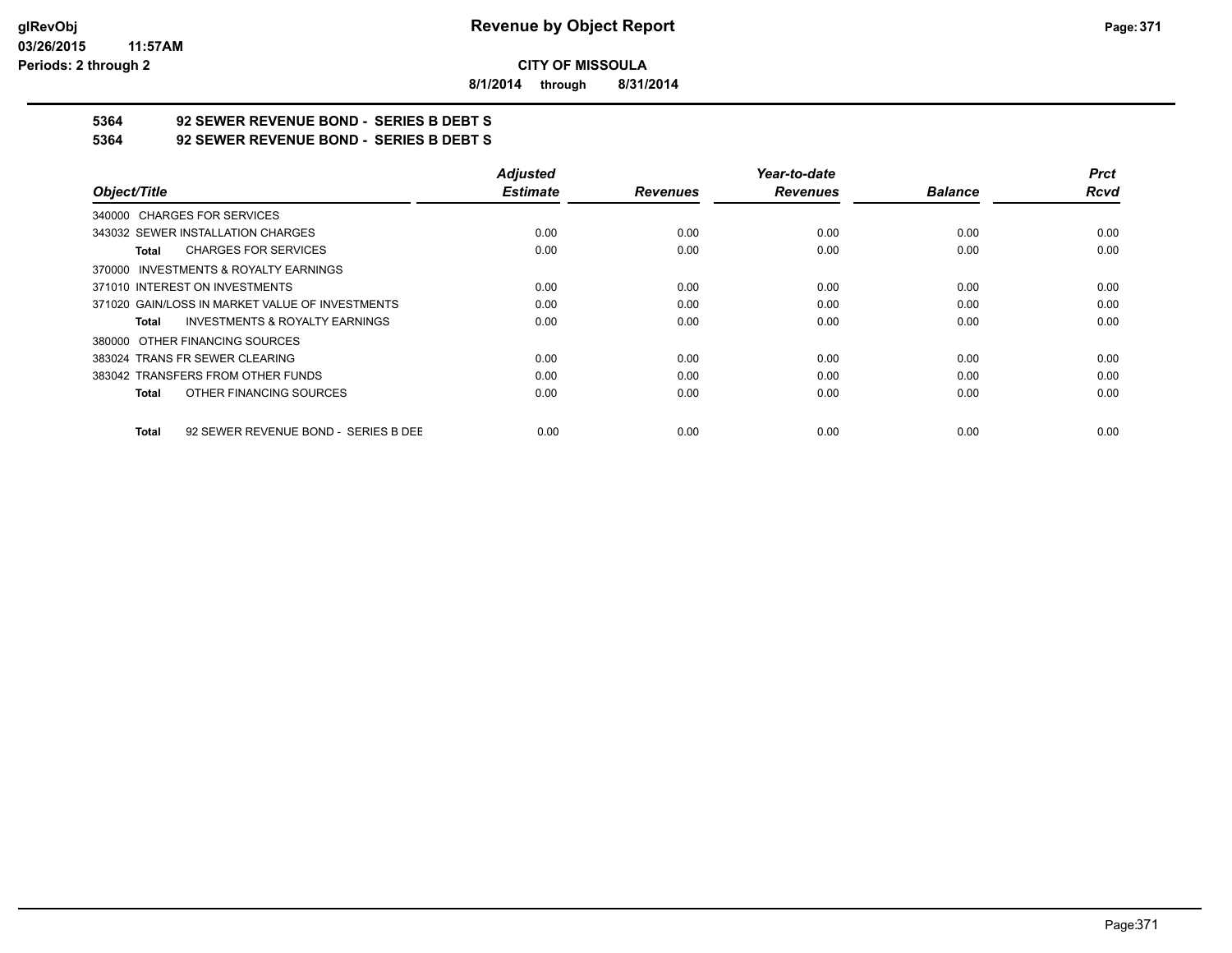**8/1/2014 through 8/31/2014**

#### **5364 92 SEWER REVENUE BOND - SERIES B DEBT S**

| Object/Title                                         | <b>Adjusted</b><br><b>Estimate</b> | <b>Revenues</b> | Year-to-date<br><b>Revenues</b> | <b>Balance</b> | <b>Prct</b><br><b>Rcvd</b> |
|------------------------------------------------------|------------------------------------|-----------------|---------------------------------|----------------|----------------------------|
| 340000 CHARGES FOR SERVICES                          |                                    |                 |                                 |                |                            |
| 343032 SEWER INSTALLATION CHARGES                    | 0.00                               | 0.00            | 0.00                            | 0.00           | 0.00                       |
| <b>CHARGES FOR SERVICES</b><br>Total                 | 0.00                               | 0.00            | 0.00                            | 0.00           | 0.00                       |
| 370000 INVESTMENTS & ROYALTY EARNINGS                |                                    |                 |                                 |                |                            |
| 371010 INTEREST ON INVESTMENTS                       | 0.00                               | 0.00            | 0.00                            | 0.00           | 0.00                       |
| 371020 GAIN/LOSS IN MARKET VALUE OF INVESTMENT       | 0.00                               | 0.00            | 0.00                            | 0.00           | 0.00                       |
| <b>INVESTMENTS &amp; ROYALTY EARNINGS</b><br>Total   | 0.00                               | 0.00            | 0.00                            | 0.00           | 0.00                       |
| 380000 OTHER FINANCING SOURCES                       |                                    |                 |                                 |                |                            |
| 383024 TRANS FR SEWER CLEARING                       | 0.00                               | 0.00            | 0.00                            | 0.00           | 0.00                       |
| 383042 TRANSFERS FROM OTHER FUNDS                    | 0.00                               | 0.00            | 0.00                            | 0.00           | 0.00                       |
| OTHER FINANCING SOURCES<br>Total                     | 0.00                               | 0.00            | 0.00                            | 0.00           | 0.00                       |
| 92 SEWER REVENUE BOND - SERIES B DEI<br><b>Total</b> | 0.00                               | 0.00            | 0.00                            | 0.00           | 0.00                       |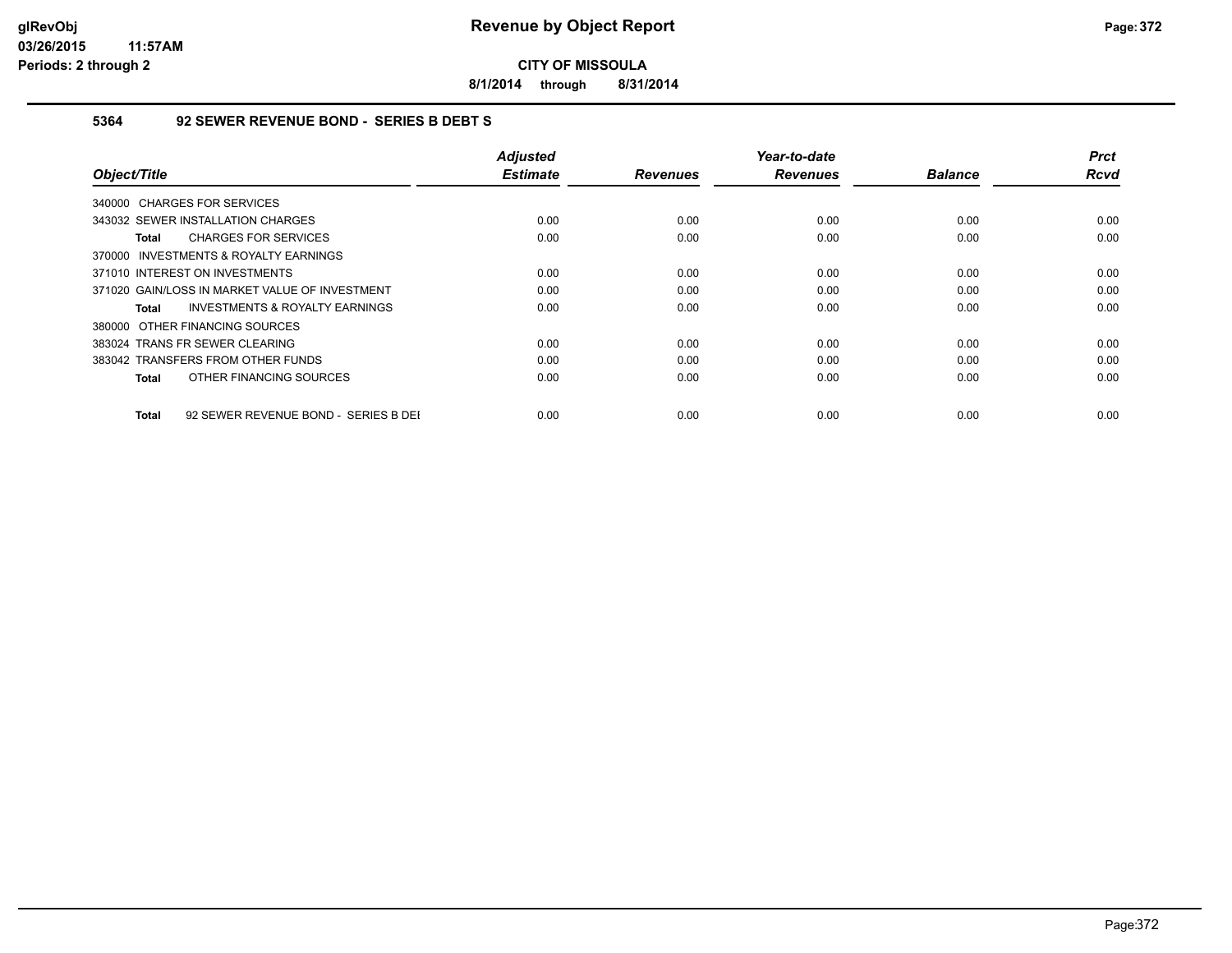**8/1/2014 through 8/31/2014**

# **5365 99 SEWER REVENUE BONDS DEBT SERVICE FUND**

**5365 99 SEWER REVENUE BONDS DEBT SERVICE FUND**

|                                                     | <b>Adjusted</b> |                 | Year-to-date    |                | <b>Prct</b> |
|-----------------------------------------------------|-----------------|-----------------|-----------------|----------------|-------------|
| Object/Title                                        | <b>Estimate</b> | <b>Revenues</b> | <b>Revenues</b> | <b>Balance</b> | <b>Rcvd</b> |
| 340000 CHARGES FOR SERVICES                         |                 |                 |                 |                |             |
| 343032 SEWER INSTALLATION CHARGES                   | 0.00            | 0.00            | 0.00            | 0.00           | 0.00        |
| <b>CHARGES FOR SERVICES</b><br>Total                | 0.00            | 0.00            | 0.00            | 0.00           | 0.00        |
| INVESTMENTS & ROYALTY EARNINGS<br>370000            |                 |                 |                 |                |             |
| 371010 INTEREST ON INVESTMENTS                      | 0.00            | 0.00            | 0.00            | 0.00           | 0.00        |
| 371020 GAIN/LOSS IN MARKET VALUE OF INVESTMENTS     | 0.00            | 0.00            | 0.00            | 0.00           | 0.00        |
| <b>INVESTMENTS &amp; ROYALTY EARNINGS</b><br>Total  | 0.00            | 0.00            | 0.00            | 0.00           | 0.00        |
| OTHER FINANCING SOURCES<br>380000                   |                 |                 |                 |                |             |
| 383024 TRANS FR SEWER CLEARING                      | 124.180.00      | 0.00            | 0.00            | 124.180.00     | 0.00        |
| OTHER FINANCING SOURCES<br><b>Total</b>             | 124.180.00      | 0.00            | 0.00            | 124.180.00     | 0.00        |
| 99 SEWER REVENUE BONDS DEBT SERVICE<br><b>Total</b> | 124.180.00      | 0.00            | 0.00            | 124.180.00     | 0.00        |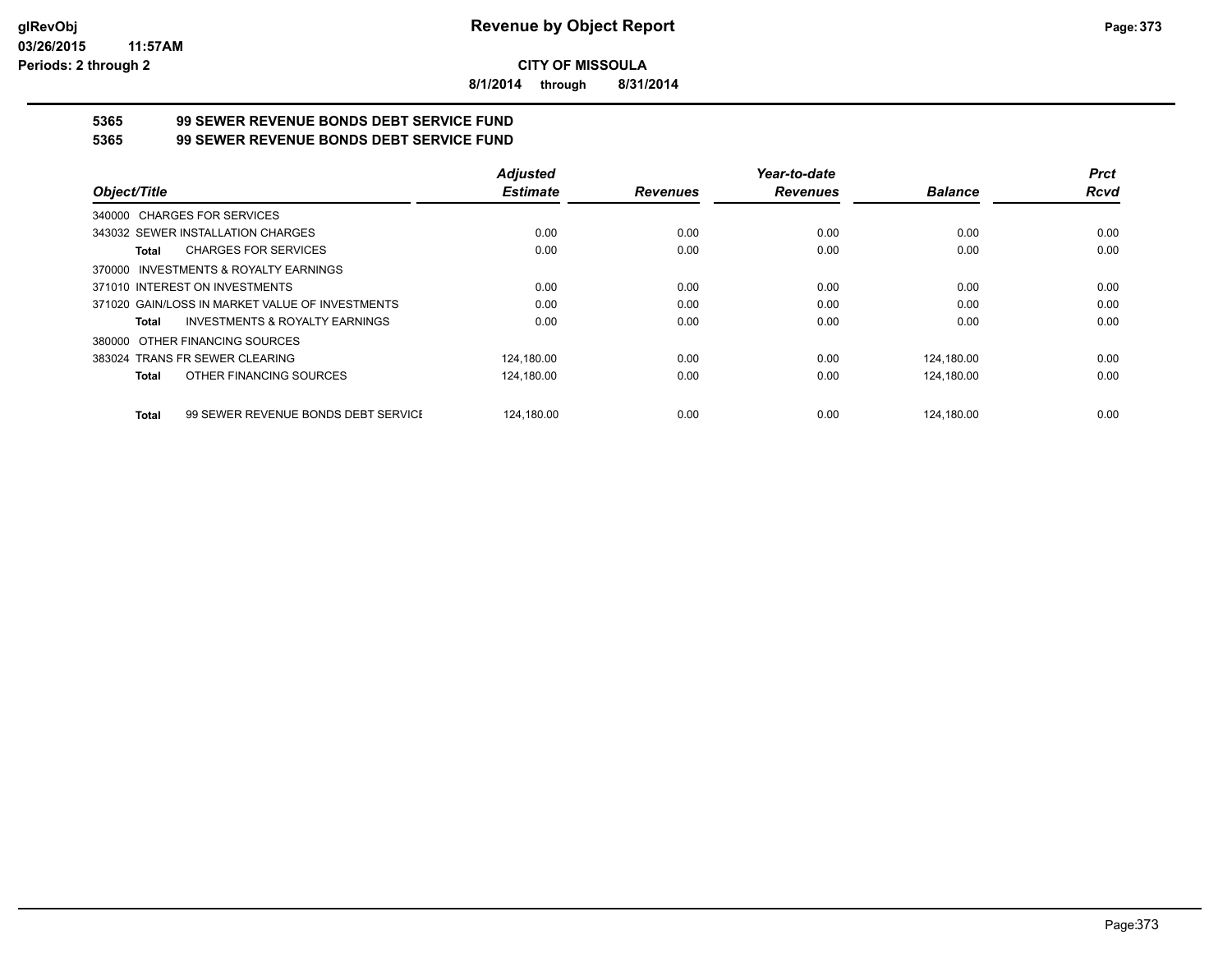**8/1/2014 through 8/31/2014**

#### **5365 99 SEWER REVENUE BONDS DEBT SERVICE FUND**

|                                                           | <b>Adjusted</b> |                 | Year-to-date    |                | <b>Prct</b> |
|-----------------------------------------------------------|-----------------|-----------------|-----------------|----------------|-------------|
| Object/Title                                              | <b>Estimate</b> | <b>Revenues</b> | <b>Revenues</b> | <b>Balance</b> | <b>Rcvd</b> |
| 340000 CHARGES FOR SERVICES                               |                 |                 |                 |                |             |
| 343032 SEWER INSTALLATION CHARGES                         | 0.00            | 0.00            | 0.00            | 0.00           | 0.00        |
| <b>CHARGES FOR SERVICES</b><br><b>Total</b>               | 0.00            | 0.00            | 0.00            | 0.00           | 0.00        |
| INVESTMENTS & ROYALTY EARNINGS<br>370000                  |                 |                 |                 |                |             |
| 371010 INTEREST ON INVESTMENTS                            | 0.00            | 0.00            | 0.00            | 0.00           | 0.00        |
| 371020 GAIN/LOSS IN MARKET VALUE OF INVESTMENT            | 0.00            | 0.00            | 0.00            | 0.00           | 0.00        |
| <b>INVESTMENTS &amp; ROYALTY EARNINGS</b><br><b>Total</b> | 0.00            | 0.00            | 0.00            | 0.00           | 0.00        |
| 380000 OTHER FINANCING SOURCES                            |                 |                 |                 |                |             |
| 383024 TRANS FR SEWER CLEARING                            | 124,180.00      | 0.00            | 0.00            | 124,180.00     | 0.00        |
| OTHER FINANCING SOURCES<br><b>Total</b>                   | 124,180.00      | 0.00            | 0.00            | 124,180.00     | 0.00        |
| 99 SEWER REVENUE BONDS DEBT SERVIC<br><b>Total</b>        | 124.180.00      | 0.00            | 0.00            | 124.180.00     | 0.00        |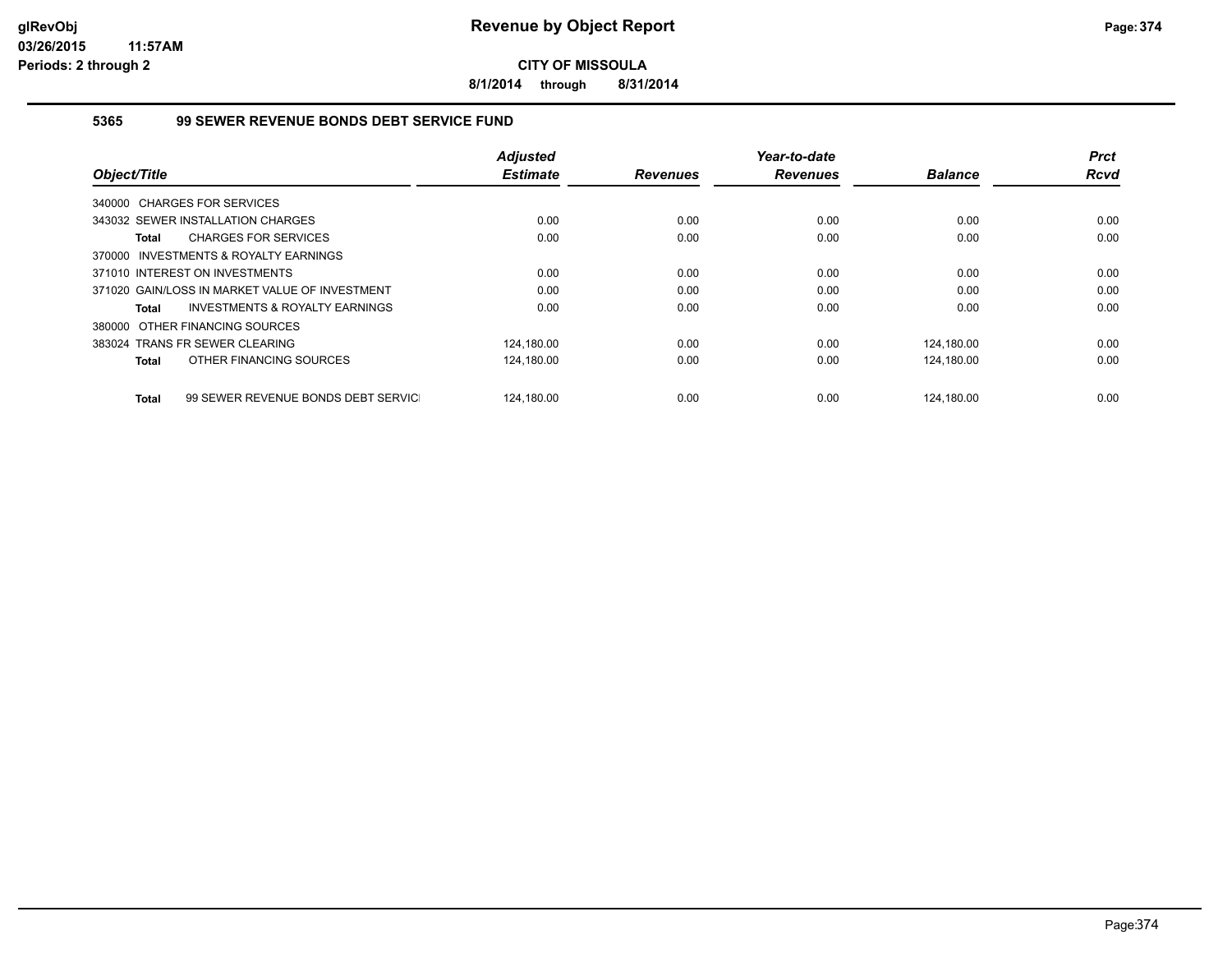**8/1/2014 through 8/31/2014**

# **5366 92 SEWER REVENUE BOND - SERIES A BOND RE**

**5366 92 SEWER REVENUE BOND - SERIES A BOND RE**

|                                                      | <b>Adjusted</b> |                 | Year-to-date    |                | <b>Prct</b> |
|------------------------------------------------------|-----------------|-----------------|-----------------|----------------|-------------|
| Object/Title                                         | <b>Estimate</b> | <b>Revenues</b> | <b>Revenues</b> | <b>Balance</b> | <b>Rcvd</b> |
| 370000 INVESTMENTS & ROYALTY EARNINGS                |                 |                 |                 |                |             |
| 371010 INTEREST ON INVESTMENTS                       | 0.00            | 0.00            | 0.00            | 0.00           | 0.00        |
| 371020 GAIN/LOSS IN MARKET VALUE OF INVESTMENTS      | 0.00            | 0.00            | 0.00            | 0.00           | 0.00        |
| INVESTMENTS & ROYALTY EARNINGS<br>Total              | 0.00            | 0.00            | 0.00            | 0.00           | 0.00        |
| 380000 OTHER FINANCING SOURCES                       |                 |                 |                 |                |             |
| 383024 TRANS FR SEWER CLEARING                       | 0.00            | 0.00            | 0.00            | 0.00           | 0.00        |
| 383042 TRANSFERS FROM OTHER FUNDS                    | 0.00            | 0.00            | 0.00            | 0.00           | 0.00        |
| OTHER FINANCING SOURCES<br>Total                     | 0.00            | 0.00            | 0.00            | 0.00           | 0.00        |
|                                                      |                 |                 |                 |                |             |
| 92 SEWER REVENUE BOND - SERIES A BON<br><b>Total</b> | 0.00            | 0.00            | 0.00            | 0.00           | 0.00        |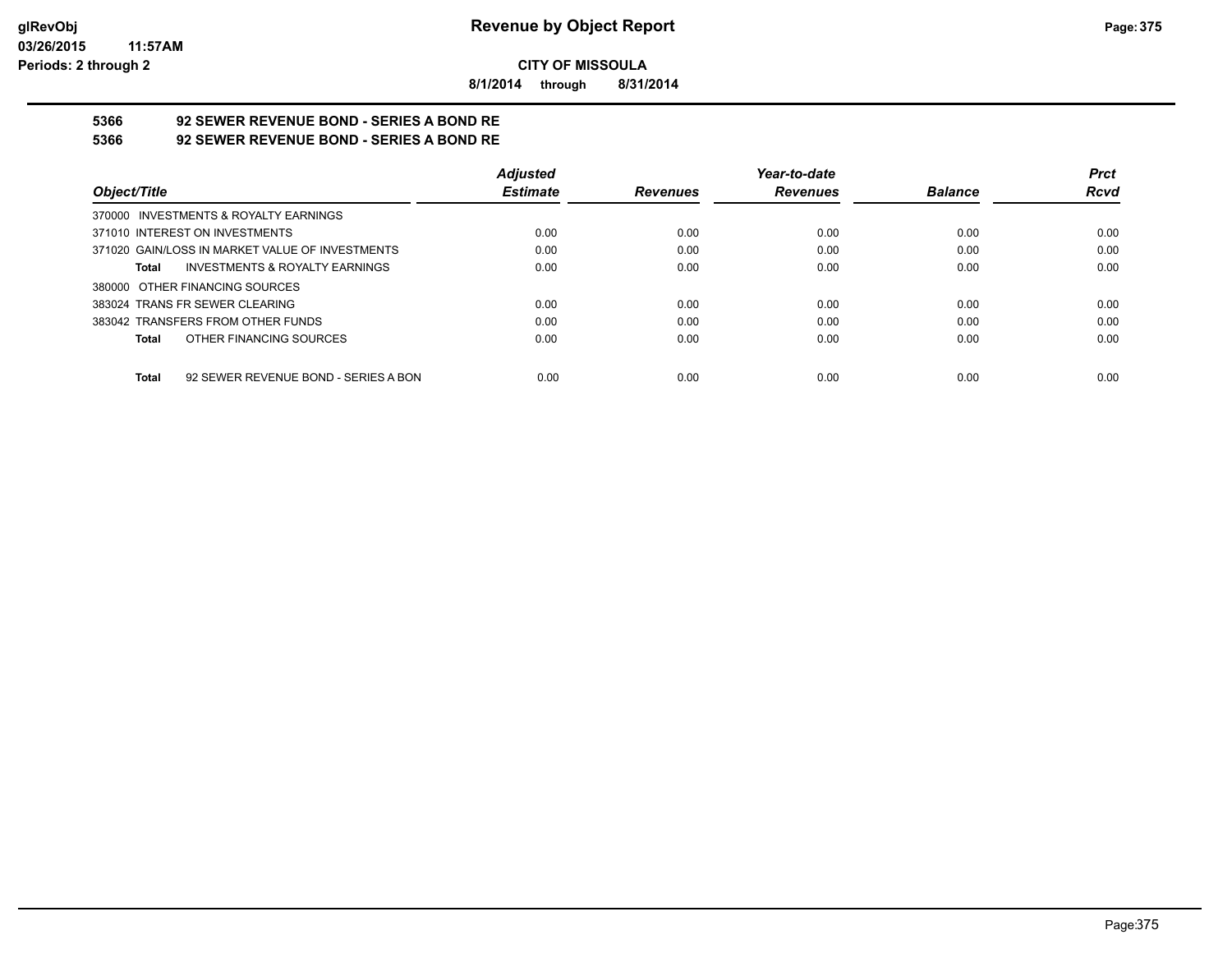**8/1/2014 through 8/31/2014**

#### **5366 92 SEWER REVENUE BOND - SERIES A BOND RE**

|                                                | <b>Adiusted</b> |                 | Year-to-date    |                | <b>Prct</b> |
|------------------------------------------------|-----------------|-----------------|-----------------|----------------|-------------|
| Object/Title                                   | <b>Estimate</b> | <b>Revenues</b> | <b>Revenues</b> | <b>Balance</b> | Rcvd        |
| 370000 INVESTMENTS & ROYALTY EARNINGS          |                 |                 |                 |                |             |
| 371010 INTEREST ON INVESTMENTS                 | 0.00            | 0.00            | 0.00            | 0.00           | 0.00        |
| 371020 GAIN/LOSS IN MARKET VALUE OF INVESTMENT | 0.00            | 0.00            | 0.00            | 0.00           | 0.00        |
| INVESTMENTS & ROYALTY EARNINGS<br>Total        | 0.00            | 0.00            | 0.00            | 0.00           | 0.00        |
| 380000 OTHER FINANCING SOURCES                 |                 |                 |                 |                |             |
| 383024 TRANS FR SEWER CLEARING                 | 0.00            | 0.00            | 0.00            | 0.00           | 0.00        |
| 383042 TRANSFERS FROM OTHER FUNDS              | 0.00            | 0.00            | 0.00            | 0.00           | 0.00        |
| OTHER FINANCING SOURCES<br><b>Total</b>        | 0.00            | 0.00            | 0.00            | 0.00           | 0.00        |
|                                                |                 |                 |                 |                |             |
| 92 SEWER REVENUE BOND - SERIES A BON<br>Total  | 0.00            | 0.00            | 0.00            | 0.00           | 0.00        |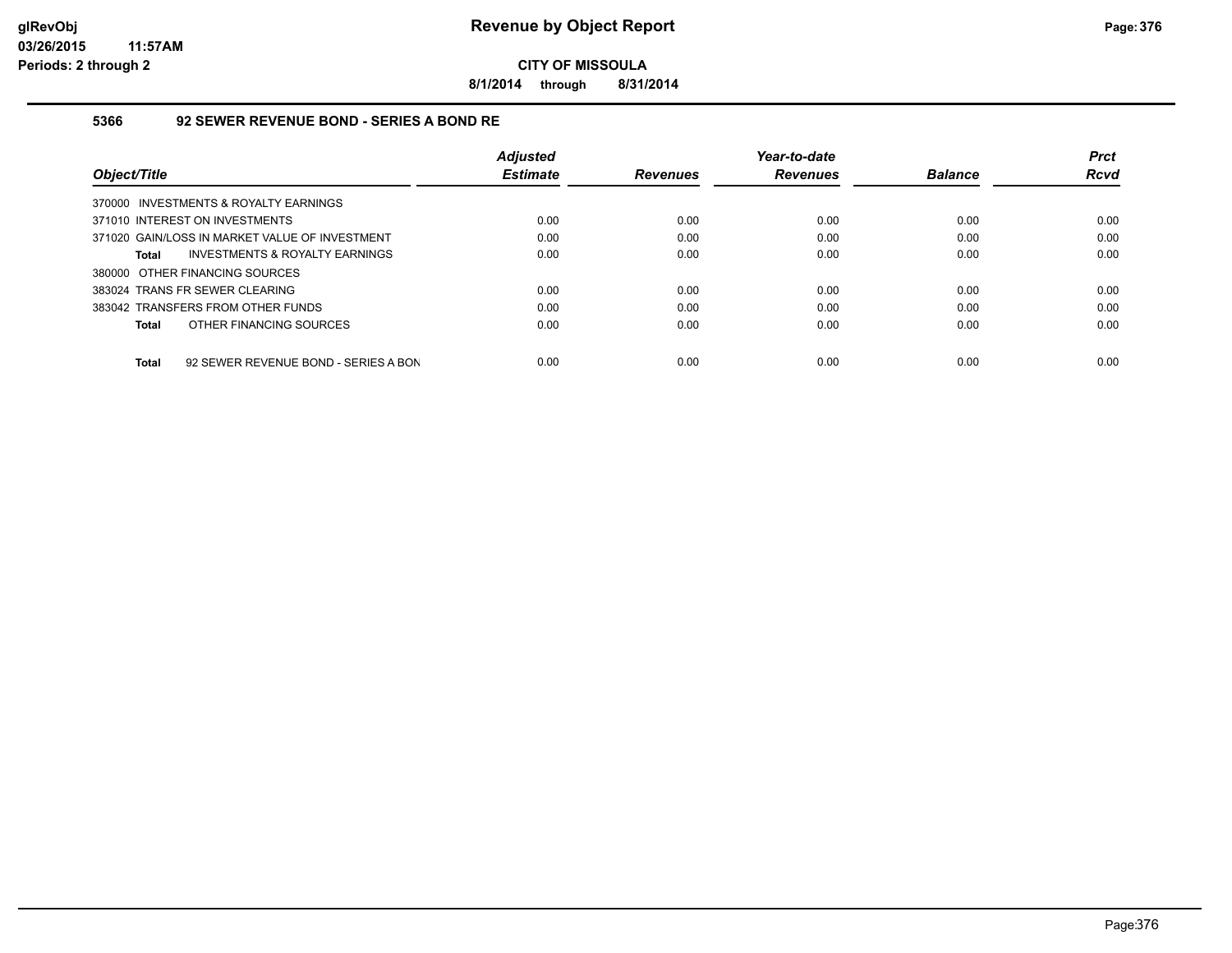**8/1/2014 through 8/31/2014**

# **5367 92 SEWER REVENUE BOND - SERIES B BOND RE**

**5367 92 SEWER REVENUE BOND - SERIES B BOND RE**

|                                                    | <b>Adjusted</b> |                 | Year-to-date    |                | <b>Prct</b> |
|----------------------------------------------------|-----------------|-----------------|-----------------|----------------|-------------|
| Object/Title                                       | <b>Estimate</b> | <b>Revenues</b> | <b>Revenues</b> | <b>Balance</b> | <b>Rcvd</b> |
| 370000 INVESTMENTS & ROYALTY EARNINGS              |                 |                 |                 |                |             |
| 371010 INTEREST ON INVESTMENTS                     | 0.00            | 0.00            | 0.00            | 0.00           | 0.00        |
| 371020 GAIN/LOSS IN MARKET VALUE OF INVESTMENTS    | 0.00            | 0.00            | 0.00            | 0.00           | 0.00        |
| <b>INVESTMENTS &amp; ROYALTY EARNINGS</b><br>Total | 0.00            | 0.00            | 0.00            | 0.00           | 0.00        |
| 380000 OTHER FINANCING SOURCES                     |                 |                 |                 |                |             |
| 383042 TRANSFERS FROM OTHER FUNDS                  | 0.00            | 0.00            | 0.00            | 0.00           | 0.00        |
| OTHER FINANCING SOURCES<br>Total                   | 0.00            | 0.00            | 0.00            | 0.00           | 0.00        |
|                                                    |                 |                 |                 |                |             |
| 92 SEWER REVENUE BOND - SERIES B BON<br>Total      | 0.00            | 0.00            | 0.00            | 0.00           | 0.00        |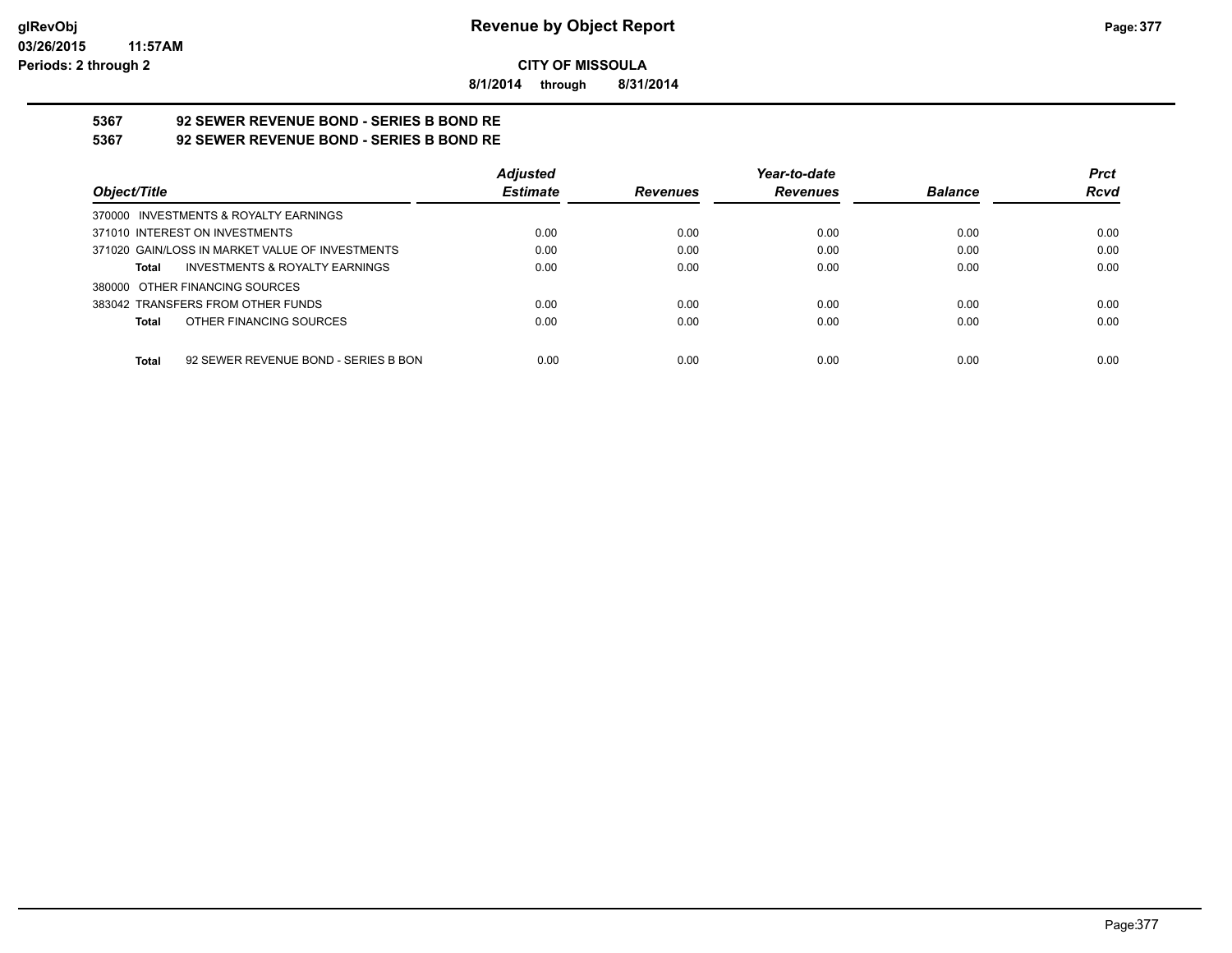**8/1/2014 through 8/31/2014**

#### **5367 92 SEWER REVENUE BOND - SERIES B BOND RE**

|                                                      | <b>Adjusted</b> |                 | Year-to-date    |                | <b>Prct</b> |
|------------------------------------------------------|-----------------|-----------------|-----------------|----------------|-------------|
| Object/Title                                         | <b>Estimate</b> | <b>Revenues</b> | <b>Revenues</b> | <b>Balance</b> | <b>Rcvd</b> |
| 370000 INVESTMENTS & ROYALTY EARNINGS                |                 |                 |                 |                |             |
| 371010 INTEREST ON INVESTMENTS                       | 0.00            | 0.00            | 0.00            | 0.00           | 0.00        |
| 371020 GAIN/LOSS IN MARKET VALUE OF INVESTMENT       | 0.00            | 0.00            | 0.00            | 0.00           | 0.00        |
| INVESTMENTS & ROYALTY EARNINGS<br><b>Total</b>       | 0.00            | 0.00            | 0.00            | 0.00           | 0.00        |
| 380000 OTHER FINANCING SOURCES                       |                 |                 |                 |                |             |
| 383042 TRANSFERS FROM OTHER FUNDS                    | 0.00            | 0.00            | 0.00            | 0.00           | 0.00        |
| OTHER FINANCING SOURCES<br><b>Total</b>              | 0.00            | 0.00            | 0.00            | 0.00           | 0.00        |
|                                                      |                 |                 |                 |                |             |
| 92 SEWER REVENUE BOND - SERIES B BON<br><b>Total</b> | 0.00            | 0.00            | 0.00            | 0.00           | 0.00        |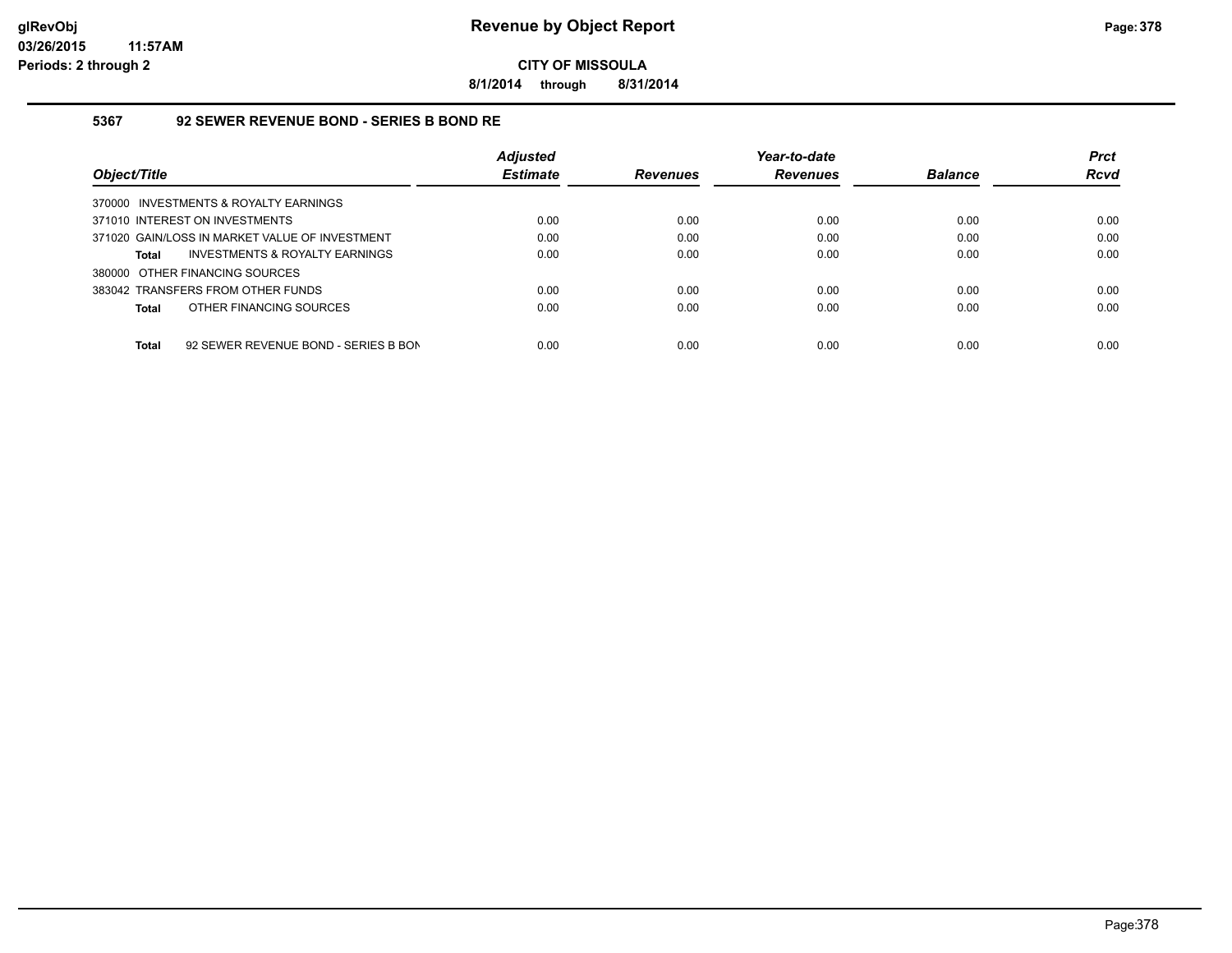**8/1/2014 through 8/31/2014**

## **5368 00 SEWER REVENUE BOND RESERVE FUND**

#### **5368 00 SEWER REVENUE BOND RESERVE FUND**

|                                                    | <b>Adjusted</b> |                 | Year-to-date    |                | <b>Prct</b> |
|----------------------------------------------------|-----------------|-----------------|-----------------|----------------|-------------|
| Object/Title                                       | <b>Estimate</b> | <b>Revenues</b> | <b>Revenues</b> | <b>Balance</b> | <b>Rcvd</b> |
| 370000 INVESTMENTS & ROYALTY EARNINGS              |                 |                 |                 |                |             |
| 371010 INTEREST ON INVESTMENTS                     | 0.00            | 0.00            | 0.00            | 0.00           | 0.00        |
| 371020 GAIN/LOSS IN MARKET VALUE OF INVESTMENTS    | 0.00            | 0.00            | 0.00            | 0.00           | 0.00        |
| <b>INVESTMENTS &amp; ROYALTY EARNINGS</b><br>Total | 0.00            | 0.00            | 0.00            | 0.00           | 0.00        |
| 380000 OTHER FINANCING SOURCES                     |                 |                 |                 |                |             |
| 383042 TRANSFERS FROM OTHER FUNDS                  | 0.00            | 0.00            | 0.00            | 0.00           | 0.00        |
| OTHER FINANCING SOURCES<br>Total                   | 0.00            | 0.00            | 0.00            | 0.00           | 0.00        |
|                                                    |                 |                 |                 |                |             |
| <b>Total</b><br>00 SEWER REVENUE BOND RESERVE FUND | 0.00            | 0.00            | 0.00            | 0.00           | 0.00        |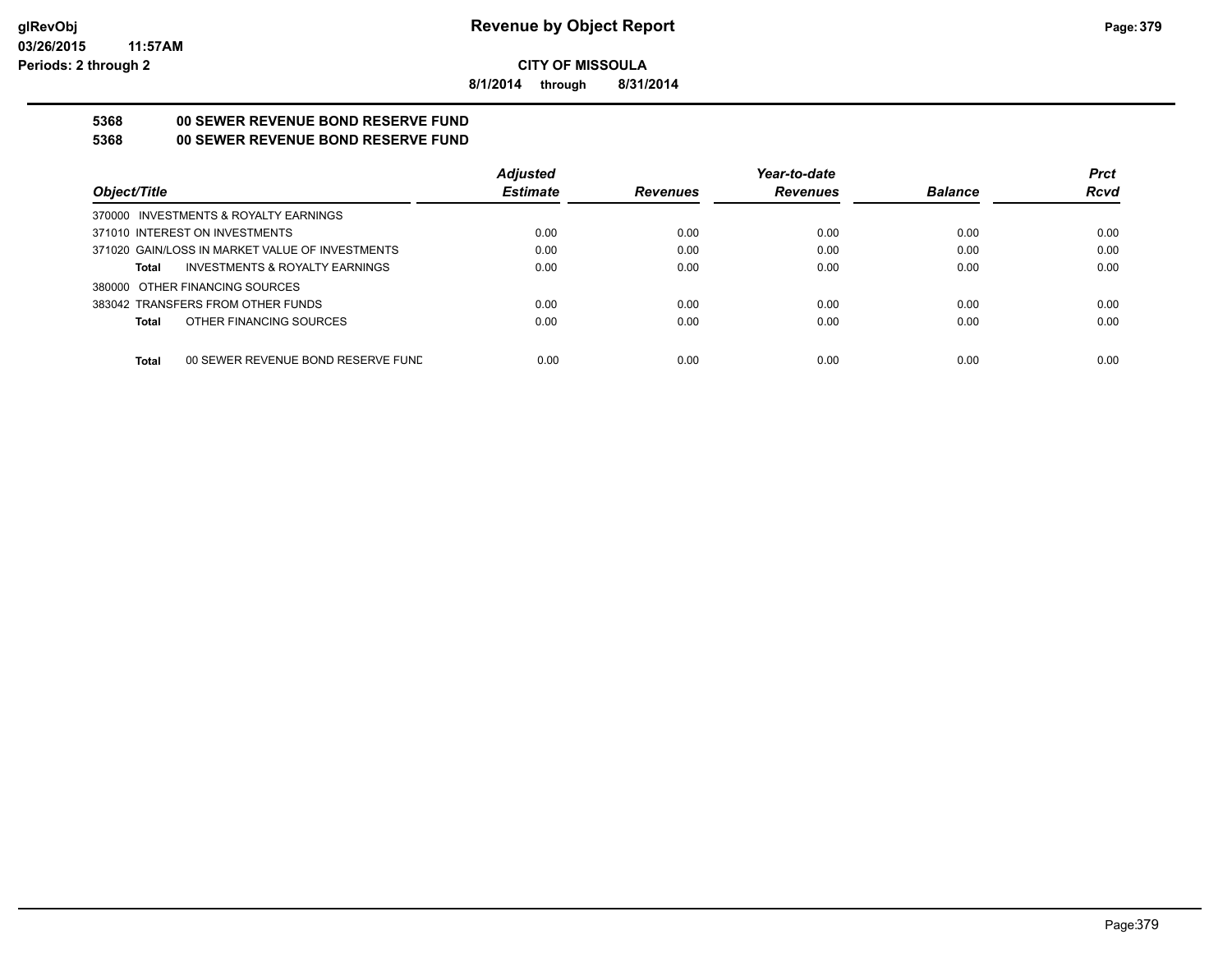**8/1/2014 through 8/31/2014**

#### **5368 00 SEWER REVENUE BOND RESERVE FUND**

| Object/Title                                   | <b>Adjusted</b><br><b>Estimate</b> | Revenues | Year-to-date<br><b>Revenues</b> | <b>Balance</b> | <b>Prct</b><br><b>Rcvd</b> |
|------------------------------------------------|------------------------------------|----------|---------------------------------|----------------|----------------------------|
| 370000 INVESTMENTS & ROYALTY EARNINGS          |                                    |          |                                 |                |                            |
| 371010 INTEREST ON INVESTMENTS                 | 0.00                               | 0.00     | 0.00                            | 0.00           | 0.00                       |
| 371020 GAIN/LOSS IN MARKET VALUE OF INVESTMENT | 0.00                               | 0.00     | 0.00                            | 0.00           | 0.00                       |
| INVESTMENTS & ROYALTY EARNINGS<br>Total        | 0.00                               | 0.00     | 0.00                            | 0.00           | 0.00                       |
| 380000 OTHER FINANCING SOURCES                 |                                    |          |                                 |                |                            |
| 383042 TRANSFERS FROM OTHER FUNDS              | 0.00                               | 0.00     | 0.00                            | 0.00           | 0.00                       |
| OTHER FINANCING SOURCES<br>Total               | 0.00                               | 0.00     | 0.00                            | 0.00           | 0.00                       |
| Total<br>00 SEWER REVENUE BOND RESERVE FUNI    | 0.00                               | 0.00     | 0.00                            | 0.00           | 0.00                       |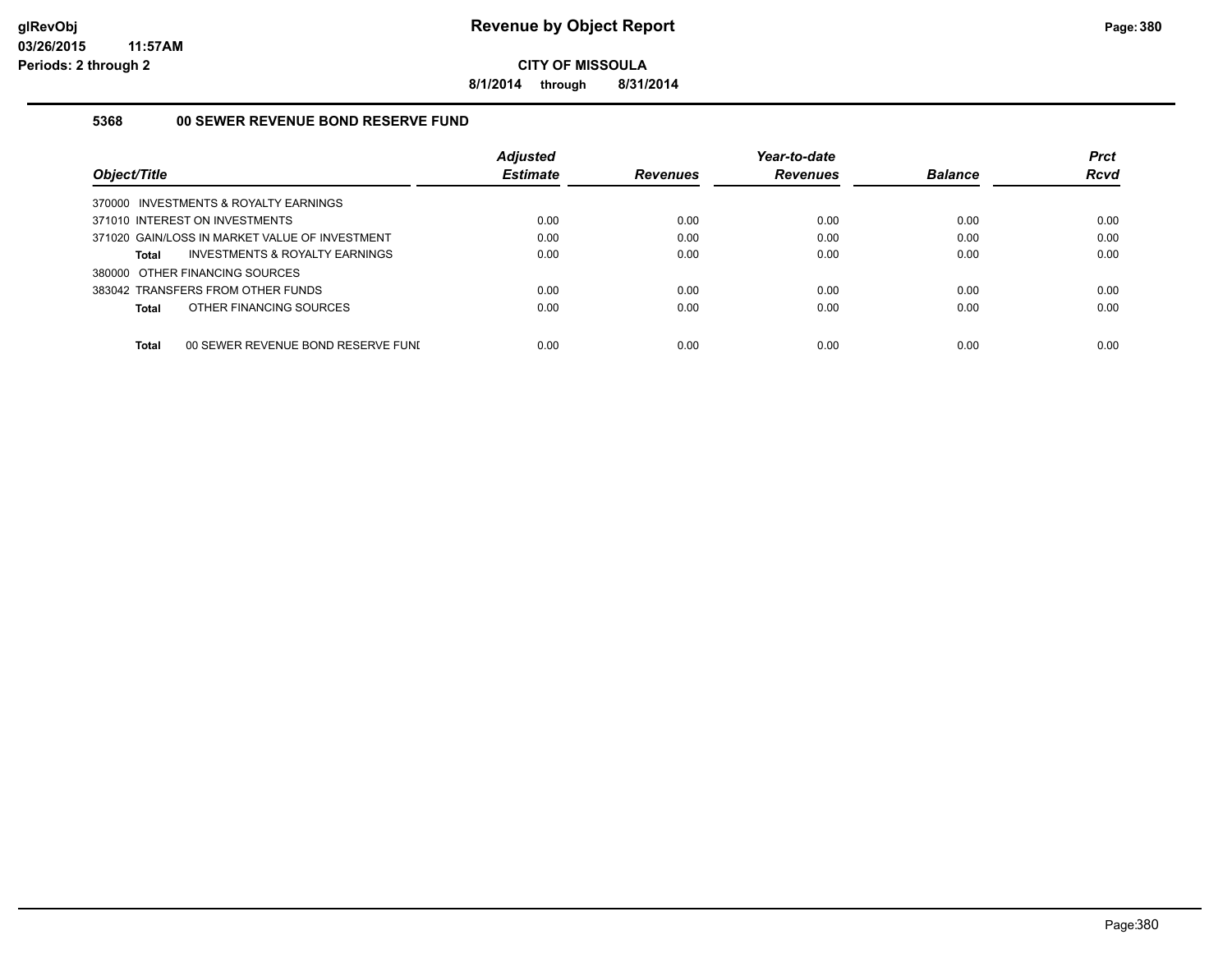**8/1/2014 through 8/31/2014**

#### **5369 2001 SEWER REVENUE BOND**

**5369 2001 SEWER REVENUE BOND**

|                                                 | <b>Adjusted</b> |                 | Year-to-date    |                | <b>Prct</b> |
|-------------------------------------------------|-----------------|-----------------|-----------------|----------------|-------------|
| Object/Title                                    | <b>Estimate</b> | <b>Revenues</b> | <b>Revenues</b> | <b>Balance</b> | <b>Rcvd</b> |
| 370000 INVESTMENTS & ROYALTY EARNINGS           |                 |                 |                 |                |             |
| 371010 INTEREST ON INVESTMENTS                  | 0.00            | 0.00            | 0.00            | 0.00           | 0.00        |
| 371020 GAIN/LOSS IN MARKET VALUE OF INVESTMENTS | 0.00            | 0.00            | 0.00            | 0.00           | 0.00        |
| INVESTMENTS & ROYALTY EARNINGS<br>Total         | 0.00            | 0.00            | 0.00            | 0.00           | 0.00        |
| 380000 OTHER FINANCING SOURCES                  |                 |                 |                 |                |             |
| 383042 TRANSFERS FROM OTHER FUNDS               | 0.00            | 0.00            | 0.00            | 0.00           | 0.00        |
| OTHER FINANCING SOURCES<br>Total                | 0.00            | 0.00            | 0.00            | 0.00           | 0.00        |
|                                                 |                 |                 |                 |                |             |
| 2001 SEWER REVENUE BOND<br>Total                | 0.00            | 0.00            | 0.00            | 0.00           | 0.00        |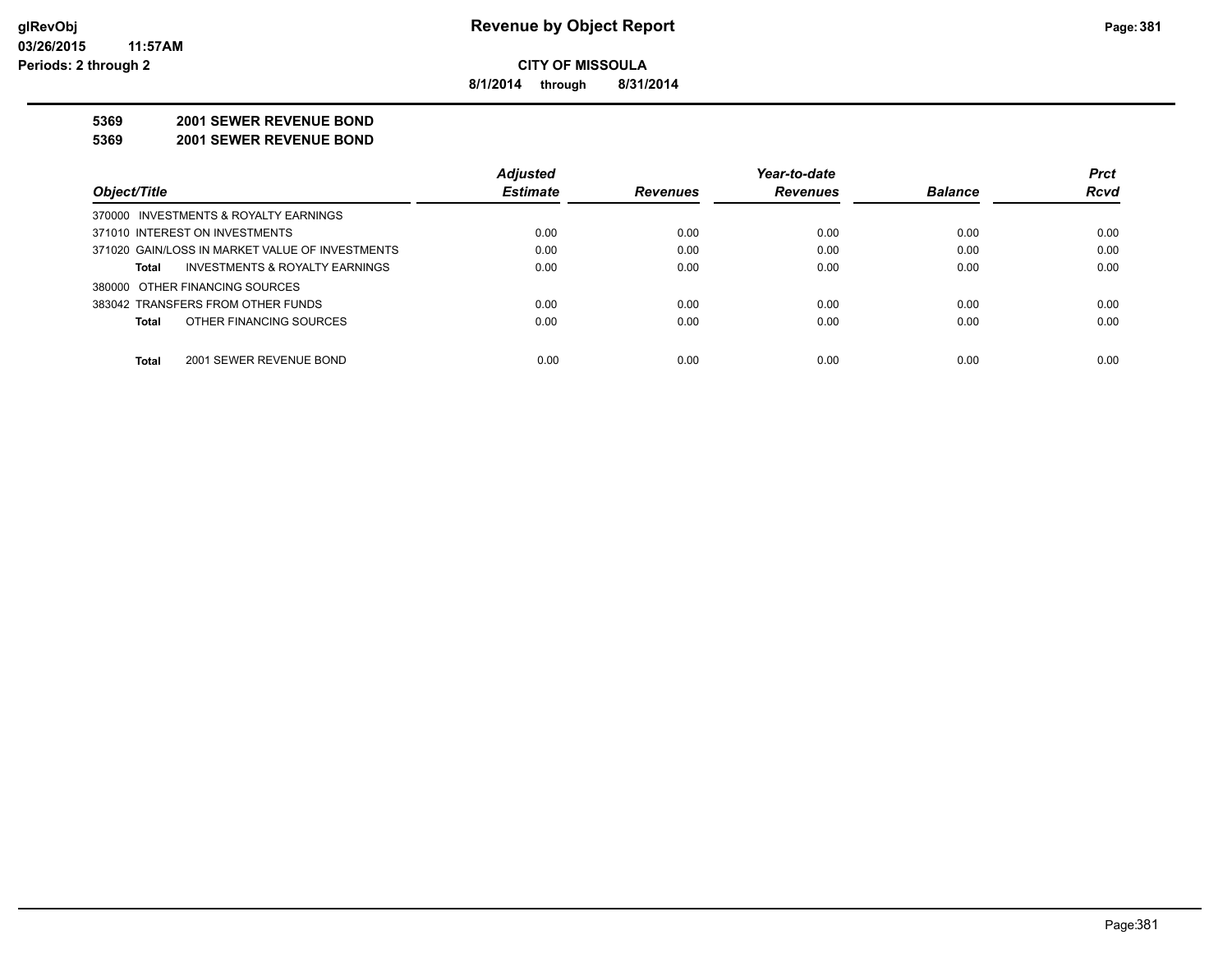**8/1/2014 through 8/31/2014**

#### **5369 2001 SEWER REVENUE BOND**

|                                                    | <b>Adjusted</b> |                 | Year-to-date    |                | <b>Prct</b> |
|----------------------------------------------------|-----------------|-----------------|-----------------|----------------|-------------|
| Object/Title                                       | <b>Estimate</b> | <b>Revenues</b> | <b>Revenues</b> | <b>Balance</b> | Rcvd        |
| INVESTMENTS & ROYALTY EARNINGS<br>370000           |                 |                 |                 |                |             |
| 371010 INTEREST ON INVESTMENTS                     | 0.00            | 0.00            | 0.00            | 0.00           | 0.00        |
| 371020 GAIN/LOSS IN MARKET VALUE OF INVESTMENT     | 0.00            | 0.00            | 0.00            | 0.00           | 0.00        |
| <b>INVESTMENTS &amp; ROYALTY EARNINGS</b><br>Total | 0.00            | 0.00            | 0.00            | 0.00           | 0.00        |
| 380000 OTHER FINANCING SOURCES                     |                 |                 |                 |                |             |
| 383042 TRANSFERS FROM OTHER FUNDS                  | 0.00            | 0.00            | 0.00            | 0.00           | 0.00        |
| OTHER FINANCING SOURCES<br>Total                   | 0.00            | 0.00            | 0.00            | 0.00           | 0.00        |
|                                                    |                 |                 |                 |                |             |
| Total<br>2001 SEWER REVENUE BOND                   | 0.00            | 0.00            | 0.00            | 0.00           | 0.00        |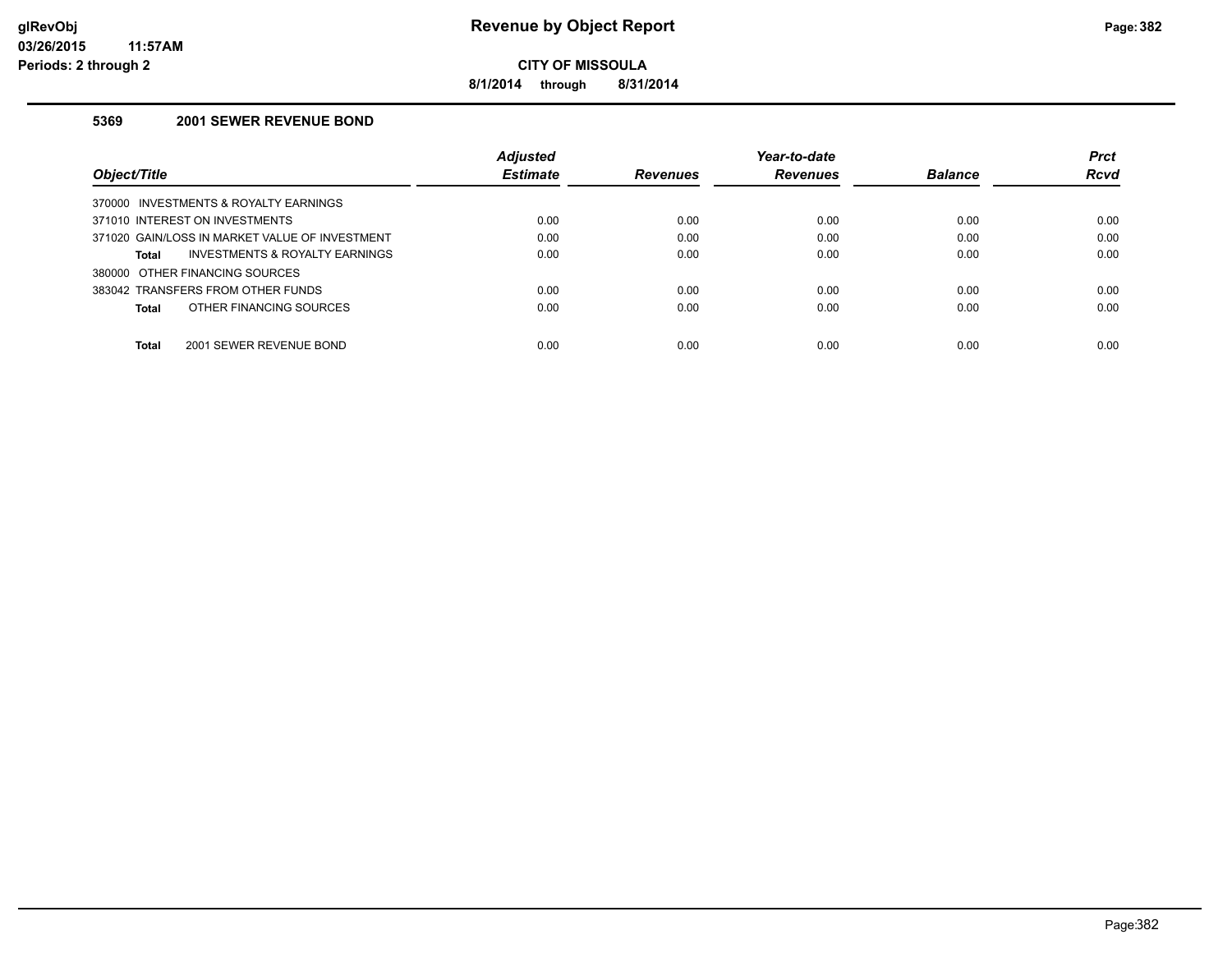**8/1/2014 through 8/31/2014**

## **5370 99 SEWER REVENUE BOND RESERVE FUND**

#### **5370 99 SEWER REVENUE BOND RESERVE FUND**

|                                                    | <b>Adjusted</b> |                 | Year-to-date    |                | <b>Prct</b> |
|----------------------------------------------------|-----------------|-----------------|-----------------|----------------|-------------|
| Object/Title                                       | <b>Estimate</b> | <b>Revenues</b> | <b>Revenues</b> | <b>Balance</b> | Rcvd        |
| 360000 MISCELLANEOUS REVENUES                      |                 |                 |                 |                |             |
| 360010 MISCELLANEOUS                               | 0.00            | 0.00            | 0.00            | 0.00           | 0.00        |
| MISCELLANEOUS REVENUES<br>Total                    | 0.00            | 0.00            | 0.00            | 0.00           | 0.00        |
| 370000 INVESTMENTS & ROYALTY EARNINGS              |                 |                 |                 |                |             |
| 371010 INTEREST ON INVESTMENTS                     | 0.00            | 0.00            | 0.00            | 0.00           | 0.00        |
| 371020 GAIN/LOSS IN MARKET VALUE OF INVESTMENTS    | 0.00            | 0.00            | 0.00            | 0.00           | 0.00        |
| <b>INVESTMENTS &amp; ROYALTY EARNINGS</b><br>Total | 0.00            | 0.00            | 0.00            | 0.00           | 0.00        |
| 380000 OTHER FINANCING SOURCES                     |                 |                 |                 |                |             |
| 383042 TRANSFERS FROM OTHER FUNDS                  | 0.00            | 0.00            | 0.00            | 0.00           | 0.00        |
| OTHER FINANCING SOURCES<br>Total                   | 0.00            | 0.00            | 0.00            | 0.00           | 0.00        |
| 99 SEWER REVENUE BOND RESERVE FUND<br>Total        | 0.00            | 0.00            | 0.00            | 0.00           | 0.00        |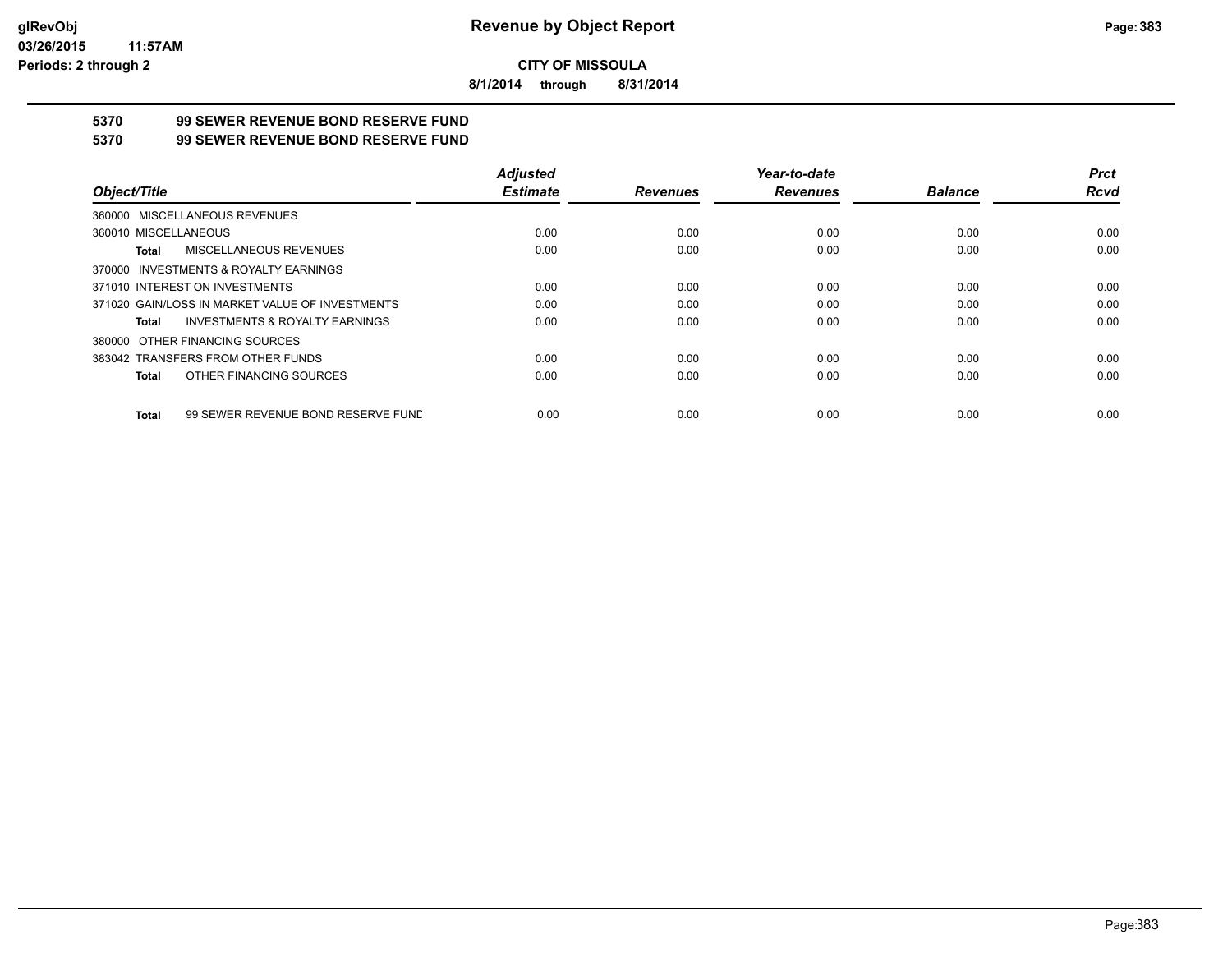**8/1/2014 through 8/31/2014**

#### **5370 99 SEWER REVENUE BOND RESERVE FUND**

|                                                    | <b>Adjusted</b> |                 | Year-to-date    |                | <b>Prct</b> |
|----------------------------------------------------|-----------------|-----------------|-----------------|----------------|-------------|
| Object/Title                                       | <b>Estimate</b> | <b>Revenues</b> | <b>Revenues</b> | <b>Balance</b> | <b>Rcvd</b> |
| 360000 MISCELLANEOUS REVENUES                      |                 |                 |                 |                |             |
| 360010 MISCELLANEOUS                               | 0.00            | 0.00            | 0.00            | 0.00           | 0.00        |
| MISCELLANEOUS REVENUES<br><b>Total</b>             | 0.00            | 0.00            | 0.00            | 0.00           | 0.00        |
| 370000 INVESTMENTS & ROYALTY EARNINGS              |                 |                 |                 |                |             |
| 371010 INTEREST ON INVESTMENTS                     | 0.00            | 0.00            | 0.00            | 0.00           | 0.00        |
| 371020 GAIN/LOSS IN MARKET VALUE OF INVESTMENT     | 0.00            | 0.00            | 0.00            | 0.00           | 0.00        |
| INVESTMENTS & ROYALTY EARNINGS<br>Total            | 0.00            | 0.00            | 0.00            | 0.00           | 0.00        |
| 380000 OTHER FINANCING SOURCES                     |                 |                 |                 |                |             |
| 383042 TRANSFERS FROM OTHER FUNDS                  | 0.00            | 0.00            | 0.00            | 0.00           | 0.00        |
| OTHER FINANCING SOURCES<br><b>Total</b>            | 0.00            | 0.00            | 0.00            | 0.00           | 0.00        |
|                                                    |                 |                 |                 |                |             |
| 99 SEWER REVENUE BOND RESERVE FUNI<br><b>Total</b> | 0.00            | 0.00            | 0.00            | 0.00           | 0.00        |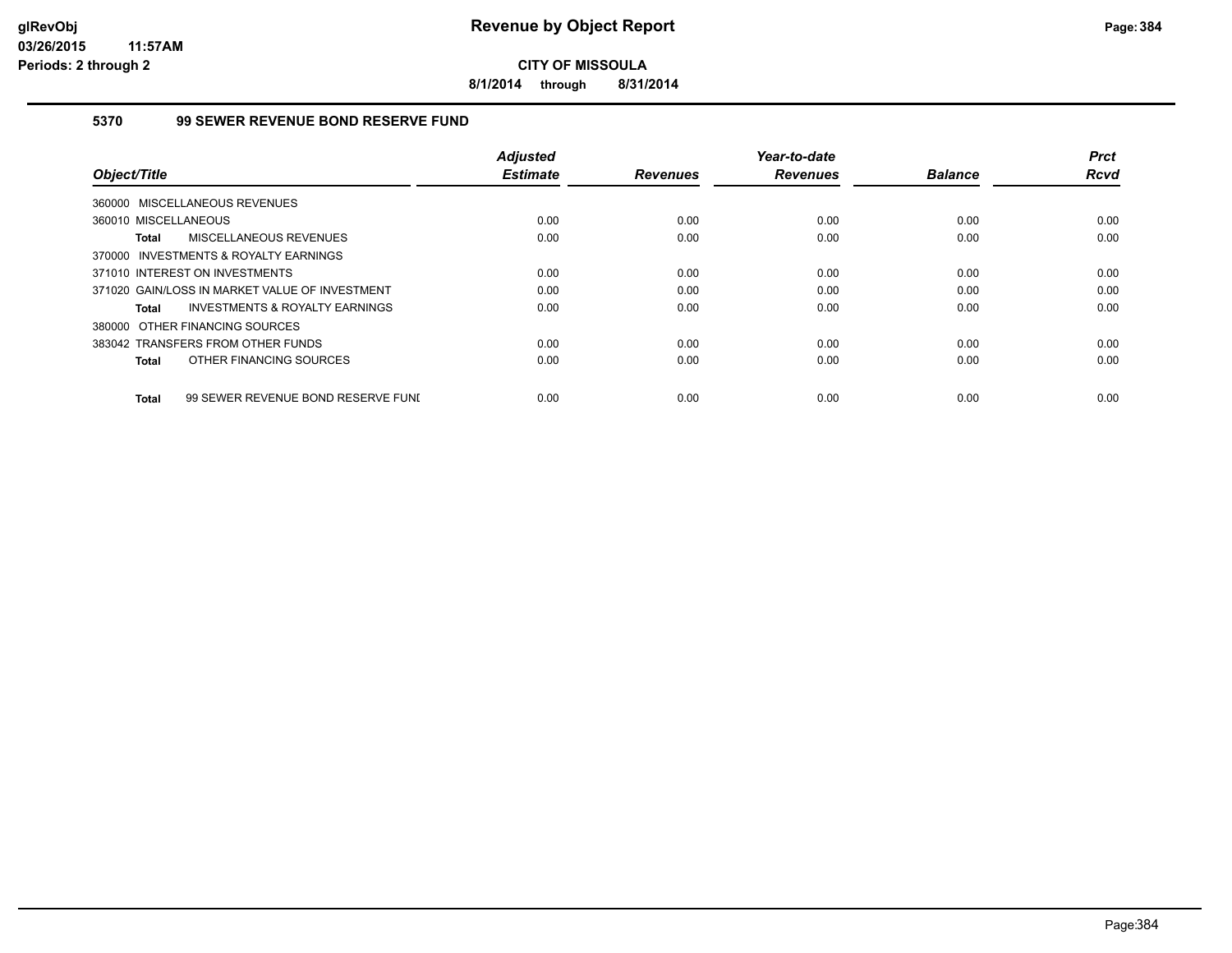**8/1/2014 through 8/31/2014**

**5371 2002 SEWER BONDS**

**5371 2002 SEWER BONDS**

|                                                    | <b>Adjusted</b> |                 | Year-to-date    |                | <b>Prct</b> |
|----------------------------------------------------|-----------------|-----------------|-----------------|----------------|-------------|
| Object/Title                                       | <b>Estimate</b> | <b>Revenues</b> | <b>Revenues</b> | <b>Balance</b> | <b>Rcvd</b> |
| 370000 INVESTMENTS & ROYALTY EARNINGS              |                 |                 |                 |                |             |
| 371010 INTEREST ON INVESTMENTS                     | 0.00            | 0.00            | 0.00            | 0.00           | 0.00        |
| 371020 GAIN/LOSS IN MARKET VALUE OF INVESTMENTS    | 0.00            | 0.00            | 0.00            | 0.00           | 0.00        |
| <b>INVESTMENTS &amp; ROYALTY EARNINGS</b><br>Total | 0.00            | 0.00            | 0.00            | 0.00           | 0.00        |
| 380000 OTHER FINANCING SOURCES                     |                 |                 |                 |                |             |
| 383024 TRANS FR SEWER CLEARING                     | 85.410.00       | 0.00            | 0.00            | 85.410.00      | 0.00        |
| OTHER FINANCING SOURCES<br>Total                   | 85.410.00       | 0.00            | 0.00            | 85.410.00      | 0.00        |
|                                                    |                 |                 |                 |                |             |
| 2002 SEWER BONDS<br>Total                          | 85.410.00       | 0.00            | 0.00            | 85.410.00      | 0.00        |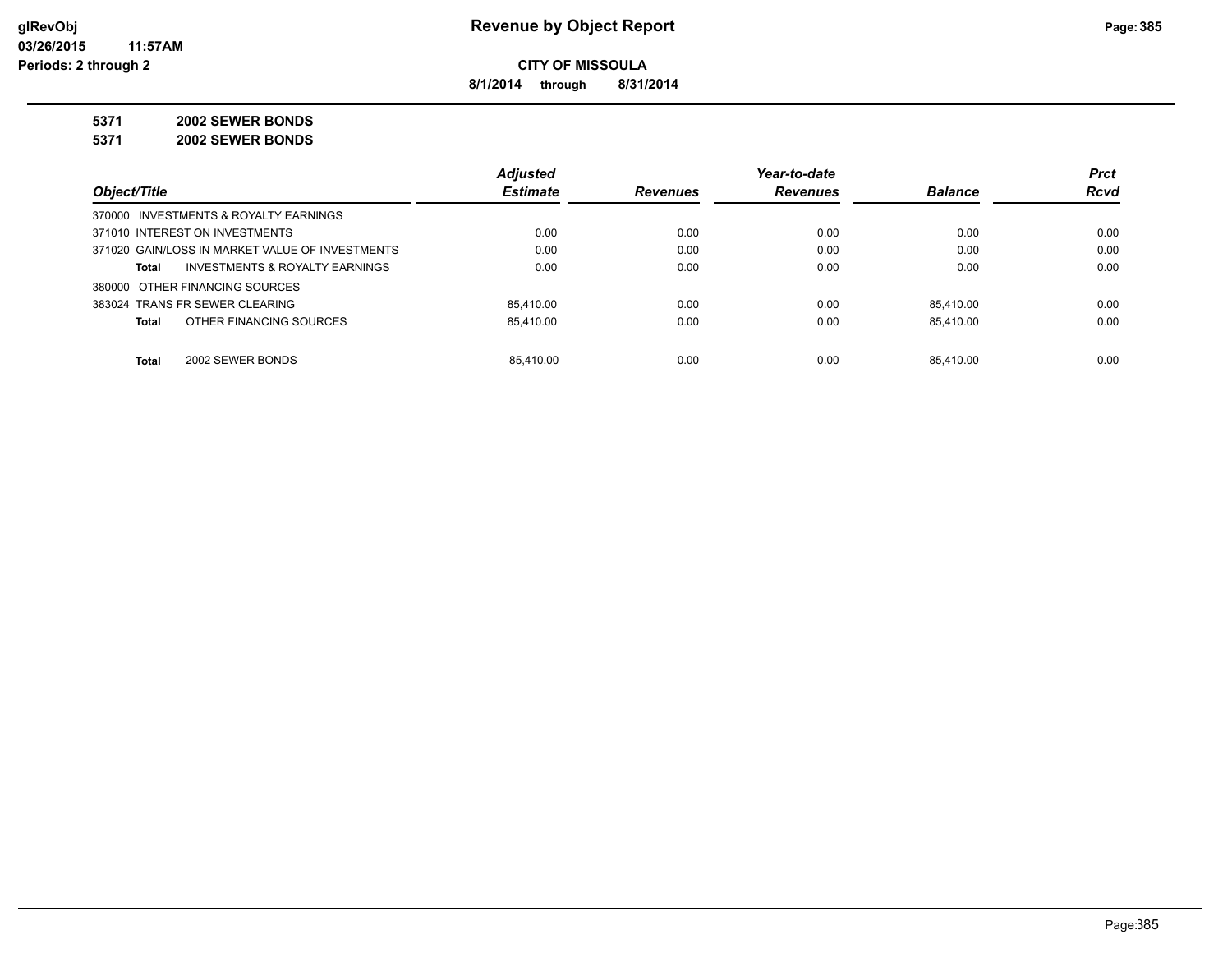**8/1/2014 through 8/31/2014**

#### **5371 2002 SEWER BONDS**

|                                                | <b>Adjusted</b> |                 | Year-to-date    |                | <b>Prct</b> |
|------------------------------------------------|-----------------|-----------------|-----------------|----------------|-------------|
| Object/Title                                   | <b>Estimate</b> | <b>Revenues</b> | <b>Revenues</b> | <b>Balance</b> | <b>Rcvd</b> |
| 370000 INVESTMENTS & ROYALTY EARNINGS          |                 |                 |                 |                |             |
| 371010 INTEREST ON INVESTMENTS                 | 0.00            | 0.00            | 0.00            | 0.00           | 0.00        |
| 371020 GAIN/LOSS IN MARKET VALUE OF INVESTMENT | 0.00            | 0.00            | 0.00            | 0.00           | 0.00        |
| INVESTMENTS & ROYALTY EARNINGS<br>Total        | 0.00            | 0.00            | 0.00            | 0.00           | 0.00        |
| 380000 OTHER FINANCING SOURCES                 |                 |                 |                 |                |             |
| 383024 TRANS FR SEWER CLEARING                 | 85.410.00       | 0.00            | 0.00            | 85.410.00      | 0.00        |
| OTHER FINANCING SOURCES<br>Total               | 85.410.00       | 0.00            | 0.00            | 85.410.00      | 0.00        |
|                                                |                 |                 |                 |                |             |
| 2002 SEWER BONDS<br><b>Total</b>               | 85.410.00       | 0.00            | 0.00            | 85.410.00      | 0.00        |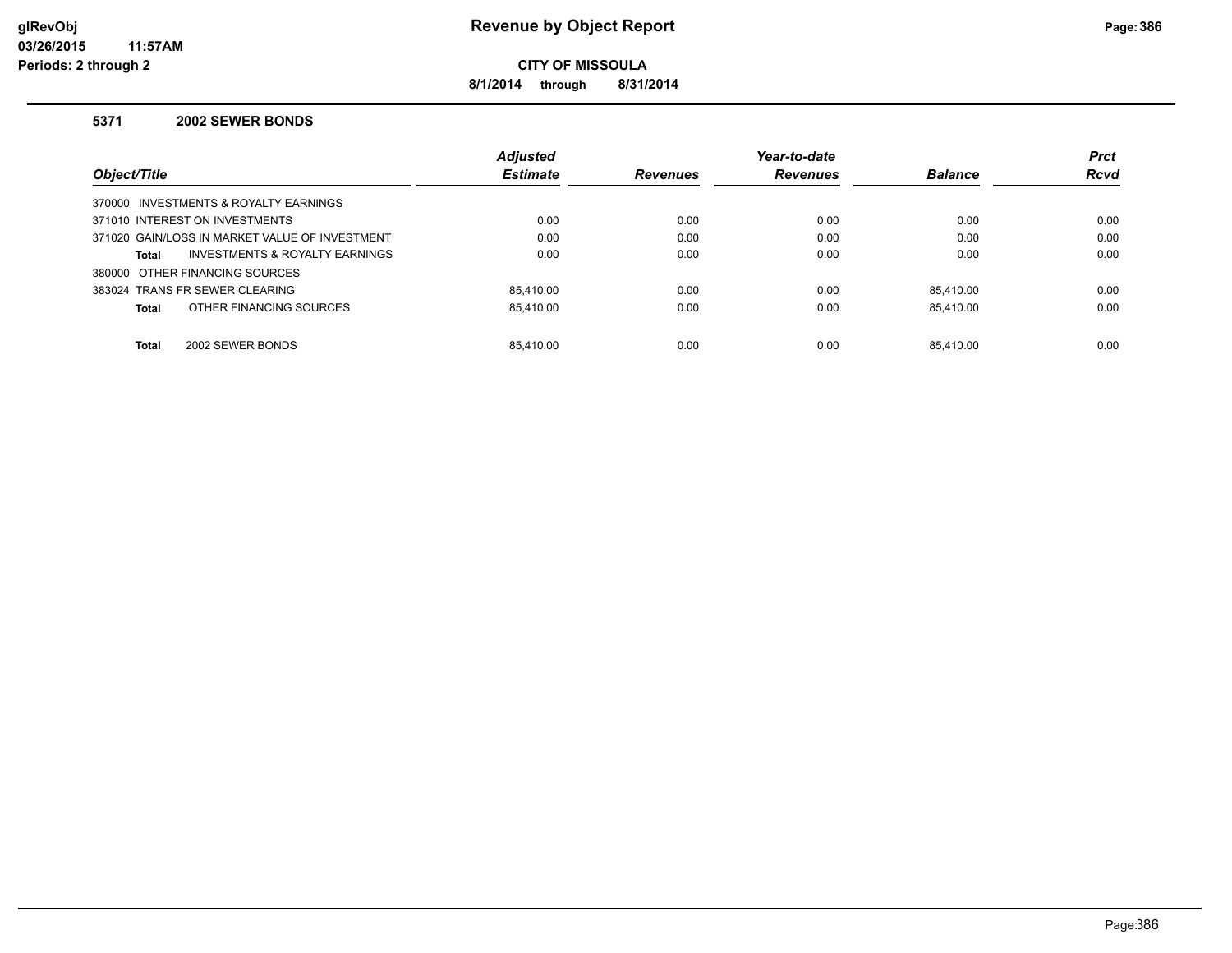**8/1/2014 through 8/31/2014**

#### **5372 2002 SEWER REVENUE BOND**

#### **5372 2002 SEWER REVENUE BOND**

|                                                    | <b>Adjusted</b> |                 | Year-to-date    |                | <b>Prct</b> |
|----------------------------------------------------|-----------------|-----------------|-----------------|----------------|-------------|
| Object/Title                                       | <b>Estimate</b> | <b>Revenues</b> | <b>Revenues</b> | <b>Balance</b> | <b>Rcvd</b> |
| 360000 MISCELLANEOUS REVENUES                      |                 |                 |                 |                |             |
| 360000 MISCELLANEOUS REVENUES                      | 0.00            | 0.00            | 0.00            | 0.00           | 0.00        |
| MISCELLANEOUS REVENUES<br>Total                    | 0.00            | 0.00            | 0.00            | 0.00           | 0.00        |
| 370000 INVESTMENTS & ROYALTY EARNINGS              |                 |                 |                 |                |             |
| 371010 INTEREST ON INVESTMENTS                     | 0.00            | 0.00            | 0.00            | 0.00           | 0.00        |
| 371020 GAIN/LOSS IN MARKET VALUE OF INVESTMENTS    | 0.00            | 0.00            | 0.00            | 0.00           | 0.00        |
| <b>INVESTMENTS &amp; ROYALTY EARNINGS</b><br>Total | 0.00            | 0.00            | 0.00            | 0.00           | 0.00        |
| 380000 OTHER FINANCING SOURCES                     |                 |                 |                 |                |             |
| 383024 TRANS FR SEWER CLEARING                     | 0.00            | 0.00            | 0.00            | 0.00           | 0.00        |
| 383042 TRANSFERS FROM OTHER FUNDS                  | 0.00            | 0.00            | 0.00            | 0.00           | 0.00        |
| OTHER FINANCING SOURCES<br>Total                   | 0.00            | 0.00            | 0.00            | 0.00           | 0.00        |
| 2002 SEWER REVENUE BOND<br>Total                   | 0.00            | 0.00            | 0.00            | 0.00           | 0.00        |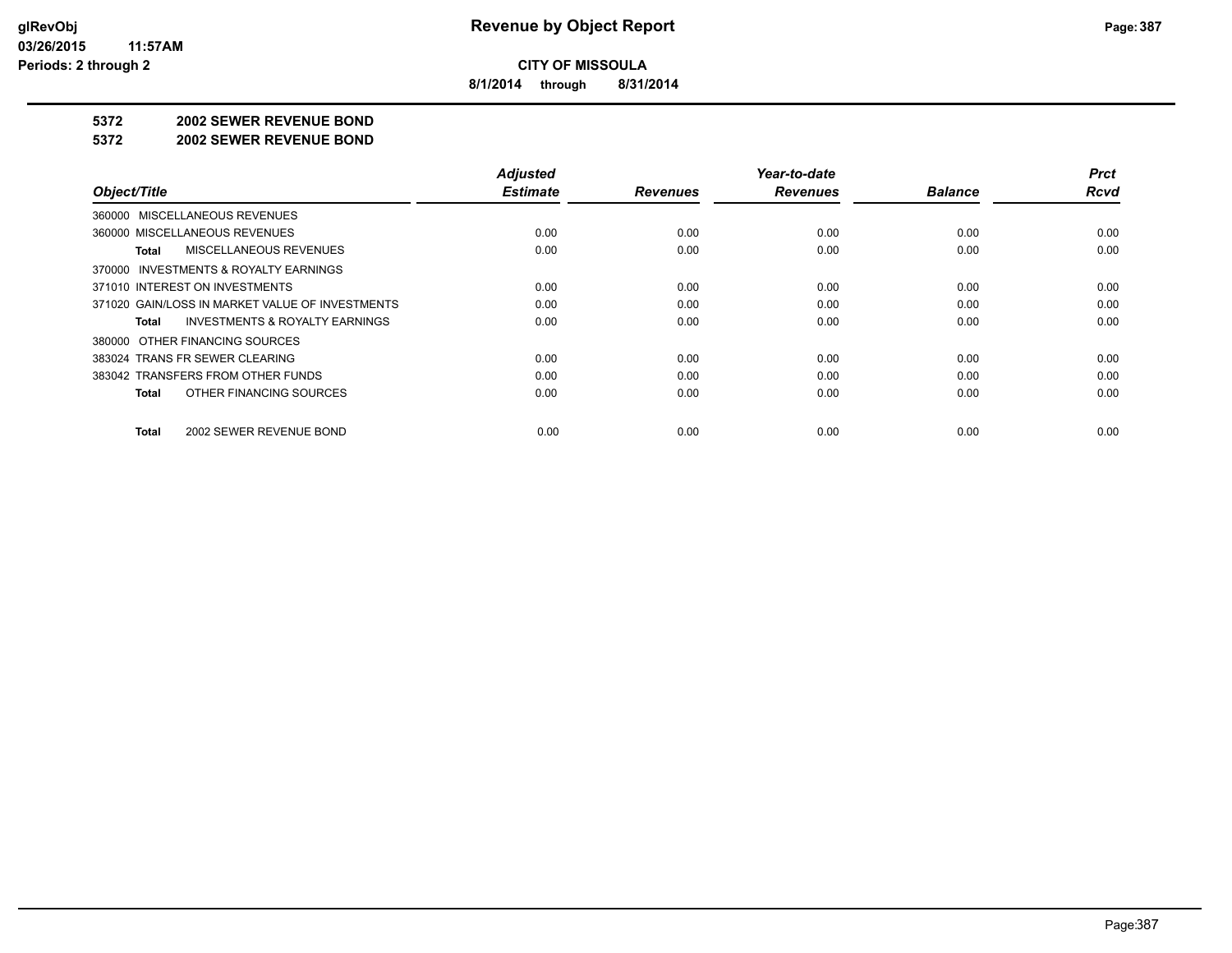**8/1/2014 through 8/31/2014**

#### **5372 2002 SEWER REVENUE BOND**

| Object/Title                                   | <b>Adjusted</b><br><b>Estimate</b> | <b>Revenues</b> | Year-to-date<br><b>Revenues</b> | <b>Balance</b> | <b>Prct</b><br>Rcvd |
|------------------------------------------------|------------------------------------|-----------------|---------------------------------|----------------|---------------------|
| 360000 MISCELLANEOUS REVENUES                  |                                    |                 |                                 |                |                     |
| 360000 MISCELLANEOUS REVENUES                  | 0.00                               | 0.00            | 0.00                            | 0.00           | 0.00                |
| MISCELLANEOUS REVENUES<br>Total                | 0.00                               | 0.00            | 0.00                            | 0.00           | 0.00                |
| 370000 INVESTMENTS & ROYALTY EARNINGS          |                                    |                 |                                 |                |                     |
| 371010 INTEREST ON INVESTMENTS                 | 0.00                               | 0.00            | 0.00                            | 0.00           | 0.00                |
| 371020 GAIN/LOSS IN MARKET VALUE OF INVESTMENT | 0.00                               | 0.00            | 0.00                            | 0.00           | 0.00                |
| INVESTMENTS & ROYALTY EARNINGS<br>Total        | 0.00                               | 0.00            | 0.00                            | 0.00           | 0.00                |
| 380000 OTHER FINANCING SOURCES                 |                                    |                 |                                 |                |                     |
| 383024 TRANS FR SEWER CLEARING                 | 0.00                               | 0.00            | 0.00                            | 0.00           | 0.00                |
| 383042 TRANSFERS FROM OTHER FUNDS              | 0.00                               | 0.00            | 0.00                            | 0.00           | 0.00                |
| OTHER FINANCING SOURCES<br><b>Total</b>        | 0.00                               | 0.00            | 0.00                            | 0.00           | 0.00                |
| 2002 SEWER REVENUE BOND<br><b>Total</b>        | 0.00                               | 0.00            | 0.00                            | 0.00           | 0.00                |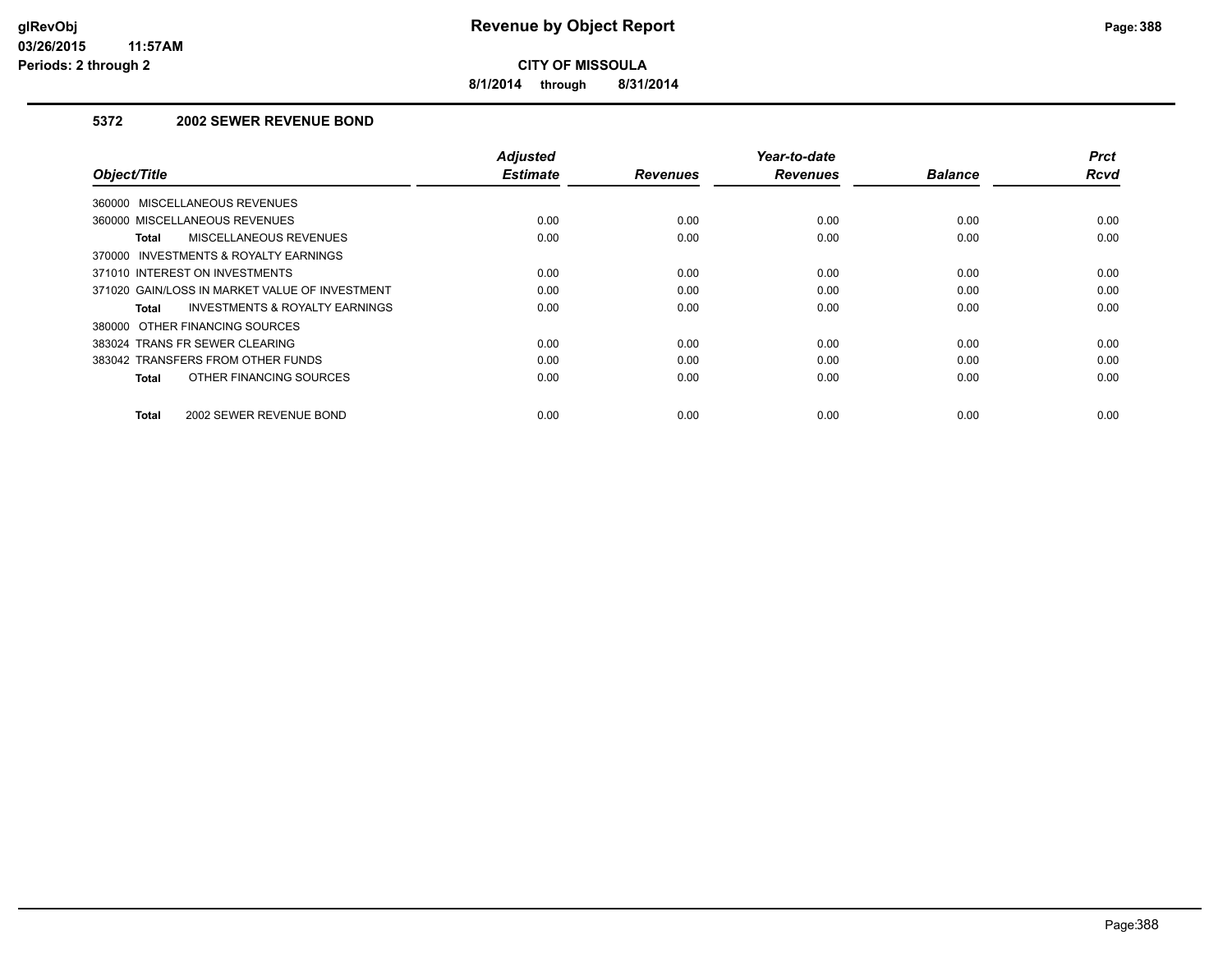**8/1/2014 through 8/31/2014**

## **5373 2002 WWTP UPGRADE REVENUE BOND**

#### **5373 2002 WWTP UPGRADE REVENUE BOND**

|                                                 | <b>Adjusted</b> |                 | Year-to-date    |                | <b>Prct</b> |
|-------------------------------------------------|-----------------|-----------------|-----------------|----------------|-------------|
| Object/Title                                    | <b>Estimate</b> | <b>Revenues</b> | <b>Revenues</b> | <b>Balance</b> | <b>Rcvd</b> |
| 370000 INVESTMENTS & ROYALTY EARNINGS           |                 |                 |                 |                |             |
| 371010 INTEREST ON INVESTMENTS                  | 0.00            | 0.00            | 0.00            | 0.00           | 0.00        |
| 371020 GAIN/LOSS IN MARKET VALUE OF INVESTMENTS | 0.00            | 0.00            | 0.00            | 0.00           | 0.00        |
| INVESTMENTS & ROYALTY EARNINGS<br>Total         | 0.00            | 0.00            | 0.00            | 0.00           | 0.00        |
| 380000 OTHER FINANCING SOURCES                  |                 |                 |                 |                |             |
| 383024 TRANS FR SEWER CLEARING                  | 331.350.00      | 0.00            | 0.00            | 331.350.00     | 0.00        |
| OTHER FINANCING SOURCES<br>Total                | 331,350.00      | 0.00            | 0.00            | 331,350.00     | 0.00        |
|                                                 |                 |                 |                 |                |             |
| 2002 WWTP UPGRADE REVENUE BOND<br>Total         | 331.350.00      | 0.00            | 0.00            | 331.350.00     | 0.00        |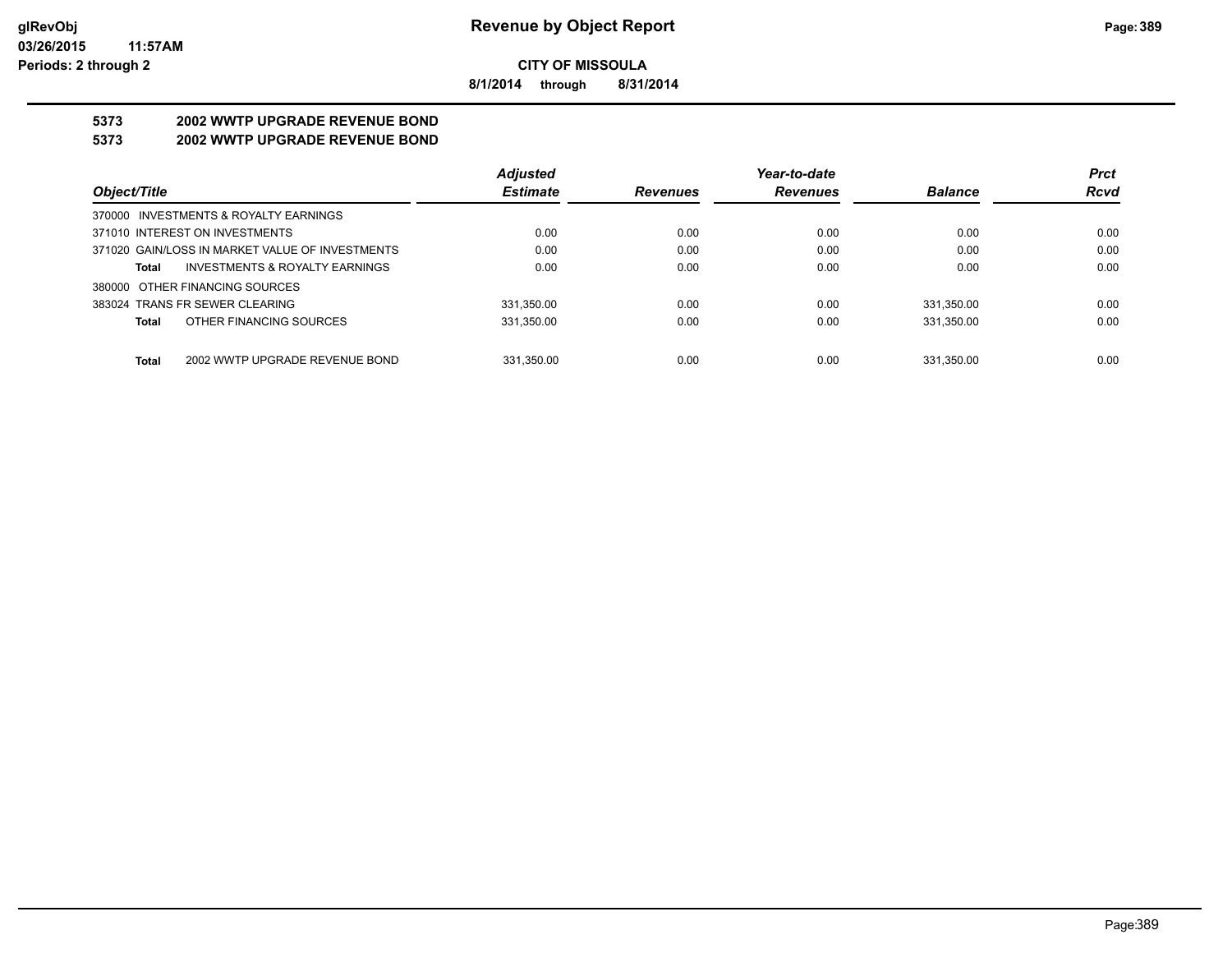**8/1/2014 through 8/31/2014**

#### **5373 2002 WWTP UPGRADE REVENUE BOND**

|                                                | <b>Adjusted</b> |                 | Year-to-date    |                | <b>Prct</b> |
|------------------------------------------------|-----------------|-----------------|-----------------|----------------|-------------|
| Object/Title                                   | <b>Estimate</b> | <b>Revenues</b> | <b>Revenues</b> | <b>Balance</b> | <b>Rcvd</b> |
| 370000 INVESTMENTS & ROYALTY EARNINGS          |                 |                 |                 |                |             |
| 371010 INTEREST ON INVESTMENTS                 | 0.00            | 0.00            | 0.00            | 0.00           | 0.00        |
| 371020 GAIN/LOSS IN MARKET VALUE OF INVESTMENT | 0.00            | 0.00            | 0.00            | 0.00           | 0.00        |
| INVESTMENTS & ROYALTY EARNINGS<br>Total        | 0.00            | 0.00            | 0.00            | 0.00           | 0.00        |
| 380000 OTHER FINANCING SOURCES                 |                 |                 |                 |                |             |
| 383024 TRANS FR SEWER CLEARING                 | 331.350.00      | 0.00            | 0.00            | 331.350.00     | 0.00        |
| OTHER FINANCING SOURCES<br>Total               | 331.350.00      | 0.00            | 0.00            | 331.350.00     | 0.00        |
|                                                |                 |                 |                 |                |             |
| <b>Total</b><br>2002 WWTP UPGRADE REVENUE BOND | 331.350.00      | 0.00            | 0.00            | 331.350.00     | 0.00        |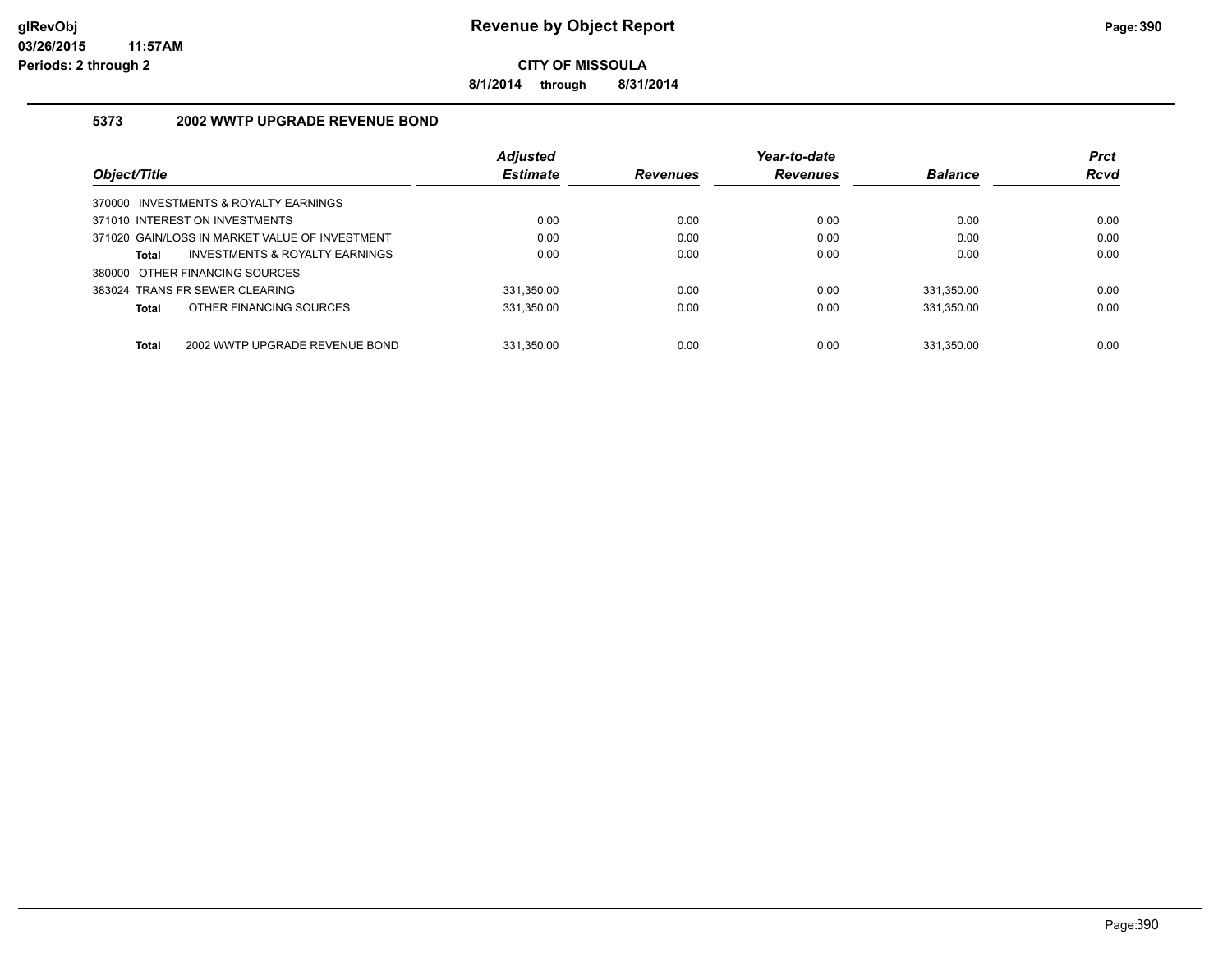**8/1/2014 through 8/31/2014**

### **5374 2002 WWTP UPGRADE RESERVE**

#### **5374 2002 WWTP UPGRADE RESERVE**

|                                                    | <b>Adjusted</b> |                 | Year-to-date    |                | <b>Prct</b> |
|----------------------------------------------------|-----------------|-----------------|-----------------|----------------|-------------|
| Object/Title                                       | <b>Estimate</b> | <b>Revenues</b> | <b>Revenues</b> | <b>Balance</b> | <b>Rcvd</b> |
| 360000 MISCELLANEOUS REVENUES                      |                 |                 |                 |                |             |
| 360000 MISCELLANEOUS REVENUES                      | 0.00            | 0.00            | 0.00            | 0.00           | 0.00        |
| <b>MISCELLANEOUS REVENUES</b><br>Total             | 0.00            | 0.00            | 0.00            | 0.00           | 0.00        |
| 370000 INVESTMENTS & ROYALTY EARNINGS              |                 |                 |                 |                |             |
| 371010 INTEREST ON INVESTMENTS                     | 0.00            | 0.00            | 0.00            | 0.00           | 0.00        |
| 371020 GAIN/LOSS IN MARKET VALUE OF INVESTMENTS    | 0.00            | 0.00            | 0.00            | 0.00           | 0.00        |
| <b>INVESTMENTS &amp; ROYALTY EARNINGS</b><br>Total | 0.00            | 0.00            | 0.00            | 0.00           | 0.00        |
| 380000 OTHER FINANCING SOURCES                     |                 |                 |                 |                |             |
| 381002 SRF LOAN                                    | 0.00            | 0.00            | 0.00            | 0.00           | 0.00        |
| 383042 TRANSFERS FROM OTHER FUNDS                  | 0.00            | 0.00            | 0.00            | 0.00           | 0.00        |
| OTHER FINANCING SOURCES<br>Total                   | 0.00            | 0.00            | 0.00            | 0.00           | 0.00        |
| 2002 WWTP UPGRADE RESERVE<br>Total                 | 0.00            | 0.00            | 0.00            | 0.00           | 0.00        |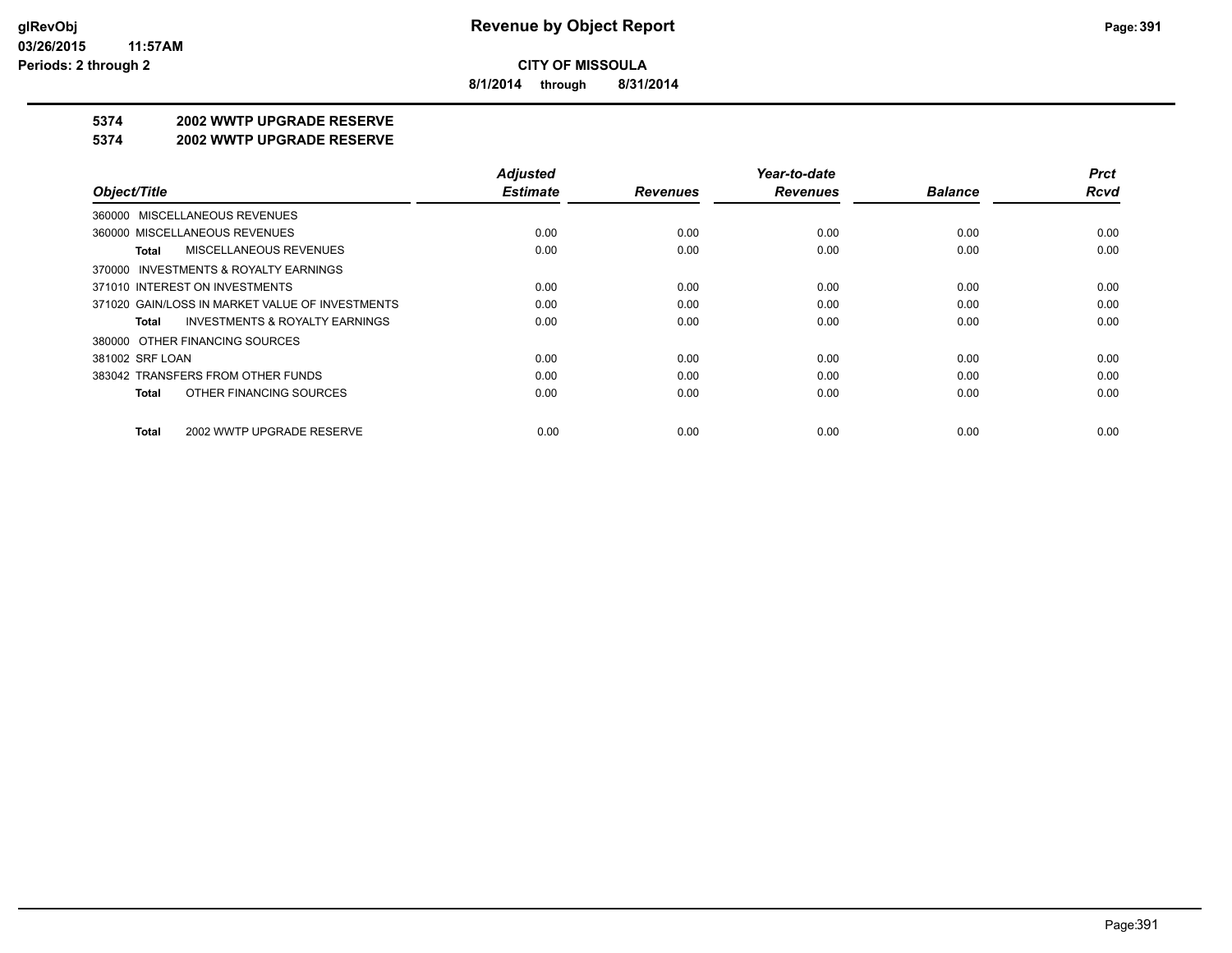**8/1/2014 through 8/31/2014**

#### **5374 2002 WWTP UPGRADE RESERVE**

| Object/Title                                       | <b>Adjusted</b><br><b>Estimate</b> | <b>Revenues</b> | Year-to-date<br><b>Revenues</b> | <b>Balance</b> | <b>Prct</b><br>Rcvd |
|----------------------------------------------------|------------------------------------|-----------------|---------------------------------|----------------|---------------------|
| <b>MISCELLANEOUS REVENUES</b><br>360000            |                                    |                 |                                 |                |                     |
| 360000 MISCELLANEOUS REVENUES                      | 0.00                               | 0.00            | 0.00                            | 0.00           | 0.00                |
| MISCELLANEOUS REVENUES<br>Total                    | 0.00                               | 0.00            | 0.00                            | 0.00           | 0.00                |
| 370000 INVESTMENTS & ROYALTY EARNINGS              |                                    |                 |                                 |                |                     |
| 371010 INTEREST ON INVESTMENTS                     | 0.00                               | 0.00            | 0.00                            | 0.00           | 0.00                |
| 371020 GAIN/LOSS IN MARKET VALUE OF INVESTMENT     | 0.00                               | 0.00            | 0.00                            | 0.00           | 0.00                |
| <b>INVESTMENTS &amp; ROYALTY EARNINGS</b><br>Total | 0.00                               | 0.00            | 0.00                            | 0.00           | 0.00                |
| 380000 OTHER FINANCING SOURCES                     |                                    |                 |                                 |                |                     |
| 381002 SRF LOAN                                    | 0.00                               | 0.00            | 0.00                            | 0.00           | 0.00                |
| 383042 TRANSFERS FROM OTHER FUNDS                  | 0.00                               | 0.00            | 0.00                            | 0.00           | 0.00                |
| OTHER FINANCING SOURCES<br><b>Total</b>            | 0.00                               | 0.00            | 0.00                            | 0.00           | 0.00                |
| 2002 WWTP UPGRADE RESERVE<br><b>Total</b>          | 0.00                               | 0.00            | 0.00                            | 0.00           | 0.00                |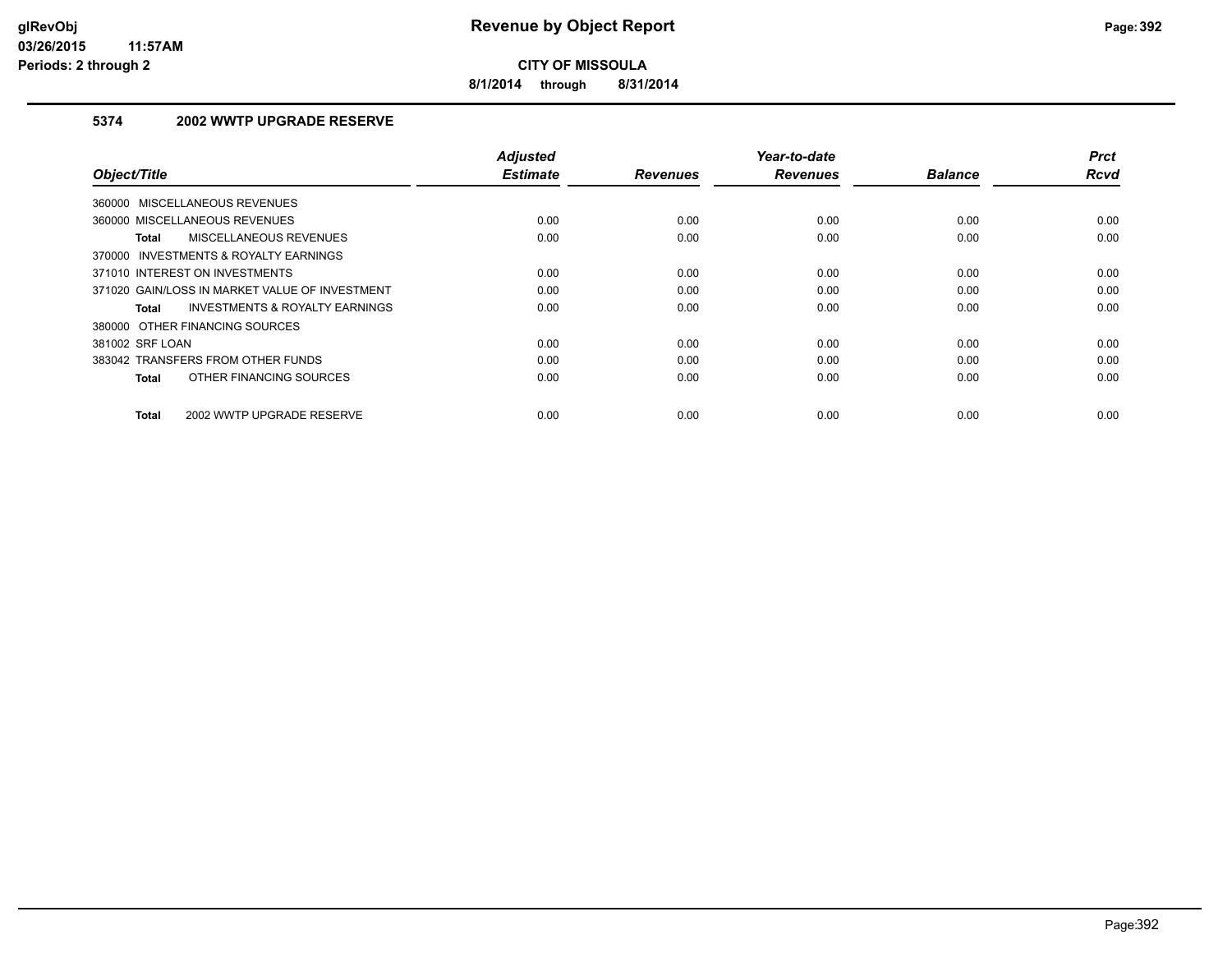**8/1/2014 through 8/31/2014**

#### **5375 2003 WWTP SRF \$3.8M EPA DEBT**

**5375 2003 WWTP SRF \$3.8M EPA DEBT**

|                                                    | <b>Adjusted</b> |                 | Year-to-date    |                | <b>Prct</b> |
|----------------------------------------------------|-----------------|-----------------|-----------------|----------------|-------------|
| Object/Title                                       | <b>Estimate</b> | <b>Revenues</b> | <b>Revenues</b> | <b>Balance</b> | Rcvd        |
| 340000 CHARGES FOR SERVICES                        |                 |                 |                 |                |             |
| 343032 SEWER INSTALLATION CHARGES                  | 0.00            | 0.00            | 0.00            | 0.00           | 0.00        |
| <b>CHARGES FOR SERVICES</b><br>Total               | 0.00            | 0.00            | 0.00            | 0.00           | 0.00        |
| 370000 INVESTMENTS & ROYALTY EARNINGS              |                 |                 |                 |                |             |
| 371010 INTEREST ON INVESTMENTS                     | 0.00            | 0.00            | 0.00            | 0.00           | 0.00        |
| 371020 GAIN/LOSS IN MARKET VALUE OF INVESTMENTS    | 0.00            | 0.00            | 0.00            | 0.00           | 0.00        |
| <b>INVESTMENTS &amp; ROYALTY EARNINGS</b><br>Total | 0.00            | 0.00            | 0.00            | 0.00           | 0.00        |
| 380000 OTHER FINANCING SOURCES                     |                 |                 |                 |                |             |
| 383024 TRANS FR SEWER CLEARING                     | 250,595.00      | 0.00            | 0.00            | 250,595.00     | 0.00        |
| OTHER FINANCING SOURCES<br>Total                   | 250,595.00      | 0.00            | 0.00            | 250,595.00     | 0.00        |
| 2003 WWTP SRF \$3.8M EPA DEBT<br>Total             | 250.595.00      | 0.00            | 0.00            | 250.595.00     | 0.00        |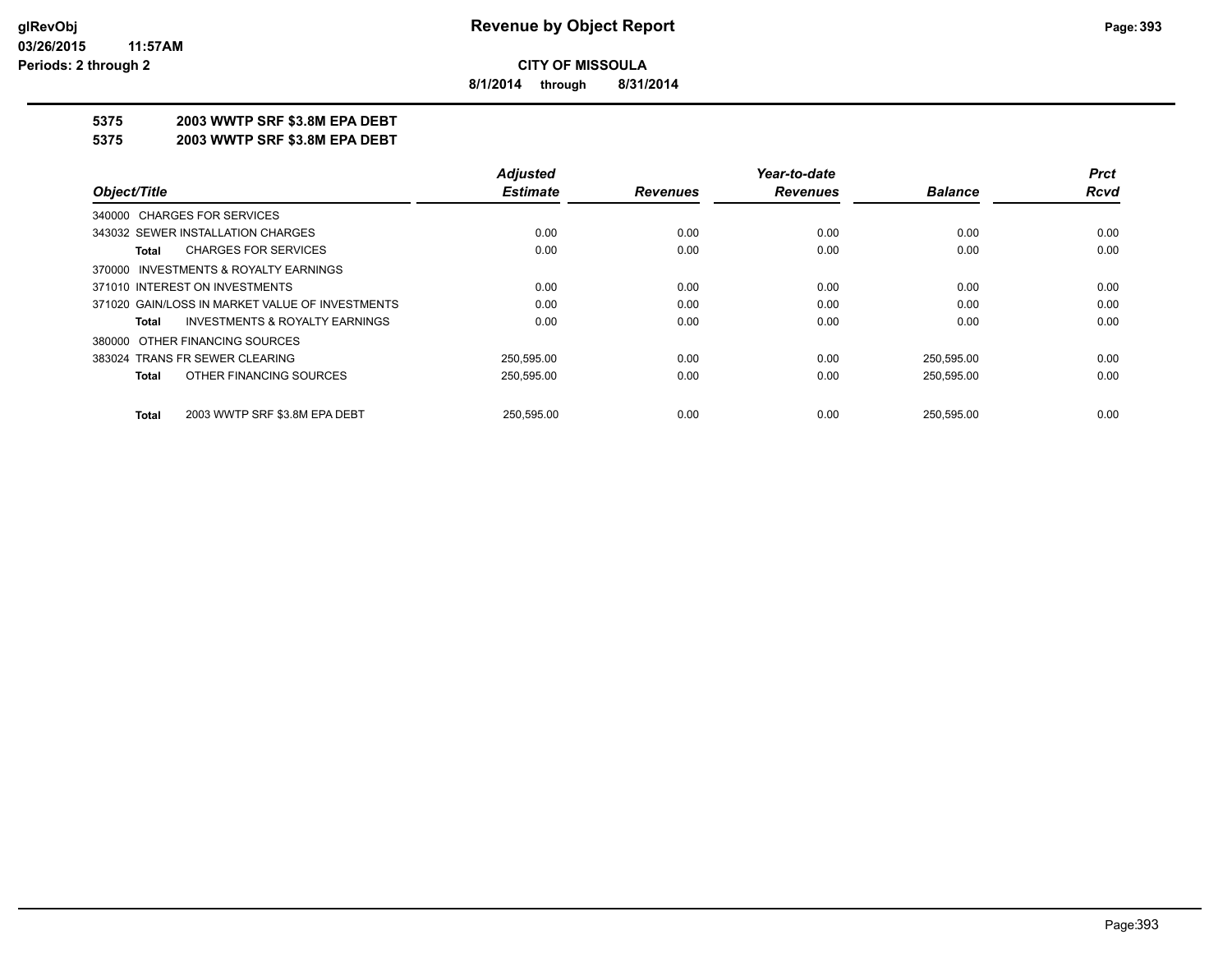**8/1/2014 through 8/31/2014**

#### **5375 2003 WWTP SRF \$3.8M EPA DEBT**

| Object/Title                                       | <b>Adjusted</b><br><b>Estimate</b> | <b>Revenues</b> | Year-to-date<br><b>Revenues</b> | <b>Balance</b> | <b>Prct</b><br><b>Rcvd</b> |
|----------------------------------------------------|------------------------------------|-----------------|---------------------------------|----------------|----------------------------|
| 340000 CHARGES FOR SERVICES                        |                                    |                 |                                 |                |                            |
| 343032 SEWER INSTALLATION CHARGES                  | 0.00                               | 0.00            | 0.00                            | 0.00           | 0.00                       |
| <b>CHARGES FOR SERVICES</b><br>Total               | 0.00                               | 0.00            | 0.00                            | 0.00           | 0.00                       |
| 370000 INVESTMENTS & ROYALTY EARNINGS              |                                    |                 |                                 |                |                            |
| 371010 INTEREST ON INVESTMENTS                     | 0.00                               | 0.00            | 0.00                            | 0.00           | 0.00                       |
| 371020 GAIN/LOSS IN MARKET VALUE OF INVESTMENT     | 0.00                               | 0.00            | 0.00                            | 0.00           | 0.00                       |
| <b>INVESTMENTS &amp; ROYALTY EARNINGS</b><br>Total | 0.00                               | 0.00            | 0.00                            | 0.00           | 0.00                       |
| 380000 OTHER FINANCING SOURCES                     |                                    |                 |                                 |                |                            |
| 383024 TRANS FR SEWER CLEARING                     | 250,595.00                         | 0.00            | 0.00                            | 250,595.00     | 0.00                       |
| OTHER FINANCING SOURCES<br>Total                   | 250,595.00                         | 0.00            | 0.00                            | 250,595.00     | 0.00                       |
| 2003 WWTP SRF \$3.8M EPA DEBT<br>Total             | 250.595.00                         | 0.00            | 0.00                            | 250.595.00     | 0.00                       |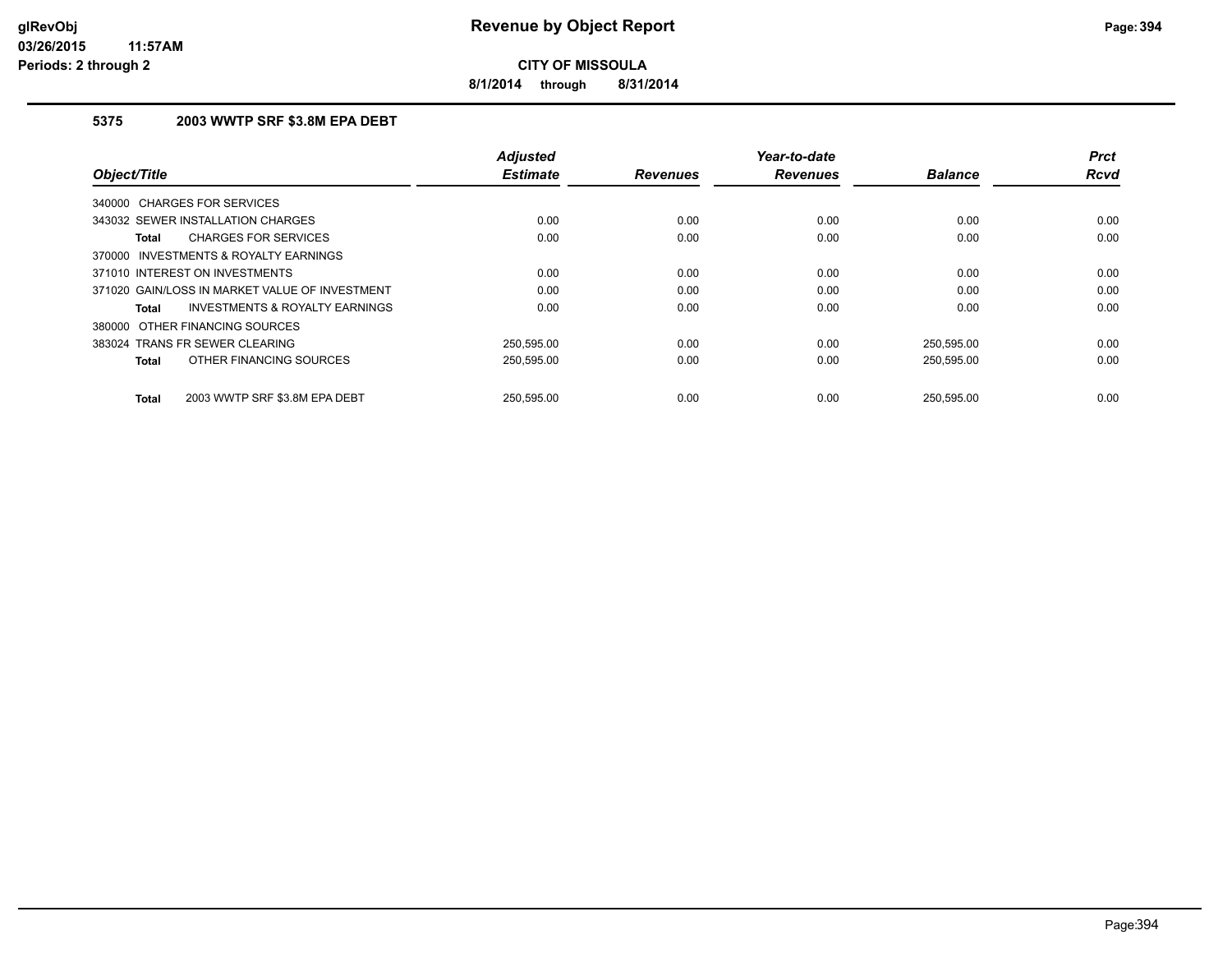**8/1/2014 through 8/31/2014**

### **5376 2003 WWTP SRF \$3.8M EPA RESERVE**

#### **5376 2003 WWTP SRF \$3.8M EPA RESERVE**

|                                                    | <b>Adjusted</b> |                 | Year-to-date    |                | <b>Prct</b> |
|----------------------------------------------------|-----------------|-----------------|-----------------|----------------|-------------|
| Object/Title                                       | <b>Estimate</b> | <b>Revenues</b> | <b>Revenues</b> | <b>Balance</b> | <b>Rcvd</b> |
| 360000 MISCELLANEOUS REVENUES                      |                 |                 |                 |                |             |
| 360000 MISCELLANEOUS REVENUES                      | 0.00            | 0.00            | 0.00            | 0.00           | 0.00        |
| 360010 MISCELLANEOUS                               | 0.00            | 0.00            | 0.00            | 0.00           | 0.00        |
| <b>MISCELLANEOUS REVENUES</b><br>Total             | 0.00            | 0.00            | 0.00            | 0.00           | 0.00        |
| 370000 INVESTMENTS & ROYALTY EARNINGS              |                 |                 |                 |                |             |
| 371010 INTEREST ON INVESTMENTS                     | 0.00            | 0.00            | 0.00            | 0.00           | 0.00        |
| 371020 GAIN/LOSS IN MARKET VALUE OF INVESTMENTS    | 0.00            | 0.00            | 0.00            | 0.00           | 0.00        |
| <b>INVESTMENTS &amp; ROYALTY EARNINGS</b><br>Total | 0.00            | 0.00            | 0.00            | 0.00           | 0.00        |
| 380000 OTHER FINANCING SOURCES                     |                 |                 |                 |                |             |
| 381002 SRF LOAN                                    | 0.00            | 0.00            | 0.00            | 0.00           | 0.00        |
| 383042 TRANSFERS FROM OTHER FUNDS                  | 0.00            | 0.00            | 0.00            | 0.00           | 0.00        |
| OTHER FINANCING SOURCES<br><b>Total</b>            | 0.00            | 0.00            | 0.00            | 0.00           | 0.00        |
| 2003 WWTP SRF \$3.8M EPA RESERVE<br><b>Total</b>   | 0.00            | 0.00            | 0.00            | 0.00           | 0.00        |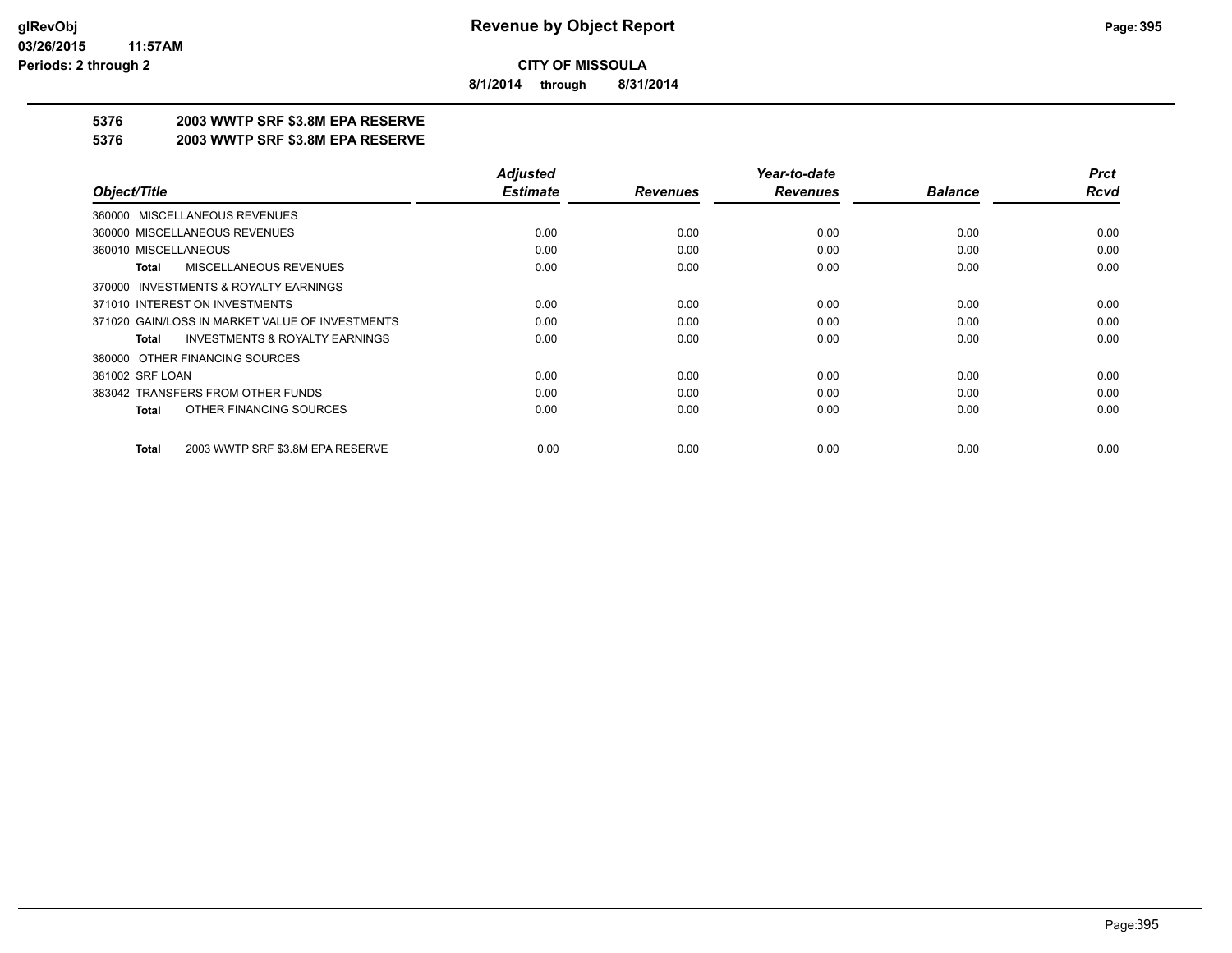**8/1/2014 through 8/31/2014**

#### **5376 2003 WWTP SRF \$3.8M EPA RESERVE**

| Object/Title                                              | <b>Adjusted</b><br><b>Estimate</b> | <b>Revenues</b> | Year-to-date<br><b>Revenues</b> | <b>Balance</b> | <b>Prct</b><br><b>Rcvd</b> |
|-----------------------------------------------------------|------------------------------------|-----------------|---------------------------------|----------------|----------------------------|
| 360000 MISCELLANEOUS REVENUES                             |                                    |                 |                                 |                |                            |
|                                                           |                                    |                 |                                 |                |                            |
| 360000 MISCELLANEOUS REVENUES                             | 0.00                               | 0.00            | 0.00                            | 0.00           | 0.00                       |
| 360010 MISCELLANEOUS                                      | 0.00                               | 0.00            | 0.00                            | 0.00           | 0.00                       |
| MISCELLANEOUS REVENUES<br><b>Total</b>                    | 0.00                               | 0.00            | 0.00                            | 0.00           | 0.00                       |
| INVESTMENTS & ROYALTY EARNINGS<br>370000                  |                                    |                 |                                 |                |                            |
| 371010 INTEREST ON INVESTMENTS                            | 0.00                               | 0.00            | 0.00                            | 0.00           | 0.00                       |
| 371020 GAIN/LOSS IN MARKET VALUE OF INVESTMENT            | 0.00                               | 0.00            | 0.00                            | 0.00           | 0.00                       |
| <b>INVESTMENTS &amp; ROYALTY EARNINGS</b><br><b>Total</b> | 0.00                               | 0.00            | 0.00                            | 0.00           | 0.00                       |
| 380000 OTHER FINANCING SOURCES                            |                                    |                 |                                 |                |                            |
| 381002 SRF LOAN                                           | 0.00                               | 0.00            | 0.00                            | 0.00           | 0.00                       |
| 383042 TRANSFERS FROM OTHER FUNDS                         | 0.00                               | 0.00            | 0.00                            | 0.00           | 0.00                       |
| OTHER FINANCING SOURCES<br><b>Total</b>                   | 0.00                               | 0.00            | 0.00                            | 0.00           | 0.00                       |
|                                                           |                                    |                 |                                 |                |                            |
| 2003 WWTP SRF \$3.8M EPA RESERVE<br><b>Total</b>          | 0.00                               | 0.00            | 0.00                            | 0.00           | 0.00                       |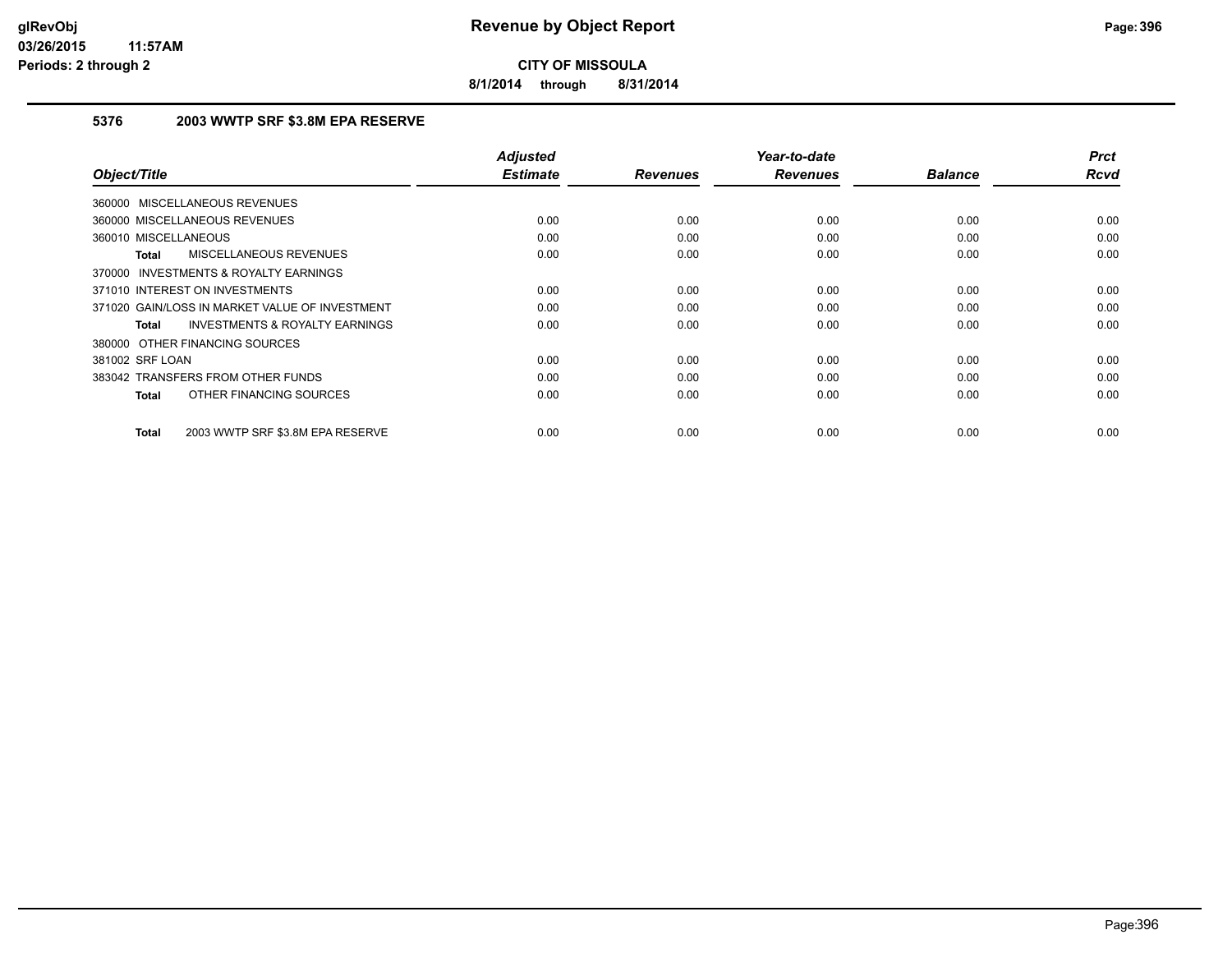**8/1/2014 through 8/31/2014**

# **5377 2004 WWTP \$3.023 LOAN DEBT SERVICE**

## **5377 2004 WWTP \$3.023 LOAN DEBT SERVICE**

|                                                     | <b>Adjusted</b> |                 | Year-to-date    |                | <b>Prct</b> |
|-----------------------------------------------------|-----------------|-----------------|-----------------|----------------|-------------|
| Object/Title                                        | <b>Estimate</b> | <b>Revenues</b> | <b>Revenues</b> | <b>Balance</b> | Rcvd        |
| 340000 CHARGES FOR SERVICES                         |                 |                 |                 |                |             |
| 343032 SEWER INSTALLATION CHARGES                   | 0.00            | 0.00            | 0.00            | 0.00           | 0.00        |
| <b>CHARGES FOR SERVICES</b><br>Total                | 0.00            | 0.00            | 0.00            | 0.00           | 0.00        |
| 370000 INVESTMENTS & ROYALTY EARNINGS               |                 |                 |                 |                |             |
| 371010 INTEREST ON INVESTMENTS                      | 0.00            | 0.00            | 0.00            | 0.00           | 0.00        |
| 371020 GAIN/LOSS IN MARKET VALUE OF INVESTMENTS     | 0.00            | 0.00            | 0.00            | 0.00           | 0.00        |
| <b>INVESTMENTS &amp; ROYALTY EARNINGS</b><br>Total  | 0.00            | 0.00            | 0.00            | 0.00           | 0.00        |
| OTHER FINANCING SOURCES<br>380000                   |                 |                 |                 |                |             |
| 383024 TRANS FR SEWER CLEARING                      | 0.00            | 0.00            | 0.00            | 0.00           | 0.00        |
| OTHER FINANCING SOURCES<br><b>Total</b>             | 0.00            | 0.00            | 0.00            | 0.00           | 0.00        |
| 2004 WWTP \$3.023 LOAN DEBT SERVICE<br><b>Total</b> | 0.00            | 0.00            | 0.00            | 0.00           | 0.00        |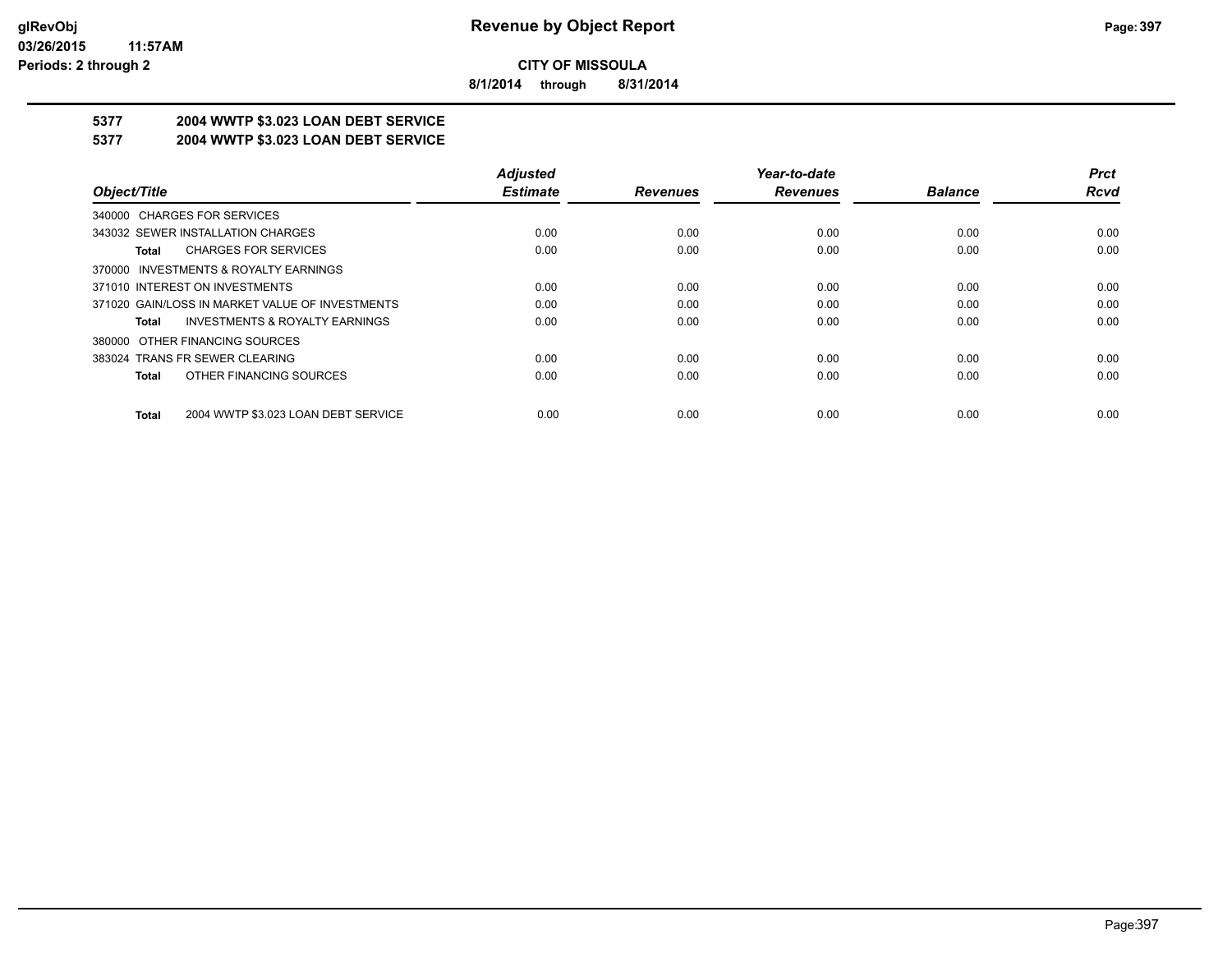**8/1/2014 through 8/31/2014**

## **5377 2004 WWTP \$3.023 LOAN DEBT SERVICE**

|                                                     | <b>Adjusted</b> |                 | Year-to-date    |                | <b>Prct</b> |
|-----------------------------------------------------|-----------------|-----------------|-----------------|----------------|-------------|
| Object/Title                                        | <b>Estimate</b> | <b>Revenues</b> | <b>Revenues</b> | <b>Balance</b> | <b>Rcvd</b> |
| 340000 CHARGES FOR SERVICES                         |                 |                 |                 |                |             |
| 343032 SEWER INSTALLATION CHARGES                   | 0.00            | 0.00            | 0.00            | 0.00           | 0.00        |
| <b>CHARGES FOR SERVICES</b><br><b>Total</b>         | 0.00            | 0.00            | 0.00            | 0.00           | 0.00        |
| 370000 INVESTMENTS & ROYALTY EARNINGS               |                 |                 |                 |                |             |
| 371010 INTEREST ON INVESTMENTS                      | 0.00            | 0.00            | 0.00            | 0.00           | 0.00        |
| 371020 GAIN/LOSS IN MARKET VALUE OF INVESTMENT      | 0.00            | 0.00            | 0.00            | 0.00           | 0.00        |
| INVESTMENTS & ROYALTY EARNINGS<br>Total             | 0.00            | 0.00            | 0.00            | 0.00           | 0.00        |
| 380000 OTHER FINANCING SOURCES                      |                 |                 |                 |                |             |
| 383024 TRANS FR SEWER CLEARING                      | 0.00            | 0.00            | 0.00            | 0.00           | 0.00        |
| OTHER FINANCING SOURCES<br><b>Total</b>             | 0.00            | 0.00            | 0.00            | 0.00           | 0.00        |
| 2004 WWTP \$3.023 LOAN DEBT SERVICE<br><b>Total</b> | 0.00            | 0.00            | 0.00            | 0.00           | 0.00        |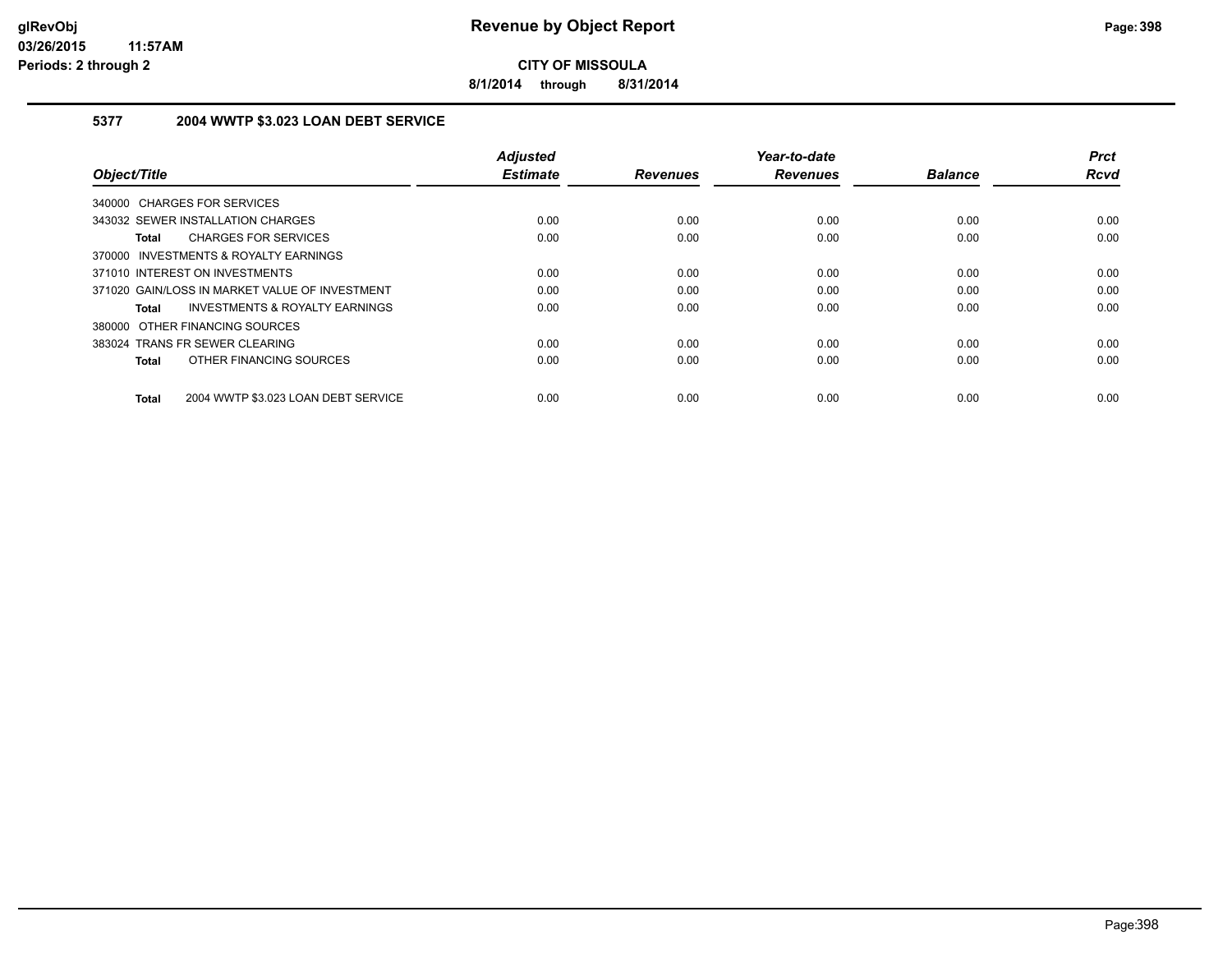**8/1/2014 through 8/31/2014**

## **5378 2004 WWTP \$3.023 LOAN RESERVE**

#### **5378 2004 WWTP \$3.023 LOAN RESERVE**

|                                                    | <b>Adjusted</b> |                 | Year-to-date    |                | <b>Prct</b> |
|----------------------------------------------------|-----------------|-----------------|-----------------|----------------|-------------|
| Object/Title                                       | <b>Estimate</b> | <b>Revenues</b> | <b>Revenues</b> | <b>Balance</b> | <b>Rcvd</b> |
| 360000 MISCELLANEOUS REVENUES                      |                 |                 |                 |                |             |
| 360000 MISCELLANEOUS REVENUES                      | 0.00            | 0.00            | 0.00            | 0.00           | 0.00        |
| MISCELLANEOUS REVENUES<br>Total                    | 0.00            | 0.00            | 0.00            | 0.00           | 0.00        |
| 370000 INVESTMENTS & ROYALTY EARNINGS              |                 |                 |                 |                |             |
| 371010 INTEREST ON INVESTMENTS                     | 0.00            | 0.00            | 0.00            | 0.00           | 0.00        |
| 371020 GAIN/LOSS IN MARKET VALUE OF INVESTMENTS    | 0.00            | 0.00            | 0.00            | 0.00           | 0.00        |
| <b>INVESTMENTS &amp; ROYALTY EARNINGS</b><br>Total | 0.00            | 0.00            | 0.00            | 0.00           | 0.00        |
| 380000 OTHER FINANCING SOURCES                     |                 |                 |                 |                |             |
| 381002 SRF LOAN                                    | 0.00            | 0.00            | 0.00            | 0.00           | 0.00        |
| 383024 TRANS FR SEWER CLEARING                     | 242.473.00      | 0.00            | 0.00            | 242.473.00     | 0.00        |
| 383042 TRANSFERS FROM OTHER FUNDS                  | 0.00            | 0.00            | 0.00            | 0.00           | 0.00        |
| OTHER FINANCING SOURCES<br>Total                   | 242,473.00      | 0.00            | 0.00            | 242,473.00     | 0.00        |
|                                                    |                 |                 |                 |                |             |
| 2004 WWTP \$3.023 LOAN RESERVE<br>Total            | 242,473.00      | 0.00            | 0.00            | 242,473.00     | 0.00        |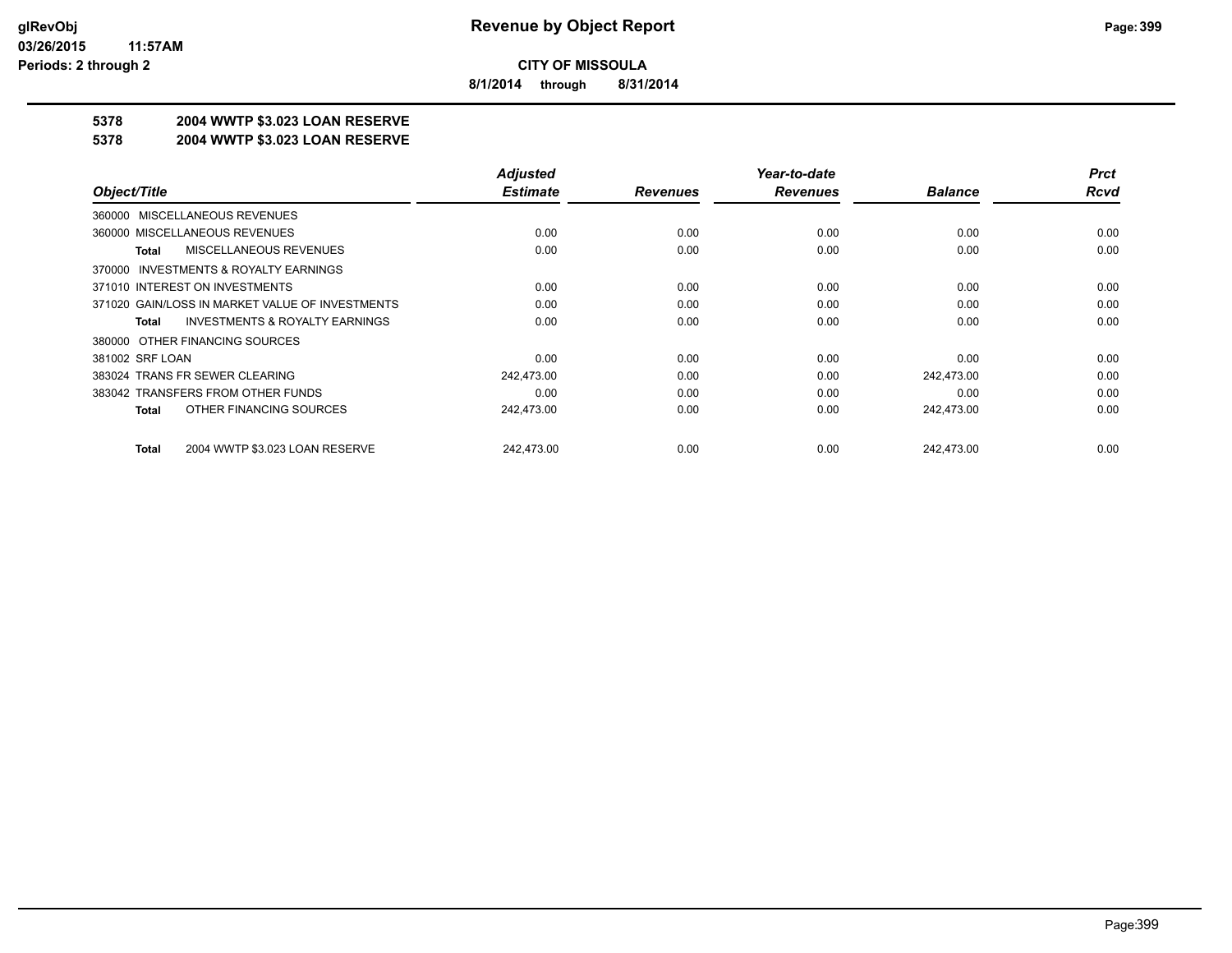**8/1/2014 through 8/31/2014**

## **5378 2004 WWTP \$3.023 LOAN RESERVE**

| Object/Title                                              | <b>Adjusted</b><br><b>Estimate</b> | <b>Revenues</b> | Year-to-date<br><b>Revenues</b> | <b>Balance</b> | <b>Prct</b><br><b>Rcvd</b> |
|-----------------------------------------------------------|------------------------------------|-----------------|---------------------------------|----------------|----------------------------|
|                                                           |                                    |                 |                                 |                |                            |
| 360000 MISCELLANEOUS REVENUES                             |                                    |                 |                                 |                |                            |
| 360000 MISCELLANEOUS REVENUES                             | 0.00                               | 0.00            | 0.00                            | 0.00           | 0.00                       |
| <b>MISCELLANEOUS REVENUES</b><br><b>Total</b>             | 0.00                               | 0.00            | 0.00                            | 0.00           | 0.00                       |
| <b>INVESTMENTS &amp; ROYALTY EARNINGS</b><br>370000       |                                    |                 |                                 |                |                            |
| 371010 INTEREST ON INVESTMENTS                            | 0.00                               | 0.00            | 0.00                            | 0.00           | 0.00                       |
| 371020 GAIN/LOSS IN MARKET VALUE OF INVESTMENT            | 0.00                               | 0.00            | 0.00                            | 0.00           | 0.00                       |
| <b>INVESTMENTS &amp; ROYALTY EARNINGS</b><br><b>Total</b> | 0.00                               | 0.00            | 0.00                            | 0.00           | 0.00                       |
| 380000 OTHER FINANCING SOURCES                            |                                    |                 |                                 |                |                            |
| 381002 SRF LOAN                                           | 0.00                               | 0.00            | 0.00                            | 0.00           | 0.00                       |
| 383024 TRANS FR SEWER CLEARING                            | 242,473.00                         | 0.00            | 0.00                            | 242.473.00     | 0.00                       |
| 383042 TRANSFERS FROM OTHER FUNDS                         | 0.00                               | 0.00            | 0.00                            | 0.00           | 0.00                       |
| OTHER FINANCING SOURCES<br><b>Total</b>                   | 242.473.00                         | 0.00            | 0.00                            | 242.473.00     | 0.00                       |
|                                                           |                                    |                 |                                 |                |                            |
| 2004 WWTP \$3.023 LOAN RESERVE<br><b>Total</b>            | 242.473.00                         | 0.00            | 0.00                            | 242.473.00     | 0.00                       |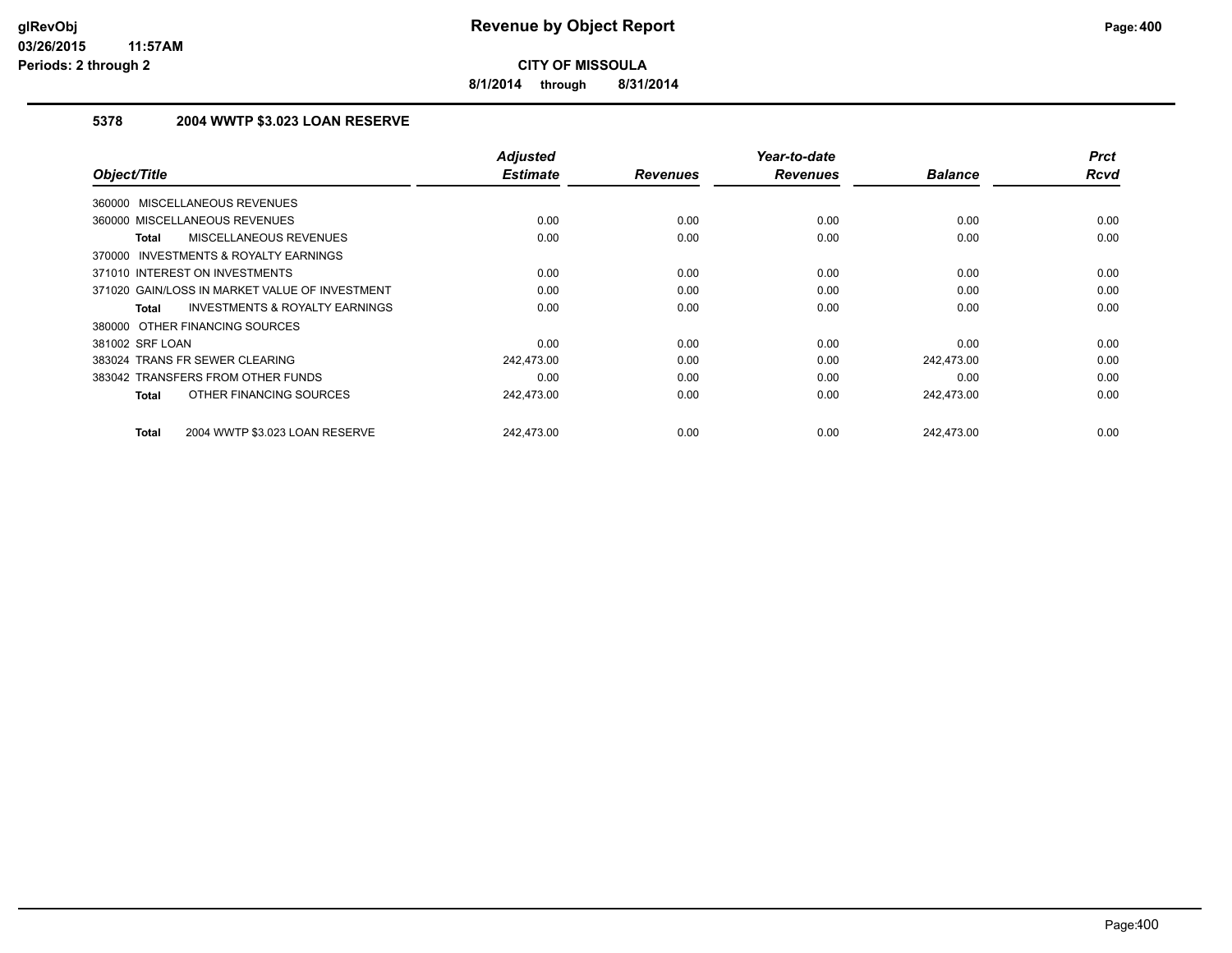**8/1/2014 through 8/31/2014**

## **5379 2005 BRICH/BRDY/LIN/GIL SRF DEBT**

**5379 2005 BRICH/BRDY/LIN/GIL SRF DEBT**

|                                                  | <b>Adjusted</b> |                 | Year-to-date    |                | <b>Prct</b> |
|--------------------------------------------------|-----------------|-----------------|-----------------|----------------|-------------|
| Object/Title                                     | <b>Estimate</b> | <b>Revenues</b> | <b>Revenues</b> | <b>Balance</b> | <b>Rcvd</b> |
| 370000 INVESTMENTS & ROYALTY EARNINGS            |                 |                 |                 |                |             |
| 371010 INTEREST ON INVESTMENTS                   | 0.00            | 0.00            | 0.00            | 0.00           | 0.00        |
| 371020 GAIN/LOSS IN MARKET VALUE OF INVESTMENTS  | 0.00            | 0.00            | 0.00            | 0.00           | 0.00        |
| INVESTMENTS & ROYALTY EARNINGS<br>Total          | 0.00            | 0.00            | 0.00            | 0.00           | 0.00        |
| 380000 OTHER FINANCING SOURCES                   |                 |                 |                 |                |             |
| 383024 TRANS FR SEWER CLEARING                   | 109.389.00      | 0.00            | 0.00            | 109.389.00     | 0.00        |
| OTHER FINANCING SOURCES<br><b>Total</b>          | 109,389.00      | 0.00            | 0.00            | 109.389.00     | 0.00        |
|                                                  |                 |                 |                 |                |             |
| <b>Total</b><br>2005 BRICH/BRDY/LIN/GIL SRF DEBT | 109.389.00      | 0.00            | 0.00            | 109.389.00     | 0.00        |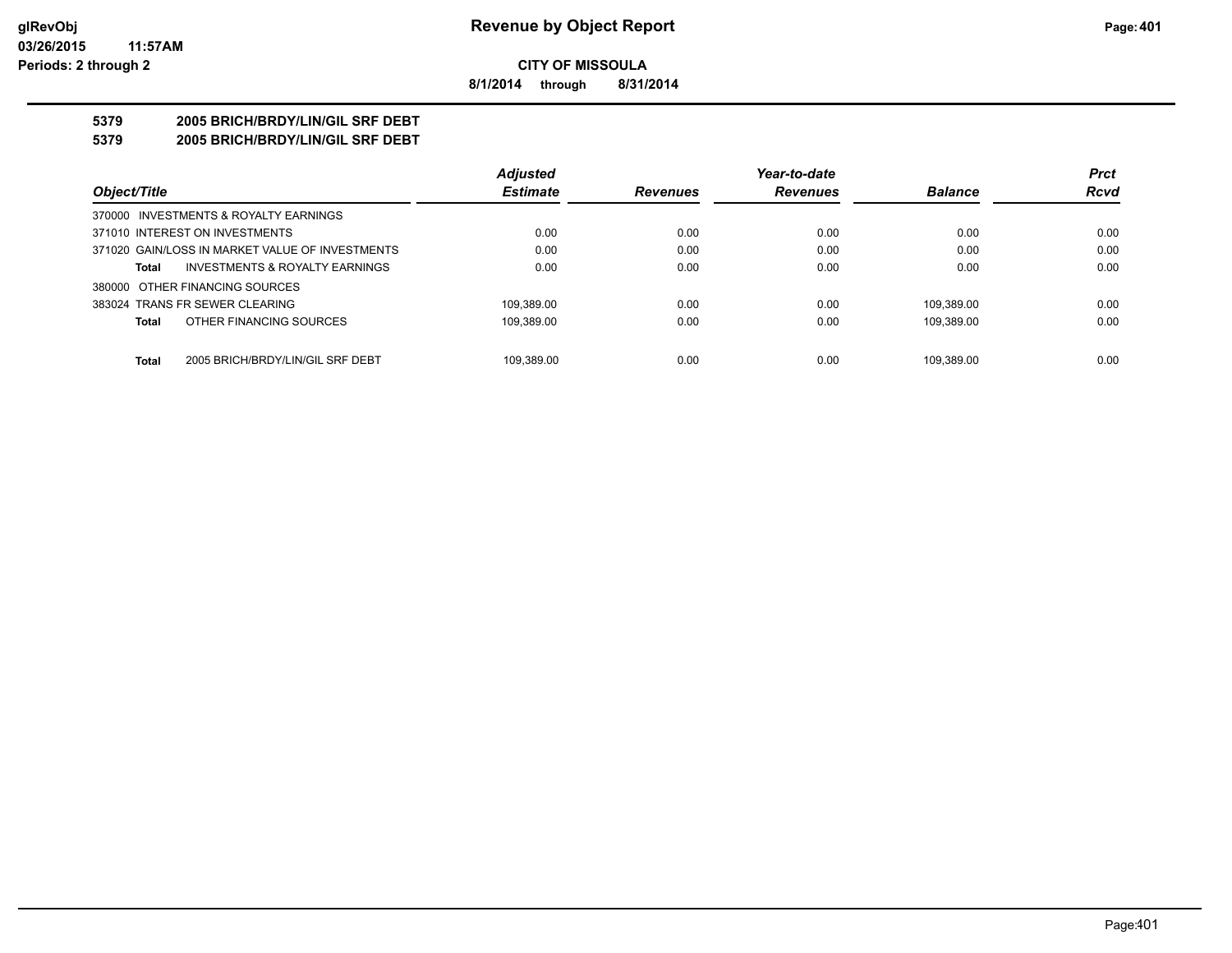**8/1/2014 through 8/31/2014**

### **5379 2005 BRICH/BRDY/LIN/GIL SRF DEBT**

|                                                  | <b>Adjusted</b> |                 | Year-to-date    |                | <b>Prct</b> |
|--------------------------------------------------|-----------------|-----------------|-----------------|----------------|-------------|
| Object/Title                                     | <b>Estimate</b> | <b>Revenues</b> | <b>Revenues</b> | <b>Balance</b> | <b>Rcvd</b> |
| 370000 INVESTMENTS & ROYALTY EARNINGS            |                 |                 |                 |                |             |
| 371010 INTEREST ON INVESTMENTS                   | 0.00            | 0.00            | 0.00            | 0.00           | 0.00        |
| 371020 GAIN/LOSS IN MARKET VALUE OF INVESTMENT   | 0.00            | 0.00            | 0.00            | 0.00           | 0.00        |
| INVESTMENTS & ROYALTY EARNINGS<br>Total          | 0.00            | 0.00            | 0.00            | 0.00           | 0.00        |
| 380000 OTHER FINANCING SOURCES                   |                 |                 |                 |                |             |
| 383024 TRANS FR SEWER CLEARING                   | 109.389.00      | 0.00            | 0.00            | 109.389.00     | 0.00        |
| OTHER FINANCING SOURCES<br>Total                 | 109.389.00      | 0.00            | 0.00            | 109.389.00     | 0.00        |
|                                                  |                 |                 |                 |                |             |
| <b>Total</b><br>2005 BRICH/BRDY/LIN/GIL SRF DEBT | 109.389.00      | 0.00            | 0.00            | 109.389.00     | 0.00        |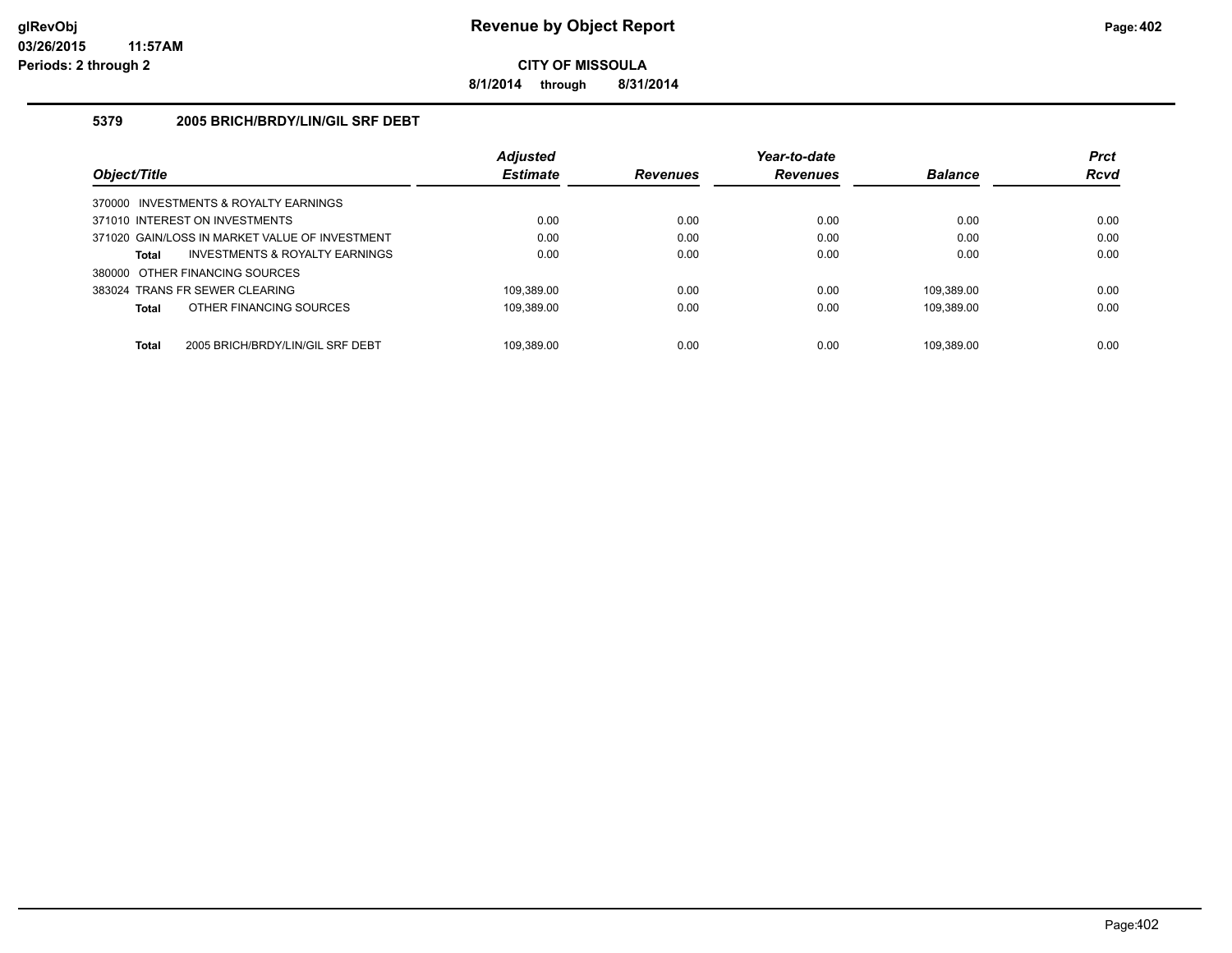**8/1/2014 through 8/31/2014**

#### **5380 BRDWY/BIRCH/GILBERT/LINCOLNWOOD 5380 BRDWY/BIRCH/GILBERT/LINCOLNWOOD**

|                                                    | <b>Adjusted</b> |                 | Year-to-date    |                | Prct        |
|----------------------------------------------------|-----------------|-----------------|-----------------|----------------|-------------|
| Object/Title                                       | <b>Estimate</b> | <b>Revenues</b> | <b>Revenues</b> | <b>Balance</b> | <b>Rcvd</b> |
| 370000 INVESTMENTS & ROYALTY EARNINGS              |                 |                 |                 |                |             |
| 371010 INTEREST ON INVESTMENTS                     | 0.00            | 0.00            | 0.00            | 0.00           | 0.00        |
| 371020 GAIN/LOSS IN MARKET VALUE OF INVESTMENTS    | 0.00            | 0.00            | 0.00            | 0.00           | 0.00        |
| <b>INVESTMENTS &amp; ROYALTY EARNINGS</b><br>Total | 0.00            | 0.00            | 0.00            | 0.00           | 0.00        |
| 380000 OTHER FINANCING SOURCES                     |                 |                 |                 |                |             |
| 381002 SRF LOAN                                    | 0.00            | 0.00            | 0.00            | 0.00           | 0.00        |
| 383042 TRANSFERS FROM OTHER FUNDS                  | 0.00            | 0.00            | 0.00            | 0.00           | 0.00        |
| OTHER FINANCING SOURCES<br>Total                   | 0.00            | 0.00            | 0.00            | 0.00           | 0.00        |
|                                                    |                 |                 |                 |                |             |
| BRDWY/BIRCH/GILBERT/LINCOLNWOOD<br>Total           | 0.00            | 0.00            | 0.00            | 0.00           | 0.00        |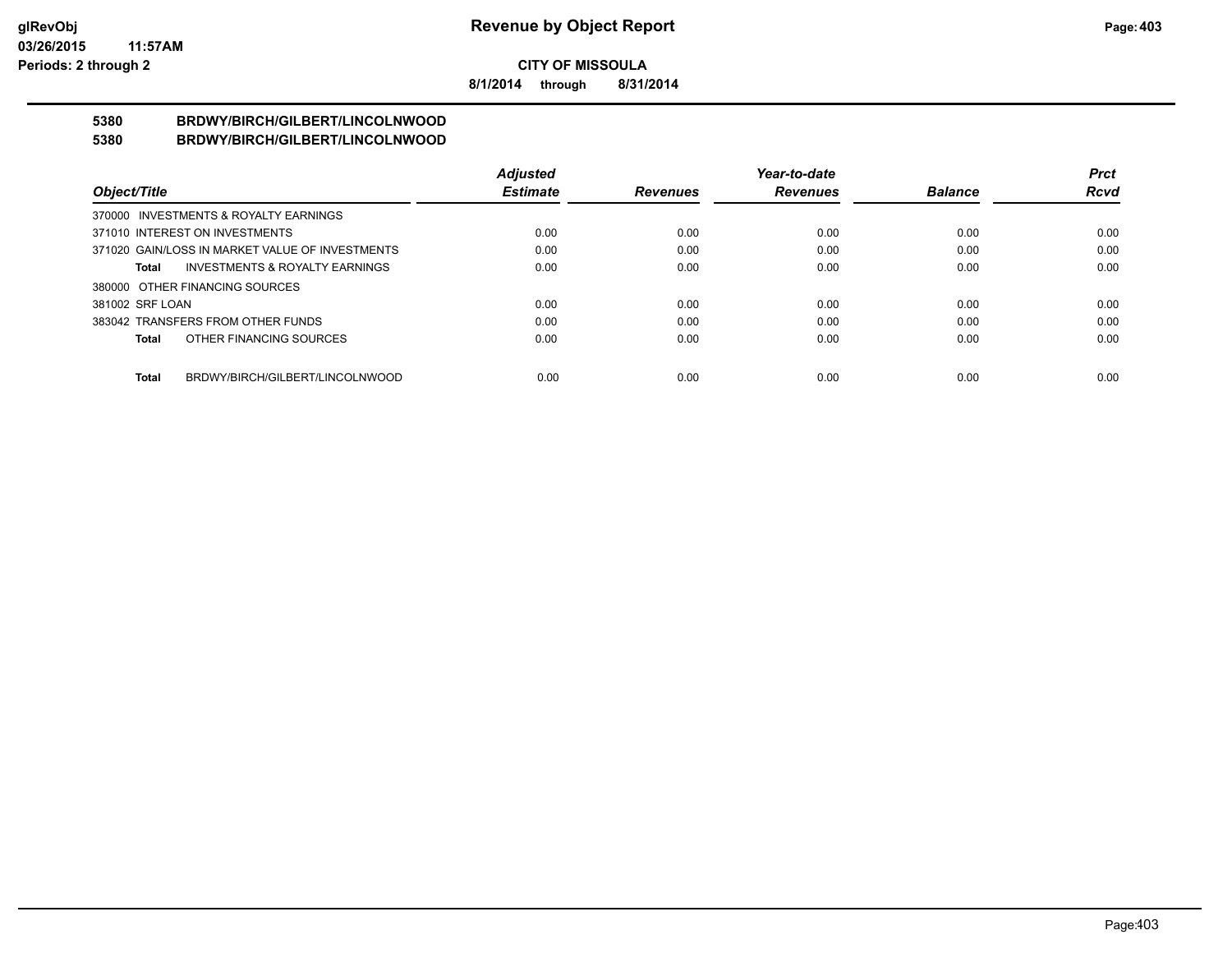**8/1/2014 through 8/31/2014**

### **5380 BRDWY/BIRCH/GILBERT/LINCOLNWOOD**

|                                |                                                | <b>Adjusted</b> |                 | Year-to-date    |                | <b>Prct</b> |
|--------------------------------|------------------------------------------------|-----------------|-----------------|-----------------|----------------|-------------|
| Object/Title                   |                                                | <b>Estimate</b> | <b>Revenues</b> | <b>Revenues</b> | <b>Balance</b> | <b>Rcvd</b> |
|                                | 370000 INVESTMENTS & ROYALTY EARNINGS          |                 |                 |                 |                |             |
| 371010 INTEREST ON INVESTMENTS |                                                | 0.00            | 0.00            | 0.00            | 0.00           | 0.00        |
|                                | 371020 GAIN/LOSS IN MARKET VALUE OF INVESTMENT | 0.00            | 0.00            | 0.00            | 0.00           | 0.00        |
| Total                          | <b>INVESTMENTS &amp; ROYALTY EARNINGS</b>      | 0.00            | 0.00            | 0.00            | 0.00           | 0.00        |
| 380000 OTHER FINANCING SOURCES |                                                |                 |                 |                 |                |             |
| 381002 SRF LOAN                |                                                | 0.00            | 0.00            | 0.00            | 0.00           | 0.00        |
|                                | 383042 TRANSFERS FROM OTHER FUNDS              | 0.00            | 0.00            | 0.00            | 0.00           | 0.00        |
| <b>Total</b>                   | OTHER FINANCING SOURCES                        | 0.00            | 0.00            | 0.00            | 0.00           | 0.00        |
| <b>Total</b>                   | BRDWY/BIRCH/GILBERT/LINCOLNWOOD                | 0.00            | 0.00            | 0.00            | 0.00           | 0.00        |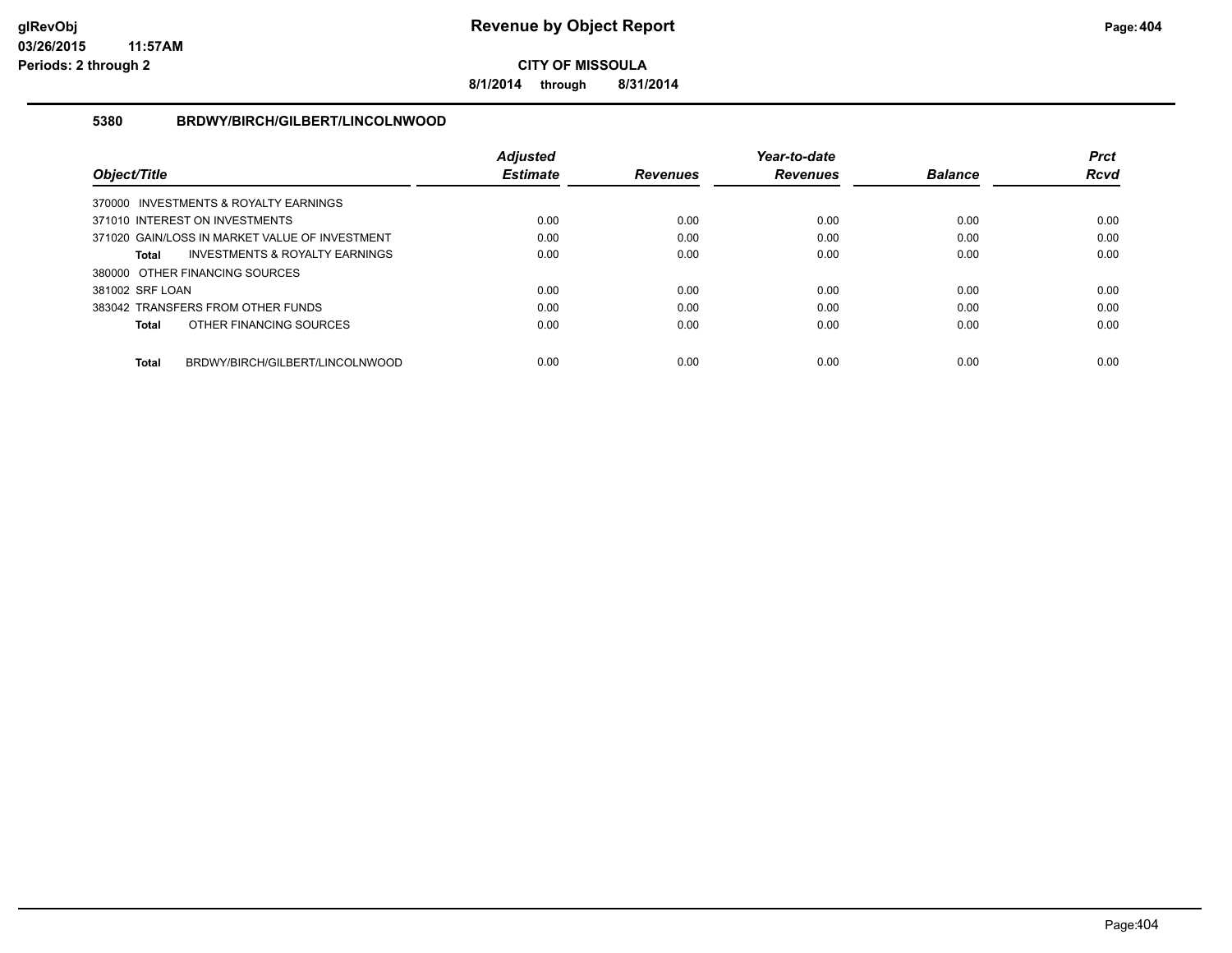**8/1/2014 through 8/31/2014**

## **5381 LINCOLNWOOD PH2 DEBT SERVICE**

#### **5381 LINCOLNWOOD PH2 DEBT SERVICE**

|                                                 | <b>Adjusted</b> |                 | Year-to-date    |                | <b>Prct</b> |
|-------------------------------------------------|-----------------|-----------------|-----------------|----------------|-------------|
| Object/Title                                    | <b>Estimate</b> | <b>Revenues</b> | <b>Revenues</b> | <b>Balance</b> | <b>Rcvd</b> |
| 370000 INVESTMENTS & ROYALTY EARNINGS           |                 |                 |                 |                |             |
| 371010 INTEREST ON INVESTMENTS                  | 0.00            | 0.00            | 0.00            | 0.00           | 0.00        |
| 371020 GAIN/LOSS IN MARKET VALUE OF INVESTMENTS | 0.00            | 0.00            | 0.00            | 0.00           | 0.00        |
| INVESTMENTS & ROYALTY EARNINGS<br>Total         | 0.00            | 0.00            | 0.00            | 0.00           | 0.00        |
| 380000 OTHER FINANCING SOURCES                  |                 |                 |                 |                |             |
| 383024 TRANS FR SEWER CLEARING                  | 0.00            | 0.00            | 0.00            | 0.00           | 0.00        |
| OTHER FINANCING SOURCES<br>Total                | 0.00            | 0.00            | 0.00            | 0.00           | 0.00        |
|                                                 |                 |                 |                 |                |             |
| <b>Total</b><br>LINCOLNWOOD PH2 DEBT SERVICE    | 0.00            | 0.00            | 0.00            | 0.00           | 0.00        |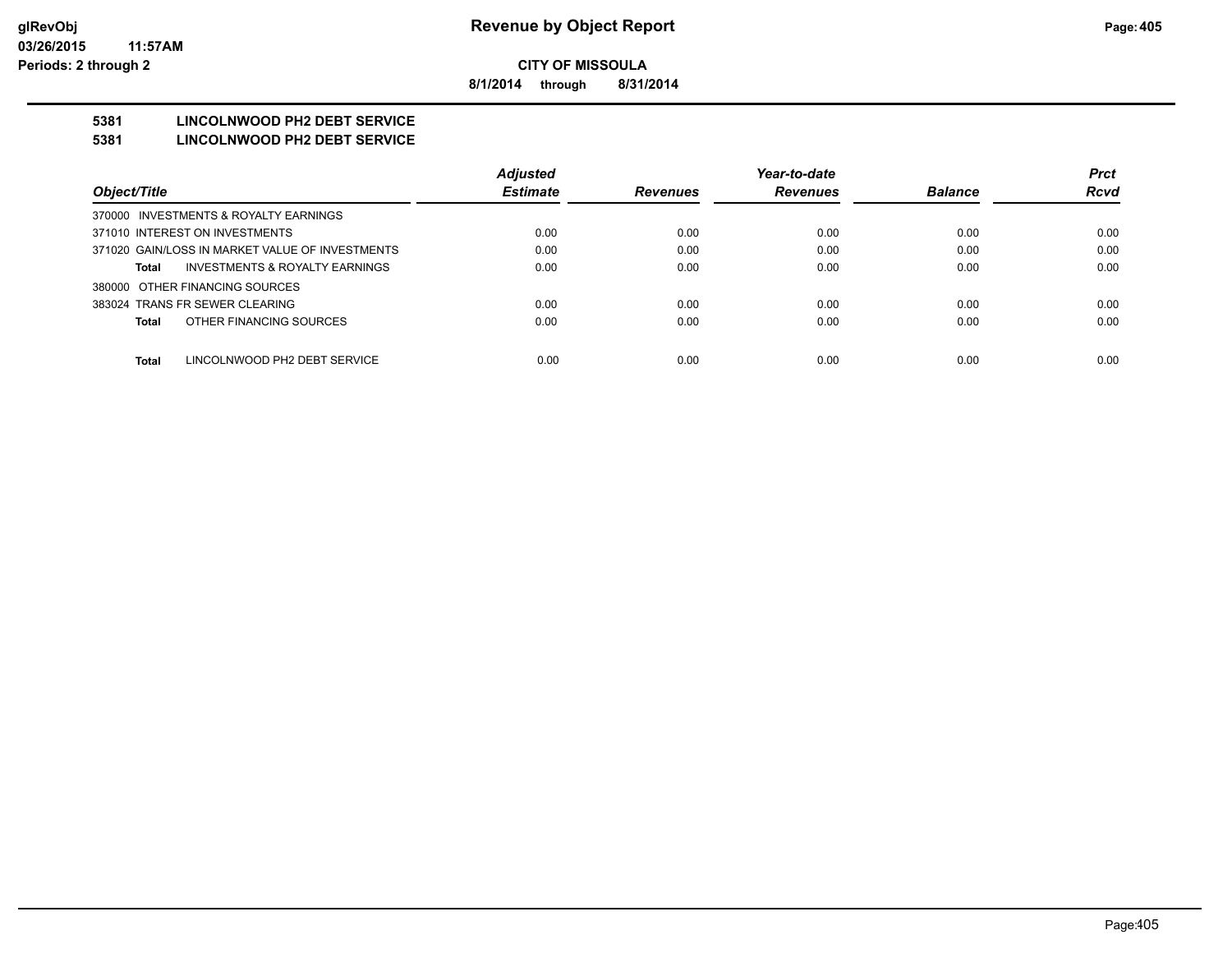**8/1/2014 through 8/31/2014**

## **5381 LINCOLNWOOD PH2 DEBT SERVICE**

|                                                           | <b>Adiusted</b> |                 | Year-to-date    |                | <b>Prct</b> |
|-----------------------------------------------------------|-----------------|-----------------|-----------------|----------------|-------------|
| Object/Title                                              | <b>Estimate</b> | <b>Revenues</b> | <b>Revenues</b> | <b>Balance</b> | <b>Rcvd</b> |
| 370000 INVESTMENTS & ROYALTY EARNINGS                     |                 |                 |                 |                |             |
| 371010 INTEREST ON INVESTMENTS                            | 0.00            | 0.00            | 0.00            | 0.00           | 0.00        |
| 371020 GAIN/LOSS IN MARKET VALUE OF INVESTMENT            | 0.00            | 0.00            | 0.00            | 0.00           | 0.00        |
| <b>INVESTMENTS &amp; ROYALTY EARNINGS</b><br><b>Total</b> | 0.00            | 0.00            | 0.00            | 0.00           | 0.00        |
| 380000 OTHER FINANCING SOURCES                            |                 |                 |                 |                |             |
| 383024 TRANS FR SEWER CLEARING                            | 0.00            | 0.00            | 0.00            | 0.00           | 0.00        |
| OTHER FINANCING SOURCES<br><b>Total</b>                   | 0.00            | 0.00            | 0.00            | 0.00           | 0.00        |
|                                                           |                 |                 |                 |                |             |
| <b>Total</b><br>LINCOLNWOOD PH2 DEBT SERVICE              | 0.00            | 0.00            | 0.00            | 0.00           | 0.00        |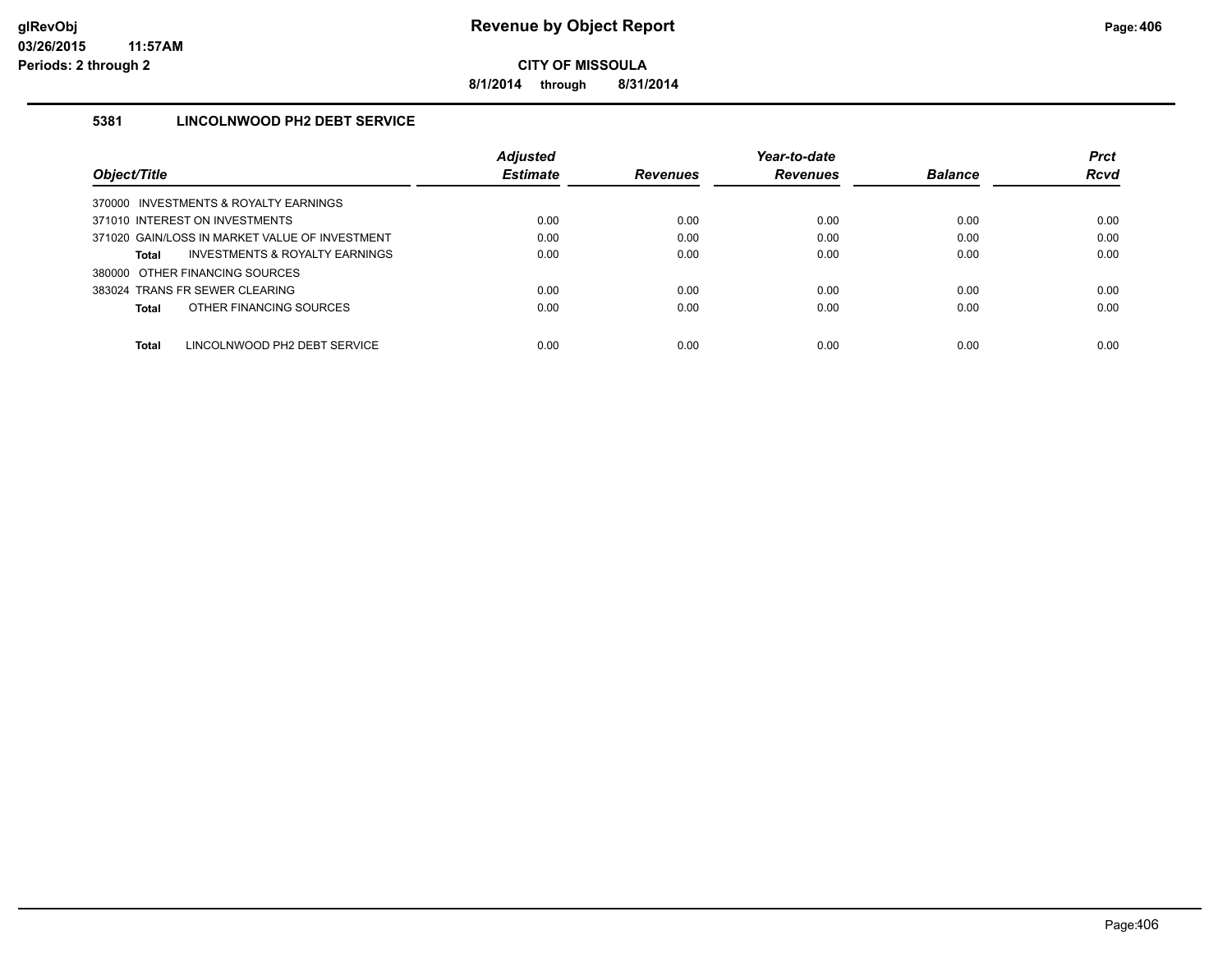**8/1/2014 through 8/31/2014**

## **5382 LINCOLNWOOD PH2 RESERVE FUND**

#### **5382 LINCOLNWOOD PH2 RESERVE FUND**

|                                                    | <b>Adjusted</b> |                 | Year-to-date    |                | <b>Prct</b> |
|----------------------------------------------------|-----------------|-----------------|-----------------|----------------|-------------|
| Object/Title                                       | <b>Estimate</b> | <b>Revenues</b> | <b>Revenues</b> | <b>Balance</b> | <b>Rcvd</b> |
| 370000 INVESTMENTS & ROYALTY EARNINGS              |                 |                 |                 |                |             |
| 371010 INTEREST ON INVESTMENTS                     | 0.00            | 0.00            | 0.00            | 0.00           | 0.00        |
| 371020 GAIN/LOSS IN MARKET VALUE OF INVESTMENTS    | 0.00            | 0.00            | 0.00            | 0.00           | 0.00        |
| <b>INVESTMENTS &amp; ROYALTY EARNINGS</b><br>Total | 0.00            | 0.00            | 0.00            | 0.00           | 0.00        |
| 380000 OTHER FINANCING SOURCES                     |                 |                 |                 |                |             |
| 381002 SRF LOAN                                    | 0.00            | 0.00            | 0.00            | 0.00           | 0.00        |
| 381030 SID BONDS PROCEEDS                          | 0.00            | 0.00            | 0.00            | 0.00           | 0.00        |
| 383024 TRANS FR SEWER CLEARING                     | 0.00            | 0.00            | 0.00            | 0.00           | 0.00        |
| 383042 TRANSFERS FROM OTHER FUNDS                  | 0.00            | 0.00            | 0.00            | 0.00           | 0.00        |
| OTHER FINANCING SOURCES<br>Total                   | 0.00            | 0.00            | 0.00            | 0.00           | 0.00        |
| LINCOLNWOOD PH2 RESERVE FUND<br><b>Total</b>       | 0.00            | 0.00            | 0.00            | 0.00           | 0.00        |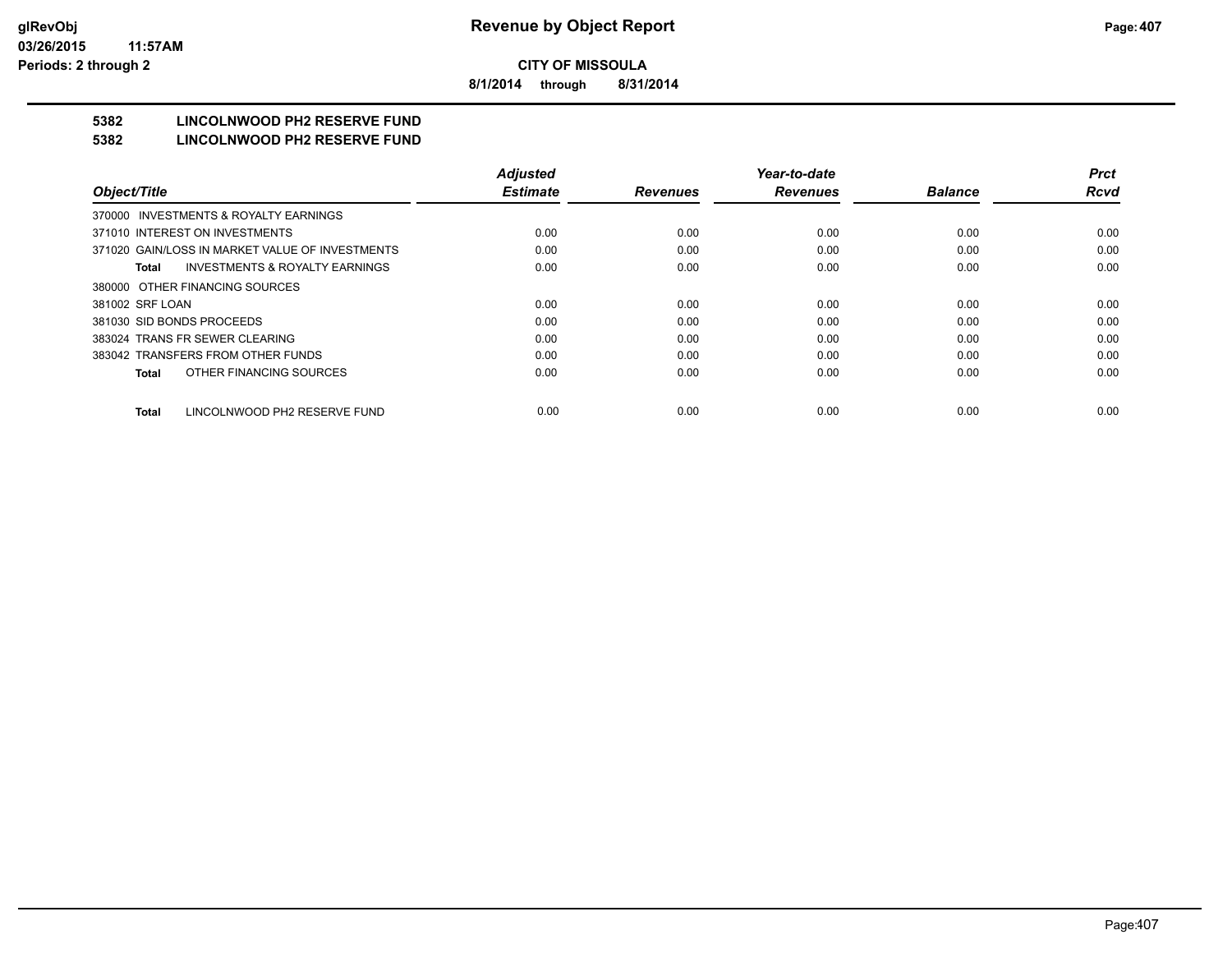**8/1/2014 through 8/31/2014**

## **5382 LINCOLNWOOD PH2 RESERVE FUND**

|                                                           | <b>Adiusted</b> |                 | Year-to-date    |                | <b>Prct</b> |
|-----------------------------------------------------------|-----------------|-----------------|-----------------|----------------|-------------|
| Object/Title                                              | <b>Estimate</b> | <b>Revenues</b> | <b>Revenues</b> | <b>Balance</b> | <b>Rcvd</b> |
| 370000 INVESTMENTS & ROYALTY EARNINGS                     |                 |                 |                 |                |             |
| 371010 INTEREST ON INVESTMENTS                            | 0.00            | 0.00            | 0.00            | 0.00           | 0.00        |
| 371020 GAIN/LOSS IN MARKET VALUE OF INVESTMENT            | 0.00            | 0.00            | 0.00            | 0.00           | 0.00        |
| <b>INVESTMENTS &amp; ROYALTY EARNINGS</b><br><b>Total</b> | 0.00            | 0.00            | 0.00            | 0.00           | 0.00        |
| 380000 OTHER FINANCING SOURCES                            |                 |                 |                 |                |             |
| 381002 SRF LOAN                                           | 0.00            | 0.00            | 0.00            | 0.00           | 0.00        |
| 381030 SID BONDS PROCEEDS                                 | 0.00            | 0.00            | 0.00            | 0.00           | 0.00        |
| 383024 TRANS FR SEWER CLEARING                            | 0.00            | 0.00            | 0.00            | 0.00           | 0.00        |
| 383042 TRANSFERS FROM OTHER FUNDS                         | 0.00            | 0.00            | 0.00            | 0.00           | 0.00        |
| OTHER FINANCING SOURCES<br><b>Total</b>                   | 0.00            | 0.00            | 0.00            | 0.00           | 0.00        |
| LINCOLNWOOD PH2 RESERVE FUND<br><b>Total</b>              | 0.00            | 0.00            | 0.00            | 0.00           | 0.00        |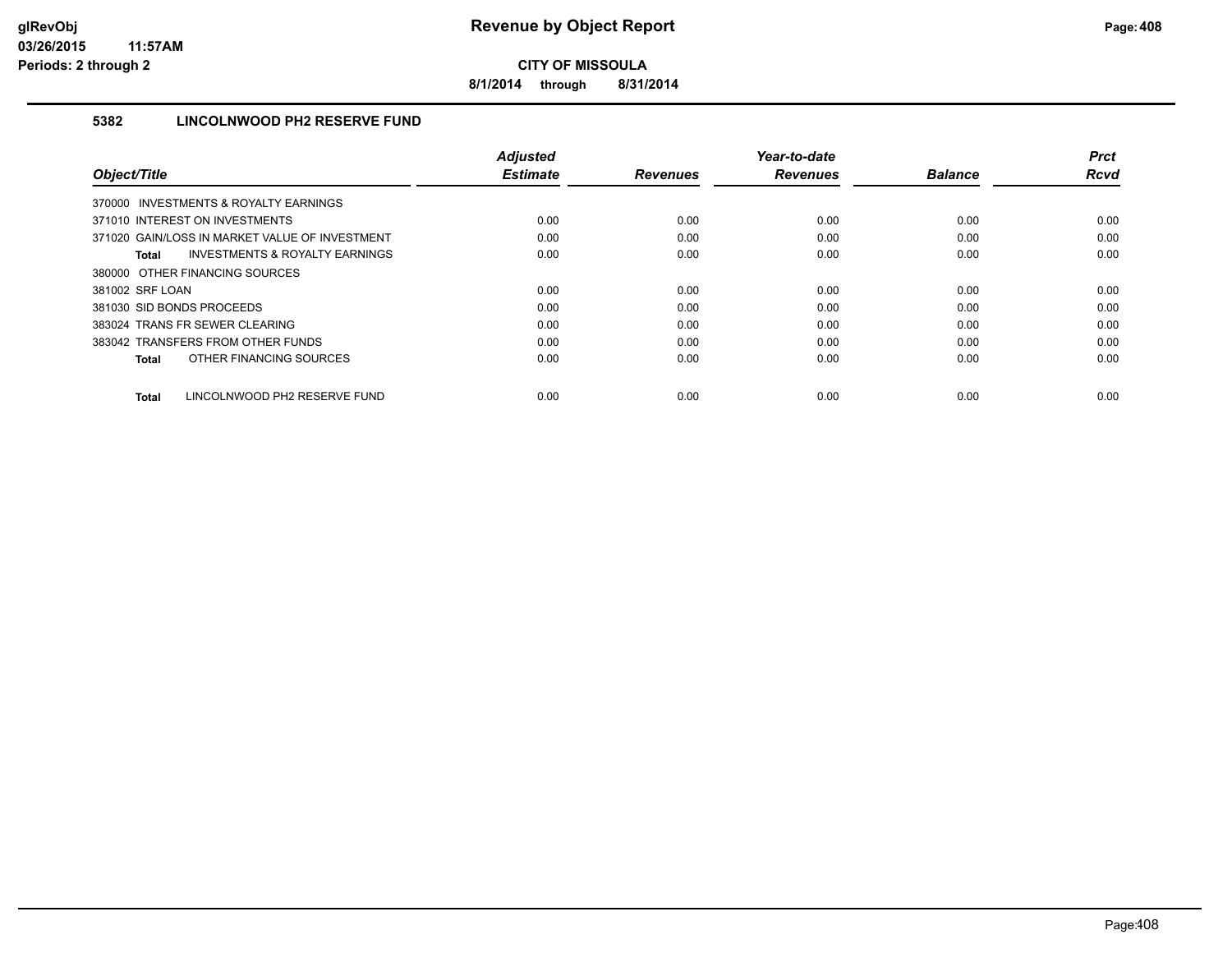**8/1/2014 through 8/31/2014**

## **5383 FY09 RATTLESNAKE SEWER DEBT SVS**

**5383 FY09 RATTLESNAKE SEWER DEBT SVS**

|                                                           | <b>Adjusted</b> |                 | Year-to-date    |                | <b>Prct</b> |
|-----------------------------------------------------------|-----------------|-----------------|-----------------|----------------|-------------|
| Object/Title                                              | <b>Estimate</b> | <b>Revenues</b> | <b>Revenues</b> | <b>Balance</b> | <b>Rcvd</b> |
| <b>CHARGES FOR SERVICES</b><br>340000                     |                 |                 |                 |                |             |
| 343032 SEWER INSTALLATION CHARGES                         | 0.00            | 0.00            | 0.00            | 0.00           | 0.00        |
| <b>CHARGES FOR SERVICES</b><br><b>Total</b>               | 0.00            | 0.00            | 0.00            | 0.00           | 0.00        |
| <b>INVESTMENTS &amp; ROYALTY EARNINGS</b><br>370000       |                 |                 |                 |                |             |
| 371010 INTEREST ON INVESTMENTS                            | 0.00            | 0.00            | 0.00            | 0.00           | 0.00        |
| 371020 GAIN/LOSS IN MARKET VALUE OF INVESTMENTS           | 0.00            | 0.00            | 0.00            | 0.00           | 0.00        |
| <b>INVESTMENTS &amp; ROYALTY EARNINGS</b><br><b>Total</b> | 0.00            | 0.00            | 0.00            | 0.00           | 0.00        |
| OTHER FINANCING SOURCES<br>380000                         |                 |                 |                 |                |             |
| 381002 SRF LOAN                                           | 0.00            | 0.00            | 0.00            | 0.00           | 0.00        |
| 381020 REVENUE BONDS                                      | 0.00            | 0.00            | 0.00            | 0.00           | 0.00        |
| 383024 TRANS FR SEWER CLEARING                            | 31,550.00       | 0.00            | 0.00            | 31,550.00      | 0.00        |
| 383042 TRANSFERS FROM OTHER FUNDS                         | 0.00            | 0.00            | 0.00            | 0.00           | 0.00        |
| OTHER FINANCING SOURCES<br><b>Total</b>                   | 31,550.00       | 0.00            | 0.00            | 31,550.00      | 0.00        |
| <b>FY09 RATTLESNAKE SEWER DEBT SVS</b><br><b>Total</b>    | 31,550.00       | 0.00            | 0.00            | 31,550.00      | 0.00        |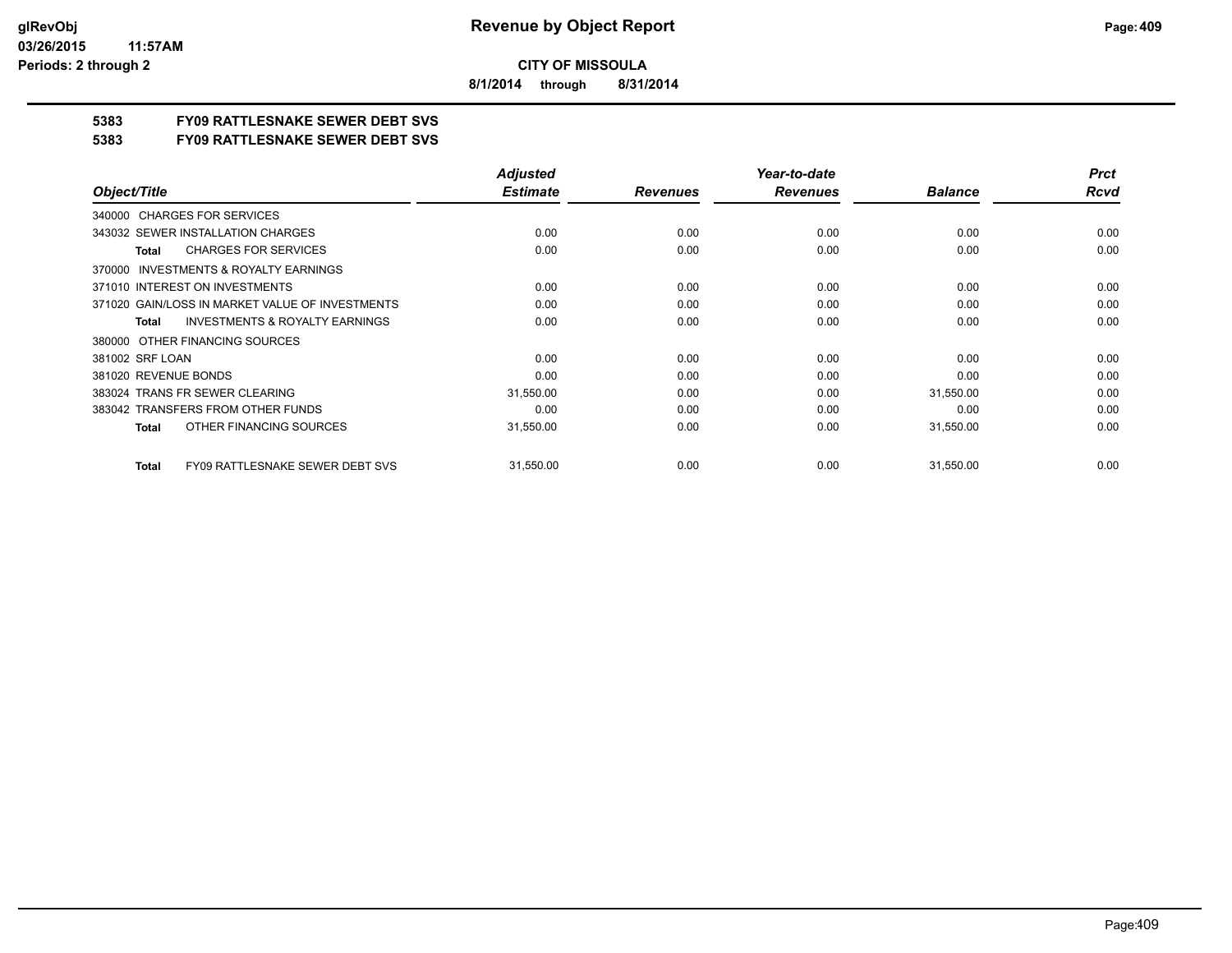**8/1/2014 through 8/31/2014**

## **5383 FY09 RATTLESNAKE SEWER DEBT SVS**

|                                                           | <b>Adjusted</b><br><b>Estimate</b> |                 | Year-to-date    | <b>Balance</b> | <b>Prct</b><br>Rcvd |
|-----------------------------------------------------------|------------------------------------|-----------------|-----------------|----------------|---------------------|
| Object/Title                                              |                                    | <b>Revenues</b> | <b>Revenues</b> |                |                     |
| 340000 CHARGES FOR SERVICES                               |                                    |                 |                 |                |                     |
| 343032 SEWER INSTALLATION CHARGES                         | 0.00                               | 0.00            | 0.00            | 0.00           | 0.00                |
| <b>CHARGES FOR SERVICES</b><br>Total                      | 0.00                               | 0.00            | 0.00            | 0.00           | 0.00                |
| <b>INVESTMENTS &amp; ROYALTY EARNINGS</b><br>370000       |                                    |                 |                 |                |                     |
| 371010 INTEREST ON INVESTMENTS                            | 0.00                               | 0.00            | 0.00            | 0.00           | 0.00                |
| 371020 GAIN/LOSS IN MARKET VALUE OF INVESTMENT            | 0.00                               | 0.00            | 0.00            | 0.00           | 0.00                |
| <b>INVESTMENTS &amp; ROYALTY EARNINGS</b><br><b>Total</b> | 0.00                               | 0.00            | 0.00            | 0.00           | 0.00                |
| 380000 OTHER FINANCING SOURCES                            |                                    |                 |                 |                |                     |
| 381002 SRF LOAN                                           | 0.00                               | 0.00            | 0.00            | 0.00           | 0.00                |
| 381020 REVENUE BONDS                                      | 0.00                               | 0.00            | 0.00            | 0.00           | 0.00                |
| 383024 TRANS FR SEWER CLEARING                            | 31,550.00                          | 0.00            | 0.00            | 31,550.00      | 0.00                |
| 383042 TRANSFERS FROM OTHER FUNDS                         | 0.00                               | 0.00            | 0.00            | 0.00           | 0.00                |
| OTHER FINANCING SOURCES<br><b>Total</b>                   | 31,550.00                          | 0.00            | 0.00            | 31,550.00      | 0.00                |
| <b>FY09 RATTLESNAKE SEWER DEBT SVS</b><br><b>Total</b>    | 31,550.00                          | 0.00            | 0.00            | 31,550.00      | 0.00                |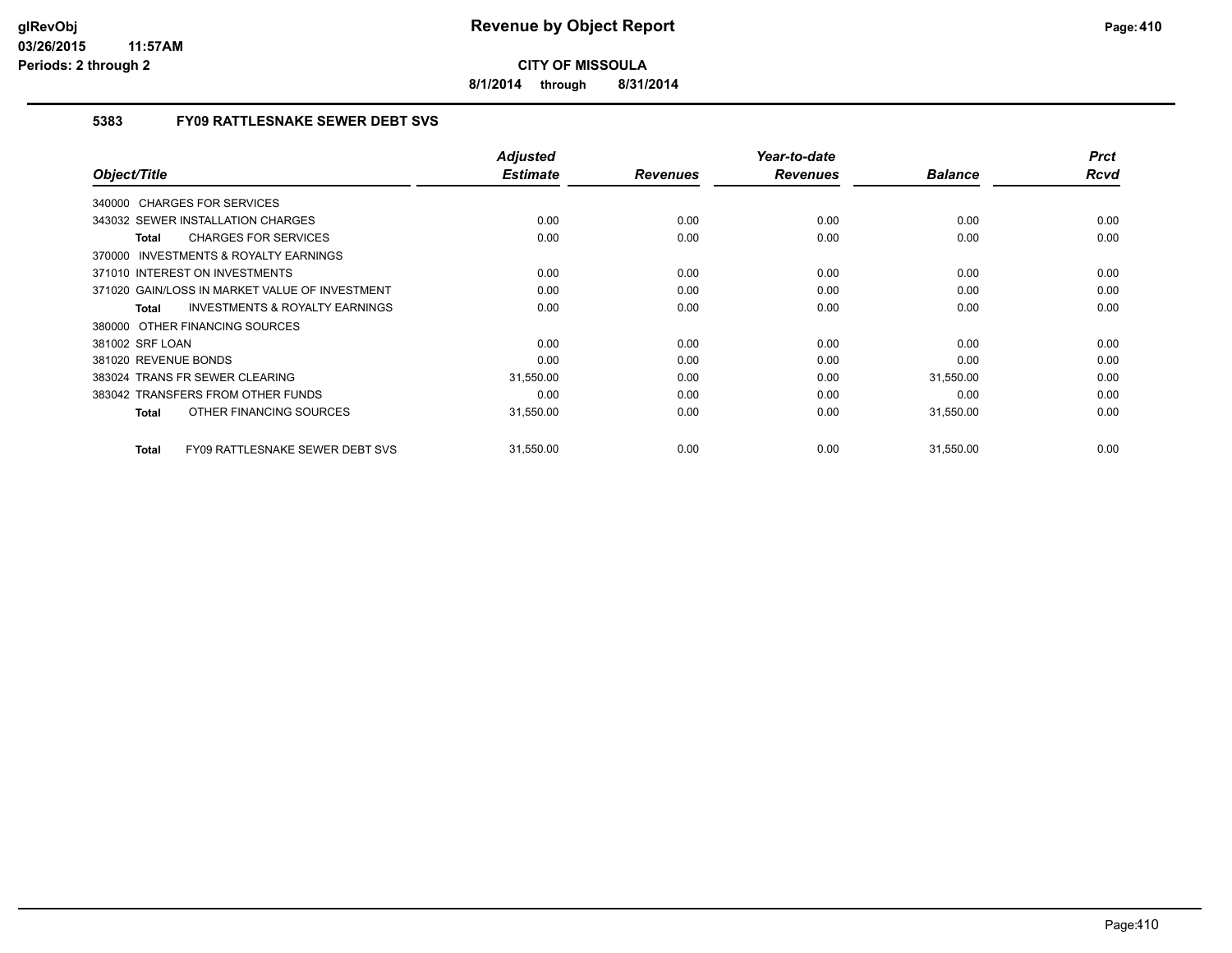**8/1/2014 through 8/31/2014**

### **5384 09 LOLO BOND RESERVE**

**5384 09 LOLO BOND RESERVE**

|                                                    | <b>Adjusted</b> |                 | Year-to-date    |                | <b>Prct</b> |
|----------------------------------------------------|-----------------|-----------------|-----------------|----------------|-------------|
| Object/Title                                       | <b>Estimate</b> | <b>Revenues</b> | <b>Revenues</b> | <b>Balance</b> | <b>Rcvd</b> |
| 370000 INVESTMENTS & ROYALTY EARNINGS              |                 |                 |                 |                |             |
| 371010 INTEREST ON INVESTMENTS                     | 0.00            | 0.00            | 0.00            | 0.00           | 0.00        |
| 371020 GAIN/LOSS IN MARKET VALUE OF INVESTMENTS    | 0.00            | 0.00            | 0.00            | 0.00           | 0.00        |
| <b>INVESTMENTS &amp; ROYALTY EARNINGS</b><br>Total | 0.00            | 0.00            | 0.00            | 0.00           | 0.00        |
| 380000 OTHER FINANCING SOURCES                     |                 |                 |                 |                |             |
| 381002 SRF LOAN                                    | 0.00            | 0.00            | 0.00            | 0.00           | 0.00        |
| 383024 TRANS FR SEWER CLEARING                     | 245,500.00      | 0.00            | 0.00            | 245,500.00     | 0.00        |
| OTHER FINANCING SOURCES<br>Total                   | 245,500.00      | 0.00            | 0.00            | 245.500.00     | 0.00        |
|                                                    |                 |                 |                 |                |             |
| 09 LOLO BOND RESERVE<br>Total                      | 245.500.00      | 0.00            | 0.00            | 245.500.00     | 0.00        |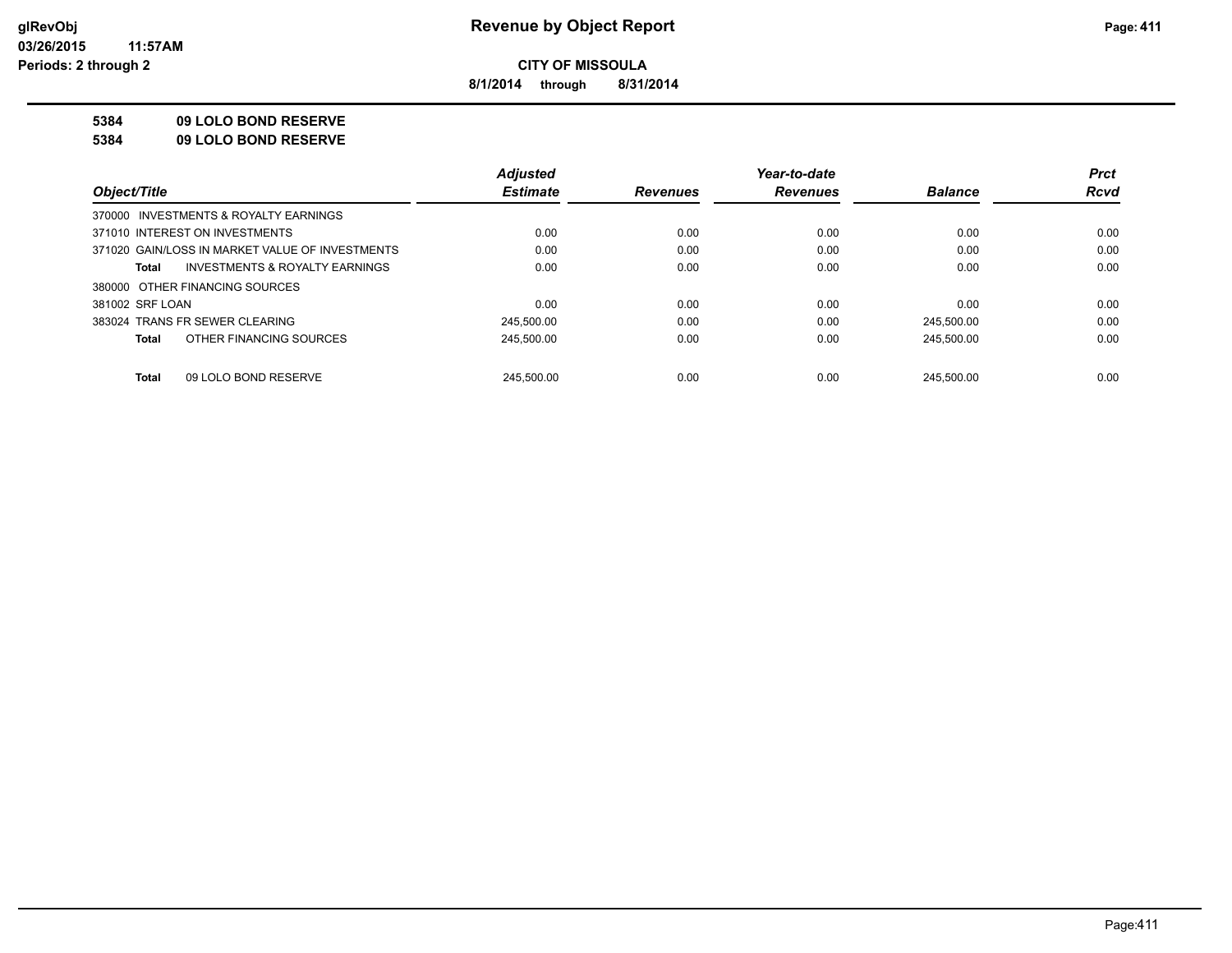**8/1/2014 through 8/31/2014**

#### **5384 09 LOLO BOND RESERVE**

|                                                | Adjusted        |                 | Year-to-date    |                | <b>Prct</b> |
|------------------------------------------------|-----------------|-----------------|-----------------|----------------|-------------|
| Object/Title                                   | <b>Estimate</b> | <b>Revenues</b> | <b>Revenues</b> | <b>Balance</b> | <b>Rcvd</b> |
| 370000 INVESTMENTS & ROYALTY EARNINGS          |                 |                 |                 |                |             |
| 371010 INTEREST ON INVESTMENTS                 | 0.00            | 0.00            | 0.00            | 0.00           | 0.00        |
| 371020 GAIN/LOSS IN MARKET VALUE OF INVESTMENT | 0.00            | 0.00            | 0.00            | 0.00           | 0.00        |
| INVESTMENTS & ROYALTY EARNINGS<br>Total        | 0.00            | 0.00            | 0.00            | 0.00           | 0.00        |
| 380000 OTHER FINANCING SOURCES                 |                 |                 |                 |                |             |
| 381002 SRF LOAN                                | 0.00            | 0.00            | 0.00            | 0.00           | 0.00        |
| 383024 TRANS FR SEWER CLEARING                 | 245.500.00      | 0.00            | 0.00            | 245.500.00     | 0.00        |
| OTHER FINANCING SOURCES<br>Total               | 245,500.00      | 0.00            | 0.00            | 245,500.00     | 0.00        |
| 09 LOLO BOND RESERVE<br><b>Total</b>           | 245.500.00      | 0.00            | 0.00            | 245.500.00     | 0.00        |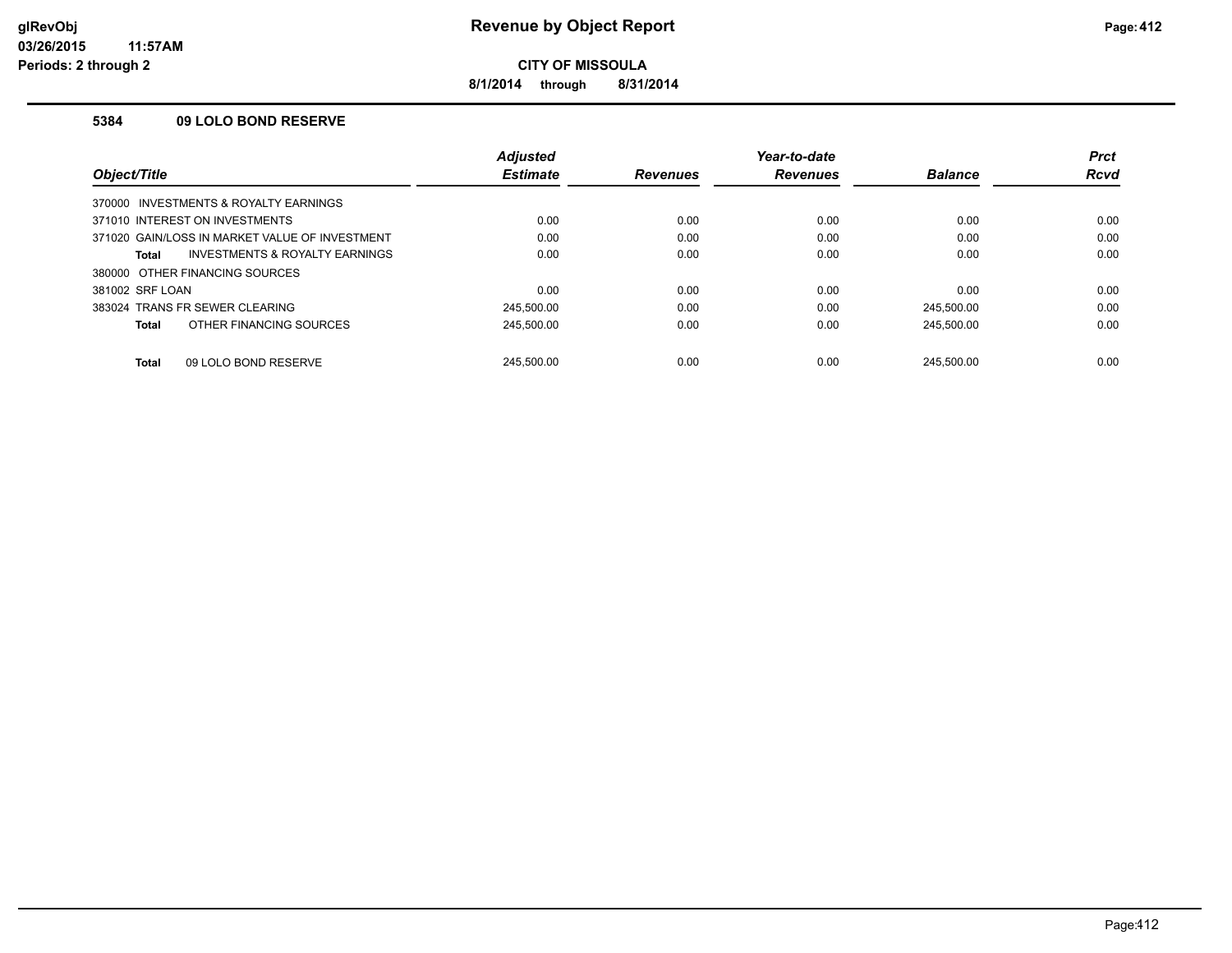**8/1/2014 through 8/31/2014**

## **5385 HEADWORKS 2010 BOND RESERVE**

#### **5385 HEADWORKS 2010 BOND RESERVE**

|                 |                                    | <b>Adjusted</b> |                 | <b>Prct</b>     |                |             |
|-----------------|------------------------------------|-----------------|-----------------|-----------------|----------------|-------------|
| Object/Title    |                                    | <b>Estimate</b> | <b>Revenues</b> | <b>Revenues</b> | <b>Balance</b> | <b>Rcvd</b> |
|                 | 380000 OTHER FINANCING SOURCES     |                 |                 |                 |                |             |
| 381002 SRF LOAN |                                    | 0.00            | 0.00            | 0.00            | 0.00           | 0.00        |
| Total           | OTHER FINANCING SOURCES            | 0.00            | 0.00            | 0.00            | 0.00           | 0.00        |
| <b>Total</b>    | <b>HEADWORKS 2010 BOND RESERVE</b> | 0.00            | 0.00            | 0.00            | 0.00           | 0.00        |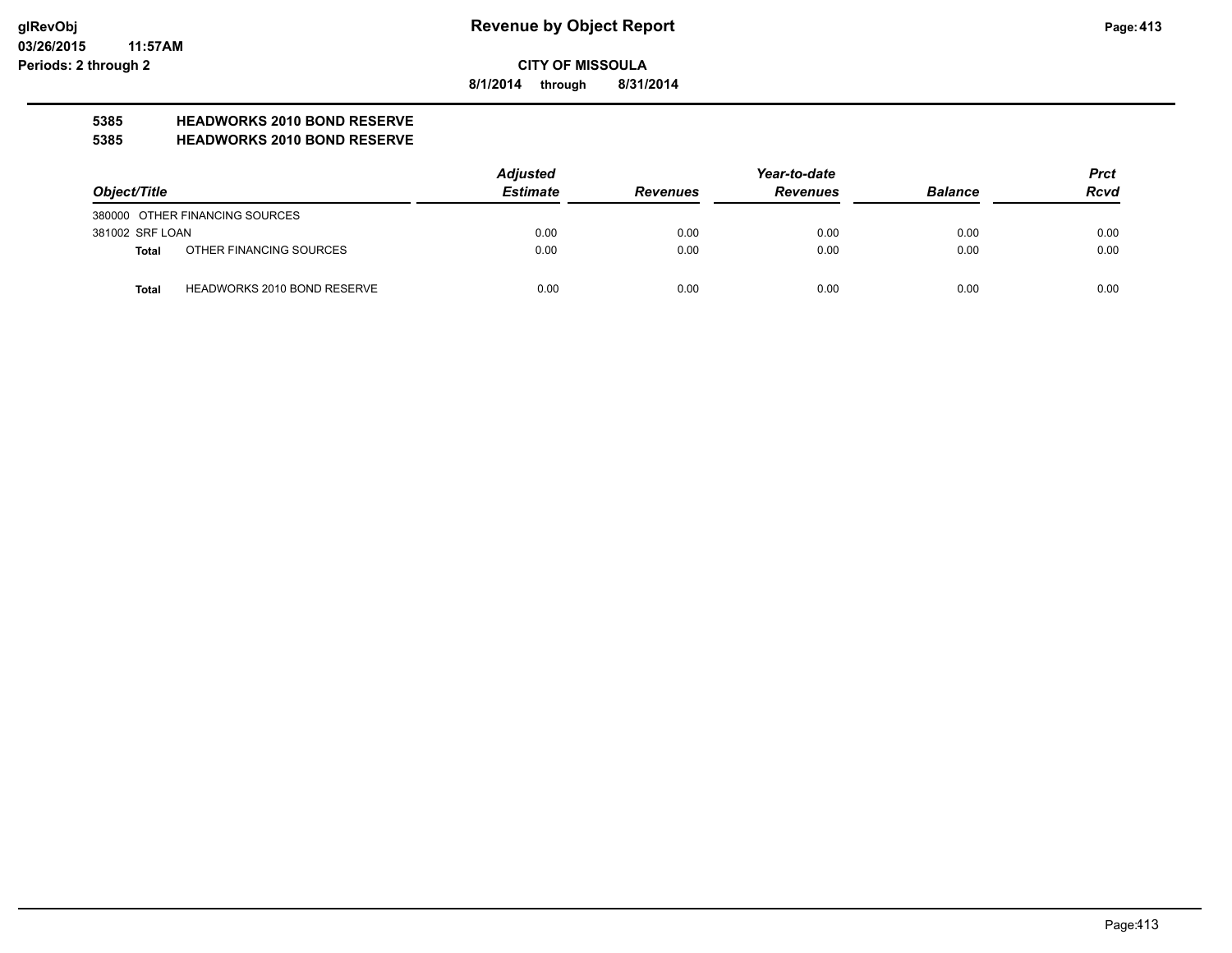**8/1/2014 through 8/31/2014**

### **5385 HEADWORKS 2010 BOND RESERVE**

|                 |                                    | <b>Adjusted</b> |                 | Year-to-date    |                | <b>Prct</b> |
|-----------------|------------------------------------|-----------------|-----------------|-----------------|----------------|-------------|
| Object/Title    |                                    | <b>Estimate</b> | <b>Revenues</b> | <b>Revenues</b> | <b>Balance</b> | Rcvd        |
|                 | 380000 OTHER FINANCING SOURCES     |                 |                 |                 |                |             |
| 381002 SRF LOAN |                                    | 0.00            | 0.00            | 0.00            | 0.00           | 0.00        |
| <b>Total</b>    | OTHER FINANCING SOURCES            | 0.00            | 0.00            | 0.00            | 0.00           | 0.00        |
| <b>Total</b>    | <b>HEADWORKS 2010 BOND RESERVE</b> | 0.00            | 0.00            | 0.00            | 0.00           | 0.00        |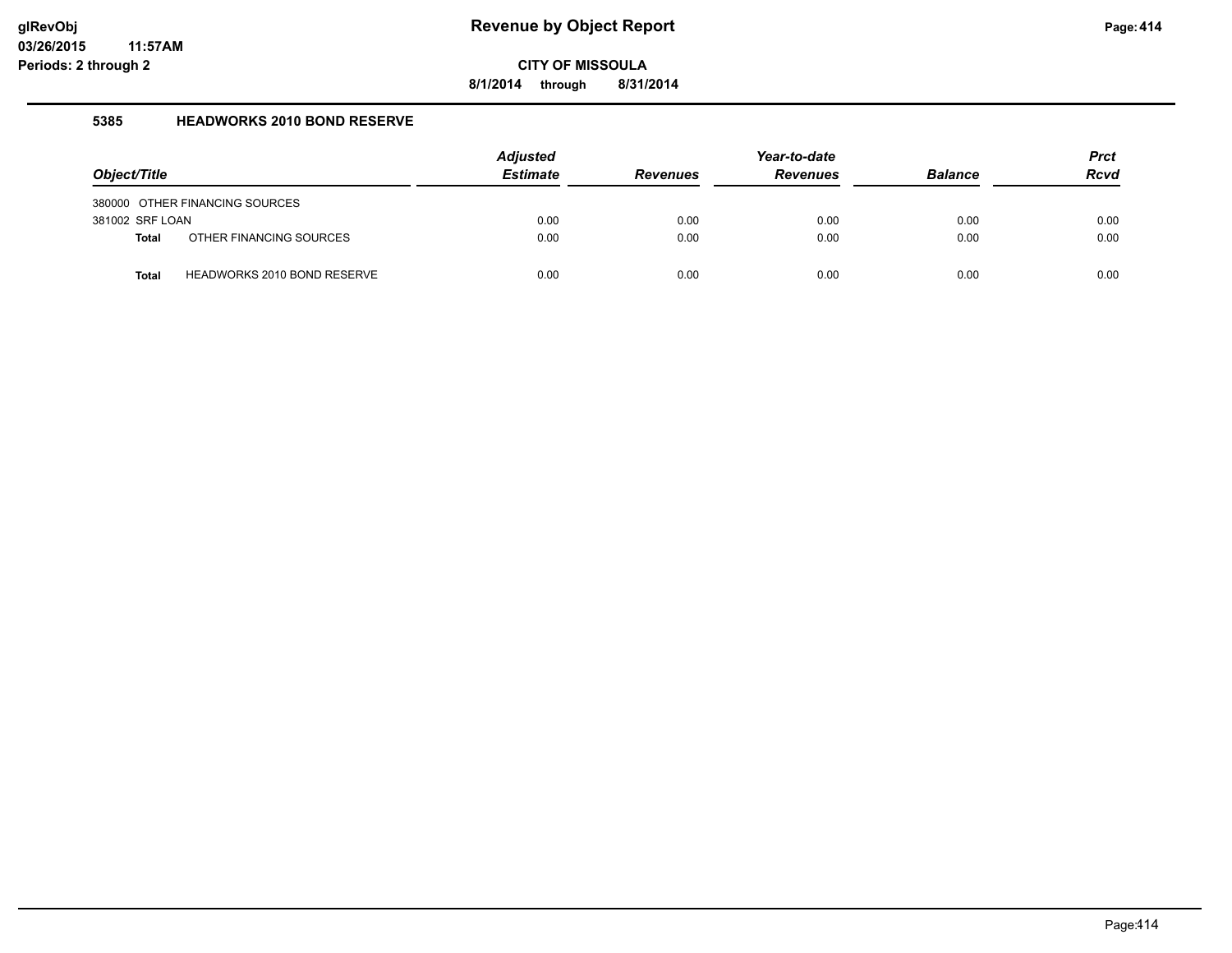**8/1/2014 through 8/31/2014**

## **5386 FY10 HEADWORKS DEBT SERVICE**

#### **5386 FY10 HEADWORKS DEBT SERVICE**

|                                            | <b>Adjusted</b> |                 | Year-to-date    |                | <b>Prct</b> |
|--------------------------------------------|-----------------|-----------------|-----------------|----------------|-------------|
| Object/Title                               | <b>Estimate</b> | <b>Revenues</b> | <b>Revenues</b> | <b>Balance</b> | <b>Rcvd</b> |
| 330000 INTERGOVERNMENTAL REVENUES          |                 |                 |                 |                |             |
| 331990 IRS REIMB/DEBT SVS INTEREST         | 254.857.00      | 0.00            | 0.00            | 254.857.00     | 0.00        |
| <b>INTERGOVERNMENTAL REVENUES</b><br>Total | 254.857.00      | 0.00            | 0.00            | 254.857.00     | 0.00        |
| 380000 OTHER FINANCING SOURCES             |                 |                 |                 |                |             |
| 381002 SRF LOAN                            | 0.00            | 0.00            | 0.00            | 0.00           | 0.00        |
| 383024 TRANS FR SEWER CLEARING             | 442.092.00      | 0.00            | 0.00            | 442.092.00     | 0.00        |
| OTHER FINANCING SOURCES<br>Total           | 442.092.00      | 0.00            | 0.00            | 442.092.00     | 0.00        |
|                                            |                 |                 |                 |                |             |
| FY10 HEADWORKS DEBT SERVICE<br>Total       | 696.949.00      | 0.00            | 0.00            | 696.949.00     | 0.00        |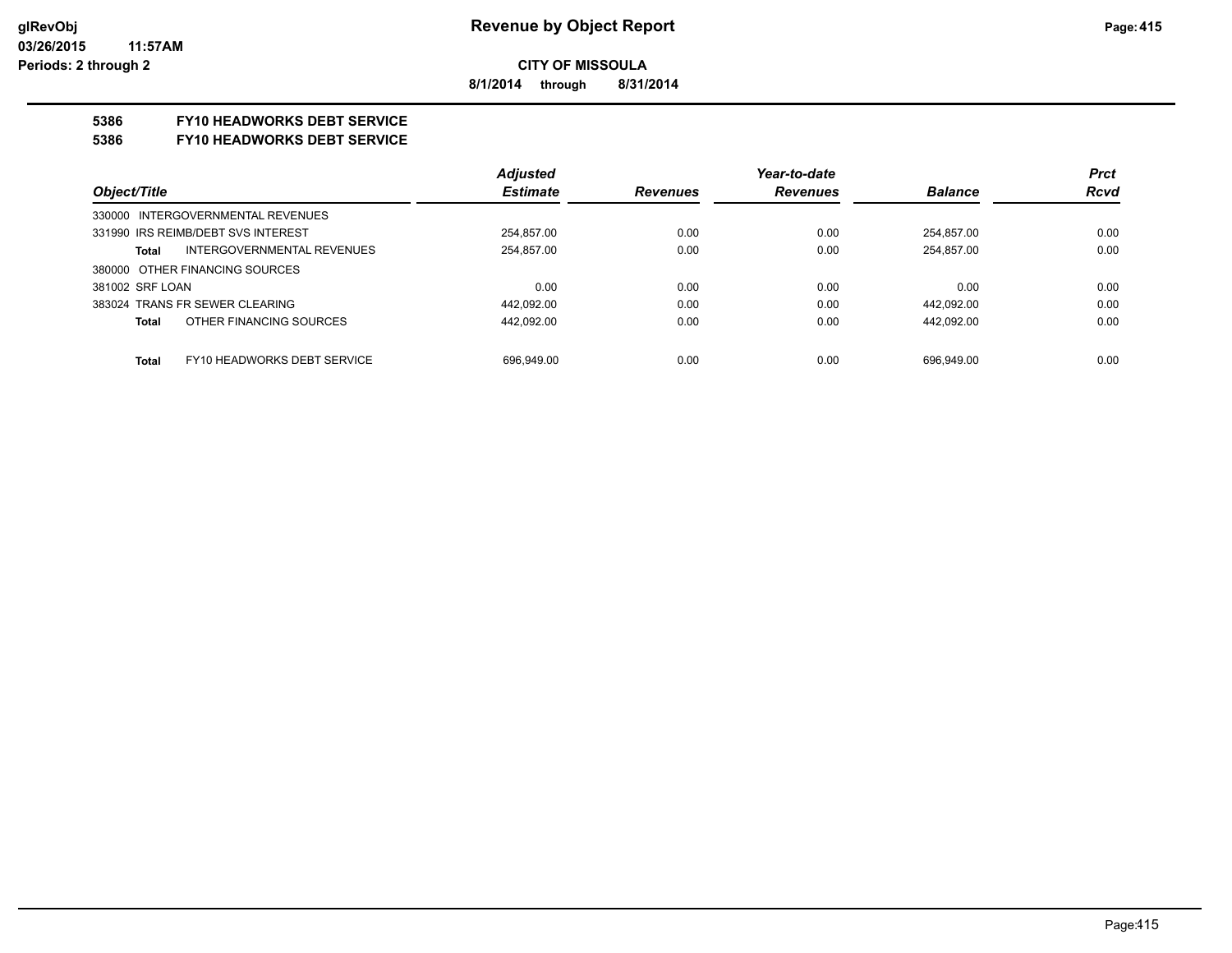**8/1/2014 through 8/31/2014**

## **5386 FY10 HEADWORKS DEBT SERVICE**

|                                    |                                    | <b>Adjusted</b> |                 | Year-to-date    |                | <b>Prct</b> |
|------------------------------------|------------------------------------|-----------------|-----------------|-----------------|----------------|-------------|
| Object/Title                       |                                    | <b>Estimate</b> | <b>Revenues</b> | <b>Revenues</b> | <b>Balance</b> | <b>Rcvd</b> |
| 330000 INTERGOVERNMENTAL REVENUES  |                                    |                 |                 |                 |                |             |
| 331990 IRS REIMB/DEBT SVS INTEREST |                                    | 254.857.00      | 0.00            | 0.00            | 254.857.00     | 0.00        |
| Total                              | <b>INTERGOVERNMENTAL REVENUES</b>  | 254,857.00      | 0.00            | 0.00            | 254.857.00     | 0.00        |
| 380000 OTHER FINANCING SOURCES     |                                    |                 |                 |                 |                |             |
| 381002 SRF LOAN                    |                                    | 0.00            | 0.00            | 0.00            | 0.00           | 0.00        |
| 383024 TRANS FR SEWER CLEARING     |                                    | 442.092.00      | 0.00            | 0.00            | 442.092.00     | 0.00        |
| Total                              | OTHER FINANCING SOURCES            | 442.092.00      | 0.00            | 0.00            | 442.092.00     | 0.00        |
| <b>Total</b>                       | <b>FY10 HEADWORKS DEBT SERVICE</b> | 696.949.00      | 0.00            | 0.00            | 696.949.00     | 0.00        |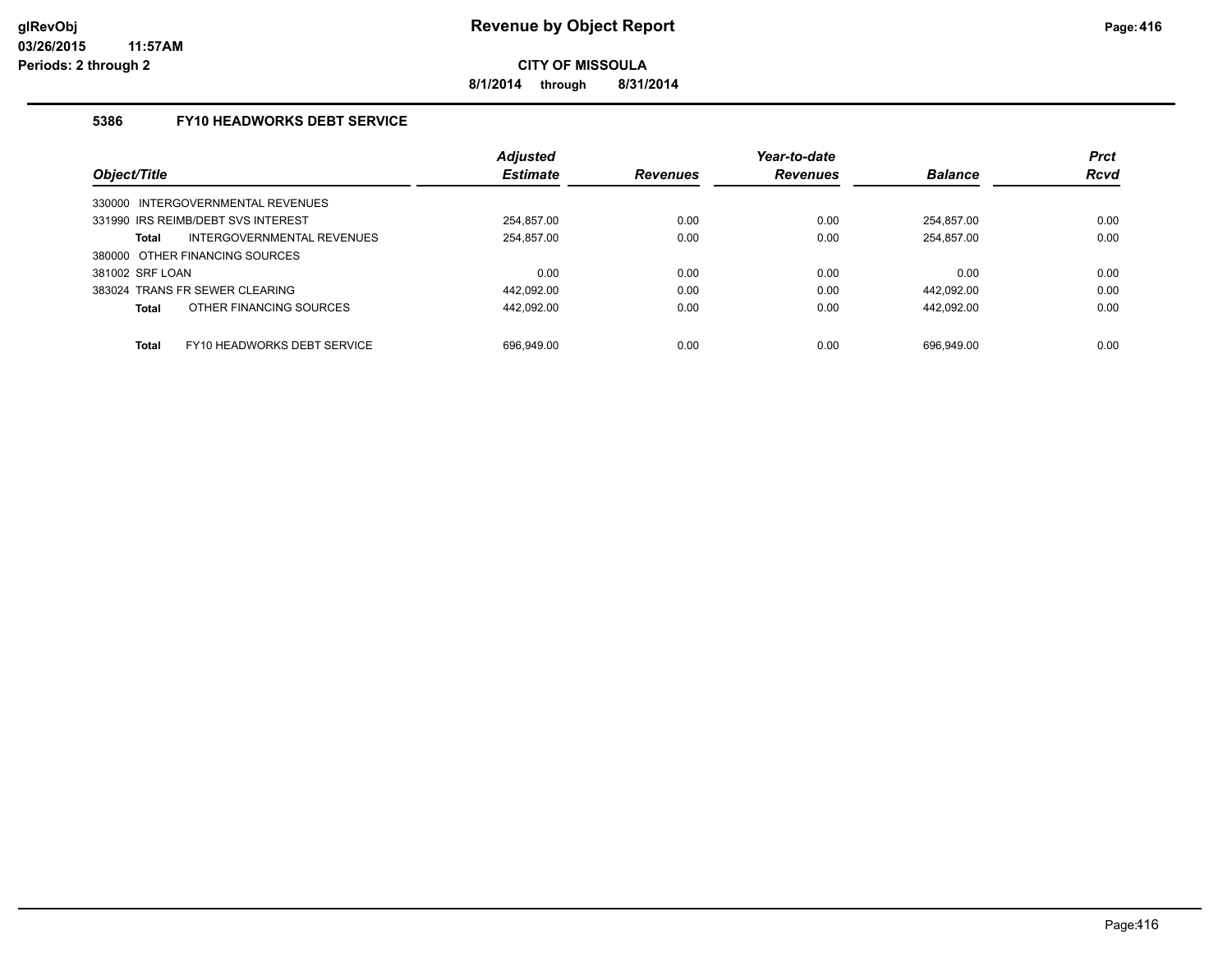**8/1/2014 through 8/31/2014**

# **5387 FY11 SEWER \$1.29M BOND DEBT SERVICE**

## **5387 FY11 SEWER \$1.29M BOND DEBT SERVICE**

|                                                      | <b>Adjusted</b> |                 | Year-to-date    |                | <b>Prct</b> |
|------------------------------------------------------|-----------------|-----------------|-----------------|----------------|-------------|
| Obiect/Title                                         | <b>Estimate</b> | <b>Revenues</b> | <b>Revenues</b> | <b>Balance</b> | <b>Rcvd</b> |
| 370000 INVESTMENTS & ROYALTY EARNINGS                |                 |                 |                 |                |             |
| 371010 INTEREST ON INVESTMENTS                       | 0.00            | 0.00            | 0.00            | 0.00           | 0.00        |
| 371020 GAIN/LOSS IN MARKET VALUE OF INVESTMENTS      | 0.00            | 0.00            | 0.00            | 0.00           | 0.00        |
| <b>INVESTMENTS &amp; ROYALTY EARNINGS</b><br>Total   | 0.00            | 0.00            | 0.00            | 0.00           | 0.00        |
| 380000 OTHER FINANCING SOURCES                       |                 |                 |                 |                |             |
| 383024 TRANS FR SEWER CLEARING                       | 103.430.00      | 0.00            | 0.00            | 103.430.00     | 0.00        |
| OTHER FINANCING SOURCES<br>Total                     | 103.430.00      | 0.00            | 0.00            | 103.430.00     | 0.00        |
|                                                      |                 |                 |                 |                |             |
| FY11 SEWER \$1.29M BOND DEBT SERVICE<br><b>Total</b> | 103.430.00      | 0.00            | 0.00            | 103.430.00     | 0.00        |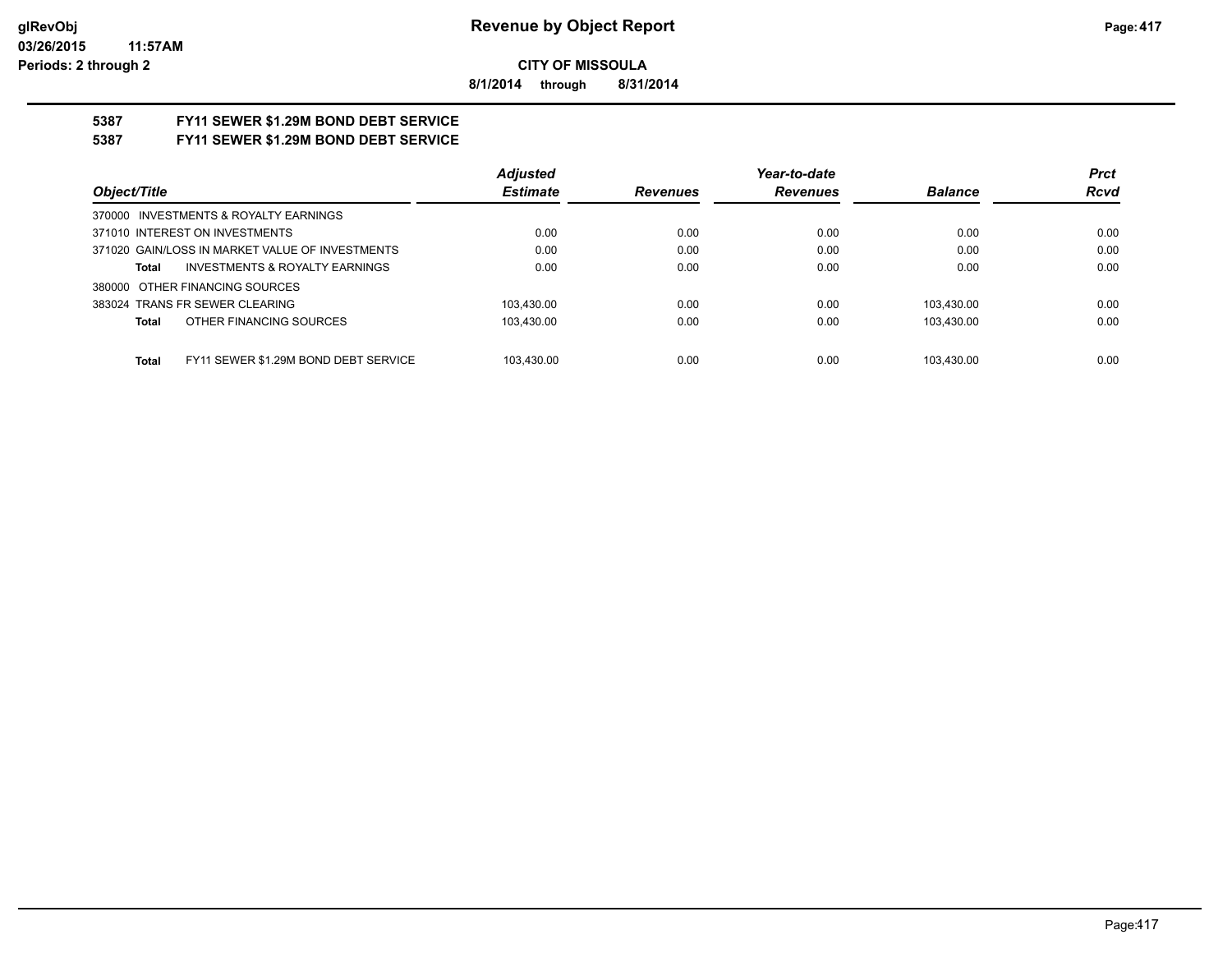**8/1/2014 through 8/31/2014**

## **5387 FY11 SEWER \$1.29M BOND DEBT SERVICE**

|                                                      | <b>Adjusted</b> |                 | Year-to-date    |                | <b>Prct</b> |
|------------------------------------------------------|-----------------|-----------------|-----------------|----------------|-------------|
| Object/Title                                         | <b>Estimate</b> | <b>Revenues</b> | <b>Revenues</b> | <b>Balance</b> | <b>Rcvd</b> |
| 370000 INVESTMENTS & ROYALTY EARNINGS                |                 |                 |                 |                |             |
| 371010 INTEREST ON INVESTMENTS                       | 0.00            | 0.00            | 0.00            | 0.00           | 0.00        |
| 371020 GAIN/LOSS IN MARKET VALUE OF INVESTMENT       | 0.00            | 0.00            | 0.00            | 0.00           | 0.00        |
| INVESTMENTS & ROYALTY EARNINGS<br>Total              | 0.00            | 0.00            | 0.00            | 0.00           | 0.00        |
| 380000 OTHER FINANCING SOURCES                       |                 |                 |                 |                |             |
| 383024 TRANS FR SEWER CLEARING                       | 103.430.00      | 0.00            | 0.00            | 103.430.00     | 0.00        |
| OTHER FINANCING SOURCES<br><b>Total</b>              | 103.430.00      | 0.00            | 0.00            | 103.430.00     | 0.00        |
|                                                      |                 |                 |                 |                |             |
| FY11 SEWER \$1.29M BOND DEBT SERVICE<br><b>Total</b> | 103.430.00      | 0.00            | 0.00            | 103.430.00     | 0.00        |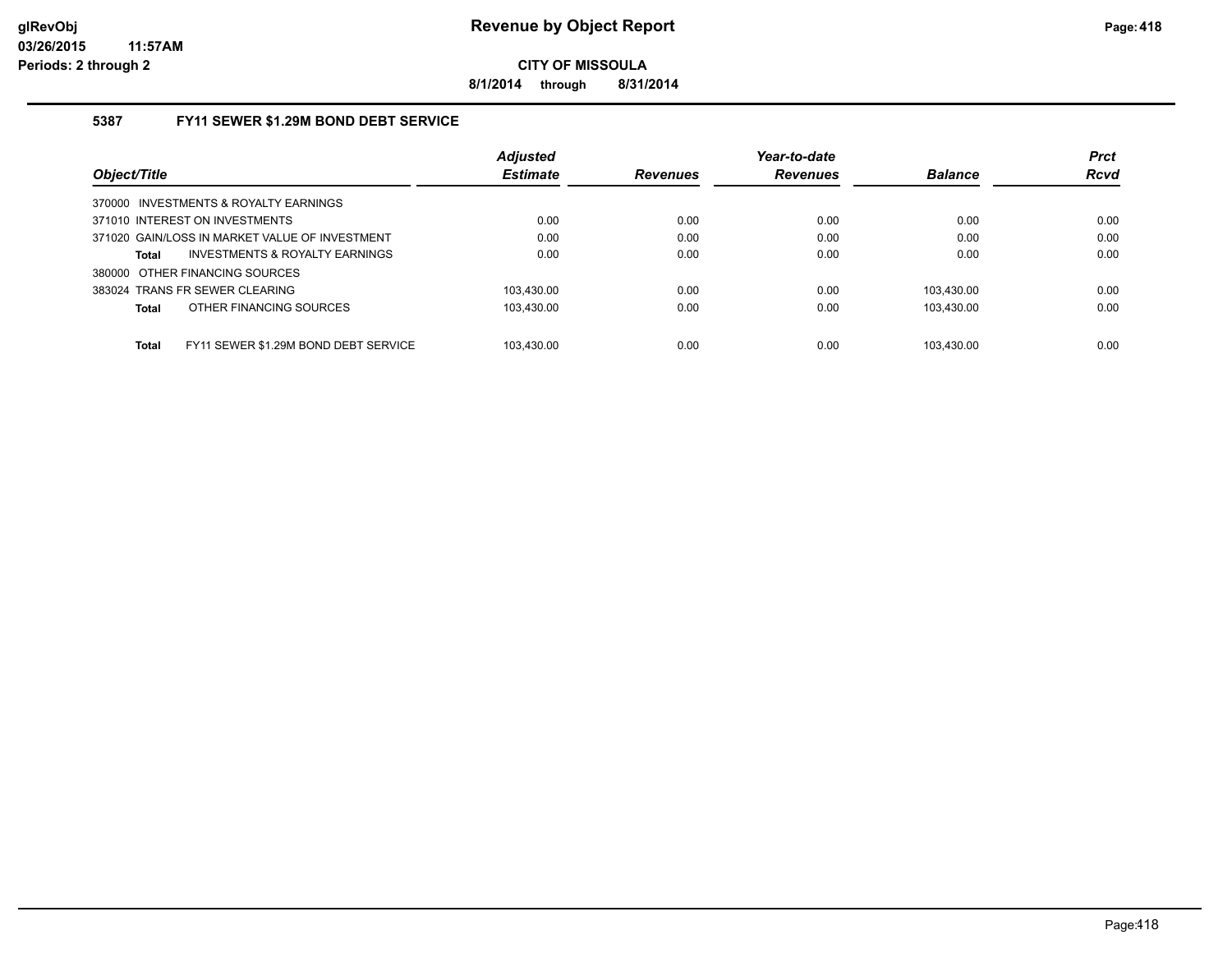**8/1/2014 through 8/31/2014**

## **5388 FY11 \$1.29M SEWER BOND RESERVE**

#### **5388 FY11 \$1.29M SEWER BOND RESERVE**

|                                                    | <b>Adjusted</b> |                 | Year-to-date    |                | <b>Prct</b> |
|----------------------------------------------------|-----------------|-----------------|-----------------|----------------|-------------|
| Object/Title                                       | <b>Estimate</b> | <b>Revenues</b> | <b>Revenues</b> | <b>Balance</b> | <b>Rcvd</b> |
| 370000 INVESTMENTS & ROYALTY EARNINGS              |                 |                 |                 |                |             |
| 371010 INTEREST ON INVESTMENTS                     | 0.00            | 0.00            | 0.00            | 0.00           | 0.00        |
| 371020 GAIN/LOSS IN MARKET VALUE OF INVESTMENTS    | 0.00            | 0.00            | 0.00            | 0.00           | 0.00        |
| <b>INVESTMENTS &amp; ROYALTY EARNINGS</b><br>Total | 0.00            | 0.00            | 0.00            | 0.00           | 0.00        |
| 380000 OTHER FINANCING SOURCES                     |                 |                 |                 |                |             |
| 381002 SRF LOAN                                    | 0.00            | 0.00            | 0.00            | 0.00           | 0.00        |
| 381020 REVENUE BONDS                               | 0.00            | 0.00            | 0.00            | 0.00           | 0.00        |
| 381030 SID BONDS PROCEEDS                          | 0.00            | 0.00            | 0.00            | 0.00           | 0.00        |
| 383024 TRANS FR SEWER CLEARING                     | 0.00            | 0.00            | 0.00            | 0.00           | 0.00        |
| 383042 TRANSFERS FROM OTHER FUNDS                  | 0.00            | 0.00            | 0.00            | 0.00           | 0.00        |
| OTHER FINANCING SOURCES<br>Total                   | 0.00            | 0.00            | 0.00            | 0.00           | 0.00        |
| FY11 \$1.29M SEWER BOND RESERVE<br><b>Total</b>    | 0.00            | 0.00            | 0.00            | 0.00           | 0.00        |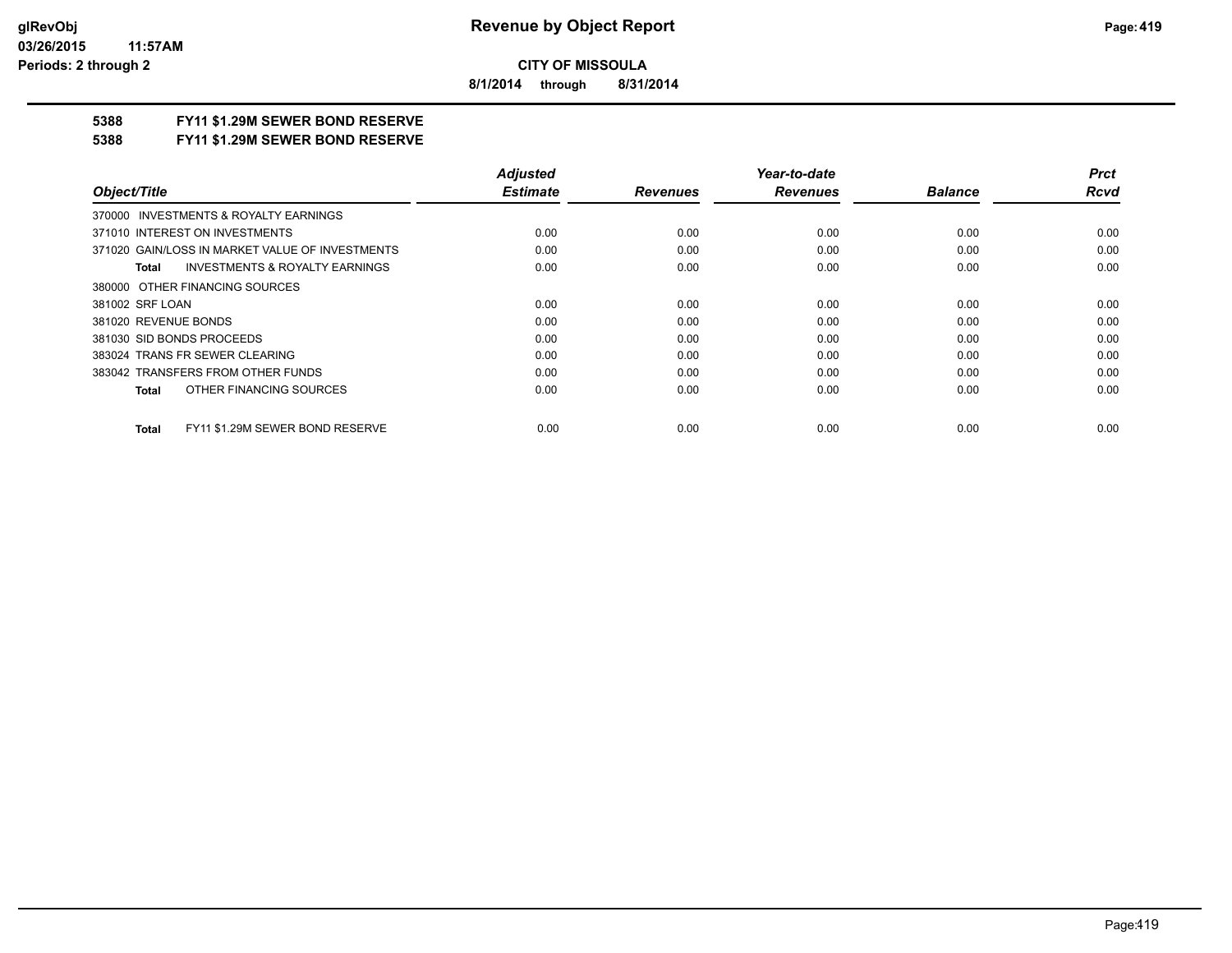**8/1/2014 through 8/31/2014**

## **5388 FY11 \$1.29M SEWER BOND RESERVE**

|                                                    | <b>Adjusted</b> |                 | Year-to-date    |                | <b>Prct</b> |
|----------------------------------------------------|-----------------|-----------------|-----------------|----------------|-------------|
| Object/Title                                       | <b>Estimate</b> | <b>Revenues</b> | <b>Revenues</b> | <b>Balance</b> | <b>Rcvd</b> |
| 370000 INVESTMENTS & ROYALTY EARNINGS              |                 |                 |                 |                |             |
| 371010 INTEREST ON INVESTMENTS                     | 0.00            | 0.00            | 0.00            | 0.00           | 0.00        |
| 371020 GAIN/LOSS IN MARKET VALUE OF INVESTMENT     | 0.00            | 0.00            | 0.00            | 0.00           | 0.00        |
| <b>INVESTMENTS &amp; ROYALTY EARNINGS</b><br>Total | 0.00            | 0.00            | 0.00            | 0.00           | 0.00        |
| 380000 OTHER FINANCING SOURCES                     |                 |                 |                 |                |             |
| 381002 SRF LOAN                                    | 0.00            | 0.00            | 0.00            | 0.00           | 0.00        |
| 381020 REVENUE BONDS                               | 0.00            | 0.00            | 0.00            | 0.00           | 0.00        |
| 381030 SID BONDS PROCEEDS                          | 0.00            | 0.00            | 0.00            | 0.00           | 0.00        |
| 383024 TRANS FR SEWER CLEARING                     | 0.00            | 0.00            | 0.00            | 0.00           | 0.00        |
| 383042 TRANSFERS FROM OTHER FUNDS                  | 0.00            | 0.00            | 0.00            | 0.00           | 0.00        |
| OTHER FINANCING SOURCES<br>Total                   | 0.00            | 0.00            | 0.00            | 0.00           | 0.00        |
| FY11 \$1.29M SEWER BOND RESERVE<br><b>Total</b>    | 0.00            | 0.00            | 0.00            | 0.00           | 0.00        |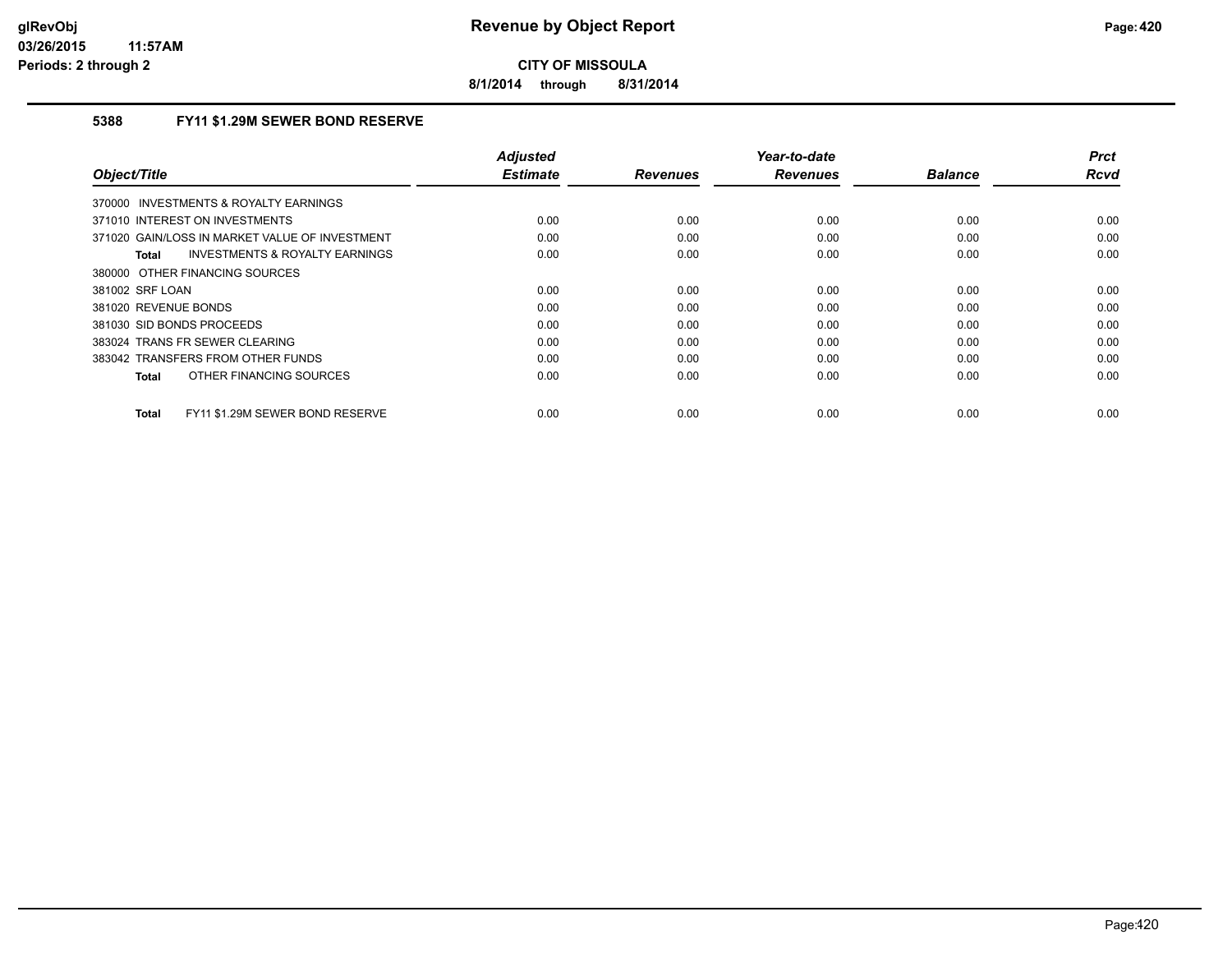**8/1/2014 through 8/31/2014**

## **5711 AQUATICS**

**5711 AQUATICS**

|                                                           | <b>Adjusted</b> |                 | Year-to-date    |                | <b>Prct</b> |
|-----------------------------------------------------------|-----------------|-----------------|-----------------|----------------|-------------|
| Object/Title                                              | <b>Estimate</b> | <b>Revenues</b> | <b>Revenues</b> | <b>Balance</b> | <b>Rcvd</b> |
| <b>INTERGOVERNMENTAL REVENUES</b><br>330000               |                 |                 |                 |                |             |
| 336023 STATE CONTRIB. - PERS                              | 0.00            | 128.66          | 169.61          | $-169.61$      | 0.00        |
| <b>INTERGOVERNMENTAL REVENUES</b><br><b>Total</b>         | 0.00            | 128.66          | 169.61          | $-169.61$      | 0.00        |
| <b>CHARGES FOR SERVICES</b><br>340000                     |                 |                 |                 |                |             |
| 340051 GRILL VAN CONCESSIONS                              | 0.00            | 10,570.00       | 17,725.50       | $-17,725.50$   | 0.00        |
| 346030 SWIMMING POOL FEES                                 | 1,045,954.00    | 119.097.58      | 389.007.22      | 656.946.78     | 37.19       |
| 346060 CURRENTS SWIMMING FACILITY                         | 0.00            | 26,427.02       | 56,821.81       | $-56,821.81$   | 0.00        |
| 346061 CURRENTS ENTERPRISE                                | 0.00            | 0.00            | 0.00            | 0.00           | 0.00        |
| 346062 SPLASH ENTERPRISE                                  | 0.00            | 0.00            | 0.00            | 0.00           | 0.00        |
| <b>CHARGES FOR SERVICES</b><br><b>Total</b>               | 1,045,954.00    | 156,094.60      | 463,554.53      | 582,399.47     | 44.32       |
| 360000 MISCELLANEOUS REVENUES                             |                 |                 |                 |                |             |
| 360010 MISCELLANEOUS                                      | 0.00            | 0.00            | 0.00            | 0.00           | 0.00        |
| 365000 DONATIONS                                          | 0.00            | 0.00            | 0.00            | 0.00           | 0.00        |
| 365019 AQUATICS DONATIONS & GRANTS                        | 150,000.00      | 0.00            | 0.00            | 150,000.00     | 0.00        |
| MISCELLANEOUS REVENUES<br><b>Total</b>                    | 150,000.00      | 0.00            | 0.00            | 150,000.00     | 0.00        |
| <b>INVESTMENTS &amp; ROYALTY EARNINGS</b><br>370000       |                 |                 |                 |                |             |
| 371010 INTEREST ON INVESTMENTS                            | 0.00            | 0.00            | 0.00            | 0.00           | 0.00        |
| <b>INVESTMENTS &amp; ROYALTY EARNINGS</b><br><b>Total</b> | 0.00            | 0.00            | 0.00            | 0.00           | 0.00        |
| OTHER FINANCING SOURCES<br>380000                         |                 |                 |                 |                |             |
| 383029 TRANS FR GENERAL                                   | 203,000.00      | 0.00            | 0.00            | 203,000.00     | 0.00        |
| 383043 TRANSFERS FROM IMPACT FEES                         | 0.00            | 0.00            | 0.00            | 0.00           | 0.00        |
| 383400 CAPITAL CONTRIBUTION                               | 0.00            | 0.00            | 0.00            | 0.00           | 0.00        |
| OTHER FINANCING SOURCES<br><b>Total</b>                   | 203,000.00      | 0.00            | 0.00            | 203,000.00     | 0.00        |
| <b>AQUATICS</b><br><b>Total</b>                           | 1,398,954.00    | 156,223.26      | 463,724.14      | 935,229.86     | 33.15       |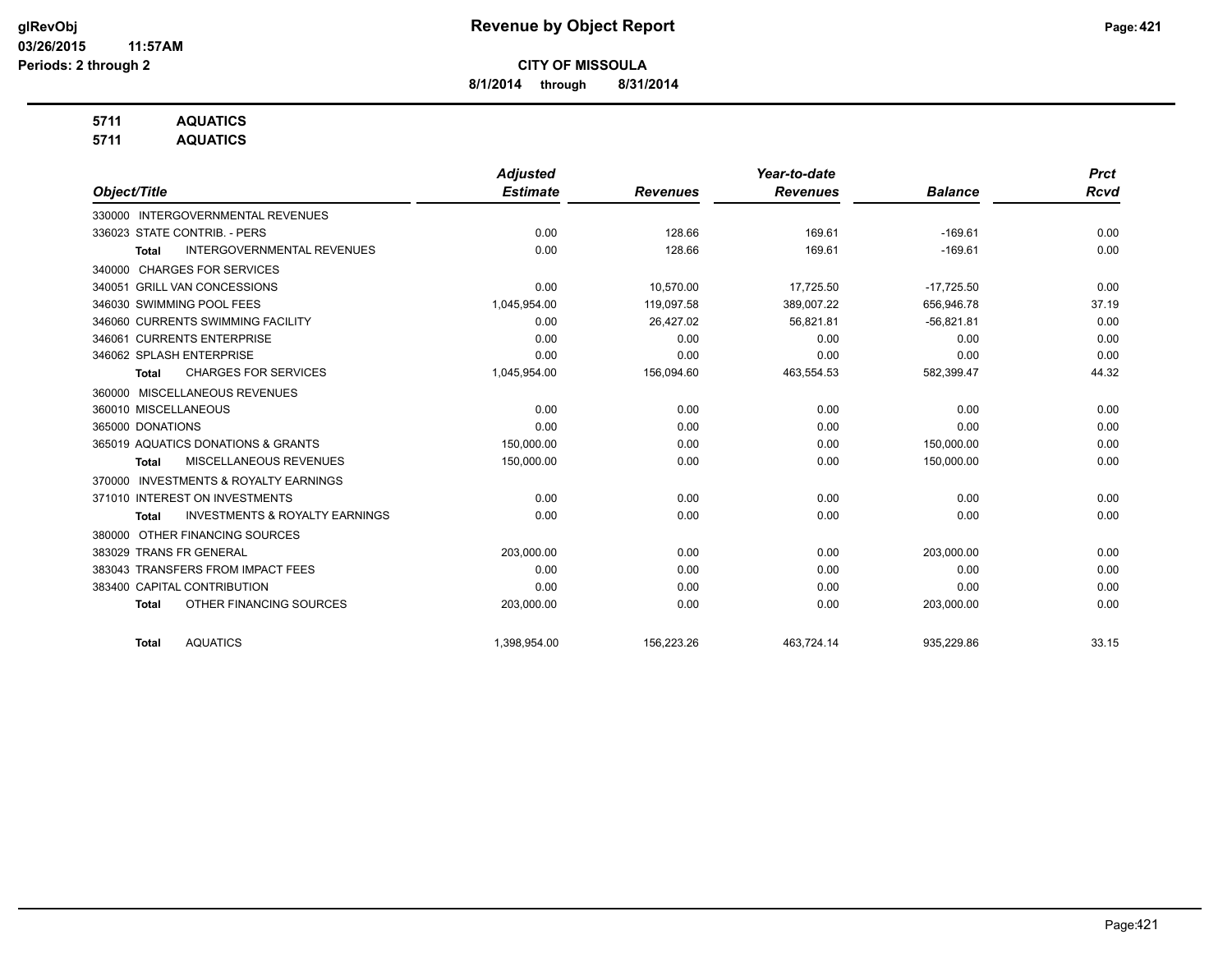**8/1/2014 through 8/31/2014**

#### **5711 AQUATICS**

|                                                           | <b>Adjusted</b> |                 | Year-to-date    |                | <b>Prct</b> |
|-----------------------------------------------------------|-----------------|-----------------|-----------------|----------------|-------------|
| Object/Title                                              | <b>Estimate</b> | <b>Revenues</b> | <b>Revenues</b> | <b>Balance</b> | <b>Rcvd</b> |
| 330000 INTERGOVERNMENTAL REVENUES                         |                 |                 |                 |                |             |
| 336023 STATE CONTRIB. - PERS                              | 0.00            | 128.66          | 169.61          | $-169.61$      | 0.00        |
| INTERGOVERNMENTAL REVENUES<br><b>Total</b>                | 0.00            | 128.66          | 169.61          | $-169.61$      | 0.00        |
| 340000 CHARGES FOR SERVICES                               |                 |                 |                 |                |             |
| 340051 GRILL VAN CONCESSIONS                              | 0.00            | 10.570.00       | 17,725.50       | $-17,725.50$   | 0.00        |
| 346030 SWIMMING POOL FEES                                 | 1,045,954.00    | 119,097.58      | 389,007.22      | 656,946.78     | 37.19       |
| 346060 CURRENTS SWIMMING FACILITY                         | 0.00            | 26,427.02       | 56.821.81       | $-56,821.81$   | 0.00        |
| 346061 CURRENTS ENTERPRISE                                | 0.00            | 0.00            | 0.00            | 0.00           | 0.00        |
| 346062 SPLASH ENTERPRISE                                  | 0.00            | 0.00            | 0.00            | 0.00           | 0.00        |
| <b>CHARGES FOR SERVICES</b><br><b>Total</b>               | 1,045,954.00    | 156,094.60      | 463,554.53      | 582,399.47     | 44.32       |
| 360000 MISCELLANEOUS REVENUES                             |                 |                 |                 |                |             |
| 360010 MISCELLANEOUS                                      | 0.00            | 0.00            | 0.00            | 0.00           | 0.00        |
| 365000 DONATIONS                                          | 0.00            | 0.00            | 0.00            | 0.00           | 0.00        |
| 365019 AQUATICS DONATIONS & GRANTS                        | 150,000.00      | 0.00            | 0.00            | 150,000.00     | 0.00        |
| MISCELLANEOUS REVENUES<br><b>Total</b>                    | 150,000.00      | 0.00            | 0.00            | 150,000.00     | 0.00        |
| 370000 INVESTMENTS & ROYALTY EARNINGS                     |                 |                 |                 |                |             |
| 371010 INTEREST ON INVESTMENTS                            | 0.00            | 0.00            | 0.00            | 0.00           | 0.00        |
| <b>INVESTMENTS &amp; ROYALTY EARNINGS</b><br><b>Total</b> | 0.00            | 0.00            | 0.00            | 0.00           | 0.00        |
| OTHER FINANCING SOURCES<br>380000                         |                 |                 |                 |                |             |
| 383029 TRANS FR GENERAL                                   | 203,000.00      | 0.00            | 0.00            | 203,000.00     | 0.00        |
| 383043 TRANSFERS FROM IMPACT FEES                         | 0.00            | 0.00            | 0.00            | 0.00           | 0.00        |
| 383400 CAPITAL CONTRIBUTION                               | 0.00            | 0.00            | 0.00            | 0.00           | 0.00        |
| OTHER FINANCING SOURCES<br><b>Total</b>                   | 203,000.00      | 0.00            | 0.00            | 203,000.00     | 0.00        |
| <b>AQUATICS</b><br><b>Total</b>                           | 1,398,954.00    | 156,223.26      | 463.724.14      | 935.229.86     | 33.15       |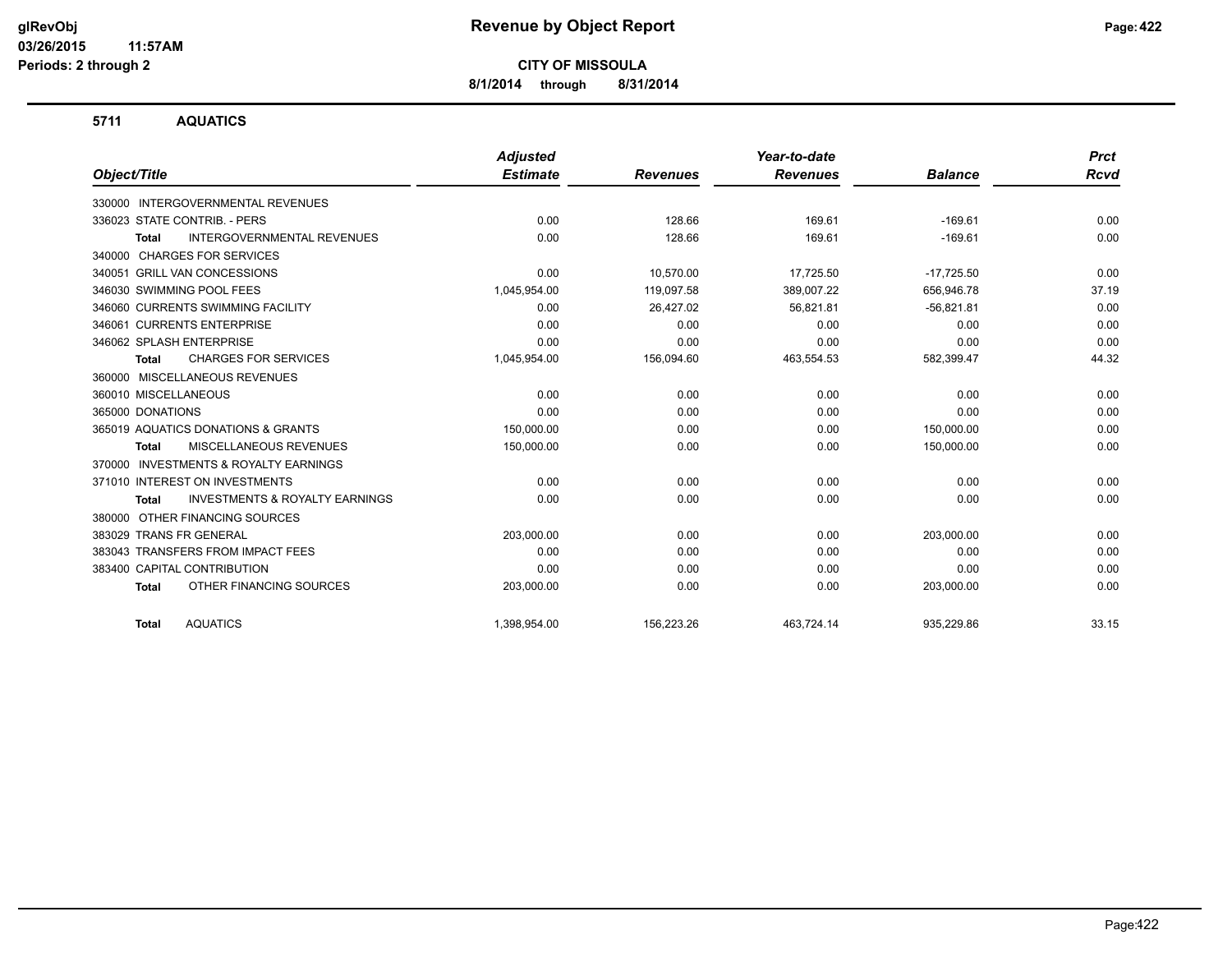**8/1/2014 through 8/31/2014**

## **6050 EMPLOYEE BENEFIT PLAN FUND**

#### **6050 EMPLOYEE BENEFIT PLAN FUND**

|                                                           | <b>Adjusted</b> |                 | Year-to-date    |                | <b>Prct</b> |
|-----------------------------------------------------------|-----------------|-----------------|-----------------|----------------|-------------|
| Object/Title                                              | <b>Estimate</b> | <b>Revenues</b> | <b>Revenues</b> | <b>Balance</b> | <b>Rcvd</b> |
| 330000 INTERGOVERNMENTAL REVENUES                         |                 |                 |                 |                |             |
| 334112 WELLNESS GRANT                                     | 0.00            | 0.00            | 0.00            | 0.00           | 0.00        |
| <b>INTERGOVERNMENTAL REVENUES</b><br>Total                | 0.00            | 0.00            | 0.00            | 0.00           | 0.00        |
| 370000 INVESTMENTS & ROYALTY EARNINGS                     |                 |                 |                 |                |             |
| 371010 INTEREST ON INVESTMENTS                            | 0.00            | 0.00            | 0.00            | 0.00           | 0.00        |
| <b>INVESTMENTS &amp; ROYALTY EARNINGS</b><br><b>Total</b> | 0.00            | 0.00            | 0.00            | 0.00           | 0.00        |
| 380000 OTHER FINANCING SOURCES                            |                 |                 |                 |                |             |
| 383028 TRANS FROM GF FOR HEALTH RESERVE                   | 0.00            | 0.00            | 0.00            | 0.00           | 0.00        |
| 383029 TRANS FR GENERAL                                   | 692,000.00      | 6,630.12        | 20,707.09       | 671,292.91     | 2.99        |
| OTHER FINANCING SOURCES<br><b>Total</b>                   | 692,000.00      | 6,630.12        | 20,707.09       | 671,292.91     | 2.99        |
| 390000 INTERNAL SERVICES                                  |                 |                 |                 |                |             |
| 396001 INSURANCE REIMBURSEMENTS                           | 0.00            | 0.00            | $-12,784.11$    | 12.784.11      | 0.00        |
| 396002 CITY CONTRIBUTIONS                                 | 3,932,896.00    | 249,033.40      | 746.992.00      | 3,185,904.00   | 18.99       |
| 396003 EMPLOYEE DEDUCTION CONTRIBUTIONS                   | 845.040.00      | 67.031.52       | 321.690.37      | 523.349.63     | 38.07       |
| 396004 RETIREE CONTRIBUTIONS                              | 468,413.00      | 34,071.69       | 99,512.40       | 368,900.60     | 21.24       |
| 396005 FIRE + POLICE ADDTL HEALTH CONTRIB                 | 0.00            | 110,010.00      | 330,030.00      | $-330,030.00$  | 0.00        |
| 396006 RX REBATES                                         | 0.00            | 7,425.37        | 0.00            | 0.00           | 0.00        |
| 396007 OTHER PARTICIPANT HEALTH PREM CONTRIB              | 0.00            | 0.00            | 15.00           | $-15.00$       | 0.00        |
| 396008 COBRA CONTRIBUTIONS                                | 0.00            | 0.00            | 0.00            | 0.00           | 0.00        |
| 396009 WELLNESS PROGRAM CONTRIBUTIONS                     | 0.00            | 0.00            | 0.00            | 0.00           | 0.00        |
| 396010 EMPLOYEE SUPPLI LIFE INSURANCE CONTRI              | 0.00            | 2,699.74        | 4,135.97        | $-4,135.97$    | 0.00        |
| 396011 EMPLOYEE VISION INSURANCE CONTRIBUTIONS            | 0.00            | 104.11          | 472.19          | $-472.19$      | 0.00        |
| <b>INTERNAL SERVICES</b><br><b>Total</b>                  | 5,246,349.00    | 470,375.83      | 1,490,063.82    | 3,756,285.18   | 28.40       |
| EMPLOYEE BENEFIT PLAN FUND<br><b>Total</b>                | 5,938,349.00    | 477,005.95      | 1,510,770.91    | 4,427,578.09   | 25.44       |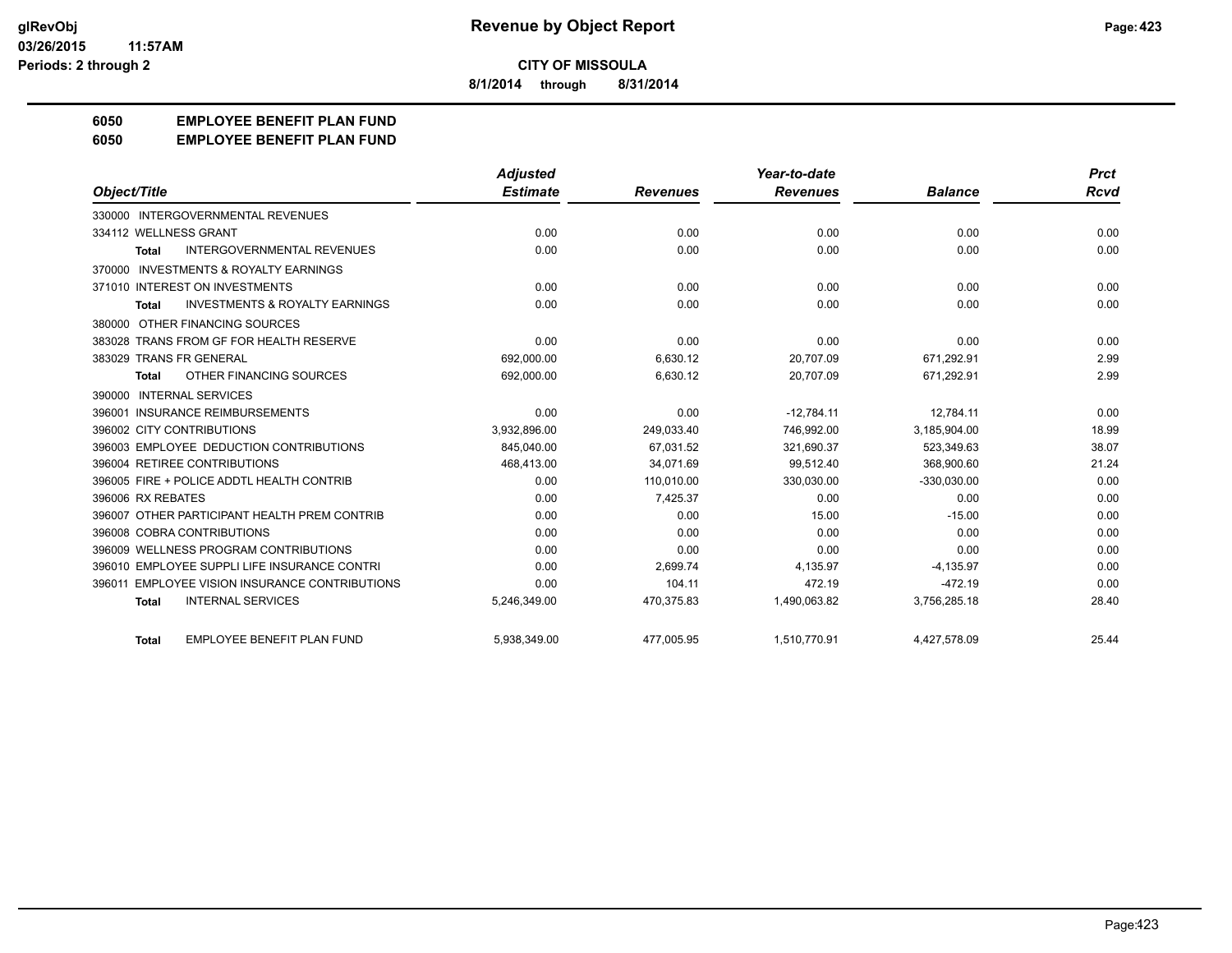**8/1/2014 through 8/31/2014**

## **6050 EMPLOYEE BENEFIT PLAN FUND**

|                                                           | <b>Adjusted</b> |                 | Year-to-date    |                | <b>Prct</b> |
|-----------------------------------------------------------|-----------------|-----------------|-----------------|----------------|-------------|
| Object/Title                                              | <b>Estimate</b> | <b>Revenues</b> | <b>Revenues</b> | <b>Balance</b> | <b>Rcvd</b> |
| 330000 INTERGOVERNMENTAL REVENUES                         |                 |                 |                 |                |             |
| 334112 WELLNESS GRANT                                     | 0.00            | 0.00            | 0.00            | 0.00           | 0.00        |
| <b>INTERGOVERNMENTAL REVENUES</b><br><b>Total</b>         | 0.00            | 0.00            | 0.00            | 0.00           | 0.00        |
| 370000 INVESTMENTS & ROYALTY EARNINGS                     |                 |                 |                 |                |             |
| 371010 INTEREST ON INVESTMENTS                            | 0.00            | 0.00            | 0.00            | 0.00           | 0.00        |
| <b>INVESTMENTS &amp; ROYALTY EARNINGS</b><br><b>Total</b> | 0.00            | 0.00            | 0.00            | 0.00           | 0.00        |
| 380000 OTHER FINANCING SOURCES                            |                 |                 |                 |                |             |
| 383028 TRANS FROM GF FOR HEALTH RESERVE                   | 0.00            | 0.00            | 0.00            | 0.00           | 0.00        |
| 383029 TRANS FR GENERAL                                   | 692.000.00      | 6.630.12        | 20.707.09       | 671.292.91     | 2.99        |
| OTHER FINANCING SOURCES<br><b>Total</b>                   | 692,000.00      | 6,630.12        | 20,707.09       | 671,292.91     | 2.99        |
| <b>INTERNAL SERVICES</b><br>390000                        |                 |                 |                 |                |             |
| 396001 INSURANCE REIMBURSEMENTS                           | 0.00            | 0.00            | $-12.784.11$    | 12.784.11      | 0.00        |
| 396002 CITY CONTRIBUTIONS                                 | 3.932.896.00    | 249.033.40      | 746.992.00      | 3.185.904.00   | 18.99       |
| 396003 EMPLOYEE DEDUCTION CONTRIBUTIONS                   | 845,040.00      | 67.031.52       | 321,690.37      | 523,349.63     | 38.07       |
| 396004 RETIREE CONTRIBUTIONS                              | 468,413.00      | 34.071.69       | 99.512.40       | 368,900.60     | 21.24       |
| 396005 FIRE + POLICE ADDTL HEALTH CONTRIB                 | 0.00            | 110.010.00      | 330,030.00      | $-330,030.00$  | 0.00        |
| 396006 RX REBATES                                         | 0.00            | 7,425.37        | 0.00            | 0.00           | 0.00        |
| 396007 OTHER PARTICIPANT HEALTH PREM CONTRIB              | 0.00            | 0.00            | 15.00           | $-15.00$       | 0.00        |
| 396008 COBRA CONTRIBUTIONS                                | 0.00            | 0.00            | 0.00            | 0.00           | 0.00        |
| 396009 WELLNESS PROGRAM CONTRIBUTIONS                     | 0.00            | 0.00            | 0.00            | 0.00           | 0.00        |
| 396010 EMPLOYEE SUPPLI LIFE INSURANCE CONTRI              | 0.00            | 2,699.74        | 4,135.97        | $-4,135.97$    | 0.00        |
| 396011 EMPLOYEE VISION INSURANCE CONTRIBUTION             | 0.00            | 104.11          | 472.19          | $-472.19$      | 0.00        |
| <b>INTERNAL SERVICES</b><br><b>Total</b>                  | 5,246,349.00    | 470,375.83      | 1,490,063.82    | 3,756,285.18   | 28.40       |
| EMPLOYEE BENEFIT PLAN FUND<br><b>Total</b>                | 5,938,349.00    | 477,005.95      | 1,510,770.91    | 4,427,578.09   | 25.44       |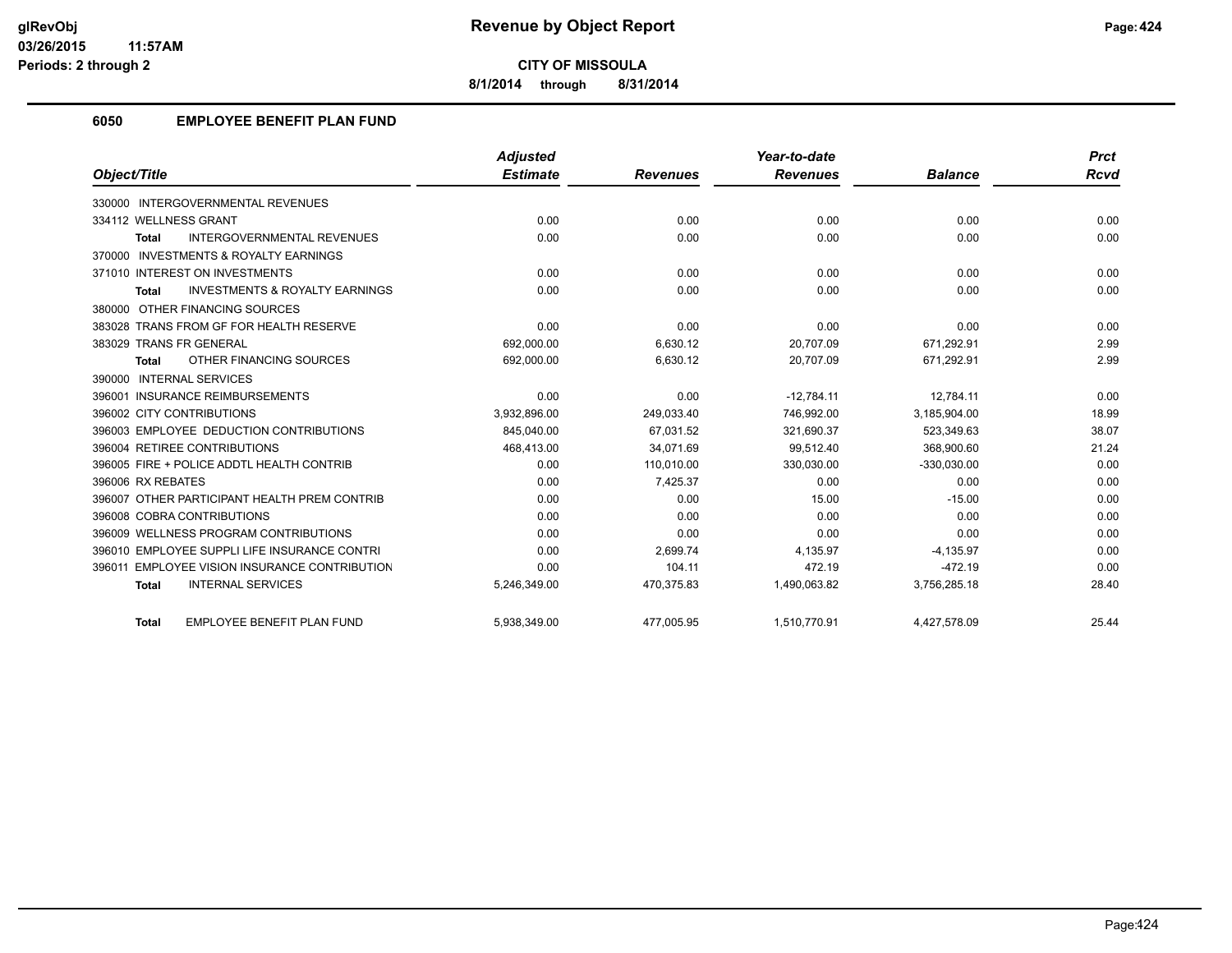**8/1/2014 through 8/31/2014**

#### **7370 PARKING COMMISSION FUND**

**7370 PARKING COMMISSION FUND**

|                                                           | <b>Adjusted</b> |                 | Year-to-date    |                | <b>Prct</b> |
|-----------------------------------------------------------|-----------------|-----------------|-----------------|----------------|-------------|
| Object/Title                                              | <b>Estimate</b> | <b>Revenues</b> | <b>Revenues</b> | <b>Balance</b> | <b>Rcvd</b> |
| 330000 INTERGOVERNMENTAL REVENUES                         |                 |                 |                 |                |             |
| 336023 STATE CONTRIB. - PERS                              | 0.00            | 50.62           | 65.99           | $-65.99$       | 0.00        |
| <b>INTERGOVERNMENTAL REVENUES</b><br><b>Total</b>         | 0.00            | 50.62           | 65.99           | $-65.99$       | 0.00        |
| 340000 CHARGES FOR SERVICES                               |                 |                 |                 |                |             |
| 343009 TOW CHARGES                                        | 0.00            | 0.00            | 0.00            | 0.00           | 0.00        |
| 343015 PARKING                                            | 1,405,905.00    | 0.00            | 0.00            | 1,405,905.00   | 0.00        |
| 343016 METER MONEY                                        | 0.00            | 49,382.83       | 89,537.94       | $-89,537.94$   | 0.00        |
| 343017 PARKING LEASE REVENUE                              | 0.00            | 41,499.00       | 96,942.50       | $-96,942.50$   | 0.00        |
| 343018 CENTRAL PARK REVENUE                               | 0.00            | 8,891.71        | 17,905.26       | $-17,905.26$   | 0.00        |
| 343301 BOOT REMOVAL                                       | 0.00            | 1,150.00        | 1,350.00        | $-1,350.00$    | 0.00        |
| <b>CHARGES FOR SERVICES</b><br><b>Total</b>               | 1,405,905.00    | 100,923.54      | 205,735.70      | 1,200,169.30   | 14.63       |
| 350000 FINES & FORFEITURES                                |                 |                 |                 |                |             |
| 352000 TICKETS                                            | 0.00            | 0.00            | 0.00            | 0.00           | 0.00        |
| 352001 PARKING TICKET REVENUE                             | 270,000.00      | 16,261.00       | 26.857.00       | 243,143.00     | 9.95        |
| 352002 PARKING FINES                                      | 0.00            | 0.00            | 0.00            | 0.00           | 0.00        |
| <b>FINES &amp; FORFEITURES</b><br><b>Total</b>            | 270,000.00      | 16,261.00       | 26,857.00       | 243,143.00     | 9.95        |
| 360000 MISCELLANEOUS REVENUES                             |                 |                 |                 |                |             |
| 360010 MISCELLANEOUS                                      | 0.00            | 7,340.00        | 23,005.00       | $-23,005.00$   | 0.00        |
| 360018 MARKET ON FRONT UTILITY PAYMENTS                   | 0.00            | 228.45          | 0.00            | 0.00           | 0.00        |
| 360019 GARBAGE-MARKET ON FRONT                            | 0.00            | 551.11          | 0.00            | 0.00           | 0.00        |
| 362002 BAD CHECK CHARGES                                  | 0.00            | 0.00            | 25.00           | $-25.00$       | 0.00        |
| 362005 LEASE LATE PAYMENT PENALTY                         | 0.00            | 0.00            | 0.00            | 0.00           | 0.00        |
| 364040 INSURANCE AND DAMAGE RECOVERY                      | 0.00            | 0.00            | 0.00            | 0.00           | 0.00        |
| MISCELLANEOUS REVENUES<br><b>Total</b>                    | 0.00            | 8,119.56        | 23,030.00       | $-23,030.00$   | 0.00        |
| 370000 INVESTMENTS & ROYALTY EARNINGS                     |                 |                 |                 |                |             |
| 371010 INTEREST ON INVESTMENTS                            | 20,000.00       | 0.00            | 0.00            | 20,000.00      | 0.00        |
| 371020 GAIN/LOSS IN MARKET VALUE OF INVESTMENTS           | 0.00            | 0.00            | 0.00            | 0.00           | 0.00        |
| <b>INVESTMENTS &amp; ROYALTY EARNINGS</b><br><b>Total</b> | 20,000.00       | 0.00            | 0.00            | 20,000.00      | 0.00        |
| 380000 OTHER FINANCING SOURCES                            |                 |                 |                 |                |             |
| 381010 BOND PROCEEDS                                      | 0.00            | 0.00            | 0.00            | 0.00           | 0.00        |
| 382010 SALE OF FIXED ASSETS                               | 0.00            | 0.00            | 0.00            | 0.00           | 0.00        |
| 383013 TRANS FR SID DEBT SERVICE                          | 0.00            | 0.00            | 0.00            | 0.00           | 0.00        |
| 383400 CAPITAL CONTRIBUTION                               | 0.00            | 0.00            | 0.00            | 0.00           | 0.00        |
| OTHER FINANCING SOURCES<br><b>Total</b>                   | 0.00            | 0.00            | 0.00            | 0.00           | 0.00        |
| PARKING COMMISSION FUND<br><b>Total</b>                   | 1,695,905.00    | 125,354.72      | 255,688.69      | 1,440,216.31   | 15.08       |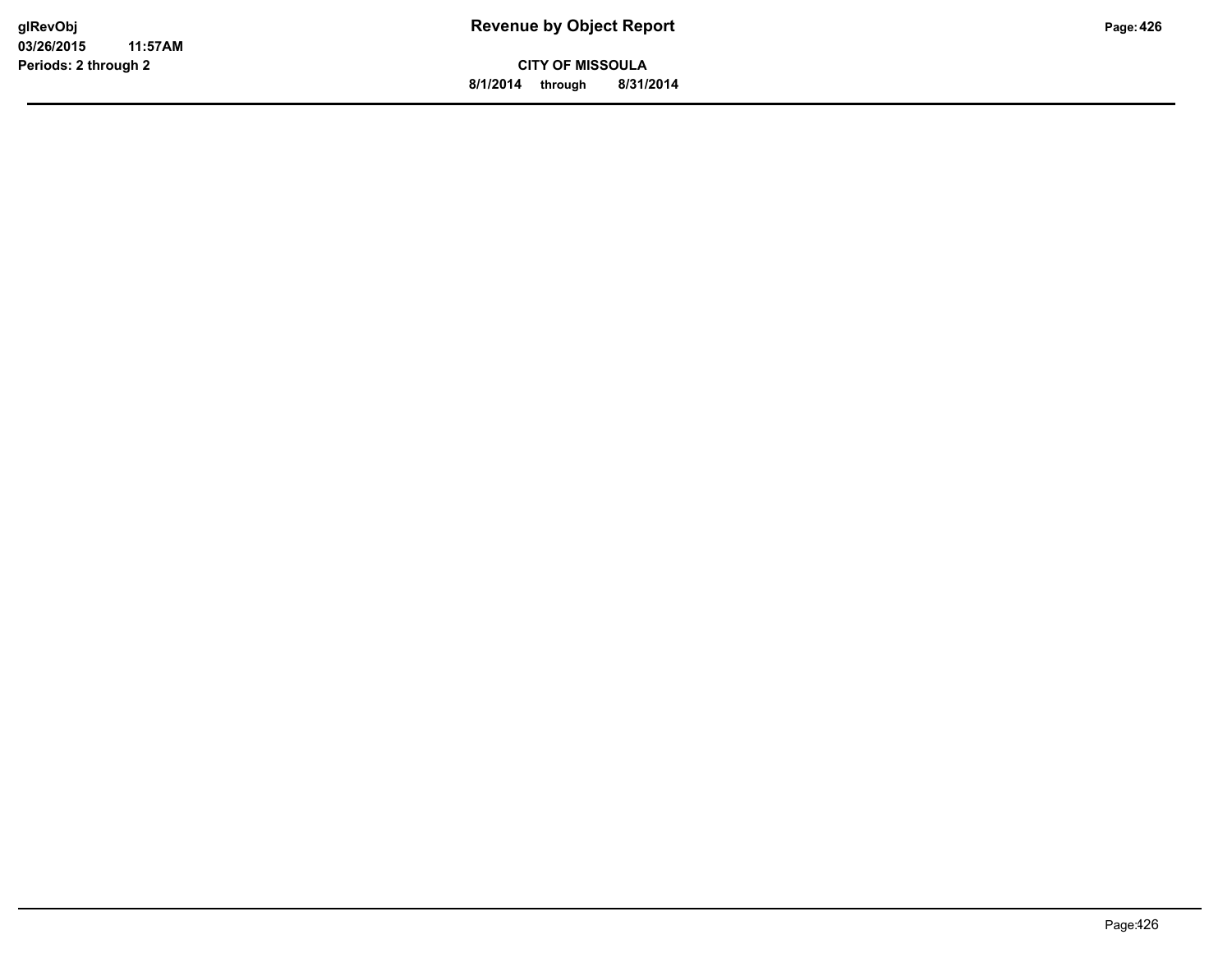**8/1/2014 through 8/31/2014**

### **7370 PARKING COMMISSION FUND**

|                                                           | <b>Adjusted</b> |                 | Year-to-date    |                | <b>Prct</b> |
|-----------------------------------------------------------|-----------------|-----------------|-----------------|----------------|-------------|
| Object/Title                                              | <b>Estimate</b> | <b>Revenues</b> | <b>Revenues</b> | <b>Balance</b> | <b>Rcvd</b> |
| 330000 INTERGOVERNMENTAL REVENUES                         |                 |                 |                 |                |             |
| 336023 STATE CONTRIB. - PERS                              | 0.00            | 50.62           | 65.99           | $-65.99$       | 0.00        |
| <b>INTERGOVERNMENTAL REVENUES</b><br><b>Total</b>         | 0.00            | 50.62           | 65.99           | $-65.99$       | 0.00        |
| 340000 CHARGES FOR SERVICES                               |                 |                 |                 |                |             |
| 343009 TOW CHARGES                                        | 0.00            | 0.00            | 0.00            | 0.00           | 0.00        |
| 343015 PARKING                                            | 1,405,905.00    | 0.00            | 0.00            | 1,405,905.00   | 0.00        |
| 343016 METER MONEY                                        | 0.00            | 49,382.83       | 89,537.94       | $-89,537.94$   | 0.00        |
| 343017 PARKING LEASE REVENUE                              | 0.00            | 41,499.00       | 96,942.50       | $-96,942.50$   | 0.00        |
| 343018 CENTRAL PARK REVENUE                               | 0.00            | 8,891.71        | 17,905.26       | $-17,905.26$   | 0.00        |
| 343301 BOOT REMOVAL                                       | 0.00            | 1,150.00        | 1,350.00        | $-1,350.00$    | 0.00        |
| <b>CHARGES FOR SERVICES</b><br><b>Total</b>               | 1,405,905.00    | 100,923.54      | 205,735.70      | 1,200,169.30   | 14.63       |
| 350000 FINES & FORFEITURES                                |                 |                 |                 |                |             |
| 352000 TICKETS                                            | 0.00            | 0.00            | 0.00            | 0.00           | 0.00        |
| 352001 PARKING TICKET REVENUE                             | 270,000.00      | 16,261.00       | 26,857.00       | 243,143.00     | 9.95        |
| 352002 PARKING FINES                                      | 0.00            | 0.00            | 0.00            | 0.00           | 0.00        |
| <b>FINES &amp; FORFEITURES</b><br><b>Total</b>            | 270,000.00      | 16,261.00       | 26,857.00       | 243,143.00     | 9.95        |
| 360000 MISCELLANEOUS REVENUES                             |                 |                 |                 |                |             |
| 360010 MISCELLANEOUS                                      | 0.00            | 7,340.00        | 23,005.00       | $-23,005.00$   | 0.00        |
| 360018 MARKET ON FRONT UTILITY PAYMENTS                   | 0.00            | 228.45          | 0.00            | 0.00           | 0.00        |
| 360019 GARBAGE-MARKET ON FRONT                            | 0.00            | 551.11          | 0.00            | 0.00           | 0.00        |
| 362002 BAD CHECK CHARGES                                  | 0.00            | 0.00            | 25.00           | $-25.00$       | 0.00        |
| 362005 LEASE LATE PAYMENT PENALTY                         | 0.00            | 0.00            | 0.00            | 0.00           | 0.00        |
| 364040 INSURANCE AND DAMAGE RECOVERY                      | 0.00            | 0.00            | 0.00            | 0.00           | 0.00        |
| MISCELLANEOUS REVENUES<br><b>Total</b>                    | 0.00            | 8,119.56        | 23,030.00       | $-23,030.00$   | 0.00        |
| 370000 INVESTMENTS & ROYALTY EARNINGS                     |                 |                 |                 |                |             |
| 371010 INTEREST ON INVESTMENTS                            | 20,000.00       | 0.00            | 0.00            | 20,000.00      | 0.00        |
| 371020 GAIN/LOSS IN MARKET VALUE OF INVESTMENT            | 0.00            | 0.00            | 0.00            | 0.00           | 0.00        |
| <b>INVESTMENTS &amp; ROYALTY EARNINGS</b><br><b>Total</b> | 20,000.00       | 0.00            | 0.00            | 20,000.00      | 0.00        |
| 380000 OTHER FINANCING SOURCES                            |                 |                 |                 |                |             |
| 381010 BOND PROCEEDS                                      | 0.00            | 0.00            | 0.00            | 0.00           | 0.00        |
| 382010 SALE OF FIXED ASSETS                               | 0.00            | 0.00            | 0.00            | 0.00           | 0.00        |
| 383013 TRANS FR SID DEBT SERVICE                          | 0.00            | 0.00            | 0.00            | 0.00           | 0.00        |
| 383400 CAPITAL CONTRIBUTION                               | 0.00            | 0.00            | 0.00            | 0.00           | 0.00        |
| OTHER FINANCING SOURCES<br><b>Total</b>                   | 0.00            | 0.00            | 0.00            | 0.00           | 0.00        |
| PARKING COMMISSION FUND<br><b>Total</b>                   | 1,695,905.00    | 125,354.72      | 255,688.69      | 1,440,216.31   | 15.08       |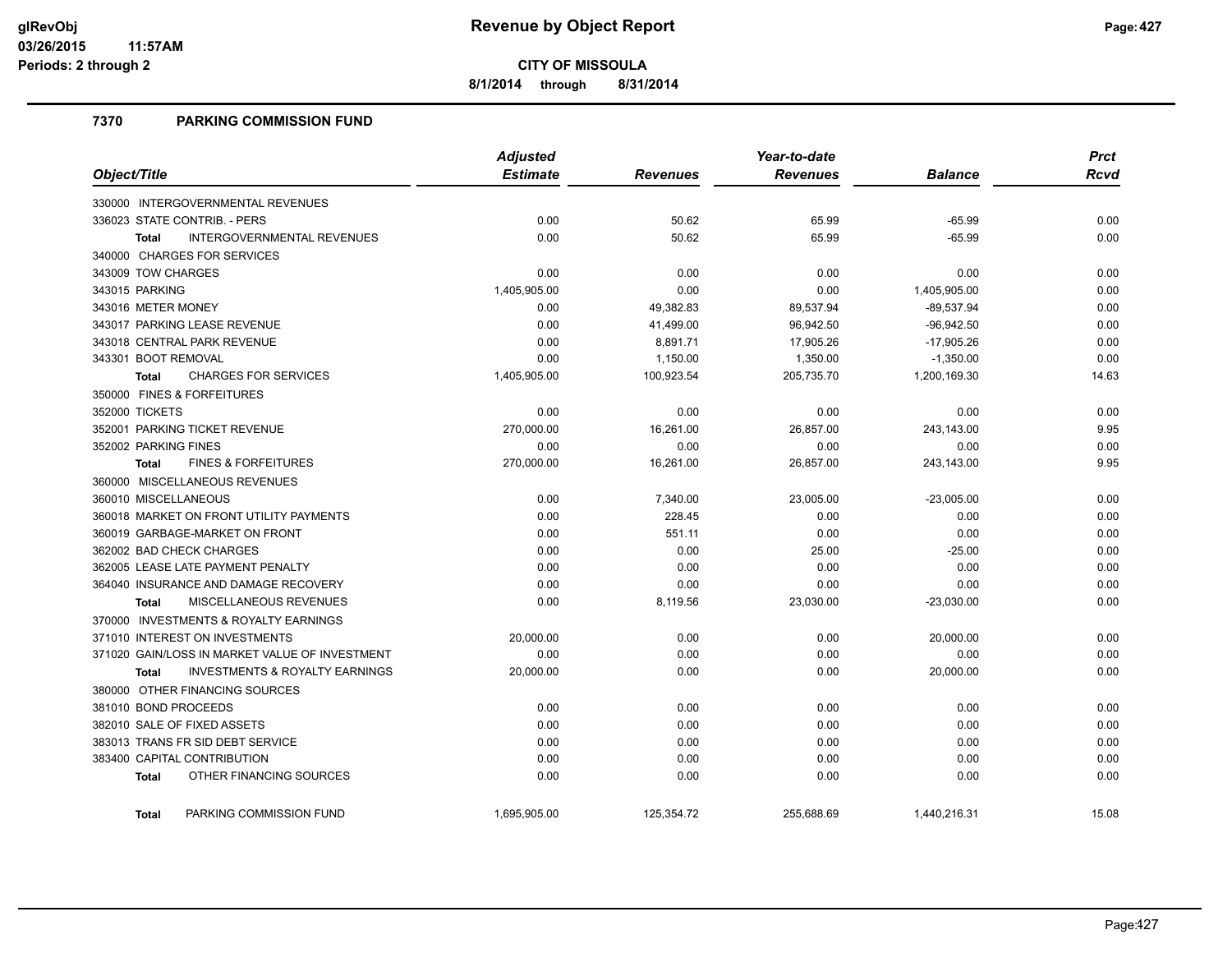**8/1/2014 through 8/31/2014**

## **7371 FRONT STREET PARKING BONDS**

**7371 FRONT STREET PARKING BONDS**

|                                                    | <b>Adjusted</b> |                 | Year-to-date    |                | <b>Prct</b> |
|----------------------------------------------------|-----------------|-----------------|-----------------|----------------|-------------|
| Object/Title                                       | <b>Estimate</b> | <b>Revenues</b> | <b>Revenues</b> | <b>Balance</b> | <b>Rcvd</b> |
| 330000 INTERGOVERNMENTAL REVENUES                  |                 |                 |                 |                |             |
| 331990 IRS REIMB/DEBT SVS INTEREST                 | 0.00            | 0.00            | 0.00            | 0.00           | 0.00        |
| 338000 LOCAL SHARING OF TAX INCREMENT              | 0.00            | 0.00            | 0.00            | 0.00           | 0.00        |
| <b>INTERGOVERNMENTAL REVENUES</b><br><b>Total</b>  | 0.00            | 0.00            | 0.00            | 0.00           | 0.00        |
| 360000 MISCELLANEOUS REVENUES                      |                 |                 |                 |                |             |
| 360010 MISCELLANEOUS                               | 0.00            | 0.00            | 0.00            | 0.00           | 0.00        |
| MISCELLANEOUS REVENUES<br><b>Total</b>             | 0.00            | 0.00            | 0.00            | 0.00           | 0.00        |
| 370000 INVESTMENTS & ROYALTY EARNINGS              |                 |                 |                 |                |             |
| 371010 INTEREST ON INVESTMENTS                     | 0.00            | 0.00            | 0.00            | 0.00           | 0.00        |
| <b>INVESTMENTS &amp; ROYALTY EARNINGS</b><br>Total | 0.00            | 0.00            | 0.00            | 0.00           | 0.00        |
| 380000 OTHER FINANCING SOURCES                     |                 |                 |                 |                |             |
| 381009 TRANSFERS IN                                | 269,059.00      | 0.00            | 0.00            | 269,059.00     | 0.00        |
| 381010 BOND PROCEEDS                               | 0.00            | 0.00            | 0.00            | 0.00           | 0.00        |
| 383000 OPERATING TRANSFERS                         | 0.00            | 0.00            | 0.00            | 0.00           | 0.00        |
| OTHER FINANCING SOURCES<br><b>Total</b>            | 269,059.00      | 0.00            | 0.00            | 269,059.00     | 0.00        |
|                                                    |                 |                 |                 |                |             |
| FRONT STREET PARKING BONDS<br><b>Total</b>         | 269,059.00      | 0.00            | 0.00            | 269,059.00     | 0.00        |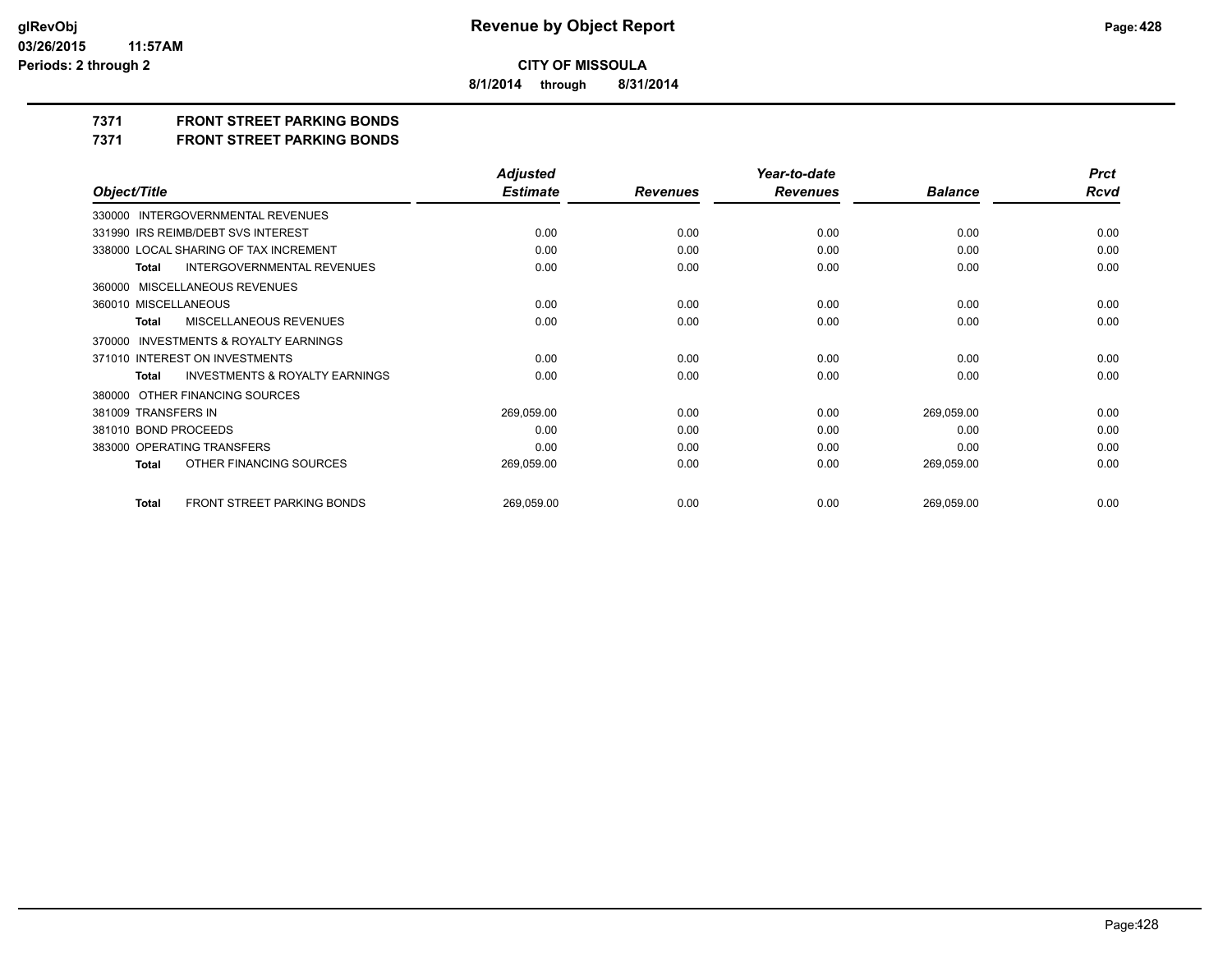**8/1/2014 through 8/31/2014**

## **7371 FRONT STREET PARKING BONDS**

|                                                    | <b>Adjusted</b> |                 | Year-to-date    |                | <b>Prct</b> |
|----------------------------------------------------|-----------------|-----------------|-----------------|----------------|-------------|
| Object/Title                                       | <b>Estimate</b> | <b>Revenues</b> | <b>Revenues</b> | <b>Balance</b> | <b>Rcvd</b> |
| 330000 INTERGOVERNMENTAL REVENUES                  |                 |                 |                 |                |             |
| 331990 IRS REIMB/DEBT SVS INTEREST                 | 0.00            | 0.00            | 0.00            | 0.00           | 0.00        |
| 338000 LOCAL SHARING OF TAX INCREMENT              | 0.00            | 0.00            | 0.00            | 0.00           | 0.00        |
| INTERGOVERNMENTAL REVENUES<br>Total                | 0.00            | 0.00            | 0.00            | 0.00           | 0.00        |
| 360000 MISCELLANEOUS REVENUES                      |                 |                 |                 |                |             |
| 360010 MISCELLANEOUS                               | 0.00            | 0.00            | 0.00            | 0.00           | 0.00        |
| MISCELLANEOUS REVENUES<br><b>Total</b>             | 0.00            | 0.00            | 0.00            | 0.00           | 0.00        |
| INVESTMENTS & ROYALTY EARNINGS<br>370000           |                 |                 |                 |                |             |
| 371010 INTEREST ON INVESTMENTS                     | 0.00            | 0.00            | 0.00            | 0.00           | 0.00        |
| <b>INVESTMENTS &amp; ROYALTY EARNINGS</b><br>Total | 0.00            | 0.00            | 0.00            | 0.00           | 0.00        |
| 380000 OTHER FINANCING SOURCES                     |                 |                 |                 |                |             |
| 381009 TRANSFERS IN                                | 269,059.00      | 0.00            | 0.00            | 269,059.00     | 0.00        |
| 381010 BOND PROCEEDS                               | 0.00            | 0.00            | 0.00            | 0.00           | 0.00        |
| 383000 OPERATING TRANSFERS                         | 0.00            | 0.00            | 0.00            | 0.00           | 0.00        |
| OTHER FINANCING SOURCES<br><b>Total</b>            | 269,059.00      | 0.00            | 0.00            | 269,059.00     | 0.00        |
| <b>FRONT STREET PARKING BONDS</b><br><b>Total</b>  | 269,059.00      | 0.00            | 0.00            | 269,059.00     | 0.00        |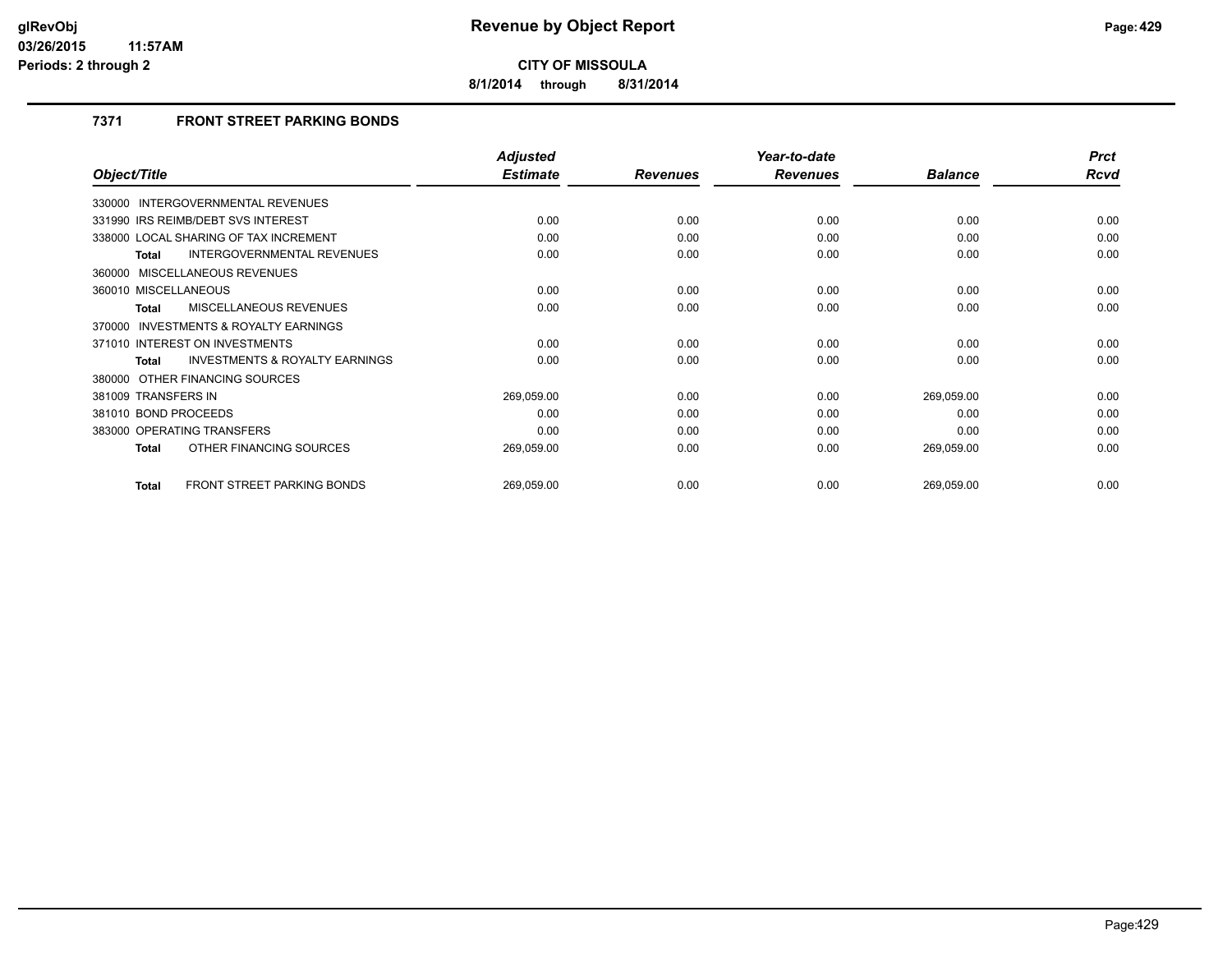**8/1/2014 through 8/31/2014**

# **7372 SINKING FUND/FRONT ST PARKING BONDS**

**7372 SINKING FUND/FRONT ST PARKING BONDS**

|                                                    | <b>Adjusted</b> |                 | Year-to-date    |                | <b>Prct</b> |
|----------------------------------------------------|-----------------|-----------------|-----------------|----------------|-------------|
| Object/Title                                       | <b>Estimate</b> | <b>Revenues</b> | <b>Revenues</b> | <b>Balance</b> | <b>Rcvd</b> |
| 330000 INTERGOVERNMENTAL REVENUES                  |                 |                 |                 |                |             |
| 338000 LOCAL SHARING OF TAX INCREMENT              | 0.00            | 0.00            | 0.00            | 0.00           | 0.00        |
| INTERGOVERNMENTAL REVENUES<br>Total                | 0.00            | 0.00            | 0.00            | 0.00           | 0.00        |
| 370000 INVESTMENTS & ROYALTY EARNINGS              |                 |                 |                 |                |             |
| 371010 INTEREST ON INVESTMENTS                     | 0.00            | 0.00            | 0.00            | 0.00           | 0.00        |
| <b>INVESTMENTS &amp; ROYALTY EARNINGS</b><br>Total | 0.00            | 0.00            | 0.00            | 0.00           | 0.00        |
| 380000 OTHER FINANCING SOURCES                     |                 |                 |                 |                |             |
| 381009 TRANSFERS IN                                | 40,000.00       | 0.00            | 0.00            | 40,000.00      | 0.00        |
| 381010 BOND PROCEEDS                               | 0.00            | 0.00            | 0.00            | 0.00           | 0.00        |
| 383000 OPERATING TRANSFERS                         | 0.00            | 0.00            | 0.00            | 0.00           | 0.00        |
| OTHER FINANCING SOURCES<br>Total                   | 40,000.00       | 0.00            | 0.00            | 40,000.00      | 0.00        |
| SINKING FUND/FRONT ST PARKING BONDS<br>Total       | 40.000.00       | 0.00            | 0.00            | 40.000.00      | 0.00        |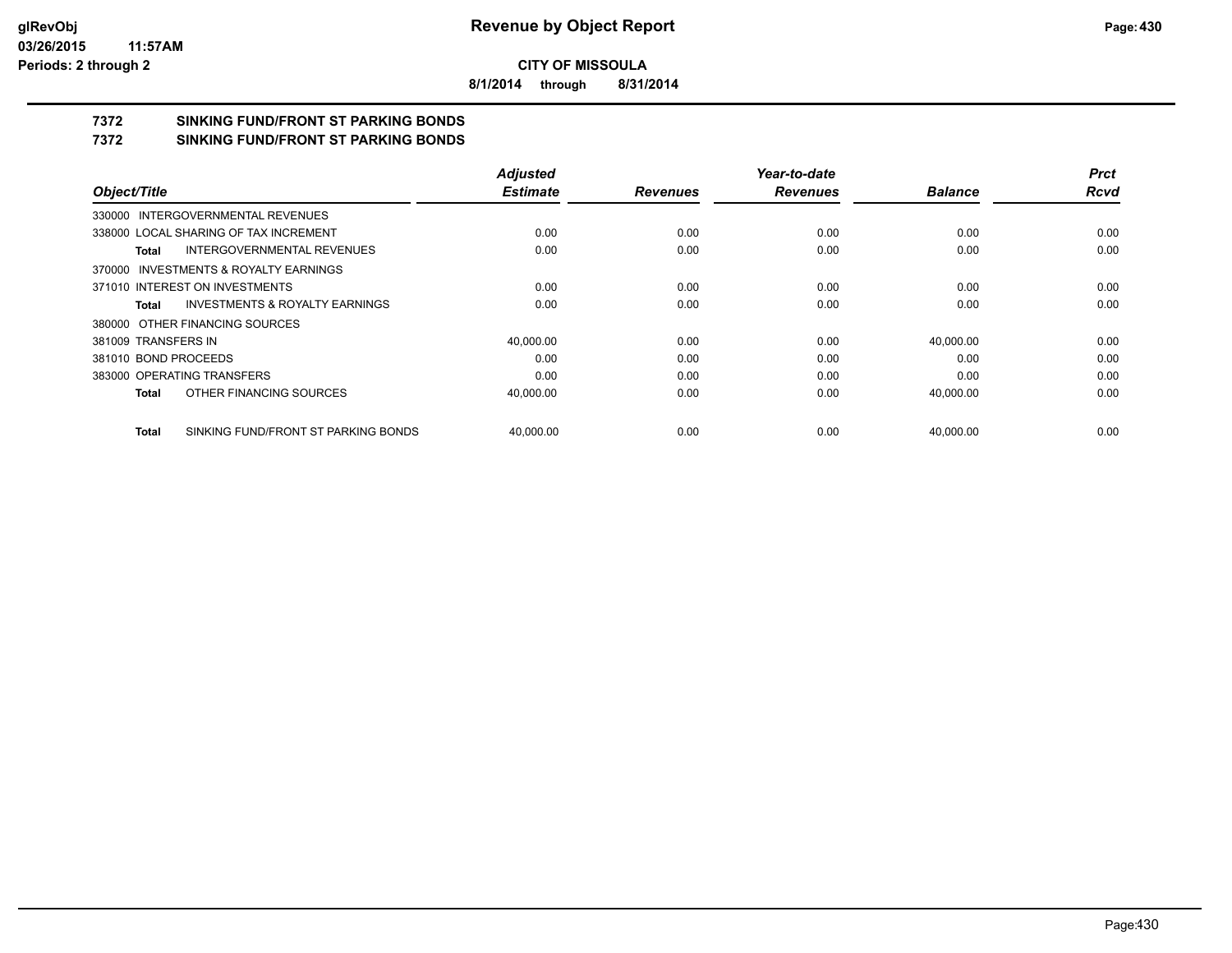**8/1/2014 through 8/31/2014**

### **7372 SINKING FUND/FRONT ST PARKING BONDS**

|                      |                                           | <b>Adjusted</b> |                 | Year-to-date    |                | <b>Prct</b> |
|----------------------|-------------------------------------------|-----------------|-----------------|-----------------|----------------|-------------|
| Object/Title         |                                           | <b>Estimate</b> | <b>Revenues</b> | <b>Revenues</b> | <b>Balance</b> | <b>Rcvd</b> |
|                      | 330000 INTERGOVERNMENTAL REVENUES         |                 |                 |                 |                |             |
|                      | 338000 LOCAL SHARING OF TAX INCREMENT     | 0.00            | 0.00            | 0.00            | 0.00           | 0.00        |
| Total                | <b>INTERGOVERNMENTAL REVENUES</b>         | 0.00            | 0.00            | 0.00            | 0.00           | 0.00        |
|                      | 370000 INVESTMENTS & ROYALTY EARNINGS     |                 |                 |                 |                |             |
|                      | 371010 INTEREST ON INVESTMENTS            | 0.00            | 0.00            | 0.00            | 0.00           | 0.00        |
| Total                | <b>INVESTMENTS &amp; ROYALTY EARNINGS</b> | 0.00            | 0.00            | 0.00            | 0.00           | 0.00        |
|                      | 380000 OTHER FINANCING SOURCES            |                 |                 |                 |                |             |
| 381009 TRANSFERS IN  |                                           | 40,000.00       | 0.00            | 0.00            | 40,000.00      | 0.00        |
| 381010 BOND PROCEEDS |                                           | 0.00            | 0.00            | 0.00            | 0.00           | 0.00        |
|                      | 383000 OPERATING TRANSFERS                | 0.00            | 0.00            | 0.00            | 0.00           | 0.00        |
| <b>Total</b>         | OTHER FINANCING SOURCES                   | 40,000.00       | 0.00            | 0.00            | 40,000.00      | 0.00        |
| <b>Total</b>         | SINKING FUND/FRONT ST PARKING BONDS       | 40,000.00       | 0.00            | 0.00            | 40,000.00      | 0.00        |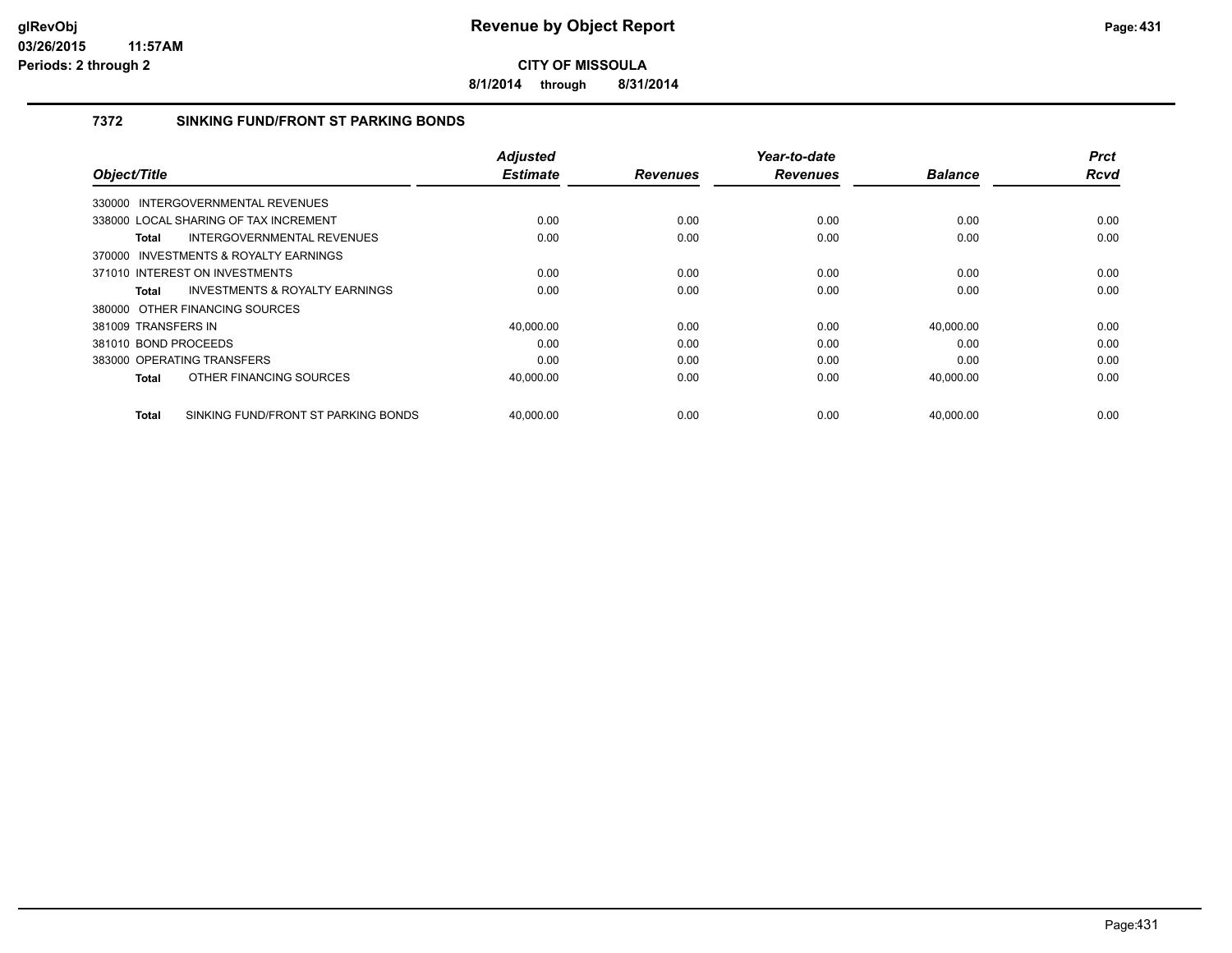**8/1/2014 through 8/31/2014**

## **7373 MPC SERIES 2010B CONSTRUCTION**

#### **7373 MPC SERIES 2010B CONSTRUCTION**

|                                                     | <b>Adjusted</b> |                 | Year-to-date    |                | <b>Prct</b> |
|-----------------------------------------------------|-----------------|-----------------|-----------------|----------------|-------------|
| Object/Title                                        | <b>Estimate</b> | <b>Revenues</b> | <b>Revenues</b> | <b>Balance</b> | Rcvd        |
| TAXES/ASSESSMENTS<br>310000                         |                 |                 |                 |                |             |
| PENALTIES & INTEREST<br>312001                      | 0.00            | 0.00            | 0.00            | 0.00           | 0.00        |
| TAXES/ASSESSMENTS<br>Total                          | 0.00            | 0.00            | 0.00            | 0.00           | 0.00        |
| MISCELLANEOUS REVENUES<br>360000                    |                 |                 |                 |                |             |
| 360010 MISCELLANEOUS                                | 0.00            | 0.00            | 0.00            | 0.00           | 0.00        |
| <b>MISCELLANEOUS REVENUES</b><br>Total              | 0.00            | 0.00            | 0.00            | 0.00           | 0.00        |
| <b>INVESTMENTS &amp; ROYALTY EARNINGS</b><br>370000 |                 |                 |                 |                |             |
| 371010 INTEREST ON INVESTMENTS                      | 0.00            | 0.00            | 0.00            | 0.00           | 0.00        |
| <b>INVESTMENTS &amp; ROYALTY EARNINGS</b><br>Total  | 0.00            | 0.00            | 0.00            | 0.00           | 0.00        |
| OTHER FINANCING SOURCES<br>380000                   |                 |                 |                 |                |             |
| 381010 BOND PROCEEDS                                | 0.00            | 0.00            | 0.00            | 0.00           | 0.00        |
| 383000 OPERATING TRANSFERS                          | 0.00            | 0.00            | 0.00            | 0.00           | 0.00        |
| 383042 TRANSFERS FROM OTHER FUNDS                   | 0.00            | 0.00            | 0.00            | 0.00           | 0.00        |
| 383400 CAPITAL CONTRIBUTION                         | 0.00            | 0.00            | 0.00            | 0.00           | 0.00        |
| OTHER FINANCING SOURCES<br><b>Total</b>             | 0.00            | 0.00            | 0.00            | 0.00           | 0.00        |
| MPC SERIES 2010B CONSTRUCTION<br>Total              | 0.00            | 0.00            | 0.00            | 0.00           | 0.00        |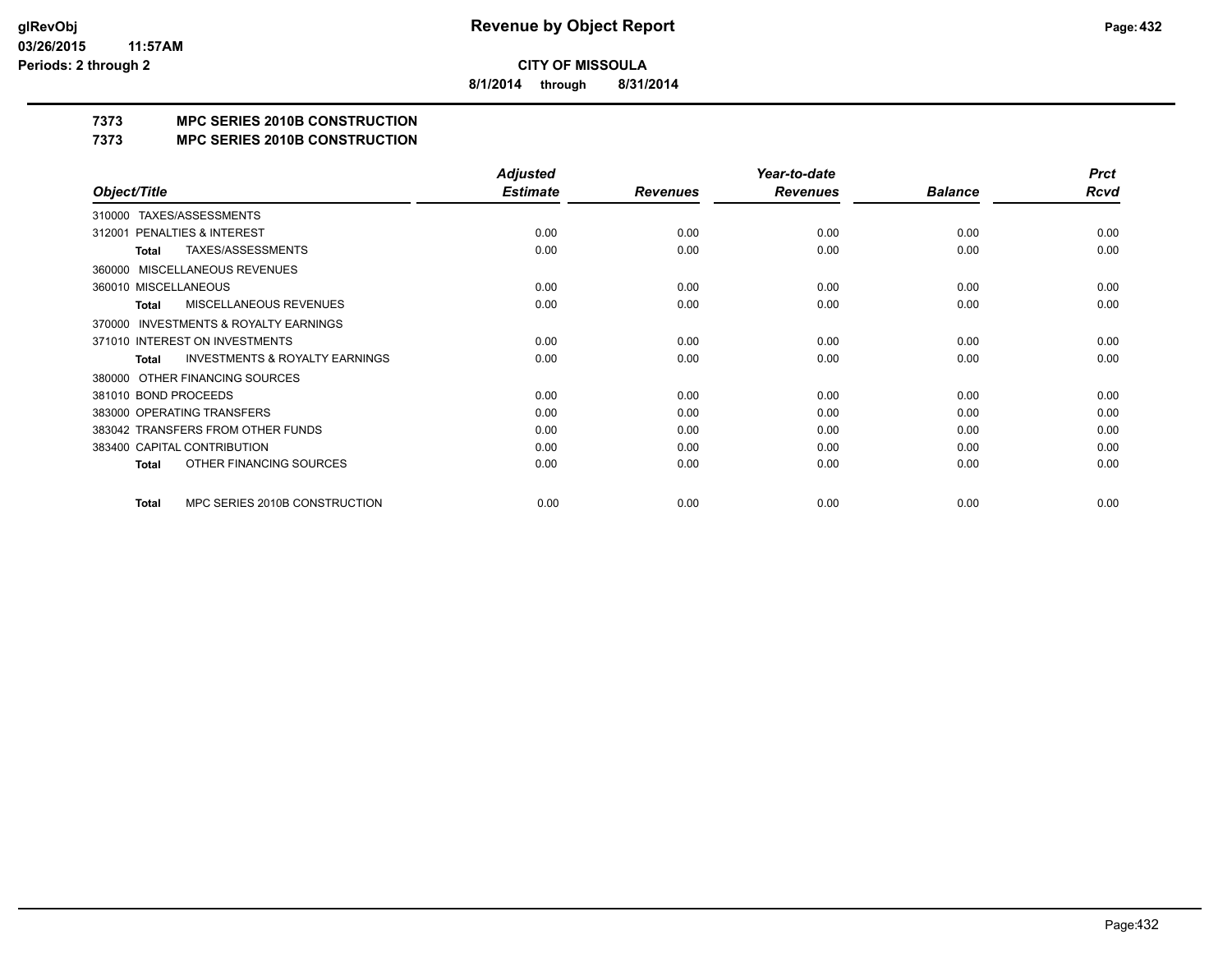**8/1/2014 through 8/31/2014**

# **7373 MPC SERIES 2010B CONSTRUCTION**

|                                                           | <b>Adjusted</b> |                 | Year-to-date    |                | <b>Prct</b> |
|-----------------------------------------------------------|-----------------|-----------------|-----------------|----------------|-------------|
| Object/Title                                              | <b>Estimate</b> | <b>Revenues</b> | <b>Revenues</b> | <b>Balance</b> | Rcvd        |
| TAXES/ASSESSMENTS<br>310000                               |                 |                 |                 |                |             |
| <b>PENALTIES &amp; INTEREST</b><br>312001                 | 0.00            | 0.00            | 0.00            | 0.00           | 0.00        |
| TAXES/ASSESSMENTS<br>Total                                | 0.00            | 0.00            | 0.00            | 0.00           | 0.00        |
| 360000 MISCELLANEOUS REVENUES                             |                 |                 |                 |                |             |
| 360010 MISCELLANEOUS                                      | 0.00            | 0.00            | 0.00            | 0.00           | 0.00        |
| <b>MISCELLANEOUS REVENUES</b><br><b>Total</b>             | 0.00            | 0.00            | 0.00            | 0.00           | 0.00        |
| <b>INVESTMENTS &amp; ROYALTY EARNINGS</b><br>370000       |                 |                 |                 |                |             |
| 371010 INTEREST ON INVESTMENTS                            | 0.00            | 0.00            | 0.00            | 0.00           | 0.00        |
| <b>INVESTMENTS &amp; ROYALTY EARNINGS</b><br><b>Total</b> | 0.00            | 0.00            | 0.00            | 0.00           | 0.00        |
| 380000 OTHER FINANCING SOURCES                            |                 |                 |                 |                |             |
| 381010 BOND PROCEEDS                                      | 0.00            | 0.00            | 0.00            | 0.00           | 0.00        |
| 383000 OPERATING TRANSFERS                                | 0.00            | 0.00            | 0.00            | 0.00           | 0.00        |
| 383042 TRANSFERS FROM OTHER FUNDS                         | 0.00            | 0.00            | 0.00            | 0.00           | 0.00        |
| 383400 CAPITAL CONTRIBUTION                               | 0.00            | 0.00            | 0.00            | 0.00           | 0.00        |
| OTHER FINANCING SOURCES<br><b>Total</b>                   | 0.00            | 0.00            | 0.00            | 0.00           | 0.00        |
| MPC SERIES 2010B CONSTRUCTION<br><b>Total</b>             | 0.00            | 0.00            | 0.00            | 0.00           | 0.00        |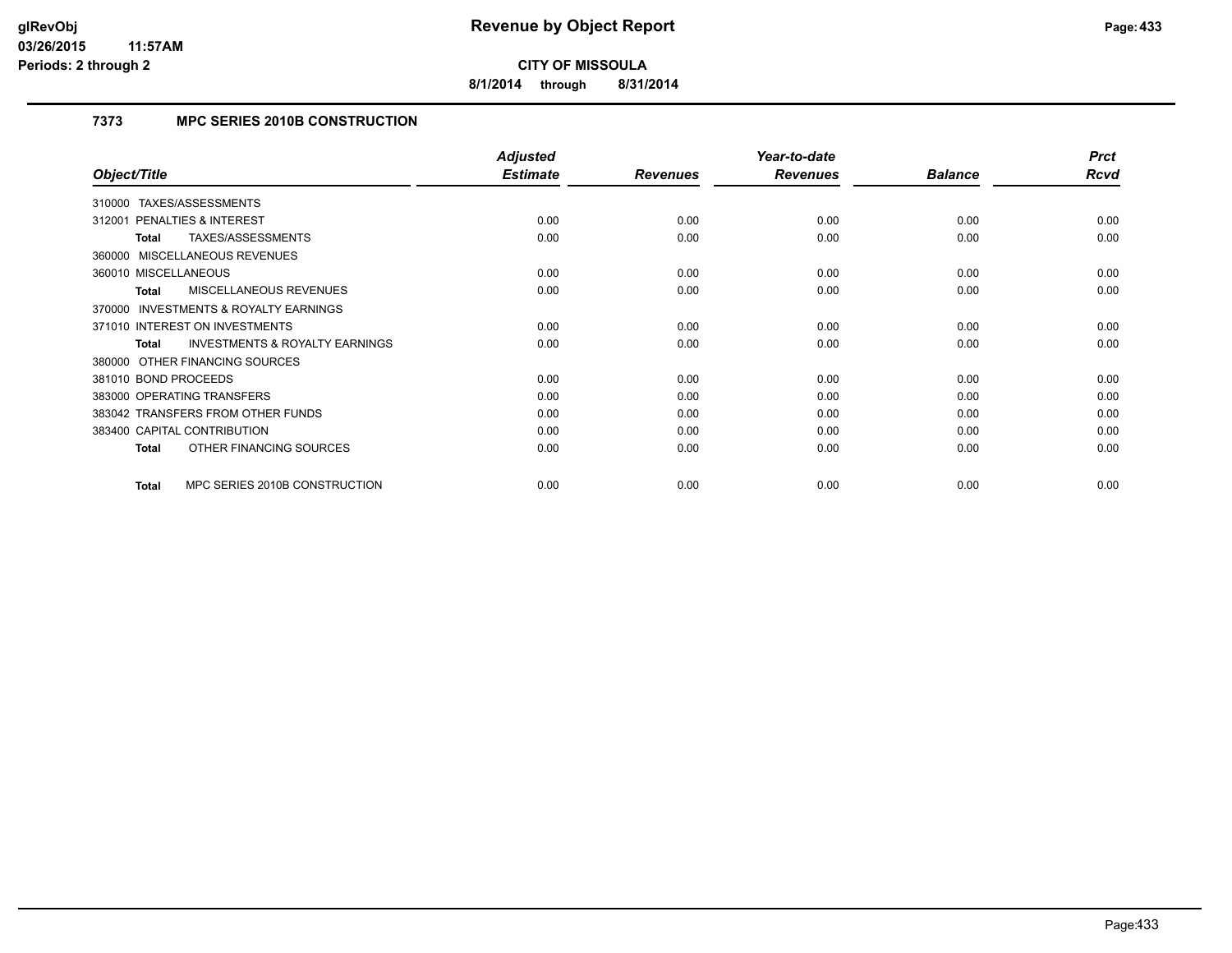**8/1/2014 through 8/31/2014**

# **7374 RESERVE FUND-PARKING BONDS**

#### **7374 RESERVE FUND-PARKING BONDS**

|                                                    | <b>Adjusted</b> |                 | Year-to-date    |                | <b>Prct</b> |
|----------------------------------------------------|-----------------|-----------------|-----------------|----------------|-------------|
| Object/Title                                       | <b>Estimate</b> | <b>Revenues</b> | <b>Revenues</b> | <b>Balance</b> | <b>Rcvd</b> |
| 370000 INVESTMENTS & ROYALTY EARNINGS              |                 |                 |                 |                |             |
| 371010 INTEREST ON INVESTMENTS                     | 0.00            | 0.00            | 0.00            | 0.00           | 0.00        |
| <b>INVESTMENTS &amp; ROYALTY EARNINGS</b><br>Total | 0.00            | 0.00            | 0.00            | 0.00           | 0.00        |
| 380000 OTHER FINANCING SOURCES                     |                 |                 |                 |                |             |
| 381009 TRANSFERS IN                                | 0.00            | 0.00            | 0.00            | 0.00           | 0.00        |
| 381010 BOND PROCEEDS                               | 0.00            | 0.00            | 0.00            | 0.00           | 0.00        |
| 383000 OPERATING TRANSFERS                         | 0.00            | 0.00            | 0.00            | 0.00           | 0.00        |
| OTHER FINANCING SOURCES<br>Total                   | 0.00            | 0.00            | 0.00            | 0.00           | 0.00        |
| RESERVE FUND-PARKING BONDS                         |                 |                 |                 |                |             |
| Total                                              | 0.00            | 0.00            | 0.00            | 0.00           | 0.00        |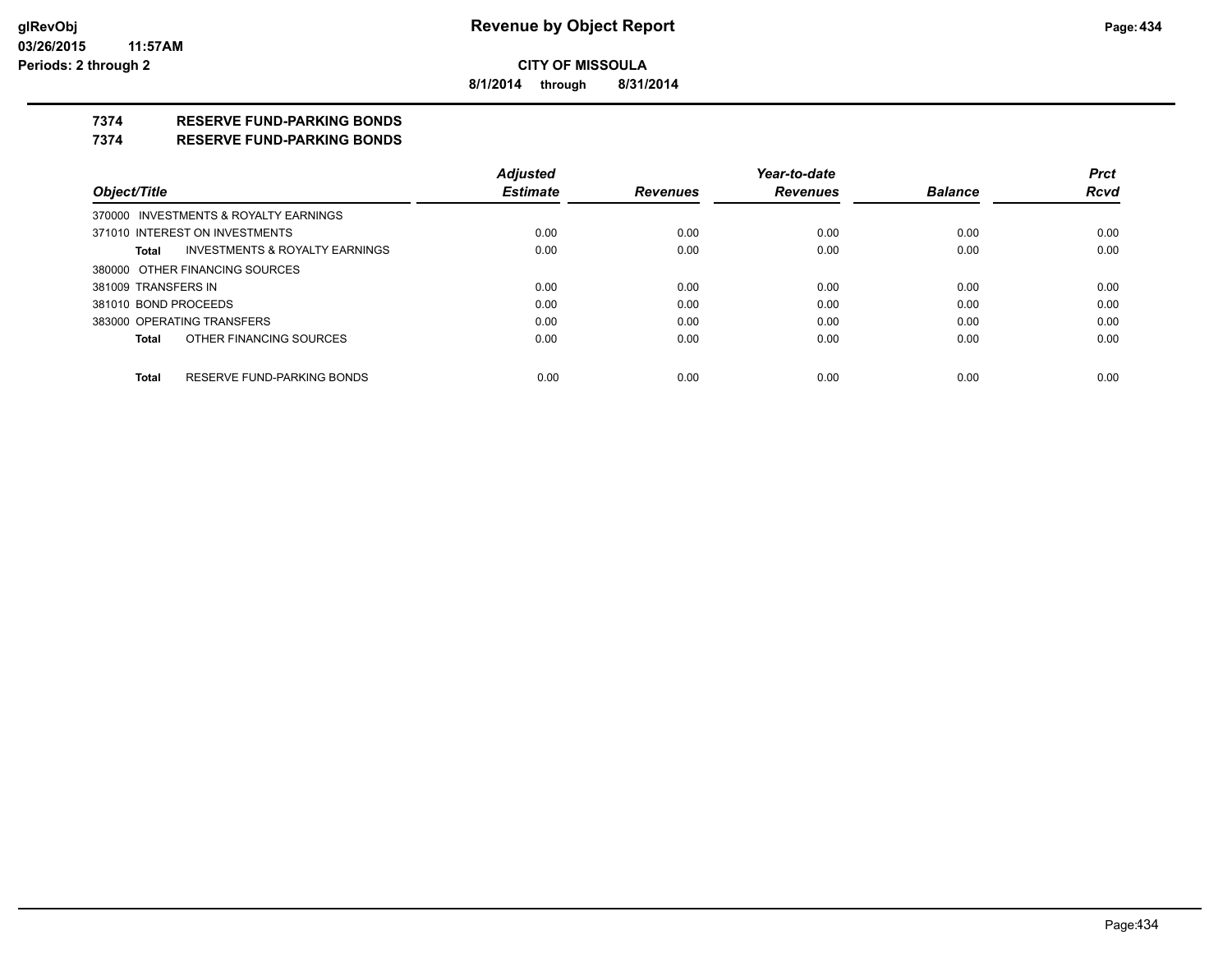**8/1/2014 through 8/31/2014**

# **7374 RESERVE FUND-PARKING BONDS**

|                                                           | <b>Adiusted</b> |                 | Year-to-date    |                | <b>Prct</b> |
|-----------------------------------------------------------|-----------------|-----------------|-----------------|----------------|-------------|
| Object/Title                                              | <b>Estimate</b> | <b>Revenues</b> | <b>Revenues</b> | <b>Balance</b> | <b>Rcvd</b> |
| 370000 INVESTMENTS & ROYALTY EARNINGS                     |                 |                 |                 |                |             |
| 371010 INTEREST ON INVESTMENTS                            | 0.00            | 0.00            | 0.00            | 0.00           | 0.00        |
| <b>INVESTMENTS &amp; ROYALTY EARNINGS</b><br><b>Total</b> | 0.00            | 0.00            | 0.00            | 0.00           | 0.00        |
| 380000 OTHER FINANCING SOURCES                            |                 |                 |                 |                |             |
| 381009 TRANSFERS IN                                       | 0.00            | 0.00            | 0.00            | 0.00           | 0.00        |
| 381010 BOND PROCEEDS                                      | 0.00            | 0.00            | 0.00            | 0.00           | 0.00        |
| 383000 OPERATING TRANSFERS                                | 0.00            | 0.00            | 0.00            | 0.00           | 0.00        |
| OTHER FINANCING SOURCES<br><b>Total</b>                   | 0.00            | 0.00            | 0.00            | 0.00           | 0.00        |
| RESERVE FUND-PARKING BONDS<br><b>Total</b>                | 0.00            | 0.00            | 0.00            | 0.00           | 0.00        |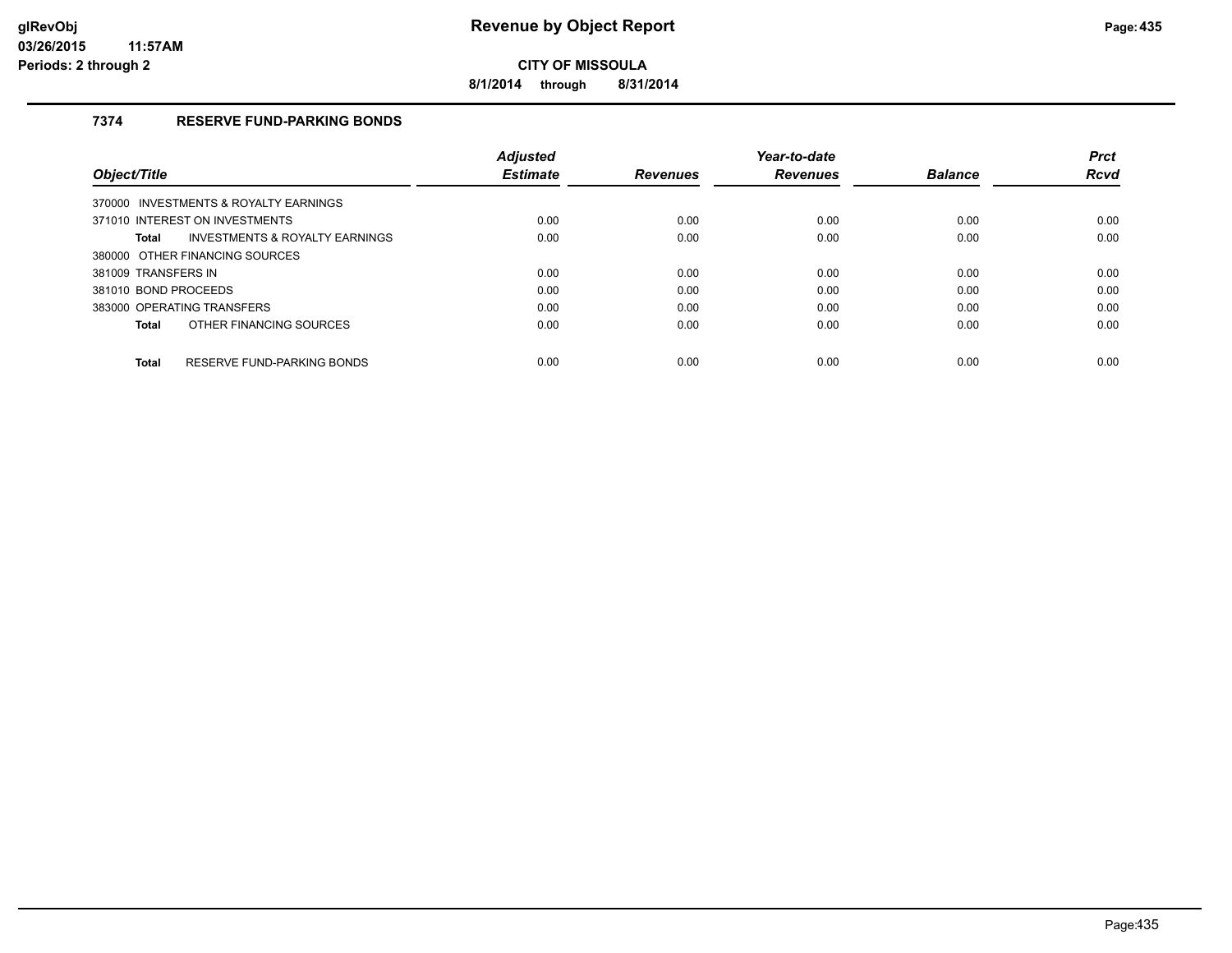**8/1/2014 through 8/31/2014**

# **7375 PLEDGED TAX INCREMENT-2010B BOND**

# **7375 PLEDGED TAX INCREMENT-2010B BOND**

|                                                    | <b>Adjusted</b> |                 | Year-to-date    |                | <b>Prct</b> |
|----------------------------------------------------|-----------------|-----------------|-----------------|----------------|-------------|
| Object/Title                                       | <b>Estimate</b> | <b>Revenues</b> | <b>Revenues</b> | <b>Balance</b> | <b>Rcvd</b> |
| 330000 INTERGOVERNMENTAL REVENUES                  |                 |                 |                 |                |             |
| 338000 LOCAL SHARING OF TAX INCREMENT              | 268,162.00      | 0.00            | 0.00            | 268.162.00     | 0.00        |
| <b>INTERGOVERNMENTAL REVENUES</b><br>Total         | 268,162.00      | 0.00            | 0.00            | 268.162.00     | 0.00        |
| 370000 INVESTMENTS & ROYALTY EARNINGS              |                 |                 |                 |                |             |
| 371010 INTEREST ON INVESTMENTS                     | 0.00            | 0.00            | $-24.646.18$    | 24.646.18      | 0.00        |
| <b>INVESTMENTS &amp; ROYALTY EARNINGS</b><br>Total | 0.00            | 0.00            | $-24.646.18$    | 24.646.18      | 0.00        |
| 380000 OTHER FINANCING SOURCES                     |                 |                 |                 |                |             |
| 383000 OPERATING TRANSFERS                         | 0.00            | 0.00            | 0.00            | 0.00           | 0.00        |
| OTHER FINANCING SOURCES<br><b>Total</b>            | 0.00            | 0.00            | 0.00            | 0.00           | 0.00        |
| PLEDGED TAX INCREMENT-2010B BOND<br><b>Total</b>   | 268.162.00      | 0.00            | $-24.646.18$    | 292.808.18     | $-9.19$     |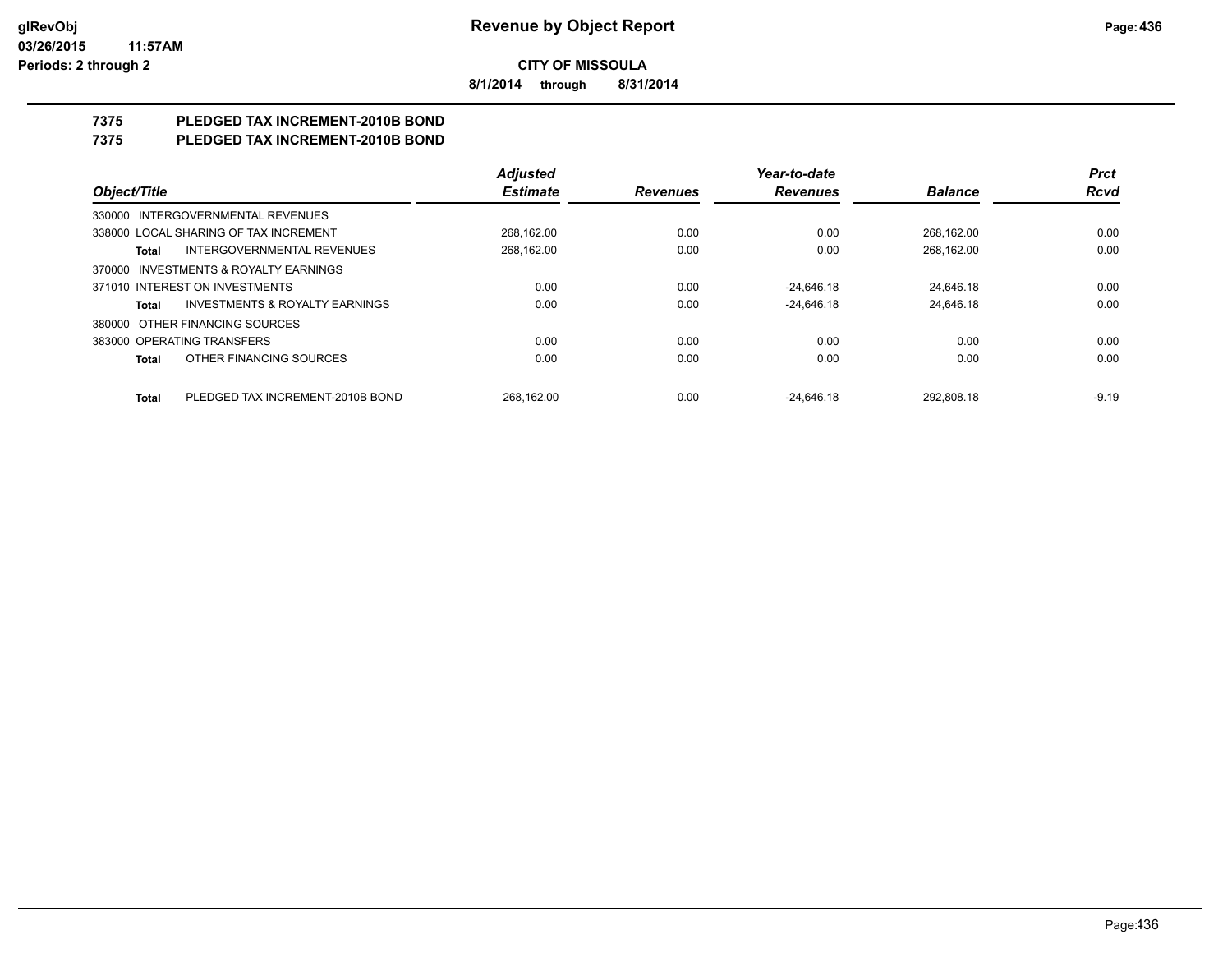**8/1/2014 through 8/31/2014**

# **7375 PLEDGED TAX INCREMENT-2010B BOND**

| Object/Title                            |                                           | <b>Adjusted</b><br><b>Estimate</b> | <b>Revenues</b> | Year-to-date<br><b>Revenues</b> | <b>Balance</b> | <b>Prct</b><br>Rcvd |
|-----------------------------------------|-------------------------------------------|------------------------------------|-----------------|---------------------------------|----------------|---------------------|
| 330000 INTERGOVERNMENTAL REVENUES       |                                           |                                    |                 |                                 |                |                     |
| 338000 LOCAL SHARING OF TAX INCREMENT   |                                           | 268.162.00                         | 0.00            | 0.00                            | 268.162.00     | 0.00                |
| <b>Total</b>                            | INTERGOVERNMENTAL REVENUES                | 268.162.00                         | 0.00            | 0.00                            | 268.162.00     | 0.00                |
| 370000 INVESTMENTS & ROYALTY EARNINGS   |                                           |                                    |                 |                                 |                |                     |
| 371010 INTEREST ON INVESTMENTS          |                                           | 0.00                               | 0.00            | $-24,646.18$                    | 24.646.18      | 0.00                |
| <b>Total</b>                            | <b>INVESTMENTS &amp; ROYALTY EARNINGS</b> | 0.00                               | 0.00            | $-24.646.18$                    | 24,646.18      | 0.00                |
| 380000 OTHER FINANCING SOURCES          |                                           |                                    |                 |                                 |                |                     |
| 383000 OPERATING TRANSFERS              |                                           | 0.00                               | 0.00            | 0.00                            | 0.00           | 0.00                |
| OTHER FINANCING SOURCES<br><b>Total</b> |                                           | 0.00                               | 0.00            | 0.00                            | 0.00           | 0.00                |
| <b>Total</b>                            | PLEDGED TAX INCREMENT-2010B BOND          | 268.162.00                         | 0.00            | $-24.646.18$                    | 292.808.18     | $-9.19$             |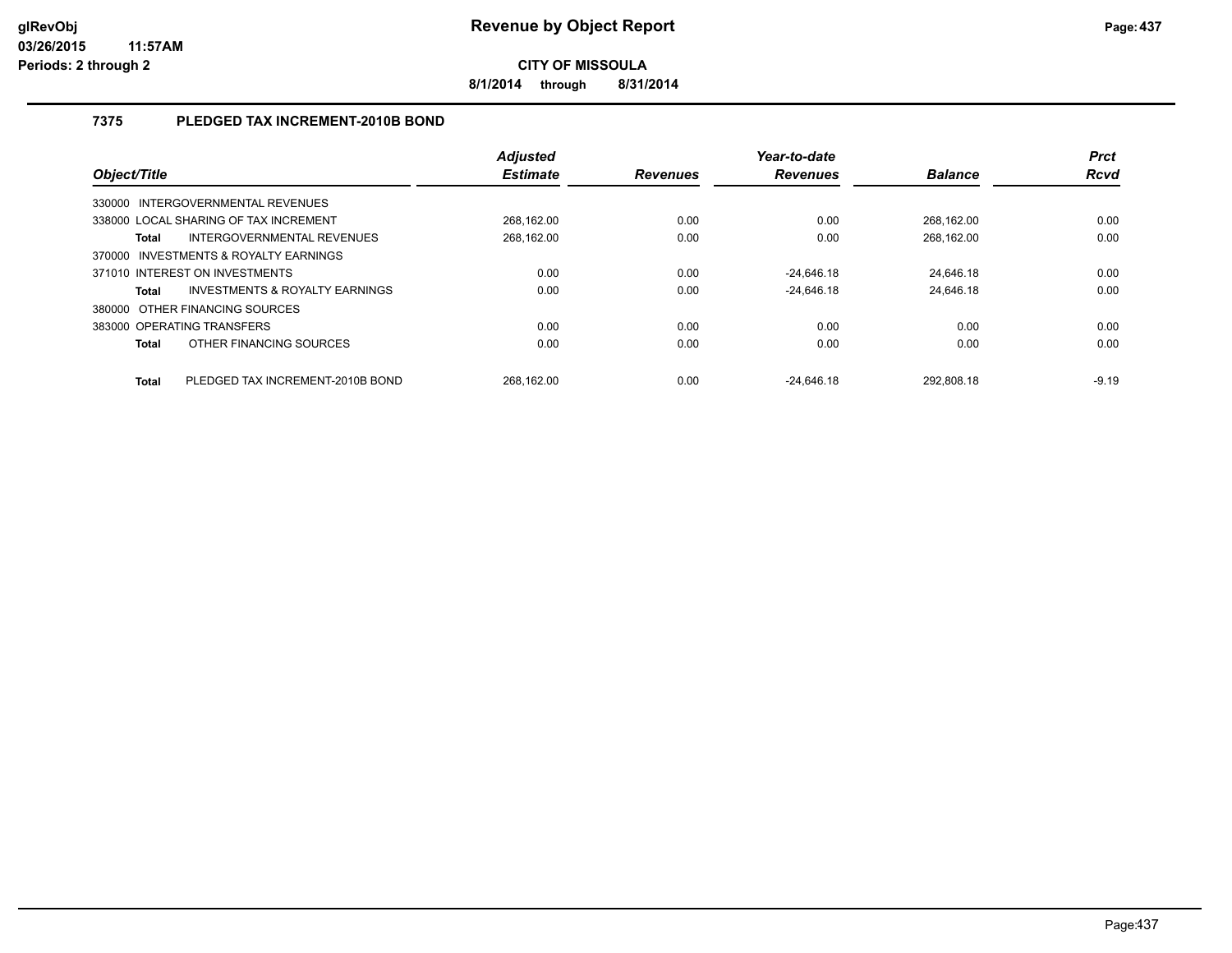**8/1/2014 through 8/31/2014**

# **7376 MPC 2010A BONDS DEBT INTEREST**

#### **7376 MPC 2010A BONDS DEBT INTEREST**

|                      |                                       | <b>Adjusted</b> |                 | Year-to-date    |                | <b>Prct</b> |
|----------------------|---------------------------------------|-----------------|-----------------|-----------------|----------------|-------------|
| Object/Title         |                                       | <b>Estimate</b> | <b>Revenues</b> | <b>Revenues</b> | <b>Balance</b> | <b>Rcvd</b> |
|                      | 370000 INVESTMENTS & ROYALTY EARNINGS |                 |                 |                 |                |             |
|                      | 371010 INTEREST ON INVESTMENTS        | 0.00            | 0.00            | 0.00            | 0.00           | 0.00        |
| Total                | INVESTMENTS & ROYALTY EARNINGS        | 0.00            | 0.00            | 0.00            | 0.00           | 0.00        |
|                      | 380000 OTHER FINANCING SOURCES        |                 |                 |                 |                |             |
| 381009 TRANSFERS IN  |                                       | 0.00            | 0.00            | 0.00            | 0.00           | 0.00        |
| 381010 BOND PROCEEDS |                                       | 0.00            | 0.00            | 0.00            | 0.00           | 0.00        |
|                      | 383000 OPERATING TRANSFERS            | 0.00            | 0.00            | 0.00            | 0.00           | 0.00        |
| Total                | OTHER FINANCING SOURCES               | 0.00            | 0.00            | 0.00            | 0.00           | 0.00        |
| Total                | MPC 2010A BONDS DEBT INTEREST         | 0.00            | 0.00            | 0.00            | 0.00           | 0.00        |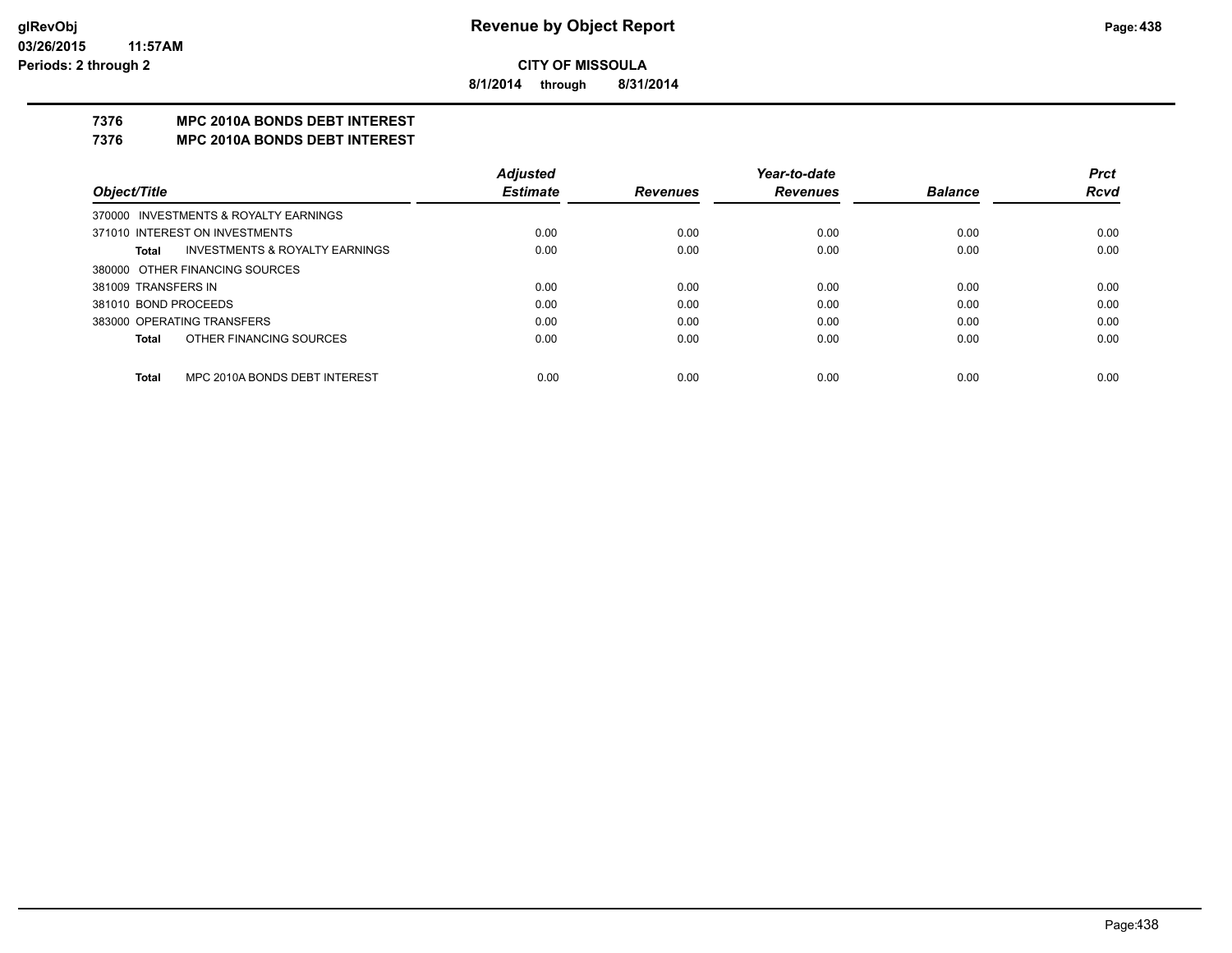**8/1/2014 through 8/31/2014**

# **7376 MPC 2010A BONDS DEBT INTEREST**

|                            |                                           | <b>Adjusted</b> |                 | Year-to-date    |                | <b>Prct</b> |
|----------------------------|-------------------------------------------|-----------------|-----------------|-----------------|----------------|-------------|
| Object/Title               |                                           | <b>Estimate</b> | <b>Revenues</b> | <b>Revenues</b> | <b>Balance</b> | <b>Rcvd</b> |
|                            | 370000 INVESTMENTS & ROYALTY EARNINGS     |                 |                 |                 |                |             |
|                            | 371010 INTEREST ON INVESTMENTS            | 0.00            | 0.00            | 0.00            | 0.00           | 0.00        |
| <b>Total</b>               | <b>INVESTMENTS &amp; ROYALTY EARNINGS</b> | 0.00            | 0.00            | 0.00            | 0.00           | 0.00        |
|                            | 380000 OTHER FINANCING SOURCES            |                 |                 |                 |                |             |
| 381009 TRANSFERS IN        |                                           | 0.00            | 0.00            | 0.00            | 0.00           | 0.00        |
| 381010 BOND PROCEEDS       |                                           | 0.00            | 0.00            | 0.00            | 0.00           | 0.00        |
| 383000 OPERATING TRANSFERS |                                           | 0.00            | 0.00            | 0.00            | 0.00           | 0.00        |
| <b>Total</b>               | OTHER FINANCING SOURCES                   | 0.00            | 0.00            | 0.00            | 0.00           | 0.00        |
| <b>Total</b>               | MPC 2010A BONDS DEBT INTEREST             | 0.00            | 0.00            | 0.00            | 0.00           | 0.00        |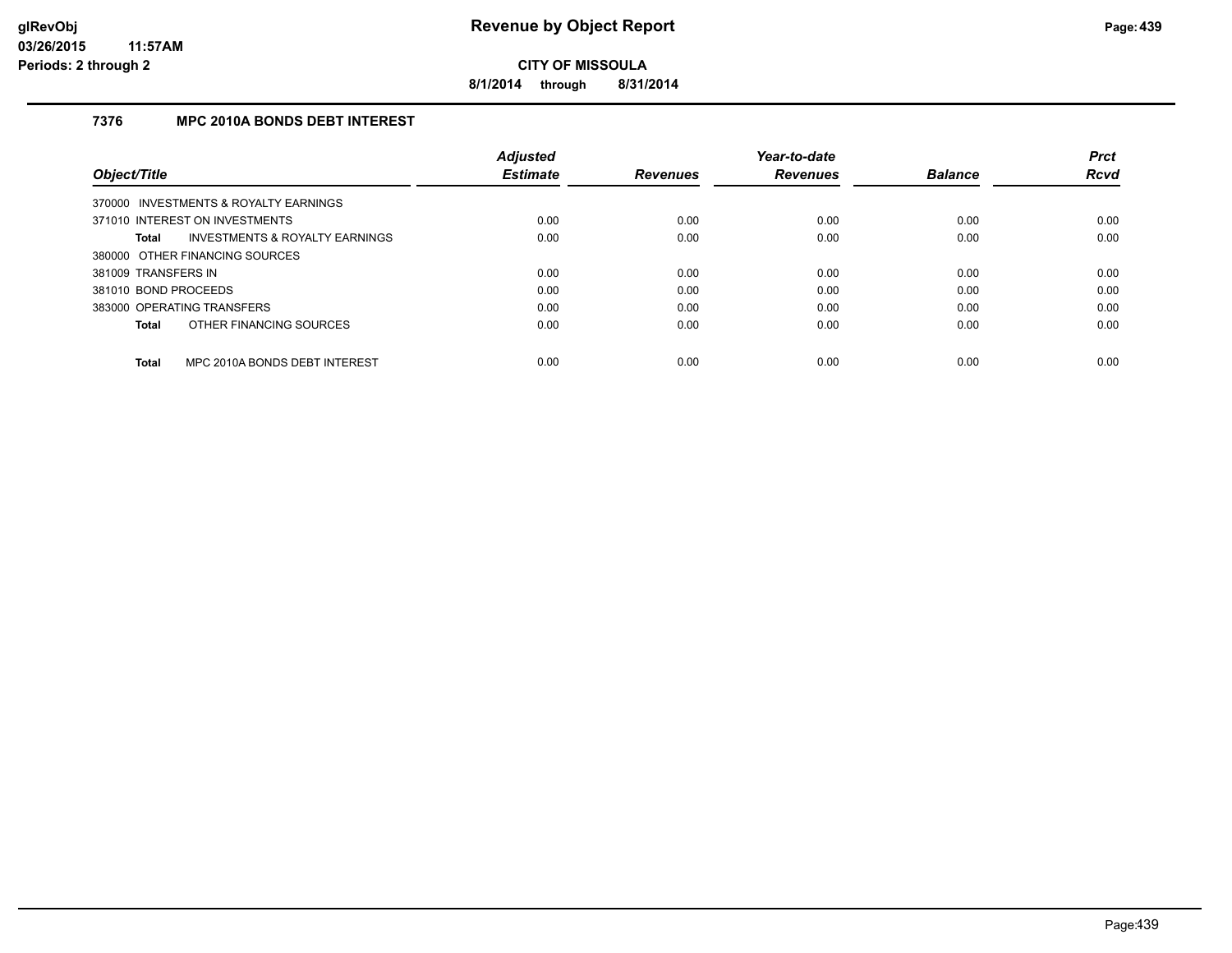**8/1/2014 through 8/31/2014**

# **7377 MPC 2010A BONDS SINKING FUND**

**7377 MPC 2010A BONDS SINKING FUND**

|                                                    | <b>Adjusted</b> |                 | Year-to-date    |                | <b>Prct</b> |
|----------------------------------------------------|-----------------|-----------------|-----------------|----------------|-------------|
| Object/Title                                       | <b>Estimate</b> | <b>Revenues</b> | <b>Revenues</b> | <b>Balance</b> | <b>Rcvd</b> |
| 370000 INVESTMENTS & ROYALTY EARNINGS              |                 |                 |                 |                |             |
| 371010 INTEREST ON INVESTMENTS                     | 0.00            | 0.00            | 0.00            | 0.00           | 0.00        |
| <b>INVESTMENTS &amp; ROYALTY EARNINGS</b><br>Total | 0.00            | 0.00            | 0.00            | 0.00           | 0.00        |
| 380000 OTHER FINANCING SOURCES                     |                 |                 |                 |                |             |
| 381009 TRANSFERS IN                                | 0.00            | 0.00            | 0.00            | 0.00           | 0.00        |
| 381010 BOND PROCEEDS                               | 0.00            | 0.00            | 0.00            | 0.00           | 0.00        |
| 383000 OPERATING TRANSFERS                         | 0.00            | 0.00            | 0.00            | 0.00           | 0.00        |
| OTHER FINANCING SOURCES<br><b>Total</b>            | 0.00            | 0.00            | 0.00            | 0.00           | 0.00        |
|                                                    |                 |                 |                 |                |             |
| MPC 2010A BONDS SINKING FUND<br>Total              | 0.00            | 0.00            | 0.00            | 0.00           | 0.00        |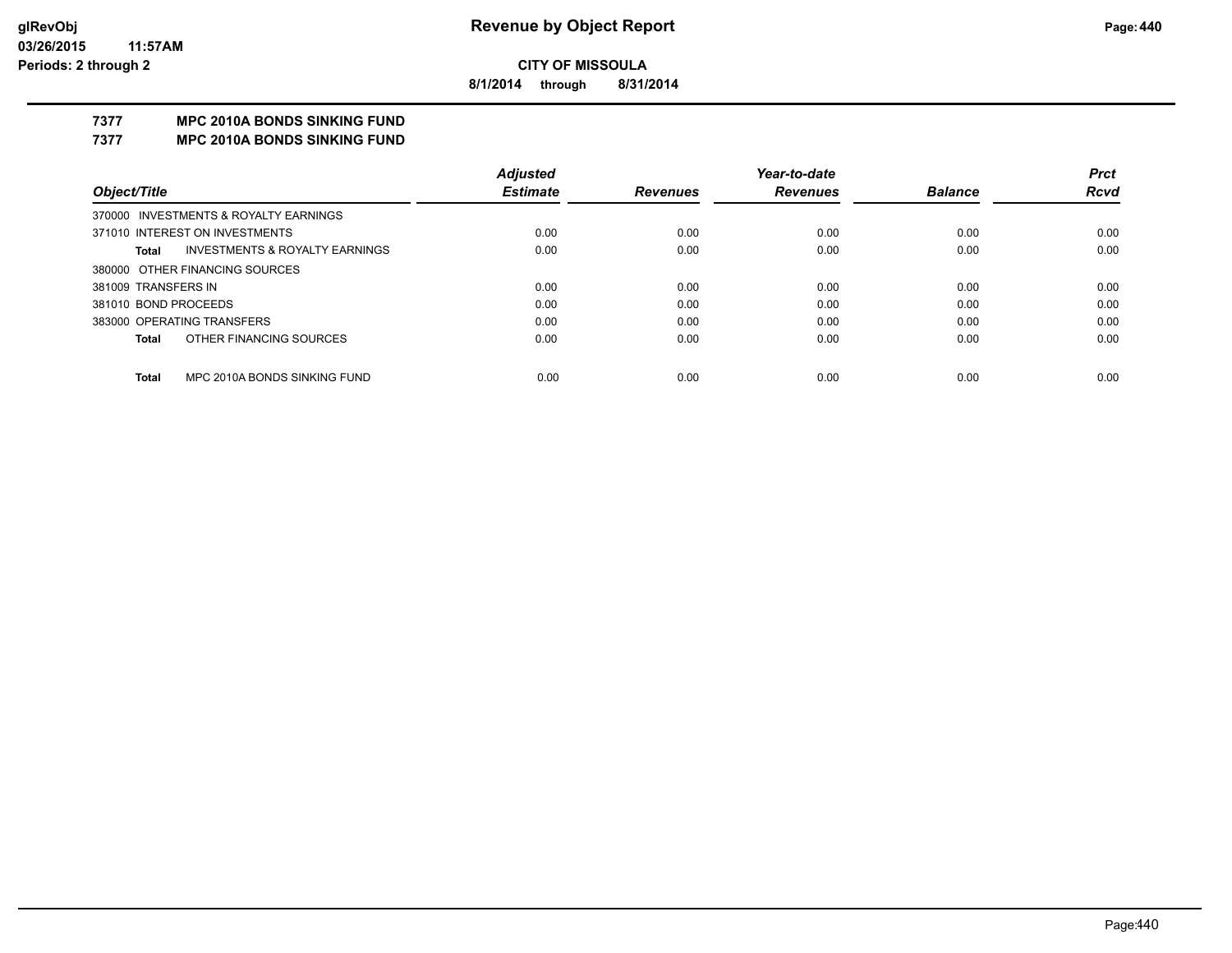**8/1/2014 through 8/31/2014**

# **7377 MPC 2010A BONDS SINKING FUND**

|                                                    | <b>Adiusted</b> |                 | Year-to-date    |                | <b>Prct</b> |
|----------------------------------------------------|-----------------|-----------------|-----------------|----------------|-------------|
| Object/Title                                       | <b>Estimate</b> | <b>Revenues</b> | <b>Revenues</b> | <b>Balance</b> | <b>Rcvd</b> |
| 370000 INVESTMENTS & ROYALTY EARNINGS              |                 |                 |                 |                |             |
| 371010 INTEREST ON INVESTMENTS                     | 0.00            | 0.00            | 0.00            | 0.00           | 0.00        |
| <b>INVESTMENTS &amp; ROYALTY EARNINGS</b><br>Total | 0.00            | 0.00            | 0.00            | 0.00           | 0.00        |
| 380000 OTHER FINANCING SOURCES                     |                 |                 |                 |                |             |
| 381009 TRANSFERS IN                                | 0.00            | 0.00            | 0.00            | 0.00           | 0.00        |
| 381010 BOND PROCEEDS                               | 0.00            | 0.00            | 0.00            | 0.00           | 0.00        |
| 383000 OPERATING TRANSFERS                         | 0.00            | 0.00            | 0.00            | 0.00           | 0.00        |
| OTHER FINANCING SOURCES<br>Total                   | 0.00            | 0.00            | 0.00            | 0.00           | 0.00        |
| MPC 2010A BONDS SINKING FUND<br><b>Total</b>       | 0.00            | 0.00            | 0.00            | 0.00           | 0.00        |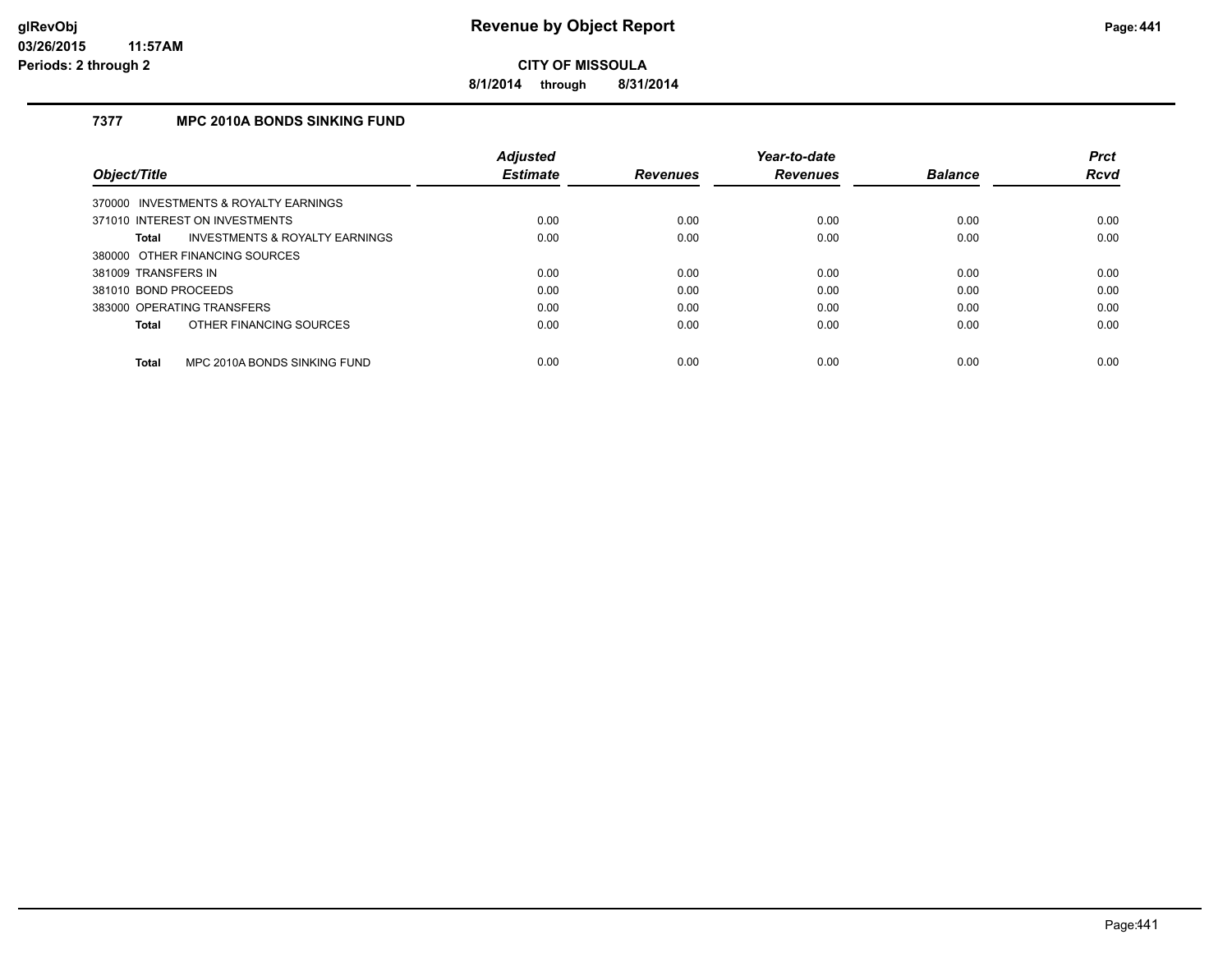**8/1/2014 through 8/31/2014**

#### **7378 MPC 2010A BOND RESERVE**

**7378 MPC 2010A BOND RESERVE**

|                      |                                           | <b>Adjusted</b> |                 | Year-to-date    |                | <b>Prct</b> |
|----------------------|-------------------------------------------|-----------------|-----------------|-----------------|----------------|-------------|
| Object/Title         |                                           | <b>Estimate</b> | <b>Revenues</b> | <b>Revenues</b> | <b>Balance</b> | <b>Rcvd</b> |
|                      | 370000 INVESTMENTS & ROYALTY EARNINGS     |                 |                 |                 |                |             |
|                      | 371010 INTEREST ON INVESTMENTS            | 0.00            | 0.00            | 0.00            | 0.00           | 0.00        |
| Total                | <b>INVESTMENTS &amp; ROYALTY EARNINGS</b> | 0.00            | 0.00            | 0.00            | 0.00           | 0.00        |
|                      | 380000 OTHER FINANCING SOURCES            |                 |                 |                 |                |             |
| 381009 TRANSFERS IN  |                                           | 0.00            | 0.00            | 0.00            | 0.00           | 0.00        |
| 381010 BOND PROCEEDS |                                           | 0.00            | 0.00            | 0.00            | 0.00           | 0.00        |
|                      | 383000 OPERATING TRANSFERS                | 0.00            | 0.00            | 0.00            | 0.00           | 0.00        |
| Total                | OTHER FINANCING SOURCES                   | 0.00            | 0.00            | 0.00            | 0.00           | 0.00        |
|                      |                                           |                 |                 |                 |                |             |
| Total                | MPC 2010A BOND RESERVE                    | 0.00            | 0.00            | 0.00            | 0.00           | 0.00        |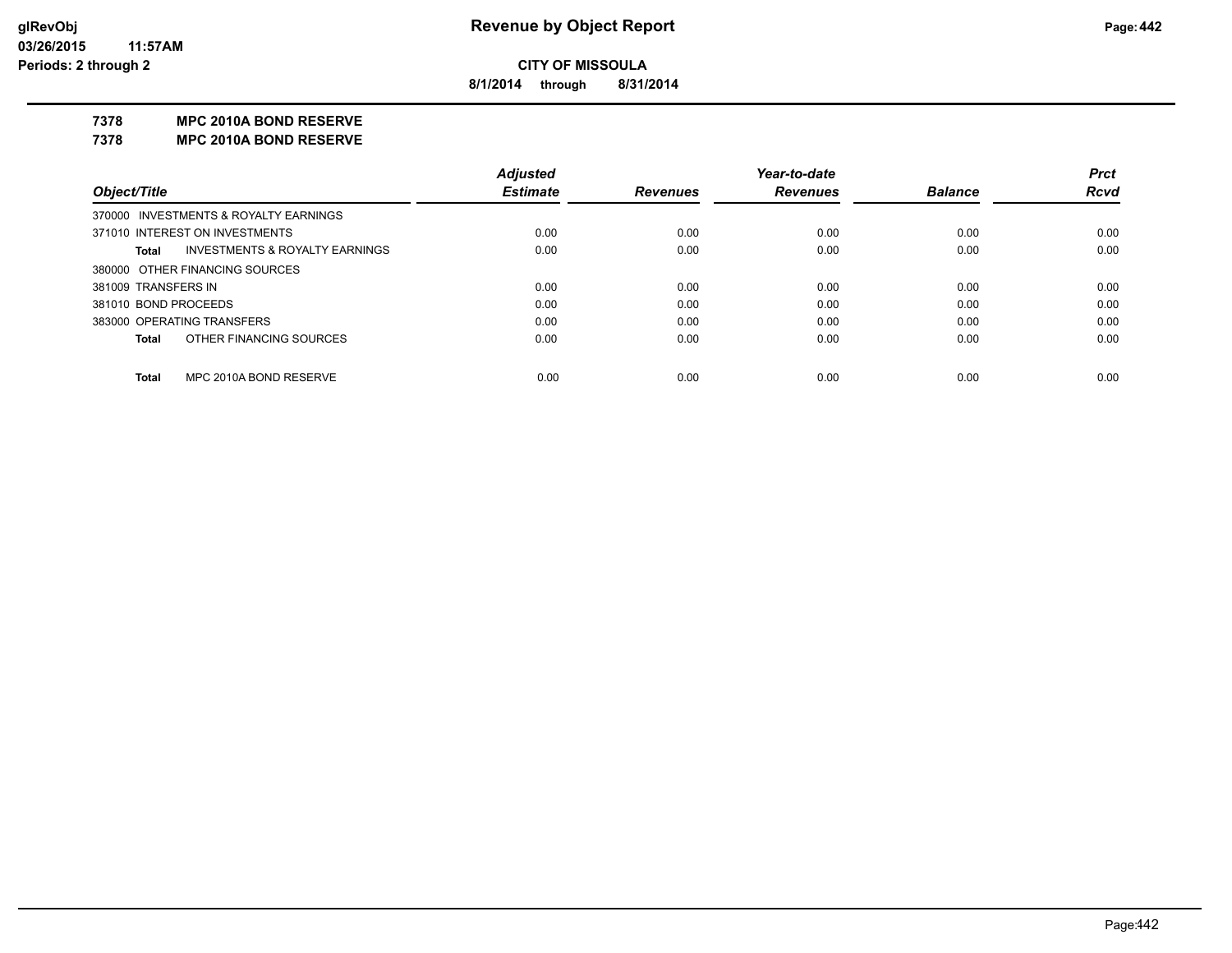**8/1/2014 through 8/31/2014**

# **7378 MPC 2010A BOND RESERVE**

|                                                | <b>Adjusted</b> |                 | Year-to-date    |                | <b>Prct</b> |
|------------------------------------------------|-----------------|-----------------|-----------------|----------------|-------------|
| Object/Title                                   | <b>Estimate</b> | <b>Revenues</b> | <b>Revenues</b> | <b>Balance</b> | <b>Rcvd</b> |
| 370000 INVESTMENTS & ROYALTY EARNINGS          |                 |                 |                 |                |             |
| 371010 INTEREST ON INVESTMENTS                 | 0.00            | 0.00            | 0.00            | 0.00           | 0.00        |
| INVESTMENTS & ROYALTY EARNINGS<br><b>Total</b> | 0.00            | 0.00            | 0.00            | 0.00           | 0.00        |
| 380000 OTHER FINANCING SOURCES                 |                 |                 |                 |                |             |
| 381009 TRANSFERS IN                            | 0.00            | 0.00            | 0.00            | 0.00           | 0.00        |
| 381010 BOND PROCEEDS                           | 0.00            | 0.00            | 0.00            | 0.00           | 0.00        |
| 383000 OPERATING TRANSFERS                     | 0.00            | 0.00            | 0.00            | 0.00           | 0.00        |
| OTHER FINANCING SOURCES<br><b>Total</b>        | 0.00            | 0.00            | 0.00            | 0.00           | 0.00        |
| MPC 2010A BOND RESERVE<br><b>Total</b>         | 0.00            | 0.00            | 0.00            | 0.00           | 0.00        |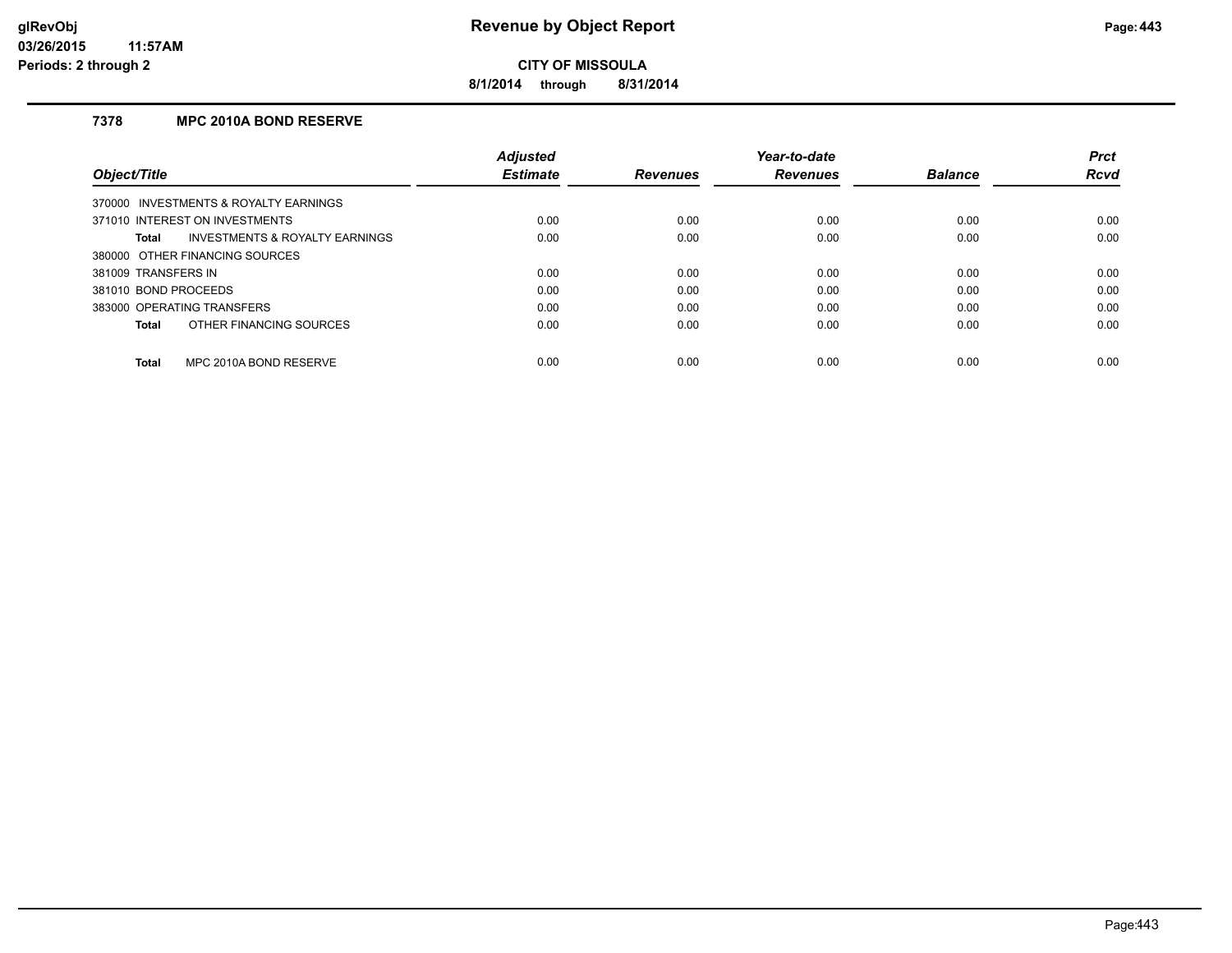**8/1/2014 through 8/31/2014**

# **7379 MPC 2010A BOND CONSTRUCTION**

#### **7379 MPC 2010A BOND CONSTRUCTION**

|                      |                                       | <b>Adjusted</b> |                 | Year-to-date    |                | <b>Prct</b> |
|----------------------|---------------------------------------|-----------------|-----------------|-----------------|----------------|-------------|
| Object/Title         |                                       | <b>Estimate</b> | <b>Revenues</b> | <b>Revenues</b> | <b>Balance</b> | <b>Rcvd</b> |
|                      | 370000 INVESTMENTS & ROYALTY EARNINGS |                 |                 |                 |                |             |
|                      | 371010 INTEREST ON INVESTMENTS        | 0.00            | 0.00            | 0.00            | 0.00           | 0.00        |
| Total                | INVESTMENTS & ROYALTY EARNINGS        | 0.00            | 0.00            | 0.00            | 0.00           | 0.00        |
|                      | 380000 OTHER FINANCING SOURCES        |                 |                 |                 |                |             |
| 381009 TRANSFERS IN  |                                       | 0.00            | 0.00            | 0.00            | 0.00           | 0.00        |
| 381010 BOND PROCEEDS |                                       | 0.00            | 0.00            | 0.00            | 0.00           | 0.00        |
|                      | 383000 OPERATING TRANSFERS            | 0.00            | 0.00            | 0.00            | 0.00           | 0.00        |
| <b>Total</b>         | OTHER FINANCING SOURCES               | 0.00            | 0.00            | 0.00            | 0.00           | 0.00        |
|                      |                                       |                 |                 |                 |                |             |
| <b>Total</b>         | MPC 2010A BOND CONSTRUCTION           | 0.00            | 0.00            | 0.00            | 0.00           | 0.00        |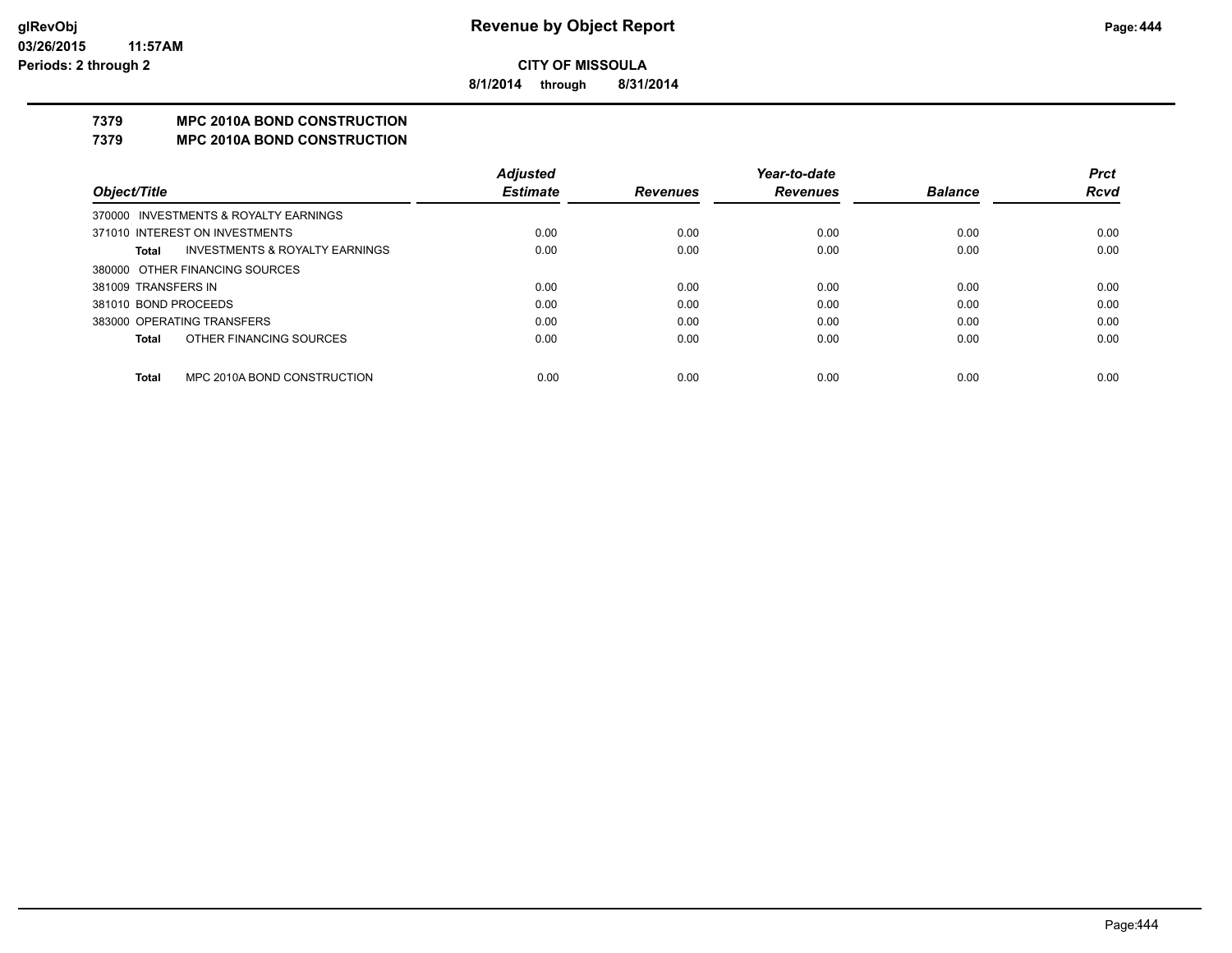**8/1/2014 through 8/31/2014**

# **7379 MPC 2010A BOND CONSTRUCTION**

|                      |                                       | <b>Adjusted</b> |                 | Year-to-date    |                | <b>Prct</b> |
|----------------------|---------------------------------------|-----------------|-----------------|-----------------|----------------|-------------|
| Object/Title         |                                       | <b>Estimate</b> | <b>Revenues</b> | <b>Revenues</b> | <b>Balance</b> | <b>Rcvd</b> |
|                      | 370000 INVESTMENTS & ROYALTY EARNINGS |                 |                 |                 |                |             |
|                      | 371010 INTEREST ON INVESTMENTS        | 0.00            | 0.00            | 0.00            | 0.00           | 0.00        |
| <b>Total</b>         | INVESTMENTS & ROYALTY EARNINGS        | 0.00            | 0.00            | 0.00            | 0.00           | 0.00        |
|                      | 380000 OTHER FINANCING SOURCES        |                 |                 |                 |                |             |
| 381009 TRANSFERS IN  |                                       | 0.00            | 0.00            | 0.00            | 0.00           | 0.00        |
| 381010 BOND PROCEEDS |                                       | 0.00            | 0.00            | 0.00            | 0.00           | 0.00        |
|                      | 383000 OPERATING TRANSFERS            | 0.00            | 0.00            | 0.00            | 0.00           | 0.00        |
| Total                | OTHER FINANCING SOURCES               | 0.00            | 0.00            | 0.00            | 0.00           | 0.00        |
| <b>Total</b>         | MPC 2010A BOND CONSTRUCTION           | 0.00            | 0.00            | 0.00            | 0.00           | 0.00        |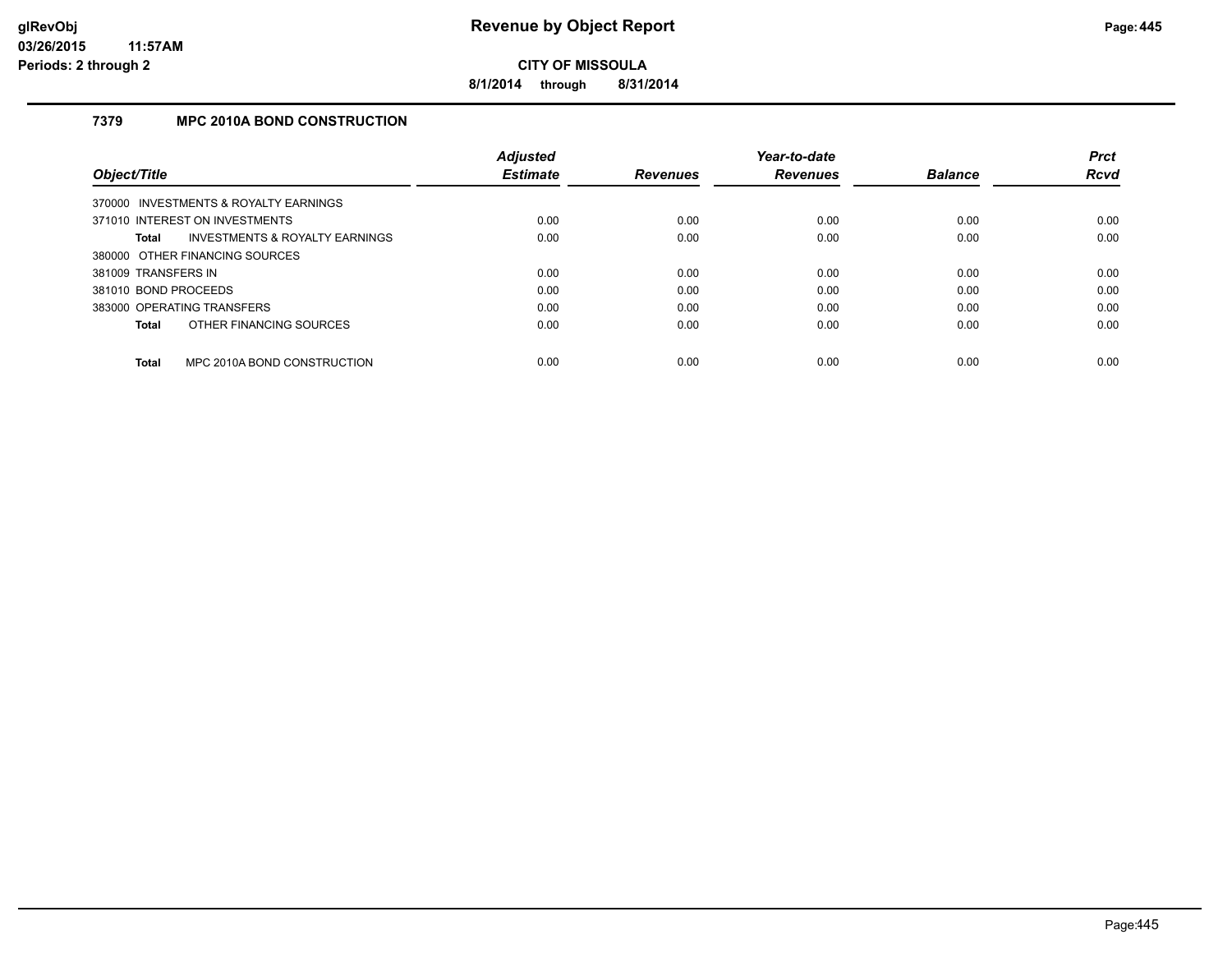**8/1/2014 through 8/31/2014**

# **7380 BUSINESS IMPROVEMENT DISTRICT**

#### **7380 BUSINESS IMPROVEMENT DISTRICT**

|                                                     | <b>Adjusted</b> |                 | Year-to-date    |                | <b>Prct</b> |
|-----------------------------------------------------|-----------------|-----------------|-----------------|----------------|-------------|
| Object/Title                                        | <b>Estimate</b> | <b>Revenues</b> | <b>Revenues</b> | <b>Balance</b> | Rcvd        |
| TAXES/ASSESSMENTS<br>310000                         |                 |                 |                 |                |             |
| 311011 TAX INCREMENT                                | 364,322.00      | 10,782.16       | 10,782.16       | 353,539.84     | 2.96        |
| <b>PENALTIES &amp; INTEREST</b><br>312001           | 0.00            | 386.14          | 386.14          | $-386.14$      | 0.00        |
| <b>TAXES/ASSESSMENTS</b><br>Total                   | 364,322.00      | 11,168.30       | 11,168.30       | 353,153.70     | 3.07        |
| <b>CHARGES FOR SERVICES</b><br>340000               |                 |                 |                 |                |             |
| <b>GARBAGE COLLECTION SERVICES</b><br>343041        | 5,000.00        | 1,953.17        | 3,906.34        | 1,093.66       | 78.13       |
| <b>CHARGES FOR SERVICES</b><br><b>Total</b>         | 5,000.00        | 1,953.17        | 3,906.34        | 1,093.66       | 78.13       |
| <b>MISCELLANEOUS REVENUES</b><br>360000             |                 |                 |                 |                |             |
| 363010 LIGHTING ASSESSMENTS                         | 0.00            | 0.00            | 0.00            | 0.00           | 0.00        |
| 363020 PROPERTY ASSESSMENTS                         | 0.00            | 0.00            | 0.00            | 0.00           | 0.00        |
| MISCELLANEOUS REVENUES<br>Total                     | 0.00            | 0.00            | 0.00            | 0.00           | 0.00        |
| <b>INVESTMENTS &amp; ROYALTY EARNINGS</b><br>370000 |                 |                 |                 |                |             |
| 371010 INTEREST ON INVESTMENTS                      | 0.00            | 0.00            | 0.00            | 0.00           | 0.00        |
| 371020 GAIN/LOSS IN MARKET VALUE OF INVESTMENTS     | 0.00            | 0.00            | 0.00            | 0.00           | 0.00        |
| <b>INVESTMENTS &amp; ROYALTY EARNINGS</b><br>Total  | 0.00            | 0.00            | 0.00            | 0.00           | 0.00        |
| <b>BUSINESS IMPROVEMENT DISTRICT</b><br>Total       | 369,322.00      | 13,121.47       | 15,074.64       | 354,247.36     | 4.08        |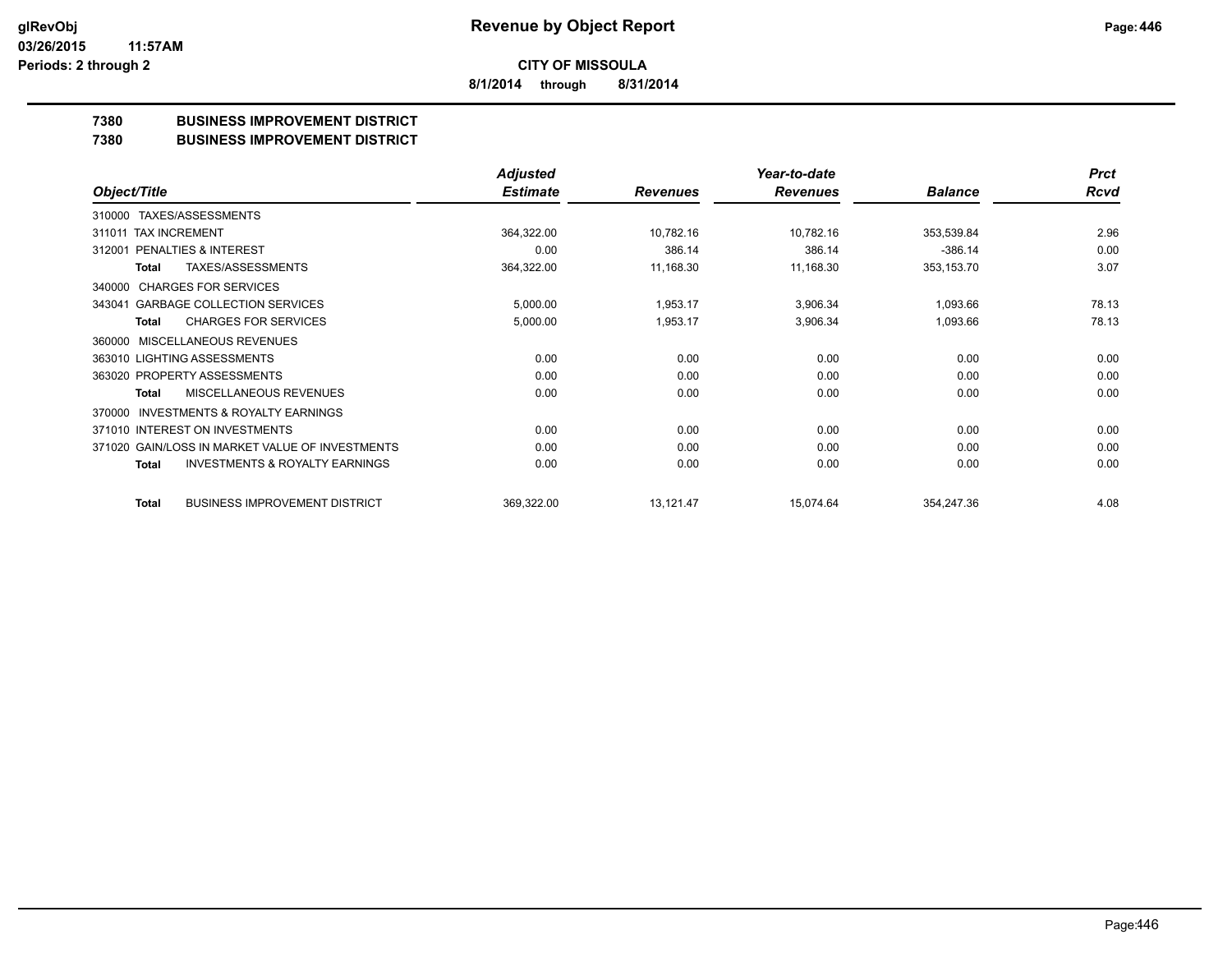**8/1/2014 through 8/31/2014**

# **7380 BUSINESS IMPROVEMENT DISTRICT**

|                                                           | <b>Adjusted</b> |                 | Year-to-date    |                | <b>Prct</b> |
|-----------------------------------------------------------|-----------------|-----------------|-----------------|----------------|-------------|
| Object/Title                                              | <b>Estimate</b> | <b>Revenues</b> | <b>Revenues</b> | <b>Balance</b> | <b>Rcvd</b> |
| 310000 TAXES/ASSESSMENTS                                  |                 |                 |                 |                |             |
| 311011 TAX INCREMENT                                      | 364,322.00      | 10,782.16       | 10,782.16       | 353,539.84     | 2.96        |
| <b>PENALTIES &amp; INTEREST</b><br>312001                 | 0.00            | 386.14          | 386.14          | $-386.14$      | 0.00        |
| TAXES/ASSESSMENTS<br><b>Total</b>                         | 364,322.00      | 11,168.30       | 11,168.30       | 353,153.70     | 3.07        |
| 340000 CHARGES FOR SERVICES                               |                 |                 |                 |                |             |
| 343041 GARBAGE COLLECTION SERVICES                        | 5,000.00        | 1,953.17        | 3,906.34        | 1,093.66       | 78.13       |
| <b>CHARGES FOR SERVICES</b><br><b>Total</b>               | 5,000.00        | 1,953.17        | 3,906.34        | 1,093.66       | 78.13       |
| <b>MISCELLANEOUS REVENUES</b><br>360000                   |                 |                 |                 |                |             |
| 363010 LIGHTING ASSESSMENTS                               | 0.00            | 0.00            | 0.00            | 0.00           | 0.00        |
| 363020 PROPERTY ASSESSMENTS                               | 0.00            | 0.00            | 0.00            | 0.00           | 0.00        |
| <b>MISCELLANEOUS REVENUES</b><br>Total                    | 0.00            | 0.00            | 0.00            | 0.00           | 0.00        |
| <b>INVESTMENTS &amp; ROYALTY EARNINGS</b><br>370000       |                 |                 |                 |                |             |
| 371010 INTEREST ON INVESTMENTS                            | 0.00            | 0.00            | 0.00            | 0.00           | 0.00        |
| 371020 GAIN/LOSS IN MARKET VALUE OF INVESTMENT            | 0.00            | 0.00            | 0.00            | 0.00           | 0.00        |
| <b>INVESTMENTS &amp; ROYALTY EARNINGS</b><br><b>Total</b> | 0.00            | 0.00            | 0.00            | 0.00           | 0.00        |
| <b>BUSINESS IMPROVEMENT DISTRICT</b><br><b>Total</b>      | 369,322.00      | 13,121.47       | 15,074.64       | 354,247.36     | 4.08        |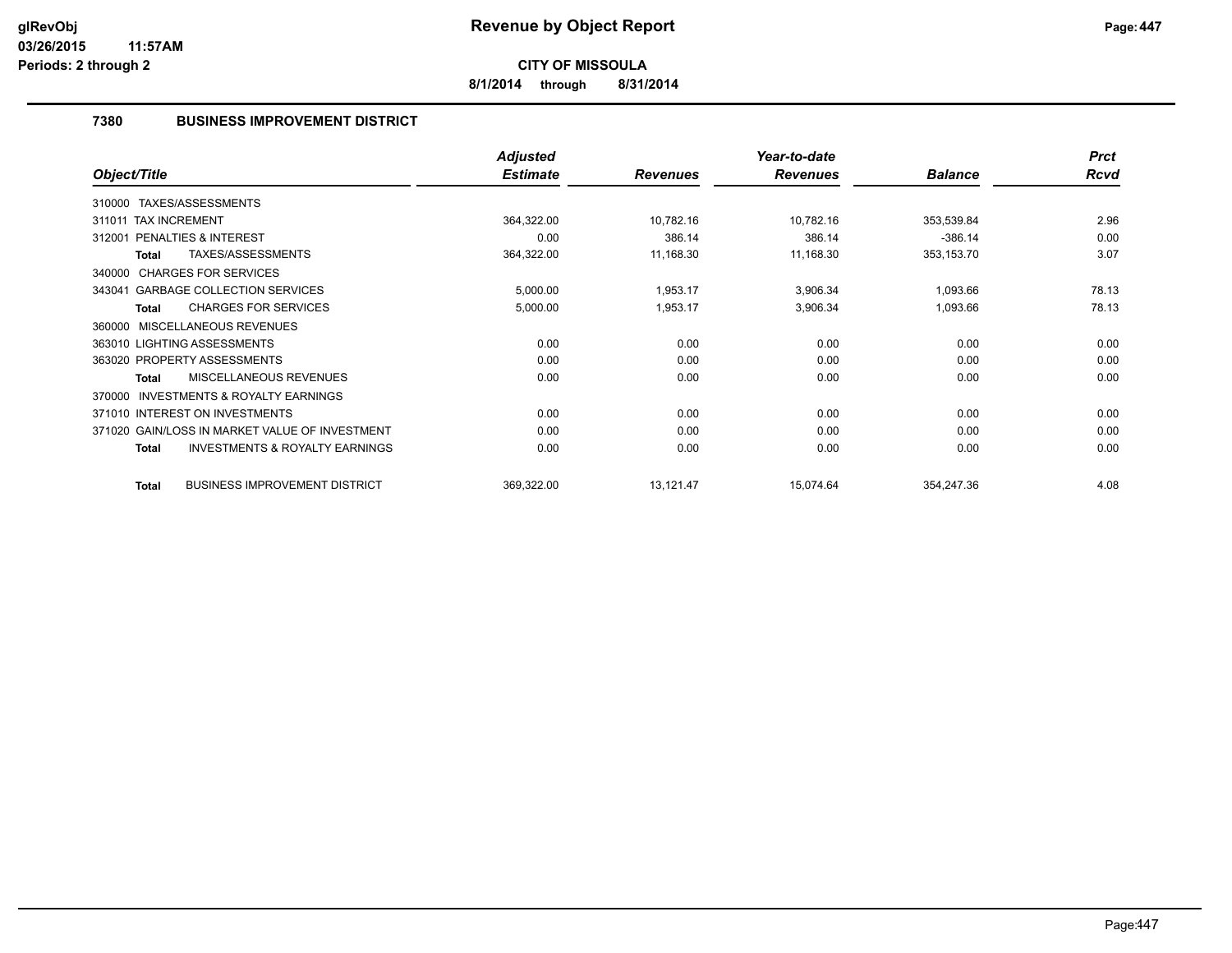**8/1/2014 through 8/31/2014**

#### **7381 TOURISM BUSINESS IMPROVEMENT DISTRICT 7381 TOURISM BUSINESS IMPROVEMENT DISTRICT**

|                                                    | <b>Adjusted</b> |                 | Year-to-date    |                | <b>Prct</b> |
|----------------------------------------------------|-----------------|-----------------|-----------------|----------------|-------------|
| Object/Title                                       | <b>Estimate</b> | <b>Revenues</b> | <b>Revenues</b> | <b>Balance</b> | <b>Rcvd</b> |
| 310000 TAXES/ASSESSMENTS                           |                 |                 |                 |                |             |
| 314100 TBID REVENUE                                | 620,494.00      | $-21,550.00$    | 0.00            | 620,494.00     | 0.00        |
| TAXES/ASSESSMENTS<br>Total                         | 620,494.00      | $-21,550.00$    | 0.00            | 620,494.00     | 0.00        |
| 370000 INVESTMENTS & ROYALTY EARNINGS              |                 |                 |                 |                |             |
| 371010 INTEREST ON INVESTMENTS                     | 0.00            | 0.00            | 0.00            | 0.00           | 0.00        |
| <b>INVESTMENTS &amp; ROYALTY EARNINGS</b><br>Total | 0.00            | 0.00            | 0.00            | 0.00           | 0.00        |
|                                                    |                 |                 |                 |                |             |
| TOURISM BUSINESS IMPROVEMENT DISTRI<br>Total       | 620.494.00      | $-21.550.00$    | 0.00            | 620.494.00     | 0.00        |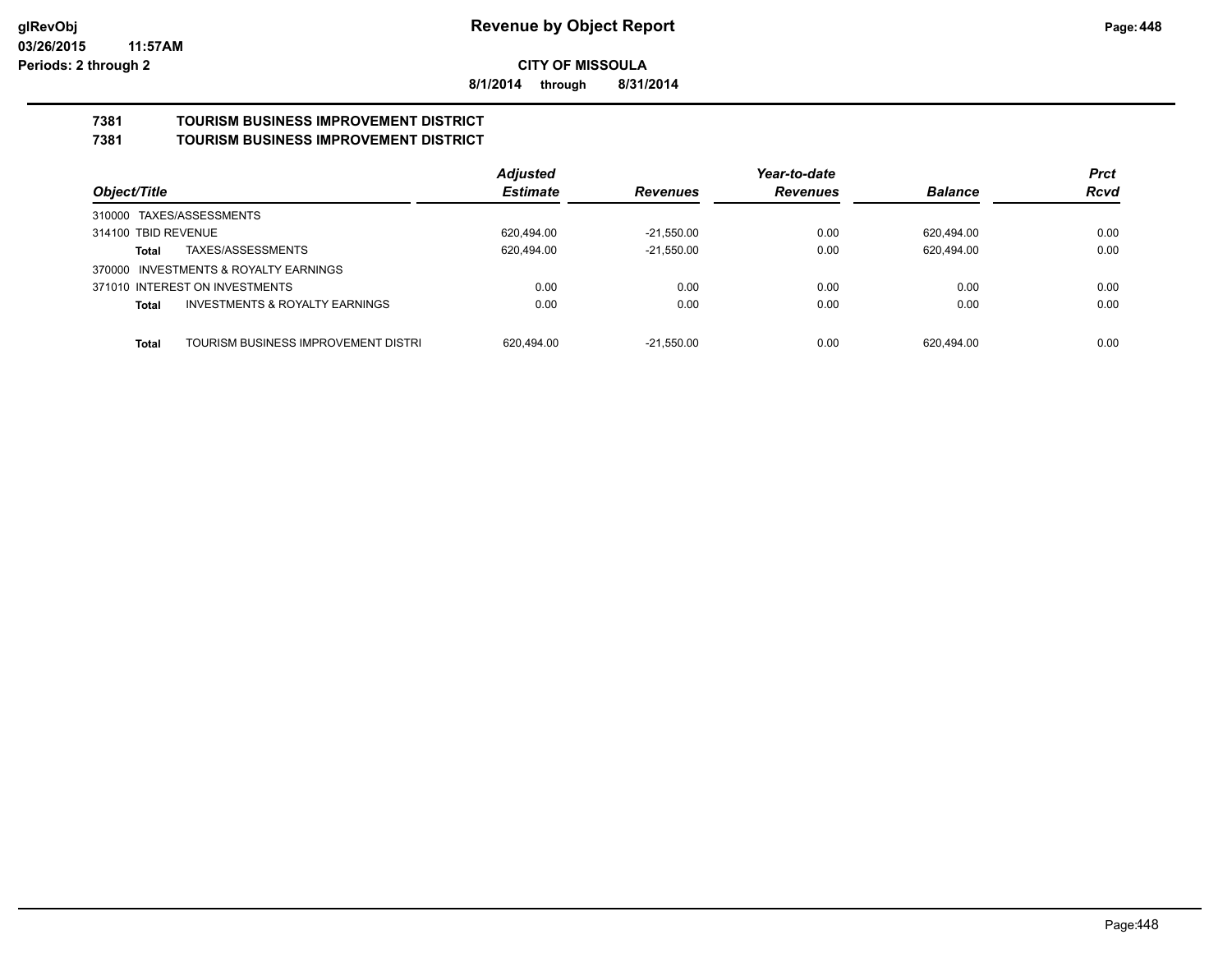**8/1/2014 through 8/31/2014**

# **7381 TOURISM BUSINESS IMPROVEMENT DISTRICT**

| Object/Title        |                                       | <b>Adjusted</b><br><b>Estimate</b> | <b>Revenues</b> | Year-to-date<br><b>Revenues</b> | <b>Balance</b> | <b>Prct</b><br><b>Rcvd</b> |
|---------------------|---------------------------------------|------------------------------------|-----------------|---------------------------------|----------------|----------------------------|
|                     | 310000 TAXES/ASSESSMENTS              |                                    |                 |                                 |                |                            |
| 314100 TBID REVENUE |                                       | 620.494.00                         | $-21.550.00$    | 0.00                            | 620.494.00     | 0.00                       |
| <b>Total</b>        | TAXES/ASSESSMENTS                     | 620,494.00                         | $-21,550.00$    | 0.00                            | 620.494.00     | 0.00                       |
|                     | 370000 INVESTMENTS & ROYALTY EARNINGS |                                    |                 |                                 |                |                            |
|                     | 371010 INTEREST ON INVESTMENTS        | 0.00                               | 0.00            | 0.00                            | 0.00           | 0.00                       |
| <b>Total</b>        | INVESTMENTS & ROYALTY EARNINGS        | 0.00                               | 0.00            | 0.00                            | 0.00           | 0.00                       |
| <b>Total</b>        | TOURISM BUSINESS IMPROVEMENT DISTR    | 620.494.00                         | $-21.550.00$    | 0.00                            | 620.494.00     | 0.00                       |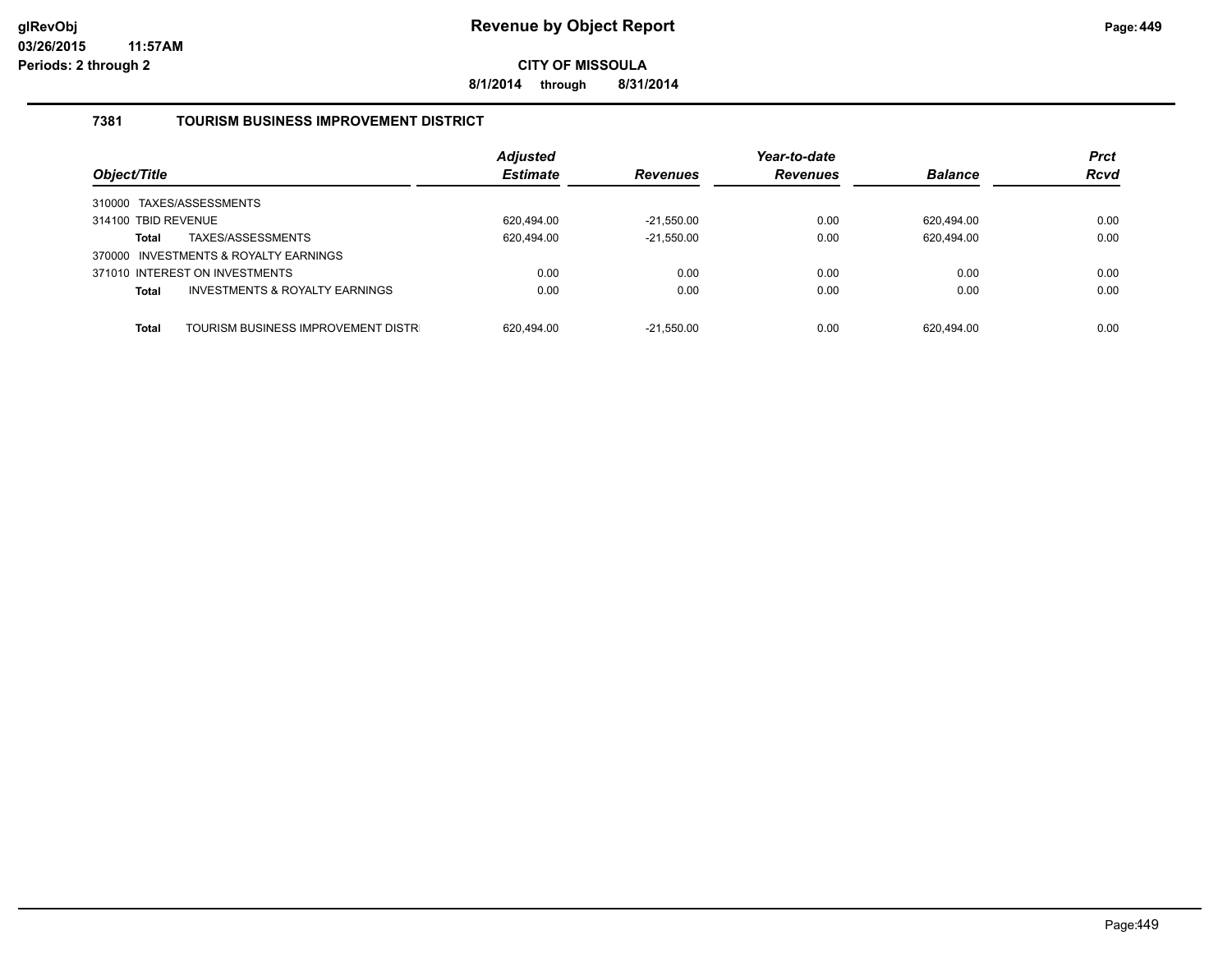**8/1/2014 through 8/31/2014**

# **7382 5.75M TIF RESERVE**

**7382 5.75M TIF RESERVE**

|                                         | <b>Adjusted</b> |                 | Year-to-date    |                | <b>Prct</b> |
|-----------------------------------------|-----------------|-----------------|-----------------|----------------|-------------|
| Object/Title                            | <b>Estimate</b> | <b>Revenues</b> | <b>Revenues</b> | <b>Balance</b> | <b>Rcvd</b> |
| 370000 INVESTMENTS & ROYALTY EARNINGS   |                 |                 |                 |                |             |
| 371010 INTEREST ON INVESTMENTS          | 0.00            | 0.00            | 0.00            | 0.00           | 0.00        |
| INVESTMENTS & ROYALTY EARNINGS<br>Total | 0.00            | 0.00            | 0.00            | 0.00           | 0.00        |
| 380000 OTHER FINANCING SOURCES          |                 |                 |                 |                |             |
| 381025 BOND PROCEEDS                    | 0.00            | 0.00            | 0.00            | 0.00           | 0.00        |
| 383014 TRANS FR MRA                     | 0.00            | 0.00            | 0.00            | 0.00           | 0.00        |
| 383040 TRANSFER FROM CITY GRANTS        | 0.00            | 0.00            | 0.00            | 0.00           | 0.00        |
| OTHER FINANCING SOURCES<br>Total        | 0.00            | 0.00            | 0.00            | 0.00           | 0.00        |
|                                         |                 |                 |                 |                |             |
| 5.75M TIF RESERVE<br>Total              | 0.00            | 0.00            | 0.00            | 0.00           | 0.00        |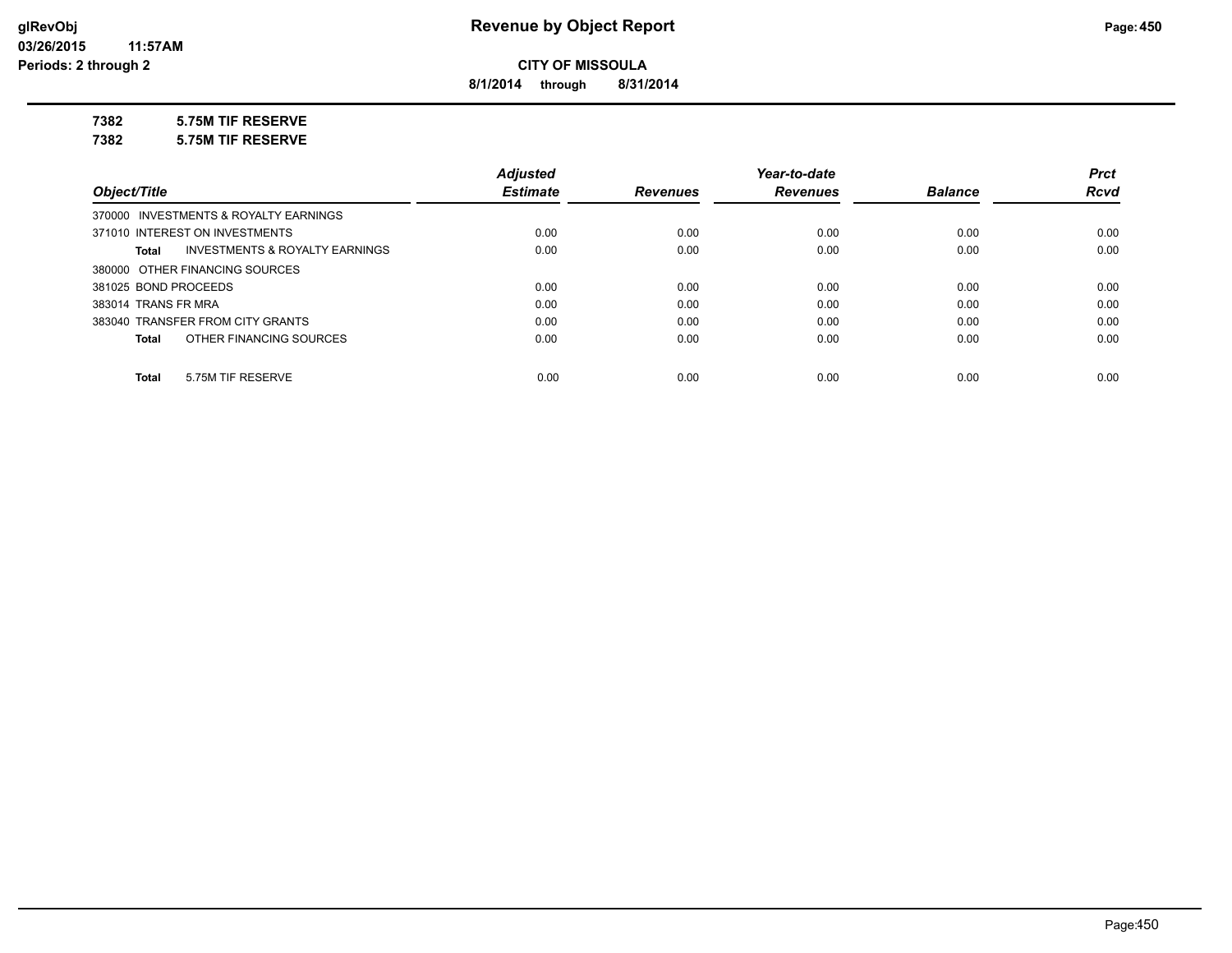**8/1/2014 through 8/31/2014**

#### **7382 5.75M TIF RESERVE**

|                                                    | <b>Adiusted</b> |                 | Year-to-date    |                | <b>Prct</b> |
|----------------------------------------------------|-----------------|-----------------|-----------------|----------------|-------------|
| Object/Title                                       | <b>Estimate</b> | <b>Revenues</b> | <b>Revenues</b> | <b>Balance</b> | <b>Rcvd</b> |
| 370000 INVESTMENTS & ROYALTY EARNINGS              |                 |                 |                 |                |             |
| 371010 INTEREST ON INVESTMENTS                     | 0.00            | 0.00            | 0.00            | 0.00           | 0.00        |
| <b>INVESTMENTS &amp; ROYALTY EARNINGS</b><br>Total | 0.00            | 0.00            | 0.00            | 0.00           | 0.00        |
| 380000 OTHER FINANCING SOURCES                     |                 |                 |                 |                |             |
| 381025 BOND PROCEEDS                               | 0.00            | 0.00            | 0.00            | 0.00           | 0.00        |
| 383014 TRANS FR MRA                                | 0.00            | 0.00            | 0.00            | 0.00           | 0.00        |
| 383040 TRANSFER FROM CITY GRANTS                   | 0.00            | 0.00            | 0.00            | 0.00           | 0.00        |
| OTHER FINANCING SOURCES<br>Total                   | 0.00            | 0.00            | 0.00            | 0.00           | 0.00        |
|                                                    |                 |                 |                 |                |             |
| 5.75M TIF RESERVE<br><b>Total</b>                  | 0.00            | 0.00            | 0.00            | 0.00           | 0.00        |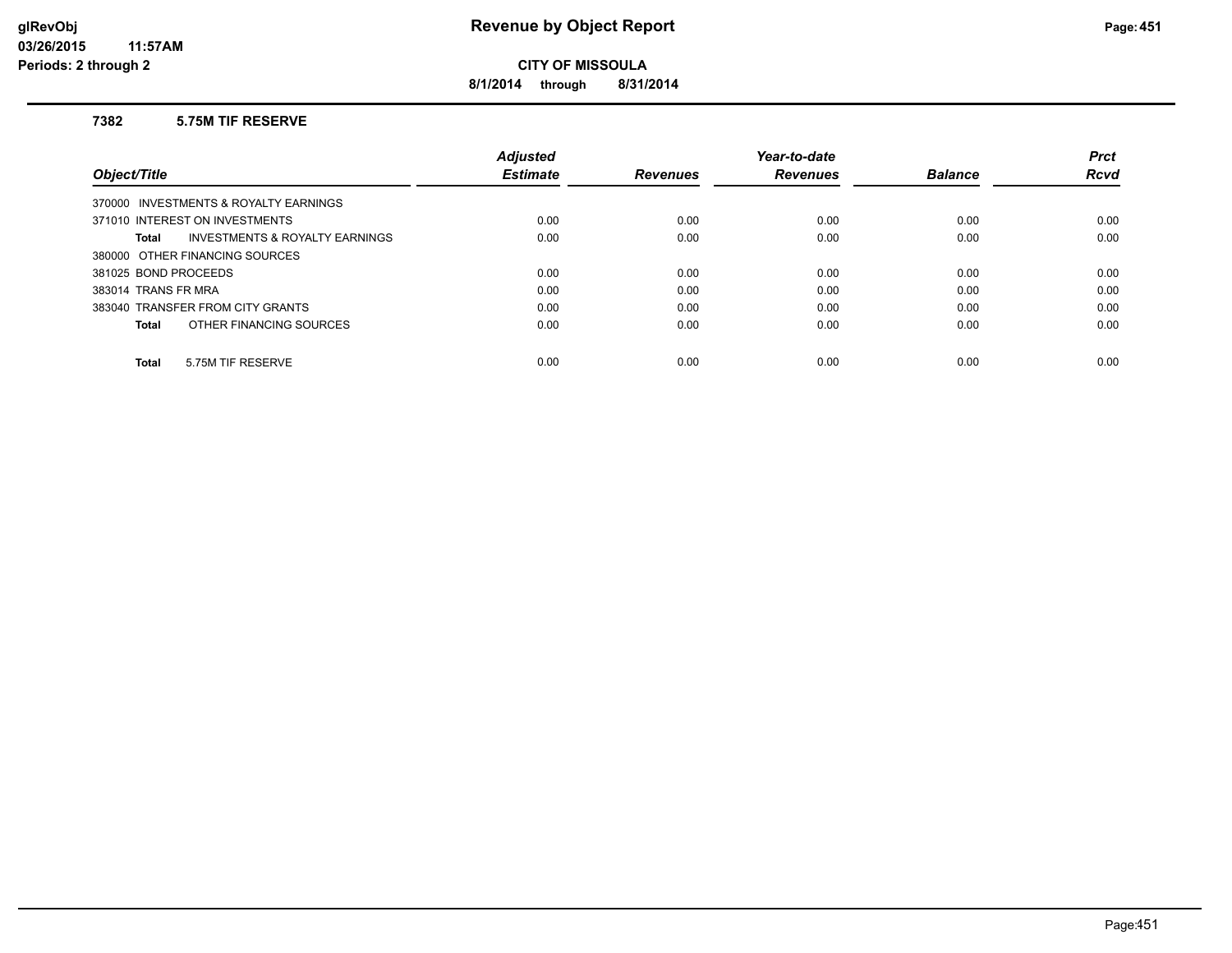**8/1/2014 through 8/31/2014**

**7383 RIVERFRONT TRIANGLE URD**

**7383 RIVERFRONT TRIANGLE URD**

|                                            | <b>Adjusted</b> |                 | Year-to-date    |                | <b>Prct</b> |
|--------------------------------------------|-----------------|-----------------|-----------------|----------------|-------------|
| Object/Title                               | <b>Estimate</b> | <b>Revenues</b> | <b>Revenues</b> | <b>Balance</b> | <b>Rcvd</b> |
| 310000 TAXES/ASSESSMENTS                   |                 |                 |                 |                |             |
| 311011 TAX INCREMENT                       | 0.00            | 0.00            | 0.00            | 0.00           | 0.00        |
| 312001 PENALTIES & INTEREST                | 0.00            | 0.00            | 0.00            | 0.00           | 0.00        |
| TAXES/ASSESSMENTS<br>Total                 | 0.00            | 0.00            | 0.00            | 0.00           | 0.00        |
| 330000 INTERGOVERNMENTAL REVENUES          |                 |                 |                 |                |             |
| 335210 PERSONAL PROPERTY TAX REIMBURSEMENT | 4.494.00        | 0.00            | 0.00            | 4.494.00       | 0.00        |
| INTERGOVERNMENTAL REVENUES<br>Total        | 4,494.00        | 0.00            | 0.00            | 4,494.00       | 0.00        |
| 370000 INVESTMENTS & ROYALTY EARNINGS      |                 |                 |                 |                |             |
| 371010 INTEREST ON INVESTMENTS             | 0.00            | 0.00            | 0.00            | 0.00           | 0.00        |
| INVESTMENTS & ROYALTY EARNINGS<br>Total    | 0.00            | 0.00            | 0.00            | 0.00           | 0.00        |
| RIVERFRONT TRIANGLE URD<br>Total           | 4.494.00        | 0.00            | 0.00            | 4.494.00       | 0.00        |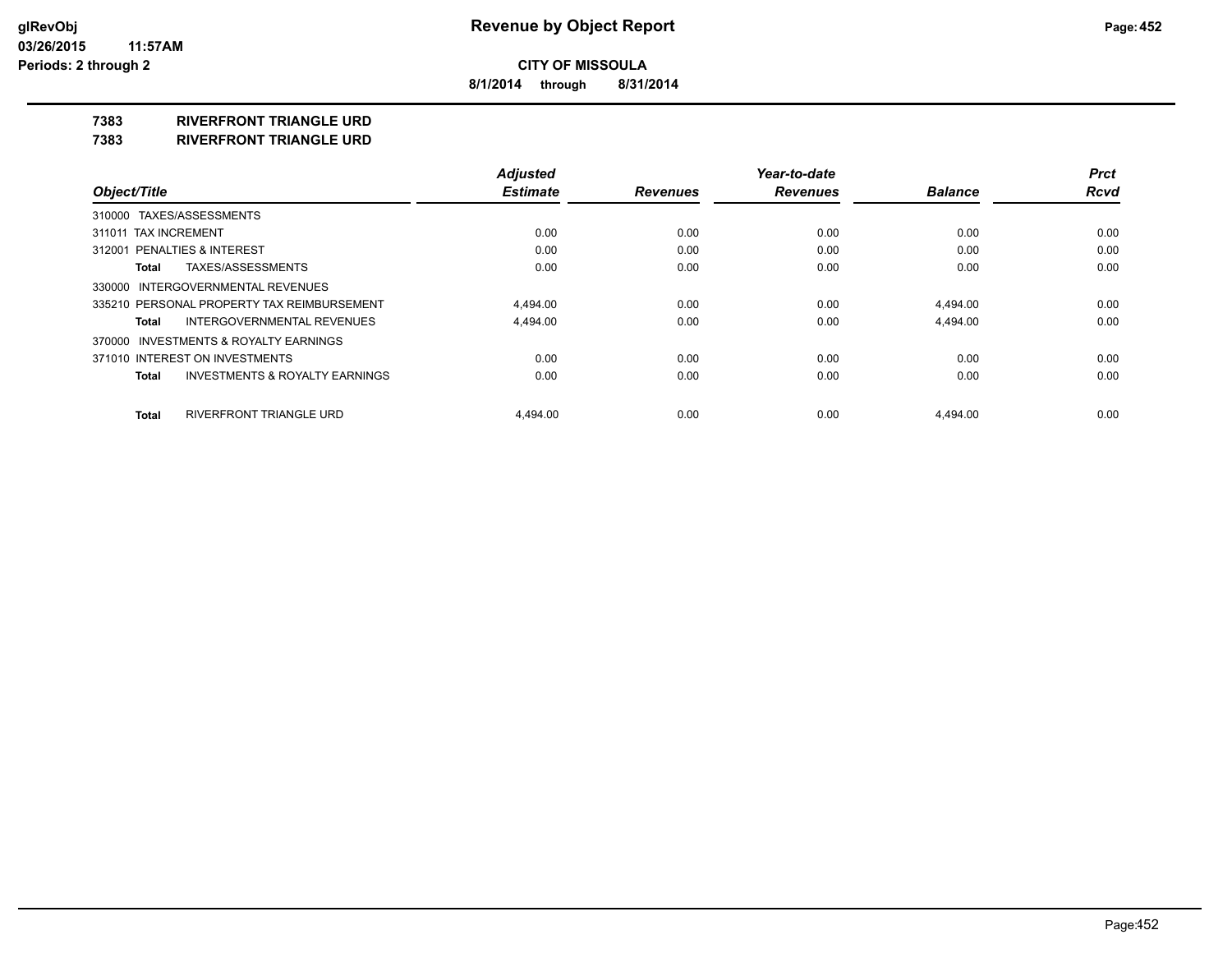**8/1/2014 through 8/31/2014**

# **7383 RIVERFRONT TRIANGLE URD**

|                                                    | <b>Adjusted</b> |                 | Year-to-date    |                | <b>Prct</b> |
|----------------------------------------------------|-----------------|-----------------|-----------------|----------------|-------------|
| Object/Title                                       | <b>Estimate</b> | <b>Revenues</b> | <b>Revenues</b> | <b>Balance</b> | <b>Rcvd</b> |
| 310000 TAXES/ASSESSMENTS                           |                 |                 |                 |                |             |
| 311011 TAX INCREMENT                               | 0.00            | 0.00            | 0.00            | 0.00           | 0.00        |
| PENALTIES & INTEREST<br>312001                     | 0.00            | 0.00            | 0.00            | 0.00           | 0.00        |
| TAXES/ASSESSMENTS<br>Total                         | 0.00            | 0.00            | 0.00            | 0.00           | 0.00        |
| INTERGOVERNMENTAL REVENUES<br>330000               |                 |                 |                 |                |             |
| 335210 PERSONAL PROPERTY TAX REIMBURSEMENT         | 4.494.00        | 0.00            | 0.00            | 4.494.00       | 0.00        |
| INTERGOVERNMENTAL REVENUES<br>Total                | 4,494.00        | 0.00            | 0.00            | 4,494.00       | 0.00        |
| 370000 INVESTMENTS & ROYALTY EARNINGS              |                 |                 |                 |                |             |
| 371010 INTEREST ON INVESTMENTS                     | 0.00            | 0.00            | 0.00            | 0.00           | 0.00        |
| <b>INVESTMENTS &amp; ROYALTY EARNINGS</b><br>Total | 0.00            | 0.00            | 0.00            | 0.00           | 0.00        |
|                                                    |                 |                 |                 |                |             |
| <b>RIVERFRONT TRIANGLE URD</b><br><b>Total</b>     | 4.494.00        | 0.00            | 0.00            | 4.494.00       | 0.00        |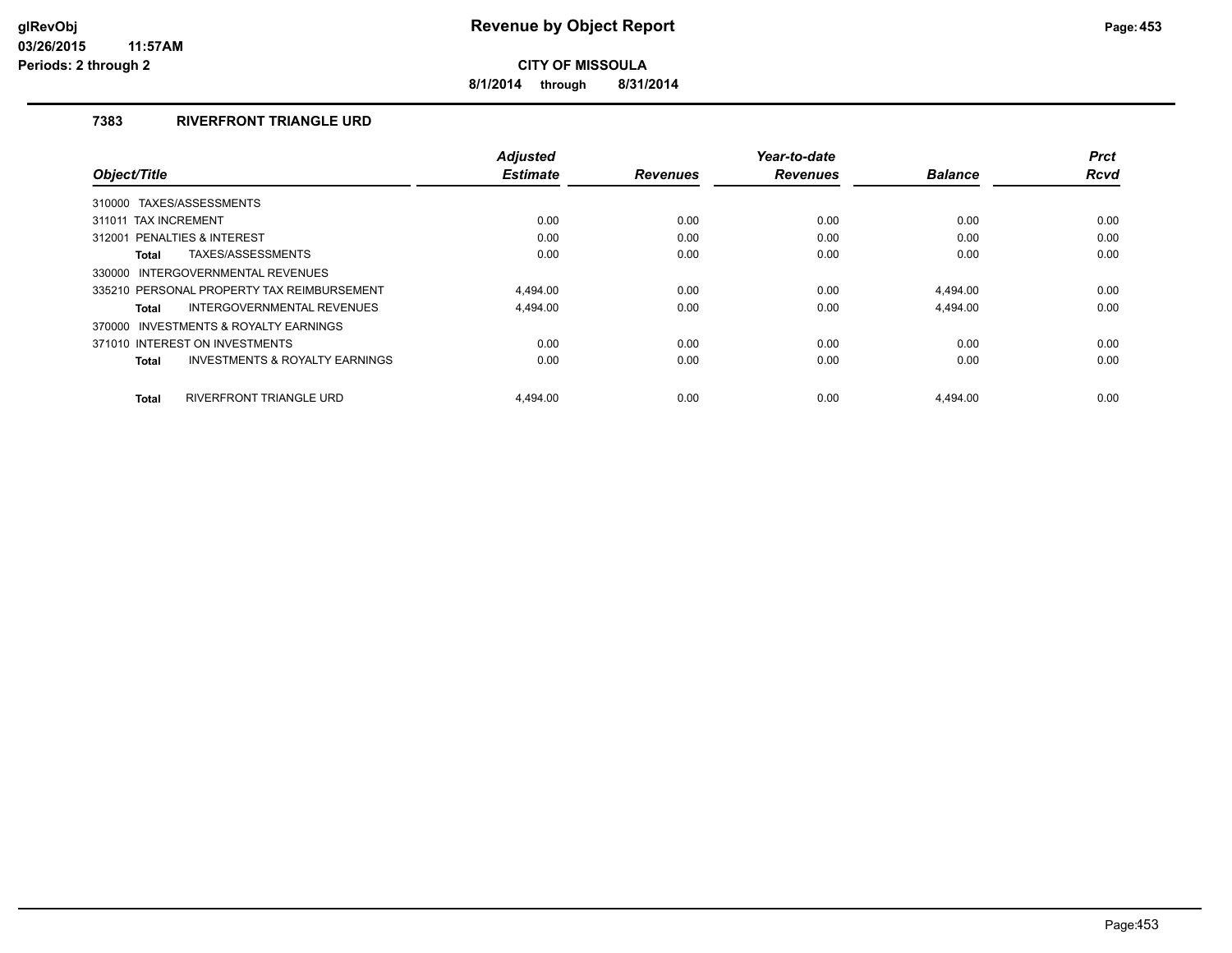**8/1/2014 through 8/31/2014**

# **7384 MILLSITE TAX INCREMENT FUND**

**7384 MILLSITE TAX INCREMENT FUND**

|                                                           | <b>Adjusted</b> |                 | Year-to-date    |                | <b>Prct</b> |
|-----------------------------------------------------------|-----------------|-----------------|-----------------|----------------|-------------|
| Object/Title                                              | <b>Estimate</b> | <b>Revenues</b> | <b>Revenues</b> | <b>Balance</b> | <b>Rcvd</b> |
| 370000 INVESTMENTS & ROYALTY EARNINGS                     |                 |                 |                 |                |             |
| 371010 INTEREST ON INVESTMENTS                            | 0.00            | 0.00            | 0.00            | 0.00           | 0.00        |
| <b>INVESTMENTS &amp; ROYALTY EARNINGS</b><br><b>Total</b> | 0.00            | 0.00            | 0.00            | 0.00           | 0.00        |
| 380000 OTHER FINANCING SOURCES                            |                 |                 |                 |                |             |
| 383014 TRANS FR MRA                                       | 0.00            | 0.00            | 0.00            | 0.00           | 0.00        |
| OTHER FINANCING SOURCES<br><b>Total</b>                   | 0.00            | 0.00            | 0.00            | 0.00           | 0.00        |
|                                                           |                 |                 |                 |                |             |
| MILLSITE TAX INCREMENT FUND<br><b>Total</b>               | 0.00            | 0.00            | 0.00            | 0.00           | 0.00        |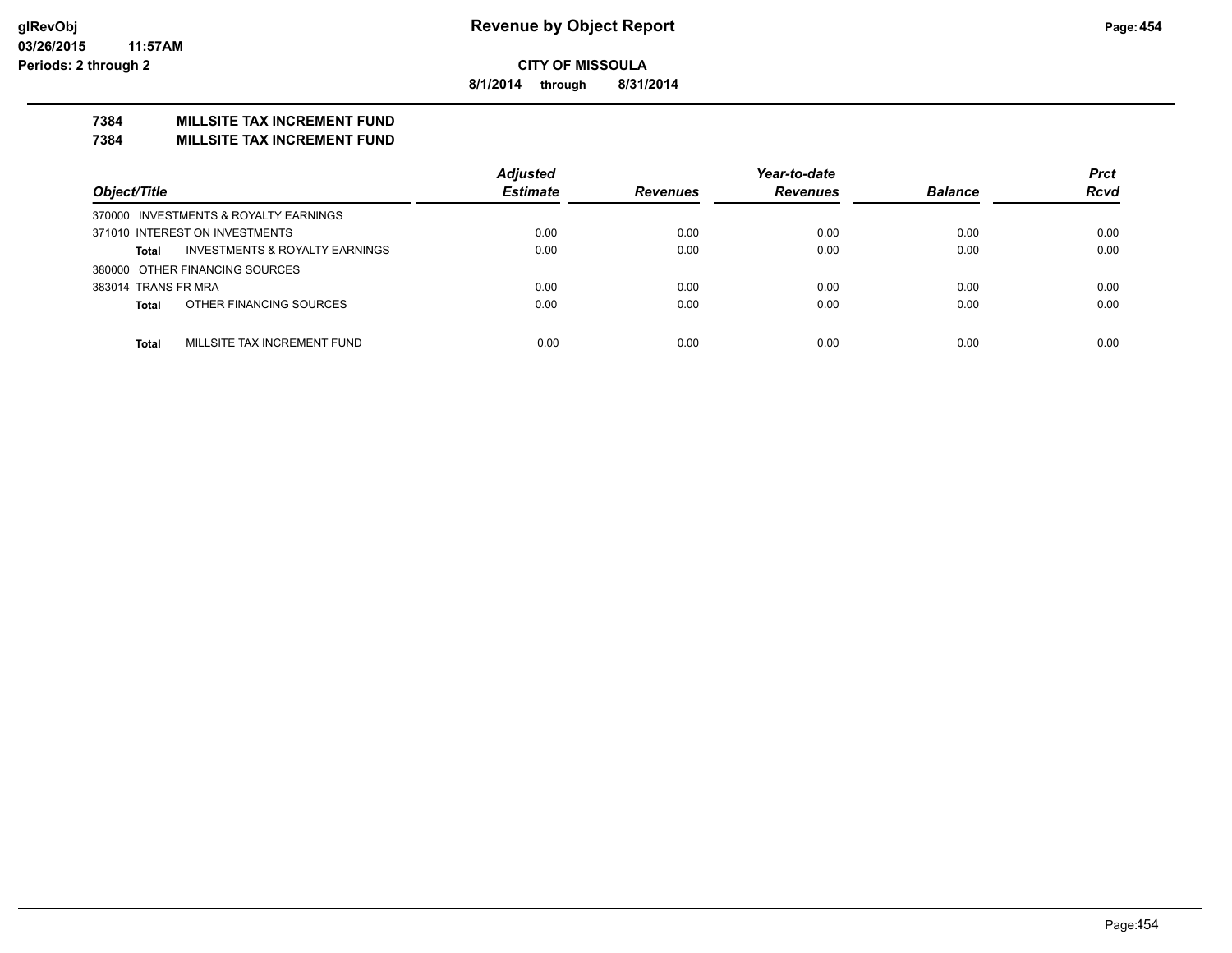**8/1/2014 through 8/31/2014**

# **7384 MILLSITE TAX INCREMENT FUND**

| Object/Title                                | <b>Adjusted</b><br><b>Estimate</b> | <b>Revenues</b> | Year-to-date<br><b>Revenues</b> | <b>Balance</b> | <b>Prct</b><br><b>Rcvd</b> |
|---------------------------------------------|------------------------------------|-----------------|---------------------------------|----------------|----------------------------|
| 370000 INVESTMENTS & ROYALTY EARNINGS       |                                    |                 |                                 |                |                            |
| 371010 INTEREST ON INVESTMENTS              | 0.00                               | 0.00            | 0.00                            | 0.00           | 0.00                       |
| INVESTMENTS & ROYALTY EARNINGS<br>Total     | 0.00                               | 0.00            | 0.00                            | 0.00           | 0.00                       |
| 380000 OTHER FINANCING SOURCES              |                                    |                 |                                 |                |                            |
| 383014 TRANS FR MRA                         | 0.00                               | 0.00            | 0.00                            | 0.00           | 0.00                       |
| OTHER FINANCING SOURCES<br><b>Total</b>     | 0.00                               | 0.00            | 0.00                            | 0.00           | 0.00                       |
|                                             |                                    |                 |                                 |                |                            |
| MILLSITE TAX INCREMENT FUND<br><b>Total</b> | 0.00                               | 0.00            | 0.00                            | 0.00           | 0.00                       |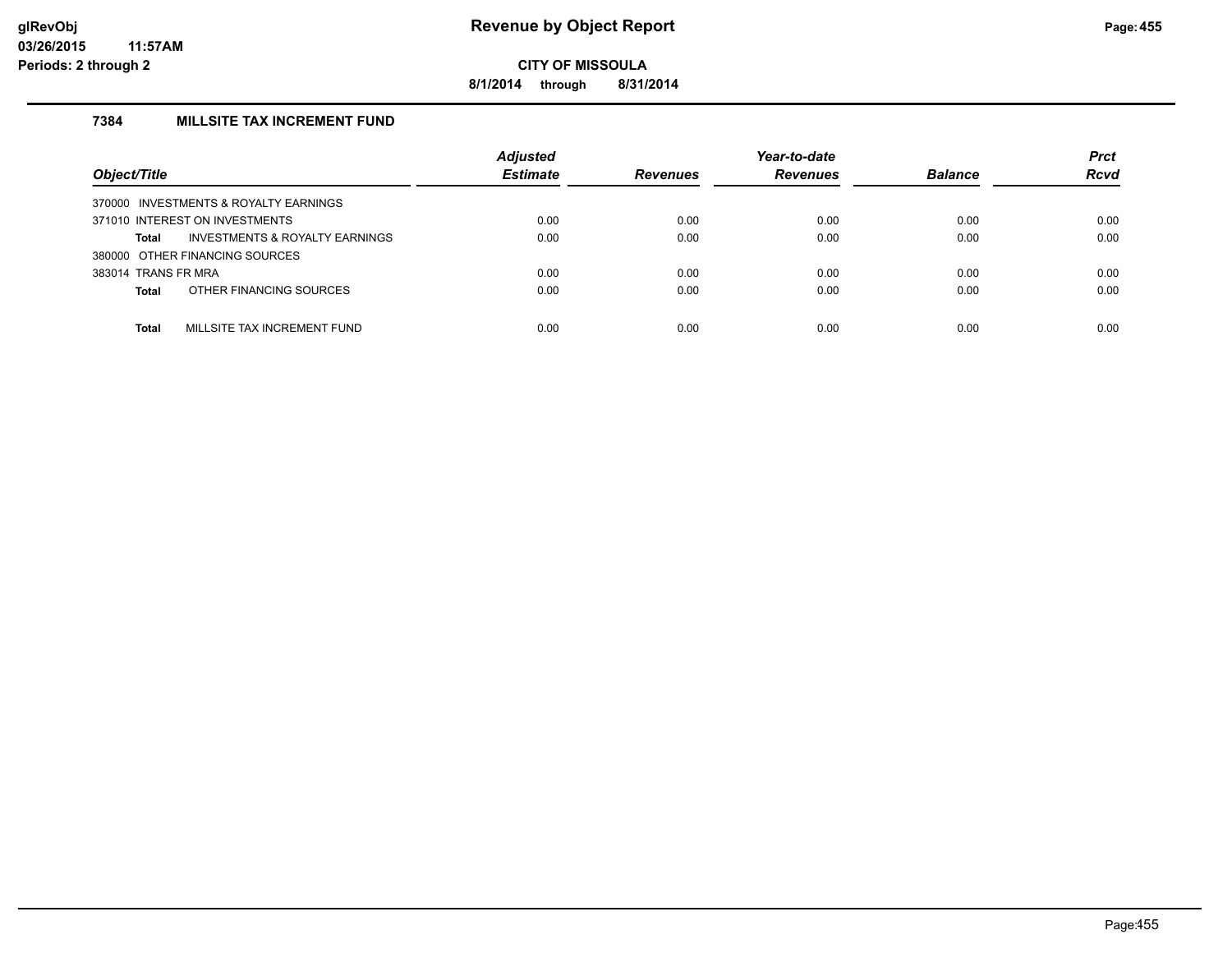**8/1/2014 through 8/31/2014**

**7385 FRONT STREET URD 7385 FRONT STREET URD**

|                                                           | <b>Adjusted</b> |                 | Year-to-date    |                | <b>Prct</b> |
|-----------------------------------------------------------|-----------------|-----------------|-----------------|----------------|-------------|
| Object/Title                                              | <b>Estimate</b> | <b>Revenues</b> | <b>Revenues</b> | <b>Balance</b> | <b>Rcvd</b> |
| 310000 TAXES/ASSESSMENTS                                  |                 |                 |                 |                |             |
| 311011 TAX INCREMENT                                      | 0.00            | 0.00            | 0.00            | 0.00           | 0.00        |
| TAXES/ASSESSMENTS<br><b>Total</b>                         | 0.00            | 0.00            | 0.00            | 0.00           | 0.00        |
| <b>INTERGOVERNMENTAL REVENUES</b><br>330000               |                 |                 |                 |                |             |
| 331056 MDT FEDERAL CMAQ                                   | 0.00            | 0.00            | $-42.473.46$    | 42.473.46      | 0.00        |
| 335210 PERSONAL PROPERTY TAX REIMBURSEMENT                | 0.00            | 0.00            | 0.00            | 0.00           | 0.00        |
| <b>INTERGOVERNMENTAL REVENUES</b><br><b>Total</b>         | 0.00            | 0.00            | $-42,473.46$    | 42,473.46      | 0.00        |
| 360000 MISCELLANEOUS REVENUES                             |                 |                 |                 |                |             |
| 365000 DONATIONS                                          | 0.00            | 0.00            | 0.00            | 0.00           | 0.00        |
| <b>MISCELLANEOUS REVENUES</b><br><b>Total</b>             | 0.00            | 0.00            | 0.00            | 0.00           | 0.00        |
| <b>INVESTMENTS &amp; ROYALTY EARNINGS</b><br>370000       |                 |                 |                 |                |             |
| 371010 INTEREST ON INVESTMENTS                            | 0.00            | 0.00            | 0.00            | 0.00           | 0.00        |
| <b>INVESTMENTS &amp; ROYALTY EARNINGS</b><br><b>Total</b> | 0.00            | 0.00            | 0.00            | 0.00           | 0.00        |
| OTHER FINANCING SOURCES<br>380000                         |                 |                 |                 |                |             |
| 381029 PARKING STRUCTURE BOND PROCEEDS                    | 0.00            | 0.00            | 0.00            | 0.00           | 0.00        |
| 381071 WILMA NOTE PROCEEDS                                | 0.00            | 0.00            | 0.00            | 0.00           | 0.00        |
| 381072 FIB NOTE PROCEEDS                                  | 0.00            | 0.00            | 0.00            | 0.00           | 0.00        |
| 383066 TRANSFER FROM FRONT ST CLEARING                    | 164,160.00      | 0.00            | 0.00            | 164,160.00     | 0.00        |
| 383067 TRANSFER FROM FSPS                                 | 0.00            | 0.00            | 0.00            | 0.00           | 0.00        |
| 383068 TRANSFER FROM SUBORDINATE LIEN                     | 0.00            | 0.00            | 0.00            | 0.00           | 0.00        |
| OTHER FINANCING SOURCES<br><b>Total</b>                   | 164,160.00      | 0.00            | 0.00            | 164,160.00     | 0.00        |
|                                                           |                 |                 |                 |                |             |
| <b>FRONT STREET URD</b><br><b>Total</b>                   | 164,160.00      | 0.00            | $-42.473.46$    | 206.633.46     | $-25.87$    |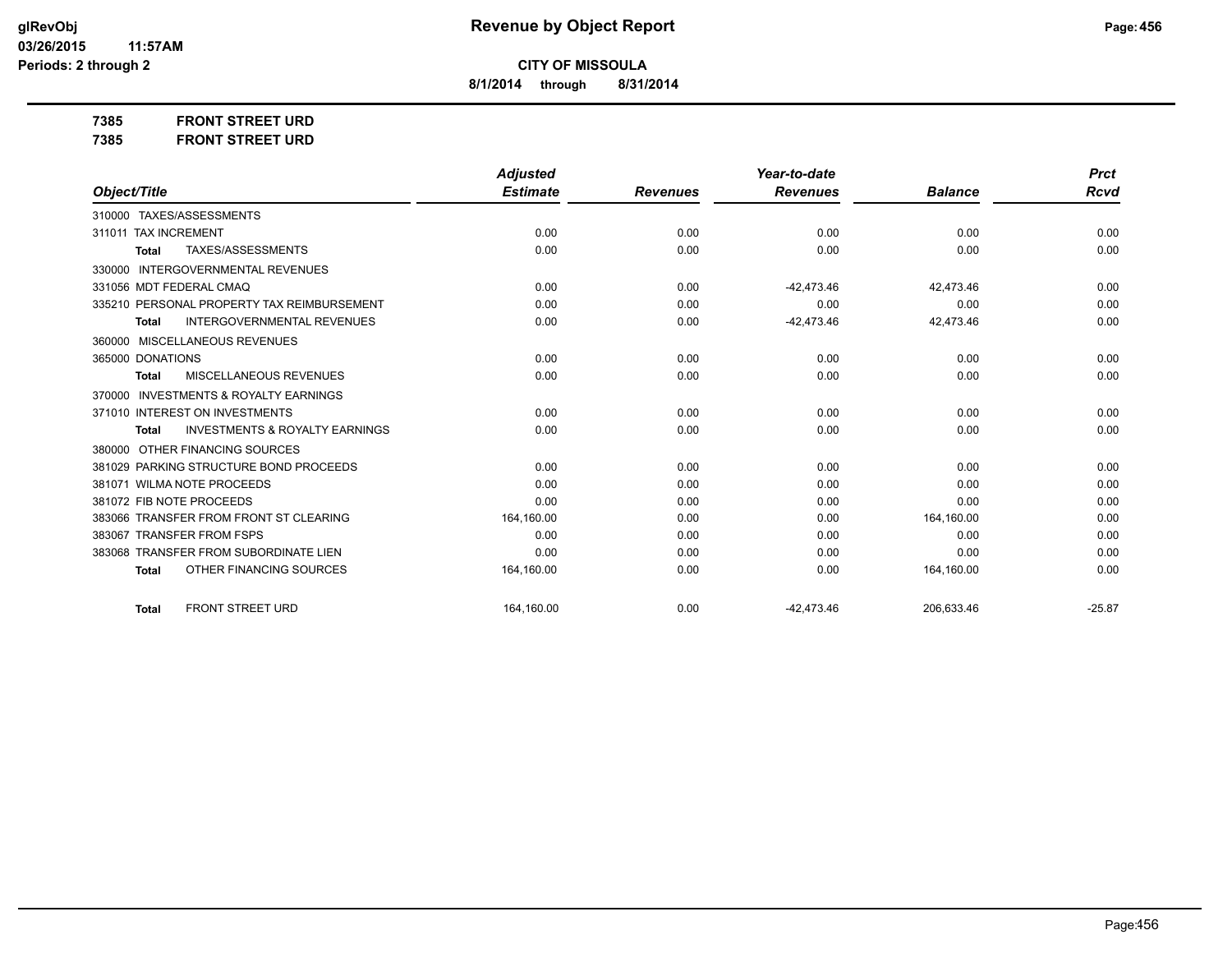**8/1/2014 through 8/31/2014**

#### **7385 FRONT STREET URD**

|                                                           | <b>Adjusted</b> |                 | Year-to-date    |                | <b>Prct</b> |
|-----------------------------------------------------------|-----------------|-----------------|-----------------|----------------|-------------|
| Object/Title                                              | <b>Estimate</b> | <b>Revenues</b> | <b>Revenues</b> | <b>Balance</b> | Rcvd        |
| 310000 TAXES/ASSESSMENTS                                  |                 |                 |                 |                |             |
| 311011 TAX INCREMENT                                      | 0.00            | 0.00            | 0.00            | 0.00           | 0.00        |
| TAXES/ASSESSMENTS<br><b>Total</b>                         | 0.00            | 0.00            | 0.00            | 0.00           | 0.00        |
| 330000 INTERGOVERNMENTAL REVENUES                         |                 |                 |                 |                |             |
| 331056 MDT FEDERAL CMAQ                                   | 0.00            | 0.00            | $-42,473.46$    | 42,473.46      | 0.00        |
| 335210 PERSONAL PROPERTY TAX REIMBURSEMENT                | 0.00            | 0.00            | 0.00            | 0.00           | 0.00        |
| <b>INTERGOVERNMENTAL REVENUES</b><br><b>Total</b>         | 0.00            | 0.00            | $-42,473.46$    | 42,473.46      | 0.00        |
| 360000 MISCELLANEOUS REVENUES                             |                 |                 |                 |                |             |
| 365000 DONATIONS                                          | 0.00            | 0.00            | 0.00            | 0.00           | 0.00        |
| <b>MISCELLANEOUS REVENUES</b><br><b>Total</b>             | 0.00            | 0.00            | 0.00            | 0.00           | 0.00        |
| 370000 INVESTMENTS & ROYALTY EARNINGS                     |                 |                 |                 |                |             |
| 371010 INTEREST ON INVESTMENTS                            | 0.00            | 0.00            | 0.00            | 0.00           | 0.00        |
| <b>INVESTMENTS &amp; ROYALTY EARNINGS</b><br><b>Total</b> | 0.00            | 0.00            | 0.00            | 0.00           | 0.00        |
| 380000 OTHER FINANCING SOURCES                            |                 |                 |                 |                |             |
| 381029 PARKING STRUCTURE BOND PROCEEDS                    | 0.00            | 0.00            | 0.00            | 0.00           | 0.00        |
| 381071 WILMA NOTE PROCEEDS                                | 0.00            | 0.00            | 0.00            | 0.00           | 0.00        |
| 381072 FIB NOTE PROCEEDS                                  | 0.00            | 0.00            | 0.00            | 0.00           | 0.00        |
| 383066 TRANSFER FROM FRONT ST CLEARING                    | 164,160.00      | 0.00            | 0.00            | 164,160.00     | 0.00        |
| 383067 TRANSFER FROM FSPS                                 | 0.00            | 0.00            | 0.00            | 0.00           | 0.00        |
| 383068 TRANSFER FROM SUBORDINATE LIEN                     | 0.00            | 0.00            | 0.00            | 0.00           | 0.00        |
| OTHER FINANCING SOURCES<br><b>Total</b>                   | 164,160.00      | 0.00            | 0.00            | 164,160.00     | 0.00        |
| <b>FRONT STREET URD</b><br><b>Total</b>                   | 164.160.00      | 0.00            | $-42.473.46$    | 206,633.46     | $-25.87$    |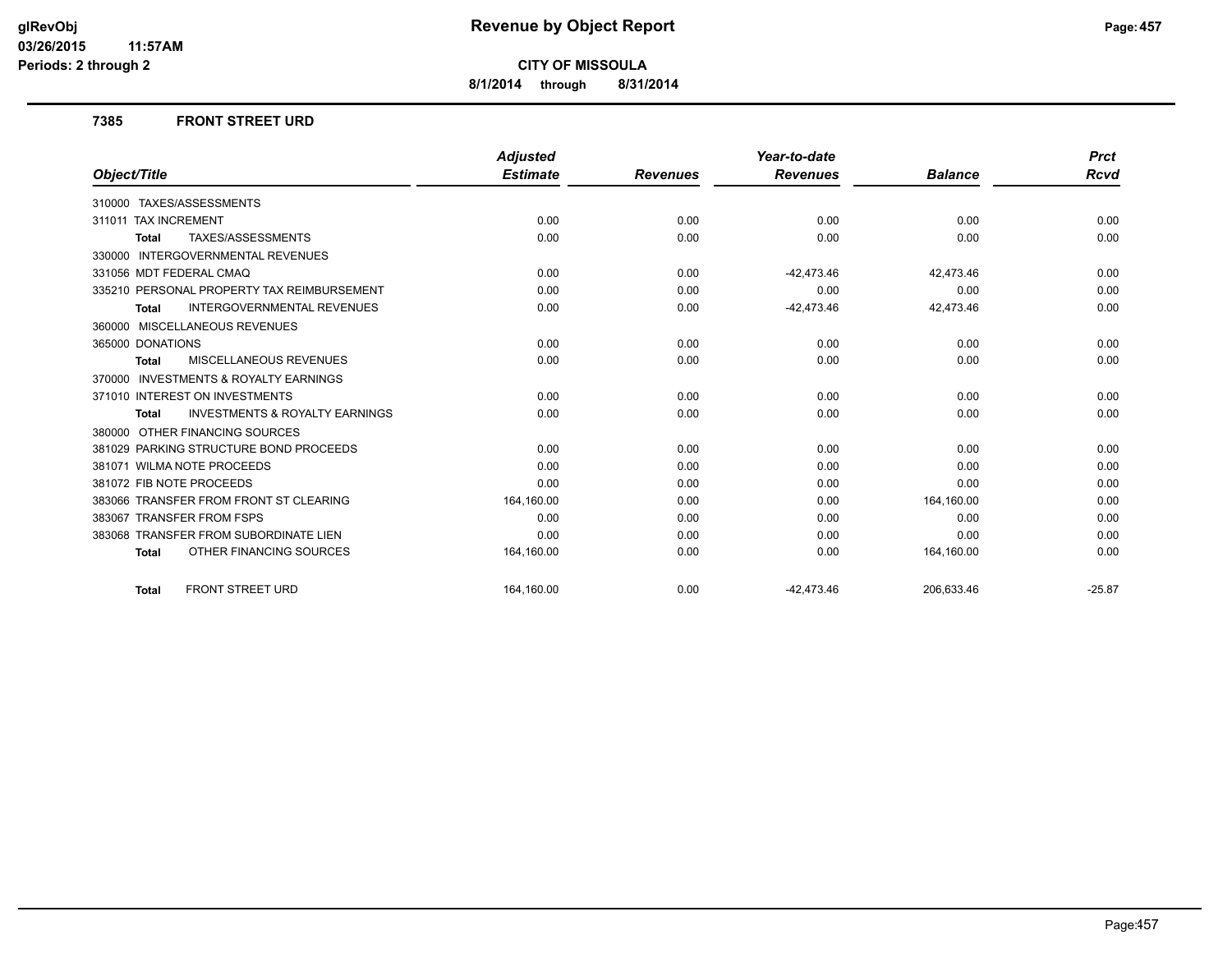**8/1/2014 through 8/31/2014**

# **7386 DEBT SERVICE-SAFEWAY/ST PAT 1.5M**

**7386 DEBT SERVICE-SAFEWAY/ST PAT 1.5M**

|                                                    | <b>Adjusted</b> |                 | Year-to-date    |                | <b>Prct</b> |
|----------------------------------------------------|-----------------|-----------------|-----------------|----------------|-------------|
| Object/Title                                       | <b>Estimate</b> | <b>Revenues</b> | <b>Revenues</b> | <b>Balance</b> | <b>Rcvd</b> |
| 310000 TAXES/ASSESSMENTS                           |                 |                 |                 |                |             |
| <b>TAX INCREMENT</b><br>311011                     | 0.00            | 0.00            | 0.00            | 0.00           | 0.00        |
| TAXES/ASSESSMENTS<br>Total                         | 0.00            | 0.00            | 0.00            | 0.00           | 0.00        |
| 360000 MISCELLANEOUS REVENUES                      |                 |                 |                 |                |             |
| 365000 DONATIONS                                   | 0.00            | 0.00            | 0.00            | 0.00           | 0.00        |
| <b>MISCELLANEOUS REVENUES</b><br>Total             | 0.00            | 0.00            | 0.00            | 0.00           | 0.00        |
| INVESTMENTS & ROYALTY EARNINGS<br>370000           |                 |                 |                 |                |             |
| 371010 INTEREST ON INVESTMENTS                     | 0.00            | 0.00            | 0.00            | 0.00           | 0.00        |
| <b>INVESTMENTS &amp; ROYALTY EARNINGS</b><br>Total | 0.00            | 0.00            | 0.00            | 0.00           | 0.00        |
| OTHER FINANCING SOURCES<br>380000                  |                 |                 |                 |                |             |
| 383014 TRANS FR MRA                                | 155,875.00      | 0.00            | 0.00            | 155,875.00     | 0.00        |
| 383037 TRANSFER - URD II                           | 0.00            | 0.00            | 0.00            | 0.00           | 0.00        |
| 384000 GUARANTOR REVENUE                           | 0.00            | 0.00            | 0.00            | 0.00           | 0.00        |
| OTHER FINANCING SOURCES<br><b>Total</b>            | 155,875.00      | 0.00            | 0.00            | 155,875.00     | 0.00        |
| DEBT SERVICE-SAFEWAY/ST PAT 1.5M<br><b>Total</b>   | 155,875.00      | 0.00            | 0.00            | 155,875.00     | 0.00        |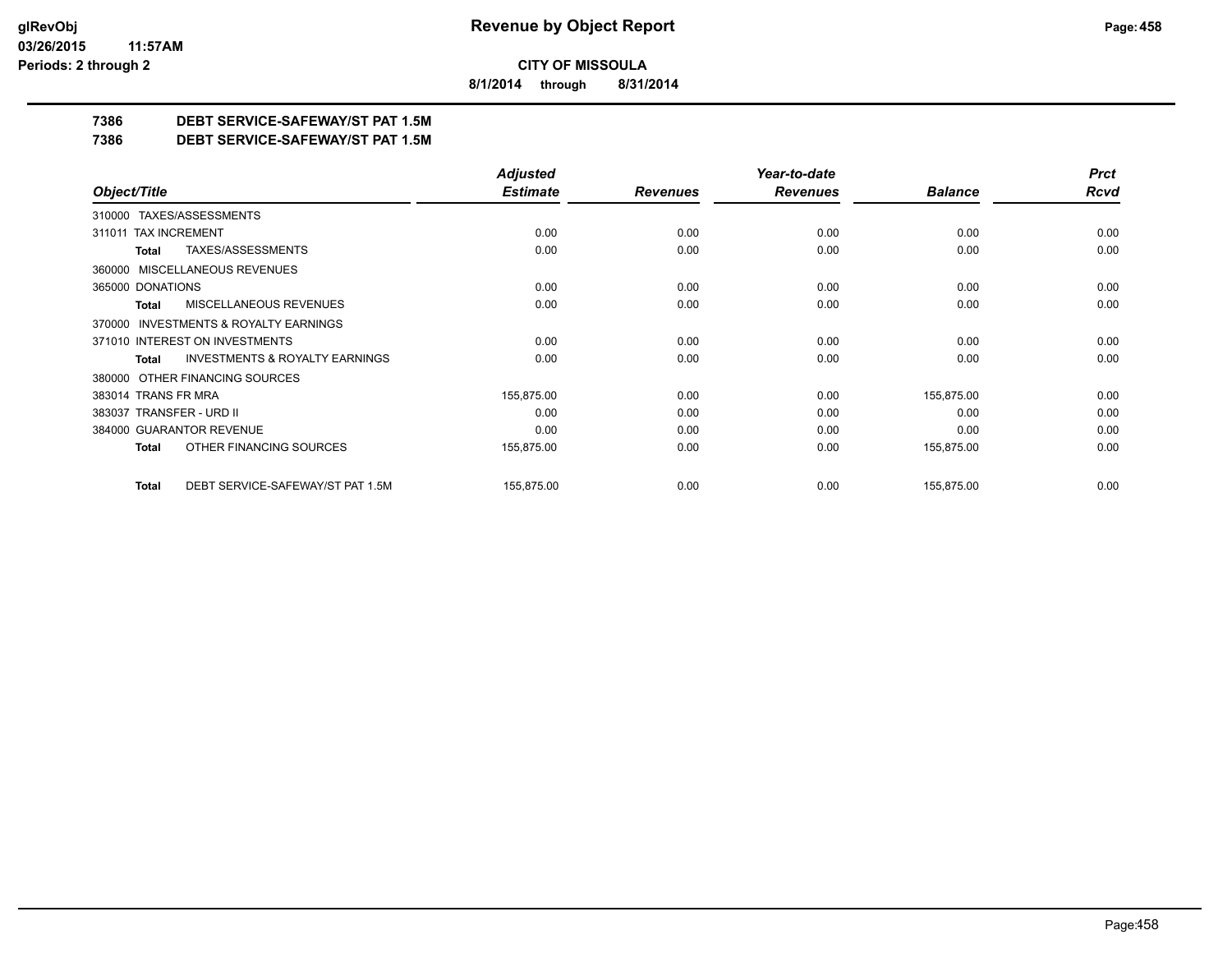**8/1/2014 through 8/31/2014**

# **7386 DEBT SERVICE-SAFEWAY/ST PAT 1.5M**

|                                                           | <b>Adjusted</b> |                 | Year-to-date    |                | <b>Prct</b> |
|-----------------------------------------------------------|-----------------|-----------------|-----------------|----------------|-------------|
| Object/Title                                              | <b>Estimate</b> | <b>Revenues</b> | <b>Revenues</b> | <b>Balance</b> | <b>Rcvd</b> |
| 310000 TAXES/ASSESSMENTS                                  |                 |                 |                 |                |             |
| 311011 TAX INCREMENT                                      | 0.00            | 0.00            | 0.00            | 0.00           | 0.00        |
| TAXES/ASSESSMENTS<br><b>Total</b>                         | 0.00            | 0.00            | 0.00            | 0.00           | 0.00        |
| 360000 MISCELLANEOUS REVENUES                             |                 |                 |                 |                |             |
| 365000 DONATIONS                                          | 0.00            | 0.00            | 0.00            | 0.00           | 0.00        |
| MISCELLANEOUS REVENUES<br><b>Total</b>                    | 0.00            | 0.00            | 0.00            | 0.00           | 0.00        |
| <b>INVESTMENTS &amp; ROYALTY EARNINGS</b><br>370000       |                 |                 |                 |                |             |
| 371010 INTEREST ON INVESTMENTS                            | 0.00            | 0.00            | 0.00            | 0.00           | 0.00        |
| <b>INVESTMENTS &amp; ROYALTY EARNINGS</b><br><b>Total</b> | 0.00            | 0.00            | 0.00            | 0.00           | 0.00        |
| 380000 OTHER FINANCING SOURCES                            |                 |                 |                 |                |             |
| 383014 TRANS FR MRA                                       | 155,875.00      | 0.00            | 0.00            | 155,875.00     | 0.00        |
| 383037 TRANSFER - URD II                                  | 0.00            | 0.00            | 0.00            | 0.00           | 0.00        |
| 384000 GUARANTOR REVENUE                                  | 0.00            | 0.00            | 0.00            | 0.00           | 0.00        |
| OTHER FINANCING SOURCES<br><b>Total</b>                   | 155,875.00      | 0.00            | 0.00            | 155,875.00     | 0.00        |
| DEBT SERVICE-SAFEWAY/ST PAT 1.5M<br><b>Total</b>          | 155,875.00      | 0.00            | 0.00            | 155,875.00     | 0.00        |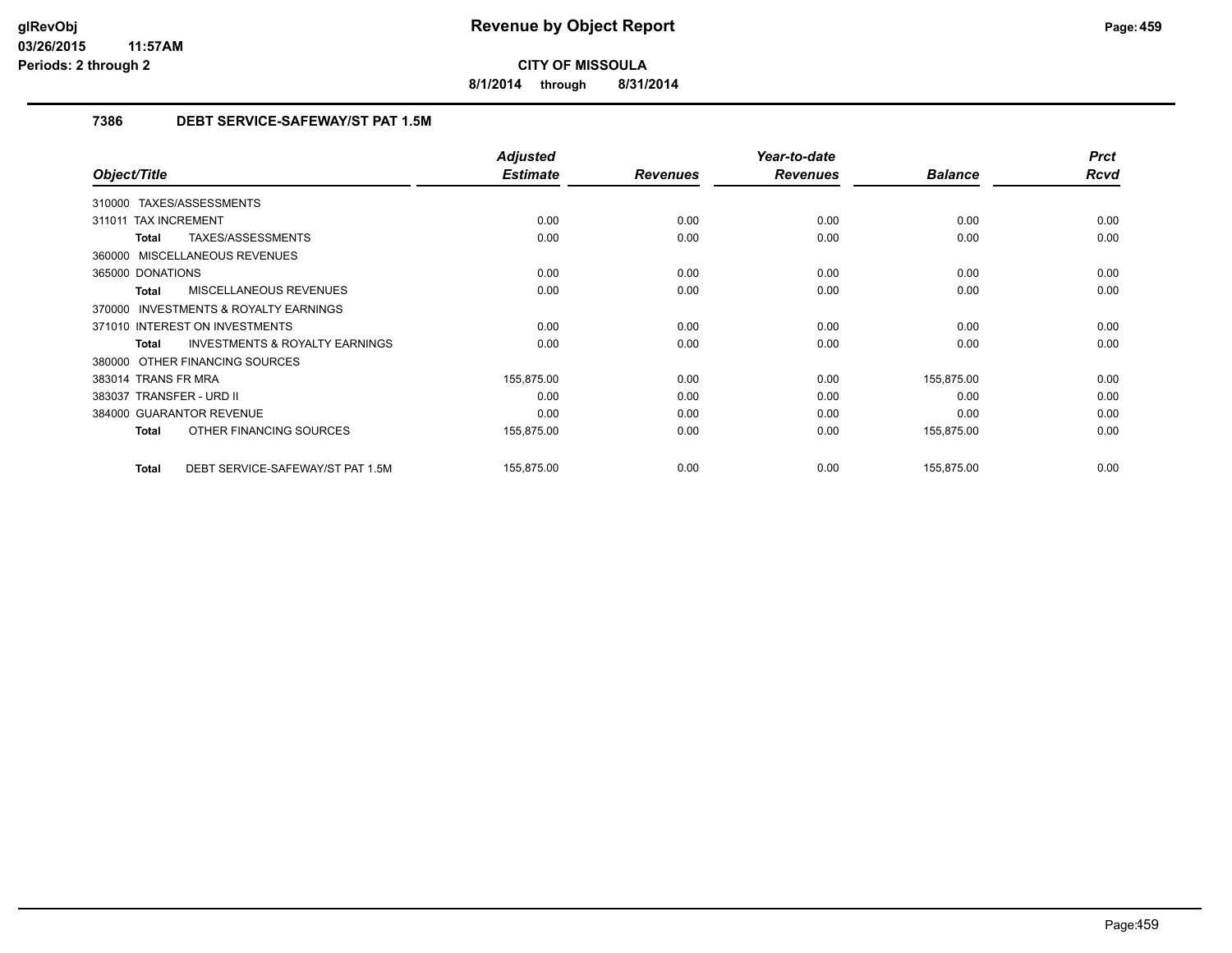**8/1/2014 through 8/31/2014**

# **7387 DEBT SERVICE-BROWNFIELD RLF 1.125M**

**7387 DEBT SERVICE-BROWNFIELD RLF 1.125M**

|                                                    | <b>Adjusted</b> |                 | Year-to-date    |                | <b>Prct</b> |
|----------------------------------------------------|-----------------|-----------------|-----------------|----------------|-------------|
| Object/Title                                       | <b>Estimate</b> | <b>Revenues</b> | <b>Revenues</b> | <b>Balance</b> | Rcvd        |
| 310000 TAXES/ASSESSMENTS                           |                 |                 |                 |                |             |
| 311011 TAX INCREMENT                               | 0.00            | 0.00            | 0.00            | 0.00           | 0.00        |
| TAXES/ASSESSMENTS<br>Total                         | 0.00            | 0.00            | 0.00            | 0.00           | 0.00        |
| 370000 INVESTMENTS & ROYALTY EARNINGS              |                 |                 |                 |                |             |
| 371010 INTEREST ON INVESTMENTS                     | 0.00            | 0.00            | 0.00            | 0.00           | 0.00        |
| <b>INVESTMENTS &amp; ROYALTY EARNINGS</b><br>Total | 0.00            | 0.00            | 0.00            | 0.00           | 0.00        |
| 380000 OTHER FINANCING SOURCES                     |                 |                 |                 |                |             |
| 383014 TRANS FR MRA                                | 31.941.00       | 0.00            | 0.00            | 31.941.00      | 0.00        |
| 383016 TRANS FR TAX INCREMENT BOND                 | 0.00            | 0.00            | 0.00            | 0.00           | 0.00        |
| OTHER FINANCING SOURCES<br>Total                   | 31.941.00       | 0.00            | 0.00            | 31,941.00      | 0.00        |
| DEBT SERVICE-BROWNFIELD RLF 1.125M<br>Total        | 31.941.00       | 0.00            | 0.00            | 31.941.00      | 0.00        |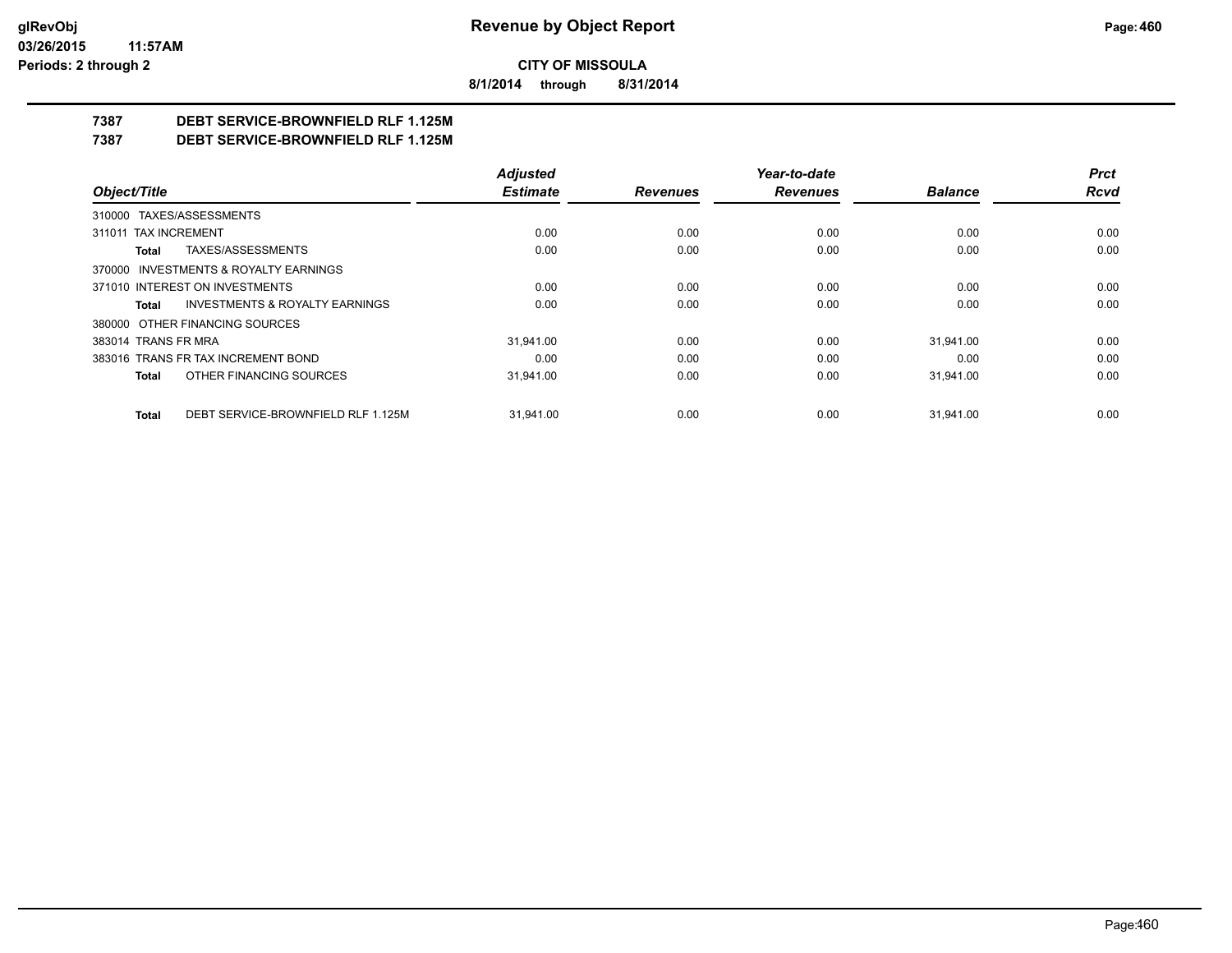**8/1/2014 through 8/31/2014**

# **7387 DEBT SERVICE-BROWNFIELD RLF 1.125M**

|                                             | <b>Adjusted</b> |                 | Year-to-date    |                | <b>Prct</b> |
|---------------------------------------------|-----------------|-----------------|-----------------|----------------|-------------|
| Object/Title                                | <b>Estimate</b> | <b>Revenues</b> | <b>Revenues</b> | <b>Balance</b> | <b>Rcvd</b> |
| 310000 TAXES/ASSESSMENTS                    |                 |                 |                 |                |             |
| 311011 TAX INCREMENT                        | 0.00            | 0.00            | 0.00            | 0.00           | 0.00        |
| TAXES/ASSESSMENTS<br>Total                  | 0.00            | 0.00            | 0.00            | 0.00           | 0.00        |
| 370000 INVESTMENTS & ROYALTY EARNINGS       |                 |                 |                 |                |             |
| 371010 INTEREST ON INVESTMENTS              | 0.00            | 0.00            | 0.00            | 0.00           | 0.00        |
| INVESTMENTS & ROYALTY EARNINGS<br>Total     | 0.00            | 0.00            | 0.00            | 0.00           | 0.00        |
| 380000 OTHER FINANCING SOURCES              |                 |                 |                 |                |             |
| 383014 TRANS FR MRA                         | 31.941.00       | 0.00            | 0.00            | 31.941.00      | 0.00        |
| 383016 TRANS FR TAX INCREMENT BOND          | 0.00            | 0.00            | 0.00            | 0.00           | 0.00        |
| OTHER FINANCING SOURCES<br>Total            | 31,941.00       | 0.00            | 0.00            | 31,941.00      | 0.00        |
|                                             |                 |                 |                 |                |             |
| DEBT SERVICE-BROWNFIELD RLF 1.125M<br>Total | 31.941.00       | 0.00            | 0.00            | 31.941.00      | 0.00        |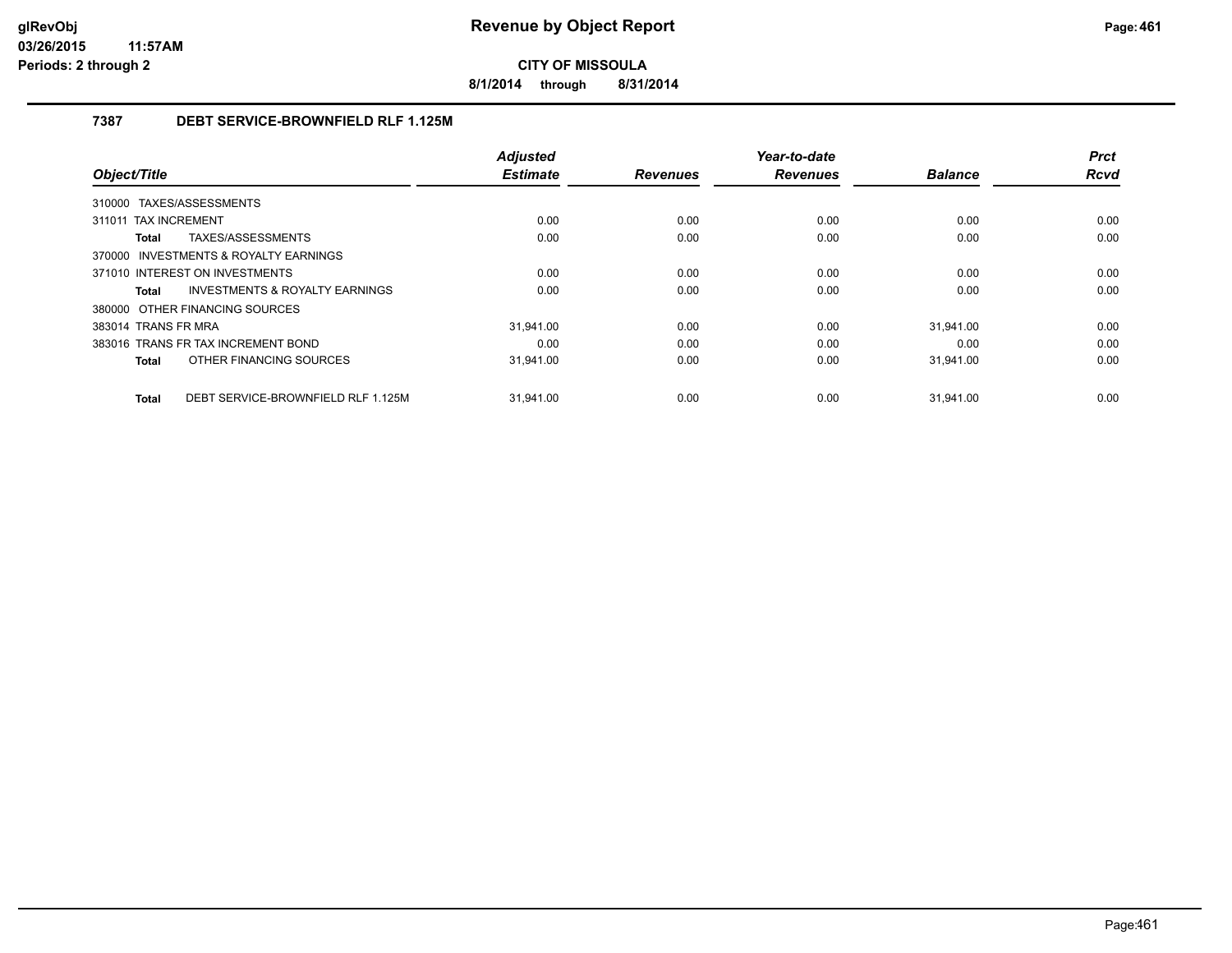**8/1/2014 through 8/31/2014**

**7388 RESERVE-3.6m TIF**

**7388 RESERVE-3.6m TIF**

|                                                    | <b>Adjusted</b> |                 | Year-to-date    |                | <b>Prct</b> |
|----------------------------------------------------|-----------------|-----------------|-----------------|----------------|-------------|
| Object/Title                                       | <b>Estimate</b> | <b>Revenues</b> | <b>Revenues</b> | <b>Balance</b> | <b>Rcvd</b> |
| 370000 INVESTMENTS & ROYALTY EARNINGS              |                 |                 |                 |                |             |
| 371010 INTEREST ON INVESTMENTS                     | 0.00            | 0.00            | 0.00            | 0.00           | 0.00        |
| 371020 GAIN/LOSS IN MARKET VALUE OF INVESTMENTS    | 0.00            | 0.00            | 0.00            | 0.00           | 0.00        |
| <b>INVESTMENTS &amp; ROYALTY EARNINGS</b><br>Total | 0.00            | 0.00            | 0.00            | 0.00           | 0.00        |
| 380000 OTHER FINANCING SOURCES                     |                 |                 |                 |                |             |
| 381025 BOND PROCEEDS                               | 0.00            | 0.00            | 0.00            | 0.00           | 0.00        |
| 383014 TRANS FR MRA                                | 0.00            | 0.00            | 0.00            | 0.00           | 0.00        |
| 383037 TRANSFER - URD II                           | 0.00            | 0.00            | 0.00            | 0.00           | 0.00        |
| 383040 TRANSFER FROM CITY GRANTS                   | 0.00            | 0.00            | 0.00            | 0.00           | 0.00        |
| OTHER FINANCING SOURCES<br>Total                   | 0.00            | 0.00            | 0.00            | 0.00           | 0.00        |
| RESERVE-3.6m TIF<br>Total                          | 0.00            | 0.00            | 0.00            | 0.00           | 0.00        |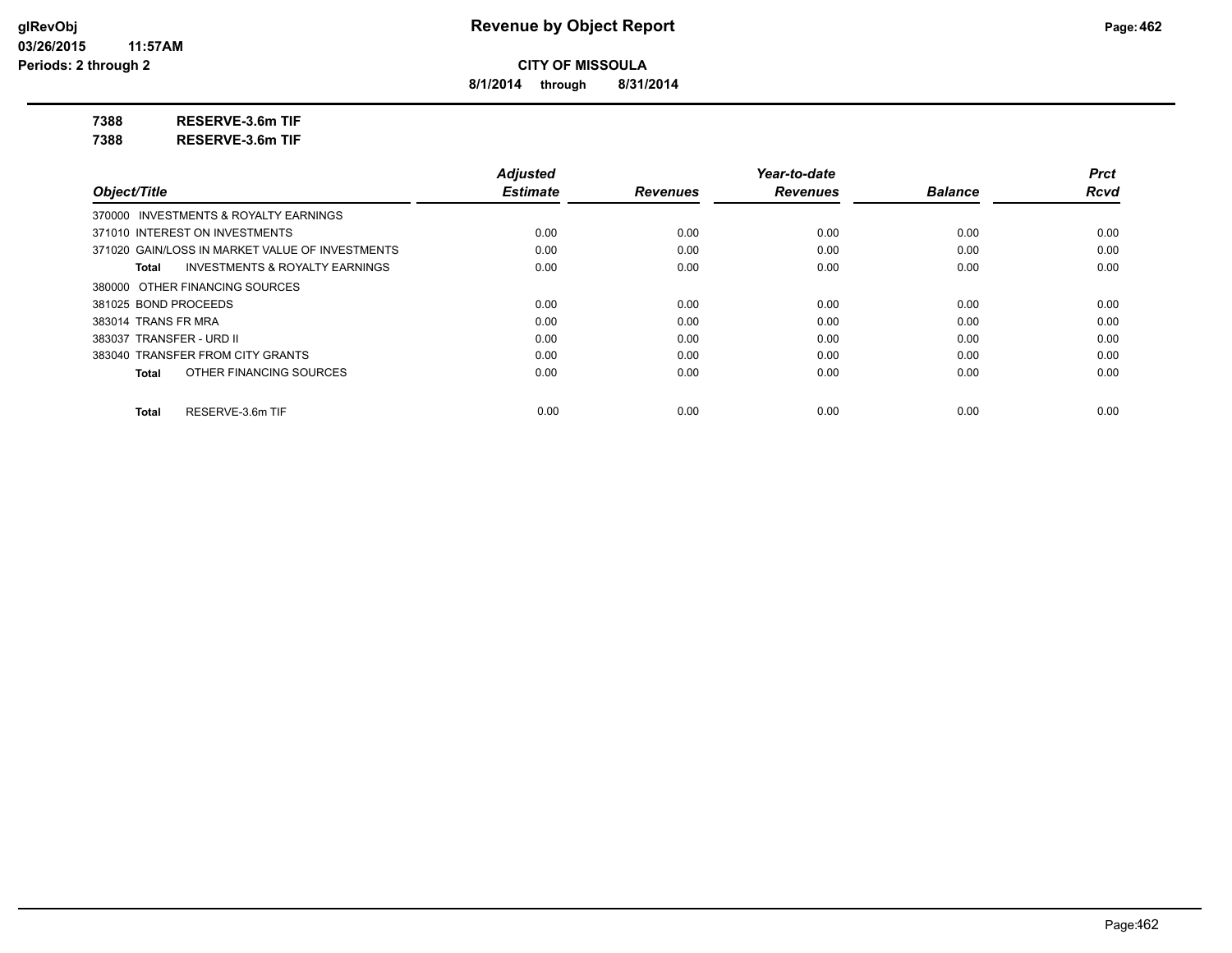**8/1/2014 through 8/31/2014**

#### **7388 RESERVE-3.6m TIF**

|                                                    | <b>Adjusted</b> |                 | Year-to-date    |                | <b>Prct</b> |
|----------------------------------------------------|-----------------|-----------------|-----------------|----------------|-------------|
| Object/Title                                       | <b>Estimate</b> | <b>Revenues</b> | <b>Revenues</b> | <b>Balance</b> | Rcvd        |
| 370000 INVESTMENTS & ROYALTY EARNINGS              |                 |                 |                 |                |             |
| 371010 INTEREST ON INVESTMENTS                     | 0.00            | 0.00            | 0.00            | 0.00           | 0.00        |
| 371020 GAIN/LOSS IN MARKET VALUE OF INVESTMENT     | 0.00            | 0.00            | 0.00            | 0.00           | 0.00        |
| <b>INVESTMENTS &amp; ROYALTY EARNINGS</b><br>Total | 0.00            | 0.00            | 0.00            | 0.00           | 0.00        |
| 380000 OTHER FINANCING SOURCES                     |                 |                 |                 |                |             |
| 381025 BOND PROCEEDS                               | 0.00            | 0.00            | 0.00            | 0.00           | 0.00        |
| 383014 TRANS FR MRA                                | 0.00            | 0.00            | 0.00            | 0.00           | 0.00        |
| 383037 TRANSFER - URD II                           | 0.00            | 0.00            | 0.00            | 0.00           | 0.00        |
| 383040 TRANSFER FROM CITY GRANTS                   | 0.00            | 0.00            | 0.00            | 0.00           | 0.00        |
| OTHER FINANCING SOURCES<br>Total                   | 0.00            | 0.00            | 0.00            | 0.00           | 0.00        |
| RESERVE-3.6m TIF<br>Total                          | 0.00            | 0.00            | 0.00            | 0.00           | 0.00        |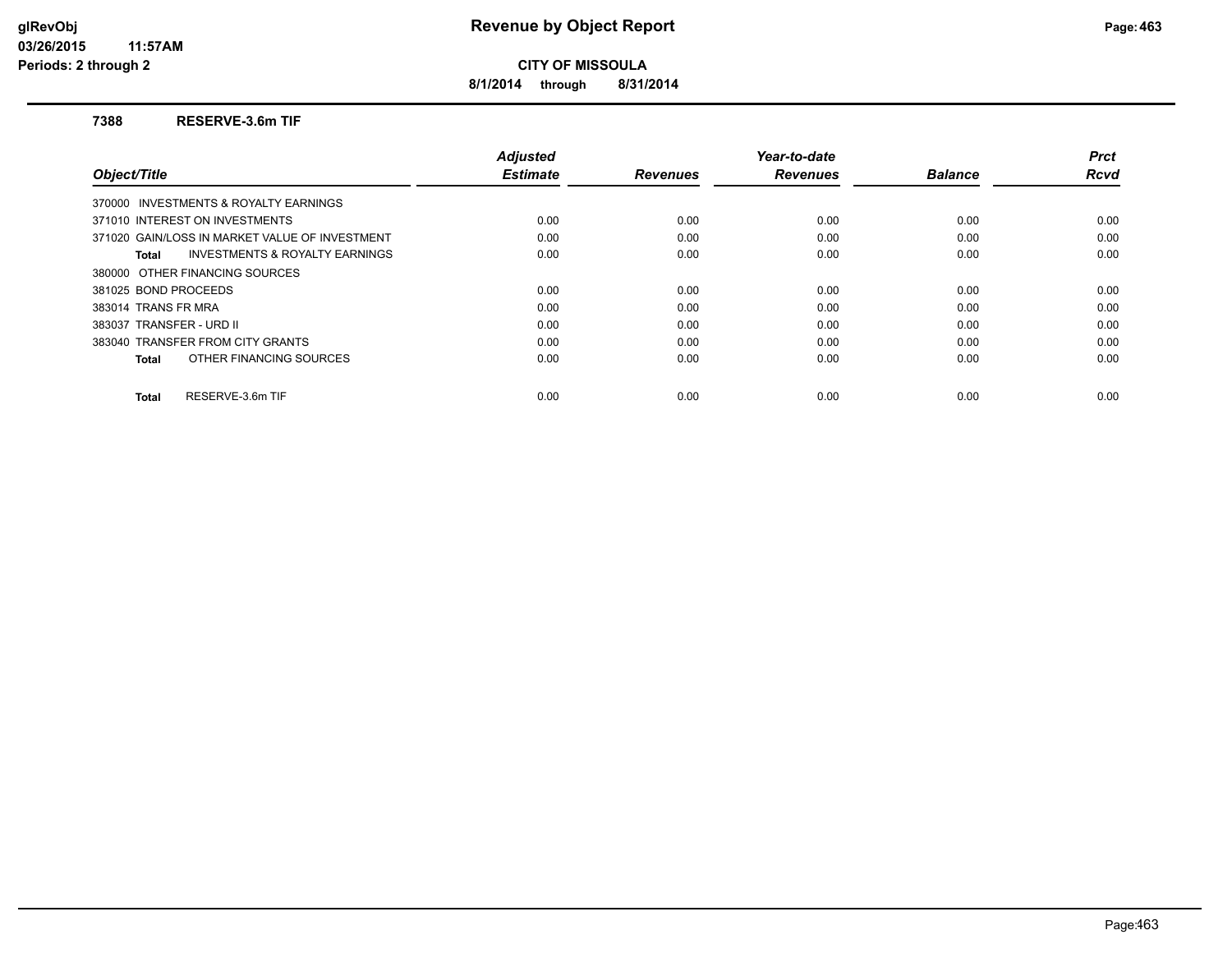**8/1/2014 through 8/31/2014**

**7389 DEBT SERVICE - 3.6M/5.75M**

**7389 DEBT SERVICE - 3.6M/5.75M**

|                                                 | <b>Adjusted</b> |                 | Year-to-date    |                | Prct        |
|-------------------------------------------------|-----------------|-----------------|-----------------|----------------|-------------|
| Object/Title                                    | <b>Estimate</b> | <b>Revenues</b> | <b>Revenues</b> | <b>Balance</b> | <b>Rcvd</b> |
| 370000 INVESTMENTS & ROYALTY EARNINGS           |                 |                 |                 |                |             |
| 371010 INTEREST ON INVESTMENTS                  | 0.00            | 0.00            | 0.00            | 0.00           | 0.00        |
| 371020 GAIN/LOSS IN MARKET VALUE OF INVESTMENTS | 0.00            | 0.00            | 0.00            | 0.00           | 0.00        |
| INVESTMENTS & ROYALTY EARNINGS<br>Total         | 0.00            | 0.00            | 0.00            | 0.00           | 0.00        |
| 380000 OTHER FINANCING SOURCES                  |                 |                 |                 |                |             |
| 381009 TRANSFER FROM CLEARING                   | 0.00            | 0.00            | 0.00            | 0.00           | 0.00        |
| 381025 BOND PROCEEDS                            | 0.00            | 0.00            | 0.00            | 0.00           | 0.00        |
| 383014 TRANS FR MRA                             | 921.916.00      | 0.00            | 0.00            | 921.916.00     | 0.00        |
| OTHER FINANCING SOURCES<br><b>Total</b>         | 921,916.00      | 0.00            | 0.00            | 921,916.00     | 0.00        |
| DEBT SERVICE - 3.6M/5.75M<br><b>Total</b>       | 921.916.00      | 0.00            | 0.00            | 921.916.00     | 0.00        |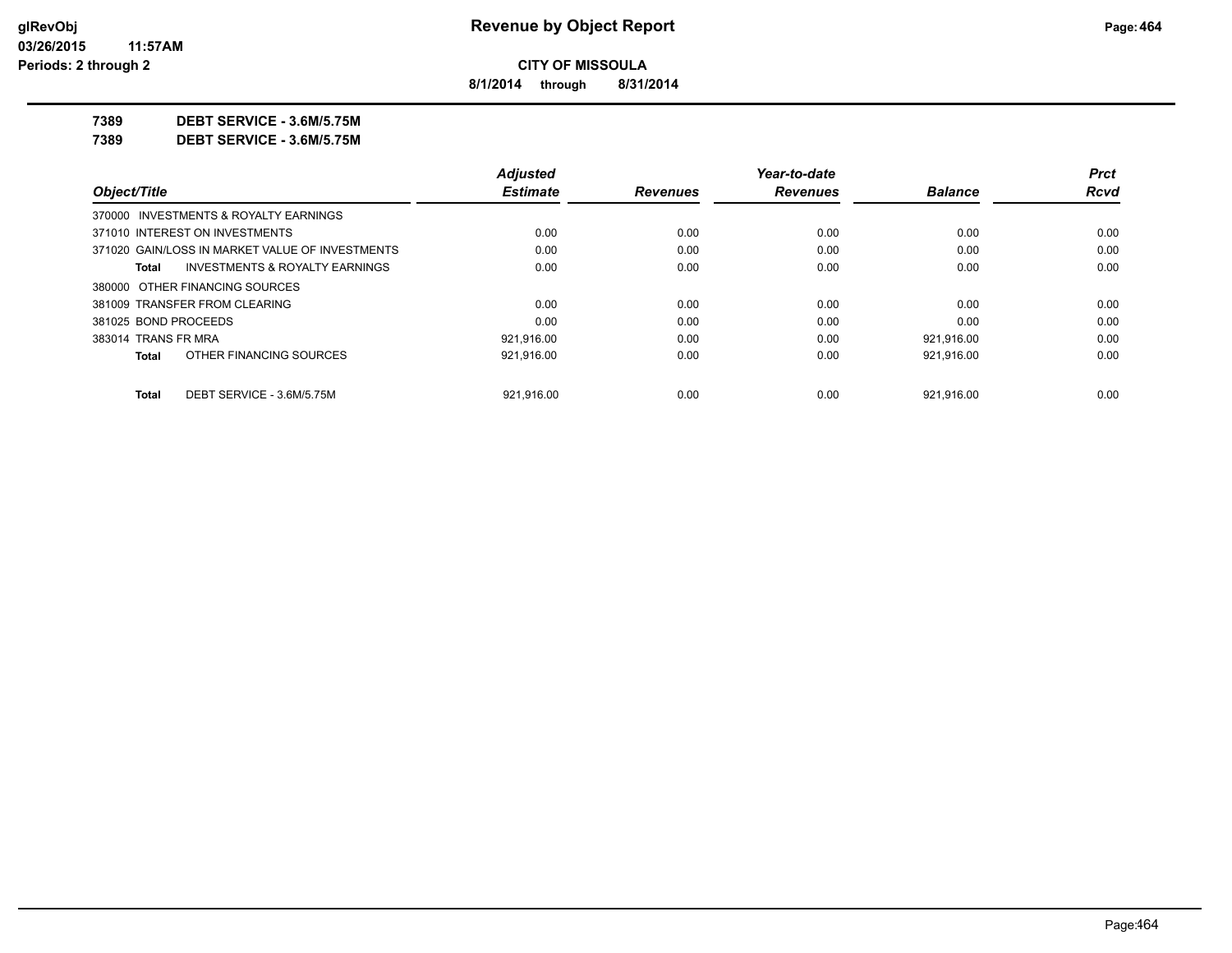**8/1/2014 through 8/31/2014**

## **7389 DEBT SERVICE - 3.6M/5.75M**

| Object/Title                   |                                                | <b>Adjusted</b><br><b>Estimate</b> | <b>Revenues</b> | Year-to-date<br><b>Revenues</b> | <b>Balance</b> | <b>Prct</b><br><b>Rcvd</b> |
|--------------------------------|------------------------------------------------|------------------------------------|-----------------|---------------------------------|----------------|----------------------------|
|                                | 370000 INVESTMENTS & ROYALTY EARNINGS          |                                    |                 |                                 |                |                            |
| 371010 INTEREST ON INVESTMENTS |                                                | 0.00                               | 0.00            | 0.00                            | 0.00           | 0.00                       |
|                                | 371020 GAIN/LOSS IN MARKET VALUE OF INVESTMENT | 0.00                               | 0.00            | 0.00                            | 0.00           | 0.00                       |
| Total                          | <b>INVESTMENTS &amp; ROYALTY EARNINGS</b>      | 0.00                               | 0.00            | 0.00                            | 0.00           | 0.00                       |
| 380000 OTHER FINANCING SOURCES |                                                |                                    |                 |                                 |                |                            |
| 381009 TRANSFER FROM CLEARING  |                                                | 0.00                               | 0.00            | 0.00                            | 0.00           | 0.00                       |
| 381025 BOND PROCEEDS           |                                                | 0.00                               | 0.00            | 0.00                            | 0.00           | 0.00                       |
| 383014 TRANS FR MRA            |                                                | 921,916.00                         | 0.00            | 0.00                            | 921.916.00     | 0.00                       |
| Total                          | OTHER FINANCING SOURCES                        | 921,916.00                         | 0.00            | 0.00                            | 921,916.00     | 0.00                       |
| Total                          | DEBT SERVICE - 3.6M/5.75M                      | 921.916.00                         | 0.00            | 0.00                            | 921.916.00     | 0.00                       |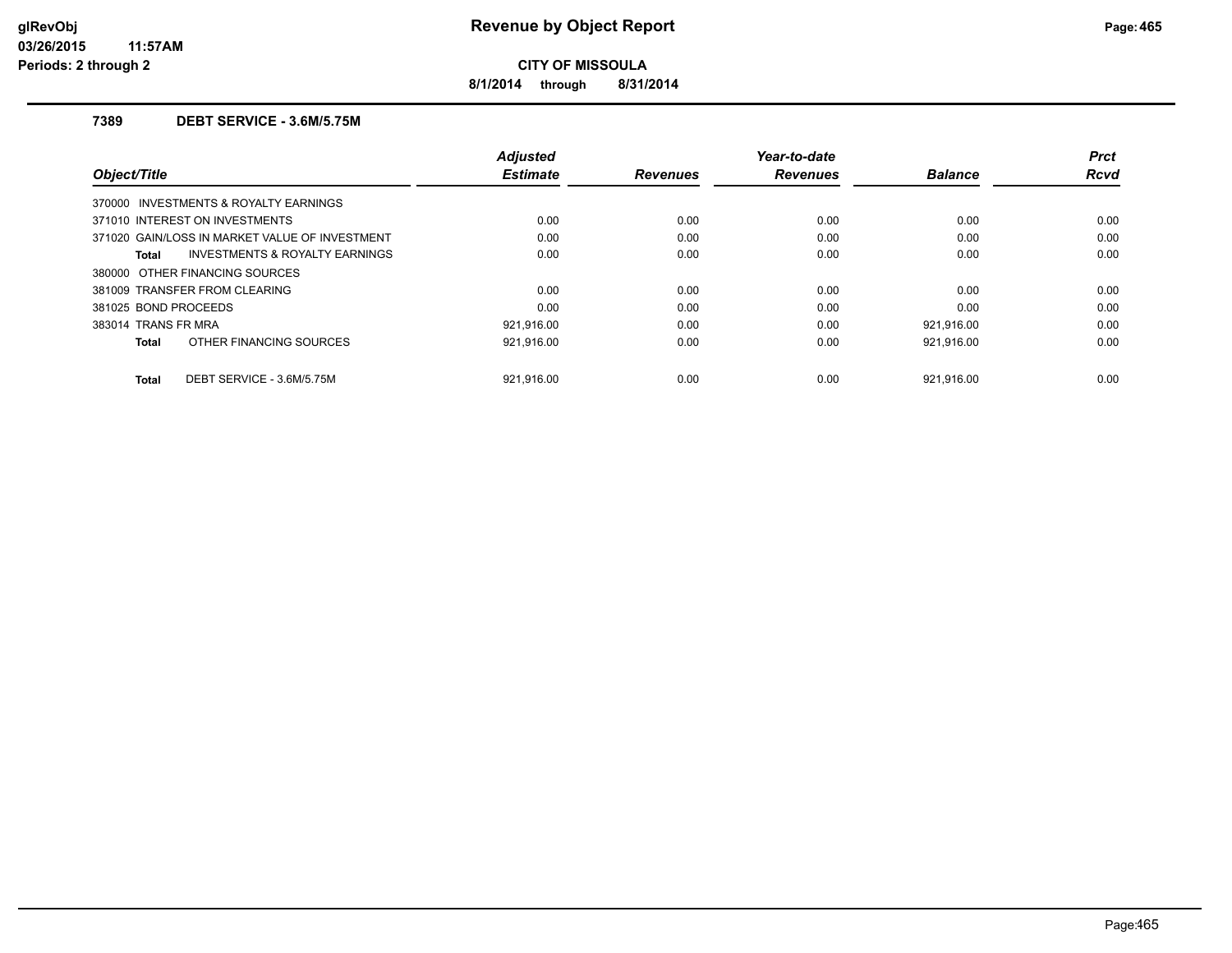**8/1/2014 through 8/31/2014**

**7390 URDII CLEARING - 3.6M TIF**

**7390 URDII CLEARING - 3.6M TIF**

|                                                           | <b>Adjusted</b> |                 | Year-to-date    |                | <b>Prct</b> |
|-----------------------------------------------------------|-----------------|-----------------|-----------------|----------------|-------------|
| Object/Title                                              | <b>Estimate</b> | <b>Revenues</b> | <b>Revenues</b> | <b>Balance</b> | <b>Rcvd</b> |
| TAXES/ASSESSMENTS<br>310000                               |                 |                 |                 |                |             |
| 310000 TAXES/ASSESSMENTS                                  | 0.00            | 0.00            | 0.00            | 0.00           | 0.00        |
| 311011 TAX INCREMENT                                      | 1,872,885.00    | 65,781.62       | $-12,833.18$    | 1,885,718.18   | $-0.69$     |
| PENALTIES & INTEREST<br>312001                            | 0.00            | 1,738.66        | $-651.07$       | 651.07         | 0.00        |
| <b>TAXES/ASSESSMENTS</b><br><b>Total</b>                  | 1,872,885.00    | 67,520.28       | $-13,484.25$    | 1,886,369.25   | $-0.72$     |
| <b>INTERGOVERNMENTAL REVENUES</b><br>330000               |                 |                 |                 |                |             |
| 335210 PERSONAL PROPERTY TAX REIMBURSEMENT                | 0.00            | 0.00            | 0.00            | 0.00           | 0.00        |
| 335230 HB 124 REVENUE                                     | 0.00            | 0.00            | 0.00            | 0.00           | 0.00        |
| <b>INTERGOVERNMENTAL REVENUES</b><br><b>Total</b>         | 0.00            | 0.00            | 0.00            | 0.00           | 0.00        |
| <b>INVESTMENTS &amp; ROYALTY EARNINGS</b><br>370000       |                 |                 |                 |                |             |
| 371010 INTEREST ON INVESTMENTS                            | 0.00            | 0.00            | 0.00            | 0.00           | 0.00        |
| 371020 GAIN/LOSS IN MARKET VALUE OF INVESTMENTS           | 0.00            | 0.00            | 0.00            | 0.00           | 0.00        |
| <b>INVESTMENTS &amp; ROYALTY EARNINGS</b><br><b>Total</b> | 0.00            | 0.00            | 0.00            | 0.00           | 0.00        |
| OTHER FINANCING SOURCES<br>380000                         |                 |                 |                 |                |             |
| TRANSFER FROM URD II<br>383037                            | 0.00            | 0.00            | 0.00            | 0.00           | 0.00        |
| OTHER FINANCING SOURCES<br><b>Total</b>                   | 0.00            | 0.00            | 0.00            | 0.00           | 0.00        |
| URDII CLEARING - 3.6M TIF<br><b>Total</b>                 | 1,872,885.00    | 67,520.28       | $-13,484.25$    | 1,886,369.25   | $-0.72$     |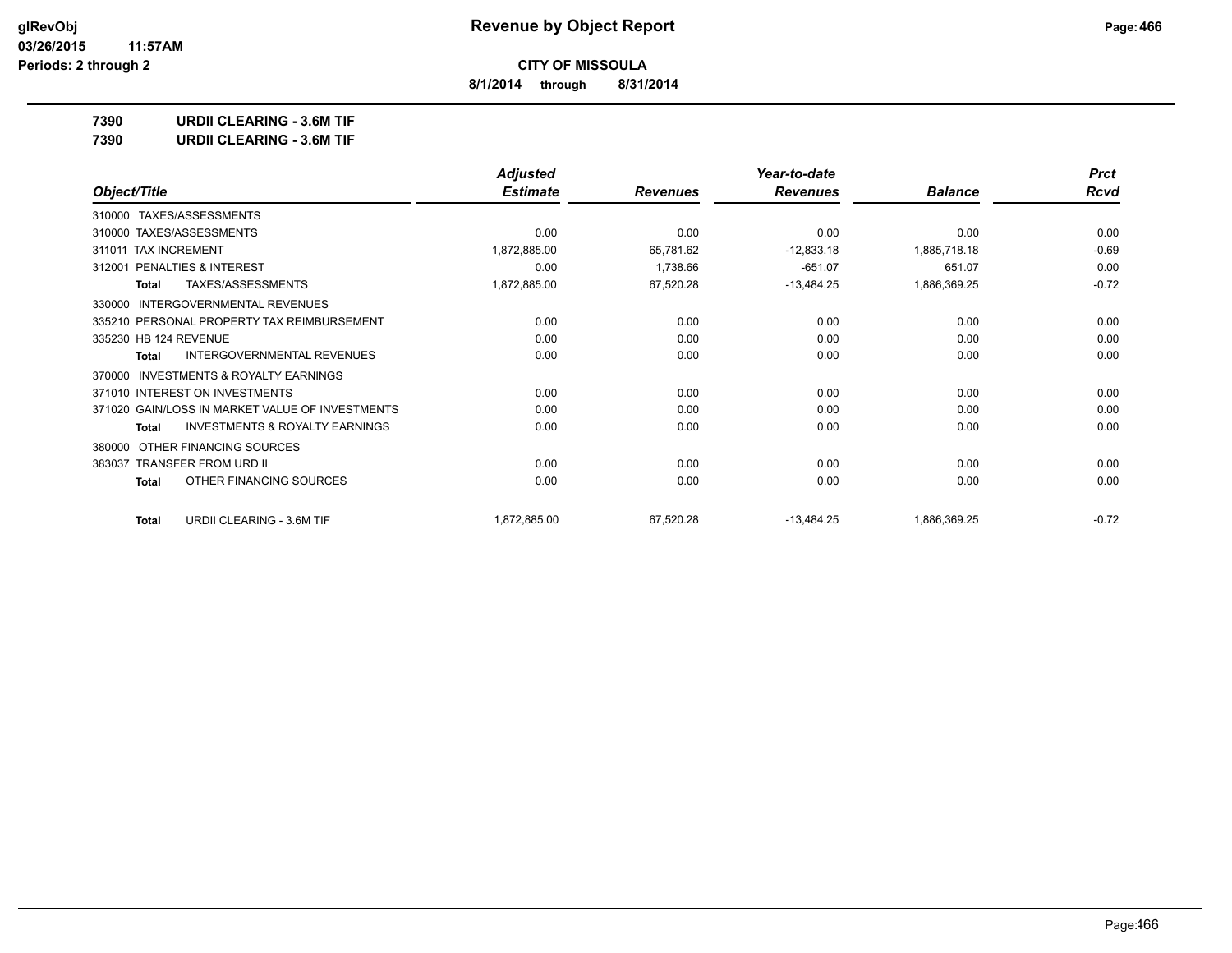**8/1/2014 through 8/31/2014**

## **7390 URDII CLEARING - 3.6M TIF**

|                                                    | <b>Adjusted</b> |                 | Year-to-date    |                | <b>Prct</b> |
|----------------------------------------------------|-----------------|-----------------|-----------------|----------------|-------------|
| Object/Title                                       | <b>Estimate</b> | <b>Revenues</b> | <b>Revenues</b> | <b>Balance</b> | <b>Rcvd</b> |
| TAXES/ASSESSMENTS<br>310000                        |                 |                 |                 |                |             |
| 310000 TAXES/ASSESSMENTS                           | 0.00            | 0.00            | 0.00            | 0.00           | 0.00        |
| <b>TAX INCREMENT</b><br>311011                     | 1,872,885.00    | 65,781.62       | $-12,833.18$    | 1,885,718.18   | $-0.69$     |
| PENALTIES & INTEREST<br>312001                     | 0.00            | 1,738.66        | $-651.07$       | 651.07         | 0.00        |
| TAXES/ASSESSMENTS<br>Total                         | 1,872,885.00    | 67,520.28       | $-13,484.25$    | 1,886,369.25   | $-0.72$     |
| INTERGOVERNMENTAL REVENUES<br>330000               |                 |                 |                 |                |             |
| 335210 PERSONAL PROPERTY TAX REIMBURSEMENT         | 0.00            | 0.00            | 0.00            | 0.00           | 0.00        |
| 335230 HB 124 REVENUE                              | 0.00            | 0.00            | 0.00            | 0.00           | 0.00        |
| <b>INTERGOVERNMENTAL REVENUES</b><br>Total         | 0.00            | 0.00            | 0.00            | 0.00           | 0.00        |
| INVESTMENTS & ROYALTY EARNINGS<br>370000           |                 |                 |                 |                |             |
| 371010 INTEREST ON INVESTMENTS                     | 0.00            | 0.00            | 0.00            | 0.00           | 0.00        |
| 371020 GAIN/LOSS IN MARKET VALUE OF INVESTMENT     | 0.00            | 0.00            | 0.00            | 0.00           | 0.00        |
| <b>INVESTMENTS &amp; ROYALTY EARNINGS</b><br>Total | 0.00            | 0.00            | 0.00            | 0.00           | 0.00        |
| OTHER FINANCING SOURCES<br>380000                  |                 |                 |                 |                |             |
| <b>TRANSFER FROM URD II</b><br>383037              | 0.00            | 0.00            | 0.00            | 0.00           | 0.00        |
| OTHER FINANCING SOURCES<br><b>Total</b>            | 0.00            | 0.00            | 0.00            | 0.00           | 0.00        |
| <b>URDII CLEARING - 3.6M TIF</b><br><b>Total</b>   | 1,872,885.00    | 67,520.28       | $-13,484.25$    | 1,886,369.25   | $-0.72$     |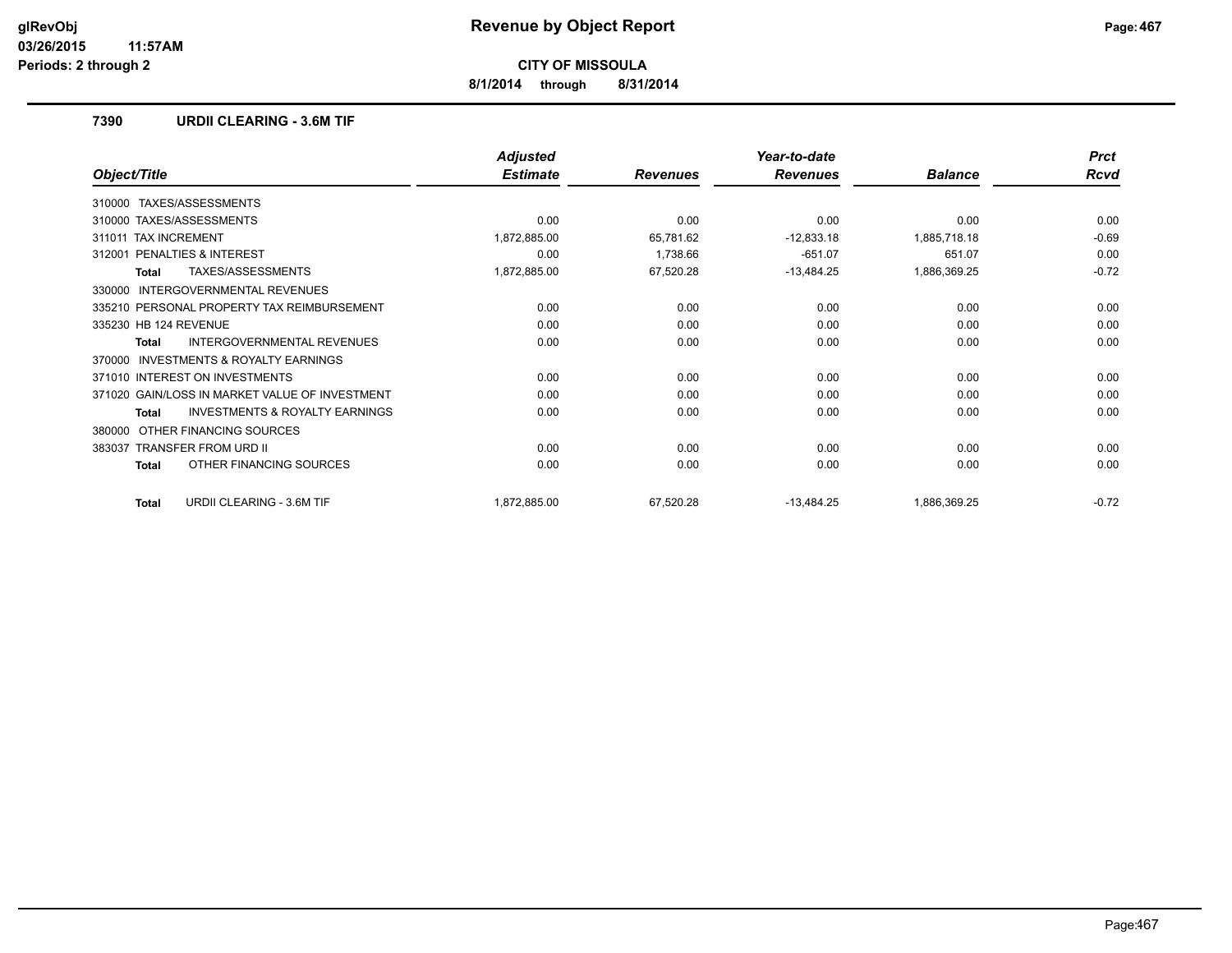**8/1/2014 through 8/31/2014**

**7391 MRA - URD I FUND 7391 MRA - URD I FUND**

|                                                           | <b>Adjusted</b> |                 | Year-to-date    |                | <b>Prct</b> |
|-----------------------------------------------------------|-----------------|-----------------|-----------------|----------------|-------------|
| Object/Title                                              | <b>Estimate</b> | <b>Revenues</b> | <b>Revenues</b> | <b>Balance</b> | <b>Rcvd</b> |
| 310000 TAXES/ASSESSMENTS                                  |                 |                 |                 |                |             |
| 311011 TAX INCREMENT                                      | 0.00            | 0.00            | 0.00            | 0.00           | 0.00        |
| 312001 PENALTIES & INTEREST                               | 0.00            | 0.00            | 0.00            | 0.00           | 0.00        |
| TAXES/ASSESSMENTS<br><b>Total</b>                         | 0.00            | 0.00            | 0.00            | 0.00           | 0.00        |
| 330000 INTERGOVERNMENTAL REVENUES                         |                 |                 |                 |                |             |
| 331050 ISTEA/CTEP GRANT                                   | 0.00            | 0.00            | 0.00            | 0.00           | 0.00        |
| 336023 STATE CONTRIB. - PERS                              | 0.00            | 0.00            | 0.00            | 0.00           | 0.00        |
| <b>INTERGOVERNMENTAL REVENUES</b><br><b>Total</b>         | 0.00            | 0.00            | 0.00            | 0.00           | 0.00        |
| 360000 MISCELLANEOUS REVENUES                             |                 |                 |                 |                |             |
| 360000 MISCELLANEOUS REVENUES                             | 0.00            | 0.00            | 0.00            | 0.00           | 0.00        |
| 360010 MISCELLANEOUS                                      | 0.00            | 0.00            | 0.00            | 0.00           | 0.00        |
| 364012 SALE OF SURPLUS PROPERTY                           | 0.00            | 0.00            | 0.00            | 0.00           | 0.00        |
| 365000 DONATIONS                                          | 0.00            | 0.00            | 0.00            | 0.00           | 0.00        |
| MISCELLANEOUS REVENUES<br>Total                           | 0.00            | 0.00            | 0.00            | 0.00           | 0.00        |
| 370000 INVESTMENTS & ROYALTY EARNINGS                     |                 |                 |                 |                |             |
| 371010 INTEREST ON INVESTMENTS                            | 0.00            | 0.00            | 0.00            | 0.00           | 0.00        |
| 371020 GAIN/LOSS IN MARKET VALUE OF INVESTMENTS           | 0.00            | 0.00            | 0.00            | 0.00           | 0.00        |
| <b>INVESTMENTS &amp; ROYALTY EARNINGS</b><br><b>Total</b> | 0.00            | 0.00            | 0.00            | 0.00           | 0.00        |
| 380000 OTHER FINANCING SOURCES                            |                 |                 |                 |                |             |
| 382010 SALE OF FIXED ASSETS                               | 0.00            | 0.00            | 0.00            | 0.00           | 0.00        |
| 383001 TRANS FR FLUSHING DISTRICT                         | 0.00            | 0.00            | 0.00            | 0.00           | 0.00        |
| 383016 TRANS FR TAX INCREMENT BOND                        | 0.00            | 0.00            | 0.00            | 0.00           | 0.00        |
| 383029 TRANS FR GENERAL                                   | 0.00            | 0.00            | 0.00            | 0.00           | 0.00        |
| 383037 TRANSFER - URD II                                  | 0.00            | 0.00            | 0.00            | 0.00           | 0.00        |
| 383038 TRANSFER - URD III                                 | 0.00            | 0.00            | 0.00            | 0.00           | 0.00        |
| OTHER FINANCING SOURCES<br><b>Total</b>                   | 0.00            | 0.00            | 0.00            | 0.00           | 0.00        |
| <b>MRA - URD I FUND</b><br>Total                          | 0.00            | 0.00            | 0.00            | 0.00           | 0.00        |
|                                                           |                 |                 |                 |                |             |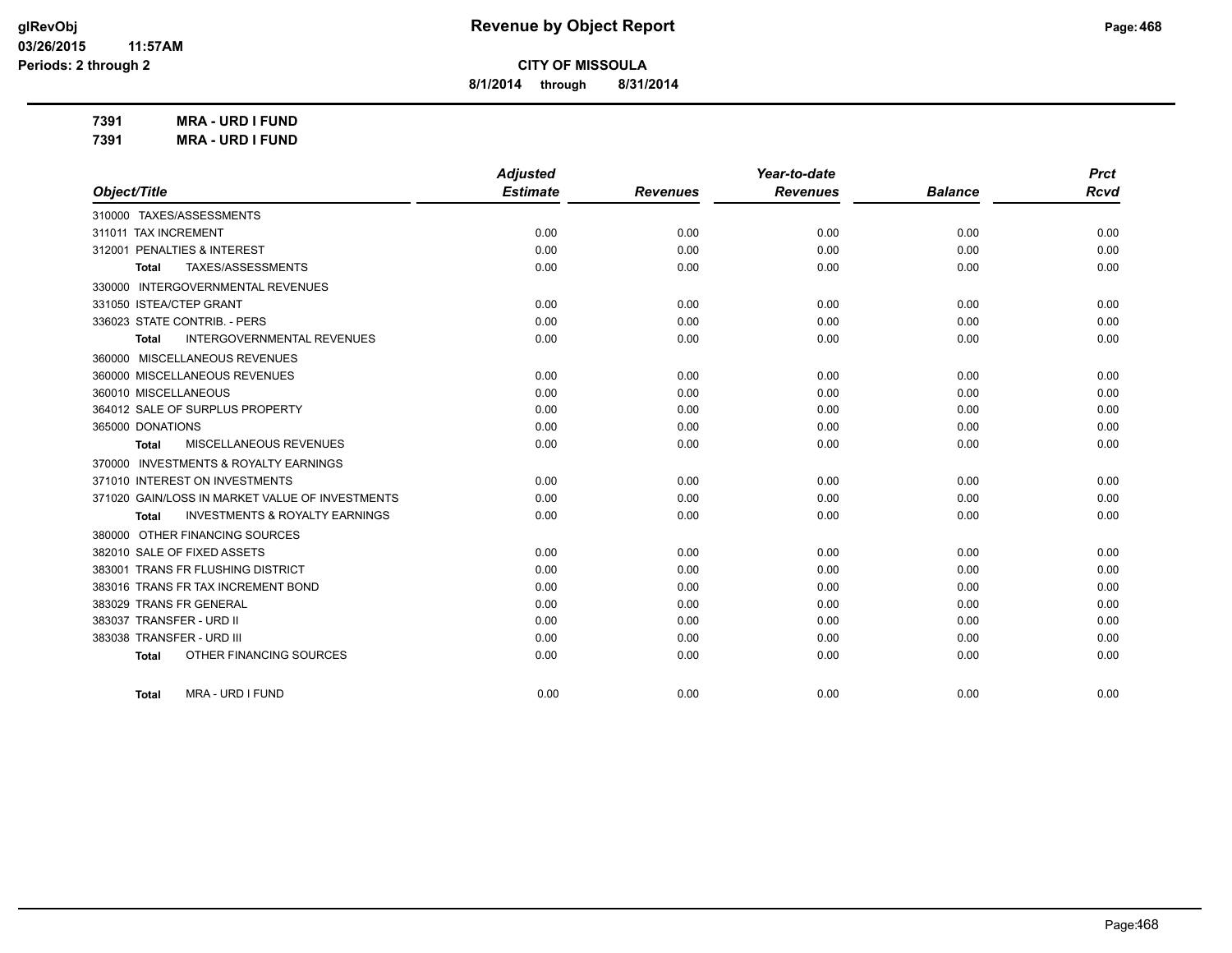**8/1/2014 through 8/31/2014**

#### **7391 MRA - URD I FUND**

|                                                    | <b>Adjusted</b> |                 | Year-to-date    |                | <b>Prct</b> |
|----------------------------------------------------|-----------------|-----------------|-----------------|----------------|-------------|
| Object/Title                                       | <b>Estimate</b> | <b>Revenues</b> | <b>Revenues</b> | <b>Balance</b> | <b>Rcvd</b> |
| 310000 TAXES/ASSESSMENTS                           |                 |                 |                 |                |             |
| 311011 TAX INCREMENT                               | 0.00            | 0.00            | 0.00            | 0.00           | 0.00        |
| 312001 PENALTIES & INTEREST                        | 0.00            | 0.00            | 0.00            | 0.00           | 0.00        |
| TAXES/ASSESSMENTS<br><b>Total</b>                  | 0.00            | 0.00            | 0.00            | 0.00           | 0.00        |
| 330000 INTERGOVERNMENTAL REVENUES                  |                 |                 |                 |                |             |
| 331050 ISTEA/CTEP GRANT                            | 0.00            | 0.00            | 0.00            | 0.00           | 0.00        |
| 336023 STATE CONTRIB. - PERS                       | 0.00            | 0.00            | 0.00            | 0.00           | 0.00        |
| <b>INTERGOVERNMENTAL REVENUES</b><br>Total         | 0.00            | 0.00            | 0.00            | 0.00           | 0.00        |
| 360000 MISCELLANEOUS REVENUES                      |                 |                 |                 |                |             |
| 360000 MISCELLANEOUS REVENUES                      | 0.00            | 0.00            | 0.00            | 0.00           | 0.00        |
| 360010 MISCELLANEOUS                               | 0.00            | 0.00            | 0.00            | 0.00           | 0.00        |
| 364012 SALE OF SURPLUS PROPERTY                    | 0.00            | 0.00            | 0.00            | 0.00           | 0.00        |
| 365000 DONATIONS                                   | 0.00            | 0.00            | 0.00            | 0.00           | 0.00        |
| MISCELLANEOUS REVENUES<br><b>Total</b>             | 0.00            | 0.00            | 0.00            | 0.00           | 0.00        |
| 370000 INVESTMENTS & ROYALTY EARNINGS              |                 |                 |                 |                |             |
| 371010 INTEREST ON INVESTMENTS                     | 0.00            | 0.00            | 0.00            | 0.00           | 0.00        |
| 371020 GAIN/LOSS IN MARKET VALUE OF INVESTMENT     | 0.00            | 0.00            | 0.00            | 0.00           | 0.00        |
| <b>INVESTMENTS &amp; ROYALTY EARNINGS</b><br>Total | 0.00            | 0.00            | 0.00            | 0.00           | 0.00        |
| 380000 OTHER FINANCING SOURCES                     |                 |                 |                 |                |             |
| 382010 SALE OF FIXED ASSETS                        | 0.00            | 0.00            | 0.00            | 0.00           | 0.00        |
| 383001 TRANS FR FLUSHING DISTRICT                  | 0.00            | 0.00            | 0.00            | 0.00           | 0.00        |
| 383016 TRANS FR TAX INCREMENT BOND                 | 0.00            | 0.00            | 0.00            | 0.00           | 0.00        |
| 383029 TRANS FR GENERAL                            | 0.00            | 0.00            | 0.00            | 0.00           | 0.00        |
| 383037 TRANSFER - URD II                           | 0.00            | 0.00            | 0.00            | 0.00           | 0.00        |
| 383038 TRANSFER - URD III                          | 0.00            | 0.00            | 0.00            | 0.00           | 0.00        |
| OTHER FINANCING SOURCES<br><b>Total</b>            | 0.00            | 0.00            | 0.00            | 0.00           | 0.00        |
| MRA - URD I FUND<br><b>Total</b>                   | 0.00            | 0.00            | 0.00            | 0.00           | 0.00        |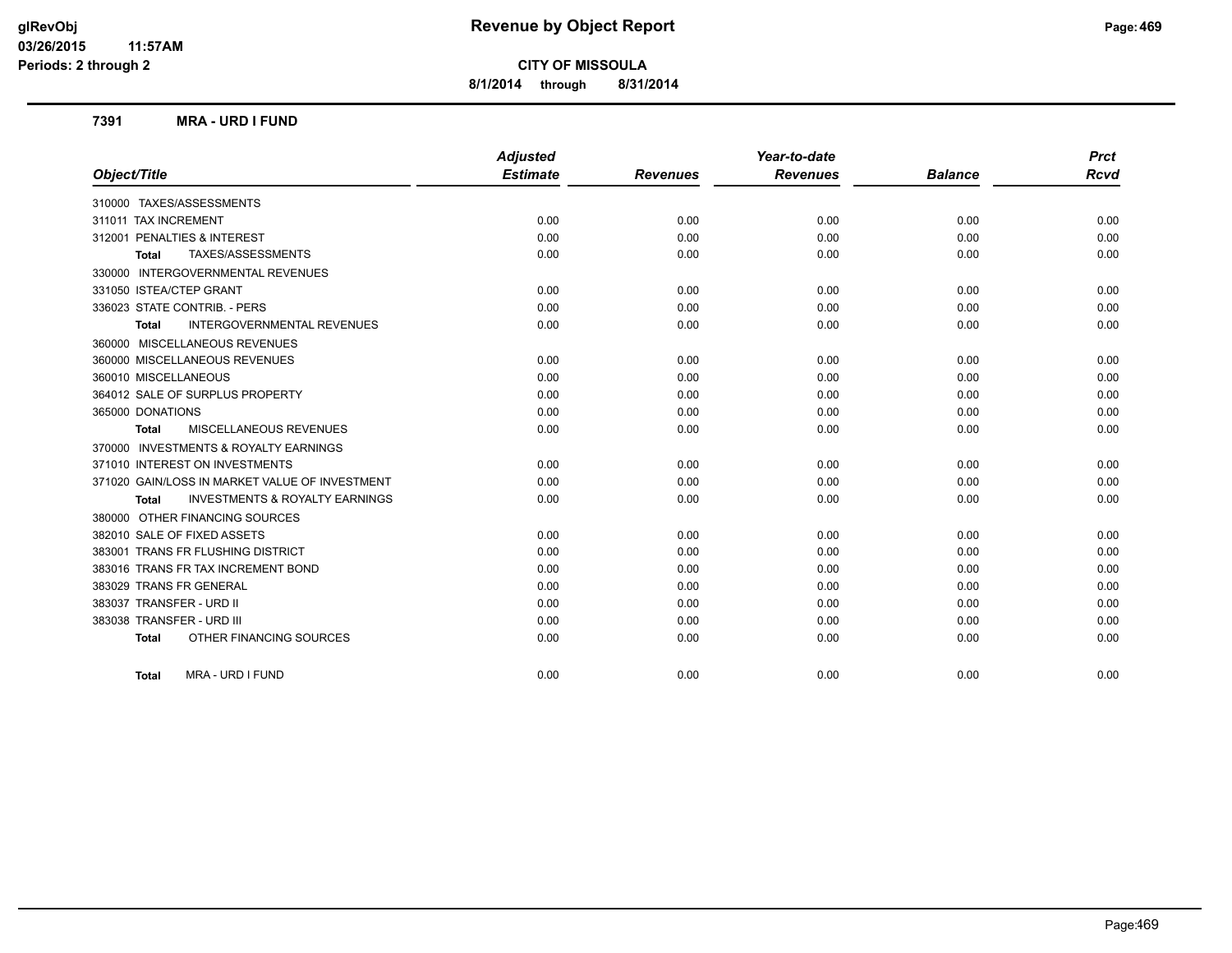**8/1/2014 through 8/31/2014**

**7392 MRA - URD II FUND 7392 MRA - URD II FUND**

|                                                    | <b>Adjusted</b> |                 | Year-to-date    |                | <b>Prct</b> |
|----------------------------------------------------|-----------------|-----------------|-----------------|----------------|-------------|
| Object/Title                                       | <b>Estimate</b> | <b>Revenues</b> | <b>Revenues</b> | <b>Balance</b> | Rcvd        |
| 310000 TAXES/ASSESSMENTS                           |                 |                 |                 |                |             |
| 311011 TAX INCREMENT                               | 0.00            | 0.00            | 0.00            | 0.00           | 0.00        |
| TAXES/ASSESSMENTS<br>Total                         | 0.00            | 0.00            | 0.00            | 0.00           | 0.00        |
| 330000 INTERGOVERNMENTAL REVENUES                  |                 |                 |                 |                |             |
| 330000 INTERGOVERNMENTAL REVENUES                  | 0.00            | 0.00            | 0.00            | 0.00           | 0.00        |
| 331050 ISTEA/CTEP GRANT                            | 0.00            | 0.00            | 0.00            | 0.00           | 0.00        |
| 331060 NATL RECREATION TRAILS GRANTS               | 0.00            | 0.00            | 0.00            | 0.00           | 0.00        |
| 335210 PERSONAL PROPERTY TAX REIMBURSEMENT         | 0.00            | 0.00            | 0.00            | 0.00           | 0.00        |
| 335230 HB 124 REVENUE                              | 0.00            | 0.00            | 0.00            | 0.00           | 0.00        |
| 335250 STATE REIMB - SB #184                       | 200,000.00      | 0.00            | 0.00            | 200,000.00     | 0.00        |
| 336023 STATE CONTRIB. - PERS                       | 0.00            | 0.00            | 0.00            | 0.00           | 0.00        |
| <b>INTERGOVERNMENTAL REVENUES</b><br><b>Total</b>  | 200,000.00      | 0.00            | 0.00            | 200,000.00     | 0.00        |
| 340000 CHARGES FOR SERVICES                        |                 |                 |                 |                |             |
| 343300 MISC CHARGES FOR SERVICES                   | 0.00            | 0.00            | $-26,044.18$    | 26,044.18      | 0.00        |
| <b>CHARGES FOR SERVICES</b><br><b>Total</b>        | 0.00            | 0.00            | $-26,044.18$    | 26,044.18      | 0.00        |
| 360000 MISCELLANEOUS REVENUES                      |                 |                 |                 |                |             |
| 360000 MISCELLANEOUS REVENUES                      | 0.00            | 0.00            | 0.00            | 0.00           | 0.00        |
| 360007 RLF REVENUES                                | 0.00            | 0.00            | 0.00            | 0.00           | 0.00        |
| 360010 MISCELLANEOUS                               | 0.00            | 0.00            | 0.00            | 0.00           | 0.00        |
| 365000 DONATIONS                                   | 0.00            | 0.00            | 0.00            | 0.00           | 0.00        |
| MISCELLANEOUS REVENUES<br>Total                    | 0.00            | 0.00            | 0.00            | 0.00           | 0.00        |
| 370000 INVESTMENTS & ROYALTY EARNINGS              |                 |                 |                 |                |             |
| 371010 INTEREST ON INVESTMENTS                     | 0.00            | 0.00            | 0.00            | 0.00           | 0.00        |
| 371020 GAIN/LOSS IN MARKET VALUE OF INVESTMENTS    | 0.00            | 0.00            | 0.00            | 0.00           | 0.00        |
| <b>INVESTMENTS &amp; ROYALTY EARNINGS</b><br>Total | 0.00            | 0.00            | 0.00            | 0.00           | 0.00        |
| 380000 OTHER FINANCING SOURCES                     |                 |                 |                 |                |             |
| 381009 TRANSFERS IN                                | 0.00            | 0.00            | 0.00            | 0.00           | 0.00        |
| 381025 BOND PROCEEDS                               | 0.00            | 0.00            | 0.00            | 0.00           | 0.00        |
| 381026 DEBT SERVICE/BROWNSFIELD RLF 1.125M         | 0.00            | 0.00            | 0.00            | 0.00           | 0.00        |
| 381027 SAFEWAY/ST PAT 1.5M                         | 0.00            | 0.00            | 0.00            | 0.00           | 0.00        |
| 381028 BOND PROCEEDS-MILL SITE                     | 0.00            | 0.00            | 0.00            | 0.00           | 0.00        |
| 381074 CIVIC STADIUM TIF NOTES 1.5M                | 0.00            | 0.00            | 0.00            | 0.00           | 0.00        |
| 383014 TRANS FR MRA                                | 616,365.00      | 0.00            | 0.00            | 616,365.00     | 0.00        |
| 383037 TRANSFER - URD II                           | 0.00            | 0.00            | 0.00            | 0.00           | 0.00        |
| 383038 TRANSFER - URD III                          | 0.00            | 0.00            | 0.00            | 0.00           | 0.00        |
| 383039 FROM SID TRANSFERS                          | 0.00            | 0.00            | 0.00            | 0.00           | 0.00        |

383060 TRANSFERS FROM FRONT ST URD 0.00 0.00 0.00 0.00 0.00 383061 TRANSFERS FROM PARK IMPACT FEES 0.00 0.00 0.00 0.00 0.00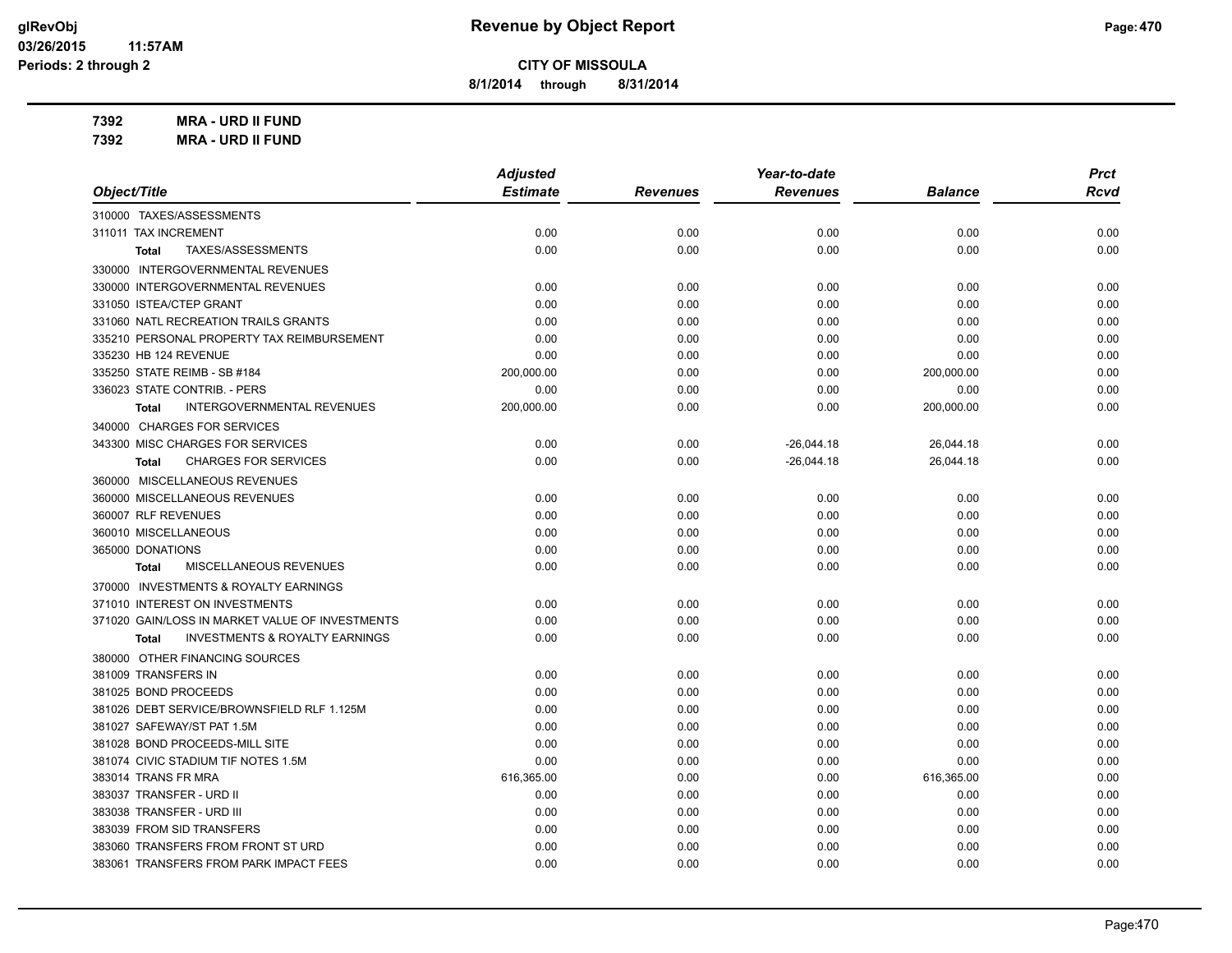**8/1/2014 through 8/31/2014**

**7392 MRA - URD II FUND 7392 MRA - URD II FUND**

|                                         | <b>Adjusted</b> |                 | Prct            |                |         |
|-----------------------------------------|-----------------|-----------------|-----------------|----------------|---------|
| Object/Title                            | <b>Estimate</b> | <b>Revenues</b> | <b>Revenues</b> | <b>Balance</b> | Rcvd    |
| 383062 TRANSFERS FROM PARK SIDS         | 0.00            | 0.00            | 0.00            | 0.00           | 0.00    |
| 383063 TRANSF FROM SAFETY-LU (CTEP)FUND | 0.00            | 0.00            | 0.00            | 0.00           | 0.00    |
| OTHER FINANCING SOURCES<br><b>Total</b> | 616.365.00      | 0.00            | 0.00            | 616.365.00     | 0.00    |
| MRA - URD II FUND<br>Total              | 816,365.00      | 0.00            | $-26.044.18$    | 842.409.18     | $-3.19$ |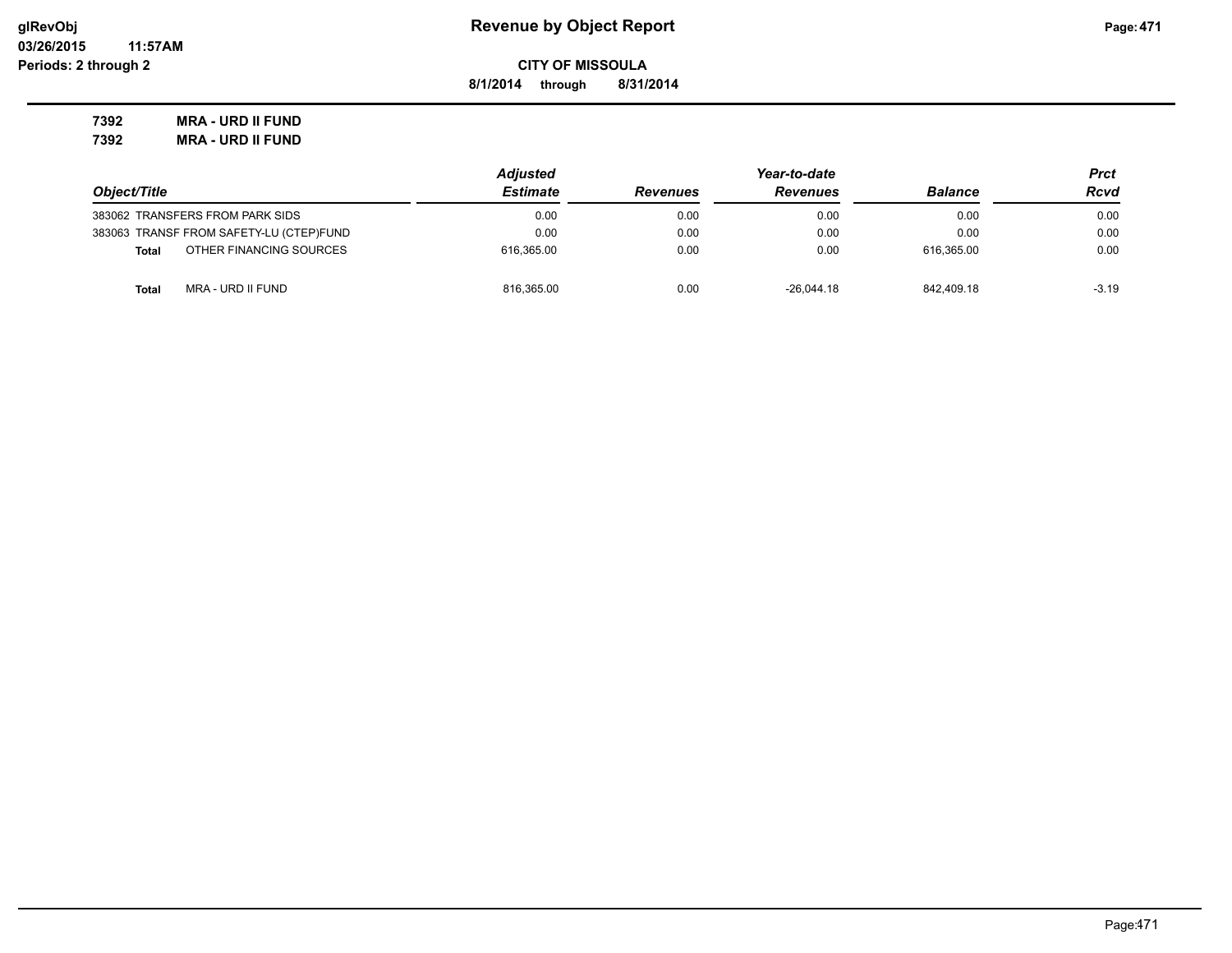**8/1/2014 through 8/31/2014**

#### **7392 MRA - URD II FUND**

|                                                           | <b>Adjusted</b> |                 | Year-to-date    |                | <b>Prct</b> |
|-----------------------------------------------------------|-----------------|-----------------|-----------------|----------------|-------------|
| Object/Title                                              | <b>Estimate</b> | <b>Revenues</b> | <b>Revenues</b> | <b>Balance</b> | <b>Rcvd</b> |
| 310000 TAXES/ASSESSMENTS                                  |                 |                 |                 |                |             |
| 311011 TAX INCREMENT                                      | 0.00            | 0.00            | 0.00            | 0.00           | 0.00        |
| TAXES/ASSESSMENTS<br><b>Total</b>                         | 0.00            | 0.00            | 0.00            | 0.00           | 0.00        |
| 330000 INTERGOVERNMENTAL REVENUES                         |                 |                 |                 |                |             |
| 330000 INTERGOVERNMENTAL REVENUES                         | 0.00            | 0.00            | 0.00            | 0.00           | 0.00        |
| 331050 ISTEA/CTEP GRANT                                   | 0.00            | 0.00            | 0.00            | 0.00           | 0.00        |
| 331060 NATL RECREATION TRAILS GRANTS                      | 0.00            | 0.00            | 0.00            | 0.00           | 0.00        |
| 335210 PERSONAL PROPERTY TAX REIMBURSEMENT                | 0.00            | 0.00            | 0.00            | 0.00           | 0.00        |
| 335230 HB 124 REVENUE                                     | 0.00            | 0.00            | 0.00            | 0.00           | 0.00        |
| 335250 STATE REIMB - SB #184                              | 200,000.00      | 0.00            | 0.00            | 200,000.00     | 0.00        |
| 336023 STATE CONTRIB. - PERS                              | 0.00            | 0.00            | 0.00            | 0.00           | 0.00        |
| INTERGOVERNMENTAL REVENUES<br><b>Total</b>                | 200,000.00      | 0.00            | 0.00            | 200,000.00     | 0.00        |
| 340000 CHARGES FOR SERVICES                               |                 |                 |                 |                |             |
| 343300 MISC CHARGES FOR SERVICES                          | 0.00            | 0.00            | $-26,044.18$    | 26,044.18      | 0.00        |
| <b>CHARGES FOR SERVICES</b><br><b>Total</b>               | 0.00            | 0.00            | $-26,044.18$    | 26,044.18      | 0.00        |
| 360000 MISCELLANEOUS REVENUES                             |                 |                 |                 |                |             |
| 360000 MISCELLANEOUS REVENUES                             | 0.00            | 0.00            | 0.00            | 0.00           | 0.00        |
| 360007 RLF REVENUES                                       | 0.00            | 0.00            | 0.00            | 0.00           | 0.00        |
| 360010 MISCELLANEOUS                                      | 0.00            | 0.00            | 0.00            | 0.00           | 0.00        |
| 365000 DONATIONS                                          | 0.00            | 0.00            | 0.00            | 0.00           | 0.00        |
| MISCELLANEOUS REVENUES<br><b>Total</b>                    | 0.00            | 0.00            | 0.00            | 0.00           | 0.00        |
| 370000 INVESTMENTS & ROYALTY EARNINGS                     |                 |                 |                 |                |             |
| 371010 INTEREST ON INVESTMENTS                            | 0.00            | 0.00            | 0.00            | 0.00           | 0.00        |
| 371020 GAIN/LOSS IN MARKET VALUE OF INVESTMENT            | 0.00            | 0.00            | 0.00            | 0.00           | 0.00        |
| <b>INVESTMENTS &amp; ROYALTY EARNINGS</b><br><b>Total</b> | 0.00            | 0.00            | 0.00            | 0.00           | 0.00        |
| 380000 OTHER FINANCING SOURCES                            |                 |                 |                 |                |             |
| 381009 TRANSFERS IN                                       | 0.00            | 0.00            | 0.00            | 0.00           | 0.00        |
| 381025 BOND PROCEEDS                                      | 0.00            | 0.00            | 0.00            | 0.00           | 0.00        |
| 381026 DEBT SERVICE/BROWNSFIELD RLF 1.125M                | 0.00            | 0.00            | 0.00            | 0.00           | 0.00        |
| 381027 SAFEWAY/ST PAT 1.5M                                | 0.00            | 0.00            | 0.00            | 0.00           | 0.00        |
| 381028 BOND PROCEEDS-MILL SITE                            | 0.00            | 0.00            | 0.00            | 0.00           | 0.00        |
| 381074 CIVIC STADIUM TIF NOTES 1.5M                       | 0.00            | 0.00            | 0.00            | 0.00           | 0.00        |
| 383014 TRANS FR MRA                                       | 616,365.00      | 0.00            | 0.00            | 616,365.00     | 0.00        |
| 383037 TRANSFER - URD II                                  | 0.00            | 0.00            | 0.00            | 0.00           | 0.00        |
| 383038 TRANSFER - URD III                                 | 0.00            | 0.00            | 0.00            | 0.00           | 0.00        |
| 383039 FROM SID TRANSFERS                                 | 0.00            | 0.00            | 0.00            | 0.00           | 0.00        |
| 383060 TRANSFERS FROM FRONT ST URD                        | 0.00            | 0.00            | 0.00            | 0.00           | 0.00        |
| 383061 TRANSFERS FROM PARK IMPACT FEES                    | 0.00            | 0.00            | 0.00            | 0.00           | 0.00        |
| 383062 TRANSFERS FROM PARK SIDS                           | 0.00            | 0.00            | 0.00            | 0.00           | 0.00        |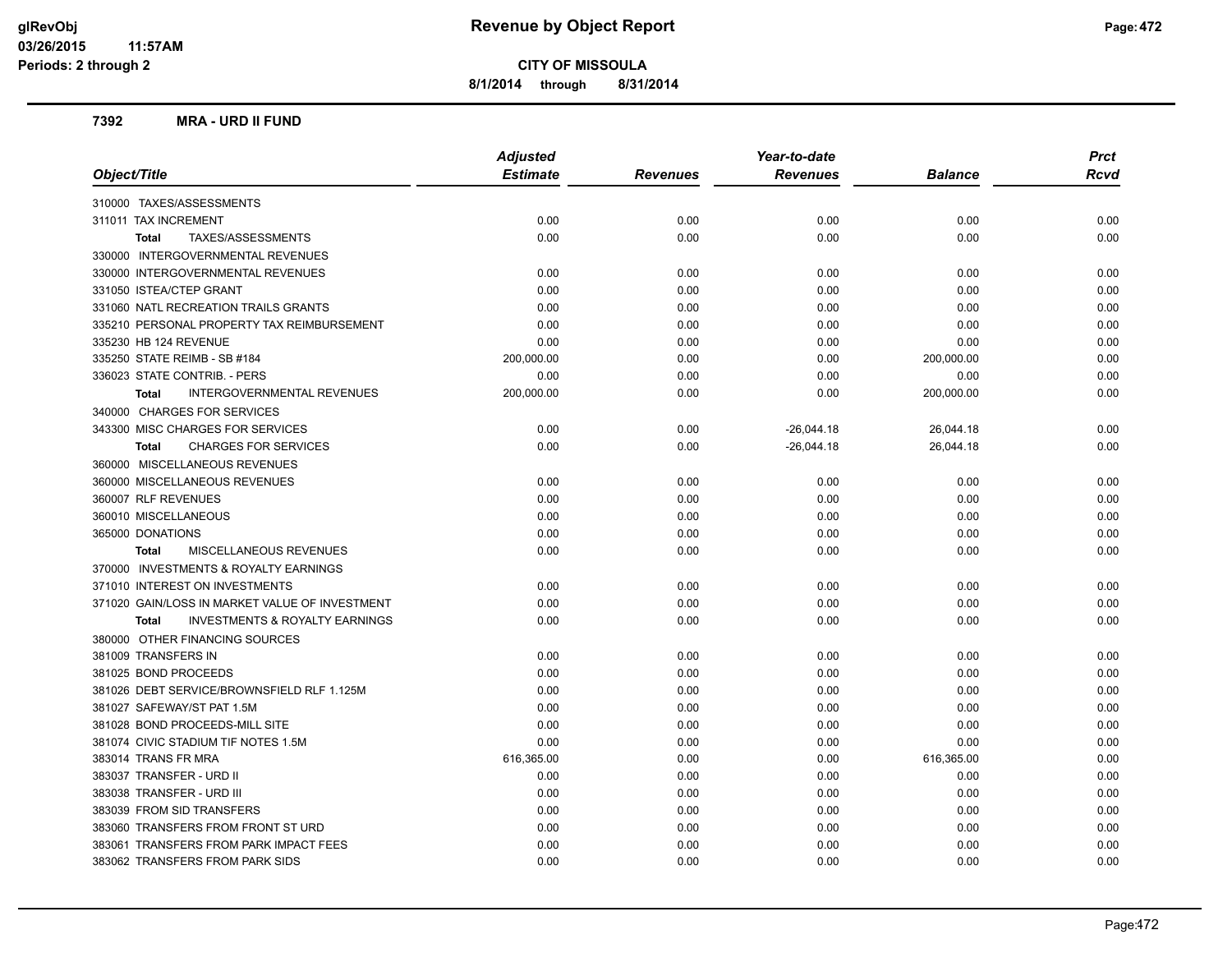**8/1/2014 through 8/31/2014**

#### **7392 MRA - URD II FUND**

|              |                                         | <b>Adjusted</b> |                 | Year-to-date    |                | <b>Prct</b> |
|--------------|-----------------------------------------|-----------------|-----------------|-----------------|----------------|-------------|
| Object/Title |                                         | <b>Estimate</b> | <b>Revenues</b> | <b>Revenues</b> | <b>Balance</b> | <b>Rcvd</b> |
|              | 383063 TRANSF FROM SAFETY-LU (CTEP)FUND | 0.00            | 0.00            | 0.00            | 0.00           | 0.00        |
| Total        | OTHER FINANCING SOURCES                 | 616.365.00      | 0.00            | 0.00            | 616.365.00     | 0.00        |
| Total        | MRA - URD II FUND                       | 816,365.00      | 0.00            | $-26.044.18$    | 842.409.18     | $-3.19$     |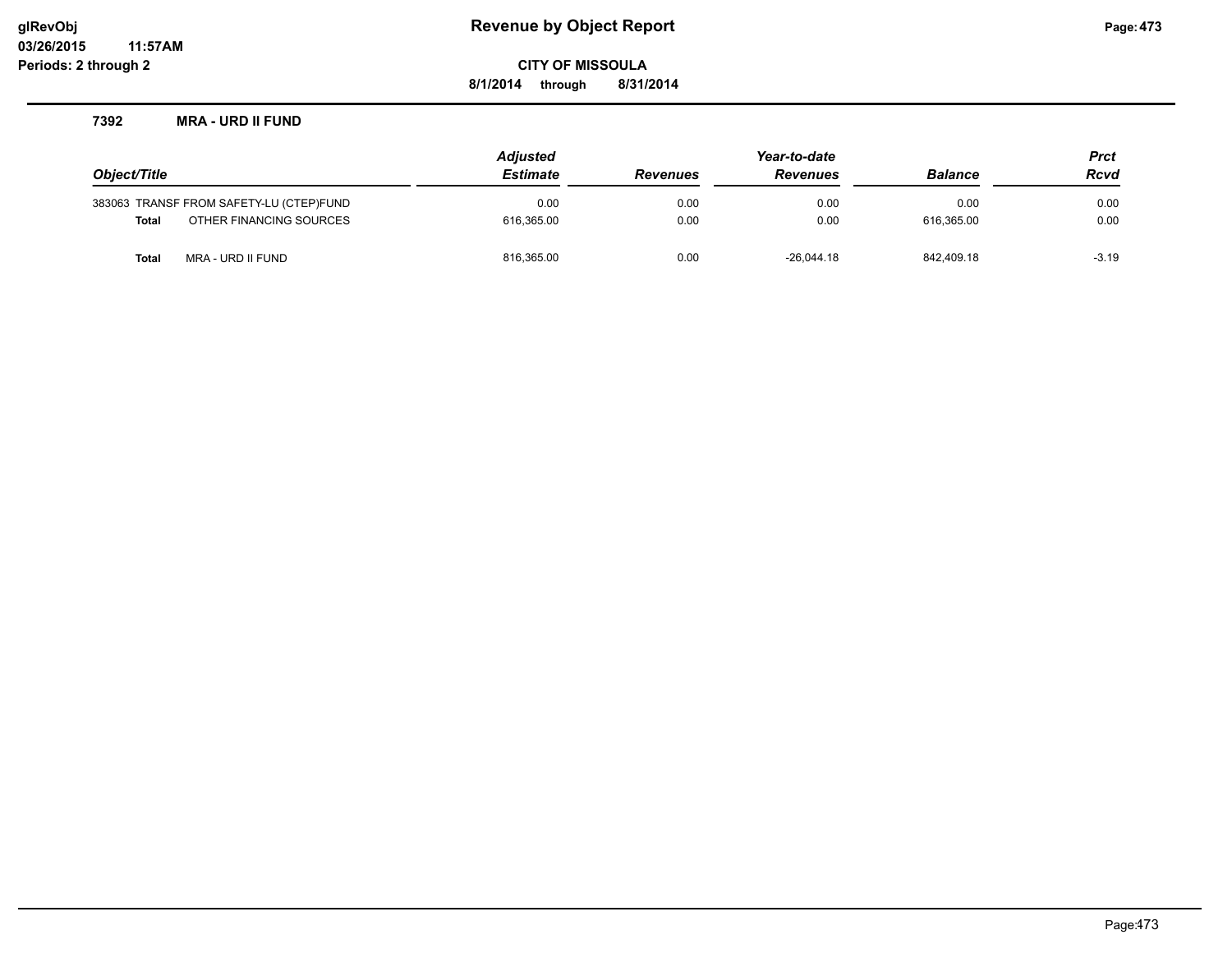**8/1/2014 through 8/31/2014**

**7393 MRA - URD III FUND**

|  | 7393 | <b>MRA - URD III FUND</b> |
|--|------|---------------------------|
|--|------|---------------------------|

|                                                    | <b>Adjusted</b> |                 | Year-to-date    |                | <b>Prct</b> |
|----------------------------------------------------|-----------------|-----------------|-----------------|----------------|-------------|
| Object/Title                                       | <b>Estimate</b> | <b>Revenues</b> | <b>Revenues</b> | <b>Balance</b> | Rcvd        |
| 310000 TAXES/ASSESSMENTS                           |                 |                 |                 |                |             |
| 311011 TAX INCREMENT                               | 1,837,654.00    | 56,464.16       | $-5,785.27$     | 1,843,439.27   | $-0.31$     |
| 312001 PENALTIES & INTEREST                        | 0.00            | 1,836.27        | $-287.65$       | 287.65         | 0.00        |
| TAXES/ASSESSMENTS<br><b>Total</b>                  | 1,837,654.00    | 58,300.43       | $-6,072.92$     | 1,843,726.92   | $-0.33$     |
| 330000 INTERGOVERNMENTAL REVENUES                  |                 |                 |                 |                |             |
| 331050 ISTEA/CTEP GRANT                            | 0.00            | 0.00            | 0.00            | 0.00           | 0.00        |
| 331060 NATL RECREATION TRAILS GRANTS               | 0.00            | 0.00            | 0.00            | 0.00           | 0.00        |
| 335210 PERSONAL PROPERTY TAX REIMBURSEMENT         | 121,116.00      | 0.00            | 0.00            | 121,116.00     | 0.00        |
| 336023 STATE CONTRIB. - PERS                       | 0.00            | 34.73           | 44.77           | $-44.77$       | 0.00        |
| <b>INTERGOVERNMENTAL REVENUES</b><br><b>Total</b>  | 121,116.00      | 34.73           | 44.77           | 121,071.23     | 0.04        |
| 360000 MISCELLANEOUS REVENUES                      |                 |                 |                 |                |             |
| 360000 MISCELLANEOUS REVENUES                      | 0.00            | 0.00            | 0.00            | 0.00           | 0.00        |
| 360010 MISCELLANEOUS                               | 0.00            | 0.00            | 0.00            | 0.00           | 0.00        |
| 362000 OTHER MISCELLANEOUS REVENUE                 | 0.00            | 0.00            | 0.00            | 0.00           | 0.00        |
| 362004 URD III FACADE IMPROVEMENT LOAN REC         | 0.00            | 0.00            | 0.00            | 0.00           | 0.00        |
| 365000 DONATIONS                                   | 0.00            | 0.00            | 0.00            | 0.00           | 0.00        |
| MISCELLANEOUS REVENUES<br><b>Total</b>             | 0.00            | 0.00            | 0.00            | 0.00           | 0.00        |
| 370000 INVESTMENTS & ROYALTY EARNINGS              |                 |                 |                 |                |             |
| 371010 INTEREST ON INVESTMENTS                     | 0.00            | 0.00            | 0.00            | 0.00           | 0.00        |
| 371020 GAIN/LOSS IN MARKET VALUE OF INVESTMENTS    | 0.00            | 0.00            | 0.00            | 0.00           | 0.00        |
| <b>INVESTMENTS &amp; ROYALTY EARNINGS</b><br>Total | 0.00            | 0.00            | 0.00            | 0.00           | 0.00        |
| OTHER FINANCING SOURCES<br>380000                  |                 |                 |                 |                |             |
| 381000 LOAN PROCEEDS                               | 0.00            | 0.00            | 0.00            | 0.00           | 0.00        |
| 383037 TRANSFER - URD II                           | 250,000.00      | 0.00            | 0.00            | 250,000.00     | 0.00        |
| OTHER FINANCING SOURCES<br><b>Total</b>            | 250,000.00      | 0.00            | 0.00            | 250,000.00     | 0.00        |
| MRA - URD III FUND<br><b>Total</b>                 | 2,208,770.00    | 58,335.16       | $-6,028.15$     | 2,214,798.15   | $-0.27$     |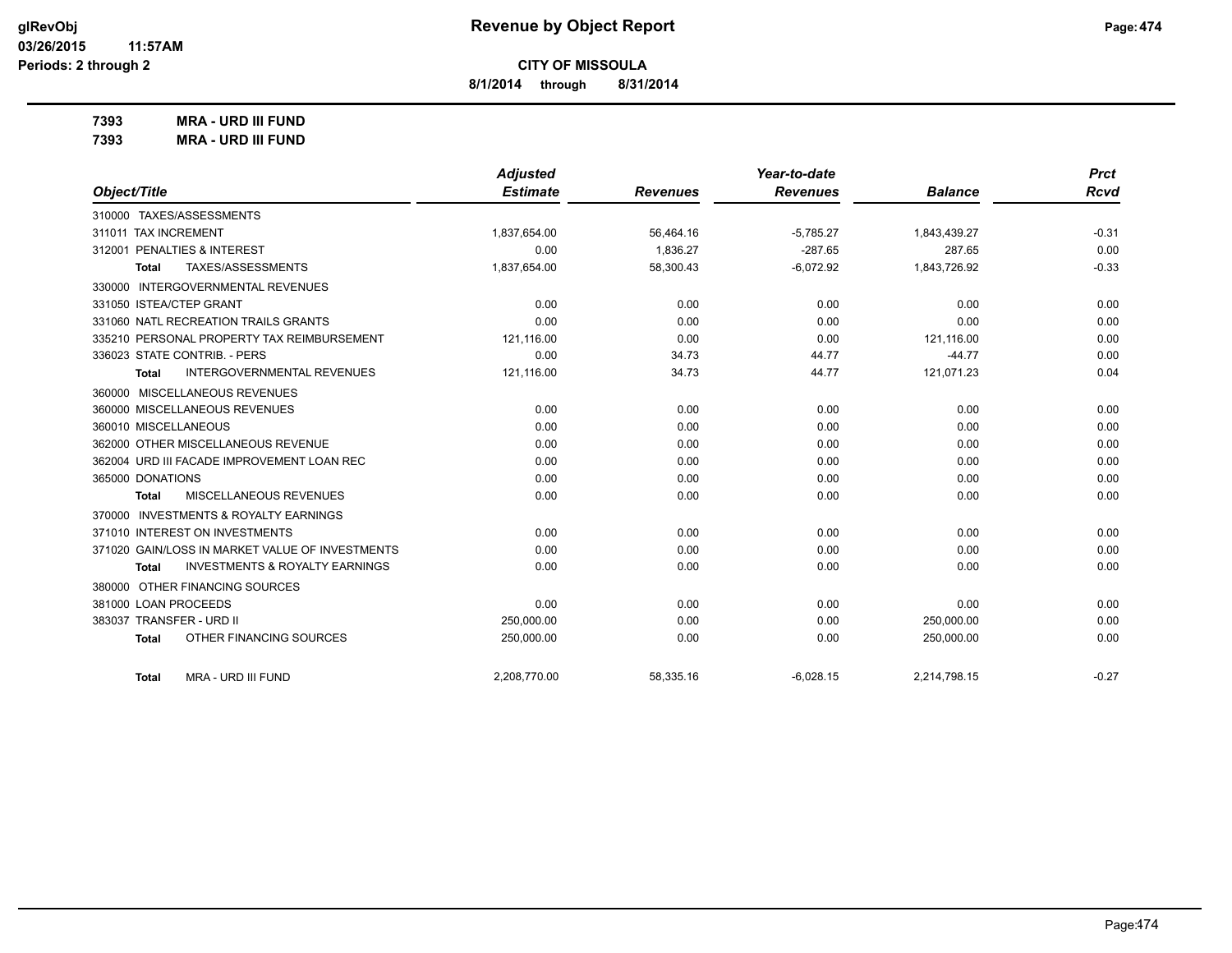**8/1/2014 through 8/31/2014**

#### **7393 MRA - URD III FUND**

| Object/Title                                              | <b>Adjusted</b><br><b>Estimate</b> | <b>Revenues</b> | Year-to-date<br><b>Revenues</b> | <b>Balance</b> | <b>Prct</b><br><b>Rcvd</b> |
|-----------------------------------------------------------|------------------------------------|-----------------|---------------------------------|----------------|----------------------------|
|                                                           |                                    |                 |                                 |                |                            |
| 310000 TAXES/ASSESSMENTS                                  |                                    |                 |                                 |                |                            |
| 311011 TAX INCREMENT                                      | 1,837,654.00                       | 56,464.16       | $-5,785.27$                     | 1,843,439.27   | $-0.31$                    |
| 312001 PENALTIES & INTEREST                               | 0.00                               | 1,836.27        | $-287.65$                       | 287.65         | 0.00                       |
| TAXES/ASSESSMENTS<br><b>Total</b>                         | 1,837,654.00                       | 58,300.43       | $-6,072.92$                     | 1,843,726.92   | $-0.33$                    |
| <b>INTERGOVERNMENTAL REVENUES</b><br>330000               |                                    |                 |                                 |                |                            |
| 331050 ISTEA/CTEP GRANT                                   | 0.00                               | 0.00            | 0.00                            | 0.00           | 0.00                       |
| 331060 NATL RECREATION TRAILS GRANTS                      | 0.00                               | 0.00            | 0.00                            | 0.00           | 0.00                       |
| 335210 PERSONAL PROPERTY TAX REIMBURSEMENT                | 121,116.00                         | 0.00            | 0.00                            | 121,116.00     | 0.00                       |
| 336023 STATE CONTRIB. - PERS                              | 0.00                               | 34.73           | 44.77                           | $-44.77$       | 0.00                       |
| <b>INTERGOVERNMENTAL REVENUES</b><br><b>Total</b>         | 121,116.00                         | 34.73           | 44.77                           | 121,071.23     | 0.04                       |
| 360000 MISCELLANEOUS REVENUES                             |                                    |                 |                                 |                |                            |
| 360000 MISCELLANEOUS REVENUES                             | 0.00                               | 0.00            | 0.00                            | 0.00           | 0.00                       |
| 360010 MISCELLANEOUS                                      | 0.00                               | 0.00            | 0.00                            | 0.00           | 0.00                       |
| 362000 OTHER MISCELLANEOUS REVENUE                        | 0.00                               | 0.00            | 0.00                            | 0.00           | 0.00                       |
| 362004 URD III FACADE IMPROVEMENT LOAN REC                | 0.00                               | 0.00            | 0.00                            | 0.00           | 0.00                       |
| 365000 DONATIONS                                          | 0.00                               | 0.00            | 0.00                            | 0.00           | 0.00                       |
| MISCELLANEOUS REVENUES<br><b>Total</b>                    | 0.00                               | 0.00            | 0.00                            | 0.00           | 0.00                       |
| <b>INVESTMENTS &amp; ROYALTY EARNINGS</b><br>370000       |                                    |                 |                                 |                |                            |
| 371010 INTEREST ON INVESTMENTS                            | 0.00                               | 0.00            | 0.00                            | 0.00           | 0.00                       |
| 371020 GAIN/LOSS IN MARKET VALUE OF INVESTMENT            | 0.00                               | 0.00            | 0.00                            | 0.00           | 0.00                       |
| <b>INVESTMENTS &amp; ROYALTY EARNINGS</b><br><b>Total</b> | 0.00                               | 0.00            | 0.00                            | 0.00           | 0.00                       |
| 380000 OTHER FINANCING SOURCES                            |                                    |                 |                                 |                |                            |
| 381000 LOAN PROCEEDS                                      | 0.00                               | 0.00            | 0.00                            | 0.00           | 0.00                       |
| 383037 TRANSFER - URD II                                  | 250,000.00                         | 0.00            | 0.00                            | 250,000.00     | 0.00                       |
| OTHER FINANCING SOURCES<br><b>Total</b>                   | 250,000.00                         | 0.00            | 0.00                            | 250,000.00     | 0.00                       |
| MRA - URD III FUND<br><b>Total</b>                        | 2,208,770.00                       | 58,335.16       | $-6,028.15$                     | 2,214,798.15   | $-0.27$                    |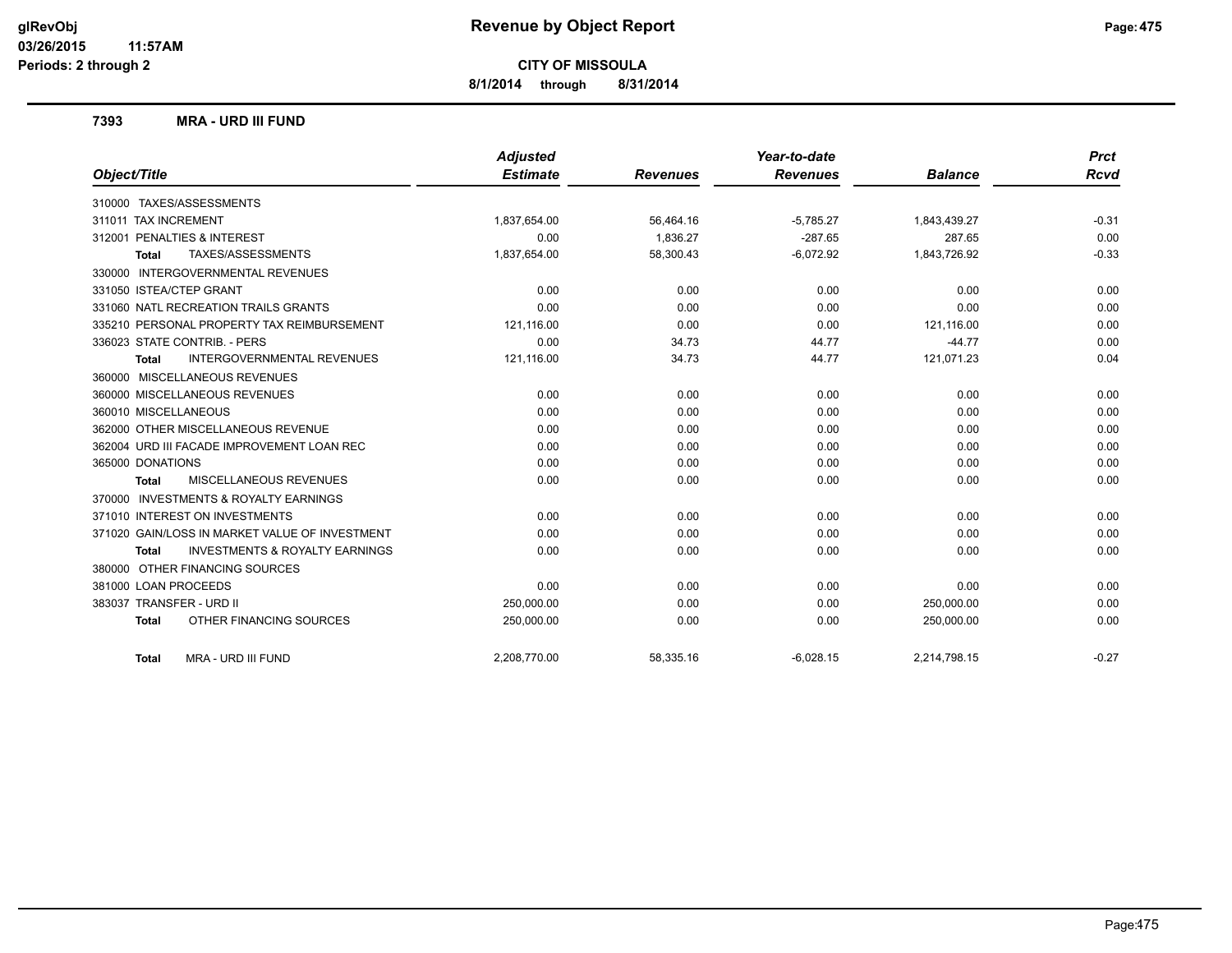**8/1/2014 through 8/31/2014**

# **7394 MRA TAX INCREMENT DEBT CLEARING FUND**

**7394 MRA TAX INCREMENT DEBT CLEARING FUND**

|                                                     | <b>Adjusted</b> |                 | Year-to-date    |                | <b>Prct</b> |
|-----------------------------------------------------|-----------------|-----------------|-----------------|----------------|-------------|
| Object/Title                                        | <b>Estimate</b> | <b>Revenues</b> | <b>Revenues</b> | <b>Balance</b> | <b>Rcvd</b> |
| 310000 TAXES/ASSESSMENTS                            |                 |                 |                 |                |             |
| <b>TAX INCREMENT</b><br>311011                      | 0.00            | 0.00            | 0.00            | 0.00           | 0.00        |
| TAXES/ASSESSMENTS<br>Total                          | 0.00            | 0.00            | 0.00            | 0.00           | 0.00        |
| <b>INTERGOVERNMENTAL REVENUES</b><br>330000         |                 |                 |                 |                |             |
| 335210 PERSONAL PROPERTY TAX REIMBURSEMENT          | 0.00            | 0.00            | 0.00            | 0.00           | 0.00        |
| 335230 HB 124 REVENUE                               | 0.00            | 0.00            | 0.00            | 0.00           | 0.00        |
| 335250 STATE REIMB - SB #184                        | 0.00            | 0.00            | 0.00            | 0.00           | 0.00        |
| INTERGOVERNMENTAL REVENUES<br>Total                 | 0.00            | 0.00            | 0.00            | 0.00           | 0.00        |
| <b>INVESTMENTS &amp; ROYALTY EARNINGS</b><br>370000 |                 |                 |                 |                |             |
| 371010 INTEREST ON INVESTMENTS                      | 0.00            | 0.00            | 0.00            | 0.00           | 0.00        |
| 371020 GAIN/LOSS IN MARKET VALUE OF INVESTMENTS     | 0.00            | 0.00            | 0.00            | 0.00           | 0.00        |
| <b>INVESTMENTS &amp; ROYALTY EARNINGS</b><br>Total  | 0.00            | 0.00            | 0.00            | 0.00           | 0.00        |
| OTHER FINANCING SOURCES<br>380000                   |                 |                 |                 |                |             |
| 383014 TRANS FR MRA                                 | 0.00            | 0.00            | 0.00            | 0.00           | 0.00        |
| OTHER FINANCING SOURCES<br>Total                    | 0.00            | 0.00            | 0.00            | 0.00           | 0.00        |
| MRA TAX INCREMENT DEBT CLEARING FUN<br>Total        | 0.00            | 0.00            | 0.00            | 0.00           | 0.00        |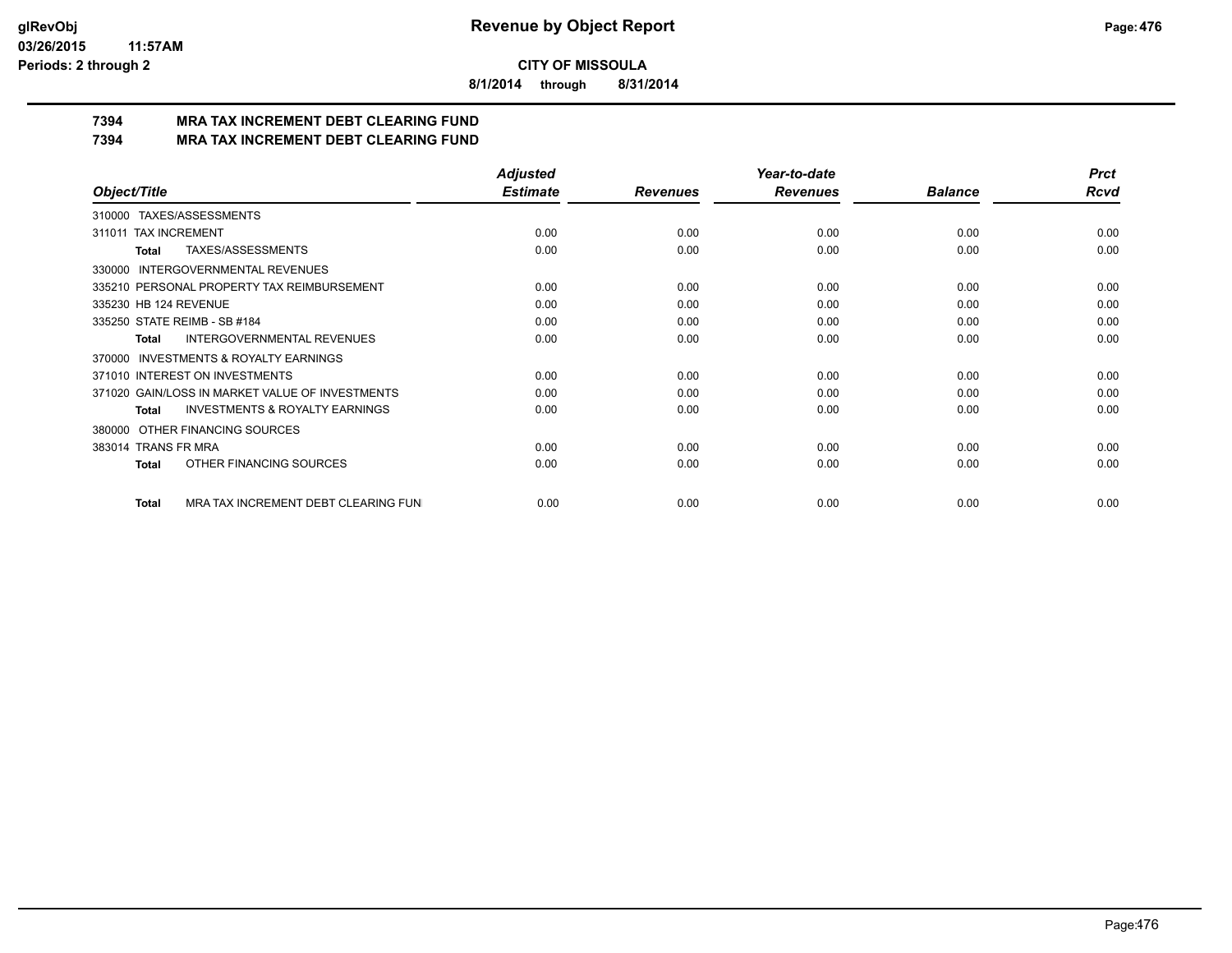**8/1/2014 through 8/31/2014**

#### **7394 MRA TAX INCREMENT DEBT CLEARING FUND**

|                                                     | <b>Adjusted</b> |                 | Year-to-date    |                | <b>Prct</b> |
|-----------------------------------------------------|-----------------|-----------------|-----------------|----------------|-------------|
| Object/Title                                        | <b>Estimate</b> | <b>Revenues</b> | <b>Revenues</b> | <b>Balance</b> | Rcvd        |
| TAXES/ASSESSMENTS<br>310000                         |                 |                 |                 |                |             |
| 311011 TAX INCREMENT                                | 0.00            | 0.00            | 0.00            | 0.00           | 0.00        |
| TAXES/ASSESSMENTS<br><b>Total</b>                   | 0.00            | 0.00            | 0.00            | 0.00           | 0.00        |
| 330000 INTERGOVERNMENTAL REVENUES                   |                 |                 |                 |                |             |
| 335210 PERSONAL PROPERTY TAX REIMBURSEMENT          | 0.00            | 0.00            | 0.00            | 0.00           | 0.00        |
| 335230 HB 124 REVENUE                               | 0.00            | 0.00            | 0.00            | 0.00           | 0.00        |
| 335250 STATE REIMB - SB #184                        | 0.00            | 0.00            | 0.00            | 0.00           | 0.00        |
| <b>INTERGOVERNMENTAL REVENUES</b><br><b>Total</b>   | 0.00            | 0.00            | 0.00            | 0.00           | 0.00        |
| <b>INVESTMENTS &amp; ROYALTY EARNINGS</b><br>370000 |                 |                 |                 |                |             |
| 371010 INTEREST ON INVESTMENTS                      | 0.00            | 0.00            | 0.00            | 0.00           | 0.00        |
| 371020 GAIN/LOSS IN MARKET VALUE OF INVESTMENT      | 0.00            | 0.00            | 0.00            | 0.00           | 0.00        |
| <b>INVESTMENTS &amp; ROYALTY EARNINGS</b><br>Total  | 0.00            | 0.00            | 0.00            | 0.00           | 0.00        |
| 380000 OTHER FINANCING SOURCES                      |                 |                 |                 |                |             |
| 383014 TRANS FR MRA                                 | 0.00            | 0.00            | 0.00            | 0.00           | 0.00        |
| OTHER FINANCING SOURCES<br><b>Total</b>             | 0.00            | 0.00            | 0.00            | 0.00           | 0.00        |
| MRA TAX INCREMENT DEBT CLEARING FUN<br><b>Total</b> | 0.00            | 0.00            | 0.00            | 0.00           | 0.00        |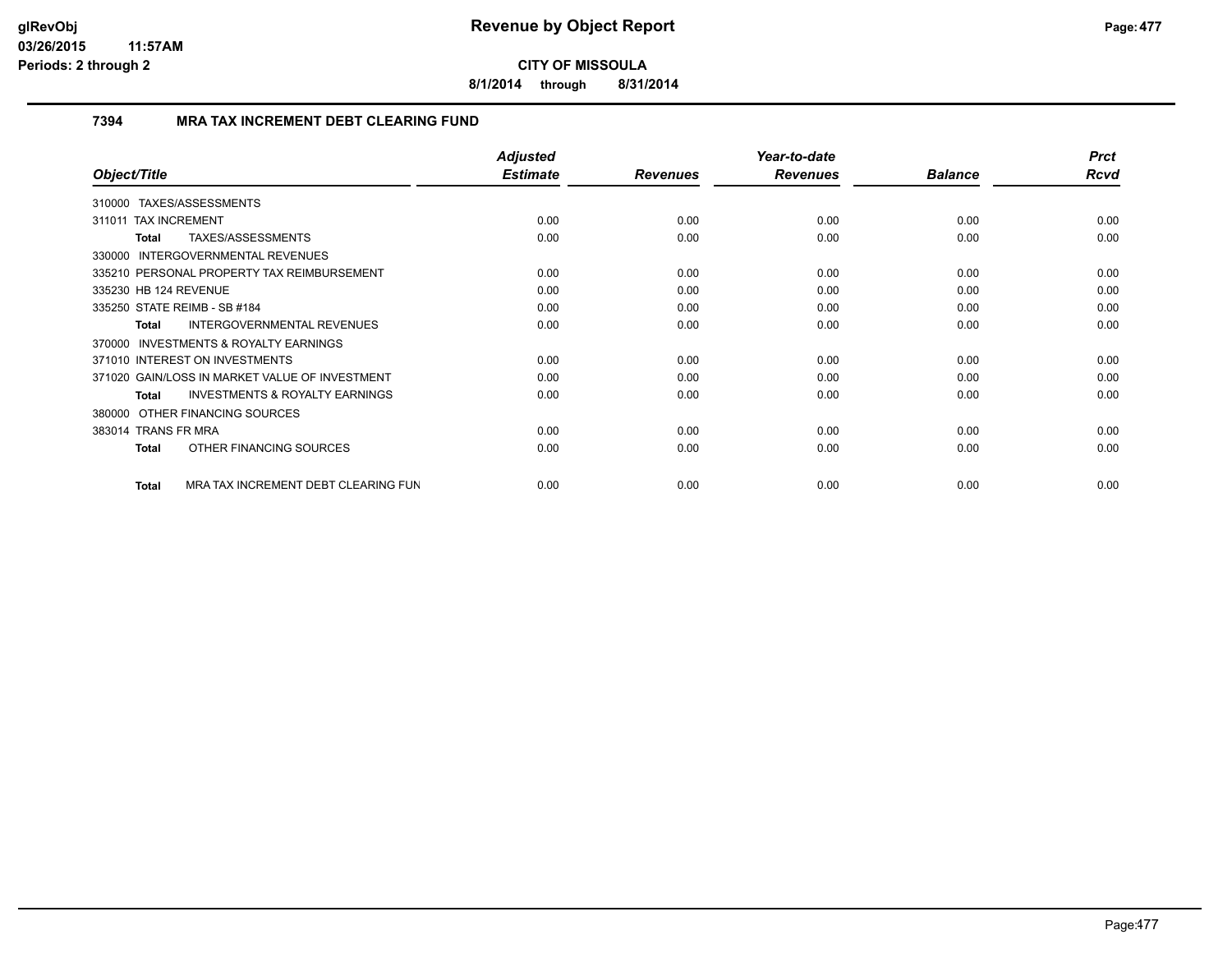**8/1/2014 through 8/31/2014**

#### **7395 MRA TAX INCREMENT DEBT SERVICE INTEREST 7395 MRA TAX INCREMENT DEBT SERVICE INTEREST**

|                                                      | <b>Adjusted</b> |                 | Year-to-date    |                | Prct        |
|------------------------------------------------------|-----------------|-----------------|-----------------|----------------|-------------|
| Object/Title                                         | <b>Estimate</b> | <b>Revenues</b> | <b>Revenues</b> | <b>Balance</b> | <b>Rcvd</b> |
| 360000 MISCELLANEOUS REVENUES                        |                 |                 |                 |                |             |
| 360010 MISCELLANEOUS                                 | 0.00            | 0.00            | 0.00            | 0.00           | 0.00        |
| MISCELLANEOUS REVENUES<br>Total                      | 0.00            | 0.00            | 0.00            | 0.00           | 0.00        |
| 370000 INVESTMENTS & ROYALTY EARNINGS                |                 |                 |                 |                |             |
| 371010 INTEREST ON INVESTMENTS                       | 0.00            | 0.00            | 0.00            | 0.00           | 0.00        |
| 371020 GAIN/LOSS IN MARKET VALUE OF INVESTMENTS      | 0.00            | 0.00            | 0.00            | 0.00           | 0.00        |
| <b>INVESTMENTS &amp; ROYALTY EARNINGS</b><br>Total   | 0.00            | 0.00            | 0.00            | 0.00           | 0.00        |
| OTHER FINANCING SOURCES<br>380000                    |                 |                 |                 |                |             |
| 383014 TRANS FR MRA                                  | 0.00            | 0.00            | 0.00            | 0.00           | 0.00        |
| OTHER FINANCING SOURCES<br><b>Total</b>              | 0.00            | 0.00            | 0.00            | 0.00           | 0.00        |
| MRA TAX INCREMENT DEBT SERVICE INTER<br><b>Total</b> | 0.00            | 0.00            | 0.00            | 0.00           | 0.00        |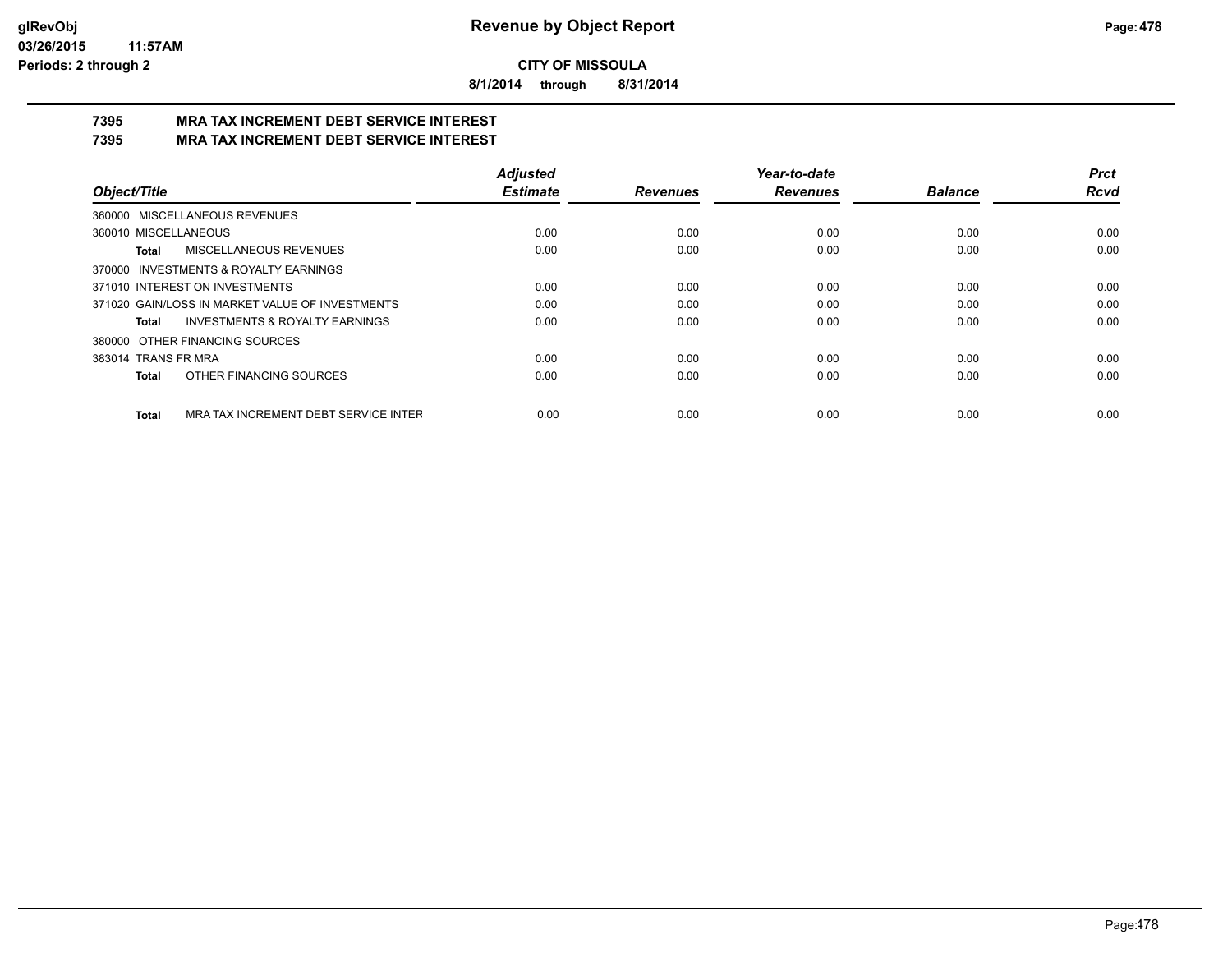**8/1/2014 through 8/31/2014**

#### **7395 MRA TAX INCREMENT DEBT SERVICE INTEREST**

|                                                      | <b>Adjusted</b> |                 | Year-to-date    |                | <b>Prct</b> |
|------------------------------------------------------|-----------------|-----------------|-----------------|----------------|-------------|
| Object/Title                                         | <b>Estimate</b> | <b>Revenues</b> | <b>Revenues</b> | <b>Balance</b> | <b>Rcvd</b> |
| 360000 MISCELLANEOUS REVENUES                        |                 |                 |                 |                |             |
| 360010 MISCELLANEOUS                                 | 0.00            | 0.00            | 0.00            | 0.00           | 0.00        |
| MISCELLANEOUS REVENUES<br><b>Total</b>               | 0.00            | 0.00            | 0.00            | 0.00           | 0.00        |
| 370000 INVESTMENTS & ROYALTY EARNINGS                |                 |                 |                 |                |             |
| 371010 INTEREST ON INVESTMENTS                       | 0.00            | 0.00            | 0.00            | 0.00           | 0.00        |
| 371020 GAIN/LOSS IN MARKET VALUE OF INVESTMENT       | 0.00            | 0.00            | 0.00            | 0.00           | 0.00        |
| <b>INVESTMENTS &amp; ROYALTY EARNINGS</b><br>Total   | 0.00            | 0.00            | 0.00            | 0.00           | 0.00        |
| 380000 OTHER FINANCING SOURCES                       |                 |                 |                 |                |             |
| 383014 TRANS FR MRA                                  | 0.00            | 0.00            | 0.00            | 0.00           | 0.00        |
| OTHER FINANCING SOURCES<br>Total                     | 0.00            | 0.00            | 0.00            | 0.00           | 0.00        |
| MRA TAX INCREMENT DEBT SERVICE INTER<br><b>Total</b> | 0.00            | 0.00            | 0.00            | 0.00           | 0.00        |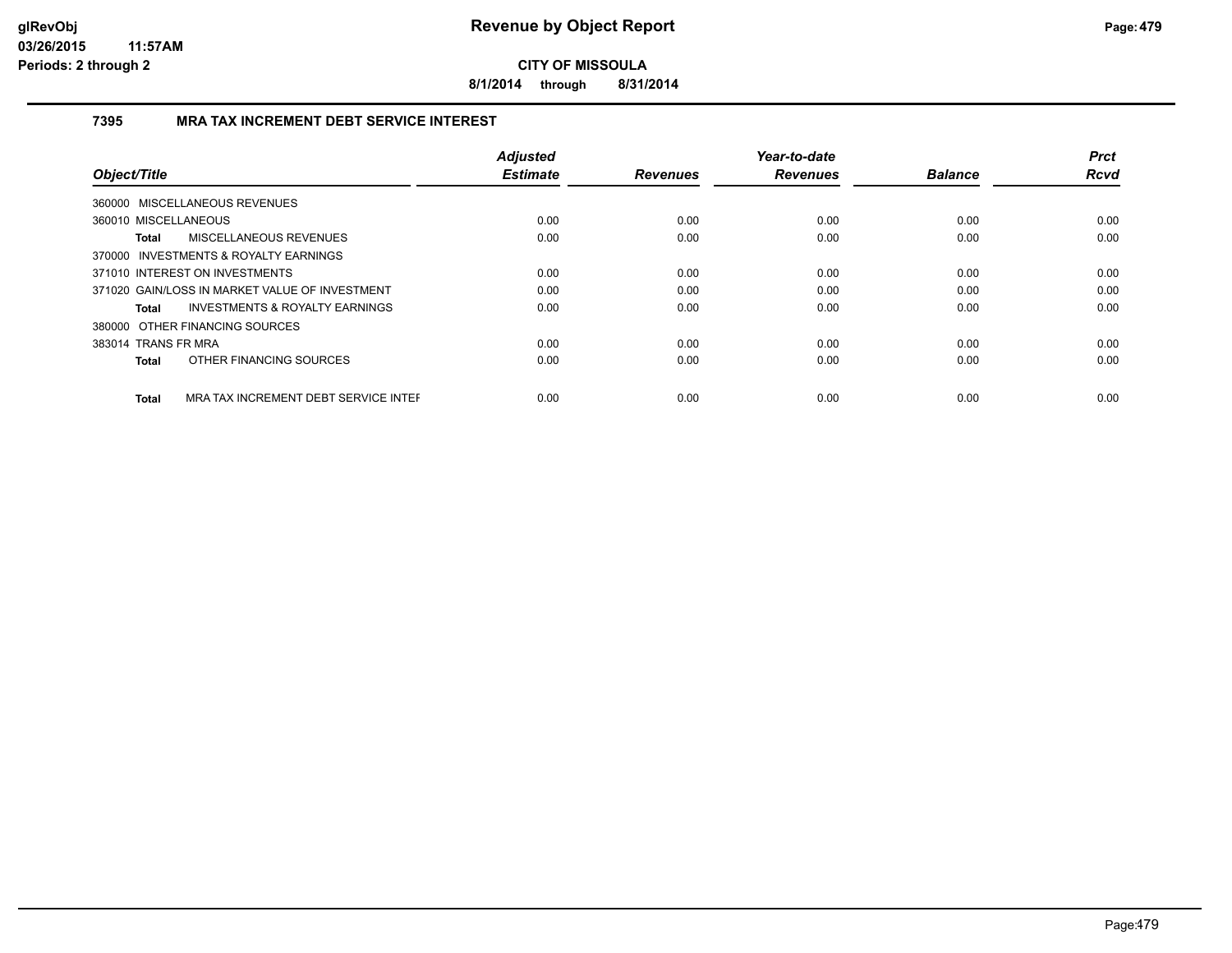**8/1/2014 through 8/31/2014**

#### **7396 MRA TAX INCREMENT DEBT SERVICE SINKING F 7396 MRA TAX INCREMENT DEBT SERVICE SINKING F**

|                                                 | <b>Adjusted</b> |                 | Year-to-date    |                | <b>Prct</b> |
|-------------------------------------------------|-----------------|-----------------|-----------------|----------------|-------------|
| Object/Title                                    | <b>Estimate</b> | <b>Revenues</b> | <b>Revenues</b> | <b>Balance</b> | <b>Rcvd</b> |
| 370000 INVESTMENTS & ROYALTY EARNINGS           |                 |                 |                 |                |             |
| 371010 INTEREST ON INVESTMENTS                  | 0.00            | 0.00            | 0.00            | 0.00           | 0.00        |
| 371020 GAIN/LOSS IN MARKET VALUE OF INVESTMENTS | 0.00            | 0.00            | 0.00            | 0.00           | 0.00        |
| INVESTMENTS & ROYALTY EARNINGS<br>Total         | 0.00            | 0.00            | 0.00            | 0.00           | 0.00        |
| 380000 OTHER FINANCING SOURCES                  |                 |                 |                 |                |             |
| 383014 TRANS FR MRA                             | 0.00            | 0.00            | 0.00            | 0.00           | 0.00        |
| OTHER FINANCING SOURCES<br>Total                | 0.00            | 0.00            | 0.00            | 0.00           | 0.00        |
|                                                 |                 |                 |                 |                |             |
| Total<br>MRA TAX INCREMENT DEBT SERVICE SINKII  | 0.00            | 0.00            | 0.00            | 0.00           | 0.00        |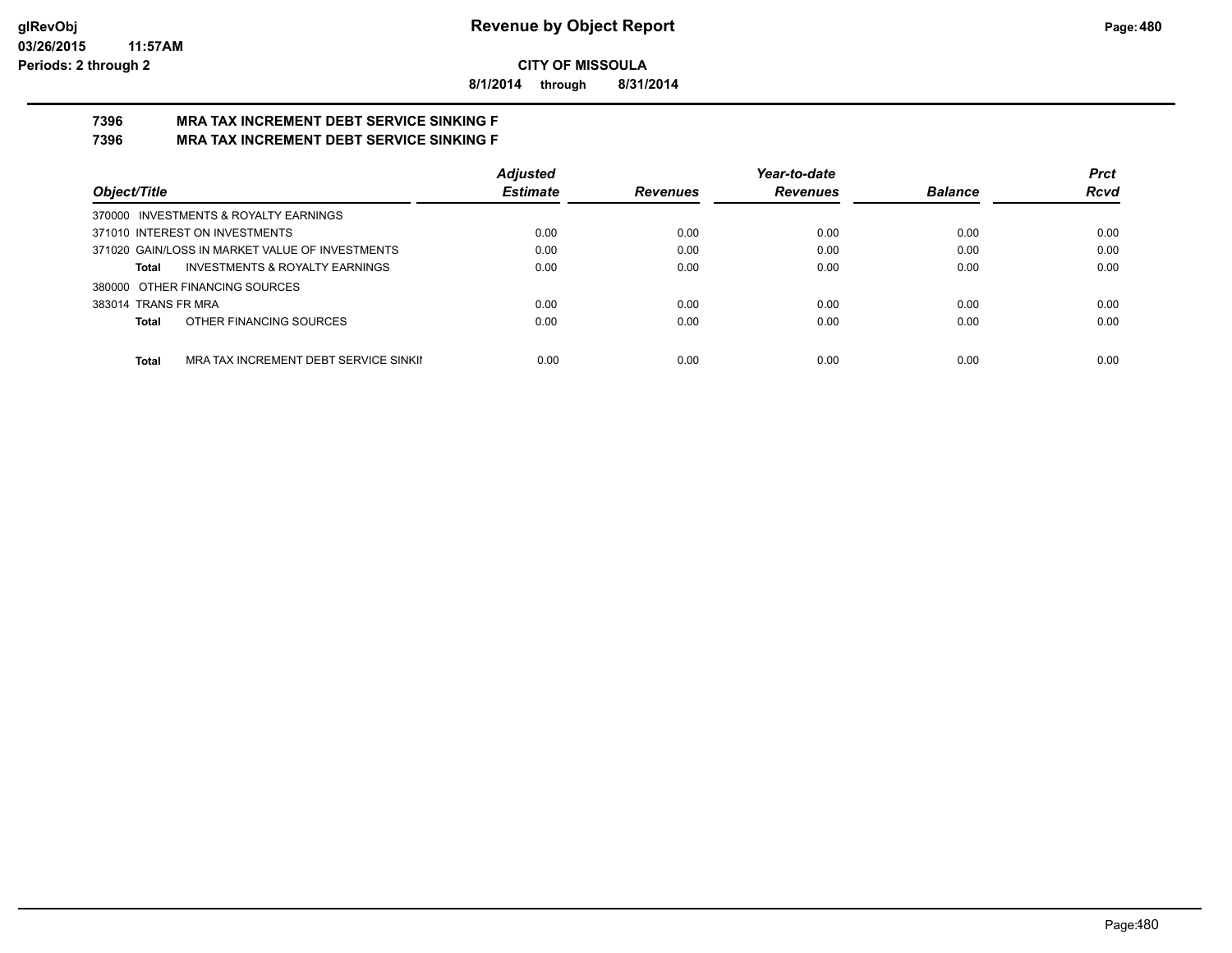**8/1/2014 through 8/31/2014**

#### **7396 MRA TAX INCREMENT DEBT SERVICE SINKING F**

|                                                      | <b>Adjusted</b> |                 | Year-to-date    |                | <b>Prct</b> |
|------------------------------------------------------|-----------------|-----------------|-----------------|----------------|-------------|
| Object/Title                                         | <b>Estimate</b> | <b>Revenues</b> | <b>Revenues</b> | <b>Balance</b> | <b>Rcvd</b> |
| 370000 INVESTMENTS & ROYALTY EARNINGS                |                 |                 |                 |                |             |
| 371010 INTEREST ON INVESTMENTS                       | 0.00            | 0.00            | 0.00            | 0.00           | 0.00        |
| 371020 GAIN/LOSS IN MARKET VALUE OF INVESTMENT       | 0.00            | 0.00            | 0.00            | 0.00           | 0.00        |
| INVESTMENTS & ROYALTY EARNINGS<br><b>Total</b>       | 0.00            | 0.00            | 0.00            | 0.00           | 0.00        |
| 380000 OTHER FINANCING SOURCES                       |                 |                 |                 |                |             |
| 383014 TRANS FR MRA                                  | 0.00            | 0.00            | 0.00            | 0.00           | 0.00        |
| OTHER FINANCING SOURCES<br><b>Total</b>              | 0.00            | 0.00            | 0.00            | 0.00           | 0.00        |
| <b>Total</b><br>MRA TAX INCREMENT DEBT SERVICE SINKI | 0.00            | 0.00            | 0.00            | 0.00           | 0.00        |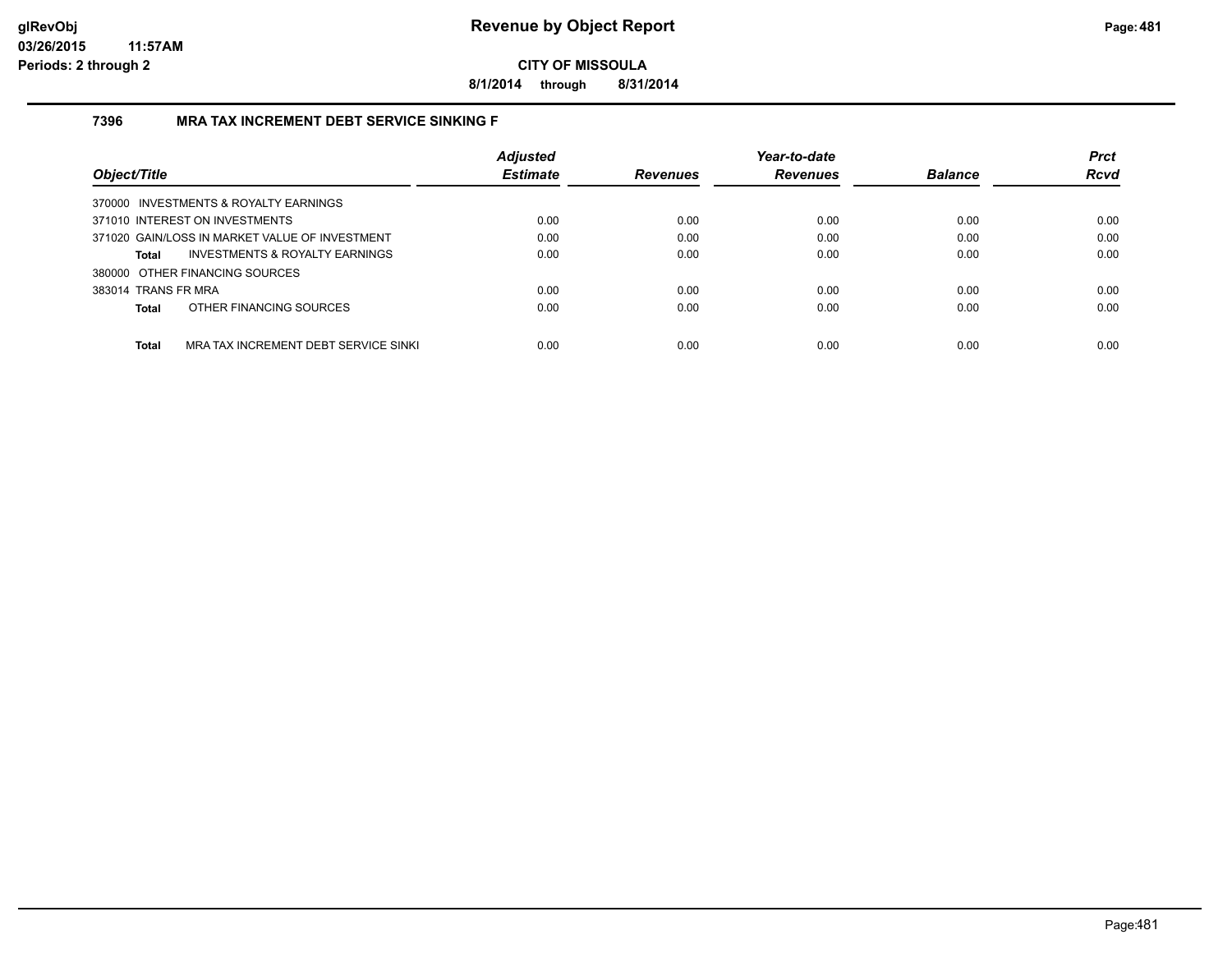**8/1/2014 through 8/31/2014**

#### **7397 MRA TAX INCREMENT BOND RESERVE FUND 7397 MRA TAX INCREMENT BOND RESERVE FUND**

|                                                 | <b>Adjusted</b> |                 | Year-to-date    |                | <b>Prct</b> |
|-------------------------------------------------|-----------------|-----------------|-----------------|----------------|-------------|
| Object/Title                                    | <b>Estimate</b> | <b>Revenues</b> | <b>Revenues</b> | <b>Balance</b> | <b>Rcvd</b> |
| 370000 INVESTMENTS & ROYALTY EARNINGS           |                 |                 |                 |                |             |
| 371010 INTEREST ON INVESTMENTS                  | 0.00            | 0.00            | 0.00            | 0.00           | 0.00        |
| 371020 GAIN/LOSS IN MARKET VALUE OF INVESTMENTS | 0.00            | 0.00            | 0.00            | 0.00           | 0.00        |
| INVESTMENTS & ROYALTY EARNINGS<br>Total         | 0.00            | 0.00            | 0.00            | 0.00           | 0.00        |
| 380000 OTHER FINANCING SOURCES                  |                 |                 |                 |                |             |
| 383014 TRANS FR MRA                             | 0.00            | 0.00            | 0.00            | 0.00           | 0.00        |
| OTHER FINANCING SOURCES<br>Total                | 0.00            | 0.00            | 0.00            | 0.00           | 0.00        |
|                                                 |                 |                 |                 |                |             |
| Total<br>MRA TAX INCREMENT BOND RESERVE FUNI    | 0.00            | 0.00            | 0.00            | 0.00           | 0.00        |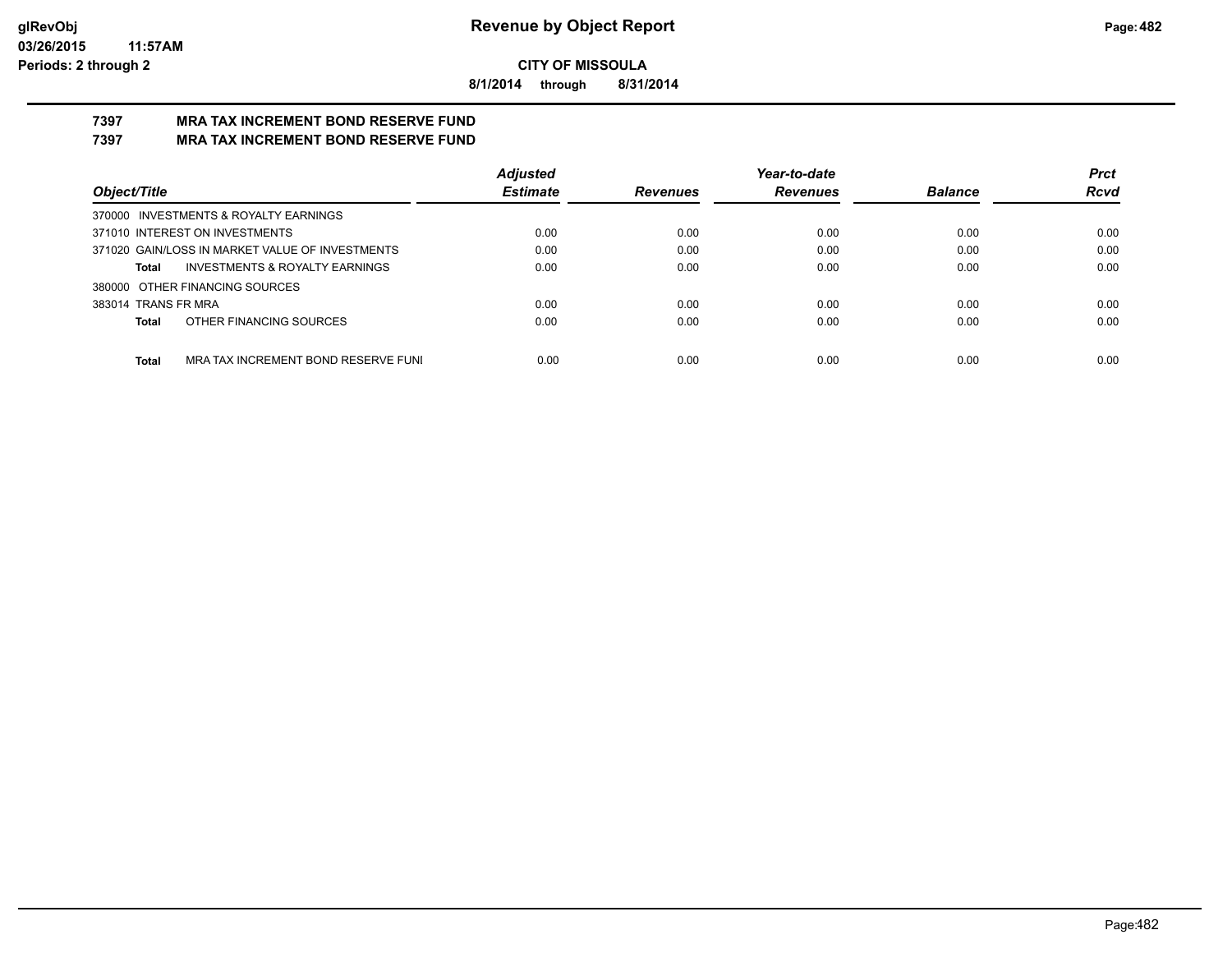**8/1/2014 through 8/31/2014**

#### **7397 MRA TAX INCREMENT BOND RESERVE FUND**

| Object/Title                                       | <b>Adjusted</b><br><b>Estimate</b> | <b>Revenues</b> | Year-to-date<br><b>Revenues</b> | <b>Balance</b> | <b>Prct</b><br><b>Rcvd</b> |
|----------------------------------------------------|------------------------------------|-----------------|---------------------------------|----------------|----------------------------|
|                                                    |                                    |                 |                                 |                |                            |
| 370000 INVESTMENTS & ROYALTY EARNINGS              |                                    |                 |                                 |                |                            |
| 371010 INTEREST ON INVESTMENTS                     | 0.00                               | 0.00            | 0.00                            | 0.00           | 0.00                       |
| 371020 GAIN/LOSS IN MARKET VALUE OF INVESTMENT     | 0.00                               | 0.00            | 0.00                            | 0.00           | 0.00                       |
| <b>INVESTMENTS &amp; ROYALTY EARNINGS</b><br>Total | 0.00                               | 0.00            | 0.00                            | 0.00           | 0.00                       |
| 380000 OTHER FINANCING SOURCES                     |                                    |                 |                                 |                |                            |
| 383014 TRANS FR MRA                                | 0.00                               | 0.00            | 0.00                            | 0.00           | 0.00                       |
| OTHER FINANCING SOURCES<br><b>Total</b>            | 0.00                               | 0.00            | 0.00                            | 0.00           | 0.00                       |
|                                                    |                                    |                 |                                 |                |                            |
| <b>Total</b><br>MRA TAX INCREMENT BOND RESERVE FUN | 0.00                               | 0.00            | 0.00                            | 0.00           | 0.00                       |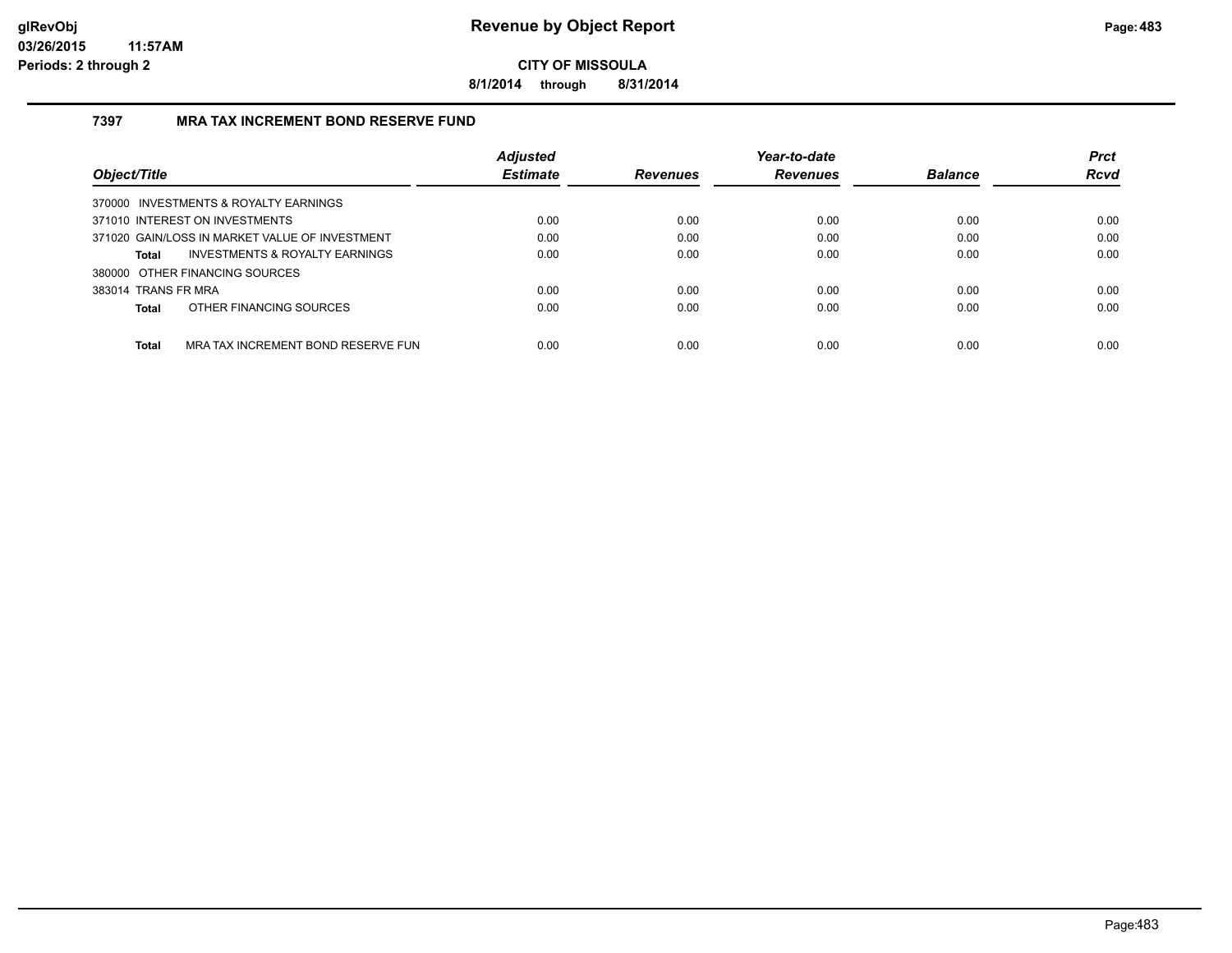**8/1/2014 through 8/31/2014**

## **7399 INTERMOUNTAIN BOND DEBT SERVICE**

#### **7399 INTERMOUNTAIN BOND DEBT SERVICE**

|                                                    | <b>Adjusted</b> |                 | Year-to-date    |                | <b>Prct</b> |
|----------------------------------------------------|-----------------|-----------------|-----------------|----------------|-------------|
| Object/Title                                       | <b>Estimate</b> | <b>Revenues</b> | <b>Revenues</b> | <b>Balance</b> | <b>Rcvd</b> |
| 310000 TAXES/ASSESSMENTS                           |                 |                 |                 |                |             |
| <b>TAX INCREMENT</b><br>311011                     | 0.00            | 0.00            | 0.00            | 0.00           | 0.00        |
| TAXES/ASSESSMENTS<br>Total                         | 0.00            | 0.00            | 0.00            | 0.00           | 0.00        |
| 370000 INVESTMENTS & ROYALTY EARNINGS              |                 |                 |                 |                |             |
| 371010 INTEREST ON INVESTMENTS                     | 0.00            | 0.00            | 0.00            | 0.00           | 0.00        |
| <b>INVESTMENTS &amp; ROYALTY EARNINGS</b><br>Total | 0.00            | 0.00            | 0.00            | 0.00           | 0.00        |
| 380000 OTHER FINANCING SOURCES                     |                 |                 |                 |                |             |
| 381025 BOND PROCEEDS                               | 0.00            | 0.00            | 0.00            | 0.00           | 0.00        |
| 383000 OPERATING TRANSFERS                         | 146,788.00      | 0.00            | 0.00            | 146,788.00     | 0.00        |
| 383014 TRANS FR MRA                                | 0.00            | 0.00            | 0.00            | 0.00           | 0.00        |
| OTHER FINANCING SOURCES<br>Total                   | 146,788.00      | 0.00            | 0.00            | 146,788.00     | 0.00        |
| <b>INTERMOUNTAIN BOND DEBT SERVICE</b><br>Total    | 146.788.00      | 0.00            | 0.00            | 146.788.00     | 0.00        |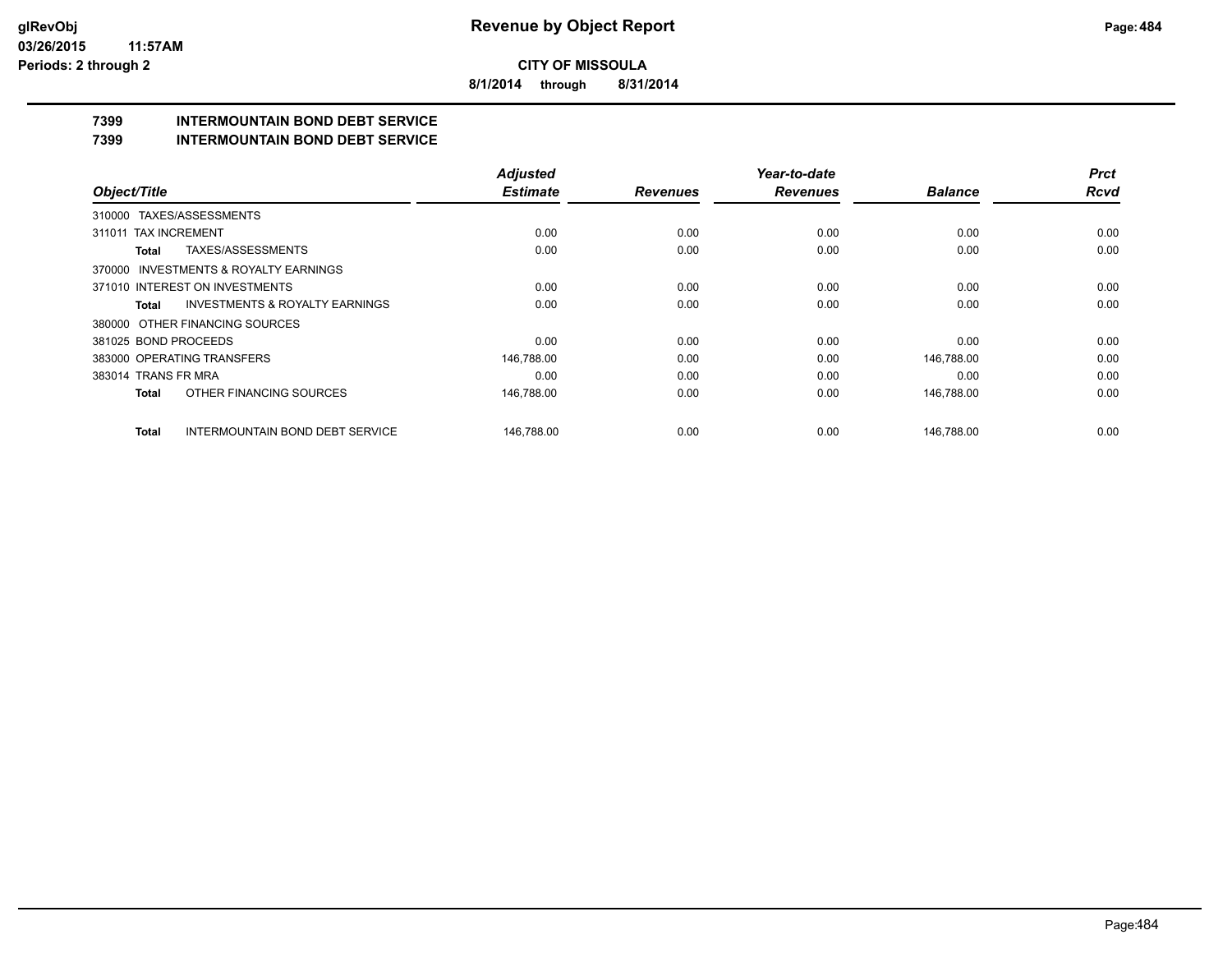**8/1/2014 through 8/31/2014**

#### **7399 INTERMOUNTAIN BOND DEBT SERVICE**

| Object/Title                                              | <b>Adjusted</b><br><b>Estimate</b> | <b>Revenues</b> | Year-to-date<br><b>Revenues</b> | <b>Balance</b> | <b>Prct</b><br>Rcvd |
|-----------------------------------------------------------|------------------------------------|-----------------|---------------------------------|----------------|---------------------|
|                                                           |                                    |                 |                                 |                |                     |
| 310000 TAXES/ASSESSMENTS                                  |                                    |                 |                                 |                |                     |
| 311011 TAX INCREMENT                                      | 0.00                               | 0.00            | 0.00                            | 0.00           | 0.00                |
| TAXES/ASSESSMENTS<br><b>Total</b>                         | 0.00                               | 0.00            | 0.00                            | 0.00           | 0.00                |
| 370000 INVESTMENTS & ROYALTY EARNINGS                     |                                    |                 |                                 |                |                     |
| 371010 INTEREST ON INVESTMENTS                            | 0.00                               | 0.00            | 0.00                            | 0.00           | 0.00                |
| <b>INVESTMENTS &amp; ROYALTY EARNINGS</b><br><b>Total</b> | 0.00                               | 0.00            | 0.00                            | 0.00           | 0.00                |
| 380000 OTHER FINANCING SOURCES                            |                                    |                 |                                 |                |                     |
| 381025 BOND PROCEEDS                                      | 0.00                               | 0.00            | 0.00                            | 0.00           | 0.00                |
| 383000 OPERATING TRANSFERS                                | 146,788.00                         | 0.00            | 0.00                            | 146,788.00     | 0.00                |
| 383014 TRANS FR MRA                                       | 0.00                               | 0.00            | 0.00                            | 0.00           | 0.00                |
| OTHER FINANCING SOURCES<br><b>Total</b>                   | 146,788.00                         | 0.00            | 0.00                            | 146,788.00     | 0.00                |
| <b>INTERMOUNTAIN BOND DEBT SERVICE</b><br><b>Total</b>    | 146,788.00                         | 0.00            | 0.00                            | 146.788.00     | 0.00                |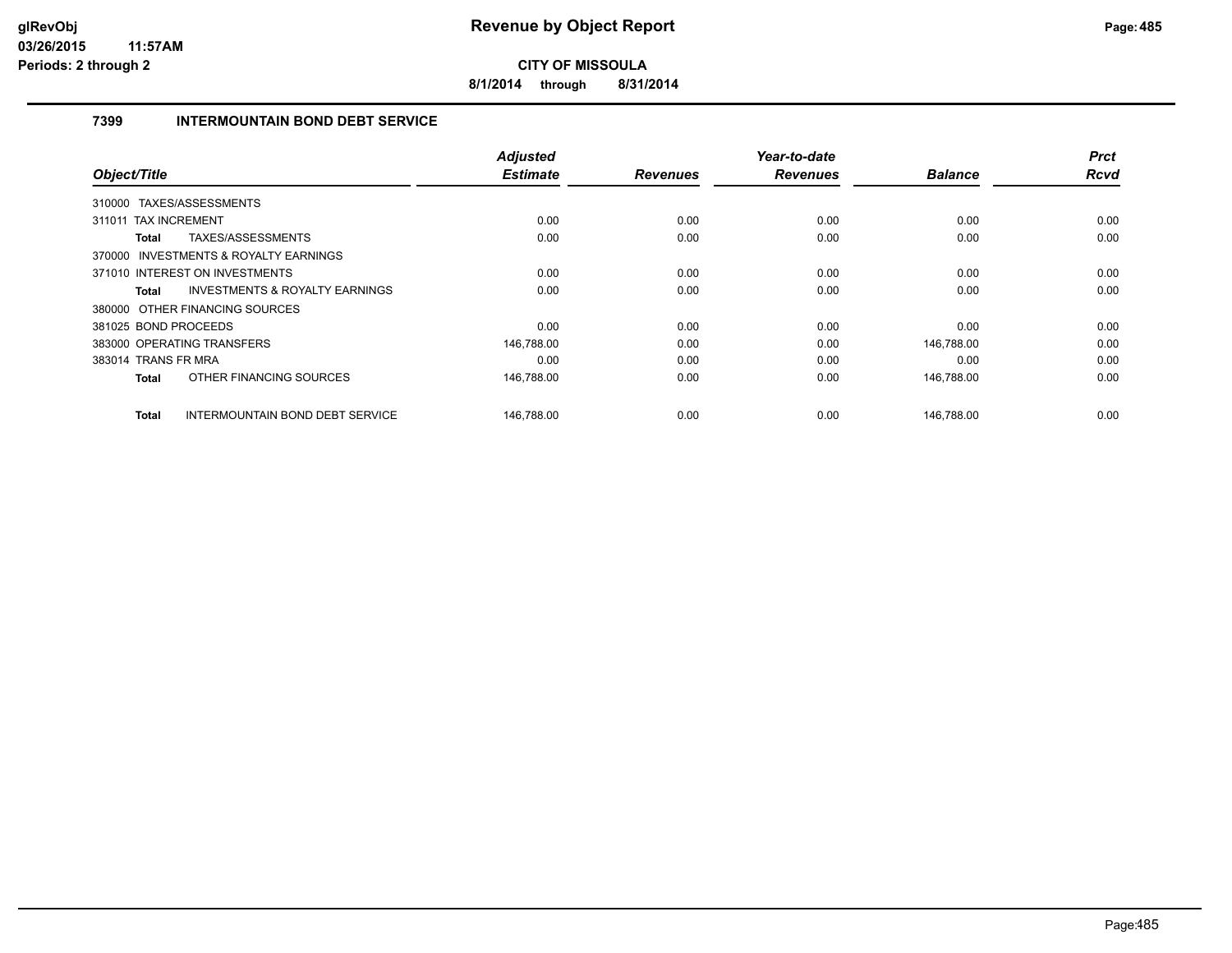**8/1/2014 through 8/31/2014**

#### **7400 FRONT ST BOND CLEARING**

**7400 FRONT ST BOND CLEARING**

|                                            | <b>Adjusted</b> |                 | Year-to-date    |                | <b>Prct</b> |
|--------------------------------------------|-----------------|-----------------|-----------------|----------------|-------------|
| Object/Title                               | <b>Estimate</b> | <b>Revenues</b> | <b>Revenues</b> | <b>Balance</b> | <b>Rcvd</b> |
| 310000 TAXES/ASSESSMENTS                   |                 |                 |                 |                |             |
| 311011 TAX INCREMENT                       | 453.262.00      | 22.473.64       | $-583.76$       | 453.845.76     | $-0.13$     |
| 312001 PENALTIES & INTEREST                | 0.00            | 810.35          | $-0.39$         | 0.39           | 0.00        |
| TAXES/ASSESSMENTS<br>Total                 | 453.262.00      | 23.283.99       | -584.15         | 453,846.15     | $-0.13$     |
| 330000 INTERGOVERNMENTAL REVENUES          |                 |                 |                 |                |             |
| 335210 PERSONAL PROPERTY TAX REIMBURSEMENT | 0.00            | 0.00            | 0.00            | 0.00           | 0.00        |
| INTERGOVERNMENTAL REVENUES<br>Total        | 0.00            | 0.00            | 0.00            | 0.00           | 0.00        |
| 370000 INVESTMENTS & ROYALTY EARNINGS      |                 |                 |                 |                |             |
| 371010 INTEREST ON INVESTMENTS             | 0.00            | 0.00            | 0.00            | 0.00           | 0.00        |
| INVESTMENTS & ROYALTY EARNINGS<br>Total    | 0.00            | 0.00            | 0.00            | 0.00           | 0.00        |
| FRONT ST BOND CLEARING<br>Total            | 453.262.00      | 23.283.99       | $-584.15$       | 453.846.15     | $-0.13$     |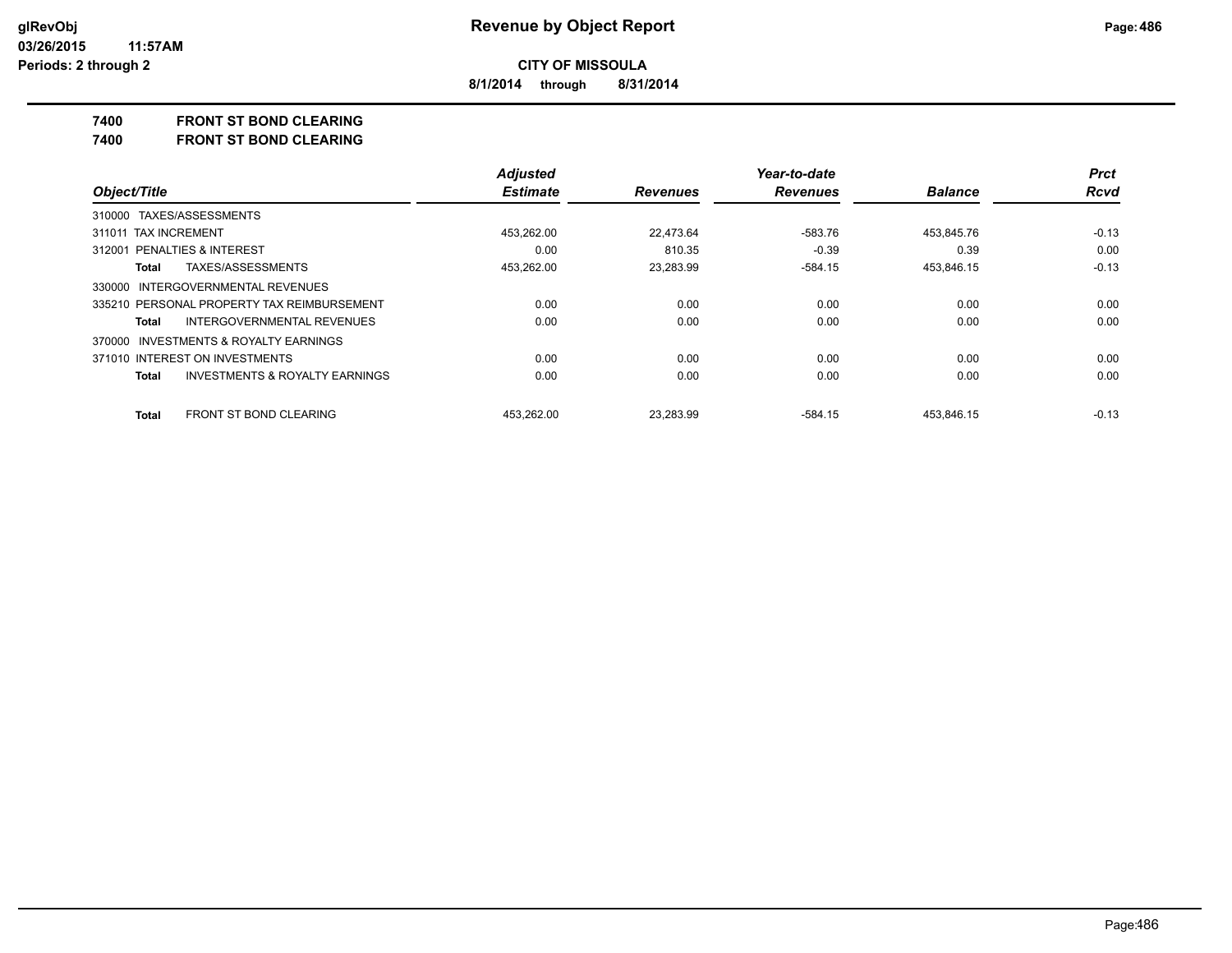**8/1/2014 through 8/31/2014**

#### **7400 FRONT ST BOND CLEARING**

|                                                           | <b>Adjusted</b> |                 | Year-to-date    |                | <b>Prct</b> |
|-----------------------------------------------------------|-----------------|-----------------|-----------------|----------------|-------------|
| Object/Title                                              | <b>Estimate</b> | <b>Revenues</b> | <b>Revenues</b> | <b>Balance</b> | <b>Rcvd</b> |
| TAXES/ASSESSMENTS<br>310000                               |                 |                 |                 |                |             |
| <b>TAX INCREMENT</b><br>311011                            | 453.262.00      | 22.473.64       | $-583.76$       | 453.845.76     | $-0.13$     |
| PENALTIES & INTEREST<br>312001                            | 0.00            | 810.35          | $-0.39$         | 0.39           | 0.00        |
| TAXES/ASSESSMENTS<br><b>Total</b>                         | 453,262.00      | 23,283.99       | $-584.15$       | 453,846.15     | $-0.13$     |
| 330000 INTERGOVERNMENTAL REVENUES                         |                 |                 |                 |                |             |
| 335210 PERSONAL PROPERTY TAX REIMBURSEMENT                | 0.00            | 0.00            | 0.00            | 0.00           | 0.00        |
| INTERGOVERNMENTAL REVENUES<br>Total                       | 0.00            | 0.00            | 0.00            | 0.00           | 0.00        |
| 370000 INVESTMENTS & ROYALTY EARNINGS                     |                 |                 |                 |                |             |
| 371010 INTEREST ON INVESTMENTS                            | 0.00            | 0.00            | 0.00            | 0.00           | 0.00        |
| <b>INVESTMENTS &amp; ROYALTY EARNINGS</b><br><b>Total</b> | 0.00            | 0.00            | 0.00            | 0.00           | 0.00        |
| <b>FRONT ST BOND CLEARING</b><br><b>Total</b>             | 453.262.00      | 23.283.99       | $-584.15$       | 453.846.15     | $-0.13$     |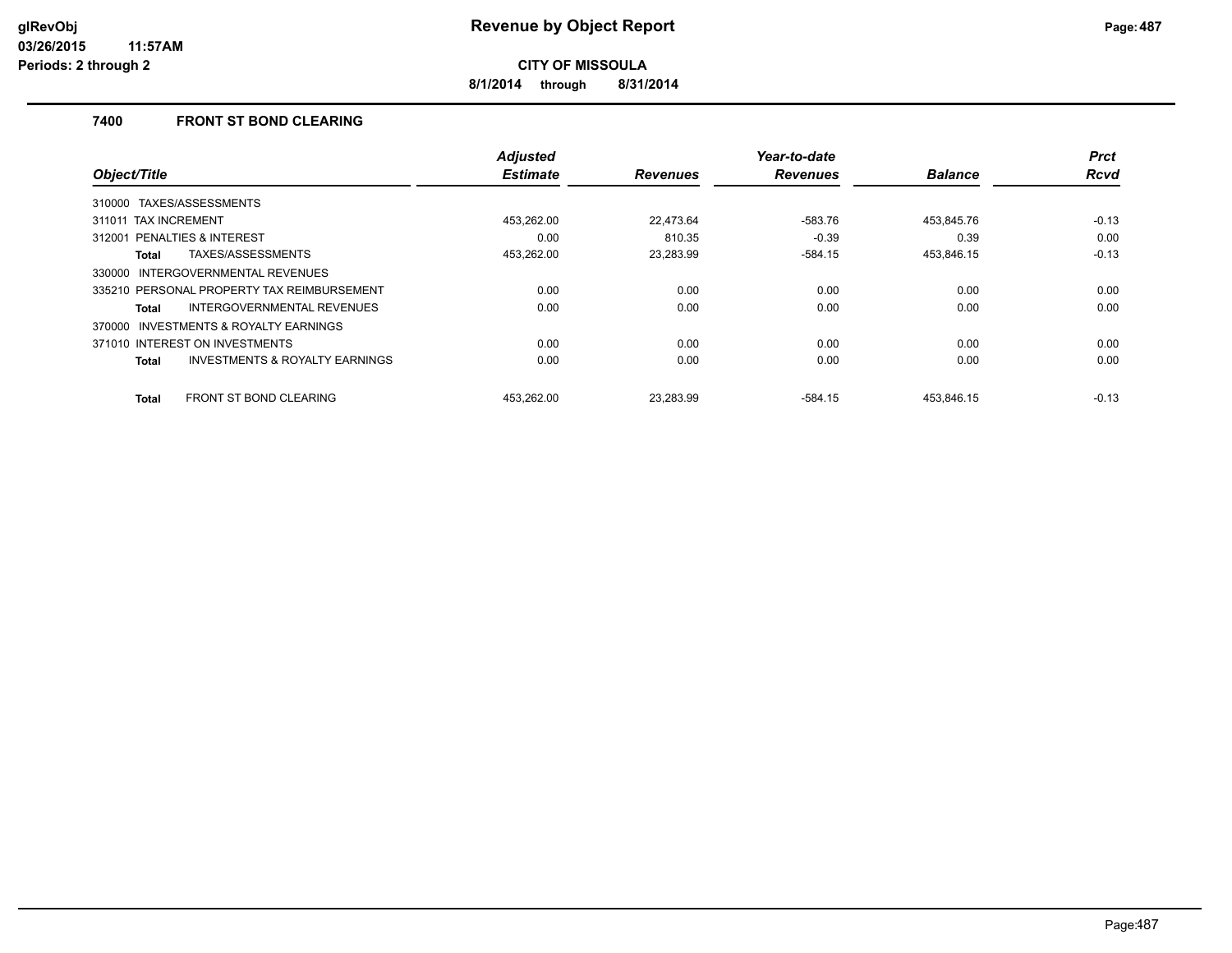**8/1/2014 through 8/31/2014**

## **7401 FRONT ST PARKING STRUCTURE**

**7401 FRONT ST PARKING STRUCTURE**

|                                            | <b>Adjusted</b> |                 | Year-to-date    |                | <b>Prct</b> |
|--------------------------------------------|-----------------|-----------------|-----------------|----------------|-------------|
| Object/Title                               | <b>Estimate</b> | <b>Revenues</b> | <b>Revenues</b> | <b>Balance</b> | <b>Rcvd</b> |
| 370000 INVESTMENTS & ROYALTY EARNINGS      |                 |                 |                 |                |             |
| 371010 INTEREST ON INVESTMENTS             | 0.00            | 0.00            | 0.00            | 0.00           | 0.00        |
| INVESTMENTS & ROYALTY EARNINGS<br>Total    | 0.00            | 0.00            | 0.00            | 0.00           | 0.00        |
| 380000 OTHER FINANCING SOURCES             |                 |                 |                 |                |             |
| 383066 TRANSFER FROM FRONT ST CLEARING     | 146.472.00      | 0.00            | 0.00            | 146.472.00     | 0.00        |
| OTHER FINANCING SOURCES<br>Total           | 146.472.00      | 0.00            | 0.00            | 146.472.00     | 0.00        |
|                                            |                 |                 |                 |                |             |
| <b>FRONT ST PARKING STRUCTURE</b><br>Total | 146.472.00      | 0.00            | 0.00            | 146.472.00     | 0.00        |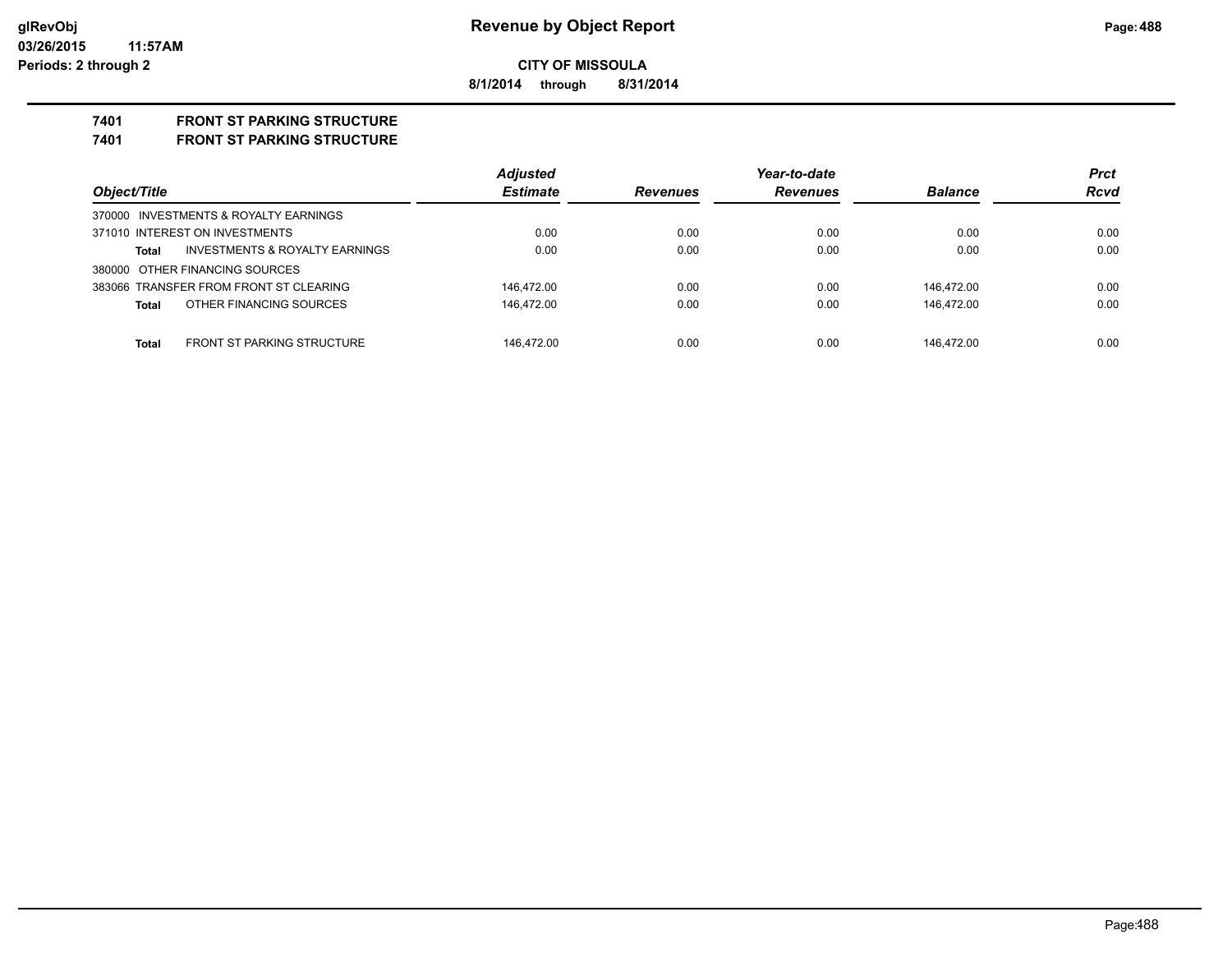**8/1/2014 through 8/31/2014**

#### **7401 FRONT ST PARKING STRUCTURE**

| Object/Title                                       | <b>Adjusted</b><br><b>Estimate</b> | <b>Revenues</b> | Year-to-date<br><b>Revenues</b> | <b>Balance</b> | <b>Prct</b><br><b>Rcvd</b> |
|----------------------------------------------------|------------------------------------|-----------------|---------------------------------|----------------|----------------------------|
| 370000 INVESTMENTS & ROYALTY EARNINGS              |                                    |                 |                                 |                |                            |
| 371010 INTEREST ON INVESTMENTS                     | 0.00                               | 0.00            | 0.00                            | 0.00           | 0.00                       |
| <b>INVESTMENTS &amp; ROYALTY EARNINGS</b><br>Total | 0.00                               | 0.00            | 0.00                            | 0.00           | 0.00                       |
| 380000 OTHER FINANCING SOURCES                     |                                    |                 |                                 |                |                            |
| 383066 TRANSFER FROM FRONT ST CLEARING             | 146.472.00                         | 0.00            | 0.00                            | 146.472.00     | 0.00                       |
| OTHER FINANCING SOURCES<br>Total                   | 146,472.00                         | 0.00            | 0.00                            | 146,472.00     | 0.00                       |
|                                                    |                                    |                 |                                 |                |                            |
| <b>FRONT ST PARKING STRUCTURE</b><br>Total         | 146.472.00                         | 0.00            | 0.00                            | 146.472.00     | 0.00                       |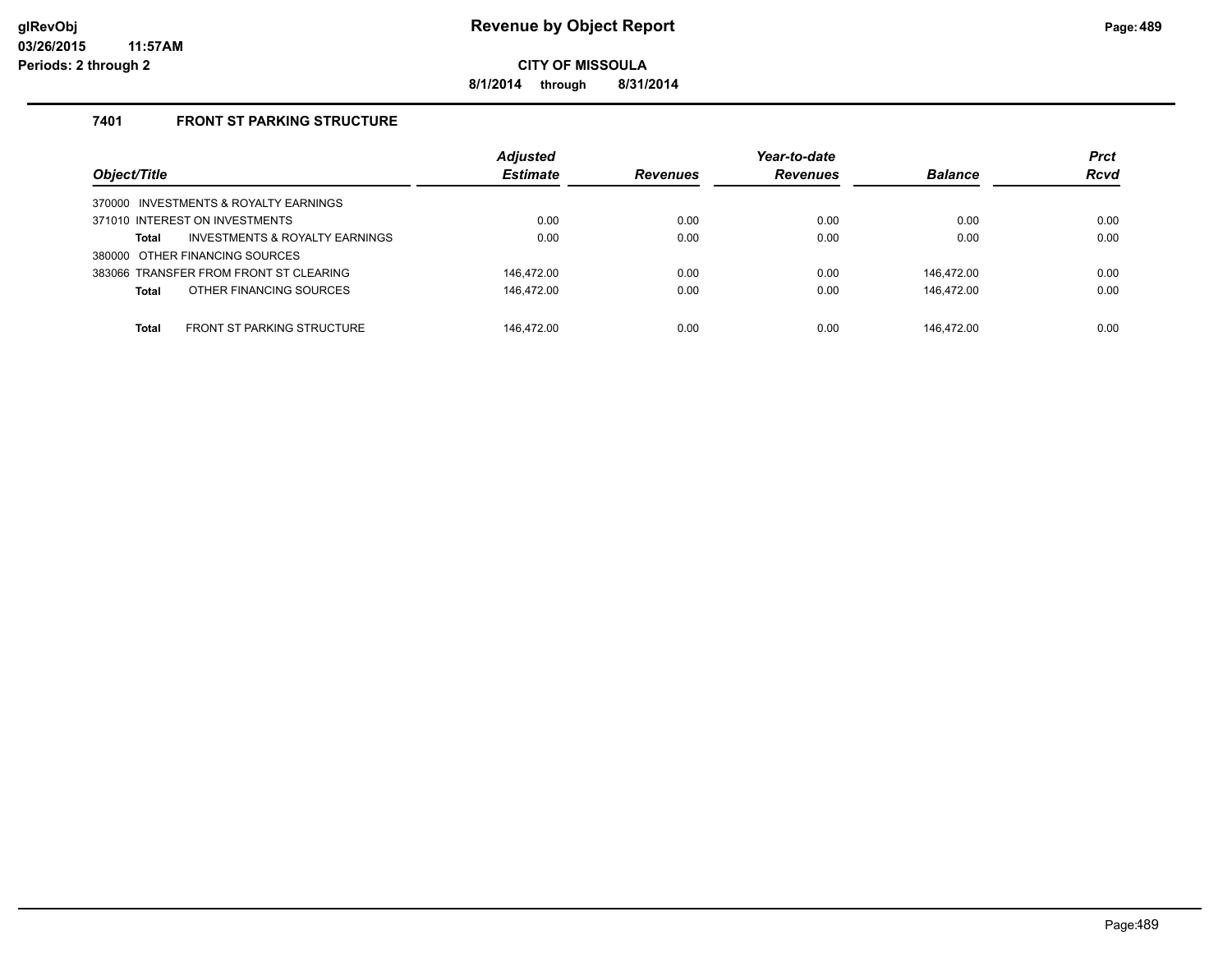**8/1/2014 through 8/31/2014**

## **7402 FRONT ST SUBORDINATE LIEN NOTE**

**7402 FRONT ST SUBORDINATE LIEN NOTE**

|                                                    | <b>Adiusted</b> |                 | Year-to-date    |                | <b>Prct</b> |
|----------------------------------------------------|-----------------|-----------------|-----------------|----------------|-------------|
| Object/Title                                       | <b>Estimate</b> | <b>Revenues</b> | <b>Revenues</b> | <b>Balance</b> | <b>Rcvd</b> |
| 330000 INTERGOVERNMENTAL REVENUES                  |                 |                 |                 |                |             |
| 338001 EXCESS PLEDGED TAX INCREMENT RETURNED       | 0.00            | 0.00            | 0.00            | 0.00           | 0.00        |
| INTERGOVERNMENTAL REVENUES<br>Total                | 0.00            | 0.00            | 0.00            | 0.00           | 0.00        |
| 370000 INVESTMENTS & ROYALTY EARNINGS              |                 |                 |                 |                |             |
| 371010 INTEREST ON INVESTMENTS                     | 0.00            | 0.00            | 0.00            | 0.00           | 0.00        |
| <b>INVESTMENTS &amp; ROYALTY EARNINGS</b><br>Total | 0.00            | 0.00            | 0.00            | 0.00           | 0.00        |
| 380000 OTHER FINANCING SOURCES                     |                 |                 |                 |                |             |
| 383066 TRANSFER FROM FRONT ST CLEARING             | 142.631.00      | 0.00            | 0.00            | 142.631.00     | 0.00        |
| 383067 TRANSFER FROM FSPS                          | 0.00            | 0.00            | 0.00            | 0.00           | 0.00        |
| OTHER FINANCING SOURCES<br>Total                   | 142,631.00      | 0.00            | 0.00            | 142,631.00     | 0.00        |
| FRONT ST SUBORDINATE LIEN NOTE<br>Total            | 142.631.00      | 0.00            | 0.00            | 142.631.00     | 0.00        |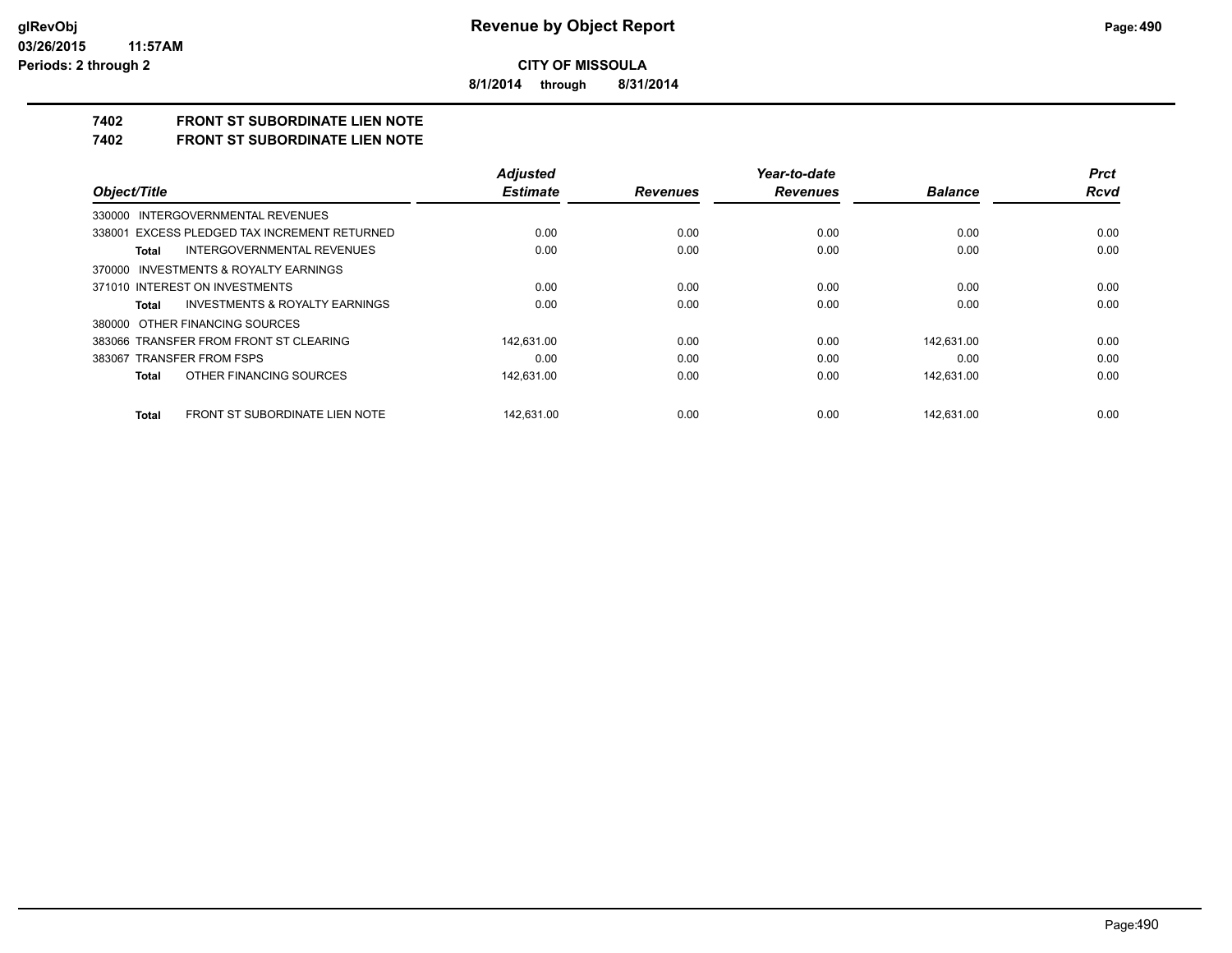**8/1/2014 through 8/31/2014**

#### **7402 FRONT ST SUBORDINATE LIEN NOTE**

|                                                | <b>Adjusted</b> |                 | Year-to-date    |                | <b>Prct</b> |
|------------------------------------------------|-----------------|-----------------|-----------------|----------------|-------------|
| Object/Title                                   | <b>Estimate</b> | <b>Revenues</b> | <b>Revenues</b> | <b>Balance</b> | <b>Rcvd</b> |
| INTERGOVERNMENTAL REVENUES<br>330000           |                 |                 |                 |                |             |
| 338001 EXCESS PLEDGED TAX INCREMENT RETURNEL   | 0.00            | 0.00            | 0.00            | 0.00           | 0.00        |
| INTERGOVERNMENTAL REVENUES<br>Total            | 0.00            | 0.00            | 0.00            | 0.00           | 0.00        |
| INVESTMENTS & ROYALTY EARNINGS<br>370000       |                 |                 |                 |                |             |
| 371010 INTEREST ON INVESTMENTS                 | 0.00            | 0.00            | 0.00            | 0.00           | 0.00        |
| INVESTMENTS & ROYALTY EARNINGS<br>Total        | 0.00            | 0.00            | 0.00            | 0.00           | 0.00        |
| 380000 OTHER FINANCING SOURCES                 |                 |                 |                 |                |             |
| 383066 TRANSFER FROM FRONT ST CLEARING         | 142.631.00      | 0.00            | 0.00            | 142.631.00     | 0.00        |
| 383067 TRANSFER FROM FSPS                      | 0.00            | 0.00            | 0.00            | 0.00           | 0.00        |
| OTHER FINANCING SOURCES<br><b>Total</b>        | 142,631.00      | 0.00            | 0.00            | 142,631.00     | 0.00        |
|                                                |                 |                 |                 |                |             |
| FRONT ST SUBORDINATE LIEN NOTE<br><b>Total</b> | 142.631.00      | 0.00            | 0.00            | 142.631.00     | 0.00        |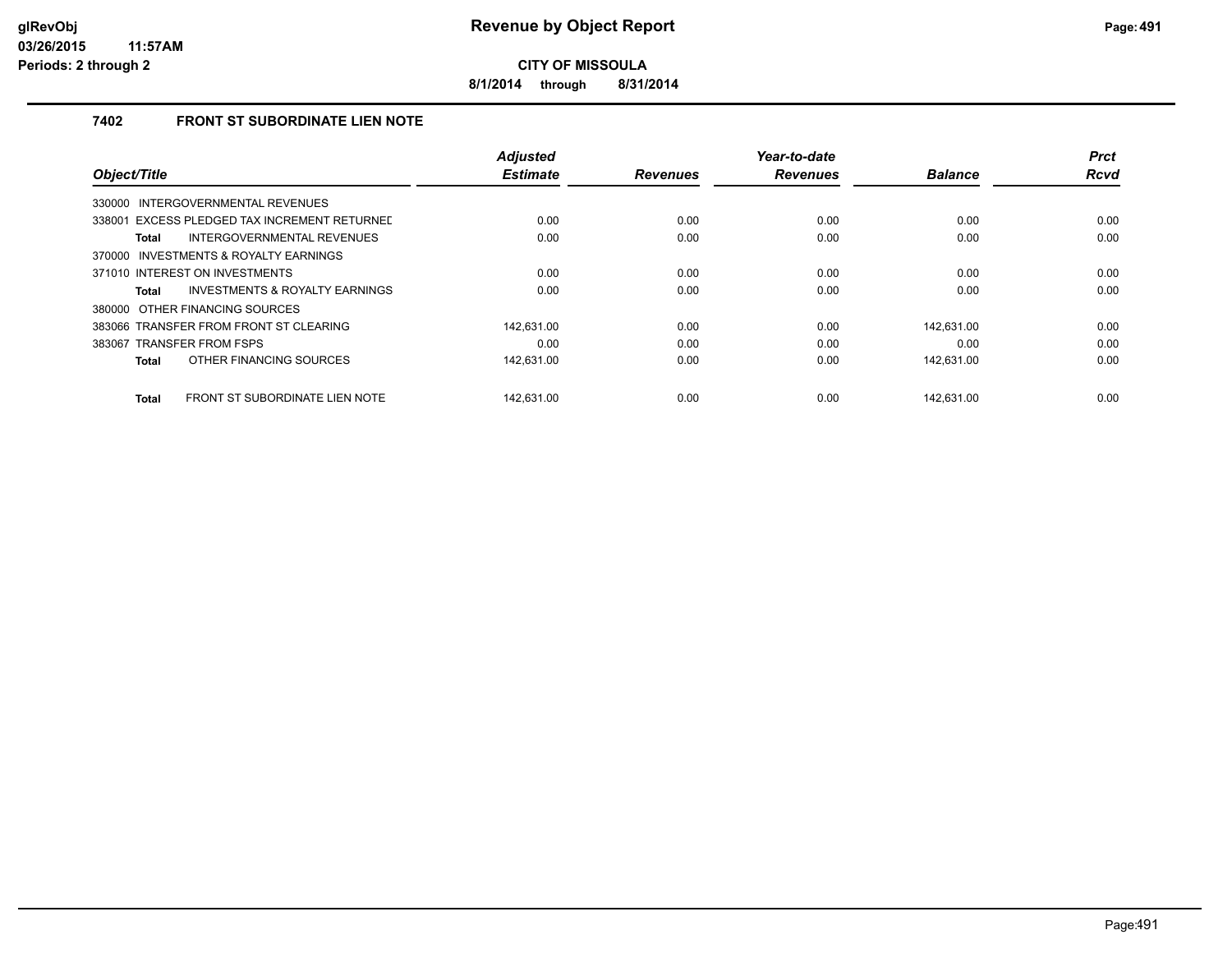**8/1/2014 through 8/31/2014**

## **7447 COURT COLLECTED PARKING FINES**

**7447 COURT COLLECTED PARKING FINES**

|                                               | <b>Adjusted</b> |                 | Year-to-date    |                | <b>Prct</b> |
|-----------------------------------------------|-----------------|-----------------|-----------------|----------------|-------------|
| Object/Title                                  | <b>Estimate</b> | <b>Revenues</b> | <b>Revenues</b> | <b>Balance</b> | <b>Rcvd</b> |
| 350000 FINES & FORFEITURES                    |                 |                 |                 |                |             |
| 352002 PARKING FINES                          | 0.00            | 0.00            | 0.00            | 0.00           | 0.00        |
| <b>FINES &amp; FORFEITURES</b><br>Total       | 0.00            | 0.00            | 0.00            | 0.00           | 0.00        |
| 370000 INVESTMENTS & ROYALTY EARNINGS         |                 |                 |                 |                |             |
| 371010 INTEREST ON INVESTMENTS                | 0.00            | 0.00            | 0.00            | 0.00           | 0.00        |
| INVESTMENTS & ROYALTY EARNINGS<br>Total       | 0.00            | 0.00            | 0.00            | 0.00           | 0.00        |
|                                               |                 |                 |                 |                |             |
| COURT COLLECTED PARKING FINES<br><b>Total</b> | 0.00            | 0.00            | 0.00            | 0.00           | 0.00        |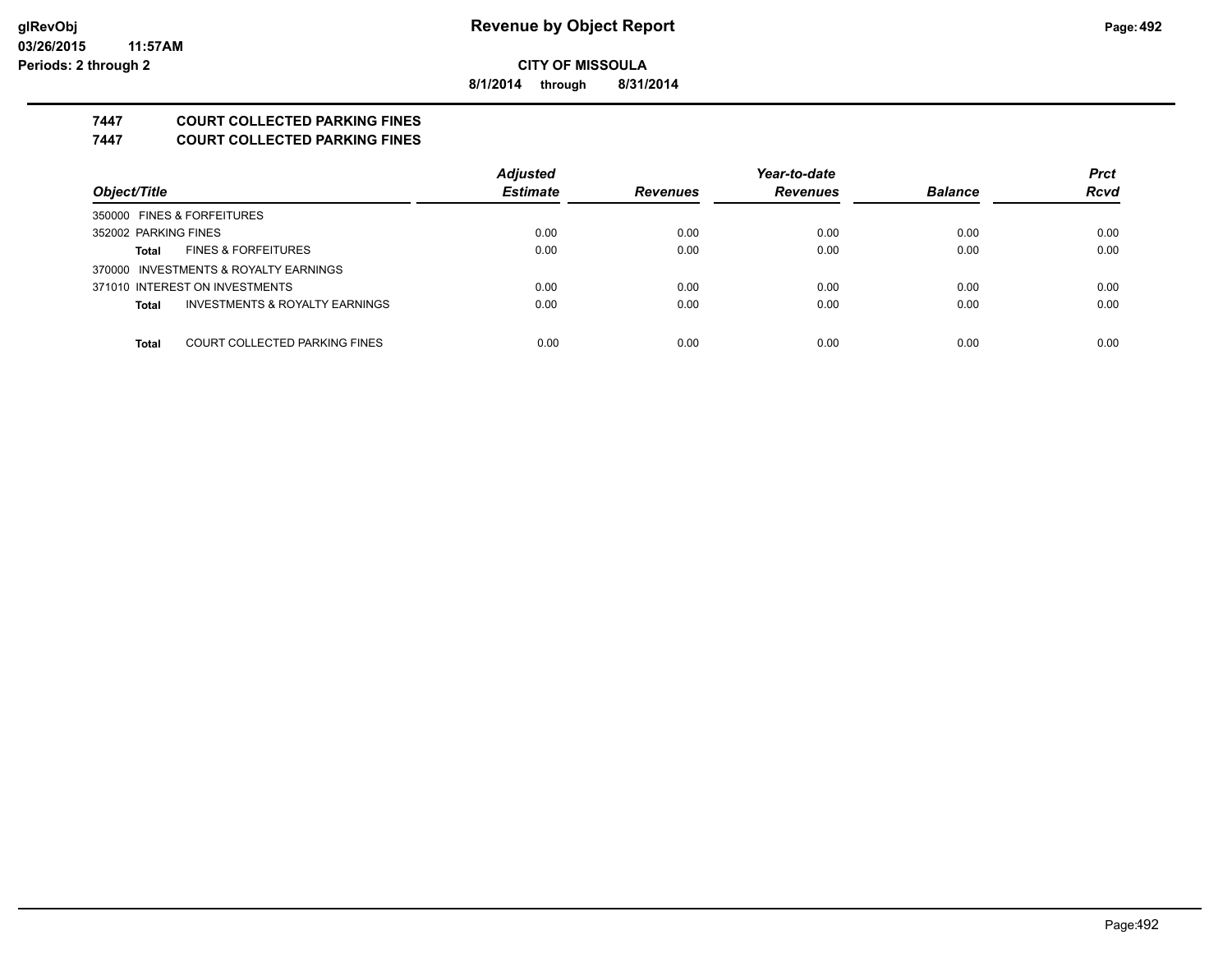**8/1/2014 through 8/31/2014**

#### **7447 COURT COLLECTED PARKING FINES**

| Object/Title                                              | <b>Adjusted</b><br><b>Estimate</b> | <b>Revenues</b> | Year-to-date<br><b>Revenues</b> | <b>Balance</b> | <b>Prct</b><br><b>Rcvd</b> |
|-----------------------------------------------------------|------------------------------------|-----------------|---------------------------------|----------------|----------------------------|
| 350000 FINES & FORFEITURES                                |                                    |                 |                                 |                |                            |
| 352002 PARKING FINES                                      | 0.00                               | 0.00            | 0.00                            | 0.00           | 0.00                       |
| <b>FINES &amp; FORFEITURES</b><br>Total                   | 0.00                               | 0.00            | 0.00                            | 0.00           | 0.00                       |
| 370000 INVESTMENTS & ROYALTY EARNINGS                     |                                    |                 |                                 |                |                            |
| 371010 INTEREST ON INVESTMENTS                            | 0.00                               | 0.00            | 0.00                            | 0.00           | 0.00                       |
| <b>INVESTMENTS &amp; ROYALTY EARNINGS</b><br><b>Total</b> | 0.00                               | 0.00            | 0.00                            | 0.00           | 0.00                       |
|                                                           |                                    |                 |                                 |                |                            |
| COURT COLLECTED PARKING FINES<br><b>Total</b>             | 0.00                               | 0.00            | 0.00                            | 0.00           | 0.00                       |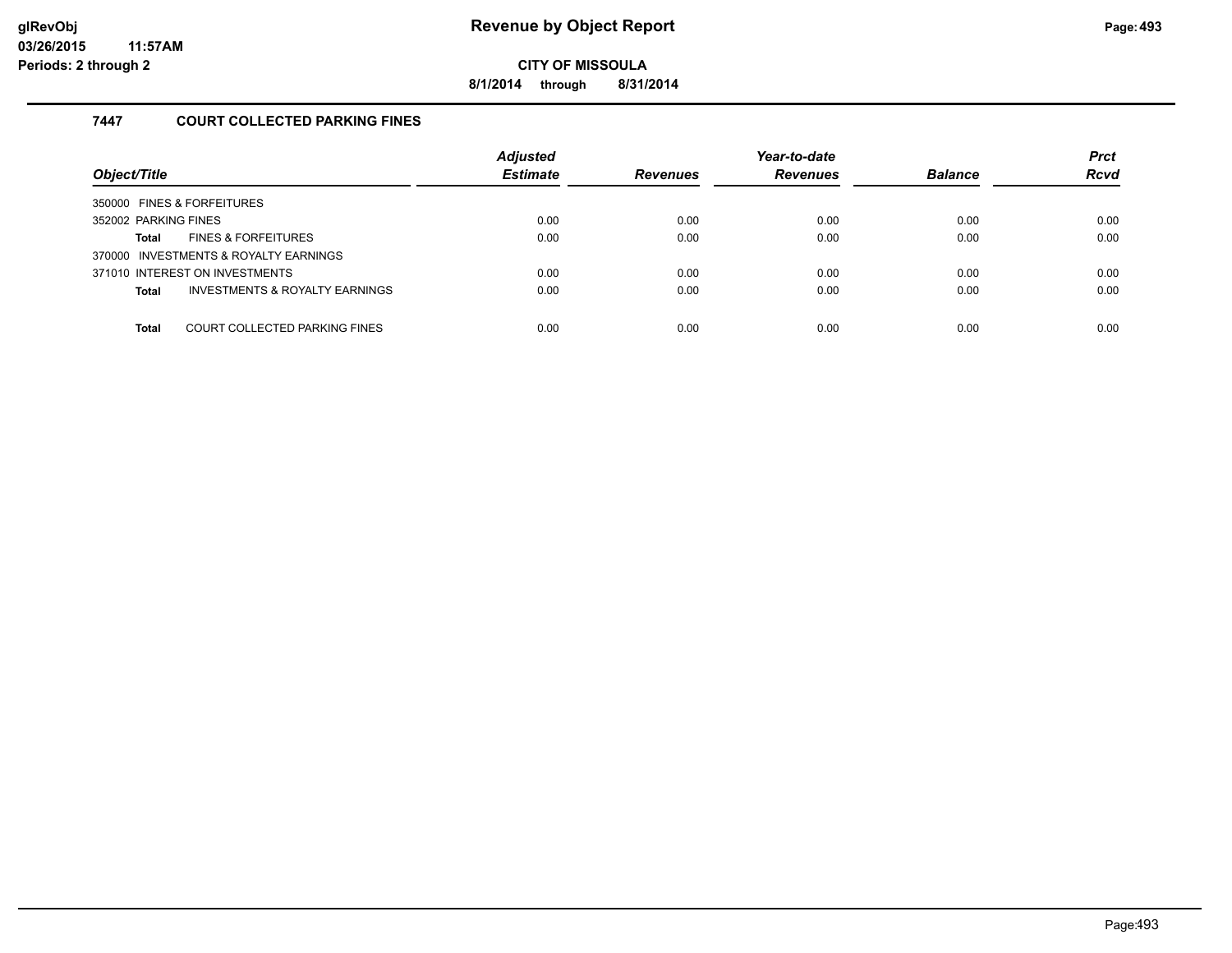**8/1/2014 through 8/31/2014**

**7458 COURT SURCHARGE**

**7458 COURT SURCHARGE**

|                                                    | Adjusted        |                 | Year-to-date    |                | <b>Prct</b> |
|----------------------------------------------------|-----------------|-----------------|-----------------|----------------|-------------|
| Object/Title<br>350000 FINES & FORFEITURES         | <b>Estimate</b> | <b>Revenues</b> | <b>Revenues</b> | <b>Balance</b> | <b>Rcvd</b> |
|                                                    |                 |                 |                 |                |             |
| 351032 SURCHARGE ON FINES                          | 0.00            | 5.132.39        | 5.132.39        | $-5.132.39$    | 0.00        |
| <b>FINES &amp; FORFEITURES</b><br>Total            | 0.00            | 5.132.39        | 5.132.39        | $-5.132.39$    | 0.00        |
| 370000 INVESTMENTS & ROYALTY EARNINGS              |                 |                 |                 |                |             |
| 371010 INTEREST ON INVESTMENTS                     | 0.00            | 0.00            | 0.00            | 0.00           | 0.00        |
| 371020 GAIN/LOSS IN MARKET VALUE OF INVESTMENTS    | 0.00            | 0.00            | 0.00            | 0.00           | 0.00        |
| <b>INVESTMENTS &amp; ROYALTY EARNINGS</b><br>Total | 0.00            | 0.00            | 0.00            | 0.00           | 0.00        |
| <b>COURT SURCHARGE</b><br><b>Total</b>             | 0.00            | 5.132.39        | 5.132.39        | $-5.132.39$    | 0.00        |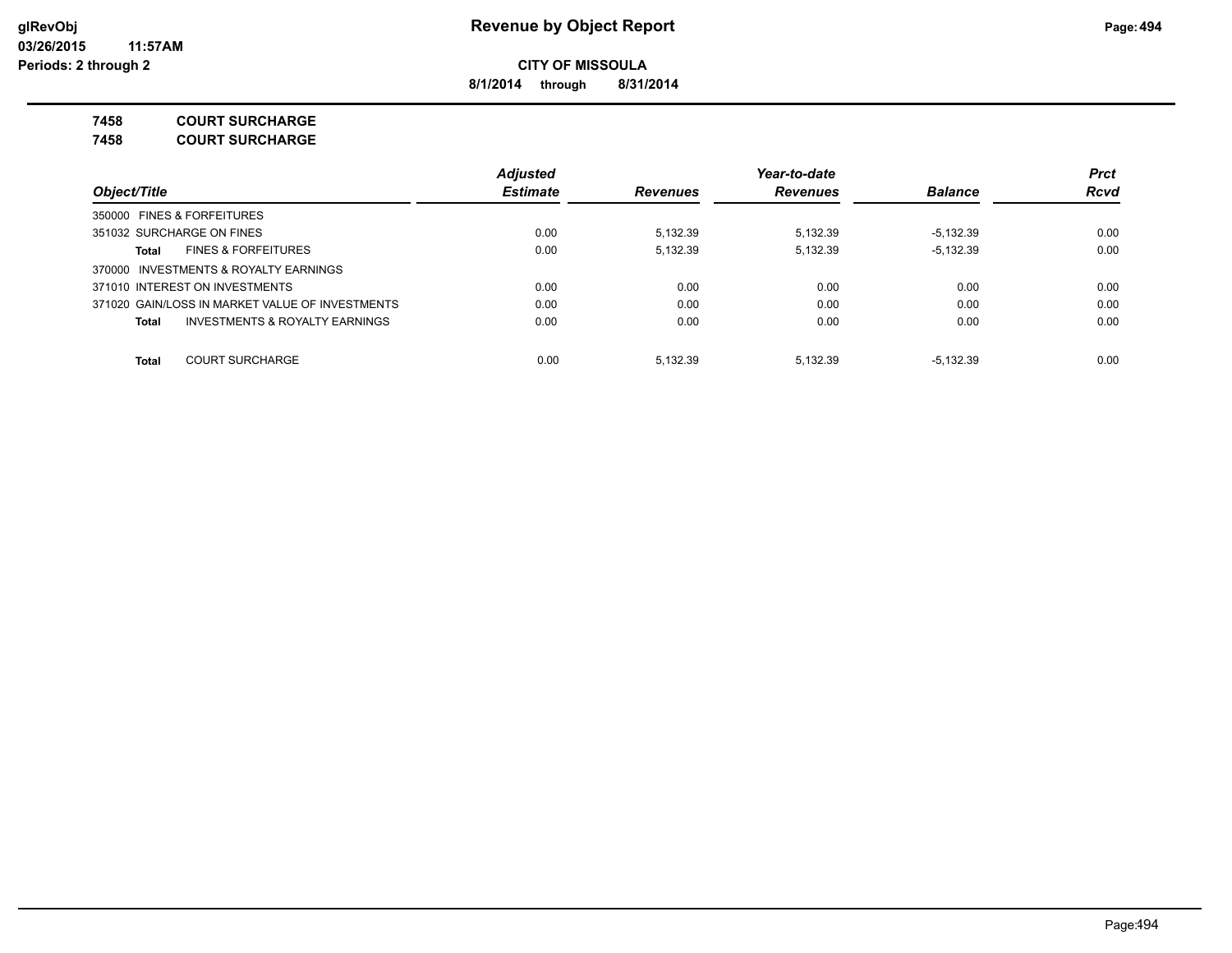**8/1/2014 through 8/31/2014**

#### **7458 COURT SURCHARGE**

|                                                | <b>Adjusted</b> |                 | Year-to-date    |                | <b>Prct</b> |
|------------------------------------------------|-----------------|-----------------|-----------------|----------------|-------------|
| Object/Title                                   | <b>Estimate</b> | <b>Revenues</b> | <b>Revenues</b> | <b>Balance</b> | <b>Rcvd</b> |
| 350000 FINES & FORFEITURES                     |                 |                 |                 |                |             |
| 351032 SURCHARGE ON FINES                      | 0.00            | 5.132.39        | 5.132.39        | $-5.132.39$    | 0.00        |
| <b>FINES &amp; FORFEITURES</b><br>Total        | 0.00            | 5.132.39        | 5.132.39        | $-5.132.39$    | 0.00        |
| 370000 INVESTMENTS & ROYALTY EARNINGS          |                 |                 |                 |                |             |
| 371010 INTEREST ON INVESTMENTS                 | 0.00            | 0.00            | 0.00            | 0.00           | 0.00        |
| 371020 GAIN/LOSS IN MARKET VALUE OF INVESTMENT | 0.00            | 0.00            | 0.00            | 0.00           | 0.00        |
| INVESTMENTS & ROYALTY EARNINGS<br><b>Total</b> | 0.00            | 0.00            | 0.00            | 0.00           | 0.00        |
| <b>Total</b><br><b>COURT SURCHARGE</b>         | 0.00            | 5.132.39        | 5.132.39        | $-5.132.39$    | 0.00        |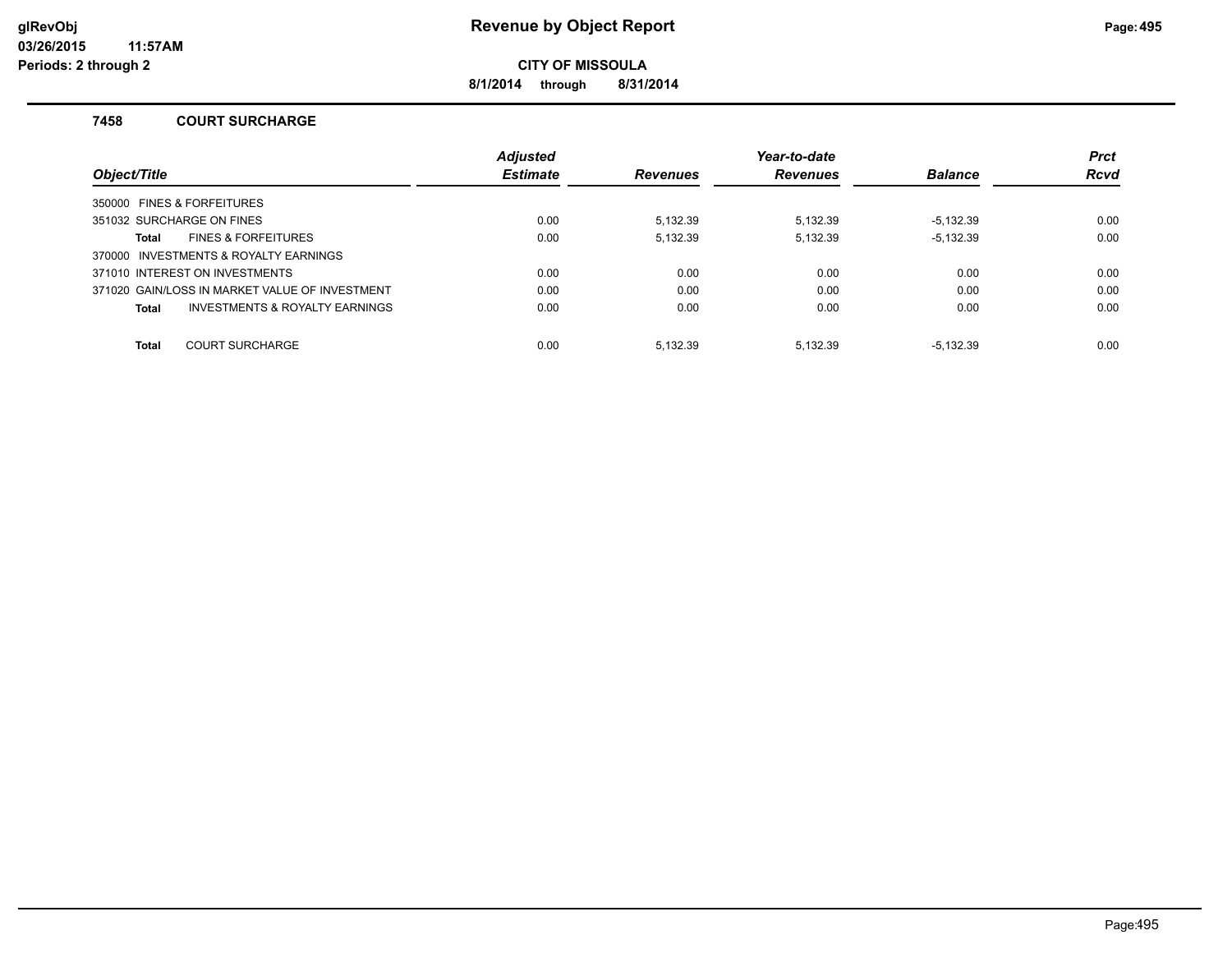**8/1/2014 through 8/31/2014**

**7469 PUBLIC DEFENDER FEES**

**7469 PUBLIC DEFENDER FEES**

|                                                    | <b>Adjusted</b> |                 | Year-to-date    |                | <b>Prct</b> |
|----------------------------------------------------|-----------------|-----------------|-----------------|----------------|-------------|
| Object/Title                                       | <b>Estimate</b> | <b>Revenues</b> | <b>Revenues</b> | <b>Balance</b> | <b>Rcvd</b> |
| 350000 FINES & FORFEITURES                         |                 |                 |                 |                |             |
| 351032 SURCHARGE ON FINES                          | 0.00            | 0.00            | 0.00            | 0.00           | 0.00        |
| 351033 PUBLIC DEFENDER FEES                        | 0.00            | 699.66          | 699.66          | $-699.66$      | 0.00        |
| <b>FINES &amp; FORFEITURES</b><br>Total            | 0.00            | 699.66          | 699.66          | $-699.66$      | 0.00        |
| 370000 INVESTMENTS & ROYALTY EARNINGS              |                 |                 |                 |                |             |
| 371010 INTEREST ON INVESTMENTS                     | 0.00            | 0.00            | 0.00            | 0.00           | 0.00        |
| 371020 GAIN/LOSS IN MARKET VALUE OF INVESTMENTS    | 0.00            | 0.00            | 0.00            | 0.00           | 0.00        |
| <b>INVESTMENTS &amp; ROYALTY EARNINGS</b><br>Total | 0.00            | 0.00            | 0.00            | 0.00           | 0.00        |
|                                                    |                 |                 |                 |                |             |
| PUBLIC DEFENDER FEES<br>Total                      | 0.00            | 699.66          | 699.66          | $-699.66$      | 0.00        |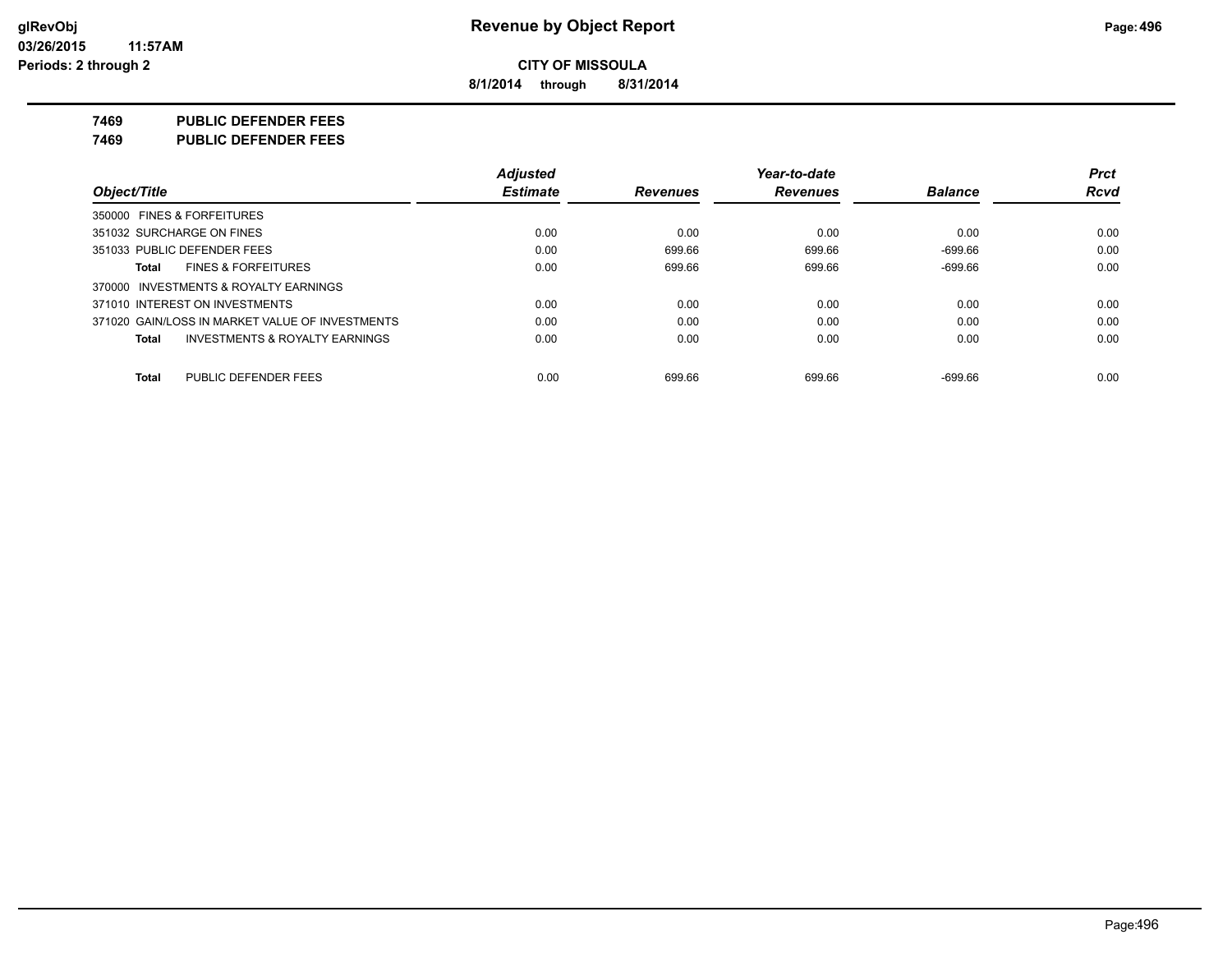**8/1/2014 through 8/31/2014**

#### **7469 PUBLIC DEFENDER FEES**

|                                                | <b>Adiusted</b> |                 | Year-to-date    |                | <b>Prct</b> |
|------------------------------------------------|-----------------|-----------------|-----------------|----------------|-------------|
| Obiect/Title                                   | <b>Estimate</b> | <b>Revenues</b> | <b>Revenues</b> | <b>Balance</b> | Rcvd        |
| 350000 FINES & FORFEITURES                     |                 |                 |                 |                |             |
| 351032 SURCHARGE ON FINES                      | 0.00            | 0.00            | 0.00            | 0.00           | 0.00        |
| 351033 PUBLIC DEFENDER FEES                    | 0.00            | 699.66          | 699.66          | $-699.66$      | 0.00        |
| <b>FINES &amp; FORFEITURES</b><br>Total        | 0.00            | 699.66          | 699.66          | $-699.66$      | 0.00        |
| 370000 INVESTMENTS & ROYALTY EARNINGS          |                 |                 |                 |                |             |
| 371010 INTEREST ON INVESTMENTS                 | 0.00            | 0.00            | 0.00            | 0.00           | 0.00        |
| 371020 GAIN/LOSS IN MARKET VALUE OF INVESTMENT | 0.00            | 0.00            | 0.00            | 0.00           | 0.00        |
| INVESTMENTS & ROYALTY EARNINGS<br>Total        | 0.00            | 0.00            | 0.00            | 0.00           | 0.00        |
| PUBLIC DEFENDER FEES<br><b>Total</b>           | 0.00            | 699.66          | 699.66          | $-699.66$      | 0.00        |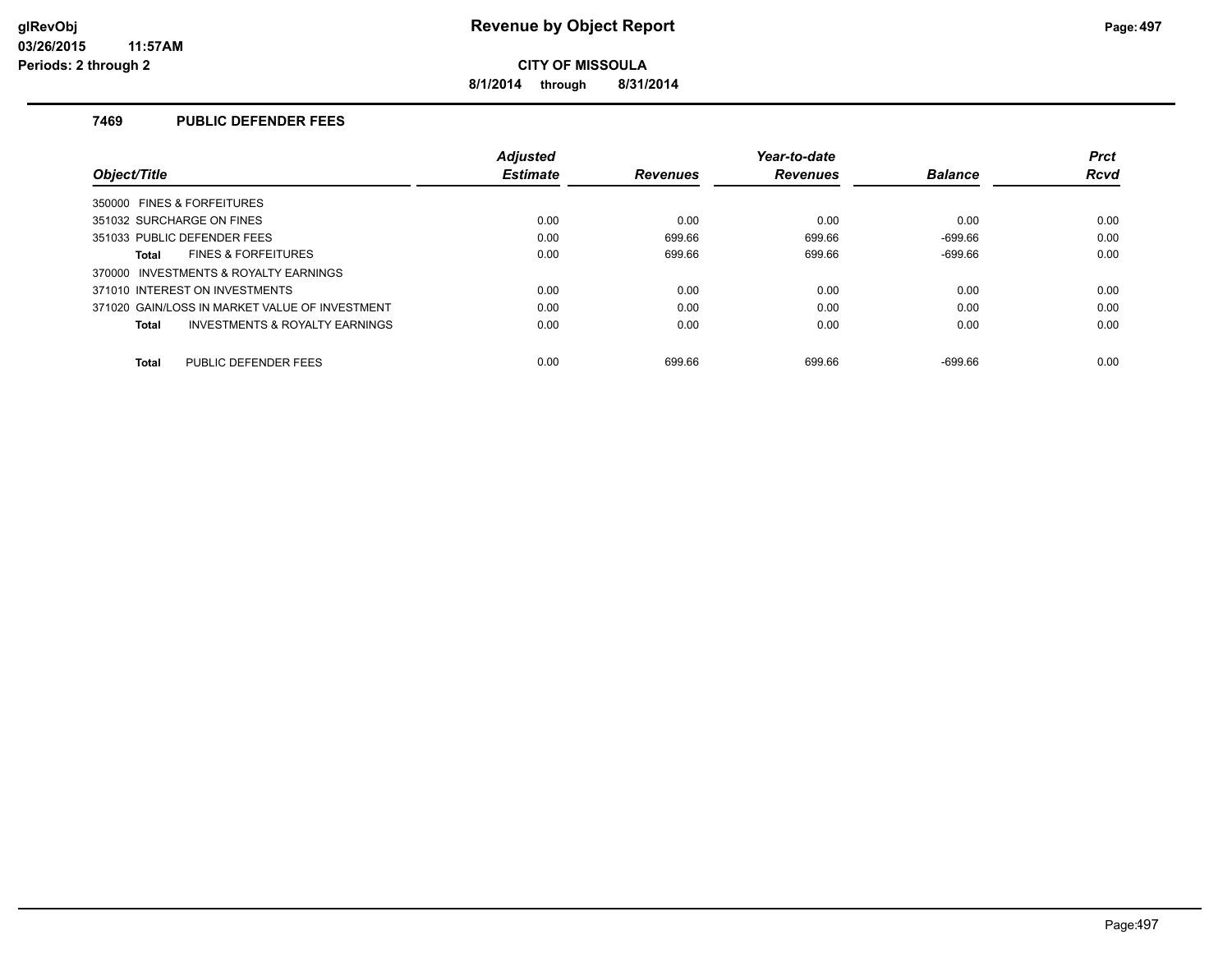**8/1/2014 through 8/31/2014**

**7900 PAYROLL CLEARING FUND 7900 PAYROLL CLEARING FUND**

|                                                 | <b>Adjusted</b> |                 | Year-to-date    |                | Prct |
|-------------------------------------------------|-----------------|-----------------|-----------------|----------------|------|
| Object/Title                                    | <b>Estimate</b> | <b>Revenues</b> | <b>Revenues</b> | <b>Balance</b> | Rcvd |
| 370000 INVESTMENTS & ROYALTY EARNINGS           |                 |                 |                 |                |      |
| 371010 INTEREST ON INVESTMENTS                  | 0.00            | 0.00            | 0.00            | 0.00           | 0.00 |
| 371020 GAIN/LOSS IN MARKET VALUE OF INVESTMENTS | 0.00            | 0.00            | 0.00            | 0.00           | 0.00 |
| INVESTMENTS & ROYALTY EARNINGS<br>Total         | 0.00            | 0.00            | 0.00            | 0.00           | 0.00 |
| Total<br>PAYROLL CLEARING FUND                  | 0.00            | 0.00            | 0.00            | 0.00           | 0.00 |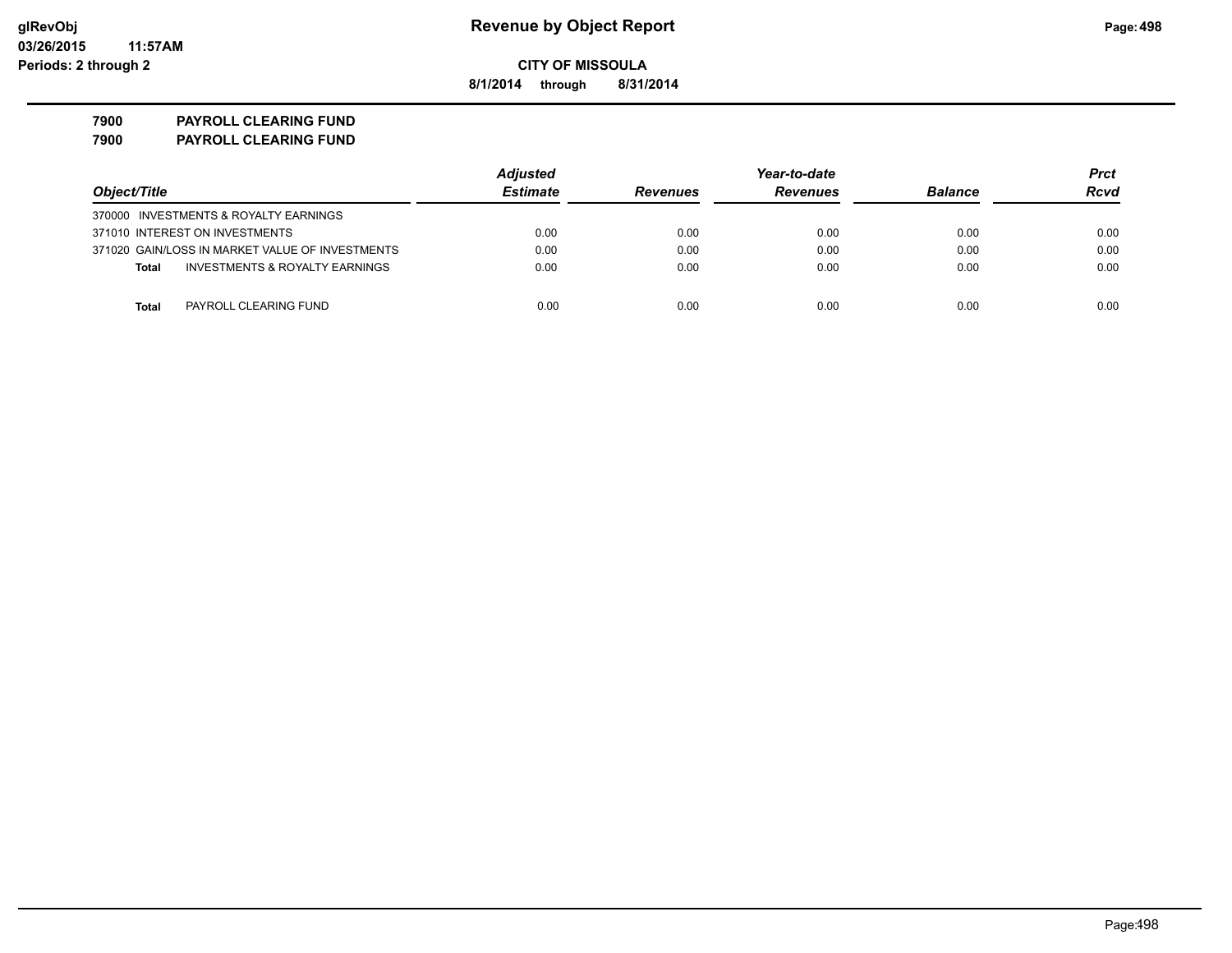#### **glRevObj Revenue by Object Report Page:499**

**CITY OF MISSOULA**

**8/1/2014 through 8/31/2014**

#### **7900 PAYROLL CLEARING FUND**

| Object/Title                                   | <b>Adjusted</b><br><b>Estimate</b> | <b>Revenues</b> | Year-to-date<br><b>Revenues</b> | <b>Balance</b> | <b>Prct</b><br>Rcvd |
|------------------------------------------------|------------------------------------|-----------------|---------------------------------|----------------|---------------------|
| 370000 INVESTMENTS & ROYALTY EARNINGS          |                                    |                 |                                 |                |                     |
| 371010 INTEREST ON INVESTMENTS                 | 0.00                               | 0.00            | 0.00                            | 0.00           | 0.00                |
| 371020 GAIN/LOSS IN MARKET VALUE OF INVESTMENT | 0.00                               | 0.00            | 0.00                            | 0.00           | 0.00                |
| INVESTMENTS & ROYALTY EARNINGS<br><b>Total</b> | 0.00                               | 0.00            | 0.00                            | 0.00           | 0.00                |
|                                                |                                    |                 |                                 |                |                     |
| PAYROLL CLEARING FUND<br>Total                 | 0.00                               | 0.00            | 0.00                            | 0.00           | 0.00                |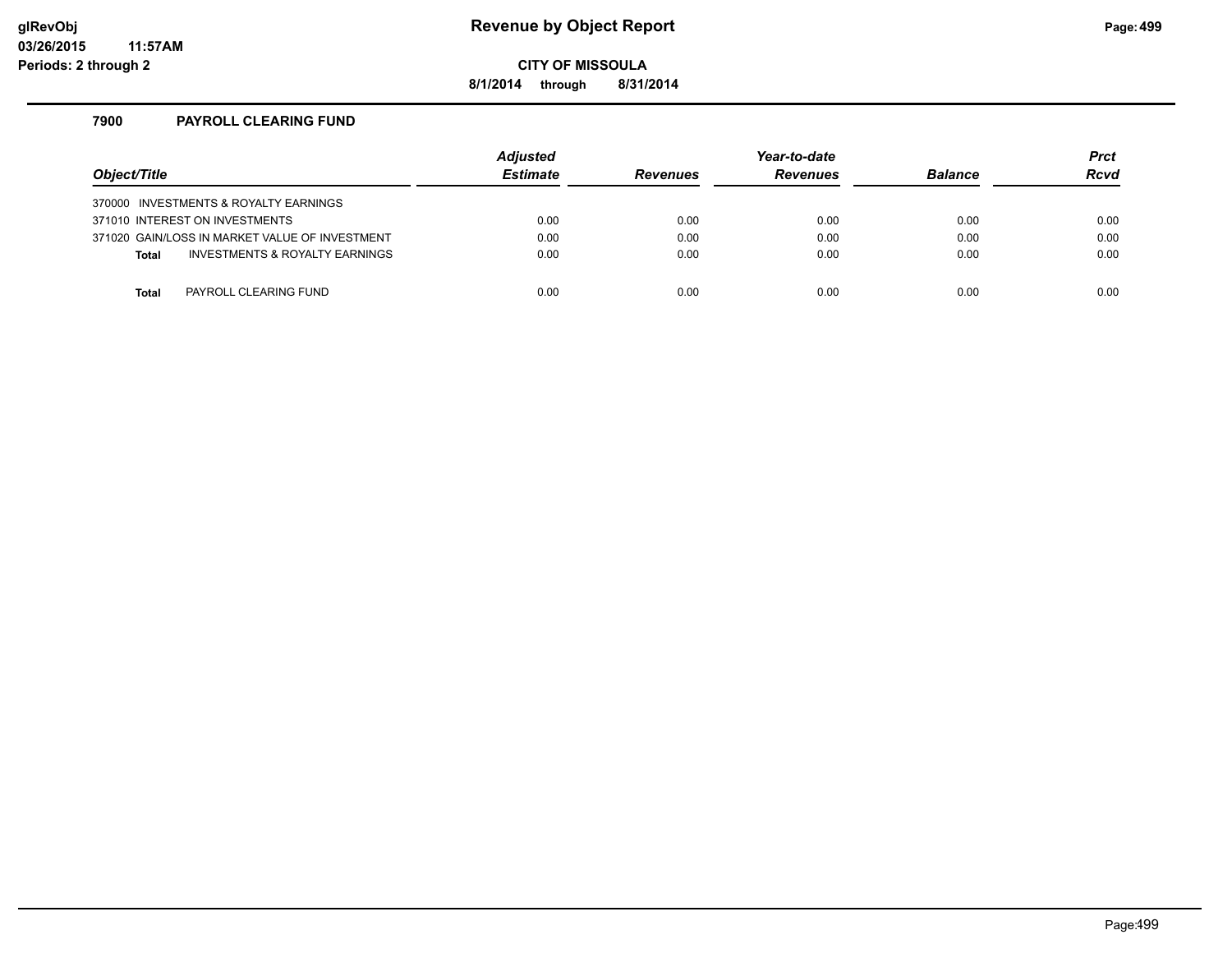**8/1/2014 through 8/31/2014**

**7903 COUNTY CLEARING**

**7903 COUNTY CLEARING**

|                                                    | <b>Adjusted</b> |                 | Year-to-date    |                | <b>Prct</b> |
|----------------------------------------------------|-----------------|-----------------|-----------------|----------------|-------------|
| Object/Title                                       | <b>Estimate</b> | <b>Revenues</b> | <b>Revenues</b> | <b>Balance</b> | <b>Rcvd</b> |
| 320000 LICENSES & PERMITS                          |                 |                 |                 |                |             |
| 323030 ANIMAL LICENSES                             | 0.00            | 546.50          | 1.292.50        | $-1.292.50$    | 0.00        |
| LICENSES & PERMITS<br>Total                        | 0.00            | 546.50          | 1,292.50        | $-1.292.50$    | 0.00        |
| 360000 MISCELLANEOUS REVENUES                      |                 |                 |                 |                |             |
| 360010 MISCELLANEOUS                               | 0.00            | 0.00            | 0.00            | 0.00           | 0.00        |
| MISCELLANEOUS REVENUES<br>Total                    | 0.00            | 0.00            | 0.00            | 0.00           | 0.00        |
| 370000 INVESTMENTS & ROYALTY EARNINGS              |                 |                 |                 |                |             |
| 371010 INTEREST ON INVESTMENTS                     | 0.00            | 0.00            | 0.00            | 0.00           | 0.00        |
| 371020 GAIN/LOSS IN MARKET VALUE OF INVESTMENTS    | 0.00            | 0.00            | 0.00            | 0.00           | 0.00        |
| <b>INVESTMENTS &amp; ROYALTY EARNINGS</b><br>Total | 0.00            | 0.00            | 0.00            | 0.00           | 0.00        |
| <b>COUNTY CLEARING</b><br><b>Total</b>             | 0.00            | 546.50          | 1.292.50        | $-1.292.50$    | 0.00        |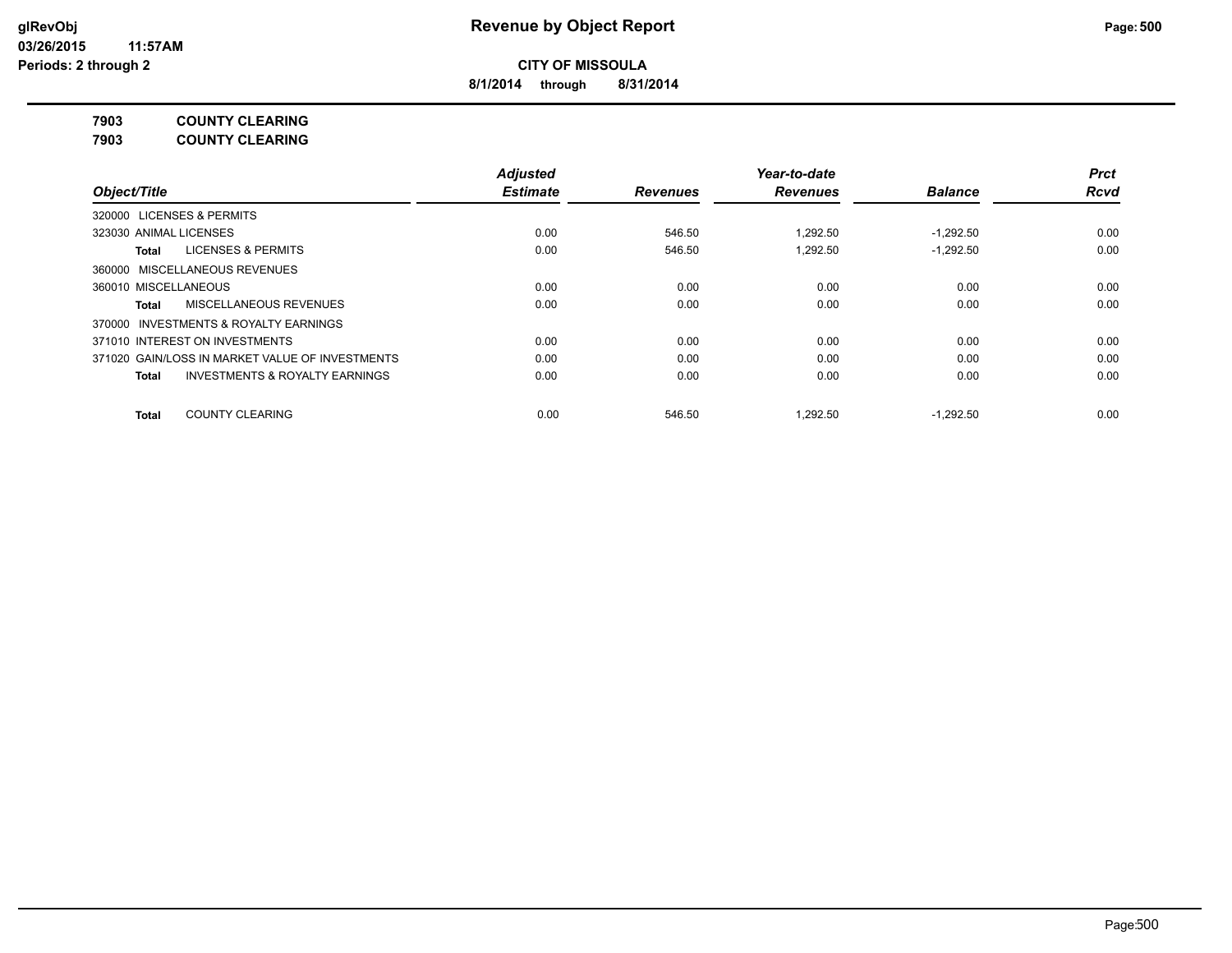**8/1/2014 through 8/31/2014**

#### **7903 COUNTY CLEARING**

|                                                    | <b>Adjusted</b> |                 | Year-to-date    |                | <b>Prct</b> |
|----------------------------------------------------|-----------------|-----------------|-----------------|----------------|-------------|
| Object/Title                                       | <b>Estimate</b> | <b>Revenues</b> | <b>Revenues</b> | <b>Balance</b> | <b>Rcvd</b> |
| 320000 LICENSES & PERMITS                          |                 |                 |                 |                |             |
| 323030 ANIMAL LICENSES                             | 0.00            | 546.50          | 1.292.50        | $-1.292.50$    | 0.00        |
| <b>LICENSES &amp; PERMITS</b><br>Total             | 0.00            | 546.50          | 1.292.50        | $-1.292.50$    | 0.00        |
| 360000 MISCELLANEOUS REVENUES                      |                 |                 |                 |                |             |
| 360010 MISCELLANEOUS                               | 0.00            | 0.00            | 0.00            | 0.00           | 0.00        |
| MISCELLANEOUS REVENUES<br>Total                    | 0.00            | 0.00            | 0.00            | 0.00           | 0.00        |
| 370000 INVESTMENTS & ROYALTY EARNINGS              |                 |                 |                 |                |             |
| 371010 INTEREST ON INVESTMENTS                     | 0.00            | 0.00            | 0.00            | 0.00           | 0.00        |
| 371020 GAIN/LOSS IN MARKET VALUE OF INVESTMENT     | 0.00            | 0.00            | 0.00            | 0.00           | 0.00        |
| <b>INVESTMENTS &amp; ROYALTY EARNINGS</b><br>Total | 0.00            | 0.00            | 0.00            | 0.00           | 0.00        |
|                                                    |                 |                 |                 |                |             |
| <b>COUNTY CLEARING</b><br>Total                    | 0.00            | 546.50          | 1.292.50        | $-1.292.50$    | 0.00        |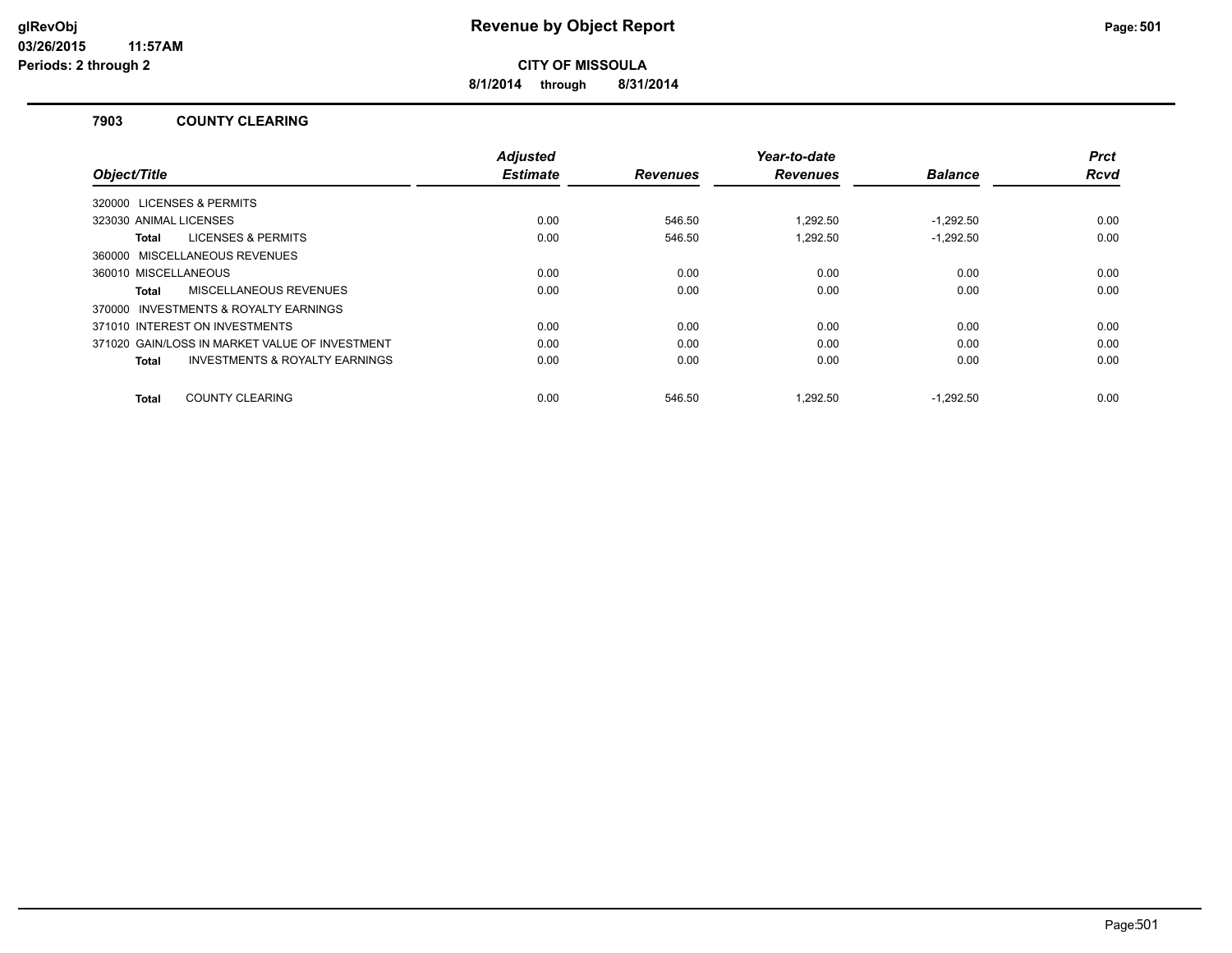**8/1/2014 through 8/31/2014**

**7904 SEWER REBATE**

**7904 SEWER REBATE**

|                                                    | <b>Adjusted</b> |                 | Year-to-date    |                | <b>Prct</b> |
|----------------------------------------------------|-----------------|-----------------|-----------------|----------------|-------------|
| Object/Title                                       | <b>Estimate</b> | <b>Revenues</b> | <b>Revenues</b> | <b>Balance</b> | <b>Rcvd</b> |
| 340000 CHARGES FOR SERVICES                        |                 |                 |                 |                |             |
| 343036 *** Title Not Found ***                     | 0.00            | 0.00            | 0.00            | 0.00           | 0.00        |
| <b>CHARGES FOR SERVICES</b><br>Total               | 0.00            | 0.00            | 0.00            | 0.00           | 0.00        |
| 360000 MISCELLANEOUS REVENUES                      |                 |                 |                 |                |             |
| 360010 MISCELLANEOUS                               | 0.00            | 0.00            | 0.00            | 0.00           | 0.00        |
| <b>MISCELLANEOUS REVENUES</b><br>Total             | 0.00            | 0.00            | 0.00            | 0.00           | 0.00        |
| 370000 INVESTMENTS & ROYALTY EARNINGS              |                 |                 |                 |                |             |
| 371010 INTEREST ON INVESTMENTS                     | 0.00            | 0.00            | 0.00            | 0.00           | 0.00        |
| 371020 GAIN/LOSS IN MARKET VALUE OF INVESTMENTS    | 0.00            | 0.00            | 0.00            | 0.00           | 0.00        |
| <b>INVESTMENTS &amp; ROYALTY EARNINGS</b><br>Total | 0.00            | 0.00            | 0.00            | 0.00           | 0.00        |
|                                                    |                 |                 |                 |                |             |
| <b>SEWER REBATE</b><br><b>Total</b>                | 0.00            | 0.00            | 0.00            | 0.00           | 0.00        |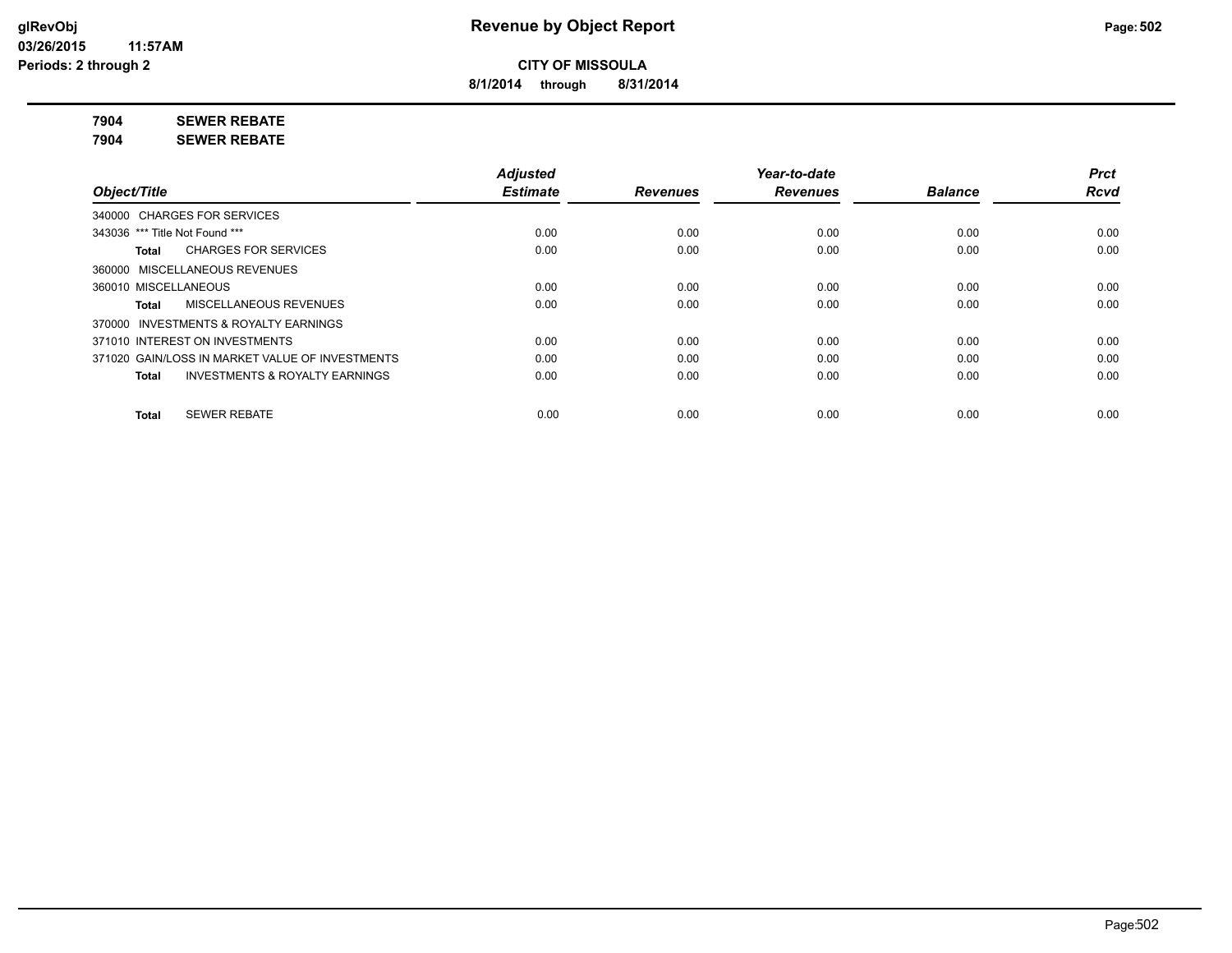**8/1/2014 through 8/31/2014**

#### **7904 SEWER REBATE**

| Object/Title                                              | <b>Adjusted</b><br><b>Estimate</b> | <b>Revenues</b> | Year-to-date<br><b>Revenues</b> | <b>Balance</b> | <b>Prct</b><br><b>Rcvd</b> |
|-----------------------------------------------------------|------------------------------------|-----------------|---------------------------------|----------------|----------------------------|
| 340000 CHARGES FOR SERVICES                               |                                    |                 |                                 |                |                            |
| 343036 *** Title Not Found ***                            | 0.00                               | 0.00            | 0.00                            | 0.00           | 0.00                       |
|                                                           |                                    |                 |                                 |                |                            |
| <b>CHARGES FOR SERVICES</b><br>Total                      | 0.00                               | 0.00            | 0.00                            | 0.00           | 0.00                       |
| 360000 MISCELLANEOUS REVENUES                             |                                    |                 |                                 |                |                            |
| 360010 MISCELLANEOUS                                      | 0.00                               | 0.00            | 0.00                            | 0.00           | 0.00                       |
| MISCELLANEOUS REVENUES<br>Total                           | 0.00                               | 0.00            | 0.00                            | 0.00           | 0.00                       |
| 370000 INVESTMENTS & ROYALTY EARNINGS                     |                                    |                 |                                 |                |                            |
| 371010 INTEREST ON INVESTMENTS                            | 0.00                               | 0.00            | 0.00                            | 0.00           | 0.00                       |
| 371020 GAIN/LOSS IN MARKET VALUE OF INVESTMENT            | 0.00                               | 0.00            | 0.00                            | 0.00           | 0.00                       |
| <b>INVESTMENTS &amp; ROYALTY EARNINGS</b><br><b>Total</b> | 0.00                               | 0.00            | 0.00                            | 0.00           | 0.00                       |
| <b>SEWER REBATE</b><br>Total                              | 0.00                               | 0.00            | 0.00                            | 0.00           | 0.00                       |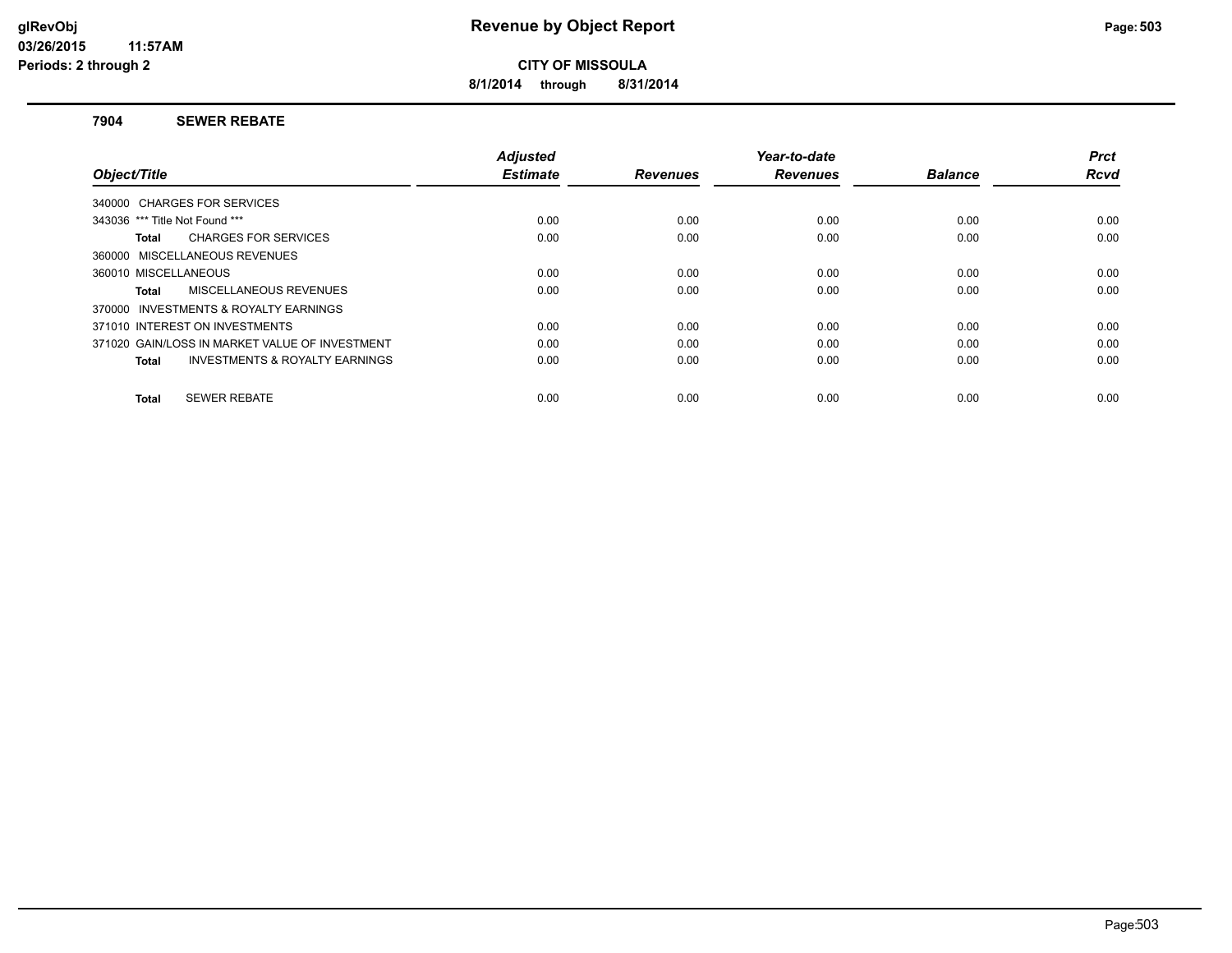**8/1/2014 through 8/31/2014**

**7905 WYE SEWER RSID 8489**

**7905 WYE SEWER RSID 8489**

|                                                 | <b>Adjusted</b> |                 | Year-to-date    |                | <b>Prct</b> |
|-------------------------------------------------|-----------------|-----------------|-----------------|----------------|-------------|
| Object/Title                                    | <b>Estimate</b> | <b>Revenues</b> | <b>Revenues</b> | <b>Balance</b> | <b>Rcvd</b> |
| 360000 MISCELLANEOUS REVENUES                   |                 |                 |                 |                |             |
| 360010 MISCELLANEOUS                            | 0.00            | 0.00            | 0.00            | 0.00           | 0.00        |
| MISCELLANEOUS REVENUES<br>Total                 | 0.00            | 0.00            | 0.00            | 0.00           | 0.00        |
| 370000 INVESTMENTS & ROYALTY EARNINGS           |                 |                 |                 |                |             |
| 371010 INTEREST ON INVESTMENTS                  | 0.00            | 0.00            | 0.00            | 0.00           | 0.00        |
| 371020 GAIN/LOSS IN MARKET VALUE OF INVESTMENTS | 0.00            | 0.00            | 0.00            | 0.00           | 0.00        |
| INVESTMENTS & ROYALTY EARNINGS<br>Total         | 0.00            | 0.00            | 0.00            | 0.00           | 0.00        |
|                                                 |                 |                 |                 |                |             |
| WYE SEWER RSID 8489<br><b>Total</b>             | 0.00            | 0.00            | 0.00            | 0.00           | 0.00        |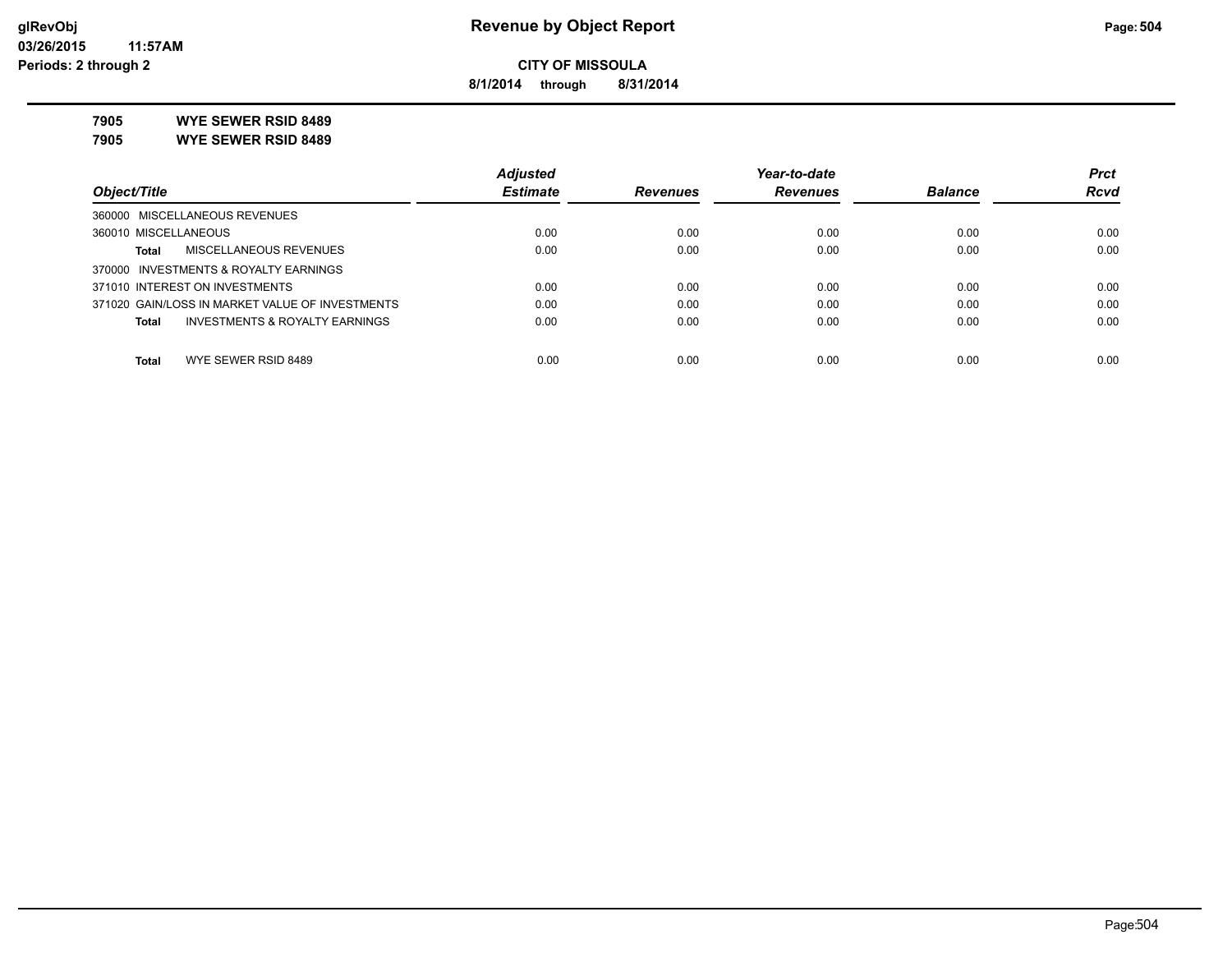**8/1/2014 through 8/31/2014**

### **7905 WYE SEWER RSID 8489**

|                                                | <b>Adjusted</b> |                 | Year-to-date    |                | <b>Prct</b> |
|------------------------------------------------|-----------------|-----------------|-----------------|----------------|-------------|
| Object/Title                                   | <b>Estimate</b> | <b>Revenues</b> | <b>Revenues</b> | <b>Balance</b> | <b>Rcvd</b> |
| 360000 MISCELLANEOUS REVENUES                  |                 |                 |                 |                |             |
| 360010 MISCELLANEOUS                           | 0.00            | 0.00            | 0.00            | 0.00           | 0.00        |
| <b>MISCELLANEOUS REVENUES</b><br>Total         | 0.00            | 0.00            | 0.00            | 0.00           | 0.00        |
| 370000 INVESTMENTS & ROYALTY EARNINGS          |                 |                 |                 |                |             |
| 371010 INTEREST ON INVESTMENTS                 | 0.00            | 0.00            | 0.00            | 0.00           | 0.00        |
| 371020 GAIN/LOSS IN MARKET VALUE OF INVESTMENT | 0.00            | 0.00            | 0.00            | 0.00           | 0.00        |
| INVESTMENTS & ROYALTY EARNINGS<br>Total        | 0.00            | 0.00            | 0.00            | 0.00           | 0.00        |
|                                                |                 |                 |                 |                |             |
| WYE SEWER RSID 8489<br><b>Total</b>            | 0.00            | 0.00            | 0.00            | 0.00           | 0.00        |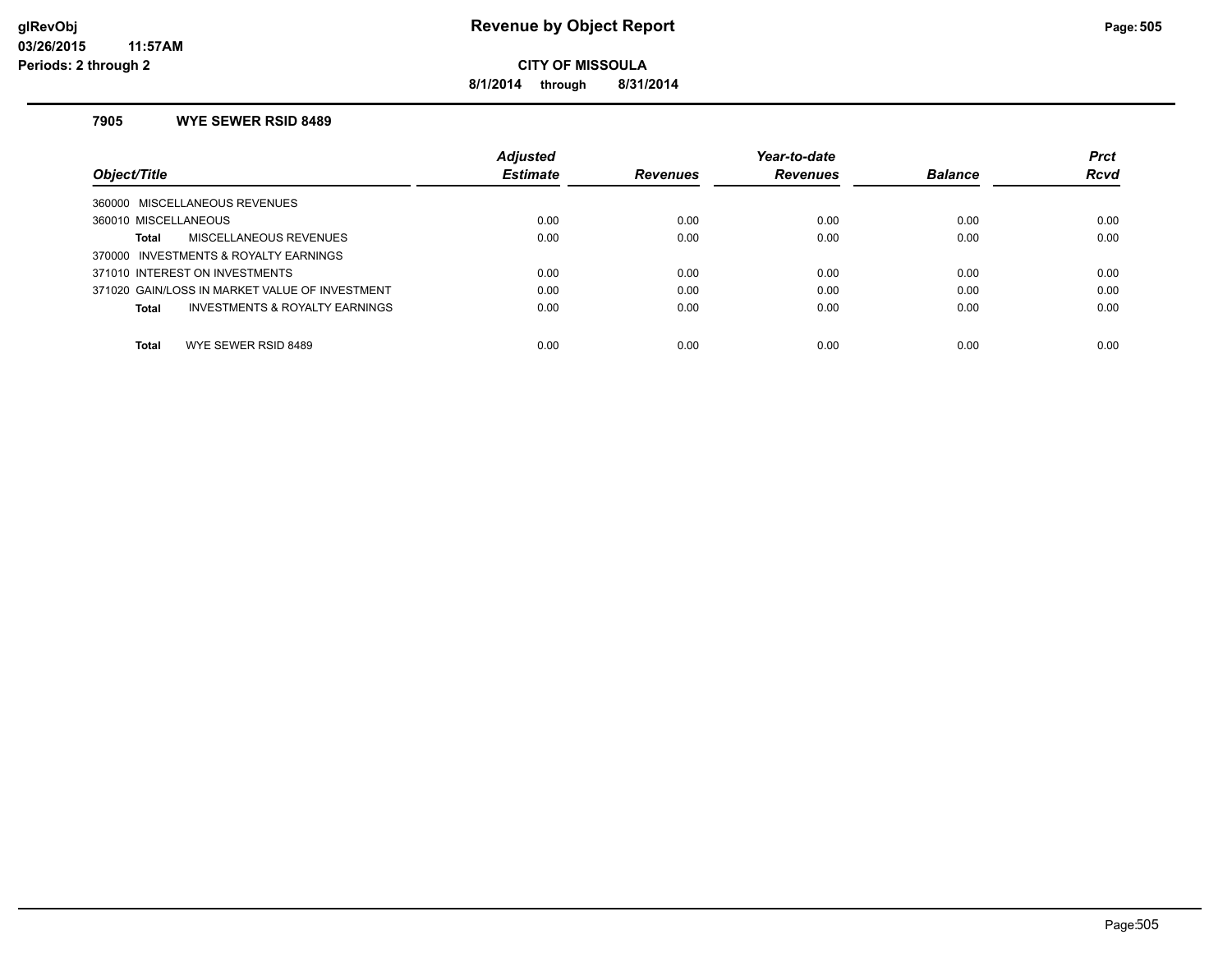**8/1/2014 through 8/31/2014**

**7906 COUNTY PARK BOARD CIP**

**7906 COUNTY PARK BOARD CIP**

|                                                 | <b>Adjusted</b> |                 | Year-to-date    |                | <b>Prct</b> |
|-------------------------------------------------|-----------------|-----------------|-----------------|----------------|-------------|
| Object/Title                                    | <b>Estimate</b> | <b>Revenues</b> | <b>Revenues</b> | <b>Balance</b> | Rcvd        |
| 340000 CHARGES FOR SERVICES                     |                 |                 |                 |                |             |
| 346050 COUNTY PLAYGROUND CONTRACT               | 0.00            | 0.00            | 0.00            | 0.00           | 0.00        |
| <b>CHARGES FOR SERVICES</b><br>Total            | 0.00            | 0.00            | 0.00            | 0.00           | 0.00        |
| 370000 INVESTMENTS & ROYALTY EARNINGS           |                 |                 |                 |                |             |
| 371010 INTEREST ON INVESTMENTS                  | 0.00            | 0.00            | 0.00            | 0.00           | 0.00        |
| 371020 GAIN/LOSS IN MARKET VALUE OF INVESTMENTS | 0.00            | 0.00            | 0.00            | 0.00           | 0.00        |
| INVESTMENTS & ROYALTY EARNINGS<br>Total         | 0.00            | 0.00            | 0.00            | 0.00           | 0.00        |
| Total<br>COUNTY PARK BOARD CIP                  | 0.00            | 0.00            | 0.00            | 0.00           | 0.00        |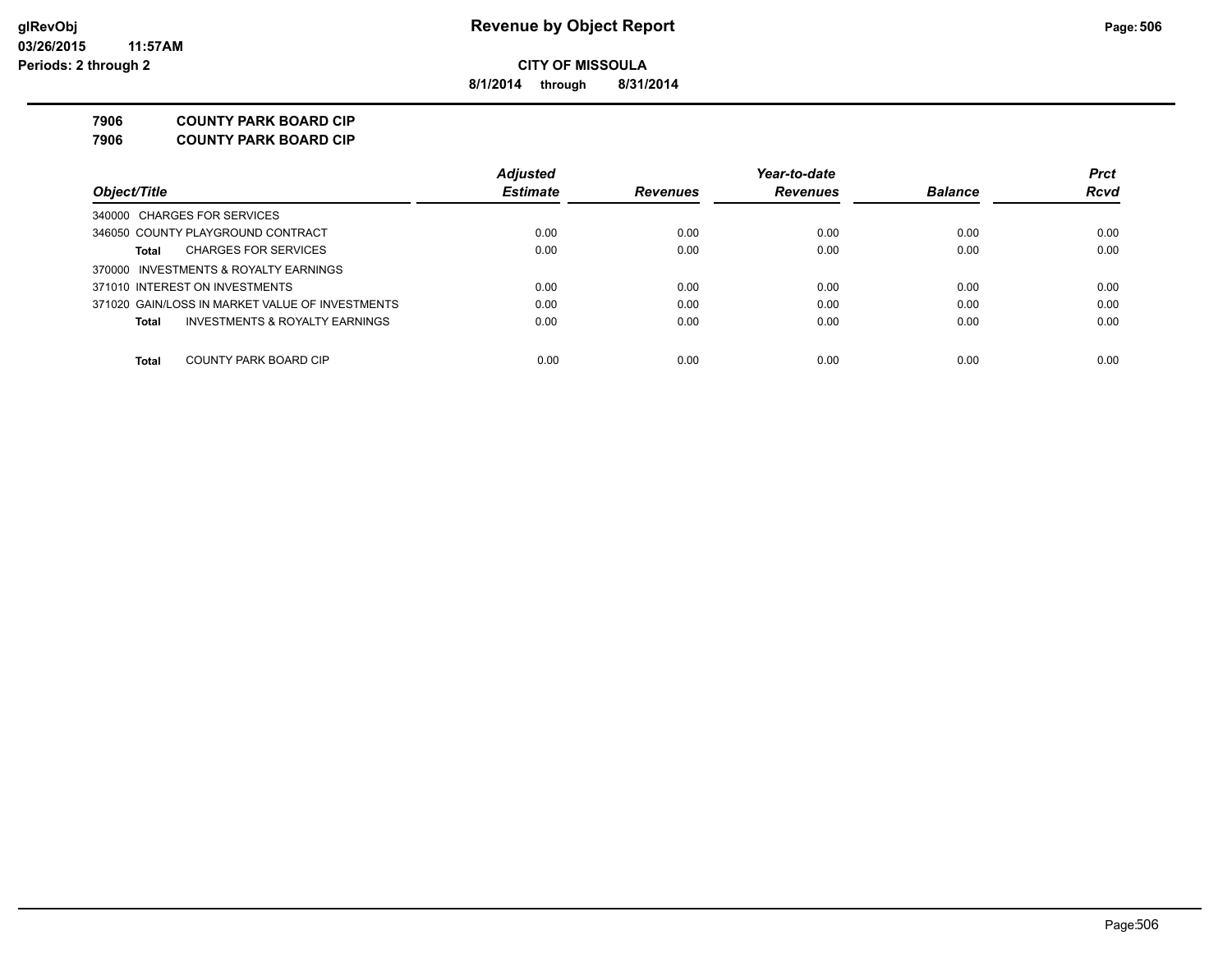**8/1/2014 through 8/31/2014**

### **7906 COUNTY PARK BOARD CIP**

|                                                | <b>Adjusted</b> |                 | Year-to-date    |                | <b>Prct</b> |
|------------------------------------------------|-----------------|-----------------|-----------------|----------------|-------------|
| Obiect/Title                                   | <b>Estimate</b> | <b>Revenues</b> | <b>Revenues</b> | <b>Balance</b> | <b>Rcvd</b> |
| 340000 CHARGES FOR SERVICES                    |                 |                 |                 |                |             |
| 346050 COUNTY PLAYGROUND CONTRACT              | 0.00            | 0.00            | 0.00            | 0.00           | 0.00        |
| <b>CHARGES FOR SERVICES</b><br><b>Total</b>    | 0.00            | 0.00            | 0.00            | 0.00           | 0.00        |
| 370000 INVESTMENTS & ROYALTY EARNINGS          |                 |                 |                 |                |             |
| 371010 INTEREST ON INVESTMENTS                 | 0.00            | 0.00            | 0.00            | 0.00           | 0.00        |
| 371020 GAIN/LOSS IN MARKET VALUE OF INVESTMENT | 0.00            | 0.00            | 0.00            | 0.00           | 0.00        |
| INVESTMENTS & ROYALTY EARNINGS<br><b>Total</b> | 0.00            | 0.00            | 0.00            | 0.00           | 0.00        |
|                                                |                 |                 |                 |                |             |
| COUNTY PARK BOARD CIP<br><b>Total</b>          | 0.00            | 0.00            | 0.00            | 0.00           | 0.00        |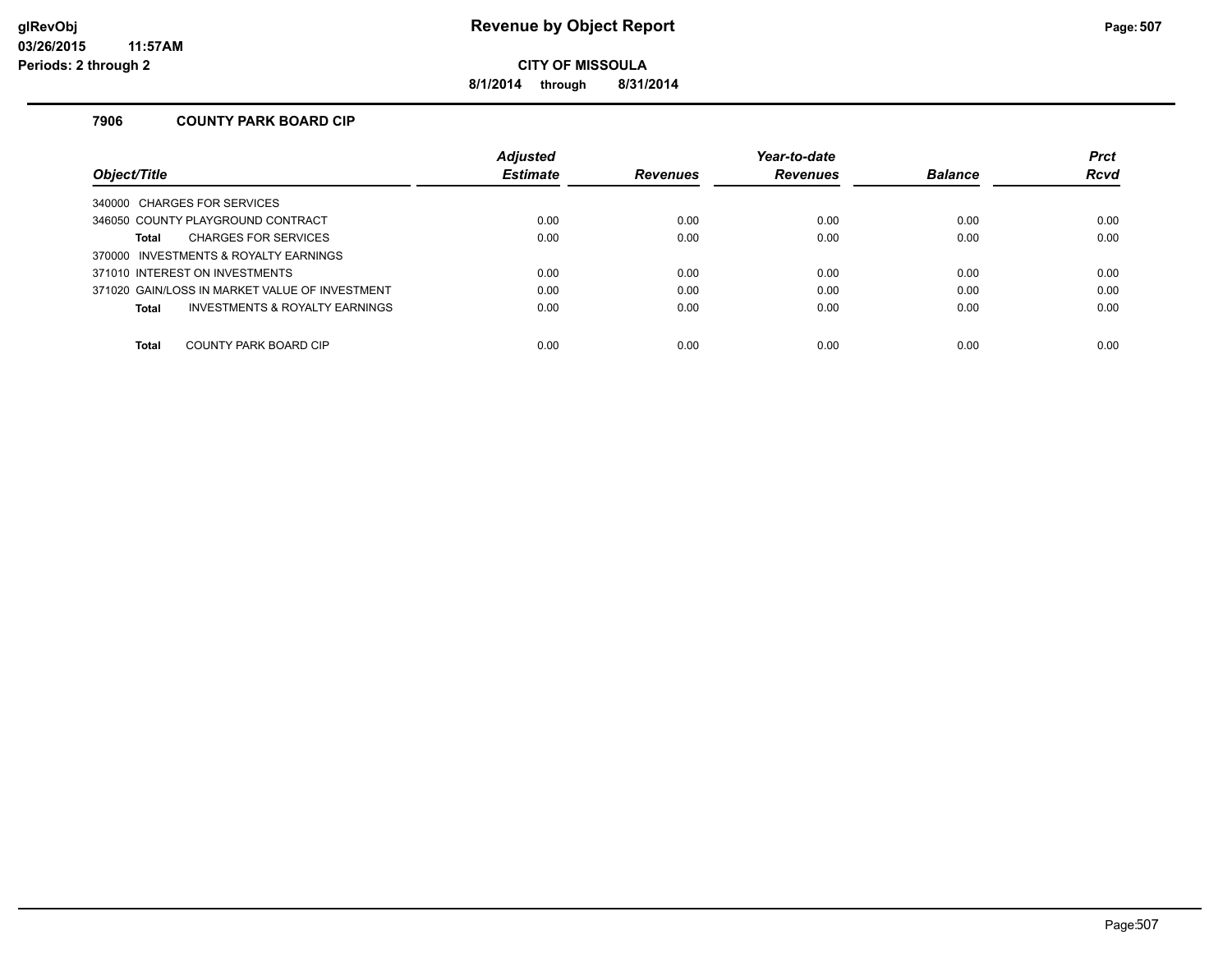**8/1/2014 through 8/31/2014**

#### **7907 ELK HILLS SUBDIVISION**

**7907 ELK HILLS SUBDIVISION**

|                                                 | <b>Adjusted</b> |                 | Year-to-date    |                | Prct |
|-------------------------------------------------|-----------------|-----------------|-----------------|----------------|------|
| Object/Title                                    | <b>Estimate</b> | <b>Revenues</b> | <b>Revenues</b> | <b>Balance</b> | Rcvd |
| 370000 INVESTMENTS & ROYALTY EARNINGS           |                 |                 |                 |                |      |
| 371010 INTEREST ON INVESTMENTS                  | 0.00            | 0.00            | 0.00            | 0.00           | 0.00 |
| 371020 GAIN/LOSS IN MARKET VALUE OF INVESTMENTS | 0.00            | 0.00            | 0.00            | 0.00           | 0.00 |
| INVESTMENTS & ROYALTY EARNINGS<br><b>Total</b>  | 0.00            | 0.00            | 0.00            | 0.00           | 0.00 |
|                                                 |                 |                 |                 |                |      |
| ELK HILLS SUBDIVISION<br><b>Total</b>           | 0.00            | 0.00            | 0.00            | 0.00           | 0.00 |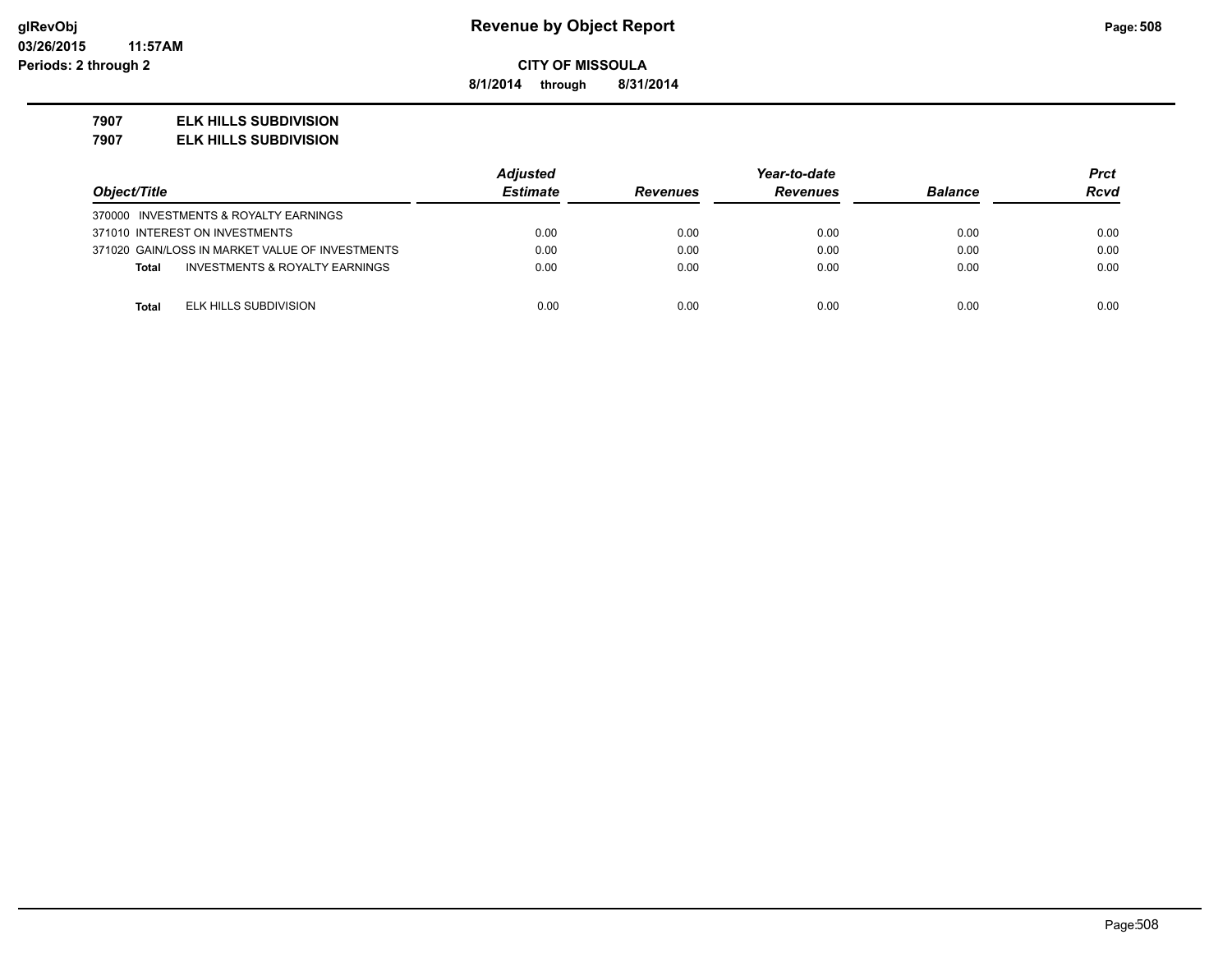### **glRevObj Revenue by Object Report Page:509**

**CITY OF MISSOULA**

**8/1/2014 through 8/31/2014**

#### **7907 ELK HILLS SUBDIVISION**

| Object/Title |                                                | <b>Adjusted</b><br><b>Estimate</b> | <b>Revenues</b> | Year-to-date<br><b>Revenues</b> | <b>Balance</b> | <b>Prct</b><br><b>Rcvd</b> |
|--------------|------------------------------------------------|------------------------------------|-----------------|---------------------------------|----------------|----------------------------|
|              | 370000 INVESTMENTS & ROYALTY EARNINGS          |                                    |                 |                                 |                |                            |
|              | 371010 INTEREST ON INVESTMENTS                 | 0.00                               | 0.00            | 0.00                            | 0.00           | 0.00                       |
|              | 371020 GAIN/LOSS IN MARKET VALUE OF INVESTMENT | 0.00                               | 0.00            | 0.00                            | 0.00           | 0.00                       |
| <b>Total</b> | INVESTMENTS & ROYALTY EARNINGS                 | 0.00                               | 0.00            | 0.00                            | 0.00           | 0.00                       |
|              |                                                |                                    |                 |                                 |                |                            |
| Total        | ELK HILLS SUBDIVISION                          | 0.00                               | 0.00            | 0.00                            | 0.00           | 0.00                       |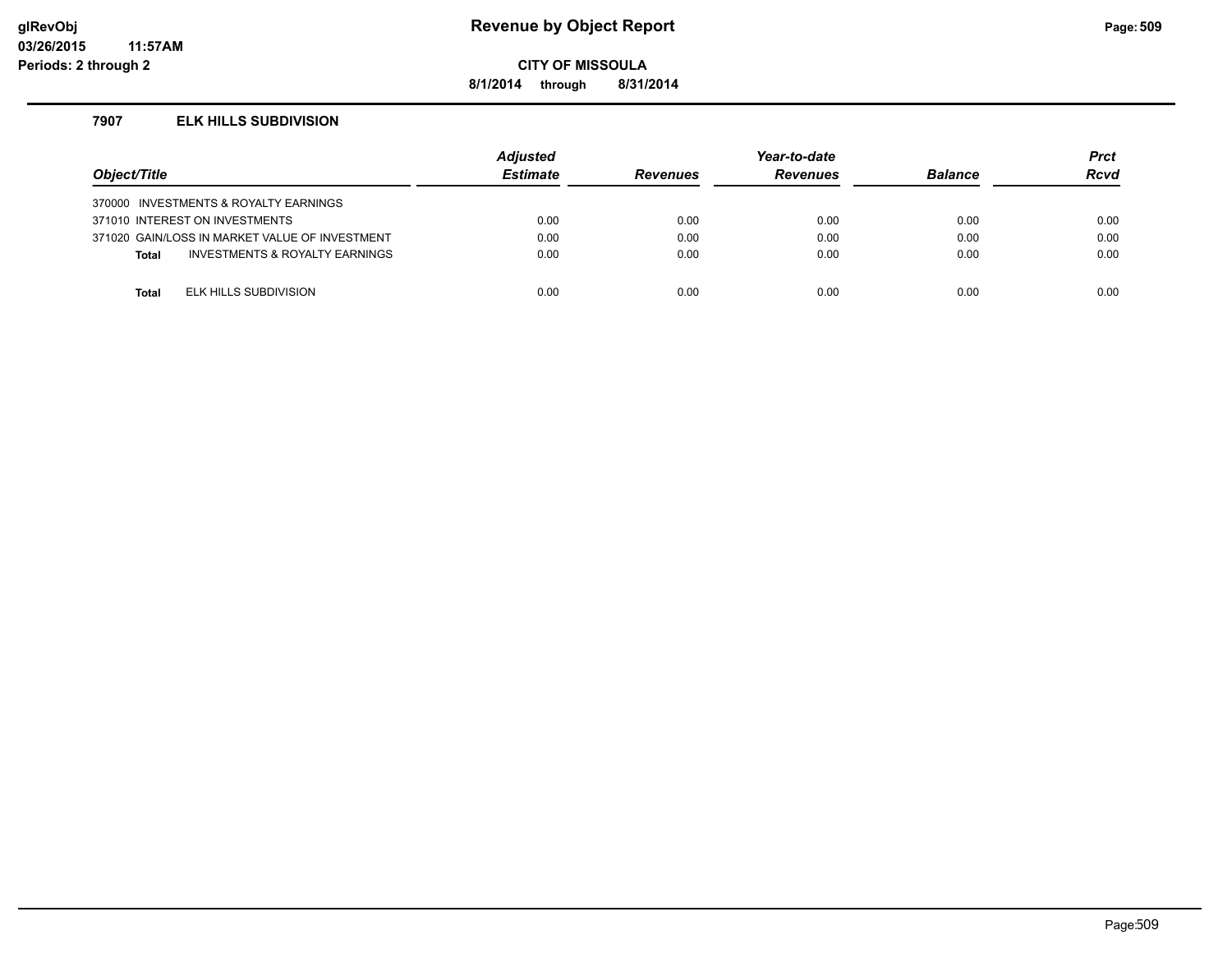**8/1/2014 through 8/31/2014**

# **7908 RATTLESNAKE-CORNERSTONE TRAIL SW**

### **7908 RATTLESNAKE-CORNERSTONE TRAIL SW**

|                                                    | <b>Adjusted</b> |                 | Year-to-date    |                | <b>Prct</b> |
|----------------------------------------------------|-----------------|-----------------|-----------------|----------------|-------------|
| Object/Title                                       | <b>Estimate</b> | <b>Revenues</b> | <b>Revenues</b> | <b>Balance</b> | <b>Rcvd</b> |
| 370000 INVESTMENTS & ROYALTY EARNINGS              |                 |                 |                 |                |             |
| 371010 INTEREST ON INVESTMENTS                     | 0.00            | 0.00            | 0.00            | 0.00           | 0.00        |
| 371020 GAIN/LOSS IN MARKET VALUE OF INVESTMENTS    | 0.00            | 0.00            | 0.00            | 0.00           | 0.00        |
| <b>INVESTMENTS &amp; ROYALTY EARNINGS</b><br>Total | 0.00            | 0.00            | 0.00            | 0.00           | 0.00        |
| 380000 OTHER FINANCING SOURCES                     |                 |                 |                 |                |             |
| 383000 OPERATING TRANSFERS                         | 0.00            | 0.00            | 0.00            | 0.00           | 0.00        |
| OTHER FINANCING SOURCES<br>Total                   | 0.00            | 0.00            | 0.00            | 0.00           | 0.00        |
|                                                    |                 |                 |                 |                |             |
| <b>Total</b><br>RATTLESNAKE-CORNERSTONE TRAIL SW   | 0.00            | 0.00            | 0.00            | 0.00           | 0.00        |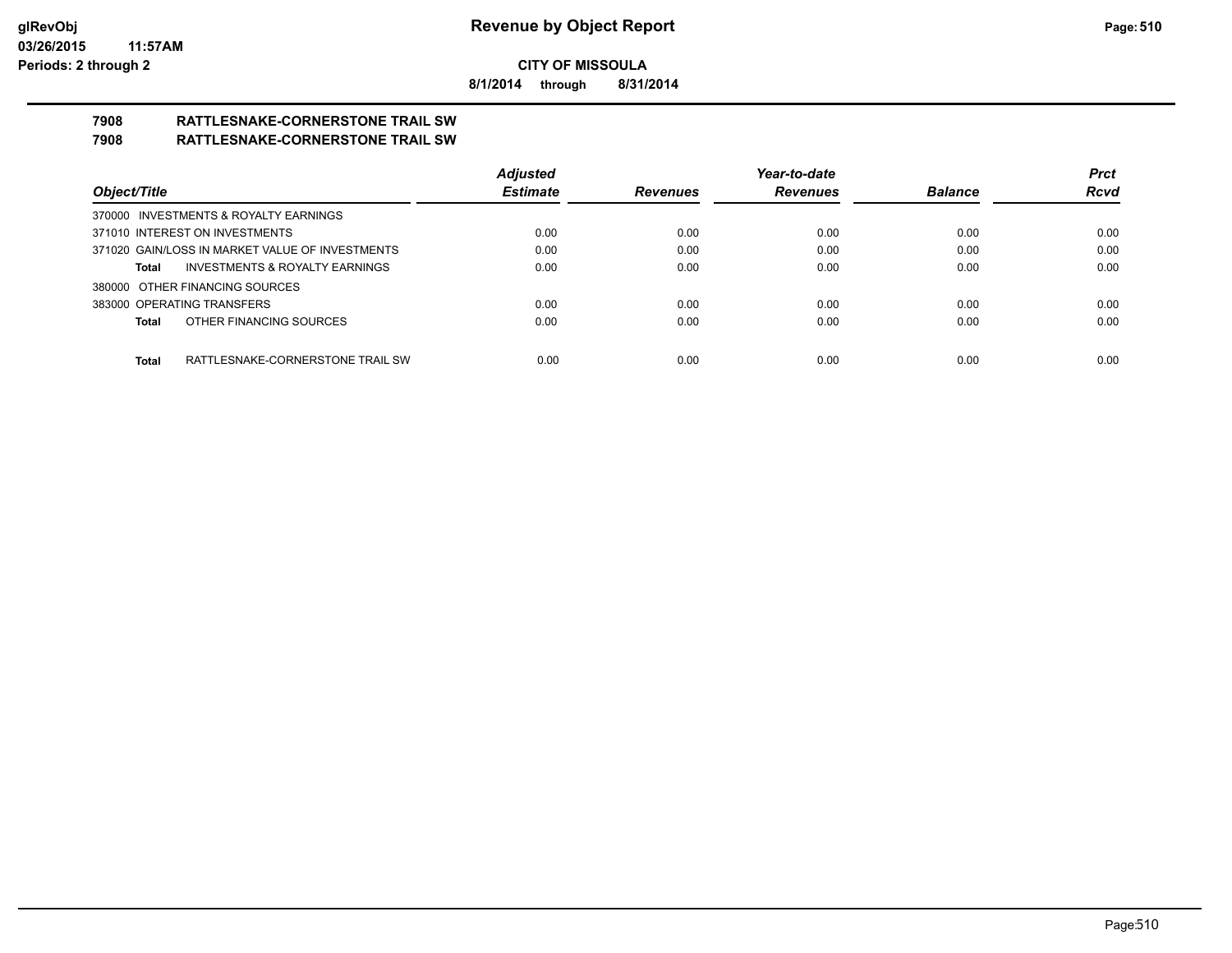**8/1/2014 through 8/31/2014**

### **7908 RATTLESNAKE-CORNERSTONE TRAIL SW**

| Obiect/Title                                     | <b>Adjusted</b><br><b>Estimate</b> | <b>Revenues</b> | Year-to-date<br><b>Revenues</b> | <b>Balance</b> | <b>Prct</b><br><b>Rcvd</b> |
|--------------------------------------------------|------------------------------------|-----------------|---------------------------------|----------------|----------------------------|
|                                                  |                                    |                 |                                 |                |                            |
| 370000 INVESTMENTS & ROYALTY EARNINGS            |                                    |                 |                                 |                |                            |
| 371010 INTEREST ON INVESTMENTS                   | 0.00                               | 0.00            | 0.00                            | 0.00           | 0.00                       |
| 371020 GAIN/LOSS IN MARKET VALUE OF INVESTMENT   | 0.00                               | 0.00            | 0.00                            | 0.00           | 0.00                       |
| INVESTMENTS & ROYALTY EARNINGS<br><b>Total</b>   | 0.00                               | 0.00            | 0.00                            | 0.00           | 0.00                       |
| 380000 OTHER FINANCING SOURCES                   |                                    |                 |                                 |                |                            |
| 383000 OPERATING TRANSFERS                       | 0.00                               | 0.00            | 0.00                            | 0.00           | 0.00                       |
| OTHER FINANCING SOURCES<br><b>Total</b>          | 0.00                               | 0.00            | 0.00                            | 0.00           | 0.00                       |
|                                                  |                                    |                 |                                 |                |                            |
| <b>Total</b><br>RATTLESNAKE-CORNERSTONE TRAIL SW | 0.00                               | 0.00            | 0.00                            | 0.00           | 0.00                       |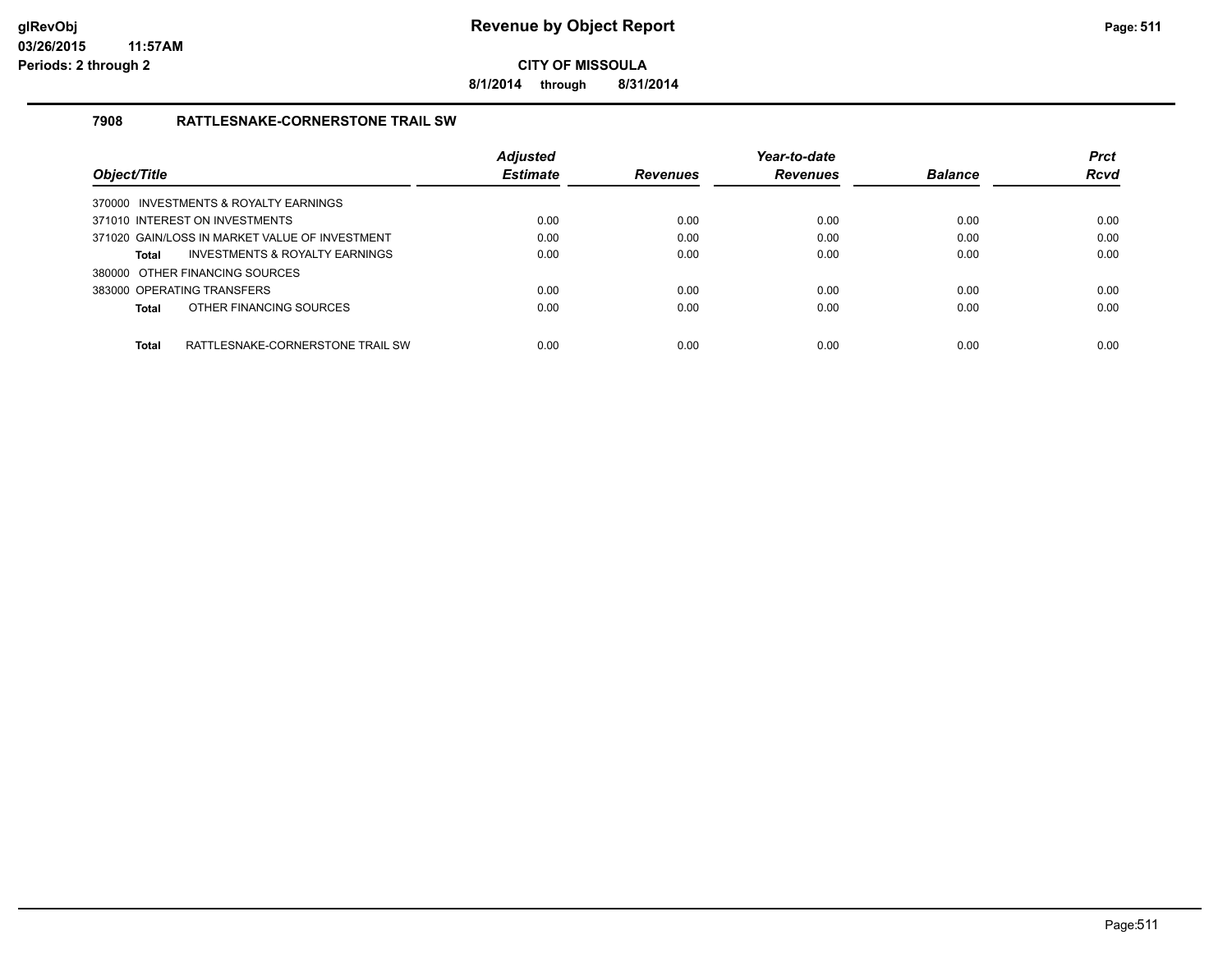**8/1/2014 through 8/31/2014**

**7909 YOUTH PROGRAMS**

**7909 YOUTH PROGRAMS**

|                                                 | <b>Adjusted</b> |                 | Year-to-date    |                | Prct        |
|-------------------------------------------------|-----------------|-----------------|-----------------|----------------|-------------|
| Object/Title                                    | <b>Estimate</b> | <b>Revenues</b> | <b>Revenues</b> | <b>Balance</b> | <b>Rcvd</b> |
| 370000 INVESTMENTS & ROYALTY EARNINGS           |                 |                 |                 |                |             |
| 371010 INTEREST ON INVESTMENTS                  | 0.00            | 0.00            | 0.00            | 0.00           | 0.00        |
| 371020 GAIN/LOSS IN MARKET VALUE OF INVESTMENTS | 0.00            | 0.00            | 0.00            | 0.00           | 0.00        |
| INVESTMENTS & ROYALTY EARNINGS<br>Total         | 0.00            | 0.00            | 0.00            | 0.00           | 0.00        |
|                                                 |                 |                 |                 |                |             |
| YOUTH PROGRAMS<br>Total                         | 0.00            | 0.00            | 0.00            | 0.00           | 0.00        |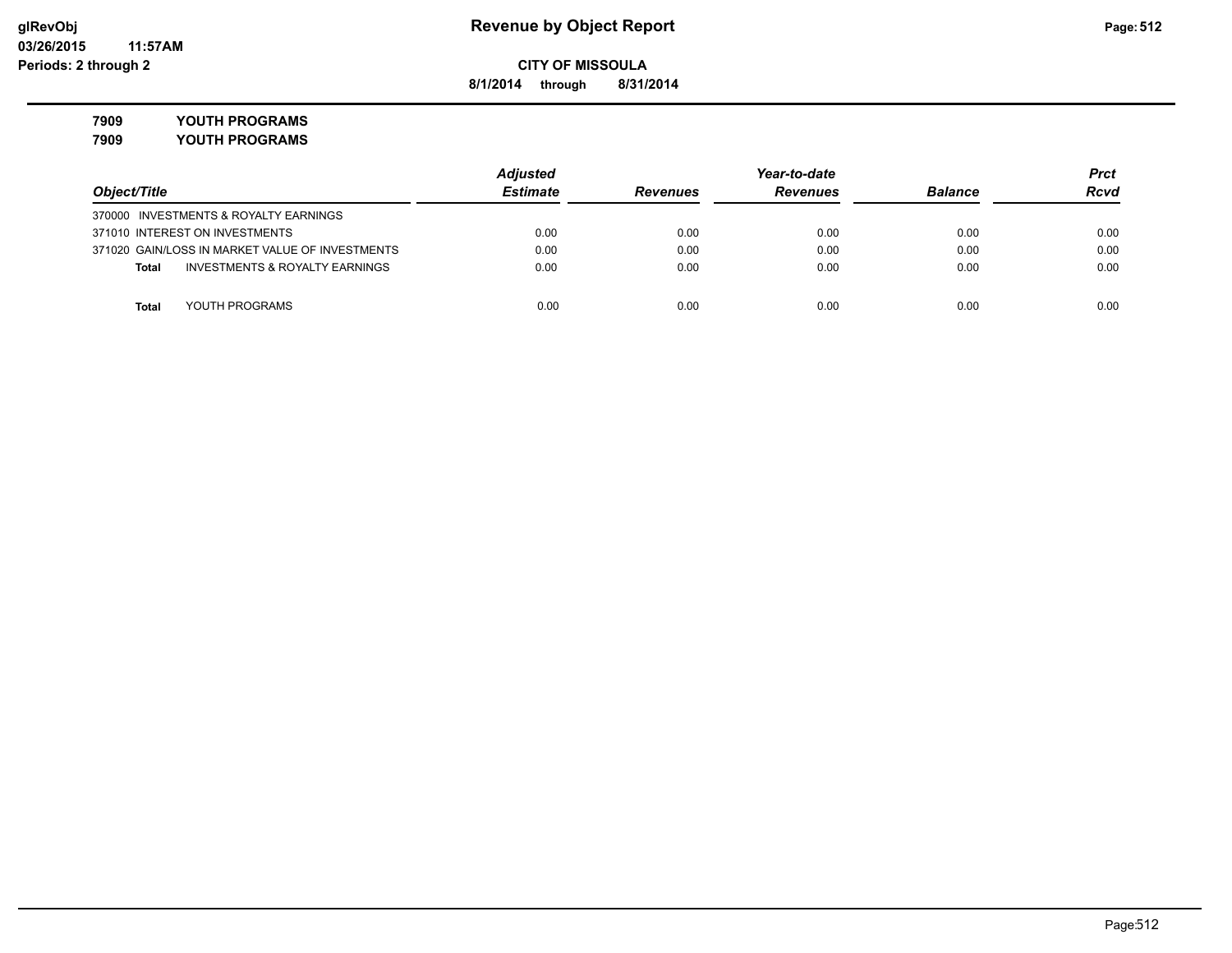### **glRevObj Revenue by Object Report Page:513**

**CITY OF MISSOULA**

**8/1/2014 through 8/31/2014**

#### **7909 YOUTH PROGRAMS**

| Object/Title |                                                | Adjusted<br><b>Estimate</b> | <b>Revenues</b> | Year-to-date<br><b>Revenues</b> | <b>Balance</b> | <b>Prct</b><br>Rcvd |
|--------------|------------------------------------------------|-----------------------------|-----------------|---------------------------------|----------------|---------------------|
|              | 370000 INVESTMENTS & ROYALTY EARNINGS          |                             |                 |                                 |                |                     |
|              | 371010 INTEREST ON INVESTMENTS                 | 0.00                        | 0.00            | 0.00                            | 0.00           | 0.00                |
|              | 371020 GAIN/LOSS IN MARKET VALUE OF INVESTMENT | 0.00                        | 0.00            | 0.00                            | 0.00           | 0.00                |
| <b>Total</b> | <b>INVESTMENTS &amp; ROYALTY EARNINGS</b>      | 0.00                        | 0.00            | 0.00                            | 0.00           | 0.00                |
|              |                                                |                             |                 |                                 |                |                     |
| Total        | YOUTH PROGRAMS                                 | 0.00                        | 0.00            | 0.00                            | 0.00           | 0.00                |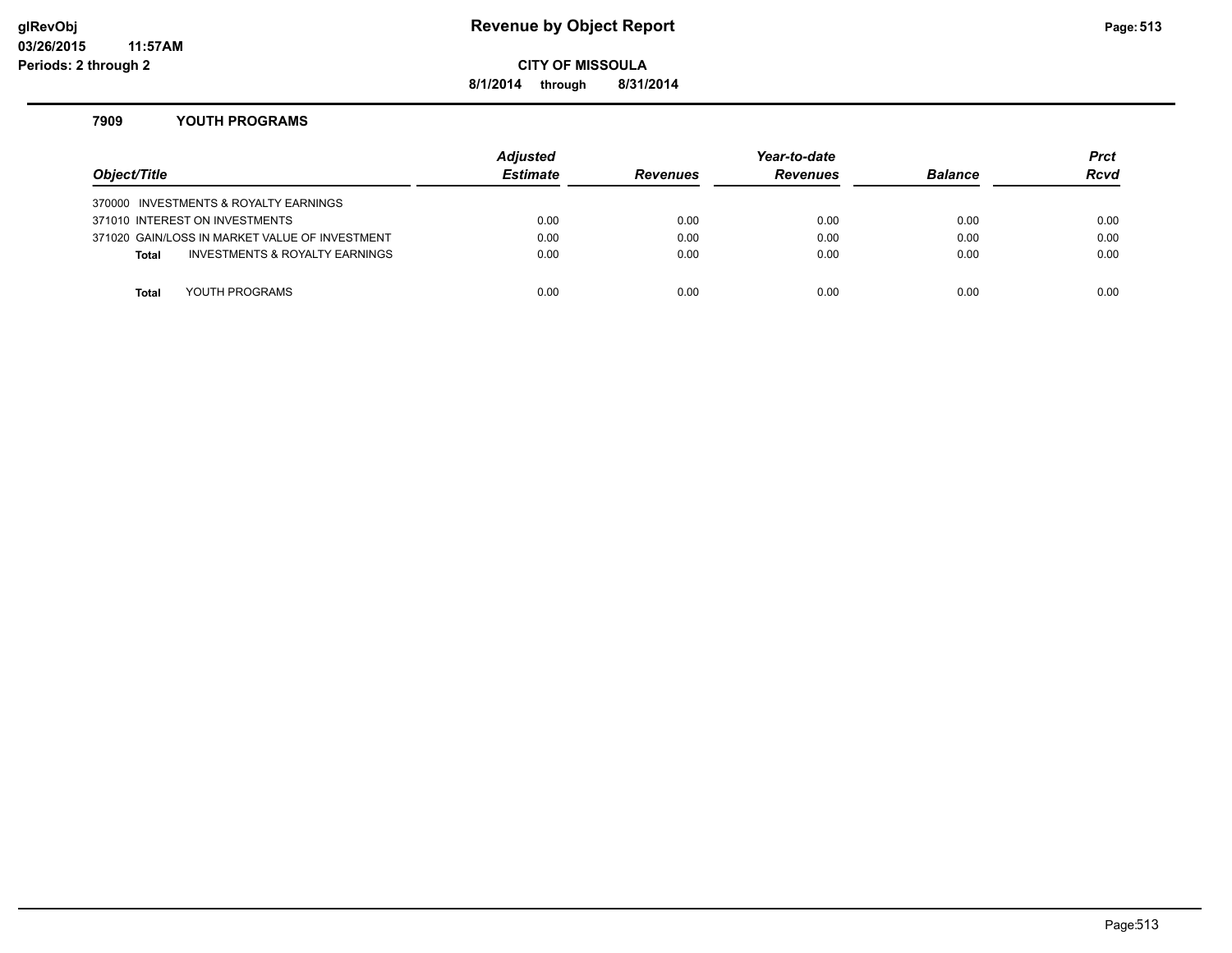**8/1/2014 through 8/31/2014**

### **7910 SIDEWALK & CURB LOAN FUND**

#### **7910 SIDEWALK & CURB LOAN FUND**

|                                                 | <b>Adjusted</b> |                 | Year-to-date    |                |             |
|-------------------------------------------------|-----------------|-----------------|-----------------|----------------|-------------|
| Object/Title                                    | <b>Estimate</b> | <b>Revenues</b> | <b>Revenues</b> | <b>Balance</b> | <b>Rcvd</b> |
| 370000 INVESTMENTS & ROYALTY EARNINGS           |                 |                 |                 |                |             |
| 371010 INTEREST ON INVESTMENTS                  | 0.00            | 0.00            | 0.00            | 0.00           | 0.00        |
| 371020 GAIN/LOSS IN MARKET VALUE OF INVESTMENTS | 0.00            | 0.00            | 0.00            | 0.00           | 0.00        |
| INVESTMENTS & ROYALTY EARNINGS<br><b>Total</b>  | 0.00            | 0.00            | 0.00            | 0.00           | 0.00        |
|                                                 |                 |                 |                 |                |             |
| SIDEWALK & CURB LOAN FUND<br>Total              | 0.00            | 0.00            | 0.00            | 0.00           | 0.00        |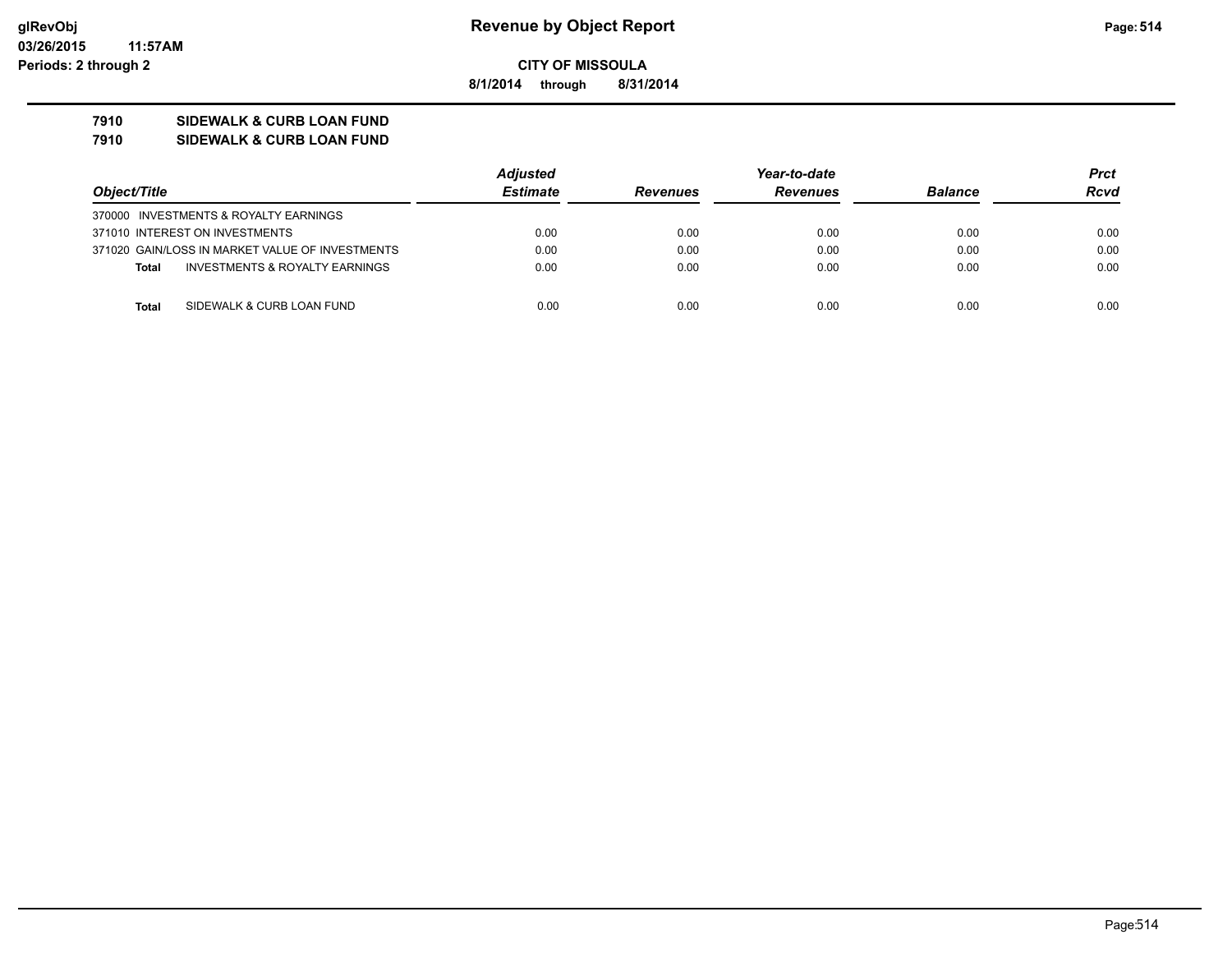**8/1/2014 through 8/31/2014**

### **7910 SIDEWALK & CURB LOAN FUND**

| Object/Title |                                                | <b>Adjusted</b><br><b>Estimate</b> | <b>Revenues</b> | Year-to-date<br><b>Revenues</b> | <b>Balance</b> | <b>Prct</b><br><b>Rcvd</b> |
|--------------|------------------------------------------------|------------------------------------|-----------------|---------------------------------|----------------|----------------------------|
|              | 370000 INVESTMENTS & ROYALTY EARNINGS          |                                    |                 |                                 |                |                            |
|              | 371010 INTEREST ON INVESTMENTS                 | 0.00                               | 0.00            | 0.00                            | 0.00           | 0.00                       |
|              | 371020 GAIN/LOSS IN MARKET VALUE OF INVESTMENT | 0.00                               | 0.00            | 0.00                            | 0.00           | 0.00                       |
| <b>Total</b> | INVESTMENTS & ROYALTY EARNINGS                 | 0.00                               | 0.00            | 0.00                            | 0.00           | 0.00                       |
|              |                                                |                                    |                 |                                 |                |                            |
| Total        | SIDEWALK & CURB LOAN FUND                      | 0.00                               | 0.00            | 0.00                            | 0.00           | 0.00                       |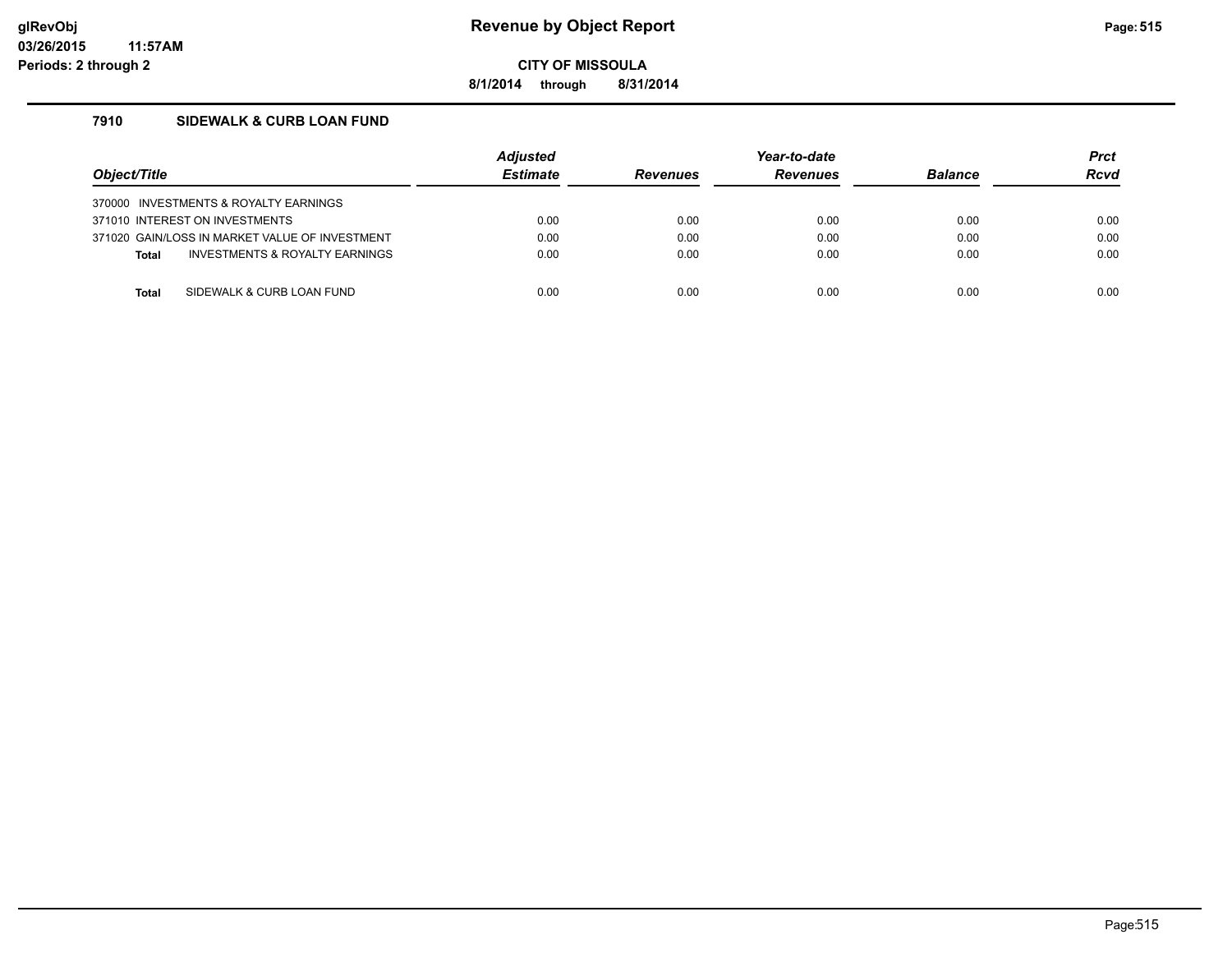**8/1/2014 through 8/31/2014**

### **7911 RESIDENTIAL INSPECTION FUND**

**7911 RESIDENTIAL INSPECTION FUND**

|                                                           | <b>Adjusted</b> |                 | Year-to-date    |                | <b>Prct</b> |
|-----------------------------------------------------------|-----------------|-----------------|-----------------|----------------|-------------|
| Object/Title                                              | <b>Estimate</b> | <b>Revenues</b> | <b>Revenues</b> | <b>Balance</b> | <b>Rcvd</b> |
| 320000 LICENSES & PERMITS                                 |                 |                 |                 |                |             |
| 323018 PAVING ASSESSMENTS                                 | 0.00            | 0.00            | 0.00            | 0.00           | 0.00        |
| <b>LICENSES &amp; PERMITS</b><br>Total                    | 0.00            | 0.00            | 0.00            | 0.00           | 0.00        |
| 360000 MISCELLANEOUS REVENUES                             |                 |                 |                 |                |             |
| 360010 MISCELLANEOUS                                      | 0.00            | 0.00            | 0.00            | 0.00           | 0.00        |
| 365001 *** Title Not Found ***                            | 0.00            | 0.00            | 0.00            | 0.00           | 0.00        |
| 365002 OTHER RECREATION DONATIONS                         | 0.00            | 0.00            | 0.00            | 0.00           | 0.00        |
| MISCELLANEOUS REVENUES<br><b>Total</b>                    | 0.00            | 0.00            | 0.00            | 0.00           | 0.00        |
| 370000 INVESTMENTS & ROYALTY EARNINGS                     |                 |                 |                 |                |             |
| 371010 INTEREST ON INVESTMENTS                            | 0.00            | 0.00            | 0.00            | 0.00           | 0.00        |
| 371020 GAIN/LOSS IN MARKET VALUE OF INVESTMENTS           | 0.00            | 0.00            | 0.00            | 0.00           | 0.00        |
| <b>INVESTMENTS &amp; ROYALTY EARNINGS</b><br><b>Total</b> | 0.00            | 0.00            | 0.00            | 0.00           | 0.00        |
| RESIDENTIAL INSPECTION FUND<br><b>Total</b>               | 0.00            | 0.00            | 0.00            | 0.00           | 0.00        |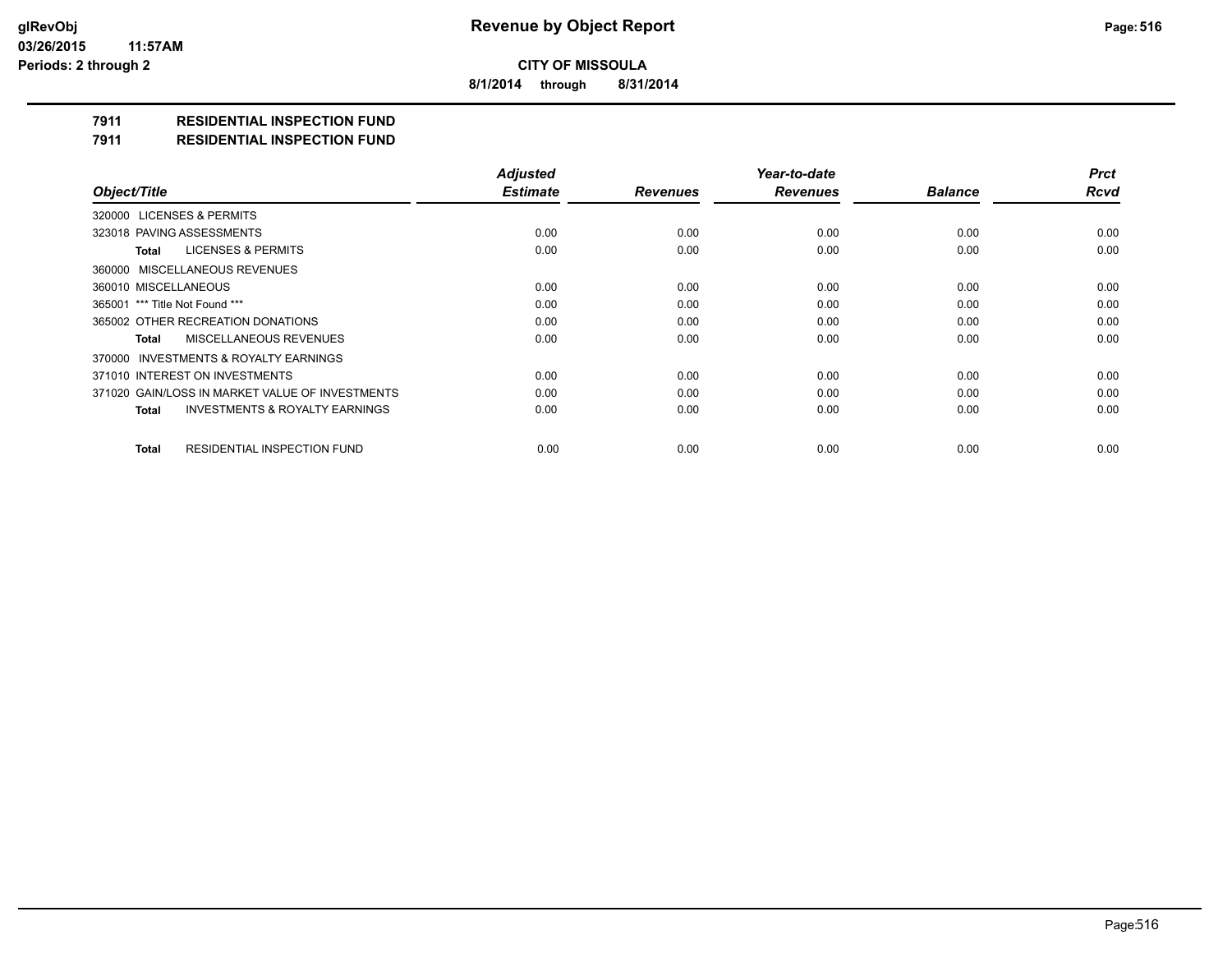**8/1/2014 through 8/31/2014**

### **7911 RESIDENTIAL INSPECTION FUND**

|                                                           | <b>Adjusted</b> |                 | Year-to-date    |                | <b>Prct</b> |
|-----------------------------------------------------------|-----------------|-----------------|-----------------|----------------|-------------|
| Object/Title                                              | <b>Estimate</b> | <b>Revenues</b> | <b>Revenues</b> | <b>Balance</b> | Rcvd        |
| 320000 LICENSES & PERMITS                                 |                 |                 |                 |                |             |
| 323018 PAVING ASSESSMENTS                                 | 0.00            | 0.00            | 0.00            | 0.00           | 0.00        |
| <b>LICENSES &amp; PERMITS</b><br><b>Total</b>             | 0.00            | 0.00            | 0.00            | 0.00           | 0.00        |
| 360000 MISCELLANEOUS REVENUES                             |                 |                 |                 |                |             |
| 360010 MISCELLANEOUS                                      | 0.00            | 0.00            | 0.00            | 0.00           | 0.00        |
| 365001 *** Title Not Found ***                            | 0.00            | 0.00            | 0.00            | 0.00           | 0.00        |
| 365002 OTHER RECREATION DONATIONS                         | 0.00            | 0.00            | 0.00            | 0.00           | 0.00        |
| <b>MISCELLANEOUS REVENUES</b><br><b>Total</b>             | 0.00            | 0.00            | 0.00            | 0.00           | 0.00        |
| INVESTMENTS & ROYALTY EARNINGS<br>370000                  |                 |                 |                 |                |             |
| 371010 INTEREST ON INVESTMENTS                            | 0.00            | 0.00            | 0.00            | 0.00           | 0.00        |
| 371020 GAIN/LOSS IN MARKET VALUE OF INVESTMENT            | 0.00            | 0.00            | 0.00            | 0.00           | 0.00        |
| <b>INVESTMENTS &amp; ROYALTY EARNINGS</b><br><b>Total</b> | 0.00            | 0.00            | 0.00            | 0.00           | 0.00        |
|                                                           |                 |                 |                 |                |             |
| <b>RESIDENTIAL INSPECTION FUND</b><br><b>Total</b>        | 0.00            | 0.00            | 0.00            | 0.00           | 0.00        |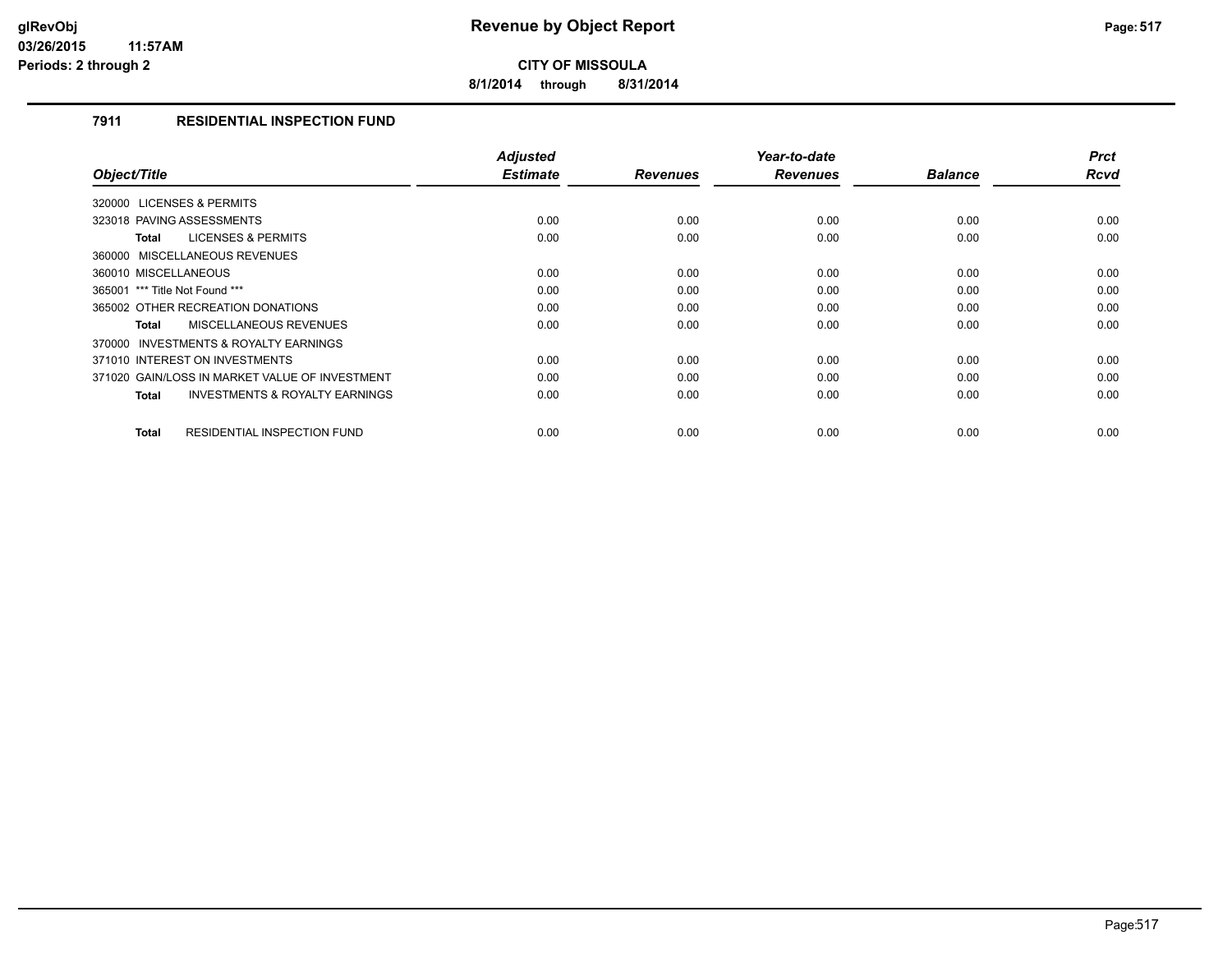**8/1/2014 through 8/31/2014**

#### **9000 GENERAL FIXED ASSETS ACCOUNT GROUP 9000 GENERAL FIXED ASSETS ACCOUNT GROUP**

|                                |                                           | <b>Adjusted</b> |                 | Year-to-date    |                | <b>Prct</b> |
|--------------------------------|-------------------------------------------|-----------------|-----------------|-----------------|----------------|-------------|
| Object/Title                   |                                           | <b>Estimate</b> | <b>Revenues</b> | <b>Revenues</b> | <b>Balance</b> | <b>Rcvd</b> |
|                                | 380000 OTHER FINANCING SOURCES            |                 |                 |                 |                |             |
| 382000 *** Title Not Found *** |                                           | 0.00            | 0.00            | 0.00            | 0.00           | 0.00        |
| <b>Total</b>                   | OTHER FINANCING SOURCES                   | 0.00            | 0.00            | 0.00            | 0.00           | 0.00        |
| <b>Total</b>                   | <b>GENERAL FIXED ASSETS ACCOUNT GROUP</b> | 0.00            | 0.00            | 0.00            | 0.00           | 0.00        |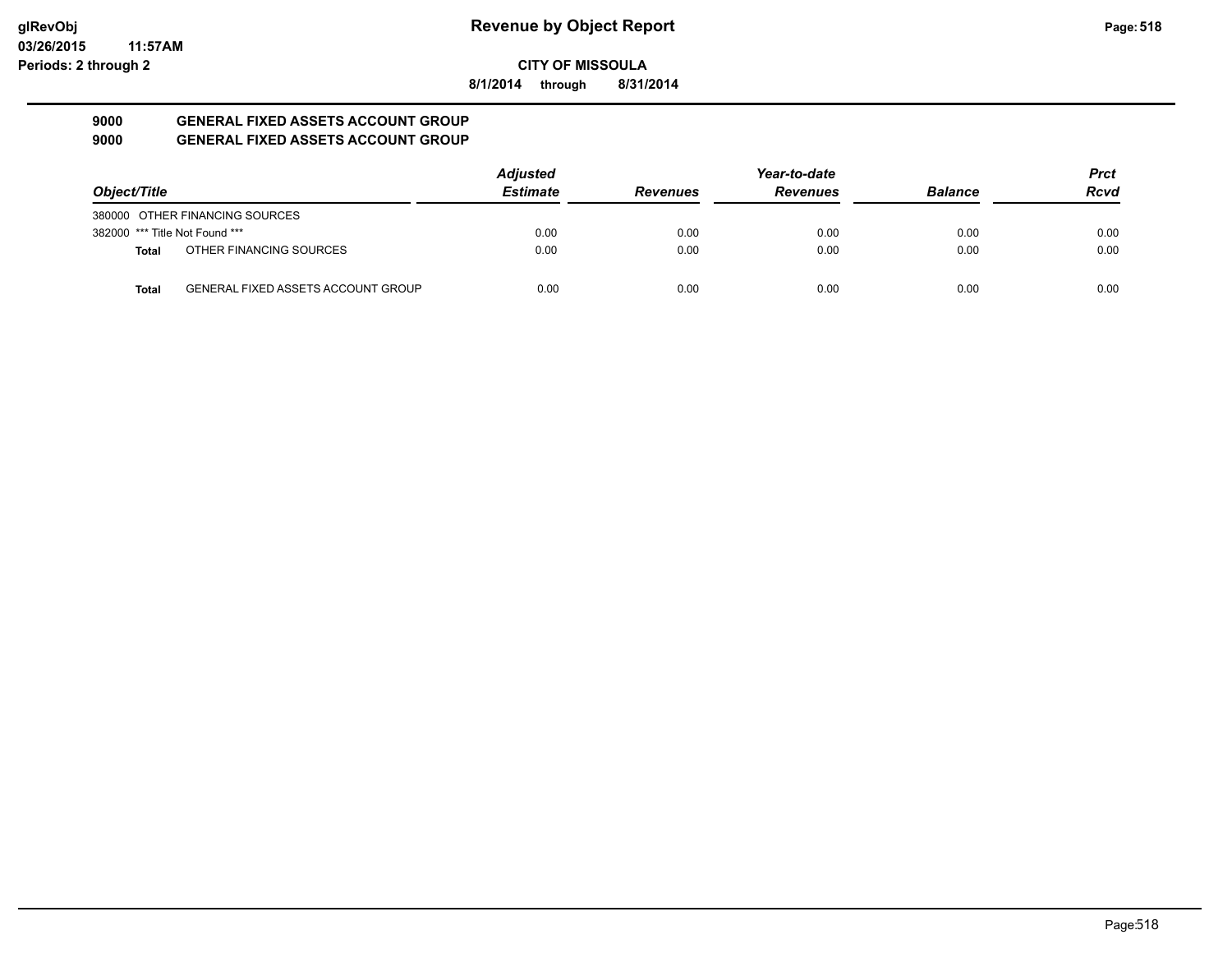**8/1/2014 through 8/31/2014**

### **9000 GENERAL FIXED ASSETS ACCOUNT GROUP**

| Object/Title                   |                                           | <b>Adjusted</b><br><b>Estimate</b> | <b>Revenues</b> | Year-to-date<br><b>Revenues</b> | <b>Balance</b> | <b>Prct</b><br><b>Rcvd</b> |
|--------------------------------|-------------------------------------------|------------------------------------|-----------------|---------------------------------|----------------|----------------------------|
|                                | 380000 OTHER FINANCING SOURCES            |                                    |                 |                                 |                |                            |
| 382000 *** Title Not Found *** |                                           | 0.00                               | 0.00            | 0.00                            | 0.00           | 0.00                       |
| <b>Total</b>                   | OTHER FINANCING SOURCES                   | 0.00                               | 0.00            | 0.00                            | 0.00           | 0.00                       |
| <b>Total</b>                   | <b>GENERAL FIXED ASSETS ACCOUNT GROUF</b> | 0.00                               | 0.00            | 0.00                            | 0.00           | 0.00                       |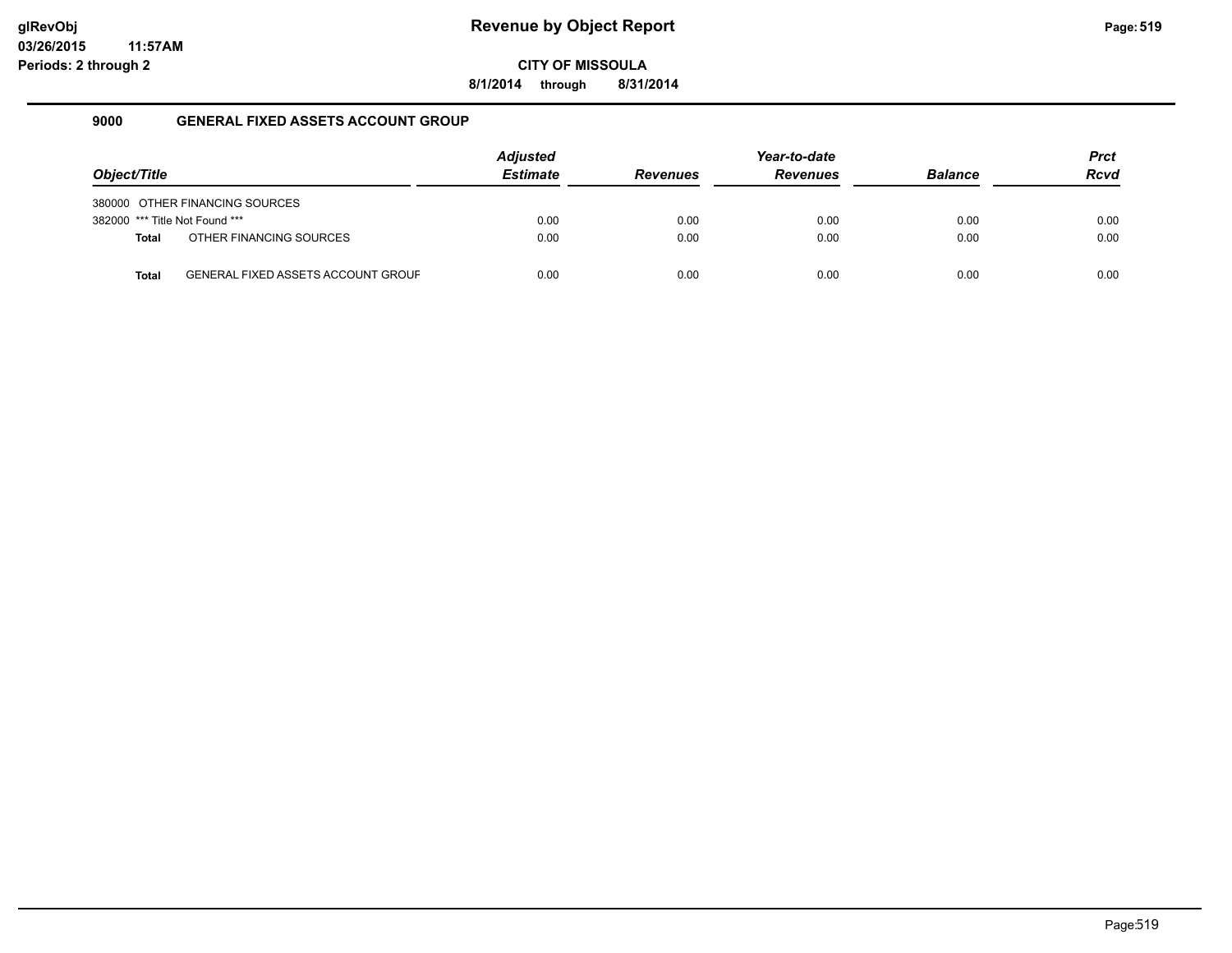**CITY OF MISSOULA 8/1/2014 through 8/31/2014**

#### *Grand Totals*

|                                                | <b>Adjusted</b> |                 | Year-to-date    |                | <b>Prct</b> |
|------------------------------------------------|-----------------|-----------------|-----------------|----------------|-------------|
| Object/Title                                   | <b>Estimate</b> | <b>Revenues</b> | <b>Revenues</b> | <b>Balance</b> | <b>Rcvd</b> |
| 310000 TAXES/ASSESSMENTS                       |                 |                 |                 |                |             |
| 310000 TAXES/ASSESSMENTS                       | 0.00            | 0.00            | 0.00            | 0.00           | 0.00        |
| 311000 GENERAL PROPERTY TAXES                  | 26,837,655.00   | 818,974.95      | 49,272.69       | 26,788,382.31  | 0.18        |
| 311001 CURRENT TAXES                           | 0.00            | 0.00            | 0.00            | 0.00           | 0.00        |
| 311005 DELINQUENT TAXES                        | 0.00            | 43,355.05       | 90,603.94       | $-90,603.94$   | 0.00        |
| 311011 TAX INCREMENT                           | 4,528,123.00    | 155,501.58      | $-8,420.05$     | 4,536,543.05   | $-0.19$     |
| 311030 MOTOR VEHICLE TAXES                     | 1,320,185.00    | 121,832.71      | -120,782.34     | 1,440,967.34   | $-9.15$     |
| 312000 PENALTIES & INTEREST - DELINQUENT TAXES | 0.00            | 0.00            | 0.00            | 0.00           | 0.00        |
| 312001 PENALTIES & INTEREST                    | 99,383.00       | 28,853.89       | $-4,843.73$     | 104,226.73     | $-4.87$     |
| 314000 PROP TAX - OTHER THAN ASSESSED VAL      | 0.00            | 0.00            | 0.00            | 0.00           | 0.00        |
| 314001 LIGHT VEHICLE TAX                       | 0.00            | 0.00            | 0.00            | 0.00           | 0.00        |
| 314100 TBID REVENUE                            | 620,494.00      | $-21,550.00$    | 0.00            | 620,494.00     | 0.00        |
| TAXES/ASSESSMENTS<br><b>Total</b>              | 33,405,840.00   | 1,146,968.18    | 5,830.51        | 33,400,009.49  | 0.02        |
| 320000 LICENSES & PERMITS                      |                 |                 |                 |                |             |
| 322011 LIQUOR LICENSES                         | 33,975.00       | 0.00            | 0.00            | 33,975.00      | 0.00        |
| 322012 BEER LICENSES                           | 34,900.00       | 400.00          | 400.00          | 34,500.00      | 1.15        |
| 322013 WINE LICENSES                           | 11,700.00       | 0.00            | 0.00            | 11,700.00      | 0.00        |
| 322020 GENERAL BUSINESS/PROF/OCCUPATIONAL LIC  | 642,344.00      | 10,367.47       | 31,260.08       | 611,083.92     | 4.87        |
| 322021 RENTAL LICENSES                         | 60,828.00       | 46.00           | 460.00          | 60,368.00      | 0.76        |
| 322022 BLIC PENALTIES & LICENSES               | 12,360.00       | 1,230.75        | 2,444.98        | 9,915.02       | 19.78       |
| 322030 FRANCHISE FEES                          | 0.00            | 0.00            | 0.00            | 0.00           | 0.00        |
| 322031 FRANCHISE FEE - AT&T                    | 680,000.00      | 171,177.10      | 160,275.13      | 519,724.87     | 23.57       |
| 322032 FRANCHISE FEE - FIBERVISION             | 0.00            | 0.00            | 0.00            | 0.00           | 0.00        |
| 322033 FRANCHISE FEE - MASADA                  | 0.00            | 0.00            | 0.00            | 0.00           | 0.00        |
| 322034 PEG ACCESS                              | 56,000.00       | 10,901.97       | 10,901.97       | 45,098.03      | 19.47       |
| 323011 BUILDING PERMITS                        | 671,560.00      | 91,897.88       | 162,207.98      | 509,352.02     | 24.15       |
| 323012 ELECTRICAL PERMITS                      | 193,640.00      | 23,705.78       | 48,319.19       | 145,320.81     | 24.95       |
| 323013 PLUMBING PERMITS                        | 111,240.00      | 9,125.00        | 21,412.00       | 89,828.00      | 19.25       |
| 323014 BLDG PERMIT REVIEW FEE                  | 0.00            | 0.00            | 0.00            | 0.00           | 0.00        |
| 323015 EXCAVATING PERMITS                      | 396,550.00      | 39,877.50       | 82,770.10       | 313,779.90     | 20.87       |
| 323016 MOVING PERMITS                          | 6,644.00        | 0.00            | 0.00            | 6,644.00       | 0.00        |
| 323017 MECHANICAL PERMITS                      | 81,370.00       | 7,330.00        | 16,585.00       | 64,785.00      | 20.38       |
| 323018 PAVING ASSESSMENTS                      | 64,196.00       | 1,066.00        | 1,066.00        | 63,130.00      | 1.66        |
| 323019 ALARM USERS PERMITS                     | 16,068.00       | 1,534.00        | 7,540.00        | 8,528.00       | 46.93       |
| 323020 FENCE PERMITS                           | 13,792.00       | 1,539.00        | 2,992.00        | 10,800.00      | 21.69       |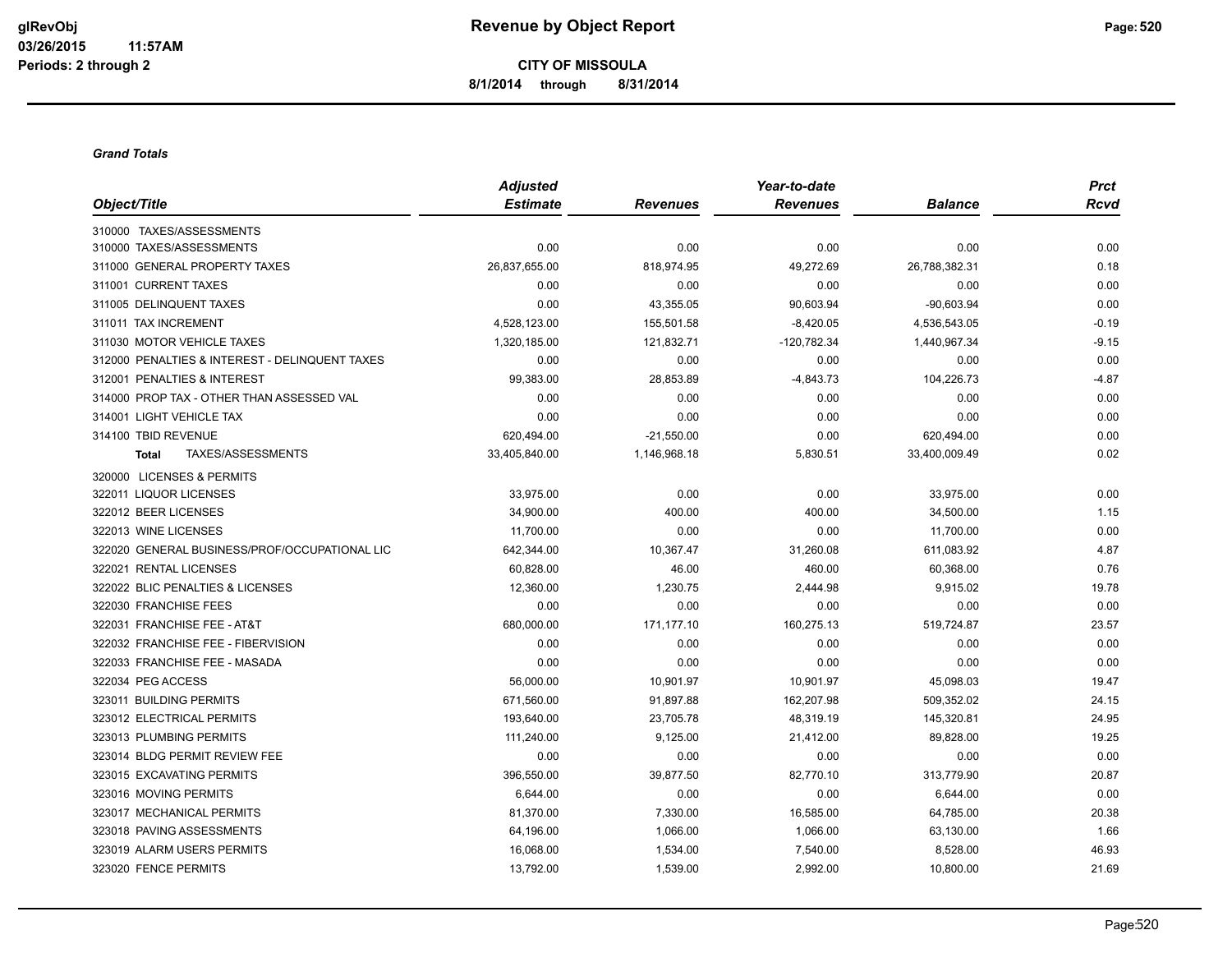**8/1/2014 through 8/31/2014**

| Object/Title                                   | <b>Adjusted</b><br><b>Estimate</b> | <b>Revenues</b> | Year-to-date<br><b>Revenues</b> | <b>Balance</b> | <b>Prct</b><br><b>Rcvd</b> |
|------------------------------------------------|------------------------------------|-----------------|---------------------------------|----------------|----------------------------|
| 323021 PAVING PERMITS                          | 32,960.00                          |                 |                                 |                | 15.95                      |
| 323022 GRADING/DRAINAGE PERMITS                |                                    | 2,278.00        | 5,256.00                        | 27,704.00      |                            |
| 323023 ADA ACCESS PERMITS                      | 7,723.00                           | 1,560.00        | 3,457.00                        | 4,266.00       | 44.76                      |
| 323025 STREET USE PERMITS                      | 14,343.00                          | 390.00          | 2,855.00                        | 11,488.00      | 19.91                      |
| 323026 PYROTECHNICS PERMITS                    | 3.862.00                           | 0.00            | 435.00                          | 3,427.00       | 11.26                      |
|                                                | 1,765.00                           | 0.00            | 974.00                          | 791.00         | 55.18                      |
| 323027 HAULER PERMITS                          | 0.00                               | 0.00            | 0.00                            | 0.00           | 0.00                       |
| 323030 ANIMAL LICENSES                         | 0.00                               | 546.50          | 1,292.50                        | $-1,292.50$    | 0.00                       |
| 323031 CHICKEN LICENSES                        | 477.00                             | 60.00           | 60.00                           | 417.00         | 12.58                      |
| 323051 BICYCLE LICENSES                        | 0.00                               | 0.00            | 0.00                            | 0.00           | 0.00                       |
| 323052 STORM WATER POLLUTION PREVENTION PERMIT | 3,811.00                           | 278.00          | 834.00                          | 2,977.00       | 21.88                      |
| 323054 ZONING COMPLIANCE PERMITS               | 3,090.00                           | 1,640.00        | 3,364.00                        | $-274.00$      | 108.87                     |
| 323055 FLOOD PLAIN PERMITS                     | 0.00                               | 1,074.00        | 1,074.00                        | $-1,074.00$    | 0.00                       |
| 323056 SIGN PERMITS                            | 7,210.00                           | 2,424.00        | 3,352.00                        | 3,858.00       | 46.49                      |
| <b>LICENSES &amp; PERMITS</b><br><b>Total</b>  | 3,162,408.00                       | 380,448.95      | 571,587.93                      | 2,590,820.07   | 18.07                      |
| 330000 INTERGOVERNMENTAL REVENUES              |                                    |                 |                                 |                |                            |
| 330000 INTERGOVERNMENTAL REVENUES              | 64,009.00                          | 105,635.32      | 52,416.90                       | 11,592.10      | 81.89                      |
| 331000 FEDERAL GRANTS                          | 97,549.00                          | 0.00            | 0.00                            | 97,549.00      | 0.00                       |
| 331001 BYRNE DISCRETIONARY                     | 0.00                               | 0.00            | 0.00                            | 0.00           | 0.00                       |
| 331002 COUNTY ASSISTANCE CIP PROJECTS          | 0.00                               | 0.00            | 0.00                            | 0.00           | 0.00                       |
| 331003 STATE HOME PROGRAM INCOME               | 186,489.00                         | 0.00            | 0.00                            | 186,489.00     | 0.00                       |
| 331004 CITY ASSESSMENTS                        | 0.00                               | 0.00            | 0.00                            | 0.00           | 0.00                       |
| 331005 WESTERN FEDERAL LANDS GRANT             | 0.00                               | 0.00            | 0.00                            | 0.00           | 0.00                       |
| 331010 ENTITLEMENT - CDBG                      | 620,073.00                         | 71,089.55       | 0.00                            | 620,073.00     | 0.00                       |
| 331011 NSP GRANT/SILVERTIP PROJECT             | 0.00                               | 0.00            | 0.00                            | 0.00           | 0.00                       |
| 331012 ARRA/CDBG STIMULUS REVENUE              | 0.00                               | 0.00            | 0.00                            | 0.00           | 0.00                       |
| 331013 NORTHSIDE PED BRIDGE ARRA GRANT         | 0.00                               | 0.00            | 0.00                            | 0.00           | 0.00                       |
| 331014 WHITE PINE PLAYGROUND-CDBG GRANT        | 0.00                               | 0.00            | 0.00                            | 0.00           | 0.00                       |
| 331016 HOMEWORD 1800 PHILLIPS                  | 0.00                               | 0.00            | 0.00                            | 0.00           | 0.00                       |
| 331017 HUD 6.7M/SILVERTIP APTS                 | 0.00                               | 0.00            | 0.00                            | 0.00           | 0.00                       |
| 331018 MHA 1M/SILVERTIP APTS                   | 0.00                               | 0.00            | 0.00                            | 0.00           | 0.00                       |
| 331020 COPS GRANT                              | 0.00                               | 0.00            | 0.00                            | 0.00           | 0.00                       |
| 331022 SMART POLICING GRANT                    | 0.00                               | 0.00            | 0.00                            | 0.00           | 0.00                       |
| 331023 COPS HIRING GRANT 2011                  | 55,000.00                          | 0.00            | 0.00                            | 55,000.00      | 0.00                       |
| 331024 DEPT OF JUSTICE GRANTS                  | 0.00                               | 0.00            | 0.00                            | 0.00           | 0.00                       |
| 331025 DV ACCOUNTABILITY PROJECT               | 34,000.00                          | 0.00            | 0.00                            | 34,000.00      | 0.00                       |
| 331026 ICAC GRANT                              | 102.698.00                         | 6,553.77        | 6,553.77                        | 96,144.23      | 6.38                       |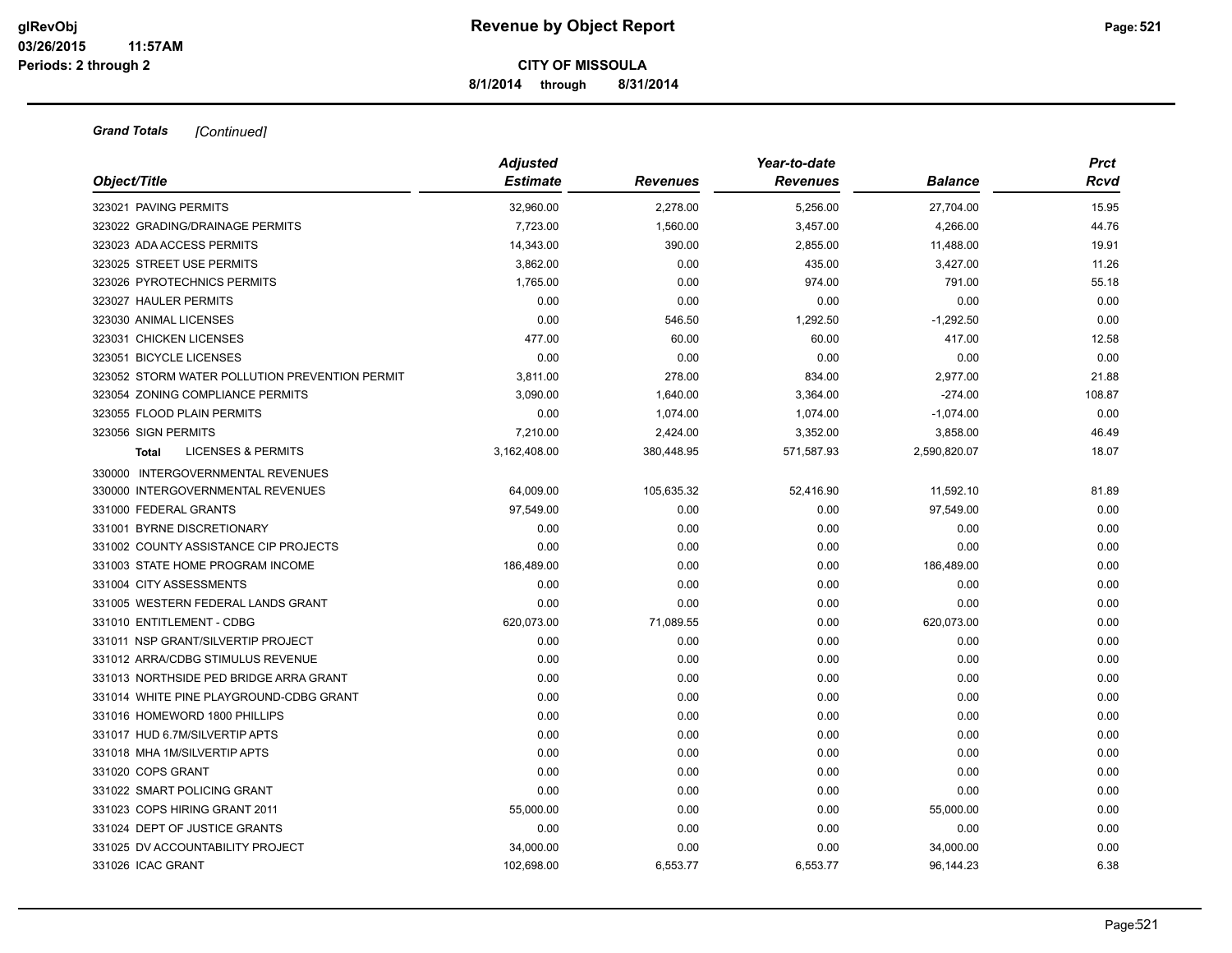**8/1/2014 through 8/31/2014**

|                                             | <b>Adjusted</b> |                 | Year-to-date    |                | <b>Prct</b> |  |
|---------------------------------------------|-----------------|-----------------|-----------------|----------------|-------------|--|
| Object/Title                                | <b>Estimate</b> | <b>Revenues</b> | <b>Revenues</b> | <b>Balance</b> | <b>Rcvd</b> |  |
| 331027 JAG GRANTS REVENUE                   | 0.00            | 0.00            | 0.00            | 0.00           | 0.00        |  |
| 331028 DUI-COPS IN SHOPS                    | 5,000.00        | 0.00            | 0.00            | 5,000.00       | 0.00        |  |
| 331029 CHRP GRANT                           | 0.00            | 0.00            | 0.00            | 0.00           | 0.00        |  |
| 331030 COMMUNITY RESOURCE OFFICER/MCPS      | 0.00            | 0.00            | 0.00            | 0.00           | 0.00        |  |
| 331031 EECBG REVOLVING LOAN                 | 0.00            | 0.00            | 0.00            | 0.00           | 0.00        |  |
| 331033 WORD                                 | 0.00            | 0.00            | $-25,937.15$    | 25,937.15      | 0.00        |  |
| 331036 RIVER HOUSE GRANT                    | 0.00            | 0.00            | 0.00            | 0.00           | 0.00        |  |
| 331037 ELOCAL.COM LOAN REPAYMENT            | 0.00            | 0.00            | 0.00            | 0.00           | 0.00        |  |
| 331038 EPA BROWNSFIELD GRANT                | 0.00            | 0.00            | 0.00            | 0.00           | 0.00        |  |
| 331039 EPA BROWNSFIELD ARRA                 | 0.00            | 0.00            | 0.00            | 0.00           | 0.00        |  |
| 331050 ISTEA/CTEP GRANT                     | 0.00            | 10,561.14       | 0.00            | 0.00           | 0.00        |  |
| 331051 ISTEA/CTEP-HIGGINS HILL/BECKWITH     | 0.00            | 0.00            | 0.00            | 0.00           | 0.00        |  |
| 331052 MDT CMAQ STRIPING GRANT              | 0.00            | 0.00            | 0.00            | 0.00           | 0.00        |  |
| 331053 CTEP PLAYFAIR                        | 0.00            | 0.00            | 0.00            | 0.00           | 0.00        |  |
| 331054 FHWA PL GRANT                        | 602,667.00      | 100,495.00      | 0.00            | 602,667.00     | 0.00        |  |
| 331055 FTA GRANT                            | 17,744.00       | 39,316.00       | 0.00            | 17,744.00      | 0.00        |  |
| 331056 MDT FEDERAL CMAQ                     | 381.084.00      | 32,976.00       | $-42,473.46$    | 423,557.46     | $-11.15$    |  |
| 331057 TRANSIT-MUTD CMAQ                    | 151,515.00      | 0.00            | 0.00            | 151,515.00     | 0.00        |  |
| 331060 NATL RECREATION TRAILS GRANTS        | 0.00            | 0.00            | 0.00            | 0.00           | 0.00        |  |
| 331081 GRANTS/DONATIONS - FORT MISSOULA     | 0.00            | 0.00            | 0.00            | 0.00           | 0.00        |  |
| 331090 EPA GRANT                            | 433,065.00      | 0.00            | 0.00            | 433,065.00     | 0.00        |  |
| 331091 US DOT HMEP GRANT                    | 0.00            | 0.00            | 0.00            | 0.00           | 0.00        |  |
| 331112 SAFER GRANT                          | 0.00            | 0.00            | 0.00            | 0.00           | 0.00        |  |
| 331113 FEMA GRANT                           | 0.00            | 0.00            | 0.00            | 0.00           | 0.00        |  |
| 331114 TITLE III GRANT-MSLA CO              | 0.00            | 0.00            | 0.00            | 0.00           | 0.00        |  |
| 331153 RUSSELL S 3RD IMPROVEMENTS           | 0.00            | 0.00            | 0.00            | 0.00           | 0.00        |  |
| 331154 CTEP-MILWAUKEE RR TRAIL              | 0.00            | 0.00            | 0.00            | 0.00           | 0.00        |  |
| 331155 CTEP/GRANT CREEK TRAIL BCN           | 0.00            | 0.00            | 0.00            | 0.00           | 0.00        |  |
| 331156 CTEP GRANT - S HILLS TRAIL SYSTEM    | 870,129.00      | 0.00            | 0.00            | 870,129.00     | 0.00        |  |
| 331159 CTEP-U OF M CROSSWALK PROJECT        | 0.00            | 0.00            | 0.00            | 0.00           | 0.00        |  |
| 331160 SAFE ROUTES TO SCHOOLS fY08 \$82,500 | 0.00            | 31,200.22       | 0.00            | 0.00           | 0.00        |  |
| 331161 CTEP-LOLO ST/BRIDGE TO DUNCAN S/C    | 0.00            | 0.00            | 0.00            | 0.00           | 0.00        |  |
| 331170 HISTORICAL PRESERVATION GRANT        | 5,500.00        | 0.00            | 0.00            | 5,500.00       | 0.00        |  |
| 331178 DUI TASK FORCE                       | 250,000.00      | 0.00            | 429.60          | 249,570.40     | 0.17        |  |
| 331180 LIBRARY LITERACY GRANT               | 0.00            | 0.00            | 0.00            | 0.00           | 0.00        |  |
| 331181 GRANTS/DONATIONS - FORT MISSOULA     | 0.00            | 0.00            | 0.00            | 0.00           | 0.00        |  |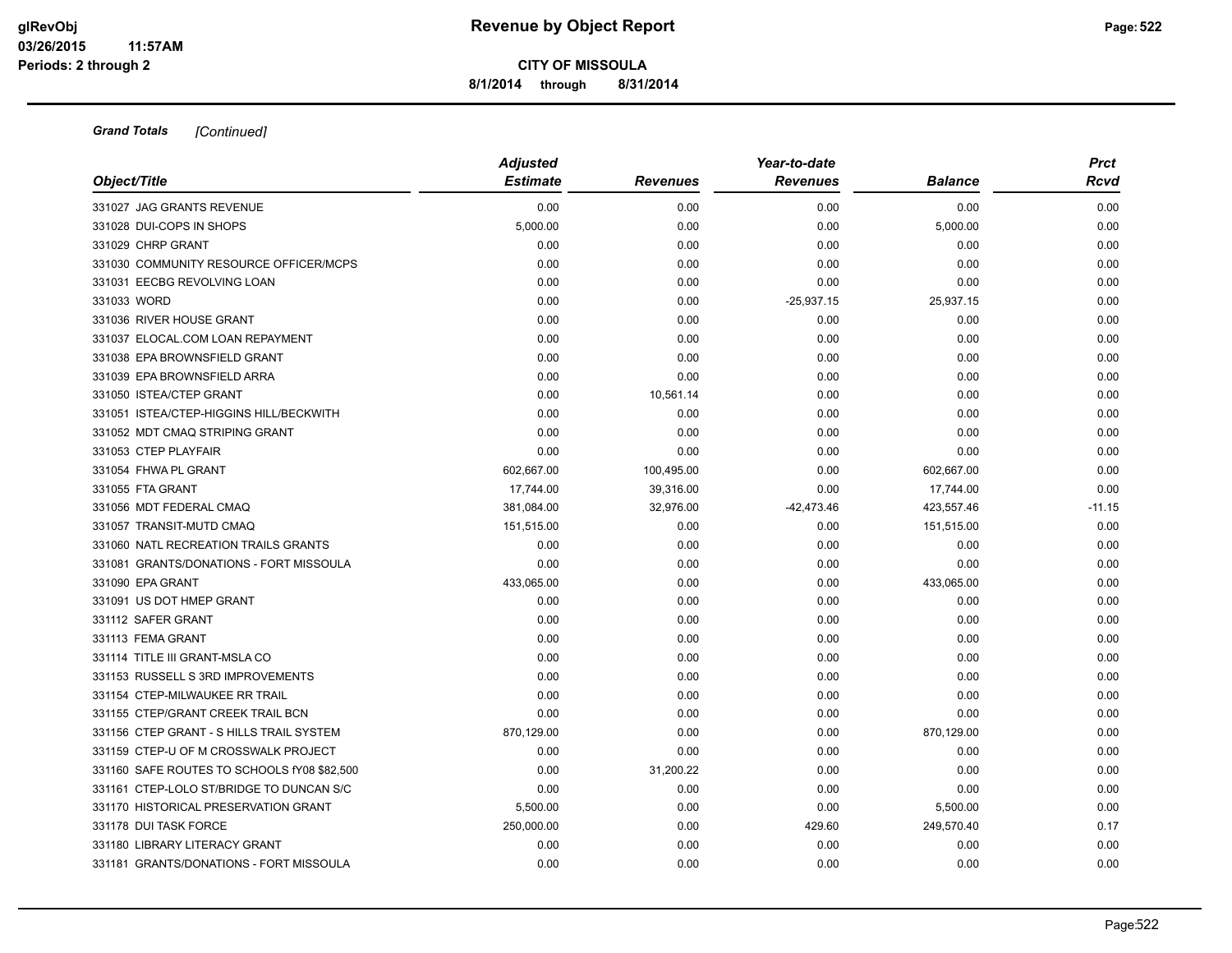**8/1/2014 through 8/31/2014**

|                                               | <b>Adjusted</b> |                 |                 | <b>Prct</b>    |       |
|-----------------------------------------------|-----------------|-----------------|-----------------|----------------|-------|
| Object/Title                                  | <b>Estimate</b> | <b>Revenues</b> | <b>Revenues</b> | <b>Balance</b> | Rcvd  |
| 331990 IRS REIMB/DEBT SVS INTEREST            | 254.857.00      | 0.00            | 0.00            | 254,857.00     | 0.00  |
| 331992 FEDERAL ARRA GRANTS                    | 0.00            | 0.00            | 0.00            | 0.00           | 0.00  |
| 334013 STATE GRANT - OT SEATBELT              | 35,000.00       | 0.00            | 0.00            | 35,000.00      | 0.00  |
| 334014 MISSOULA COUNTY-GRANT CREEK TRAIL      | 0.00            | 0.00            | 0.00            | 0.00           | 0.00  |
| 334015 COPS TECHNOLOGY GRANT                  | 322,299.00      | 0.00            | 0.00            | 322,299.00     | 0.00  |
| 334016 BULLETPROOF VEST GRANT                 | 10,500.00       | 659.00          | 0.00            | 10,500.00      | 0.00  |
| 334017 SCHOOL RESOURCE OFFICER                | 0.00            | 180,000.00      | 248,850.00      | $-248,850.00$  | 0.00  |
| 334018 STATE GRANT - CAPITAL                  | 0.00            | 0.00            | 0.00            | 0.00           | 0.00  |
| 334020 UNDERAGE DRINKING GRANT                | 0.00            | 0.00            | 0.00            | 0.00           | 0.00  |
| 334025 COUNTY WEED                            | 0.00            | 0.00            | 0.00            | 0.00           | 0.00  |
| 334026 FOREST HEALTH GRANT                    | 0.00            | 0.00            | $-33,125.00$    | 33,125.00      | 0.00  |
| 334028 DEPT OF AG INTERN GRANT                | 0.00            | 0.00            | 0.00            | 0.00           | 0.00  |
| 334040 GAS TAX APPORTIONMENT                  | 982,213.00      | 89,963.30       | 179,926.65      | 802,286.35     | 18.32 |
| 334045 MONTANA DEPARTMENT TRANSPORTATION      | 0.00            | 0.00            | 0.00            | 0.00           | 0.00  |
| 334055 BANK CORP. LIC. TAX (CURRENT)          | 0.00            | 0.00            | 0.00            | 0.00           | 0.00  |
| 334056 BANK CORP. LIC. TAX - (PREVIOUS YEARS) | 0.00            | 0.00            | 0.00            | 0.00           | 0.00  |
| 334061 IMPACT FEES-CLEARING ACCOUNT           | 0.00            | 0.00            | 0.00            | 0.00           | 0.00  |
| 334071 DEQ/RIVER WATER SAMPLING               | 0.00            | 0.00            | 0.00            | 0.00           | 0.00  |
| 334076 BIG SKY TRUST FUND GRANTS              | 30,000.00       | 0.00            | 0.00            | 30,000.00      | 0.00  |
| 334112 WELLNESS GRANT                         | 0.00            | 0.00            | 0.00            | 0.00           | 0.00  |
| 334120 TSEP GRANT                             | 0.00            | 0.00            | 0.00            | 0.00           | 0.00  |
| 334121 DNRC GRANT                             | 0.00            | 0.00            | $-26,044.18$    | 26,044.18      | 0.00  |
| 334123 MAQI FEDERAL ASSISTANCE                | 0.00            | 0.00            | 0.00            | 0.00           | 0.00  |
| 334124 GRANTS-CIP                             | 0.00            | 0.00            | 0.00            | 0.00           | 0.00  |
| 334125 FIRE FIGHTER GRANT                     | 15,000.00       | 0.00            | 0.00            | 15,000.00      | 0.00  |
| 334126 DEVELOPER ASSESSMENTS                  | 0.00            | 0.00            | 0.00            | 0.00           | 0.00  |
| 334127 TONKIN TRAIL - FISH WILDLIFE PARKS     | 0.00            | 0.00            | 0.00            | 0.00           | 0.00  |
| 334128 CDBG FIRE HYDRANT GRANT                | 0.00            | 0.00            | 0.00            | 0.00           | 0.00  |
| 334140 DNRC GRANT                             | 0.00            | 0.00            | 0.00            | 0.00           | 0.00  |
| 334145 WESTERN MT MENTAL HEALTH CTR           | 0.00            | 0.00            | $-63,981.10$    | 63,981.10      | 0.00  |
| 334146 ADDI FUNDS-1ST TIME HOMEBUYERS         | 12,243.00       | 0.00            | 0.00            | 12,243.00      | 0.00  |
| 334149 MISSOULA HOMEOWNERSHIP PROGRAM         | 300,000.00      | 0.00            | 0.00            | 300,000.00     | 0.00  |
| 334153 FY14 DISTRICT XI HRC TBRA              | 0.00            | 0.00            | 0.00            | 0.00           | 0.00  |
| 334154 FY08 homeWORD                          | 0.00            | 0.00            | 0.00            | 0.00           | 0.00  |
| 334155 FY08 NMCDC                             | 0.00            | 0.00            | 0.00            | 0.00           | 0.00  |
| 334156 HOME PROGRAM INCOME                    | 35,500.00       | 0.00            | 0.00            | 35,500.00      | 0.00  |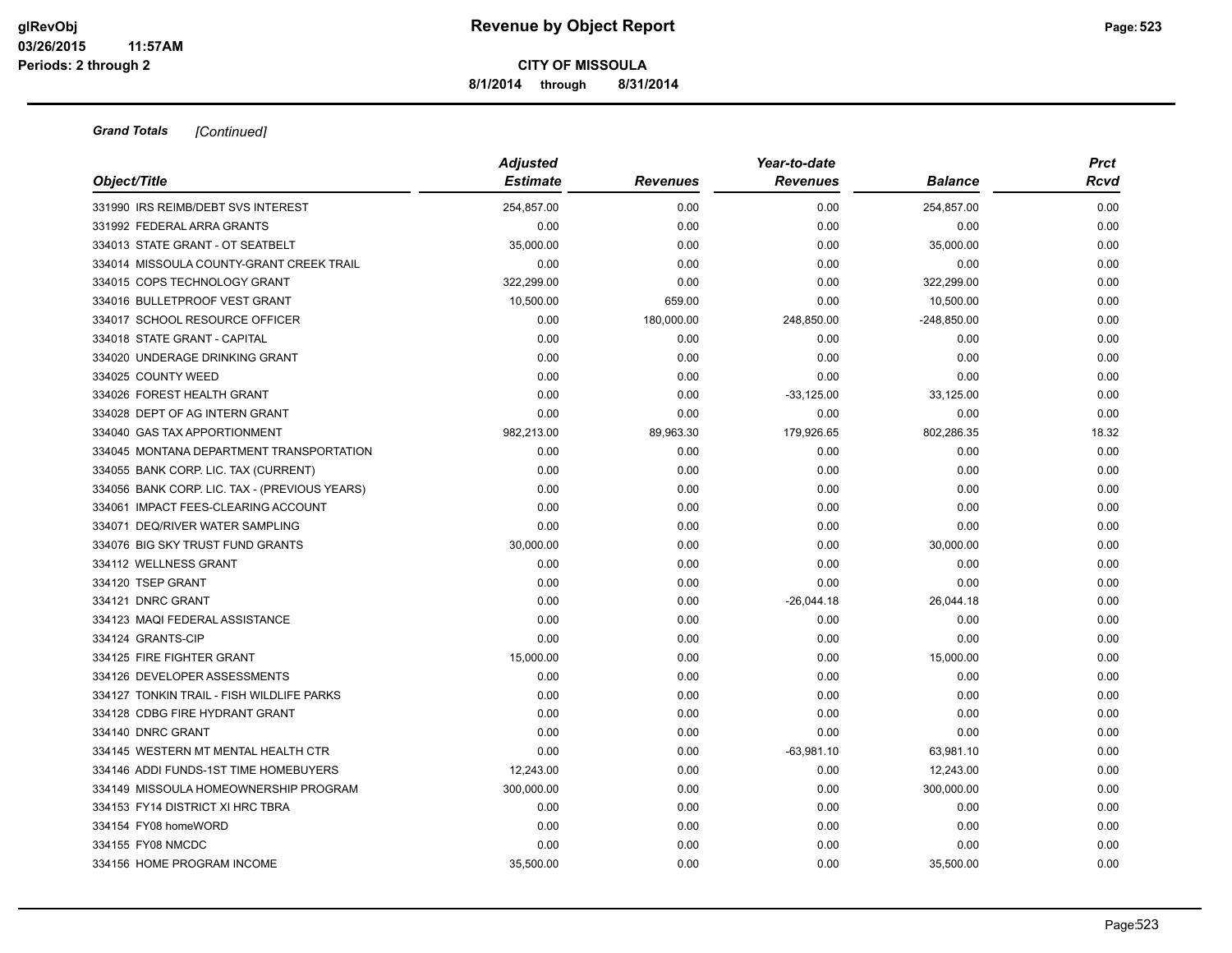**8/1/2014 through 8/31/2014**

|                                                   | <b>Adjusted</b> |                 | Year-to-date    |                | <b>Prct</b> |
|---------------------------------------------------|-----------------|-----------------|-----------------|----------------|-------------|
| Object/Title                                      | <b>Estimate</b> | <b>Revenues</b> | <b>Revenues</b> | <b>Balance</b> | Rcvd        |
| 334157 FY09 MHA                                   | 0.00            | 0.00            | 0.00            | 0.00           | 0.00        |
| 334159 FY09 HOMEWORD                              | 0.00            | 0.00            | 0.00            | 0.00           | 0.00        |
| 334160 FY09 NMCDC                                 | 0.00            | 0.00            | 0.00            | 0.00           | 0.00        |
| 334161 FY10 DISTRICT XI HRC                       | 0.00            | 0.00            | 0.00            | 0.00           | 0.00        |
| 334163 FY10 homeWORD/SOLSTICE APT                 | 0.00            | 0.00            | 0.00            | 0.00           | 0.00        |
| 334990 ARRA FUNDING                               | 0.00            | 0.00            | 0.00            | 0.00           | 0.00        |
| 334991 ARRA HB645 FUNDING                         | 0.00            | 0.00            | 0.00            | 0.00           | 0.00        |
| 334992 ARRA LOAN                                  | 0.00            | 0.00            | 0.00            | 0.00           | 0.00        |
| 335075 STATE GAMBLING/VIDEO/KENO/BINGO FEES       | 127,650.00      | 0.00            | 0.00            | 127,650.00     | 0.00        |
| 335076 STATE GAMBLING LICENSE FEES                | 0.00            | 0.00            | 0.00            | 0.00           | 0.00        |
| 335077 STATE KENO/BINGO PROCEEDS TAX              | 0.00            | 0.00            | 0.00            | 0.00           | 0.00        |
| 335210 PERSONAL PROPERTY TAX REIMBURSEMENT        | 554,296.00      | 0.00            | 0.00            | 554,296.00     | 0.00        |
| 335230 HB 124 REVENUE                             | 7,300,985.00    | 0.00            | 0.00            | 7,300,985.00   | 0.00        |
| 335250 STATE REIMB - SB #184                      | 200,000.00      | 0.00            | 0.00            | 200,000.00     | 0.00        |
| 336001 MDT REIMBURSEMENTS                         | 0.00            | 0.00            | 0.00            | 0.00           | 0.00        |
| 336021 STATE CONTRIB - POLICE RETIREMENT          | 2,180,799.00    | 250,565.09      | 328,050.94      | 1,852,748.06   | 15.04       |
| 336022 STATE CONTRIB. - FIRE RETIREMENT           | 2,262,024.00    | 252,618.06      | 329,924.80      | 1,932,099.20   | 14.59       |
| 336023 STATE CONTRIB. - PERS                      | 9,986.00        | 1,760.31        | 2,271.21        | 7,714.79       | 22.74       |
| 336030 COUNTY CONTRIBUTION                        | 19,800.00       | 9,900.00        | 0.00            | 19,800.00      | 0.00        |
| 337000 LOCAL GRANTS                               | 0.00            | 0.00            | 0.00            | 0.00           | 0.00        |
| 337002 MRA GRANT                                  | 0.00            | 0.00            | 0.00            | 0.00           | 0.00        |
| 337003 HEALTH DEPT-STORM WATER MGMT               | 0.00            | 0.00            | 0.00            | 0.00           | 0.00        |
| 337010 COUNTY REIMBURSEMENT-DEANOS                | 0.00            | 0.00            | 0.00            | 0.00           | 0.00        |
| 337012 LEGAL SERVICES-CONTRACTED/REIMB.           | 0.00            | 0.00            | 0.00            | 0.00           | 0.00        |
| 337013 MUTD SIGN MAINTENANCE AGREEMENT            | 3,000.00        | 0.00            | 0.00            | 3,000.00       | 0.00        |
| 338000 LOCAL SHARING OF TAX INCREMENT             | 268,162.00      | 0.00            | 0.00            | 268,162.00     | 0.00        |
| 338001 EXCESS PLEDGED TAX INCREMENT RETURNED      | 0.00            | 0.00            | 0.00            | 0.00           | 0.00        |
| 338100 PLANNING MILLS PASSED THRU COUNTY          | 329,157.00      | 162,390.78      | 0.00            | 329,157.00     | 0.00        |
| 339000 PAYMENT IN LIEU OF TAXES                   | 34,056.00       | 11,873.16       | 0.00            | 34,056.00      | 0.00        |
| <b>INTERGOVERNMENTAL REVENUES</b><br><b>Total</b> | 19,164,049.00   | 1,357,556.70    | 956,862.98      | 18,207,186.02  | 4.99        |
| 340000 CHARGES FOR SERVICES                       |                 |                 |                 |                |             |
| 340051 GRILL VAN CONCESSIONS                      | 0.00            | 10,570.00       | 17,725.50       | $-17,725.50$   | 0.00        |
| 341009 BLDG ADMIN FEES                            | 245,008.00      | 0.00            | 0.00            | 245,008.00     | 0.00        |
| 341010 MISCELLANEOUS COLLECTIONS                  | 350.00          | 6.75            | 6.75            | 343.25         | 1.93        |
| 341011 TRANSPORTATION ADMIN FEES                  | 24,000.00       | 0.00            | 0.00            | 24,000.00      | 0.00        |
| 341012 MAYORS PROCLAMATION FEES                   | 100.00          | 0.00            | 0.00            | 100.00         | 0.00        |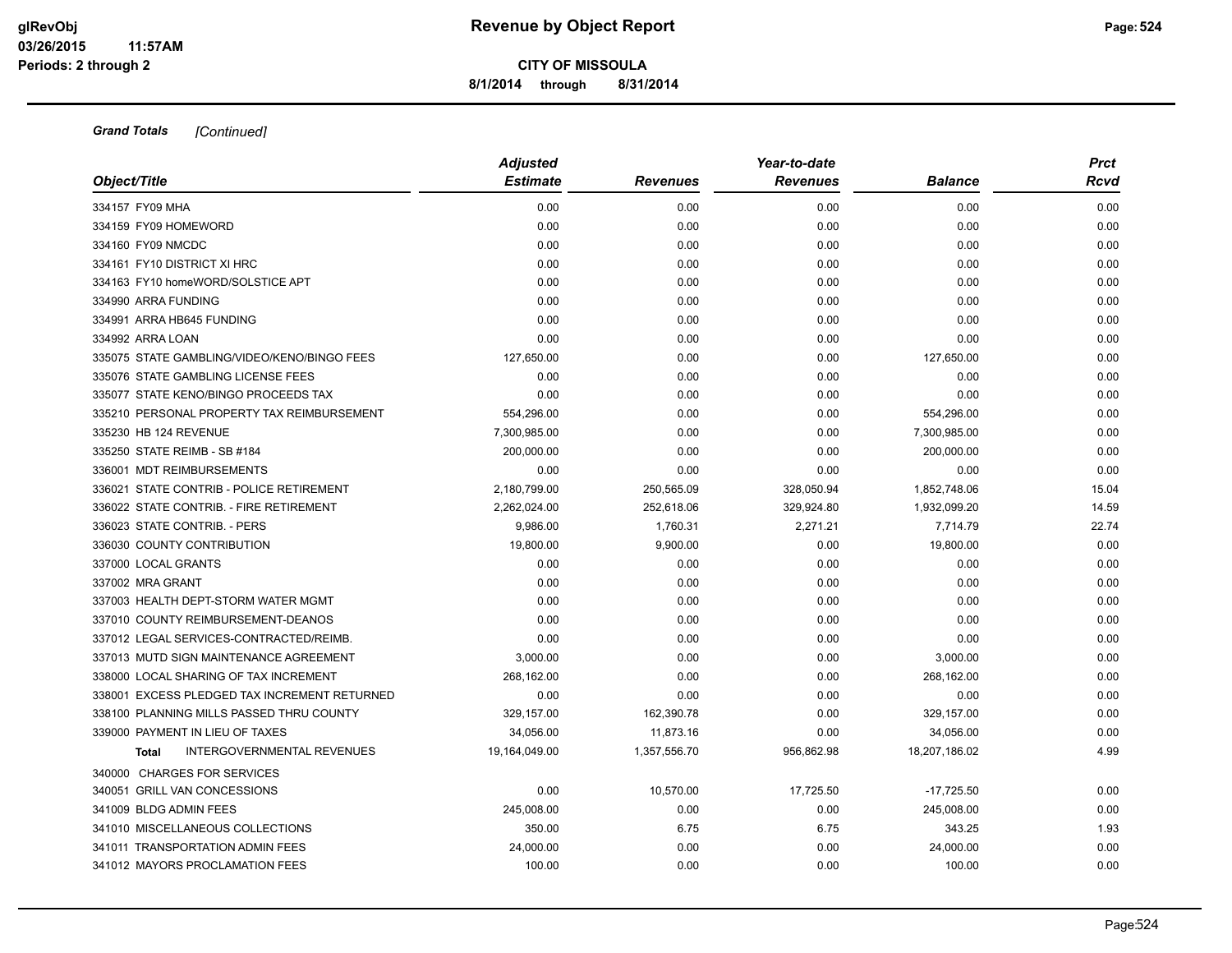**8/1/2014 through 8/31/2014**

|                                            | <b>Adjusted</b> |                 | Year-to-date    |                | <b>Prct</b> |
|--------------------------------------------|-----------------|-----------------|-----------------|----------------|-------------|
| Object/Title                               | <b>Estimate</b> | <b>Revenues</b> | <b>Revenues</b> | <b>Balance</b> | Rcvd        |
| 341013 AIR FUND FEES                       | 250.00          | 0.00            | 0.00            | 250.00         | 0.00        |
| 341015 SEWER ADMINISTRATION FEES           | 1,173,327.00    | 0.00            | 0.00            | 1,173,327.00   | 0.00        |
| 341016 MRA ADMINISTRATION FEES             | 117,053.00      | 0.00            | 0.00            | 117,053.00     | 0.00        |
| 341017 LIGHTING ADMINISTRATION FEES        | 15,002.00       | 0.00            | 0.00            | 15,002.00      | 0.00        |
| 341018 PARKING COMM ADMIN FEES             | 173,680.00      | 0.00            | 0.00            | 173,680.00     | 0.00        |
| 341021 SID ADMINISTRATION FEES             | 0.00            | 0.00            | 0.00            | 0.00           | 0.00        |
| 341022 PROJECT ADMIN FEES                  | 0.00            | 0.00            | 0.00            | 0.00           | 0.00        |
| 341023 PLANNING ADMIN FEES                 | 24,000.00       | 0.00            | 0.00            | 24,000.00      | 0.00        |
| 341031 STATE REIMB MUNI COURT              | 0.00            | 0.00            | 0.00            | 0.00           | 0.00        |
| 341032 IMPACT FEE CLEARING ACCOUNT         | 900,000.00      | 150,011.26      | 201,848.08      | 698,151.92     | 22.43       |
| 341033 IMPACT FEES-PARKS SHARE             | 0.00            | 0.00            | 0.00            | 0.00           | 0.00        |
| 341034 IMPACT FEES-FIRE SHARE              | 0.00            | 0.00            | 0.00            | 0.00           | 0.00        |
| 341035 IMPACT FEES-POLICE SHARE            | 0.00            | 0.00            | 0.00            | 0.00           | 0.00        |
| 341036 IMPACT FEES-COMMUNITY SERVICE SHARE | 0.00            | 0.00            | 0.00            | 0.00           | 0.00        |
| 341037 IMPACT FEE-ROAD SHARE               | 0.00            | 0.00            | 0.00            | 0.00           | 0.00        |
| 341041 SEWER EXTENSION RECORDING FEES      | 4,500.00        | 113.00          | 678.00          | 3,822.00       | 15.07       |
| 341052 MUNICIPAL COURT FILING FEES         | 283,400.00      | 31,310.11       | 31,310.11       | 252,089.89     | 11.05       |
| 341055 CRIME VICTIM SURCHARGE              | 2,500.00        | 136.00          | 136.00          | 2,364.00       | 5.44        |
| 341067 SUBDIVISION EXEMPTION AFFIDAVITS    | 0.00            | 400.00          | 1,800.00        | $-1,800.00$    | 0.00        |
| 341068 SUBDIVISON FEES                     | 5,000.00        | 0.00            | 0.00            | 5,000.00       | 0.00        |
| 341069 REZONING FEES                       | 5.000.00        | 0.00            | 0.00            | 5,000.00       | 0.00        |
| 341070 DESIGN REVIEW BOARD                 | 15,000.00       | 3,560.71        | 5,709.25        | 9,290.75       | 38.06       |
| 341071 BOARD OF ADJUST. ZONING, SIGNS      | 58,400.00       | 0.00            | 0.00            | 58,400.00      | 0.00        |
| 341072 FLOOD PLAIN-0THER FEES              | 0.00            | 0.00            | 0.00            | 0.00           | 0.00        |
| 341073 FIRE PLAN CHECK FEES                | 27,981.00       | 3,547.00        | 4,591.00        | 23,390.00      | 16.41       |
| 341074 FIRE INSPECTION FEES                | 0.00            | 5,937.00        | 7,878.00        | $-7,878.00$    | 0.00        |
| 341076 ENGINEERING PLAN CHECK FEES         | 33,478.00       | 4,291.00        | 8,143.00        | 25,335.00      | 24.32       |
| 341077 ZONING COMPLIANCE INSPECTIONS       | 0.00            | 0.00            | 0.00            | 0.00           | 0.00        |
| 341078 ENGINEERING MAP FEES                | 120.00          | 0.00            | 5.00            | 115.00         | 4.17        |
| 341079 GREASE INTERCEPTOR APPEAL FEES      | 2,000.00        | 148.00          | 300.00          | 1,700.00       | 15.00       |
| 341090 STREET VACATION PETITION FEES       | 0.00            | 0.00            | 1,923.00        | $-1,923.00$    | 0.00        |
| 341091 INSPECTION CODE BOOKS & COPIES      | 515.00          | 23.50           | 60.50           | 454.50         | 11.75       |
| 341100 GRANT ADMINISTRATION SERVICE FEES   | 0.00            | 0.00            | 0.00            | 0.00           | 0.00        |
| 341450 *** Title Not Found ***             | 0.00            | 0.00            | 0.00            | 0.00           | 0.00        |
| 342000 ANTI-GRAFFITI PROJECT               | 5,000.00        | 0.00            | 0.00            | 5,000.00       | 0.00        |
| 342010 POLICE/BID AGREEMENT                | 0.00            | 0.00            | 0.00            | 0.00           | 0.00        |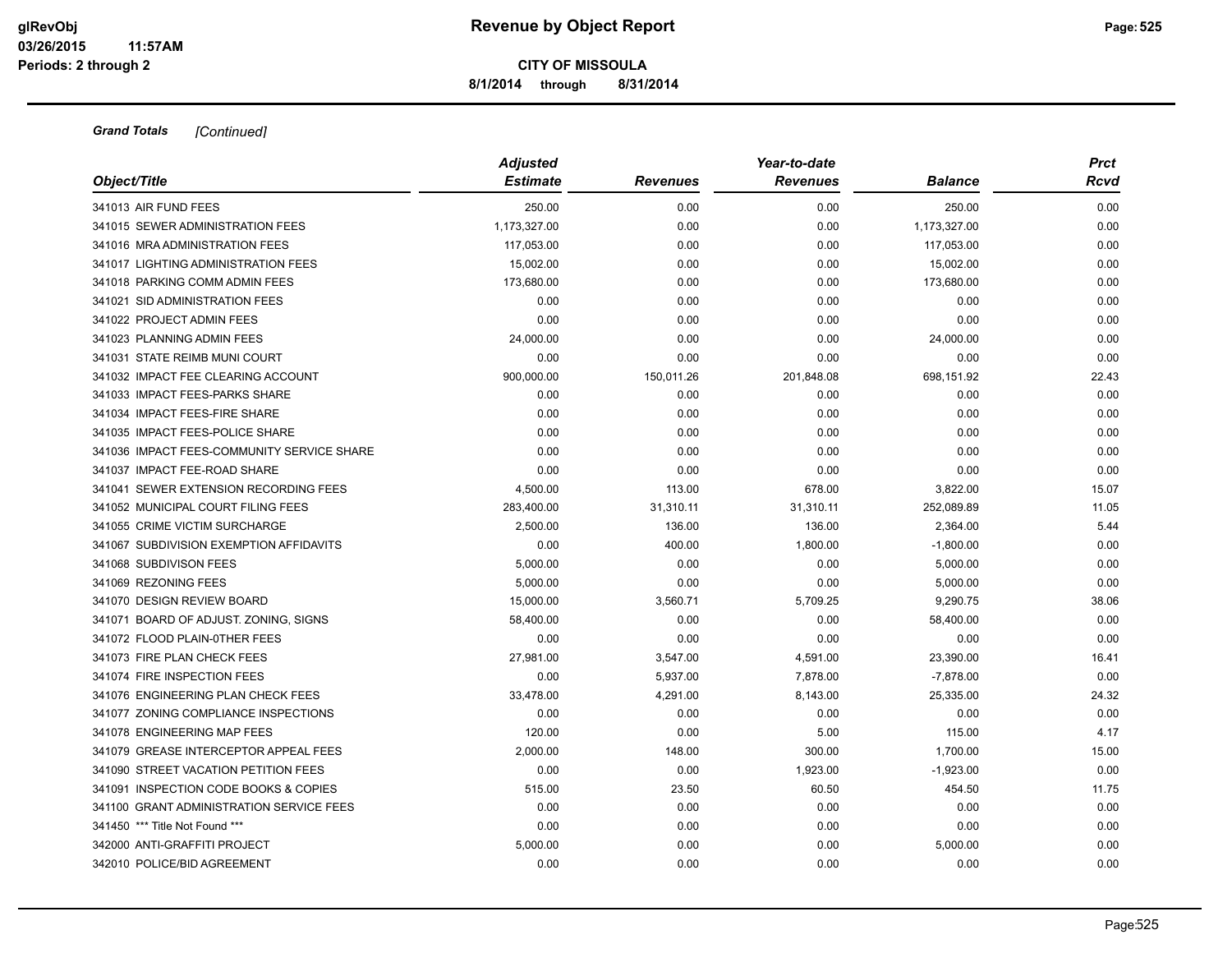**8/1/2014 through 8/31/2014**

|                                             | <b>Adjusted</b> |                 | Year-to-date    |                | <b>Prct</b> |  |
|---------------------------------------------|-----------------|-----------------|-----------------|----------------|-------------|--|
| Object/Title                                | <b>Estimate</b> | <b>Revenues</b> | <b>Revenues</b> | <b>Balance</b> | Rcvd        |  |
| 342012 PD REIMBURSABLE SERVICES             | 0.00            | 0.00            | 0.00            | 0.00           | 0.00        |  |
| 342013 SECURITY INVEST FEES                 | 61,000.00       | 3,808.25        | 4,974.75        | 56,025.25      | 8.16        |  |
| 342014 POLICE DEPARTMENT SERVICE FEES       | 157,300.00      | 1,192.00        | 2,061.00        | 155,239.00     | 1.31        |  |
| 342015 POLICE OVERTIME FEES                 | 84,000.00       | 10,358.05       | 13,585.22       | 70,414.78      | 16.17       |  |
| 342016 POLICE TRAINING FEES                 | 36,000.00       | 2,703.00        | 2,703.00        | 33,297.00      | 7.51        |  |
| 342017 CATERING FEES                        | 7,200.00        | 595.00          | 564.00          | 6,636.00       | 7.83        |  |
| 342018 DESK REPORTS                         | 20,000.00       | 2,329.00        | 3,879.00        | 16,121.00      | 19.40       |  |
| 342019 ABANDONED VEHICLE REVENUE FEES       | 32,500.00       | 122.50          | 122.50          | 32,377.50      | 0.38        |  |
| 342020 FIRE DEPARTMENT FEES                 | 100.00          | 70.00           | 70.00           | 30.00          | 70.00       |  |
| 342021 CPR EDUCATION PROGRAM                | 7,435.00        | 630.00          | 2,495.00        | 4,940.00       | 33.56       |  |
| 342022 OUTSIDE HIRES                        | 524,890.00      | 157.00          | 1,099.00        | 523,791.00     | 0.21        |  |
| 342060 BIKE PROGRAM SALES & FEES            | 2,700.00        | 0.00            | 0.00            | 2,700.00       | 0.00        |  |
| 343000 PW REIMBURSABLE SERVICES             | 31,258.00       | 0.00            | 30.00           | 31,228.00      | 0.10        |  |
| 343001 SIGN FABRICATION & CONTRACTS         | 500.00          | 0.00            | 0.00            | 500.00         | 0.00        |  |
| 343002 OTHER AGENCIES - VEH MAINT           | 48,000.00       | 210.20          | 226.20          | 47,773.80      | 0.47        |  |
| 343003 STATE PAYMENT - TRAFFIC COUNTS       | 4,450.00        | 0.00            | 0.00            | 4,450.00       | 0.00        |  |
| 343004 SPECIAL STATE CONTRACTS              | 80,000.00       | 0.00            | 0.00            | 80,000.00      | 0.00        |  |
| 343005 NON-ARRA MOUNTAIN WATER CONTRACT     | 0.00            | 0.00            | 0.00            | 0.00           | 0.00        |  |
| 343006 OTHER GOVT AGENCY-STREET PROJECTS    | 98,318.00       | 0.00            | 0.00            | 98,318.00      | 0.00        |  |
| 343008 PRIVATE COMPANY STREET PAYMENTS      | 0.00            | 0.00            | 0.00            | 0.00           | 0.00        |  |
| 343009 TOW CHARGES                          | 0.00            | 0.00            | 0.00            | 0.00           | 0.00        |  |
| 343010 STREET DEPT SALES & SERVICES         | 19,195.00       | 0.00            | 0.00            | 19,195.00      | 0.00        |  |
| 343011 STREET AND ROADWAY REPAIR CHARGES    | 0.00            | 0.00            | 0.00            | 0.00           | 0.00        |  |
| 343013 SNOW REMOVAL FEES                    | 1,500.00        | 0.00            | 0.00            | 1,500.00       | 0.00        |  |
| 343015 PARKING                              | 1,405,905.00    | 0.00            | 0.00            | 1,405,905.00   | 0.00        |  |
| 343016 METER MONEY                          | 0.00            | 49,382.83       | 89,537.94       | $-89,537.94$   | 0.00        |  |
| 343017 PARKING LEASE REVENUE                | 0.00            | 41,499.00       | 96,942.50       | $-96,942.50$   | 0.00        |  |
| 343018 CENTRAL PARK REVENUE                 | 0.00            | 8,891.71        | 17,905.26       | $-17,905.26$   | 0.00        |  |
| 343031 SEWER SERVICE CHARGES                | 0.00            | 0.00            | 0.00            | 0.00           | 0.00        |  |
| 343032 SEWER INSTALLATION CHARGES           | 76,000.00       | 1,352.50        | 6,128.50        | 69,871.50      | 8.06        |  |
| 343034 TREATMENT FACILITIES FEES            | 7,824,907.00    | 81,537.69       | 3,395,624.89    | 4,429,282.11   | 43.40       |  |
| 343035 SALE OF SEWER MATERIALS AND SUPPLIES | 0.00            | 0.00            | $-20,785.70$    | 20,785.70      | 0.00        |  |
| 343036 *** Title Not Found ***              | 0.00            | 0.00            | 0.00            | 0.00           | 0.00        |  |
| 343037 GREASE INTERCEPTOR LOANS             | 0.00            | 0.00            | 0.00            | 0.00           | 0.00        |  |
| 343038 P & I TAX LIENS                      | 0.00            | 3,031.73        | 3,031.73        | $-3,031.73$    | 0.00        |  |
| 343039 DISPOSAL FEES                        | 0.00            | 3,258.08        | 3,258.08        | $-3,258.08$    | 0.00        |  |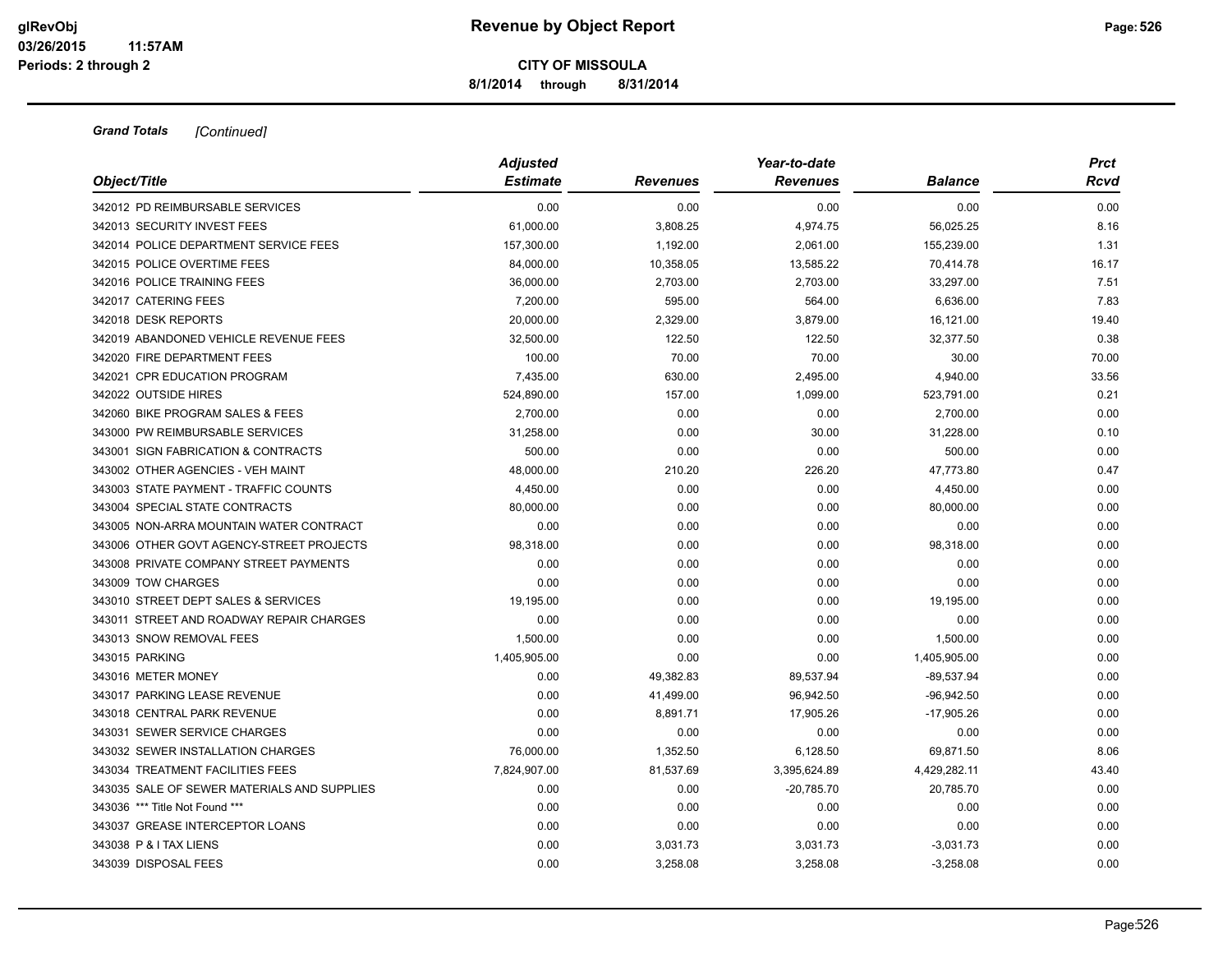**8/1/2014 through 8/31/2014**

| Object/Title                              | <b>Adjusted</b> |                 | Year-to-date    |                | <b>Prct</b> |  |
|-------------------------------------------|-----------------|-----------------|-----------------|----------------|-------------|--|
|                                           | <b>Estimate</b> | <b>Revenues</b> | <b>Revenues</b> | <b>Balance</b> | Rcvd        |  |
| 343041 GARBAGE COLLECTION SERVICES        | 5,000.00        | 1,953.17        | 3,906.34        | 1,093.66       | 78.13       |  |
| 343065 BUILDING RENTALS                   | 0.00            | 0.00            | 0.00            | 0.00           | 0.00        |  |
| 343080 STATE MAINTENANCE CONTRACT         | 530,082.00      | 0.00            | 0.00            | 530,082.00     | 0.00        |  |
| 343082 MDT URBAN PROJECTS                 | 0.00            | 0.00            | 0.00            | 0.00           | 0.00        |  |
| 343083 CONTRACT SEWER APPLICATIONS        | 0.00            | 0.00            | 0.00            | 0.00           | 0.00        |  |
| 343084 STREET MAINTENANCE MATERIALS REIMB | 55,500.00       | 0.00            | 0.00            | 55,500.00      | 0.00        |  |
| 343097 SIDEWALK AND CURB FEES             | 340,000.00      | 39,123.88       | 79,190.30       | 260,809.70     | 23.29       |  |
| 343300 MISC CHARGES FOR SERVICES          | 0.00            | 0.00            | $-26,044.18$    | 26,044.18      | 0.00        |  |
| 343301 BOOT REMOVAL                       | 0.00            | 1,150.00        | 1,350.00        | $-1,350.00$    | 0.00        |  |
| 343302 PARKS SOIL PROJECT                 | 0.00            | 0.00            | 0.00            | 0.00           | 0.00        |  |
| 343310 SALE OF NICHE NAMEPLATES & VASES   | 0.00            | 1,000.00        | 1,000.00        | $-1,000.00$    | 0.00        |  |
| 343311 SALE OF NICHES                     | 3,200.00        | 0.00            | 0.00            | 3,200.00       | 0.00        |  |
| 343320 CEMETERY - SALE OF PLOTS           | 12,870.00       | 4,300.00        | 6,300.00        | 6,570.00       | 48.95       |  |
| 343321 CEMETERY FOUNDATIONS               | 1,570.00        | 750.00          | 1,070.00        | 500.00         | 68.15       |  |
| 343322 CEMETERY FLOWER CARE               | 4,250.00        | 0.00            | 0.00            | 4,250.00       | 0.00        |  |
| 343323 CEMETERY - LINER INSTALL FEES      | 5,580.00        | 3,600.00        | 5,800.00        | $-220.00$      | 103.94      |  |
| 343324 OTHER CEMETERY FEES                | 1,500.00        | 300.00          | 600.00          | 900.00         | 40.00       |  |
| 343325 2ND INTERMENT RIGHT                | 0.00            | 800.00          | 1,200.00        | $-1,200.00$    | 0.00        |  |
| 343340 CEMETERY - OPENINGS & CLOSINGS     | 10,950.00       | 3,750.00        | 5,800.00        | 5,150.00       | 52.97       |  |
| 343350 CEMETERY CARE, FEES                | 99,000.00       | 0.00            | 0.00            | 99,000.00      | 0.00        |  |
| 343360 WEED CONTROL                       | 3,000.00        | 0.00            | 0.00            | 3,000.00       | 0.00        |  |
| 346000 FEES                               | 220,000.00      | 3,570.40        | 6,778.60        | 213,221.40     | 3.08        |  |
| 346001 TENNIS FEE                         | 0.00            | 0.00            | 0.00            | 0.00           | 0.00        |  |
| 346029 PARKS PETTY CASH FUND              | 0.00            | 0.00            | 0.00            | 0.00           | 0.00        |  |
| 346030 SWIMMING POOL FEES                 | 1,045,954.00    | 119,847.58      | 389,757.22      | 656,196.78     | 37.26       |  |
| 346031 RECREATION FEES                    | 197,194.00      | 21,470.80       | 37,226.29       | 159,967.71     | 18.88       |  |
| 346032 PRESCHOOL PROGRAMS                 | 0.00            | 0.00            | 0.00            | 0.00           | 0.00        |  |
| 346033 PARK FEES/FACILITY RENTALS         | 85,000.00       | 7,345.69        | 17,431.74       | 67,568.26      | 20.51       |  |
| 346034 GROUNDS MAINTENANCE CONTRACT       | 85,000.00       | 0.00            | 0.00            | 85,000.00      | 0.00        |  |
| 346036 PARK CONCESSION FEES               | 3,000.00        | 189.00          | 247.88          | 2,752.12       | 8.26        |  |
| 346037 YOUTH DRUG COURT CONTRACT          | 11,700.00       | 0.00            | 0.00            | 11,700.00      | 0.00        |  |
| 346040 MCCORMICK SWIMMING POOL            | 0.00            | 0.00            | 0.00            | 0.00           | 0.00        |  |
| 346050 COUNTY PLAYGROUND CONTRACT         | 3,150.00        | 0.00            | 0.00            | 3,150.00       | 0.00        |  |
| 346051 MONTANA PARKS/REC CONFERENCE 2012  | 0.00            | 0.00            | 0.00            | 0.00           | 0.00        |  |
| 346052 PLAYGROUND SAFETY TRAINING         | 0.00            | 0.00            | 0.00            | 0.00           | 0.00        |  |
| 346053 CITY LIFE PROGRAMS                 | 12.500.00       | 0.00            | 0.00            | 12,500.00      | 0.00        |  |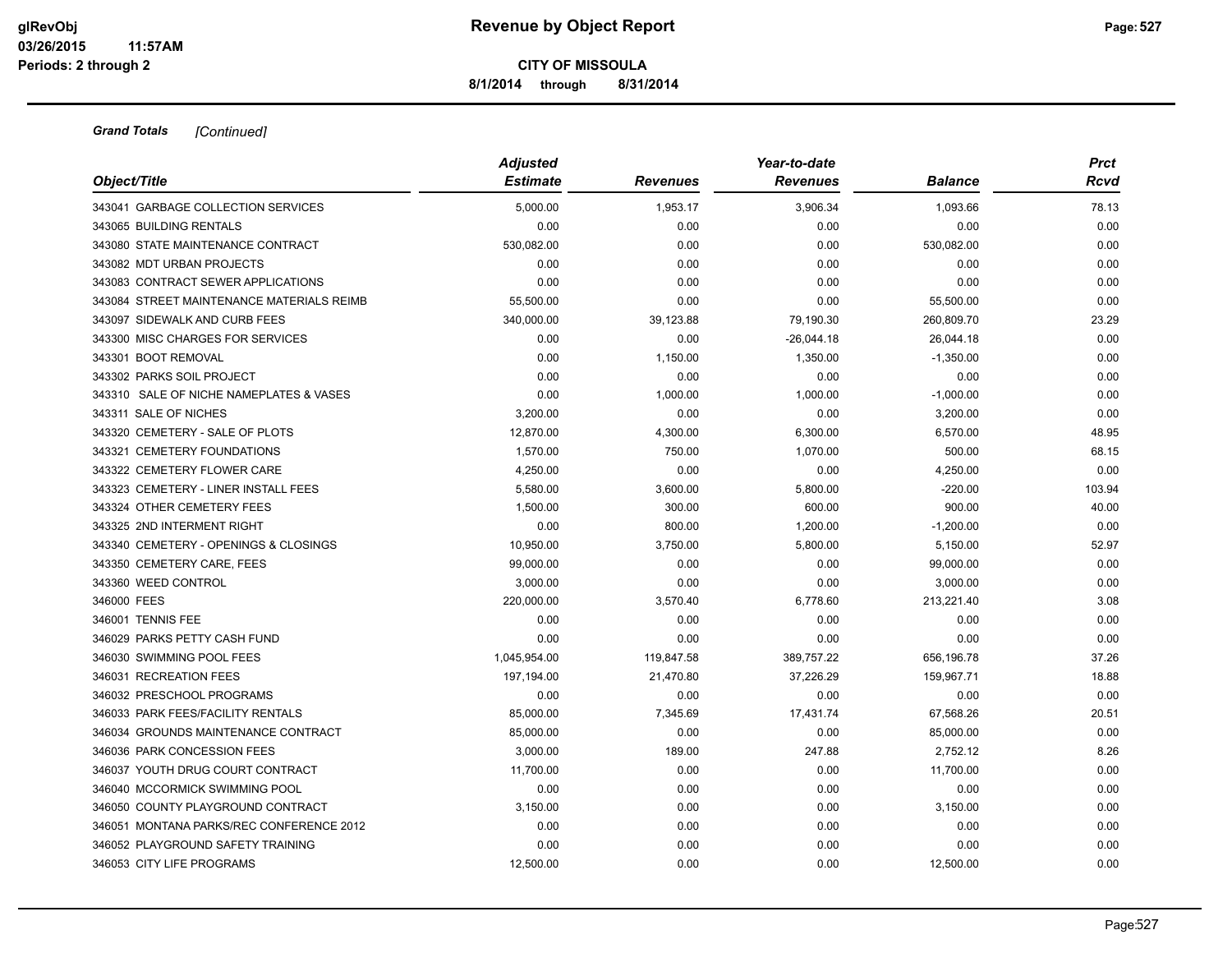**8/1/2014 through 8/31/2014**

| Object/Title                                   | <b>Adjusted</b><br><b>Estimate</b> | <b>Revenues</b> | Year-to-date<br><b>Revenues</b> | <b>Balance</b> | <b>Prct</b><br>Rcvd |
|------------------------------------------------|------------------------------------|-----------------|---------------------------------|----------------|---------------------|
|                                                |                                    |                 |                                 |                |                     |
| 346055 COUNTY PARK SUPPORT                     | 0.00                               | 0.00            | 0.00                            | 0.00           | 0.00                |
| 346060 CURRENTS SWIMMING FACILITY              | 0.00                               | 26,427.02       | 56,826.81                       | $-56,826.81$   | 0.00                |
| 346061 CURRENTS ENTERPRISE                     | 0.00                               | 0.00            | 0.00                            | 0.00           | 0.00                |
| 346062 SPLASH ENTERPRISE                       | 0.00                               | 0.00            | 0.00                            | 0.00           | 0.00                |
| 346070 RECREATION GENERAL MERCHANDISE          | 0.00                               | 0.00            | 0.00                            | 0.00           | 0.00                |
| 346080 PAYMENT IN LIEU OF PARKS                | 288,120.00                         | 0.00            | 0.00                            | 288,120.00     | 0.00                |
| 346082 HIGH PARK EASEMENT EXCHANGE             | 0.00                               | 0.00            | 0.00                            | 0.00           | 0.00                |
| <b>CHARGES FOR SERVICES</b><br><b>Total</b>    | 16,662,942.00                      | 656,760.41      | 4,494,008.06                    | 12,168,933.94  | 26.97               |
| 350000 FINES & FORFEITURES                     |                                    |                 |                                 |                |                     |
| 351013 DRUG FORFEITURES                        | 16,800.00                          | 1,039.88        | 1,039.88                        | 15,760.12      | 6.19                |
| 351022 LAW ENFORCEMENT ACADEMY SURCHARGE #5    | 0.00                               | 5,362.21        | 5,362.21                        | $-5,362.21$    | 0.00                |
| 351031 TRAFFIC FINES                           | 1,386,857.00                       | 89,255.07       | 89,255.07                       | 1,297,601.93   | 6.44                |
| 351032 SURCHARGE ON FINES                      | 129,089.00                         | 19,418.12       | 19,418.12                       | 109,670.88     | 15.04               |
| 351033 PUBLIC DEFENDER FEES                    | 0.00                               | 699.66          | 699.66                          | $-699.66$      | 0.00                |
| 351034 CELLULAR PHONE FINES                    | 62,000.00                          | 14,985.00       | 14,985.00                       | 47,015.00      | 24.17               |
| 351035 CELL PHONE FINES: EDUCATION             | 0.00                               | 0.00            | 0.00                            | 0.00           | 0.00                |
| 352000 TICKETS                                 | 0.00                               | 0.00            | 0.00                            | 0.00           | 0.00                |
| 352001 PARKING TICKET REVENUE                  | 270,000.00                         | 16,261.00       | 26,857.00                       | 243,143.00     | 9.95                |
| 352002 PARKING FINES                           | 0.00                               | 0.00            | 0.00                            | 0.00           | 0.00                |
| 355000 FALSE ALARM PENALTY                     | 20,000.00                          | 416.00          | 780.00                          | 19,220.00      | 3.90                |
| <b>FINES &amp; FORFEITURES</b><br><b>Total</b> | 1,884,746.00                       | 147,436.94      | 158,396.94                      | 1,726,349.06   | 8.40                |
| 360000 MISCELLANEOUS REVENUES                  |                                    |                 |                                 |                |                     |
| 360000 MISCELLANEOUS REVENUES                  | 0.00                               | 0.00            | 0.00                            | 0.00           | 0.00                |
| 360001 COPIES                                  | 2.200.00                           | 161.00          | 203.50                          | 1,996.50       | 9.25                |
| 360002 PHONES                                  | 0.00                               | 0.00            | 0.00                            | 0.00           | 0.00                |
| 360003 MMIA REIMBURSEMENT-ATTORNEY             | 0.00                               | 0.00            | 0.00                            | 0.00           | 0.00                |
| 360005 LOAN REPAYMENTS                         | 0.00                               | 0.00            | 0.00                            | 0.00           | 0.00                |
| 360007 RLF REVENUES                            | 0.00                               | 0.00            | 0.00                            | 0.00           | 0.00                |
| 360010 MISCELLANEOUS                           | 15,000.00                          | 7,751.52        | 9,150.83                        | 5,849.17       | 61.01               |
| 360011 YOUTH COUNCIL FUNDS                     | 9,010.00                           | 0.00            | 9,339.65                        | $-329.65$      | 103.66              |
| 360012 SEWER GRANT REPAYMENTS                  | 0.00                               | 0.00            | 0.00                            | 0.00           | 0.00                |
| 360013 REPAYMENT OF SEWER GRANT                | 7,000.00                           | 0.00            | 0.00                            | 7,000.00       | 0.00                |
| 360014 REPAYMENT OF LOAN/MHA                   | 0.00                               | 0.00            | 0.00                            | 0.00           | 0.00                |
| 360015 CONFERENCE REVENUES - BUILDING          | 0.00                               | 0.00            | 0.00                            | 0.00           | 0.00                |
| 360016 MRA SHARE OF CIVIC STADIUM PARKING      | 0.00                               | 0.00            | 0.00                            | 0.00           | 0.00                |
| 360017 PARK PLANS FORFEITURE                   | 0.00                               | 0.00            | 0.00                            | 0.00           | 0.00                |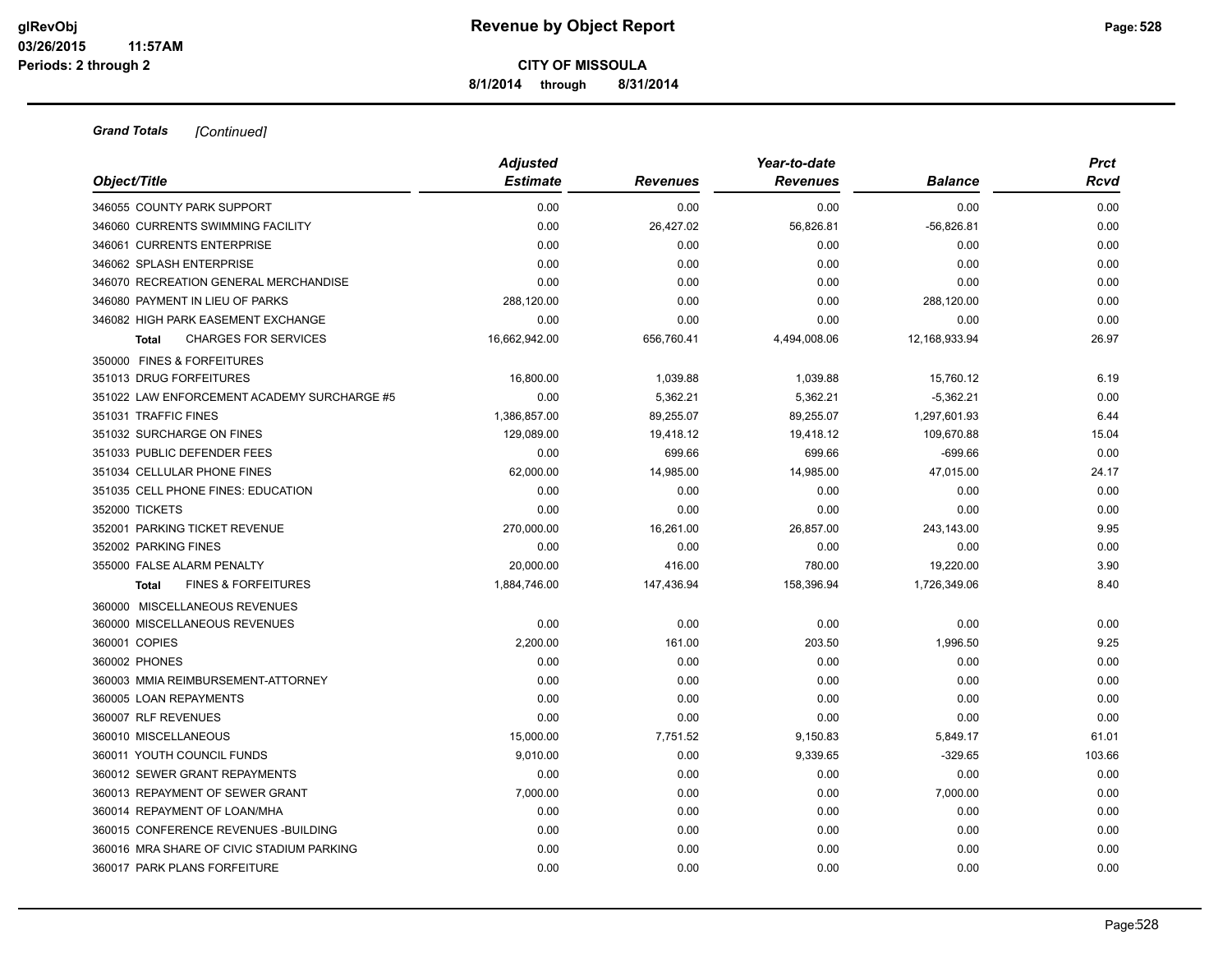**8/1/2014 through 8/31/2014**

| Object/Title                               | <b>Adjusted</b> |                 | Year-to-date    |                | <b>Prct</b><br>Rcvd |
|--------------------------------------------|-----------------|-----------------|-----------------|----------------|---------------------|
|                                            | <b>Estimate</b> | <b>Revenues</b> | <b>Revenues</b> | <b>Balance</b> |                     |
| 360018 MARKET ON FRONT UTILITY PAYMENTS    | 0.00            | 228.45          | 0.00            | 0.00           | 0.00                |
| 360019 GARBAGE-MARKET ON FRONT             | 0.00            | 551.11          | 0.00            | 0.00           | 0.00                |
| 360020 GREENOUGH PARK ENCROACHMENTS        | 0.00            | 0.00            | 0.00            | 0.00           | 0.00                |
| 360030 CONTRIBUTIONS FROM PROPERTY OWNERS  | 0.00            | 0.00            | 0.00            | 0.00           | 0.00                |
| 360050 OVER/SHORT                          | 0.00            | 0.00            | 0.00            | 0.00           | 0.00                |
| 360100 REFUNDS                             | 200.00          | 0.00            | 0.00            | 200.00         | 0.00                |
| 361000 RATTLESNAKE LAND LEASES             | 0.00            | 0.00            | 0.00            | 0.00           | 0.00                |
| 361003 CARAS PARK CONCERT REVENUE          | 0.00            | 0.00            | 0.00            | 0.00           | 0.00                |
| 361010 RENTAL REVENUE                      | 120,000.00      | 0.00            | 0.00            | 120,000.00     | 0.00                |
| 361013 CLOSED GRANT REPAYMENTS             | 0.00            | 0.00            | 0.00            | 0.00           | 0.00                |
| 361200 RADIO TOWER LEASE PAYMENTS          | 0.00            | 0.00            | 0.00            | 0.00           | 0.00                |
| 361201 EKO LAND LEASE                      | 0.00            | 0.00            | $-347.63$       | 347.63         | 0.00                |
| 362000 OTHER MISCELLANEOUS REVENUE         | 8,000.00        | 0.00            | 32,310.55       | $-24,310.55$   | 403.88              |
| 362001 MUNICIPAL COURT BAD CHECK CHARGES   | 0.00            | 0.00            | 0.00            | 0.00           | 0.00                |
| 362002 BAD CHECK CHARGES                   | 500.00          | 15.00           | 70.00           | 430.00         | 14.00               |
| 362003 US BANK FEE REIMBURSEMENT           | 0.00            | 0.00            | 0.00            | 0.00           | 0.00                |
| 362004 URD III FACADE IMPROVEMENT LOAN REC | 0.00            | 0.00            | 0.00            | 0.00           | 0.00                |
| 362005 LEASE LATE PAYMENT PENALTY          | 0.00            | 0.00            | 0.00            | 0.00           | 0.00                |
| 362006 GAIC INSURANCE SETTLEMENT           | 0.00            | 0.00            | 0.00            | 0.00           | 0.00                |
| 362011 SALE OF UNCLAIMED PROPERTY          | 0.00            | 0.00            | 0.00            | 0.00           | 0.00                |
| 362012 REC/GREEN TAG PROGRAM               | 300.00          | 0.00            | 0.00            | 300.00         | 0.00                |
| 363000 ASSESSMENTS PAID                    | 15,000.00       | 0.00            | 0.00            | 15,000.00      | 0.00                |
| 363010 LIGHTING ASSESSMENTS                | 404,652.00      | 4,168.72        | $-885.60$       | 405,537.60     | $-0.22$             |
| 363020 PROPERTY ASSESSMENTS                | 3,773,616.00    | 94,492.67       | $-16,322.48$    | 3,789,938.48   | $-0.43$             |
| 363021 PAYOFF PRINCIPAL ASSESSMENTS        | 0.00            | 11,053.79       | 34,123.20       | $-34,123.20$   | 0.00                |
| 363022 BOND INTEREST ASSESSMENTS           | 0.00            | 0.00            | 0.00            | 0.00           | 0.00                |
| 363030 SIDEWALK AND CURB ASSESSMENTS       | 0.00            | 0.00            | 0.00            | 0.00           | 0.00                |
| 363040 PENALTY AND INTEREST                | 0.00            | 3,497.96        | $-854.00$       | 854.00         | 0.00                |
| 364012 SALE OF SURPLUS PROPERTY            | 40,000.00       | 0.00            | 0.00            | 40,000.00      | 0.00                |
| 364040 INSURANCE AND DAMAGE RECOVERY       | 40,000.00       | 1,298.58        | 1,340.41        | 38,659.59      | 3.35                |
| 364041 WORKERS COMPENSATION REIMBURSEMENT  | 2,500.00        | 0.00            | 0.00            | 2,500.00       | 0.00                |
| 364042 EXPENDITURE REIMBURSEMENTS          | 1,200.00        | 0.00            | 0.00            | 1,200.00       | 0.00                |
| 364043 RATTLESNAKE CORRIDOR REIMBURSEMENT  | 10,000.00       | 572.00          | 1,144.00        | 8,856.00       | 11.44               |
| 364044 EMERGENCY RESPONSE REIMBURSEMENT    | 50,000.00       | 0.00            | 0.00            | 50,000.00      | 0.00                |
| 364047 MMIA EXPENDITURE REIMBURSEMENT      | 0.00            | 0.00            | 0.00            | 0.00           | 0.00                |
| 364051 DOT RADAR GRANT                     | 0.00            | 0.00            | 0.00            | 0.00           | 0.00                |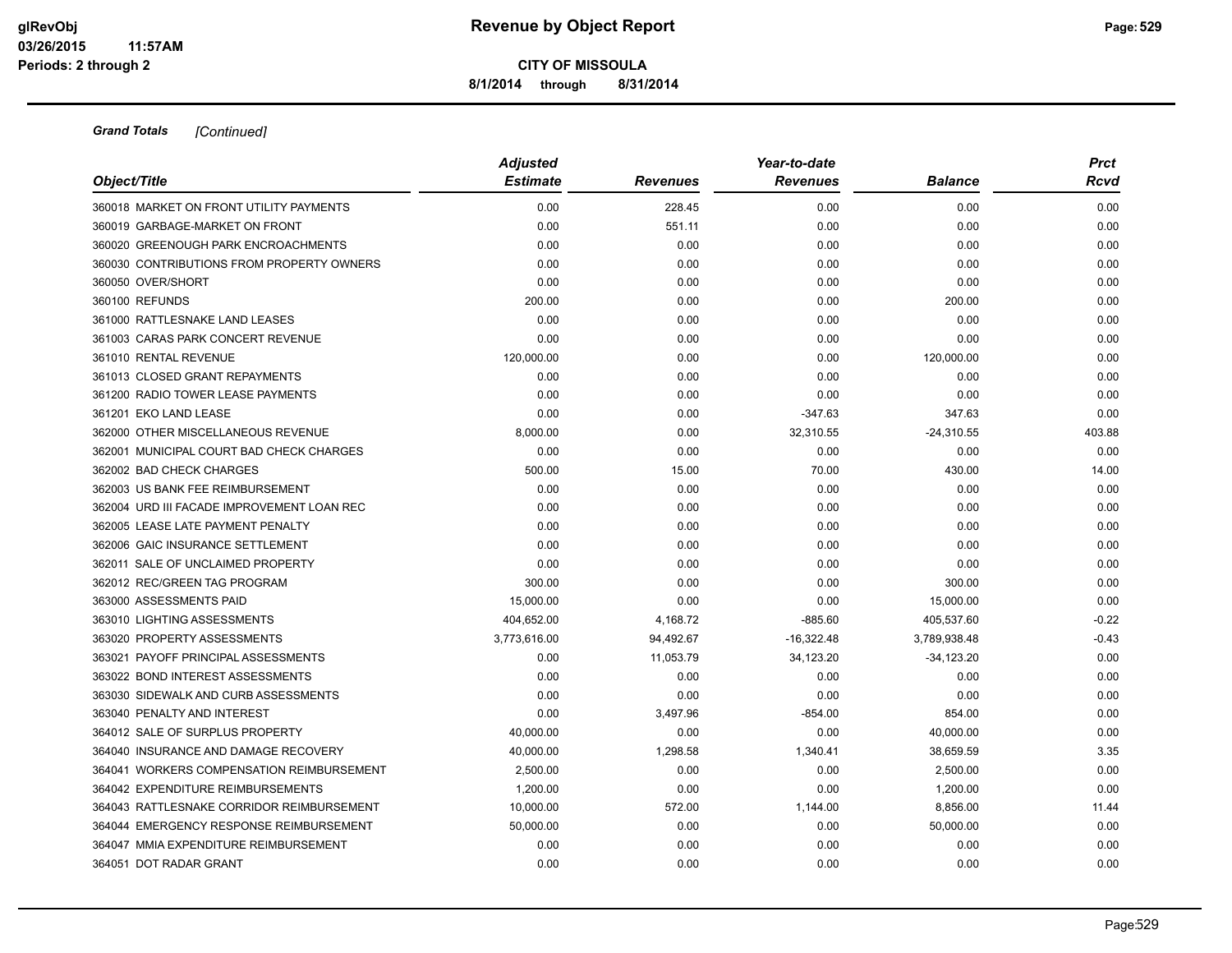### **CITY OF MISSOULA 8/1/2014 through 8/31/2014**

| Object/Title                                    | <b>Adjusted</b> |                 | Year-to-date    |                | <b>Prct</b> |
|-------------------------------------------------|-----------------|-----------------|-----------------|----------------|-------------|
|                                                 | <b>Estimate</b> | <b>Revenues</b> | <b>Revenues</b> | <b>Balance</b> | Rcvd        |
| 364053 EXPENDITURE REIMB-FIRE SERVICES          | 0.00            | 0.00            | 0.00            | 0.00           | 0.00        |
| 364060 REIMB LETTER OF CREDIT-709 PARKVIEW      | 0.00            | 0.00            | 0.00            | 0.00           | 0.00        |
| 364061 REIMB LETTER OF CREDIT-LINNEA LANE       | 0.00            | 0.00            | 0.00            | 0.00           | 0.00        |
| 365000 DONATIONS                                | 818,689.00      | 0.00            | 0.00            | 818,689.00     | 0.00        |
| 365001 *** Title Not Found ***                  | 0.00            | 10,000.00       | 10,000.00       | $-10,000.00$   | 0.00        |
| 365002 OTHER RECREATION DONATIONS               | 50,000.00       | 312.58          | 610.58          | 49,389.42      | 1.22        |
| 365003 DONATIONS - SMOKE ALARMS                 | 25,000.00       | 0.00            | 0.00            | 25,000.00      | 0.00        |
| 365004 GRANT CR TRAIL ASSN DONATION             | 0.00            | 0.00            | 0.00            | 0.00           | 0.00        |
| 365005 DONATIONS - ARCO                         | 0.00            | 0.00            | 0.00            | 0.00           | 0.00        |
| 365009 DONATIONS - BASKETBALL/TENNIS COURT      | 65,000.00       | 0.00            | 2,647.00        | 62,353.00      | 4.07        |
| 365010 FRIENDS OF MISSOULA PARKS DONATION       | 0.00            | 0.00            | 0.00            | 0.00           | 0.00        |
| 365015 GREEN BLOCK PILOT PROJECT                | 0.00            | 0.00            | 0.00            | 0.00           | 0.00        |
| 365016 LOCAL MATCH MDT                          | 13,585.00       | 0.00            | 725.00          | 12,860.00      | 5.34        |
| 365017 LOCAL MATCH TRANSIT                      | 9,559.00        | 0.00            | 0.00            | 9,559.00       | 0.00        |
| 365018 DONATIONS - THERMAL IMAGING              | 0.00            | 0.00            | 0.00            | 0.00           | 0.00        |
| 365019 PARKS DONATIONS                          | 1,072,446.00    | 121.26          | 75,242.48       | 997,203.52     | 7.02        |
| 365020 OPEN SPACE DONATIONS                     | 5,000.00        | 0.00            | 0.00            | 5,000.00       | 0.00        |
| 365021 COMBAT CHALLENGE DONATIONS               | 0.00            | 0.00            | 0.00            | 0.00           | 0.00        |
| 365022 NEIGHBORHOOD COUNCIL DONATIONS           | 0.00            | 0.00            | 0.00            | 0.00           | 0.00        |
| 365023 NORTHWESTERN ENERGY GRANT                | 0.00            | 0.00            | 0.00            | 0.00           | 0.00        |
| 365030 WHITE PINE PARK DONATION-ZIP BEVERAGE    | 0.00            | 0.00            | 0.00            | 0.00           | 0.00        |
| 365100 RECREATION OUTDOOR                       | 25,000.00       | 0.00            | 300.00          | 24,700.00      | 1.20        |
| 365101 RECREATION SCHOLARSHIP                   | 35,000.00       | 121.13          | $-1,301.11$     | 36,301.11      | $-3.72$     |
| 365102 RECREATION YOUTH & ADULT SPORTS          | 25,000.00       | 0.00            | 4,000.00        | 21,000.00      | 16.00       |
| 365103 URBAN FORESTRY PROGRAMS                  | 55,000.00       | 800.00          | 800.00          | 54,200.00      | 1.45        |
| 365109 CONSERVATION LANDS DONATIONS             | 0.00            | 0.00            | 0.00            | 0.00           | 0.00        |
| 368000 SALE OF COINS                            | 0.00            | 0.00            | 0.00            | 0.00           | 0.00        |
| 368001 SALE OF POLICE PROMOTIONS                | 0.00            | 0.00            | 0.00            | 0.00           | 0.00        |
| 368002 SALE OF FIRE PROMOTIONS                  | 0.00            | 0.00            | 0.00            | 0.00           | 0.00        |
| 368010 SALE OF T-SHIRTS                         | 0.00            | 0.00            | 0.00            | 0.00           | 0.00        |
| MISCELLANEOUS REVENUES<br><b>Total</b>          | 6,698,457.00    | 135, 145. 77    | 162,296.38      | 6,536,160.62   | 2.42        |
| 370000 INVESTMENTS & ROYALTY EARNINGS           |                 |                 |                 |                |             |
| 371010 INTEREST ON INVESTMENTS                  | 23,500.00       | 275.12          | $-24,371.06$    | 47,871.06      | $-103.71$   |
| 371020 GAIN/LOSS IN MARKET VALUE OF INVESTMENTS | 0.00            | 0.00            | 0.00            | 0.00           | 0.00        |
| 371500 INTEREST ON INTERFUND LOAN               | 0.00            | 0.00            | 0.00            | 0.00           | 0.00        |
| 373002 LOAN REPAYMENT - FAMILY SERVICES         | 20.000.00       | 0.00            | 0.00            | 20,000.00      | 0.00        |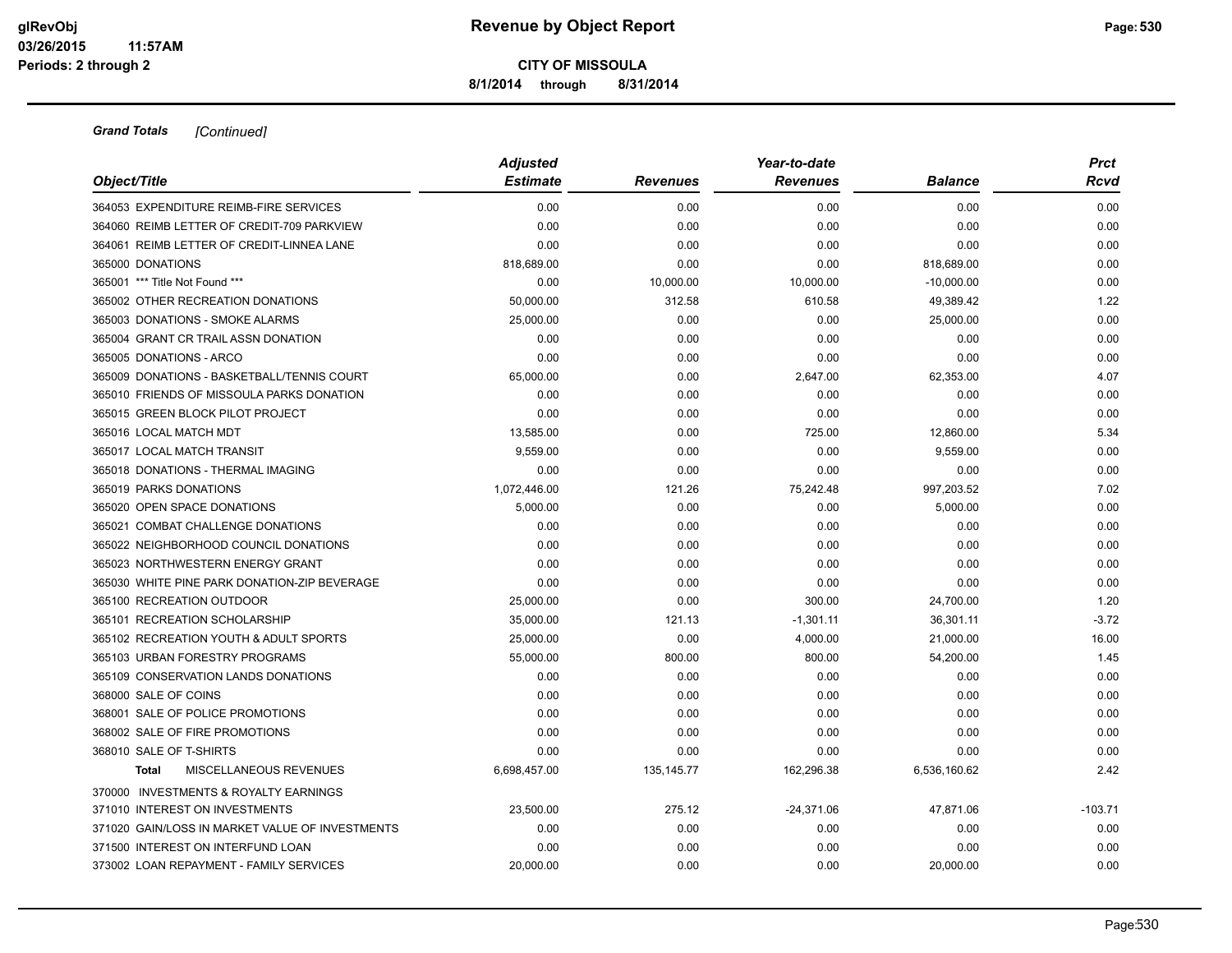**8/1/2014 through 8/31/2014**

|                                                           | <b>Adjusted</b> |                 | Year-to-date    |                | <b>Prct</b> |
|-----------------------------------------------------------|-----------------|-----------------|-----------------|----------------|-------------|
| Object/Title                                              | <b>Estimate</b> | <b>Revenues</b> | <b>Revenues</b> | <b>Balance</b> | Rcvd        |
| 373006 BURNS ST COMMONS                                   | 0.00            | 0.00            | 0.00            | 0.00           | 0.00        |
| <b>INVESTMENTS &amp; ROYALTY EARNINGS</b><br><b>Total</b> | 43,500.00       | 275.12          | $-24,371.06$    | 67,871.06      | $-56.03$    |
| 380000 OTHER FINANCING SOURCES                            |                 |                 |                 |                |             |
| 380000 OTHER FINANCING SOURCES                            | 0.00            | 0.00            | 0.00            | 0.00           | 0.00        |
| 381000 LOAN PROCEEDS                                      | 0.00            | 0.00            | 0.00            | 0.00           | 0.00        |
| 381002 SRF LOAN                                           | 0.00            | 0.00            | 0.00            | 0.00           | 0.00        |
| 381009 TRANSFERS IN                                       | 309,059.00      | 0.00            | 0.00            | 309,059.00     | 0.00        |
| 381010 BOND PROCEEDS                                      | 0.00            | 0.00            | 0.00            | 0.00           | 0.00        |
| 381011 OPEN SPACE REVENUE                                 | 0.00            | 0.00            | 0.00            | 0.00           | 0.00        |
| 381012 \$680,000 FIRE GF DEBT                             | 0.00            | 0.00            | 0.00            | 0.00           | 0.00        |
| 381015 \$1,010,000 LIMITED TAX GO BONDS 2010C             | 0.00            | 0.00            | 0.00            | 0.00           | 0.00        |
| 381020 REVENUE BONDS                                      | 920,000.00      | 0.00            | 0.00            | 920,000.00     | 0.00        |
| 381023 DOMESTIC VIOLENCE ACCOUNTABILITY GRANT             | 0.00            | 0.00            | 0.00            | 0.00           | 0.00        |
| 381025 BOND PROCEEDS                                      | 0.00            | 0.00            | 0.00            | 0.00           | 0.00        |
| 381026 DEBT SERVICE/BROWNSFIELD RLF 1.125M                | 0.00            | 0.00            | 0.00            | 0.00           | 0.00        |
| 381027 SAFEWAY/ST PAT 1.5M                                | 0.00            | 0.00            | 0.00            | 0.00           | 0.00        |
| 381028 BOND PROCEEDS-MILL SITE                            | 0.00            | 0.00            | 0.00            | 0.00           | 0.00        |
| 381029 PARKING STRUCTURE BOND PROCEEDS                    | 0.00            | 0.00            | 0.00            | 0.00           | 0.00        |
| 381030 SID BONDS PROCEEDS                                 | 0.00            | 0.00            | 0.00            | 0.00           | 0.00        |
| 381070 PROCEEDS FROM NOTES/LOANS/INTERCAP                 | 0.00            | 0.00            | 0.00            | 0.00           | 0.00        |
| 381071 WILMA NOTE PROCEEDS                                | 0.00            | 0.00            | 0.00            | 0.00           | 0.00        |
| 381072 FIB NOTE PROCEEDS                                  | 0.00            | 0.00            | 0.00            | 0.00           | 0.00        |
| 381074 CIVIC STADIUM TIF NOTES 1.5M                       | 0.00            | 0.00            | 0.00            | 0.00           | 0.00        |
| 381090 PROCEEDS FROM CAPITAL LEASE                        | 0.00            | 0.00            | 0.00            | 0.00           | 0.00        |
| 382000 *** Title Not Found ***                            | 0.00            | 0.00            | 0.00            | 0.00           | 0.00        |
| 382010 SALE OF FIXED ASSETS                               | 0.00            | 0.00            | 0.00            | 0.00           | 0.00        |
| 383000 OPERATING TRANSFERS                                | 491,688.00      | 0.00            | 0.00            | 491,688.00     | 0.00        |
| 383001 TRANS FR FLUSHING DISTRICT                         | 27,281.00       | 0.00            | 0.00            | 27,281.00      | 0.00        |
| 383002 TRANS FR GAS TAX                                   | 564,000.00      | 0.00            | 0.00            | 564,000.00     | 0.00        |
| 383003 TRANS FR COMPREHENSIVE INSURANCE LEVY              | 0.00            | 0.00            | 0.00            | 0.00           | 0.00        |
| 383004 TRANS FR EMPLOYEE HEALTH INSURANCE LEVY            | 4,296,467.00    | 0.00            | 0.00            | 4,296,467.00   | 0.00        |
| 383007 TRANS FR CABLE FRANCHISE                           | 244,110.00      | 0.00            | 0.00            | 244,110.00     | 0.00        |
| 383008 TRANS FR RUSSELL PARK DISTRICT                     | 0.00            | 0.00            | 0.00            | 0.00           | 0.00        |
| 383009 TRANS FR TITLE I                                   | 0.00            | 0.00            | 0.00            | 0.00           | 0.00        |
| 383010 TRANS FR CIP                                       | 0.00            | 0.00            | 0.00            | 0.00           | 0.00        |
| 383011 TRANS FR SID REVOLVING                             | 100.000.00      | 0.00            | 0.00            | 100,000.00     | 0.00        |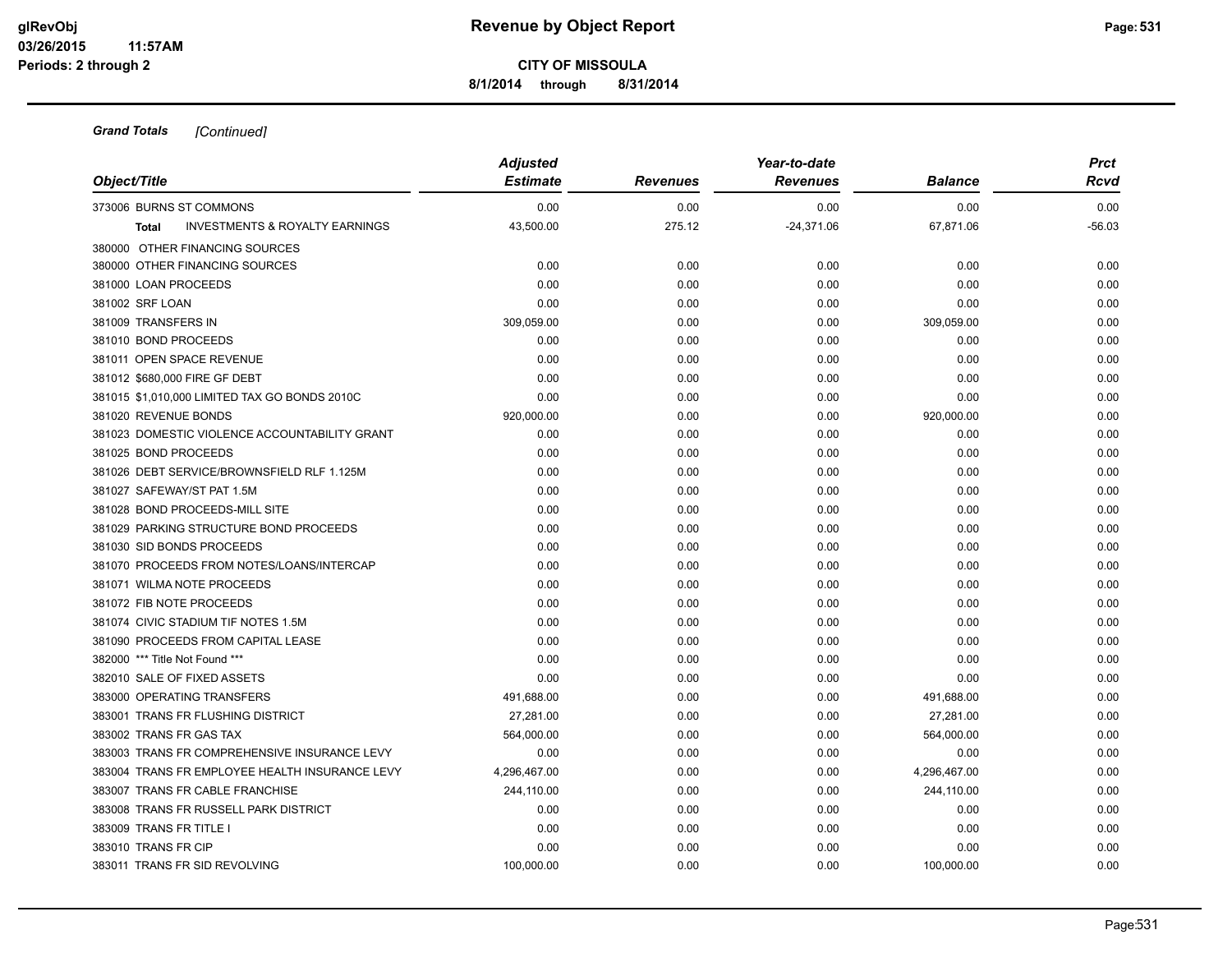**8/1/2014 through 8/31/2014**

| Object/Title                                | <b>Adjusted</b><br><b>Estimate</b> | <b>Revenues</b> | Year-to-date<br><b>Revenues</b> | <b>Balance</b> | <b>Prct</b><br>Rcvd |
|---------------------------------------------|------------------------------------|-----------------|---------------------------------|----------------|---------------------|
|                                             |                                    |                 |                                 |                |                     |
| 383013 TRANS FR SID DEBT SERVICE            | 0.00                               | 0.00            | 0.00                            | 0.00           | 0.00                |
| 383014 TRANS FR MRA                         | 1,726,097.00                       | 0.00            | 0.00                            | 1,726,097.00   | 0.00                |
| 383015 TRANS FR MPC                         | 0.00                               | 0.00            | 0.00                            | 0.00           | 0.00                |
| 383016 TRANS FR TAX INCREMENT BOND          | 0.00                               | 0.00            | 0.00                            | 0.00           | 0.00                |
| 383017 TRANS FR BUILDING                    | 0.00                               | 0.00            | 0.00                            | 0.00           | 0.00                |
| 383018 TRANS FR WILLOWWOOD PARK DISTRICT    | 0.00                               | 0.00            | 0.00                            | 0.00           | 0.00                |
| 383020 TRANS FR CEMETERY CARE               | 9,545.00                           | 0.00            | 0.00                            | 9,545.00       | 0.00                |
| 383021 TRANS FR P&R TRAILS DEVLP            | 50,000.00                          | 0.00            | 0.00                            | 50,000.00      | 0.00                |
| 383022 TRANS FR OPEN SPACE BOND             | 0.00                               | 0.00            | 0.00                            | 0.00           | 0.00                |
| 383023 TRANS FR DRUG FORFEITURE             | 0.00                               | 0.00            | 0.00                            | 0.00           | 0.00                |
| 383024 TRANS FR SEWER CLEARING              | 7,334,237.00                       | 0.00            | 0.00                            | 7,334,237.00   | 0.00                |
| 383025 TRANS FR SEWER R & D                 | 0.00                               | 0.00            | 0.00                            | 0.00           | 0.00                |
| 383026 TRANS FR CDBG                        | 0.00                               | 0.00            | 0.00                            | 0.00           | 0.00                |
| 383027 TRANS FR URD                         | 0.00                               | 0.00            | 0.00                            | 0.00           | 0.00                |
| 383028 TRANS FROM GF FOR HEALTH RESERVE     | 0.00                               | 0.00            | 0.00                            | 0.00           | 0.00                |
| 383029 TRANS FR GENERAL                     | 1,975,677.00                       | 6,630.12        | 20,707.09                       | 1,954,969.91   | 1.05                |
| 383034 TRANS FR 01 SERIES DEBT SERVICE      | 0.00                               | 0.00            | 0.00                            | 0.00           | 0.00                |
| 383036 TRANSFER - GRANT                     | 0.00                               | 0.00            | 0.00                            | 0.00           | 0.00                |
| 383037 TRANSFER FROM URD II                 | 250,000.00                         | 0.00            | 0.00                            | 250,000.00     | 0.00                |
| 383038 TRANSFER - URD III                   | 0.00                               | 0.00            | 0.00                            | 0.00           | 0.00                |
| 383039 FROM SID TRANSFERS                   | 0.00                               | 0.00            | 0.00                            | 0.00           | 0.00                |
| 383040 TRANSFER FROM CITY GRANTS            | 0.00                               | 0.00            | 0.00                            | 0.00           | 0.00                |
| 383041 TRANS FR CDBG                        | 0.00                               | 0.00            | 0.00                            | 0.00           | 0.00                |
| 383042 TRANSFERS FROM OTHER FUNDS           | 0.00                               | 0.00            | 0.00                            | 0.00           | 0.00                |
| 383043 TRANSFERS FROM IMPACT FEES           | 0.00                               | 0.00            | 0.00                            | 0.00           | 0.00                |
| 383044 TRANSFER FROM PYMT IN LIEU OF PARKS  | 0.00                               | 0.00            | 0.00                            | 0.00           | 0.00                |
| 383045 TRANSFER FROM PARK ENTERPRISE        | 0.00                               | 0.00            | 0.00                            | 0.00           | 0.00                |
| 383046 TRANS FR PARKS MAINTENANCE DIST      | 0.00                               | 0.00            | 0.00                            | 0.00           | 0.00                |
| 383047 TRANS FR STREET MAINTENANCE DISTRICT | 0.00                               | 0.00            | 0.00                            | 0.00           | 0.00                |
| 383050 TRANSFER FROM IMPACT FEES            | 0.00                               | 0.00            | 0.00                            | 0.00           | 0.00                |
| 383060 TRANSFERS FROM FRONT ST URD          | 0.00                               | 0.00            | 0.00                            | 0.00           | 0.00                |
| 383061 TRANSFERS FROM PARK IMPACT FEES      | 0.00                               | 0.00            | 0.00                            | 0.00           | 0.00                |
| 383062 TRANSFERS FROM PARK SIDS             | 0.00                               | 0.00            | 0.00                            | 0.00           | 0.00                |
| 383063 TRANSF FROM SAFETY-LU (CTEP)FUND     | 0.00                               | 0.00            | 0.00                            | 0.00           | 0.00                |
| 383065 TRANSFER FROM WWTF                   | 0.00                               | 0.00            | 0.00                            | 0.00           | 0.00                |
| 383066 TRANSFER FROM FRONT ST CLEARING      | 453.263.00                         | 0.00            | 0.00                            | 453,263.00     | 0.00                |